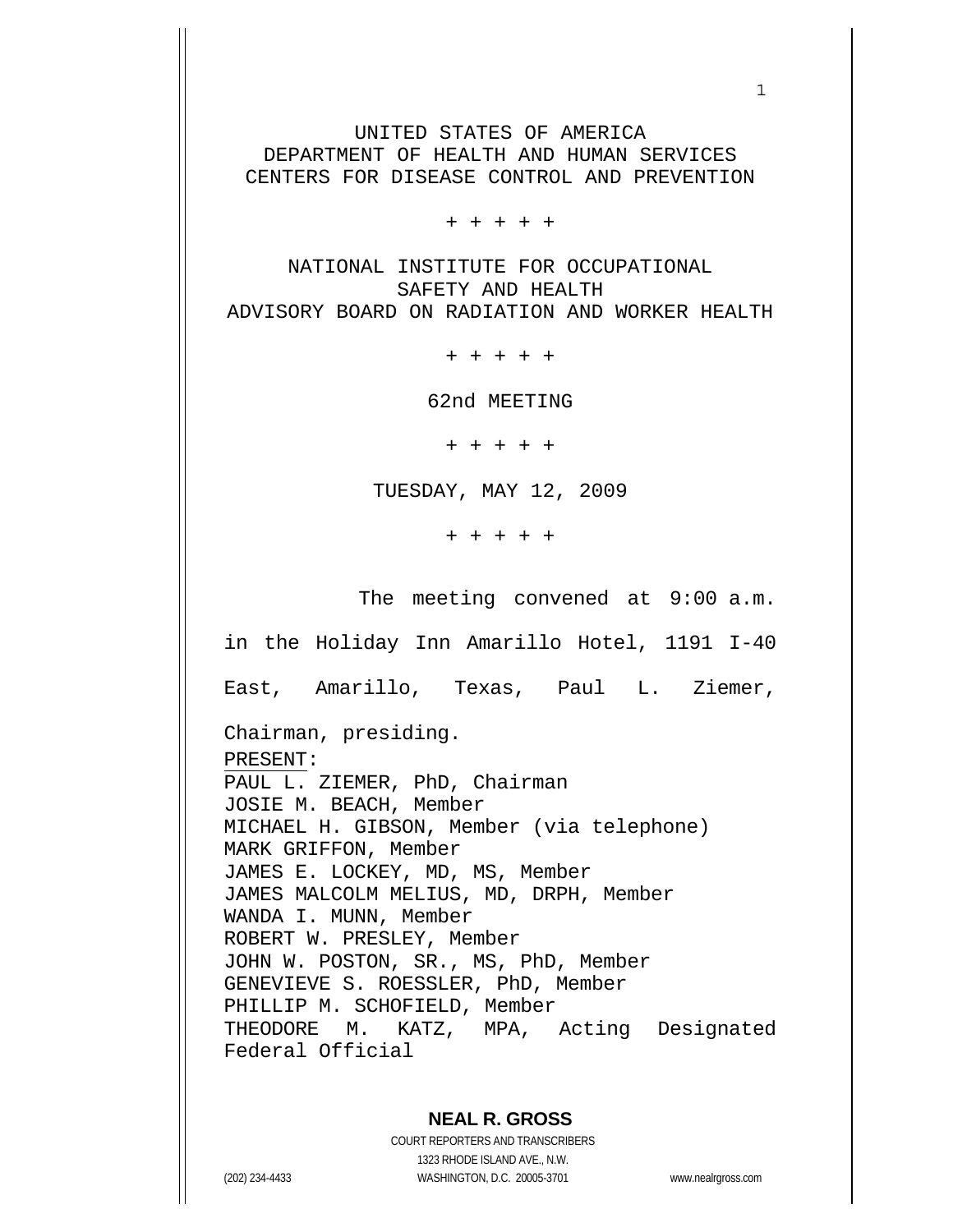#### SIGNED-IN AUDIENCE PARTICIPANTS:

ADAMS, NANCY, NIOSH AL-NABULSI, ESAF, DOE ANGEL, RAUL, PANTEX BAKER, RITA, PANTEX BRADFORD, SHANNON, NIOSH BRITTEN, BRENDA, PANTEX BROWN, GARY, PANTEX BROWN, JERI, PANTEX COVEY, CATHRYN COVEY, R.A., NIOSH DAVIS, BENNIE, PANTEX DURHAM, DENISE, PANTEX FITZGERALD, JOSEPH, SC&A GILMORE, KAREN, PFW HOWELL, EMILY, HHS JOY, EARL, PANTEX KENNEDY, GARY, PANTEX KOTSCH, JEFF, DOL LEWIS, MARK, ATL INTL LORD, DAN, IMAGE RAD MAKHIJANI, ARJUN, SC&A MATHIASMEIER, SUE, PANTEX MAURO, JOHN, SC&A MCFEE, MATT, ORAU TEAM McGOLERICK, ROBERT, HHS MENDOZA, MANUEL, PANTEX MERIWETHER, KEN, PANTEX NICHOLS, DAISY, PANTEX PIERSON, JR., M.L., PANTEX POMPA, DAVID, PANTEX PRESLEY, LOUISE S. RAY, ALAN, PANTEX RAY, SARAH RENTERIO, J.M. FRANK, PANTEX RITTER, ERIN, PANTEX ROLFES, MARK, NIOSH RUTHERFORD, LAVON, NIOSH SACHSE, BILLY JOE, PANTEX SAXBY, BILL SESTADA, DANIEL, PANTEX SKINLEY, NORA, THORNBERRY SNYDER, DEBBIE, PANTEX TEICHMANN, PAUL THOMPSON, JUDY, PANTEX TOMES, J.W., PANTEX TURNER, EDDIE W.

#### **NEAL R. GROSS**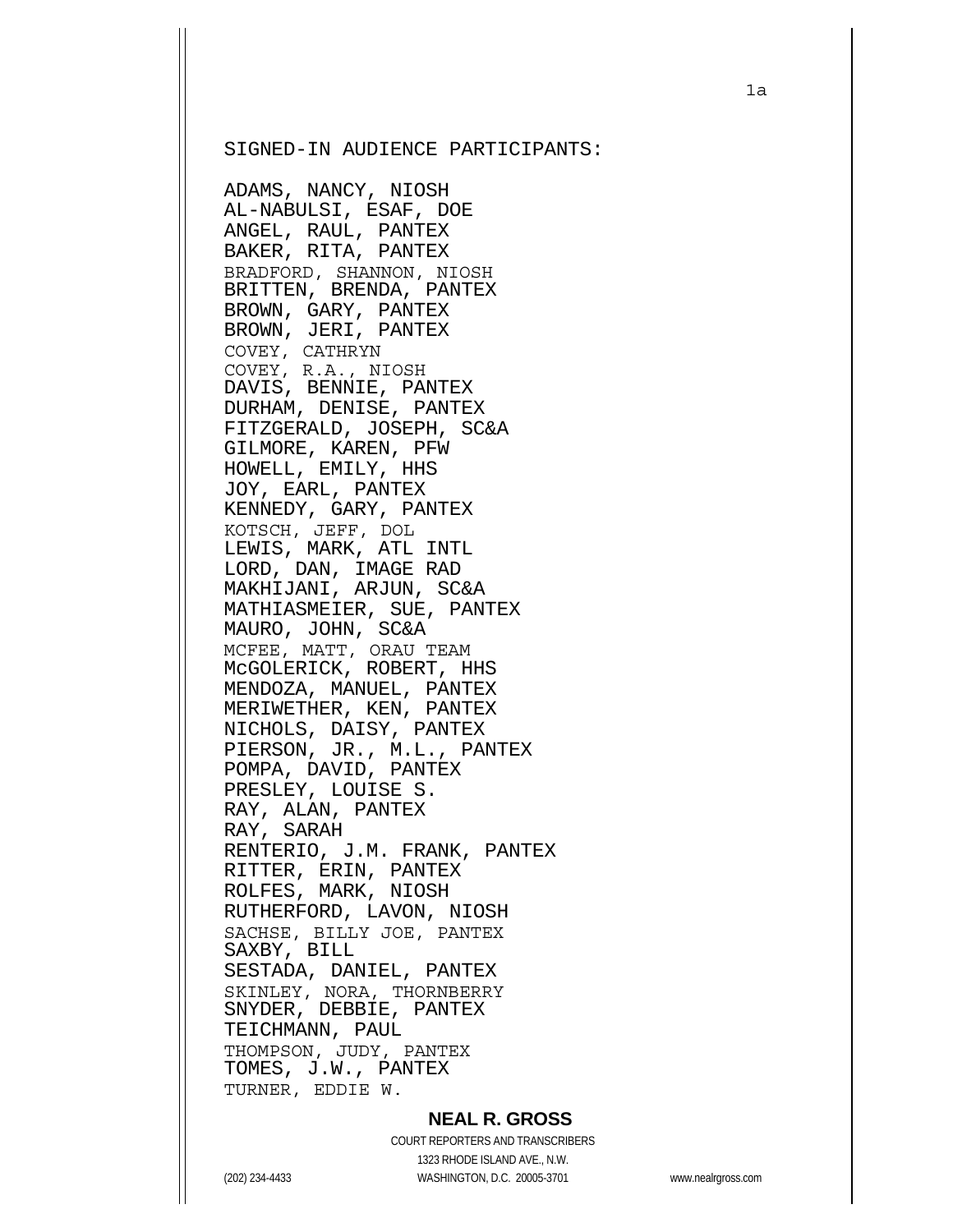TURNER, JOE, PANTEX WEAVER, OMAR, PANTEX WHITAKER, CAROLYN, PANTEX WILEY, FLOYD, PANTEX WOODWARD, NANCY, PANTEX

## **NEAL R. GROSS**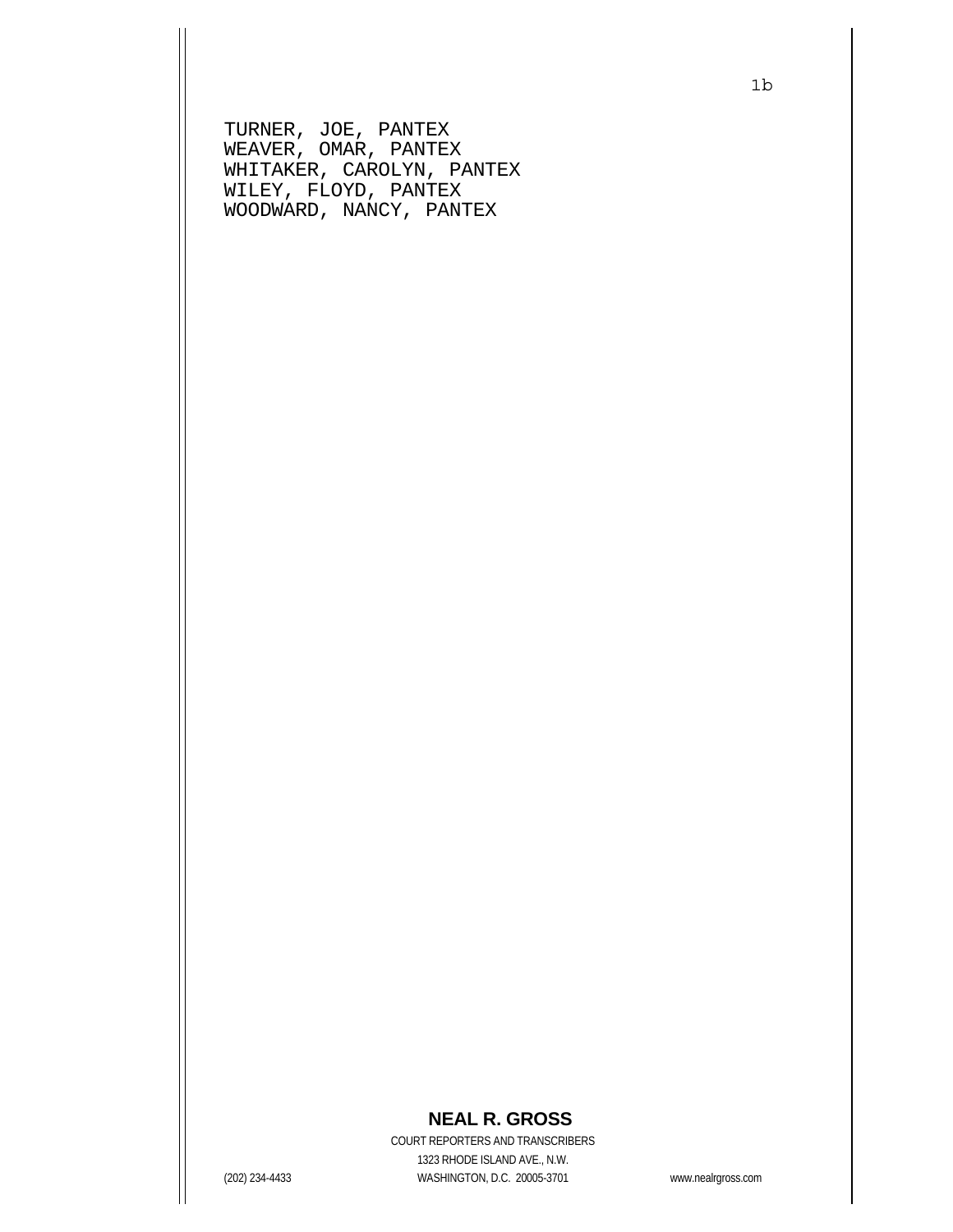## TABLE OF CONTENTS

| Agenda Item                                                                 |                                                                                                                                                                                                                                                                                                                              | Page |
|-----------------------------------------------------------------------------|------------------------------------------------------------------------------------------------------------------------------------------------------------------------------------------------------------------------------------------------------------------------------------------------------------------------------|------|
|                                                                             |                                                                                                                                                                                                                                                                                                                              |      |
|                                                                             | NIOSH Program Update7                                                                                                                                                                                                                                                                                                        |      |
|                                                                             | DOL Program Update39                                                                                                                                                                                                                                                                                                         |      |
|                                                                             | DOE Update58                                                                                                                                                                                                                                                                                                                 |      |
|                                                                             | IT Security Update92                                                                                                                                                                                                                                                                                                         |      |
|                                                                             | Board Security Plan109                                                                                                                                                                                                                                                                                                       |      |
|                                                                             | Standard Oil Development Co. of<br>New Jersey SEC Petition $(83.13)$ 167                                                                                                                                                                                                                                                     |      |
|                                                                             | Blockson Chemical SEC Petition:<br>radon Exposure199                                                                                                                                                                                                                                                                         |      |
| Santa Susana SEC Petitioner (83.13):<br>Rev. Evaluation Report/WG Update256 |                                                                                                                                                                                                                                                                                                                              |      |
| Public Comment                                                              |                                                                                                                                                                                                                                                                                                                              |      |
| Mr.<br>Mr.<br>Mr.<br>Mr.<br>Ms.<br>Mr.<br>Ms.<br>Ms.                        | Mr. Bill Sachse 304<br>Ms. Carolyn Whitaker309<br>Ms. Daisy Michaels 311<br>Ms. Brenda Britten 314<br>Ms. Sarah Ray325<br>Mr. Gary Kennedy 334<br>David Pompa342<br>Daniel Sapeda 344<br>Don Ray 347<br>Floyd Wiley 350<br>Sue Mathiasmeier 362<br>Gary Brown 378<br>Rita Baker 380<br>Bonnie Klea 381<br>Ms. Jerri Brown383 |      |
|                                                                             | <b>NEAL R. GROSS</b>                                                                                                                                                                                                                                                                                                         |      |
|                                                                             | COURT REPORTERS AND TRANSCRIBERS                                                                                                                                                                                                                                                                                             |      |

1323 RHODE ISLAND AVE., N.W.

(202) 234-4433 WASHINGTON, D.C. 20005-3701 www.nealrgross.com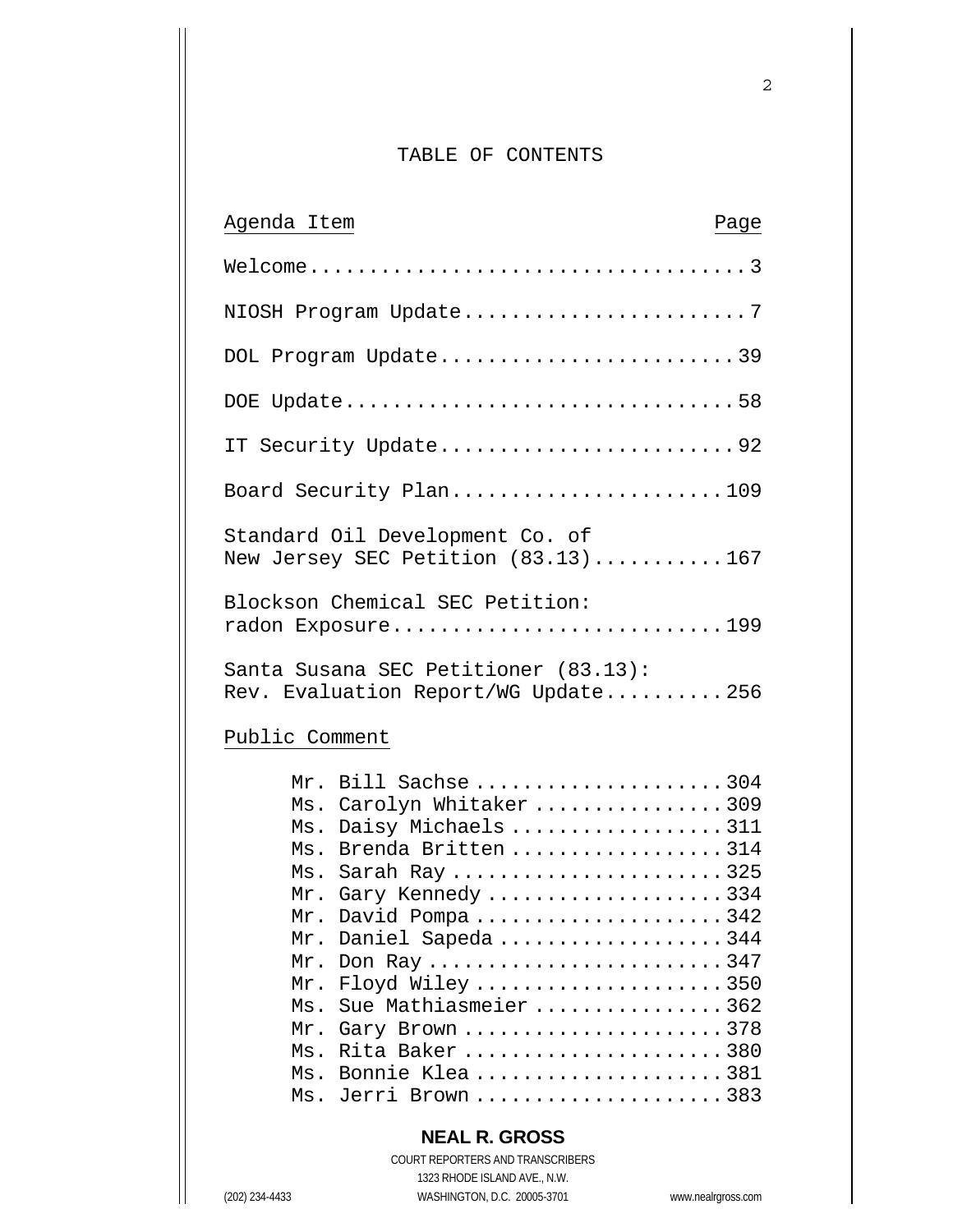Adjourn

# **NEAL R. GROSS**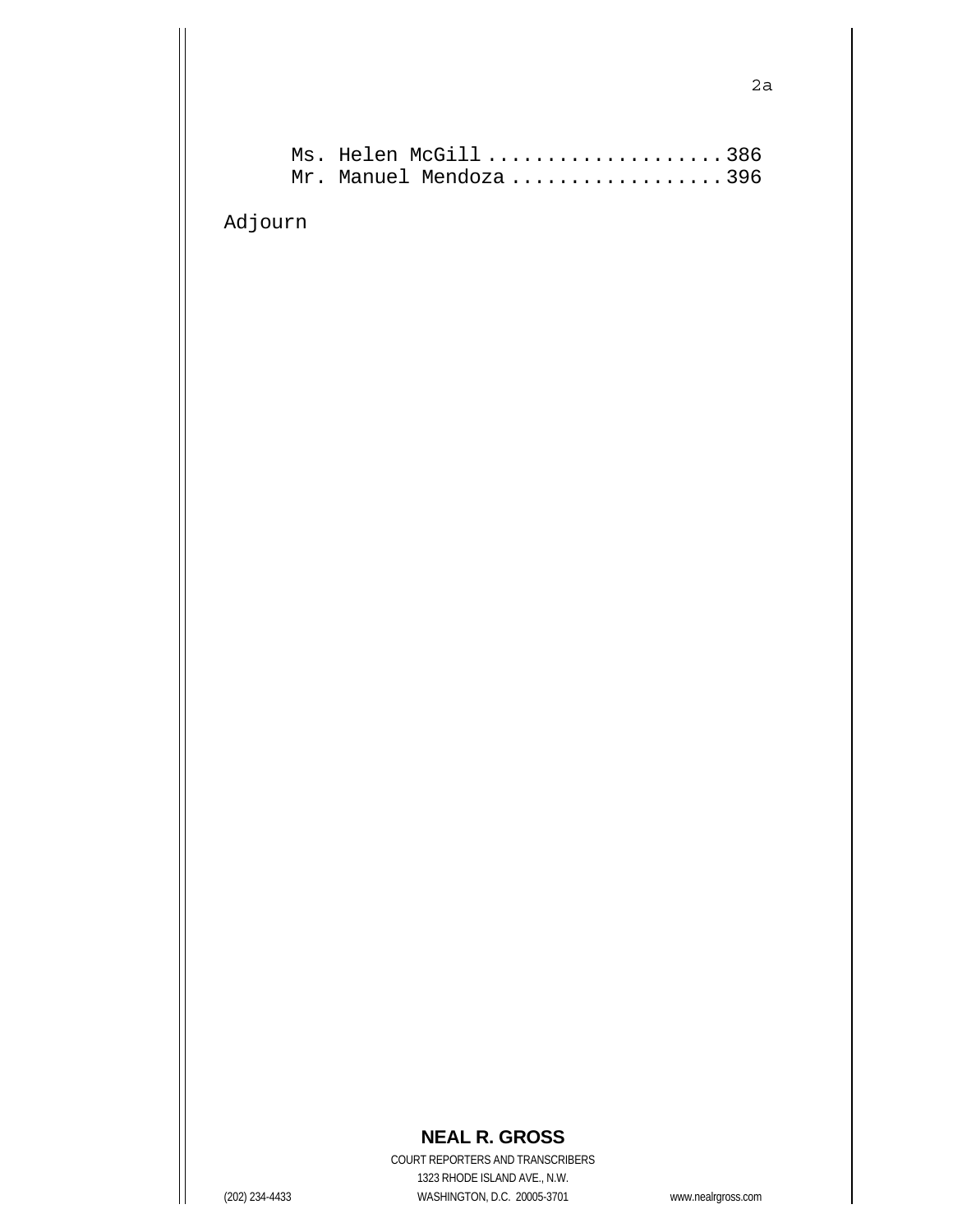| 1  | $P-R-O-C-E-E-D-I-N-G-S$                                  |
|----|----------------------------------------------------------|
| 2  | (9:17 a.m.)                                              |
| 3  | CHAIRMAN ZIEMER: Well, good                              |
| 4  | morning everyone. I am going to officially               |
| 5  | call the meeting to order. This is the                   |
| 6  | meeting of the Advisory Board on Radiation and           |
| 7  | Worker Health. We welcome you all. I know                |
| 8  | many had a difficult time getting here. I did            |
| 9  | myself. In fact, I didn't even notice whether            |
| 10 | or not the stars at night are big and bright             |
| 11 | in Texas.                                                |
| 12 | MS. MUNN: They are.                                      |
| 13 | CHAIRMAN ZIEMER: They are. But                           |
| 14 | nonetheless, we are all glad to be here. We              |
| 15 | have a number of items on the back table that            |
| 16 | you can avail yourself of, if you haven't                |
| 17 | already. Copies of today's agenda, or this               |
| 18 | week's agenda, as well as other documents that           |
| 19 | will be discussed by the Board this week.                |
| 20 | Also, in the foyer there is a                            |
| 21 | registration form or booklet. If you have not            |
| 22 | already done so, please register your                    |
|    | <b>NEAL R. GROSS</b><br>COURT REPORTERS AND TRANSCRIBERS |

1323 RHODE ISLAND AVE., N.W.

 $\prod$ 

 $\overline{\phantom{a}}$ 

(202) 234-4433 WASHINGTON, D.C. 20005-3701 www.nealrgross.com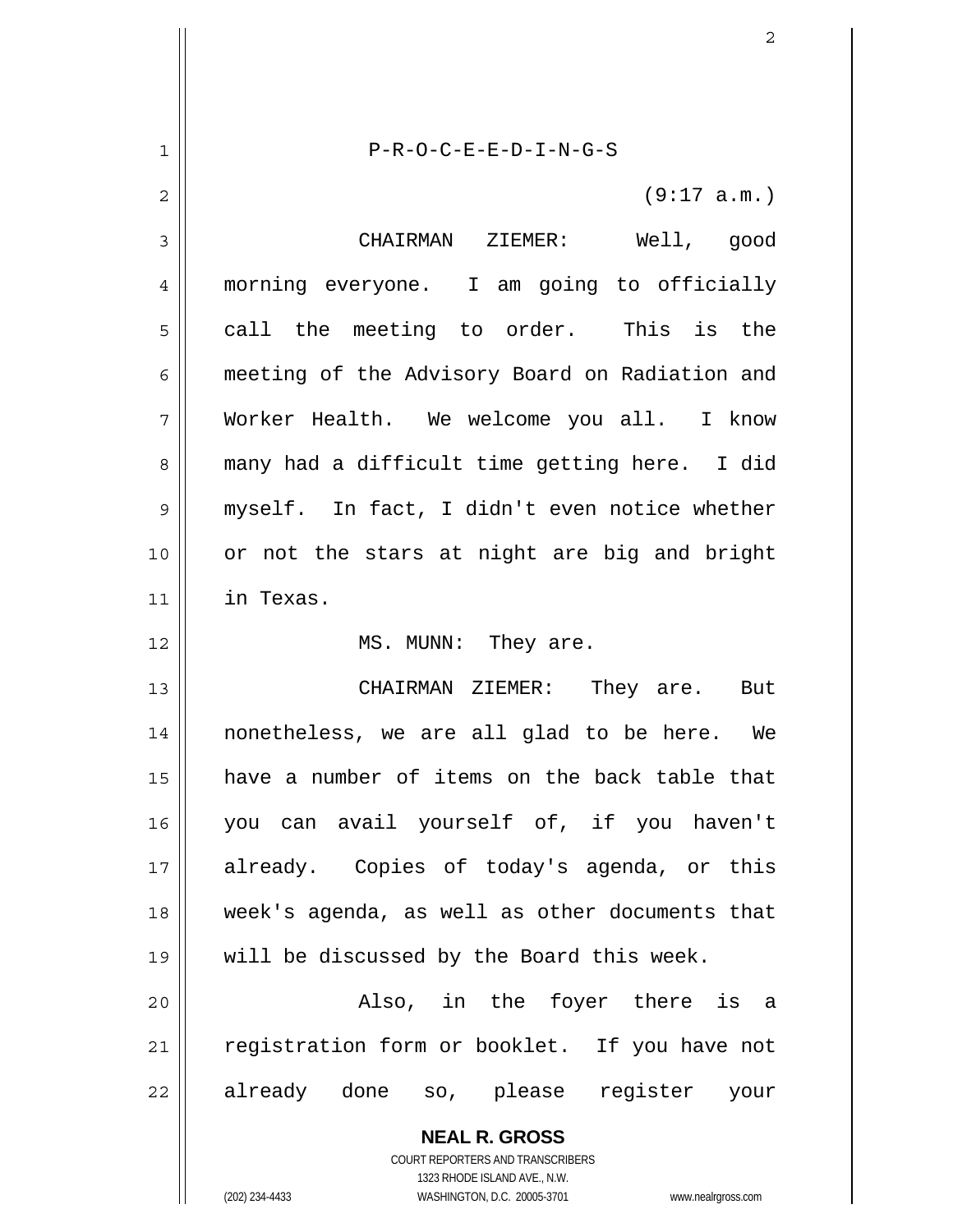1 2 attendance with us in that registration booklet.

3 4 5 6 7 8 Also later today, actually this evening, we have a public comment period scheduled. And if you would like to make public comment, we ask that you please sign up on the sign-up sheet that is in the foyer as well.

9 10 11 Now we will have our Designated Federal Official, Ted Katz, make a few remarks.

12 13 14 15 16 17 MR. KATZ: Yes, welcome everybody; the public, Board Members, the public, the public on the phone as well. I hope this sound system is working for the folks on the phone. And welcome from-- we now have a Senate--confirmed Secretary Sebelius.

18 19 20 21 VOICE FROM TELEPHONE: Hello. MR. KATZ: Hello? Can you hear us on the phone? VOICE FROM TELEPHONE: Yes.

22

MR. KATZ: Okay, thank you. And a

**NEAL R. GROSS**

COURT REPORTERS AND TRANSCRIBERS 1323 RHODE ISLAND AVE., N.W. (202) 234-4433 WASHINGTON, D.C. 20005-3701 www.nealrgross.com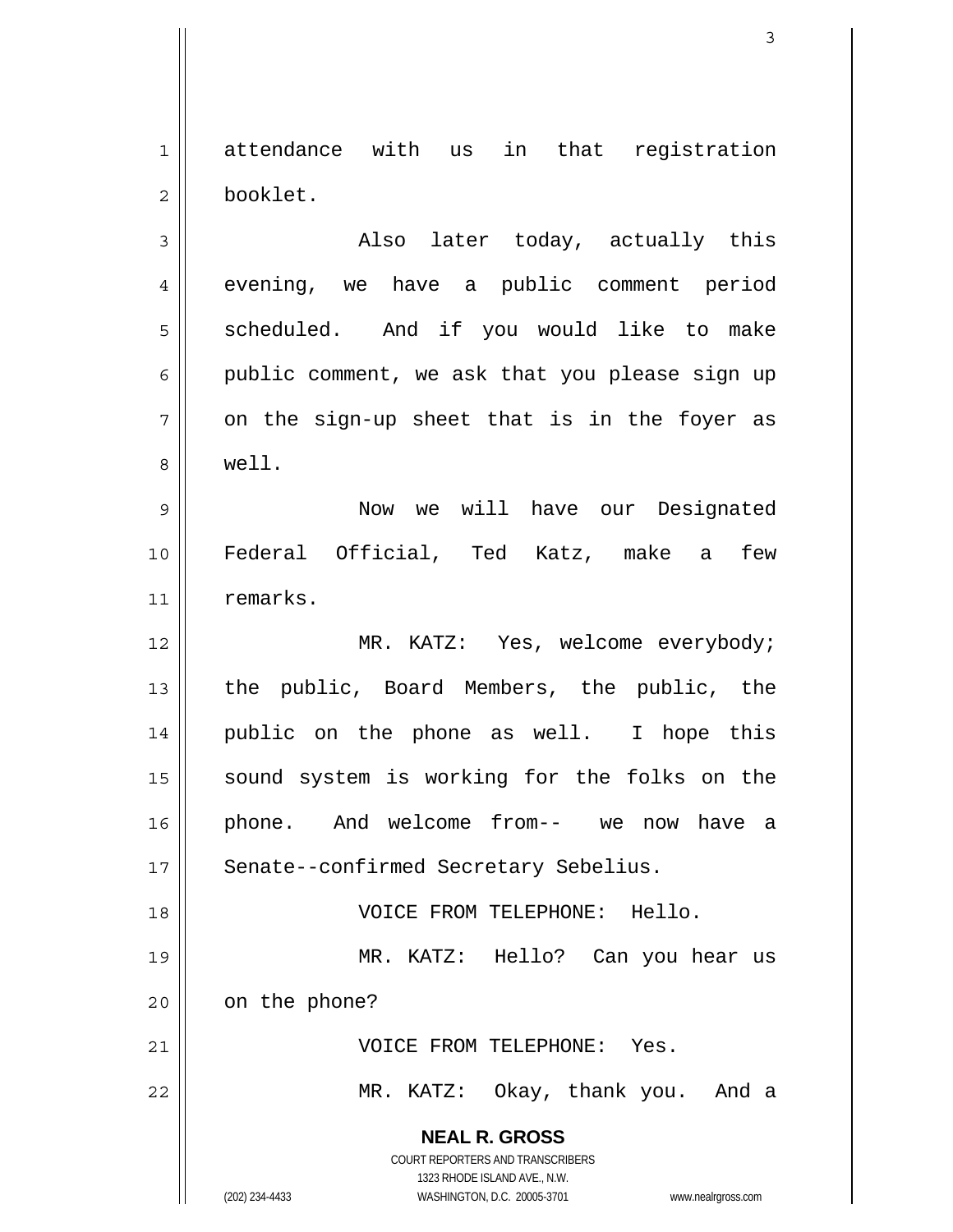1 2 3 4 welcome from Dr. Christine Branche, the Acting Director of NIOSH. And I am Ted Katz. I am the Acting Designated Federal Official for the Advisory Board.

5 6 7 8 9 10 11 12 Just a couple of points to make, practical points for folks on the phone. If you would please, all of you on the phone, mute your phones so that we don't have the sound from your phone coming in through this sound system. And if you don't have a mute button, please use the \*6. \*6 will work just like a mute button for you.

13 14 15 16 17 And also, if you need to go away for some time, please don't put your phone on hold. Just disconnect and call back in because your hold will interfere with the meeting as well.

18 19 Much thanks and back to you, Dr. Ziemer.

20 21 22 CHAIRMAN ZIEMER: Thank you. And the record will show that all of the Board Members are present with us this morning.

> **NEAL R. GROSS** COURT REPORTERS AND TRANSCRIBERS 1323 RHODE ISLAND AVE., N.W. (202) 234-4433 WASHINGTON, D.C. 20005-3701 www.nealrgross.com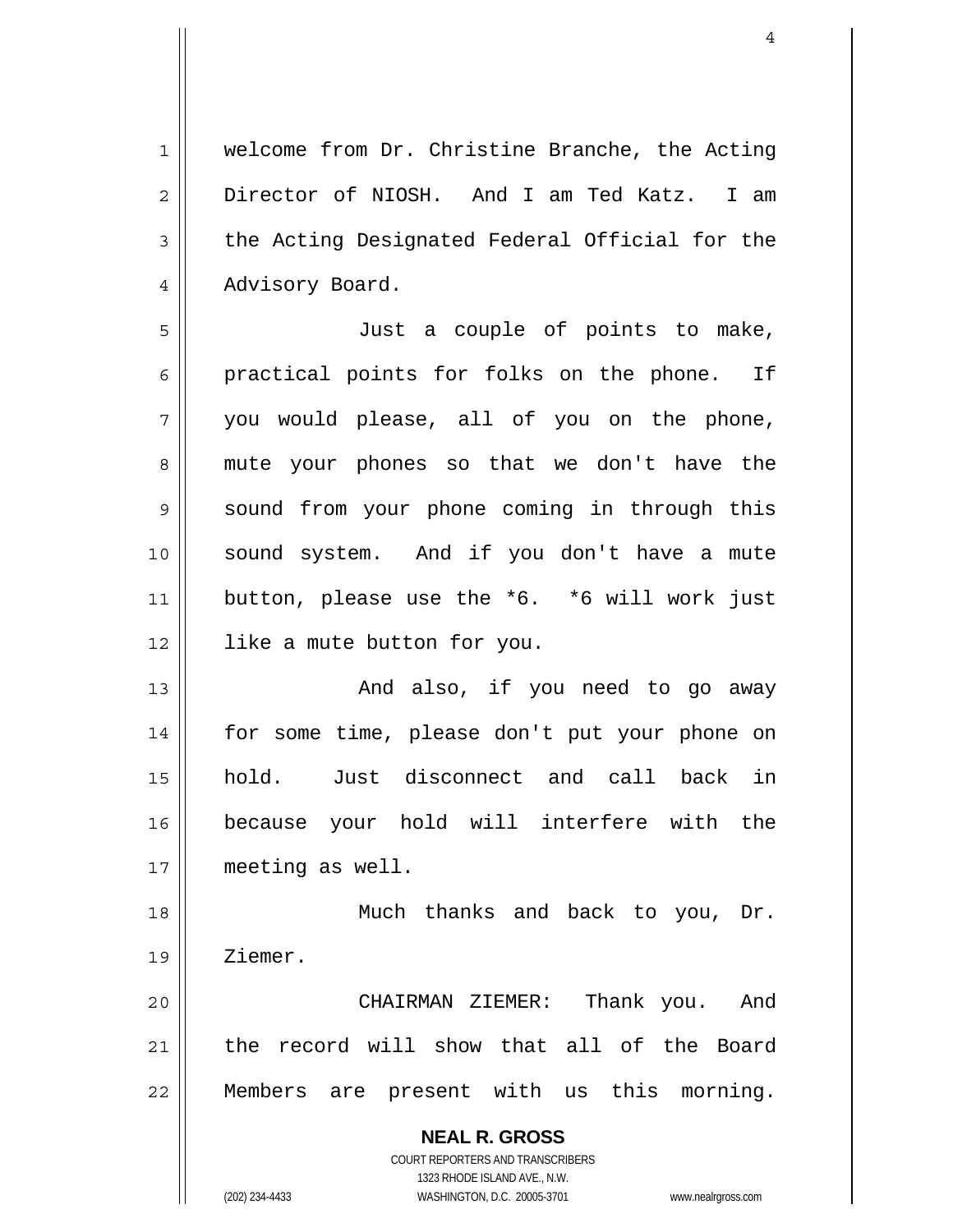1 2 Thank you very much for all making the effort to be here.

3 4 5 6 7 8 9 10 11 12 13 14 15 16 17 Let me make an additional comment on the agenda. We will stick to the agenda pretty much as it is given. There are several items which I consider time certain, in the sense that there may be people on the telephone lines that will want to participate in the meeting. In particular, those items are the Standard Oil Development Company petition, which is scheduled for 2:00; the Blockson at 3:00, Blockson Chemical SEC petition; and the Santa Susana SEC Petition at 4:00. So we will try to be as close to those schedules as possible, in order to fairly accommodate the petitioners who may be on the phone lines.

18 19 20 21 22 Otherwise, we will move along sometimes perhaps ahead of schedule, sometimes perhaps a little behind. If we do have to alter the agenda due to getting ahead, we sometimes move other flexible items around.

> **NEAL R. GROSS** COURT REPORTERS AND TRANSCRIBERS 1323 RHODE ISLAND AVE., N.W. (202) 234-4433 WASHINGTON, D.C. 20005-3701 www.nealrgross.com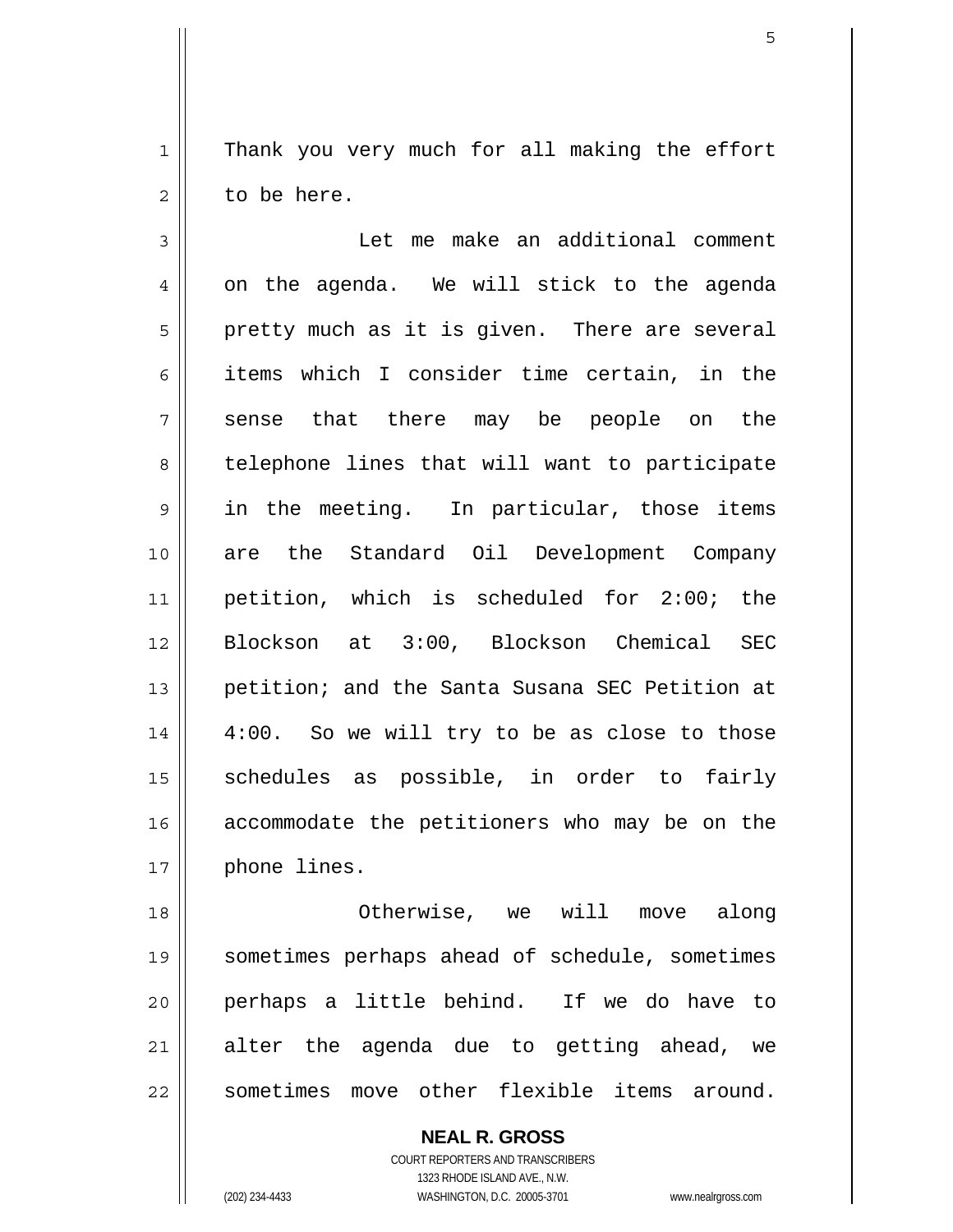1 2 But the time certain ones, we will try to keep them as they are.

3 4 5 6 With that, let us begin with the NIOSH program update. We are pleased that Larry Elliott is with us at this time to make that presentation. Welcome, Larry.

7 8 9 10 11 MR. ELLIOTT: Thank you, Dr. Ziemer. Good morning Board Members and members of the public. It is a pleasure to be here in Texas and looking forward to a good meeting.

12 13 14 15 16 17 18 19 20 21 22 As we have tried to start this program report in the recent series of meetings with some informational notes for the Board and for the public, I am very pleased to announce that NIOSH and the CDC Procurement Office has Awarded a new technical support contract for our dose reconstruction SEC petition processing effort, finally. This has been a two year effort to try to get a new contract awarded and we are pleased that of the proposers that bid against the scope of

> **NEAL R. GROSS** COURT REPORTERS AND TRANSCRIBERS 1323 RHODE ISLAND AVE., N.W. (202) 234-4433 WASHINGTON, D.C. 20005-3701 www.nealrgross.com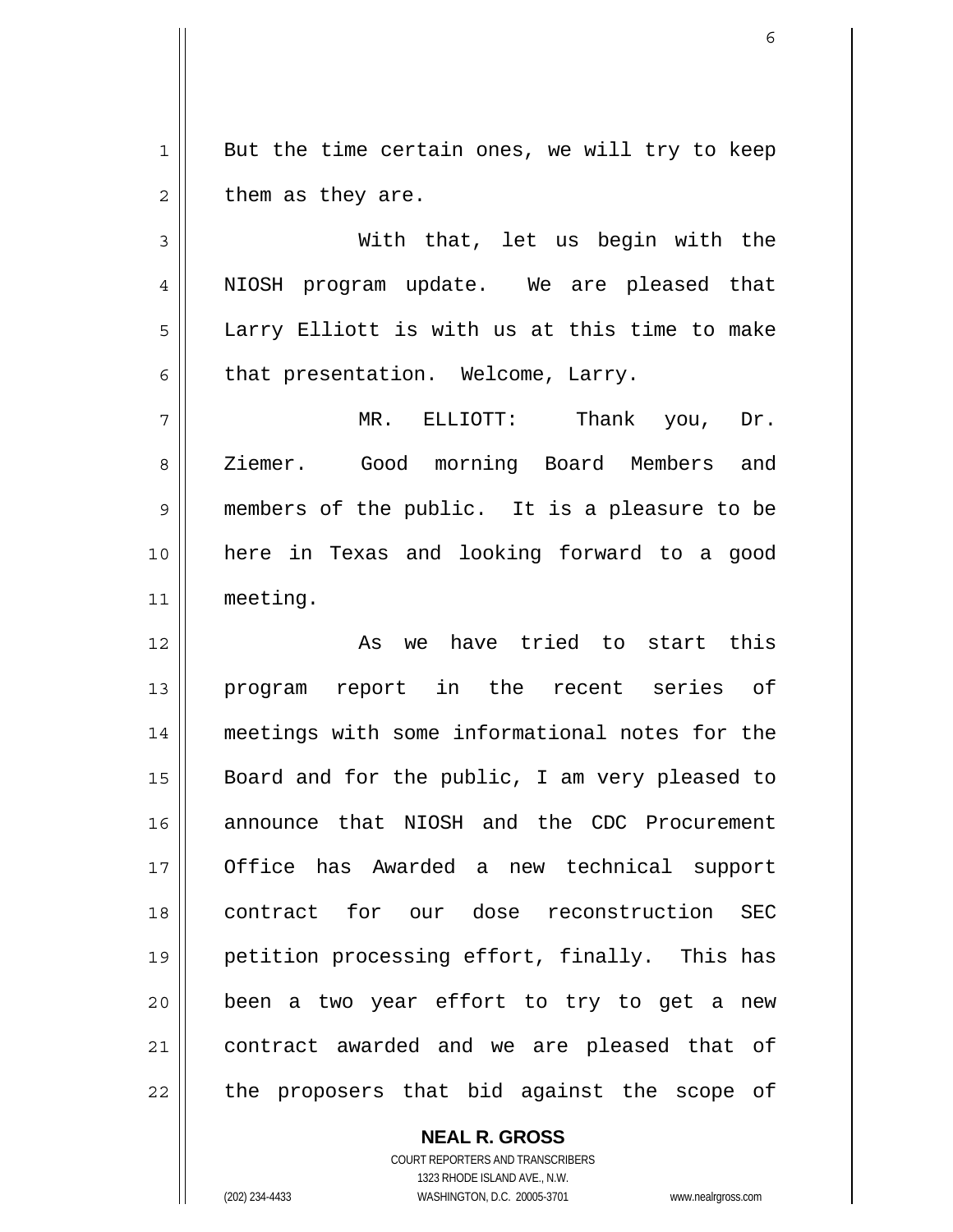1 2 3 4 work, we know that ORAU and its teaming partners have again successfully competed for that and have been awarded this contract to start May first.

5 6 7 8 9 10 11 12 13 14 15 So the services that they are to provide under this contract are database management, data collection-related claims and petitions, dose reconstruction research, claimant interviews, dose evaluation estimation and reporting, and technical program management support. The contract is designed as a one-year contract with a fouryear set of options and approximately thirty million dollars has been allocated for the first year.

16 17 18 19 20 21 22 So we are very excited to see this contract awarded so that we can get back up to the capacity that we had once enjoyed in 2006. Additionally, for the Board's information and as well for the public, I would like to give an update on the Ruttenberg Data Analysis. We received the signed

> **NEAL R. GROSS** COURT REPORTERS AND TRANSCRIBERS 1323 RHODE ISLAND AVE., N.W. (202) 234-4433 WASHINGTON, D.C. 20005-3701 www.nealrgross.com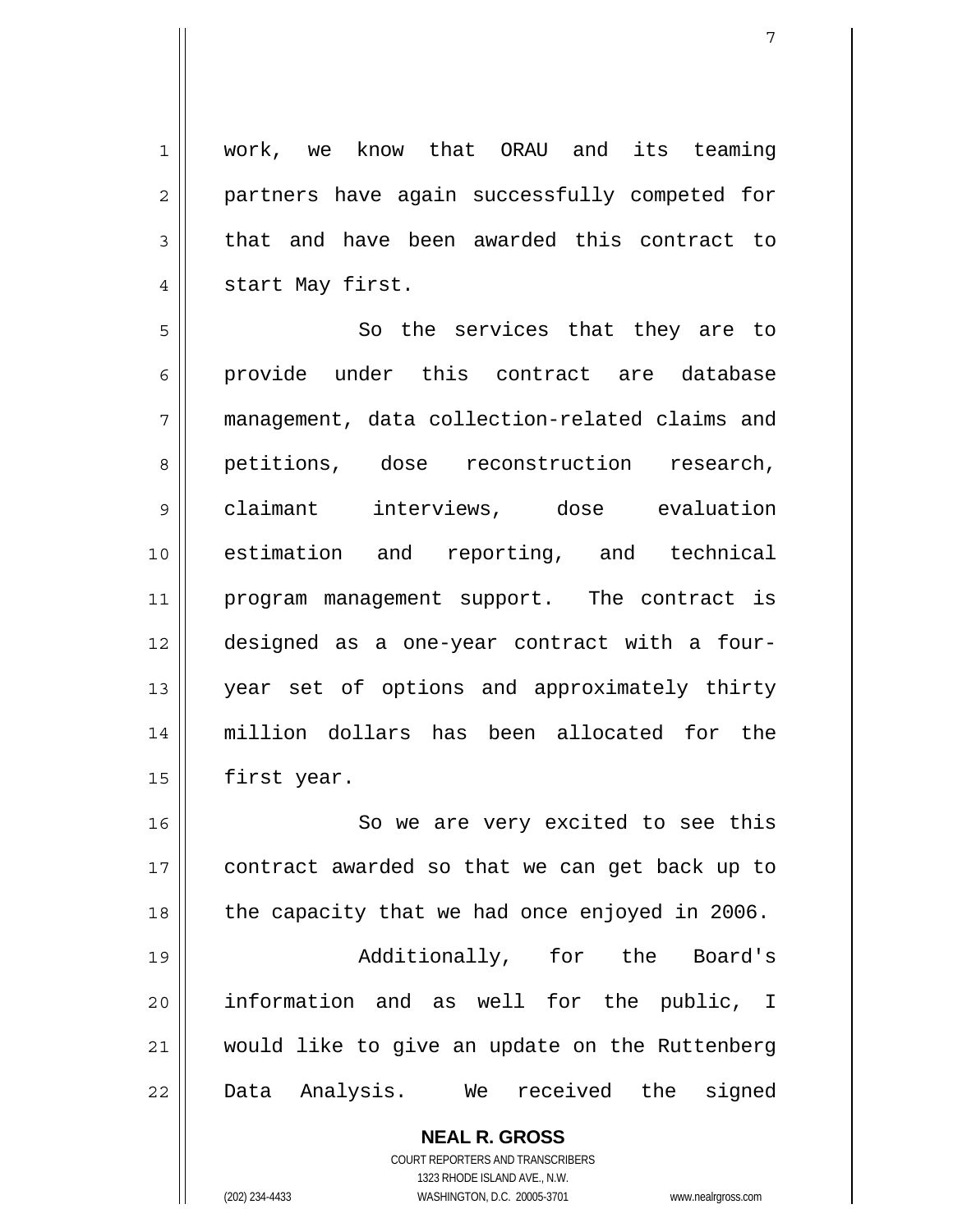paperwork in order to transfer the data from the University of Colorado and Colorado State Department of Health to NIOSH and immediately scheduled a trip to Denver to meet with Ms. Ruttenberg and review the data holdings and to take possession of the full dataset.

7 8 9 10 11 12 13 14 15 16 17 18 We have been working on a thorough evaluation of an analysis of the data. And we began that in mid-February. We anticipated it would take two months to complete this analysis. And we are close to finishing that up. We will be providing a report of the evaluation and the analysis and the conclusions that we have drawn from this were to the Board and we will post that report on the website for public benefit. So, we are looking forward to finishing that piece of work up very shortly.

19 20 21 22 Also, I wanted the Board and the public to realize that the Department of Labor has formally asked NIOSH to perform some dose reconstructions for RECA Title 5 claims.

> **NEAL R. GROSS** COURT REPORTERS AND TRANSCRIBERS 1323 RHODE ISLAND AVE., N.W. (202) 234-4433 WASHINGTON, D.C. 20005-3701 www.nealrgross.com

1

2

3

4

5

6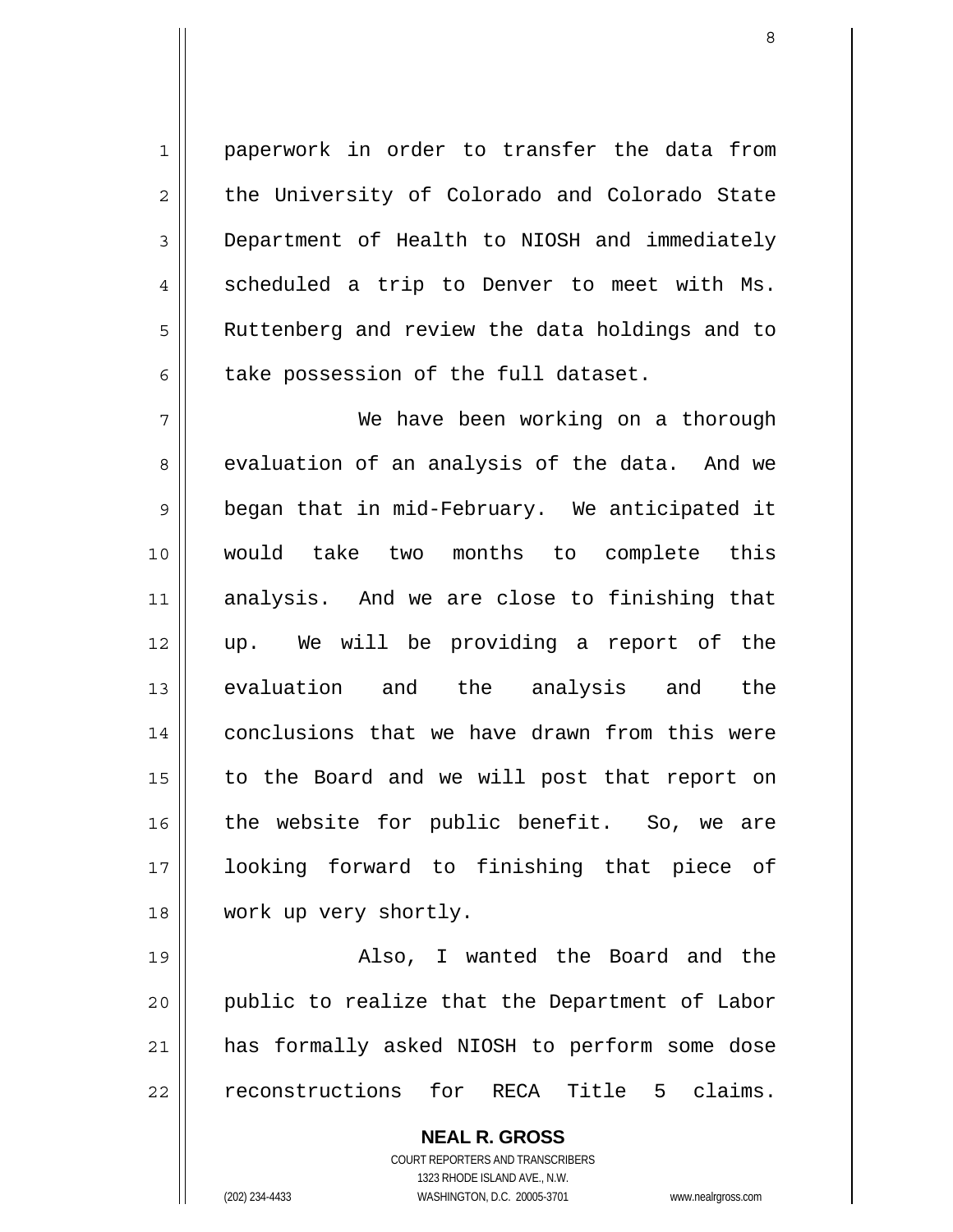1 2 3 4 5 6 7 8 9 These are claims that are being processed under Part E EEOICPA for RECA Title 5 claimants that weren't successful under RECA. And so in order to process these RECA claims for toxic chemical exposures, DOL has asked NIOSH to perform a dose reconstruction for radiation exposure to the uranium miners and ore transporters. So we currently have about 82 of

10 11 12 13 14 these claims and we have developed a methodology and are in the final review, technical peer review of that methodology and hope to implement those dose reconstructions for those RECA claims very shortly.

15 16 17 18 So with that, those are the three news items I wanted to share with you. And we will get started into the regular presentation of the program status report.

19 20 21 22 As of April 30th of this year, 29,370 cases have been referred to NIOSH for dose reconstructions. Eighty-two percent of those or 24,050 have been returned to the

> **NEAL R. GROSS** COURT REPORTERS AND TRANSCRIBERS 1323 RHODE ISLAND AVE., N.W.

(202) 234-4433 WASHINGTON, D.C. 20005-3701 www.nealrgross.com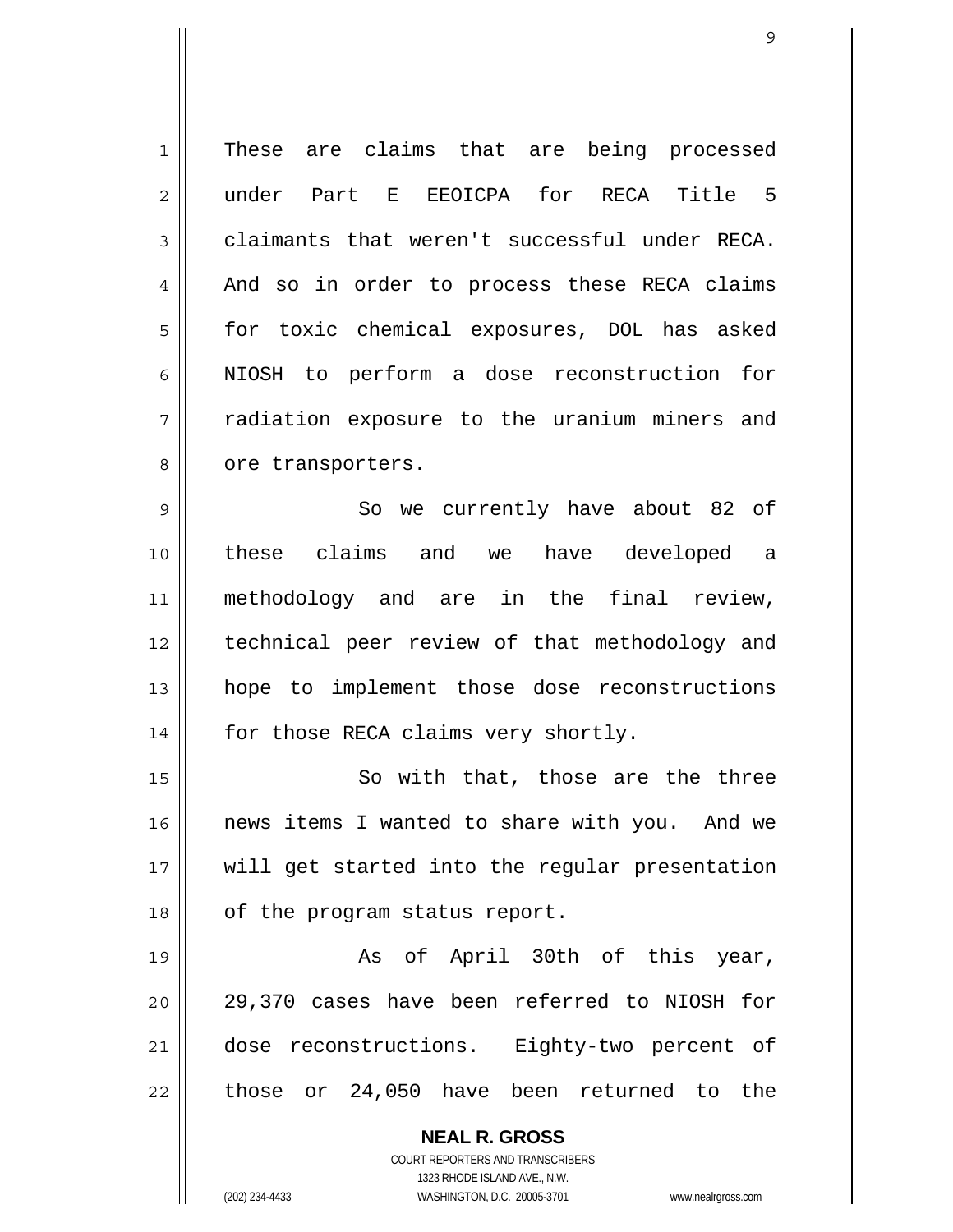1 2 3 4 5 6 7 8 9 10 11 Department of Labor. And if we look at how those were returned, we see that 20,895 were returned to DOL with a dose reconstruction report to support a compensation decision; 881 of those cases were pulled from NIOSH by the Department of Labor for reasons of ineligibility; there are currently 2,274 that have been pulled from dose reconstruction because they were felt to be eligible for an SEC class that has been awarded. So, we have finished 82 percent of

12 13 14 15 16 17 18 19 20 21 22 the claims that have been sent to NIOSH. This leaves 16 percent at NIOSH or 4,799; and we have another two percent of cases, 521 that have been administratively closed in the dose reconstruction process. And as you know, this means that NIOSH has completed its work in providing a draft dose reconstruction report to the claimant and we are awaiting the claimant's response to indicate that they have no further information by signing an OCAS-1 form.

> **NEAL R. GROSS** COURT REPORTERS AND TRANSCRIBERS 1323 RHODE ISLAND AVE., N.W. (202) 234-4433 WASHINGTON, D.C. 20005-3701 www.nealrgross.com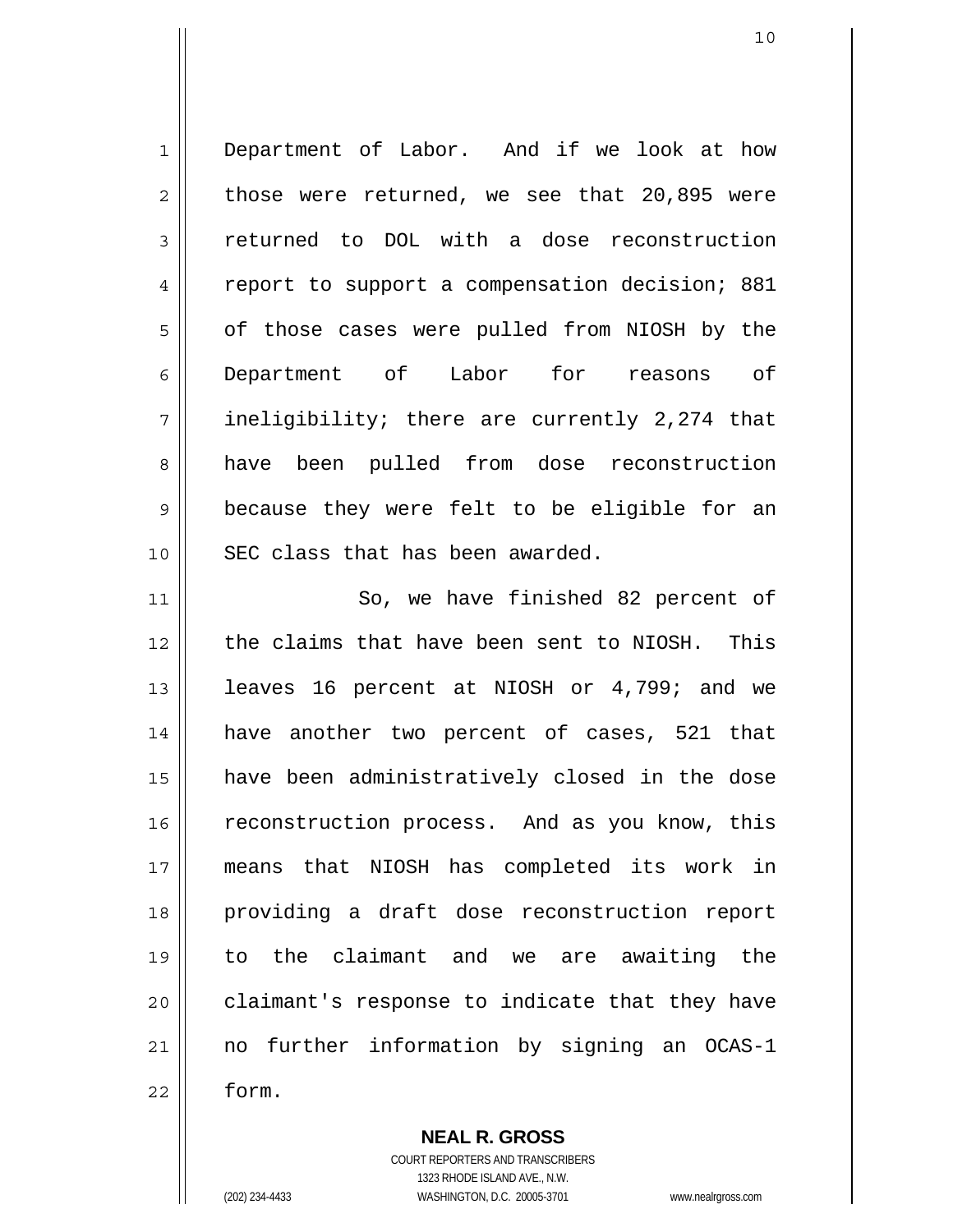**NEAL R. GROSS** COURT REPORTERS AND TRANSCRIBERS 1 2 3 4 5 6 7 8 9 10 11 12 13 14 15 16 17 18 19 20 21 22 This pie chart shows the current case status of the 29,370 claims that have been sent to NIOSH. And you can see in the -- I'm sorry don't have a pointer. CHAIRMAN ZIEMER: Larry, I am going to interrupt you just a moment. We just got word that we have a phone problem. Okay? And we are going to temporarily come to a screeching halt and see if we can get that corrected quickly. MR. ELLIOTT: Okay. (Whereupon, the foregoing meeting went off the record at 9:28 a.m. and resumed at 9:28 a.m.) CHAIRMAN ZIEMER: Apparently, we are back in operation. So, Mr. Elliott, you can continue. MR. ELLIOTT: Okay. We are looking at a pie chart here which shows the current case status for the 29,370 claims that have been sent to NIOSH and it shows, again, the 71 percent that were completed with a dose

11

(202) 234-4433 WASHINGTON, D.C. 20005-3701 www.nealrgross.com

1323 RHODE ISLAND AVE., N.W.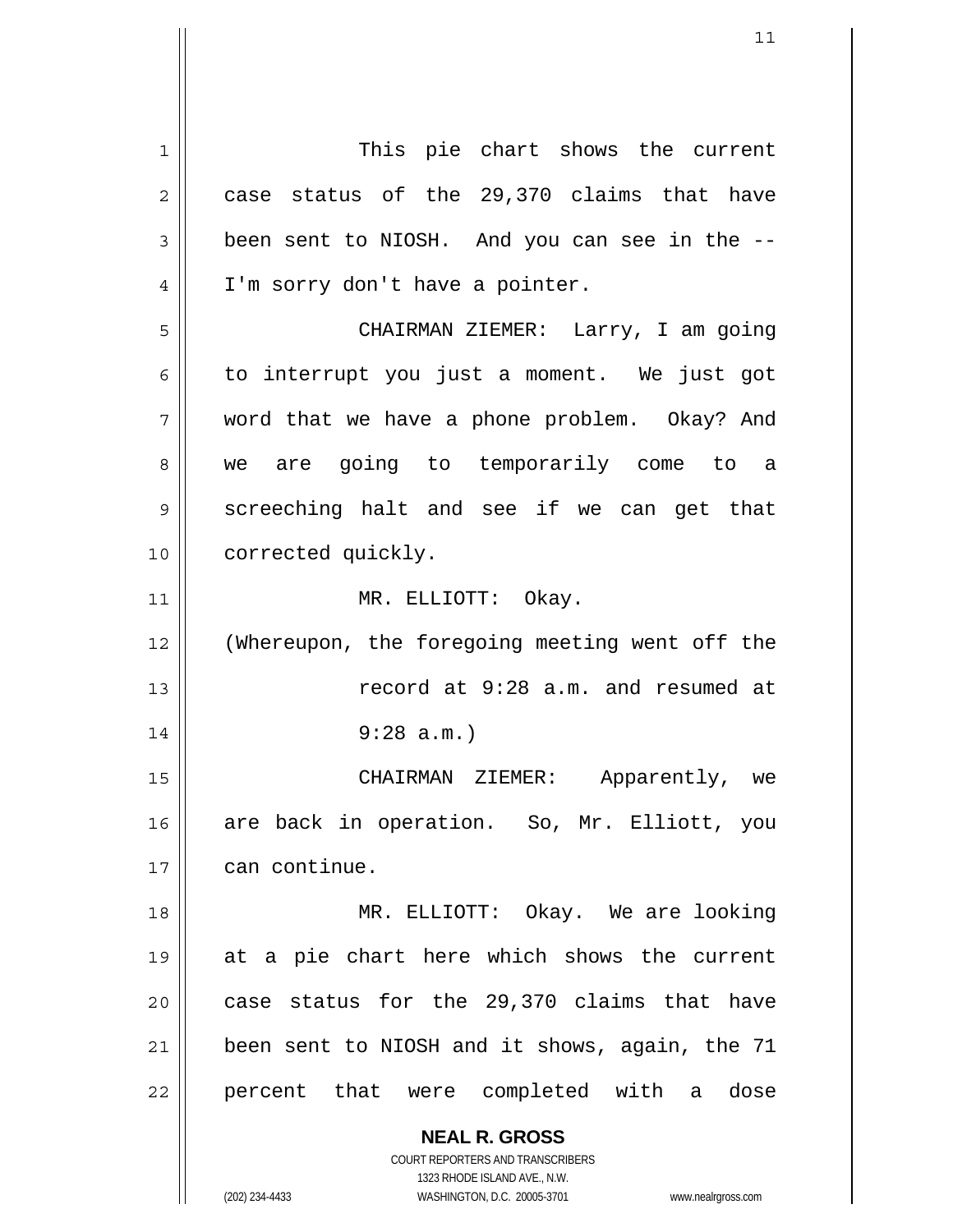1 2 reconstruction and those are in the blue portion of the chart. Thank you.

3 4 5 6 7 8 9 10 11 The only active claims that would be shown in this chart would be those that are in yellow and green here, those that are active and pended. There are 1,105 of those that are pended and I will speak more in detail about those pended in the next slide. Again, the numbers that I have already spoken about on admin closed and SEC pulled are also shown.

12 13 14 15 16 17 18 19 20 21 22 Of the 1,105 claims that are currently pended at NIOSH, we see that in the top six categories, which are represented here, there are actually 1,073 claims listed in these categories. I need to note for you that you can't add these up because some claims are pended for multiple reasons or more than one reason, so except for the Department of Labor issues around employer missing and cancer information missing. And you will notice that these numbers that are related to

**NEAL R. GROSS**

COURT REPORTERS AND TRANSCRIBERS 1323 RHODE ISLAND AVE., N.W. (202) 234-4433 WASHINGTON, D.C. 20005-3701 www.nealrgross.com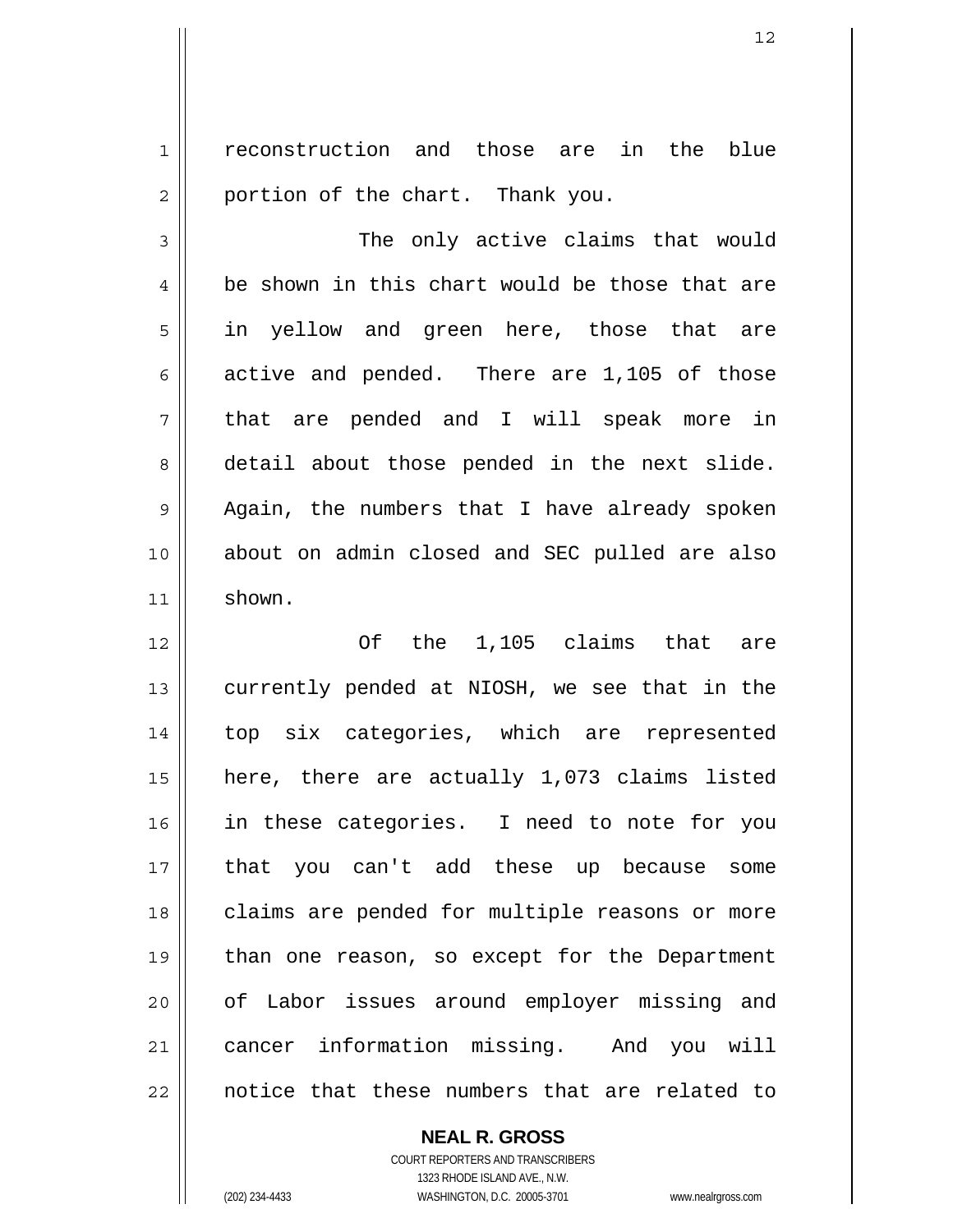DOL issues have decreased dramatically. We have been working very hard with the Department of Labor identifying claims and pended reasons that relate to DOL eligibility issues. So those numbers have been decreased dramatically.

7 8 9 10 11 12 13 14 15 Of the 20,895 dose reconstructions that have been returned to the Department of Labor, we believe that there have been 6,701 or 32 percent that have resulted in a Probability of Causation of greater than 50 percent. That leaves 68 percent or 14,194 cases ahead of Probability of Causation of less than 50 percent were found to be noncompensable.

16 17 18 19 20 21 22 If we look at the distribution of Probability of Causation as shown in this bar chart, this is a typical chart that we show in every program status report, as you know, we are seeing consistent trends. This has not changed over time other than the numbers have increased.

> **NEAL R. GROSS** COURT REPORTERS AND TRANSCRIBERS 1323 RHODE ISLAND AVE., N.W. (202) 234-4433 WASHINGTON, D.C. 20005-3701 www.nealrgross.com

1

2

3

4

5

6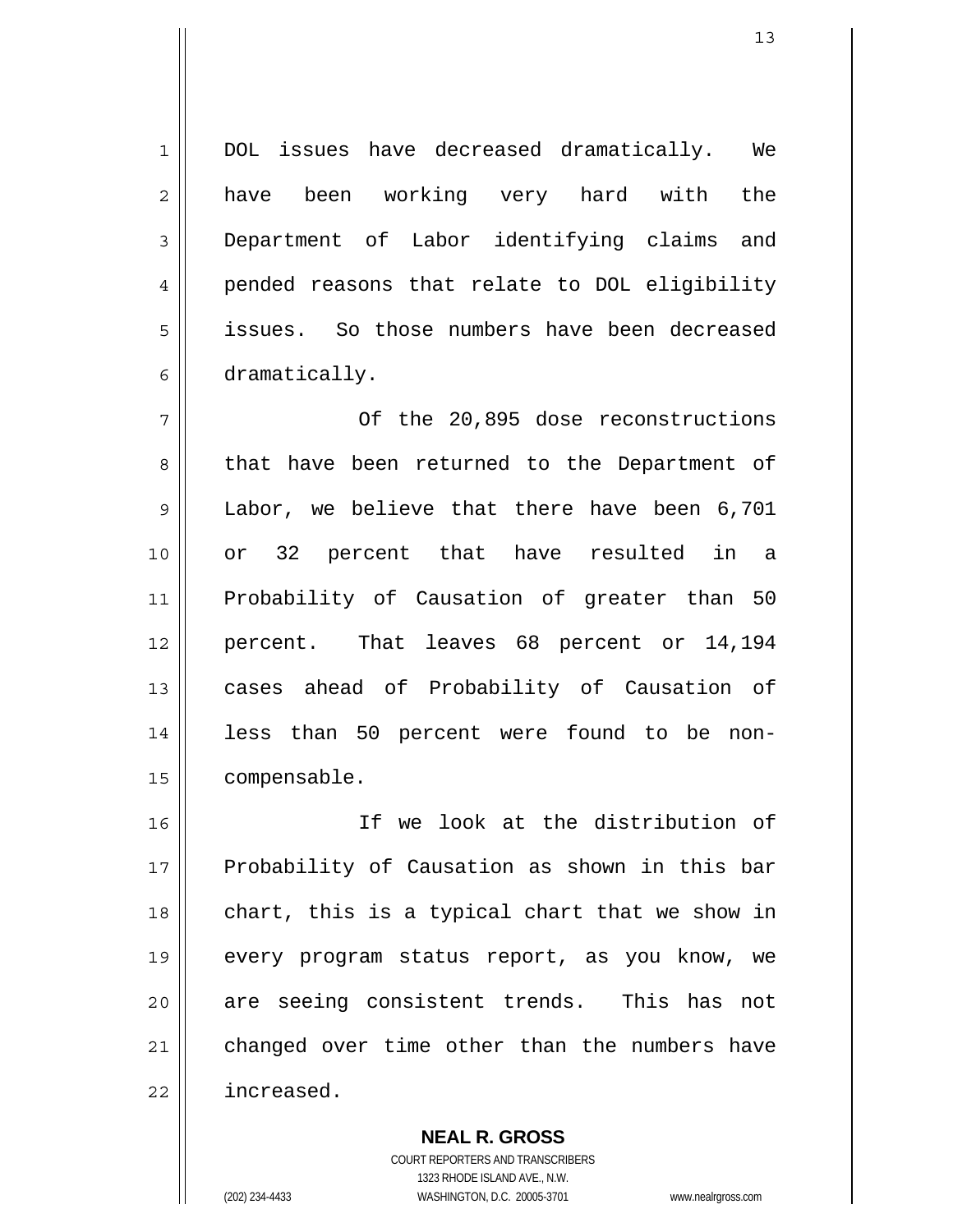| $\mathbf 1$    | Of the 4,799 cases that are active              |
|----------------|-------------------------------------------------|
| $\overline{2}$ | at NIOSH for dose reconstruction, 1,864 of      |
| 3              | those are currently in the process of being     |
| 4              | dose reconstructed; 576 initial draft dose      |
| 5              | reconstruction reports reside with claimants    |
| 6              | right now, awaiting their return of the OCAS-1  |
| 7              | form indicating they have no further            |
| 8              | information to provide; 2,359 cases are in      |
| 9              | development prior to dose reconstruction. And   |
| 10             | we would note, as we are trying to track very   |
| 11             | closely the oldest cases in this active case    |
| 12             | load, there are 2,805 or 58 percent that are    |
| 13             | older than a year in our hands.                 |
| 14             | Looking at how we are working the               |
| 15             | oldest cases, we show the first 10,000 claims   |
| 16             | that were received at NIOSH in this slide.      |
| 17             | And of those, you can see that 7,602 have been  |
| 18             | returned to the Department of Labor, 173 have   |
| 19             | been administratively closed in dose            |
| 20             | reconstruction. They can be reopened at any     |
| 21             | point in time once we receive the OCAS-1 form   |
| 22             | we receive additional information<br>that<br>or |

**NEAL R. GROSS** COURT REPORTERS AND TRANSCRIBERS 1323 RHODE ISLAND AVE., N.W.

 $\mathsf{II}$ 

(202) 234-4433 WASHINGTON, D.C. 20005-3701 www.nealrgross.com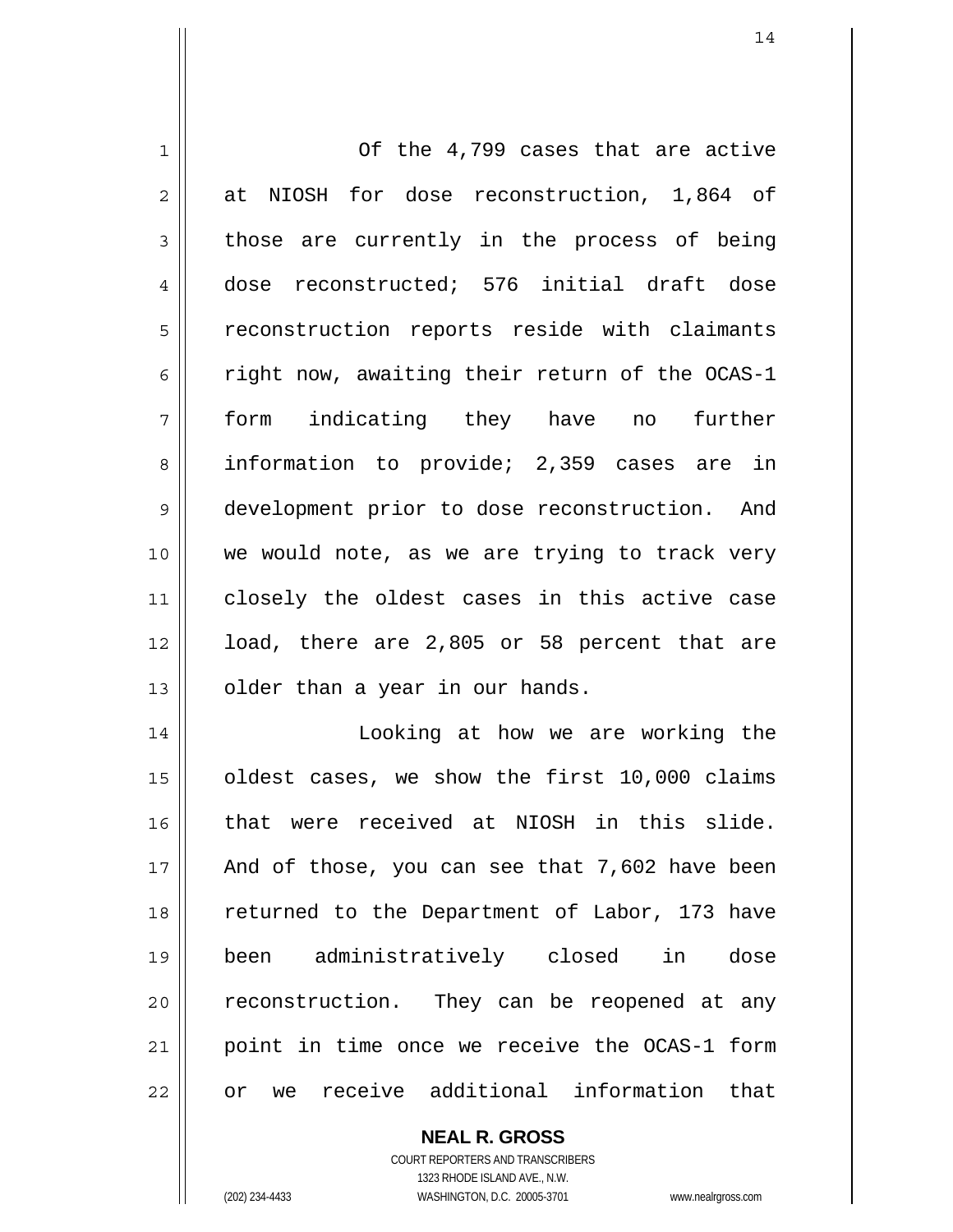| $\mathbf 1$ | would have to be factored into the dose        |
|-------------|------------------------------------------------|
| 2           | reconstruction. Four hundred and ten cases     |
| 3           | out of the first 10,000 have been pulled by    |
| 4           | the Department of Labor for eligibility        |
| 5           | issues. And then 893 cases have been pulled    |
| 6           | out of the first 10,000 for Special Exposure   |
| 7           | Cohort class eligibility. We have six dose     |
| 8           | reconstruction reports in the hands of         |
| 9           | claimants right now. We are waiting for them   |
| 10          | to return the OCAS-1 form. If they don't, of   |
| 11          | course, they would convert to admin closed or  |
| 12          | if they do return it, they will show up in the |
| 13          | final dose reconstruction reports to DOL.      |
| 14          | two items noted in red, DOL<br>The             |
| 15          | returned cases, these are cases the Department |
| 16          | of Labor has returned to us for re-work out of |
| 17          | the first 5,000 and these re-works are         |
| 18          | primarily driven by our program evaluation     |
| 19          | reviews<br>but there are some that are there   |
| 20          | because we need to rework the claim<br>for     |
| 21          | medical benefits. It was paid out under SEC    |
| 22          | but there are still medical benefits issues    |

**NEAL R. GROSS** COURT REPORTERS AND TRANSCRIBERS 1323 RHODE ISLAND AVE., N.W.

 $\mathbf{I}$ 

(202) 234-4433 WASHINGTON, D.C. 20005-3701 www.nealrgross.com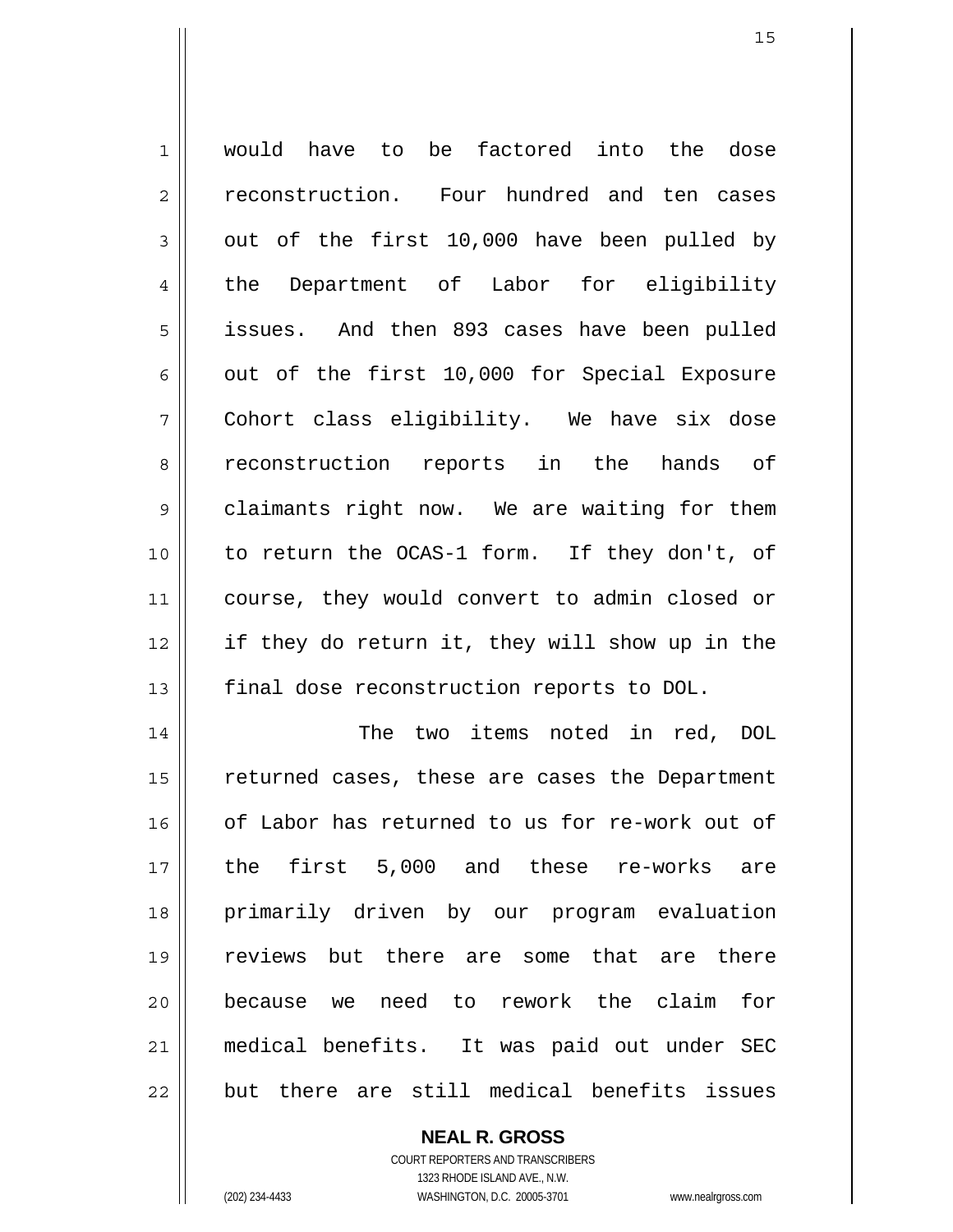1 2 3 4 5 6 7 8 that are sorted out with the dose reconstruction. Or there is a DOL eligibility issue that we identified and resolved and was back in our hands for rework. So less than, about one percent of the first 10,000 are still active claims without having had an initial dose reconstruction. That is the 110 that you see at the bottom.

9 10 11 12 13 14 15 16 17 18 19 20 21 22 Of those 110 that are awaiting dose reconstruction, we think it is important to note that 56 distinct sites are represented in that group. The 53 that are in pending status, I kind of tried to break out some details here for the Board, four are there because of cancer, claimant, survivor, or employment information is missing or invalid; there are 24 that are mass pends because of SEC designation issues; 18 are mass pended because of technical basis document issues, site profile modification issues that are underway; three are awaiting information that was provided after the dose reconstruction was

> COURT REPORTERS AND TRANSCRIBERS 1323 RHODE ISLAND AVE., N.W. (202) 234-4433 WASHINGTON, D.C. 20005-3701 www.nealrgross.com

**NEAL R. GROSS**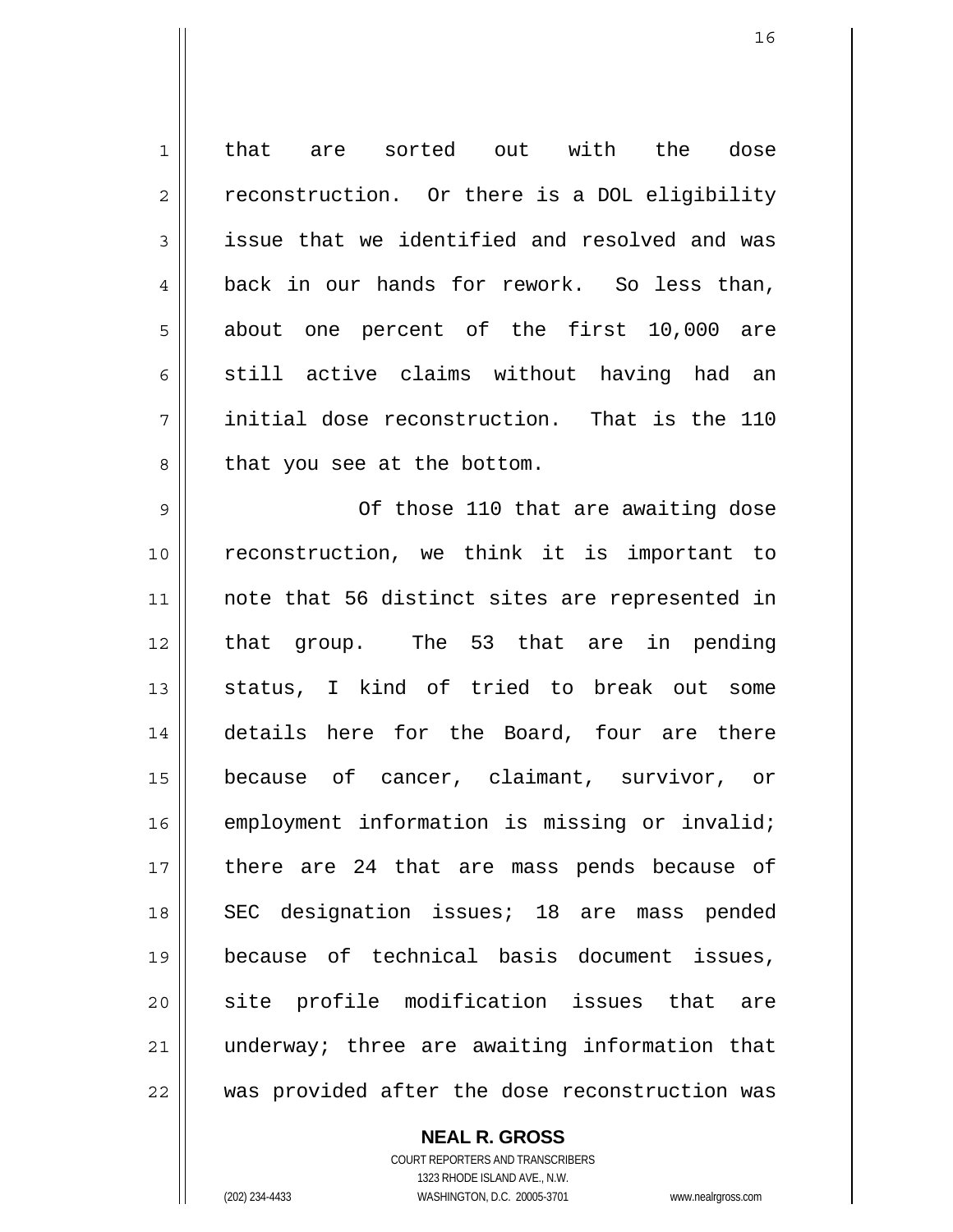1 2 3 4 initially done and we are working it again; two are there because of SEC petitioner issues; and two are awaiting consideration for an SEC.

5 6 7 8 9 10 11 12 13 14 15 16 17 18 19 There are 57 that are in active status that are not pended. And there is a couple of things to say about that 57 that are inactive. I didn't break out a lot of detail but six of these 57 have been returned to us for re-work because they were in an SEC class but medical benefits were being judged and they needed a dose reconstruction for that; four of them are fit into an SEC class but did not have 250 days or did not have presumptive cancer and so we are reconstructing the dose for those; and three were recently unpended and placed in active status based on the lymphoma PER (Program Evaluation Review), once it was complete.

20 21 22 If we look at the first 5,000, the very oldest claims in the 10,000, 28 of the active cases are below 5,000; 24 distinct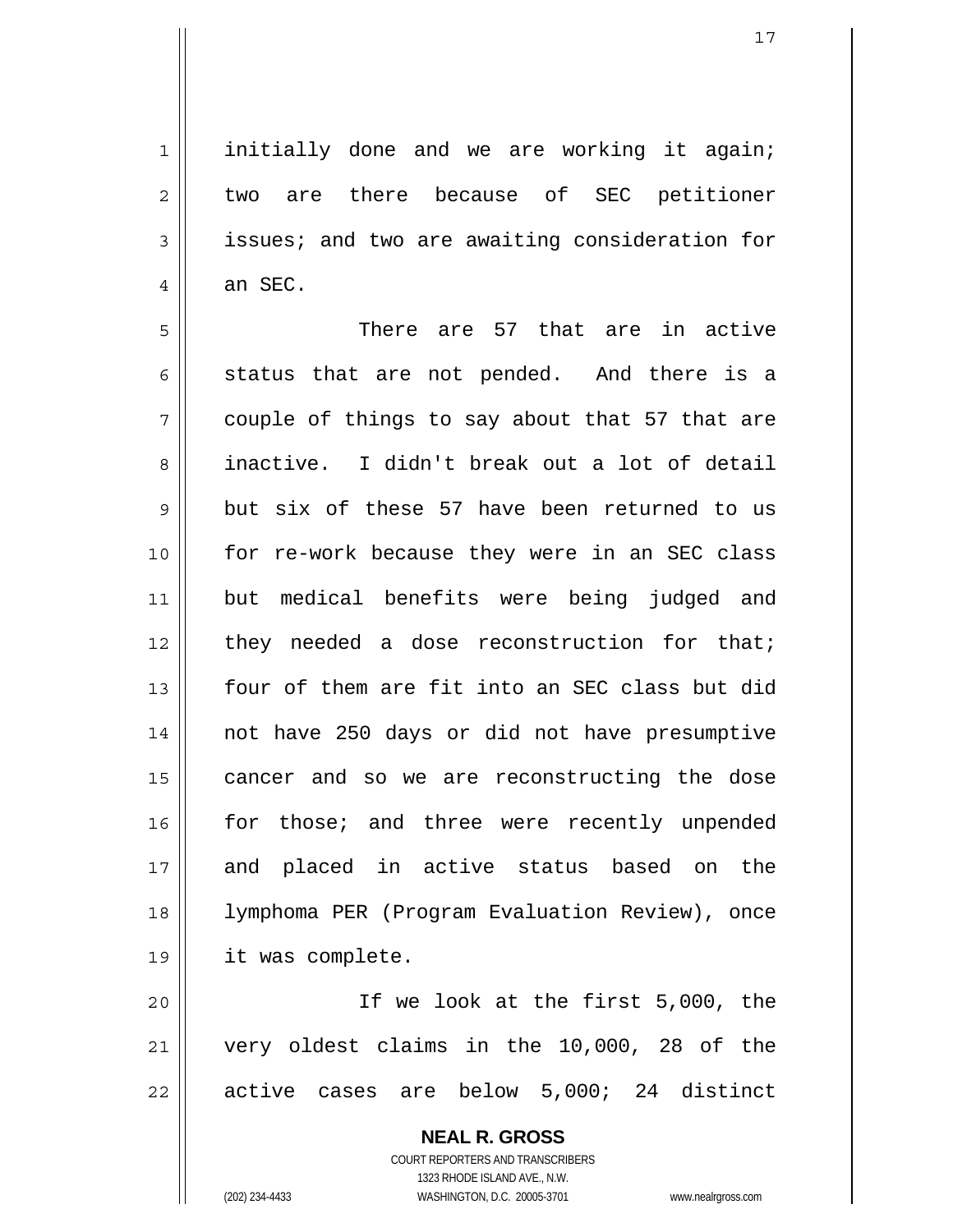1 2 3 4 5 6 7 8 9 sites are represented across those 28; 15 are in pended status for these various reasons that are shown; and 13 are in an active status going through dose reconstruction. And you can see the breakout: five of those are awaiting DR for medical benefits; six are non-SEC eligibles and awaiting DR; and two had employment date revisions by the Department of Labor.

10 11 12 13 14 15 16 17 18 19 20 21 22 Our trend chart to show our production experience over the course of time, we have modified this a little bit to get rid of the quarters issue, the mixed up -- so these are fiscal years. The first quarter starts the fiscal year, as you know, and you can see that in the green line, those are the cases that we had received from the Department of Labor. And the yellow line -- or excuse me. The blue line are the Department of Labor receipts and the green line is the draft reports to claimants. And then once we hear from the claimant they have no other

> **NEAL R. GROSS** COURT REPORTERS AND TRANSCRIBERS 1323 RHODE ISLAND AVE., N.W. (202) 234-4433 WASHINGTON, D.C. 20005-3701 www.nealrgross.com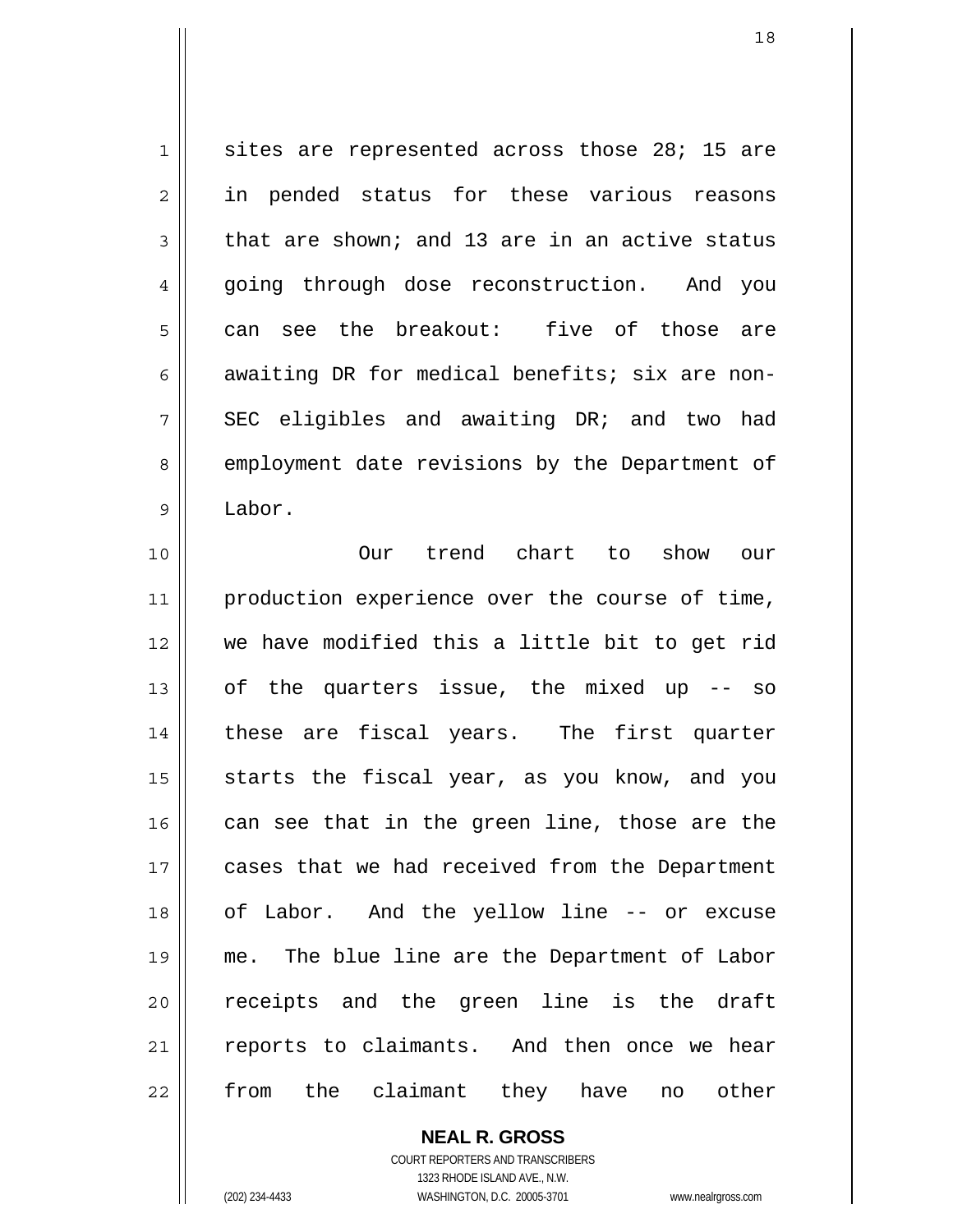1 2 3 information, the red line represents those reports that have been sent to the Department of Labor.

4 5 6 7 8 9 10 11 12 13 The trend here, as you have seen during the past few months is that we are consistently receiving about 200 a month from Department of Labor, 2400 a year. We are working off the backlog again. We are above, our production lines are above the receipt line. And with the new contract award, we are hoping that we will be able to see a production capacity in the 6,000 range per year.

14 15 16 17 18 19 20 21 22 If we look at this bar chart, we are told how well we are doing within the incremental 1,000 cases breakout. And you can see that we are showing in blue the cases that are completed; in red those that have been pulled from our caseload by DOL; in mustard the cases that are active for each of those 1,000 increments; in green are the SEC cases that have been taken away from dose

> **NEAL R. GROSS** COURT REPORTERS AND TRANSCRIBERS 1323 RHODE ISLAND AVE., N.W.

(202) 234-4433 WASHINGTON, D.C. 20005-3701 www.nealrgross.com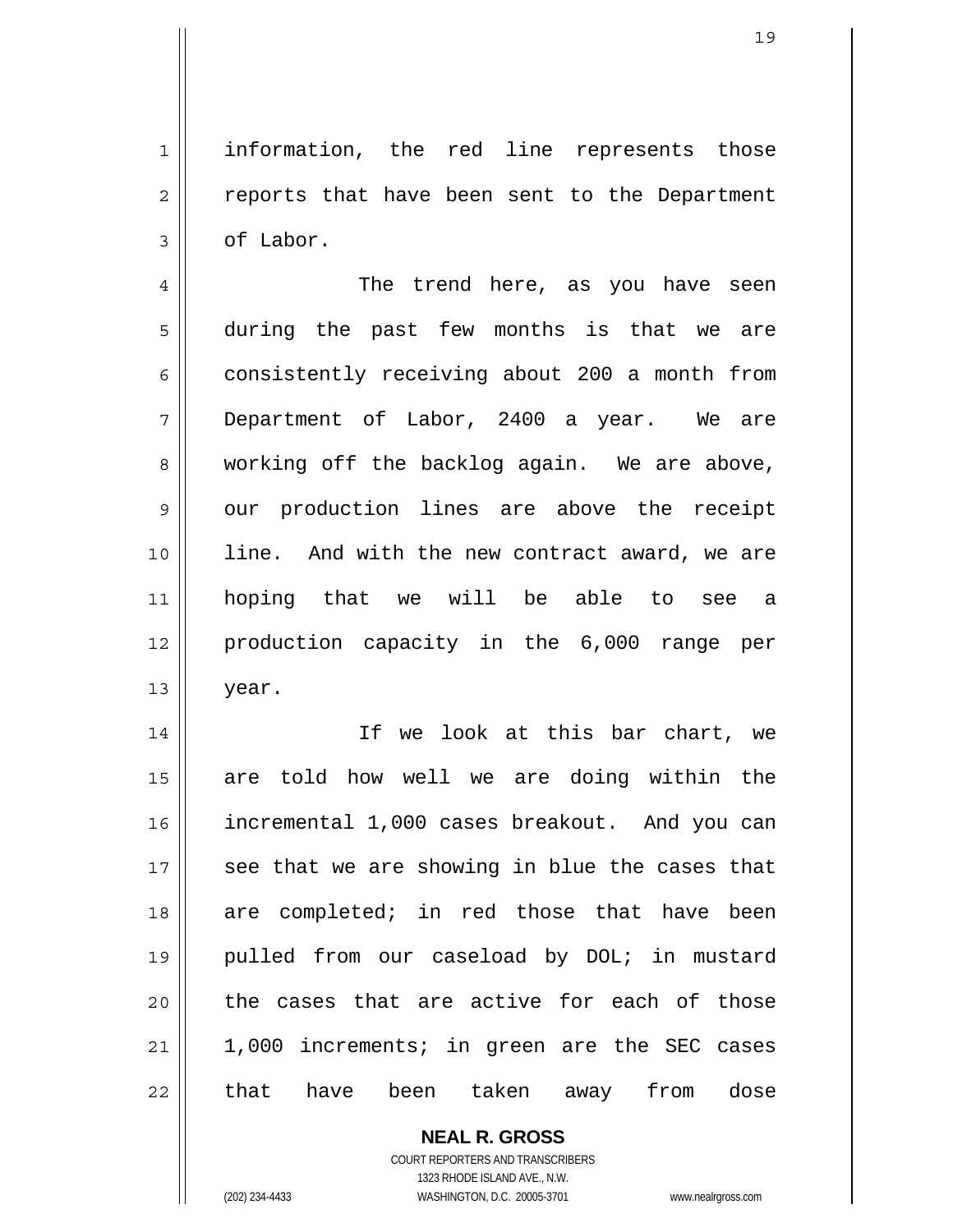reconstruction; and in yellow, the cases that are administratively closed, which could be opened at any time, if there are additional information or if an OCAS-1 comes forward; and then the pended cases are shown in the gray.

6 7 8 9 10 11 12 This chart shows the number of reworks that NIOSH has been challenged with. We received a total of 9,135 reworks. We have returned to the Department of Labor 6,501. And so in our active caseload right now of those 4,000 plus, 2634 cases are still at NIOSH, which are rework cases.

13 14 15 16 17 18 19 20 21 22 We have revamped our presentation chart on our time to complete a dose reconstruction report and it is shown in this bar graph by fiscal year. And the yellow indicates those claims in that fiscal year that it took more than a year to complete. And you can see a downward trend. The green bar shows those claims in that fiscal year which took 60 days or less to complete a DR. And then the purple shows those claims in that

> **NEAL R. GROSS** COURT REPORTERS AND TRANSCRIBERS 1323 RHODE ISLAND AVE., N.W. (202) 234-4433 WASHINGTON, D.C. 20005-3701 www.nealrgross.com

1

2

3

4

5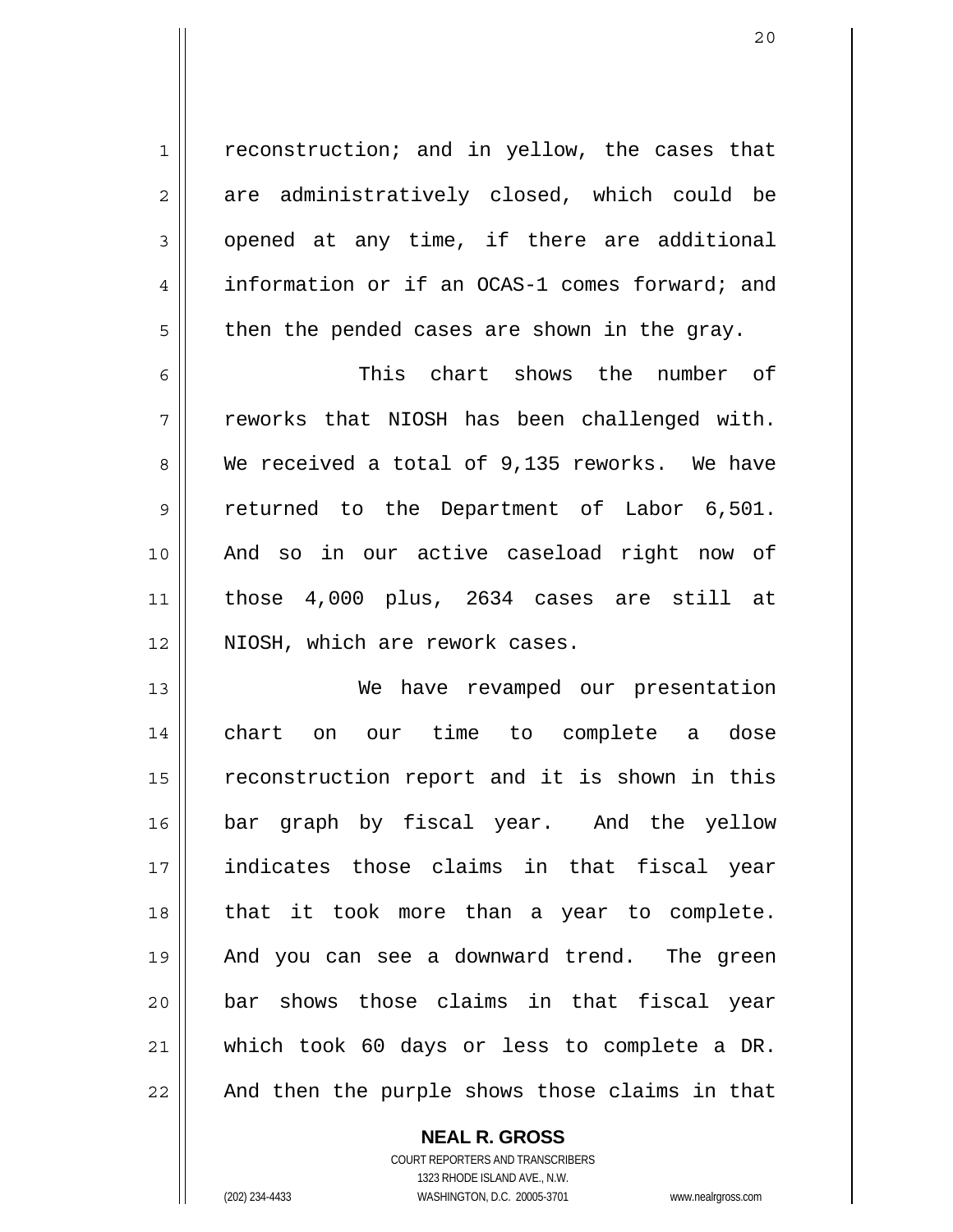1 2 fiscal year which were completed between 61 and 180 days.

3 4 5 6 7 8 9 10 11 12 13 14 15 16 17 18 19 20 21 To report on our experience in requesting information from the Department of Energy to support our dose reconstruction efforts, we currently show that there are 533 outstanding requests placed at DOE facilities for dose information. And of those, 160 that we are tracking have gone beyond 60 days. We monitor these on a 30-day period. I can tell you that these numbers change. This is a snapshot in time. And of the 160 that are over 60 days awaiting, there are 81 that are situated in the hands of the Oak Ridge Operations Office. That is usually our Oak Ridge Operations Office supports K-25, Y-12, X-10, Paducah, Portsmouth Gaseous Diffusion Plant and Mallinckrodt Works. And so a good number of sites and a lot of claims that get requested through that operations office. But we are monitoring that closely.

As of April 30th this year, there

**NEAL R. GROSS** COURT REPORTERS AND TRANSCRIBERS 1323 RHODE ISLAND AVE., N.W. (202) 234-4433 WASHINGTON, D.C. 20005-3701 www.nealrgross.com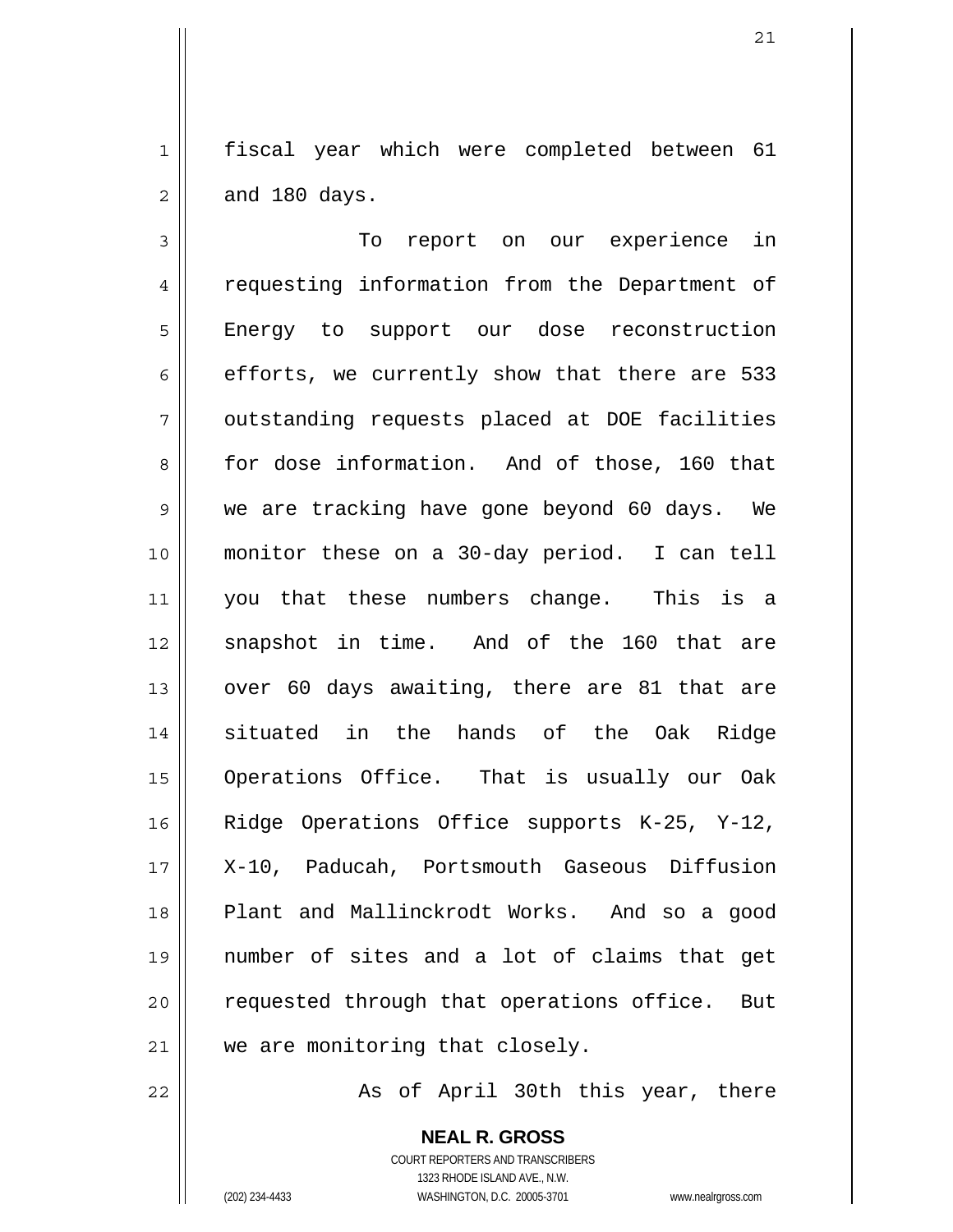1 2 3 4 5 6 7 8 9 10 11 12 13 14 15 16 17 18 19 20 21 have been 42 SEC classes which have been added since the rule was passed in May of 2005; 22 of those classes or 52 percent have been processed through the 83.13 process; and 20 or 48 percent of the classes that have been added have been so worked by an 83.14 process. This represents classes of workers from 33 sites, these 42 classes. It also represents 2,274 potential cases that have been dealt with through a class addition. Now, with regard to site-specific information, given that we are here in Amarillo, we wanted to present where we are at with regard to the Pantex Plant cases that have been referred to NIOSH. And you will see here that we have completed 74 percent of the 397 that we have received for DOL. That 74 percent is 292 claims complete, of which there have been 48 or 16 percent compensation rate for these claims, 244 or 84 percent had a PoC of less than 50 percent.

Eighteen of the claims have been

**NEAL R. GROSS** COURT REPORTERS AND TRANSCRIBERS 1323 RHODE ISLAND AVE., N.W. (202) 234-4433 WASHINGTON, D.C. 20005-3701 www.nealrgross.com

22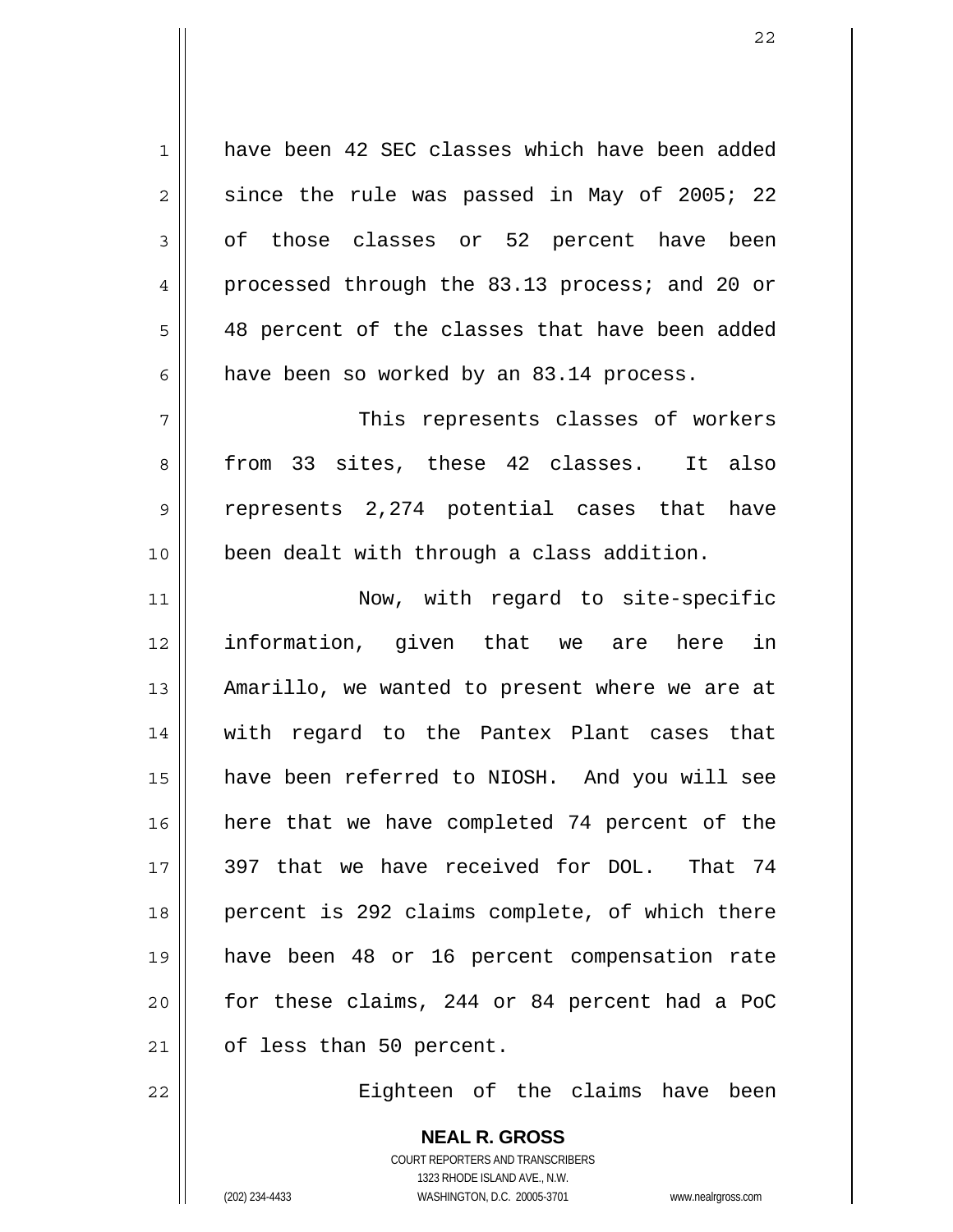1 2 3 4 pulled by the Department of Labor. That represented Pantex employment. Eighty-seven claims remain active at NIOSH for dose reconstruction.

5 6 7 8 9 10 11 If we look at distribution of PoC for Pantex claims, it is fairly flat through these PoC categories, showing greater than 50 percent on the right-hand side of the graph and then by ten percent increments up to that point in the for bars or five bars to the left of the graph.

12 13 14 15 16 17 18 19 20 21 22 Just a couple of notes on -- I don't know that I would call these accomplishments, or at least the first one I don't know I would say is an accomplishment, but is progress that we think and feel that is progress based upon our work at NIOSH. DOE had originally estimated when this program started that fewer than five percent of the nuclear weapons workers with cancer would have a PoC of greater than 50 percent. That estimate was based upon the National Cancer

> **NEAL R. GROSS** COURT REPORTERS AND TRANSCRIBERS 1323 RHODE ISLAND AVE., N.W. (202) 234-4433 WASHINGTON, D.C. 20005-3701 www.nealrgross.com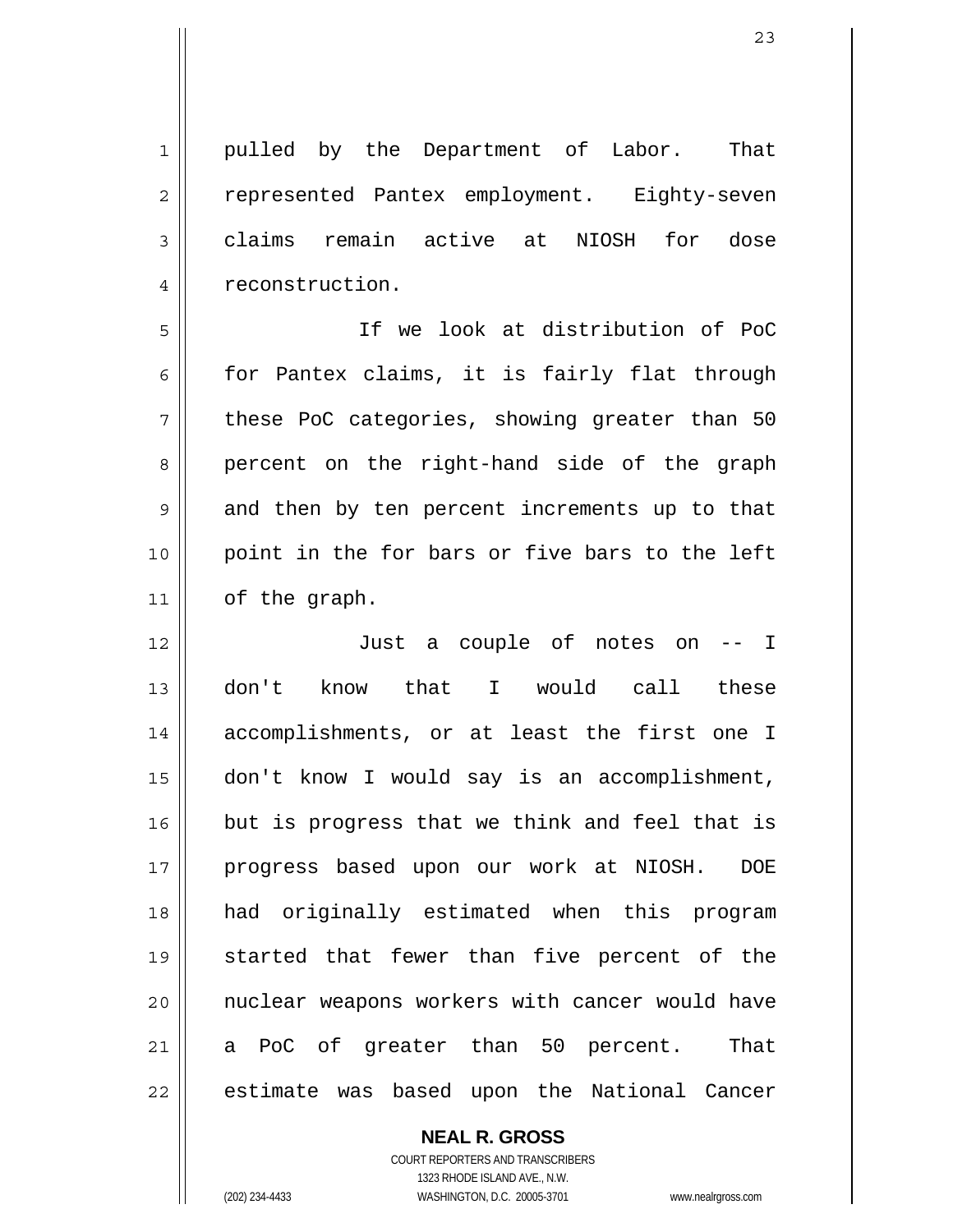1 2 3 4 5 6 7 Institute's estimates that the incidence of cancer in the general population of the United States was over 40 percent; that some types of cancer have been found not to be significantly radiogenic and that epidemiologic studies of cancer incidents were not support a greater compensation rate than that.

8 9 10 11 12 13 14 15 16 17 18 19 20 The numbers of dose reconstructed cases that we have returned to DOL with a Probability of Causation of greater than 50 percent is 32 percent. So, we feel that we have realized this higher rate of compensation through our work because DOL has to use the 99 percent credibility limit that the law specifies that is very claimant favorable and that the dose reconstruction methods that NIOSH is using bring the best science. But when we have to draw an assumption, we draw the most claimant favorable assumption that is reasonable and plausible.

21 22 NIOSH has also prepared a report, as you know, to the Senate Appropriations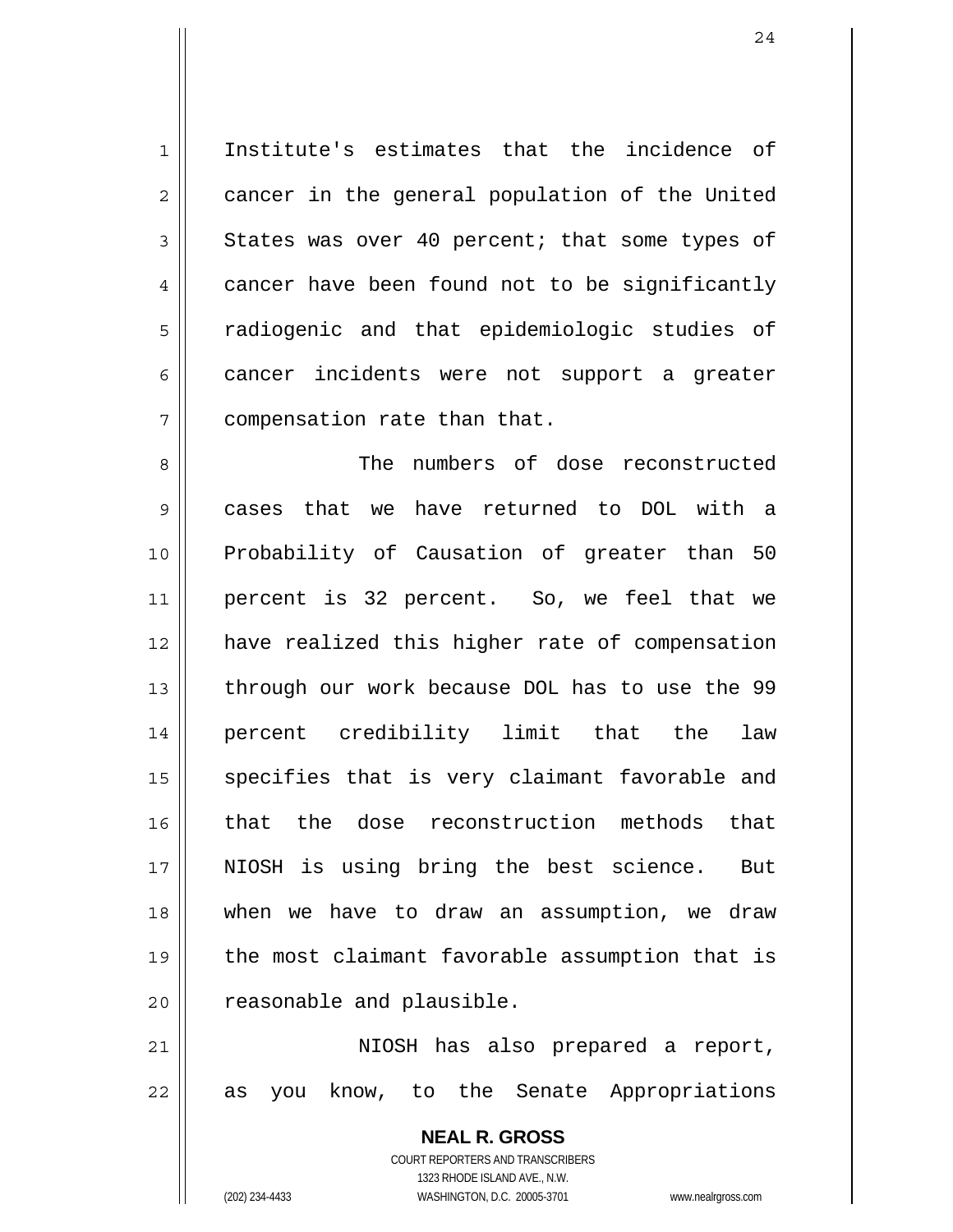**NEAL R. GROSS** COURT REPORTERS AND TRANSCRIBERS 1 2 3 4 5 6 7 8 9 10 11 12 13 14 15 16 17 18 19 20 21 22 Committee that recommends adding basal cell carcinoma to the list of presumptive cancers. We produced that report in 2006, and the report promised an update once the UNSCEAR report was available. That came out earlier this year and so we have reviewed and revised our report to Congress based upon the information that was given in the UNSCEAR review. And currently that revised report is undergoing review in HHS and will be transmitted to Congress we hope very soon. If there are questions, I would be happy to answer them. CHAIRMAN ZIEMER: Thank you very much Larry for that report. Just for clarification, you had mentioned the Part E claims now that you are handling and just for clarity, I believe I am correct in saying that this Board has no direct responsibility in the involvement with those claims. Is that not correct? MR. ELLIOTT: That is my

1323 RHODE ISLAND AVE., N.W.

(202) 234-4433 WASHINGTON, D.C. 20005-3701 www.nealrgross.com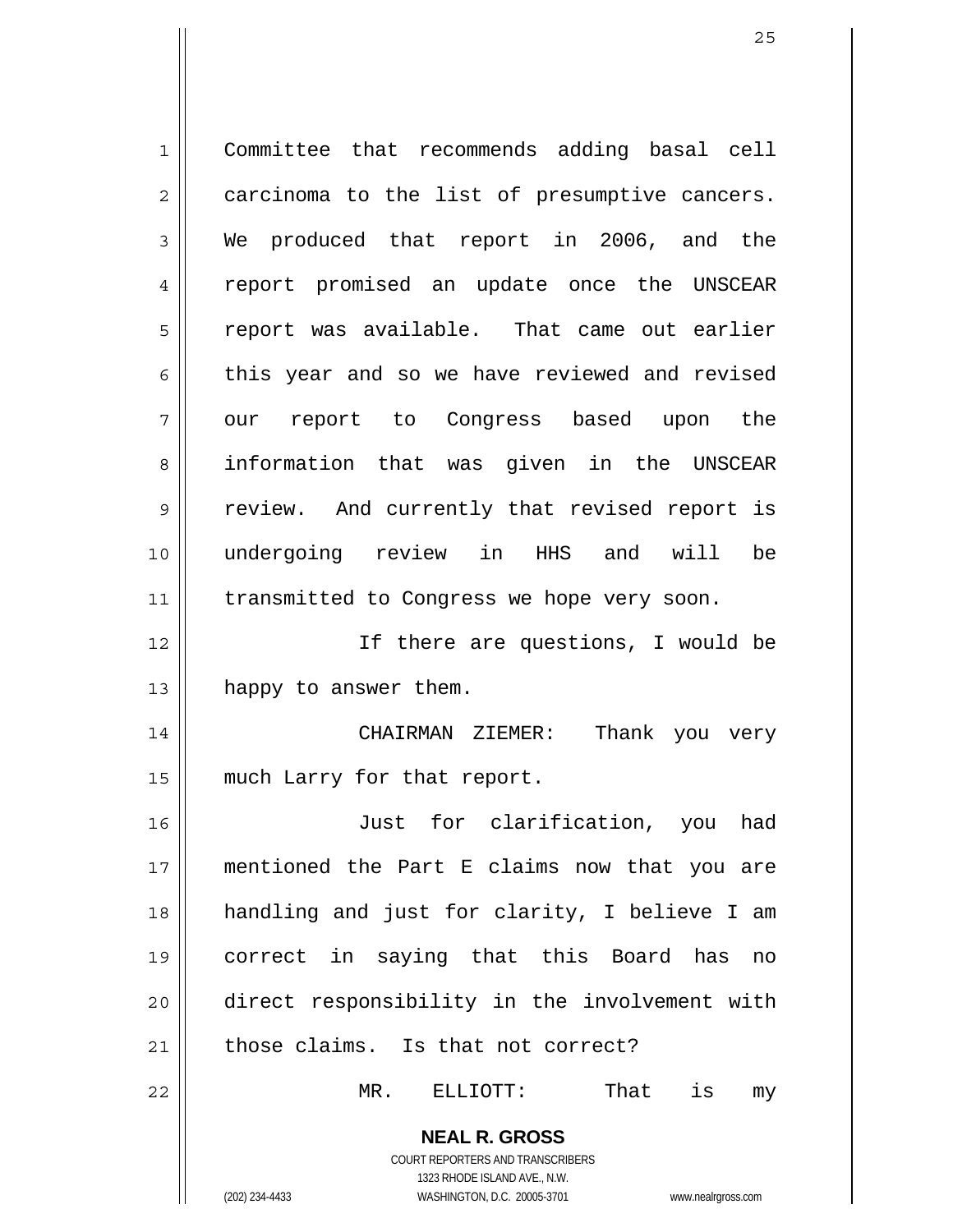1 2 3 4 understanding. That we don't plan to present to the Board our methodology. That these claims are not Part B claims. They are Part E Title 5 RECA claims.

5 6 7 8 9 10 11 12 13 14 The dose reconstruction that we are providing is a very simple, straight-forward modeling approach, based on the mine information that we have available to us. It will provide a letter to DOL and to the claimant, specifying what dose was reconstructed for that RECA exposure and what dose could not be reconstructed, and provide an IREP spreadsheet for the Department of Labor to use in their determinations.

CHAIRMAN ZIEMER: Dr. Melius.

16 17 DR. MELIUS: Yes, I have several questions here. I will try to organize them.

15

18 19 20 21 22 First of all, thank you, Larry, for providing more detailed information on some of these older cases. I appreciate it. And I am trying to make some of these numbers add up and understand them. But first of all, on

> **NEAL R. GROSS** COURT REPORTERS AND TRANSCRIBERS 1323 RHODE ISLAND AVE., N.W. (202) 234-4433 WASHINGTON, D.C. 20005-3701 www.nealrgross.com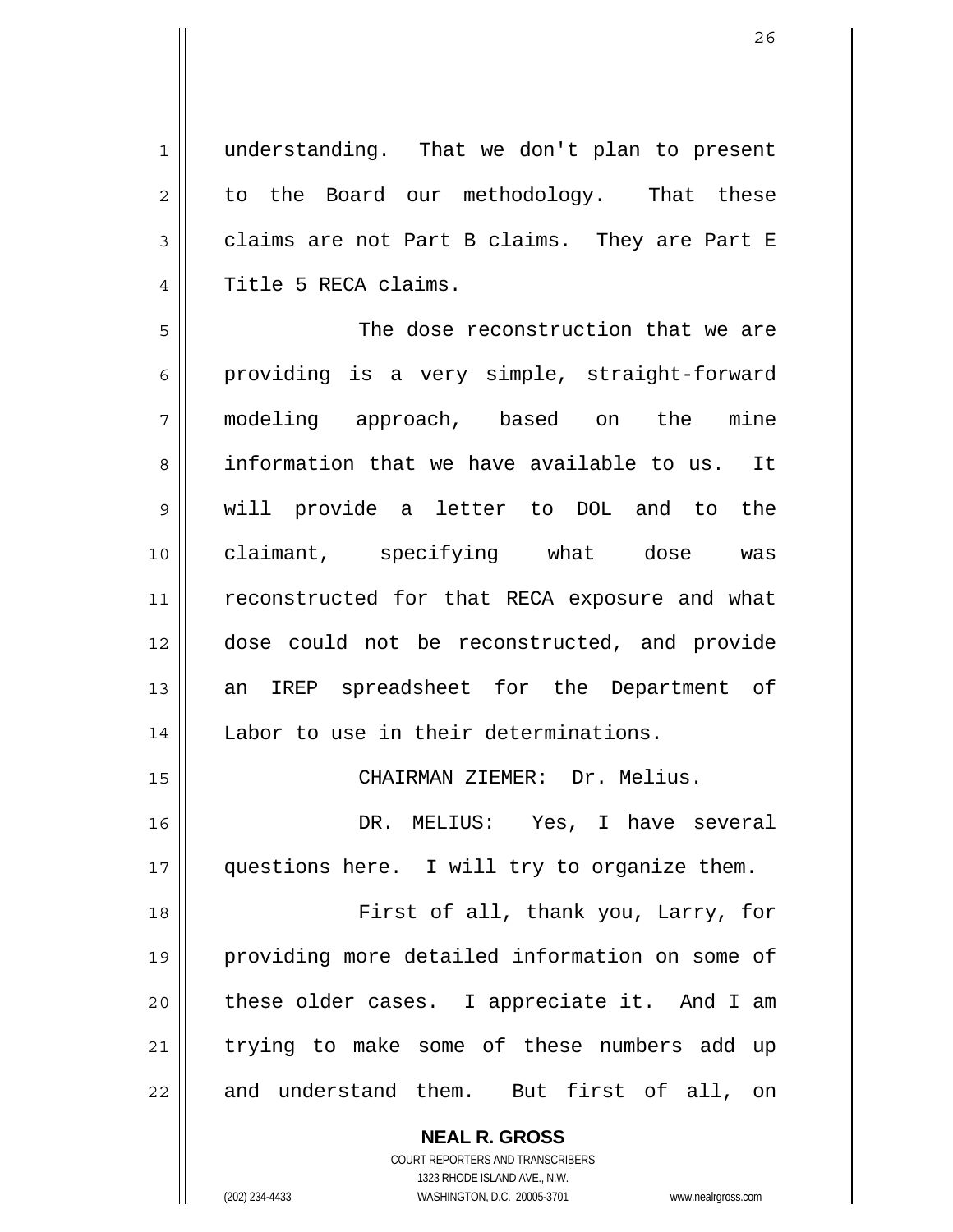| $\mathbf 1$ | your table, the 14th slide, days required for                                                       |
|-------------|-----------------------------------------------------------------------------------------------------|
| 2           | completion of initial draft DR report.                                                              |
| 3           | MR. ELLIOTT: Yes.                                                                                   |
| 4           | DR. MELIUS: I am just a little                                                                      |
| 5           | confused by the labeling there. Is there a                                                          |
| 6           | column missing or is a column mislabeled? You                                                       |
| 7           | have 60 days or less, 61 to 180 and more than                                                       |
| 8           | one year. I am trying to figure out what                                                            |
| 9           | happened to 180 to 365.                                                                             |
| 10          | MR. ELLIOTT: Obviously, we left it                                                                  |
| 11          | out. We didn't want to talk about it.                                                               |
| 12          | (Laughter.)                                                                                         |
| 13          | DR. MELIUS: I just didn't know if                                                                   |
| 14          | it somehow --                                                                                       |
| 15          | MR. ELLIOTT: We<br>been<br>have                                                                     |
| 16          | targeting more than a year. We have been                                                            |
| 17          | looking at one year --                                                                              |
| 18          | DR. MELIUS: Oh, okay.                                                                               |
| 19          | MR.<br>ELLIOTT: -- as our trigger                                                                   |
| 20          | point. You know, we are trying to figure out                                                        |
| 21          | what it is going to take for us to move claims                                                      |
| 22          | out the door in less than 180 days and in less                                                      |
|             | <b>NEAL R. GROSS</b>                                                                                |
|             | COURT REPORTERS AND TRANSCRIBERS                                                                    |
|             | 1323 RHODE ISLAND AVE., N.W.<br>(202) 234-4433<br>WASHINGTON, D.C. 20005-3701<br>www.nealrgross.com |

 $\mathsf{II}$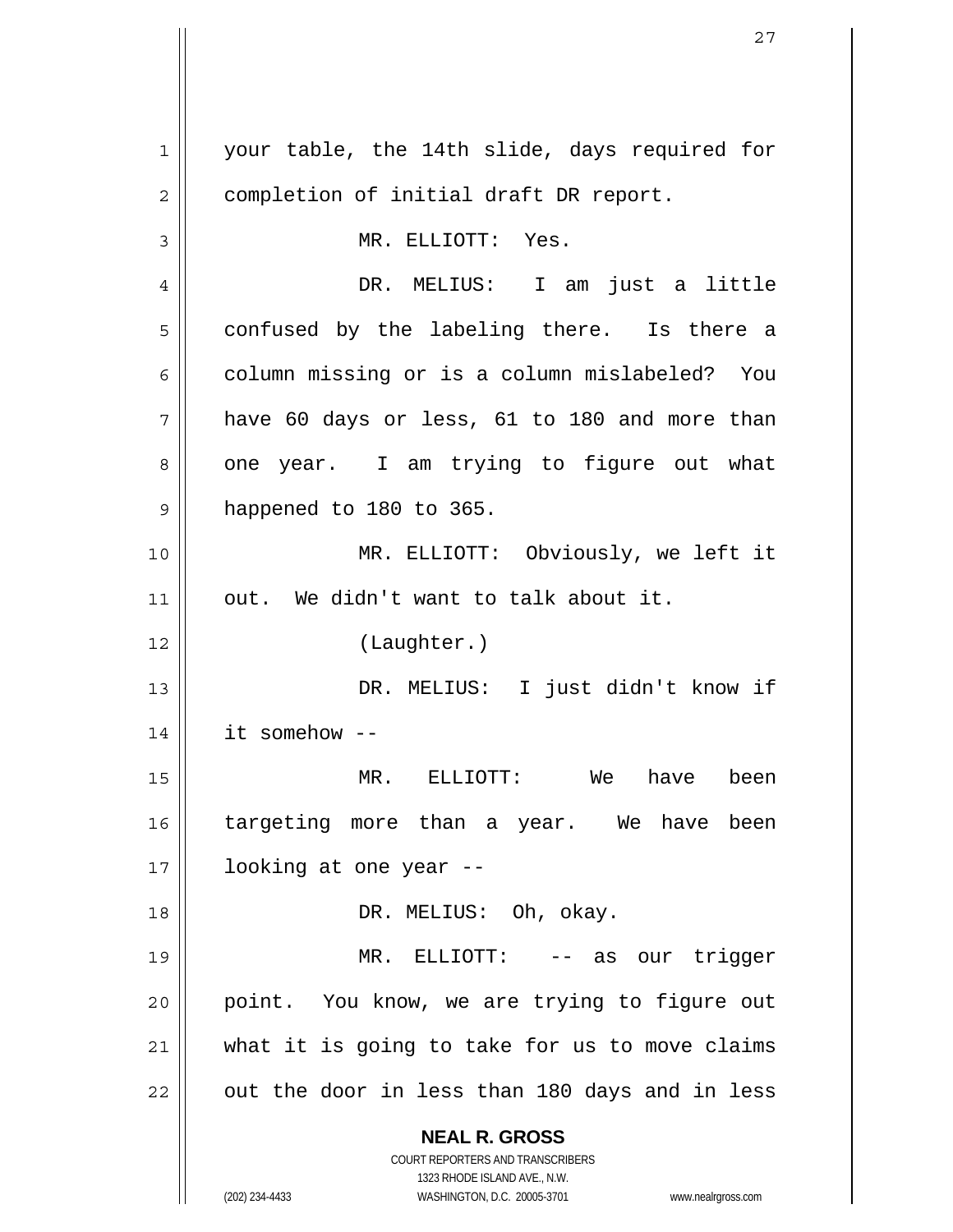**NEAL R. GROSS** COURT REPORTERS AND TRANSCRIBERS 1323 RHODE ISLAND AVE., N.W. (202) 234-4433 WASHINGTON, D.C. 20005-3701 www.nealrgross.com 1 2 3 4 5 6 7 8 9 10 11 12 13 14 15 16 17 18 19 20 21 22 than a year. And so we certainly could add that if it has information to it. But I would say to you that 180 to 365 is included in the yellow bar. No, I can't say that. DR. MELIUS: No, you can't say that. Please don't. You have got me -- MR. ELLIOTT: Only more than one year is in the yellow bar. So we don't have it. DR. MELIUS: You don't have it up there. MR. ELLIOTT: We don't have information on this slide for you for 181 to 364. DR. MELIUS: Okay. MR. ELLIOTT: It is not there. I don't know why it is not there. CHAIRMAN ZIEMER: If I could interrupt, I suppose it is the difference in the total of the three because it has got to total 100 percent.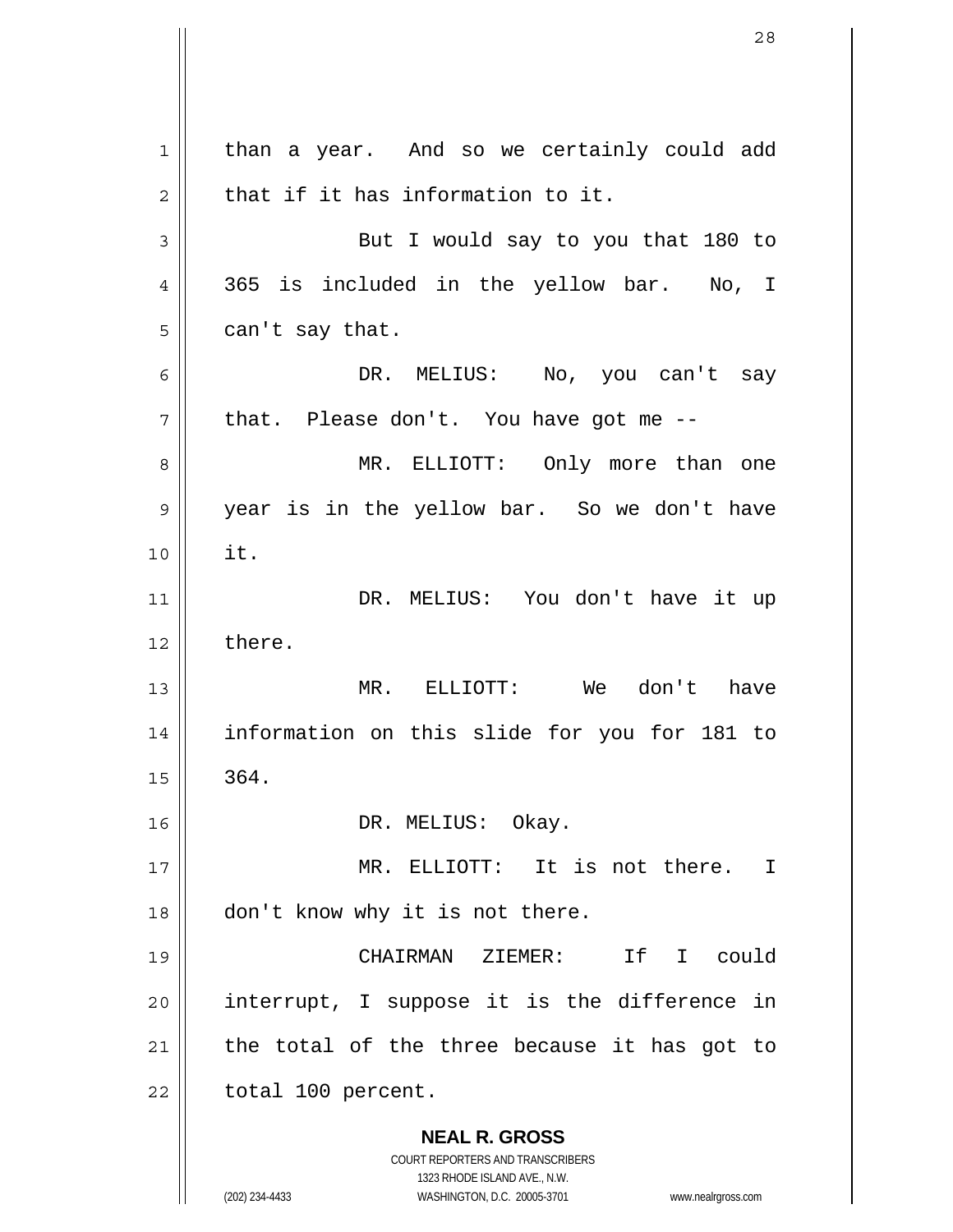| 1  | So for example, for 2008, you have                                  |
|----|---------------------------------------------------------------------|
| 2  | got like 43 percent plus 27. That is 70 -- so                       |
| 3  | you have got a -- I mean, we could figure it                        |
| 4  | out.                                                                |
| 5  | MR. ELLIOTT: You could get at it.                                   |
| 6  | CHAIRMAN ZIEMER: We hate to do all                                  |
| 7  | that work.                                                          |
| 8  | MR. ELLIOTT: I know. Well, we                                       |
| 9  | want to make you work a little bit. My                              |
| 10 | apologies. We should have included that.                            |
| 11 | DR. MELIUS: No, there is no need                                    |
| 12 | to apologize. I just wanted to make sure it                         |
| 13 | wasn't mislabeled or whatever. Because I was                        |
| 14 | trying to understand that.                                          |
| 15 | DR. MELIUS: Well, we appreciate                                     |
| 16 | the comment. We are working hard trying to                          |
| 17 | improve our communication materials and this                        |
| 18 | is certainly a good point for us to take home.                      |
| 19 | DR. MELIUS: Yes. And then I am --                                   |
| 20 | the tenth slide, which is summary of efforts                        |
| 21 | to complete the first 10,000 cases. You have                        |
| 22 | five awaiting dose reconstruction for medical                       |
|    | <b>NEAL R. GROSS</b><br><b>COURT REPORTERS AND TRANSCRIBERS</b>     |
|    | 1323 RHODE ISLAND AVE., N.W.                                        |
|    | (202) 234-4433<br>WASHINGTON, D.C. 20005-3701<br>www.nealrgross.com |

 $\overline{\phantom{a}}$ 

 $\mathbf{\mathcal{L}}$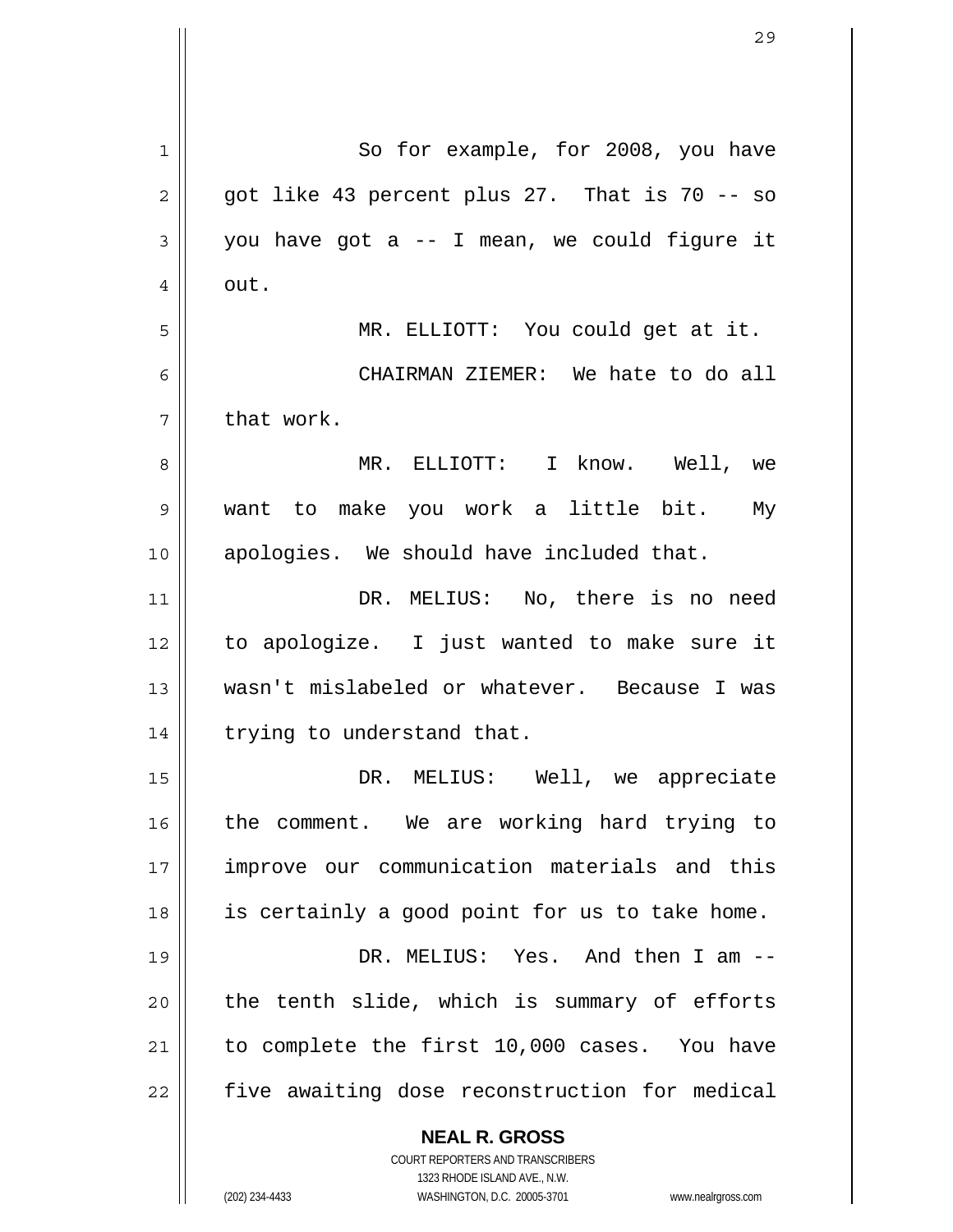**NEAL R. GROSS** COURT REPORTERS AND TRANSCRIBERS 1323 RHODE ISLAND AVE., N.W. (202) 234-4433 WASHINGTON, D.C. 20005-3701 www.nealrgross.com 1 2 3 4 5 6 7 8 9 10 11 12 13 14 15 16 17 18 19 20 21 22 benefits for non-SEC cancer. I don't quite understand that category. Thirteen are in active status. MR. ELLIOTT: Yes, okay. So here is the issue. A claim is paid because the person had an SEC presumptive cancer and they fit into a class. But they have another cancer that is not an SEC cancer but they are getting medical treatment for it. DR. MELIUS: Oh, okay. MR. ELLIOTT: So DOL needs to have a dose reconstruction from us to determine whether or not they should pay those medical benefits. DR. MELIUS: Yes, okay. That makes sense. My other comment is your -- the number of -- the 32 percent of DRs greater -- MR. ELLIOTT: Yes. DR. MELIUS: -- the Probability of Causation greater than 50 percent. I mean, I think this has sort of been a myth about the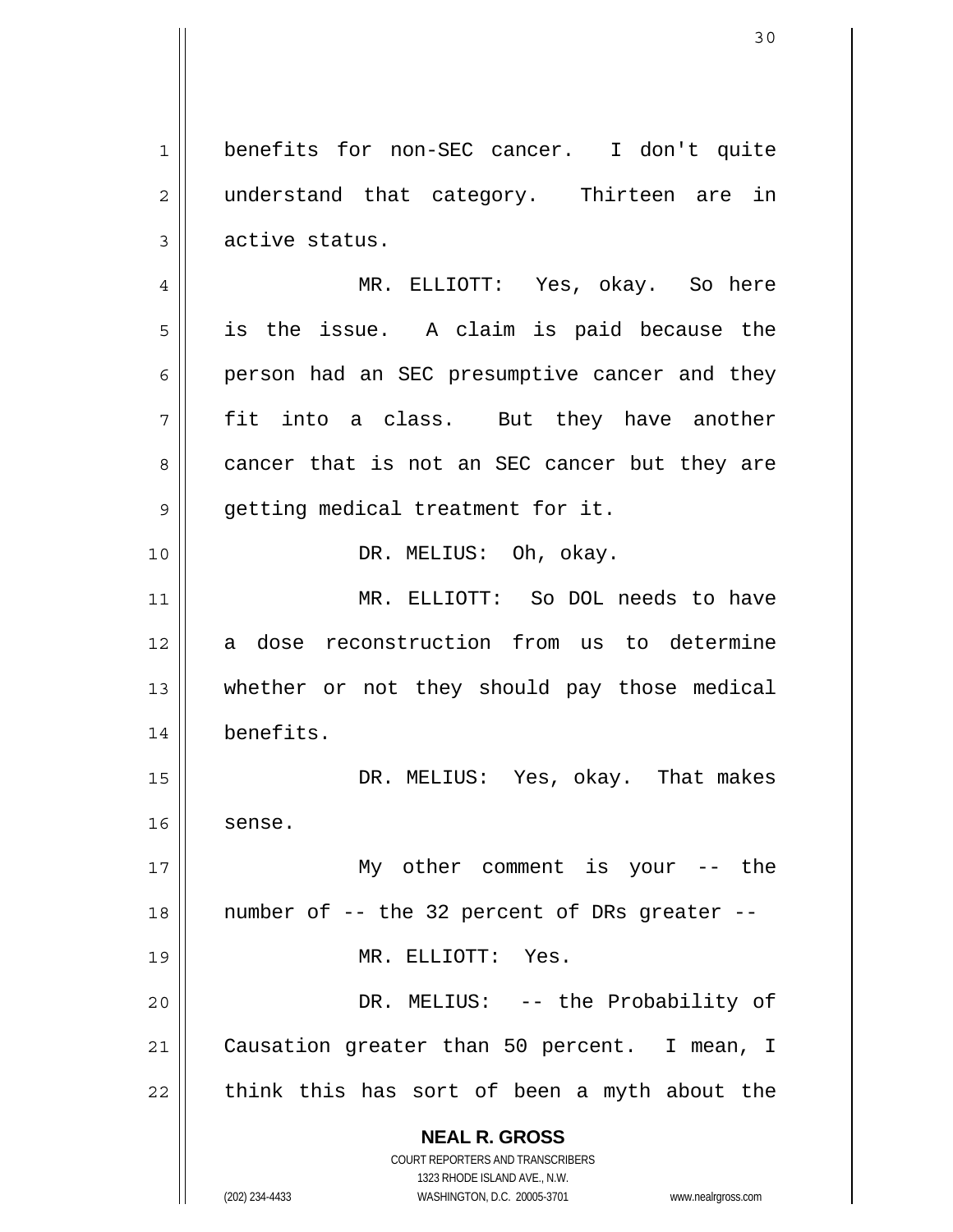1 2 3 4 5 6 7 program. There was some initial estimates from DOE. And actually I used to hear Pete Turcic use the 10 or 15 percent or something like that as to what was expected. And so something was wrong with the program because it was higher than what they originally estimated.

8 9 10 11 12 13 14 15 16 17 And I think one of the problems with this is that nobody had ever looked at the entire exposure database at the Department of Energy. And clearly, even the epidemiologic studies only tended to look at places where there good records to support an epidemiological study and didn't look at a lot of the smaller sites and a lot of the sites that you are finding do not have very good exposure records.

18 19 20 21 22 And so I think in truth we don't know. Yes, there is some -- you would expect it to be higher than might be estimated based on the original estimate because of the methods that are used. But I think to use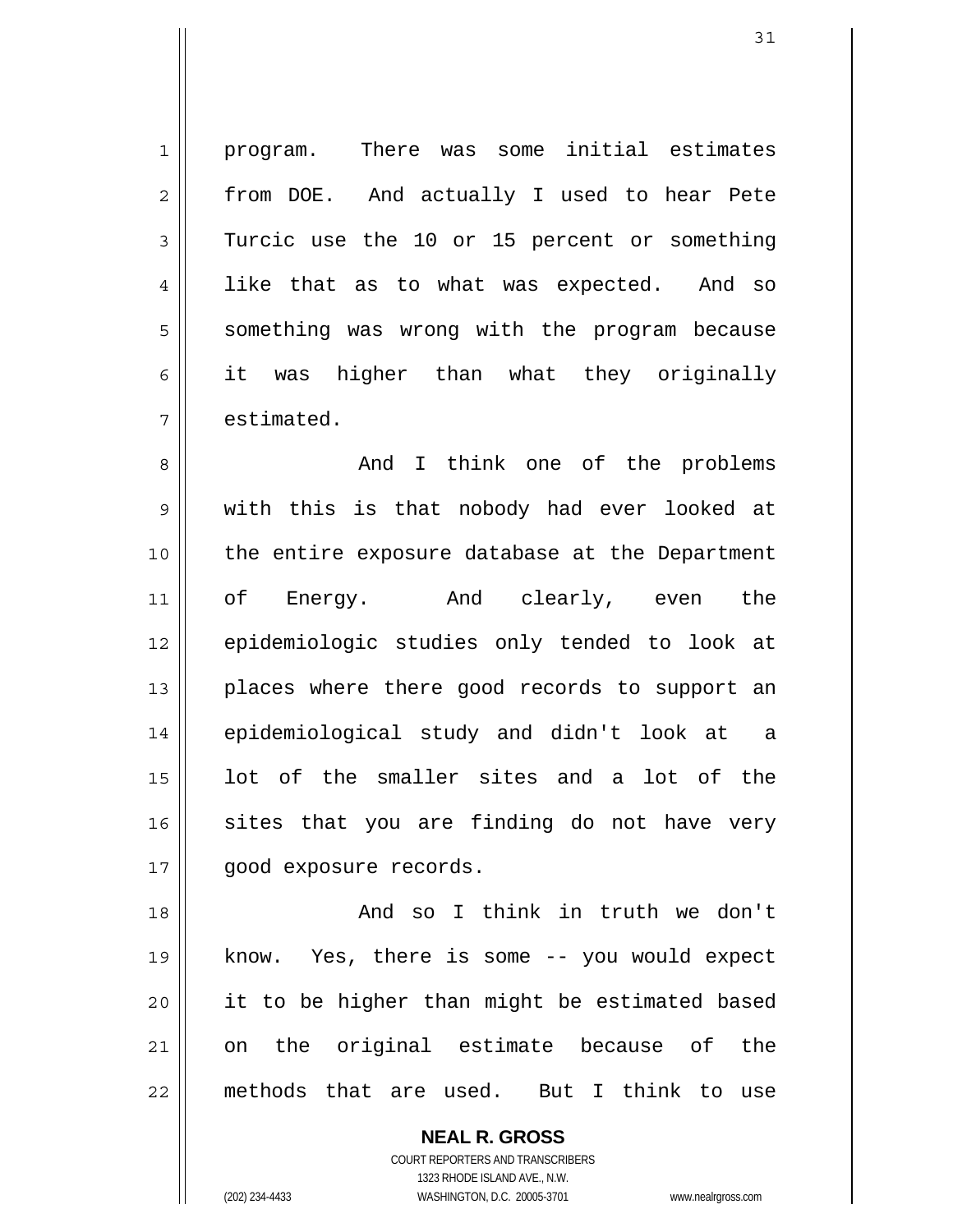**NEAL R. GROSS** COURT REPORTERS AND TRANSCRIBERS 1323 RHODE ISLAND AVE., N.W. (202) 234-4433 WASHINGTON, D.C. 20005-3701 www.nealrgross.com 1 2 3 4 5 6 7 8 9 10 11 12 13 14 15 16 17 18 19 20 21 22 sort of an epidemiological argument there is facetious and we need to be careful with that. CHAIRMAN ZIEMER: Apparently, they had used that argument at the front end and I think you are just quoting it. MR. ELLIOTT: I am not quoting it as a reason why 32 percent is what we are experiencing now. I am saying we understood that is what the estimate of the previous slide. DR. MELIUS: Well, I believe that some members of your staff used that in some of the publications in the health physics journals. So, I think it has some currency within the program and I think you need to be careful with that. CHAIRMAN ZIEMER: Yes, Jim Neton, perhaps has a comment on this. DR. NETON: I might have a little clarification here. That 32 percent is virtually made up of the respiratory tract cancers that are almost 89 percent paid out of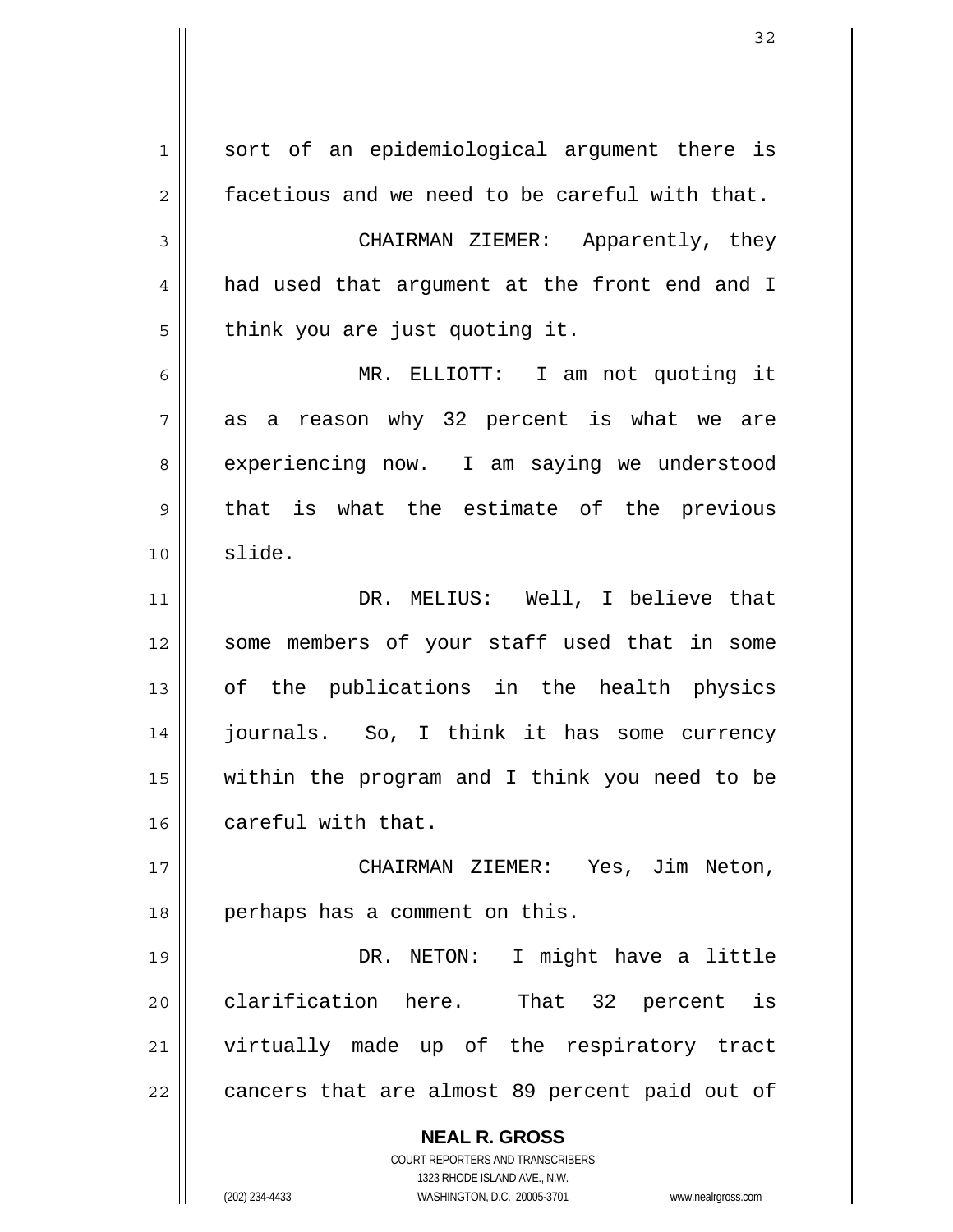**NEAL R. GROSS** COURT REPORTERS AND TRANSCRIBERS 1323 RHODE ISLAND AVE., N.W. (202) 234-4433 WASHINGTON, D.C. 20005-3701 www.nealrgross.com 1 2 3 4 5 6 7 8 9 10 11 12 13 14 15 16 17 18 19 20 21 22 this program. That is primarily because of the missed dose associated with the bioassay monitoring program associated with working with actinides, where you just cannot make a determination as to what the dose of the lung was. So, you will see if you go through this 32 percent, virtually most of the lung cancer cases in the program. CHAIRMAN ZIEMER: Thank you. DR. MELIUS: But my response there is so. So what? DR. NETON: Well, we don't know that that is really the dose that these people incurred. It is a plausible upper bound, based on the generosities of the program. DR. MELIUS: But you also don't know it is a dose they didn't get. DR. NETON: Right. DR. MELIUS: Because you are unable to estimate it. CHAIRMAN ZIEMER: In fact, an epi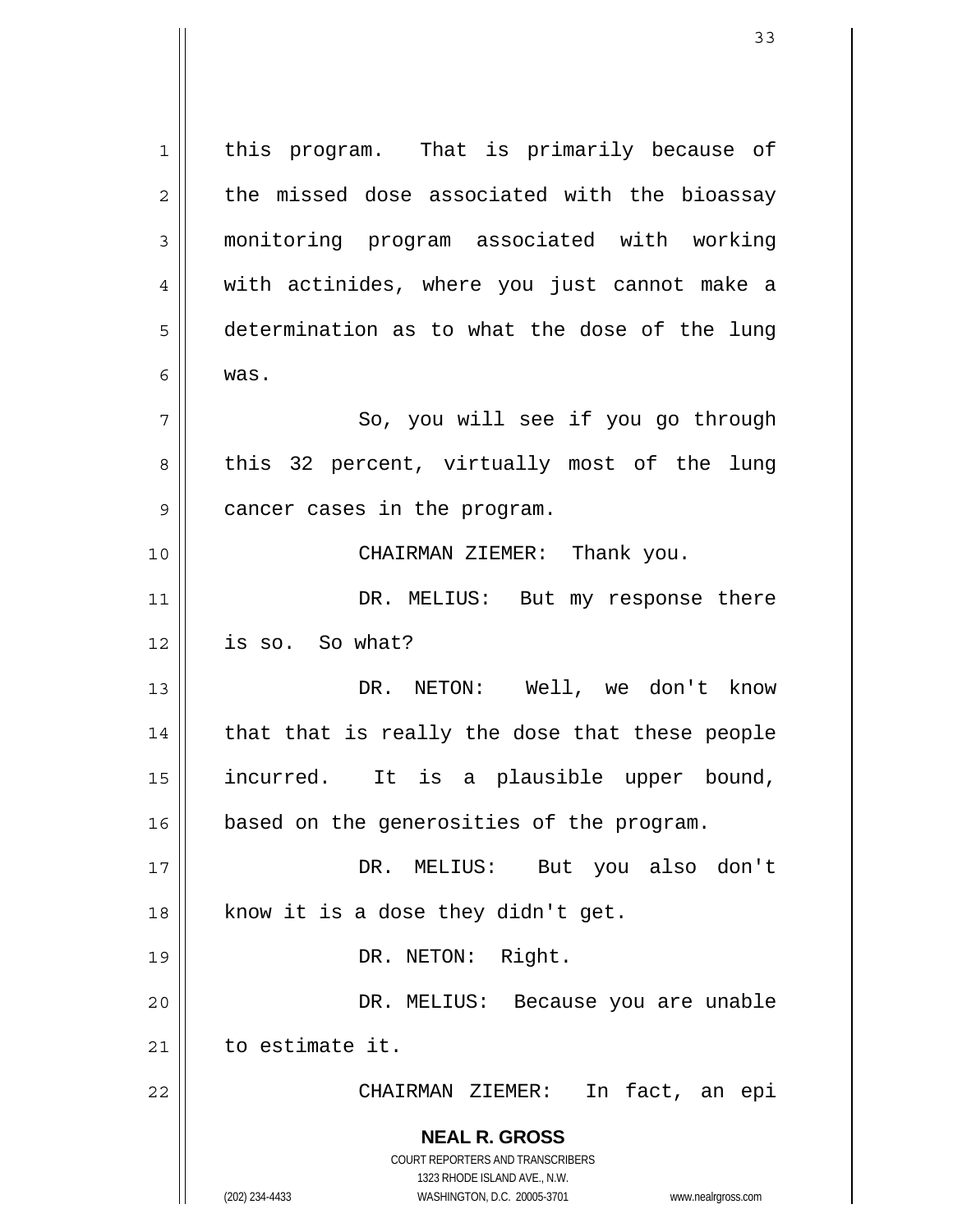**NEAL R. GROSS** COURT REPORTERS AND TRANSCRIBERS 1323 RHODE ISLAND AVE., N.W. (202) 234-4433 WASHINGTON, D.C. 20005-3701 www.nealrgross.com 1 2 3 4 5 6 7 8 9 10 11 12 13 14 15 16 17 18 19 20 21 22 program could not look at that, because they wouldn't have a dose value to use. DR. MELIUS: Exactly. CHAIRMAN ZIEMER: Did you have an additional question? DR. NETON: Not at the moment. I need to find another slide here, if anybody else does. CHAIRMAN ZIEMER: Yes, Ms. Beach has a question. MS. BEACH: Back on slide 13 of the reworked cases, you said there was 2,634 that are yet to be completed. Is there, are you tracking those from the oldest to the newest or how are those being completed? I am just curious because the charge doesn't really indicate. MR. ELLIOTT: Yes, we like to see the first in be the first to go back out. But some of these reworks have multiple modifications that have to be attended to. So in some cases, a rework will be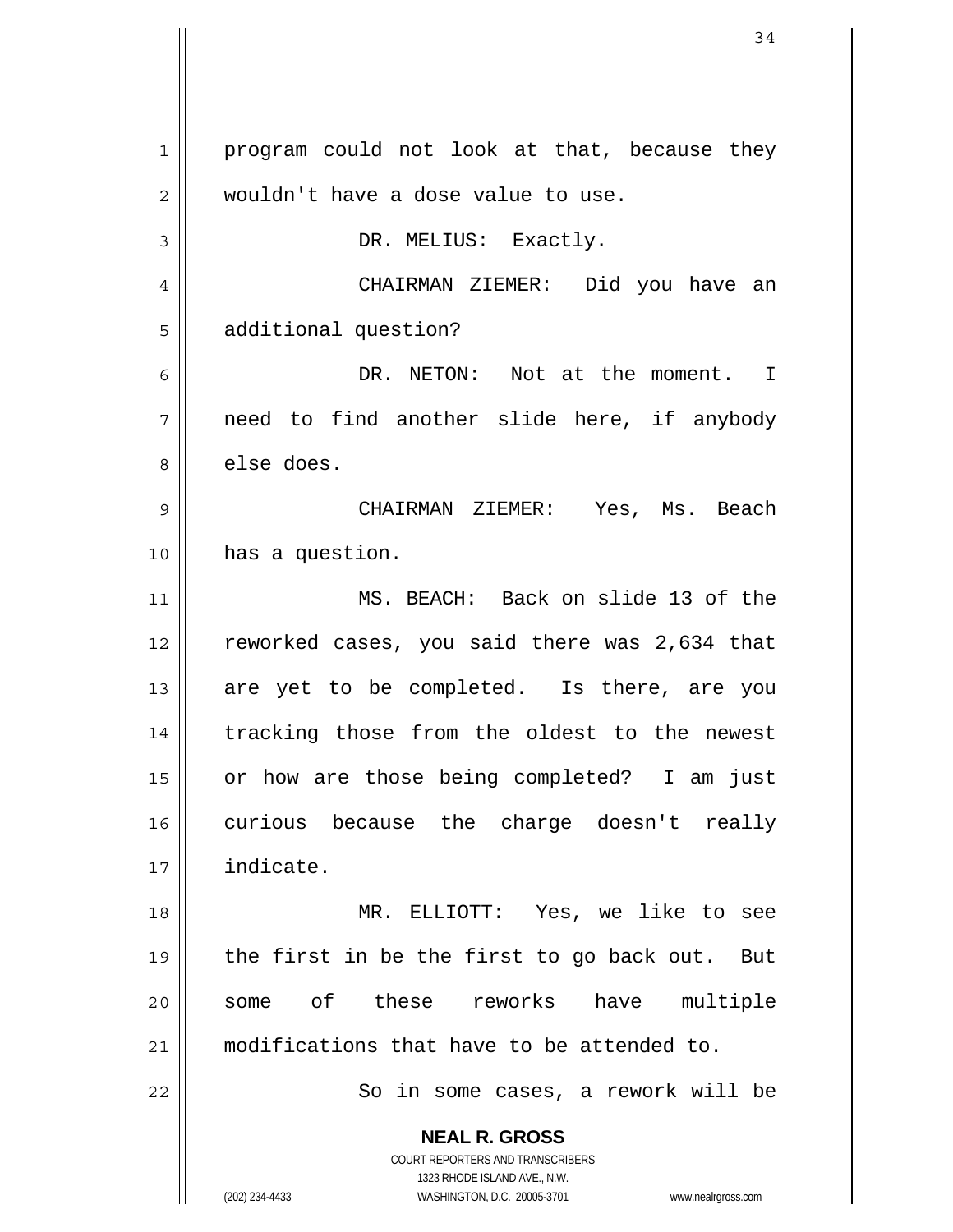1 2 3 4 returned very quickly and in other cases, it won't follow in the queue that it came in it. You know, it won't go out as quickly as we would like.

5 6 7 8 9 10 But yes, we are monitoring the progress on completing reworks. We are watching. We have an ability within our tracking system to understand how long a claim has been in our hands and what its issues are and how it is moving.

11 12 13 14 15 16 17 18 MS. BEACH: Well, I guess I would like to see maybe a column that says back from, maybe your heavier periods, how many are still left from that time frame, for 2007, -- MR. ELLIOTT: Okay. MS. BEACH: -- if that is a possibility. MR. ELLIOTT: We will consider

20 21 CHAIRMAN ZIEMER: There is another question from Dr. Melius.

looking at that, yes.

DR. MELIUS: I have two questions.

**NEAL R. GROSS** COURT REPORTERS AND TRANSCRIBERS 1323 RHODE ISLAND AVE., N.W.

19

22

(202) 234-4433 WASHINGTON, D.C. 20005-3701 www.nealrgross.com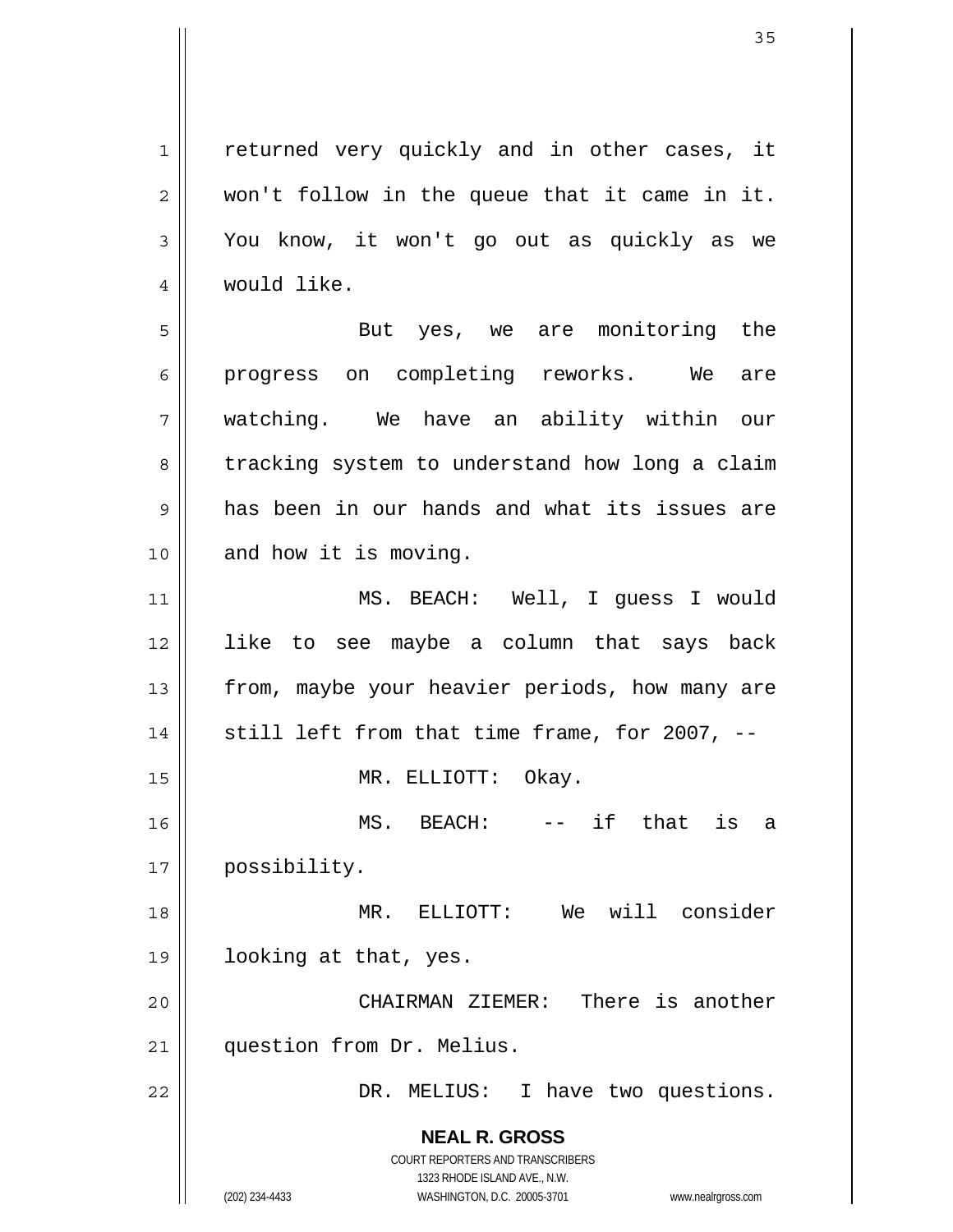**NEAL R. GROSS** COURT REPORTERS AND TRANSCRIBERS 1323 RHODE ISLAND AVE., N.W. (202) 234-4433 WASHINGTON, D.C. 20005-3701 www.nealrgross.com 1 2 3 4 5 6 7 8 9 10 11 12 13 14 15 16 17 18 19 20 21 22 One on the Department of Energy information request that you indicated you had 160 that were greater than 60 days. MR. ELLIOTT: Yes. DR. MELIUS: Are any of those greater than one year, those requests for DOE information? MR. ELLIOTT: No. We have two that go greater than 180 days. DR. MELIUS: Okay but -- MR. ELLIOTT: But none that go more than a year. DR. MELIUS: Okay. MR. ELLIOTT: And the two on 180 days, we know exactly what is going on with those. DR. MELIUS: Okay. And I take it among the first 10,000, I don't see listed here any cases where you are unable to get adequate information from DOE. MR. ELLIOTT: No, that is not an issue for those.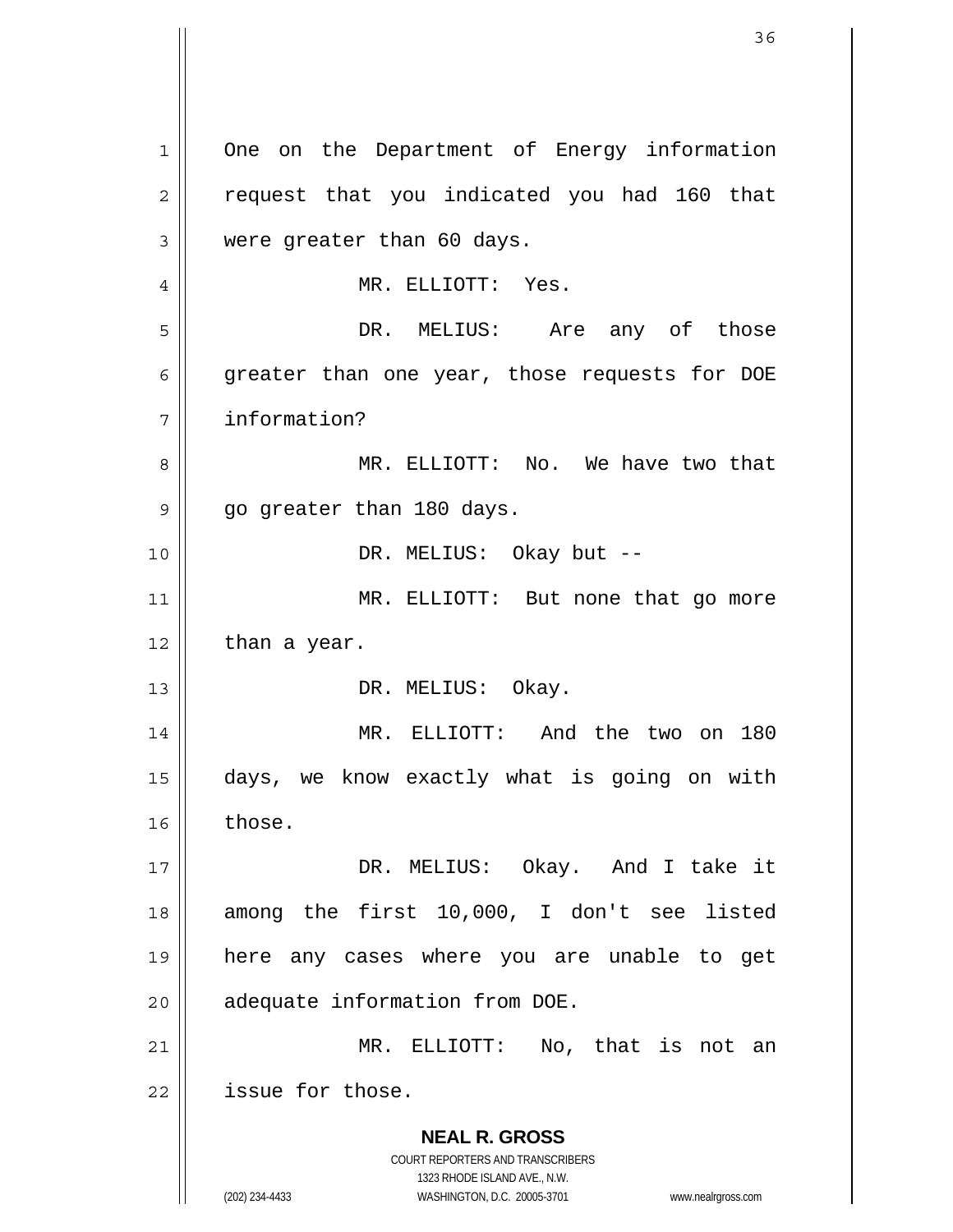1 2 3 4 5 6 7 8 9 10 11 12 13 14 15 16 17 18 19 20 21 22 DR. MELIUS: I mean, you may find somewhere it doesn't exist, or -- MR. ELLIOTT: Right. DR. MELIUS: -- whatever. But okay, good. MR. ELLIOTT: And some of those, many of those, are AWE facilities. So, I mean, it is not DOE that doesn't have the data. It is an AWE situation we can't find the data perhaps. DR. MELIUS: I would also, this is a comment and I have said it before. You don't necessarily need to respond, Larry, but it seems to me at some point you need to consider just taking some of these first 10,000, first 5,000, if you are unable to resolve it. It seems to me somebody applying for a compensation program shouldn't have to wait five or six years or more to get their case adjudicated. And at some point it just becomes ridiculous that people are pending this long in this type of program.

> COURT REPORTERS AND TRANSCRIBERS 1323 RHODE ISLAND AVE., N.W. (202) 234-4433 WASHINGTON, D.C. 20005-3701 www.nealrgross.com

**NEAL R. GROSS**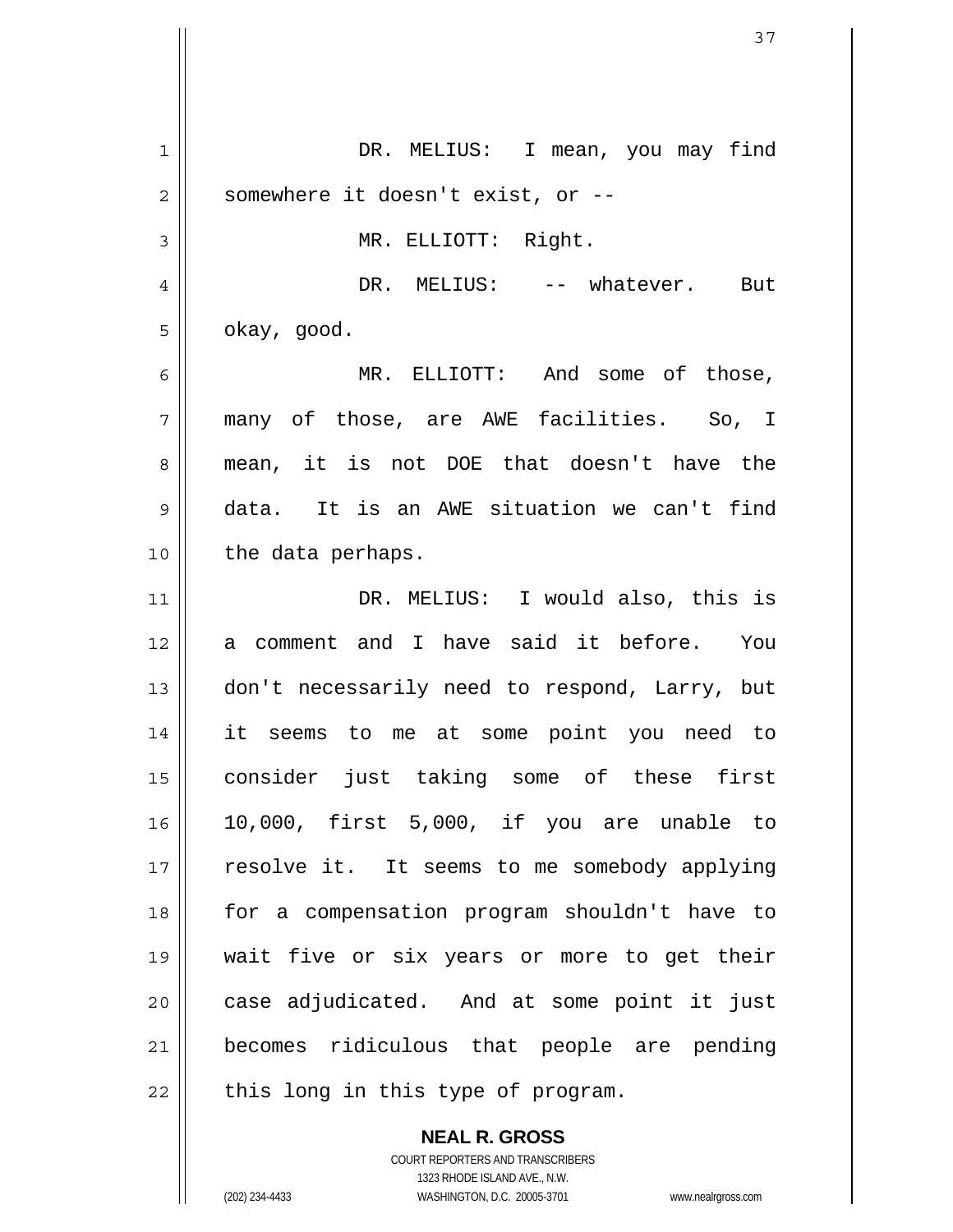| 1              | And I know you may be limited by                                                                    |
|----------------|-----------------------------------------------------------------------------------------------------|
| $\overline{2}$ | your regulations but maybe it is time to                                                            |
| 3              | change the regulations in order to deal with                                                        |
| 4              | this issue.                                                                                         |
| 5              | CHAIRMAN ZIEMER: Thank you.                                                                         |
| 6              | Additional comments or questions? Apparently                                                        |
| 7              | not.                                                                                                |
| 8              | Thank you again, Larry.                                                                             |
| 9              | Next we will have the Department of                                                                 |
| 10             | Labor program update. And again, Jeff Kotsch                                                        |
| 11             | is with us this morning. Welcome, Jeff.                                                             |
| 12             | MR. KOTSCH: Good morning. Just a                                                                    |
| 13             | little background. A lot of this is                                                                 |
| 14             | repetitious, unfortunately, other than some of                                                      |
| 15             | the numbers changing, but the content. But                                                          |
| 16             | for the people that haven't heard this                                                              |
| 17             | presentation before, we will go through a                                                           |
| 18             | little bit of a summary of the program or the                                                       |
| 19             | background of the EEOICPA.                                                                          |
| 20             | Part B became effective on July 31,                                                                 |
| 21             | 2001, and as most of the numbers in the                                                             |
| 22             | presentation are as of April 30th of 2009,                                                          |
|                | <b>NEAL R. GROSS</b>                                                                                |
|                | <b>COURT REPORTERS AND TRANSCRIBERS</b>                                                             |
|                | 1323 RHODE ISLAND AVE., N.W.<br>(202) 234-4433<br>WASHINGTON, D.C. 20005-3701<br>www.nealrgross.com |

 $\mathbf{\mathbf{\mathsf{I}}}\mathbf{\mathsf{I}}$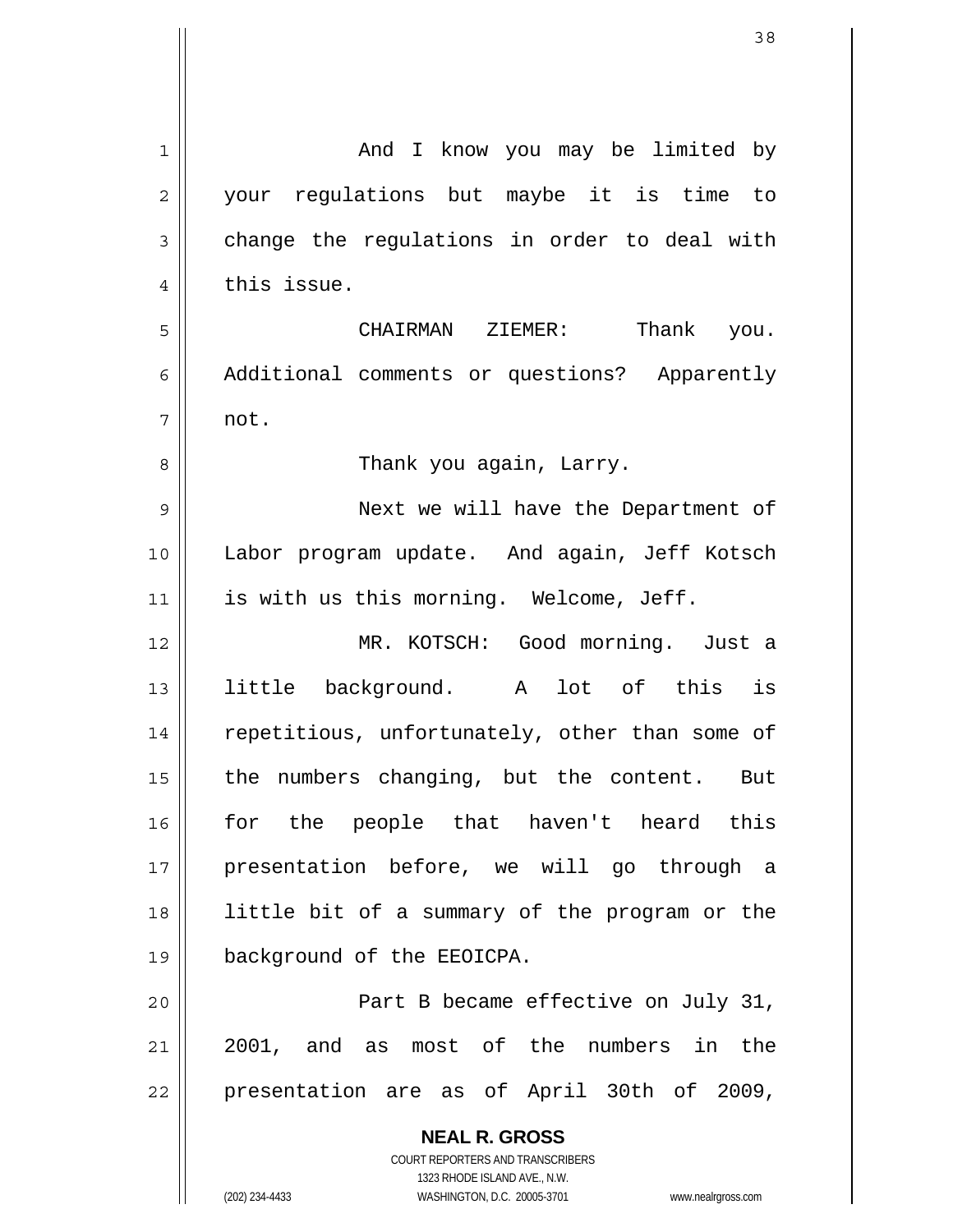| $\mathbf 1$    | 66,023 cases are 97,633 claims have been      |
|----------------|-----------------------------------------------|
| $\overline{2}$ | filed. Just a note that the claim number is   |
| $\mathfrak{Z}$ | always higher because if the employee has     |
| $\overline{4}$ | passed away, there may be more than one       |
| 5              | survivor. So, like I said, the claim and      |
| 6              | claim number will always be higher than the   |
| 7              | number of cases. And 29,495 cases have been   |
| 8              | referred to NIOSH for dose reconstruction as  |
| $\mathsf 9$    | of the date.                                  |
| 10             | However, historically, we have                |
| 11             | always had an issue with the<br>numbers       |
| 12             | corresponding. They had been getting closer.  |
| 13             | We have been working with Larry's people as   |
| 14             | part of a dose reconciliation project to look |
| 15             | at cases that we believe to be either with us |
| 16             | or with NIOSH or in transit kind of thing.    |
| 17             | And those numbers are actually closing. These |
| 18             | numbers are relatively close concerning the   |
| 19             | history of the numbers we reported. So they   |
| 20             | are closing. That operation is continuing and |
| 21             | we appreciate NIOSH's efforts in working with |
| 22             | us to resolve some of these issues. And you   |

**NEAL R. GROSS** COURT REPORTERS AND TRANSCRIBERS

1323 RHODE ISLAND AVE., N.W.

 $\mathsf{II}$ 

(202) 234-4433 WASHINGTON, D.C. 20005-3701 www.nealrgross.com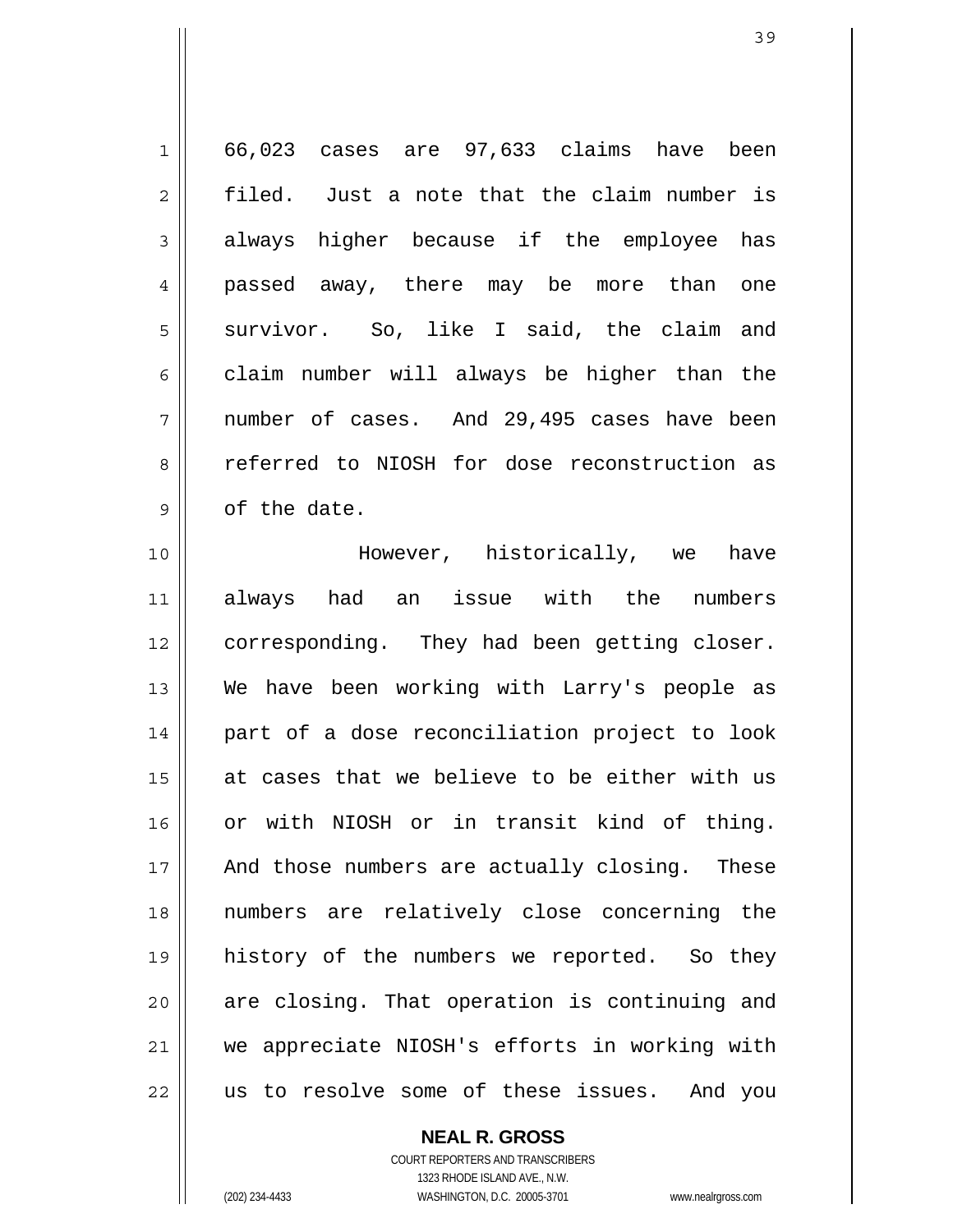1 2 3 4 5 6 also saw on Larry's slides that the number of the pended cases dropping radically as we get monthly reports, which are submitted to the district offices. And those cases are looked at and determined how to resolve those issues and how to respond to NIOSH with those things.

7 8 9 10 11 12 For Part E, that became effective on October 28, 2004. That was formerly the Part D program, which was administered by the Department of Energy. And 56,956 cases or 80,032 claims have been filed and over 25,000 cases were initially transferred from DOE.

13 14 15 16 17 18 Just as far as the overall compensation for the program, 4.8 billion dollars have been paid in total compensation; 2.94 billion of that is for the Part B program; 1.56 billion for the Part E; and 316 million in medical benefits.

19 20 21 22 The cases paid under the EEOICPA, there have been 51,135 payees in 37,932 Part B and E cases; 36,485 Part B payees in 23,909 cases, which is about 53 percent of our total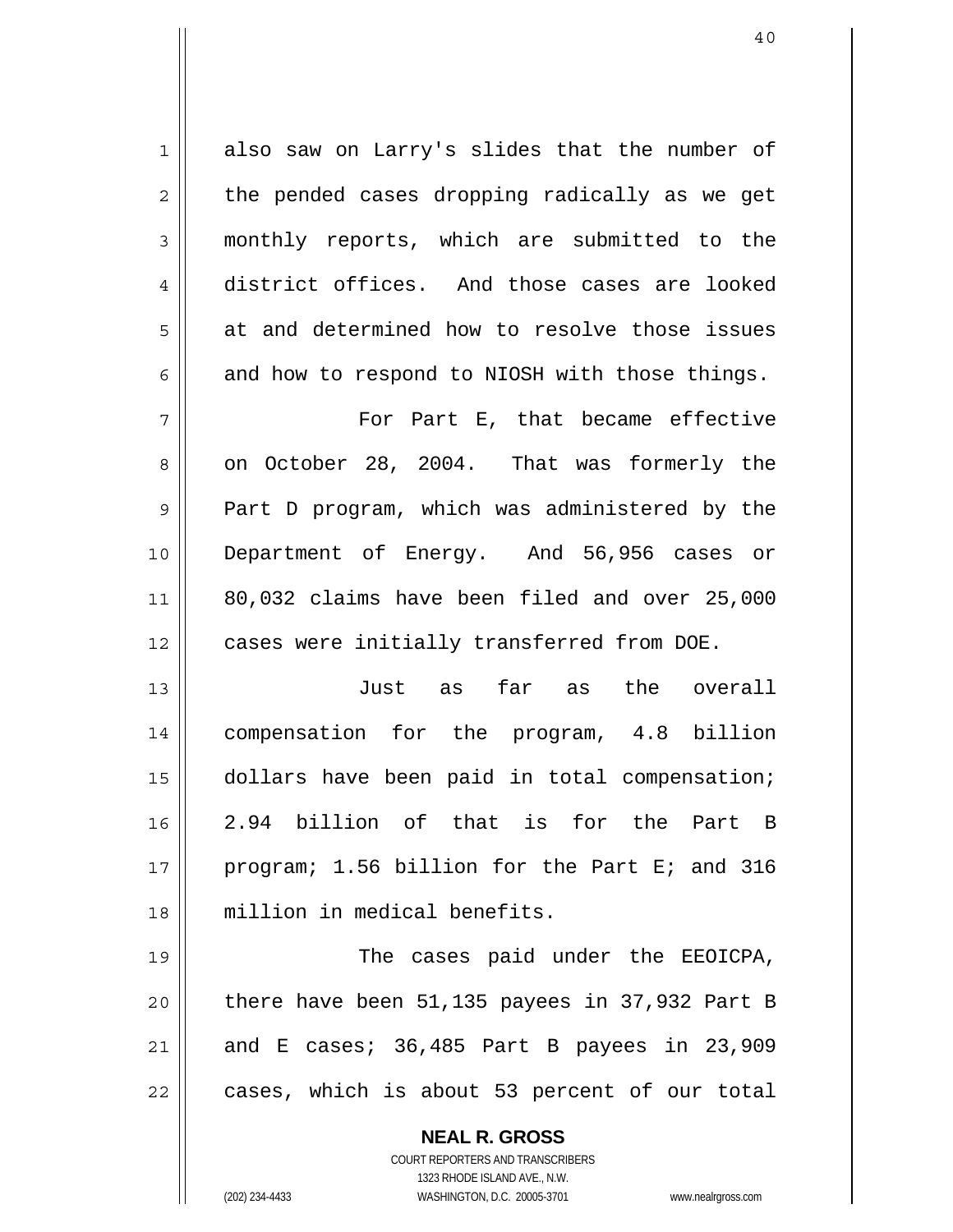1 2 cases; and 14,650 Part E payees in 13,923 cases.

3 4 5 6 7 8 9 10 11 12 13 14 Just a quick look again, for the people that have not seen this presentation before, at Part B. Part B includes radiation induced cancers, beryllium illness, basically chronic beryllium disease, beryllium sensitivity, the special exposure cohort, silicosis for the miners in Nevada and Alaska, supplement for the RECA uranium workers Radiation Exposure Compensation Act workers, the millers, the miners, millers, and ore transporters; and the old Part D, which is now the new Part E program.

15 16 17 18 19 20 21 22 As far as eligibility for Part B, it includes the DOE employees, the DOE contractors, subcontractors, the atomic weapons employers, the beryllium vendors and certain survivors of the deceased workers which are listed there, which are a little different than we will see in the Part E program and the RECA Section 5 radium workers.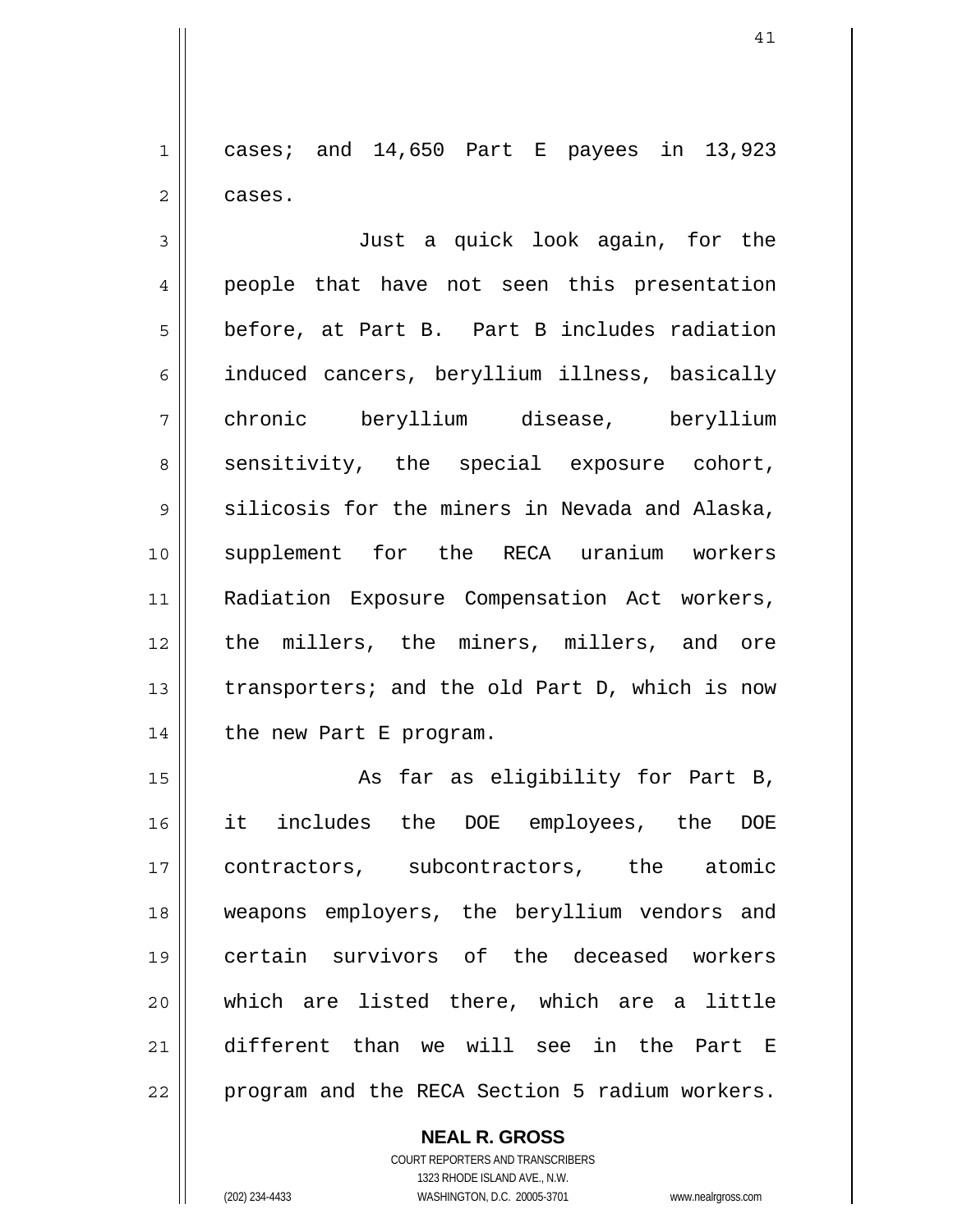1 2 Again, the miners, millers, and the ore transporters.

3 4 5 6 7 8 9 10 Presumptive coverage for workers with 22 specified cancers at the SEC sites, those are the covered cancers, the four legislated or the statutory sites, the three gaseous diffusion plants at Portsmouth, Paducah, K-25, plus Amchitka. And as of February 15, 2009, we are showing 39 SEC classes.

11 12 13 14 15 So the benefits paid out under Part B are \$150,000 lump sum payment, medical benefits for covered conditions and the medical treatment and monitoring only for the beryllium sensitivity.

16 17 18 19 20 21 22 Now for Part E, it was created, again, in 2004 to replace the old Part D program. It is a federal entitlement program like Part B and results in lump-sum payments up to \$250,000, usually on top of a Part B payment. If there is a Part B payment, it rolls over almost automatically into the Part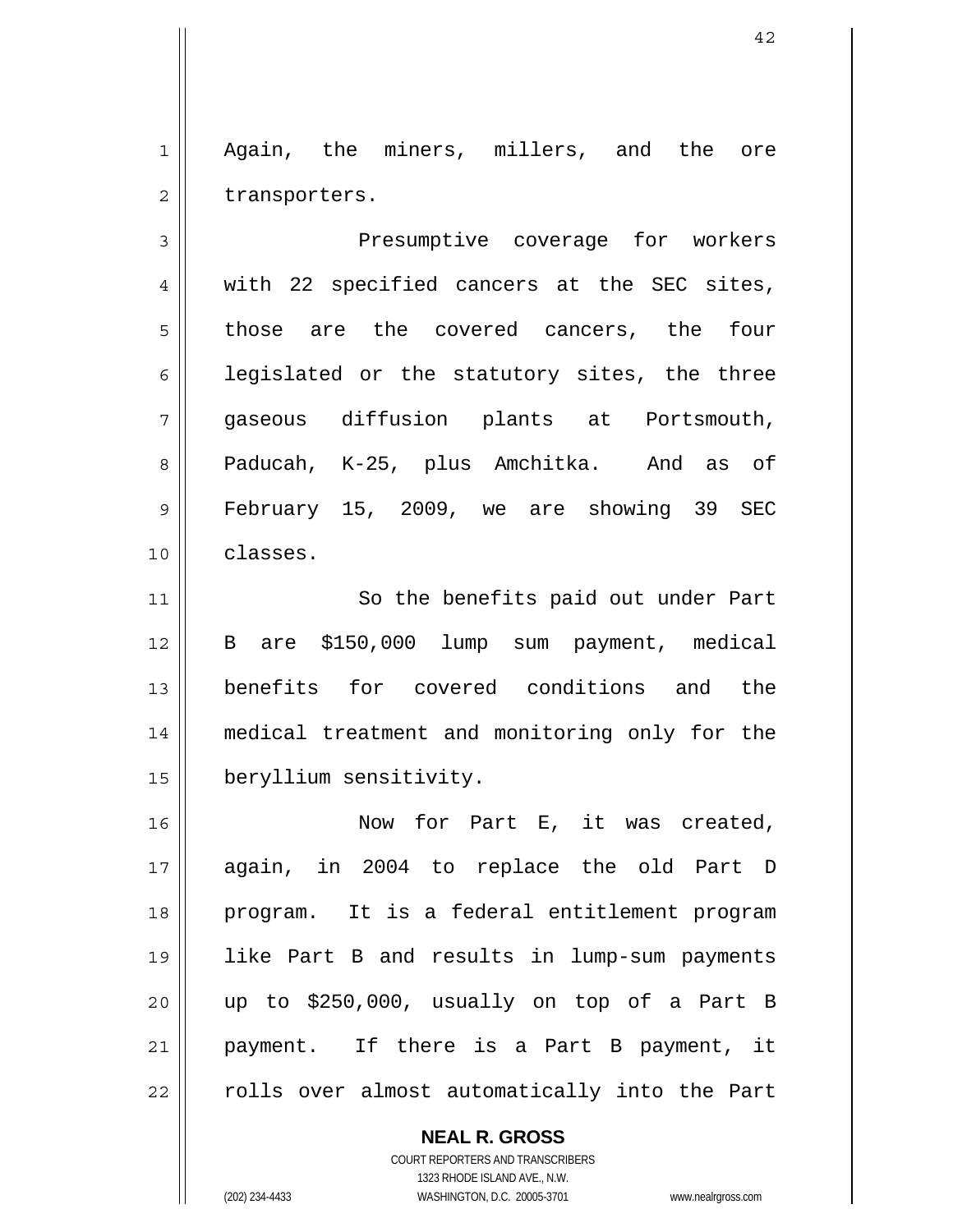1 2 E program, plus medical benefits for the accepted conditions.

3 4 5 6 7 8 9 10 Eligibility under Part E is again, under E it only covers the DOE contractors and subcontractors. It does not include the atomic weapons employers or the beryllium vendor employers. Certain survivors of deceased workers and here it is a more restricted population of survivors, due to the way the Act was amended.

11 12 13 14 15 Any occupational disease, any toxic exposure, including Part B disease. So there is, again, dual eligibility. Basically if you get Part B compensation, you pretty much automatically get Part E compensation.

16 17 18 19 20 21 22 Just a graphic of the final decisions under the Part B cases. We are showing again as of April 30th, 25,593 final decisions approved, 19,204 denied. The three bars to the right of the final decisions denied, 570 survivors not eligible; 13,336 with Probability of Causation is less than 50

> **NEAL R. GROSS** COURT REPORTERS AND TRANSCRIBERS 1323 RHODE ISLAND AVE., N.W.

(202) 234-4433 WASHINGTON, D.C. 20005-3701 www.nealrgross.com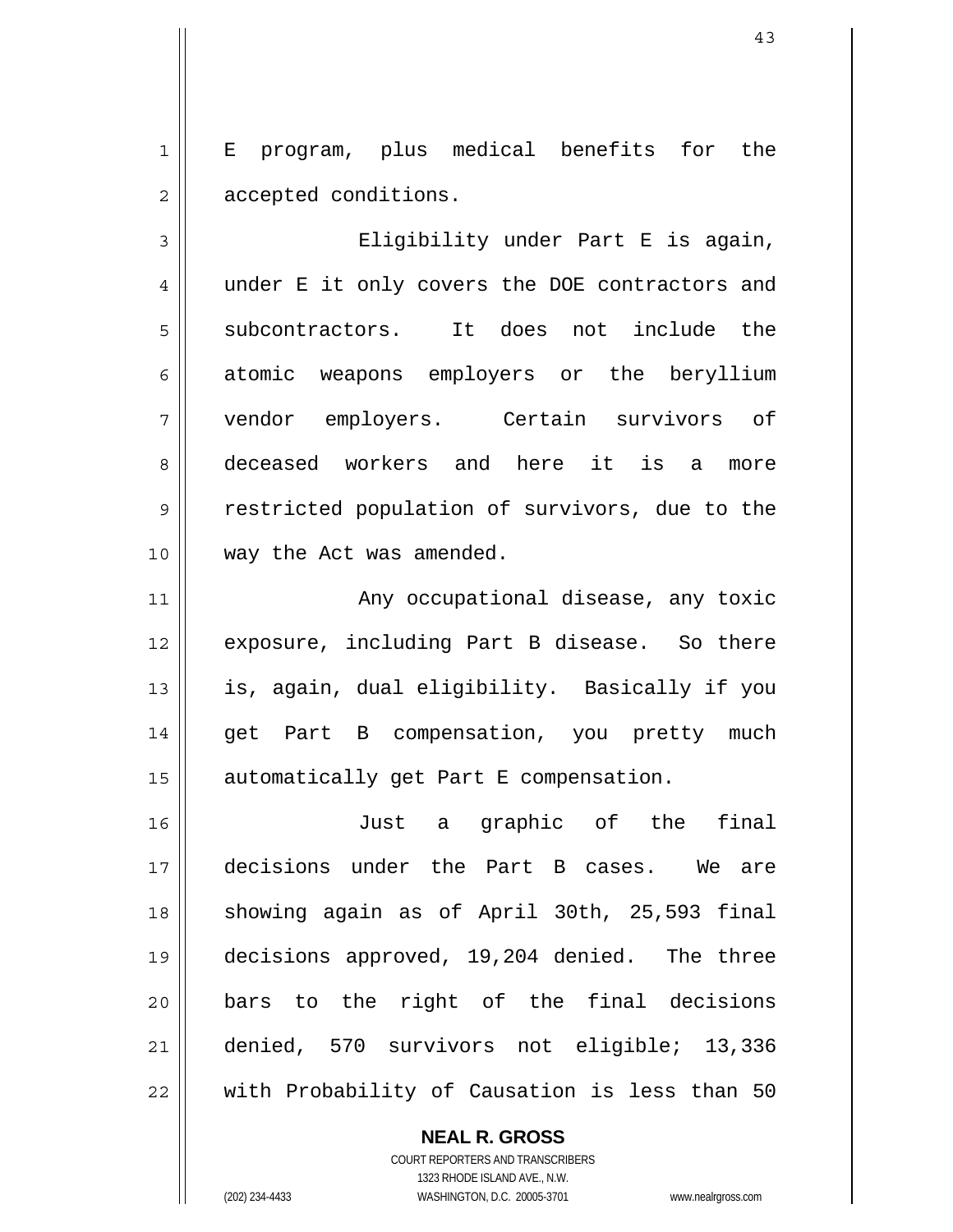1 2 percent; and 5,298 with medical information insufficient to support the claim.

3 4 5 6 7 8 9 10 11 This slide is the NIOSH referral case status. Again, showing 29,495 cases referred to NIOSH for dose reconstruction. And 23,852 were returned by NIOSH and currently at DOL; 20,516 of those have dose reconstructions and 3,336 came without dose reconstructions. Again, returned for various reasons, primarily probably a pull for the SEC class eligibility.

12 13 14 15 16 17 18 19 20 21 22 5,643 cases are currently at NIOSH. We are showing 3,053 of those that are initial referrals to NIOSH and 2,560 that are reworks or returns to NIOSH. Again, cases primarily go to NIOSH in two groups as far as reworks, ones that either have new medical information, such as additional cancers or additional employment or ones that were returned for either PER activity, Program Evaluation Report activity by NIOSH or SEC. That would be it, I guess, primarily, the PER

**NEAL R. GROSS**

COURT REPORTERS AND TRANSCRIBERS 1323 RHODE ISLAND AVE., N.W. (202) 234-4433 WASHINGTON, D.C. 20005-3701 www.nealrgross.com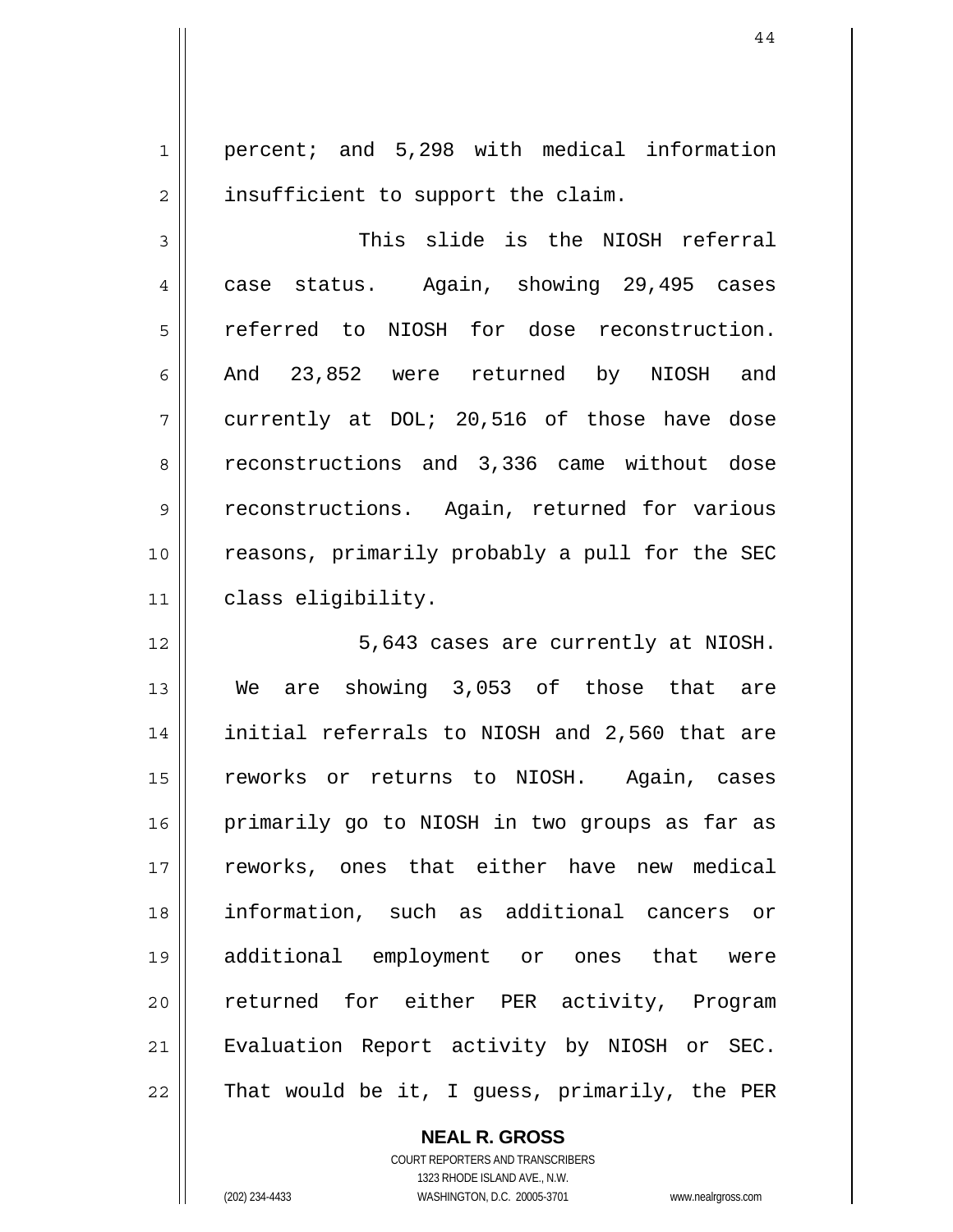1 type things.

| $\overline{2}$ | The new SEC-related cases we are               |
|----------------|------------------------------------------------|
| 3              | showing 2,861 withdrawn from NIOSH for review; |
| 4              | 2545 with final decisions issued, of which     |
| 5              | 2,467 have final approvals; 34 recommended but |
| 6              | no final decisions; 75 cases are pending at    |
| 7              | DOL; and 207 cases are closed. So that is 89   |
| 8              | percent of the SEC-related cases have final    |
| 9              | decisions are ready as we work through the     |
| 10             | process of either initially getting them in or |
| 11             | pulling them back from NIOSH and evaluating    |
| 12             | the criteria for acceptance into the SEC.      |
| 13             | The NIOSH dose reconstruction case             |
| 14             | status, we are showing 20,516 cases at DOL     |
| 15             | with dose reconstructions; and 19,207 dose     |
| 16             | reconstructions with final decisions. That is  |
| 17             | about 66 percent; 6,476 with final approvals,  |
| 18             | those are with POCs greater than 50 percent,   |
| 19             | and 12,731 with final denials with PoCs less   |
| 20             | than 50 percent.                               |
| 21             | The numbers for the accepted Part B            |
| 22             | cancer cases, accepted dose reconstruction     |
|                | <b>NEAL R. GROSS</b>                           |

COURT REPORTERS AND TRANSCRIBERS 1323 RHODE ISLAND AVE., N.W.

 $\mathsf{I}$ 

(202) 234-4433 WASHINGTON, D.C. 20005-3701 www.nealrgross.com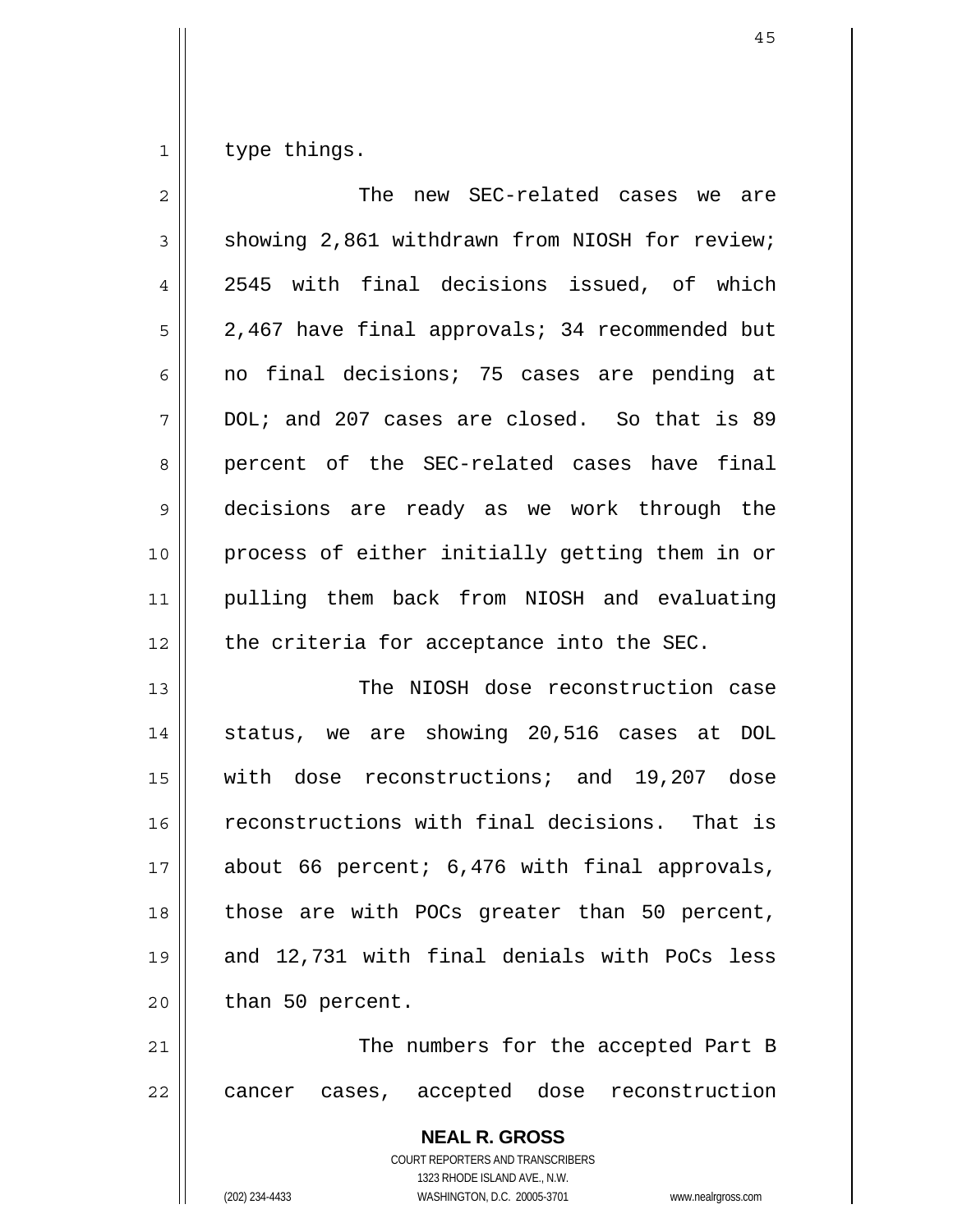**NEAL R. GROSS** COURT REPORTERS AND TRANSCRIBERS 1323 RHODE ISLAND AVE., N.W. (202) 234-4433 WASHINGTON, D.C. 20005-3701 www.nealrgross.com 1 2 3 4 5 6 7 8 9 10 11 12 13 14 15 16 17 18 19 20 21 22 cases are 6,210; that is 8,844 payees or \$921.6 million in compensation. Accepted SEC cases are 9,418; 15,150 payees in the amount of \$1.392 billion in compensation. Cases accepted based on SEC status and a PoC of 50 or greater is 266; 343 payees are in this group with \$39.7 million in compensation. And the totals. All accepted SEC and dose reconstructed cases, 15,894. It translates into 24,337 payees and \$2.353 billion in compensation. That is, again, as of April 30th. Just this is the break down or the chart for the Part B cases received monthly by DOL. This is for basically our incoming caseload. Most of those cases, most or many go on to NIOSH, as you see in this slide. These are Part B cases sent to NIOSH monthly. It includes both the initial referrals to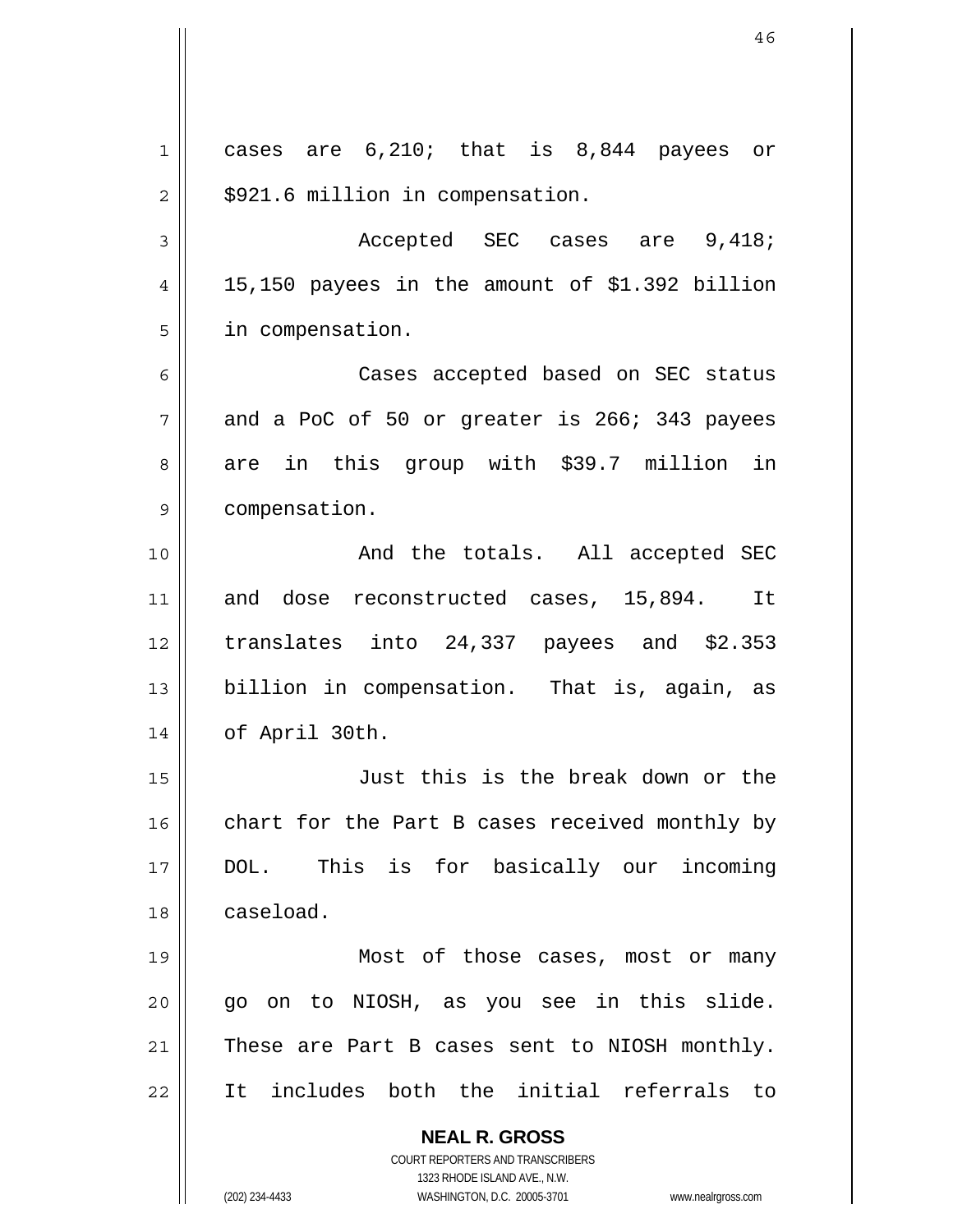**NEAL R. GROSS** 1 2 3 4 5 6 7 8 9 10 11 12 13 14 15 16 17 18 19 20 21 22 NIOSH and the reworks and returns to NIOSH. So those numbers will or may or many not exceed the incoming number just because of the timing of the way the cases are moving. But again, I guess that average is -- this is monthly. Right? Somewhere in the -- anyway, it guess it is, with the reworks on the initials, it is running in the upper 300s. Just an overview of some of the SECs that petition site discussions that may be discussed at the meeting. Standard Oil Development Company of New Jersey. We have had one case, two claims. That is only a Part B issue. One case returned from NIOSH with a dose reconstruction, zero approvals. Blockson Chemical, 213 cases or 357 claims. Again, that is a Part B only situation; 117 cases returned from NIOSH with dose reconstruction; DOL has issues 132 Part B decisions; 54 Part B approvals in the amount of \$8.2 million. Area IV at the Santa Susana Field Laboratory in California we have seen 776

> COURT REPORTERS AND TRANSCRIBERS 1323 RHODE ISLAND AVE., N.W.

(202) 234-4433 WASHINGTON, D.C. 20005-3701 www.nealrgross.com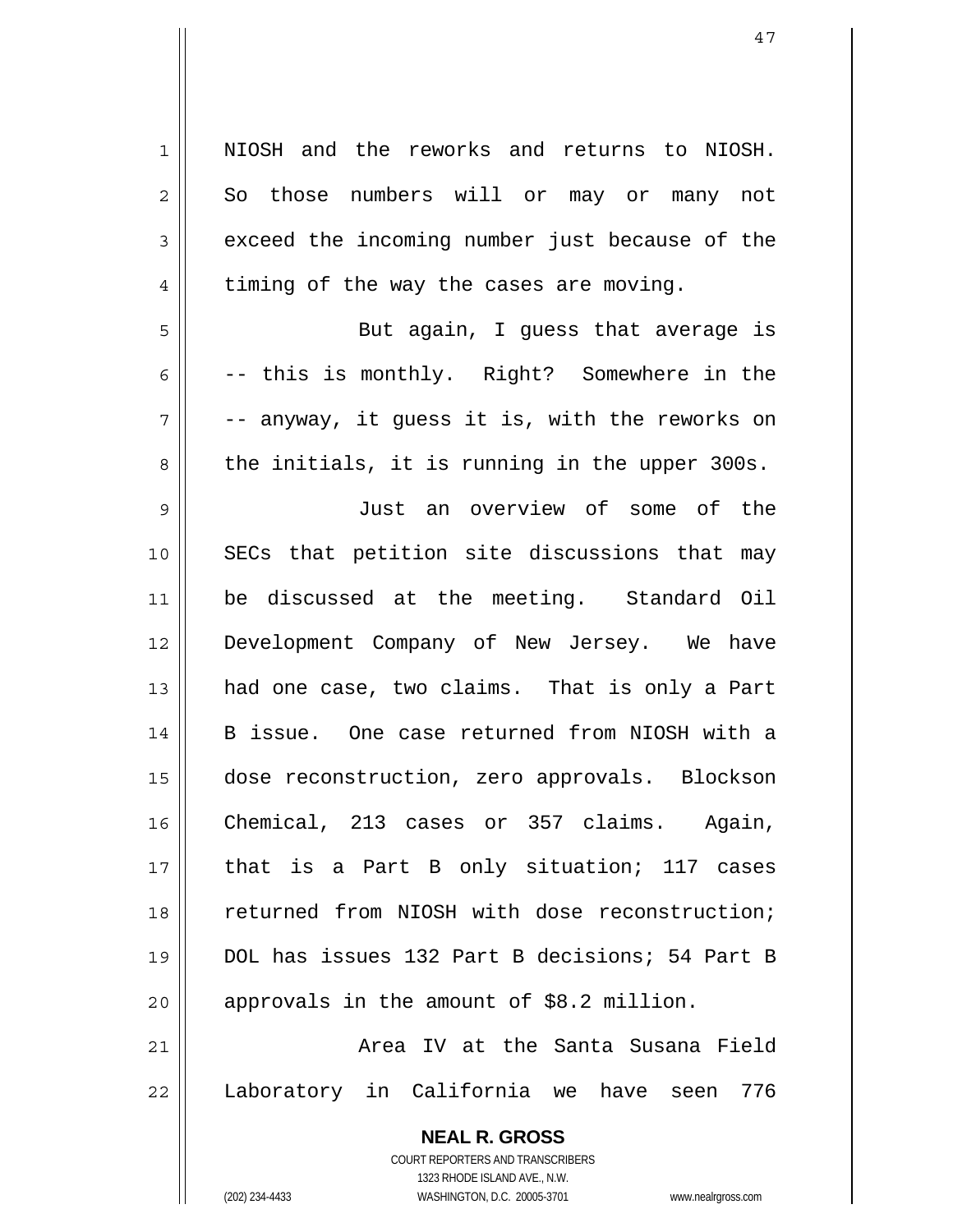1 2 3 4 5 6 cases or 985 claims; 191 have been returned from NIOSH with a dose reconstruction that DOL has issued; 204 part B decisions; 57 Part B approvals; 67 Part E approvals. That site is also a beryllium site. Total compensation and medical bill payment of \$14.9 million.

7 8 9 10 11 12 13 14 And there is a Nevada Test Site number there, 5,975 cases or 8,544 claims, both Part B and E; 1,159 returned from NIOSH with dose reconstructions; DOL has issued 2,133 final decisions in Part B for 879 Part B approvals, 889 Part E approvals, and payment of total compensation and medical bill payments of \$201.1 million.

15 16 17 18 19 20 And then that is just the pie chart of the Part B cases filed and the breakdowns, percentages, 35 have gone to NIOSH, RECA is 11 percent; the others, 38 percent are the silicosis and chronic beryllium disease, things like that.

And that is it.

22

21

CHAIRMAN ZIEMER: Thank you very

**NEAL R. GROSS** COURT REPORTERS AND TRANSCRIBERS 1323 RHODE ISLAND AVE., N.W.

(202) 234-4433 WASHINGTON, D.C. 20005-3701 www.nealrgross.com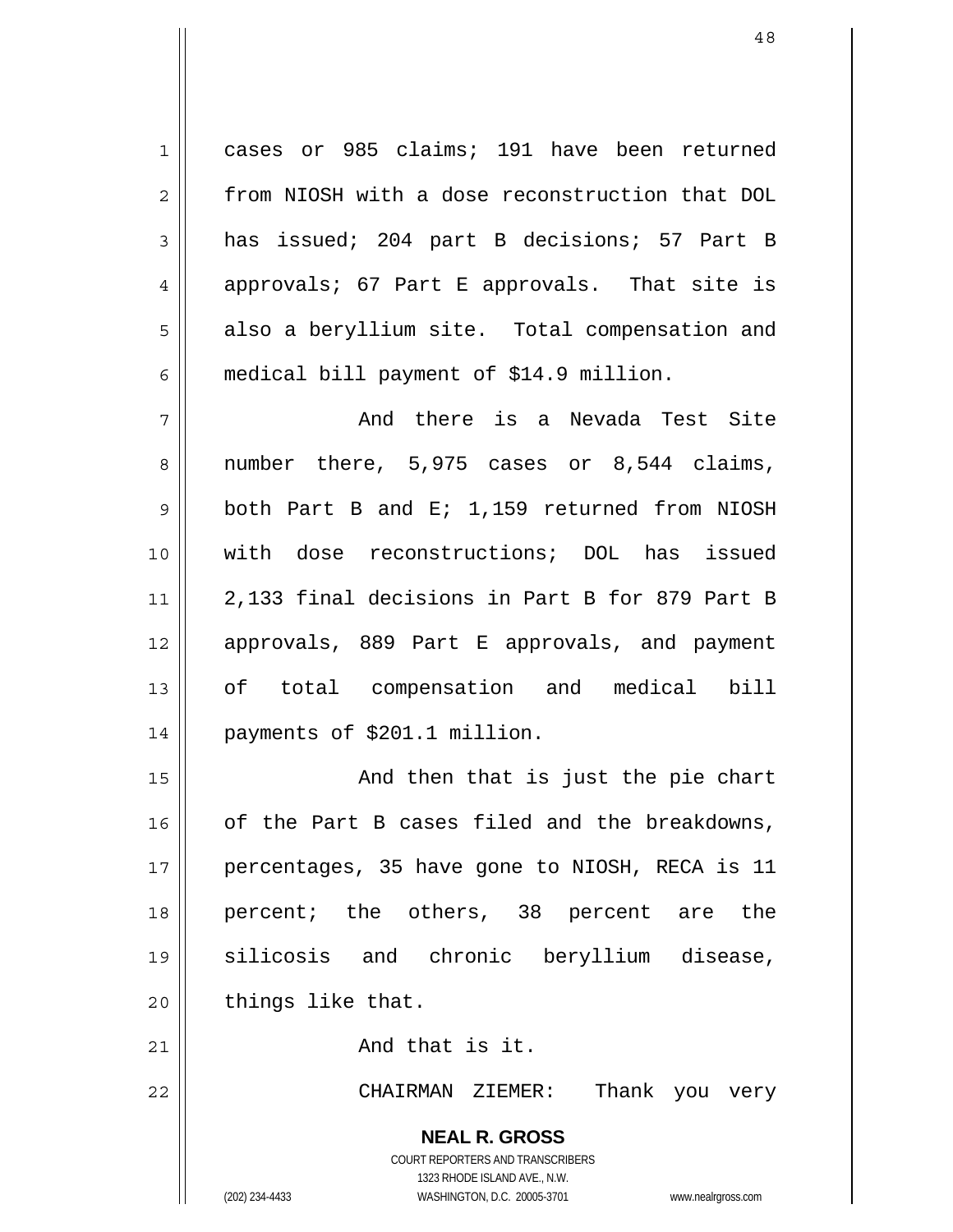1 2 much, Jeff, for again summarizing those activities.

3 4 5 6 7 8 9 Jeff, could you tell us, I want to ask a question that relates to the Worker Outreach Program. Can you tell us, are there any sites where from Labor's point of view, significant additional worker outreach activities need to be done, particularly on any of the major sites?

10 11 12 13 14 15 16 17 18 19 20 21 I am trying to get a feel for whether, you have a claim or a rate of about 400 a month that you are sending forward, does this just reflect the occurrence of new cases or does it reflect the worker outreach program where people are becoming aware of the program that perhaps were not before? And you may not be able to answer that but I am trying to get a feel for the extent to which we are confident that the folks out there know both of the existence of the program and how to get involved in it.

22

MR. KOTSCH: I think -- I don't

**NEAL R. GROSS** COURT REPORTERS AND TRANSCRIBERS 1323 RHODE ISLAND AVE., N.W. (202) 234-4433 WASHINGTON, D.C. 20005-3701 www.nealrgross.com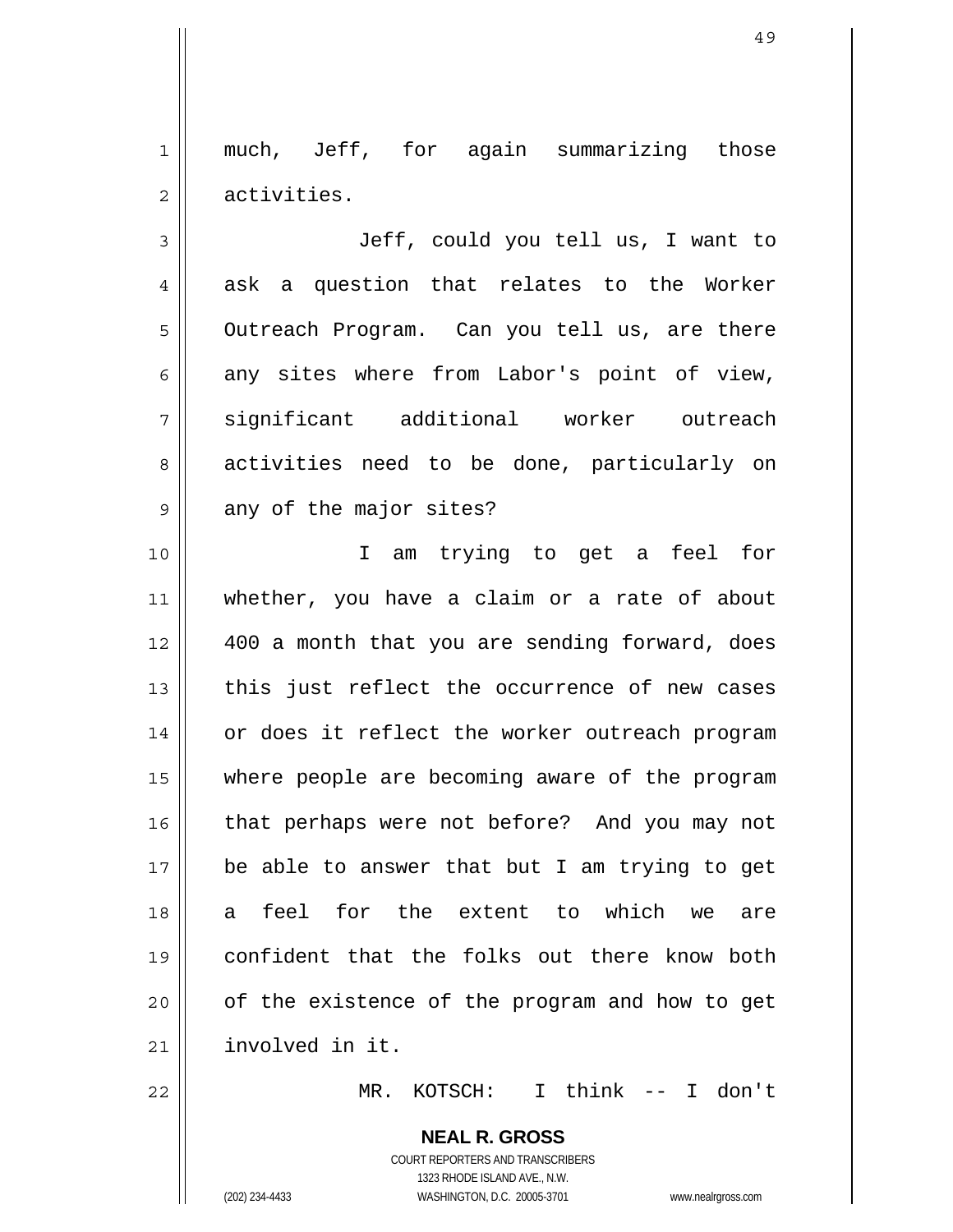1 2 3 4 5 6 7 8 9 10 11 12 13 14 15 16 17 18 19 20 know the exact answer, Paul. I think at all the major sites, people are aware of the programs. I know initially, for a long time, we had a question about the Hanford site. We just never saw the volume of applications from that site that we would have expected. Just because, I think, what, 60 percent of the people have worked at Hanford at some point in their career. So you would just have expected to see more from that site. We have seen, I think, an uptake, especially since the SEC was granted out there, more applications from there. But I don't know how those monthly numbers, I am sure we have those numbers I just don't have them with me, I don't know how they break down by say applications for initial sites by location at the major DOE sites. You know, if they are predominantly one side or another or just a fairly constant value.

21 22 I know our group is looking at, continuously looking at outreach activities

> **NEAL R. GROSS** COURT REPORTERS AND TRANSCRIBERS 1323 RHODE ISLAND AVE., N.W. (202) 234-4433 WASHINGTON, D.C. 20005-3701 www.nealrgross.com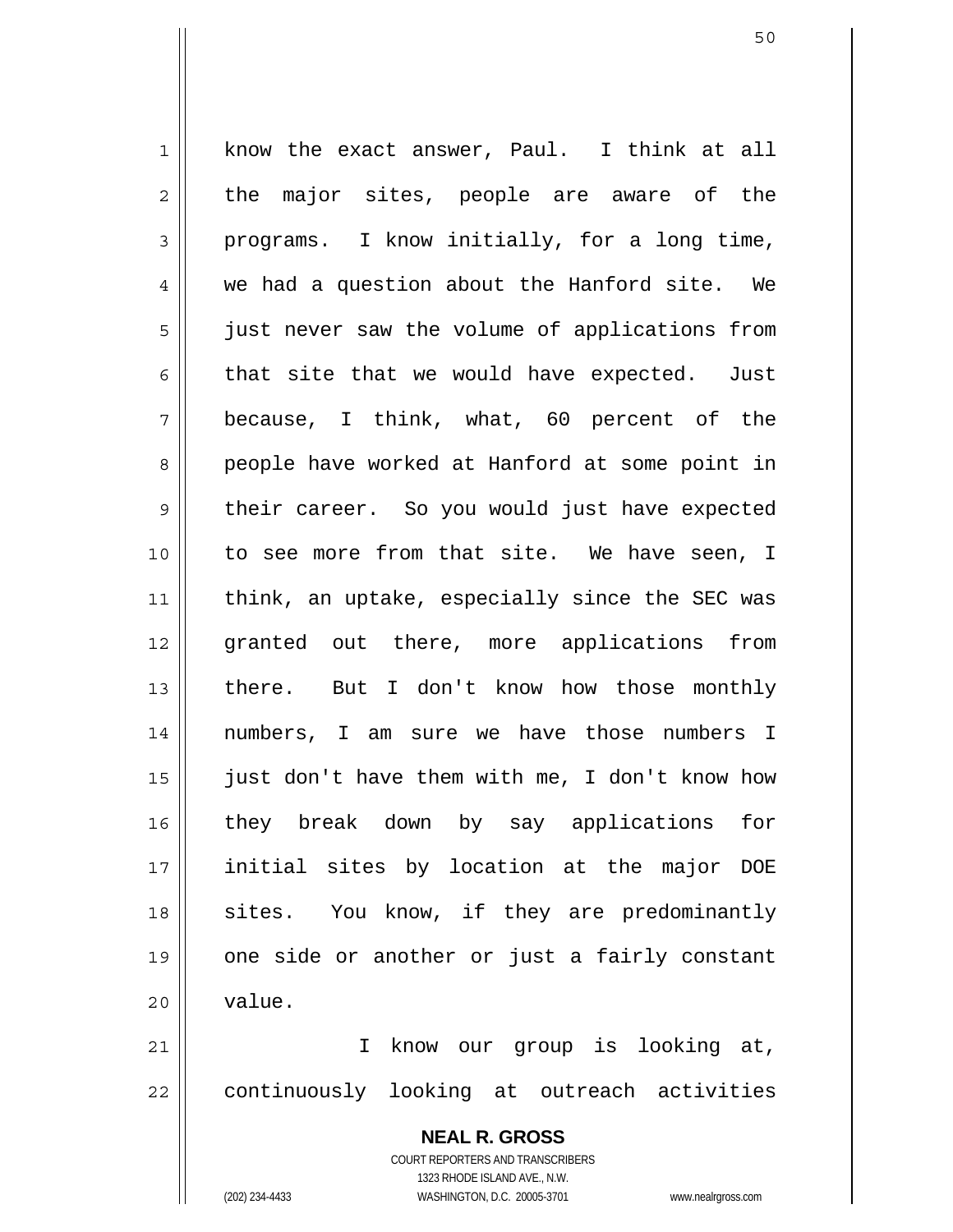and where we need to be as far as facilities. Whatever SEC classes come up, we are definitely out there with those, along with NIOSH. Or if it is a small site, sometimes we just contact the claimants by telephone, if there is not an actual meeting.

7 8 9 10 11 12 13 14 15 16 17 But I don't know that there is, Larry might be aware, but I don't know if there is any active; there is not a major outreach effort that I am aware of right now. But I could check on that but it is a good question as far as I don't know exactly how those incoming monthly ones, especially the initial ones, while the initial ones aren't being distributed as far as location goes. You know, if there is predominantly one site showing up now or not.

18 19 20 21 22 CHAIRMAN ZIEMER: Well, it sort of revolves around whether or not the cases coming in reflect mainly newly discovered medical conditions. You know, 90 percent of the cases are ones where the cancer was just

> COURT REPORTERS AND TRANSCRIBERS 1323 RHODE ISLAND AVE., N.W. (202) 234-4433 WASHINGTON, D.C. 20005-3701 www.nealrgross.com

**NEAL R. GROSS**

1

2

3

4

5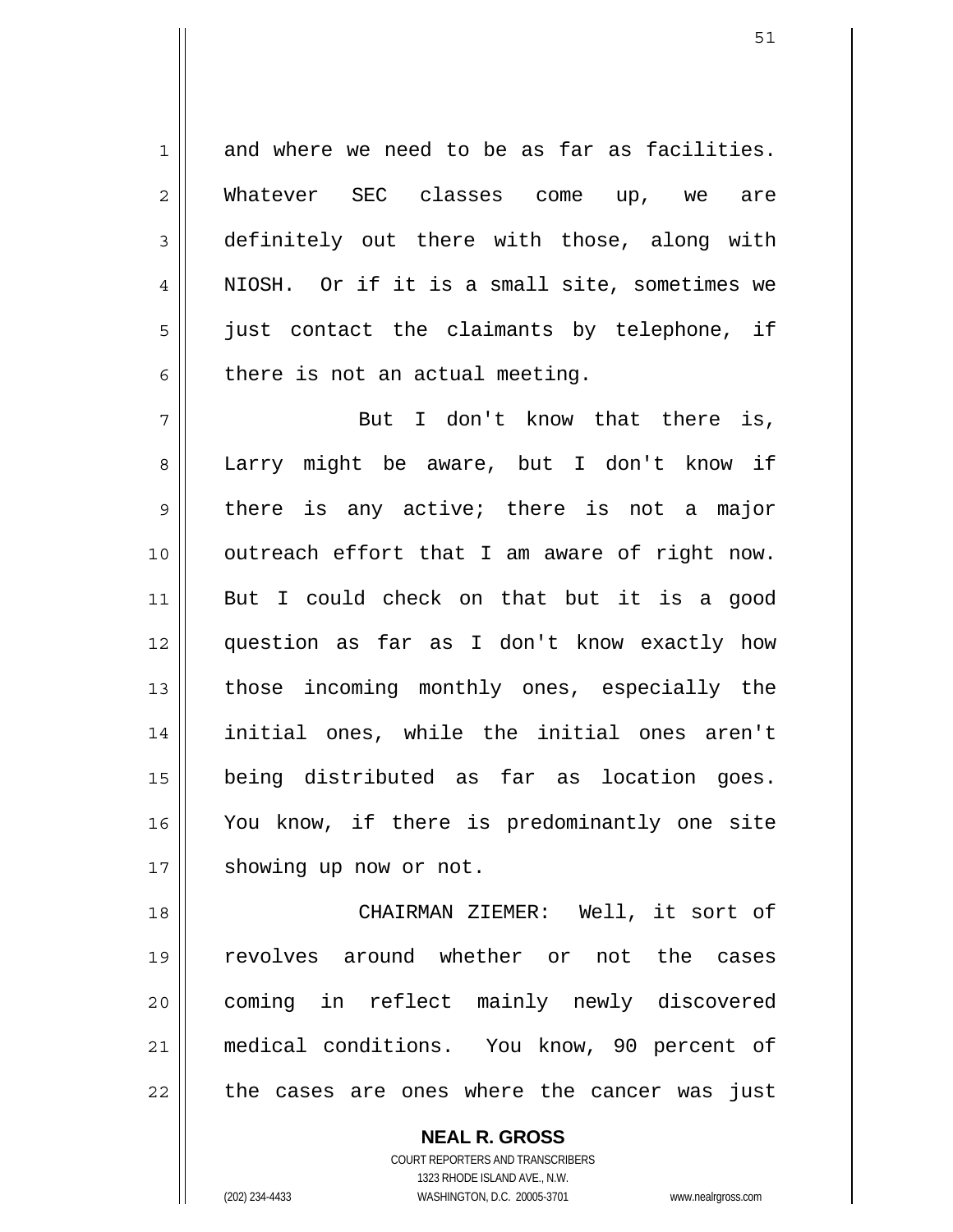1 2 3 4 5 6 7 8 9 10 11 12 13 14 15 16 17 18 19 20 21 22 discovered. But I don't know how easily that is answered. I was just trying to get a feel for whether or not Labor felt that the job of worker outreach has been effective or are there major sort of locations where much more needs to be done. Perhaps that is almost more rhetorical today. It is something to think about. MR. KOTSCH: Yes, but I think you are right. There obviously has to be some kind of baseline level for new cancers or obviously living workers. CHAIRMAN ZIEMER: Right. Dr. Melius. DR. MELIUS: Yes, a couple of comments on that. One is that the DOE still runs the medical screening program at many of the sites and has been expanding that program, I know to Brookhaven recently last year, and I think to some other sites also. I can't remember offhand. And I think that tends to make people, another group aware of what is

> **NEAL R. GROSS** COURT REPORTERS AND TRANSCRIBERS

1323 RHODE ISLAND AVE., N.W. (202) 234-4433 WASHINGTON, D.C. 20005-3701 www.nealrgross.com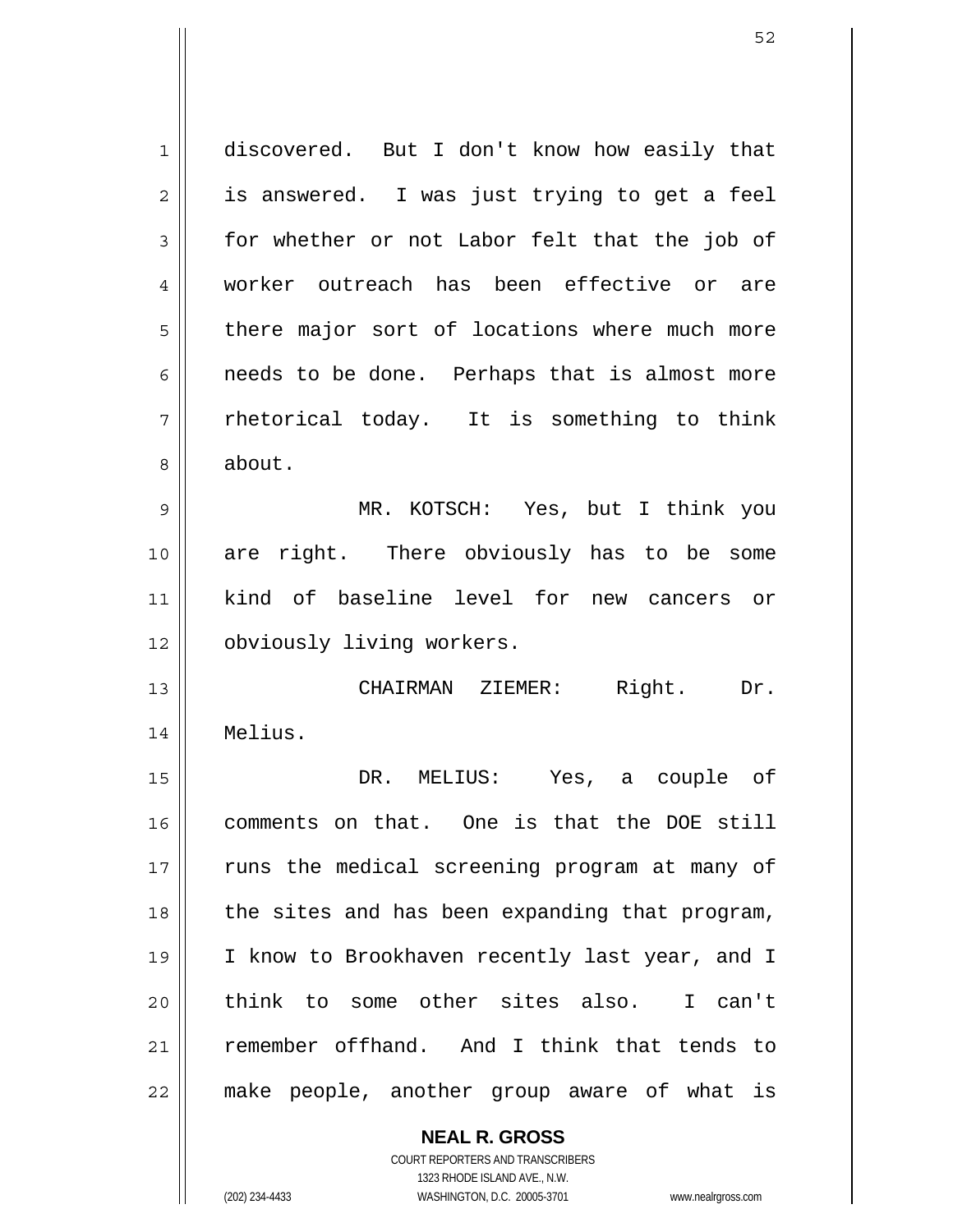1 going on with the program.

| $\overline{2}$ | Secondly, I know DOL and I am not              |
|----------------|------------------------------------------------|
| 3              | up-to-date on it. I know DOL has worked with   |
| 4              | some other outside groups on doing some        |
| 5              | outreach on their own. But you have to         |
| 6              | realize a lot of this population is very hard  |
| 7              | to reach because they have retired and moved   |
| 8              | and left. And you know, it is not like they    |
| 9              | are all sitting in Hanford or Richland or      |
| 10             | wherever. Many of them have moved around the   |
| 11             | country and may not be aware of the program    |
| 12             | still or not think of it until they become     |
| 13             | ill. And then when you develop cancer, you     |
| 14             | usually have other things on your mind and     |
| 15             | don't necessarily think about it.              |
| 16             | Third, I think we did find that the            |
| 17             | facility in Connecticut, the Pratt and Whitney |
| 18             | facility there was one where there were very   |
| 19             | few cases filed proportional to the number of  |
| 20             | workers that were eligible that became         |
| 21             | eligible at the SEC. And I think I commented   |
| 22             | at the time about the need for some outreach   |

**NEAL R. GROSS** COURT REPORTERS AND TRANSCRIBERS 1323 RHODE ISLAND AVE., N.W. (202) 234-4433 WASHINGTON, D.C. 20005-3701 www.nealrgross.com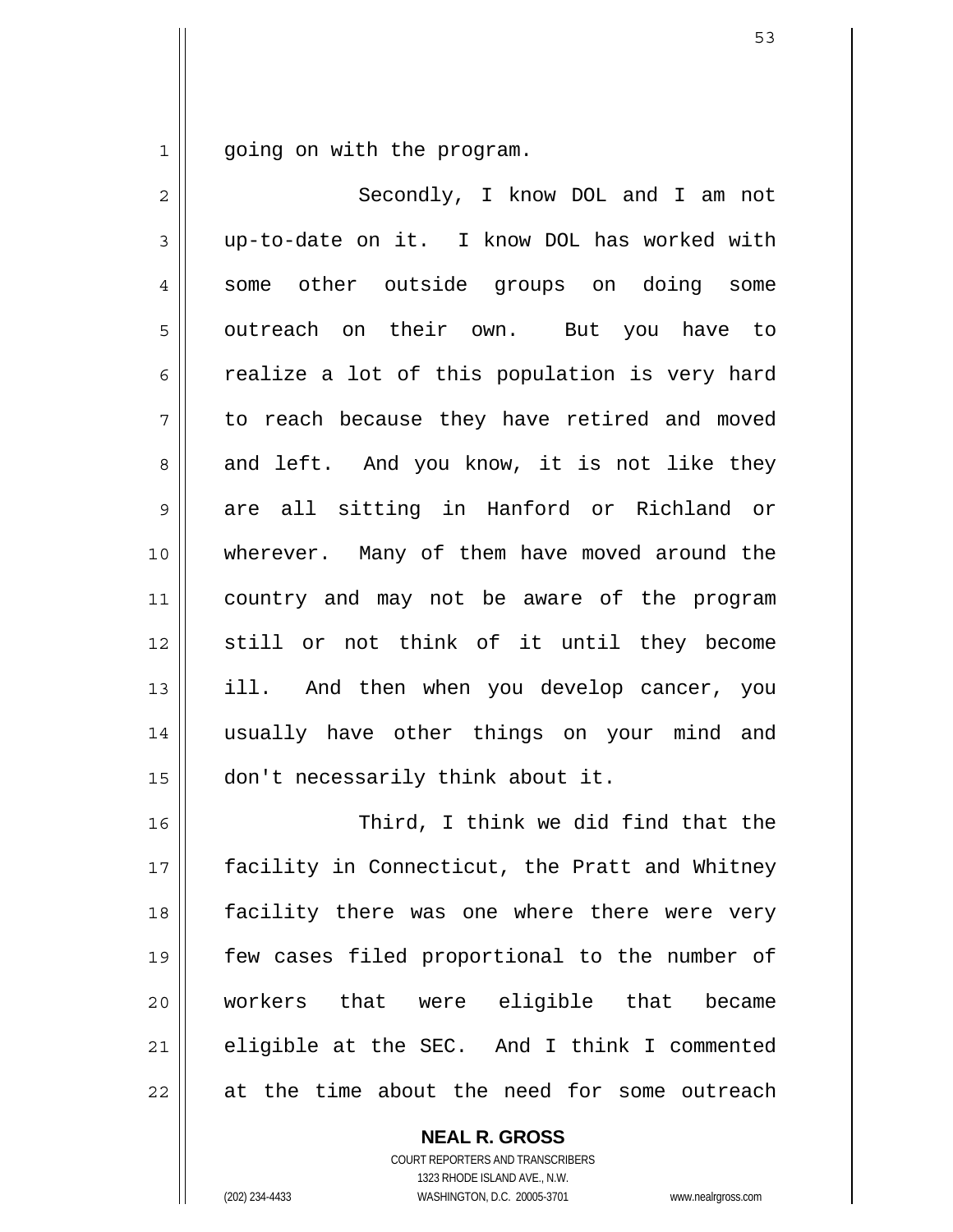1 2 3 4 5 6 7 8 9 10 11 12 13 14 there. I mean, that is an example of a facility that probably wasn't on anybody's radar screen, so-to-speak, in terms of having a population that might be eligible for the program. It is not in the part of the country where there are a lot of other sites and I suspect they weren't very aware of the program. And then suddenly when they become eligible, maybe the time to really do more outreach there both for DOL and for NIOSH. I mean, in that example, there was an active union that is still active and is still active at other facilities and that will affect sister facilities there are still active. But I think overall the problem is

15 16 17 18 19 20 21 22 that it is just a difficult population to reach out to. And frankly, there is a lot of people that, you know, they have friends who have been turned down, rejected by the program and say why should I bother to apply if I am not going to get compensated or if the program is so difficult or takes so long that it is

> COURT REPORTERS AND TRANSCRIBERS 1323 RHODE ISLAND AVE., N.W. (202) 234-4433 WASHINGTON, D.C. 20005-3701 www.nealrgross.com

**NEAL R. GROSS**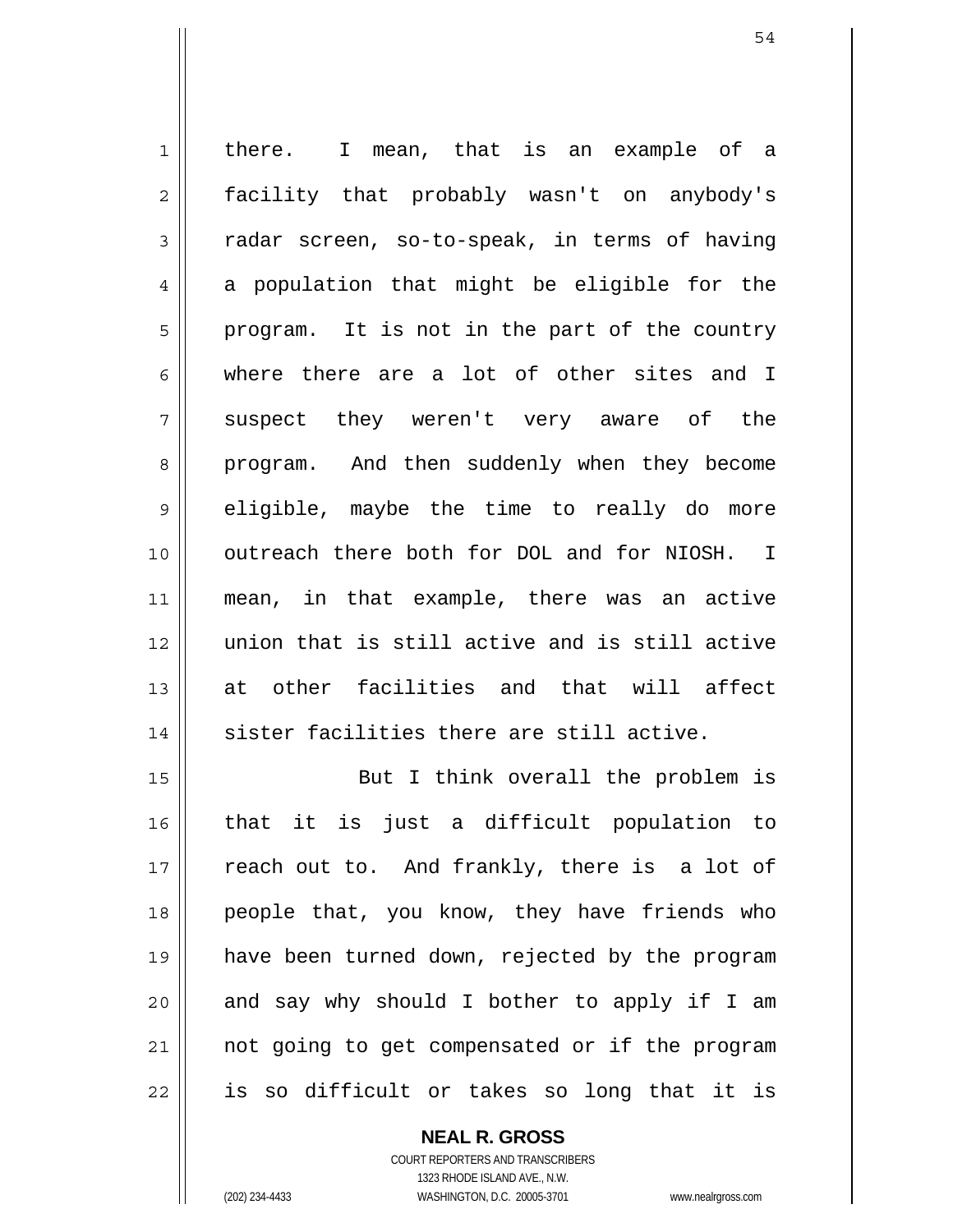1 2 3 4 not worth the effort. I think we have heard that at many of our public meetings. So, I think that is another factor that operates here.

5 6 7 8 9 10 11 12 13 MR. KOTSCH: Again, when an SEC class is implemented at a specific site, there is an effort made on outreach. But you are right, I know we put ads in different retirement, you know, news letters and sometimes you will even see them in the AARP and things like that just because it is very difficult to track some of these. You know, to get the word out, basically.

14 15 16 17 18 19 20 21 22 CHAIRMAN ZIEMER: And I suppose there are certain sites and I think Oak Ridge would be an example, maybe Hanford, where there is a close-knit community that maintains some linkages even after retirement and that probably helps a lot. Other sites and particularly some of the ones such as the Pratt Whitney, perhaps, I don't know. I shouldn't pick on them, perhaps, where that

> **NEAL R. GROSS** COURT REPORTERS AND TRANSCRIBERS 1323 RHODE ISLAND AVE., N.W. (202) 234-4433 WASHINGTON, D.C. 20005-3701 www.nealrgross.com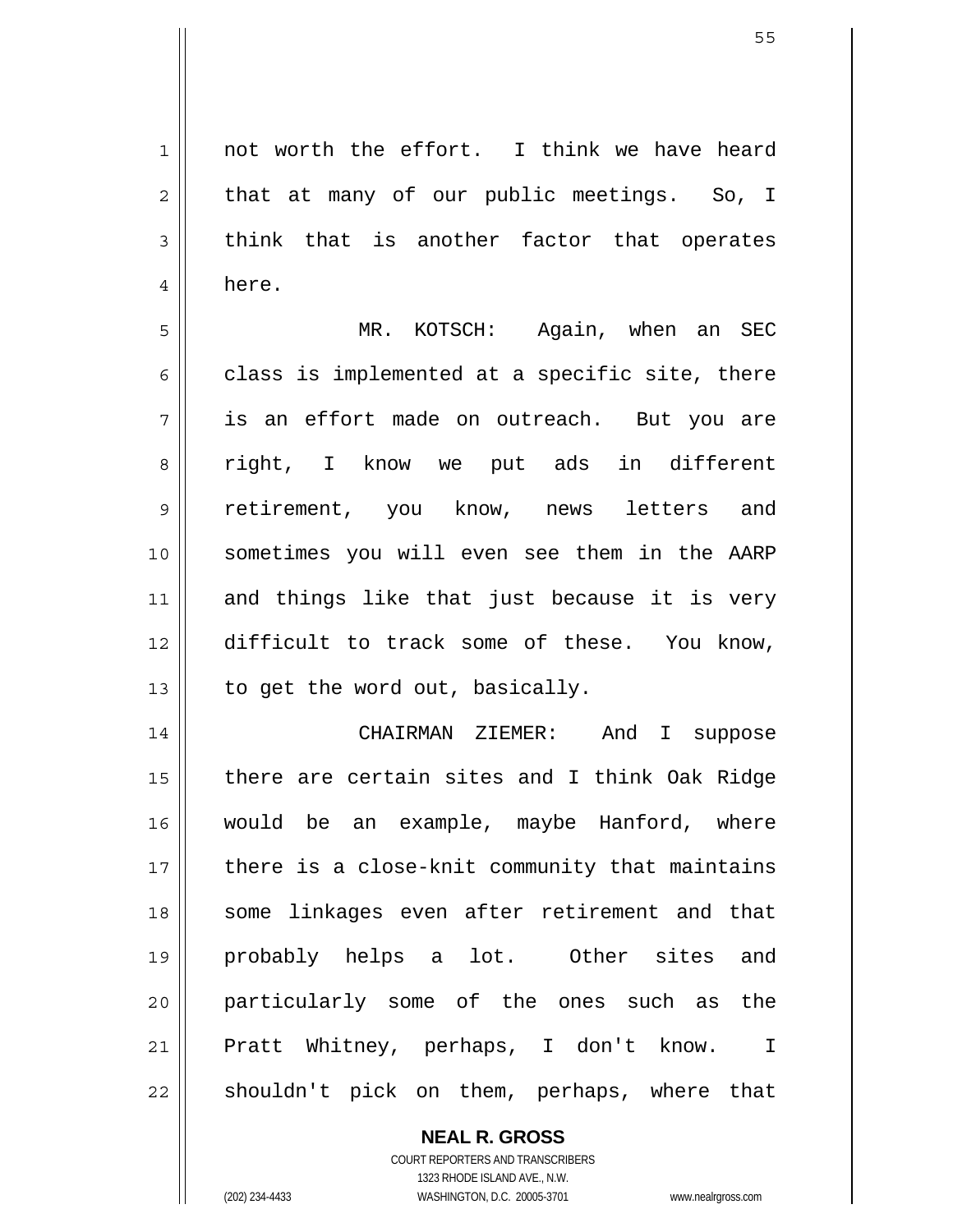1 2 3 4 5 6 7 8 9 10 11 12 13 14 15 16 17 18 19 20 21 22 kind of family feeling doesn't exist and perhaps the word doesn't get out quite as easily. But nonetheless, you are having apparently a steady stream of cases coming in and I was more speculating as to what the nature of those were, in terms of how they are getting the word and whether it is simply the arrival or the appearance of new medical conditions versus finally learning about the program. Okay, other questions or comments on the labor report? Apparently not. Again, thank you, Jeff. MR. KOTSCH: Okay, thank you. CHAIRMAN ZIEMER: We are a little ahead of schedule but I think we have time - let me see. We are not scheduled for a break yet. Maybe will take a break anyway. Let's take a little break and then we will proceed. So, we will give you a few extra minutes but we will recess briefly.

> **NEAL R. GROSS** COURT REPORTERS AND TRANSCRIBERS 1323 RHODE ISLAND AVE., N.W. (202) 234-4433 WASHINGTON, D.C. 20005-3701 www.nealrgross.com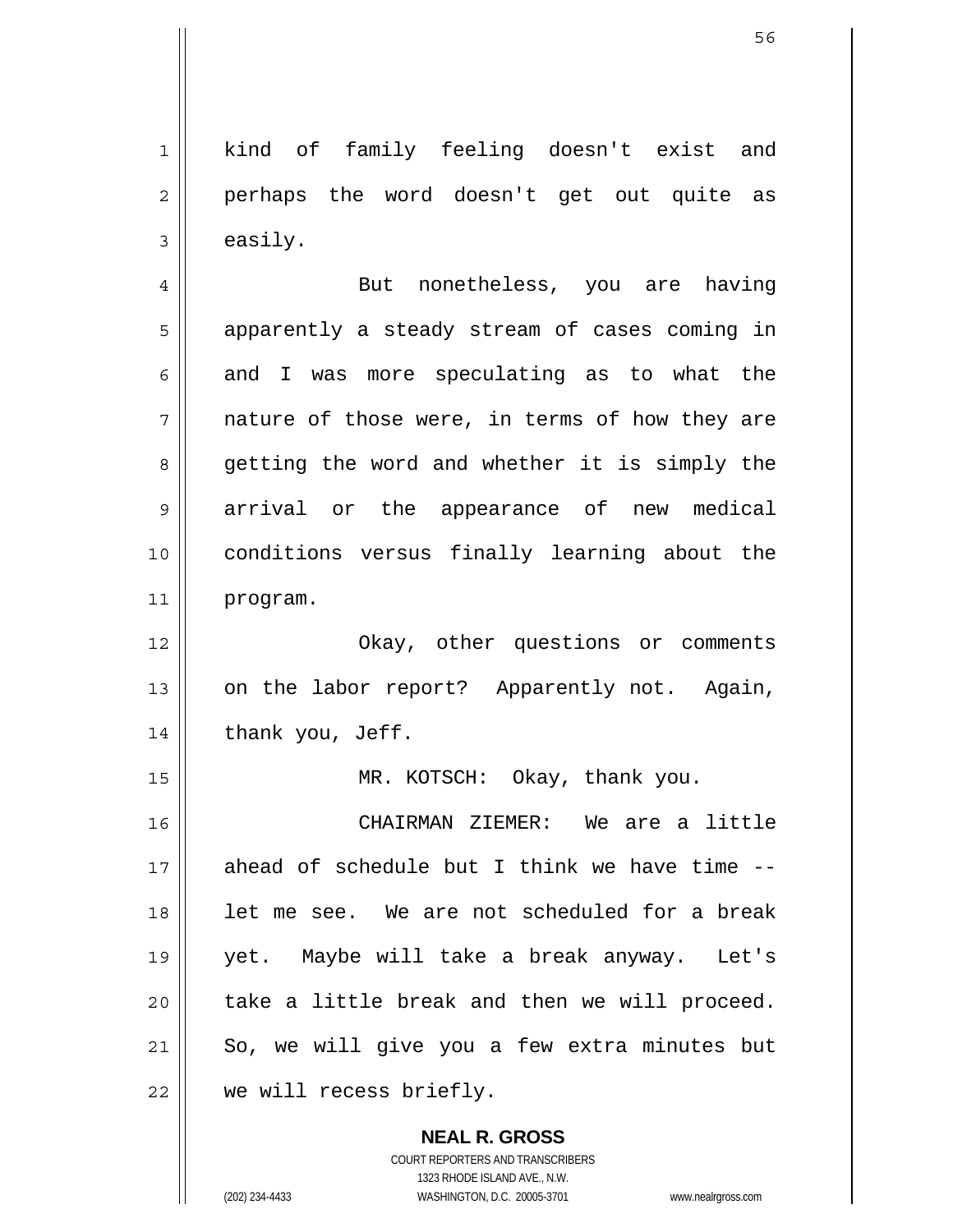**NEAL R. GROSS** COURT REPORTERS AND TRANSCRIBERS 1323 RHODE ISLAND AVE., N.W. 1 2 3 4 5 6 7 8 9 10 11 12 13 14 15 16 17 18 19 20 21 22 (Whereupon, the foregoing meeting went off the record at 10:20 a.m. and resumed at  $10:50$  a.m.) CHAIRMAN ZIEMER: We are ready to continue. The next item on our agenda this morning is an update from the Department of Energy. And Dr. Patricia Worthington is with us and we are pleased to have her present this update. Dr. Worthington, we welcome you to the podium. DR. WORTHINGTON: Good morning. It is always a pleasure to be here and to address the Board and to address the public. On behalf of Glenn Podonsky, we are pleased to be here. It certainly took a little bit longer to get to Amarillo than I had anticipated but we are here now, so we are pleased. I wanted to give you an update today on where we are on several aspects of the program. One thing I wanted to mention in

(202) 234-4433 WASHINGTON, D.C. 20005-3701 www.nealrgross.com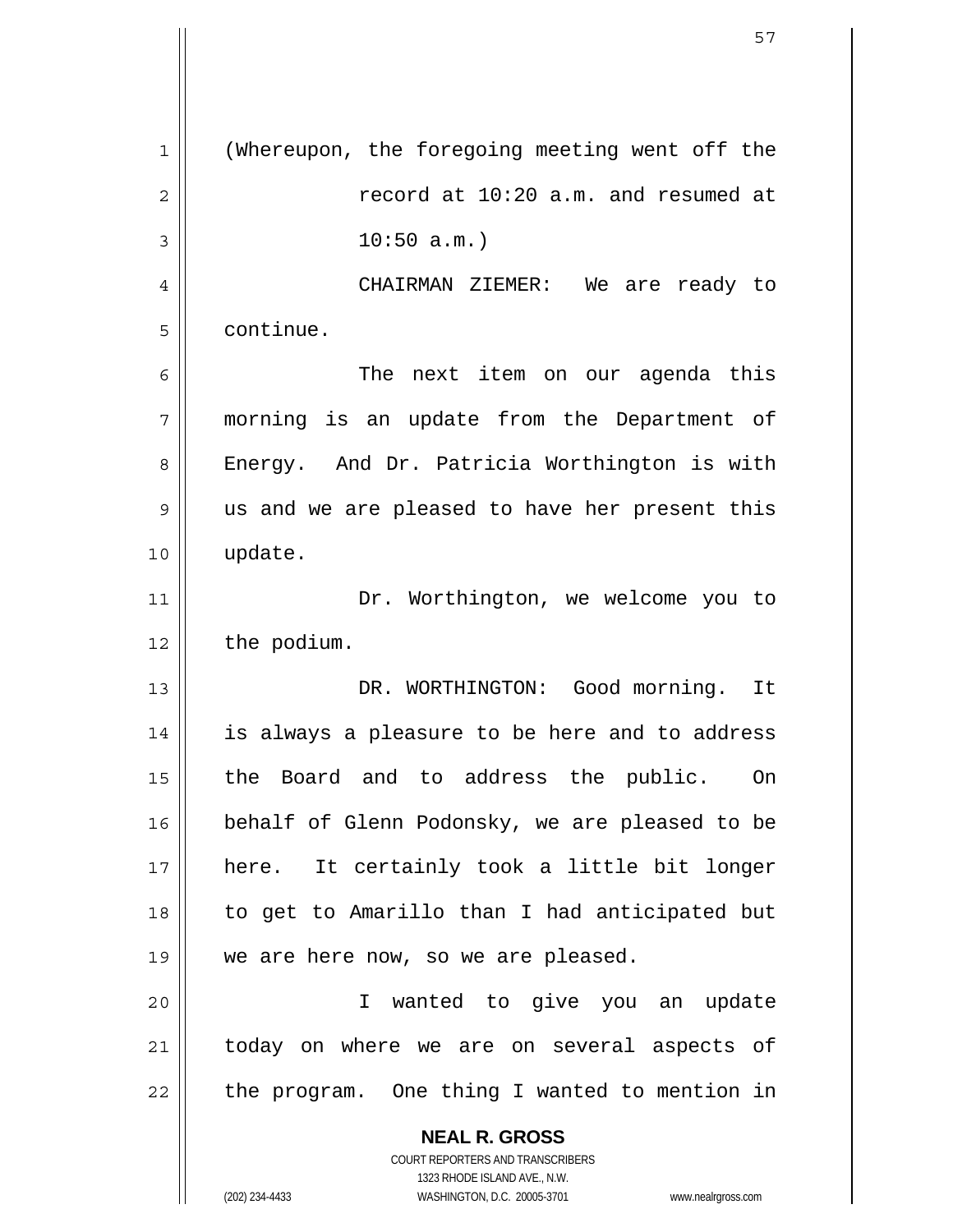1 2 3 4 5 6 7 8 9 10 11 12 13 14 15 16 17 18 19 20 21 22 the beginning is that I certainly compliment the people that worked very hard on this program. Gina Cano, the Director of the office that has responsibility for this is here, along with two members of her staff, Greg and Isaf. And they will be around to interact with you during the course of the week. Since we had the meeting, I believe at Savannah River in February time frame, we had some significant things we were addressing on PII in the Department. They have certainly impacted this program and some of our other programs. We have for over a year now on this program focused on how do we best juggle the requirements for national security versus requirements for getting information on workers to NIOSH into the Department of Labor. However, in terms of PII, I mean, that is certainly important because that is protection of vital information for the actual workers. And so while it has certainly caused some

> **NEAL R. GROSS** COURT REPORTERS AND TRANSCRIBERS 1323 RHODE ISLAND AVE., N.W. (202) 234-4433 WASHINGTON, D.C. 20005-3701 www.nealrgross.com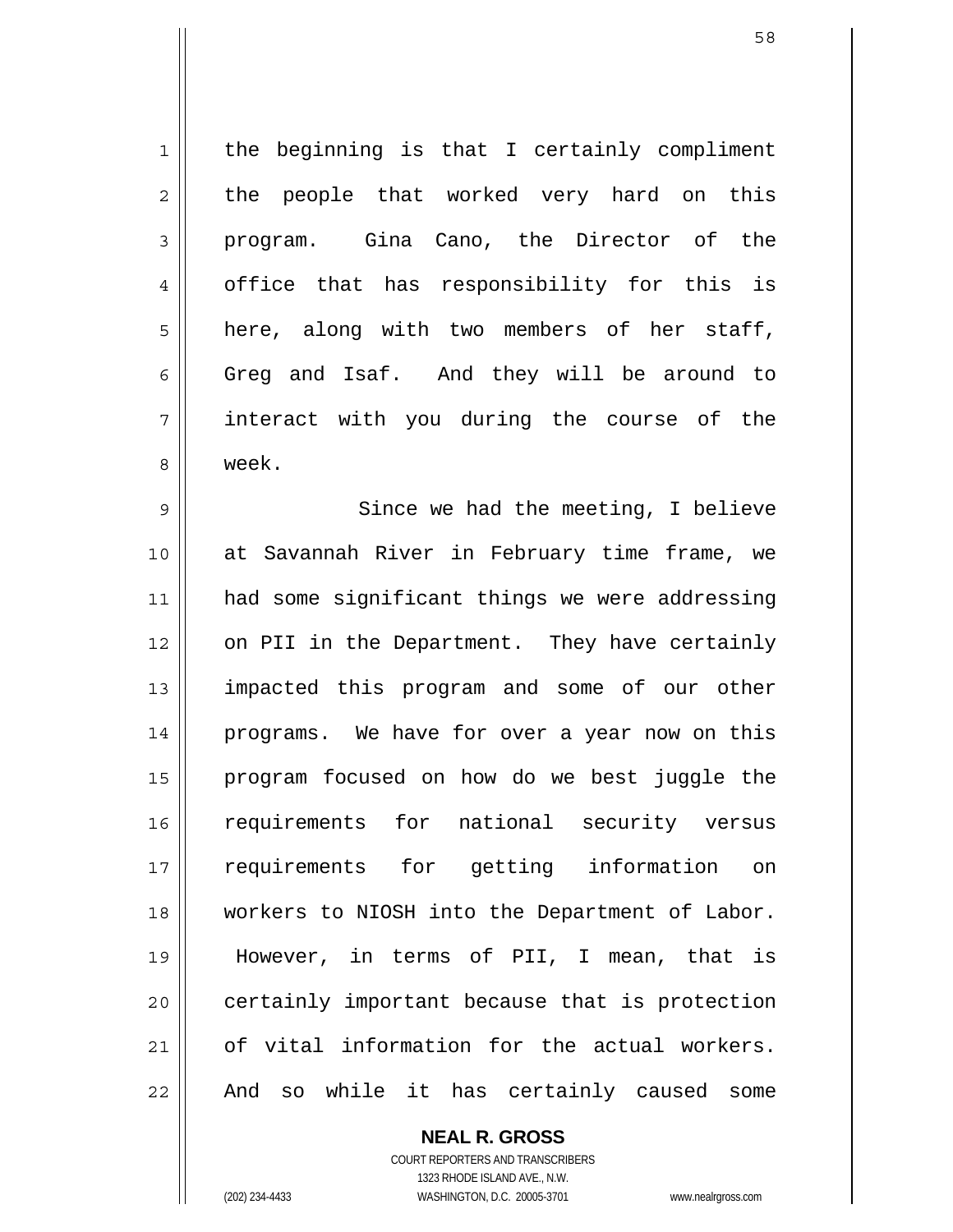1 2 3 4 5 6 7 8 9 10 11 impact on this program, it was a time out that was meaningful in terms of making sure that we are always protecting that information. And it was a challenge. It caused some delays at some of the sites. We for the most part worked our way out of them. I think we have one major hurdle to overcome. But again, we want people to certainly understand that as we go about and do our work, that it is certainly very important to us that we are protecting the information of those workers.

12 13 14 15 16 17 18 19 The responsibilities for the DOE program certainly haven't changed since we have been coming before this group and I will just mention them today in case there are some new individuals are in the audience. And one is the individual information. We wanted to make sure that we get that information to DOL and to NIOSH as quickly as possible.

20 21 22 In terms of doing research and retrieving information, that certainly is a major part. As you know, DOE and its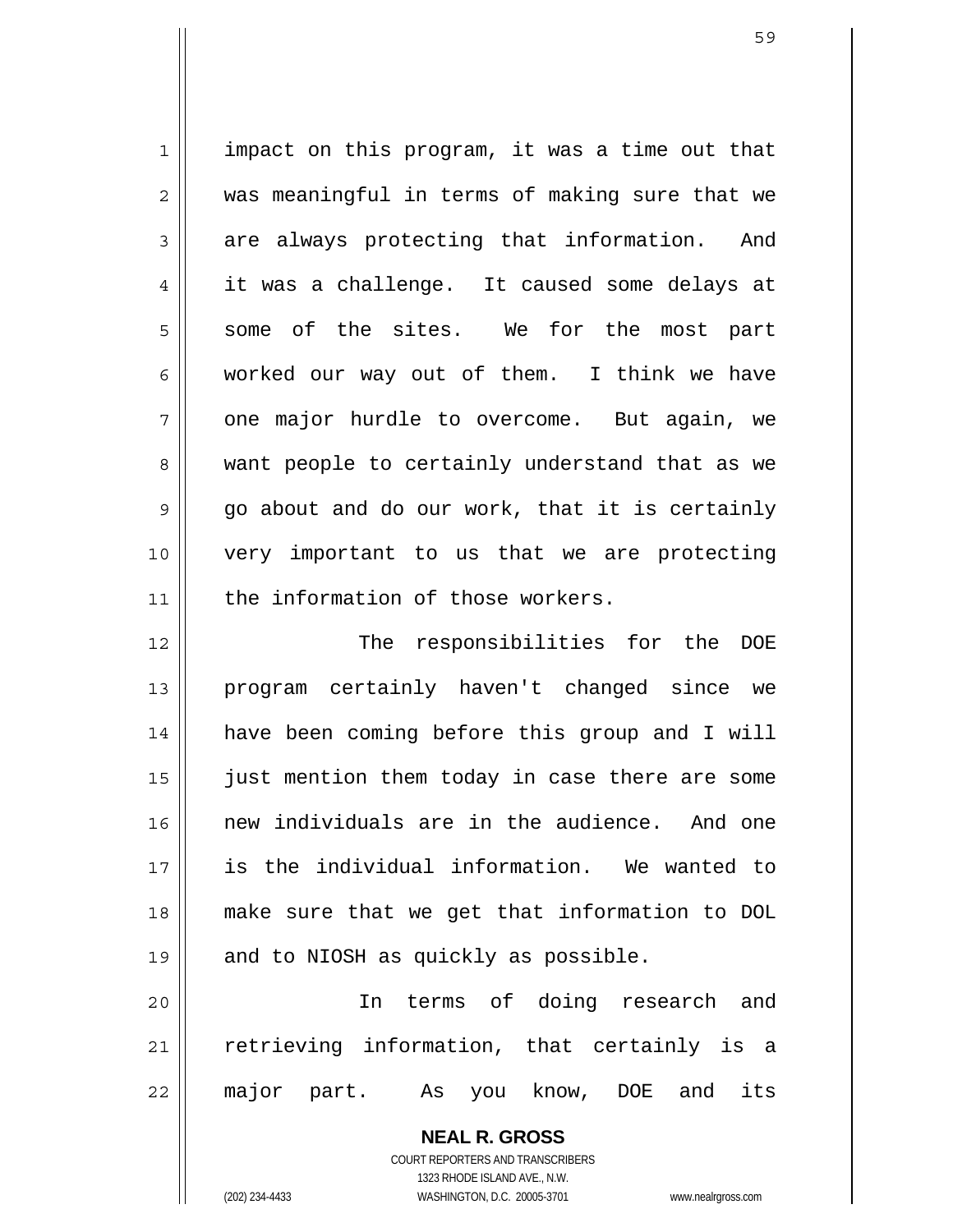| $\mathbf{1}$   | predecessor organization has been around for                        |
|----------------|---------------------------------------------------------------------|
| $\overline{2}$ | quite some time. And we have some very old                          |
| 3              | systems associated with data and in some cases                      |
| $\overline{4}$ | multiple systems operating. And in<br>some                          |
| 5              | cases, they certainly are manual. They are                          |
| 6              | not electronic. So, it is always a challenge.                       |
| 7              | We don't want to come back with a no, without                       |
| 8              | doing the best job that we can but also being                       |
| $\mathsf 9$    | timely.                                                             |
| 10             | And we want to update our covered                                   |
| 11             | facilities. You will hear a little bit more                         |
| 12             | about that in a few minutes.                                        |
| 13             | Here are some activities, some                                      |
| 14             | numbers. We have been big on numbers today.                         |
| 15             | Certainly, in terms of DOE, we want to                              |
| 16             | increase our numbers all the time and be                            |
| 17             | timely. Just some idea about what we do on a                        |
| 18             | yearly basis.                                                       |
| 19             | terms of employment<br>In                                           |
| 20             | verifications, about 7,000 per year; dose                           |
| 21             | records for NIOSH, about 4,000; and the DAR is                      |
| 22             | about 7,500 a year. And those numbers in some                       |
|                |                                                                     |
|                | <b>NEAL R. GROSS</b>                                                |
|                | COURT REPORTERS AND TRANSCRIBERS<br>1323 RHODE ISLAND AVE., N.W.    |
|                | (202) 234-4433<br>WASHINGTON, D.C. 20005-3701<br>www.nealrgross.com |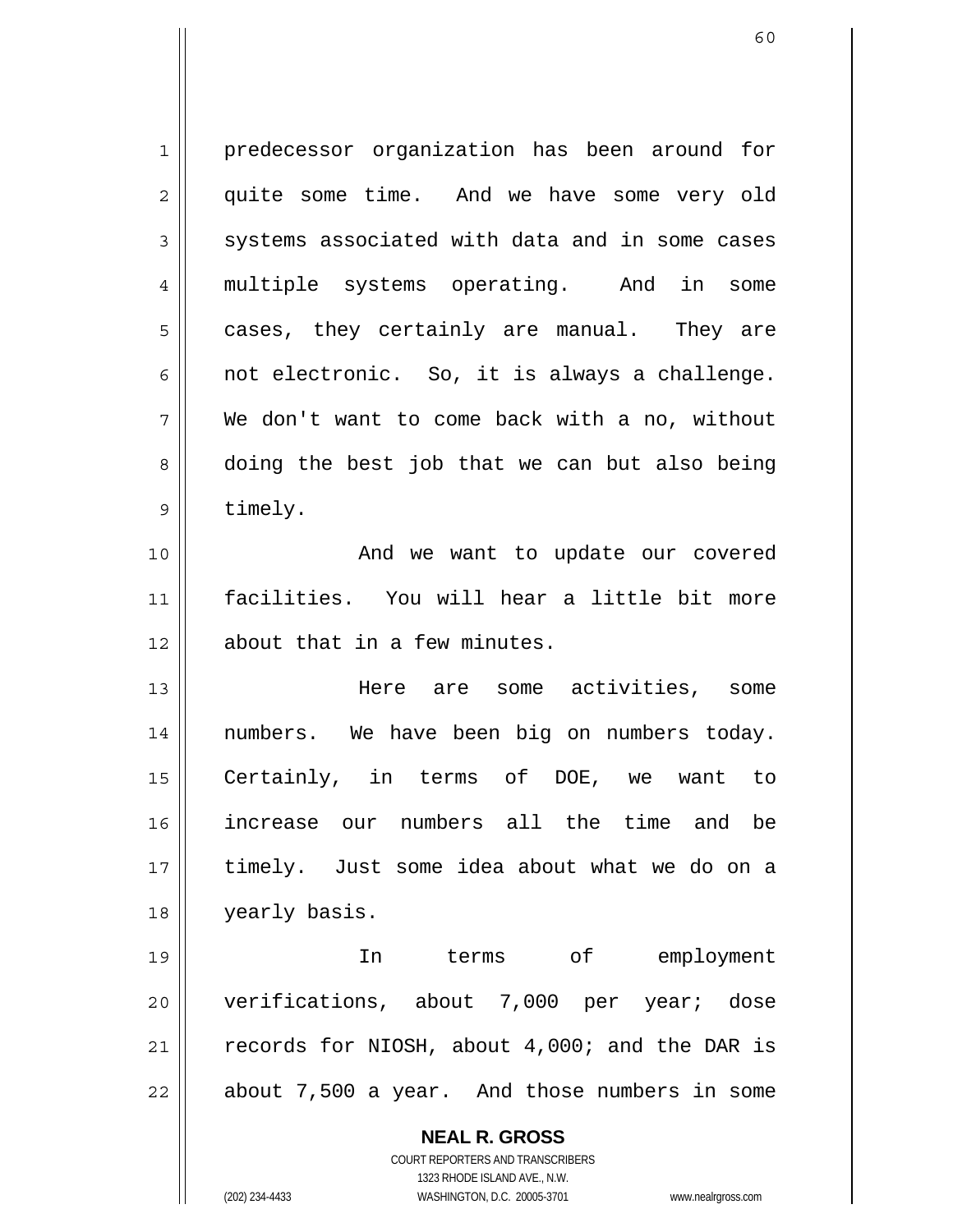1 2 cases involved quite a bit of work in order to be able to produce the results.

3 4 5 6 7 8 9 We have a number of SEC's, nearly ten that are ongoing. Some of them much more mature or a longer time frame than others but here are examples of the ones that we are working on. And certainly there is a lot of energy associated with it but we are happy to be able to provide this information.

10 11 12 13 14 15 16 17 18 19 20 21 22 A little bit about Hanford. I think we have heard some from Hanford this morning about the things going on there. Certainly as all the SECs are, this has been an important one. Let's focus on the things that we have done but also we are certainly very clear on the work that remains. That 83 boxes and that can be misleading. A lot of information can be made available in those boxes. In this case, almost 200,000 pages were reviewed by NIOSH. And from those boxes, nearly 2,000 documents were identified, cleared and indexed by DOE staff. And that is

> **NEAL R. GROSS** COURT REPORTERS AND TRANSCRIBERS 1323 RHODE ISLAND AVE., N.W. (202) 234-4433 WASHINGTON, D.C. 20005-3701 www.nealrgross.com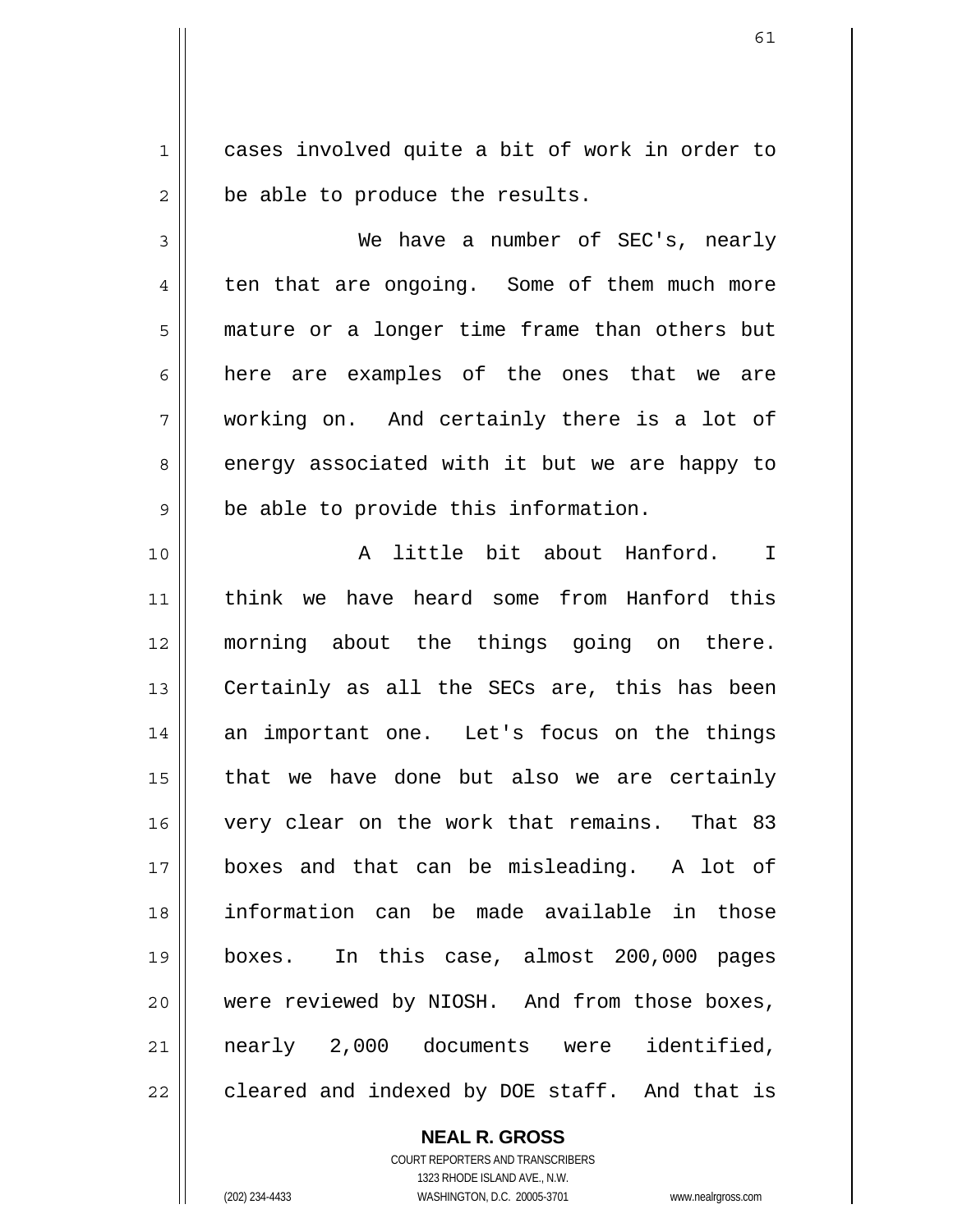certainly important that we want to make available a wide range of information that NIOSH can screen and look through and then select the information that would be most appropriate for their work.

6 7 8 9 10 11 12 Again, things that are in process at Hanford, 17 additional boxes that we are working through. We try to communicate in a number of ways in hosting visits and conferences in whatever kind of communication might be necessary in order for us to carry out this work.

13 14 15 16 17 18 19 20 21 22 You have heard today about things that are outstanding for DOE. So those things are always in front of us, things that remain to be done. An additional 25 boxes, almost all classified, that certainly is a challenge for us but we have a firm commitment from Glenn's organization in terms of the Office of Classification, making people available to actually review these documents. Last week, Gina, myself and her staff, we attended the

> **NEAL R. GROSS** COURT REPORTERS AND TRANSCRIBERS 1323 RHODE ISLAND AVE., N.W. (202) 234-4433 WASHINGTON, D.C. 20005-3701 www.nealrgross.com

1

2

3

4

5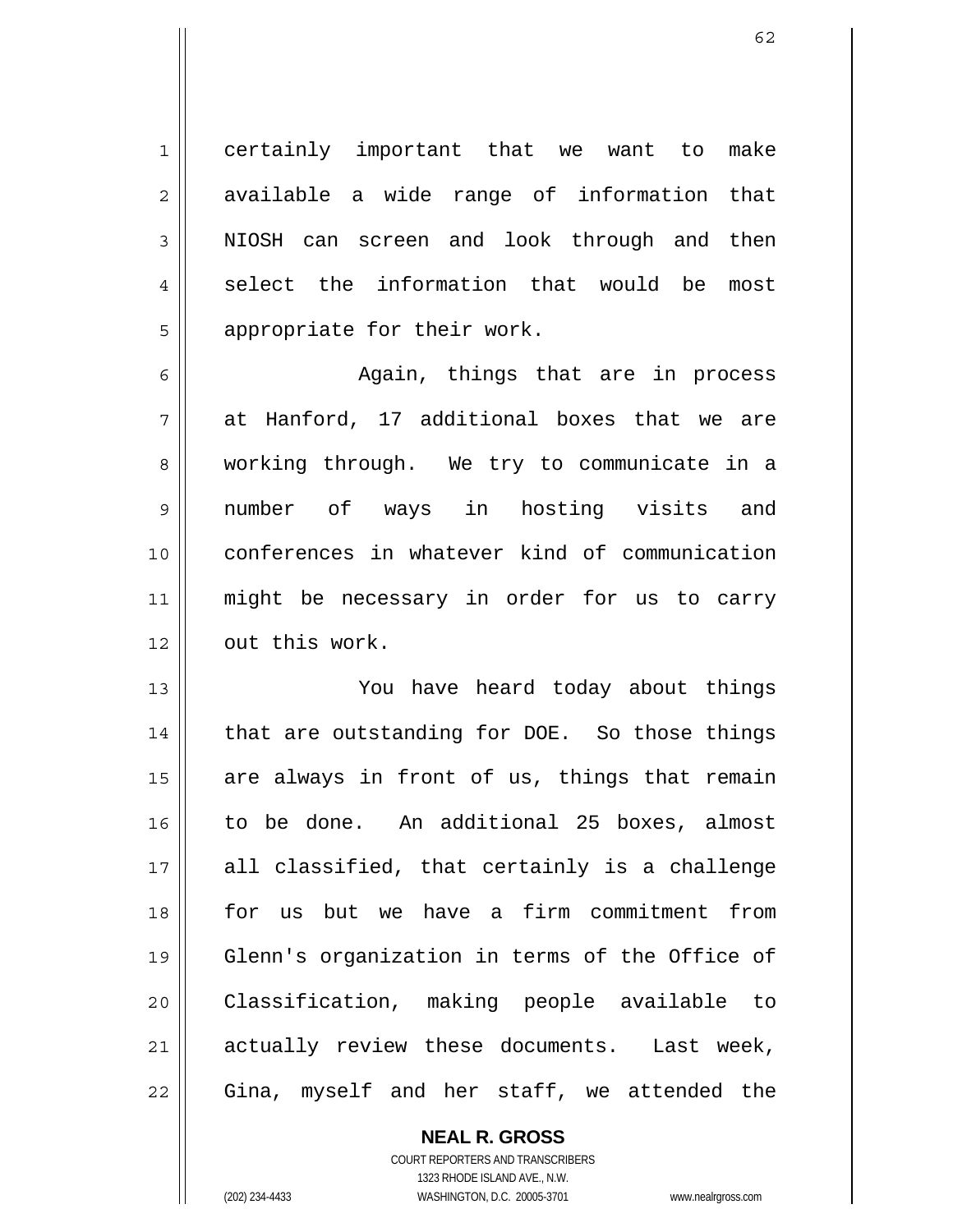1 2 3 4 5 6 7 8 9 10 11 12 13 14 classification directors. I am not sure if that is the correct title but they have a conference on an annual basis. They come together and talk about their challenges and their processes. We actually went there and had a plea to that group about our work, making them familiar with this program and thanking many of them for the classification things that they have done and also letting them know that we anticipate more in the future and working with them on ways to staff up and to be able to help us even more so. So, it takes a lot of organizations to make this work, especially on the DOE side

15 16 17 and we continue to go to them. And we actually are getting much more support from them and so we appreciate that.

18 19 20 21 22 A little bit about the Savannah River one. That one is certainly going on. We have, as we do at all of the DOE sites, a very active and engaged, and enthusiastic Department of Energy Organization that is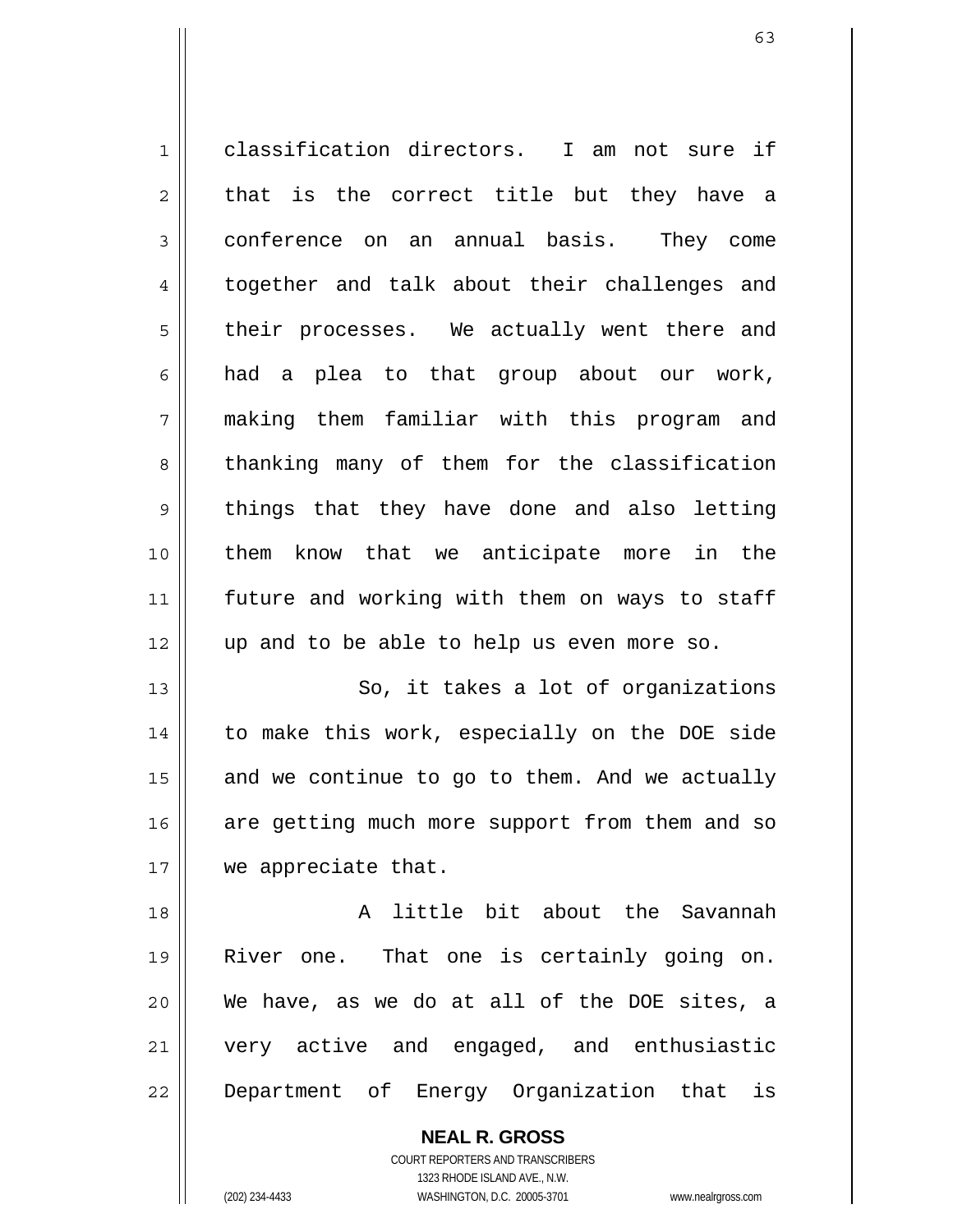1 2 3 4 there at the site and trying to work with us. I just left the slide on Hanford. Again, I can't say enough about the people there that work with us.

5 6 7 8 9 10 11 12 13 14 15 16 17 18 19 20 21 We have hosted 11 NIOSH site visits and I want to focus on the numbers for a moment because in this business and the complexity of the DOE operations and sort of the data and the quality of the data and the old things that are going on and sort of the changes of missions at the site, one visit or two visits just won't handle it. So in some cases, in order to get the work done, you need to get out there multiple times to be able to do it and we want to work with NIOSH and others to facilitate that. And so again, that is why you see those numbers. Again, it is making sure that there is a good understanding and that people at the site know what they are looking for and that there is a lot of discussion and feedback on that.

22

We hosted one visit of the Advisory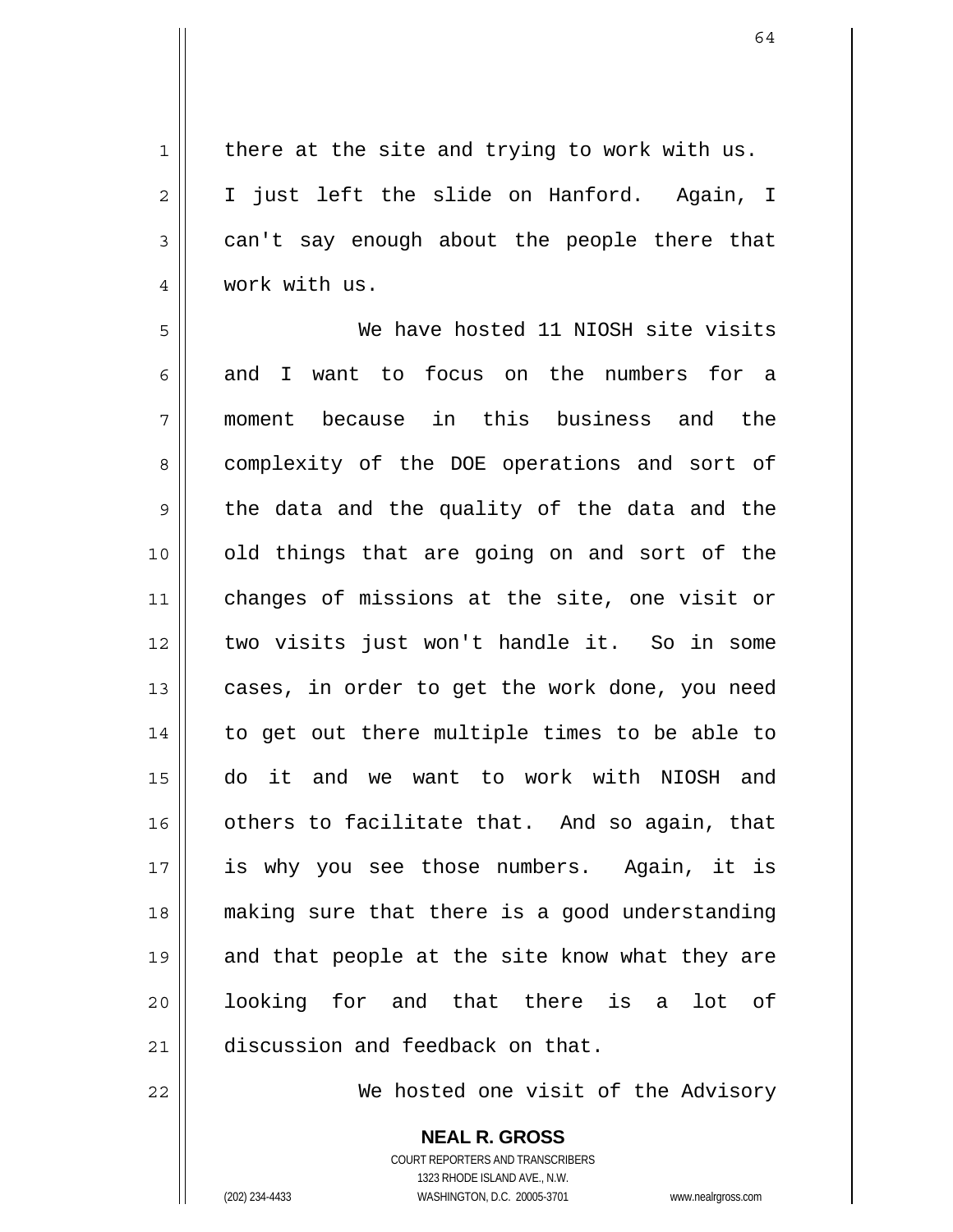Board there. There are many players with different roles and all are very important, very critical roles to be able to complete this mission. And so we want to get everybody to the places and the information they need to get.

 We retrieved 152 boxes, an additional 1700 individual documents for review. Again, a lot of information out there and we are trying to find ways to get to that.

11 12 13 14 15 16 17 18 19 20 21 On Savannah River, did I go the right way? On Savannah River, as of April the 27th, this is sort of the stats for that. Again, you see some classified documents that are listed there and that certainly involves not only just our organization but the interface with the classifiers in the field to make it happen. We completed the information security reviews on 99 percent of the documents identified to date. So we are continuing to work for 100 percent.

In terms of Pantex, we have hosted

**NEAL R. GROSS** COURT REPORTERS AND TRANSCRIBERS 1323 RHODE ISLAND AVE., N.W. (202) 234-4433 WASHINGTON, D.C. 20005-3701 www.nealrgross.com

1

2

3

4

5

6

7

8

9

10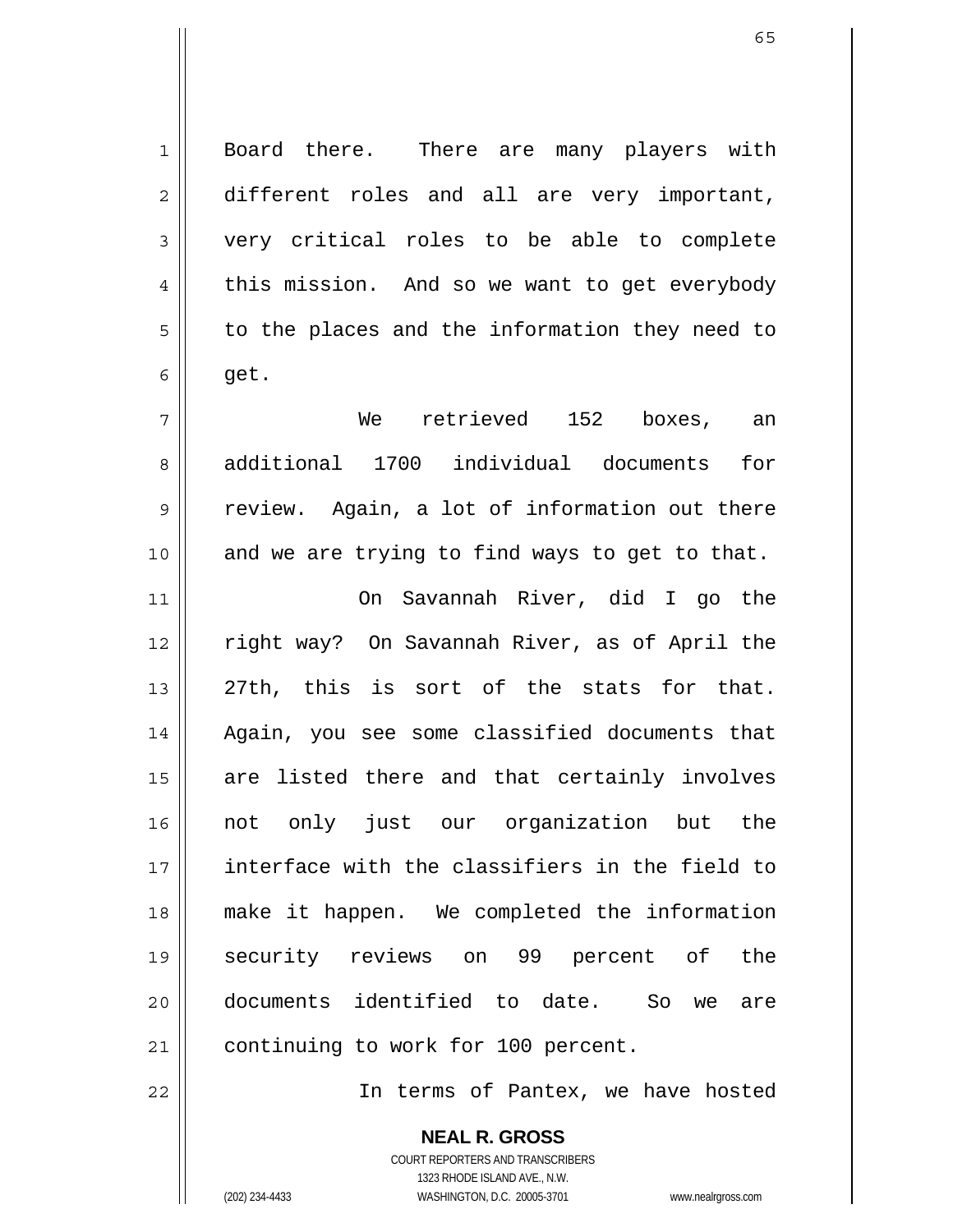1 2 3 4 5 6 7 8 9 10 11 12 13 14 15 16 17 18 19 20 four visits to review documents and conduct interviews. We have some things planned this week to certainly continue to work through things here. Over 400 record boxes have been reviewed by the NIOSH team. We think that is significant. And in March, the DOE hosted members of the Advisory Board and their contractors for a tour of Pantex. It is good to get data, to look at data, to talk to people. But sometimes you get a better feel of what to talk about and what it means if you can be on the ground a little bit for tours. So whenever that is needed, we want to facilitate that and make it happen. Pantex is in the process of obtaining job history information for the 1990s for approximately 300 employees. The DOE activities, the database that continues to be a main part of what we do and I will talk a little bit more about some

activities on that in just a moment.

This idea about communicate,

COURT REPORTERS AND TRANSCRIBERS 1323 RHODE ISLAND AVE., N.W.

**NEAL R. GROSS**

(202) 234-4433 WASHINGTON, D.C. 20005-3701 www.nealrgross.com

21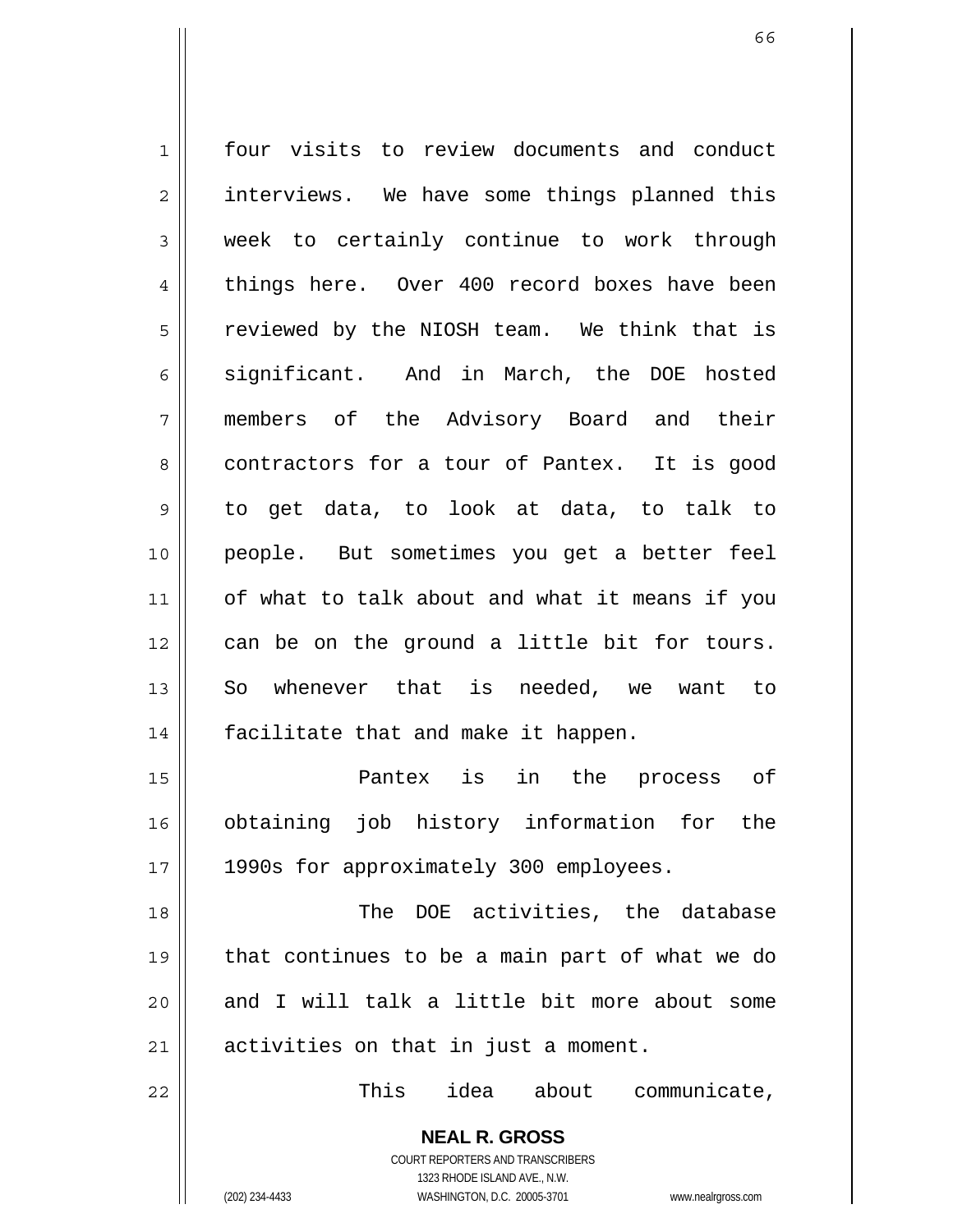1 2 3 4 5 6 7 communicate, communicate is again, a big part of this program. And we hold weekly conference calls with members of NIOSH and its contractors to make sure that we are being supportive and we are getting them the information that they need and that we understand their request.

8 9 10 11 12 13 14 Again, within the Department, we are very fortunate to have the Office of Legacy Management. They bring a wealth of experience in terms of researching documents and they certainly provide a lot of insights and support to us, to this program, and then ultimately support to you guys.

15 16 17 18 19 20 21 22 DOE subject matter experts participated and contributed to the Advisory Board Working Groups in conference calls. Certainly we want to be there to facilitate. That is the main role of the Department of Energy and that we want to attend town hall meetings and be able to support NIOSH and DOL and interact with the public, as appropriate.

> COURT REPORTERS AND TRANSCRIBERS 1323 RHODE ISLAND AVE., N.W. (202) 234-4433 WASHINGTON, D.C. 20005-3701 www.nealrgross.com

**NEAL R. GROSS**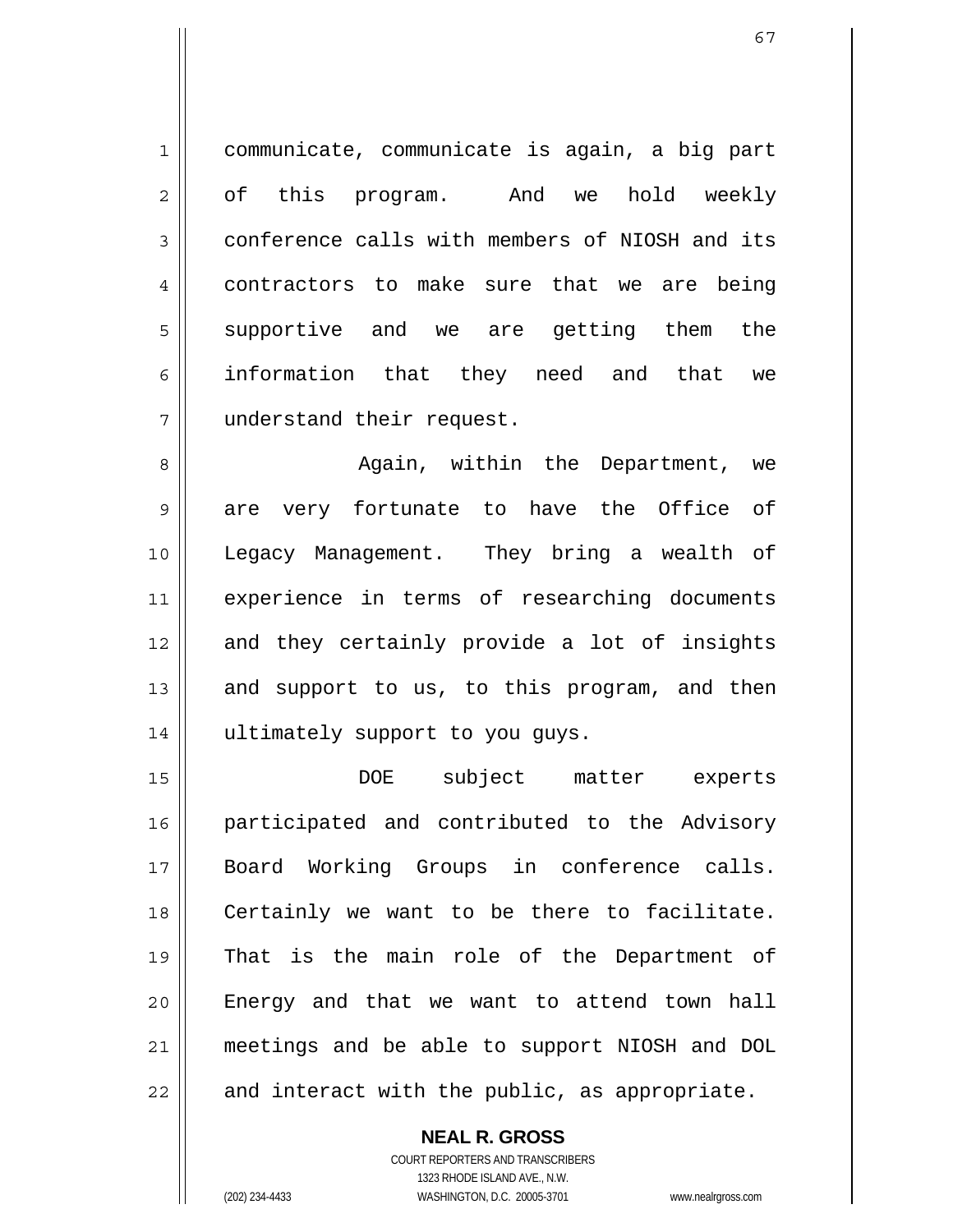| $\mathbf 1$    | The Federal Register notice, from              |
|----------------|------------------------------------------------|
|                |                                                |
| $\overline{2}$ | time to time we have step back in a formal     |
| 3              | way, look at all the information that we have  |
| 4              | collected and update that information so it    |
| 5              | becomes much more useful for all of you. We    |
| 6              | issued the Federal Register notice in April of |
| 7              | 2009 and that was an update from the 2007 time |
| 8              | frame.                                         |
| 9              | Here are some examples. I won't go             |
| 10             | into great detail on all of them but here are  |
| 11             | the kinds of things that we did in terms of    |
| 12             | that update. A lot of it was for further       |
| 13             | clarification, as we research more and         |
| 14             | understand more, we realize that some of the   |
| 15             | designations may require some clarification.   |
| 16             | In terms of the Albany Research                |
| 17             | Center, it is no longer designated as an AWE   |
| 18             | but it still is a DOE facility. In terms of    |
| 19             | General Electric, we also, it is no longer     |
| 20             | designated as an AWE but again, it remains as  |
| 21             | a DOE facility and a beryllium facility.<br>In |
| 22             | terms of Granite City Steel, this was, I       |

COURT REPORTERS AND TRANSCRIBERS 1323 RHODE ISLAND AVE., N.W. (202) 234-4433 WASHINGTON, D.C. 20005-3701 www.nealrgross.com

**NEAL R. GROSS**

 $\mathsf{II}$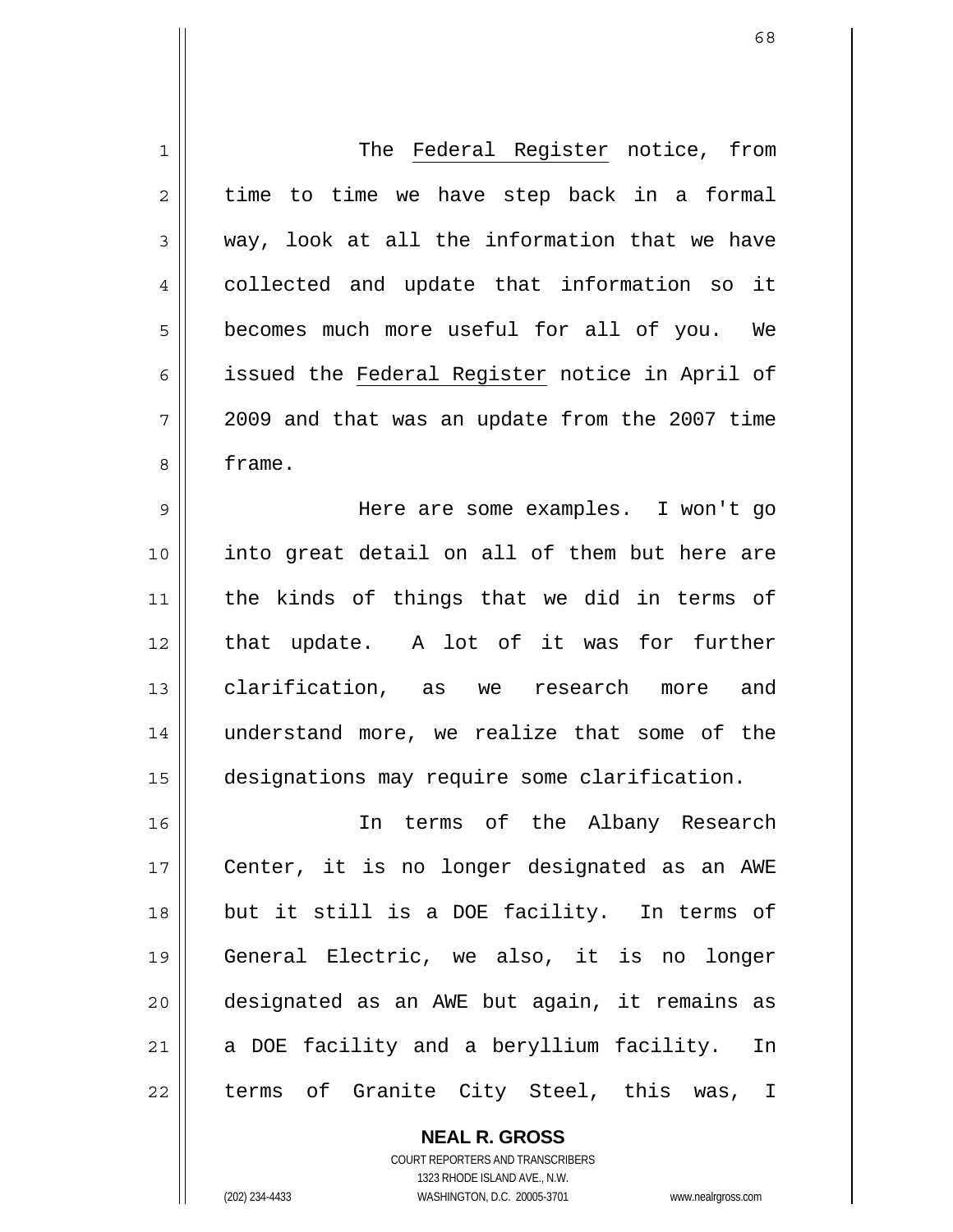think, an opportunity to revisit the name, what as the most appropriate name, so that when you are doing searches in the future, that they are more timely and that they are more accurate.

6 7 8 9 10 11 And in the case of University of California in Berkeley, we had to do some clarification there to make sure that it was clear that we weren't talking broadly about the University of California but specifically about Lawrence Berkeley Laboratory.

12 13 14 15 16 17 18 19 20 Again, back on the Office of Legacy Management, they do a wide variety of things for this program to keep it running, to make it successful in terms of retrieving documents and also assisting us in FOIA requests, by reviewing documents. FOIA is a big part of our process. There is certainly new thinking on how to do that better, in terms of FOIA but we continue to work on that in this program.

21 22 Again, this slide just describes some of the things that are going on in terms

> **NEAL R. GROSS** COURT REPORTERS AND TRANSCRIBERS 1323 RHODE ISLAND AVE., N.W. (202) 234-4433 WASHINGTON, D.C. 20005-3701 www.nealrgross.com

1

2

3

4

5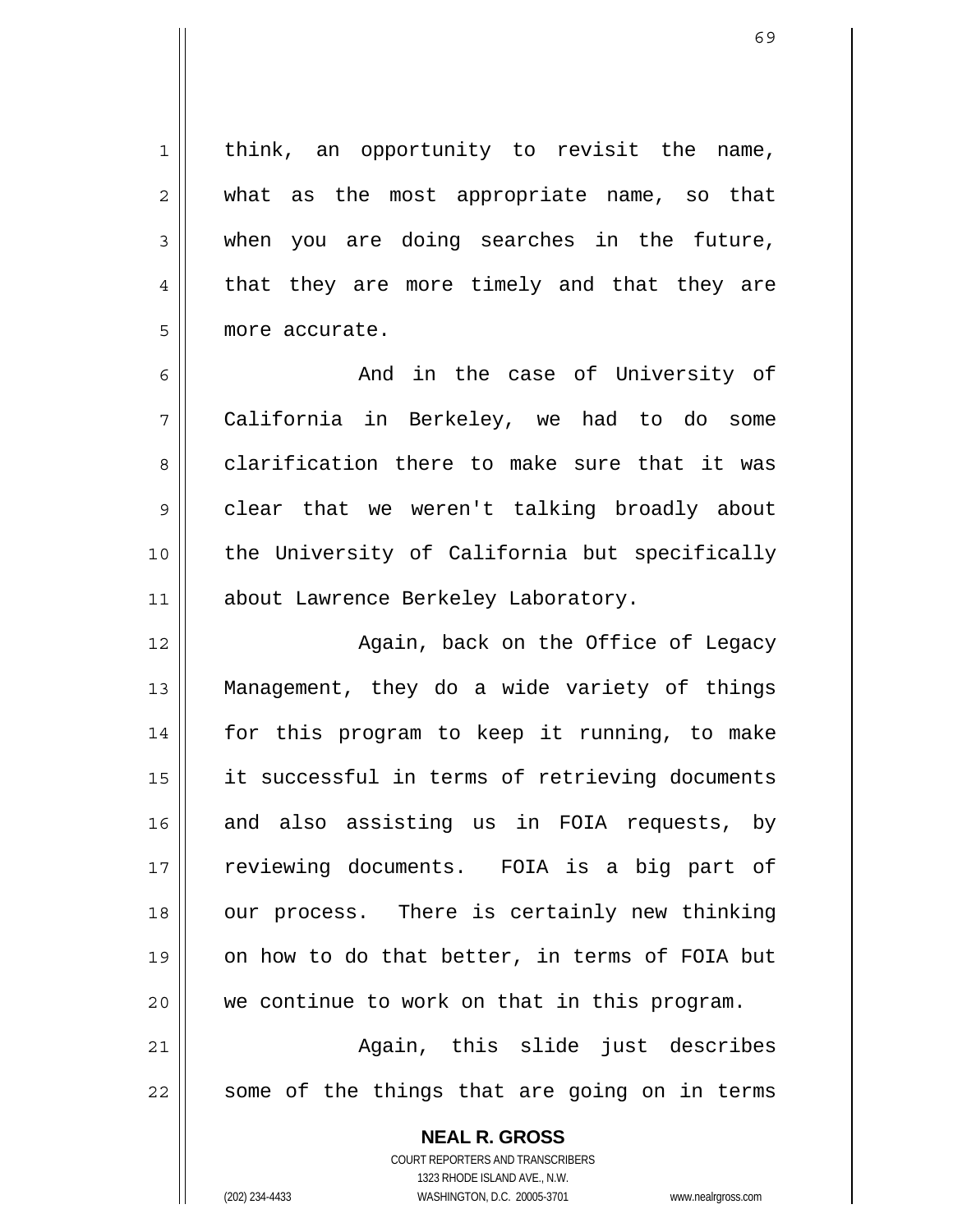| 1  | of Legacy Management. They have a lot of       |
|----|------------------------------------------------|
| 2  | experience in terms of retrieving old          |
| 3  | documents and working with the National        |
| 4  | Archives and they bring that experience        |
| 5  | actually to our program. And there are a       |
| 6  | number of staff that are associated. And they  |
| 7  | are regular staff. We don't just get           |
| 8  | different people at different times. But some  |
| 9  | of you and some of your encounters with us     |
| 10 | have interacted with them. And so that, I      |
| 11 | think, certainly strengthens the program.      |
| 12 | In terms of our facility, records              |
| 13 | research here, we have quite a bit going on    |
| 14 | and it is listed here. And you will be         |
| 15 | hearing more about that from time to time.     |
| 16 | Some initiatives that are going on,            |
| 17 | one of the things at Department of Energy if   |
| 18 | you are really trying to influence change and  |
| 19 | to turn a major corner, is that you have to    |
| 20 | make sure that things are formalized, that     |
| 21 | they are in procurement actions and things so  |
| 22 | that when contracts go out, the expectation of |

**NEAL R. GROSS** COURT REPORTERS AND TRANSCRIBERS

1323 RHODE ISLAND AVE., N.W.

(202) 234-4433 WASHINGTON, D.C. 20005-3701 www.nealrgross.com

 $\mathbf{I}$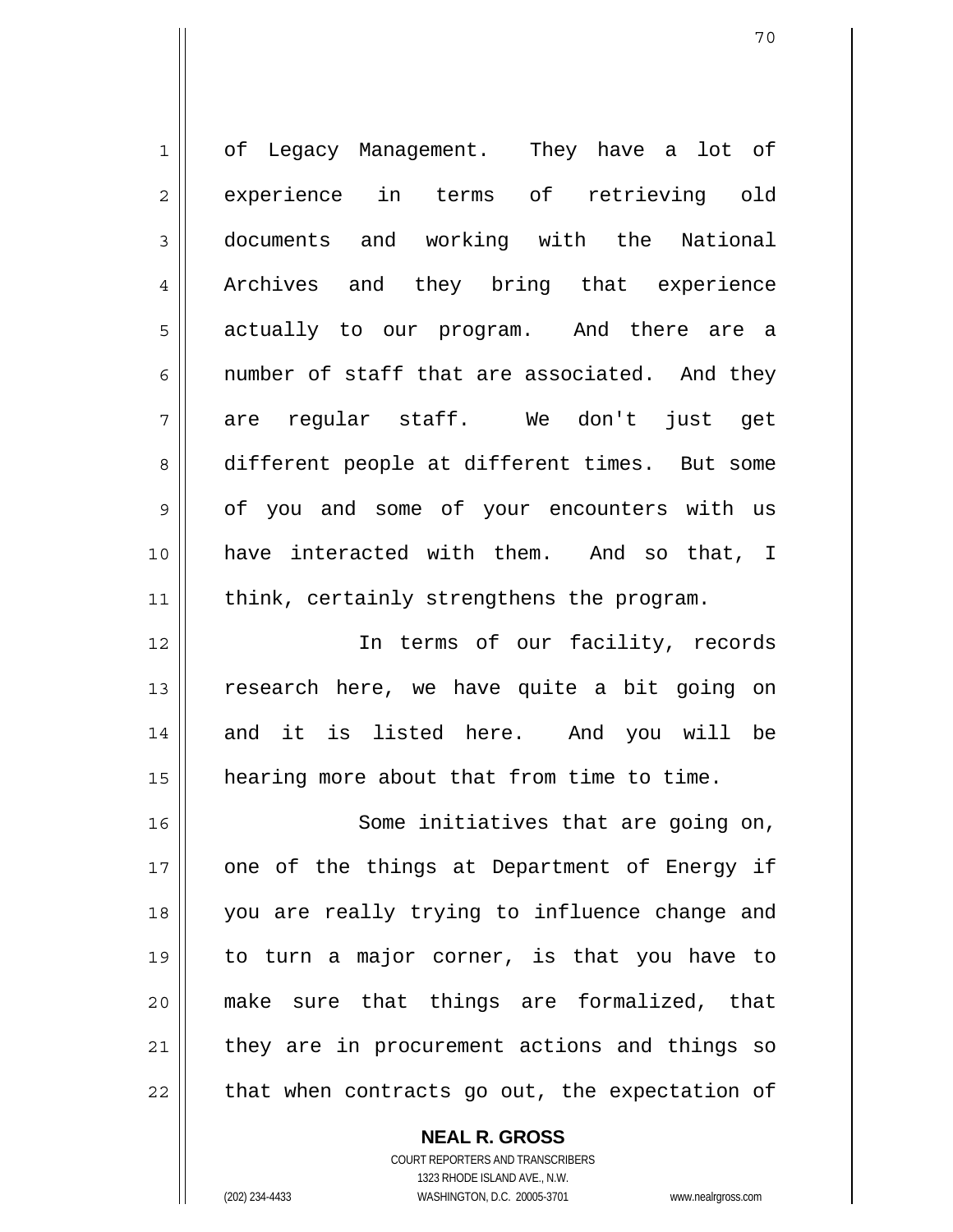1 2 3 4 5 6 7 8 9 10 11 12 13 14 15 16 17 the department are met. We are working with the CIO's office, the Chief Information Officer, to revive contract information that gives a better understanding and sets clear expectation about ownership of records. Sometimes it is difficult for us to get our arms around records because contractors can change from time to time and especially in the DOE world now. You know, we had at one point in time, where you have an M and O contractor, a Managing and Operating Contractor that remained through, you know, all the time but now we are doing things quite different. So we want to make sure that it is clear who owns the records and how we can get those records and make the information available for programs such as this one.

18 19 20 21 22 The Los Alamos medical records, you have heard about this for a long time now and that we have been working really hard with the medical center there to make sure that DOE would once again have possession of those

> **NEAL R. GROSS** COURT REPORTERS AND TRANSCRIBERS 1323 RHODE ISLAND AVE., N.W. (202) 234-4433 WASHINGTON, D.C. 20005-3701 www.nealrgross.com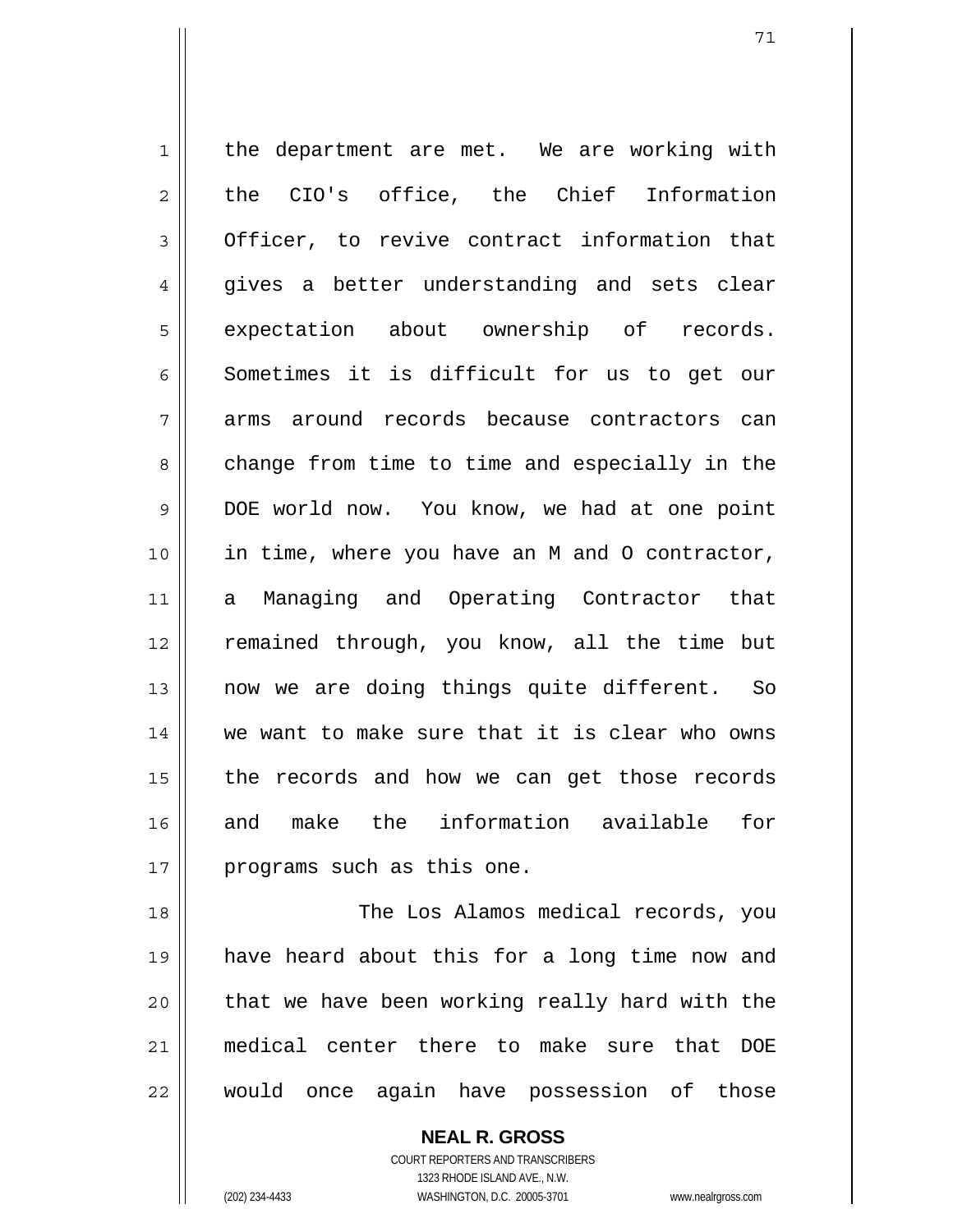1 2 records and they would be available for people if they need them for claims.

3 4 5 6 7 8 9 10 11 12 13 14 15 We believe that, you know, that program now is being very successful. We have had successes. We are pretty much on our schedule. You know that those records were housed in a warehouse that was deteriorating. There were concerns, environment, safety and health concerns, about the records and whether just even looking at the records if they would pose any additional health concerns. We have actually quarantined the records. We have gone through the ES and H process and we are now in the process of sorting those records and getting them available for packaging.

16 17 18 19 20 So we believe that the program itself, I think, will be complete within a couple of months. And so those records would be available for people. So, we are very pleased about that.

21 22 We wanted to talk a little bit about where we are with again balancing all of

> **NEAL R. GROSS** COURT REPORTERS AND TRANSCRIBERS 1323 RHODE ISLAND AVE., N.W. (202) 234-4433 WASHINGTON, D.C. 20005-3701 www.nealrgross.com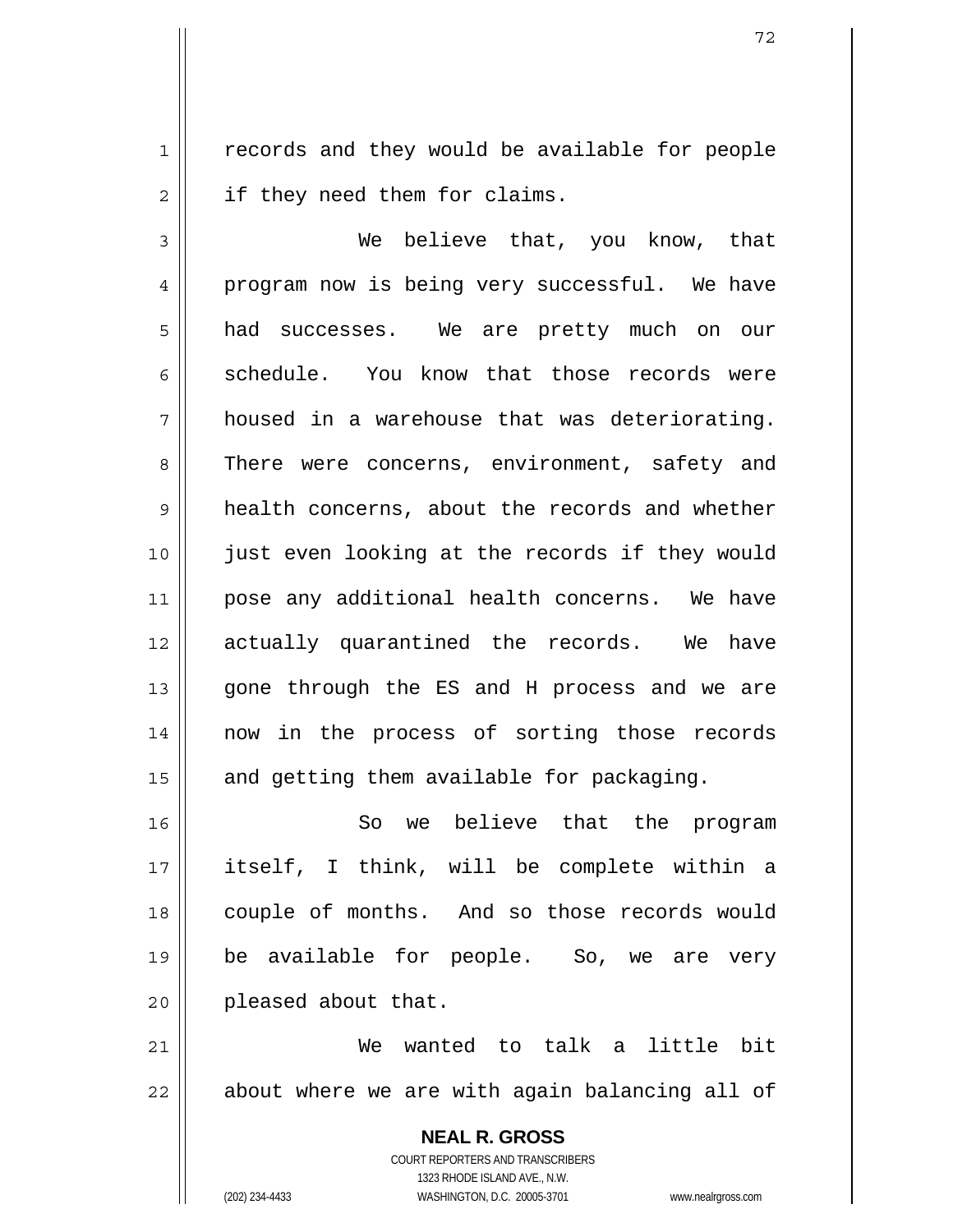1 2 3 4 5 6 7 8 9 10 11 12 13 14 15 16 17 18 19 20 21 22 these priorities of national security, of making sure that we protect vital information to individuals. We continue to do that and we want to be able to also do things in a timely manner. We think that we are able to turn things around in five to seven business days. Again, remembering that we did have those challenges with the PII where we were pretty much in a stand-down for a while and we have worked, for the most part, we have worked our way out of those things. There was some discussion this morning about outreach. And I want to take just a minute or two to focus on DOE's efforts. At the beginning of every one of these discussions, I talk about the role of DOE as being facilitated and supporting Department of Labor and NIOSH in making sure that they get what they need. DOE also wants to take a leadership role in outreach, in terms of working with these different agencies and organizations making sure that we can

**NEAL R. GROSS**

COURT REPORTERS AND TRANSCRIBERS 1323 RHODE ISLAND AVE., N.W. (202) 234-4433 WASHINGTON, D.C. 20005-3701 www.nealrgross.com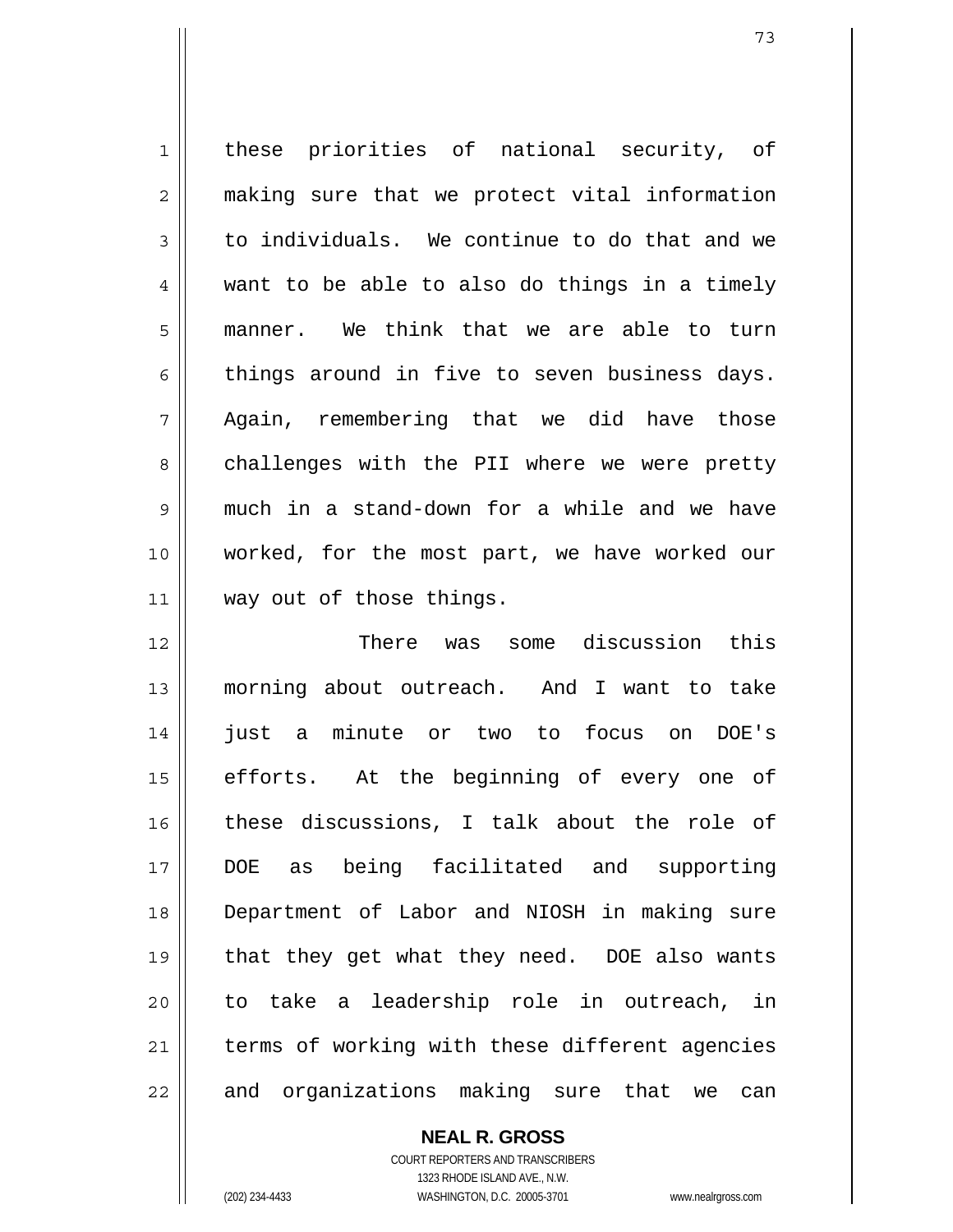1 2 3 bring all the resources, the appropriate resources together so that we can reach more individuals.

4 5 6 7 8 9 10 11 12 13 14 I will take a little bit of time and talk about the Former Worker Program. We had, I think, a brief discussion at the last meeting about that program that also is under Regina Cano in our organization, where we are trying to bring former workers back and have them screened to see if there are any adverse health effects as a result of the hazards and things that they have worked on. In many cases, it may have been unique to Department of Energy.

15 16 17 18 19 20 21 22 And so while there is not a one-toone link between the Former Worker Program results and the Department of Labor, we certainly want to provide the information that is available on the screening to help them figure out how that information might be used. We have had a meeting of those different agencies together in headquarters,

**NEAL R. GROSS**

COURT REPORTERS AND TRANSCRIBERS 1323 RHODE ISLAND AVE., N.W. (202) 234-4433 WASHINGTON, D.C. 20005-3701 www.nealrgross.com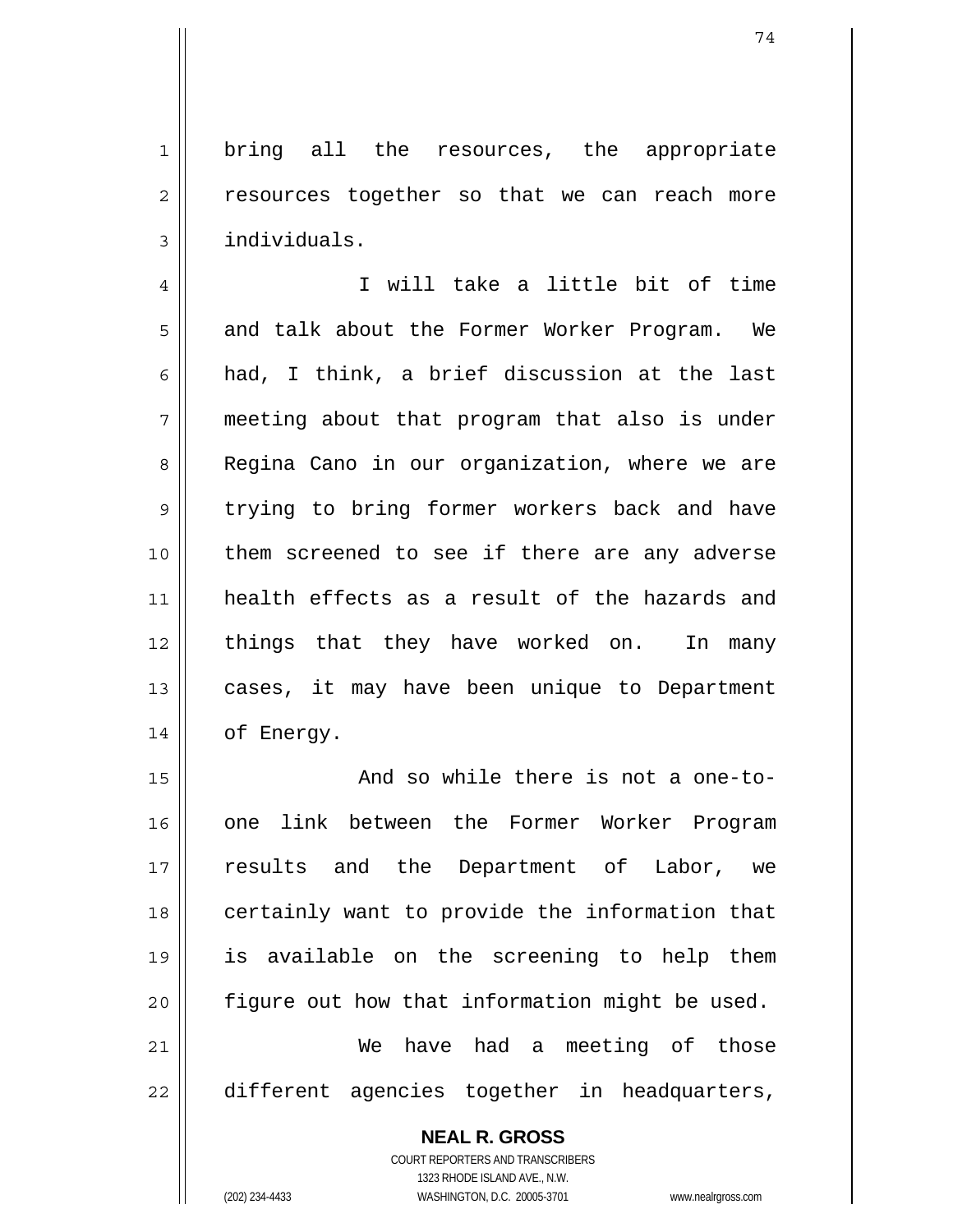1 2 3 4 5 6 7 8 including the ombudsmen associated with those agencies. I think we have a good path forward on how we can work together and do even more outreach than we have done. And we have had, again, we had some delays as a result of PII but we are ready and up and running again to figure out how we can coordinate those things more.

9 10 11 12 13 14 15 16 17 18 In terms of the PII incident itself, it was a result of outreach. It was asking our Former Worker Program individuals to look at rosters, to update rosters, and to try to be more aggressive in getting out to those former workers. We use a lot of different ways to do that. We are trying to now work with these other agencies and piggyback on each other in terms of how to do that.

19 20 21 22 While it is a little bit strange but also the Internal Revenue is used to reach out on these rosters to help find individuals and make them aware of these programs.

> **NEAL R. GROSS** COURT REPORTERS AND TRANSCRIBERS 1323 RHODE ISLAND AVE., N.W. (202) 234-4433 WASHINGTON, D.C. 20005-3701 www.nealrgross.com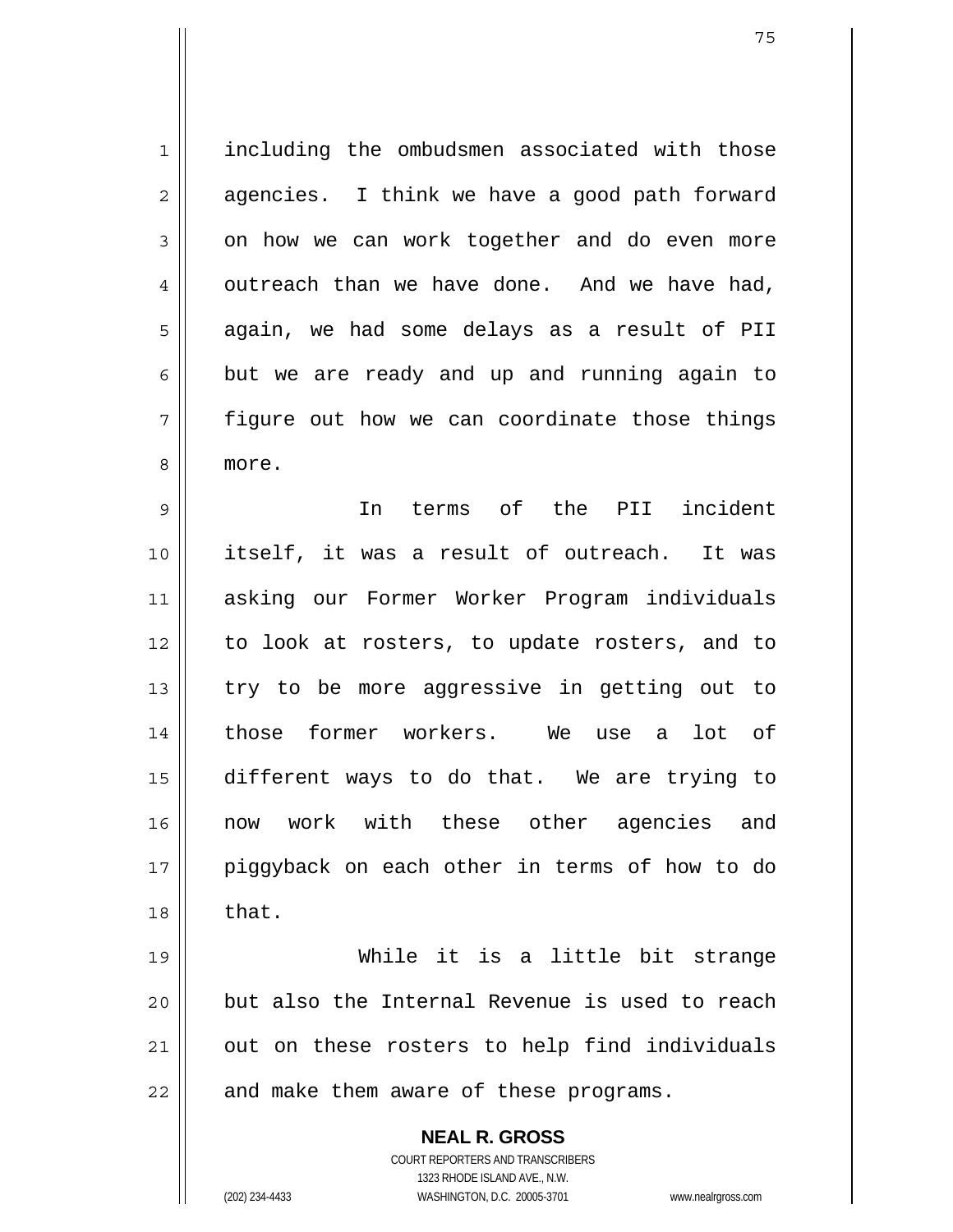| 1  | Also in terms of outreach, we have             |
|----|------------------------------------------------|
| 2  | had, for example, in the Hanford area, as you  |
| 3  | know, there are two major organizations in     |
| 4  | Hanford. One is the organizations that are     |
| 5  | dedicated to the Tank Farm and to the Vit      |
| 6  | Plant. That is the River Protection Project.   |
| 7  | And then the balance of Richland that focuses  |
| 8  | on all the other activities there.             |
| 9  | We had a meeting that included                 |
| 10 | those managers from those two<br>DOE           |
| 11 | organizations at Hanford from DOE and<br>from  |
| 12 | Department of Labor and from NIOSH to talk     |
| 13 | about how we could help those workers more,    |
| 14 | if here are some things that we can do. So we  |
| 15 | are being, I think, creative and aggressive    |
| 16 | about outreach and I believe we will be able   |
| 17 | to reap some rewards down the road of being    |
| 18 | able to reach more individuals, make them      |
| 19 | aware of all these programs and activities.    |
| 20 | Training of DOL District Office and            |
| 21 | resource centers; probably training is not the |
| 22 | word we want to use but more awareness.<br>The |
|    |                                                |

**NEAL R. GROSS** COURT REPORTERS AND TRANSCRIBERS 1323 RHODE ISLAND AVE., N.W.

 $\mathbf{I}$ 

(202) 234-4433 WASHINGTON, D.C. 20005-3701 www.nealrgross.com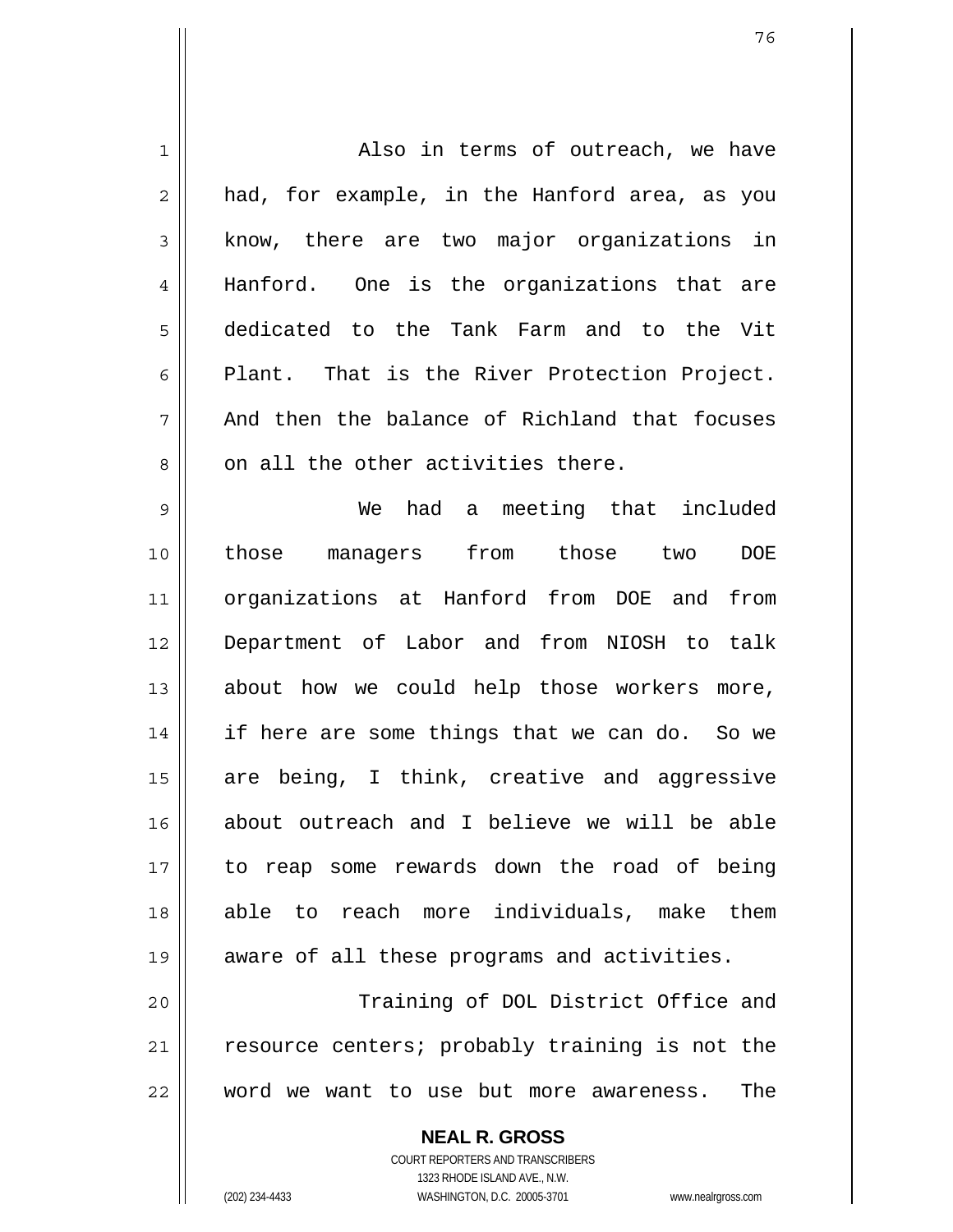1 2 3 4 5 6 7 idea is to make these different organizations more aware of the things that went on in DOE, the terms, the processes. And that would certainly help in facilitating reviewing documents, requesting documents, scheduling interviews and things like that. Again, more on awareness.

8 9 10 11 12 13 14 15 16 17 18 19 20 In terms of outreach, one of the things we have is what we call a DOE oversight points of contact. Again, we can't have any broken links in this process of being able to provide support and to communicate. And so we have these points of contact at each one of the sites. They attend local public meetings. They set up site tours. They work with the Department of Labor or NIOSH to provide site experts but it is in the hole that we need to fill, in terms of being able to do this job and to do it better. And so we certainly rely on them quite a bit.

21 22 And again, we want to continue to expand on the Former Worker Program. We think

> **NEAL R. GROSS** COURT REPORTERS AND TRANSCRIBERS 1323 RHODE ISLAND AVE., N.W. (202) 234-4433 WASHINGTON, D.C. 20005-3701 www.nealrgross.com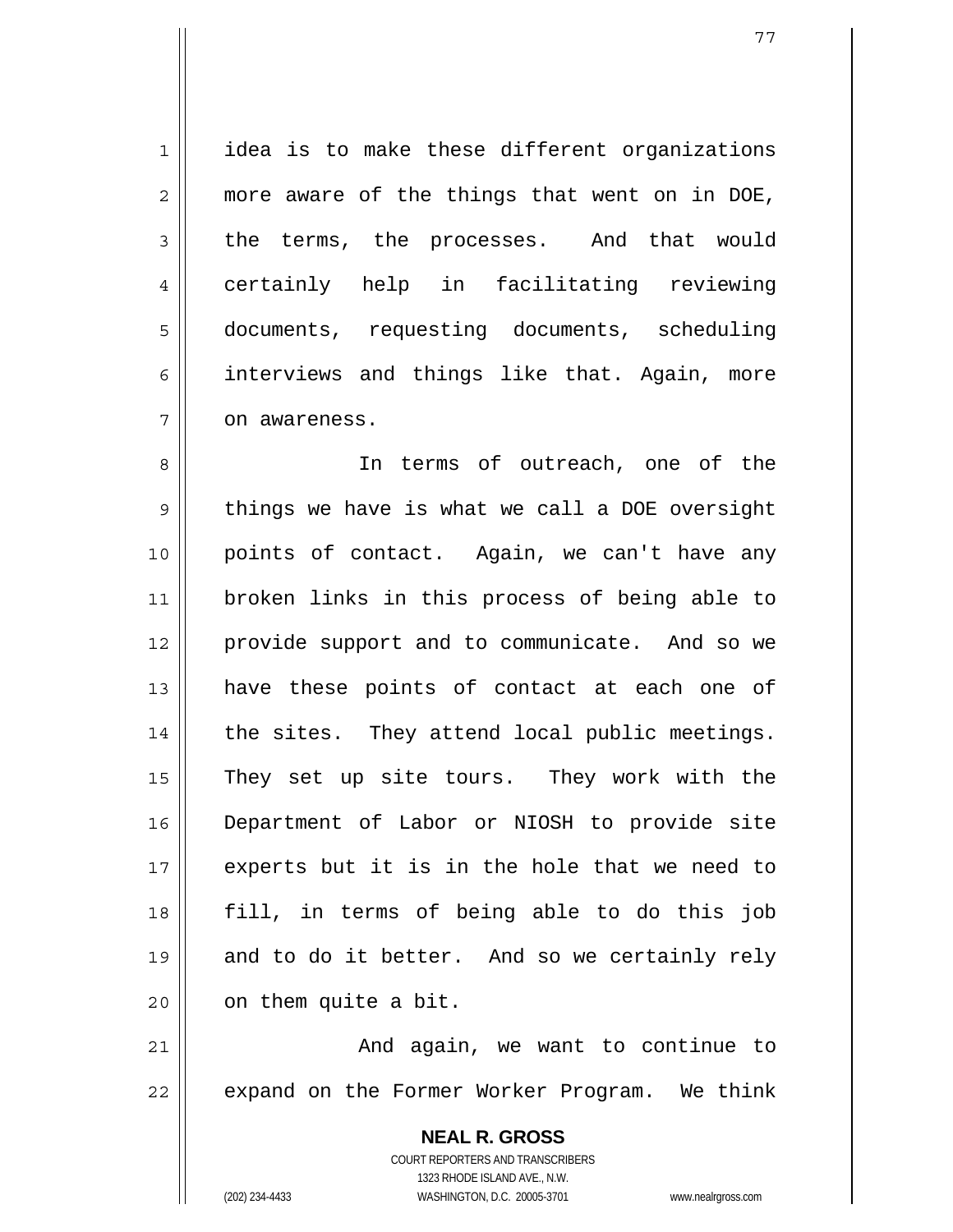1

that there is a lot to be gained there.

2 3 4 5 6 7 Since the OPA program actually relates to both current and former workers, we have also been trying to bring those two groups together so that our former worker docs can talk more with the current site occupational medical directors.

8 9 10 11 12 13 14 Here are the things that we are seeing with the former workers. You know, they are things that we ought to do different sort of with the current workers. So again, outreach awareness, I think is a big part. And again, we are looking for big rewards down the road.

15 16 17 18 19 20 21 22 I mention already the mission of the Former Worker Program. We think it is unique. It is important. Many, not all, but many of the former workers have private physicians but they may not be knowledgeable or aware of the occupational kinds of things that went on at DOE. So we think that this was a very good program. We want more people

> COURT REPORTERS AND TRANSCRIBERS 1323 RHODE ISLAND AVE., N.W. (202) 234-4433 WASHINGTON, D.C. 20005-3701 www.nealrgross.com

**NEAL R. GROSS**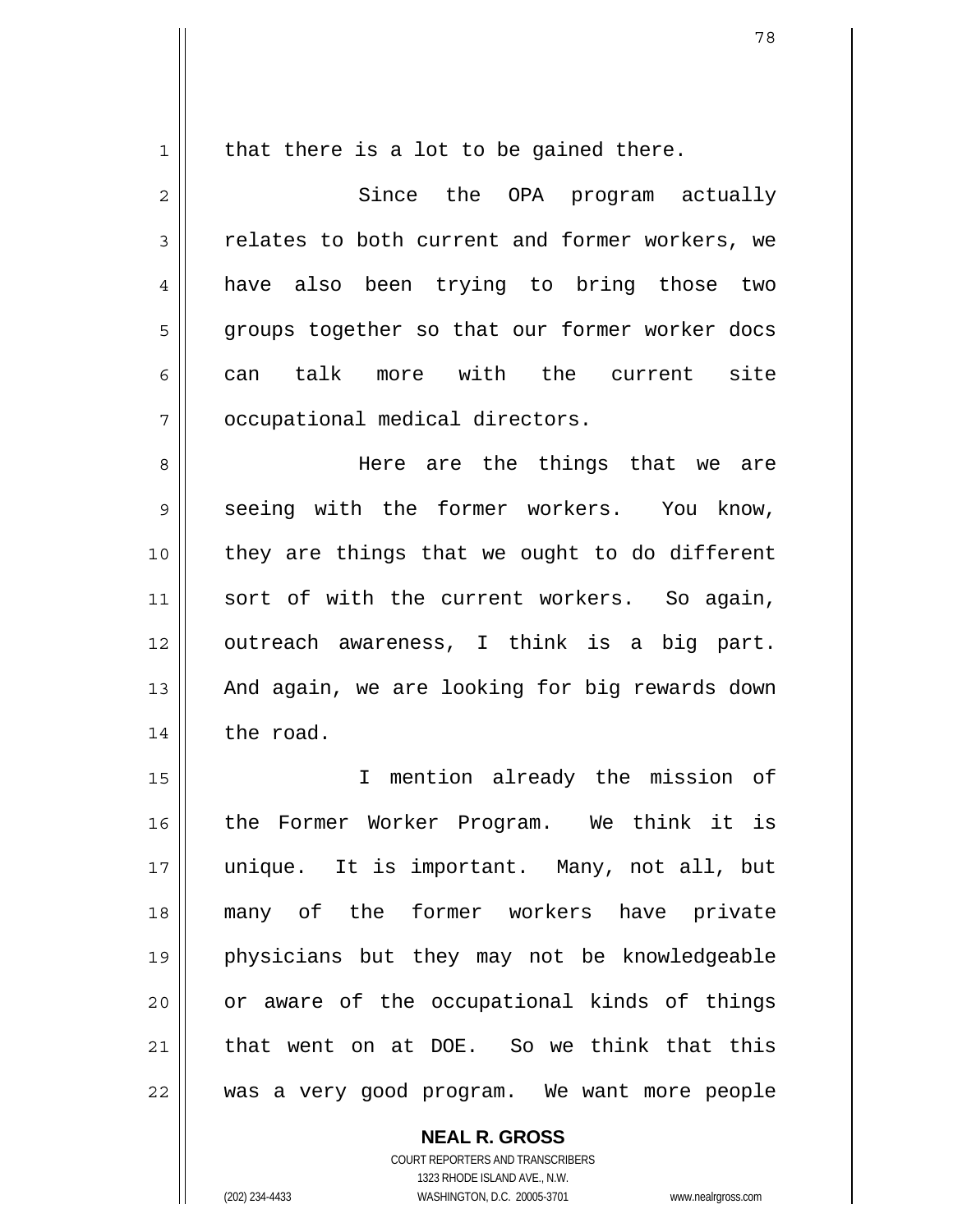1 2 to know more about it and that it is available for all of the former workers.

3 4 5 6 7 8 9 10 11 12 13 14 15 16 17 18 19 20 21 The local Pantex Former Worker Program, the principal investigator is Arthur Frank. We actually have a representative here in the room with us today from the Former Worker Program, Karen Gilmore. Would you stand up, Karen? This is the person here that helps to shake things up and get people or make them aware of what we believe is a great program. Thank you, Karen. And I am available for questions, joined by my team, of course. CHAIRMAN ZIEMER: Thank you very much, Pat. And I appreciate your comments, particularly on the Outreach Program. Could you expand a little bit on what you called the training to the Department of Labor? And I think you used the word awareness. DR. WORTHINGTON: Yes.

22

CHAIRMAN ZIEMER: Are those formal

**NEAL R. GROSS** COURT REPORTERS AND TRANSCRIBERS

1323 RHODE ISLAND AVE., N.W. (202) 234-4433 WASHINGTON, D.C. 20005-3701 www.nealrgross.com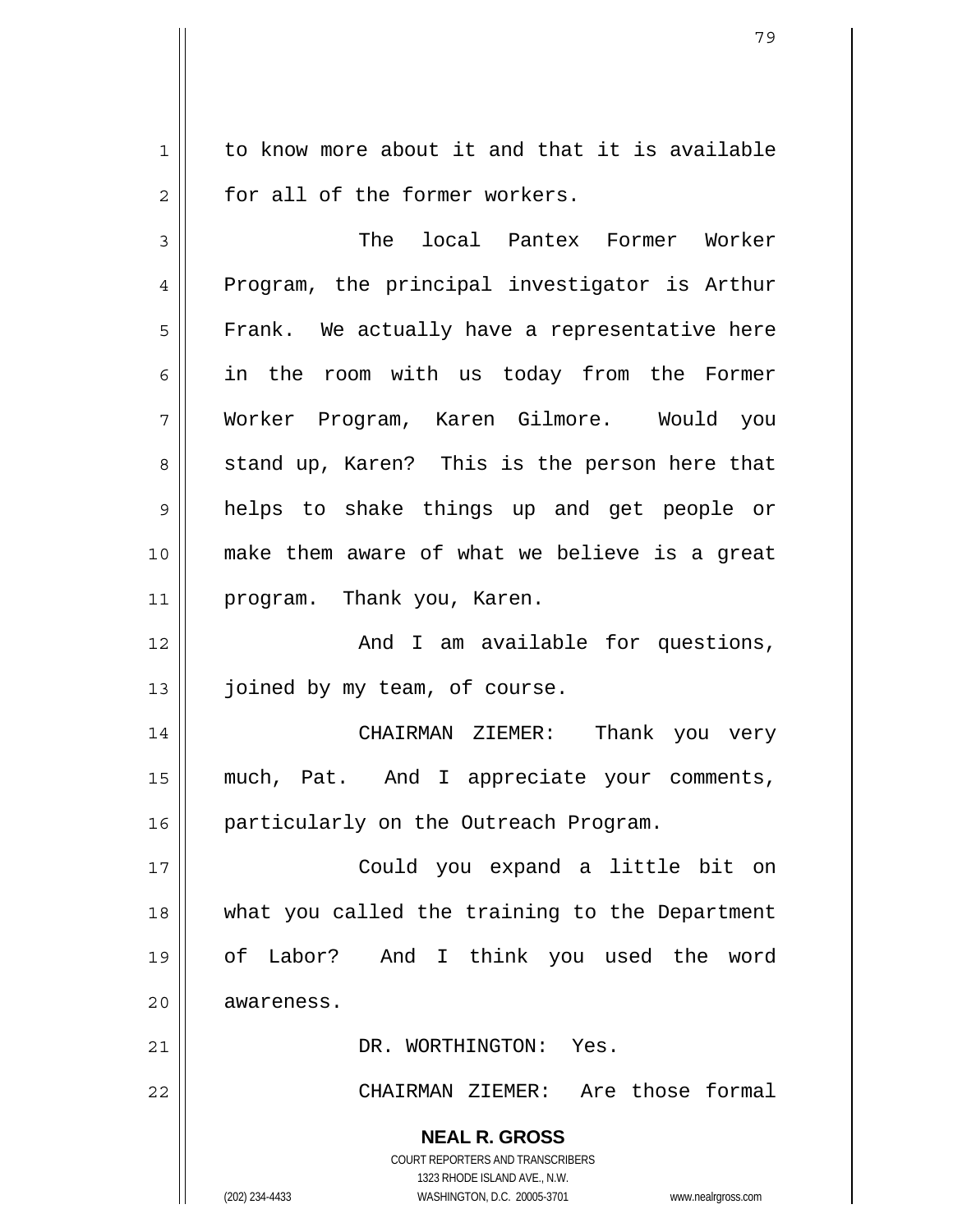sort of seminar types of presentations or how does that work in a practical sense, in terms of making the DOL, Department of Labor Resource Center people aware of, I think you said the terminology and the processes.

6 7 8 9 10 11 12 13 14 15 DR. WORTHINGTON: I will mention it a little bit and Greg or Gina, you may want to go ahead. They have actually been intimately involved in the training. But again, I view it as more awareness in terms of here are the kinds of operations and the things that went on in making available to them, S and Es, you know that can talk more about specific hazards and controls and things that were available at the site.

16 17 18 19 20 21 22 Gina, do you want to add more? MS. CANO: Sure. Within the past couple of years what we did is we had our point of contacts, as Pat mentioned, we had them basically provide an overview at a district office. So we had whatever district office was responsible for DOE facilities,

> **NEAL R. GROSS** COURT REPORTERS AND TRANSCRIBERS 1323 RHODE ISLAND AVE., N.W. (202) 234-4433 WASHINGTON, D.C. 20005-3701 www.nealrgross.com

1

2

3

4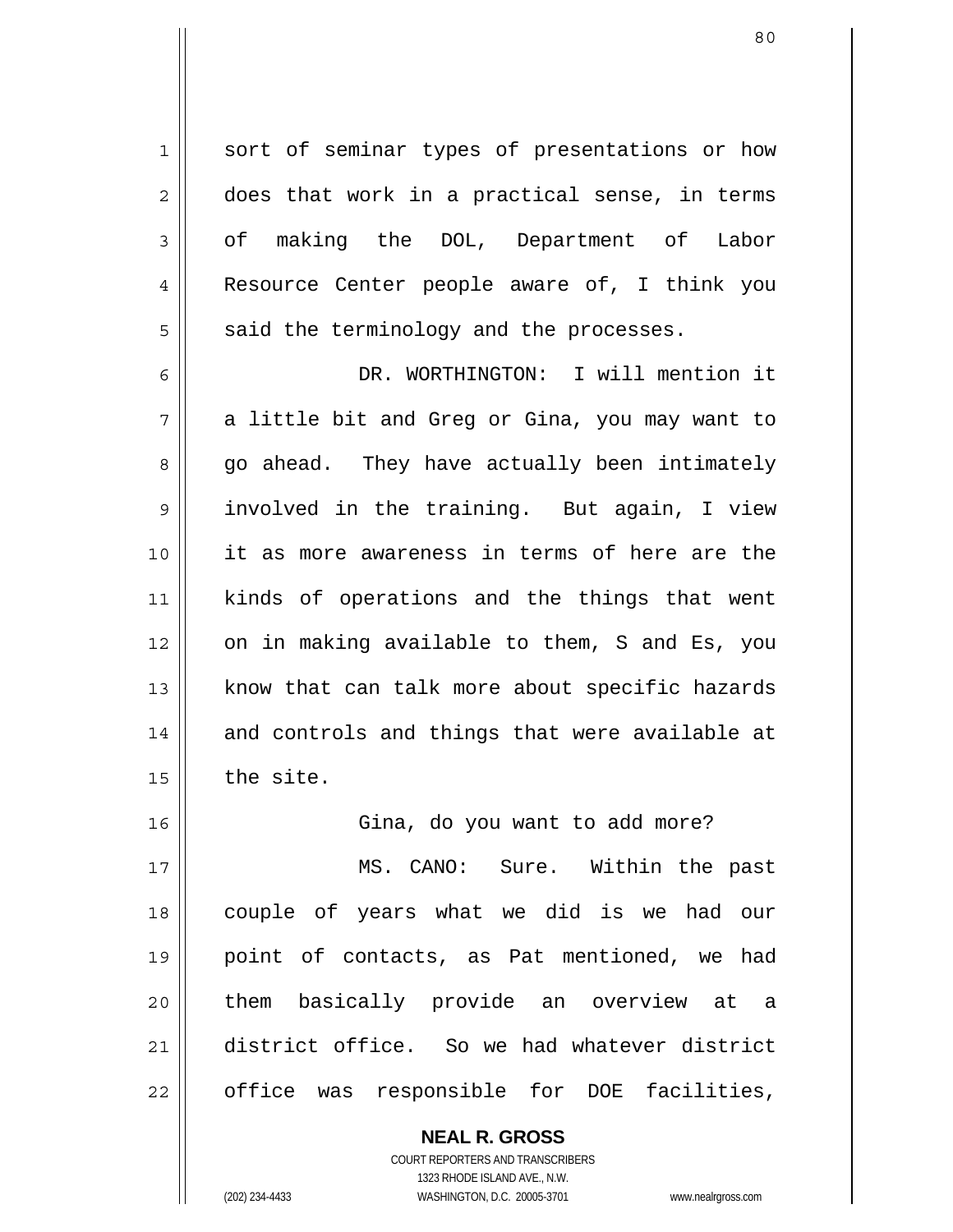**NEAL R. GROSS** COURT REPORTERS AND TRANSCRIBERS 1323 RHODE ISLAND AVE., N.W. (202) 234-4433 WASHINGTON, D.C. 20005-3701 www.nealrgross.com 1 2 3 4 5 6 7 8 9 10 11 12 13 14 15 16 17 18 19 20 21 22 they all came in to that district office and they provided an overview of their site. Had an opportunity to ask questions with regard to the type of records that we transferred to Labor and how to interpret those records, you know, lessons learned. So, it was a very good opportunity again, for a positive improvement. The same thing, what we plan on doing is the same thing for the resource centers. We have not yet done that yet. They did attend those meetings but we wanted to make sure that we also have a very focused awareness session, I guess you can say, for the resource centers. CHAIRMAN ZIEMER: So they gain an awareness of the type of activities that went on at the site, the nature of the processes  $within -$  MS. CANO: Correct. CHAIRMAN ZIEMER: -- whatever boundaries you can do that -- MS. CANO: Right.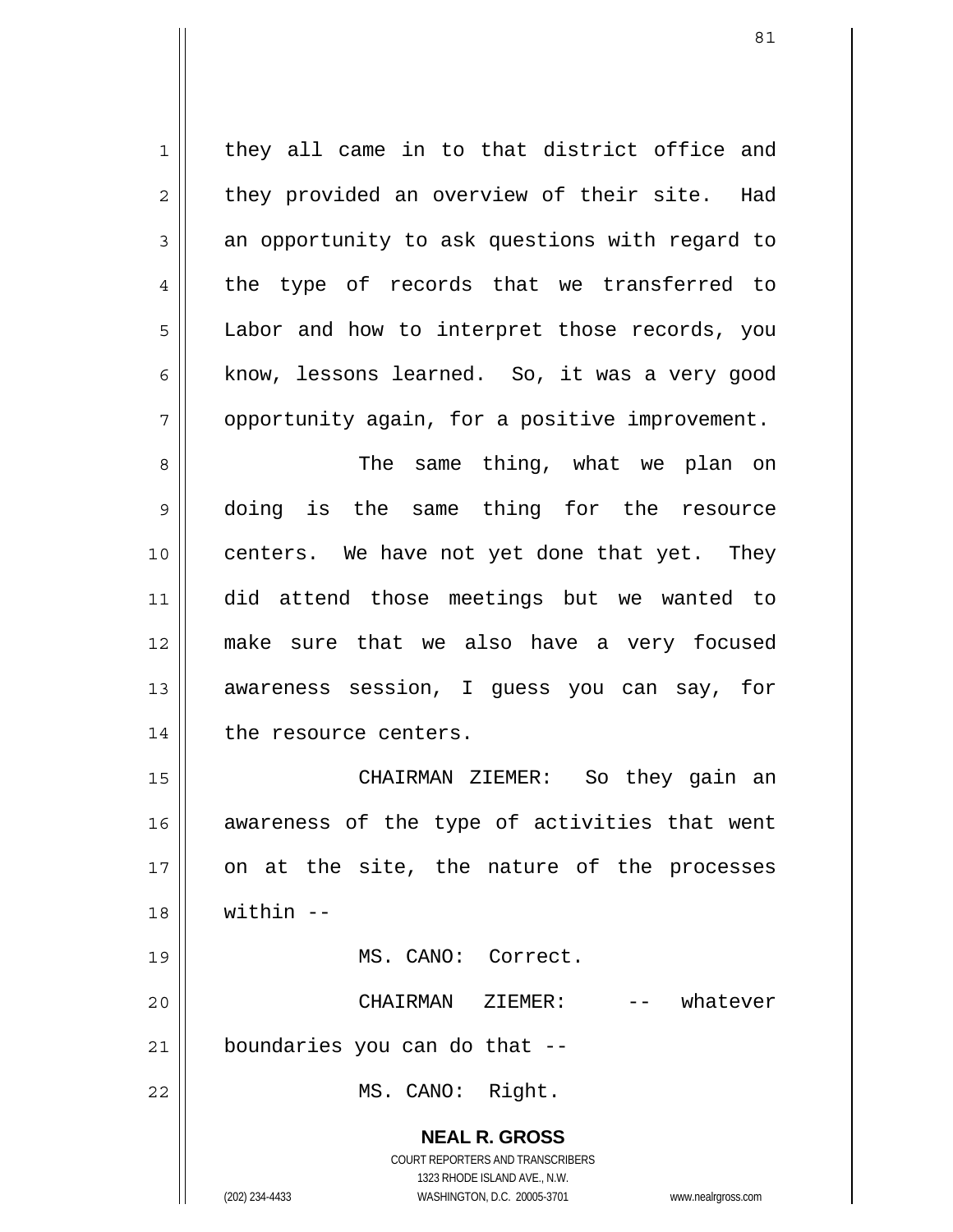**NEAL R. GROSS** COURT REPORTERS AND TRANSCRIBERS 1323 RHODE ISLAND AVE., N.W. 1 2 3 4 5 6 7 8 9 10 11 12 13 14 15 16 17 18 19 20 21 22 CHAIRMAN ZIEMER: -- and the types of perhaps facilities and nuclides, the other activities that were involved, was that the idea? MS. CANO: That is correct. An overview of site history, processes, buildings, acronyms for certain buildings, yes. CHAIRMAN ZIEMER: Very good. Thank you. DR. WORTHINGTON: We believe it makes for a much more meaningful -- CHAIRMAN ZIEMER: Yes. DR. WORTHINGTON: -- next steps, you know, following the awareness. CHAIRMAN ZIEMER: Yes, very good. Other comments? Ms. Munn? MS. MUNN: Yes, I was particularly interested in the POC that had been established that I wasn't aware that you had such an individual. From time to time situations occurred where members of this

(202) 234-4433 WASHINGTON, D.C. 20005-3701 www.nealrgross.com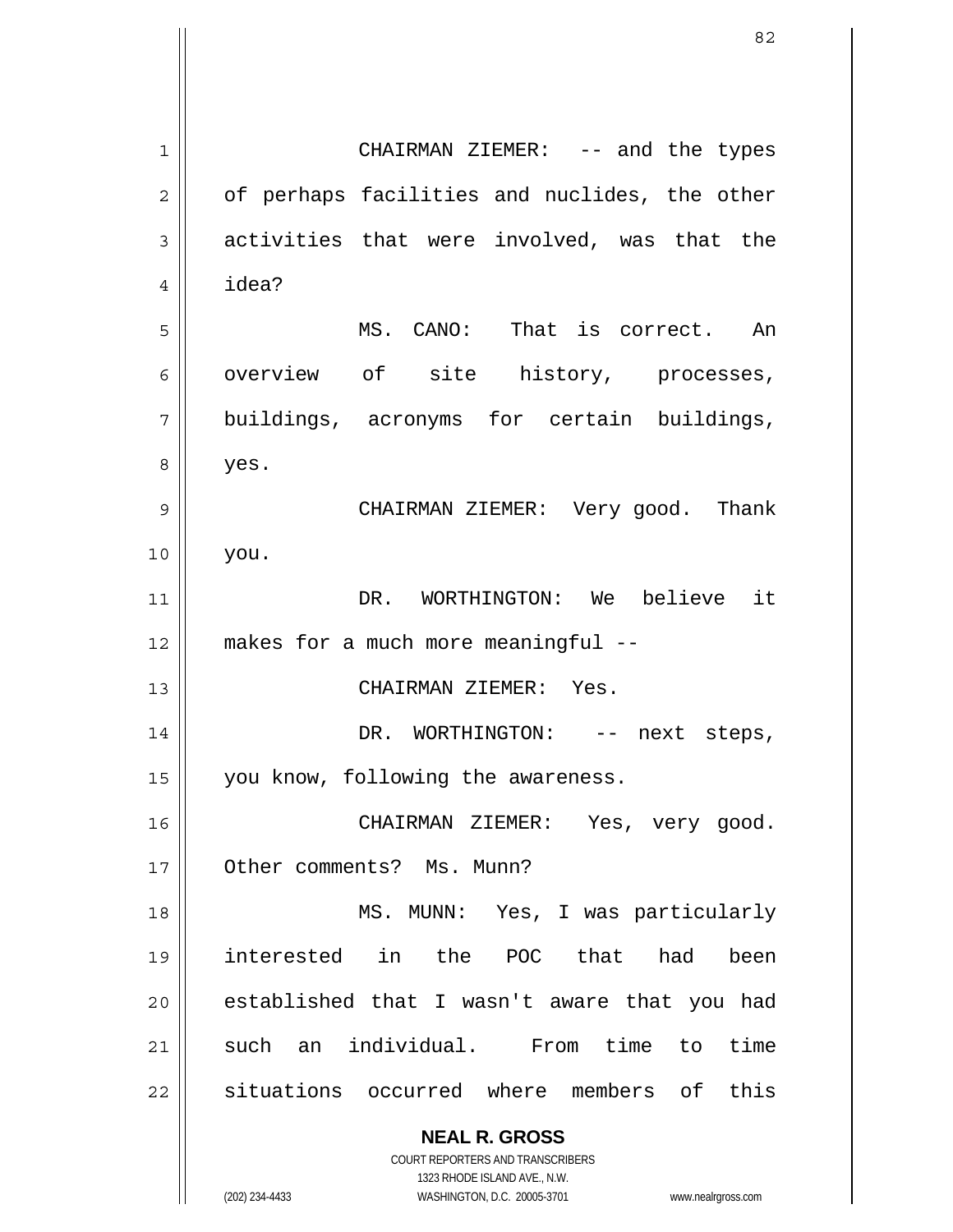**NEAL R. GROSS** 1 2 3 4 5 6 7 8 9 10 11 12 13 14 15 16 17 18 19 20 21 22 Board have some question that is one of those. So who do I go to ask this? How do we, is it possible for us to also be aware of who those individuals are at the sites where we have some concerns. And is it appropriate for us to be interacting with them? DR. WORTHINGTON: Greg Lewis is the person who actually is responsible for the overall coordination of the POCs. I believe that probably the first entry might be into Greg or to our office that you are interested in and he will pull together the POC or POCs at that site that could help you more. I don't know if you have anything add, Greg. MR. LEWIS: Yes, I would back that up. I mean, you already are interacting with him. It is just typically through me and I will channel it to the POC. But I would also say at any working group meetings there are specific questions that you would like participation from our site POC or site subject matter experts in a

> COURT REPORTERS AND TRANSCRIBERS 1323 RHODE ISLAND AVE., N.W.

(202) 234-4433 WASHINGTON, D.C. 20005-3701 www.nealrgross.com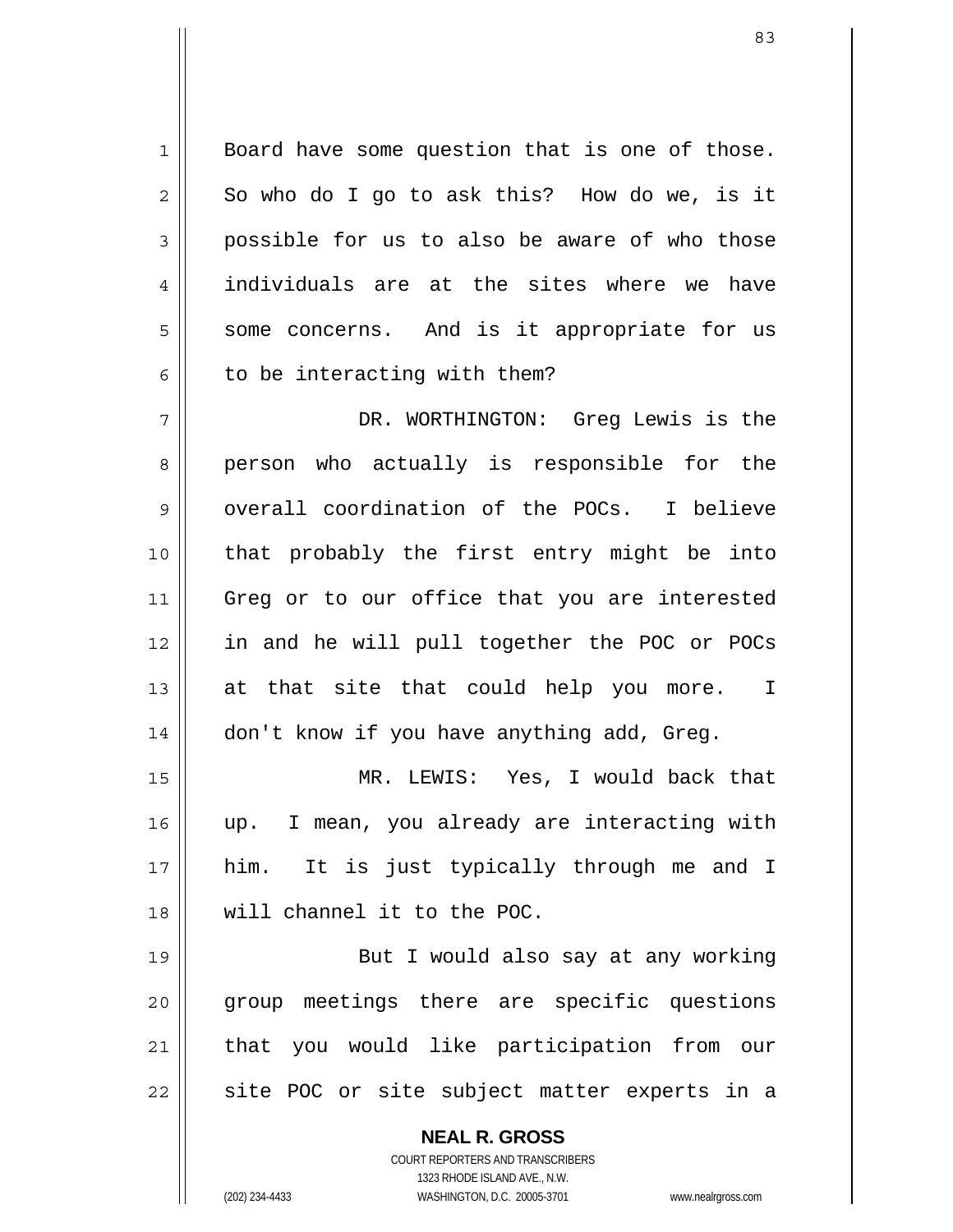**NEAL R. GROSS** COURT REPORTERS AND TRANSCRIBERS 1 2 3 4 5 6 7 8 9 10 11 12 13 14 15 16 17 18 19 20 21 22 particular area, we would be glad to facilitate that. MS. MUNN: That is very good to know. DR. WORTHINGTON: The Site Managers are very supportive of the program and would be willing, you know, offer up their POCs for these kinds of interaction. CHAIRMAN ZIEMER: Dr. Worthington, I have another sort of comment and it pertains to slide 13. And I raise this mainly for confusion that has occurred in the past and it relates to General Steel Industries. And in your third bullet where you mention Granite City Steel, -- DR. WORTHINGTON: I have got to find it. CHAIRMAN ZIEMER: -- and now listed as General Steel Industries, which is the correct designator. But I noticed you brought into the picture an additional name, which has caused me some confusion and that is General

1323 RHODE ISLAND AVE., N.W.

(202) 234-4433 WASHINGTON, D.C. 20005-3701 www.nealrgross.com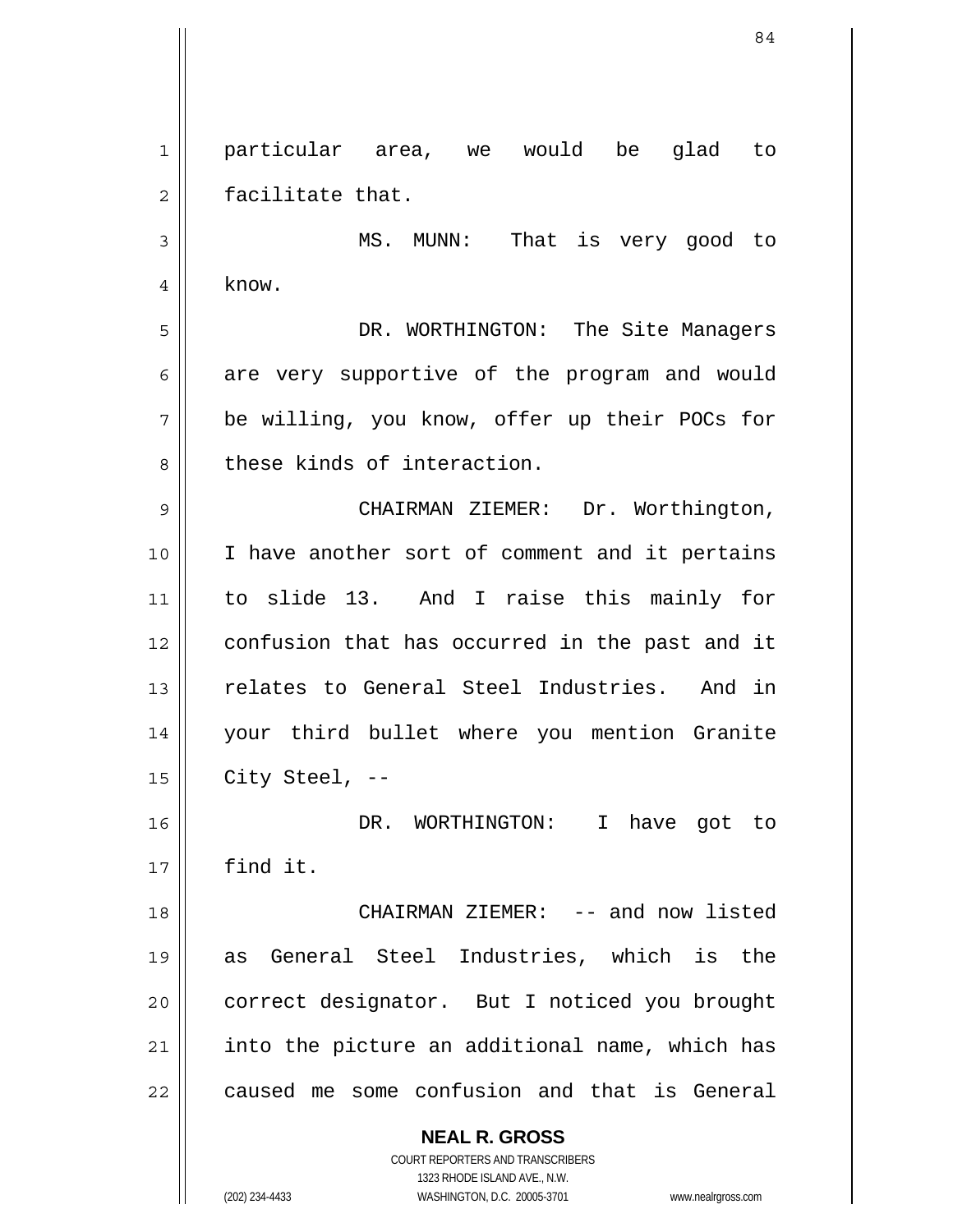**NEAL R. GROSS** COURT REPORTERS AND TRANSCRIBERS 1 2 3 4 5 6 7 8 9 10 11 12 13 14 15 16 17 18 19 20 21 22 City Steel. Is that -- I know there actually is a separate Granite City Steel Company, which had been pointed out to us which is a facility that is not the same as General Steel Industries. But this General City Steel is a new term to me. MR. LEWIS: Yes, and looking at that now,  $-$  CHAIRMAN ZIEMER: I know there has been confusion and [identifying information redacted] has tried to get these names sort of straight and now I see this additional designation. MR. LEWIS: Yes, I would have to go back and check the facility list to make sure but looking at that now, I think that actually is a typo. I think that perhaps it should be General Steel Industries because that is what it was called during the covered period. So, we need to go back to work on that. But General Steel Industries. CHAIRMAN ZIEMER: The one that was

1323 RHODE ISLAND AVE., N.W.

85

(202) 234-4433 WASHINGTON, D.C. 20005-3701 www.nealrgross.com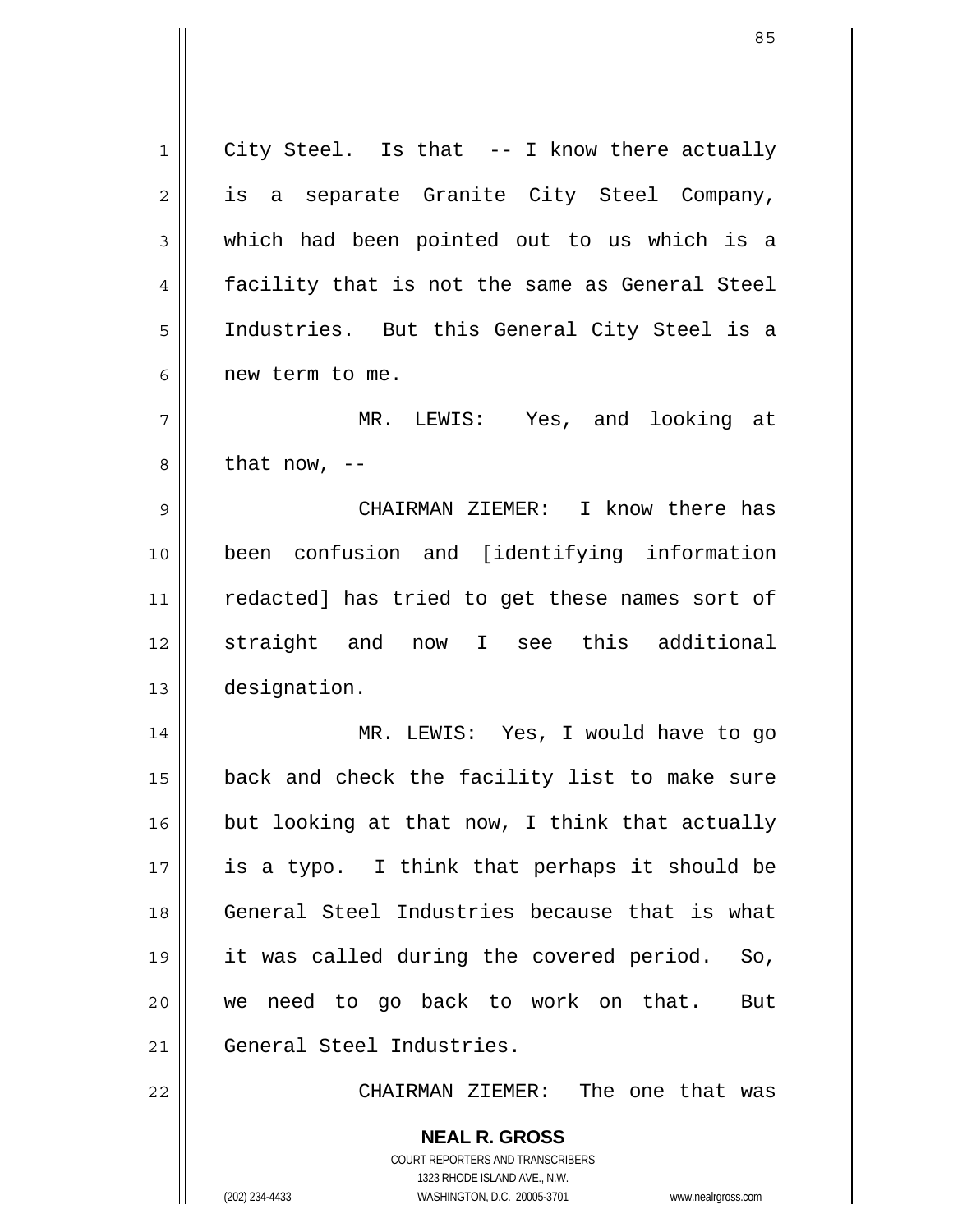**NEAL R. GROSS** COURT REPORTERS AND TRANSCRIBERS 1323 RHODE ISLAND AVE., N.W. 1 2 3 4 5 6 7 8 9 10 11 12 13 14 15 16 17 18 19 20 21 22 named Granite City Steel was the term originally used and apparently was the wrong name. MR. LEWIS: Yes, and I believe there is -- CHAIRMAN ZIEMER: And that is maybe what was meant here in this? MR. LEWIS: I believe so. And I think there is at least three other "also known as" listed on our website. CHAIRMAN ZIEMER: I want to make sure we are not introducing yet a third name into the -- DR. WORTHINGTON: It was intended to provide clarification. So, we need to go back and fix that. And so Ted, we may need to fix the slide as well. I believe it is probably correct in the actual AWE update. MS. CANO: Yes, it should be correct. And basically because we worked with [identifying information redacted] on this and [identifying information redacted] to make

(202) 234-4433 WASHINGTON, D.C. 20005-3701 www.nealrgross.com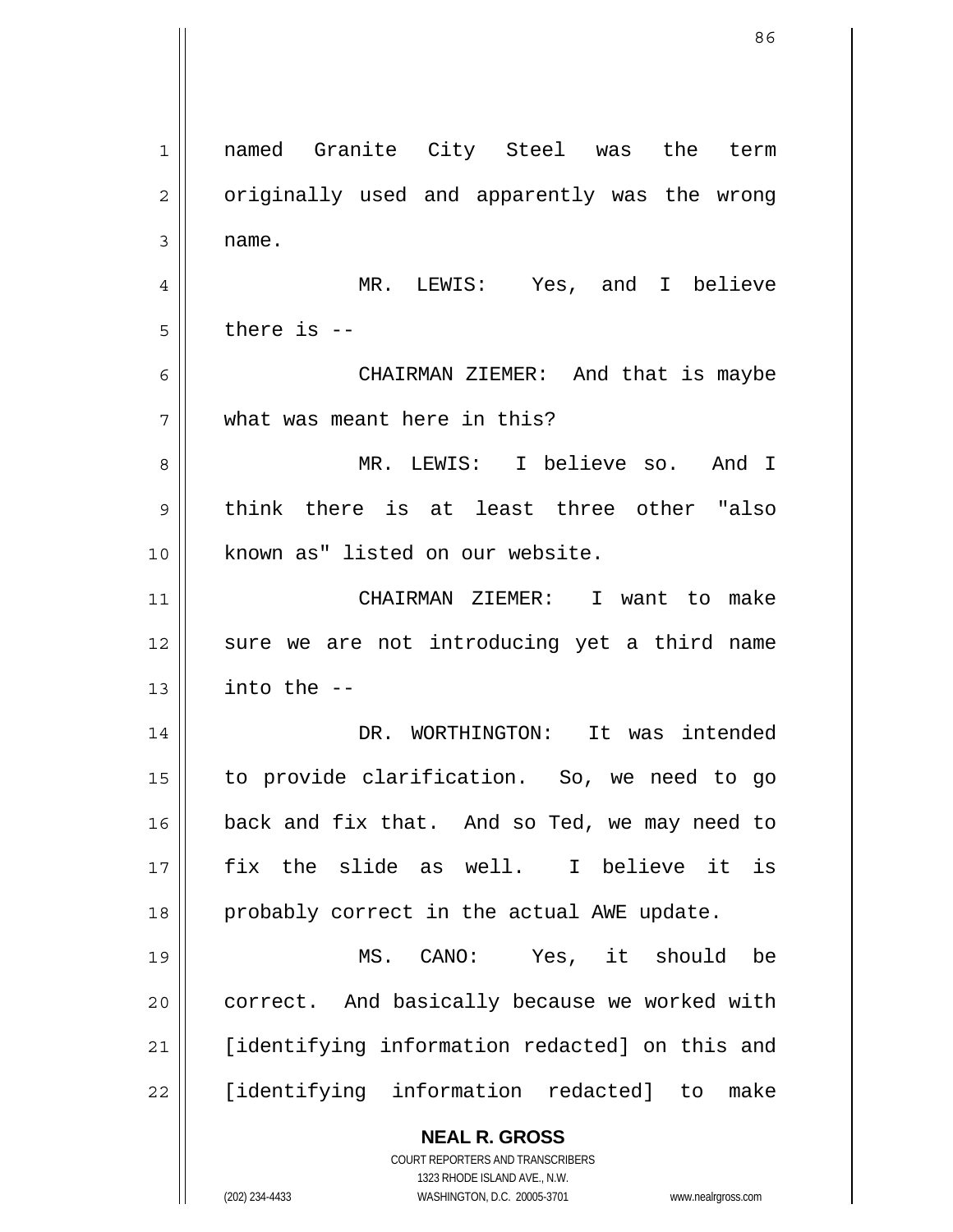**NEAL R. GROSS** COURT REPORTERS AND TRANSCRIBERS 1323 RHODE ISLAND AVE., N.W. (202) 234-4433 WASHINGTON, D.C. 20005-3701 www.nealrgross.com 1 2 3 4 5 6 7 8 9 10 11 12 13 14 15 16 17 18 19 20 21 22 sure it was correctly cited. So, I believe it should be listed now as Granite City -- DR. WORTHINGTON: But, we will come back to you -- CHAIRMAN ZIEMER: No, General Steel Industries -- MS. CANO: General Steel Industries, yes. CHAIRMAN ZIEMER: -- is the correct name of the covered site. But this term General City Steel, I had not heard that one before. There is a Granite City Steel but a General City Steel is yet a new term to me and I want to make sure. I don't think that has been used in the past and if you wouldn't mind checking that. DR. WORTHINGTON: We will come back to you with clarification on that and an update to the slide, I believe, as well. CHAIRMAN ZIEMER: But we do know that General Steel Industries is the right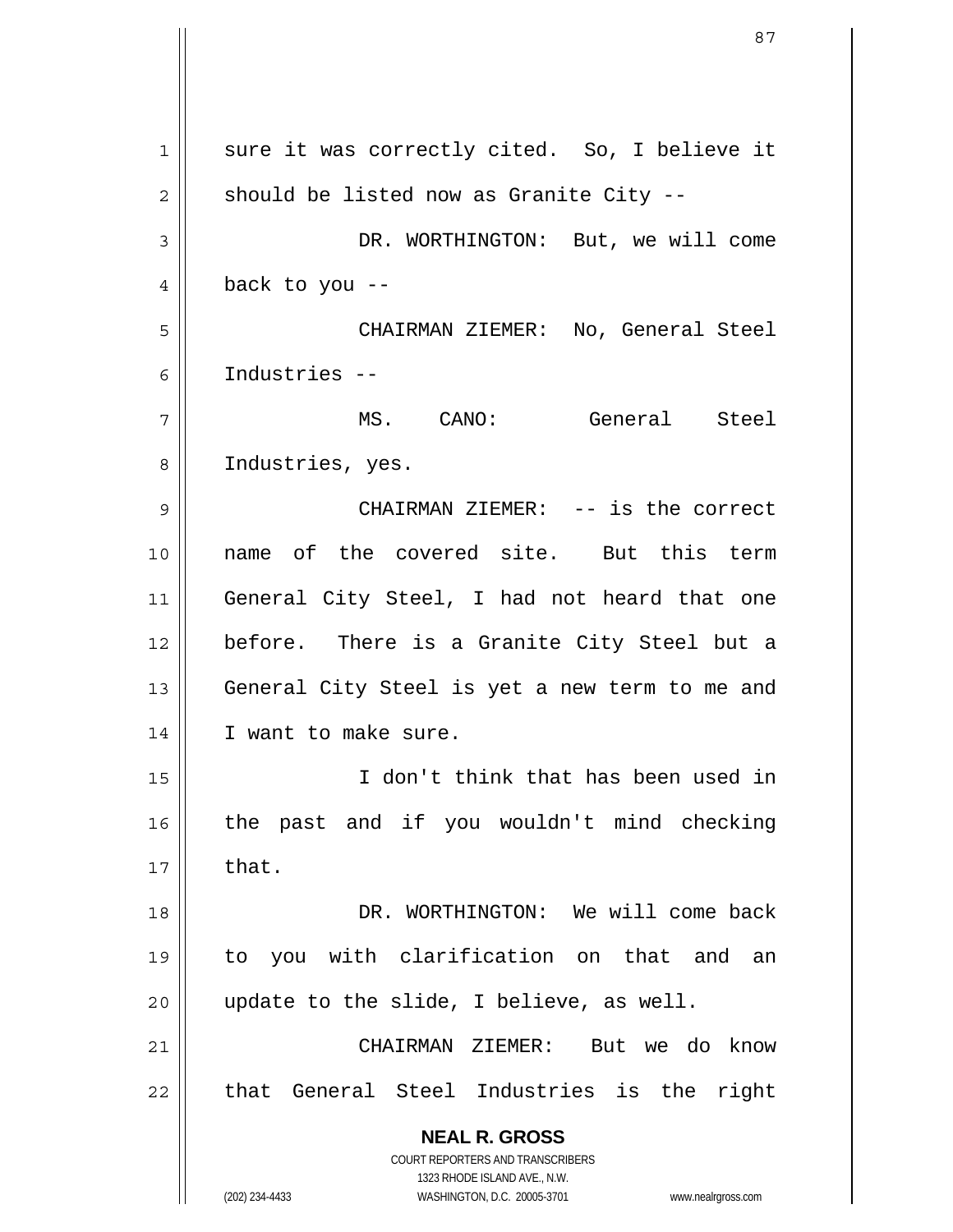1 name now.

| $\overline{2}$ | Other comments, Board Members, or                                                                                                                                      |
|----------------|------------------------------------------------------------------------------------------------------------------------------------------------------------------------|
| 3              | questions for the DOE team?                                                                                                                                            |
| 4              | We will be interacting some more on                                                                                                                                    |
| 5              | general security issues in just a little bit.                                                                                                                          |
| 6              | So we will have additional opportunities for                                                                                                                           |
| 7              | it to change. But we appreciate the summary                                                                                                                            |
| 8              | and also the efforts that the Department of                                                                                                                            |
| 9              | Energy has made to help us move forward on                                                                                                                             |
| 10             | obtaining the records and getting the word out                                                                                                                         |
| 11             | to the former workers as well.                                                                                                                                         |
| 12             | I quess I did want to ask<br>one                                                                                                                                       |
| 13             | additional thing on former workers. Is there                                                                                                                           |
| 14             | a master list the DOE has? Do you know the                                                                                                                             |
| 15             | names of all former workers at the DOE sites?                                                                                                                          |
| 16             | DR. WORTHINGTON: No, we do not.                                                                                                                                        |
| 17             | CHAIRMAN ZIEMER: You do not.<br>I                                                                                                                                      |
| 18             | did not think so but --                                                                                                                                                |
| 19             | DR. WORTHINGTON:<br>That is<br>a                                                                                                                                       |
| 20             | challenge and that is one of the things that                                                                                                                           |
| 21             | we are working with the contractors to obtain                                                                                                                          |
| 22             | the rosters. And then as we go forward in the                                                                                                                          |
|                | <b>NEAL R. GROSS</b><br><b>COURT REPORTERS AND TRANSCRIBERS</b><br>1323 RHODE ISLAND AVE., N.W.<br>(202) 234-4433<br>WASHINGTON, D.C. 20005-3701<br>www.nealrgross.com |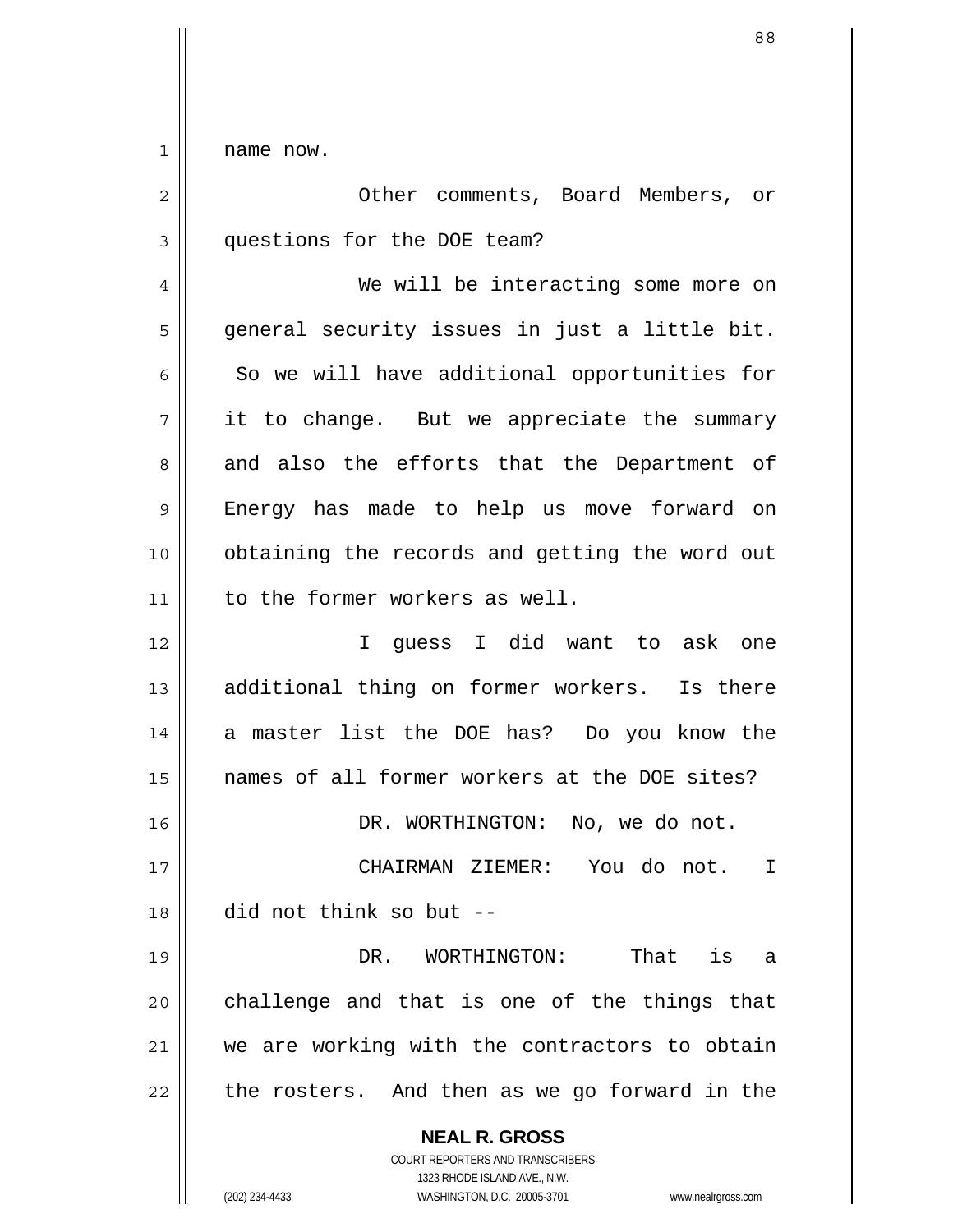**NEAL R. GROSS** COURT REPORTERS AND TRANSCRIBERS 1323 RHODE ISLAND AVE., N.W. (202) 234-4433 WASHINGTON, D.C. 20005-3701 www.nealrgross.com 1 2 3 4 5 6 7 8 9 10 11 12 13 14 15 16 17 18 19 20 21 22 future, there is a more formalized process for the ownership of that kind of information. CHAIRMAN ZIEMER: Are you building a database of these? DR. WORTHINGTON: Yes, we are. We are building a database but it is difficult to do. CHAIRMAN ZIEMER: Easier today. DR. WORTHINGTON: Yes. And the outreach, I think, will help us to clean that up. CHAIRMAN ZIEMER: Right. Thank you. Mark Griffon. MR. GRIFFON: Just a question on the site database 334. I mean, I think I know what it is. The covered facilities database. Often we see these one pagers that outline the years of operation. I guess you said you were going to say more about that but I didn't hear more. DR. WORTHINGTON: No, it was --MR. GRIFFON: Has it been expanded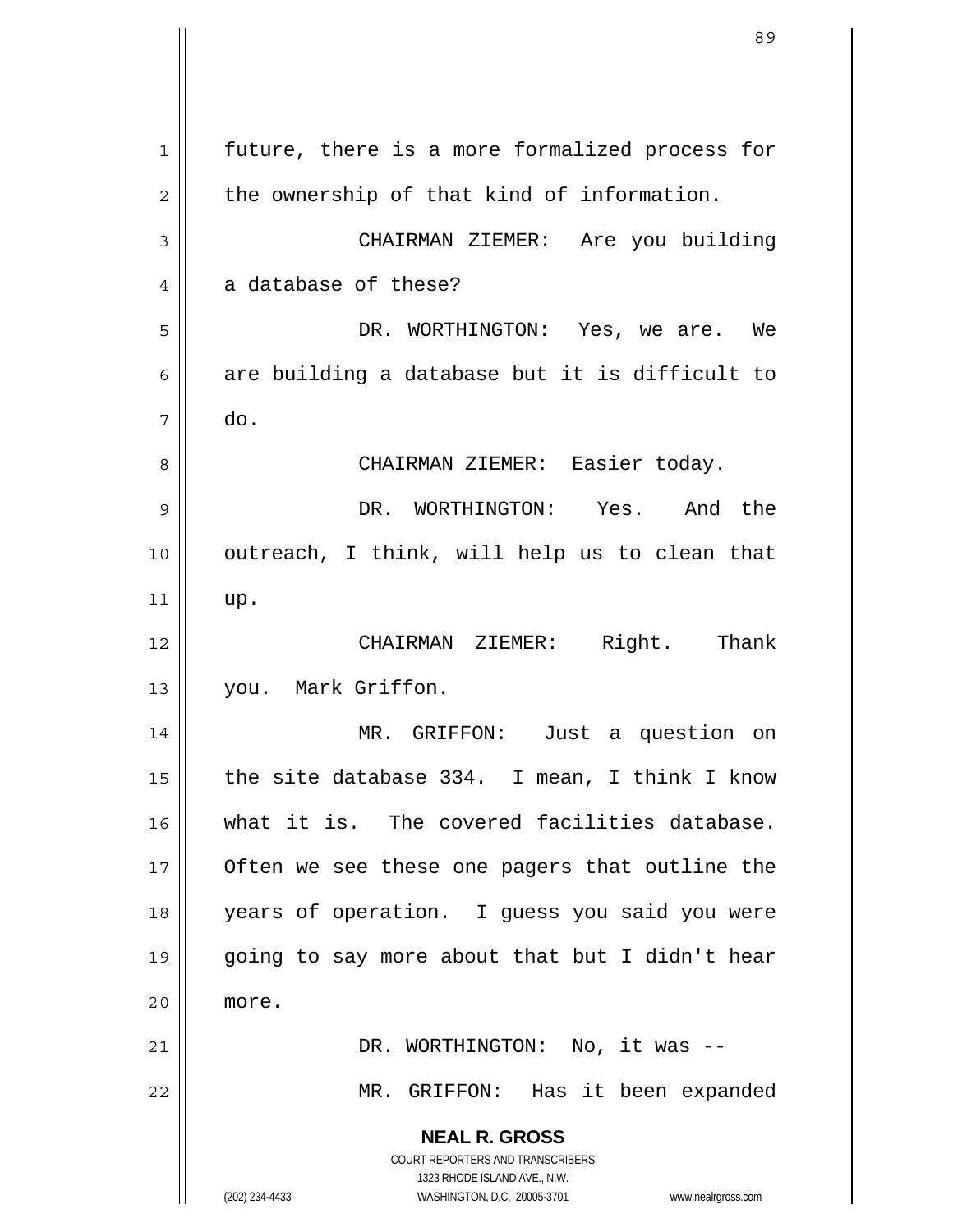**NEAL R. GROSS** COURT REPORTERS AND TRANSCRIBERS 1323 RHODE ISLAND AVE., N.W. (202) 234-4433 WASHINGTON, D.C. 20005-3701 www.nealrgross.com 1 2 3 4 5 6 7 8 9 10 11 12 13 14 15 16 17 18 19 20 21 22 in its content or has it -- and also is it available for the Board Members? I don't know that I have ever -- DR. WORTHINGTON: It should be up on our web page. It should be. MR. GRIFFON: Is it on the web page? Okay. DR. WORTHINGTON: It should be. MR. GRIFFON: Okay. MR. LEWIS: Yes, there is a link to it on the DOE EEOICPA web page. MR. GRIFFON: Oh. MR. LEWIS: I would be glad to give you that -- MR. GRIFFON: Yes, I can find that. DR. WORTHINGTON: And let us know if for some reason it is not working but it should be. It should be there. MR. GRIFFON: All right. CHAIRMAN ZIEMER: Thank you. DR. WORTHINGTON: And thank you for your questions. They are always helpful.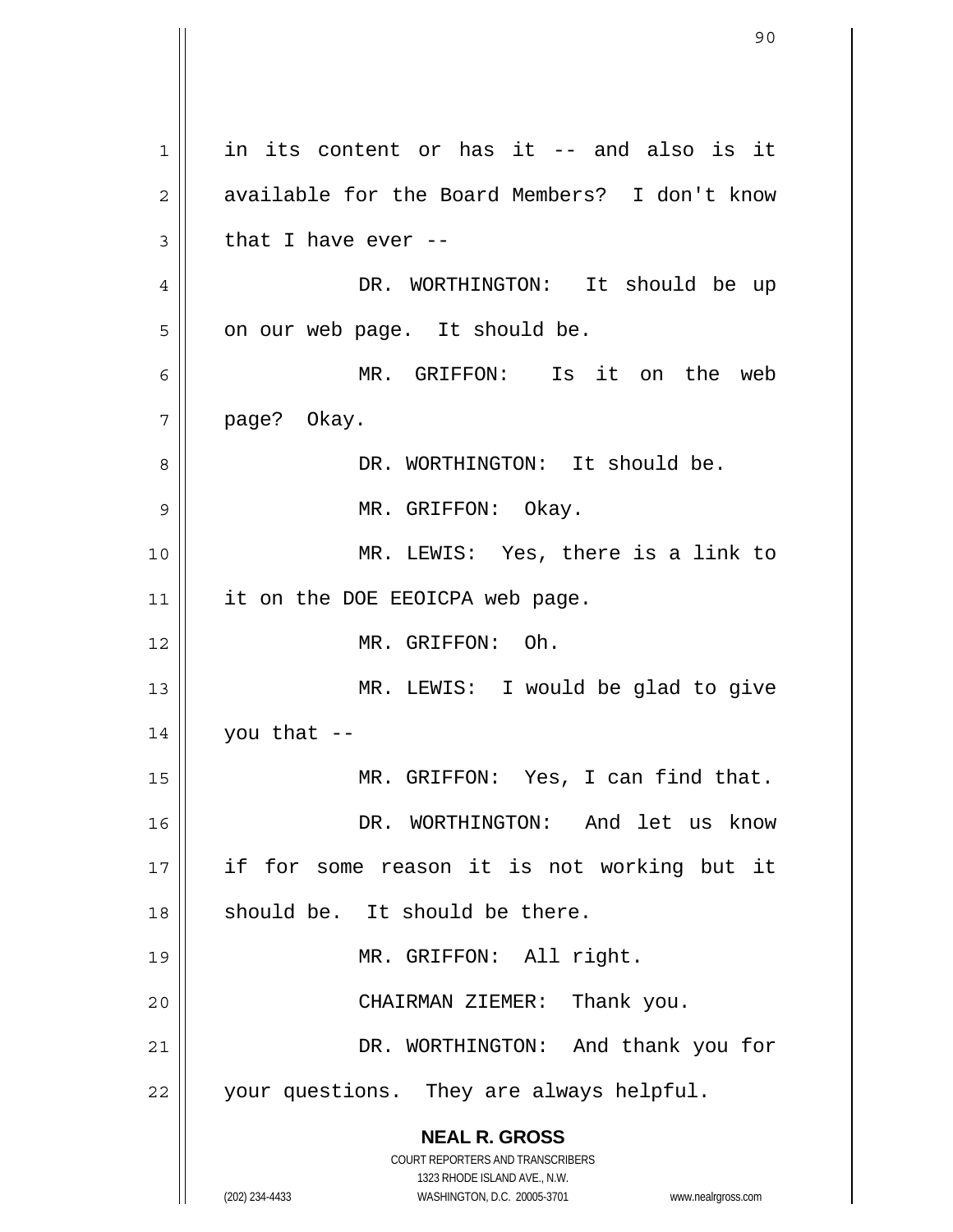**NEAL R. GROSS** COURT REPORTERS AND TRANSCRIBERS 1323 RHODE ISLAND AVE., N.W. 1 2 3 4 5 6 7 8 9 10 11 12 13 14 15 16 17 18 19 20 21 22 CHAIRMAN ZIEMER: Thank you very much. We are going to be getting in to the Board Security Plan but I don't think I will start that quite yet. I am thinking though while we are in the general area of security and so on, Mr. Katz, would it be appropriate for us to have the IT Security update that is on tomorrow's or -- MR. KATZ: I mean that is -- yes, I can be very brief. It is not -- I am really - - CHAIRMAN ZIEMER: I was hoping you would be really lengthy. MR. KATZ: There is not a lot there. There is not a lot there. I would like to take it as I understand it, but I am not hearing from everybody. As I understand it, everybody has received a laptop. Is that correct? Are there any who have not? CHAIRMAN ZIEMER: Any Board Members who have not received the official laptop?

(202) 234-4433 WASHINGTON, D.C. 20005-3701 www.nealrgross.com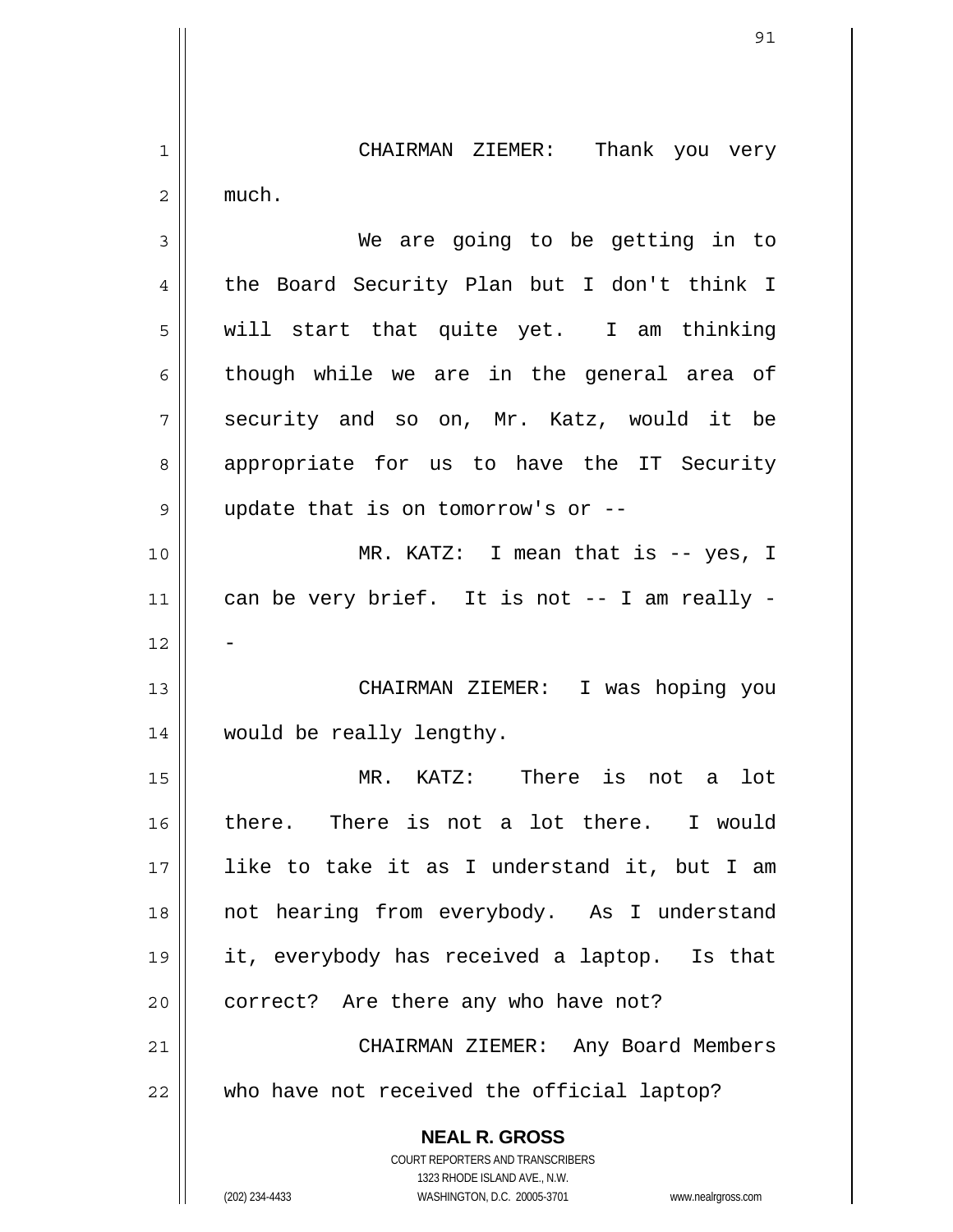**NEAL R. GROSS** COURT REPORTERS AND TRANSCRIBERS 1323 RHODE ISLAND AVE., N.W. (202) 234-4433 WASHINGTON, D.C. 20005-3701 www.nealrgross.com 1 2 3 4 5 6 7 8 9 10 11 12 13 14 15 16 17 18 19 20 21 22 MR. KATZ: And then can I just have a raise of hands? How many Board Members have actually received a key fob, the RS (Security Device)? One, two, three, four -- eight. DR. MELIUS: I may have. I haven't opened -- MR. KATZ: Your Christmas package? DR. MELIUS: -- my Christmas present. I told them to lock everything up and I have no idea what was included in the package. CHAIRMAN ZIEMER: The key fob probably would have come by FedEx in an envelope and it is very small and easy to throw out with the padding. DR. MELIUS: I just don't know. I have been away for weeks. MS. MUNN: In a little brown padded envelope. CHAIRMAN ZIEMER: Bob, I'm sorry? MR. PRESLEY: Well the message that I got said that we would be getting that key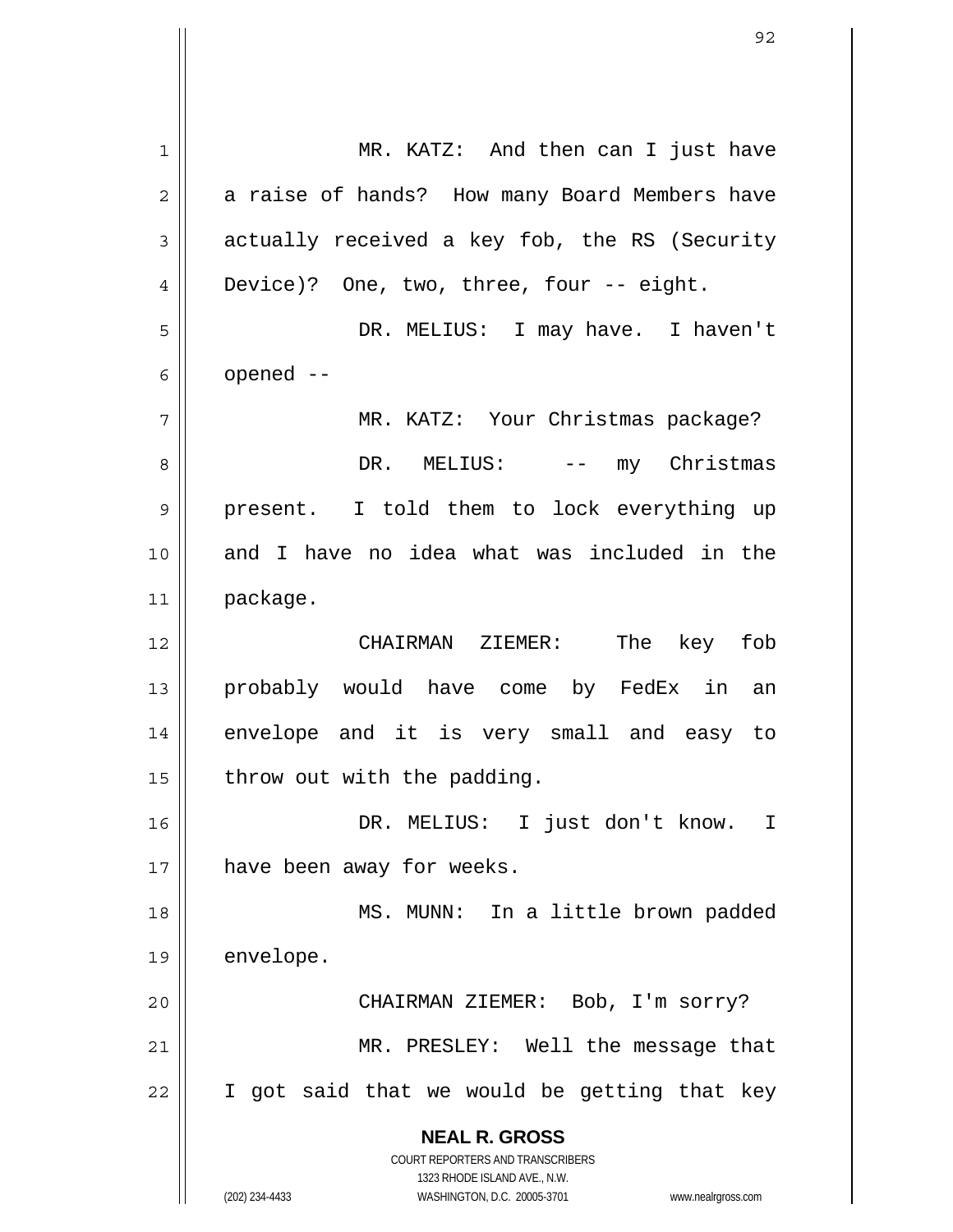| $1\,$          | fob in a separate envelope. I haven't got      |
|----------------|------------------------------------------------|
| $\overline{2}$ | anything except the computer and they sent it  |
| 3              | while we were gone.                            |
| 4              | MR. KATZ: Okay, so you were one of             |
| 5              | the four who haven't received the key fob.     |
| 6              | MR. PRESLEY: Yes, I ain't received             |
| 7              | it. But I mean, I haven't received anything    |
| 8              | in the mail.                                   |
| 9              | MR. KATZ: So that is helpful to                |
| 10             | me. And the other thing, this is just really   |
| 11             | administrative, but there are a number of      |
| 12             | Board Members who still have to complete their |
| 13             | security work before they can go forward with  |
| 14             | getting a password and getting into the system |
| 15             | entirely.                                      |
| 16             | So, I have sent out notices to                 |
| 17             | folks individually but it would be good to     |
| 18             | hear back from everybody and get that buttoned |
| 19             | down. Because as I understand it, SC&A is      |
| 20             | coming along pretty well with their security   |
| 21             | work. Isn't that right, John? Yes. And once    |
| 22             | they are through with getting online, in       |
|                |                                                |

**NEAL R. GROSS** COURT REPORTERS AND TRANSCRIBERS 1323 RHODE ISLAND AVE., N.W.

 $\mathsf{II}$ 

 $\mathsf{I}$ 

(202) 234-4433 WASHINGTON, D.C. 20005-3701 www.nealrgross.com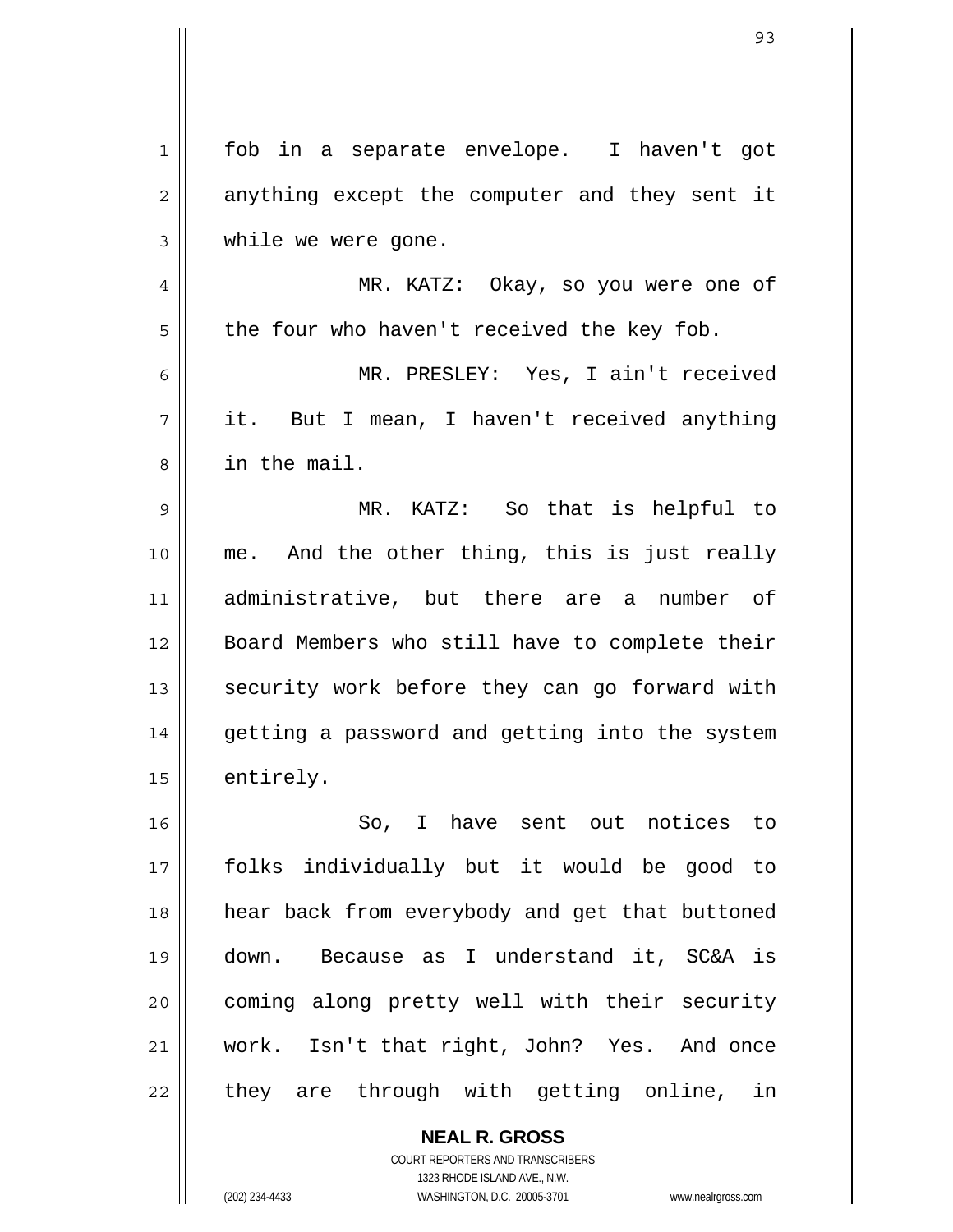| $\mathbf 1$ | effect, we will want to complete the business                       |
|-------------|---------------------------------------------------------------------|
| 2           | so that we can have everybody coming in                             |
| 3           | through the firewall. And that way, we will                         |
| 4           | change the way we are doing IT at that point                        |
| 5           | forward.                                                            |
| 6           | So I am hoping that, say, within a                                  |
| 7           | month we can have this buttoned up.                                 |
| 8           | CHAIRMAN ZIEMER: Ms. Munn.                                          |
| $\mathsf 9$ | MS. MUNN: Ted, I am one of those                                    |
| 10          | people that received a message from you saying                      |
| 11          | complete your security work. And I blinked at                       |
| 12          | it because I did not have a feel for what                           |
| 13          | security work I had not completed.                                  |
| 14          | The message that came along with                                    |
| 15          | the key fob said call and get some further                          |
| 16          | instructions. I called and we had a verbal                          |
| 17          | exchange but so far as I know, there was no                         |
| 18          | real security information.                                          |
| 19          | The main things<br>MR. KATZ:<br>for                                 |
| 20          | people to do are one, I think some people                           |
| 21          | completed the security training but didn't                          |
| 22          | necessarily send in the form that allows CDC                        |
|             |                                                                     |
|             | <b>NEAL R. GROSS</b><br>COURT REPORTERS AND TRANSCRIBERS            |
|             | 1323 RHODE ISLAND AVE., N.W.                                        |
|             | (202) 234-4433<br>WASHINGTON, D.C. 20005-3701<br>www.nealrgross.com |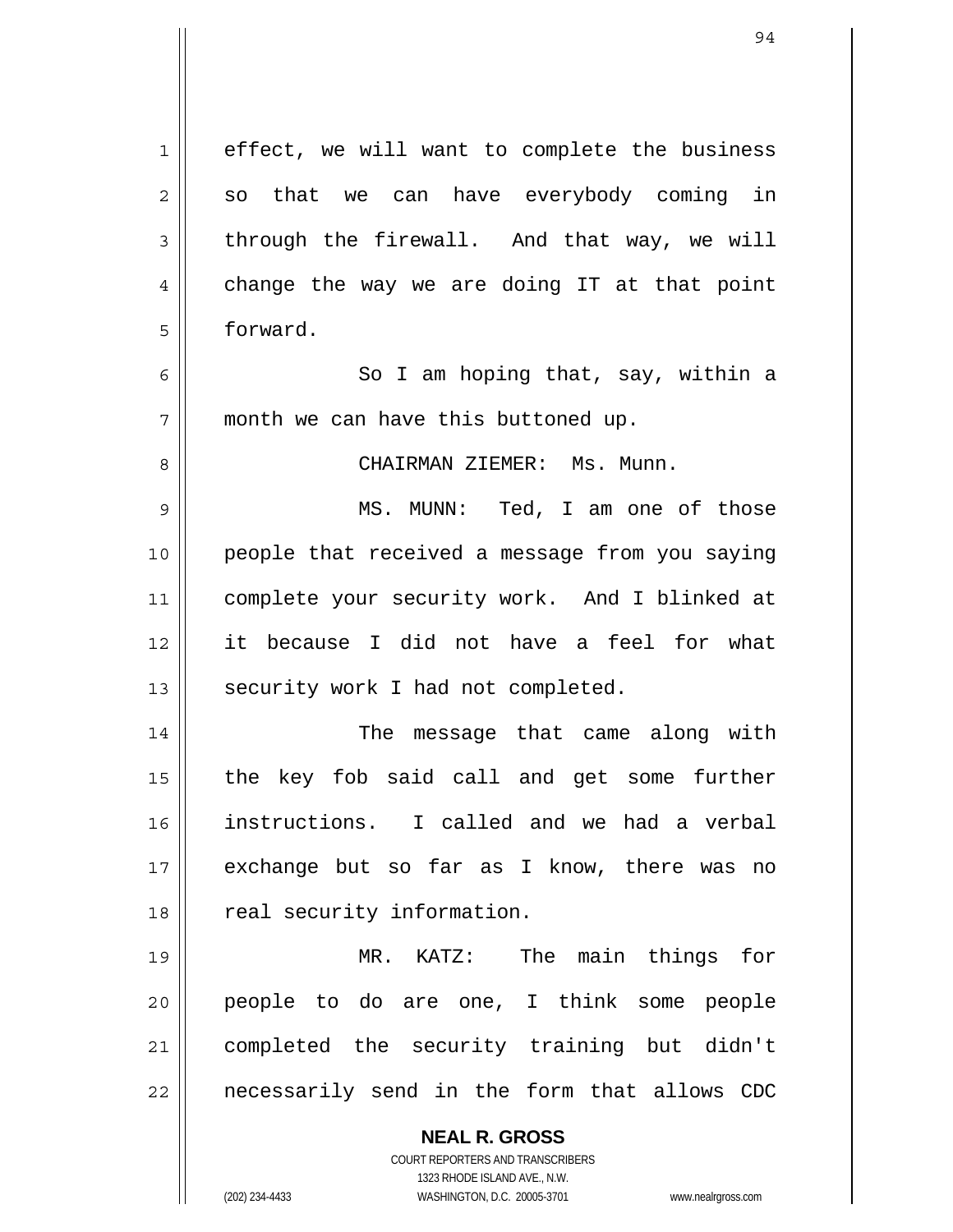| 1  | to know that you have passed the IT security  |
|----|-----------------------------------------------|
| 2  | test. For folks who haven't done that, that   |
| 3  | is something. And then some individuals have  |
| 4  | fingerprinting that they still have to get    |
| 5  | into CDC.                                     |
| 6  | MS. MUNN: It wasn't all that long             |
| 7  | before I got the fob.                         |
| 8  | MR. KATZ: Right, but there seems              |
| 9  | to be some disconnect because again, there is |
| 10 | a number of people who haven't completed that |
| 11 | process.                                      |
| 12 | And then there is, CDC is trying to           |
| 13 | do this in sort of batch mode. So, until they |
| 14 | get everybody straightened out, they are not  |
| 15 | going to initiate the process of<br>getting   |
| 16 | everybody through the firewall and in. They   |
| 17 | are also, at the same time, they are making   |
| 18 | arrangements with Larry's IT people to set    |
| 19 | things up so that when you come in you will   |
| 20 | know. You will get to where you need to go    |
| 21 | and they are making that kind of software,    |
| 22 | they are doing that sort of software work at  |

**NEAL R. GROSS** COURT REPORTERS AND TRANSCRIBERS

1323 RHODE ISLAND AVE., N.W.

(202) 234-4433 WASHINGTON, D.C. 20005-3701 www.nealrgross.com

 $\mathbf{I}$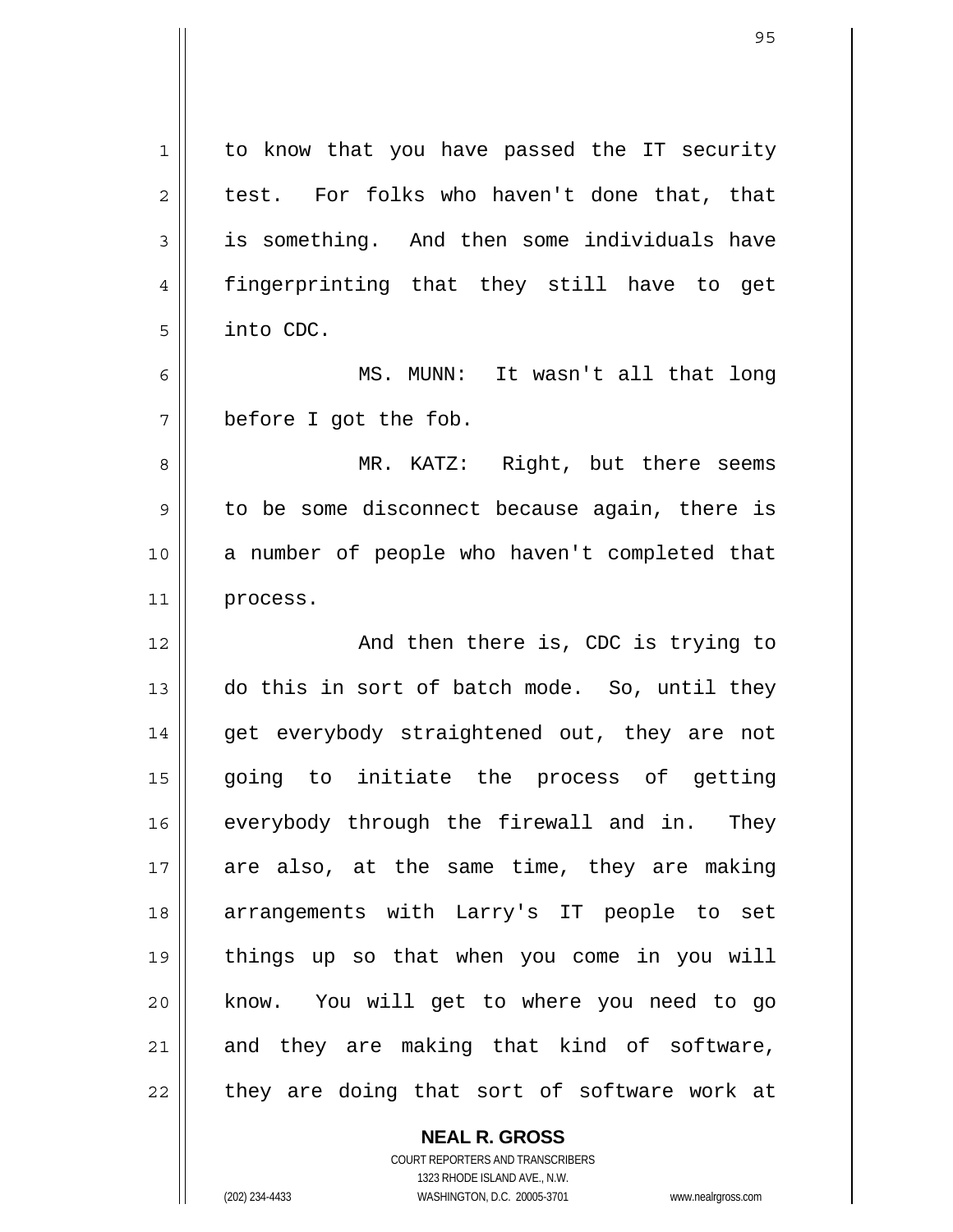the same time. But that is just about done.

1

13

2 3 4 5 6 7 8 9 10 11 12 CHAIRMAN ZIEMER: One of the problems is the following. Perhaps problem is not a good way to describe it but one of the issues is that Board Members are getting pieces of this from different sources. And it has not always been clear what the total picture is. One group needs some information relating to these secure computers and what is called the key fob or the something or other, which is a little encoding number thing. Thingy.

MS. MUNN: Thingy. It is a thingy.

14 15 16 17 18 19 20 CHAIRMAN ZIEMER: And then we have the password or the, I don't know if it is a password, but some kind of a pin number. And you have there is a disc and some other things that you have to do. And you have the fingerprinting and you have all these different pieces.

21 22 And I suppose that not everybody is sure that they have taken care of all of the

> **NEAL R. GROSS** COURT REPORTERS AND TRANSCRIBERS 1323 RHODE ISLAND AVE., N.W. (202) 234-4433 WASHINGTON, D.C. 20005-3701 www.nealrgross.com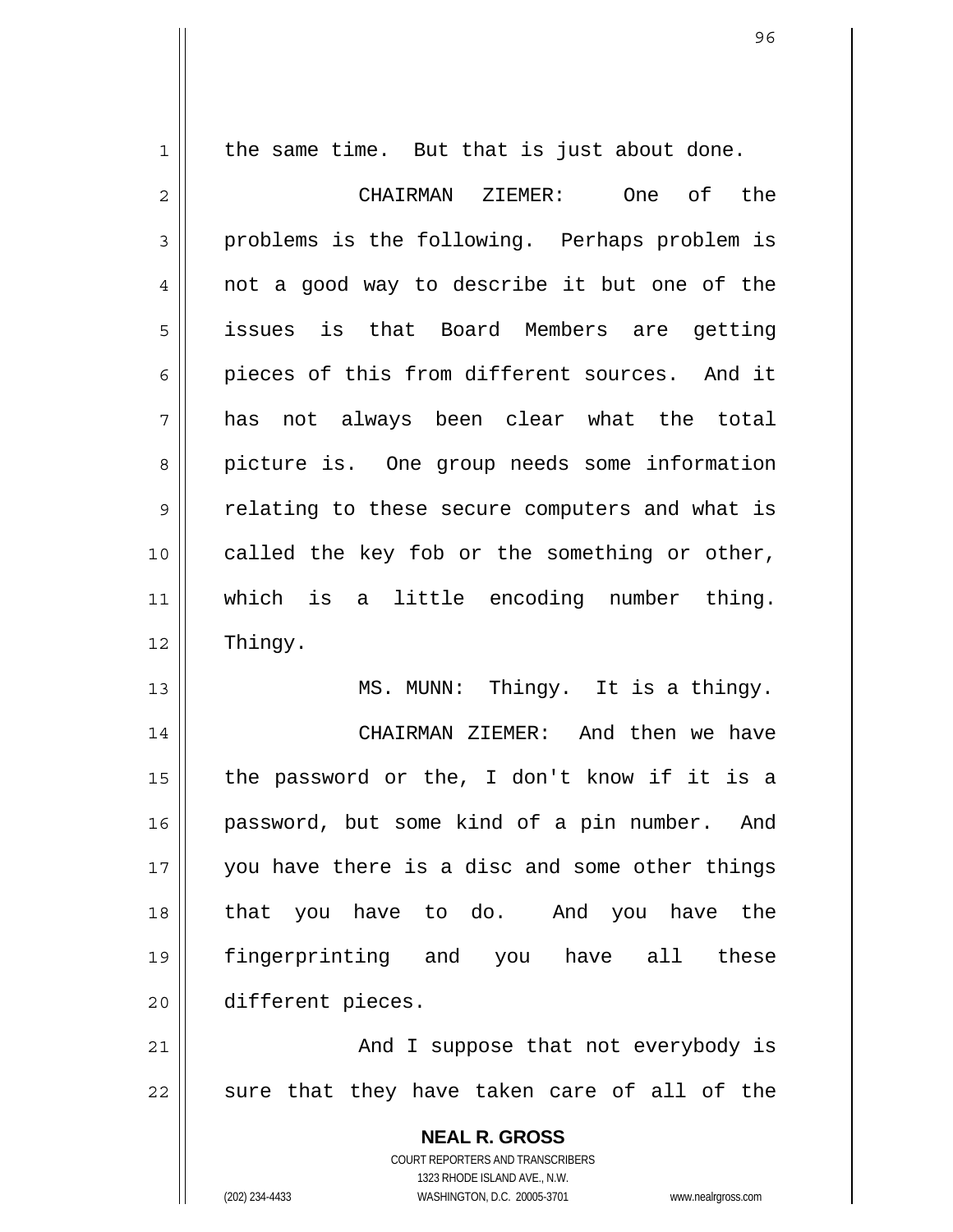$\begin{array}{c|c|c|c} 1 & 1 \end{array}$ pieces.

| $\overline{2}$ | MS. MUNN: Yes and you mentioned a                                                                                                                               |
|----------------|-----------------------------------------------------------------------------------------------------------------------------------------------------------------|
| $\mathsf 3$    | disc. I got no disc.                                                                                                                                            |
| 4              | CHAIRMAN ZIEMER: Well, any way, I                                                                                                                               |
| 5              | am sort of suggesting maybe, Ted, between us,                                                                                                                   |
| 6              | we could compile a list of all those pieces                                                                                                                     |
| 7              | and everybody can say okay, I have done this,                                                                                                                   |
| 8              | this, this, and this but I didn't get that and                                                                                                                  |
| 9              | let you know or something.                                                                                                                                      |
| 10             | MS. MUNN: It would be very nice if                                                                                                                              |
| 11             | we had a checklist.                                                                                                                                             |
| 12             | MR. KATZ: I think I have actually                                                                                                                               |
| 13             | communicated to people what they are missing                                                                                                                    |
| 14             | $or$ $--$                                                                                                                                                       |
| 15             | CHAIRMAN ZIEMER: Or maybe you have                                                                                                                              |
| 16             | essentially done it.                                                                                                                                            |
| 17             | MR. KATZ: -- pieces, when they                                                                                                                                  |
| 18             | have missing pieces. So anyway, we can talk                                                                                                                     |
| 19             | offline individually but I would like to do                                                                                                                     |
| 20             | that in the near term so we can finish up that                                                                                                                  |
| 21             | process.                                                                                                                                                        |
| 22             | CHAIRMAN ZIEMER: Okay, Josie and                                                                                                                                |
|                | <b>NEAL R. GROSS</b><br>COURT REPORTERS AND TRANSCRIBERS<br>1323 RHODE ISLAND AVE., N.W.<br>(202) 234-4433<br>WASHINGTON, D.C. 20005-3701<br>www.nealrgross.com |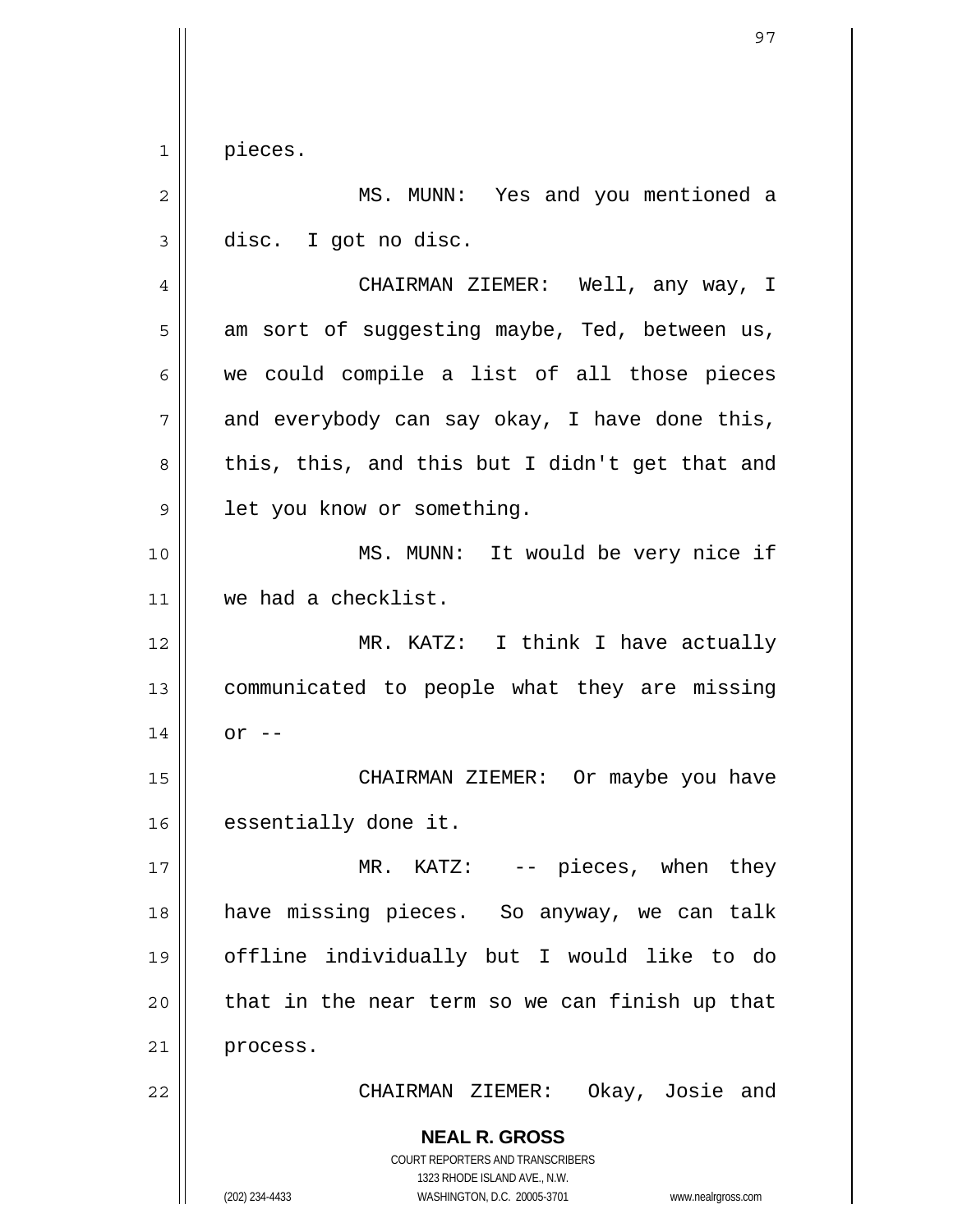| $1 \mid$ | then Gen. |  |
|----------|-----------|--|
|          |           |  |

| $\mathbf 2$    | MS. BEACH: Well, we can talk                                                                                                                                    |
|----------------|-----------------------------------------------------------------------------------------------------------------------------------------------------------------|
| 3              | offline then, if some of those pieces --                                                                                                                        |
| $\overline{4}$ | CHAIRMAN ZIEMER: Gen Roessler.                                                                                                                                  |
| 5              | DR. ROESSLER: Just to add to what                                                                                                                               |
| 6              | you are saying. Board Members, we have a                                                                                                                        |
| 7              | whole different life when we are not here at                                                                                                                    |
| 8              | the meetings and we have a lot of things that                                                                                                                   |
| 9              | are happening.                                                                                                                                                  |
| 10             | I think FedEx comes to my house                                                                                                                                 |
| 11             | almost every day with a package and with                                                                                                                        |
| 12             | printed material and a disc in it. And at the                                                                                                                   |
| 13             | time, they are probably not necessarily high                                                                                                                    |
| 14             | priority. And I did find my disc that Ted was                                                                                                                   |
| 15             | referring to the other day. I had recognized                                                                                                                    |
| 16             | it and I set it aside as something to do. But                                                                                                                   |
| 17             | I think the problem is we just have so much                                                                                                                     |
| 18             | and we need quidance on these very important                                                                                                                    |
| 19             | things as to what we should put at the head of                                                                                                                  |
| 20             | the list.                                                                                                                                                       |
| 21             | KATZ: Yes. Perhaps I have<br>MR.                                                                                                                                |
| 22             | been remiss.<br>I mean, I was under<br>the                                                                                                                      |
|                | <b>NEAL R. GROSS</b><br>COURT REPORTERS AND TRANSCRIBERS<br>1323 RHODE ISLAND AVE., N.W.<br>(202) 234-4433<br>WASHINGTON, D.C. 20005-3701<br>www.nealrgross.com |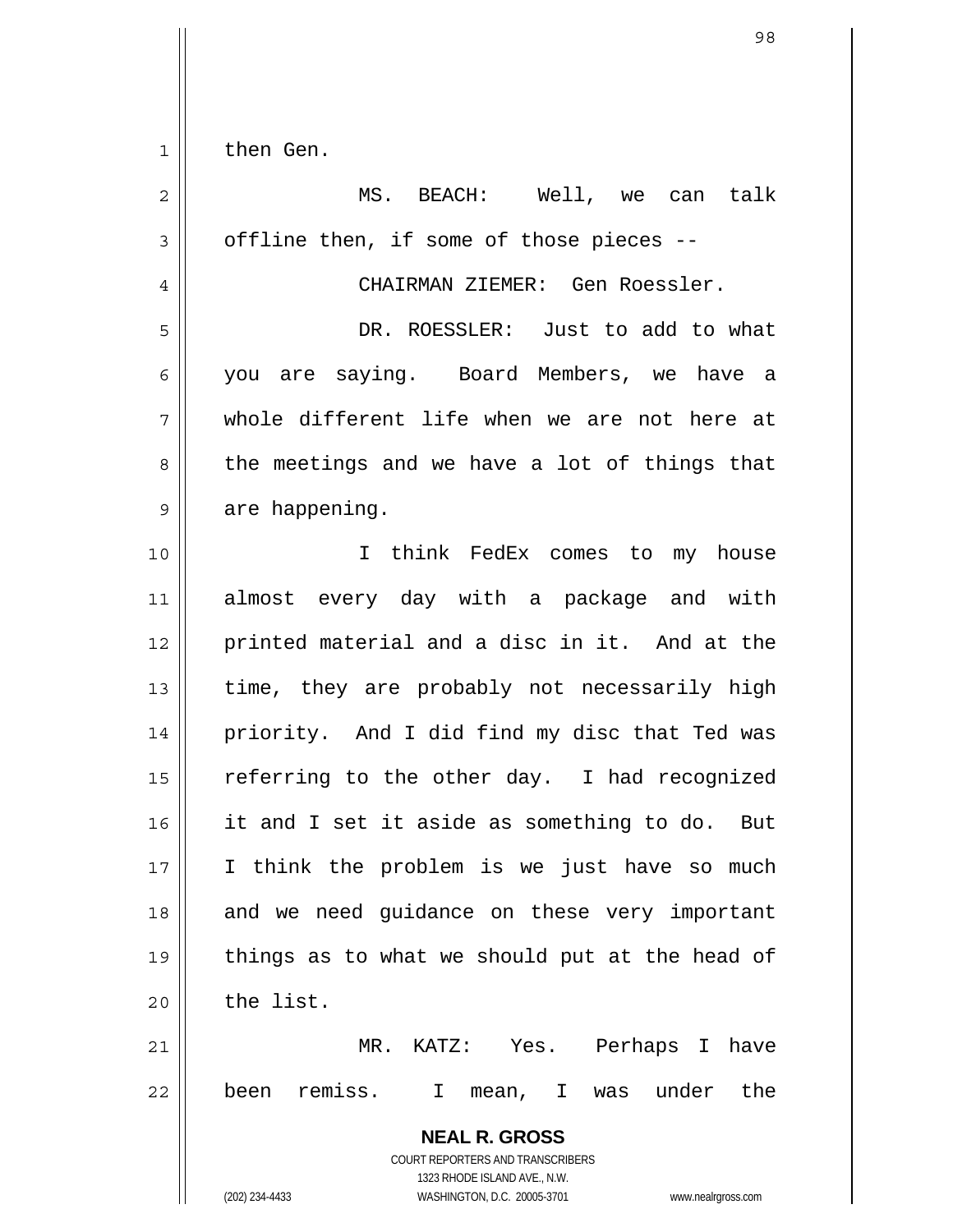**NEAL R. GROSS** COURT REPORTERS AND TRANSCRIBERS 1323 RHODE ISLAND AVE., N.W. 1 2 3 4 5 6 7 8 9 10 11 12 13 14 15 16 17 18 19 20 21 22 understanding that the CDC IT security people would be contacting people and sort of holding their hand a little bit. It sounds like it happened in some cases but I gather it didn't happen in many others. So maybe, I am sorry about that. I just, it would be good for me to hear when people are having trouble here so that I can help. MS. MUNN: You may have said it before but I think I have it. CHAIRMAN ZIEMER: Okay, and in parallel, I believe SC&A is in process of switching over to the new system. And are they all on these similar computers? John? MR. MAURO: Moving forward, everyone has received their computers. CHAIRMAN ZIEMER: You will have to speak up. We are going to switch this mic after lunch. But speak up real close to it John. MR. MAURO: Everyone has received their computers that I spoke to. But my

(202) 234-4433 WASHINGTON, D.C. 20005-3701 www.nealrgross.com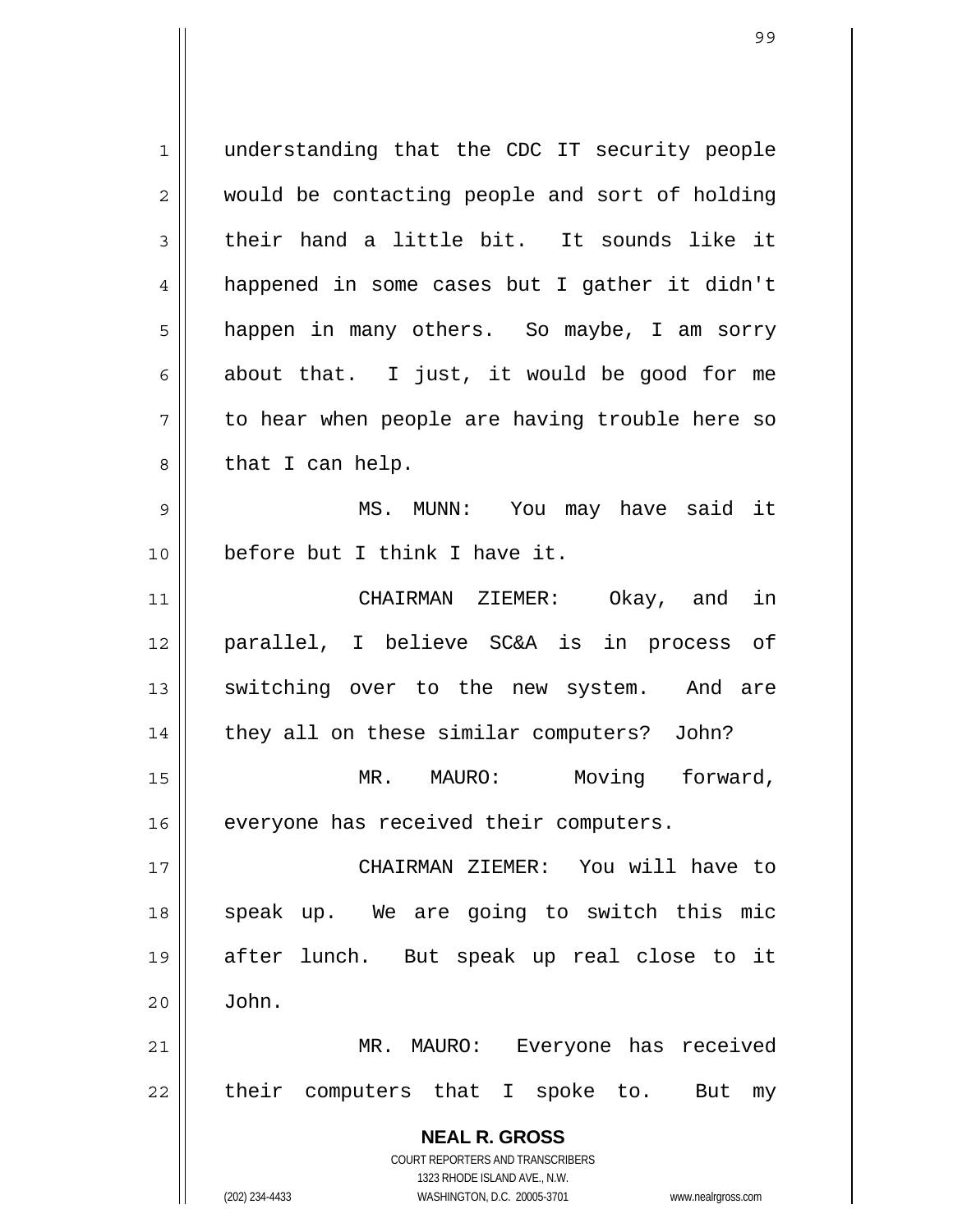1 2 3 4 5 6 7 8 9 10 11 12 13 14 15 16 17 18 19 20 21 22 message to everyone because they call me and say well what do I do with my computer and my key fob and I say leave it in the box until we get further direction. So right now, my computer is sitting in a box and the key fob is in an envelope in a secure spot waiting to be given direction it is time to plug in. So, am I correct? Is that the correct posture to take? MR. KATZ: That is fine. They don't have to keep it in the box. But the reality is that they are still running through the security measures with the SC&A folks and they would like to as much extent as possible, take care of you all in batch mode. MR. MAURO: At some point in the process, we have our point of contact that interfaces with the IT folks, Laurie Loomis. Is the next step in the process our point of contact will be approached by the IT folks and then she will distribute direction? MR. KATZ: Yes, you should be

> COURT REPORTERS AND TRANSCRIBERS 1323 RHODE ISLAND AVE., N.W. (202) 234-4433 WASHINGTON, D.C. 20005-3701 www.nealrgross.com

**NEAL R. GROSS**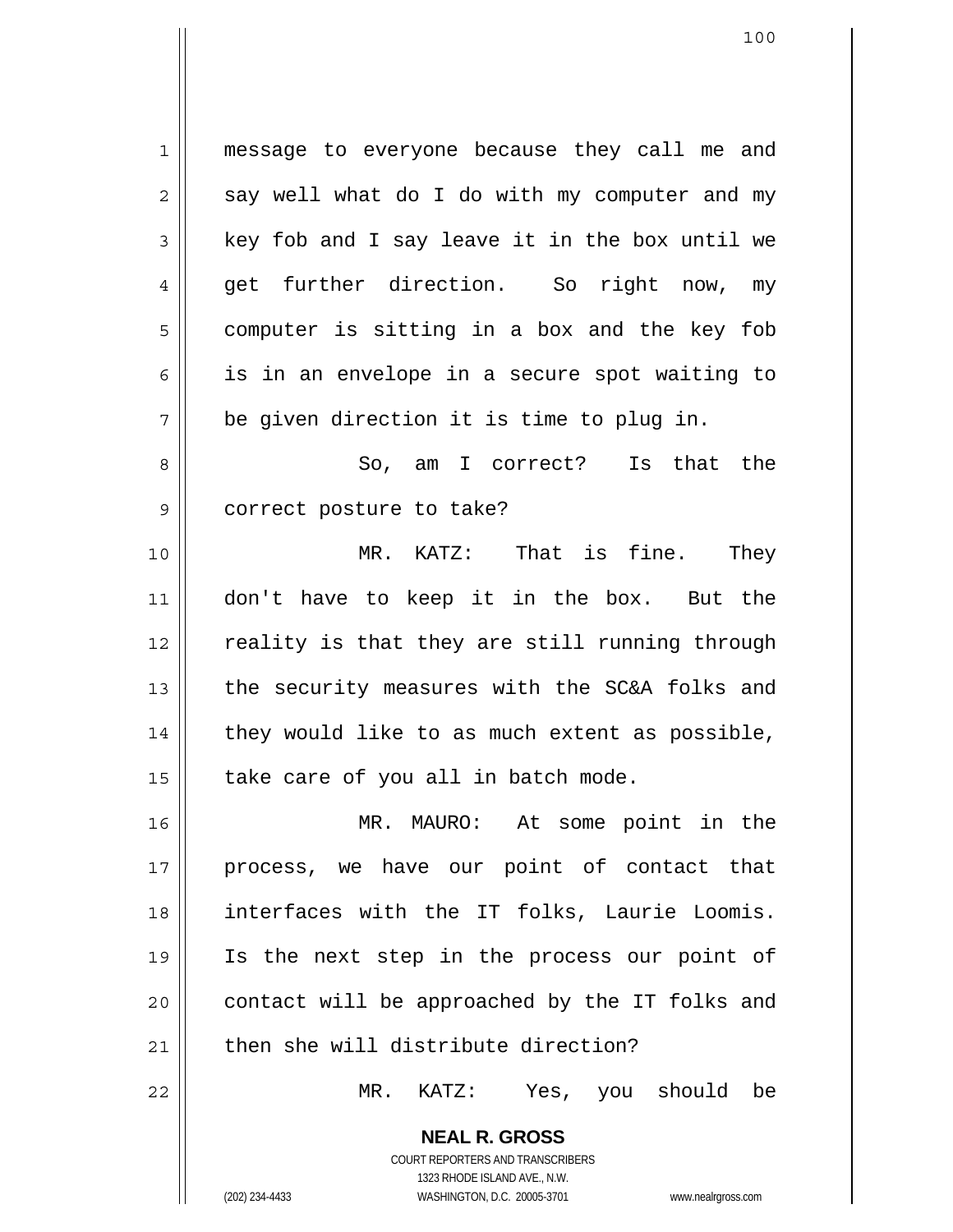**NEAL R. GROSS** COURT REPORTERS AND TRANSCRIBERS 1323 RHODE ISLAND AVE., N.W. 1 2 3 4 5 6 7 8 9 10 11 12 13 14 15 16 17 18 19 20 21 22 contacted as you are cleared. MR. MAURO: Okay. MR. KATZ: I would actually suggest you folks take the computers out of the box and make certain -- MR. MAURO: They are working. MR. KATZ: -- they are what they should be and that they operate. It would probably be a good thing to do that upfront rather than wait until everything else has been done and then find that your computer just doesn't turn on or whatever it might be or there is missing parts. DR. MELIUS: Is it true when you try to play solitaire, the FBI comes to your door? MR. KATZ: It is absolutely true. There are other measures that are taken, too. DR. MELIUS: I have heard that. CHAIRMAN ZIEMER: Yes we will need a list of what games are permissible. Guitar Hero is going to be your limit. Okay.

(202) 234-4433 WASHINGTON, D.C. 20005-3701 www.nealrgross.com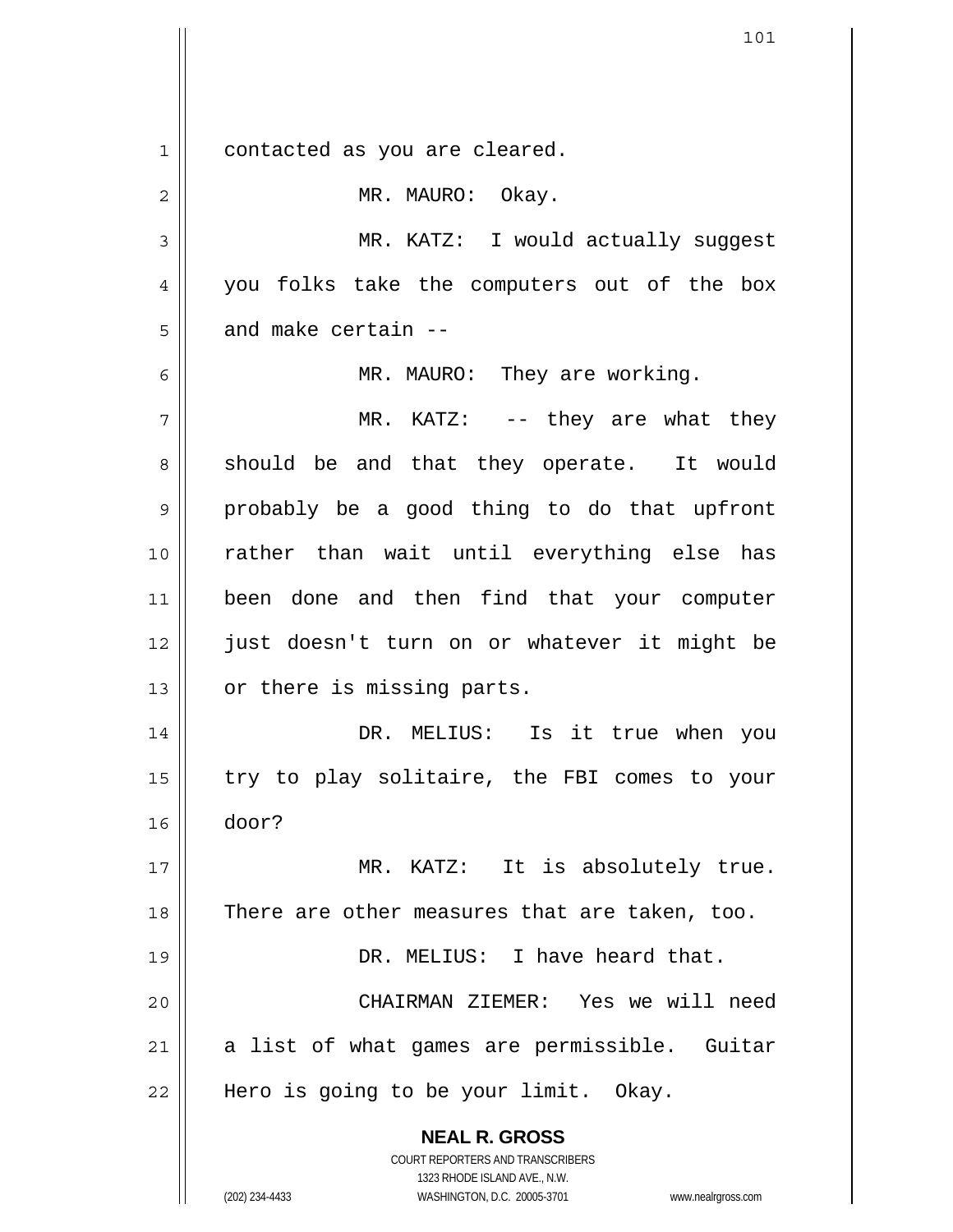1 2 3 4 5 6 7 8 9 10 11 12 13 14 15 16 Any other questions on this? It is a business item but it does pertain indirectly to what our next item will be and we are going to take the next item up after lunch. But just for planning purposes, we have two documents that we are going to look at. One is called, I am looking at the electronic title of it, "Final Draft PROC-010-Data Access and Interview Process" and "Final Draft PROC-011- DOE Classification Review." Brad Clawson will lead us in that discussion, introducing the proposal of the ad-hoc Work Group on security. And then I believe Joe Fitzgerald will help us or lead us through those documents and we will have a chance to discuss them.

17 18 19 20 21 22 But let me, before we make our break, let me make sure everyone has the documents. Actually, I see they are on our electronic information stick for this program. So, if you didn't receive them or didn't bring them electronically with you, they are on the

> COURT REPORTERS AND TRANSCRIBERS 1323 RHODE ISLAND AVE., N.W. (202) 234-4433 WASHINGTON, D.C. 20005-3701 www.nealrgross.com

**NEAL R. GROSS**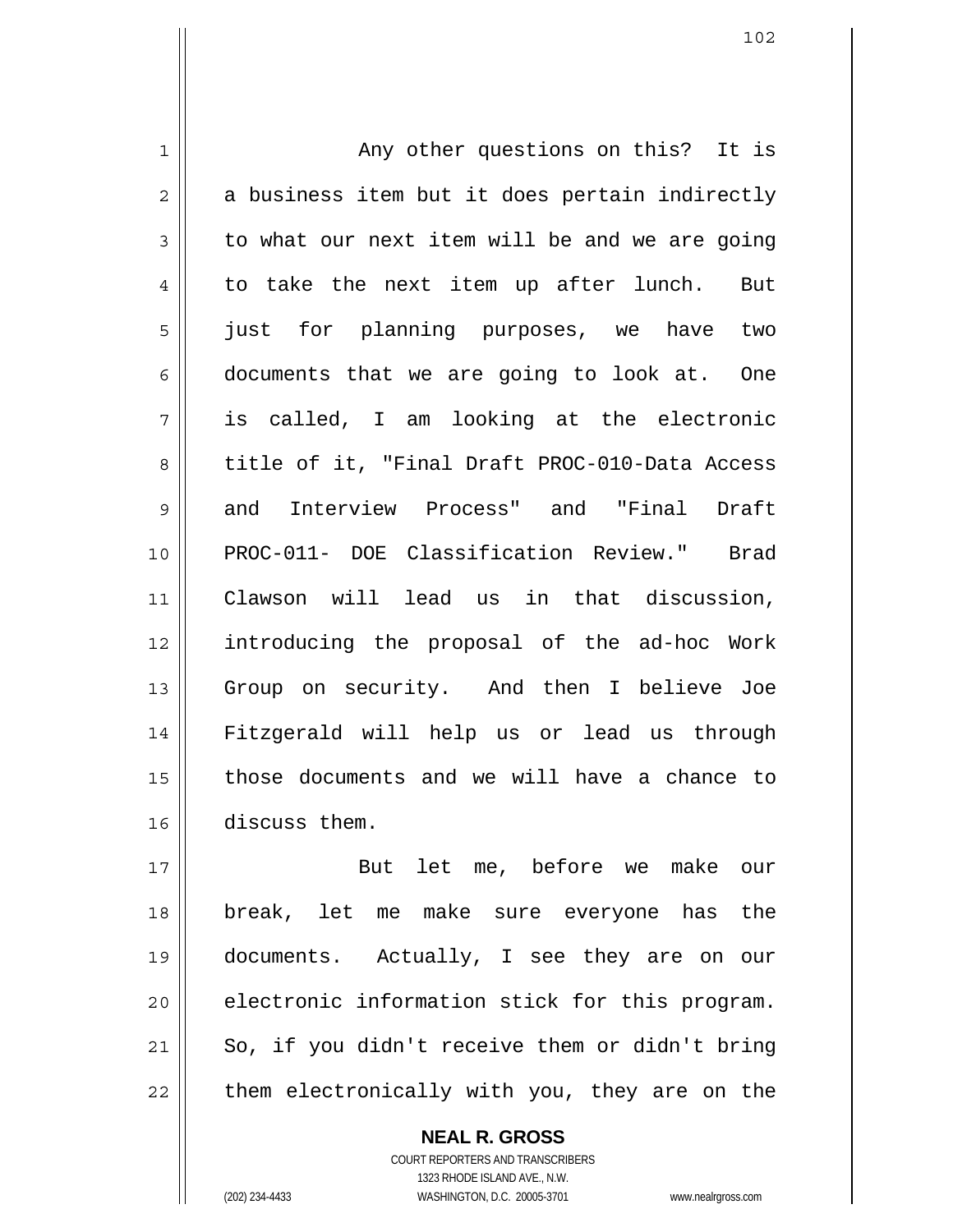1 2 information memory stick that Zaida distributed to each Board Member.

3 4 5 6 7 8 9 10 11 12 13 14 15 16 17 18 So those two documents that we will be reviewing. And Brad, any other sort of preliminary comment at this point? We are not going to take these up before lunch because I want to allow full time for discussion but did I describe what you intend to do all right? MR. CLAWSON: Yes, we just wanted to make sure that it got out to all the Board Members. Ted had sent that out earlier. We haven't received any comments back or anything else like that but that doesn't mean that something hasn't come up. We want to make sure that everybody is satisfied with it and so forth. CHAIRMAN ZIEMER: After we -- oh, okay. There is an additional comment, I

19 guess. Greg --

20 21 22 MR. LEWIS: Sure. Dr. Ziemer, you had some questions during Dr. Worthington's presentation about our covered facility

> **NEAL R. GROSS** COURT REPORTERS AND TRANSCRIBERS 1323 RHODE ISLAND AVE., N.W. (202) 234-4433 WASHINGTON, D.C. 20005-3701 www.nealrgross.com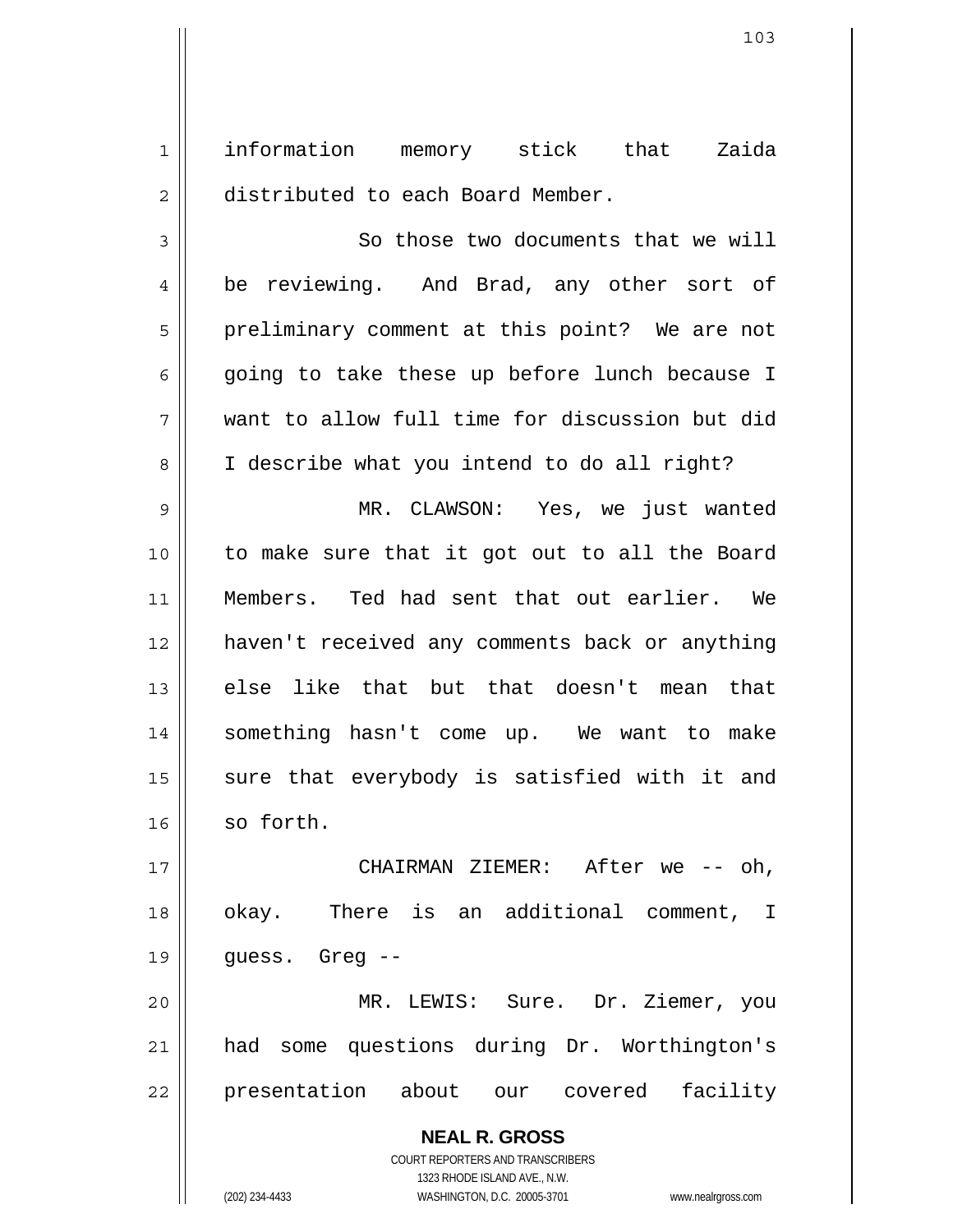**NEAL R. GROSS** COURT REPORTERS AND TRANSCRIBERS 1323 RHODE ISLAND AVE., N.W. (202) 234-4433 WASHINGTON, D.C. 20005-3701 www.nealrgross.com 1 2 3 4 5 6 7 8 9 10 11 12 13 14 15 16 17 18 19 20 21 22 website. I have called it up here. I can always send out the link to everyone later. But this is just what it looks like. And over here you can select, you know, it has all of the various covered DOE, atomic weapons and beryllium facilities. DR. MELIUS: Purdue? MR. LEWIS: I have it on Pantex as just an example -- CHAIRMAN ZIEMER: Yes. MR. LEWIS: -- of how it comes up. Just a brief description and the time period. CHAIRMAN ZIEMER: Right. And actually this is a good supplement to the information on the NIOSH OCAS website. So that is very good. So each of these covered sites is described in some amount of detail. MR. LEWIS: Just like this. Similar to this, yes. CHAIRMAN ZIEMER: Right. MR. LEWIS: Some have a little bit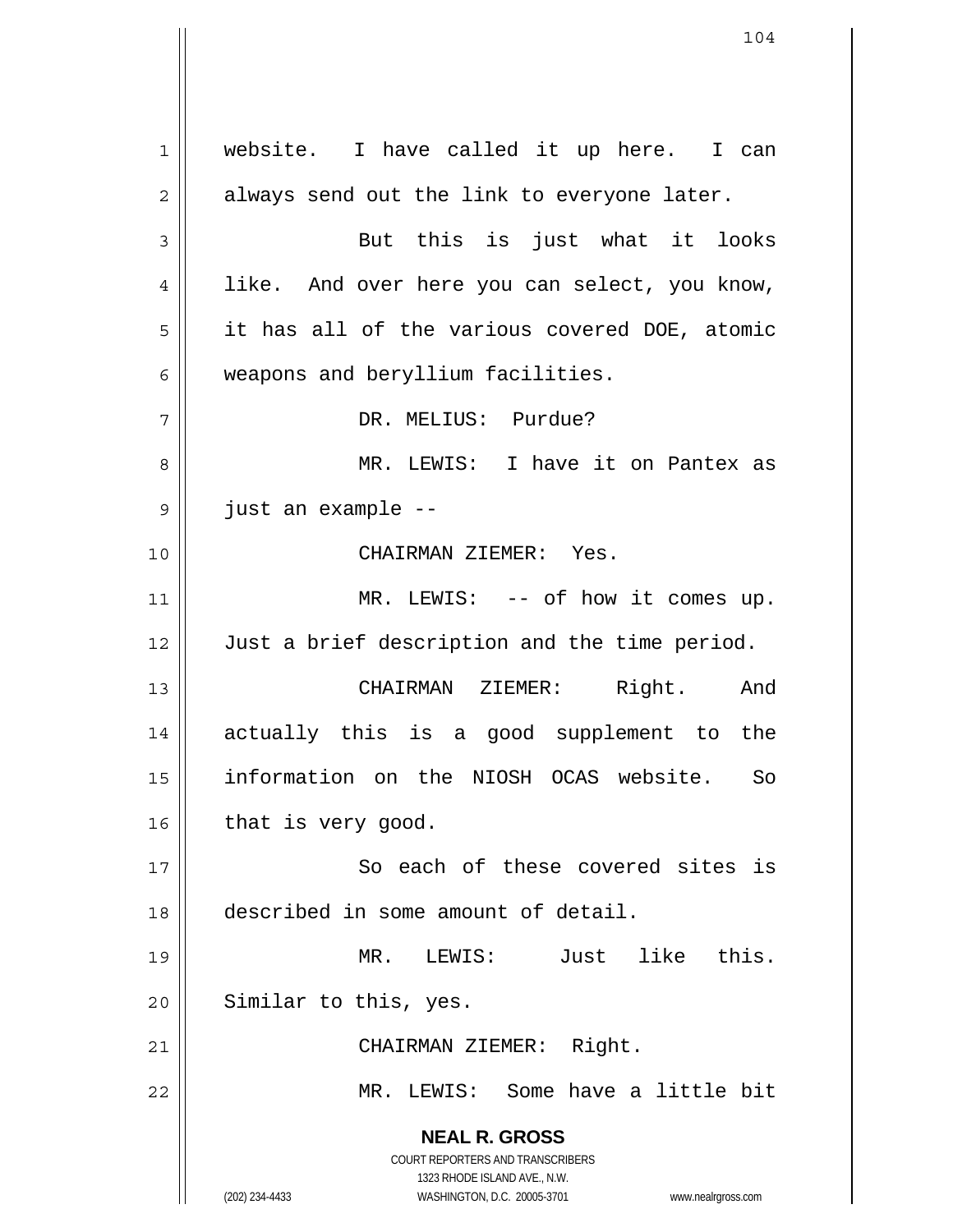1 2 3 4 5 6 7 8 9 10 11 12 13 14 15 16 17 18 19 20 21 22 more description. CHAIRMAN ZIEMER: Right. MR. LEWIS: Some have less but this is roughly what they look like. CHAIRMAN ZIEMER: Very good. Okay, any questions on that? Now, and I think what is going to happen here, and Board Members it will be at your pleasure of course, but after the ad-hoc group makes their presentation and recommendation, we do want to hear from both NIOSH and from DOE in terms of any comments that they will want to make on the proposed Board Security Plan. And my understanding is that DOE has not had a full opportunity to review that. So, they may ask us to at least, if we do take action, to include some caveats that will allow them to make recommendations on changes if needed afterwards. But in any event, that will be the plan and we will take that up right after our lunch break.

> COURT REPORTERS AND TRANSCRIBERS 1323 RHODE ISLAND AVE., N.W. (202) 234-4433 WASHINGTON, D.C. 20005-3701 www.nealrgross.com

**NEAL R. GROSS**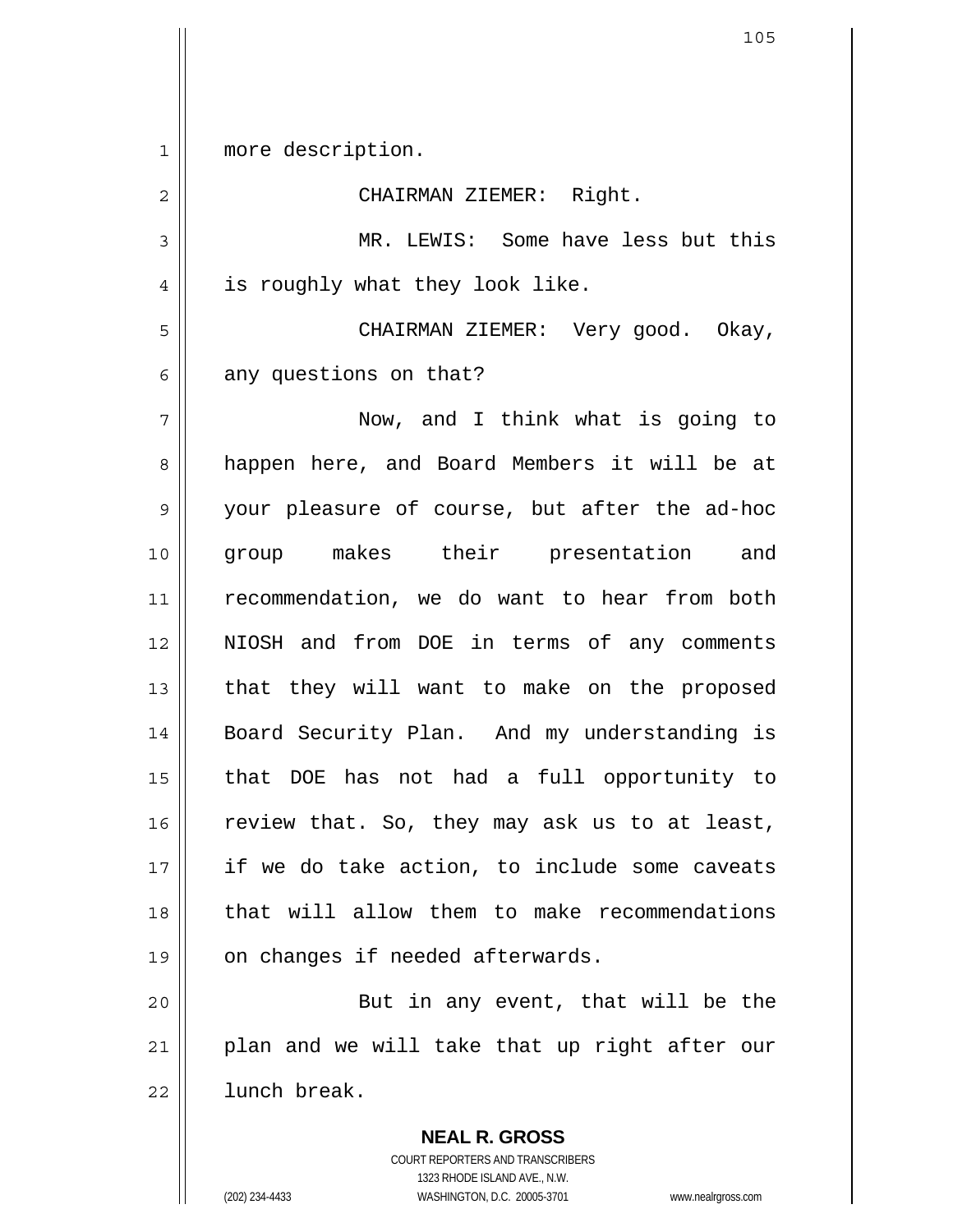**NEAL R. GROSS** COURT REPORTERS AND TRANSCRIBERS 1323 RHODE ISLAND AVE., N.W. (202) 234-4433 WASHINGTON, D.C. 20005-3701 www.nealrgross.com 1 2 3 4 5 6 7 8 9 10 11 12 13 14 15 16 17 18 19 20 21 22 Mr. Katz, do we have any other items that have to come before us before the break? MR. KATZ: No, nothing else. Thank you. CHAIRMAN ZIEMER: Then we will recess for a lunch break. And I think in view of the time, we probably should be able to be back here by 1:00, instead of 1:15; although I don't know the exact layout of the food situation here. Do we have to go offsite? MS. MUNN: No. CHAIRMAN ZIEMER: It is your choice, I guess. CHAIRMAN ZIEMER: Okay, well, we will leave that up to the individuals but we will shoot for reconvening at 1:00. So, we are recessed. (Whereupon, at 11:35 a.m., a lunch recess was taken.)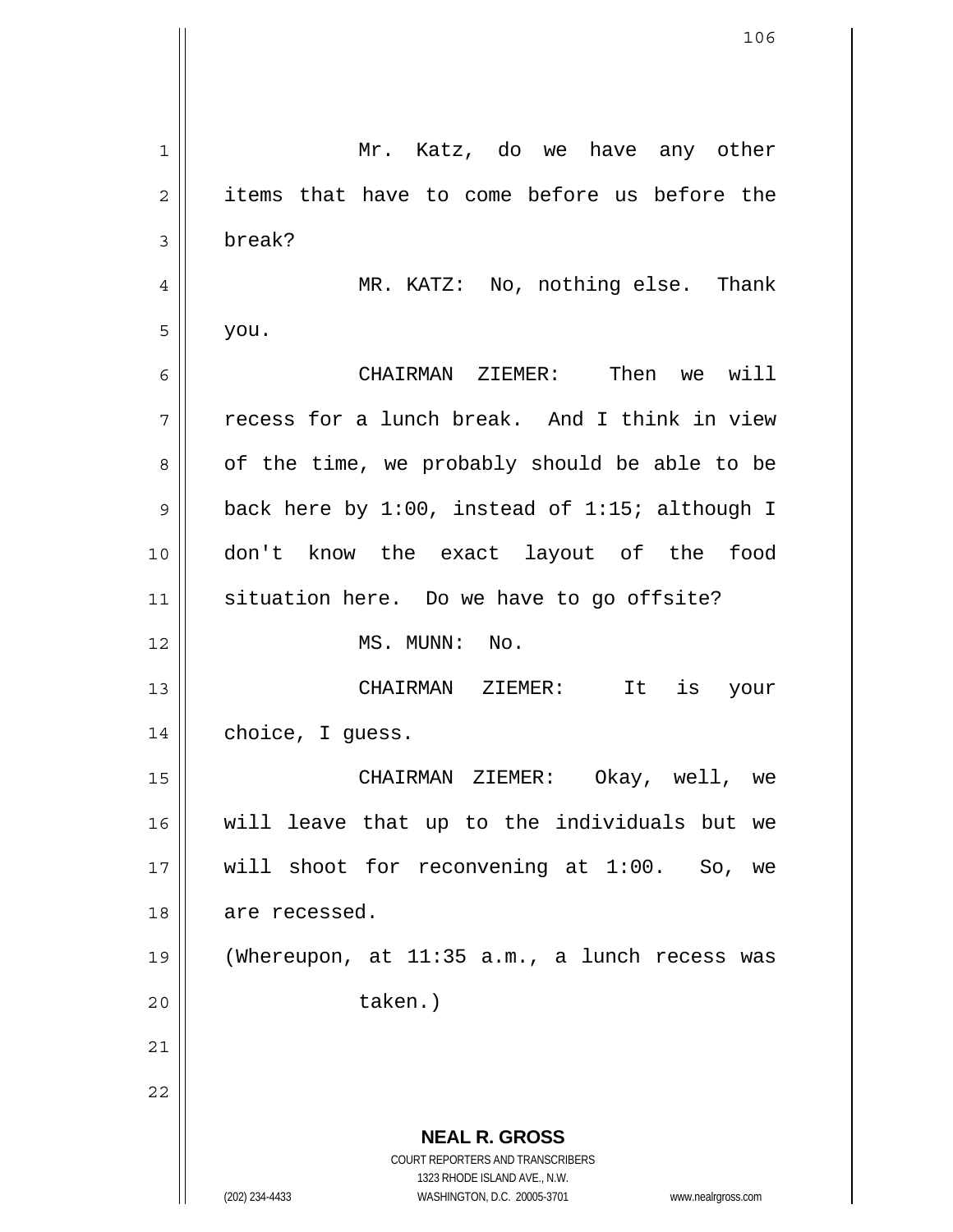|                         | 107                                                                 |
|-------------------------|---------------------------------------------------------------------|
|                         |                                                                     |
|                         |                                                                     |
| $\mathbf{1}$            |                                                                     |
| $\overline{c}$          |                                                                     |
| $\overline{\mathbf{3}}$ |                                                                     |
| $\overline{4}$          |                                                                     |
| 5                       |                                                                     |
| $\epsilon$              |                                                                     |
| 7                       |                                                                     |
| 8                       |                                                                     |
| 9                       |                                                                     |
| $10$                    |                                                                     |
| 11                      |                                                                     |
| 12                      |                                                                     |
| 13                      |                                                                     |
| 14                      |                                                                     |
| 15                      |                                                                     |
| 16                      |                                                                     |
| 17                      | A-F-T-E-R-N-O-O-N S-E-S-S-I-O-N                                     |
| 18                      | (1:06 p.m.)                                                         |
| 19                      | CHAIRMAN ZIEMER: We are ready to                                    |
| 20                      | We are going to begin<br>our<br>reconvene.                          |
| 21                      | afternoon session with a discussion of the                          |
| 22                      | Board's Security Plan. This relates, of                             |
|                         | <b>NEAL R. GROSS</b>                                                |
|                         | COURT REPORTERS AND TRANSCRIBERS<br>1323 RHODE ISLAND AVE., N.W.    |
|                         | WASHINGTON, D.C. 20005-3701<br>(202) 234-4433<br>www.nealrgross.com |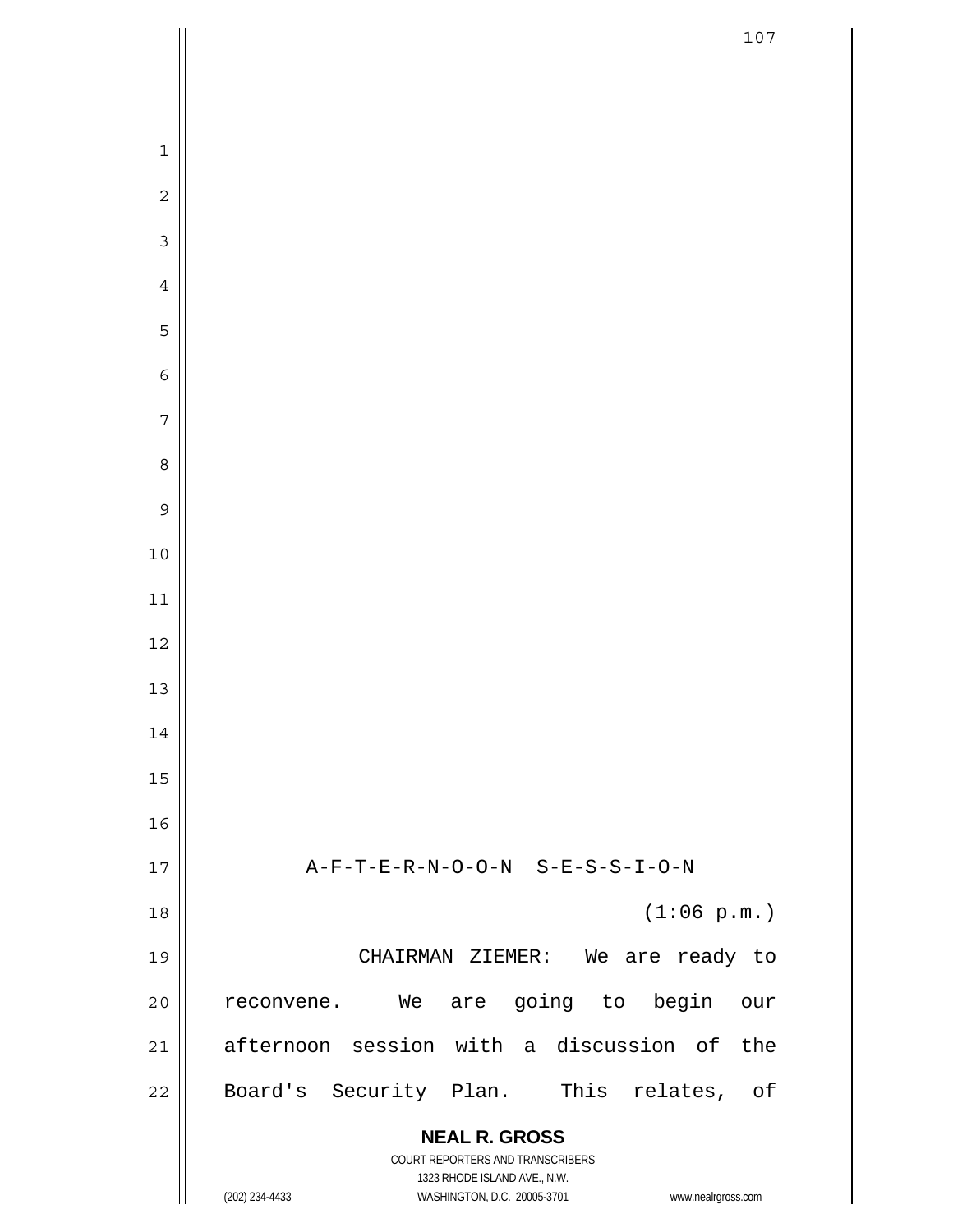1 2 3 4 5 6 course, to materials particularly from DOE sites that are classified or sensitive in some way and the access that the Board has to those documents, in terms of carrying out the Board's responsibilities for dose reconstruction and related matters.

7 8 9 10 11 12 13 14 15 16 17 We had appointed an ad-hoc workgroup to help us develop a formalized plan that would meet the Department of Energy requirements and that we would coordinate with the existing security plan for NIOSH and its contractors and Brad Clawson was the chair of that Work Group. So, Brad is going to introduce this and then he will in turn, I believe call on SC&A to assist in reviewing the draft that is being presented by the Work Group.

18 19 20 So, Brad, I will give you the floor at this point. MR. CLAWSON: Just to give you a

21 22 little bit of background, earlier in 2009 NIOSH established security plans for

> **NEAL R. GROSS** COURT REPORTERS AND TRANSCRIBERS 1323 RHODE ISLAND AVE., N.W. (202) 234-4433 WASHINGTON, D.C. 20005-3701 www.nealrgross.com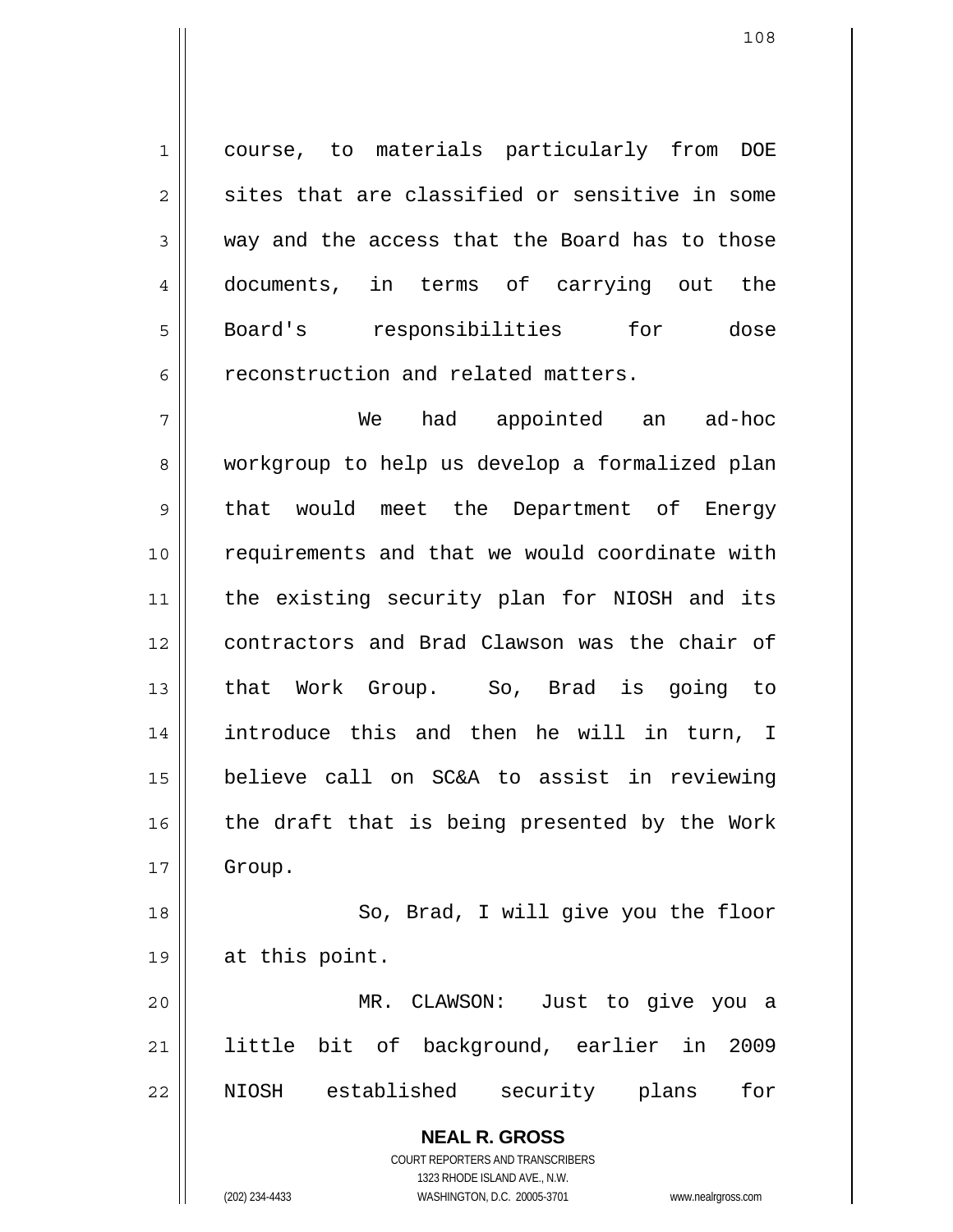1 2 3 4 5 6 7 8 9 10 11 12 13 14 15 16 17 18 19 themselves, procedures. Theirs were procedure 10 and 11 to themselves. And at the Albuquerque, New Mexico meeting in February, there was some discussion about this and it got into some members of the Advisory Board felt that it took away from our independence from NIOSH so this security group was formed to be able to draft our own procedures and mainly guidelining DOE Security Plans for Energy Employee's Illness Compensation Act, which is the governing document for both of these. On the Board, there was Josie Beach, Bill Schofield, and Robert Presley. In that time, we had a working group in April 21st to be able to go over these procedures to be able to change them to the Board's procedures so that we would still be

implementing the Department of Energy's security plans with these. And our procedures, too, came out for Procedure 10, which is data access and interview procedures

COURT REPORTERS AND TRANSCRIBERS 1323 RHODE ISLAND AVE., N.W. (202) 234-4433 WASHINGTON, D.C. 20005-3701 www.nealrgross.com

**NEAL R. GROSS**

20

21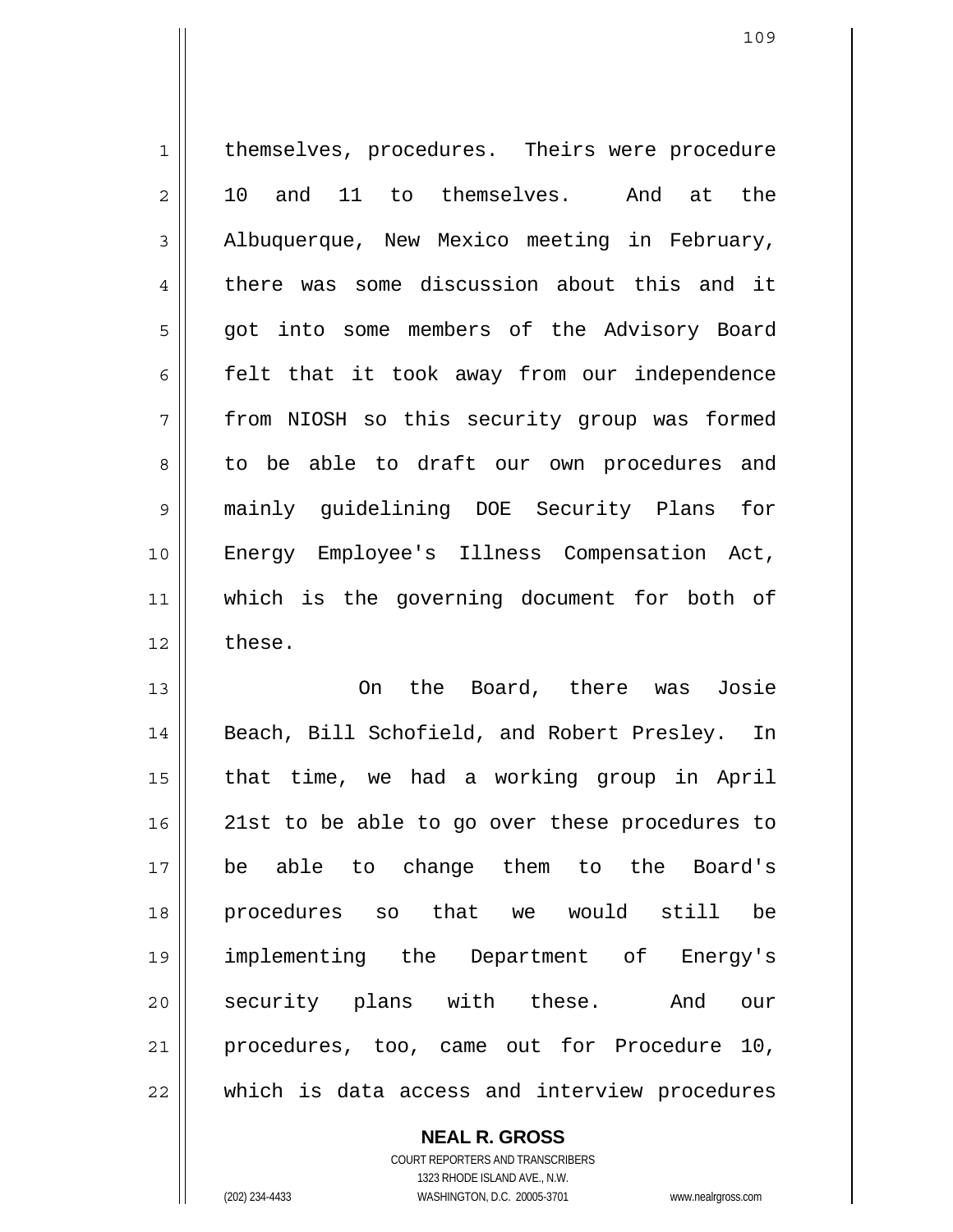1 2 3 4 5 6 7 8 9 10 11 12 13 14 15 16 17 18 19 20 21 22 and Procedures 11, which is Department of Energy classification review and documents. We have had numerous emails back and forth. And these basically, what I want you to understand, is that these basically mirror image what NIOSH's are. And we took great pains to be able to try to do that because our main issue is to make sure that the Department of Energy Security Plan is implemented, to be able to keep the security, the documents and so forth like that handled correctly. And I guess all are supposed to, all of us were emailed a copy of this. And I guess if there is any other issues or plans, or if Joe would like to say anything about it, we are fine with it. I guess I would open it for discussion if, they would like. CHAIRMAN ZIEMER: Perhaps, Board Members, would it be kind of helpful if we asked Joe to kind of lead us through the document or are you --

> **NEAL R. GROSS** COURT REPORTERS AND TRANSCRIBERS 1323 RHODE ISLAND AVE., N.W.

(202) 234-4433 WASHINGTON, D.C. 20005-3701 www.nealrgross.com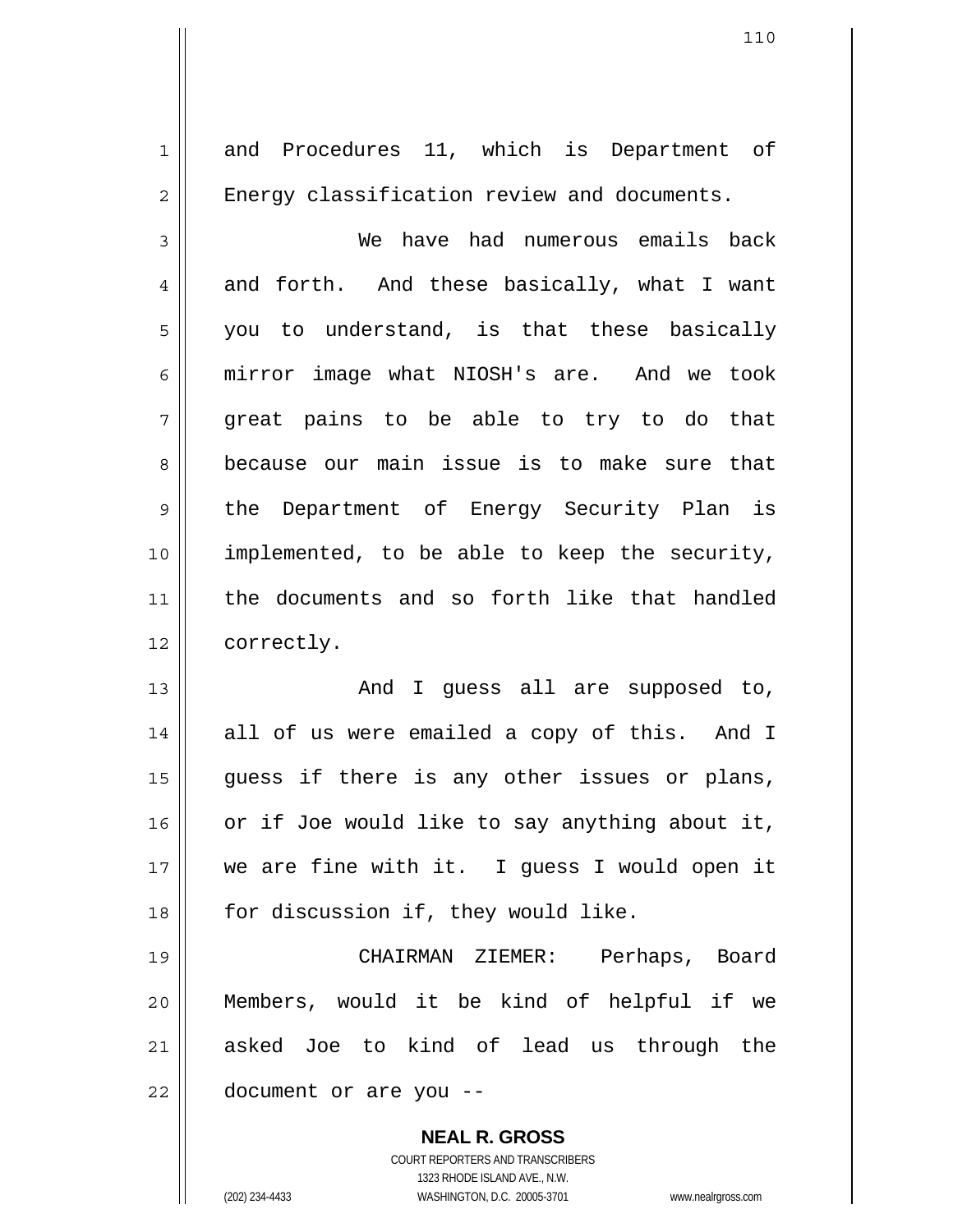| $\mathbf{1}$   | MS. MUNN: That would be helpful.               |
|----------------|------------------------------------------------|
| $\overline{2}$ | CHAIRMAN ZIEMER: Okay. Joe, maybe              |
| 3              | you could kind of take us through and point    |
| 4              | out any particular, or highlight any           |
| 5              | particular items or issues that you think      |
| 6              | might be pertinent and perhaps make sure that  |
| 7              | we all understand how it coordinates with the  |
| 8              | NIOSH plan because was want to be working in   |
| 9              | tandem pretty much but be able to exercise     |
| 10             | both actual independence and perceived         |
| 11             | independence from NIOSH.                       |
| 12             | MR. FITZGERALD: Yes, I think as                |
| 13             | Brad was pointing out, we did go through some  |
| 14             | real deliberate review to make sure this       |
| 15             | tracks well with the Board's draft procedures. |
| 16             | So, the intent was to mirror both what PROC-   |
| 17             | 010 and PROC-011 has in it but to provide for  |
| 18             | the independence of the Board the way we are   |
| 19             | operating on sites. There are<br>some          |
| 20             | differences in that regard. Not many but some  |
| 21             | differences. And to preserve, I think as Brad  |
| 22             | pointed out, the adherence to the DOE Security |

**NEAL R. GROSS**

 $\mathbf{I}$ 

COURT REPORTERS AND TRANSCRIBERS 1323 RHODE ISLAND AVE., N.W. (202) 234-4433 WASHINGTON, D.C. 20005-3701 www.nealrgross.com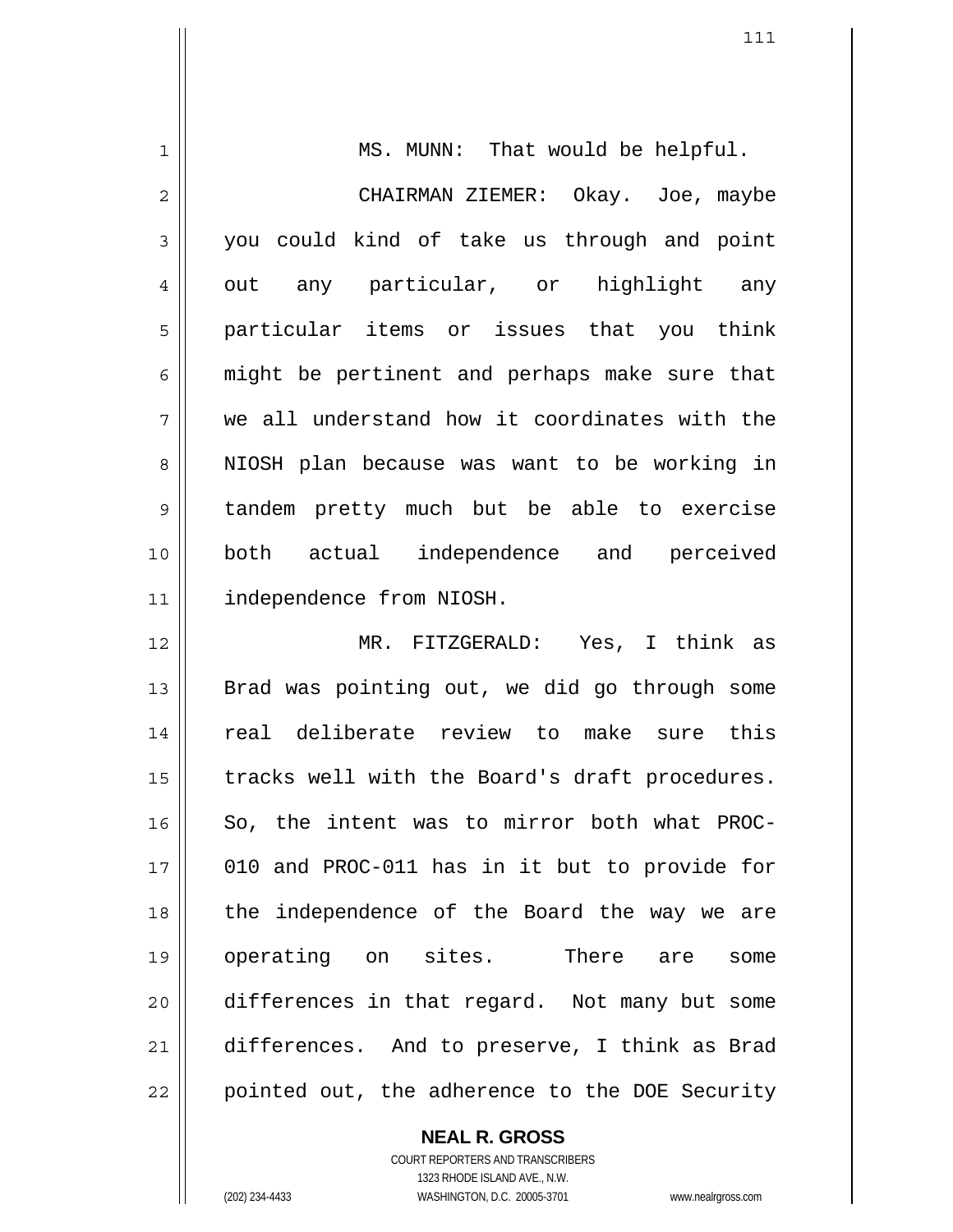1 2 3 4 5 6 7 Plan, and pretty much to practices that we follow right now on DOE sites. So, it doesn't change so much what we do at this site. But what it does is, I think, provides for that independence and also provides for some discretion, once we get onsite in dealing dayto-day with DOE site people.

8 9 10 11 12 13 14 15 I am going to walk through the first one, data access interview procedures, which is Procedure 010 that you have a copy of. And I am going to just highlight was is different or what is noteworthy, rather than going through all the procedures. Because most of this does mirror what is already in PROC-010.

16 17 18 19 20 21 22 Under Responsibilities, 4.0, that is page four, you will see the Advisory Board Facility Point of Contact, that first label. What this first provision makes clear is that the Advisory Board's point of contact is the Technical Support Contractor in this case, SC&A, an SC&A employee or consultant. And

> **NEAL R. GROSS** COURT REPORTERS AND TRANSCRIBERS 1323 RHODE ISLAND AVE., N.W. (202) 234-4433 WASHINGTON, D.C. 20005-3701 www.nealrgross.com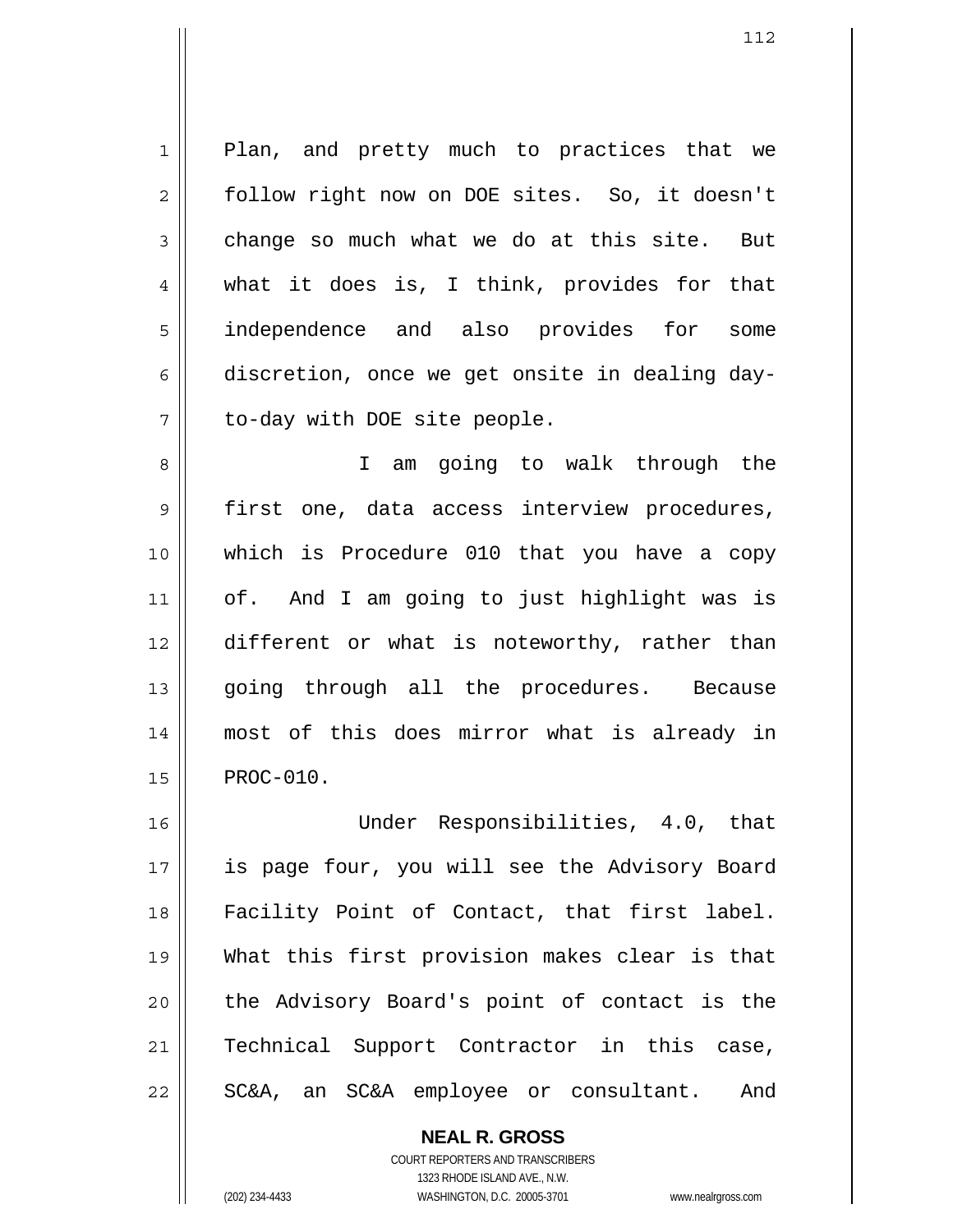1 2 that individual acts on behalf of the Board at the various sites.

3 4 5 6 7 8 9 10 And in practice, it is typically one or two people. We are not talking about 30 people or 15 or 20 people. It is going to be one or two people that would be the coordination point. That is not going to change much in the way things have gone relative to DOE sites and pretty much that is going to be the same.

11 12 13 14 15 16 17 18 19 20 21 22 If you go a little further down, clearly what we are basically saying is that the POC, in this case, SC&A is responsible for notifying NIOSH, the DFO, and members of the Board, when we are going out and actually beginning a process at the site. So certainly that initial coordination of making sure everybody knows that we are doing this. In some cases, there is an invitation for Board Members to participate and some interviews we have done in the past. In the case of the DFO, clearly when we start this process, we

> **NEAL R. GROSS** COURT REPORTERS AND TRANSCRIBERS 1323 RHODE ISLAND AVE., N.W.

(202) 234-4433 WASHINGTON, D.C. 20005-3701 www.nealrgross.com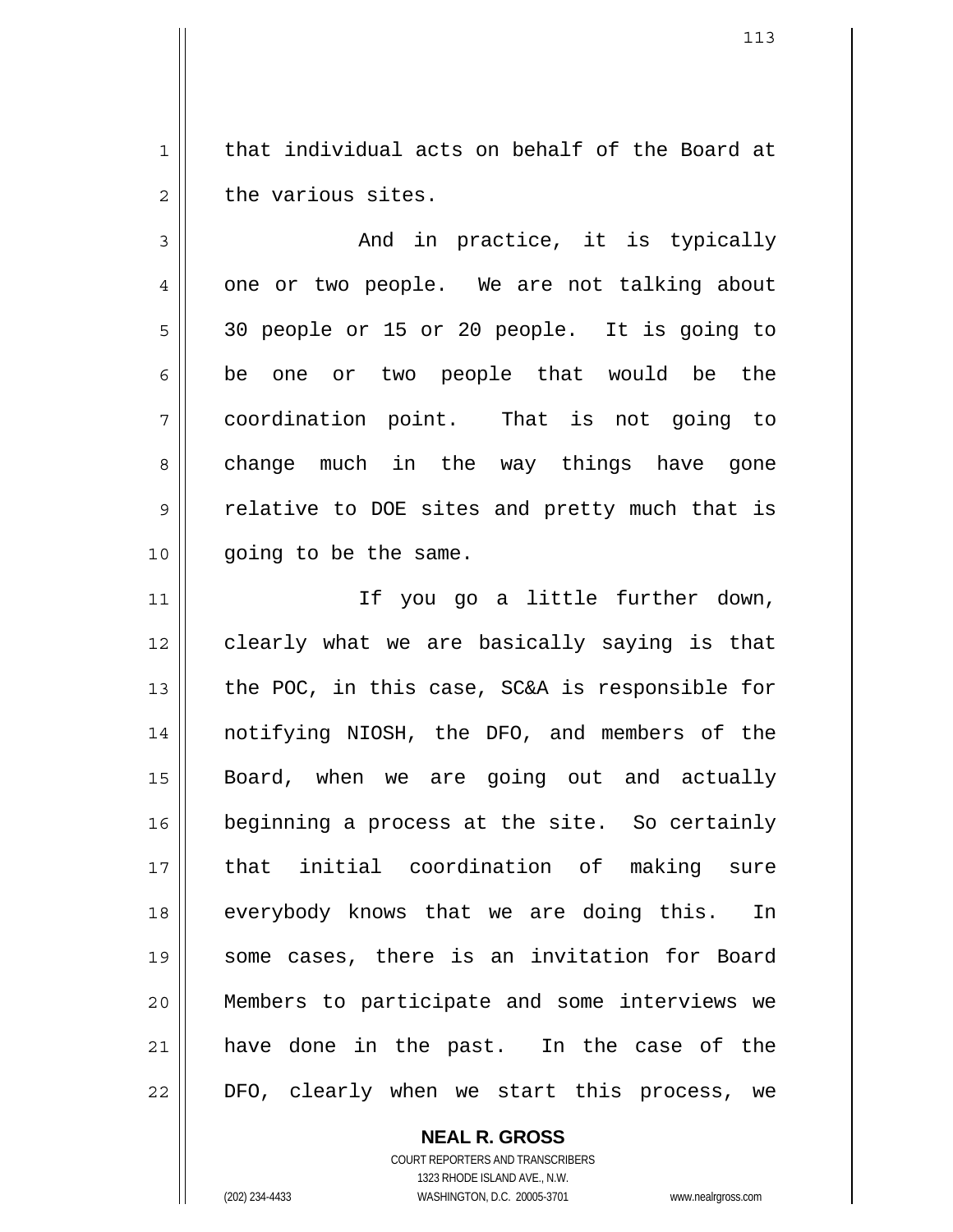1 2 3 4 5 6 7 8 9 10 11 12 13 14 15 16 17 18 19 20 21 22 are going to start impinging on DOE resources in some ways. And that is certainly a key role for DFO to interface with DOE. And that kind of launches the process. There will be a data capture plan, of course, produced and delivered. And really the beginning of the process is where I think we basically make sure everybody knows what is going on. The difference is, once we do get on site and go day-to-day, that pretty much will go without going through these various loops, unless something comes up. If there is a question or an issue, and this is the way it goes now, so this isn't really a change. If something comes up where there is a problem, certainly with the DFO or the DOE, we will bring it back and try to get that solved. So that is pretty much the same. One thing that we have made a little bit clearer under the responsibility is, and we certainly were moving in that direction last year. But I think this makes

> **NEAL R. GROSS** COURT REPORTERS AND TRANSCRIBERS

> > 1323 RHODE ISLAND AVE., N.W.

(202) 234-4433 WASHINGTON, D.C. 20005-3701 www.nealrgross.com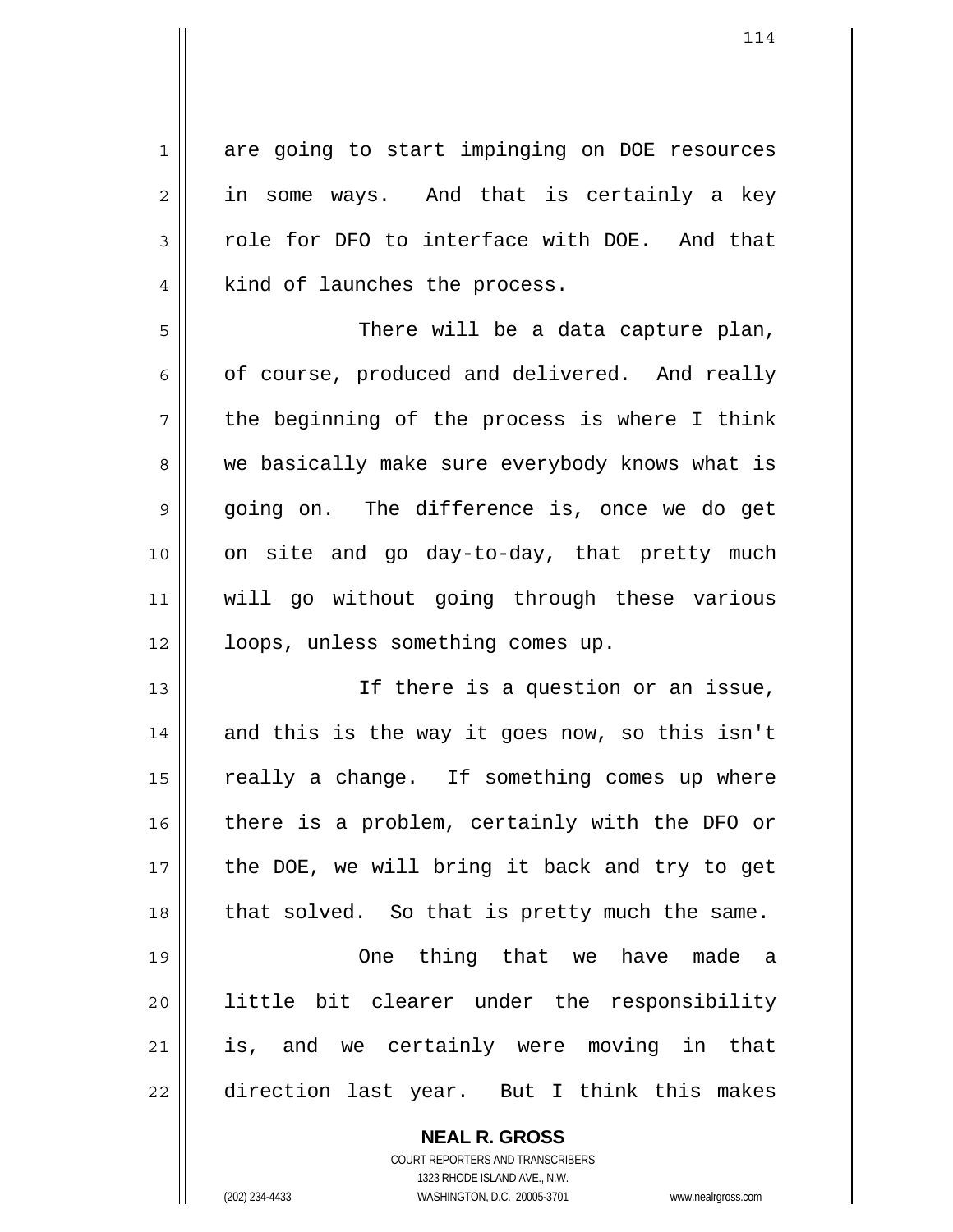1 2 3 4 5 6 7 8 9 10 11 12 13 14 15 16 it more explicit that we are going to, as a first step baseline, our document request against what has already been collected, in a very systematic way, by NIOSH at that particular site. Which means we will formally go to that NIOSH POC for that site, go through pretty much their data capture plan, what is in progress, what is in the pipeline, who they have interviewed, and what notes exist from those interviews, which is certainly a bit more systematic than perhaps we have done in the past and I think it is a good way to go. This is going to, I think, minimize and mitigate against duplication, the redundancy, and it is going to help the process, make it more efficient.

17 18 19 20 21 22 And I think the last item there is that certainly as we are now responsible for submitting pretty much everything we do at the sites, the notes, the documents collected, any draft material that we produce to DOE for security review, this pretty much adheres to

> **NEAL R. GROSS** COURT REPORTERS AND TRANSCRIBERS 1323 RHODE ISLAND AVE., N.W. (202) 234-4433 WASHINGTON, D.C. 20005-3701 www.nealrgross.com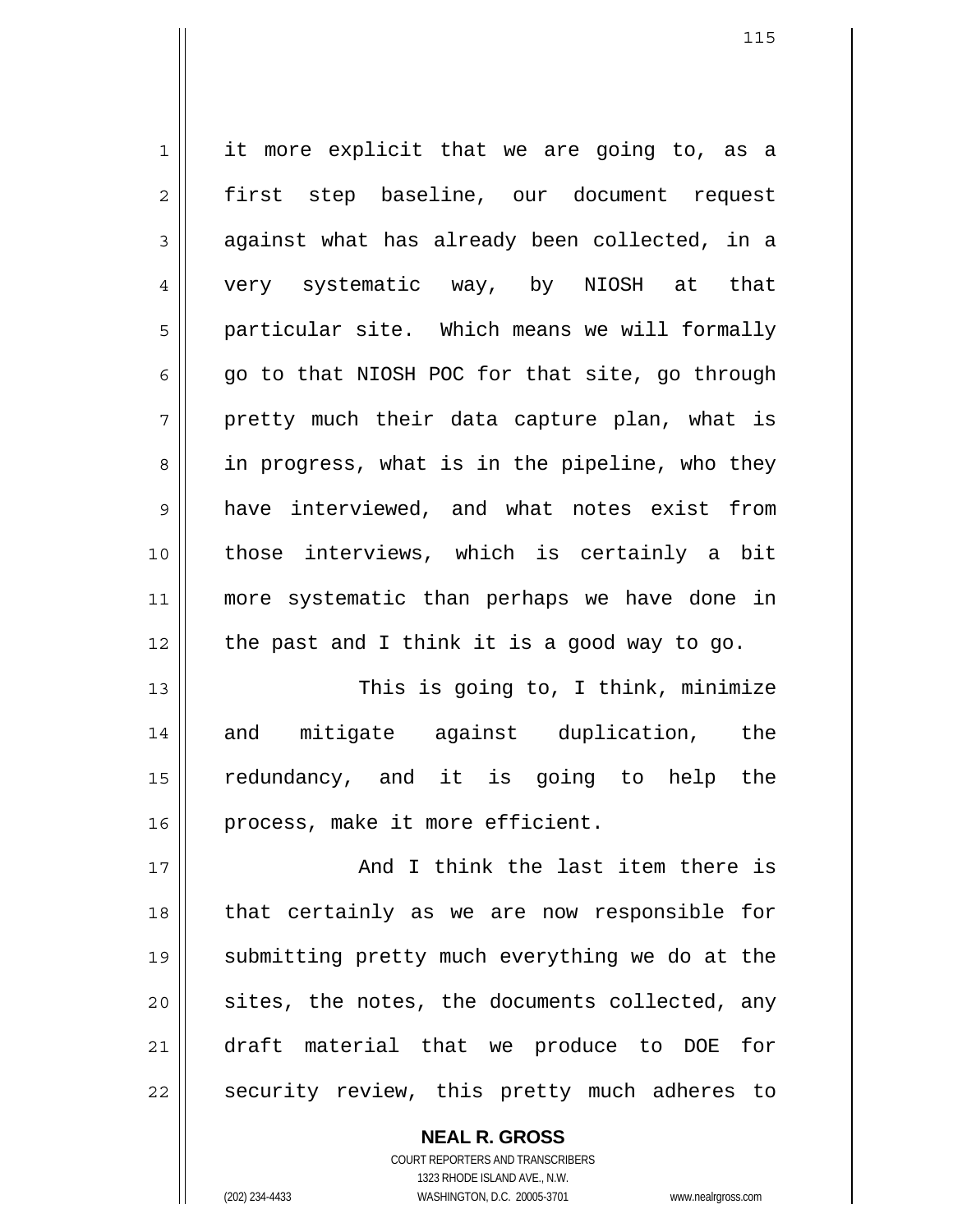1 2 the DOE Security Plan. This doesn't change that at all.

3 4 5 6 7 8 9 10 11 That is a thumbnail in terms of the POC. And this differs, I think from an earlier draft where I think we had a POC designated for each site as we went from the Work Group. I think this just makes it clear that we are pretty going to use an SC&A person pretty much for a number of these sites, unless there is an issue where we need to have an additional one.

12 13 14 15 Any questions on sort of the role of the Technical Support Contractor, in this case, SC&A, for this thing, data access? That pretty much is the description of that role.

16 17 18 19 20 21 22 CHAIRMAN ZIEMER: Joe, do you anticipate that this will simply be SC&A or will it be one or two named persons that will be sort of the fixed points of contact? MR. FITZGERALD: Yes, the latter. I think that has worked out well. I think the only issue going toward the future, clearly

> **NEAL R. GROSS** COURT REPORTERS AND TRANSCRIBERS 1323 RHODE ISLAND AVE., N.W. (202) 234-4433 WASHINGTON, D.C. 20005-3701 www.nealrgross.com

<sup>116</sup>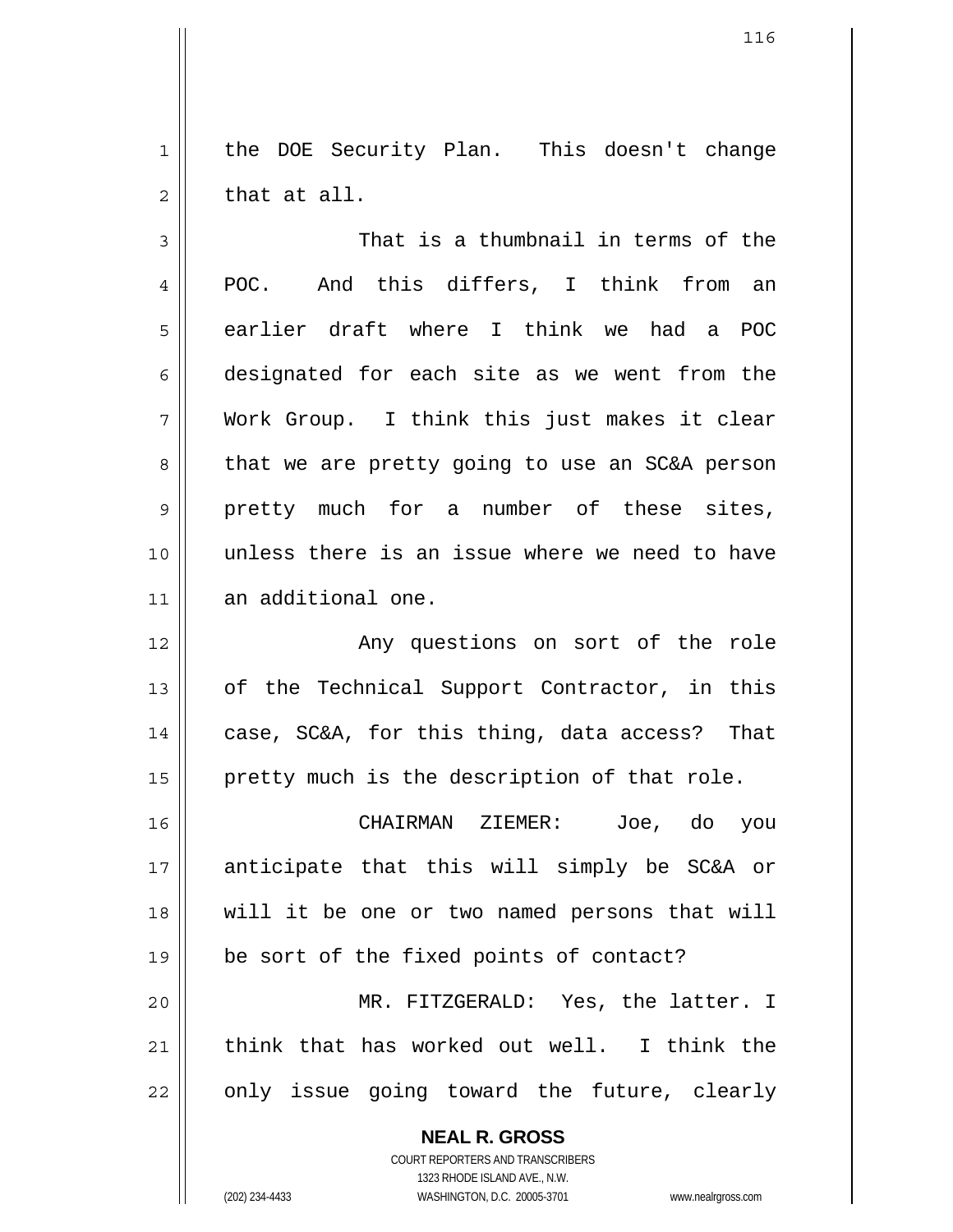1 2 3 4 5 6 7 8 9 10 11 12 13 14 15 16 17 18 19 20 21 22 Cathy has been a principal, one person doing that. But as we get broader, we certainly would look at the possibility of using additional people in that role but it is not going to be a lot of people. It is going to be one, maybe two. So there will be a central point of contact and a backup, in case there is a need for a backup. So, I think that is going to keep it more coherent and coordinated and carry the experience forward. CHAIRMAN ZIEMER: Dr. Melius? DR. MELIUS: Yes, I would just say I would argue in support of that because I think having some consistency to how this is being dealt with and continuity is probably most important at this point in time as we sort of implement this procedure. But I think it should make it more efficient for NIOSH, DOE and the Board and its contractor for dealing with these issues.

MR. FITZGERALD: Yes, this doesn't

**NEAL R. GROSS** COURT REPORTERS AND TRANSCRIBERS 1323 RHODE ISLAND AVE., N.W. (202) 234-4433 WASHINGTON, D.C. 20005-3701 www.nealrgross.com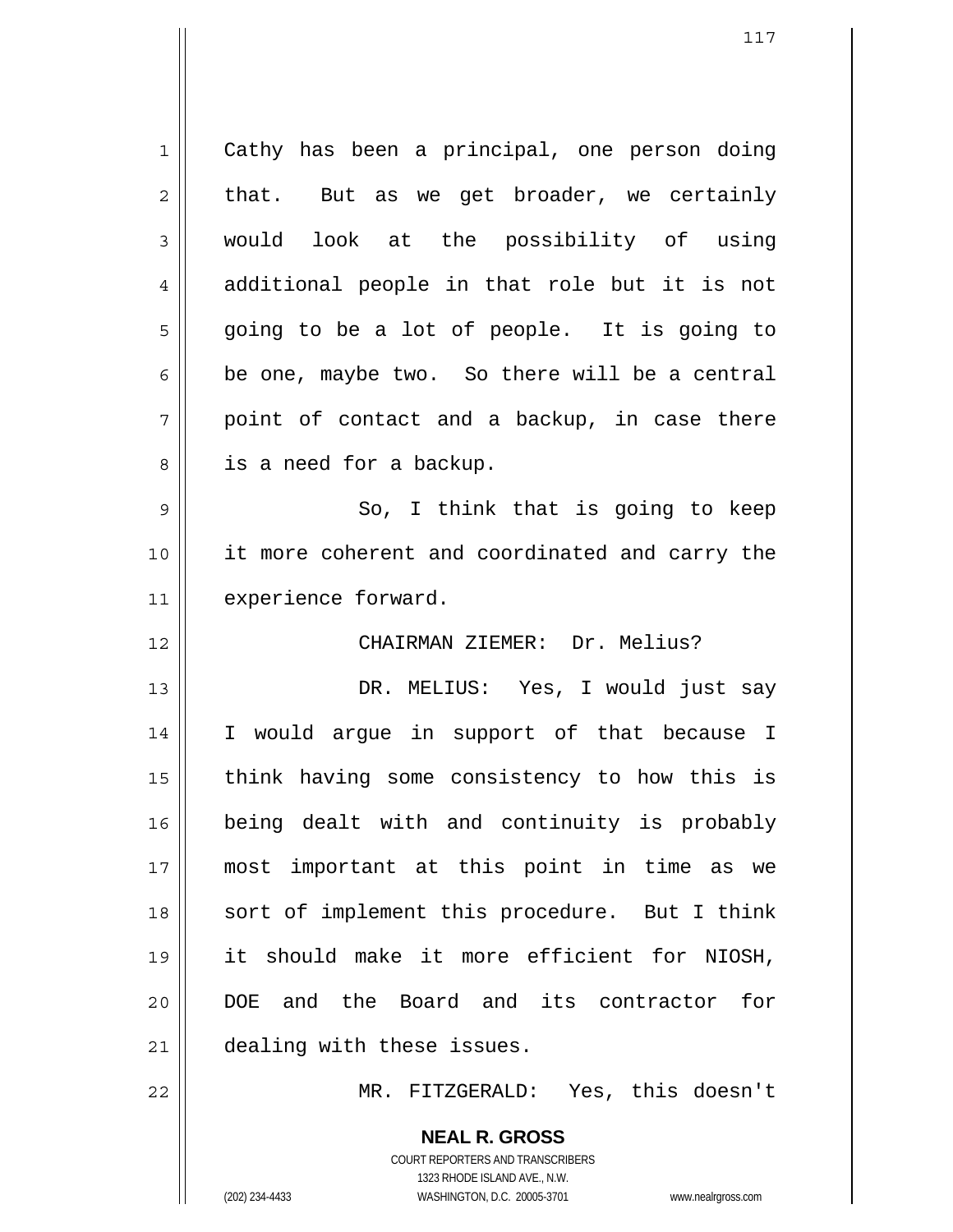1 2 3 change the status quo. This pretty much codifies what we do in practice. So, it is going to be efficient.

CHAIRMAN ZIEMER: Dr. Poston.

5 6 7 8 9 10 11 12 DR. POSTON: Joe, I am pretty much in favor of this but I wanted to make sure I understood exactly how the -- let's take the situation of a working group. On most working groups, there is at least one person from SC&A. Would that person be the POC? Suppose we needed data. Suppose we needed information --

## MR. FITZGERALD: Right.

14 15 16 17 18 19 20 21 22 DR. POSTON: -- from whatever working group site we are working on. How does this, is that -- if the working group says they would like to see the data, does that mean that the SC&A person on the committee becomes the POC and has the action? MR. FITZGERALD: No. I think the way it is worked, and I can speak from first experience because I am sort of lead on a

> **NEAL R. GROSS** COURT REPORTERS AND TRANSCRIBERS

4

13

1323 RHODE ISLAND AVE., N.W. (202) 234-4433 WASHINGTON, D.C. 20005-3701 www.nealrgross.com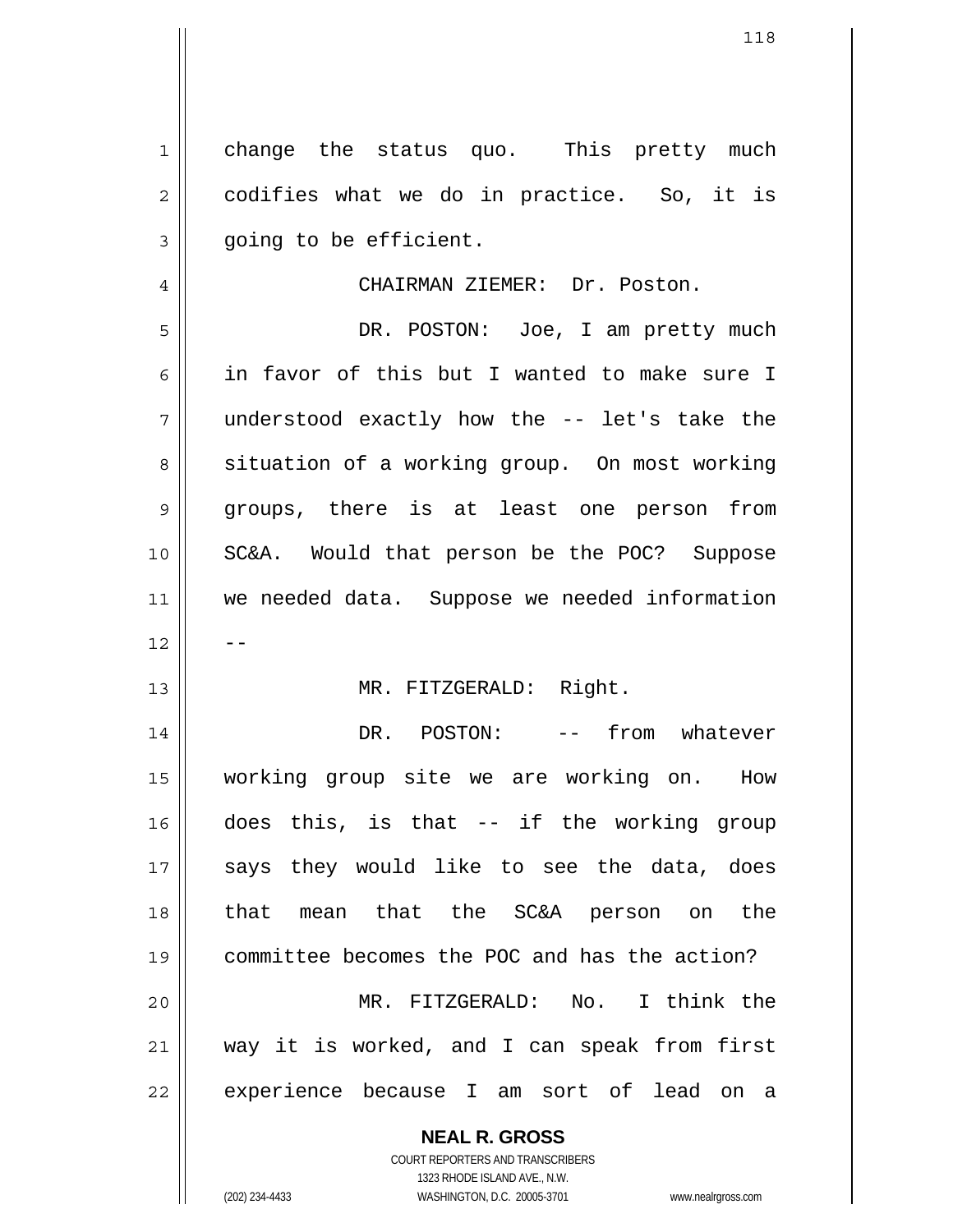**NEAL R. GROSS** COURT REPORTERS AND TRANSCRIBERS 1323 RHODE ISLAND AVE., N.W. 1 2 3 4 5 6 7 8 9 10 11 12 13 14 15 16 17 18 19 20 21 22 couple of sites like Mound and Pantex and I rely on the SC&A POC, onsite POC for record, you know, acquisition, review, and interviews. And it is sort of a cross-matrix kind of relationship where the individual provides that support for the site to the various Work Groups and that provides the continuity and the support. And that seems to work pretty well in practice. We have been doing that for about four or five years now. DR. POSTON: So you would, whoever is on the working group would pass that to the POC for action? MR. FITZGERALD: Yes, it is pretty seamless. DR. POSTON: All right. MR. FITZGERALD: And that would be done very transparently. So clearly, if you and your position as Work Group chair, you would know that in fact the lead for SC&A for the Work Group is relying on the so-called lodge report POC to do that job.

(202) 234-4433 WASHINGTON, D.C. 20005-3701 www.nealrgross.com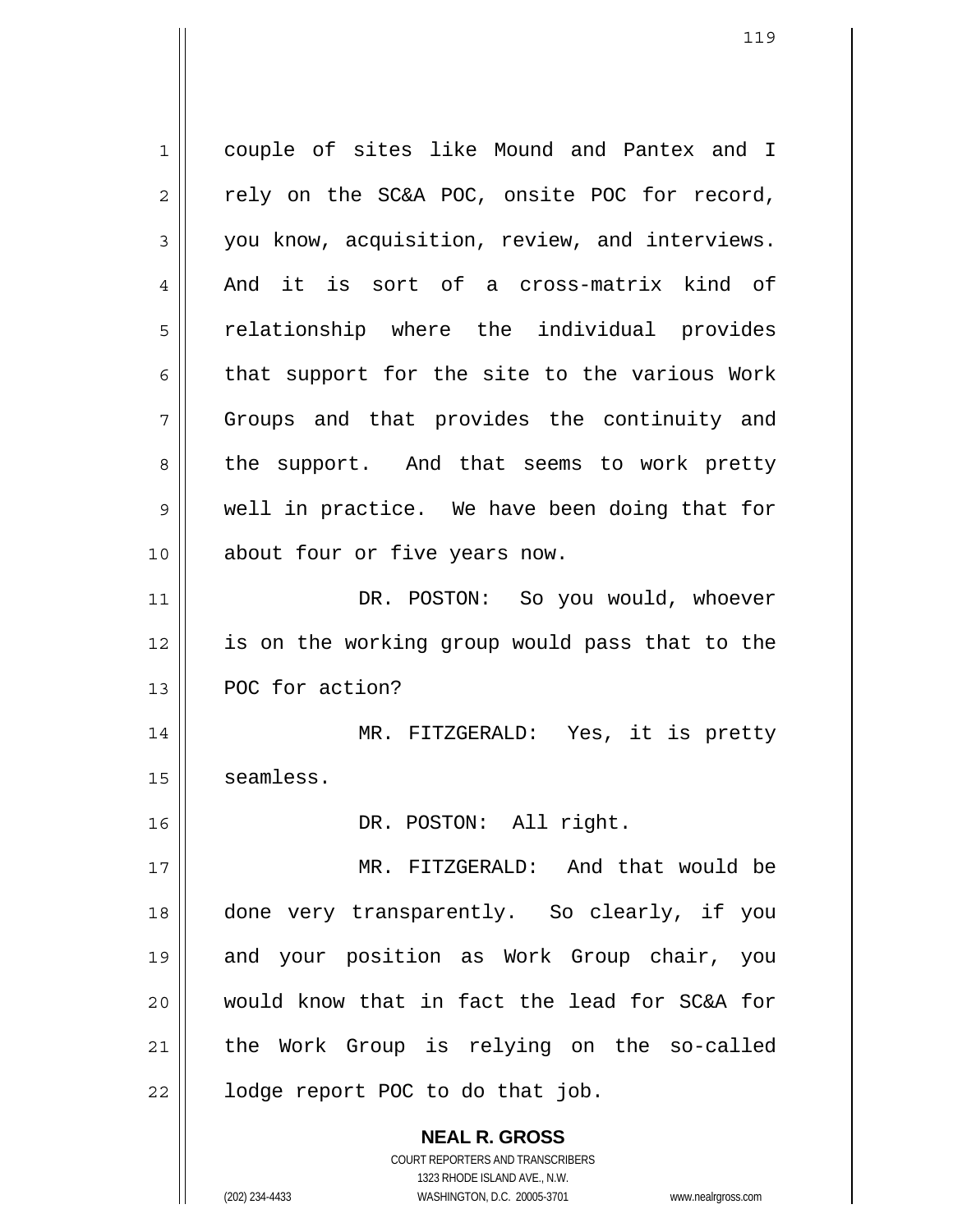| 1              | And there may be more than one                                      |
|----------------|---------------------------------------------------------------------|
| $\overline{2}$ | person doing that job. In some cases, I have                        |
| 3              | joined that individual for interviews, as have                      |
| 4              | some Board Members. So, it tends to expand                          |
| 5              | the time comes to do interviews to<br>when                          |
| 6              | collect data. It is not just that one person                        |
| 7              | all the time. But that person has the                               |
| 8              | coordination role and sort of holds that role                       |
| 9              | and makes sure the trains run on time, there                        |
| 10             | is continuity.                                                      |
| 11             | Board Members, Work Group members,                                  |
| 12             | others can join into that process at any time                       |
| 13             | but at least one person is responsible for                          |
| 14             | making sure that this thing gets followed, the                      |
| 15             | process gets followed and the results are                           |
| 16             | shaped.                                                             |
| 17             | DR. POSTON: So those other things                                   |
| 18             | you didn't address because we don't have to                         |
| 19             | address them?                                                       |
| 20             | MR. FITZGERALD:<br>I'm sorry, the                                   |
| 21             | other things?                                                       |
| 22             | The involvement of<br>DR. POSTON:                                   |
|                | <b>NEAL R. GROSS</b>                                                |
|                | <b>COURT REPORTERS AND TRANSCRIBERS</b>                             |
|                | 1323 RHODE ISLAND AVE., N.W.                                        |
|                | (202) 234-4433<br>WASHINGTON, D.C. 20005-3701<br>www.nealrgross.com |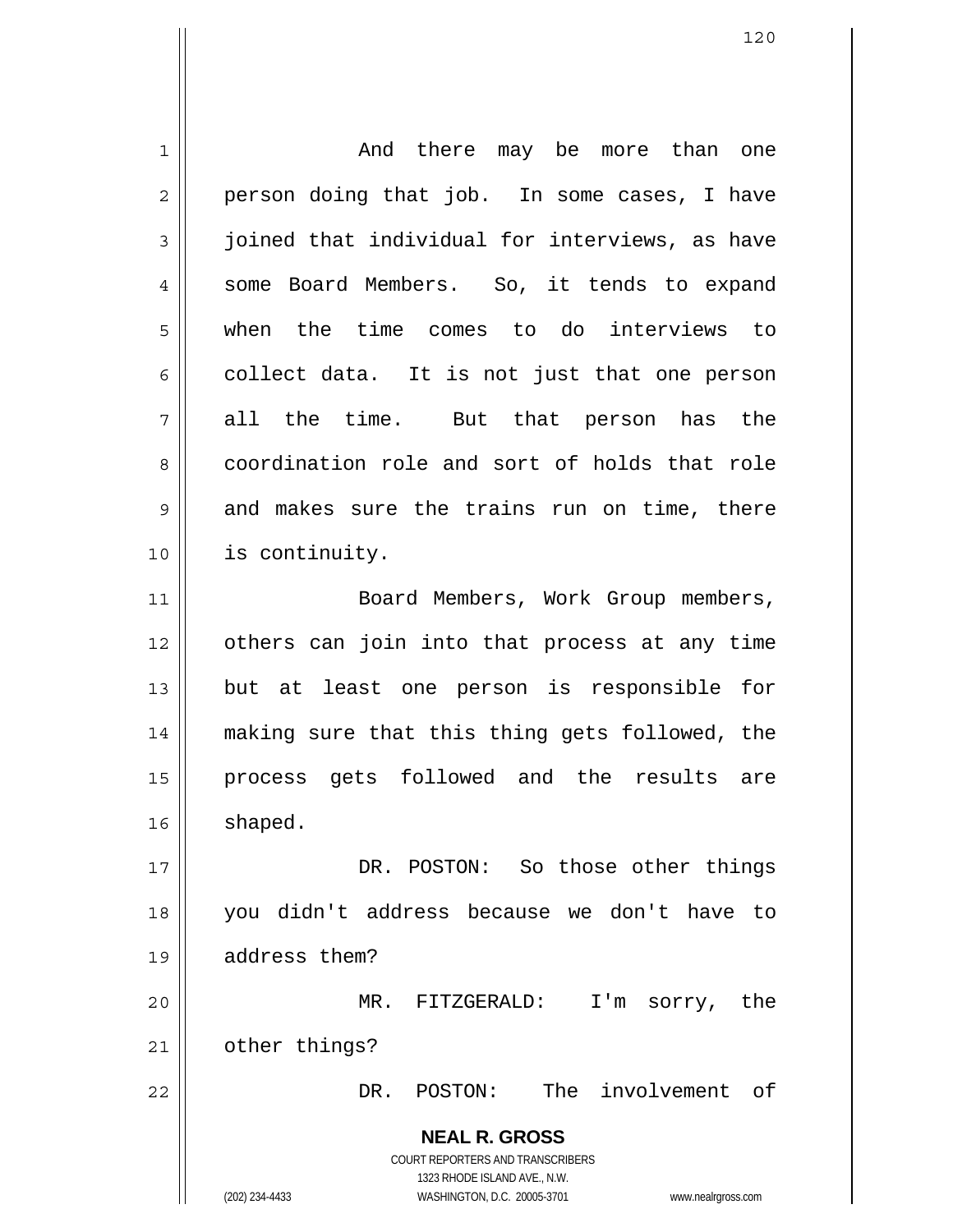1

more than one person, Work Group people.

2 3 4 5 6 7 8 9 10 11 12 13 14 15 16 17 18 19 20 MR. FITZGERALD: Oh, that's in here. I mean, I think the initial notification of the intent to go onsite and do some of the interviewing and the data access involves informing Work Group Board Members, the DFO for NIOSH and the NIOSH POC, everybody, and DOE, everybody knows that there is a plan to go onsite to begin doing this process. That opens it up for any questions, issues, that the Work Group may raise. It opens up for possible participation for one or more Board Members that they want to participate, interviews we have done in the past. It raises questions about what documents NIOSH has collected. It also alerts DOE of the intent to go forward and starts engaging the coordination that DOE would provide.

21 22 So that really starts a process that touches just about everybody in this room and gives everybody a chance to weigh in. It

> **NEAL R. GROSS** COURT REPORTERS AND TRANSCRIBERS 1323 RHODE ISLAND AVE., N.W. (202) 234-4433 WASHINGTON, D.C. 20005-3701 www.nealrgross.com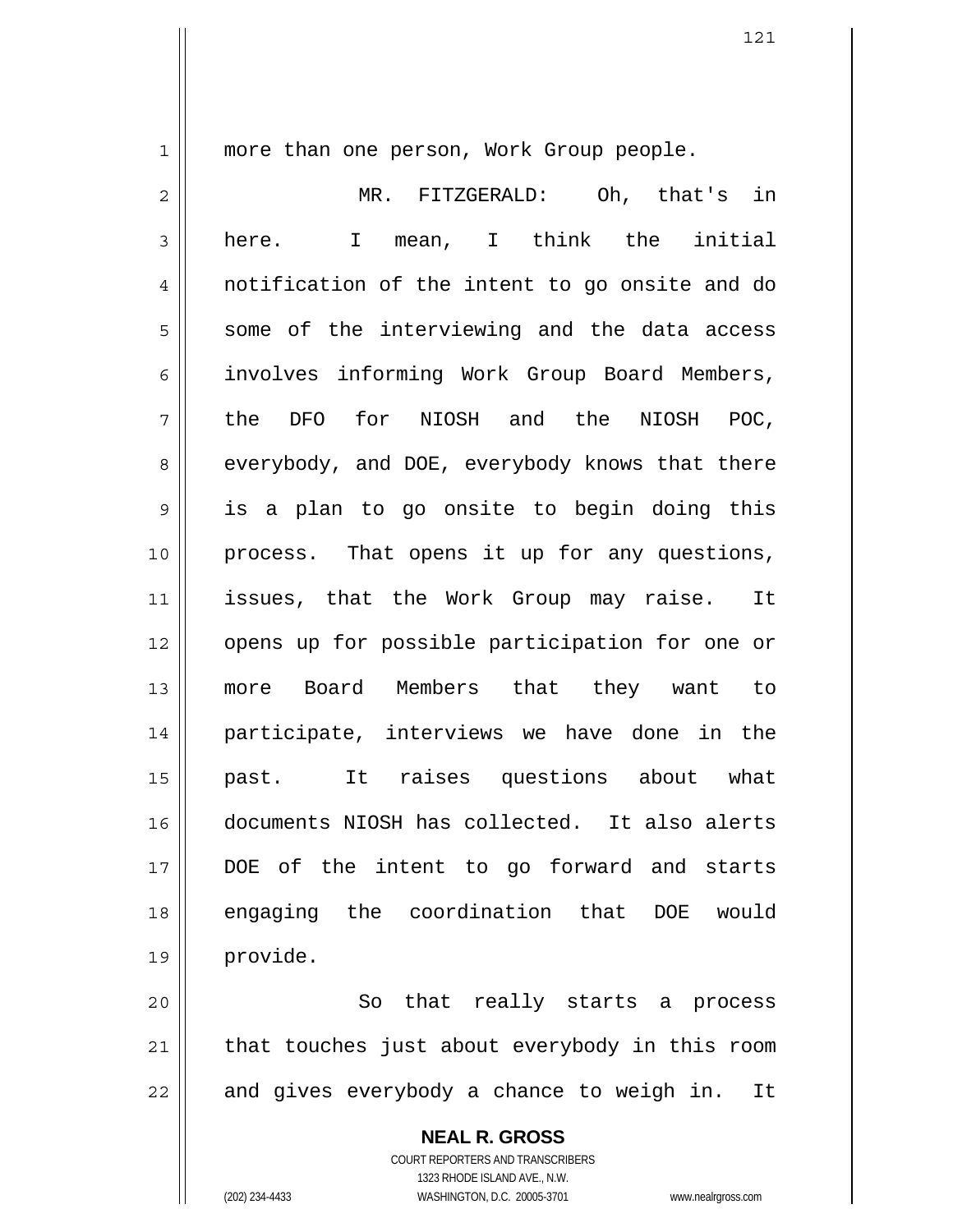1 2 3 4 5 6 7 8 9 10 11 12 13 14 15 16 17 18 19 20 21 22 also alerts them to this process that is going to go forward. And you know, I think this has evolved over time. I think this is probably the best, sort of, layout of that process that we have to date but I think that is where we are right now. And it has worked. I mean, that is one thing that you always wonder but it has worked in practice and has been effective. DR. POSTON: Thank you. CHAIRMAN ZIEMER: Brad. MR. CLAWSON: Yes, I just wanted to make sure with Dr. Melius because in the earlier draft one of my issues was, as John was alluding to a little bit earlier is a Work Group chair and so forth like that, I wanted to have be more apprised of what data access is going on and so forth like that and your comment back that the way that you read it was that we didn't have the time to be able to do that. And I wanted to make sure that this addressed what your concern was.

**NEAL R. GROSS**

COURT REPORTERS AND TRANSCRIBERS 1323 RHODE ISLAND AVE., N.W. (202) 234-4433 WASHINGTON, D.C. 20005-3701 www.nealrgross.com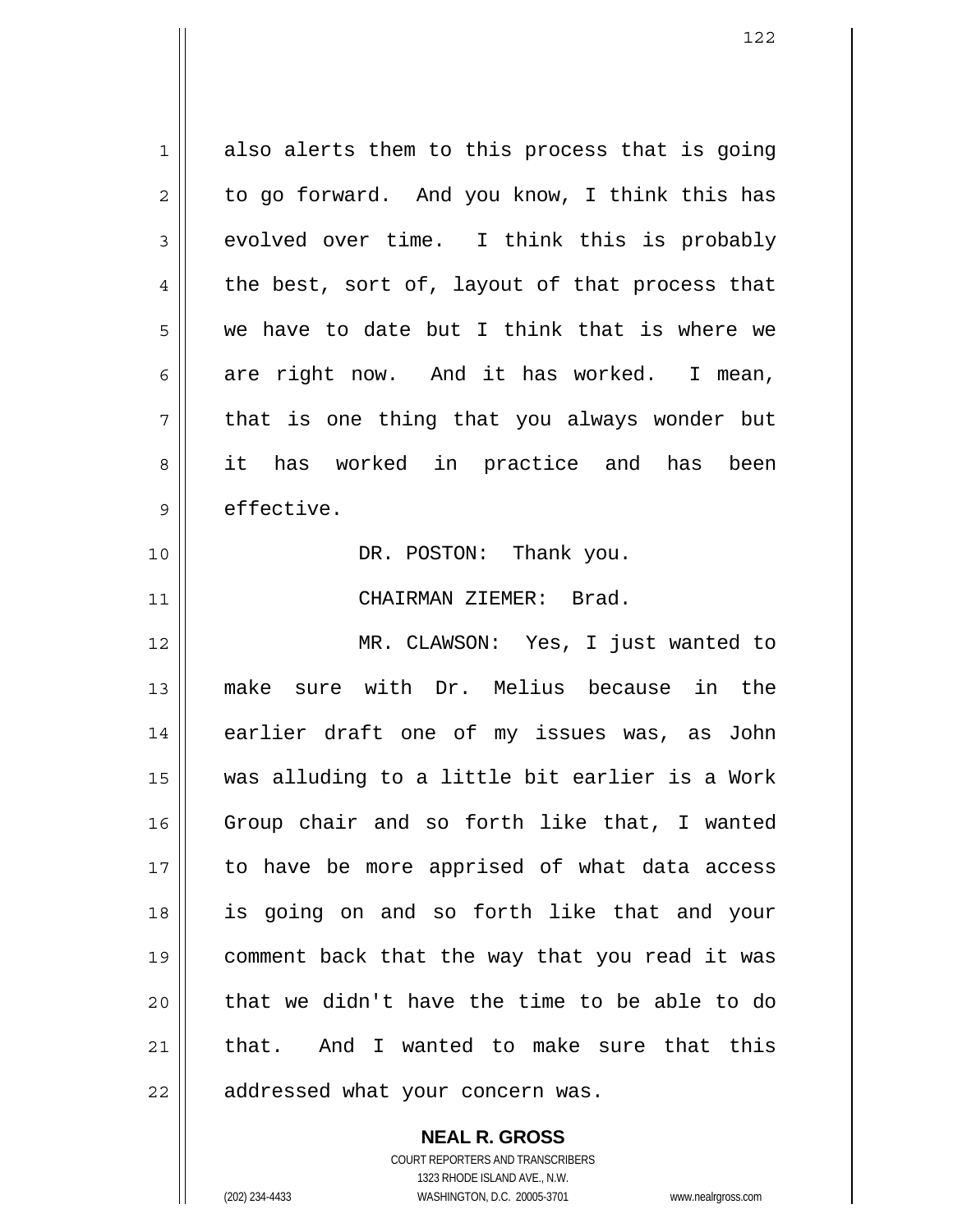| $\mathbf 1$    | I think it went a lot, I think it                                   |
|----------------|---------------------------------------------------------------------|
| $\overline{2}$ | is very good the way it is there.                                   |
| 3              | DR. MELIUS: Yes, I think it does.                                   |
| 4              | I think Dr. Poston's comment was, there has                         |
| 5              | been a responsibility on the part of that                           |
| 6              | point of contact that SC&A to coordinate with                       |
| 7              | everybody and communicate with everybody. And                       |
| 8              | I think it is spelled out in different parts                        |
| $\mathsf 9$    | so it is maybe not all in one place. I have                         |
| 10             | had a little trouble locating, I was looking                        |
| 11             | for another issue related to that and do that.                      |
| 12             | But I think it is all there.                                        |
| 13             | And I think that will be the test                                   |
| 14             | of this, as opposed to having a more -- you                         |
| 15             | know different, each Work Group would do it on                      |
| 16             | its own. And I think then we lose the ability                       |
| 17             | to coordinate and the consistency in terms of                       |
| 18             | contact with DOE and so forth.                                      |
| 19             | I mean, I am supportive of this.                                    |
| 20             | MR. CLAWSON: Yes, I just wanted --                                  |
| 21             | you know, we really have been doing this up                         |
| 22             | front. I have been involved in somewhat of                          |
|                | <b>NEAL R. GROSS</b>                                                |
|                | COURT REPORTERS AND TRANSCRIBERS<br>1323 RHODE ISLAND AVE., N.W.    |
|                | (202) 234-4433<br>WASHINGTON, D.C. 20005-3701<br>www.nealrgross.com |

 $\overline{\phantom{a}}$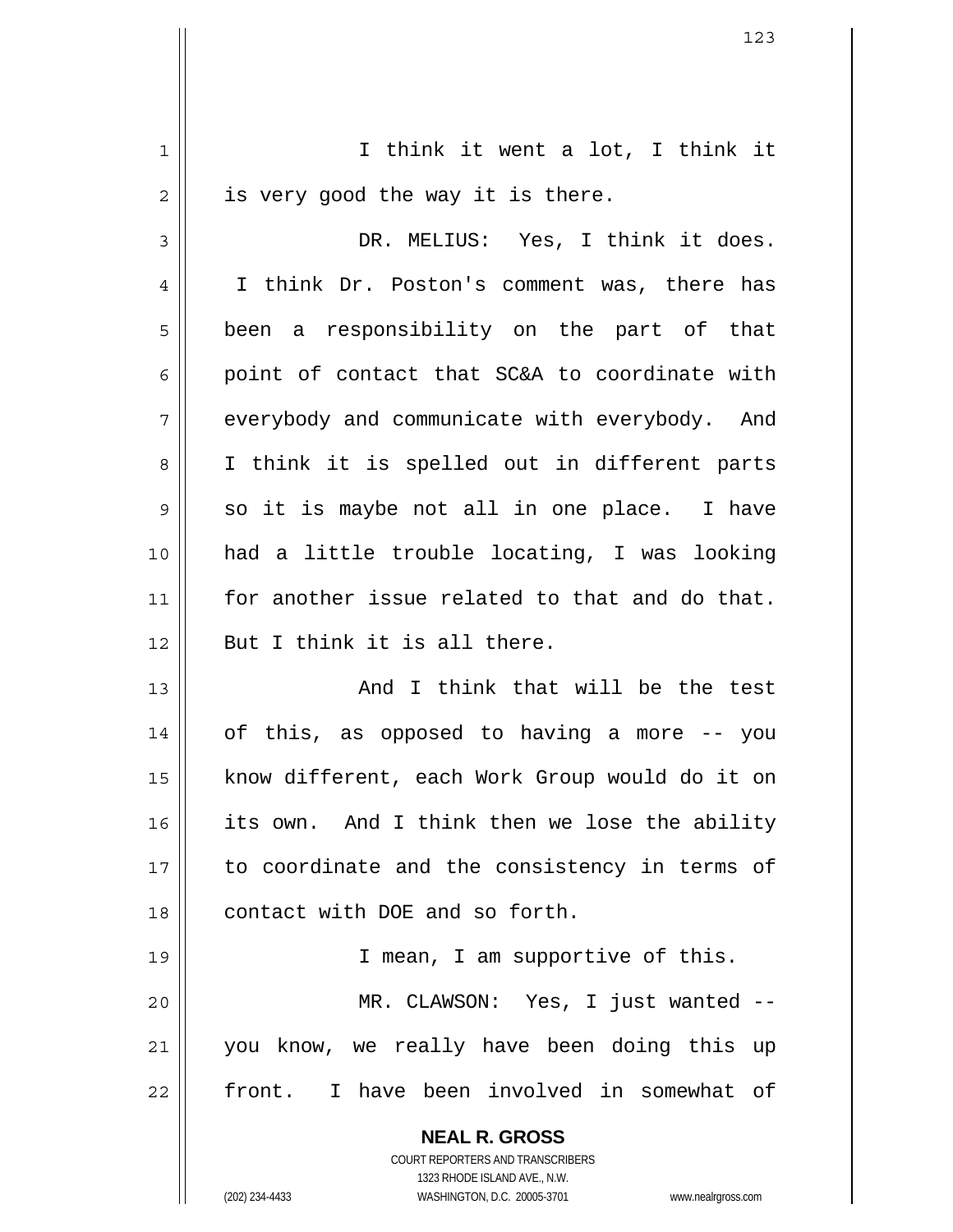1 2 3 4 5 6 7 8 some data capture and so forth and Kathy Demers-Roberts is SC&A's point of contact. We didn't, we purposely the way we worded it was wanted to keep it open if she got overloaded or so forth like that. For some procedures, SC&A may have to coordinate another person into it or whatever. And we were trying very hard to be able to implement that into it.

9 10 11 12 13 14 15 But in the retrieval and stuff, it makes very good like a Work Group chair myself for Fernald or whatever I can call her and find out what we are actually going through or I can go through SC&A who can go to her and we know where everything is at and it has worked quite well. She has done a fabulous job.

16 17 18 19 20 21 22 CHAIRMAN ZIEMER: Joe, let me follow up, though. In practice, let's say Kathy is the point of contact and let's say a Work Group needs to some data capture where they want to be involved in something, they let Kathy know. But if she is overloaded, she takes the initiative, I assume, to ask for

> **NEAL R. GROSS** COURT REPORTERS AND TRANSCRIBERS 1323 RHODE ISLAND AVE., N.W. (202) 234-4433 WASHINGTON, D.C. 20005-3701 www.nealrgross.com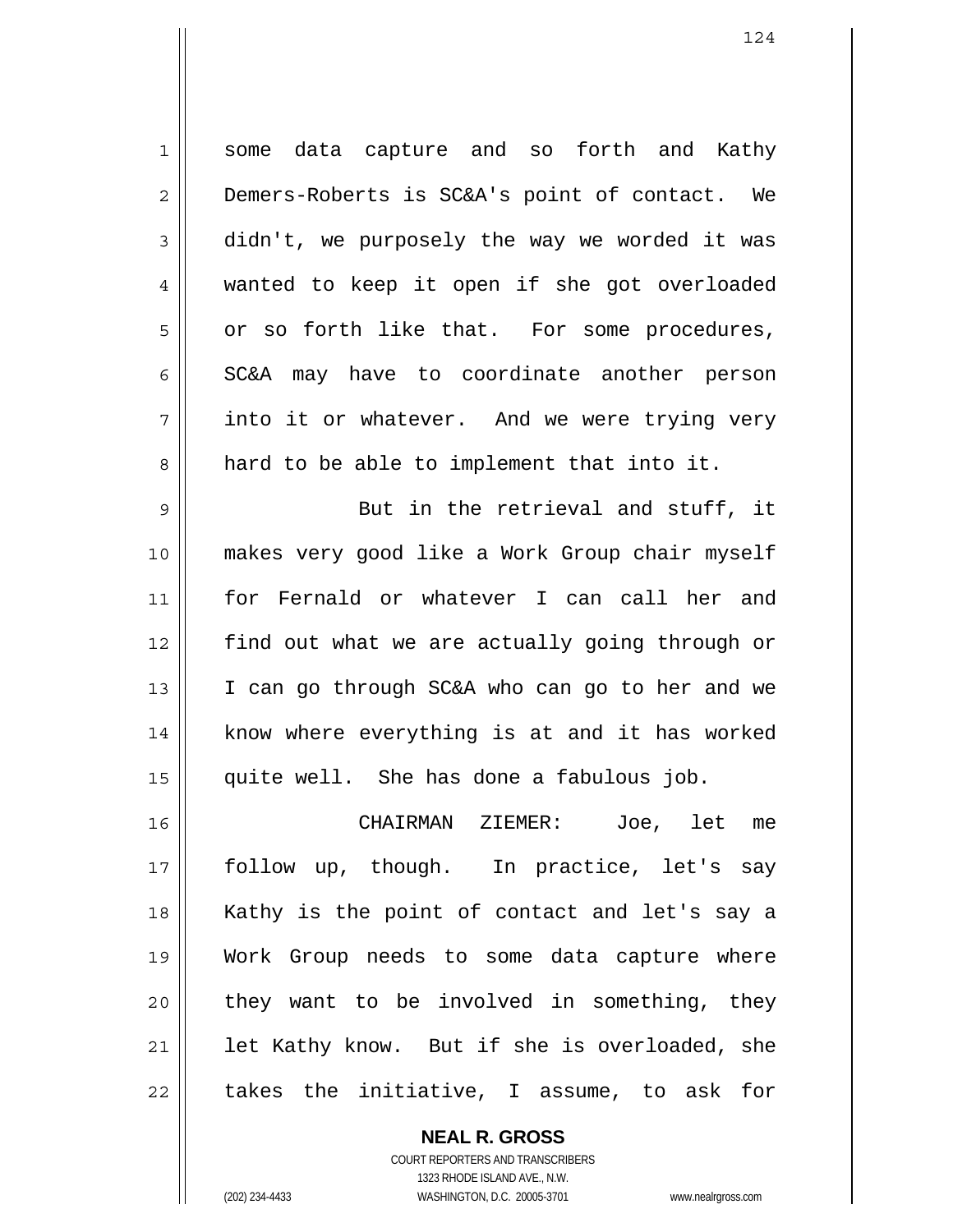1 2 3 4 5 6 7 8 9 10 11 12 13 14 15 16 17 18 19 20 21 22 another SC&A person to assist. Or at some point where she is overloaded, does SC&A say okay, we now have a second person and that is who you now contact? Or is how this going to work? MR. FITZGERALD: Yes, I think -- CHAIRMAN ZIEMER: From the Board's point of view, it seems like if there is one person that we contact, it would be good, -- MR. FITZGERALD: Yes. CHAIRMAN ZIEMER: -- even if that person has to offload it. MR. FITZGERALD: Yes, for continuity purposes, this is a balancing act. For continuity purposes, because you know, there is a number of bases that have to be touched and have to be touched every time. So, to some extent, you know, she is managing that process. Now, to the extent she has got to cover the scope of work, that is where all of us come in. She is not going out and doing all of the site work by herself. She is part

> **NEAL R. GROSS** COURT REPORTERS AND TRANSCRIBERS

> > 1323 RHODE ISLAND AVE., N.W.

(202) 234-4433 WASHINGTON, D.C. 20005-3701 www.nealrgross.com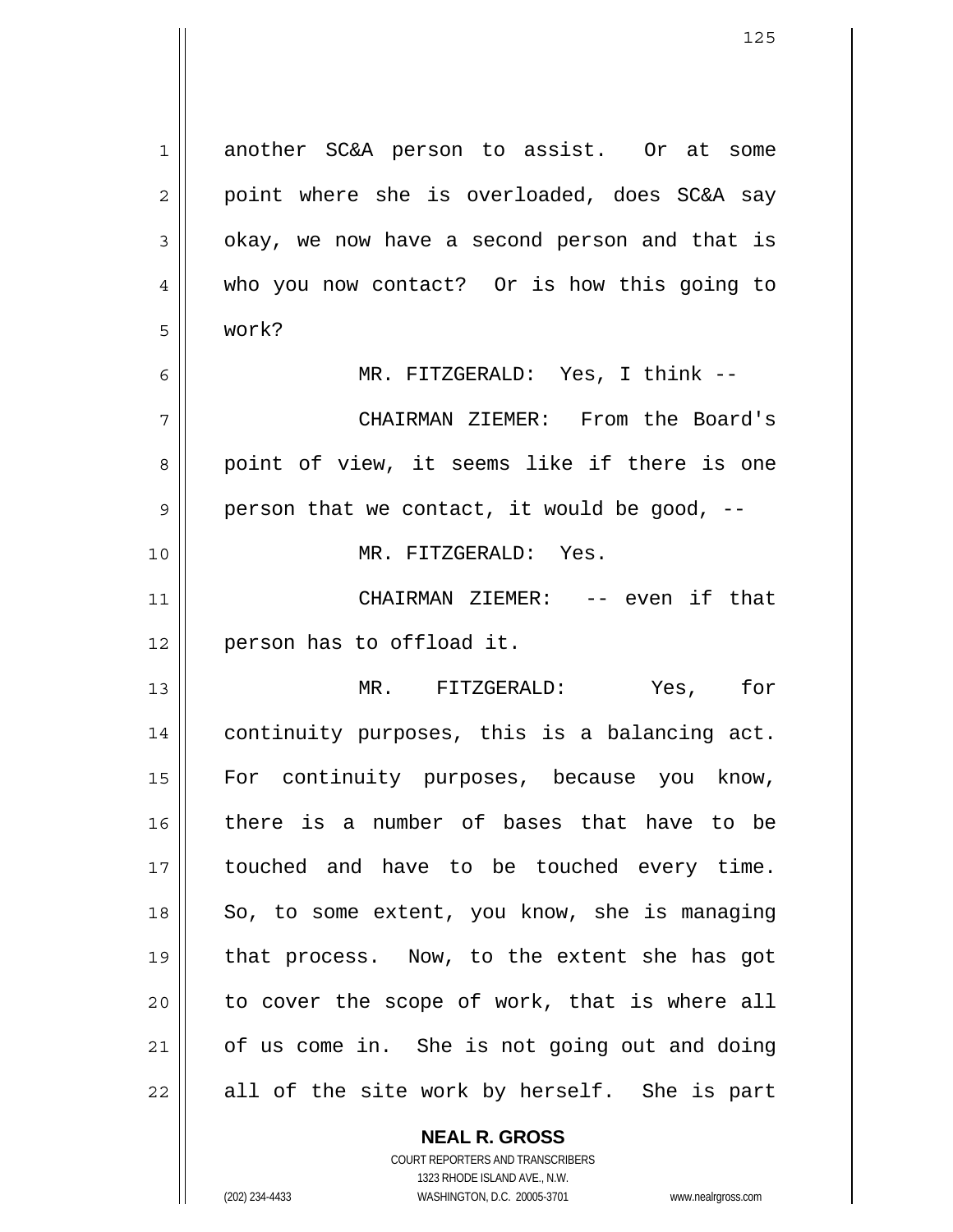1 2 3 4 5 6 7 8 9 10 11 12 13 14 15 16 17 18 19 20 21 22 of the team that is doing the site work. I am going to Brookhaven with her next seek to do onsite work. And she is in California doing on-site work with some other SC&A people. So to some extent, this is the common thread through the onsite work but she is not the one simply doing the work by herself. Now, one thing we do monitor is, and clearly we are concerned about overstretching her over too many sites even on that basis. And that is something we monitor all the time. And a couple of times we have pulled her out from Mound have gone out with a couple of people without her just to do the onsite retrieval just because we were stretching her too much. We can do what she does but she has got to be sort of, I think, that common thread continuity and that point of contact, so that it is done right. And we do lean on her to make sure that the process, the bases are touched and

> **NEAL R. GROSS** COURT REPORTERS AND TRANSCRIBERS 1323 RHODE ISLAND AVE., N.W.

(202) 234-4433 WASHINGTON, D.C. 20005-3701 www.nealrgross.com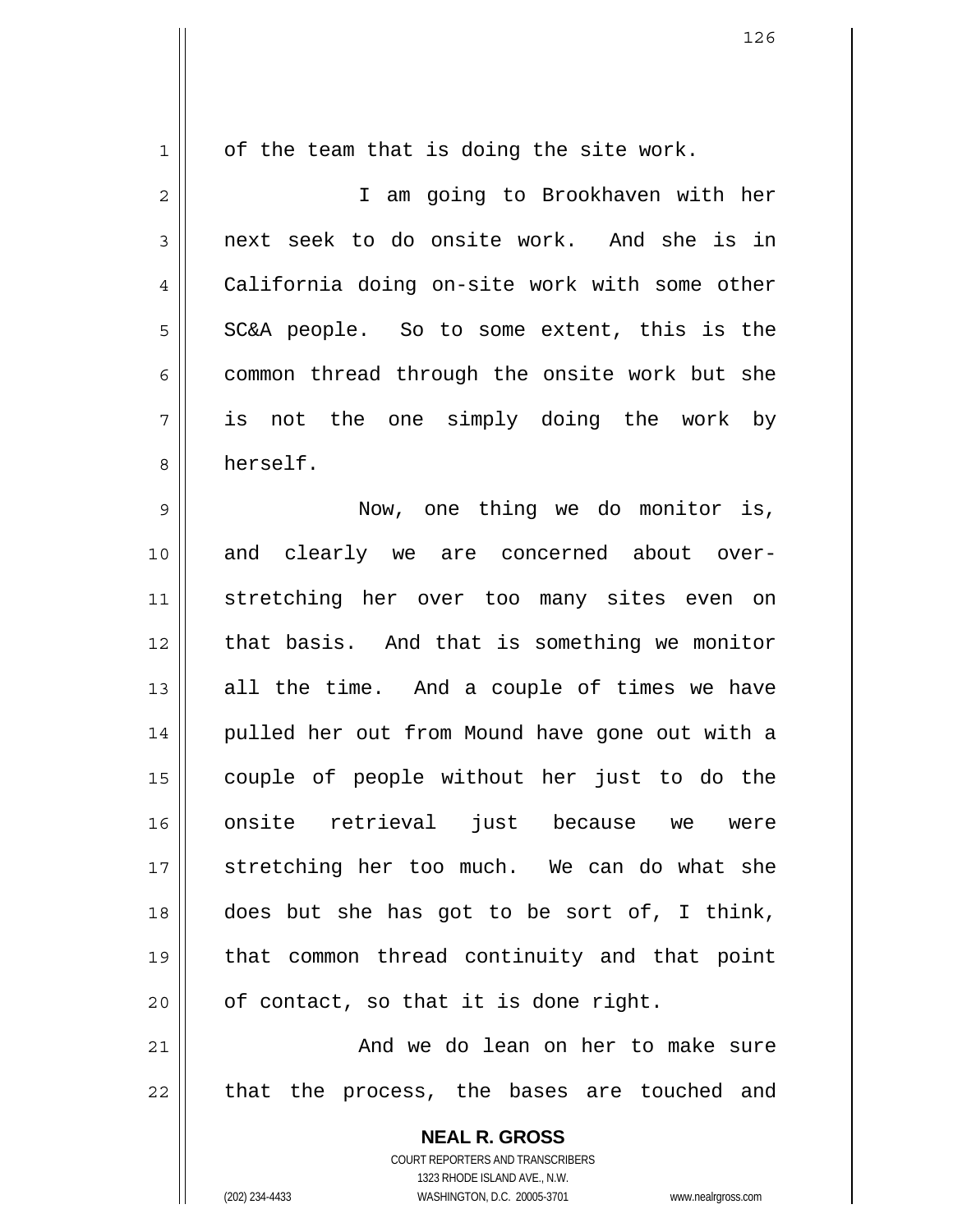1 2 3 4 5 6 7 8 9 10 11 12 13 14 15 16 17 18 19 20 21 22 that the interviews are done consistently over time. And that is the value, I think, of that approach. CHAIRMAN ZIEMER: Phil, Wanda, Jim. MR. SCHOFIELD: I have just got one question for you. I assume the facilities obviously are more sensitive than others, as far as data classification and stuff. How are you, SC&A going to handle that, where you get into a facility that is just like on this Board, some of you have clearances, some of you don't. MR. FITZGERALD: In terms of classification? MR. SCHOFIELD: Yes, in terms of classification when you go into these records. MR. FITZGERALD: Yes, well Kathy is cleared, as am I. So you know, we have a couple more cleared people who in tandem can handle the classified sites. Yes, it wouldn't work unless she and I at least one other person were cleared for those data

> **NEAL R. GROSS** COURT REPORTERS AND TRANSCRIBERS 1323 RHODE ISLAND AVE., N.W. (202) 234-4433 WASHINGTON, D.C. 20005-3701 www.nealrgross.com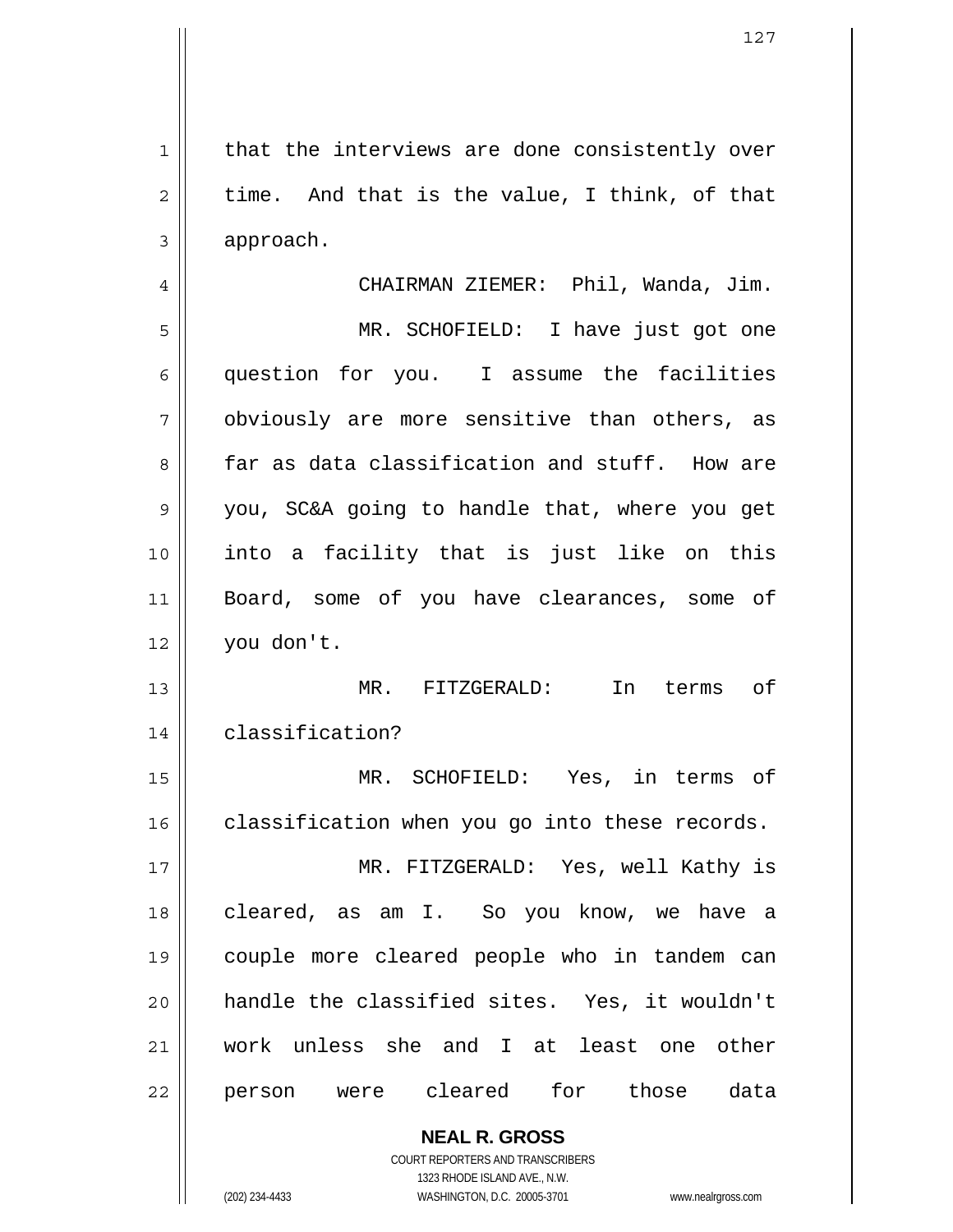1 acquisitions.

| And you know, we have to file the              |
|------------------------------------------------|
| protocol, security plan an all of that. And    |
| yes, there is certainly a lot<br>more          |
| expectations and requirements that come into   |
| play in dealing with that situation. But I     |
| think at this stage, we are getting pretty     |
| experienced, you know, at this point. It has   |
| four or five years dealing with<br>been        |
| classified sites. And not to say it gets any   |
| easier, but certainly we do know, you know the |
|                                                |
| process and the cautions that we have to go    |
| through. But you know, we certainly divided    |
| up where there is a classified side and an     |
| unclassified side. And nothing comes out to    |
| the unclassified site until DOE has cleared it |
| and it is not shared in all documents.         |
| And one thing we did with the                  |
| procedure which I thought was helpful is the   |
| back end, there were a couple of items that    |
|                                                |

example, a somewhat more systematic approach

**NEAL R. GROSS** COURT REPORTERS AND TRANSCRIBERS

22

1323 RHODE ISLAND AVE., N.W. (202) 234-4433 WASHINGTON, D.C. 20005-3701 www.nealrgross.com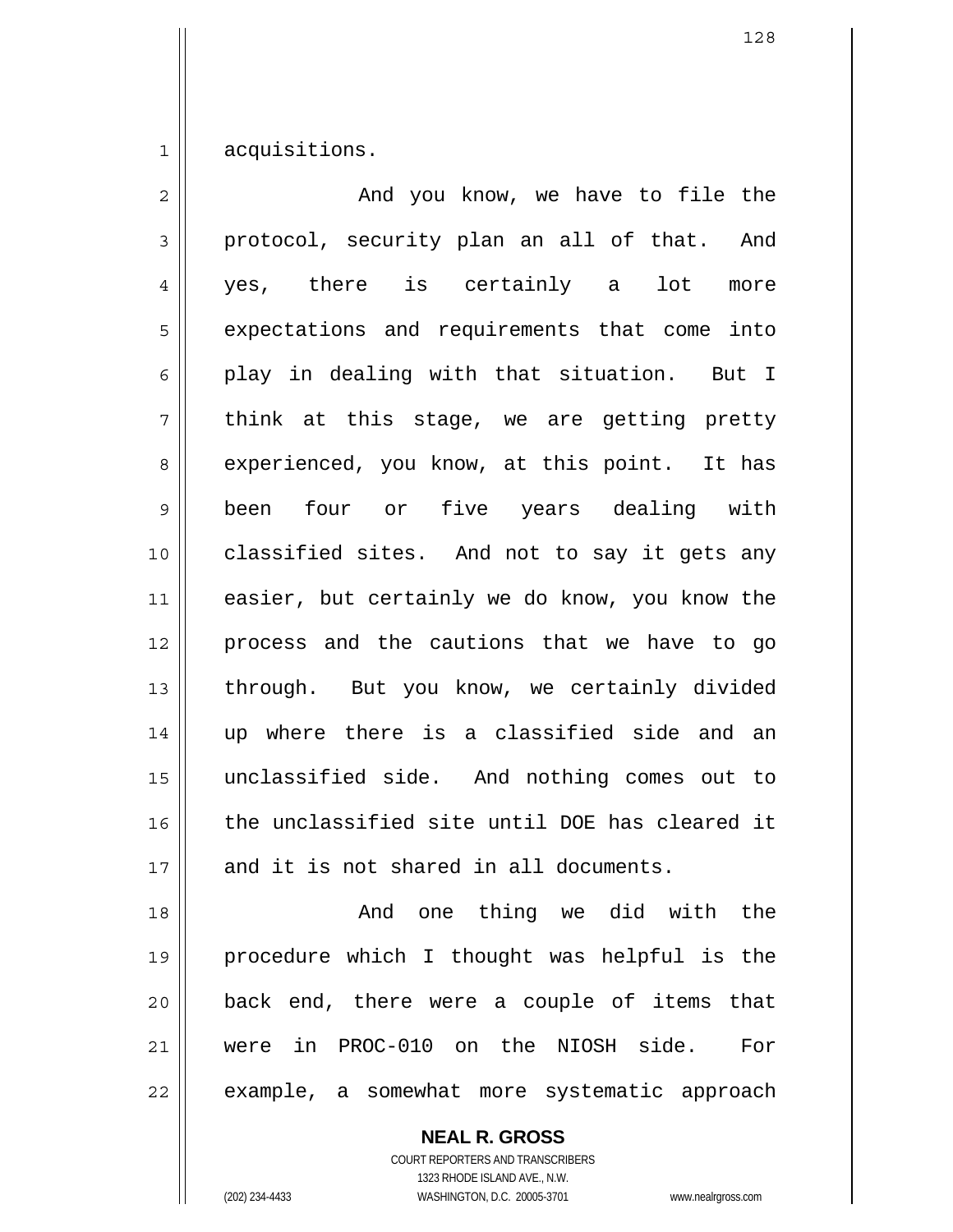1 2 3 4 5 6 7 8 9 10 11 12 13 14 15 16 17 18 19 20 21 22 to what you do with documents that interviewees might give you in the process of an interview. Well, we have always handed those over to DOE. We didn't have a real straight procedure that laid out A, B, C, D, E. That is in here now. So, what we do, the documents is exactly the same as what NIOSH would do with documents. So there is certainly some value in the uniformity that has now been put into place where we would accomplish the same thing. And certainly under PROC-10 we are required to do the same thing. But in the past, I am talking two or three years ago, there might not have been as much of a procedural process then. CHAIRMAN ZIEMER: Thanks. Wanda? MS. MUNN: Joe, there are a couple of things in the document that we have been looking at here that raise questions. I think some of those questions were a part of our original concern that underlay the request for this document. One is that the DOE

> **NEAL R. GROSS** COURT REPORTERS AND TRANSCRIBERS

> > 1323 RHODE ISLAND AVE., N.W.

(202) 234-4433 WASHINGTON, D.C. 20005-3701 www.nealrgross.com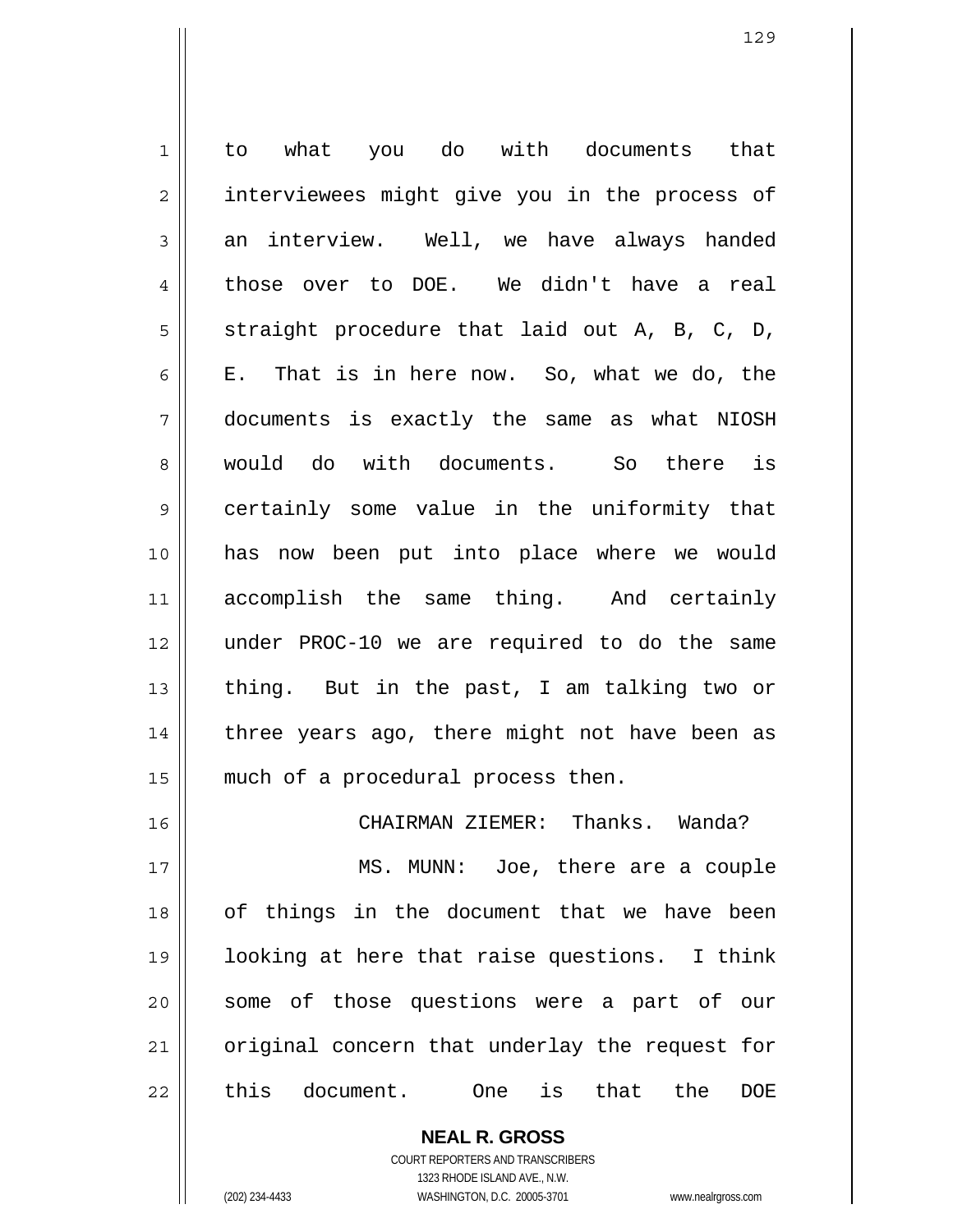| $\mathbf 1$    | headquarters POC is responsible for            |
|----------------|------------------------------------------------|
| $\overline{2}$ | coordinating and providing funding to the DOE  |
| $\mathfrak{Z}$ | site POC to support our activities here. And   |
| 4              | this is something over which we, of course,    |
| 5              | have absolutely no control. Only once in my    |
| 6              | memory have we encountered a situation where   |
| 7              | one of the sites said they really didn't have  |
| 8              | the funding to support us at the time we       |
| $\mathsf 9$    | wanted it and that was some time in the past.  |
| 10             | But if we encounter that situation,            |
| 11             | we are sort of dead in the water before we     |
| 12             | ever get going. But there is also the DOE      |
| 13             | site classification officer will assist the    |
| 14             | team by providing guidance on how to submit    |
| 15             | notes, etcetera. And I am assuming that all    |
| 16             | of these things are already, as you have said, |
| 17             | in place and operating. And all of the POCs    |
| 18             | involved understand that and we are now just   |
| 19             | simply codifying this appropriately.           |
| 20             | one thing that I<br>The<br>am still            |

21 22 concerned with is the security clearance of the people who are sitting around this table.

> **NEAL R. GROSS** COURT REPORTERS AND TRANSCRIBERS 1323 RHODE ISLAND AVE., N.W. (202) 234-4433 WASHINGTON, D.C. 20005-3701 www.nealrgross.com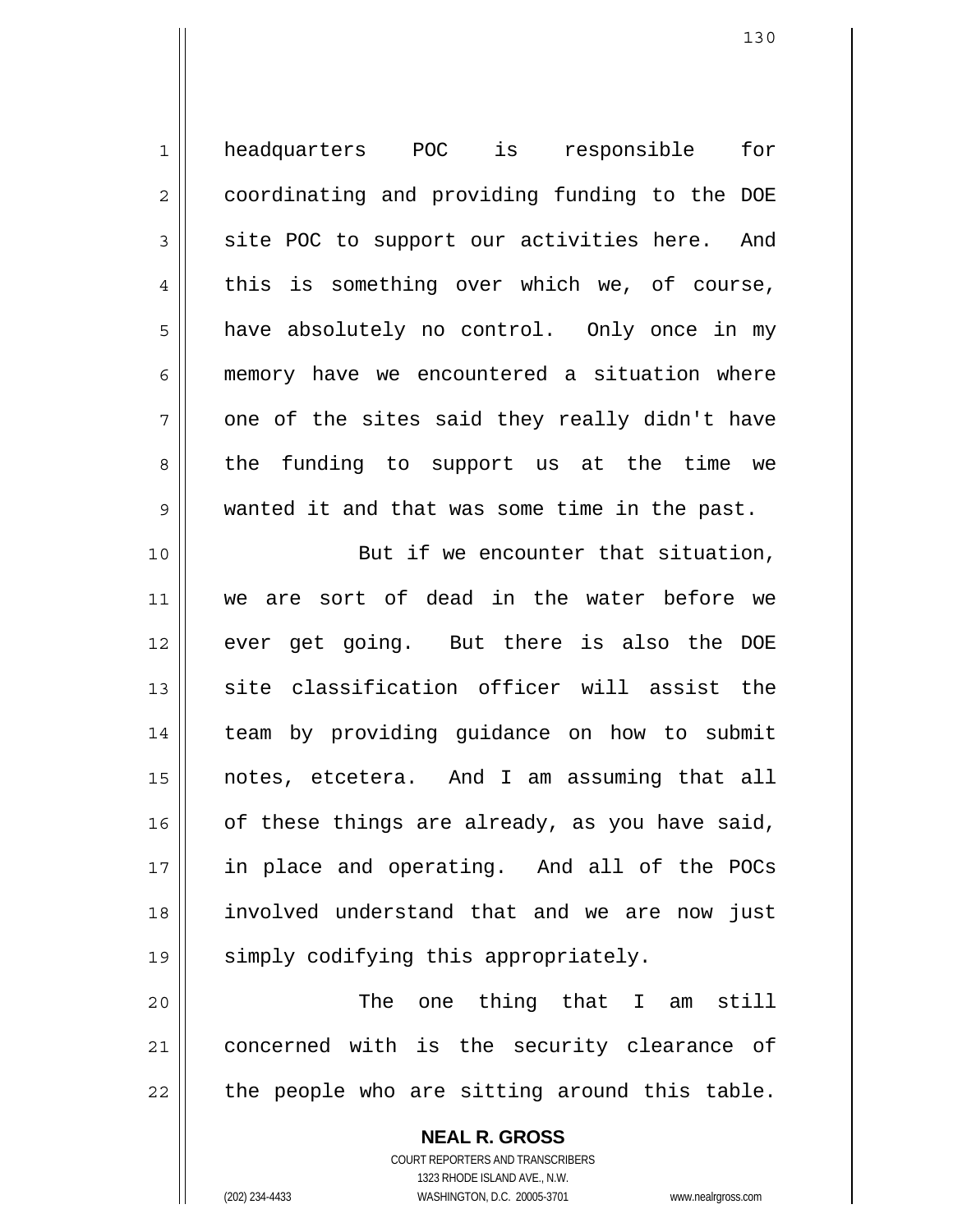1 2 3 4 5 6 7 You know, as you and I spoke last night, I mentioned to you the fact I haven't held a Q clearance for over, I personally have not held a Q clearance for over ten years. And there are times when I, as a Board Member, would very much like to be involved in some of these activities.

8 9 10 11 12 13 On some sites, that isn't the major issue. On the sites where it is a major issue, those are the sites that normally are involved in the kinds of activities and the precision of detail in which we really and truly are quite interested.

14 15 16 17 18 19 20 So, I guess what I am asking is whether there is anything in this document that gives us more access as Board Members than there was before we ever started this process. I don't read anything in there that tells me that it is any more likely that we might have access.

21 22 MR. FITZGERALD: No, this sort of codifies current practice.

> **NEAL R. GROSS** COURT REPORTERS AND TRANSCRIBERS 1323 RHODE ISLAND AVE., N.W. (202) 234-4433 WASHINGTON, D.C. 20005-3701 www.nealrgross.com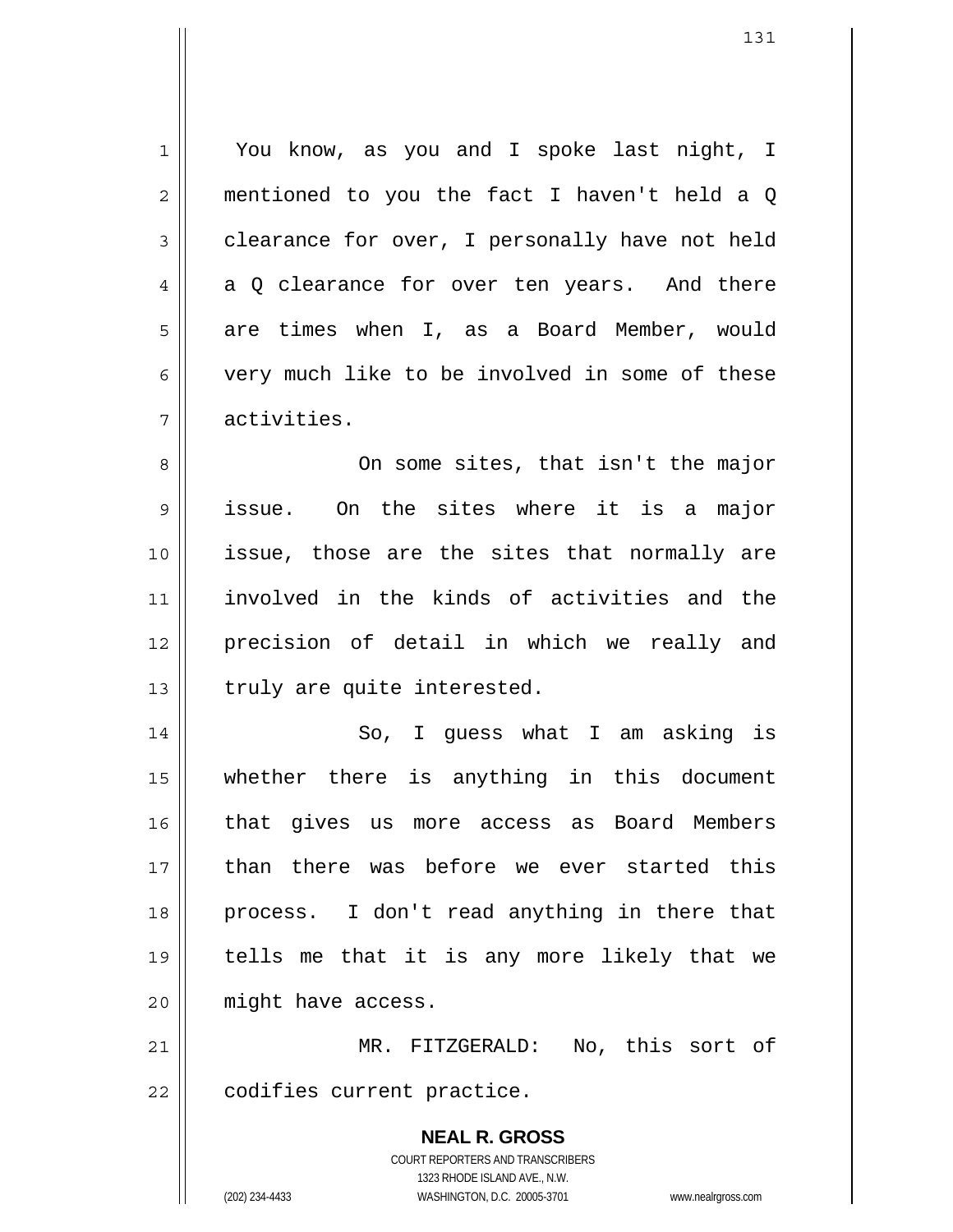**NEAL R. GROSS** COURT REPORTERS AND TRANSCRIBERS 1 2 3 4 5 6 7 8 9 10 11 12 13 14 15 16 17 18 19 20 21 22 MS. MUNN: Yes, that is what I thought. Thanks. MR. FITZGERALD: Yes. MS. MUNN: You said that. Just verifying it. MR. FITZGERALD: Right. MS. MUNN: Thanks. CHAIRMAN ZIEMER: Dr. Melius? DR. MELIUS: Yes, I have a question. And this may be as much a question for the Department of Energy because I think it applies overall also to the NIOSH policy. It is regarding interviews. I have been recently made aware of some confusion at one of the sites with former workers and current workers being interviewed offsite and some confusion on their part as to whether and how they were notified about the fact that there would be a DOE review of those interviews. And I believe I had asked at the last Board Meeting would DOE consider some sort of communication that could be handed to

1323 RHODE ISLAND AVE., N.W.

(202) 234-4433 WASHINGTON, D.C. 20005-3701 www.nealrgross.com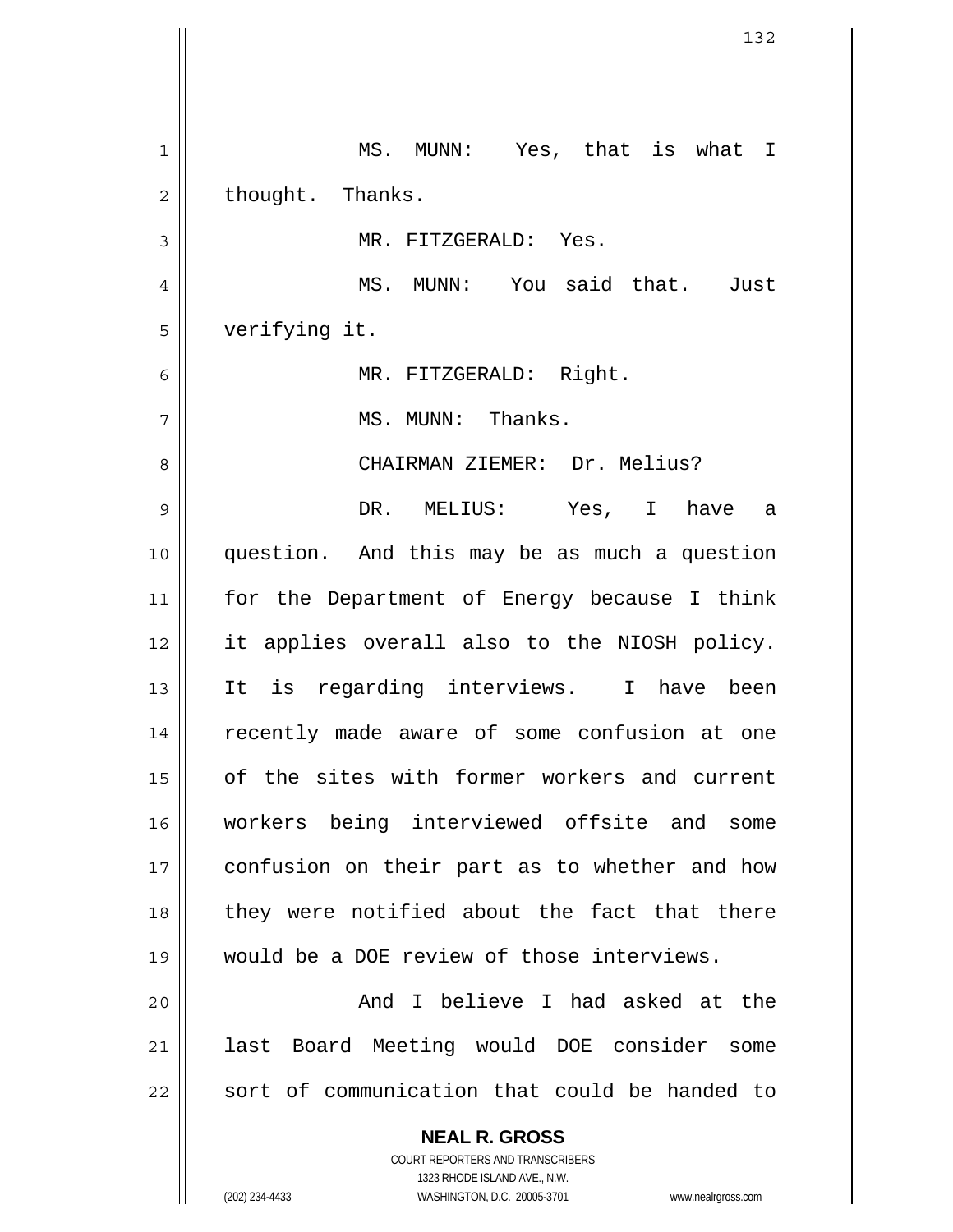people who are being interviewed, indicating that they would not be, there would be no retaliation for them providing information, as long as they, you know, followed the process and so forth.

6 7 8 9 10 11 12 13 14 15 16 17 18 19 20 21 22 Because I think that has been a long-standing issue within DOE going back many, many years from my involvement evaluating DOE sites. And I also think it may need to be made more clear in all of our procedures for interviews because one is the question of whether these people were -- how they are informed. And the informed part is captured in the current document but there is also, I think, an issue do their names need to be given to DOE when the classification review is taking place. And then is there any other communication within the facilities. I think it is particularly important for current workers, any other communication of that information within the facility because the current workers feel there may be some

> **NEAL R. GROSS** COURT REPORTERS AND TRANSCRIBERS 1323 RHODE ISLAND AVE., N.W. (202) 234-4433 WASHINGTON, D.C. 20005-3701 www.nealrgross.com

1

2

3

4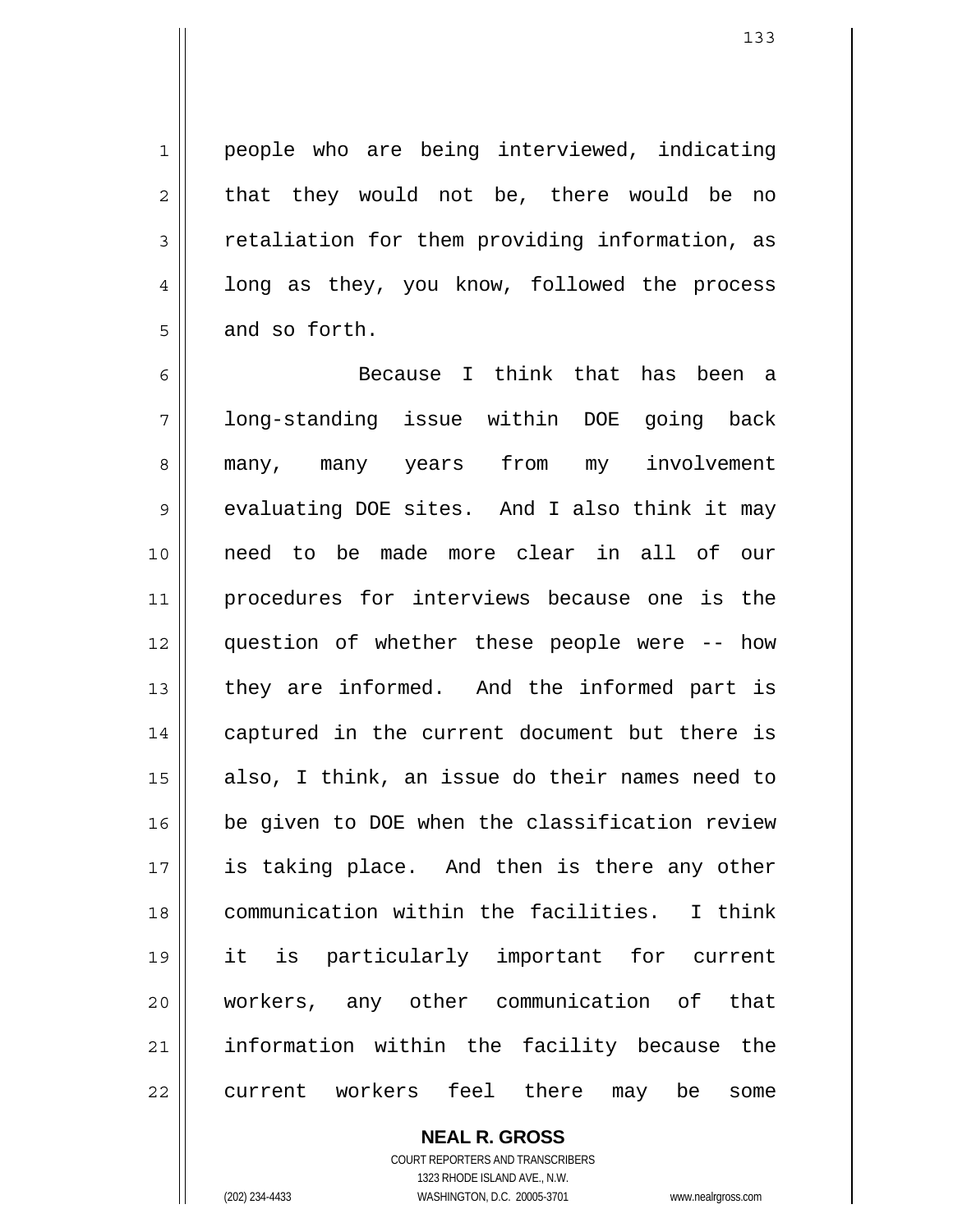**NEAL R. GROSS** 1 2 3 4 5 6 7 8 9 10 11 12 13 14 15 16 17 18 19 20 21 22 retaliation for them having participated or for what they might have said. So, I don't know the internal procedures well enough but if you could comment on that. DR. WORTHINGTON: Thank you. CHAIRMAN ZIEMER: Dr. Worthington, perhaps, can comment on that. DR. WORTHINGTON: Sure, I will be happy to do that. In terms of your comment can DOE proceduralize some thing that could be handed out to the workers current informer, there would be no retaliation associated with the interview, Mr. Podonsky would certainly be pleased to do that and we will work with our security organization in terms of wording and whatever it is and make sure that actually when we update our security plan that there is information that would actually refer to that. I think you had another point that was related to DOE.

> COURT REPORTERS AND TRANSCRIBERS 1323 RHODE ISLAND AVE., N.W.

(202) 234-4433 WASHINGTON, D.C. 20005-3701 www.nealrgross.com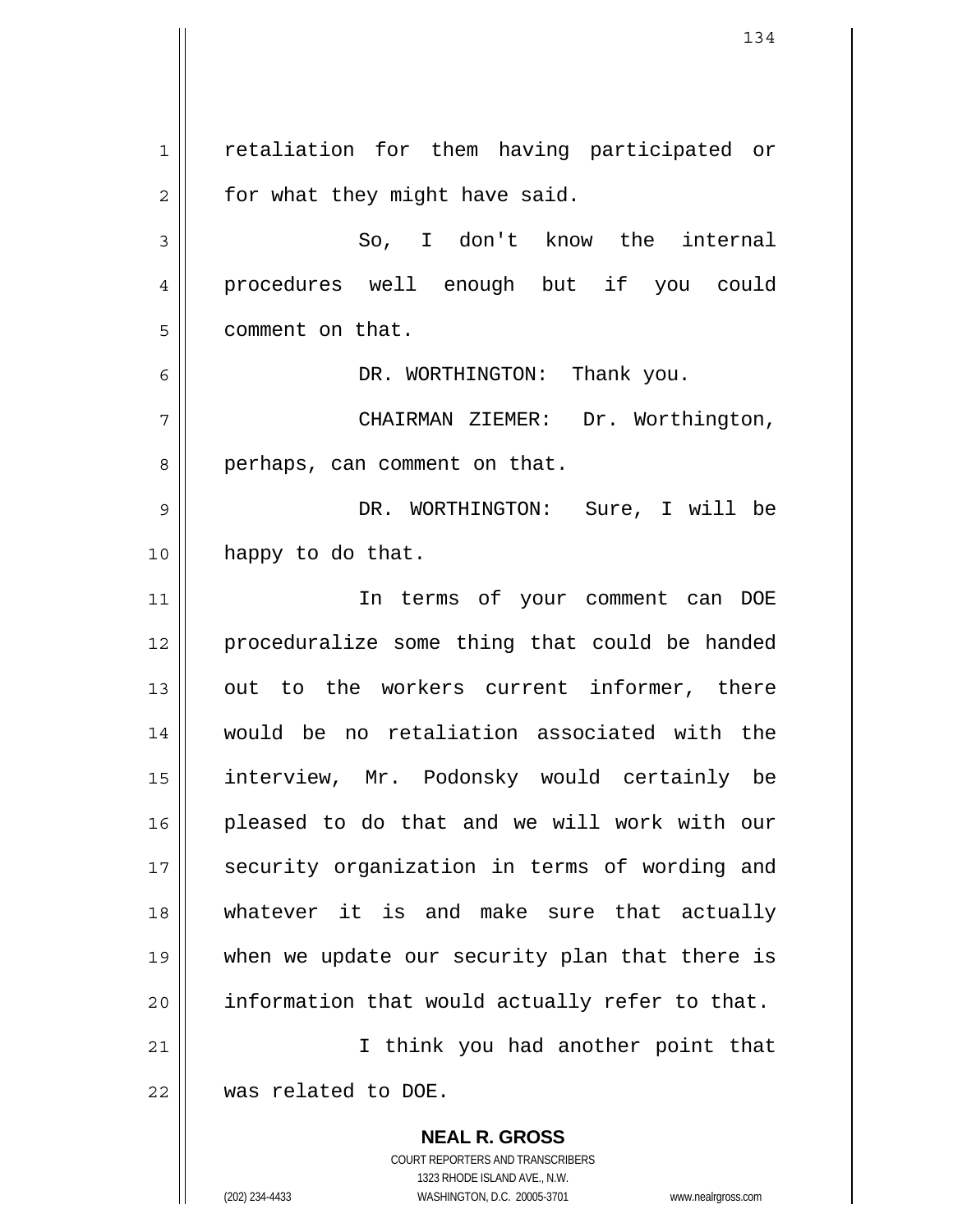1 2 3 4 5 6 7 8 9 10 11 12 13 14 15 16 17 18 19 20 21 22 Yes, that is a very good suggestion. We are always in the business of process improvement. So we will look into making that happen as well. DR. MELIUS: Yes, I also think it fits the Privacy Act issues. DR. WORTHINGTON: Yes, we are very focused on making sure that we are very proactive in avoiding any PAI type activities. And since I have the microphone, I will just take one more minute to say that from a DOE perspective, we are very appreciative of the Board and its contract, in terms of all of the work that you have done in working with us on a security plan and how these requirements can be met. And we know it has been painful and it has been longer than we all had hoped for but we are certainly pleased with where you are. And we received the document towards the end of the day on Wednesday. We are reviewing it and you will get comments back to you

> COURT REPORTERS AND TRANSCRIBERS 1323 RHODE ISLAND AVE., N.W. (202) 234-4433 WASHINGTON, D.C. 20005-3701 www.nealrgross.com

**NEAL R. GROSS**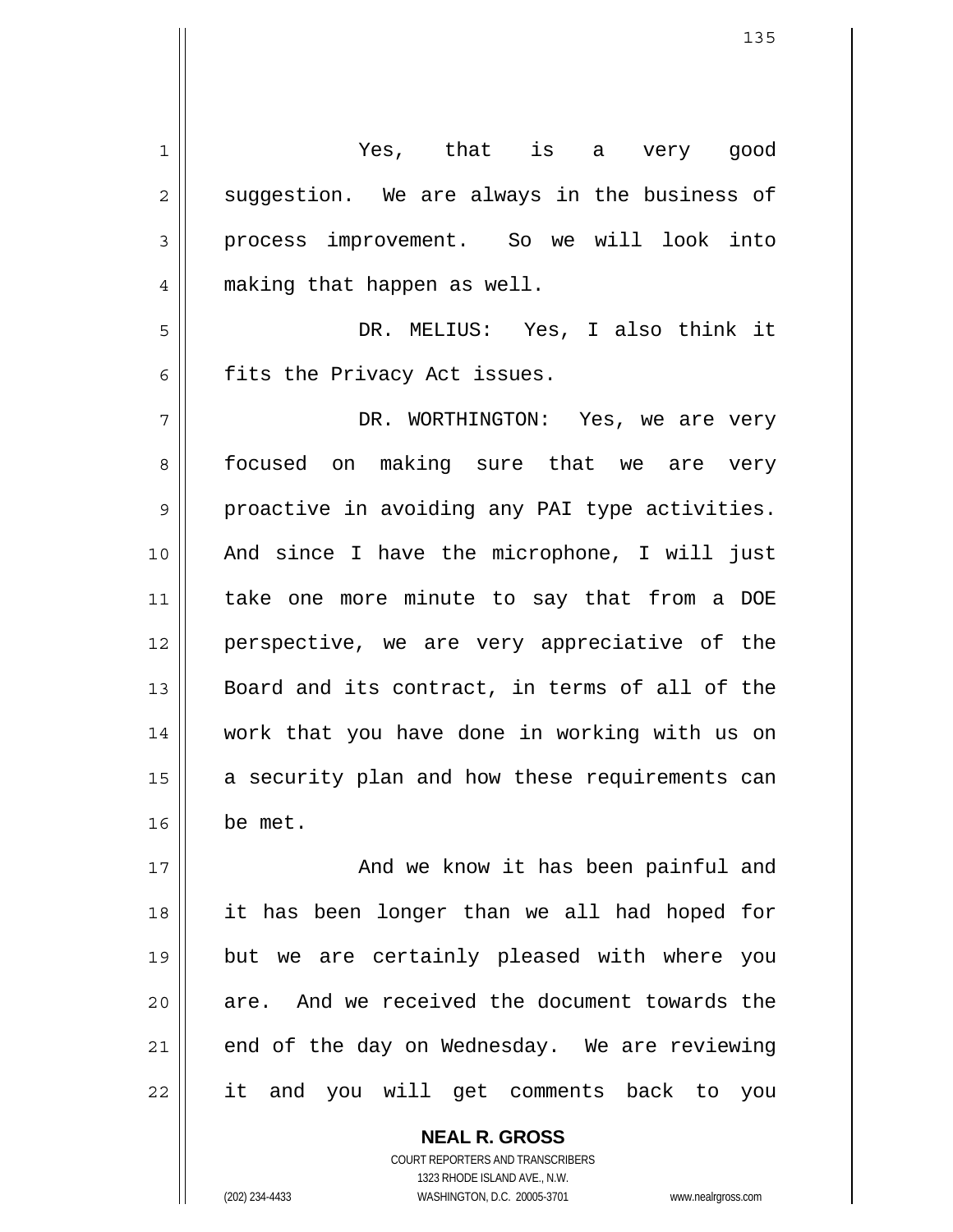**NEAL R. GROSS** COURT REPORTERS AND TRANSCRIBERS 1323 RHODE ISLAND AVE., N.W. 1 2 3 4 5 6 7 8 9 10 11 12 13 14 15 16 17 18 19 20 21 22 regarding that. And I guess the main comment today is that we want to make sure that the base document is referring back to the DOE document, that here are the things that can be done to meet those requirements. So again, thank you. CHAIRMAN ZIEMER: Joe, I think you were still on Section 4 and maybe we have asked questions beyond that -- MR. FITZGERALD: Well actually that was -- CHAIRMAN ZIEMER: -- but why don't you -- MR. FITZGERALD: To some extent, yes. CHAIRMAN ZIEMER: -- go into some additional things that you wanted to highlight. MR. FITZGERALD: Well certainly one of the key ones was this point of contact. So, I think that was important to address. The DOE facility POC, the DOE

(202) 234-4433 WASHINGTON, D.C. 20005-3701 www.nealrgross.com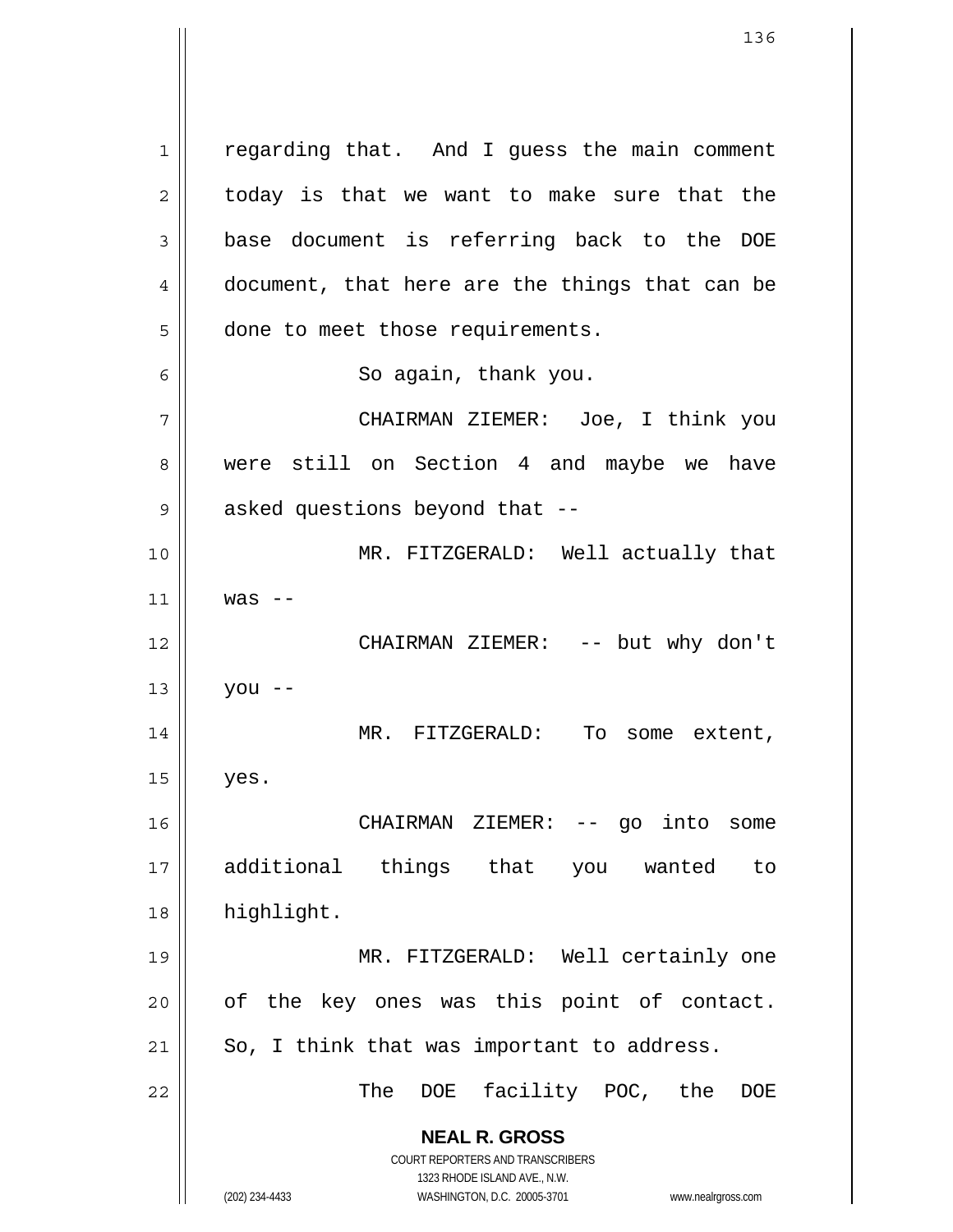headquarters, POC, I think both of those are pretty much tracking with what is already in procedures. And so I don't think there is anything there that you haven't seen already.

5 6 7 8 9 10 11 12 To respond a little bit to Wanda, I think we have very promptly gone to the DOE point of contact when we have had any issues at all at the site, whether security or resources. And in almost all cases, in fact in all cases I can remember, they were mitigated pretty quickly. So certainly, we have gotten good support from Pat's office.

13 14 15 16 17 18 19 20 21 22 In terms of the NIOSH facility POC, which is a little further down, I think the key distinction there is the point of contact, the interagency point of contact becomes important when resources are being impinged upon. Meaning, that whenever we make a request for documents, we want people to do searches, whatever, these are all resource attempts in some cases. And that requires an agency-to-agency contact or interface. And we

> COURT REPORTERS AND TRANSCRIBERS 1323 RHODE ISLAND AVE., N.W. (202) 234-4433 WASHINGTON, D.C. 20005-3701 www.nealrgross.com

**NEAL R. GROSS**

1

2

3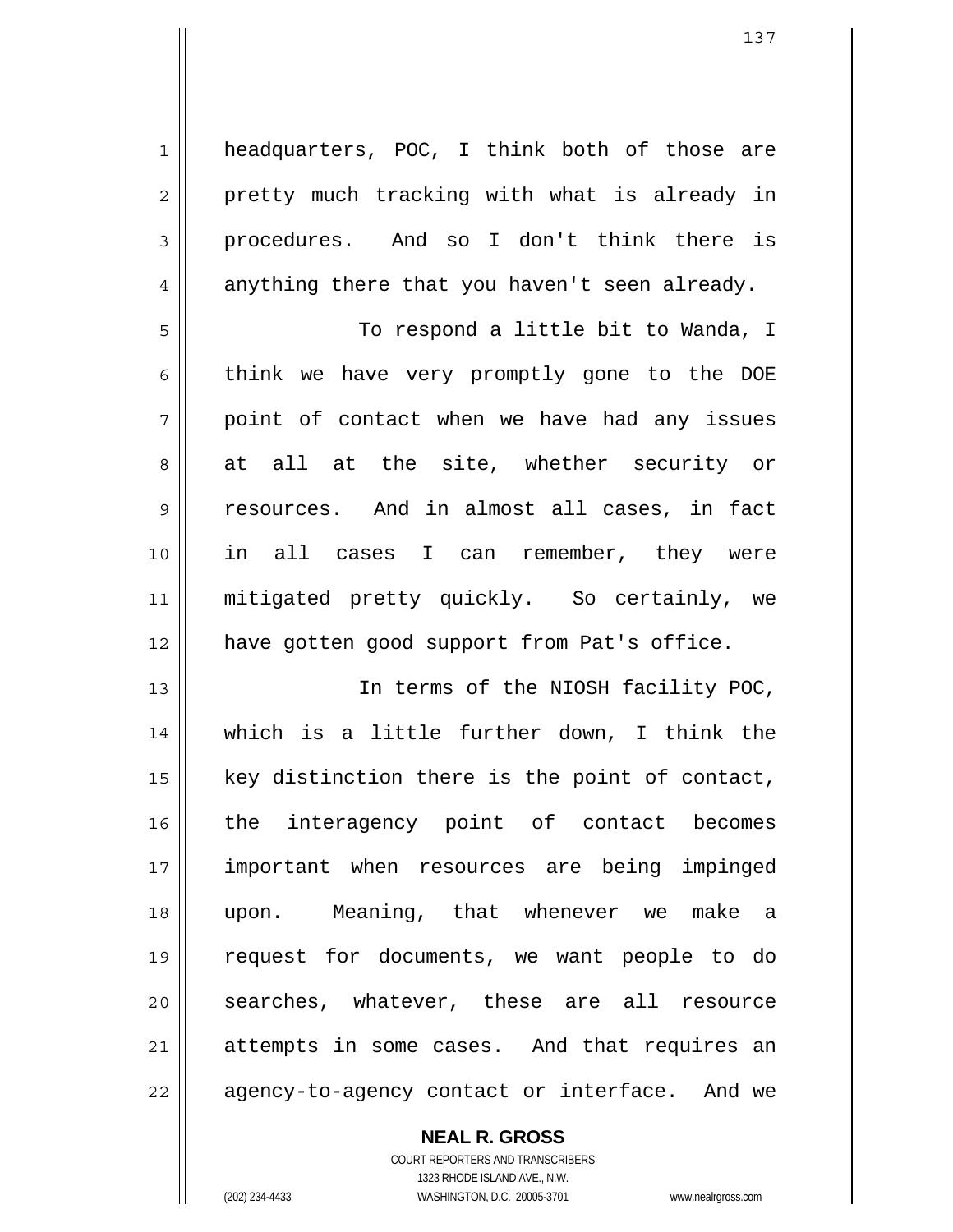7 can't do that on our own. And that is where the value of having that up front acknowledgment that we are going to the site making this request, asking for X, Y, and Z, making sure that both the NIOSH POC and the DFO and DOE is aware of it. That is what makes that happen.

8 9 10 11 12 13 14 15 16 17 18 19 So the key issue there is certainly resources. And the other thing of course is the, what I mentioned earlier, was the value of baselining against what the NIOSH person who is working on that site -- in most cases, we do have a counterpart, what they have collected, making sure that we certainly don't ask DOE for the same information that has already been requested. Or, try to interview perhaps the exact same individual and when in fact we have a transcript of the interview sitting on the O: drive or something.

20 21 22 So it is certainly some useful homework before we go anywhere on the site and make sure we cover that. So that is what that

> **NEAL R. GROSS** COURT REPORTERS AND TRANSCRIBERS 1323 RHODE ISLAND AVE., N.W. (202) 234-4433 WASHINGTON, D.C. 20005-3701 www.nealrgross.com

1

2

3

4

5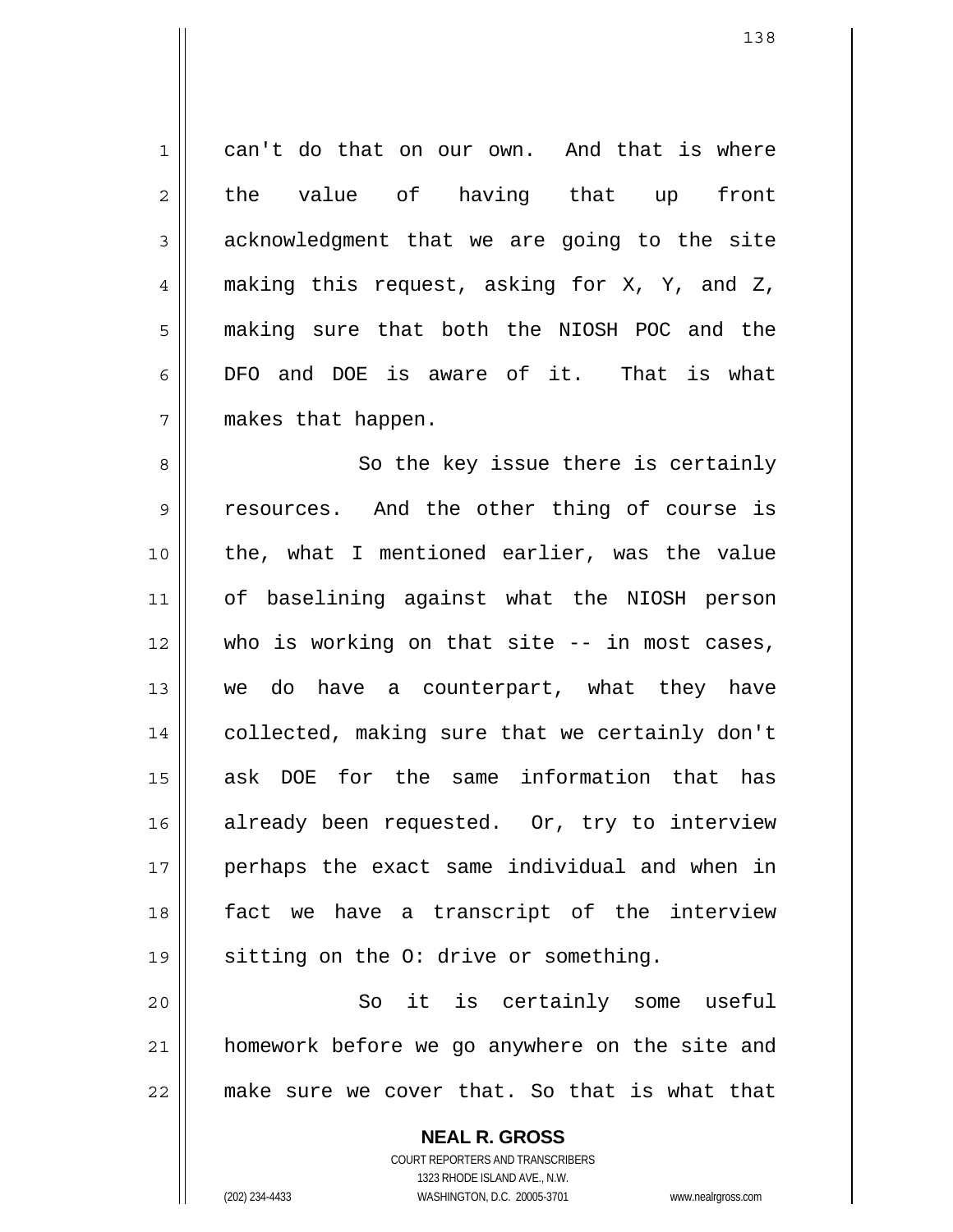covers.

1

| $\overline{2}$ | Certainly the DFO speaks for itself            |
|----------------|------------------------------------------------|
| $\mathfrak{Z}$ | and I certainly let Ted speak for himself but  |
| 4              | I think that pretty much lays out the role of  |
| 5              | the Designated Federal Official as far as this |
| 6              | whole thing goes. It is certainly responsible  |
| 7              | for the implementation of these procedures.    |
| 8              | Beyond that, 5.0 is the procedures             |
| $\mathsf 9$    | themselves and I am not going to go through a  |
| 10             | lot of this in detail. It is after lunch.      |
| 11             | You have already read it. It is procedures.    |
| 12             | Maybe some of the key things would             |
| 13             | be under 5.1.2. This is something that I       |
| 14             | mentioned earlier in response to John's        |
| 15             | comment that, you know, certainly we would     |
| 16             | notify the DFO, interested Board Members, all  |
| 17             | initial visits to the sites so that you are    |
| 18             | aware of these visits but the intent is what   |
| 19             | we are trying to get at in terms of documents. |
| 20             | If it is a Work Group certainly you            |
| 21             | would want to have a look at the data capture  |
| 22             | plan. Pretty much the strategy for what        |

**NEAL R. GROSS** COURT REPORTERS AND TRANSCRIBERS 1323 RHODE ISLAND AVE., N.W.

(202) 234-4433 WASHINGTON, D.C. 20005-3701 www.nealrgross.com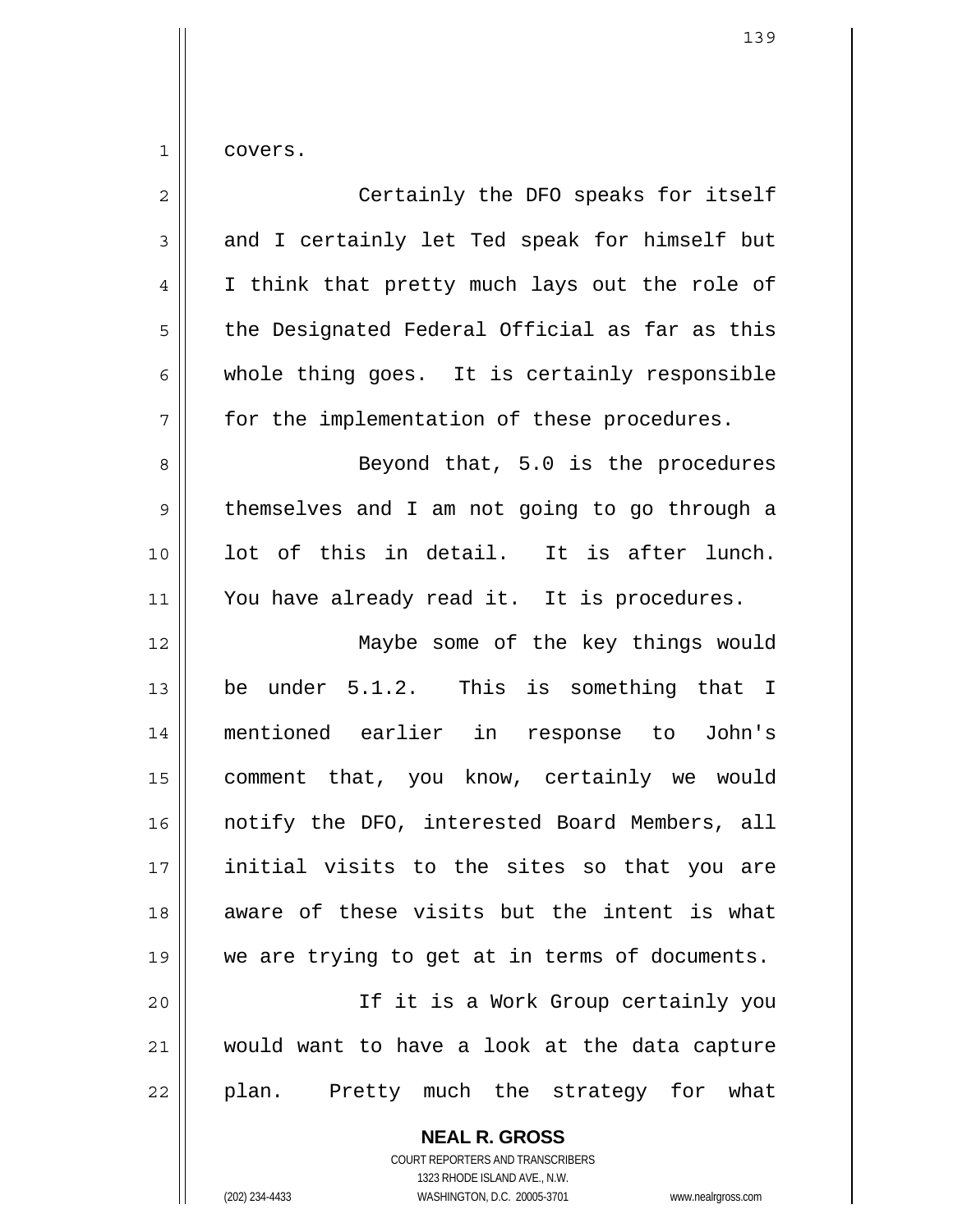documents are being sought and what interviews are being planned. So really this is, the whole idea is to keep the Work Group fully in the loop as far as what this process is going to deliver.

6 7 8 9 10 11 12 13 14 15 16 And one thing we wanted to make pretty clear, though is once we get sort of to the point where we are actually day-to-day on the site and doing the actual reviews, you know, interacting pretty much with the points of contacts at the DOE sites, that is where we are not going to be looping through all the various POCs whether it is DOE, the Board or the DFO. We are just basically going to be working with the counterparts at the site that DOE has identified for us.

17 18 19 20 21 22 That certainly is very efficient. We have done it that way and it gets the work done. If something happens, there is a problem, we will surface that right away. So either Ted will hear about it, the DOE site counterpart will hear about it but certainly

> **NEAL R. GROSS** COURT REPORTERS AND TRANSCRIBERS 1323 RHODE ISLAND AVE., N.W. (202) 234-4433 WASHINGTON, D.C. 20005-3701 www.nealrgross.com

1

2

3

4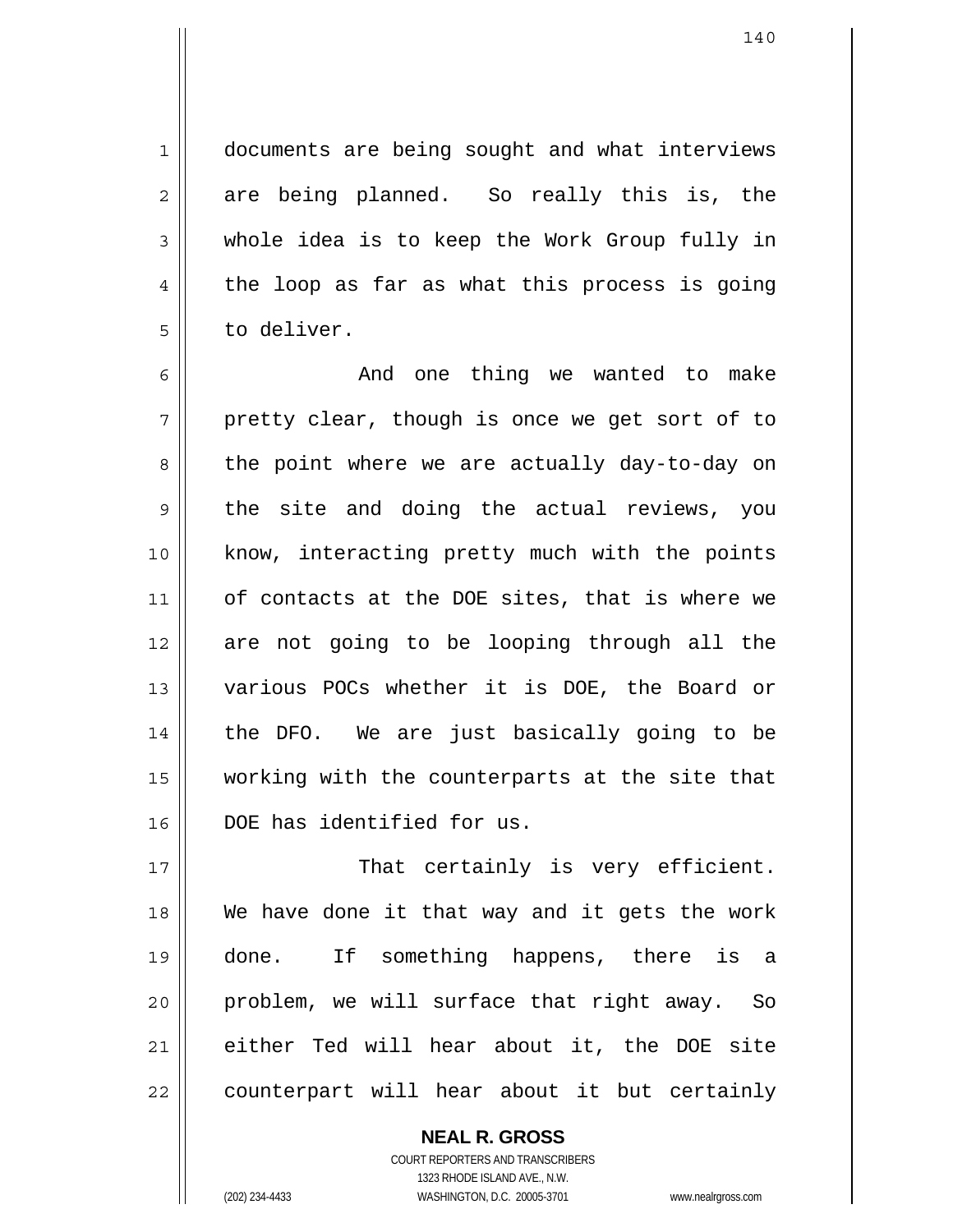1 2 3 4 5 6 7 8 9 10 11 12 13 14 15 16 17 18 19 20 21 22 we haven't hesitated in the past to make sure somebody knows there is a hiccup. Because we really don't have that much time. You know, we are sort of on the site for four or five days. And if we lose a day, that is pretty severe. So we really do need to keep plugging ahead and make sure nothing slows it down. I don't know, is there any question on five? You know, I could go through all of these but I think they are kind of selfexplanatory and actually they mirror what is already in PROC-010, which is the current procedure in place. This also reflects our practice over the last four or five years at the sites, as it has evolved. I am not going to pretend this is the way it was four or five years ago but pretty much the way it is now. And there is some more specification in places that we didn't have it before but PROC-010 provides, I think, for more specification. And we went ahead and put that in and we are following

> **NEAL R. GROSS** COURT REPORTERS AND TRANSCRIBERS

> > 1323 RHODE ISLAND AVE., N.W.

(202) 234-4433 WASHINGTON, D.C. 20005-3701 www.nealrgross.com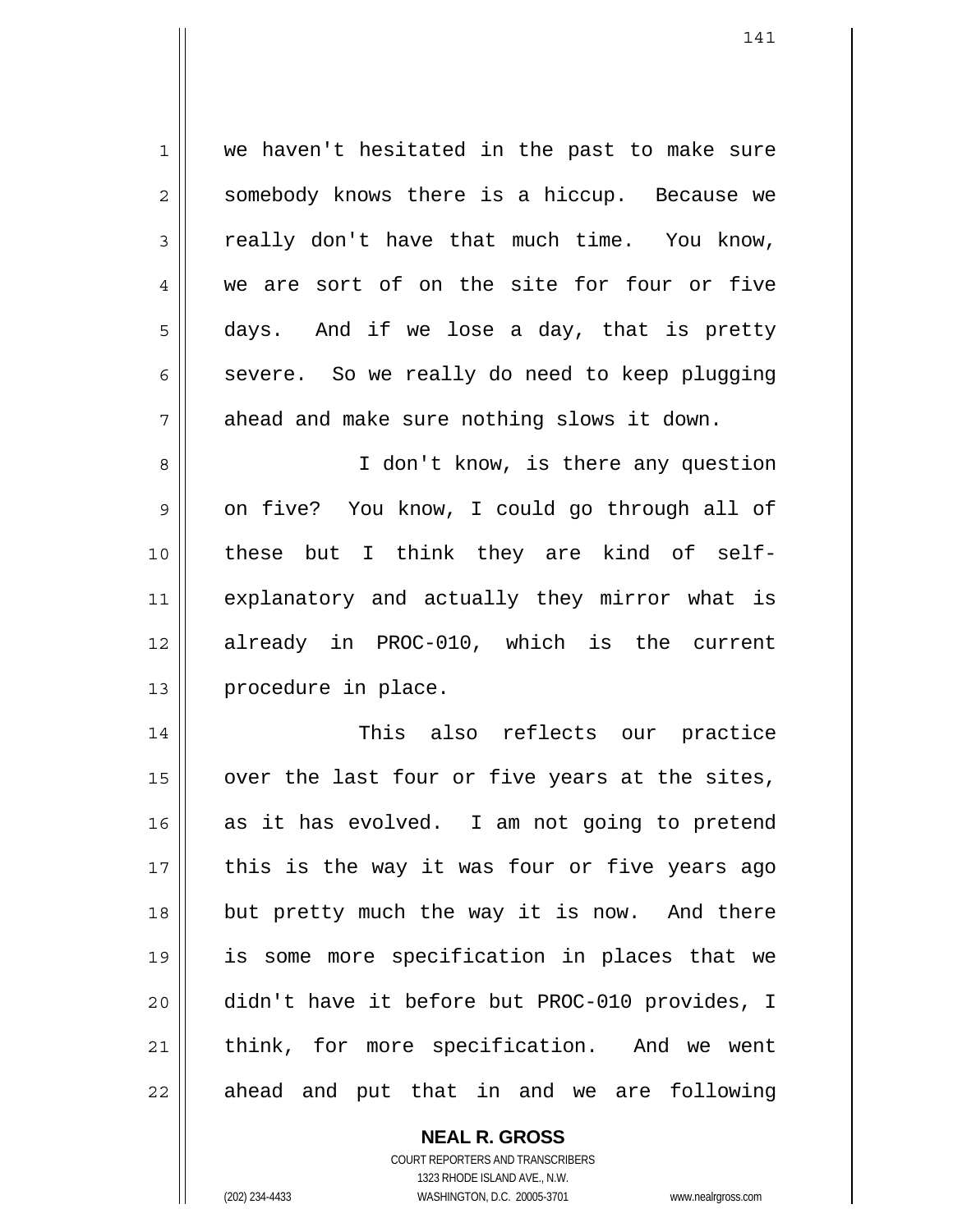1 that.

| $\mathbf{2}$ | So, I think we have gone back and              |
|--------------|------------------------------------------------|
| 3            | forth with the NIOSH procedures. There         |
| 4            | shouldn't be any differences except in those   |
| 5            | places where it was intentional. And the       |
| 6            | places where you might see a little difference |
| 7            | is in the interview process. You know, the     |
| 8            | objectives are a little different and the      |
| $\mathsf 9$  | process is a little different. You know, we    |
| 10           | have had this experience of trying to tell the |
| 11           | workers. In the beginning we would say, you    |
| 12           | know, we are not going to use your name. That  |
| 13           | is a little bit misleading because in a sense, |
| 14           | all of our interview notes go to DOE for       |
| 15           | review.                                        |
| 16           | And even if they don't have names              |
| 17           | attached, if there is an issue, clearly they   |
| 18           | will want to get back to the individual.<br>So |
| 19           | we can't really guarantee any of that.<br>We   |
| 20           | just need to be very open about that, which is |
| 21           | in here and make sure that there is full       |

22

## **NEAL R. GROSS**

disclosure on how the process works.

COURT REPORTERS AND TRANSCRIBERS 1323 RHODE ISLAND AVE., N.W. (202) 234-4433 WASHINGTON, D.C. 20005-3701 www.nealrgross.com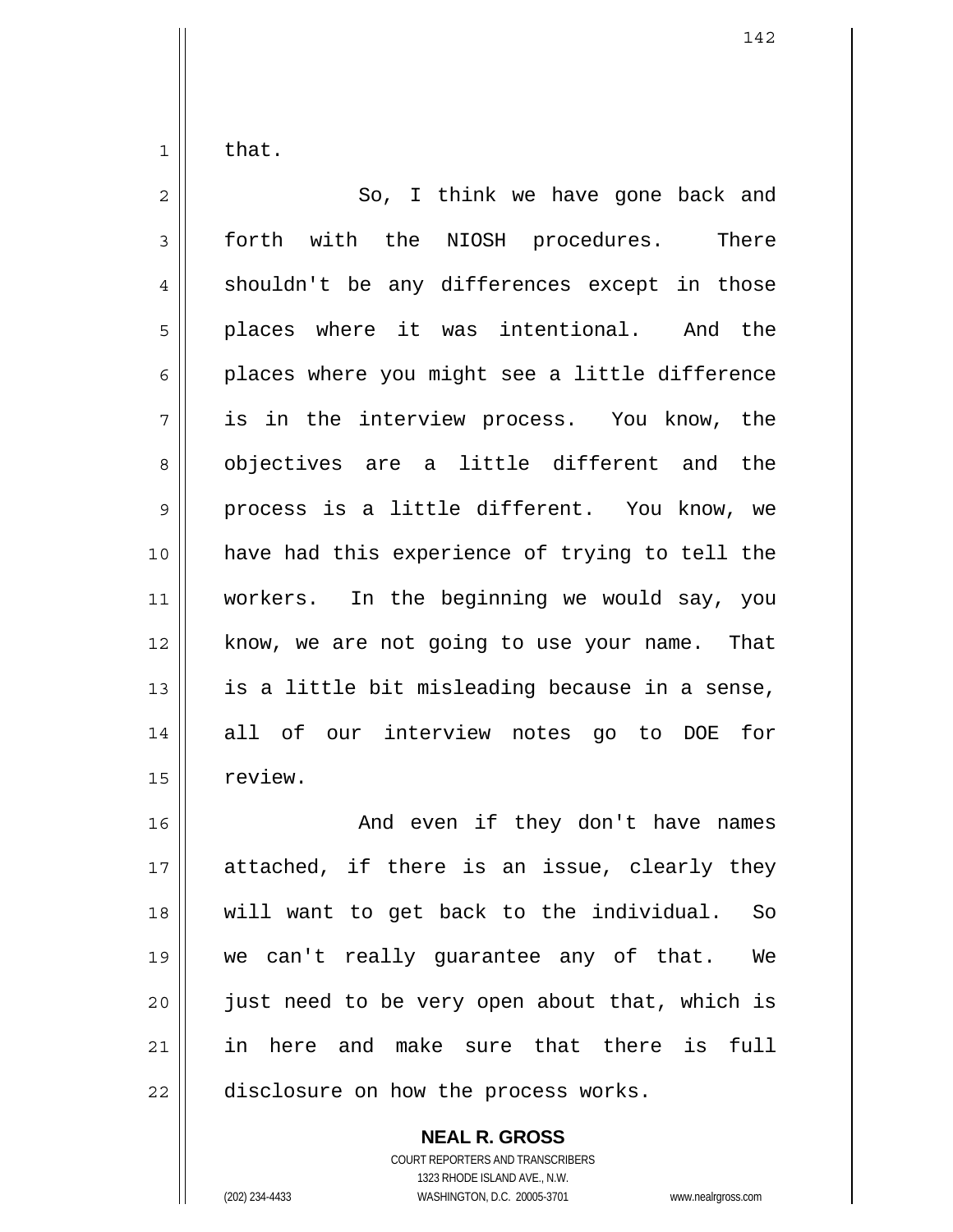| $\mathbf 1$    | Now our interview summary, and we                |
|----------------|--------------------------------------------------|
| $\overline{2}$ | do this for all the sites, we don't really put   |
| 3              | these individual interviews in the report.       |
| 4              | What we do is we summarize all the interviews    |
| 5              | and come up with this master summary that is     |
| 6              | the attachment to the, whether it is the Site    |
| 7              | Profile or whatever. And so that tends to        |
| 8              | mask identity better. And I think that is one    |
| 9              | important feature that we go through.            |
| 10             | And the other thing that we do, I                |
| 11             | think, which is not explicit in PROC-010 but     |
| 12             | we validate every single interview with the      |
| 13             | interviewee and give that interviewee a chance   |
| 14             | to not only validate that that is what he or     |
| 15             | she had said but if on second thought after      |
| 16             | reading the notes the light bulb goes on, you    |
| 17             | know, there is some important thing that was     |
| 18             | forgotten, that is not unusual, we tell them     |
| 19             | that they can do it but the issue is, it goes    |
| 20             | back to DOE one more time for a clearance        |
| 21             | because something has been added and then it     |
| 22             | back out.<br>that certainly<br>is<br>So<br>comes |

**NEAL R. GROSS** COURT REPORTERS AND TRANSCRIBERS 1323 RHODE ISLAND AVE., N.W. (202) 234-4433 WASHINGTON, D.C. 20005-3701 www.nealrgross.com

 $\mathsf{II}$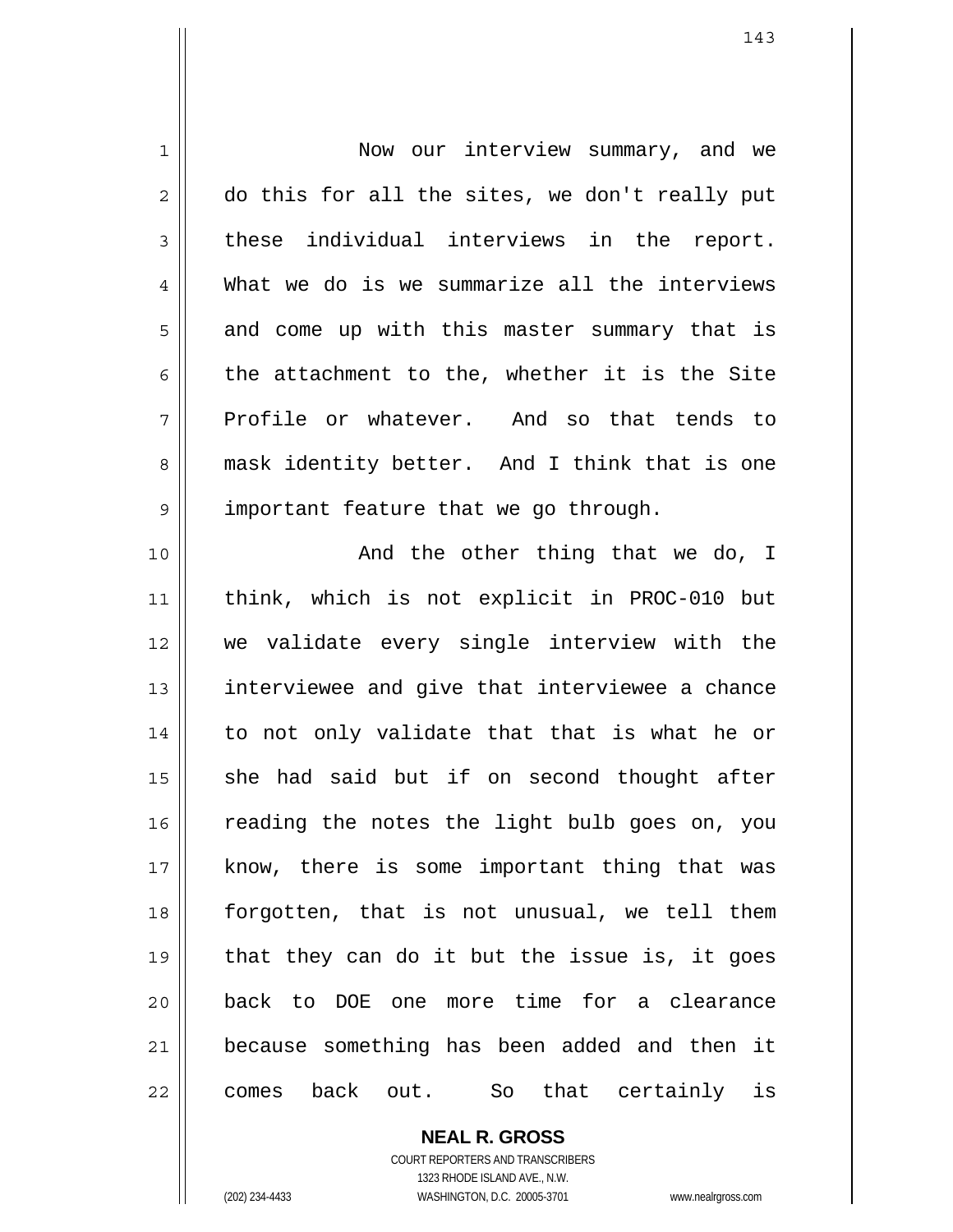1 exciting.

| $\overline{c}$ | CHAIRMAN ZIEMER: Questions? Jim.                         |
|----------------|----------------------------------------------------------|
| $\mathfrak{Z}$ | DR. MELIUS: Yes, I think what I                          |
| $\overline{4}$ | was asking was is there a way of completing              |
| 5              | masking the name of the interviewed individual           |
| 6              | when that information goes to DOE<br>for                 |
| 7              | classification review?                                   |
| 8              | MR. FITZGERALD: Yes, we redact the                       |
| 9              | name but the issue, as we saw it was, if there           |
| 10             | was an issue discovered, meaning that there              |
| 11             | was a classification question, we couldn't,              |
| 12             | you know, certainly, there might be a need to            |
| 13             | go back and divulge that name just to find a             |
| 14             | source of information. There was sort of that            |
| 15             | possibility that we couldn't cover and didn't            |
| 16             | want to mislead the interviewee.                         |
| 17             | other words, if in<br>fact<br>In                         |
| 18             | something was found, there might be a need to            |
| 19             | find out what the source of that particular              |
| 20             | piece of information might have been.                    |
| 21             | CHAIRMAN ZIEMER: So you would be                         |
| 22             | saying that you couldn't guarantee anonymity.            |
|                | <b>NEAL R. GROSS</b><br>COURT REPORTERS AND TRANSCRIBERS |

1323 RHODE ISLAND AVE., N.W.

 $\mathsf{II}$ 

(202) 234-4433 WASHINGTON, D.C. 20005-3701 www.nealrgross.com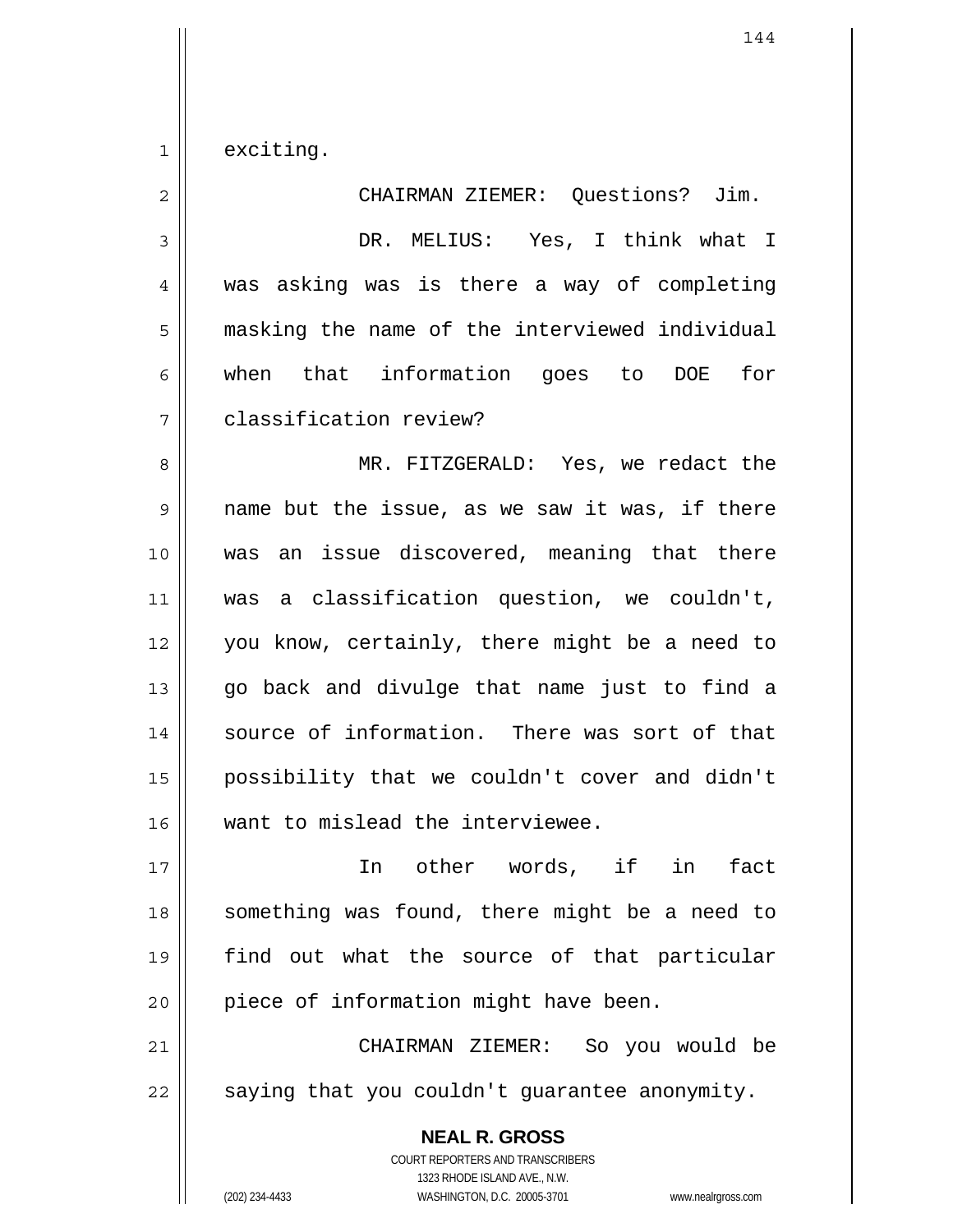1 2 3 4 5 6 7 8 9 10 11 12 13 14 15 16 17 18 19 20 21 22 MR. FITZGERALD: That's right. I mean, we would do everything we could. And the likelihood was there would be anonymity but there wouldn't necessarily be a guarantee because there was always that loophole where if something was found in the clearance process, you know, there could be understandably a need to go back and find out what the source of that particular piece of information might have been. DR. MELIUS: Yes, well at least I think that should be explained -- MR. FITZGERALD: Right. DR. MELIUS: -- in detail rather than just the assumption that the main because again, this is also during this transition and I don't know exactly what happened here. But the incident I heard about was people, you know, assuming that their named information was being what was submitted and was being reviewed by the Department of Energy. MR. FITZGERALD: Right.

> **NEAL R. GROSS** COURT REPORTERS AND TRANSCRIBERS 1323 RHODE ISLAND AVE., N.W.

(202) 234-4433 WASHINGTON, D.C. 20005-3701 www.nealrgross.com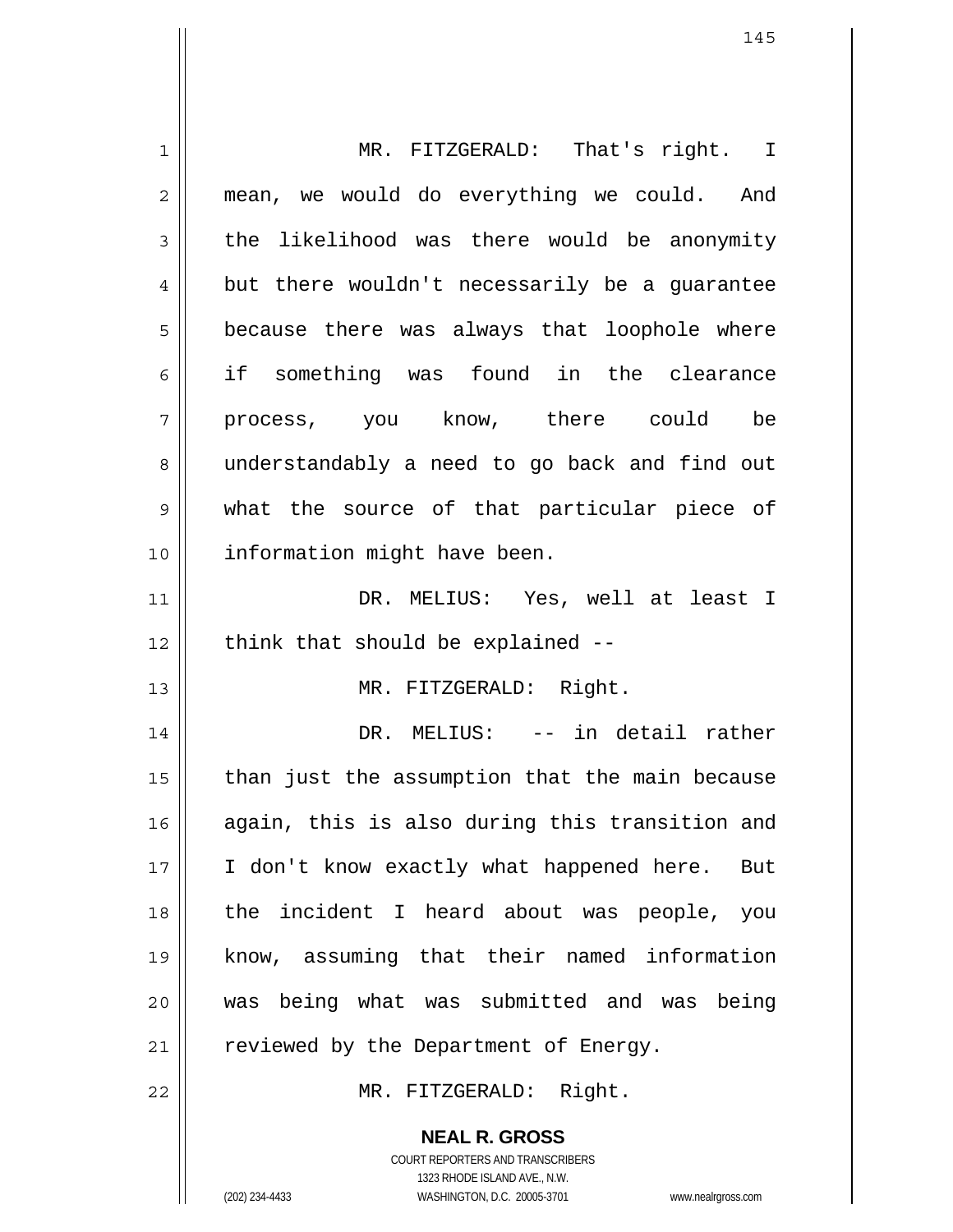| 1              | DR. MELIUS: And there are some                 |
|----------------|------------------------------------------------|
| $\overline{2}$ | current workers at the site and they were      |
| 3              | concerned about that. So, I think knowing      |
| 4              | that they would only need to be named if there |
| 5              | needed to be follow back --                    |
| 6              | MR. FITZGERALD: Right and what we              |
| 7              | have done --                                   |
| 8              | DR. MELIUS: -- coupled with some               |
| 9              | statement, official statement from DOE saying  |
| 10             | you know, people will not be retaliated        |
| 11             | against for this would be reassuring. Because  |
| 12             | that is not how it was understood, I think.    |
| 13             | And then again, this is sort of during the     |
| 14             | transition. I don't know exactly what --       |
| 15             | MR. FITZGERALD: Yes, I think                   |
| 16             | sometimes, you know, maybe a miscommunication  |
| 17             | because when one is walking through that, you  |
| 18             | don't catch -- and we are trying to be very    |
| 19             | careful to emphasize it that DOE will review   |
| 20             | these notes. But we do essentially is take     |
| 21             | the names out and substitute a number. And     |
| 22             | there is cross code that we have so we can get |

**NEAL R. GROSS** COURT REPORTERS AND TRANSCRIBERS 1323 RHODE ISLAND AVE., N.W.

 $\mathbf{I}$ 

(202) 234-4433 WASHINGTON, D.C. 20005-3701 www.nealrgross.com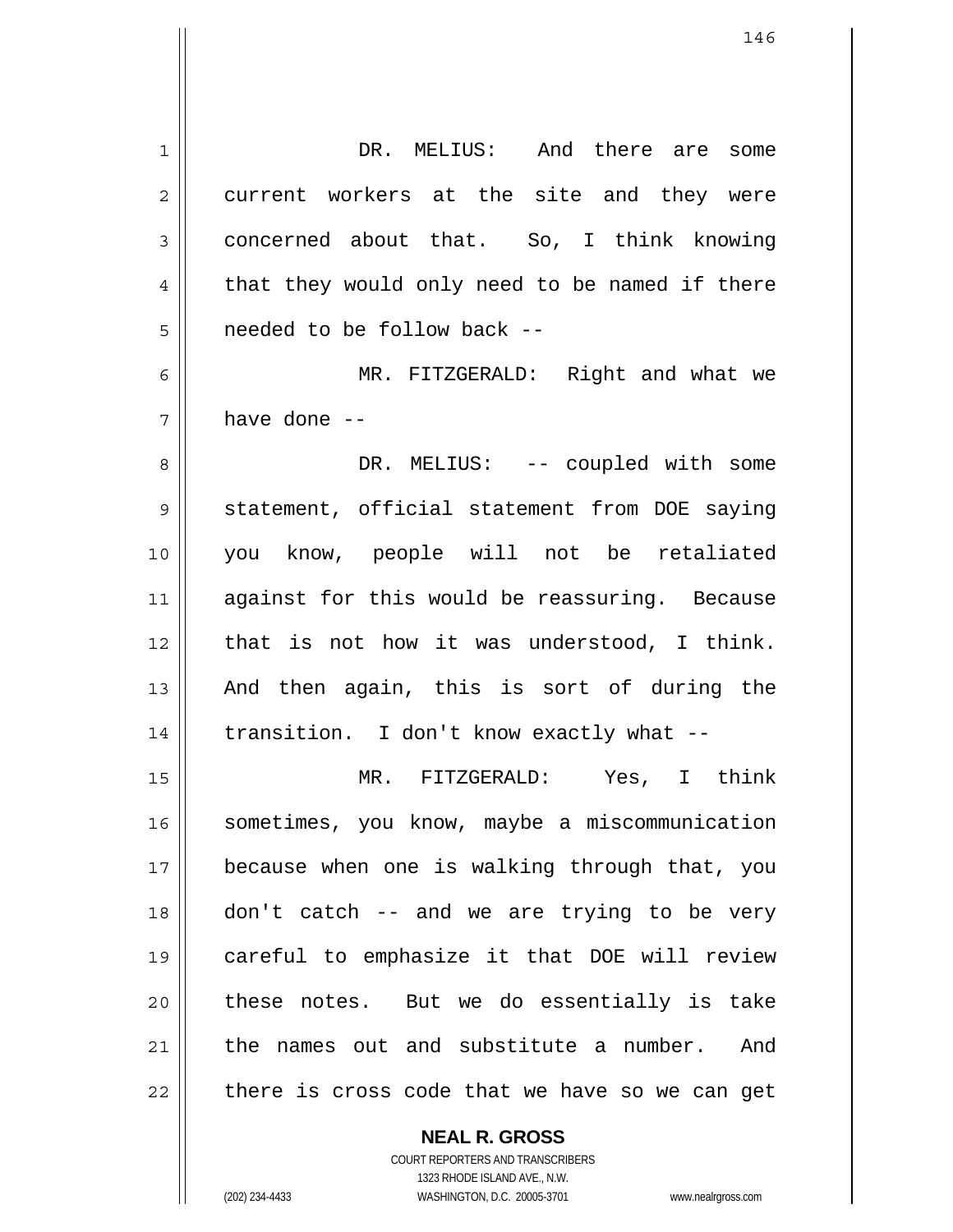back to the individual for that particular set of notes. But we give DOE the version that has the number in it.

4 5 6 7 8 9 10 11 12 13 But you know, sort of, you learn as you go. And one thing that we have learned is that that is a possibility. So we have to be able to alert them that we can't guarantee it but the likelihood is probably relatively small. But again, sometimes it gets lost in translation. It can be misperceived as the government is reviewing these things and they know who I am. But we try to be clear, this is the process we are following --

DR. MELIUS: Okay.

15 16 17 18 19 20 MR. FITZGERALD: -- and we have followed this for quite a while. But I think it is probably in the last six months that we realized and we had some discussions on the question of anonymity that that is the one possibility that would affect that.

21 22 CHAIRMAN ZIEMER: Mr. Presley. MR. PRESLEY: John, I have got one

> **NEAL R. GROSS** COURT REPORTERS AND TRANSCRIBERS 1323 RHODE ISLAND AVE., N.W. (202) 234-4433 WASHINGTON, D.C. 20005-3701 www.nealrgross.com

1

2

3

14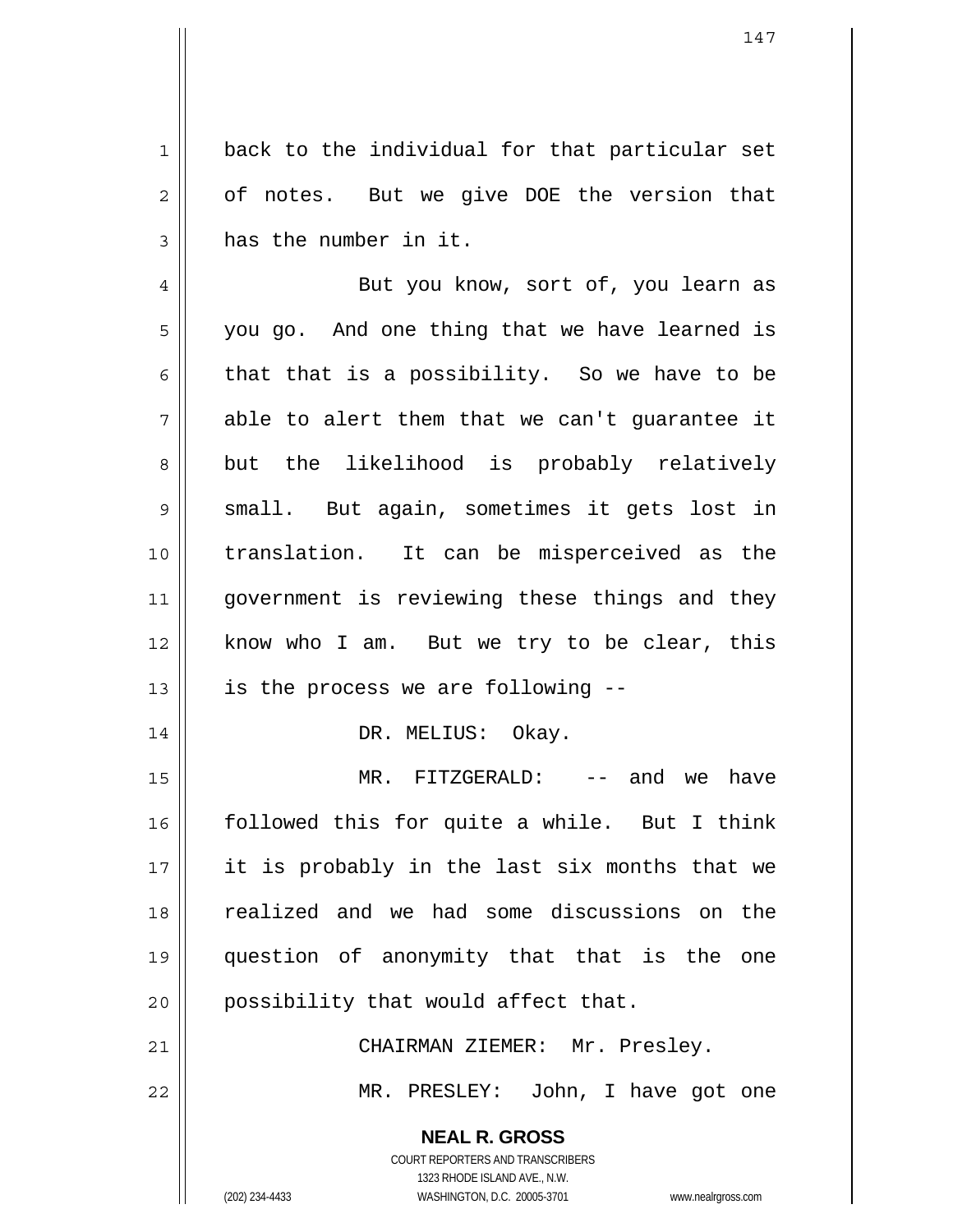**NEAL R. GROSS** COURT REPORTERS AND TRANSCRIBERS 1 2 3 4 5 6 7 8 9 10 11 12 13 14 15 16 17 18 19 20 21 22 question. It says that the Advisory Board Facility point of contact conducts scanning. "When the Advisory Board Facility point of conducts the scanning, the DOE point of contact is responsible for providing adequate space to conduct the scanning, and for ensuring that all documentation is appropriately marked before scanning is conducted." Are you all really comfortable with somebody going into a facility like Y-12 and doing their own scanning? MR. FITZGERALD: Well, I might add that this is coordinated with DOE so we would not be doing our own scanning if it were a secure area. It would have to be done some other way. CHAIRMAN ZIEMER: Okay, Greg will perhaps add to this. MR. LEWIS: Yes, that is something that we often work out in our preplanning calls when we interact with the POCs. Some

1323 RHODE ISLAND AVE., N.W.

(202) 234-4433 WASHINGTON, D.C. 20005-3701 www.nealrgross.com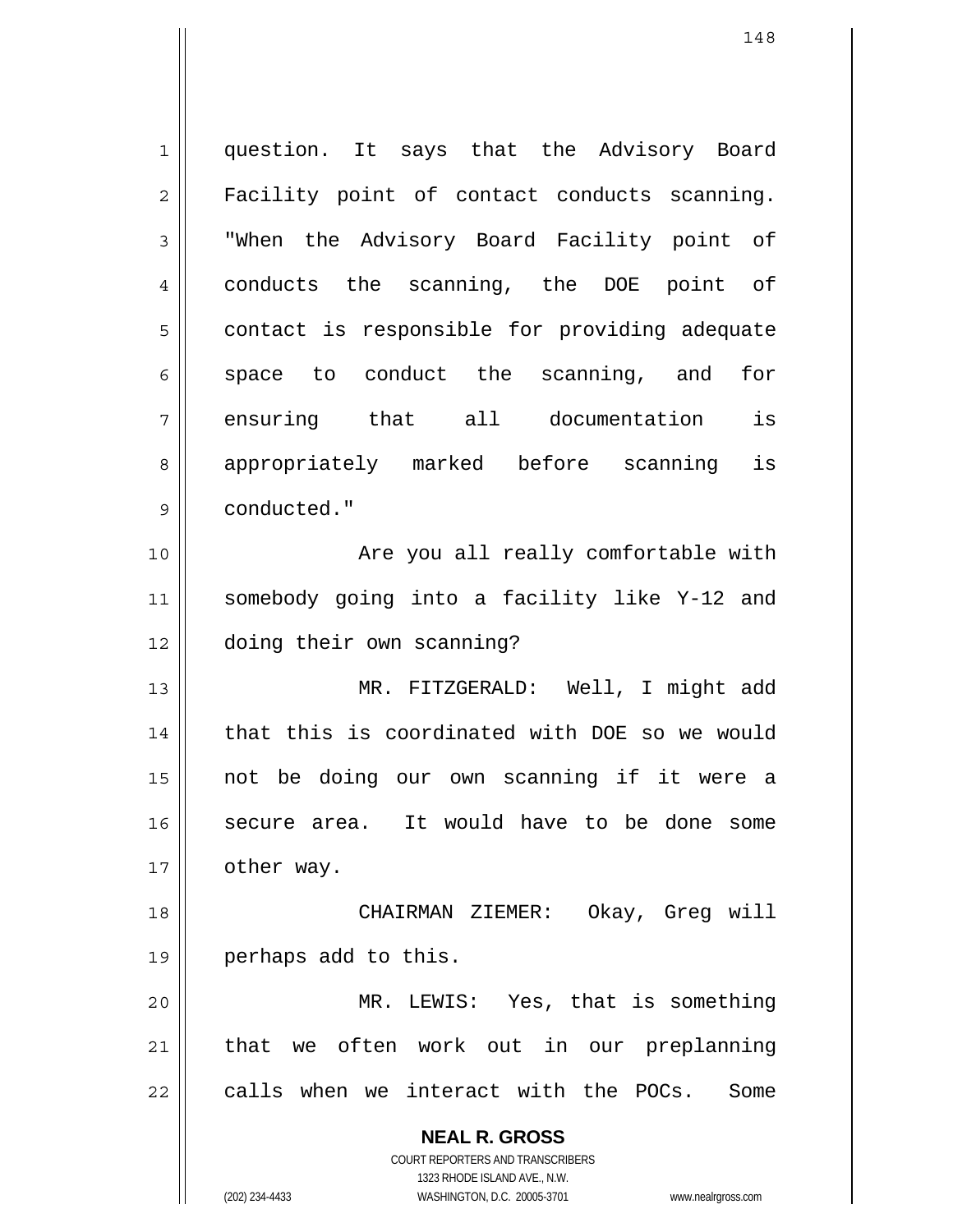**NEAL R. GROSS** COURT REPORTERS AND TRANSCRIBERS 1323 RHODE ISLAND AVE., N.W. 1 2 3 4 5 6 7 8 9 10 11 12 13 14 15 16 17 18 19 20 21 22 facilities do allow scanning depending on the information, how it is marked, what level of classification, etcetera, some facilities don't. So we can all work that on a case-bycase basis and we get that clearly established ahead of time before the data capture. MR. PRESLEY: So you all are comfortable with what it says. DR. WORTHINGTON: We are still reviewing the document and your comments. And certainly this is the place where caveats are needed. Because it doesn't apply universally. MR. PRESLEY: Right. That is exactly right. DR. WORTHINGTON: If you need a space and it is not -- COURT REPORTER: I don't have her. CHAIRMAN ZIEMER: Pat, could you repeat that into the mic because the court reporter could not pick that up. DR. WORTHINGTON: I apologize. Again, as I mentioned, we received the

(202) 234-4433 WASHINGTON, D.C. 20005-3701 www.nealrgross.com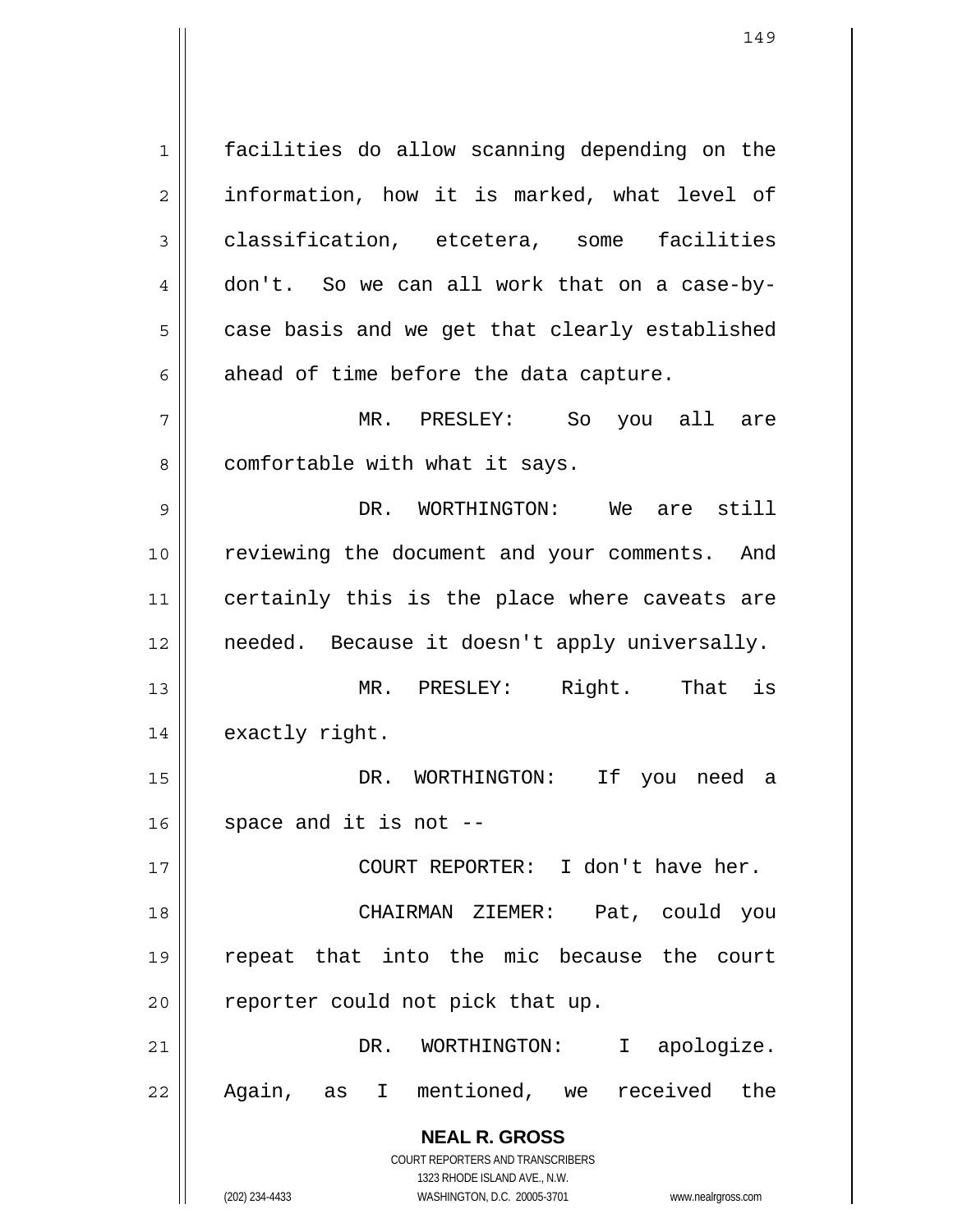**NEAL R. GROSS** COURT REPORTERS AND TRANSCRIBERS 1323 RHODE ISLAND AVE., N.W. 1 2 3 4 5 6 7 8 9 10 11 12 13 14 15 16 17 18 19 20 21 22 document on Wednesday afternoon and are still reviewing it. This certainly would be a place where we would provide some feedback because as written now, it kind of applies across the Board universally. And as Greg was pointing out, there is preplanning and you do it caseby-case. And since we are talking about certain facilities, the answer would be no. There are some facilities where you wouldn't come in and people from the outside would be doing the scanning. So, we will offer some suggested edits for this. MR. CLAWSON: Well, Mr. Presley, too, I think you better look at 4 point -- MR. PRESLEY: I looked at the next one. MR. CLAWSON: Okay. Because this line, it is explaining exactly that. MR. PRESLEY: There is also, there is two things there. And I just want to make sure that they are comfortable with it all.

(202) 234-4433 WASHINGTON, D.C. 20005-3701 www.nealrgross.com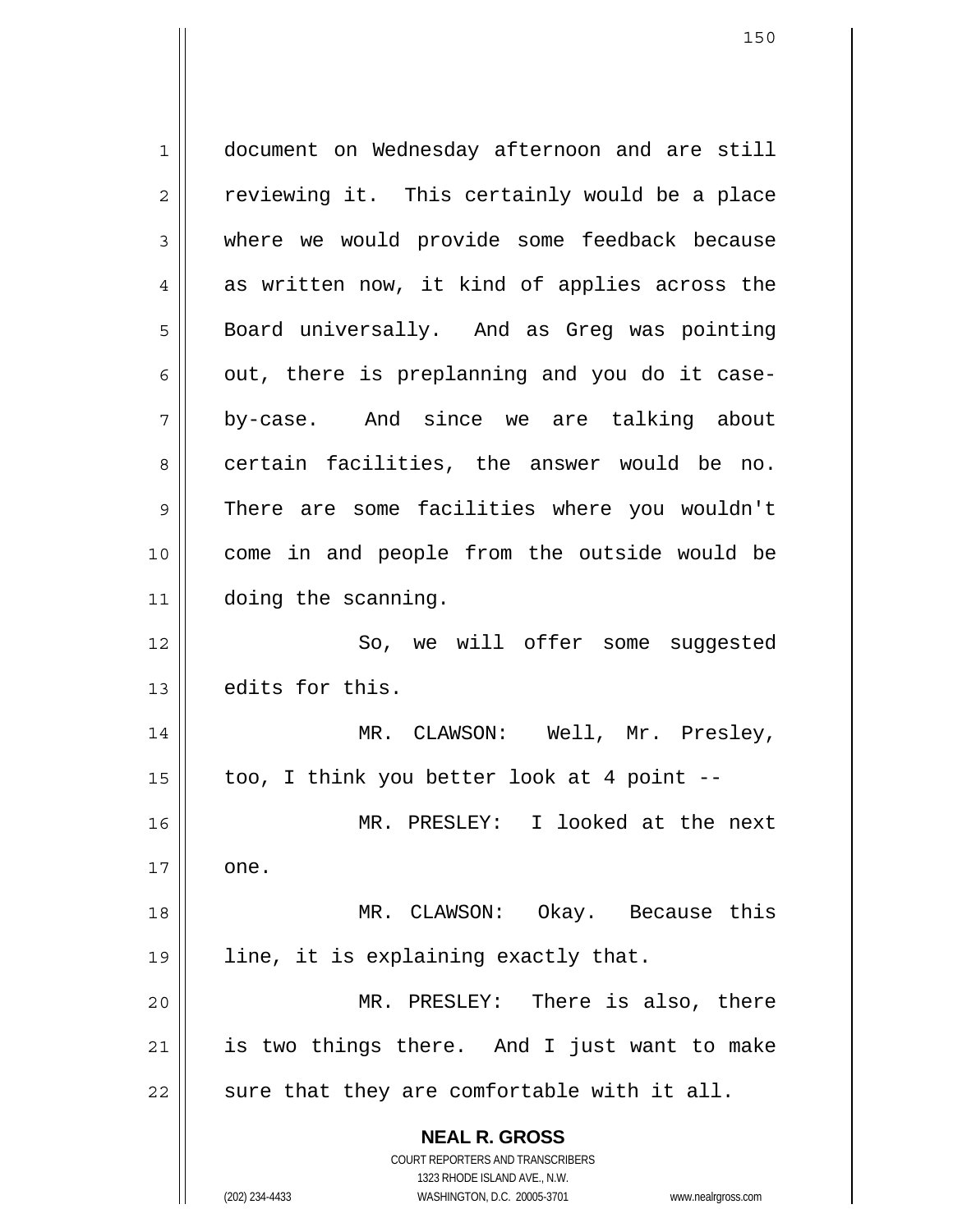1 2 MR. CLAWSON: Let me interject though.

3 4 5 6 7 8 9 10 MR. FITZGERALD: Well let me interject though. This is taken right out of PROC-010 which is in place right now and really this is a list of options. This is not a sequence or anything. This is three things that might happen. We do it, DOE does it or NIOSH would do it. The three possibilities exist for scanning documents.

11 12 13 14 15 16 17 18 19 20 21 22 We did not have something like this in place before. In fact we, in practice, in the past, haven't routinely scanned documents. Now for Mound, for the first time, we were shoulder to shoulder with ORAU. ORAU was at the site doing something and we happened to be there at the same time. And they scanned the documents we were collecting right into the O: drive. So, I think it is going to vary from site-to-site. These are the three possibilities and in three cases we followed a different track.

> **NEAL R. GROSS** COURT REPORTERS AND TRANSCRIBERS 1323 RHODE ISLAND AVE., N.W. (202) 234-4433 WASHINGTON, D.C. 20005-3701 www.nealrgross.com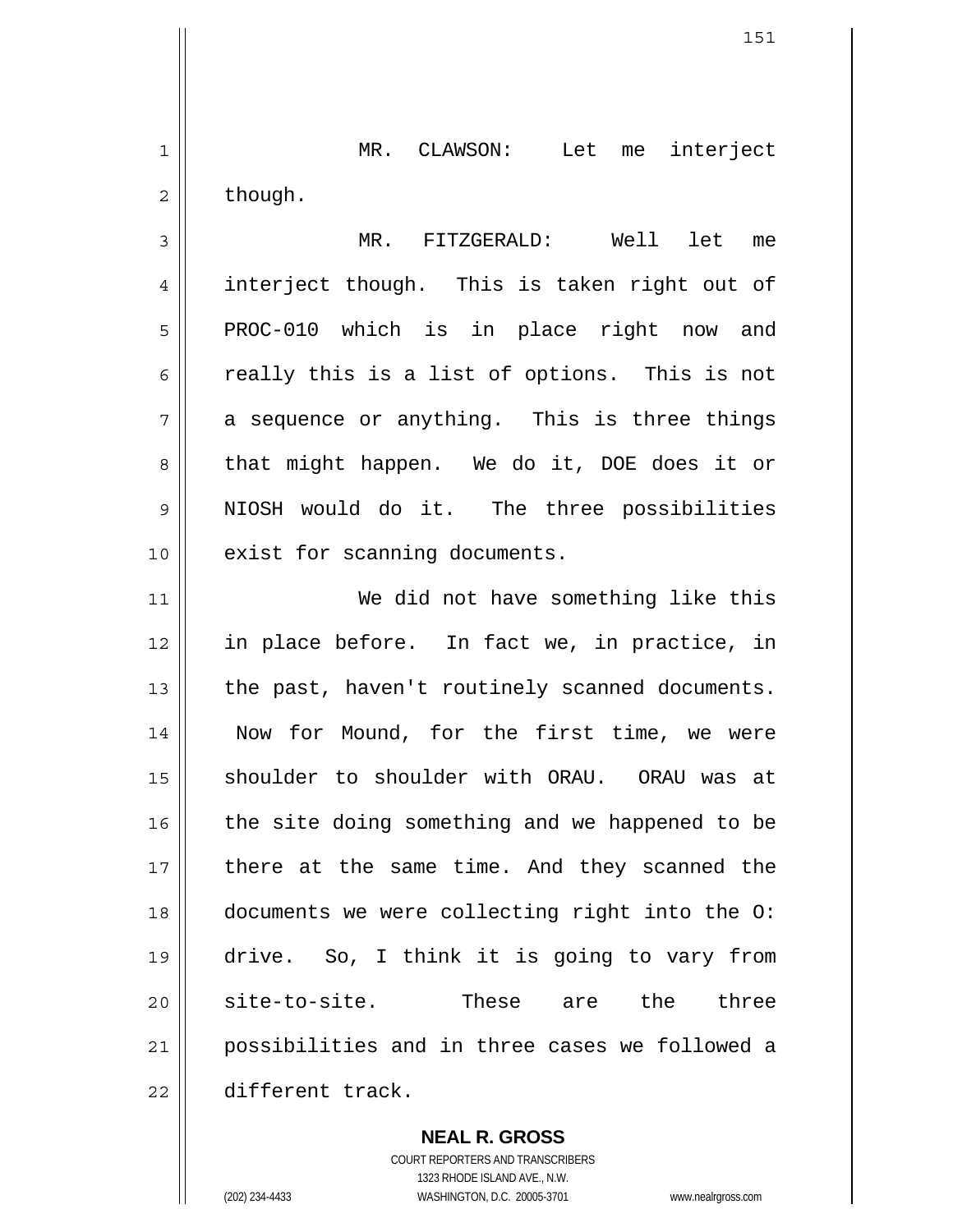**NEAL R. GROSS** COURT REPORTERS AND TRANSCRIBERS 1323 RHODE ISLAND AVE., N.W. (202) 234-4433 WASHINGTON, D.C. 20005-3701 www.nealrgross.com 1 2 3 4 5 6 7 8 9 10 11 12 13 14 15 16 17 18 19 20 21 22 I might add that on the SC&A or the technical support contractor doing it, that, as far as a routine option, that is brand new. So that is going to probably entail a bit of a change of practice for us, since we don't do it routinely and we would have to figure out a way to get it done. CHAIRMAN ZIEMER: Dr. Melius. DR. MELIUS: If we are through discussing, I could sort of figure out what we are doing next to this document and I actually have a suggestion. CHAIRMAN ZIEMER: Okay well let me ask, Joe, did you have additional comments? MR. FITZGERALD: No, I think the rest of this is procedures that you will find in PROC-010 as it now exists. I think it is pretty consistent. CHAIRMAN ZIEMER: Well there are two things. There is an additional document - - MR. FITZGERALD: Right.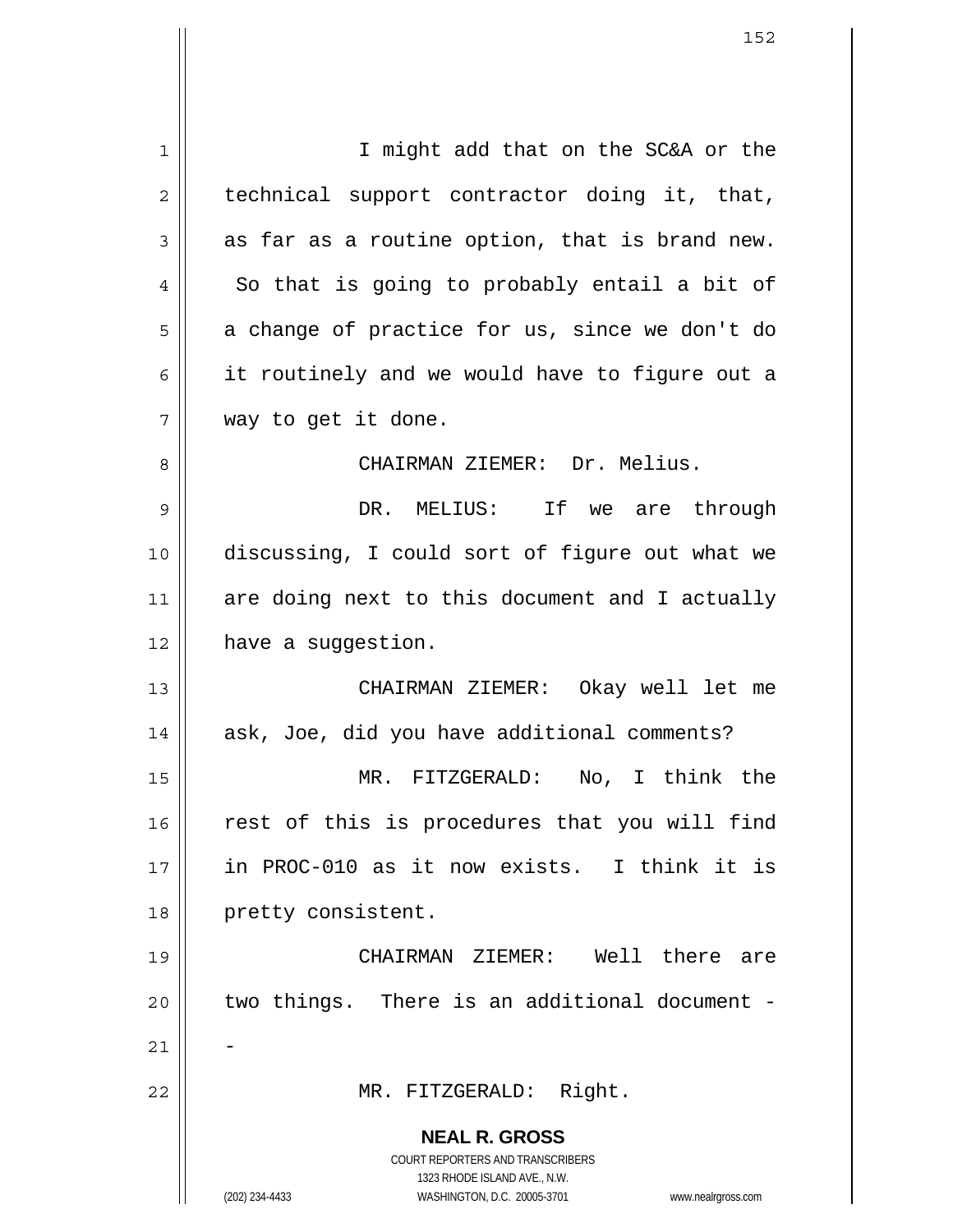1 2 3 4 5 6 7 8 9 10 11 12 13 14 15 16 17 18 19 20 21 22 CHAIRMAN ZIEMER: And I believe that, it is my understanding that, the Work Group is going to recommend adoption of these two documents. Is that not the case? MR. CLAWSON: Yes, that is correct with DOE's concurrence on it. CHAIRMAN ZIEMER: Well and we know that DOE is not in a position to concur today. So there are a couple of possibilities. One would be to defer action. The other would be to adopt these documents with a caveat or two. The caveats would be, for example, that they not go into effect until DOE has completed their review. That would be one caveat. The second caveat would be that they would be subject to modification the DOE might suggest. But if it is a substantive modification, then they would, in my judgment, need to return to us to have a final look at it. If it is an editorial or refinement, then possibly we could adopt it and have it be put in place once DOE's review occurred.

> COURT REPORTERS AND TRANSCRIBERS 1323 RHODE ISLAND AVE., N.W. (202) 234-4433 WASHINGTON, D.C. 20005-3701 www.nealrgross.com

**NEAL R. GROSS**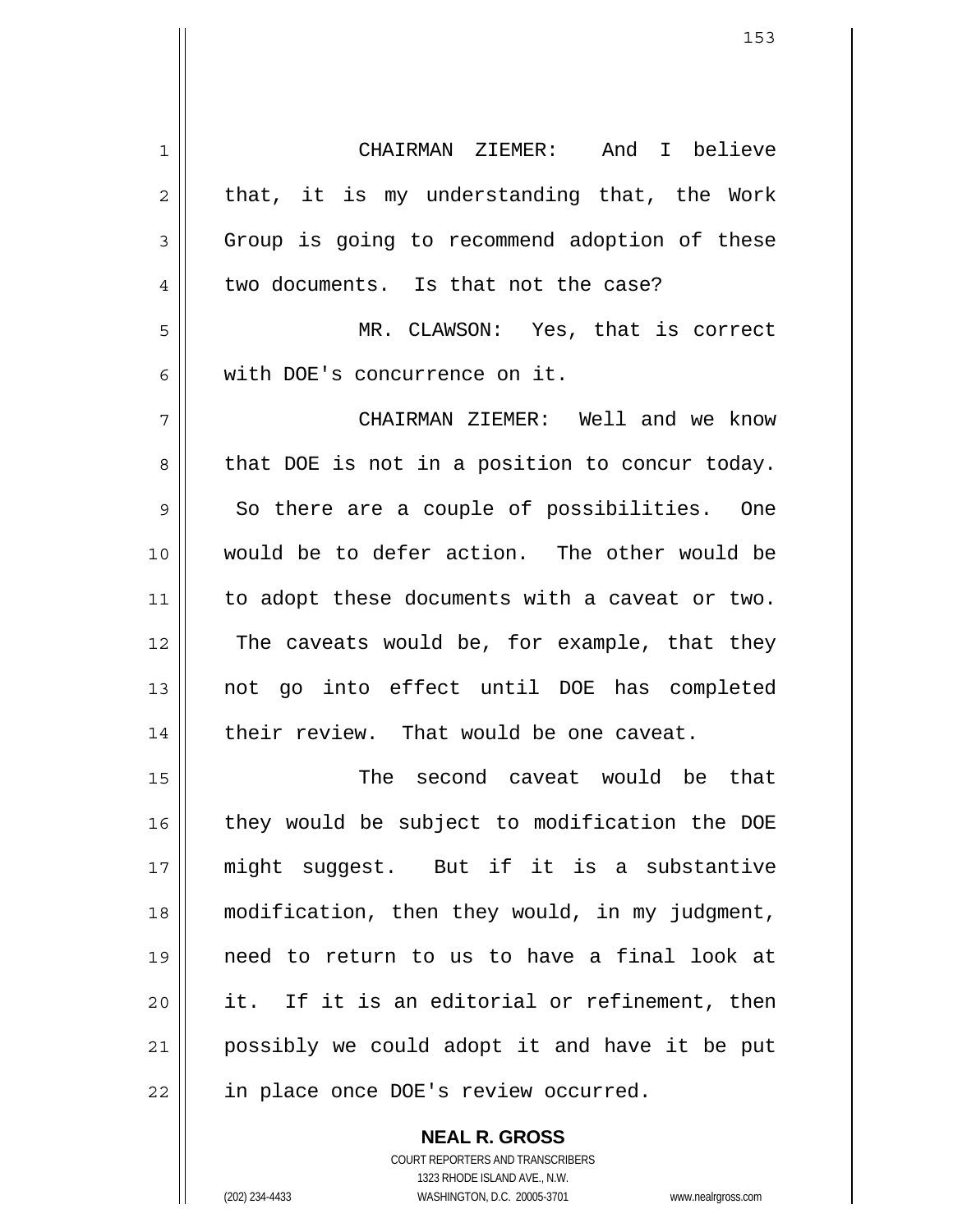**NEAL R. GROSS** COURT REPORTERS AND TRANSCRIBERS 1323 RHODE ISLAND AVE., N.W. 1 2 3 4 5 6 7 8 9 10 11 12 13 14 15 16 17 18 19 20 21 22 DR. MELIUS: And I was going to suggest that that final, that position on the Board's part, whether it is a substantial difference or not would be that you, Dr. Ziemer, and Brad and Joe review that. And then if you decide that it does require more discussion at the Board level, bring it back. If not, we would put it into this type of possibility going into effect. CHAIRMAN ZIEMER: Right because the caveat would be that once DOE reviewed it, number one, if they are happy with it, it goes into effect. If they have minor modifications, we make them and it goes into effect. If in our judgment they were substantive, then we would bring it back to the Board or even a subset of that might be everything goes into effect except one particular part. DR. MELIUS: Yes. CHAIRMAN ZIEMER: So that would be

(202) 234-4433 WASHINGTON, D.C. 20005-3701 www.nealrgross.com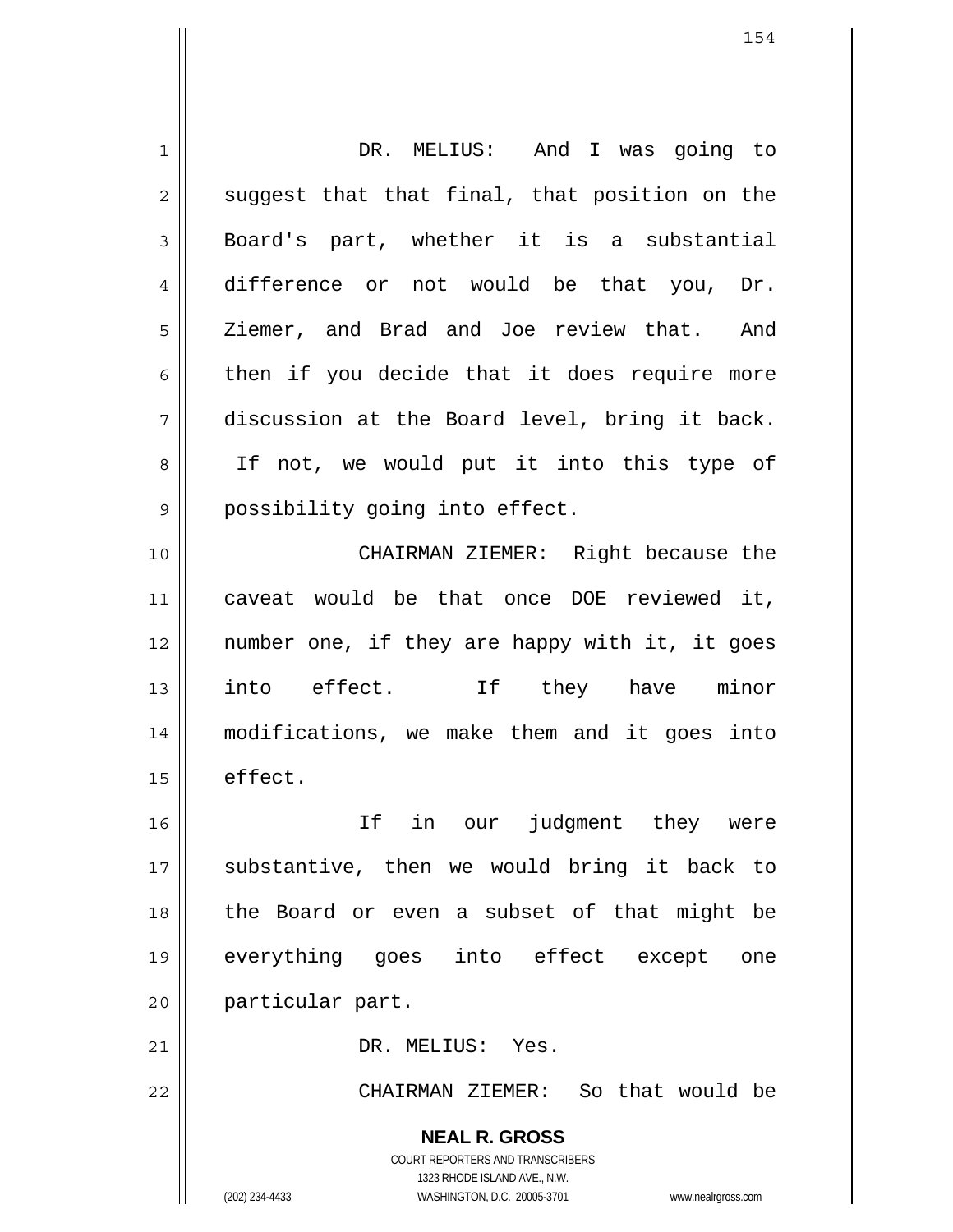1 the outcome.

| $\overline{2}$ | Now let me ask Joe and Brad, do we                              |
|----------------|-----------------------------------------------------------------|
| 3              | need to discuss the other document first?                       |
| 4              | DR. MELIUS: My personal feeling is                              |
| 5              | that we really don't because the only thing                     |
| 6              | we would change from this is to the<br>that                     |
| 7              | Board's POC. Everything else has stayed the                     |
| 8              | same from NIOSH is. Like we said, we tried to                   |
| 9              | mirror exactly what had already been approved.                  |
| 10             | CHAIRMAN ZIEMER: Joe, any comments                              |
| 11             | on the --                                                       |
| 12             | MR. FITZGERALD: I just want to                                  |
| 13             | add, yes, this is based on the DOE Security                     |
| 14             | Plan and I think a very carefully worked out                    |
| 15             | set of procedures based on what the security                    |
| 16             | clearance process is. So really, we are doing                   |
| 17             | it to be held to it.                                            |
| 18             | CHAIRMAN ZIEMER: I would like to                                |
| 19             | ask NIOSH if they have any comments. Larry,                     |
| 20             | has your group had a chance to review this?                     |
| 21             | And if so, do you have any comments one way or                  |
| 22             | the other? Are you comfortable that it                          |
|                | <b>NEAL R. GROSS</b><br><b>COURT REPORTERS AND TRANSCRIBERS</b> |

1323 RHODE ISLAND AVE., N.W.

 $\mathop{\text{||}}$ 

(202) 234-4433 WASHINGTON, D.C. 20005-3701 www.nealrgross.com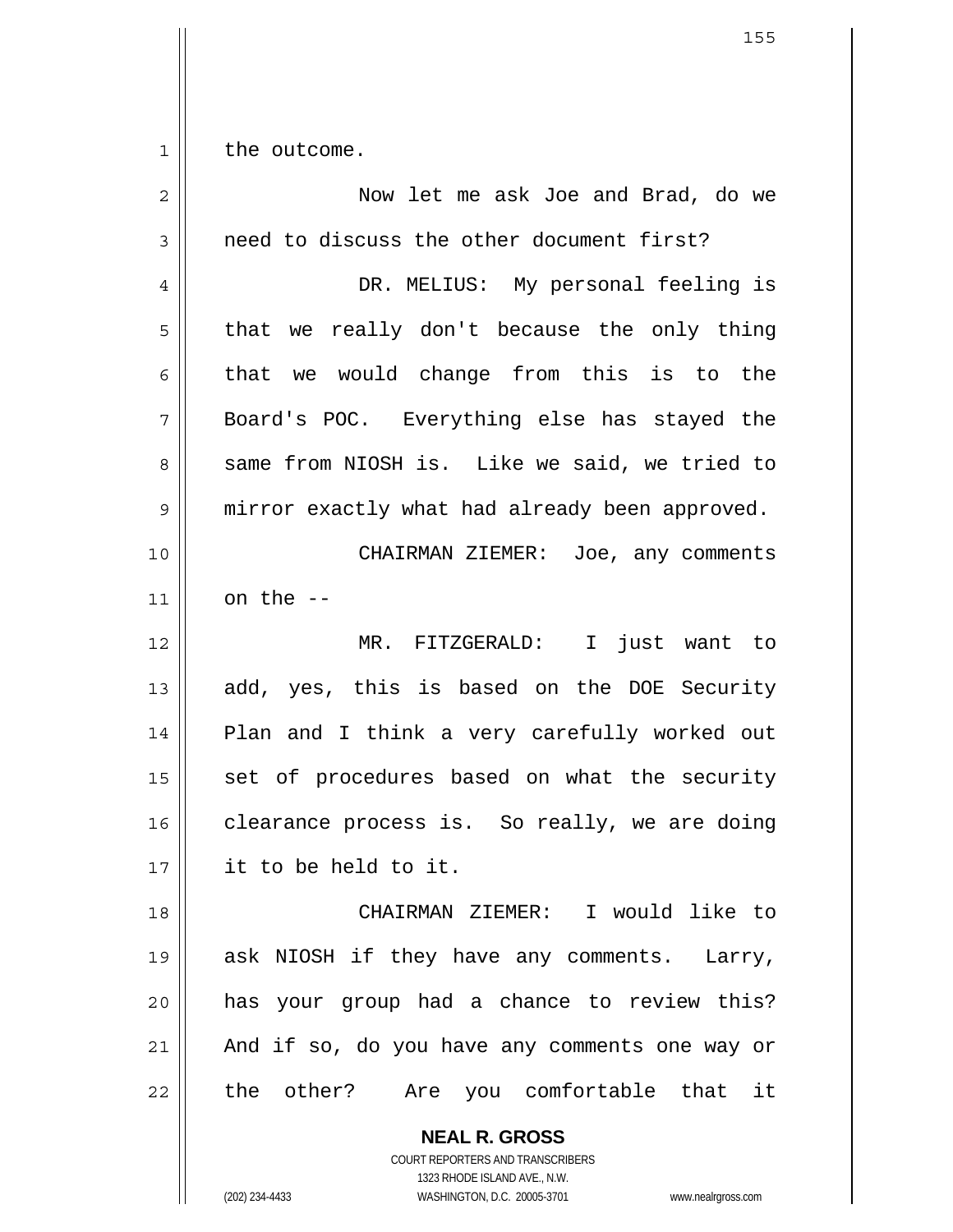**NEAL R. GROSS** COURT REPORTERS AND TRANSCRIBERS 1323 RHODE ISLAND AVE., N.W. (202) 234-4433 WASHINGTON, D.C. 20005-3701 www.nealrgross.com 1 2 3 4 5 6 7 8 9 10 11 12 13 14 15 16 17 18 19 20 21 22 parallels and provides the needed coordination? MR. ELLIOTT: Well, from an OCAS perspective, we haven't reviewed what has been drafted. We participated in the working group discussion. We have no comments yet on that. CHAIRMAN ZIEMER: Okay. Brad, do you wish to present a formal motion at this time? MR. CLAWSON: Yes, I do but because I was the Work Group chair, I didn't know if I could do that or not. CHAIRMAN ZIEMER: Oh, yes. MR. CLAWSON: Okay. CHAIRMAN ZIEMER: In fact, you not only can, you must. MR. CLAWSON: Okay. I would like to -- thank you. I appreciate that. I would like to propose to the Board that we accept these two procedures, with the caveat that we were discussing about the DOE. And I can't remember everything that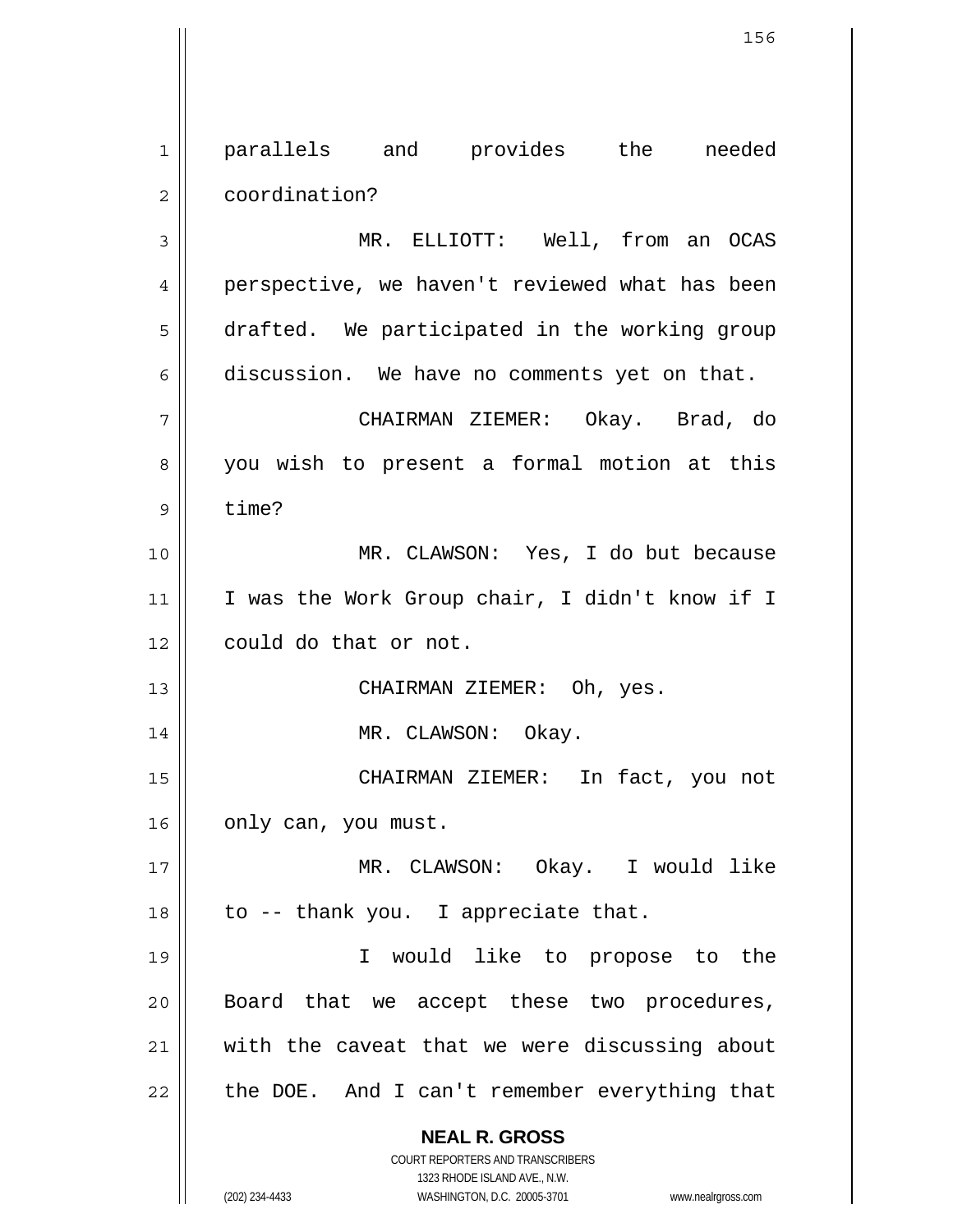1 2 3 4 5 6 7 you said into it. It kind of took me by surprise there. But anyway, DOE has got to be able to concur on this and if there is anything of great change that we could either take that out and proceed on because I think it is crucial for us to be able to get these into place.

8 9 10 11 12 13 14 15 CHAIRMAN ZIEMER: And the motion from the Work Group then is that we adopt both of these documents with the caveat that they would not take effect until DOE has completed their review, caveat A. Number two, that if DOE has suggested changes and they are not substantive, then the changes be made and that the procedures go into effect.

16 17 18 19 20 21 22 Or, if they are substantive, that the Chairman of the Work Group, Chairman of the Board, and the Designated Federal Official will make a judgment as to whether they are substantive and whether or not the full document or parts thereof have to be returned to the Board.

> **NEAL R. GROSS** COURT REPORTERS AND TRANSCRIBERS 1323 RHODE ISLAND AVE., N.W. (202) 234-4433 WASHINGTON, D.C. 20005-3701 www.nealrgross.com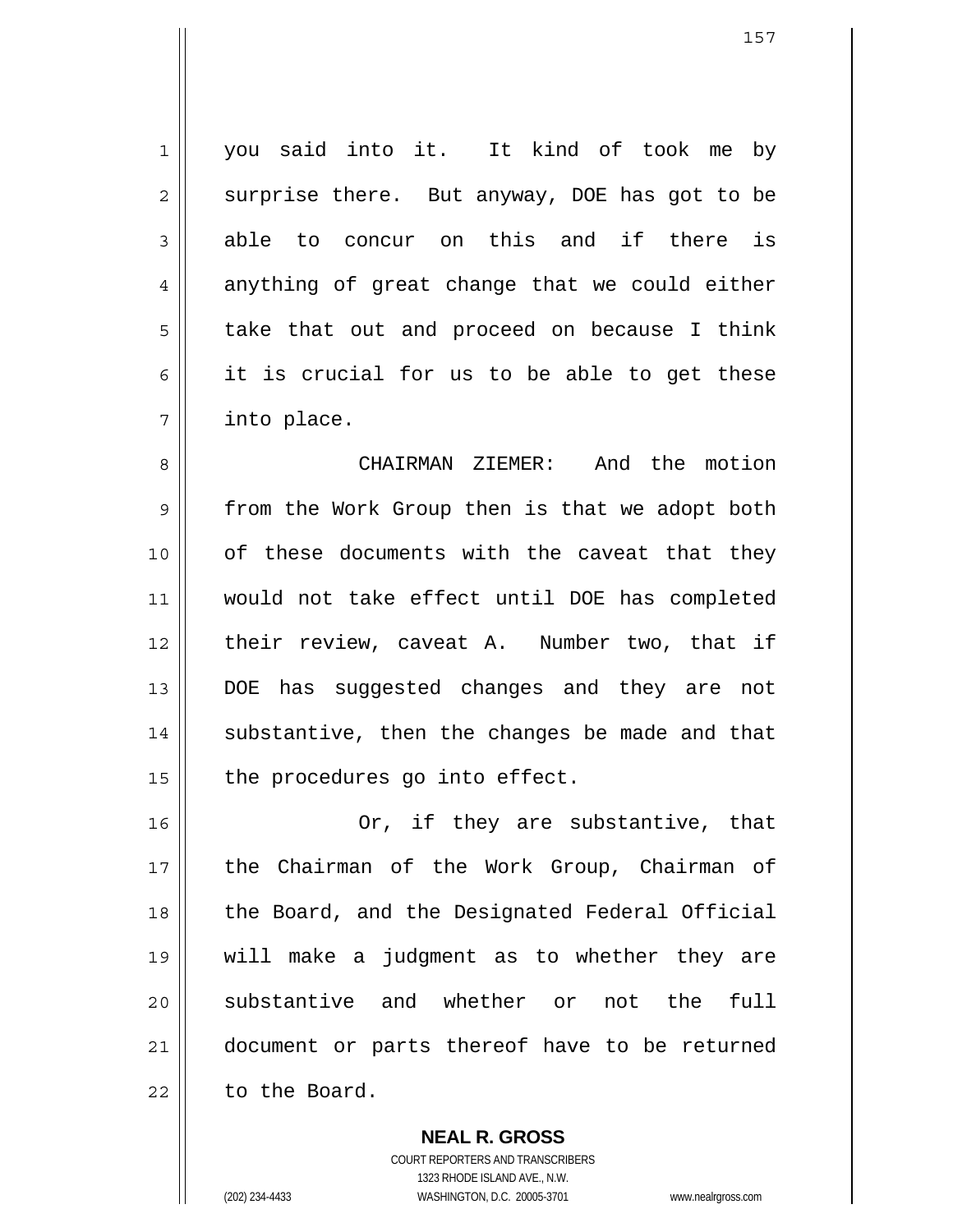**NEAL R. GROSS** COURT REPORTERS AND TRANSCRIBERS 1323 RHODE ISLAND AVE., N.W. (202) 234-4433 WASHINGTON, D.C. 20005-3701 www.nealrgross.com 1 2 3 4 5 6 7 8 9 10 11 12 13 14 15 16 17 18 19 20 21 22 Was that your motion? MR. CLAWSON: Yes, that sure sounds like what I tried to say. (Laughter.) DR. POSTON: That is exactly what he said. CHAIRMAN ZIEMER: That motion doesn't require a second, since it comes from a committee. Josie, a comment? MS. BEACH: I was just wondering if we could hear from DOE on maybe a time frame for comments? DR. WORTHINGTON: Yes, by the end of next week. MS. BEACH: Okay, thank you. DR. WORTHINGTON: For the record, it was by the end of next week. COURT REPORTER: Thank you. CHAIRMAN ZIEMER: Dr. Worthington has made a solemn vow to have this ready by the end of next week, plus or minus a little.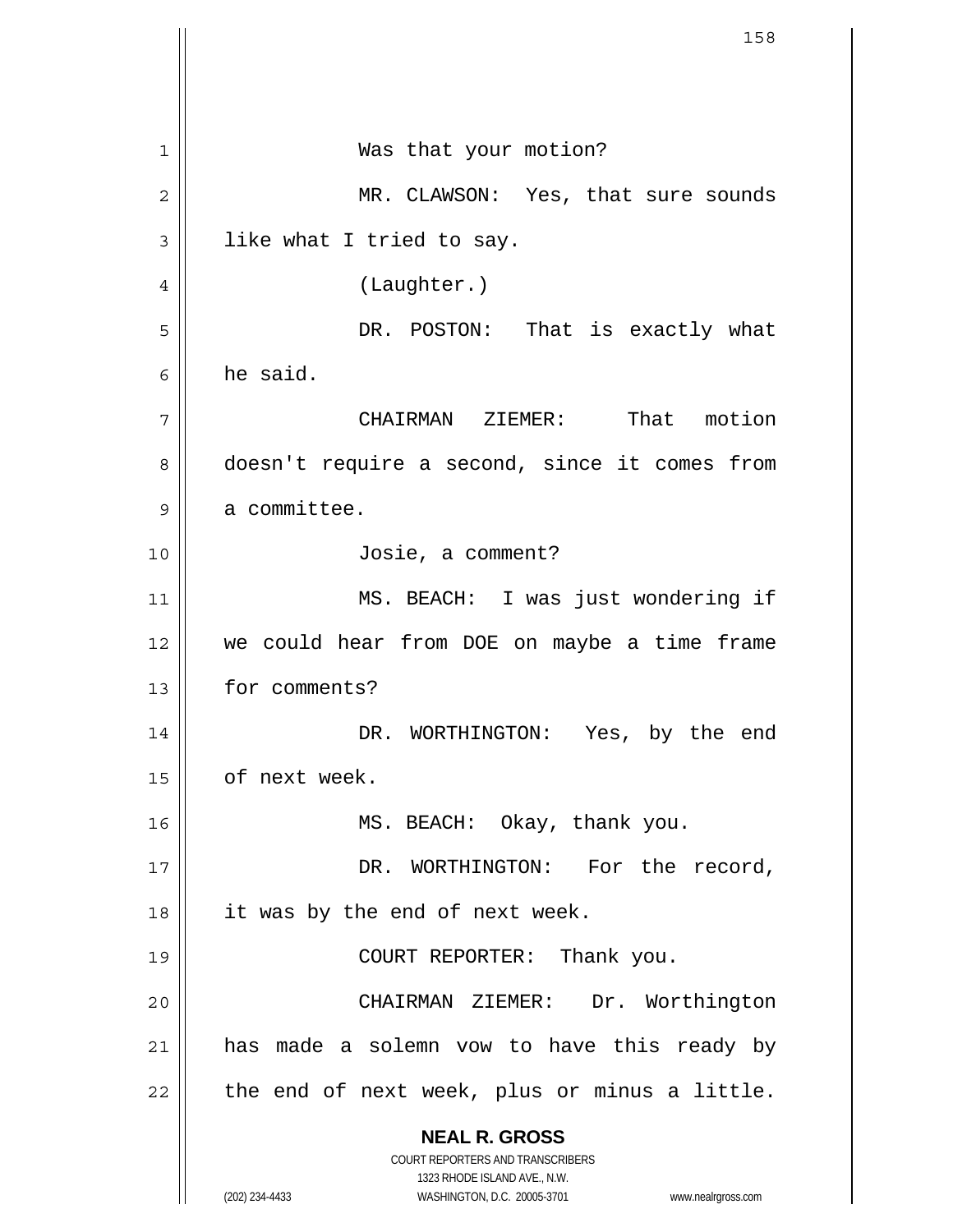| Are there any comments on the                  |
|------------------------------------------------|
| motion? Any discussion on the motion or are    |
| you ready to vote on the motion? And we are    |
| voting on both documents, if anyone wishes to  |
| divide the motion, we can do that. Otherwise,  |
|                                                |
| Apparently not. I suggest then we              |
| have a role call vote. We can just go around   |
|                                                |
| MR. KATZ: Dr. Lockey suggested                 |
| that I randomize my role call votes for tally. |
| I can do it just very easily the way I am set  |
|                                                |
|                                                |
|                                                |
|                                                |
|                                                |
|                                                |
|                                                |
|                                                |
|                                                |
|                                                |
|                                                |
| www.nealrgross.com                             |
|                                                |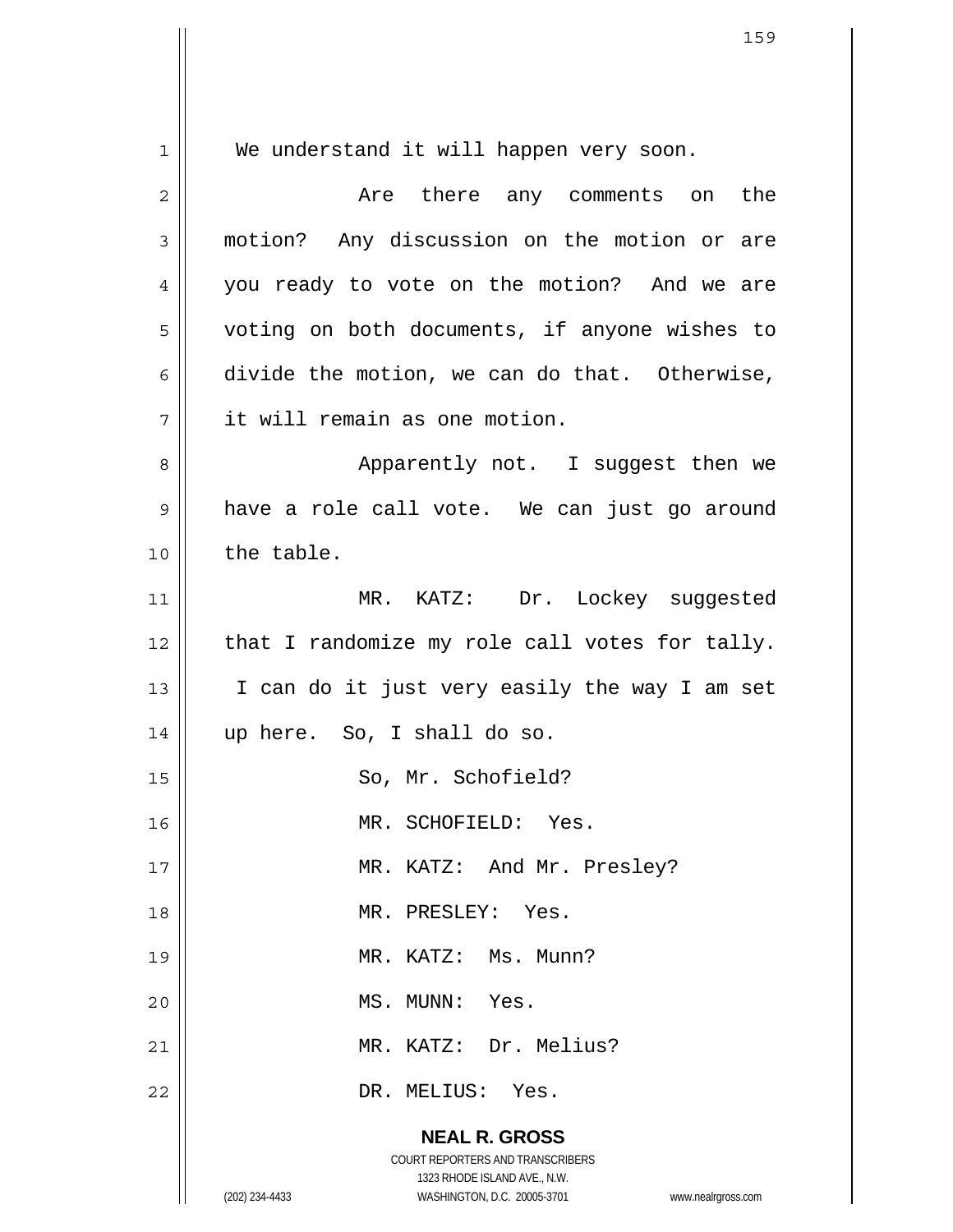|                | 160                                                                                                 |
|----------------|-----------------------------------------------------------------------------------------------------|
|                |                                                                                                     |
| 1              | MR. KATZ: Mr. Gibson?                                                                               |
| $\overline{2}$ | MR. GIBSON: Yes.                                                                                    |
| 3              | MR. KATZ: Ms. Beach?                                                                                |
| 4              | MS. BEACH: Yes.                                                                                     |
| 5              | MR. KATZ: Mr. Clawson?                                                                              |
| 6              | MR. CLAWSON: Yes.                                                                                   |
| 7              | MR. KATZ: Dr. Lockey?                                                                               |
| 8              | DR. LOCKEY: Yes.                                                                                    |
| 9              | MR. KATZ: Mr. Griffon?                                                                              |
| 10             | MR. GRIFFON: Yes.                                                                                   |
| 11             | MR. KATZ: Dr. Roessler?                                                                             |
| 12             | DR. ROESSLER: Yes.                                                                                  |
| 13             | MR. KATZ: And Dr. Ziemer?                                                                           |
| 14             | CHAIRMAN ZIEMER: I will vote yes,                                                                   |
| 15             | but if that is randomized, why am I at the                                                          |
| 16             | end?                                                                                                |
| 17             | (Laughter.)                                                                                         |
| 18             | MR. KATZ: You are the exception.                                                                    |
| 19             | CHAIRMAN ZIEMER: Okay.                                                                              |
| 20             | MR. KATZ: Oh, Dr. Poston. Sorry.                                                                    |
| 21             | So you weren't.                                                                                     |
| 22             | DR. POSTON: I'm tempted to vote no                                                                  |
|                | <b>NEAL R. GROSS</b>                                                                                |
|                | COURT REPORTERS AND TRANSCRIBERS                                                                    |
|                | 1323 RHODE ISLAND AVE., N.W.<br>(202) 234-4433<br>WASHINGTON, D.C. 20005-3701<br>www.nealrgross.com |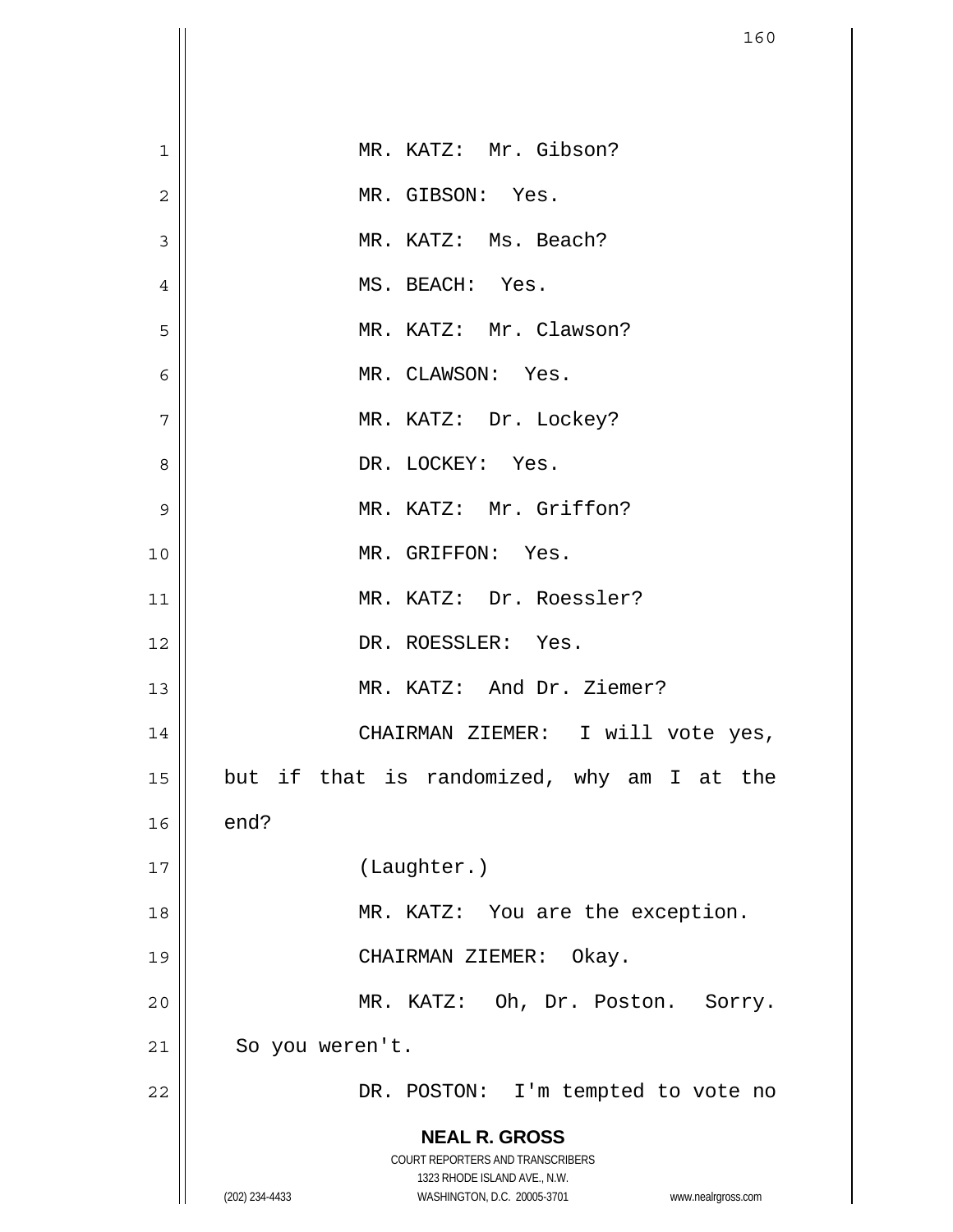**NEAL R. GROSS** COURT REPORTERS AND TRANSCRIBERS 1323 RHODE ISLAND AVE., N.W. (202) 234-4433 WASHINGTON, D.C. 20005-3701 www.nealrgross.com 1 2 3 4 5 6 7 8 9 10 11 12 13 14 15 16 17 18 19 20 21 22 but yes. CHAIRMAN ZIEMER: Okay, it truly is randomized. I withdraw my comment. MS. BEACH: Now I know why he wanted to mix that up. MR. KATZ: I'll go back to the original plan. CHAIRMAN ZIEMER: Okay, thank you. We are going to move on to the next -- DR. MELIUS: Can I raise another issue that is related to this? CHAIRMAN ZIEMER: Yes. DR. MELIUS: That is, I think, and I have raised this before and no one seems to pay attention but that is the issue that we seem to be getting involved in as part of our evaluation of SEC's evaluations that seem to be getting into areas where there are some difficult security issues. The site here in Amarillo, I think, is probably the prime example but I think there are others also. And I am concerned and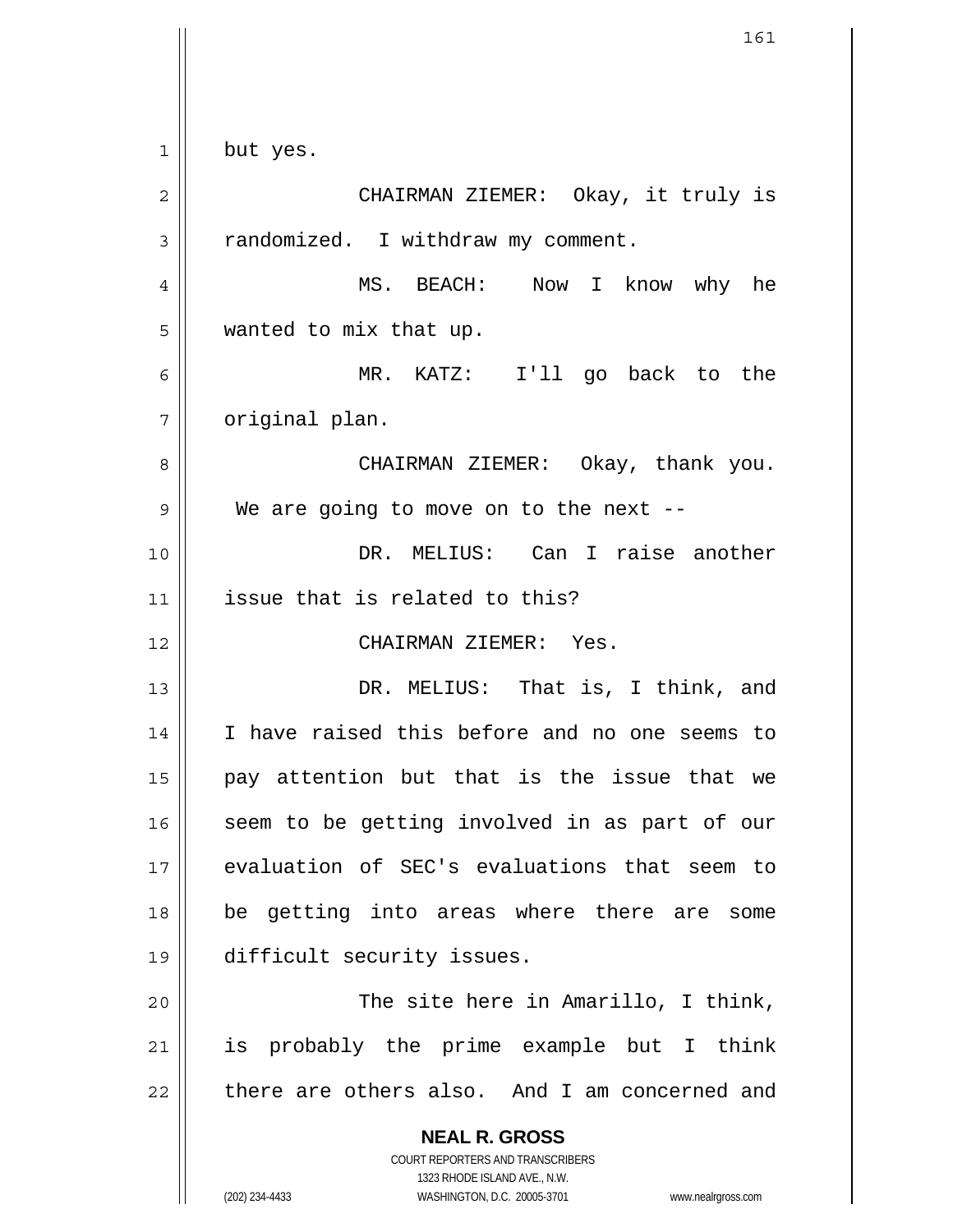1 2 confused by what our procedure is going to be to deal with some of these issues.

3 4 5 6 7 8 9 10 11 12 13 I am told we are not allowed to have Work Group meetings to deal with some of these secure issues, that we have individuals reviewing this information. And I have serious questions how we are ever going to be able to get these to a vote of the Board, given some of the limitations on sharing the information, as well as how we are going to maintain our process of providing public discussion and public access to the basis for our determinations.

14 15 16 17 18 19 20 21 22 Now, this issue has been around for years. We sort of got around it at the Iowa site. But I think that, unless we start to develop a procedure, a policy for dealing with this, we are going to be tying up these sites for a significant period of time. There is already enough delays simply just due to some of the clearance issues of getting onsite to access some of this information, let alone how

## **NEAL R. GROSS**

COURT REPORTERS AND TRANSCRIBERS 1323 RHODE ISLAND AVE., N.W. (202) 234-4433 WASHINGTON, D.C. 20005-3701 www.nealrgross.com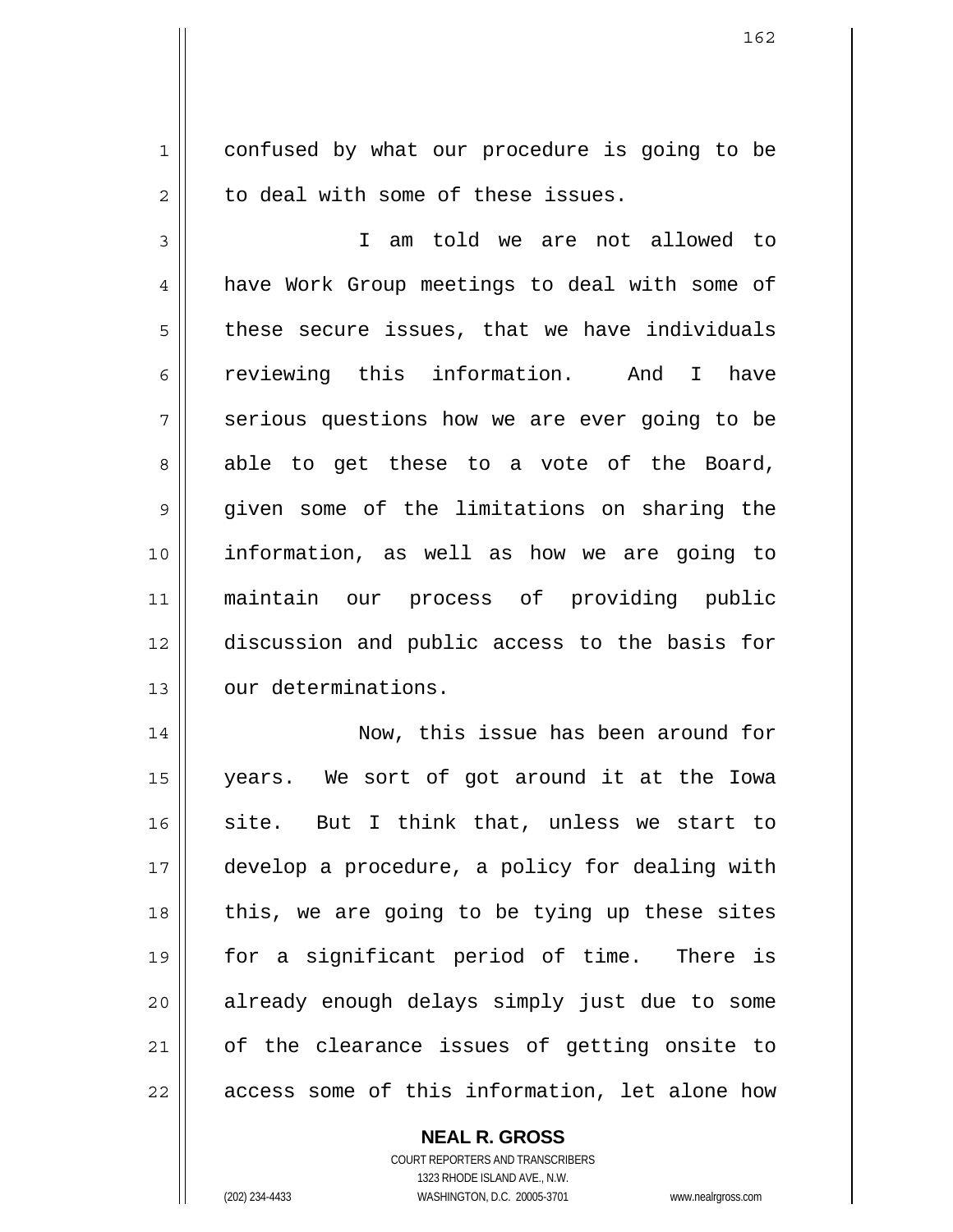**NEAL R. GROSS** COURT REPORTERS AND TRANSCRIBERS 1 2 3 4 5 6 7 8 9 10 11 12 13 14 15 16 17 18 19 20 21 22 we are going to discuss some of it in Board meetings and documents and so forth. And I am just concerned that we need to come to grips with this in some way. CHAIRMAN ZIEMER: Thank you for the comment. What I am going to do is put that on our Board working session for tomorrow so we can discuss it at some length and maybe, at least, plan a path forward. I think it is a thorny issue. And as you say, it came up at Iowa. We had kind of a dilemma there for a while. It could very well arise again. DR. MELIUS: Okay. I don't have any problems with postponing the discussion until tomorrow but I think it is important that the Department of Energy be aware of this issue. And I wasn't sure if the Department of Energy was going to be here tomorrow. CHAIRMAN ZIEMER: Well I believe that at least Gina and Greg will both be here. So, we can certainly have the discussion and

1323 RHODE ISLAND AVE., N.W.

(202) 234-4433 WASHINGTON, D.C. 20005-3701 www.nealrgross.com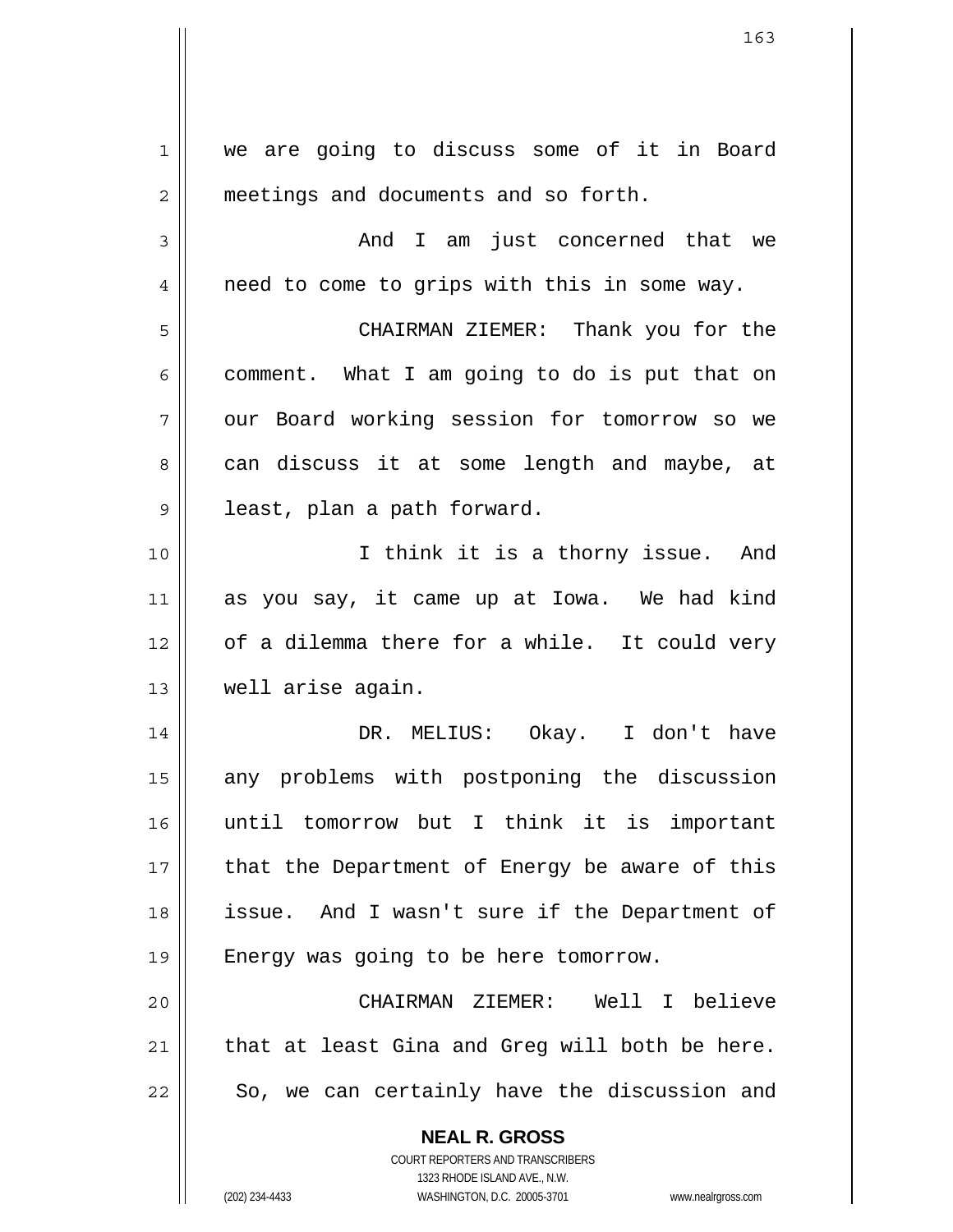1 2 3 4 get some ideas on how we might proceed. I am not sure it is something -- we may have to have a Work Group address this even and come up with some brainstorming ideas.

5 6 7 8 9 10 11 12 13 14 15 16 17 18 19 DR. MELIUS: I mean, as I have said before when we have talked about the security issues, it seems to me in some of these situations, we may be better off just not trying to go through our normal review procedures, given some of the potential security issues that may arise just from our normal way that we do business, even trying to be careful about how we handle some of this information and how we make the public -- but again, it would for the discussion tomorrow and I think there would be some examples when we talk about some of the specific sites and the specific Work Groups but I think we do need to deal with it.

20 21 22 CHAIRMAN ZIEMER: Thank you. Any other brief comments on that? The reason I want to push it to tomorrow is that we have

> **NEAL R. GROSS** COURT REPORTERS AND TRANSCRIBERS 1323 RHODE ISLAND AVE., N.W. (202) 234-4433 WASHINGTON, D.C. 20005-3701 www.nealrgross.com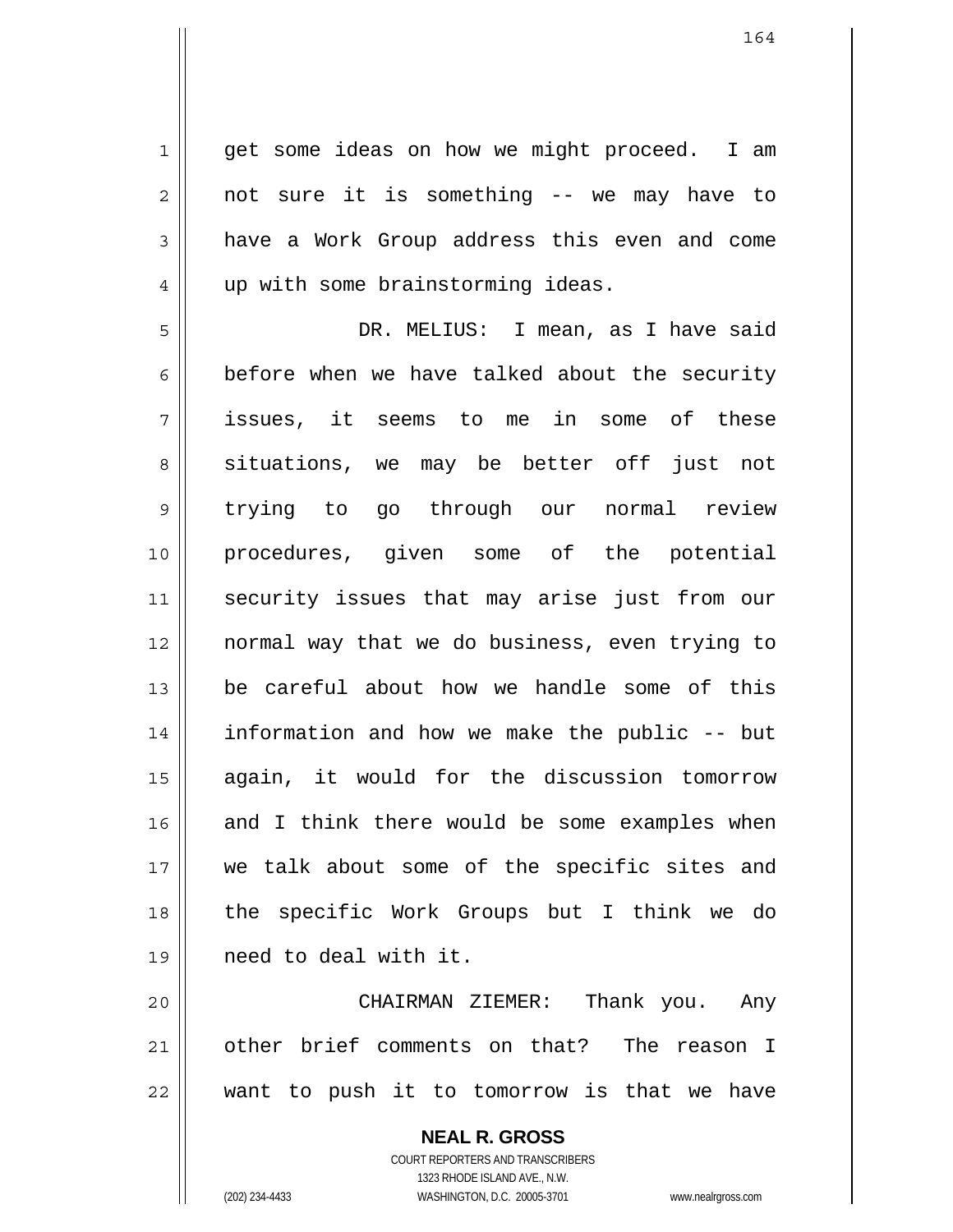**NEAL R. GROSS** COURT REPORTERS AND TRANSCRIBERS 1323 RHODE ISLAND AVE., N.W. 1 2 3 4 5 6 7 8 9 10 11 12 13 14 15 16 17 18 19 20 21 22 some times certain that we have to deal with here. Brad, did you have -- MR. CLAWSON: No, I am just standing up. CHAIRMAN ZIEMER: Okay, thank you. Okay, next on our agenda is Standard Oil Development Company of New Jersey, an SEC petition. This is an 83.13 petition. LaVon Rutherford is going to present the NIOSH evaluation report. We may have a petitioner on the line and perhaps we should check to see if they are. Can we just get a yes or no whether -- MR. GEDDES: Yes, this is Richard Geddes. I am the petitioner. CHAIRMAN ZIEMER: Thank you and stand by and we will give you an opportunity to comment after we hear from Mr. Rutherford. MR. GEDDES: Okay. MR. RUTHERFORD: Hello? I think we

(202) 234-4433 WASHINGTON, D.C. 20005-3701 www.nealrgross.com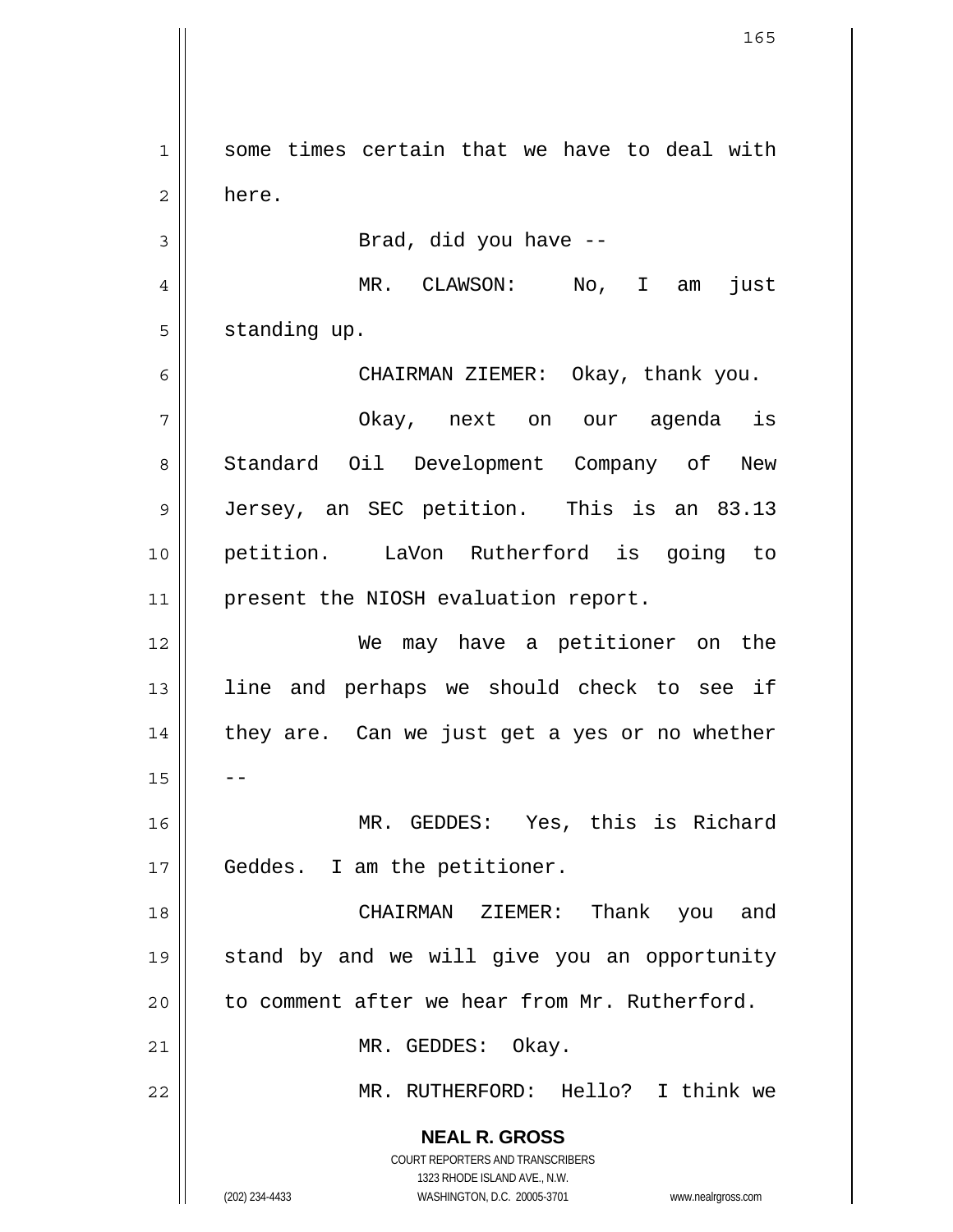**NEAL R. GROSS** COURT REPORTERS AND TRANSCRIBERS 1 2 3 4 5 6 7 8 9 10 11 12 13 14 15 16 17 18 19 20 21 22 may have to wait until it warms up a little. Ah, here it comes. All right, I am LaVon Rutherford. I am the Special Exposure Cohort Health Physics Team Leader for NIOSH. And I am going to talk about Standard Oil. We received this petition on September 12th of this year. Actually of 2008. I don't know how that could have been of this year. The petitioner-proposed classes: all employees who worked in any area at Standard Oil from August 13, 1942 through December 31st of 1963. The petition was qualified for evaluation on November 5th of 2008 and it was qualified based on the lack of personnel monitoring or area monitoring data. We issued our evaluation report on March 24th and we have one claim, who is the petitioner for this site. We have one claim for Standard Oil.

1323 RHODE ISLAND AVE., N.W.

(202) 234-4433 WASHINGTON, D.C. 20005-3701 www.nealrgross.com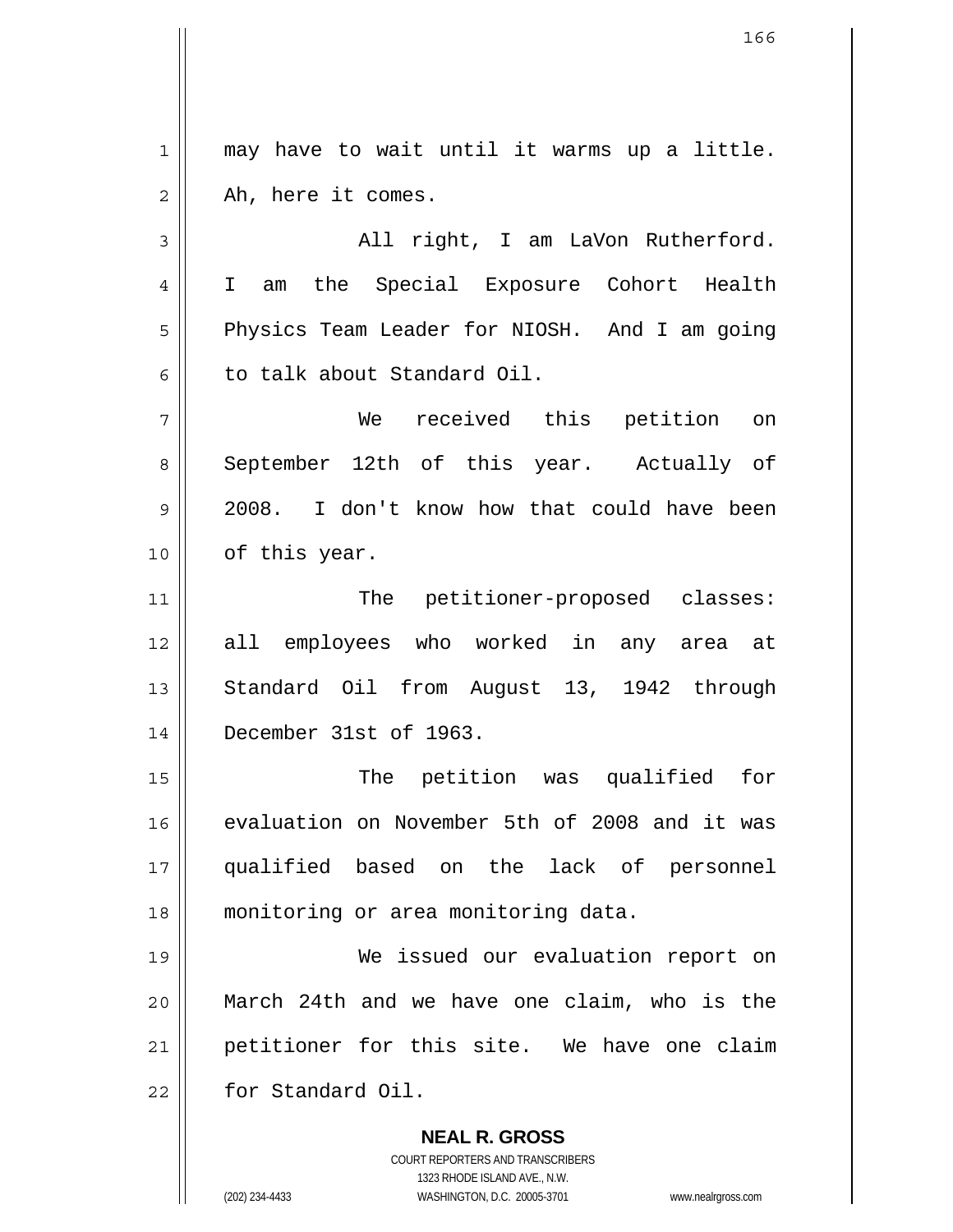1 2 3 4 5 6 7 8 9 10 11 12 13 14 15 16 17 18 19 20 21 22 A little background about the site. We have two facilities. We have the Bayway Refinery and the Linden. Currently, Bayway is the Exxon Chemical Company and Linden Laboratories is presently Exxon Research and Engineering. Some more background. Standard Oil is classified as an Atomic Weapon Employer for the covered operational period 1942 through 1945 and a residual period that is currently listed as 1946 through 2006. However, that residual period is under evaluation right now and that end date will likely be adjusted. In our search in understanding and trying to get some information about the standard oil site, we sent a letter to the Office of Legacy Management asking if they had information to support, 1) clarification of do we have two facilities, two separate facilities or are both facilities considered part of the Standard Oil site, the Bayway and the Linden Laboratories; and do you have any

> COURT REPORTERS AND TRANSCRIBERS 1323 RHODE ISLAND AVE., N.W. (202) 234-4433 WASHINGTON, D.C. 20005-3701 www.nealrgross.com

**NEAL R. GROSS**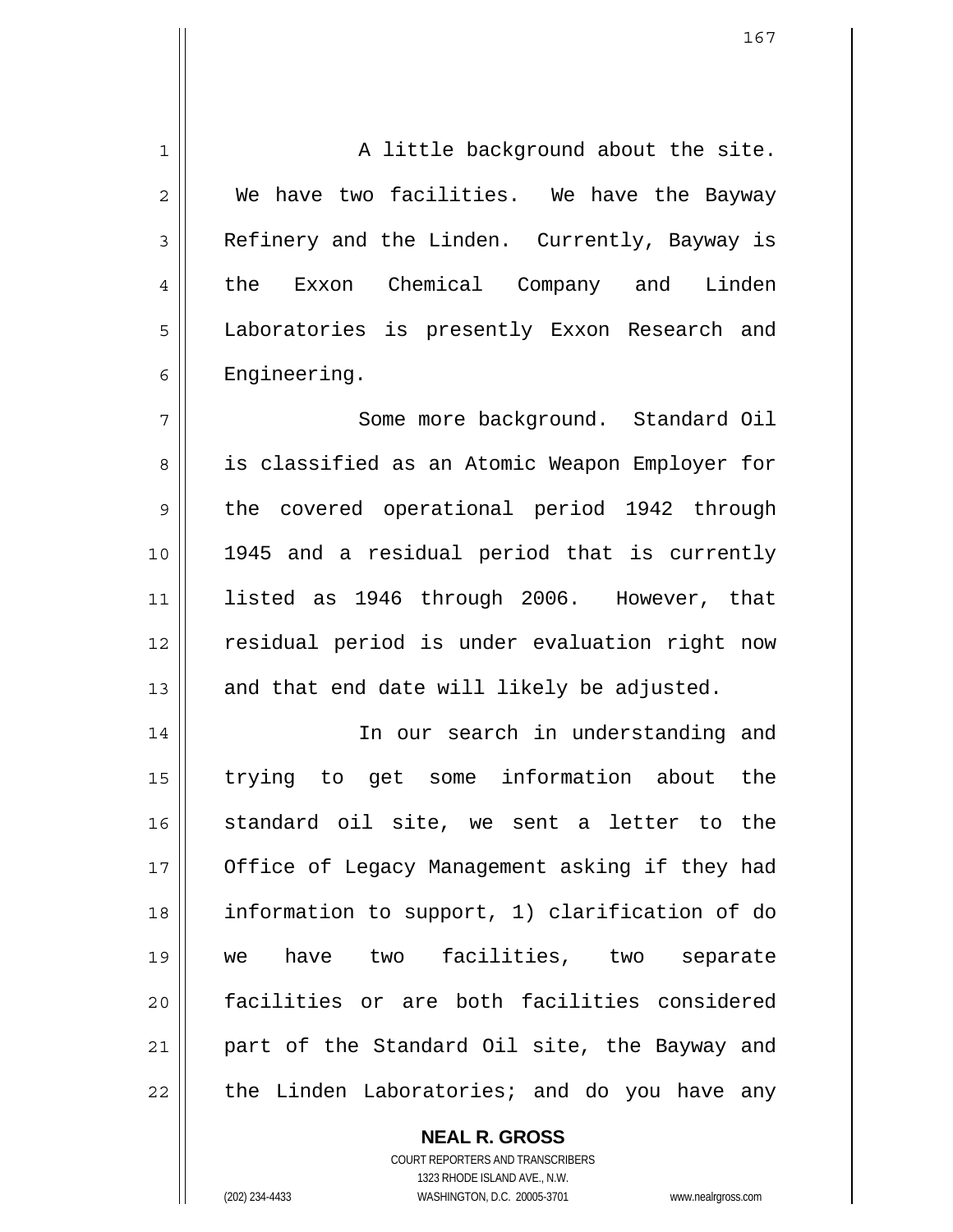additional information they could provide us, actual locations where the radiological work occurred.

4 5 6 7 8 9 10 11 We did get a response from Legacy Management. They could not provide us with exact locations of where the work occurred at the site. They did -- recently, we received a letter concurring with us that they believed that the Linden facilities and the Bayway facility are actually both together, part of the covered facility under Standard Oil.

12 13 14 15 16 17 18 19 20 21 22 Typically, as everyone knows, when we get a petition in, there are a number of places that we go to look for data to try to resolve any issues that we have for the site. We went to our current site profiles, Technical Information Bulletins, Procedures. We looked at a FUSRAP report, interviews in a FUSRAP report and we also talked to the Standard Oil Development Company employees. Actually we didn't. That was done during the FUSRAP process itself. NIOSH Site Research

> **NEAL R. GROSS** COURT REPORTERS AND TRANSCRIBERS 1323 RHODE ISLAND AVE., N.W. (202) 234-4433 WASHINGTON, D.C. 20005-3701 www.nealrgross.com

1

2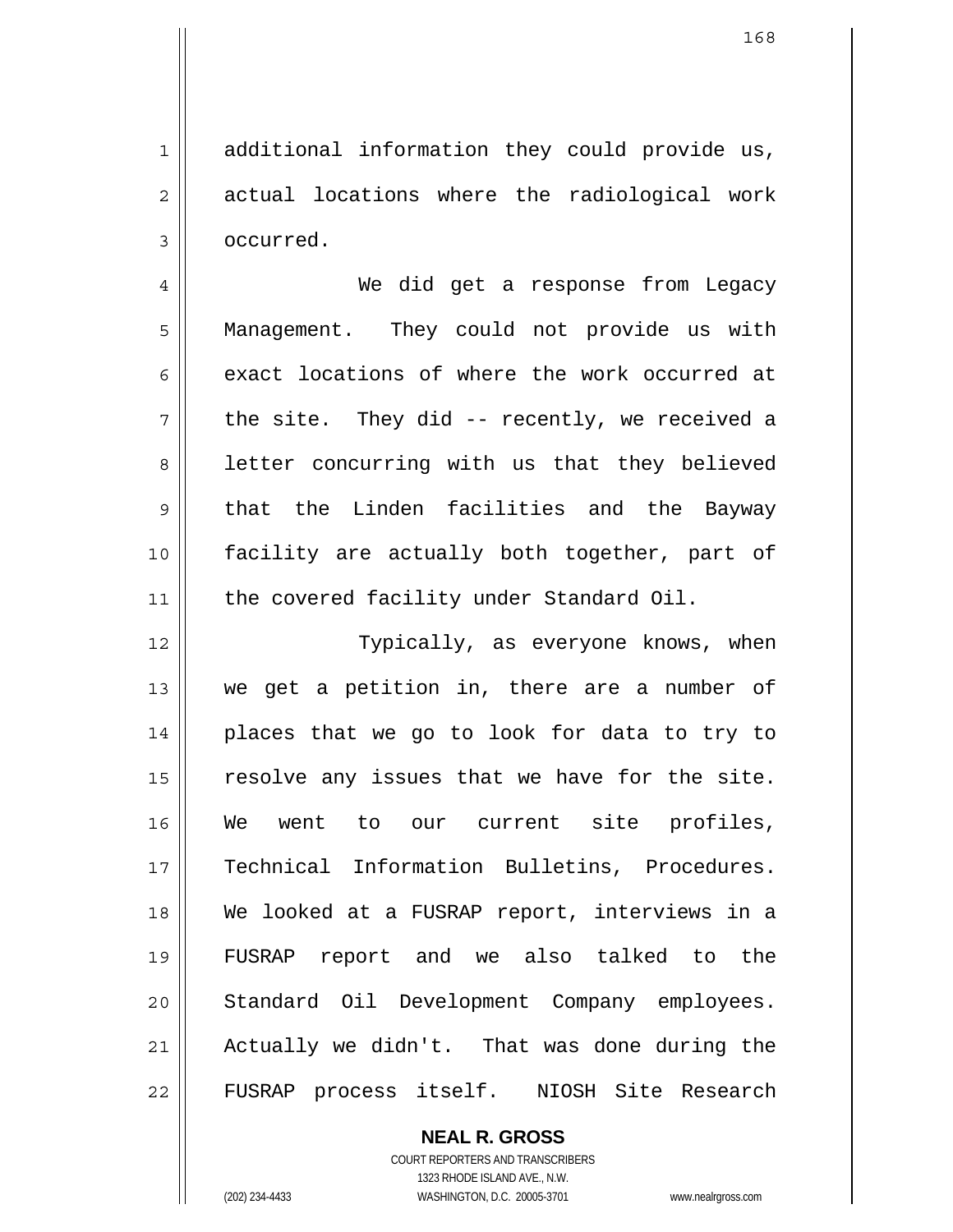1 Database and data captures.

2 3 4 5 6 7 8 9 10 11 12 13 14 15 16 17 18 19 20 We went through the Office of Legacy Management, which I mentioned earlier, Nuclear Regulatory Commission; current owners and operators of the site; New Jersey Department of Environmental Radiation Programs; Department of Health and Human Services; and National Archives. We also went to Washington State University, which many of you know that we do get a lot of good documentation from. We do DOE Opennet with OSTI database, internet searches, the CEDR database, which is the Comprehensive Epidemiological Data Resource, Hanford DDR System, National Academy of Press. So you can see that we have actually built this approach for doing our data capture and there are a lot of places that we go to look for information about the site. An overview of the actual claims is

21 22 pretty simple. We have one claim and it meets the class definition. So, it is covered under

> **NEAL R. GROSS** COURT REPORTERS AND TRANSCRIBERS 1323 RHODE ISLAND AVE., N.W. (202) 234-4433 WASHINGTON, D.C. 20005-3701 www.nealrgross.com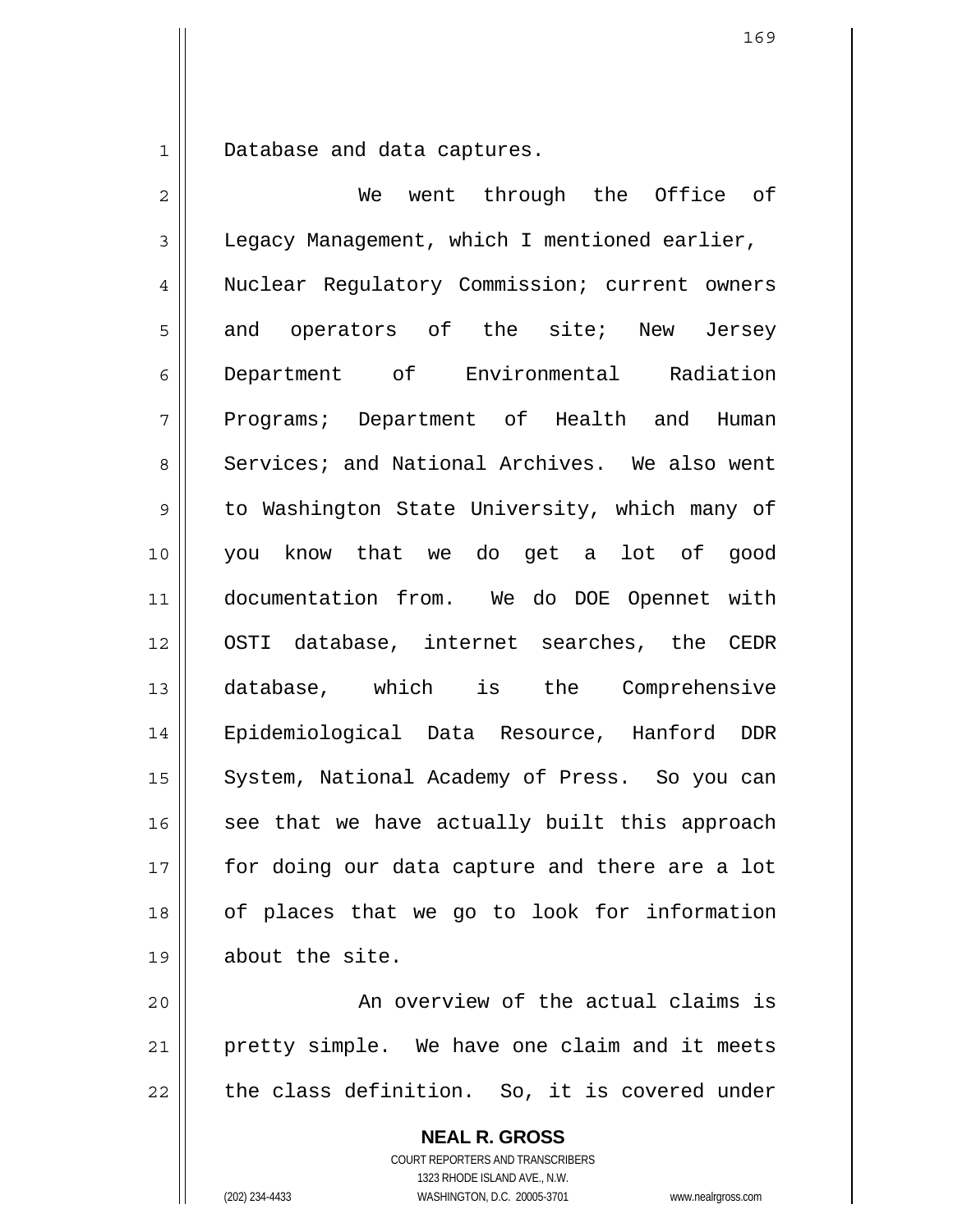1 2 3 4 the operational period at Standard Oil. And we did complete a dose reconstruction for this site. We have no internal or external monitoring data.

5 6 7 8 9 10 11 12 13 14 15 16 17 18 19 20 21 22 A little bit about the operations that occurred at Standard Oil. Standard Oil with this 1942 to 1945 time period was the classic period when we were trying to produce the atomic bomb. A number of companies, if you remember my presentation on Westinghouse Atomic Power Development, there were a number of companies involved at that time working with the MED and the Office of Scientific Research and Development to try to come up with a good approach for uranium enrichment; Standard Oil was one of those sites. They actually worked on a centrifuge process, a uranium gas centrifuge process. If you remember there were roughly four different approaches they were looking at at that time. They looked at the gaseous diffusion, they looked at the calutron operation, the ionic

> **NEAL R. GROSS** COURT REPORTERS AND TRANSCRIBERS

> > 1323 RHODE ISLAND AVE., N.W.

(202) 234-4433 WASHINGTON, D.C. 20005-3701 www.nealrgross.com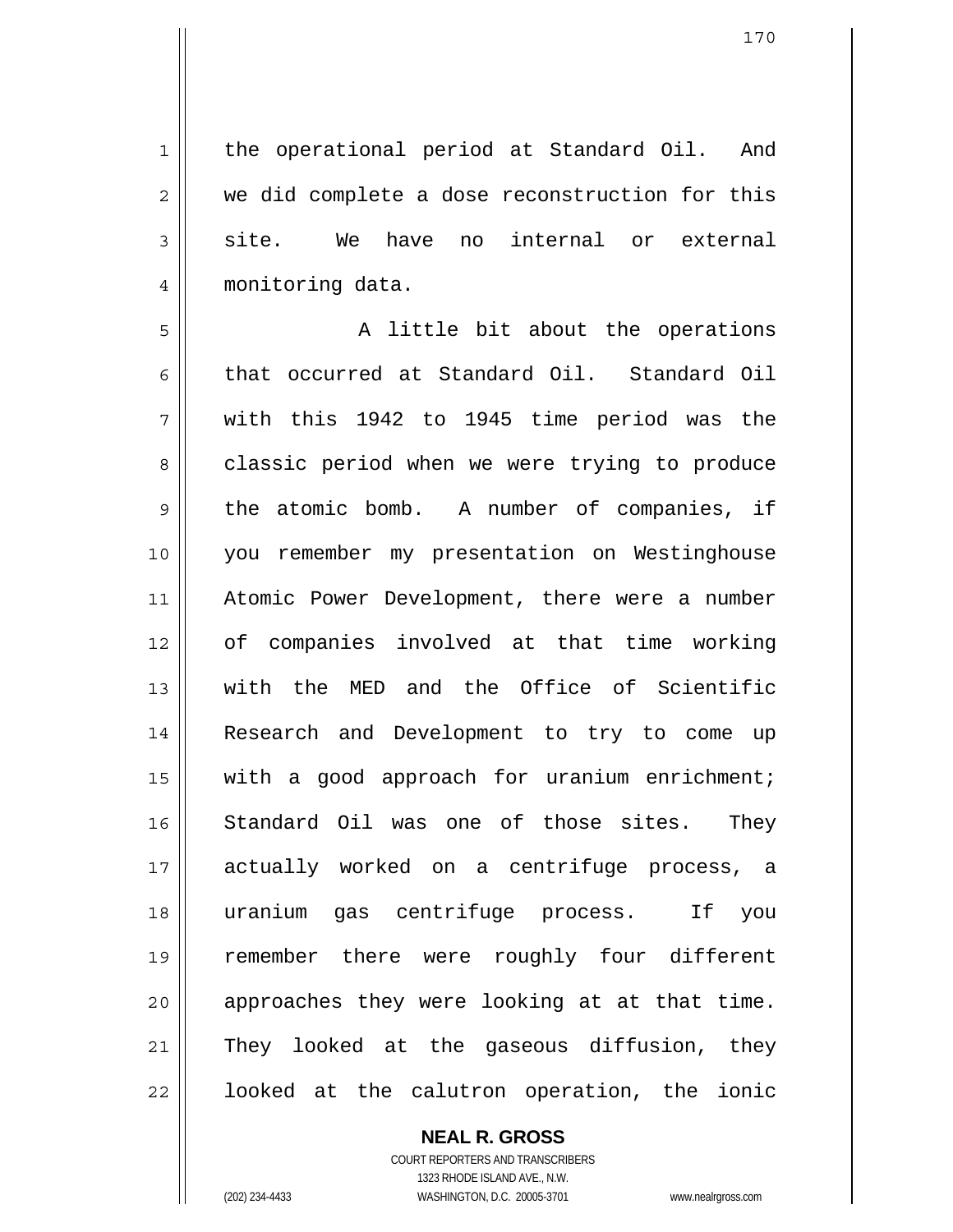1 2 3 centrifuge and then this uranium gas centrifuge, which ultimately they focused at K-25 on the gaseous diffusion.

7 They also did experiments and studies of uranium with production of uranium through chemical reduction processes. And they also were involved in several other research and development activities.

9 10 11 12 13 14 15 16 17 We found little documentation that provides detailed process information. This is very consistent with Westinghouse Atomic Power Development. The uranium enrichment process, the gas centrifuge process, we found very little information on that. We also lack information and record holdings that specify exact locations of buildings or type of personnel involved in the work.

18 19 20 Areas were generally referred to as the Bayway facility or the ESSO Lab in documentation.

21 22 Again, we have limited, also we have limited documentation that details the

> **NEAL R. GROSS** COURT REPORTERS AND TRANSCRIBERS 1323 RHODE ISLAND AVE., N.W. (202) 234-4433 WASHINGTON, D.C. 20005-3701 www.nealrgross.com

4

5

6

8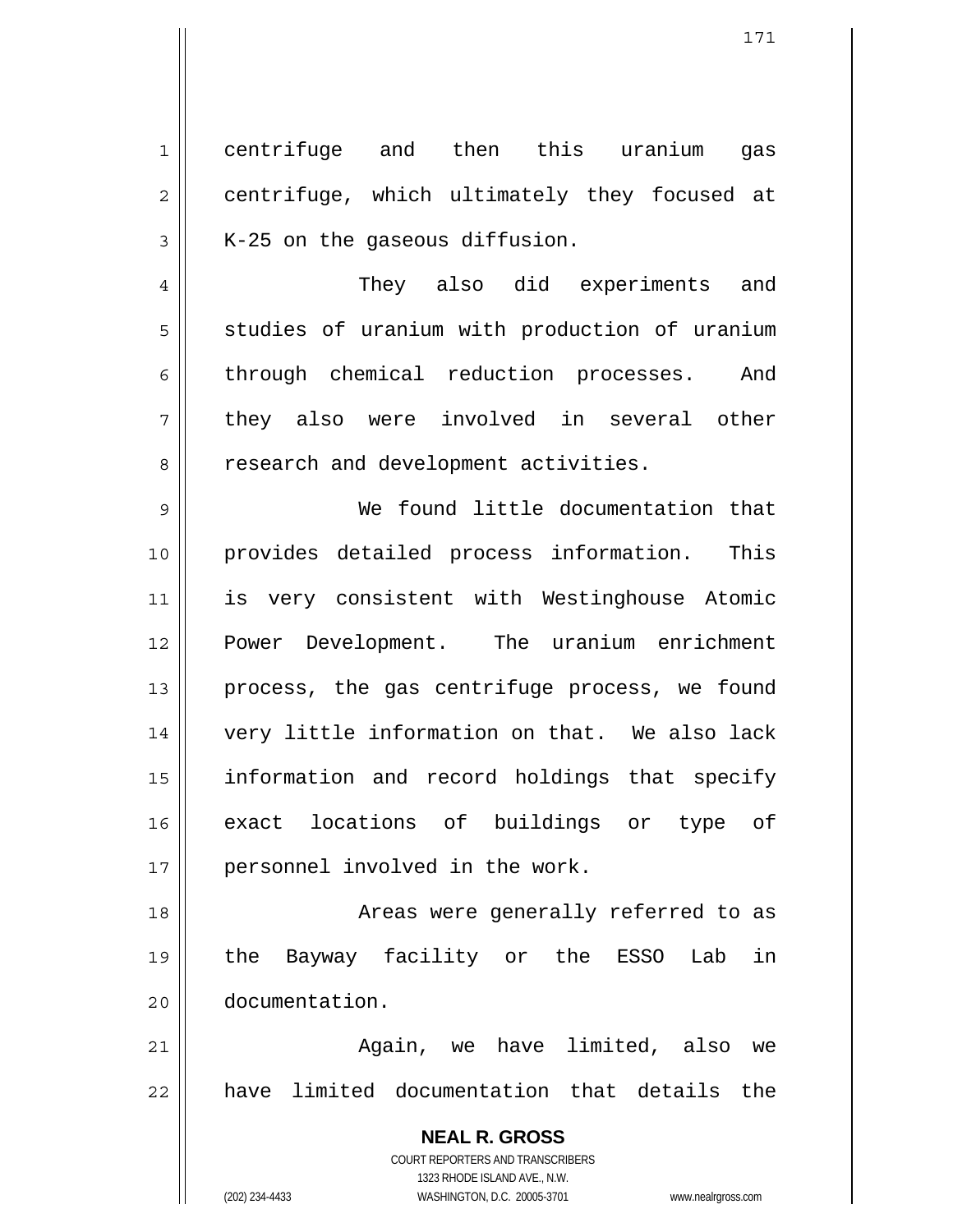1 2 3 4 5 6 7 8 9 10 amount of source material involved in the studies and experiments. Very little information at all on the pilot operations with uranium enrichment. We do have some information that indicates UF6 and UO3 were sent to the site in 1942, 43, and 44. And although other uranium compounds were mentioned in a few documents, no specific quantities were specified. Other records, including a Manhattan Engineering District letter from

11 12 13 14 15 16 17 18 19 20 1945, indicate that the plant was dismantled and decontaminated. Basically at the end of operations of the pilot operations at the end of 1944 period, 44 to 45, they had pretty much focused on gaseous diffusion and all work associated with the pilot operations with the centrifuge were shut down and indications are again that the plant was dismantled and decontaminated.

21 22 We have FUSRAP documentation that concludes that the facility at Bayway probably

> **NEAL R. GROSS** COURT REPORTERS AND TRANSCRIBERS 1323 RHODE ISLAND AVE., N.W. (202) 234-4433 WASHINGTON, D.C. 20005-3701 www.nealrgross.com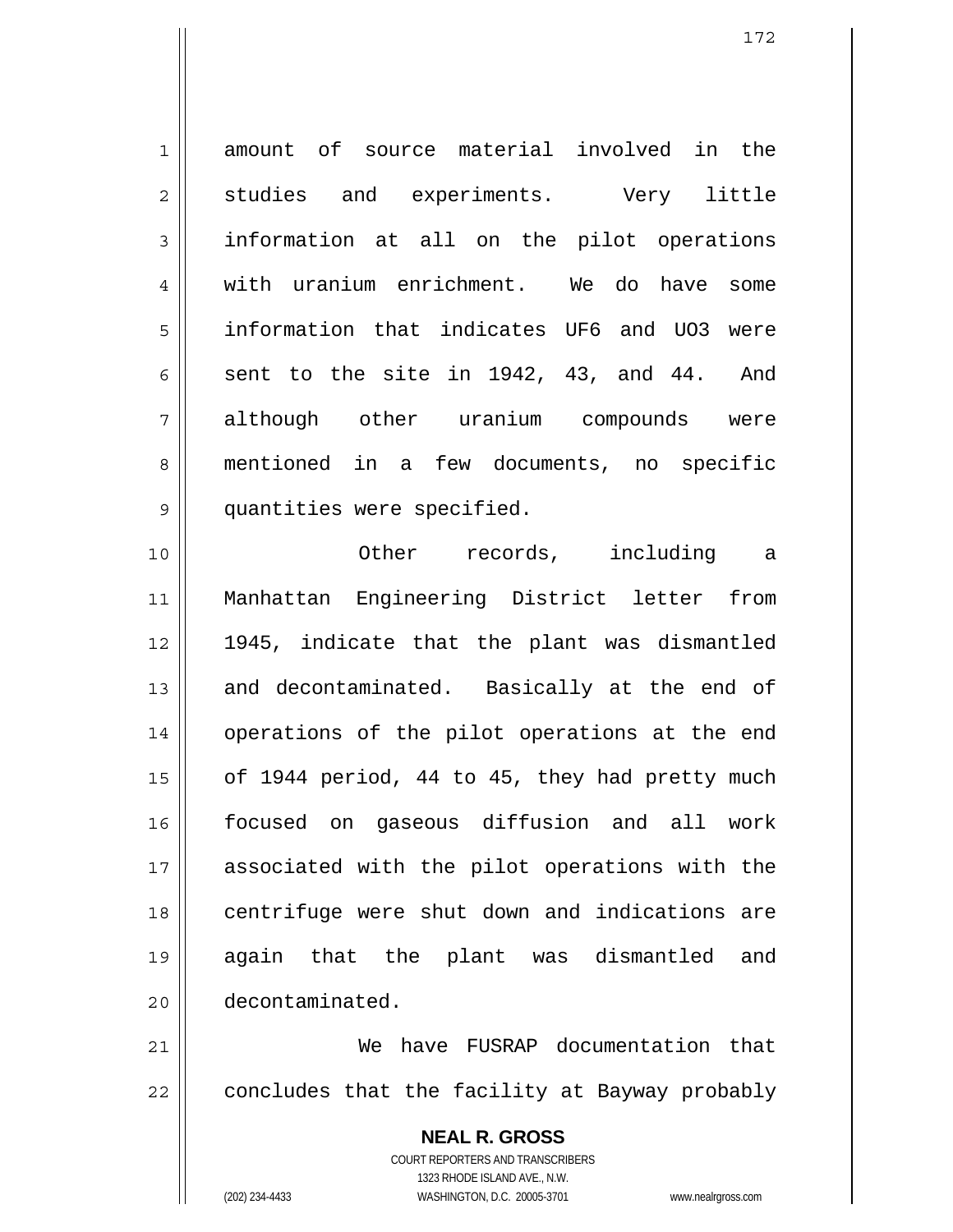1 2 3 4 5 6 7 8 9 10 11 12 13 14 15 16 17 18 19 20 has been torn down and the material remaining may have been stored for some period at a location leased by OSRD, which is consistent with other documentation that we have. Worker interviews, we did review the CATI but there was one CATI involved here and documentation provided by that petitioner as well, which was some very good information. We also contacted representatives from the existing companies to see if they could identify personnel that we could interview at the site. One, they had no records holding concerning the activities and they were basically under the impression that the individuals involved in the operations at that time were senior personnel that were no longer around. And that was consistent as well with the FUSRAP work. The FUSRAP did identify two individuals that they were able to

21 22 interview, two long-time employees, one former employee who they interviewed, who basically

> **NEAL R. GROSS** COURT REPORTERS AND TRANSCRIBERS 1323 RHODE ISLAND AVE., N.W. (202) 234-4433 WASHINGTON, D.C. 20005-3701 www.nealrgross.com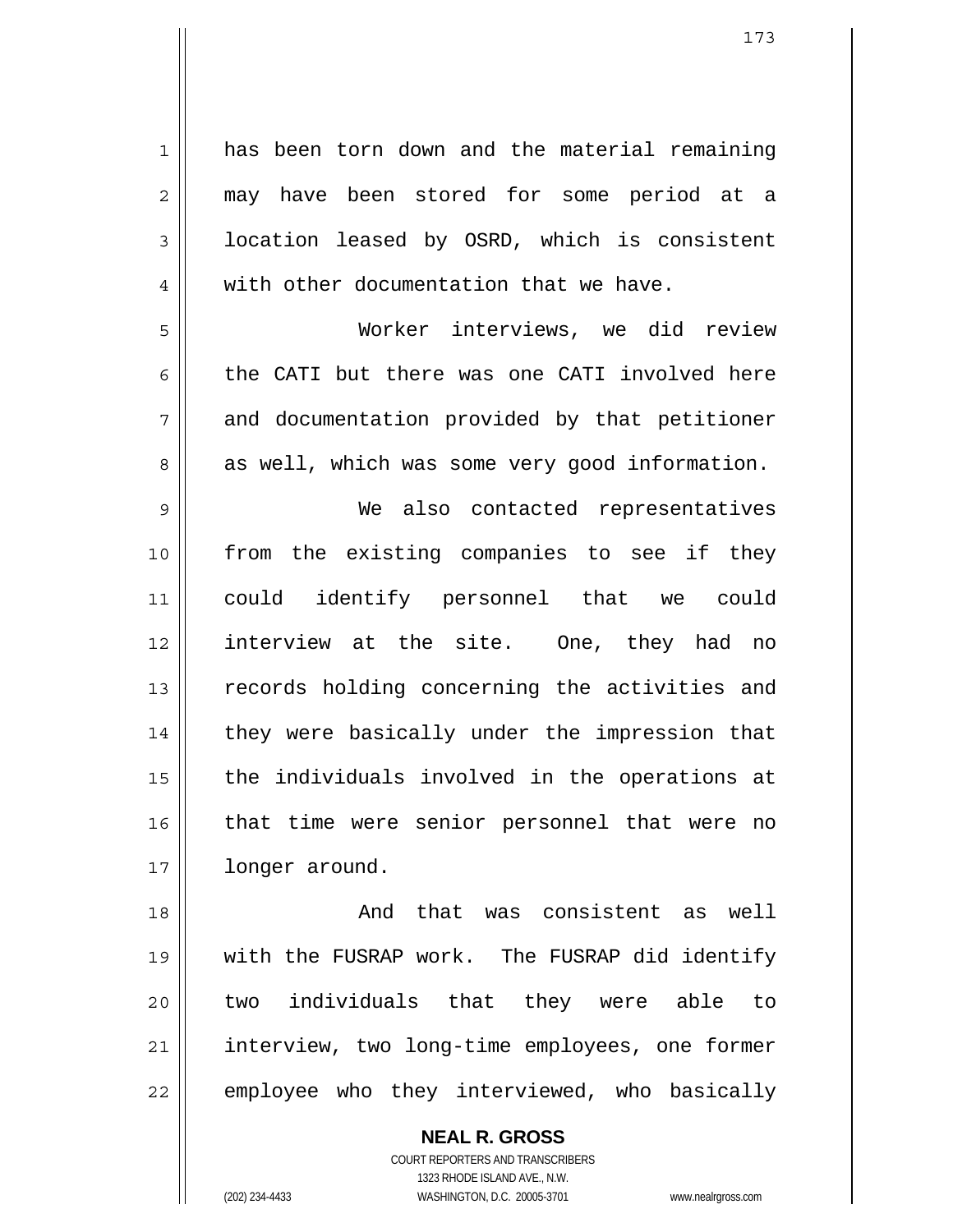indicated the same thing, that workers involved in that operation were senior engineers and such and that those individuals were no longer around.

5 6 7 8 9 10 11 Again, we lack information in our record holdings that identify the exact locations of any of the work that occurred at the site. And as I had mentioned earlier, we did contact the Office of Legacy Management requesting if they had any additional information, which they could not provide us.

12 13 14 15 16 17 Our internal exposure potential; inhalation and ingestion from operations involving uranium enrichment, as well as the experimental work that occurred at the site and external exposures exist from basically the same sources.

18 19 20 21 Again, we have no internal or external monitoring data for the site, nor do we have any specific details of any medical xray information required.

Our internal dose reconstruction,

**NEAL R. GROSS** COURT REPORTERS AND TRANSCRIBERS 1323 RHODE ISLAND AVE., N.W. (202) 234-4433 WASHINGTON, D.C. 20005-3701 www.nealrgross.com

22

1

2

3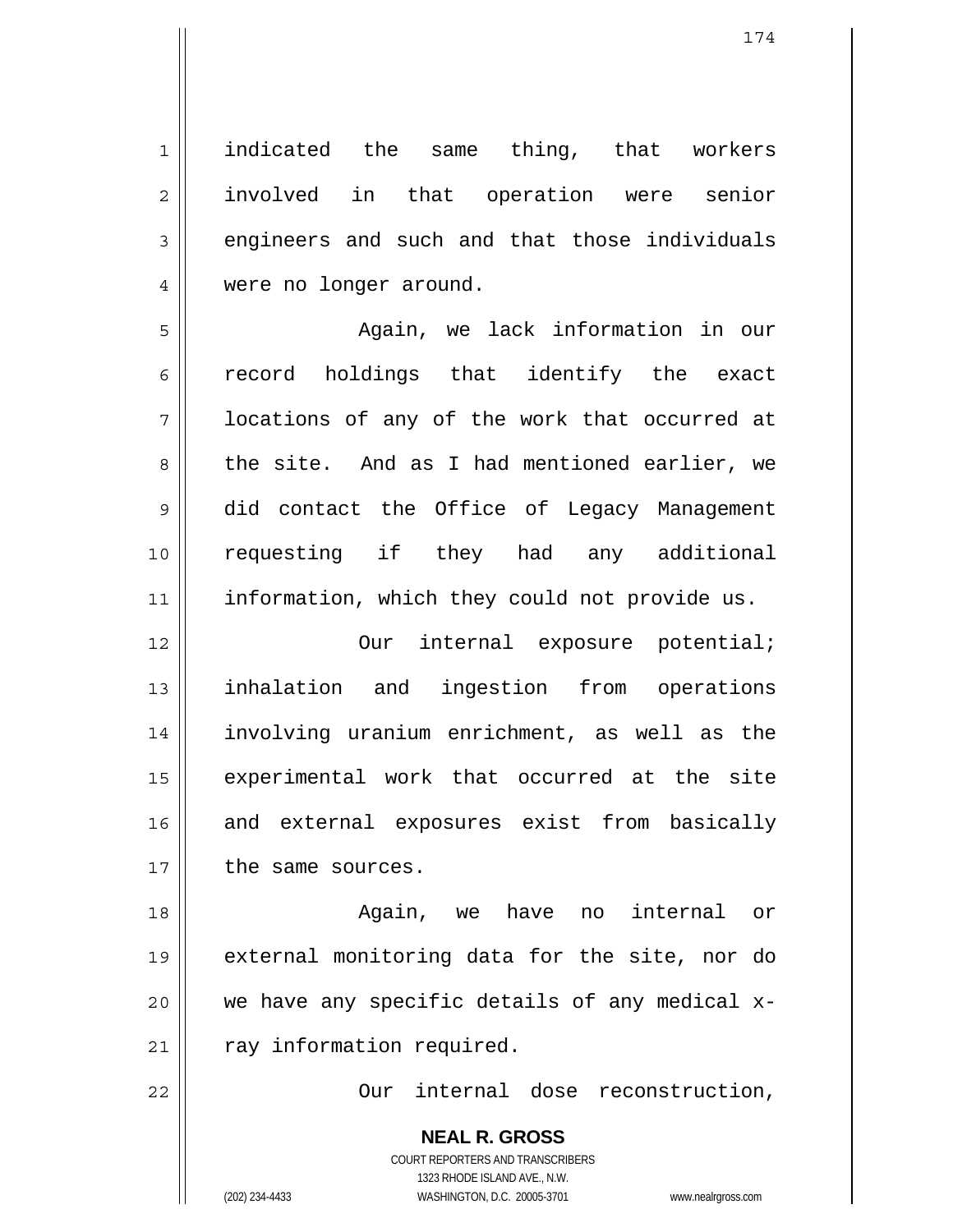1 2 3 4 5 we found insufficient information to draw a conclusion regarding a potential magnitude of the internal doses involved with the exposure to uranium enrichment, as well as the other uranium work that was involved.

 External exposures, we are in the same position; insufficient data to actually provide a potential magnitude of the external exposures as well.

10 11 12 13 14 15 We do feel we could reconstruct the medical dose using existing procedures that we have. And as well, if personnel monitoring data were uncovered at a later point, we would use that personnel monitoring data for any future claims.

16 17 18 19 20 21 22 Our feasibility, the early work at Standard Oil Development Company, included the unique enrichment operations, with the gaseous centrifuge would not allow us to use surrogate data. The surrogate data would typically be from another enrichment facility like that one. There was no enrichment facility like

> **NEAL R. GROSS** COURT REPORTERS AND TRANSCRIBERS 1323 RHODE ISLAND AVE., N.W. (202) 234-4433 WASHINGTON, D.C. 20005-3701 www.nealrgross.com

6

7

8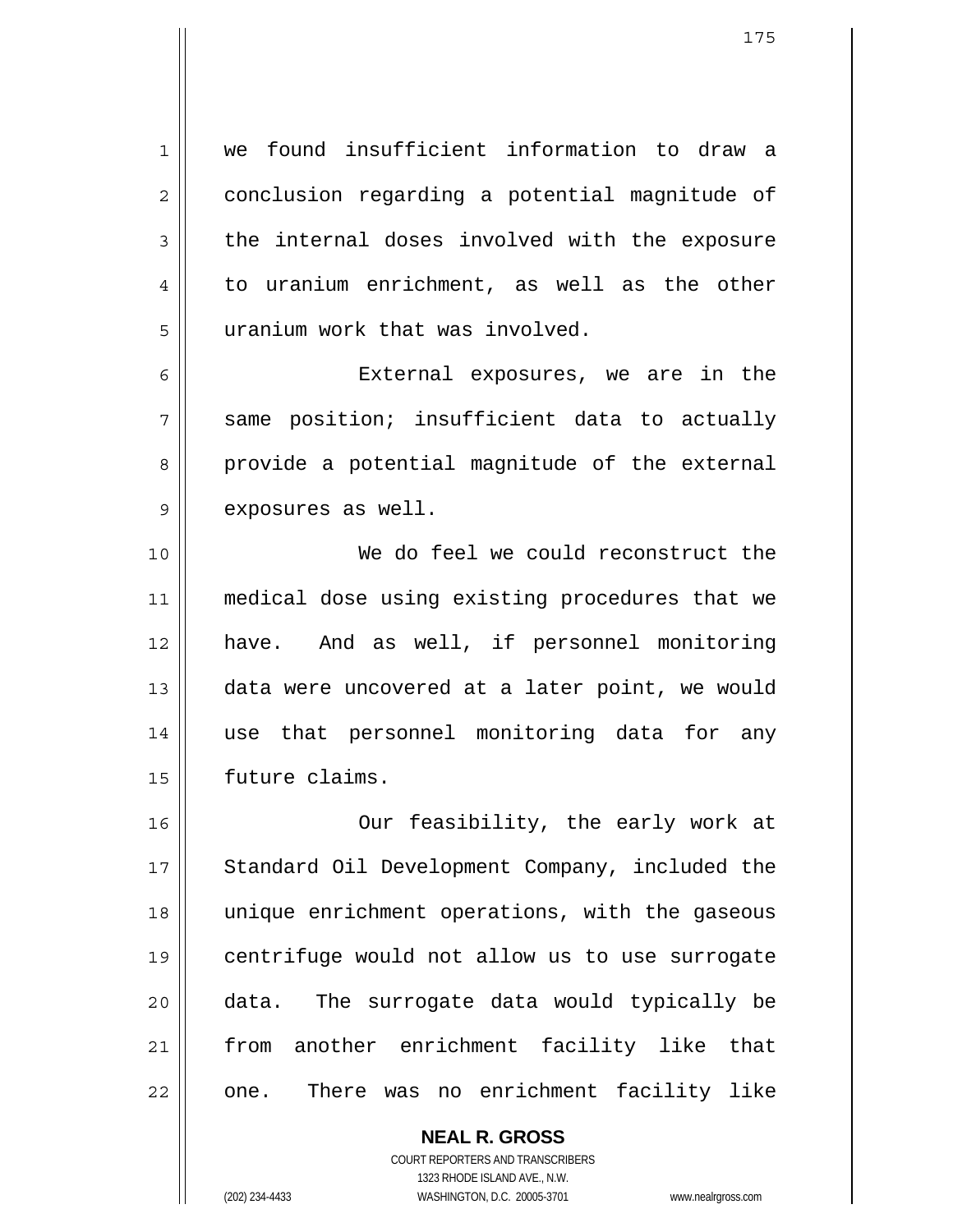**NEAL R. GROSS** 1 2 3 4 5 6 7 8 9 10 11 12 13 14 15 16 17 18 19 20 21 22 that facility at the time. This is consistent with our approach with the calutron's early years at Y-12, Westinghouse Atomic Power Development, the Thermal Diffusion Plant S-50, all of those early uranium enrichment works, we have concluded this is a unique operation. So our feasibility determination was it is not feasible, internal or external exposures. However, we can reconstruct medical x-rays. We also determined that the workers in the class may have accumulated chronic radiation exposures through intakes of radionuclides and direct exposure to radioactive materials. Subsequently, we feel their health was endangered. Our proposed class is all AWE employees who worked at Standard Oil Development from August 13, 1942 through December 31, 1945. And the standard language after that. Again, our recommendation is that

> COURT REPORTERS AND TRANSCRIBERS 1323 RHODE ISLAND AVE., N.W.

(202) 234-4433 WASHINGTON, D.C. 20005-3701 www.nealrgross.com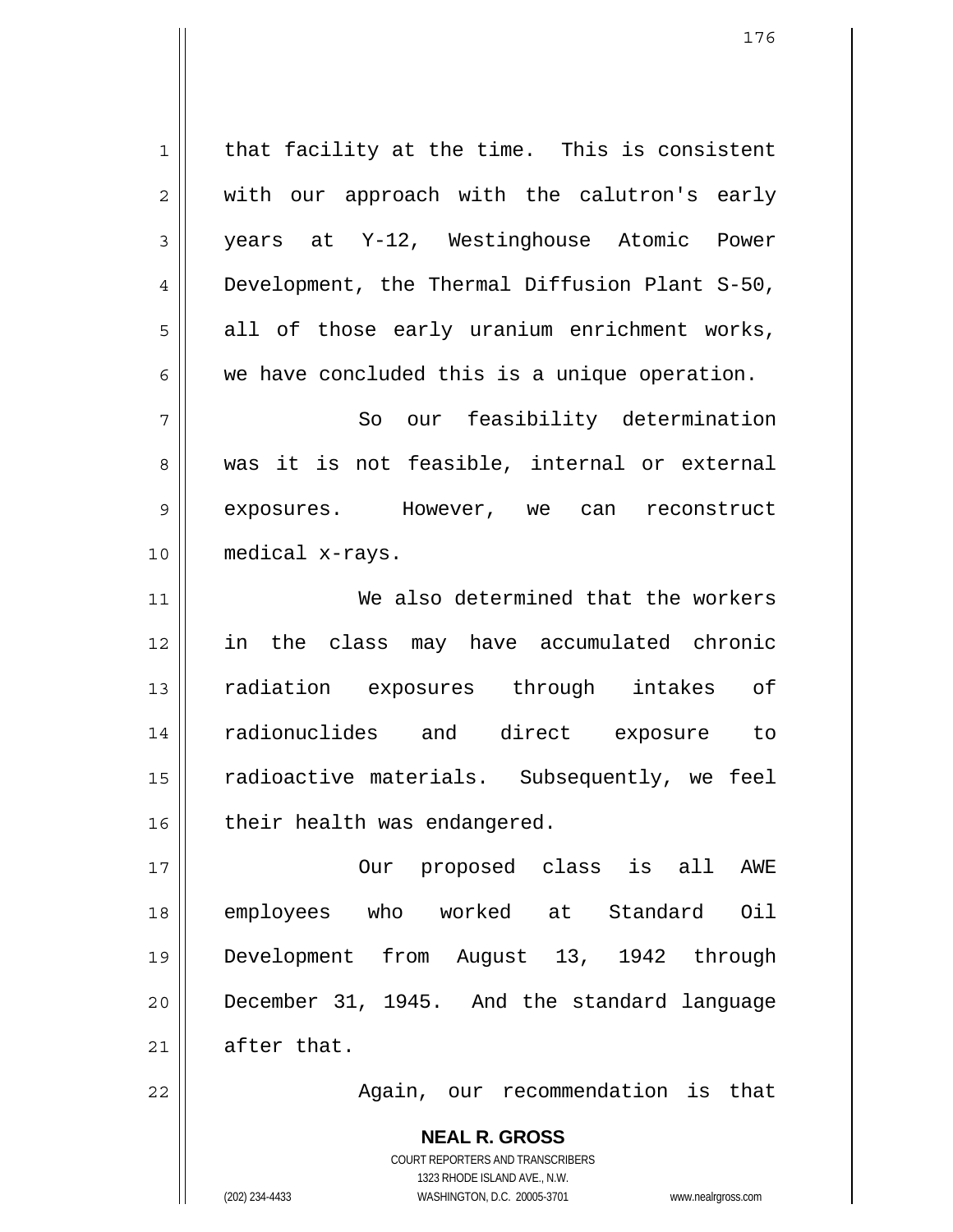1 2 3 4 5 6 7 8 9 10 11 12 13 14 15 16 17 18 19 20 21 22 it is not feasible and that health was endangered for that time period. There was a residual. As you know, we qualified the petition up to 1963. We have not determined or come up with a feasibility finding for that residual period because right now we are uncertain as to the ending date of the residual contamination period. We do have a draft residual contamination report that is working its way through the system and that report does not have the current end date that is covered by the -- that we have of 2006. And the only claimant we have right now is the petitioner and that petitioner is covered by the proposed class. We do know that the company continued to provide consulting for AEC as late as 1953. We know that the -- but based on all of the documentation we have reviewed and information available, it was consulting information for other sites. We had no indications of any additional work that

> **NEAL R. GROSS** COURT REPORTERS AND TRANSCRIBERS 1323 RHODE ISLAND AVE., N.W.

(202) 234-4433 WASHINGTON, D.C. 20005-3701 www.nealrgross.com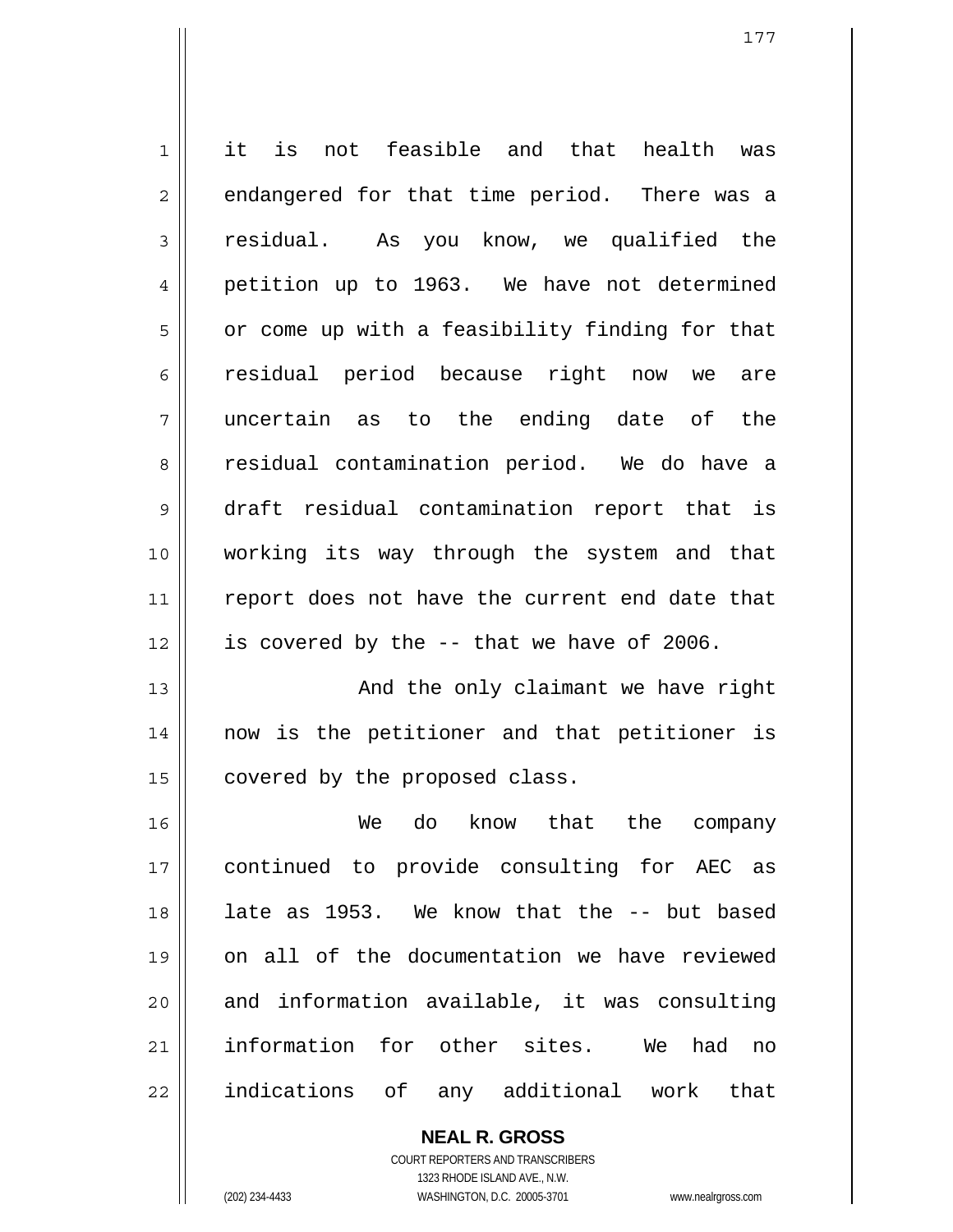**NEAL R. GROSS** COURT REPORTERS AND TRANSCRIBERS 1323 RHODE ISLAND AVE., N.W. 1 2 3 4 5 6 7 8 9 10 11 12 13 14 15 16 17 18 19 20 21 22 occurred at the site and the Department of Energy has stuck with that position as well. So, we will continue. We will basically prioritize our evaluation on the residual period. Once the actual end date is defined in the residual contamination report, we will continue to evaluate the feasibility for the residual contamination period and when we get some additional claims for that period as well. So, that is why we decided to reserve that residual contamination period. And that is it. CHAIRMAN ZIEMER: Thank you, LaVon. Ms. Beach, question? MS. BEACH: LaVon, did you say, I might have missed it, are there any claims for the residual period at this time? MR. RUTHERFORD: No, there is not, only the existing claimant that we have who is covered under the operational period. MS. BEACH: I understand that. And

(202) 234-4433 WASHINGTON, D.C. 20005-3701 www.nealrgross.com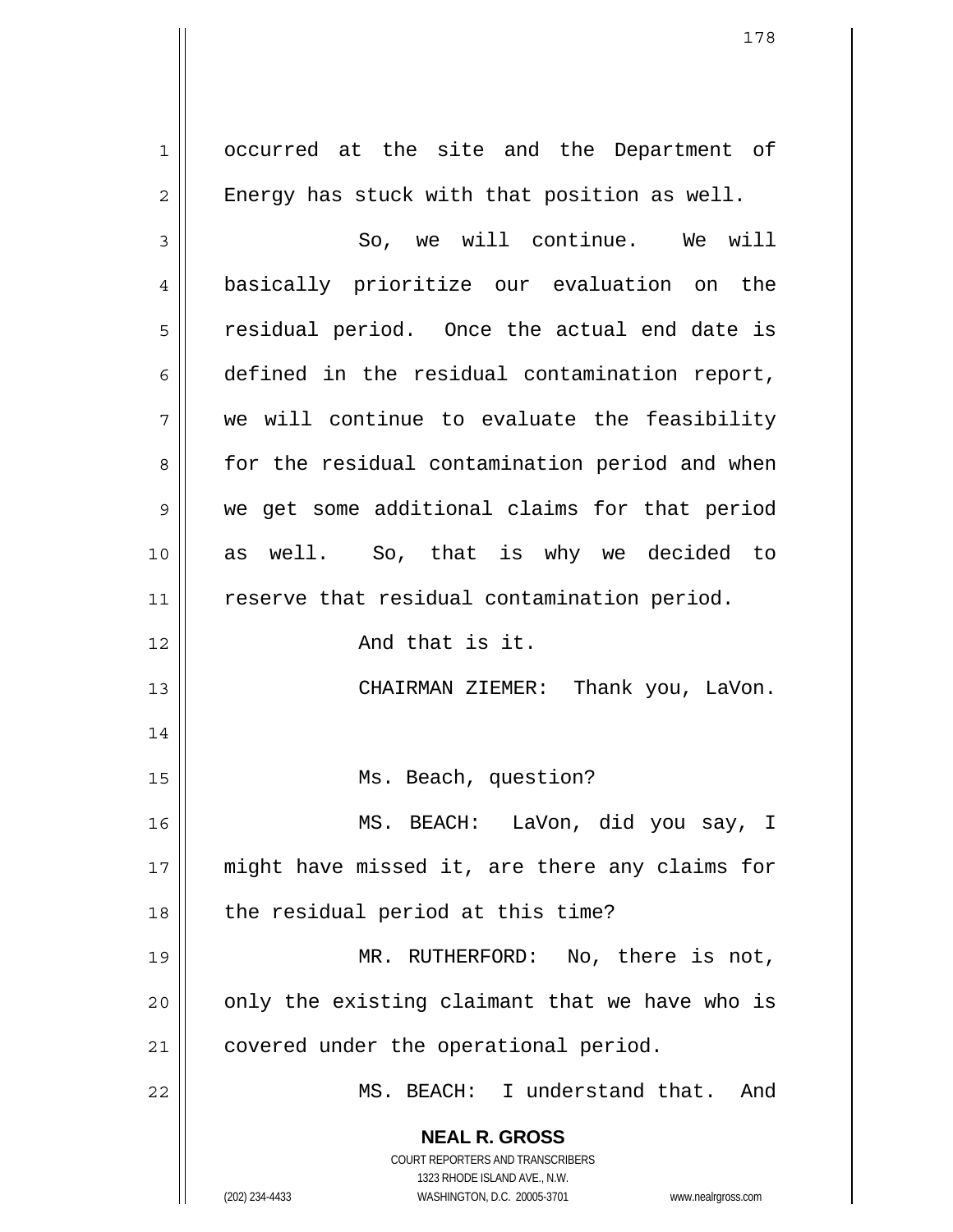1 2 3 4 5 6 7 8 9 10 11 12 13 14 15 16 17 18 19 20 21 22 then have you done any worker outreach in that area? MR. RUTHERFORD: At this point, there has been no additional worker outreach at this site. We have talked internally that that may occur with our contractor. MS. BEACH: Okay. CHAIRMAN ZIEMER: Okay, let's hear from the petitioner who is on the line. MR. GEDDES: Well, you know, this of course occurred before I was born. So I can't say that I could add much. But I understand the work has been done and appreciate it and I certainly agree with it. That is obviously the basis of my petition but I didn't believe there was any valid data to support a dose reconstruction. And it really, on that basis, it qualified for the SEC. CHAIRMAN ZIEMER: And the petitioner probably is not in a position to answer this but I will ask it anyway. Did you know of additional individuals that worked at

> COURT REPORTERS AND TRANSCRIBERS 1323 RHODE ISLAND AVE., N.W.

**NEAL R. GROSS**

(202) 234-4433 WASHINGTON, D.C. 20005-3701 www.nealrgross.com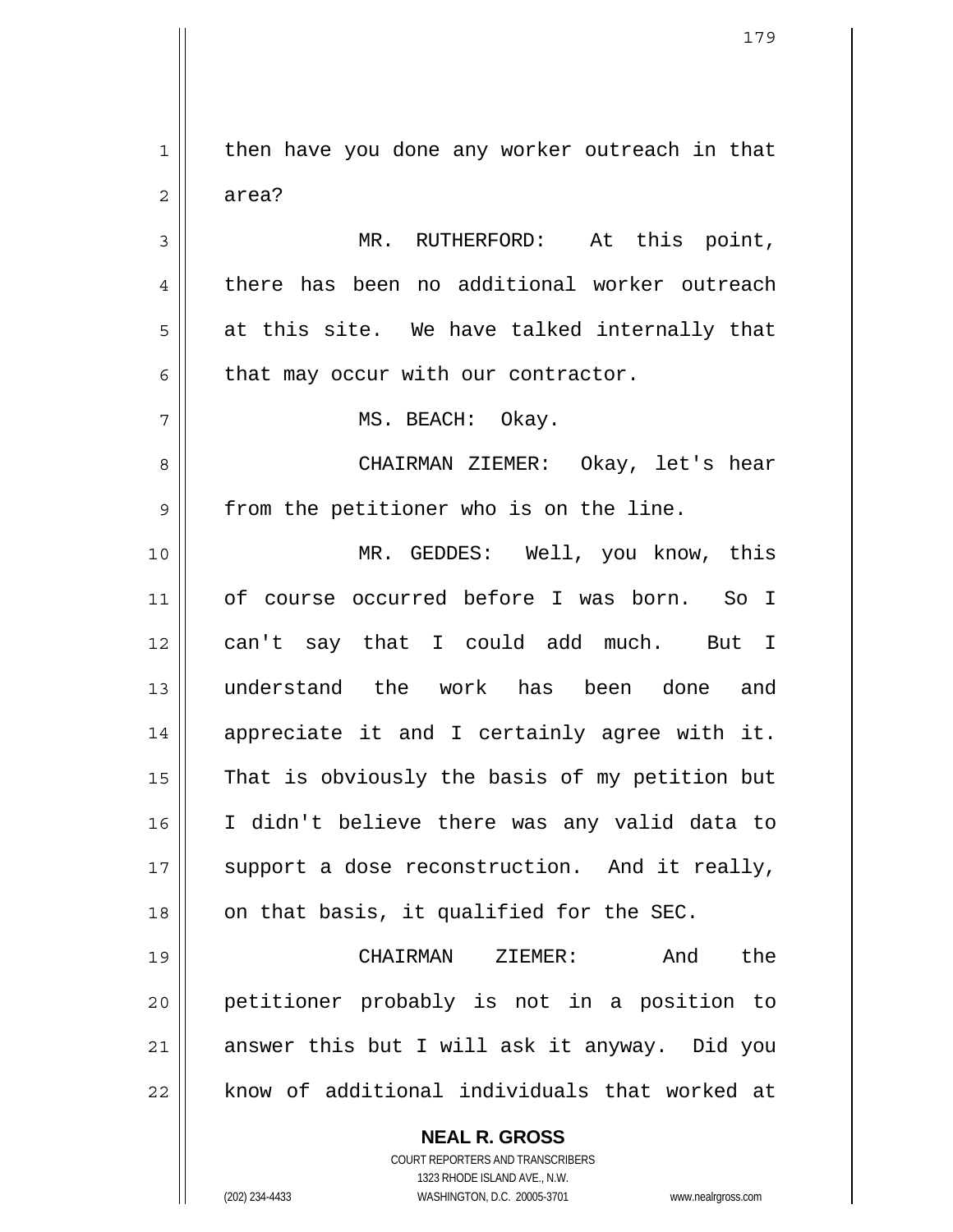that time, or know of them? I assume some search has been made to find out if there were other individuals. And Mr. Rutherford is shaking his head.

5 6 7 8 9 10 11 12 13 14 15 16 17 18 MR. GEDDES: No because the reason, you know, your question about outreach, well you know, it doesn't surprise that I am the only petitioner in this case because I knew about this program, not from outreach at Standard Oil, but because I am a DOE contractor. And I also knew, you know, I noticed that Standard Oil was an AWE employer and I also knew that my father had done what he called secret defense work. And back in the 1950s, I was a child. He died when I was 15. So, but in those days, they didn't talk much about it, other than the fact he said he was doing some secret defense work.

19 20 21 22 So, it doesn't -- I put it together the fact that, oh, that was an AWE employer and that he was doing defense work, you know, later on. And I did it through my DOE

> **NEAL R. GROSS** COURT REPORTERS AND TRANSCRIBERS 1323 RHODE ISLAND AVE., N.W. (202) 234-4433 WASHINGTON, D.C. 20005-3701 www.nealrgross.com

1

2

3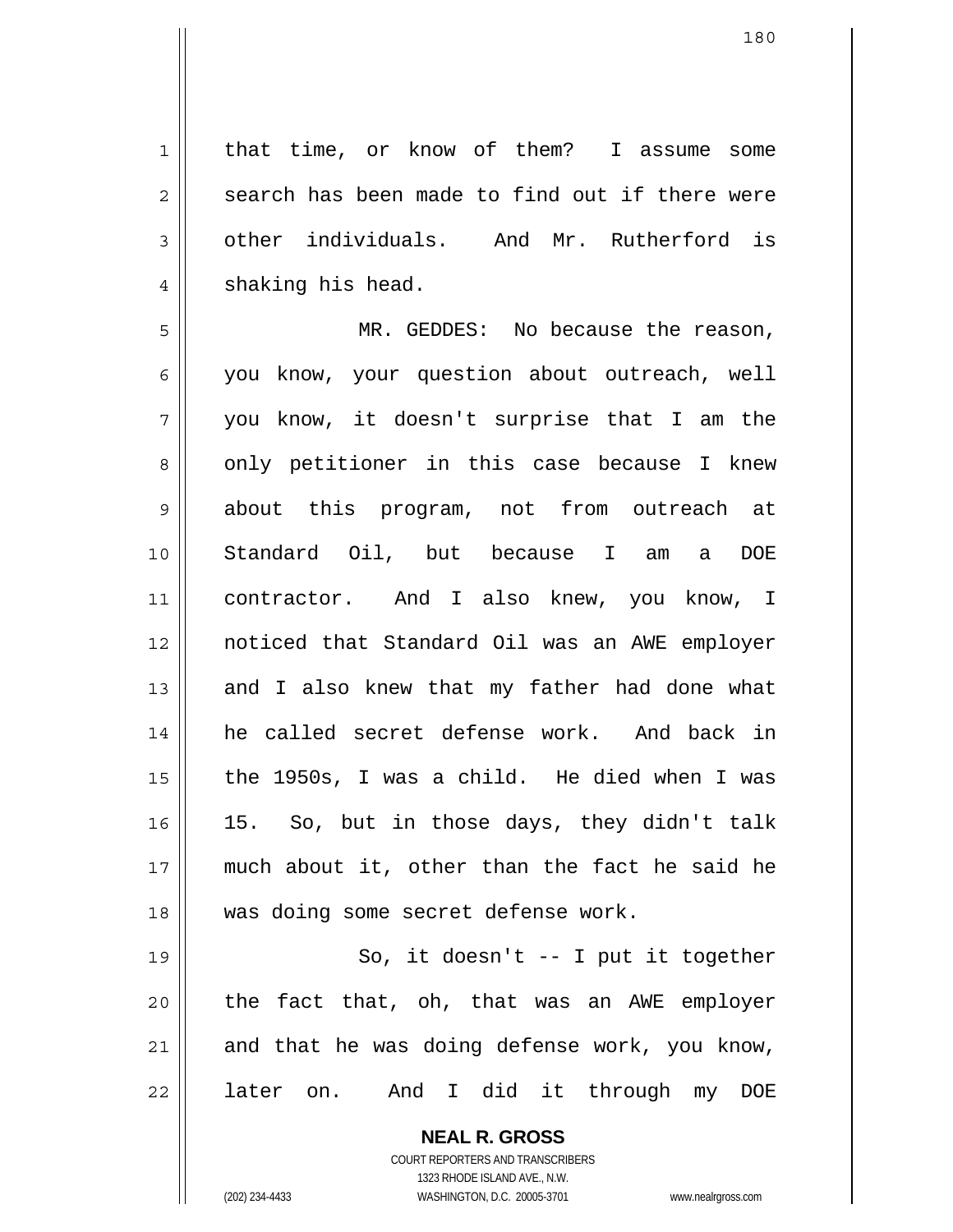**NEAL R. GROSS** COURT REPORTERS AND TRANSCRIBERS 1 2 3 4 5 6 7 8 9 10 11 12 13 14 15 16 17 18 19 20 21 22 involvement rather than through any outreach involving Standard Oil. CHAIRMAN ZIEMER: Okay, thank you. Mr. Presley, did you have a comment? MR. PRESLEY: No, I want to make a motion. CHAIRMAN ZIEMER: Okay. Any other general questions, Board Members, either for the petitioner or for NIOSH? If not, a motion would be in order. Mr. Presley. MR. PRESLEY: I would like to make a motion that we accept this petition as stated August 13, 1942 through 1945, whatever that date is. CHAIRMAN ZIEMER: Okay the motion basically then would be to accept the recommendation of NIOSH and to recommend to the Secretary that a class be added for this Standard Oil group, which currently exists as one individual but could expand possibly.

1323 RHODE ISLAND AVE., N.W.

(202) 234-4433 WASHINGTON, D.C. 20005-3701 www.nealrgross.com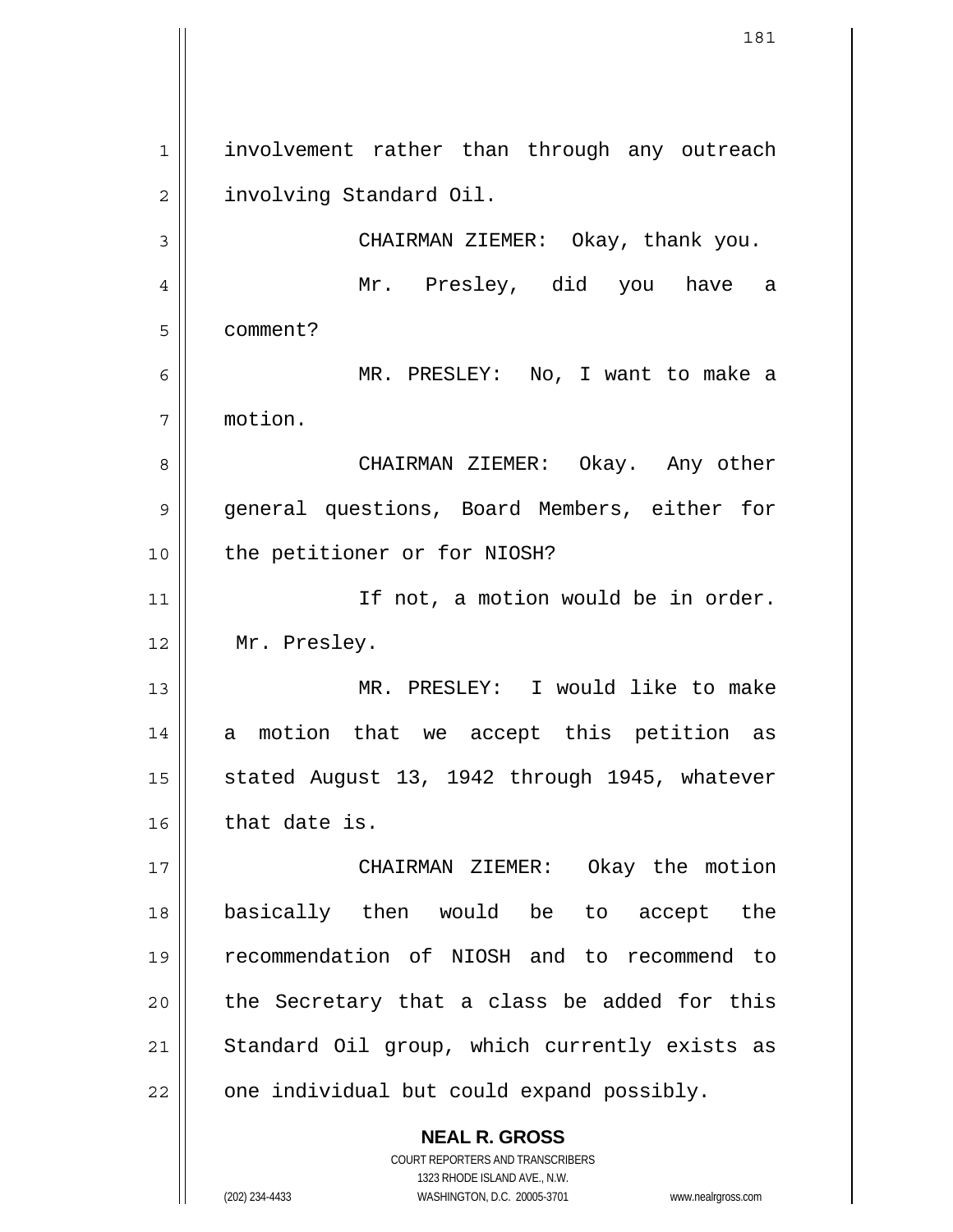| 1  | And is there a second to the                                        |
|----|---------------------------------------------------------------------|
| 2  | motion? And Dr. Poston has seconded it. We                          |
| 3  | will have tomorrow, if the motion passes, some                      |
| 4  | official wording for the Board to look at but                       |
| 5  |                                                                     |
| 6  | DR. MELIUS: Chairman, if I might,                                   |
| 7  | I can offer some official wording.                                  |
| 8  | CHAIRMAN ZIEMER: We can do that                                     |
| 9  | now and we have time to do that.                                    |
| 10 | DR. MELIUS: We can wait until                                       |
| 11 | tomorrow.                                                           |
| 12 | CHAIRMAN ZIEMER: No, we will do it                                  |
| 13 | now if the wording is ready. And at this                            |
| 14 | point, I will double check. The caveat was                          |
| 15 | that the end date could change. Is that not                         |
| 16 | correct? And we would understand that --                            |
| 17 | DR. MELIUS: Actually, I have a                                      |
| 18 | sentence that covers that.                                          |
| 19 | CHAIRMAN ZIEMER: Covers that.                                       |
| 20 | DR. MELIUS: The end date issue                                      |
| 21 | really is only for the residual period.                             |
| 22 | They are clearly<br>MR. RUTHERFORD:                                 |
|    | <b>NEAL R. GROSS</b>                                                |
|    | COURT REPORTERS AND TRANSCRIBERS<br>1323 RHODE ISLAND AVE., N.W.    |
|    | (202) 234-4433<br>WASHINGTON, D.C. 20005-3701<br>www.nealrgross.com |

 $\mathsf{I}$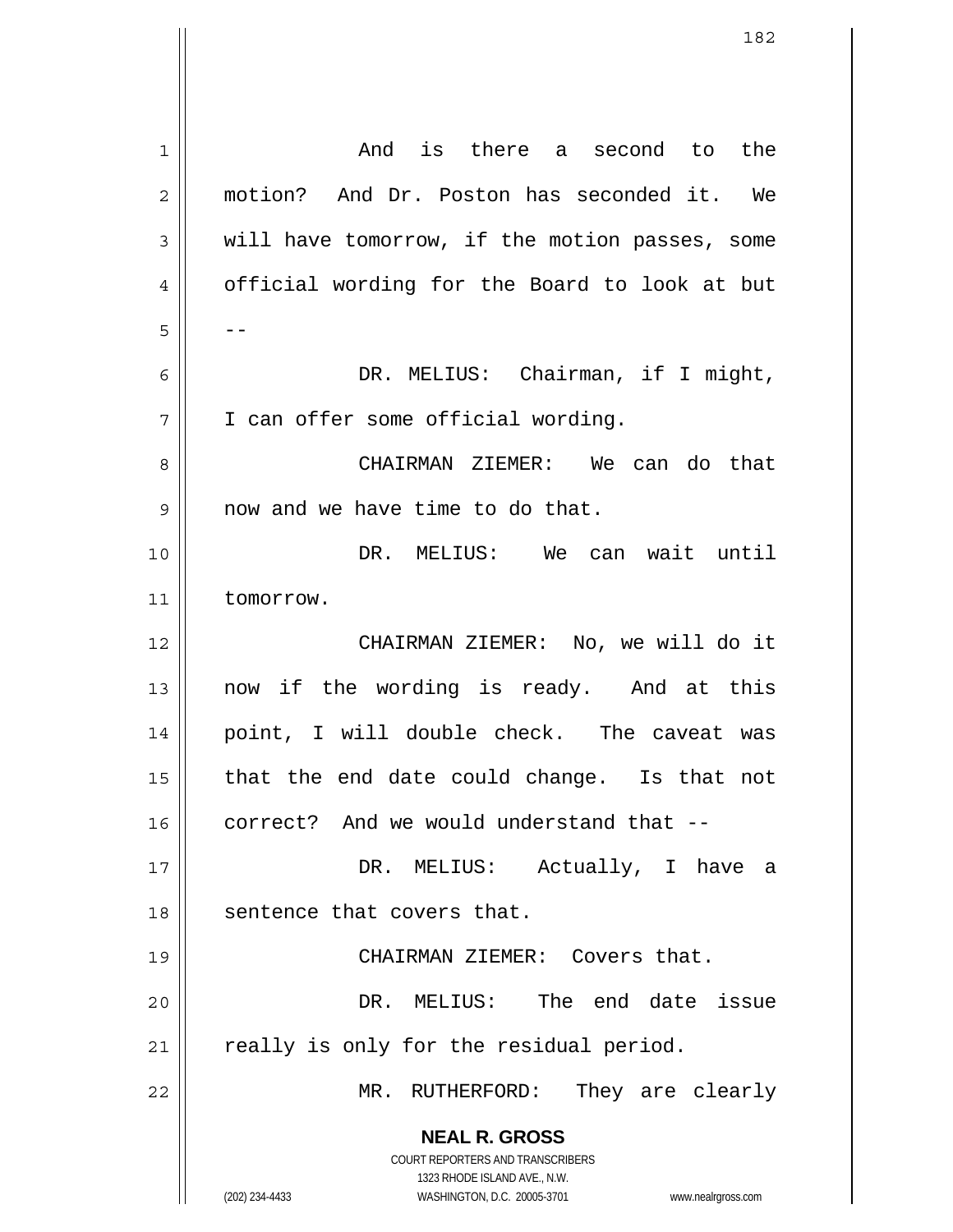**NEAL R. GROSS** COURT REPORTERS AND TRANSCRIBERS 1323 RHODE ISLAND AVE., N.W. (202) 234-4433 WASHINGTON, D.C. 20005-3701 www.nealrgross.com 1 2 3 4 5 6 7 8 9 10 11 12 13 14 15 16 17 18 19 20 21 22 distinct, separate. CHAIRMAN ZIEMER: Right, so that would be separate. DR. MELIUS: Yes, so I think I got that clear. MR. PRESLEY: It would be a second SEC. Is that correct? CHAIRMAN ZIEMER: LaVon, can you answer that? MR. RUTHERFORD: No, I don't want to say there would be a second SEC because our feasibility, we did not ever come out with a feasibility determination. We will issue another feasibility determination with the true end date that is defined for the residual period. CHAIRMAN ZIEMER: Okay, so the residual period is not before us in any event right now. But you have another sentence that we will throw that in. And then also we want to make sure, and we will before the meeting is over, that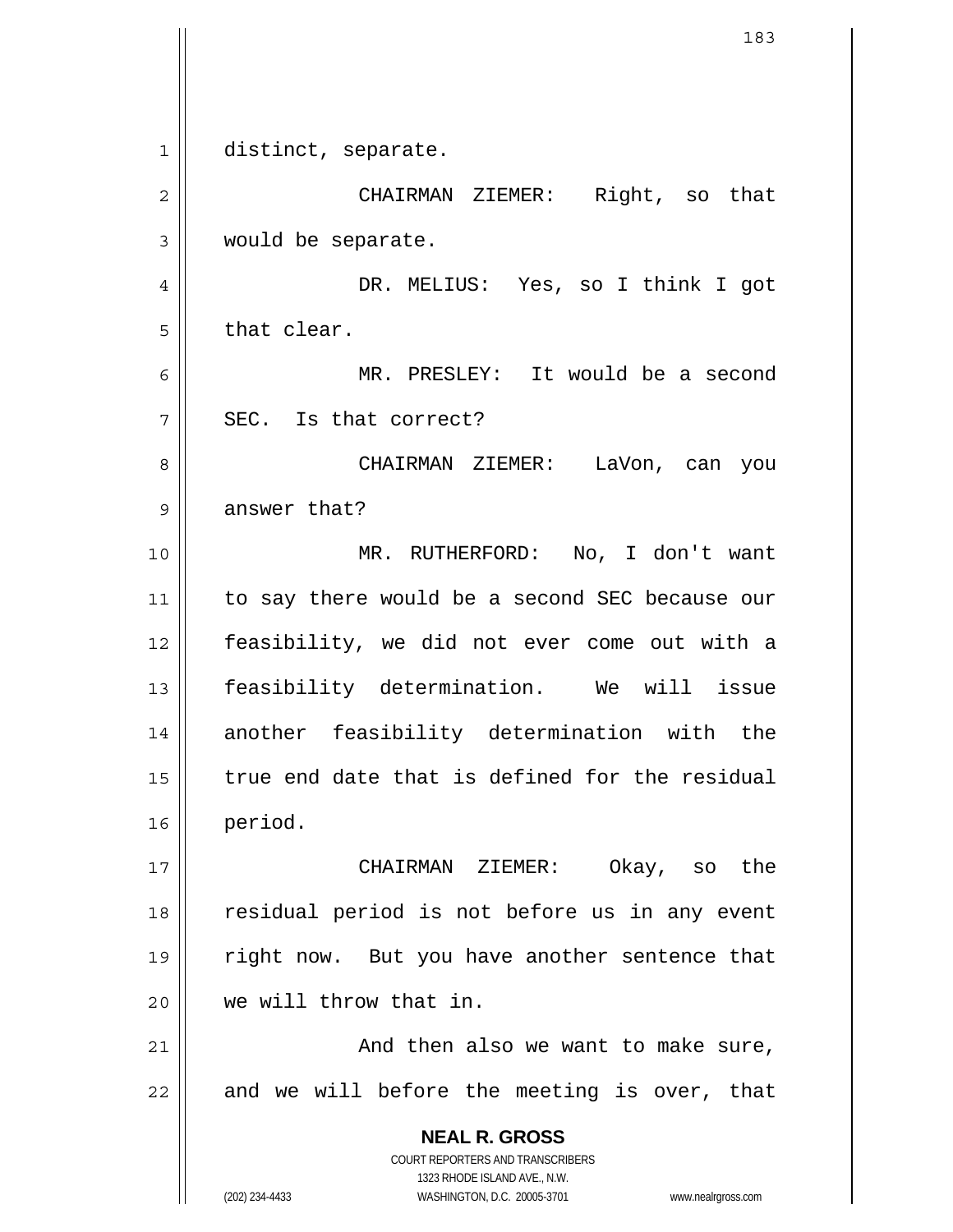the class definition, it is not a difficult one since it is one person, but a class definition in a general sense for Department of Labor suits their needs as far as administering it. It is my understanding that it does.

## LaVon?

1

2

3

4

5

6

7

8 9 10 11 12 MR. RUTHERFORD: The class definition was provided to the Department of Labor in a draft format to ensure that they could administer it and we did get formal correspondence that they could.

13 14 15 CHAIRMAN ZIEMER: Thank you. Then here now is the formal wording of the Presley motion.

16 17 DR. MELIUS: Okay. The friendly amendment to the Presley motion.

18 19 20 21 22 The Board recommends that the following letter be transmitted to the Secretary of Health and Human Services within 21 days. Should the Chair become aware of any issues that in his judgment would preclude the

## **NEAL R. GROSS**

COURT REPORTERS AND TRANSCRIBERS 1323 RHODE ISLAND AVE., N.W. (202) 234-4433 WASHINGTON, D.C. 20005-3701 www.nealrgross.com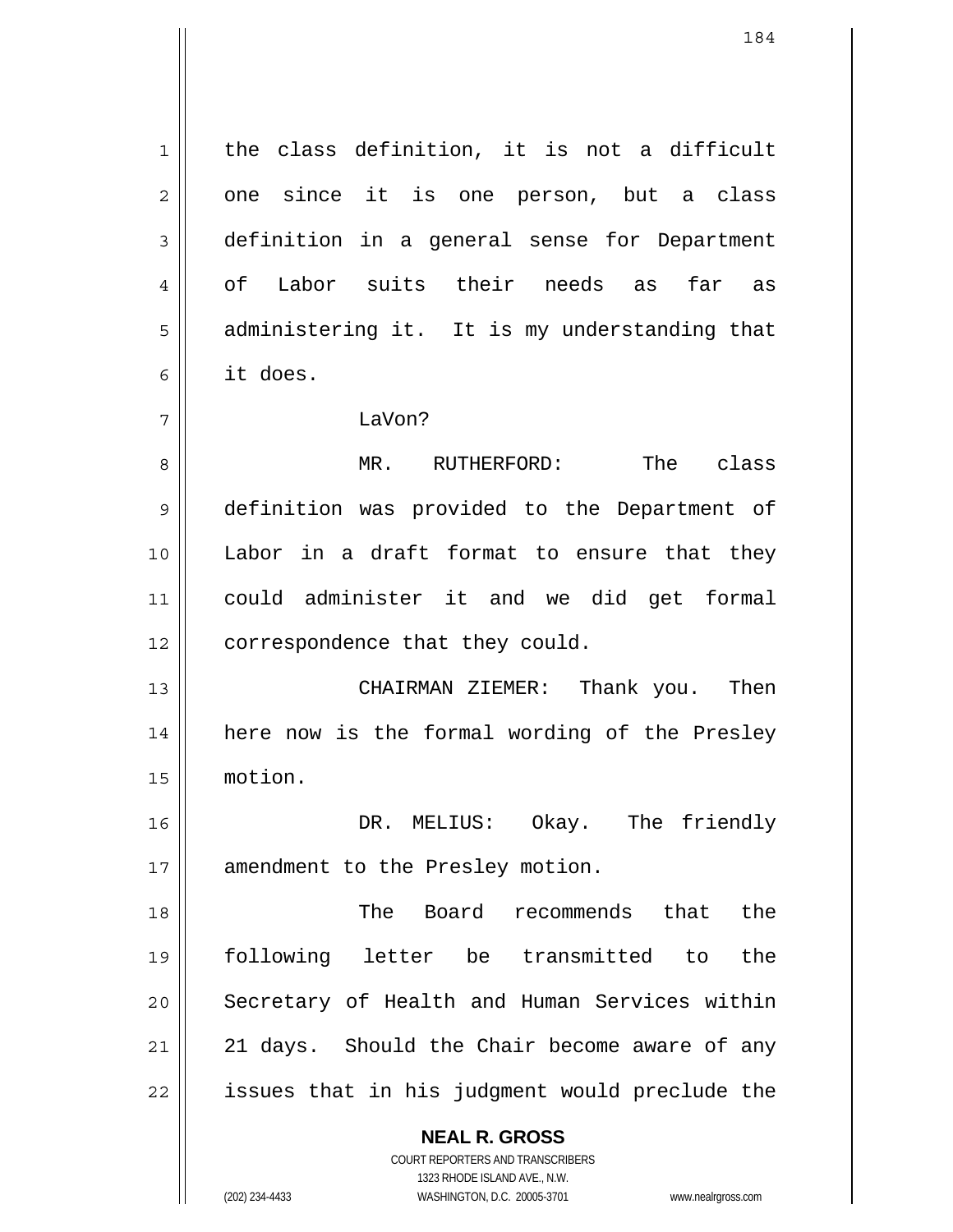transmittal of this letter within that time period, the Board requests that he promptly inform the Board of the delay, and the reasons for this delay, and that he immediately works with NIOSH to schedule an emergency meeting of the Board to discuss this issue.

7 8 9 10 11 12 13 14 The Advisory Board on Radiation Worker Health, the Board, has evaluated SEC petition 00129 concerning workers at the Standard Oil Development Company in Linden, New Jersey, under the statutory requirements established by EEOICPA incorporated into 42 C.F.R. Section 83.13 and 42 C.F.R. Section 8314.

15 16 17 18 19 20 21 22 The Board respectfully recommends Special Exposure Cohort status be accorded to all atomic weapons employer employees who worked at the Standard Oil Development Company in Linden, New Jersey, from August 13, 1942 through December 31, 1945 for a number of workdays aggregating at least 250 workdays occurring either solely under this employment

> **NEAL R. GROSS** COURT REPORTERS AND TRANSCRIBERS 1323 RHODE ISLAND AVE., N.W. (202) 234-4433 WASHINGTON, D.C. 20005-3701 www.nealrgross.com

1

2

3

4

5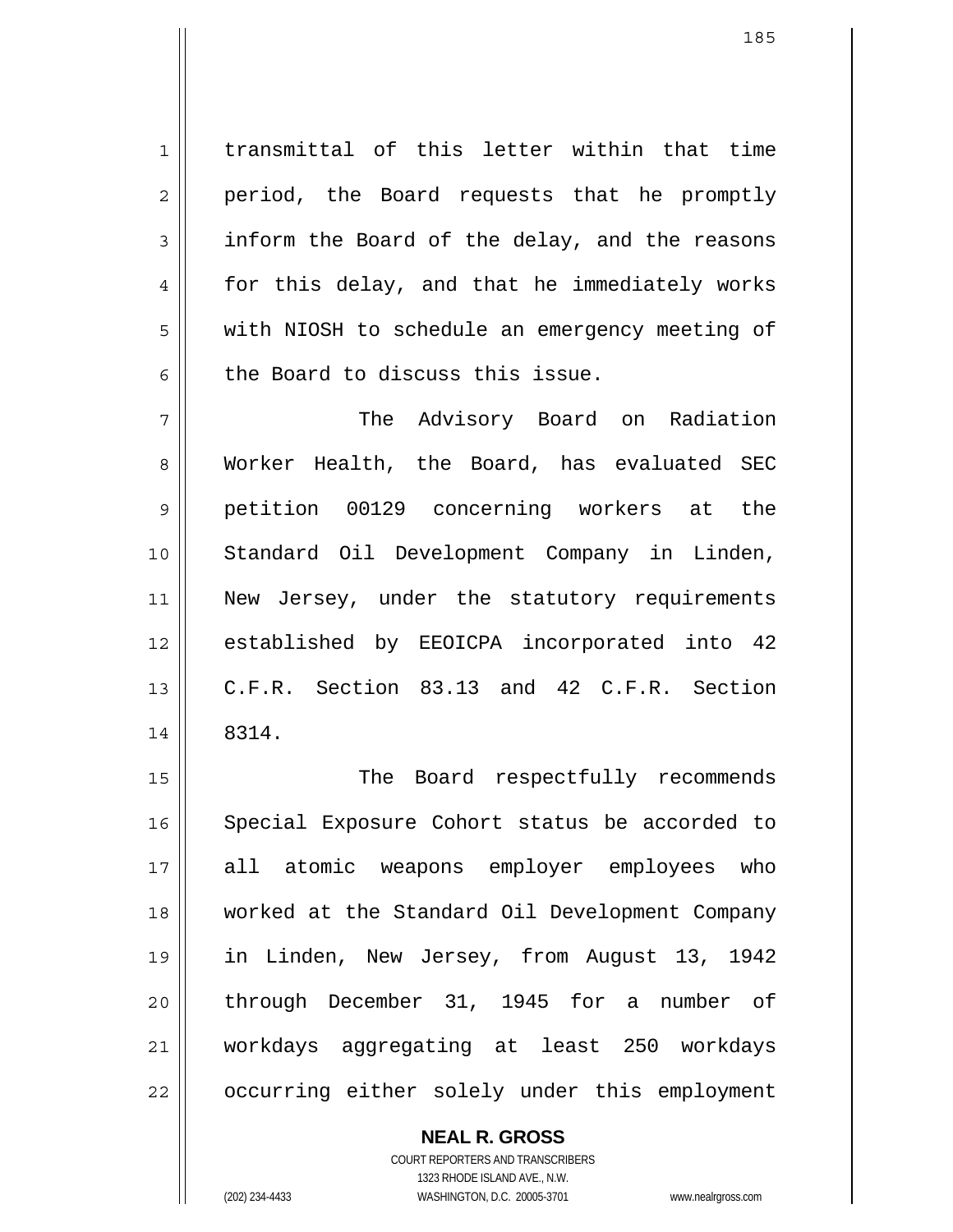1 2 3 4 5 6 7 8 9 10 or in combination with workdays within the parameters established for one or more other classes of employees in the SEC. The Board notes that although NIOSH found that they were unable to completely reconstruct radiation doses for those employees, believe that they are able to reconstruct the occupational medical dose. This recommendation is based on the following factors. Standard Oil Development

11 12 13 Company was involved in the early development work related to uranium enrichment for the manufacture of atomic weapons.

14 15 16 17 18 19 20 21 22 Number two, NIOSH was unable to locate sufficient monitoring data, information on operations at the site, and source term information at the site in order to be able to complete accurate individual dose reconstructions for the potential internal and external radiation exposures to which these workers may have been subjected. The Board concurs with this conclusion.

> **NEAL R. GROSS** COURT REPORTERS AND TRANSCRIBERS 1323 RHODE ISLAND AVE., N.W. (202) 234-4433 WASHINGTON, D.C. 20005-3701 www.nealrgross.com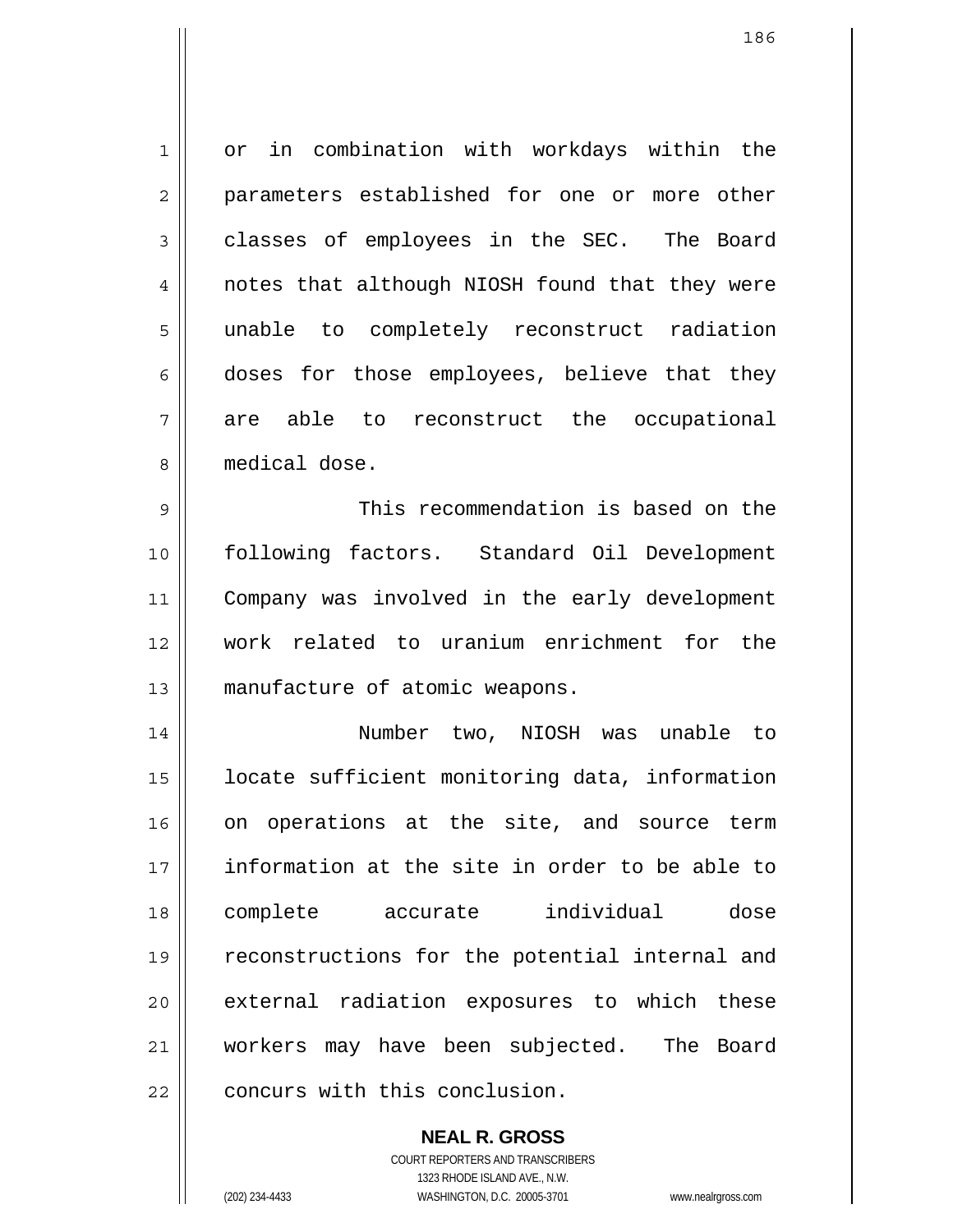| $\mathbf 1$    | Three, NIOSH determined that health            |
|----------------|------------------------------------------------|
| $\overline{2}$ | may have been endangered for the workers       |
| 3              | exposed to radiation at this facility during   |
| 4              | the time period in question. The Board also    |
| 5              | concurs with this determination. Based on      |
| 6              | these considerations and the discussions held  |
| 7              | at our May 12th Advisory Board meeting in      |
| 8              | Amarillo, Texas, the Board recommends that     |
| 9              | this Special Exposure Cohort petition be       |
| 10             | granted.                                       |
| 11             | Board notes that NIOSH is<br>The               |
| 12             | continuing to evaluate information<br>on       |
| 13             | potential exposures during the residual        |
| 14             | contamination period from 1946 to 2006 and     |
| 15             | will make a recommendation regarding this time |
| 16             | period some time in the future.                |
| 17             | We enclose this documentation from             |
| 18             | the Board meeting where this Special Exposure  |
| 19             | Cohort class was discussed. The documentation  |
| 20             | includes transcripts of deliberation, copies   |
| 21             | of the petition, the NIOSH review thereof, and |
| 22             | related documents distributed by NIOSH.<br>Ιf  |

COURT REPORTERS AND TRANSCRIBERS 1323 RHODE ISLAND AVE., N.W. (202) 234-4433 WASHINGTON, D.C. 20005-3701 www.nealrgross.com

**NEAL R. GROSS**

 $\mathsf{II}$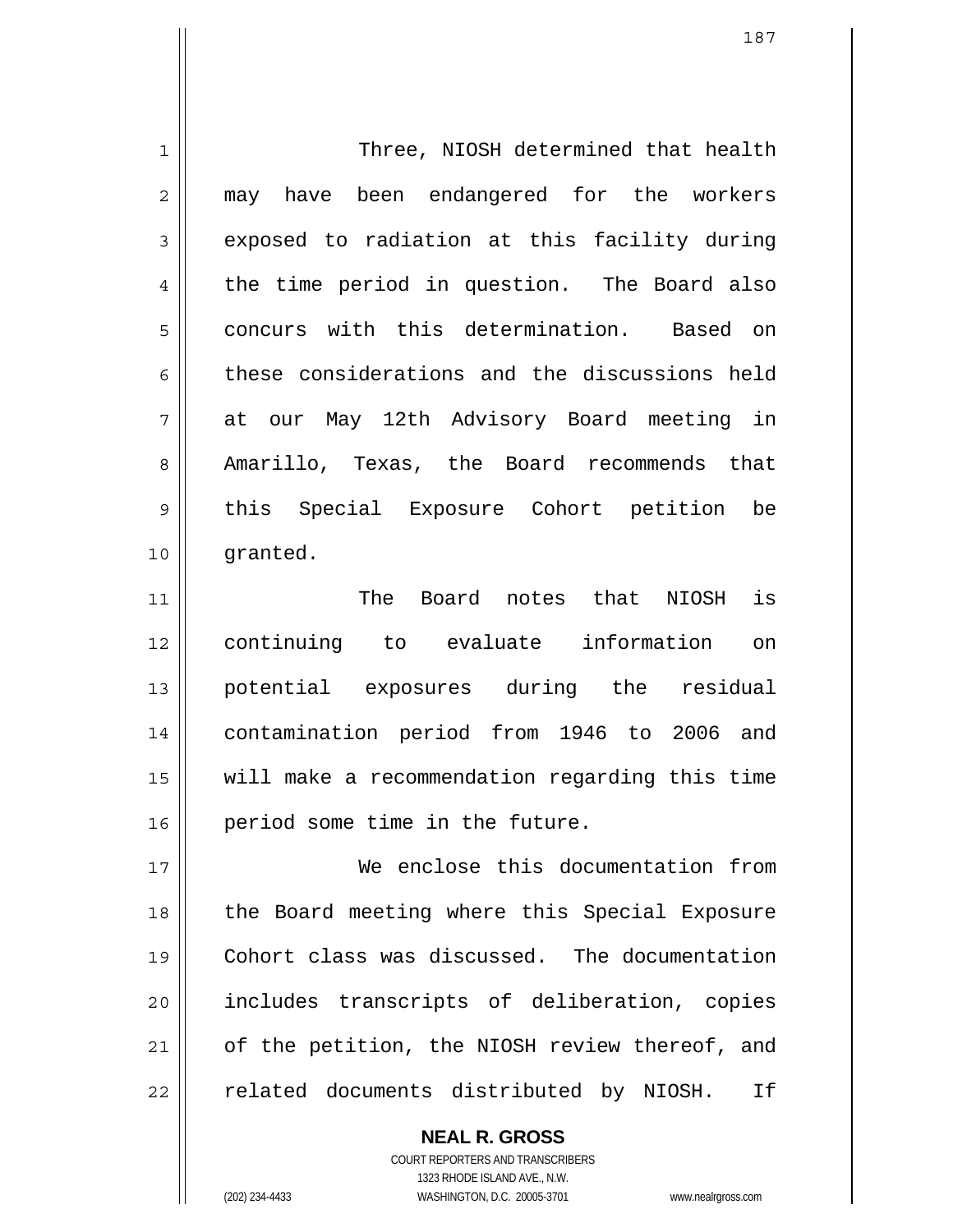**NEAL R. GROSS** COURT REPORTERS AND TRANSCRIBERS 1323 RHODE ISLAND AVE., N.W. (202) 234-4433 WASHINGTON, D.C. 20005-3701 www.nealrgross.com 1 2 3 4 5 6 7 8 9 10 11 12 13 14 15 16 17 18 19 20 21 22 any of these items are unavailable at this time, they will follow shortly. CHAIRMAN ZIEMER: Thank you. Now,  $if --$  DR. MELIUS: I have actually one correction to that because I thought about it later. Actually, I think it is only an 83.13. Correct? Not an 83.14. Yes. CHAIRMAN ZIEMER: That is correct. DR. MELIUS: So, I will strike 83.14. CHAIRMAN ZIEMER: Friendly amendment to the friendly amendment. DR. MELIUS: Yes, by the friendly amender. CHAIRMAN ZIEMER: Are there any questions or discussion now on the motion? If not, we will proceed to vote following Mr. Katz's randomized procedure. MR. KATZ: Okay, beware. Mr. Schofield? MR. SCHOFIELD: Yes.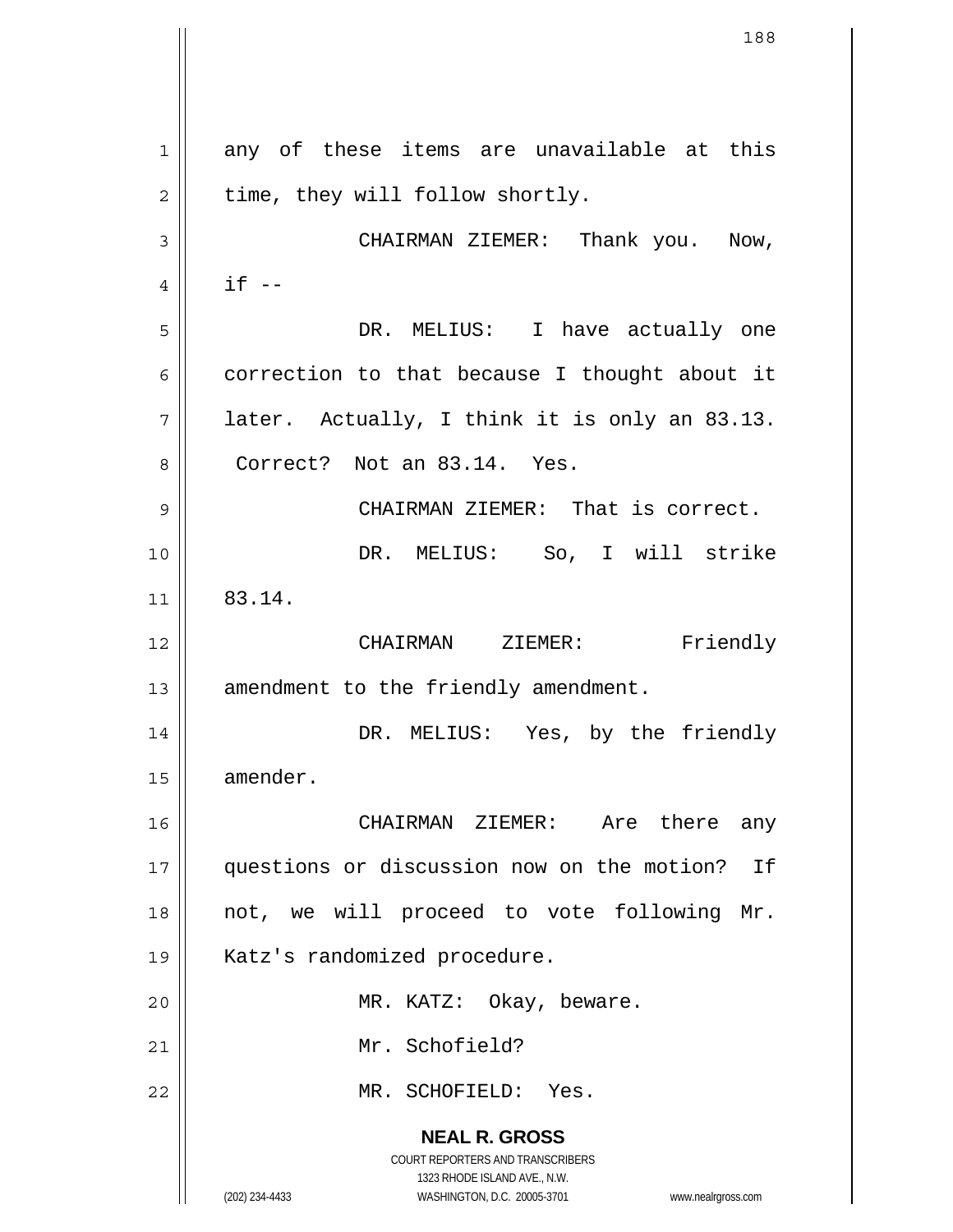| $\mathbf 1$    |                | MR. KATZ: Dr. Roessler?                                     |                    |
|----------------|----------------|-------------------------------------------------------------|--------------------|
| $\overline{c}$ |                | DR. ROESSLER: Yes.                                          |                    |
| 3              |                | MR. KATZ: Mr. Presley?                                      |                    |
| $\overline{4}$ |                | MR. PRESLEY: Yes.                                           |                    |
| 5              |                | MR. KATZ: Dr. Poston?                                       |                    |
| $\epsilon$     |                | DR. POSTON: Yes.                                            |                    |
| 7              |                | MR. KATZ: Ms. Munn?                                         |                    |
| 8              |                | MS. MUNN: Yes.                                              |                    |
| 9              |                | MR. KATZ: Dr. Melius?                                       |                    |
| $10$           |                | DR. MELIUS: Yes.                                            |                    |
| 11             |                | MR. KATZ: Dr. Lockey?                                       |                    |
| 12             |                | DR. LOCKEY: Yes.                                            |                    |
| 13             |                | MR. KATZ: Mr. Griffon?                                      |                    |
| 14             |                | MR. GRIFFON: Yes.                                           |                    |
| 15             |                | MR. KATZ: Mr. Gibson?                                       |                    |
| 16             |                | MR. GIBSON: Yes.                                            |                    |
| 17             |                | MR. KATZ: Mr. Clawson?                                      |                    |
| 18             |                | MR. CLAWSON: Yes.                                           |                    |
| 19             |                | MR. KATZ: Ms. Beach?                                        |                    |
| 20             |                | MS. BEACH: Yes.                                             |                    |
| 21             |                | MR. KATZ: Dr. Ziemer?                                       |                    |
| 22             |                | CHAIRMAN ZIEMER: Yes.                                       | Have<br>you        |
|                |                | <b>NEAL R. GROSS</b>                                        |                    |
|                |                | COURT REPORTERS AND TRANSCRIBERS                            |                    |
|                | (202) 234-4433 | 1323 RHODE ISLAND AVE., N.W.<br>WASHINGTON, D.C. 20005-3701 | www.nealrgross.com |

 $\mathsf{I}$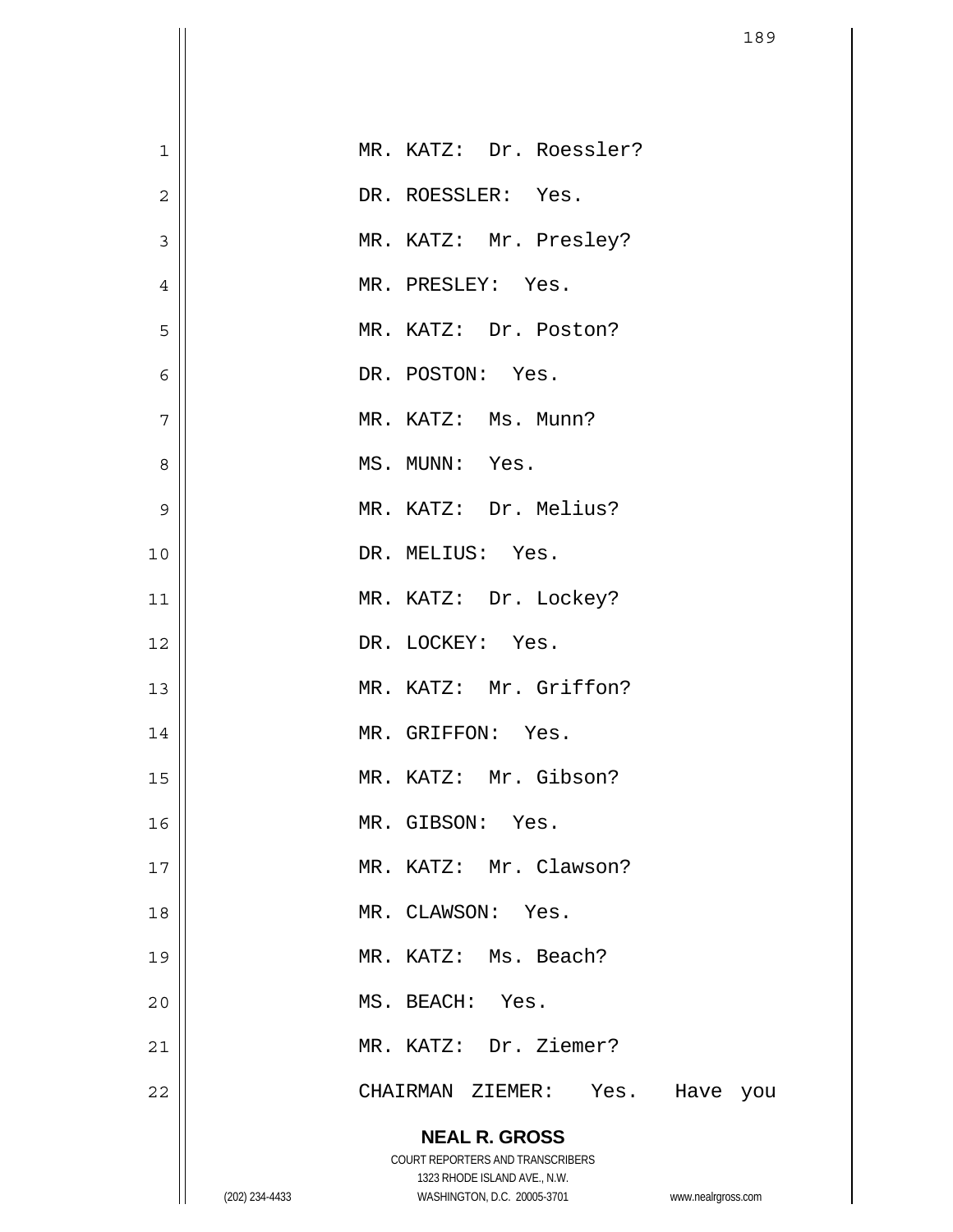| 1  | got them all?                                  |
|----|------------------------------------------------|
| 2  | DR. MELIUS: Discrimination against             |
| 3  | the lower parts of the alphabet.               |
| 4  | The motion<br>CHAIRMAN ZIEMER:                 |
| 5  | carries, nonetheless.                          |
| 6  | Mr. Clawson?                                   |
| 7  | MR. CLAWSON: I<br>just had one                 |
| 8  | question. I was just -- I didn't know when to  |
| 9  | bring this in. I wanted to get the amendment   |
| 10 | out of the way. But where there hasn't been    |
| 11 | any worker outreach and we heard from the      |
| 12 | petitioner how he did find it. I am wondering  |
| 13 | if maybe we need to turn this over to the      |
| 14 | Worker Outreach Group to kind of follow up on, |
| 15 | to ensure that we have something there.        |
| 16 | CHAIRMAN ZIEMER: Well --                       |
| 17 | MR. GEDDES: Yes, well you know,                |
| 18 | the other comment I would make though, is      |
| 19 | recognize that this was 70 years ago. And as   |
| 20 | you heard the speaker there, most of these     |
| 21 | folks were senior engineers. It is unlikely    |
| 22 | that many of them are still alive.             |
|    | <b>NEAL R. GROSS</b>                           |

 $\mathsf{II}$ 

 $\mathsf{I}$ 

1323 RHODE ISLAND AVE., N.W. (202) 234-4433 WASHINGTON, D.C. 20005-3701 www.nealrgross.com

COURT REPORTERS AND TRANSCRIBERS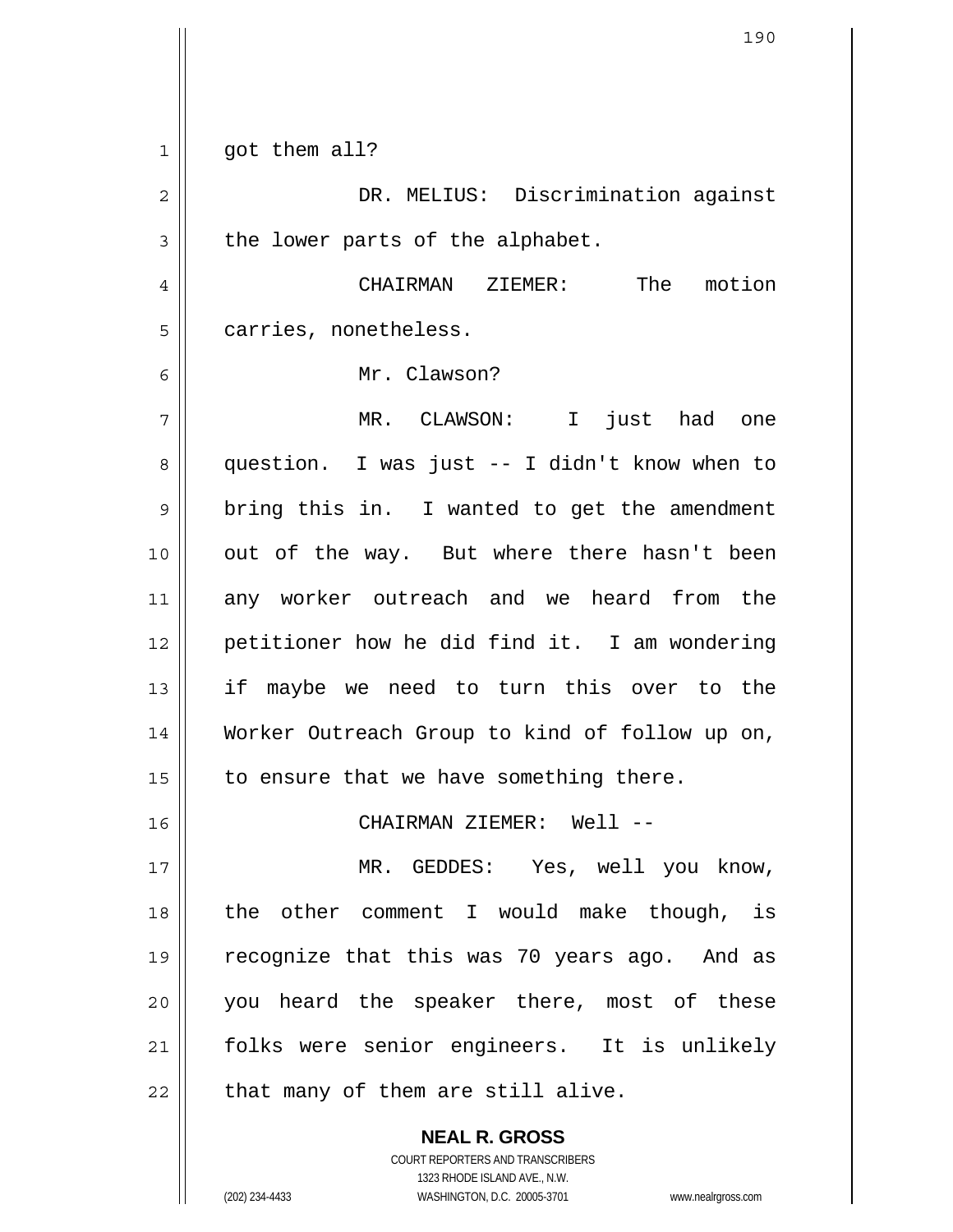|    | 191                                                                                              |
|----|--------------------------------------------------------------------------------------------------|
|    |                                                                                                  |
| 1  | MR. CLAWSON: That is correct but                                                                 |
| 2  | they may have some children, too.                                                                |
| 3  | MR. GEDDES: They may have. I                                                                     |
| 4  | think that $-$                                                                                   |
| 5  | CHAIRMAN ZIEMER: Well, certainly,                                                                |
| 6  | Mike, you are aware of the problem. It is not                                                    |
| 7  | clear to me exactly what can be done. I                                                          |
| 8  | think, LaVon, you have tried to identify                                                         |
| 9  | additional workers. I would suggest that if                                                      |
| 10 | NIOSH has some ideas that the Board can assist                                                   |
| 11 | with, that would be certainly useful.                                                            |
| 12 | I don't know if Department of Labor                                                              |
| 13 | or Jeff, if any of your folks have any                                                           |
| 14 | insights as to how that could occur but                                                          |
| 15 | obviously, this is almost an accidental,                                                         |
| 16 | coincidental situation where the son happens                                                     |
| 17 | to be working for the Department of Energy and                                                   |
| 18 | learned of the program.                                                                          |
| 19 | Larry, did you have some comments                                                                |
| 20 | in this regard?                                                                                  |
| 21 | MR. ELLIOTT: Yes, I think I speak                                                                |
| 22 | for Jeff, but DOL typically does some type of                                                    |
|    | <b>NEAL R. GROSS</b>                                                                             |
|    | COURT REPORTERS AND TRANSCRIBERS                                                                 |
|    | 1323 RHODE ISLAND AVE., N.W.<br>(202) 234-4433<br>WASHINGTON, D.C. 20005-3701 www.nealrgross.com |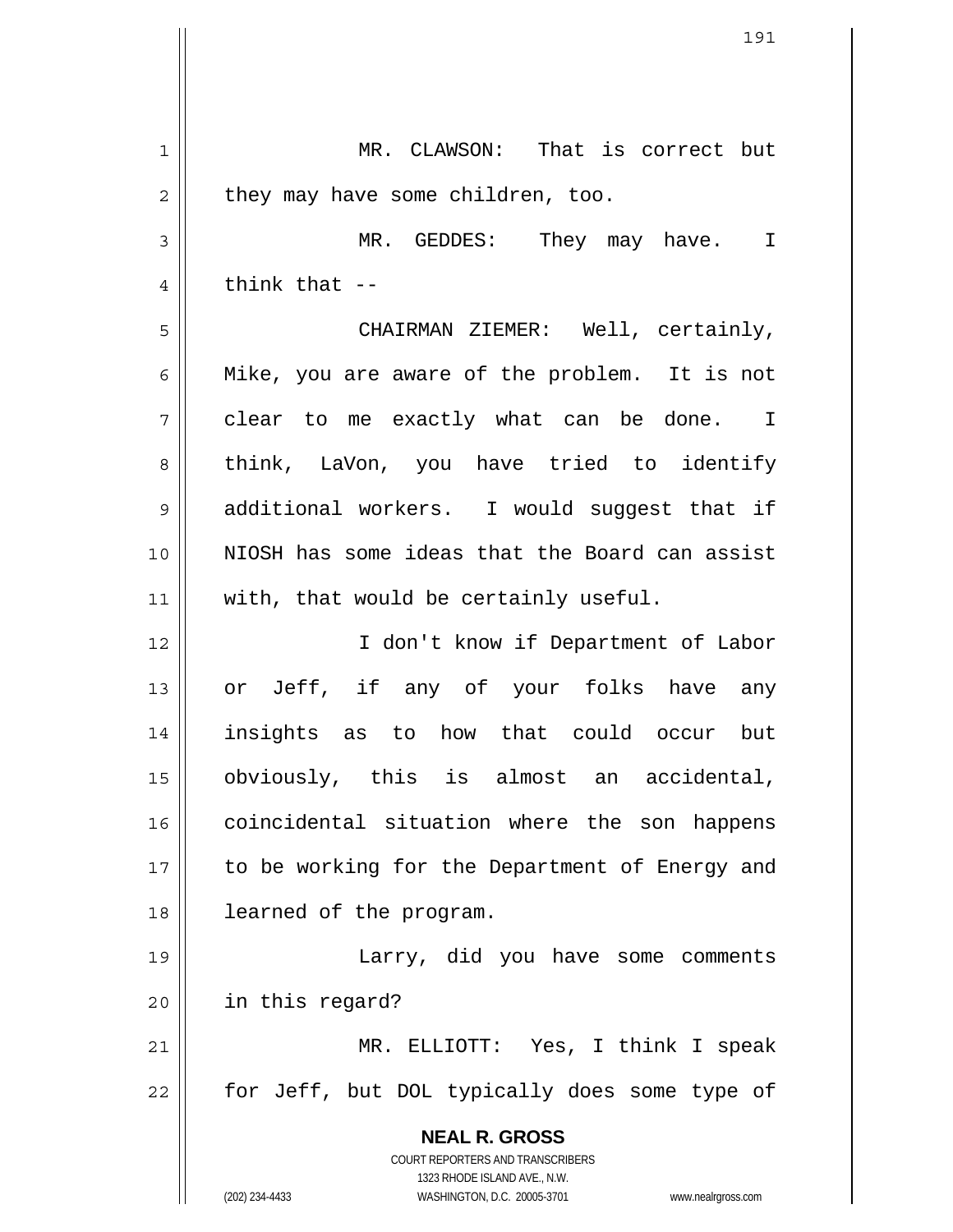1 2 3 4 5 6 7 8 9 10 11 12 13 14 15 16 17 18 19 20 21 22 communication about a class that has been designated. So that is their responsibility for outreach in this regard. NIOSH has no responsibility -- CHAIRMAN ZIEMER: Right, I understand. MR. ELLIOTT: -- to outreach, other than what we have done trying to find workers who were there who could tell us more about what happened. We certainly do assist DOL in any outreach efforts that they undertake. CHAIRMAN ZIEMER: Right. And Jeff is approaching the mic as well. MR. KOTSCH: The question was about outreach, I guess? CHAIRMAN ZIEMER: Well at this particular site, there is one petitioner. That petitioner only learned almost coincidentally that he was eligible to make a claim because he was a DOE worker and knew of the program. The question was, is there any way to identify others who might be eligible,

> **NEAL R. GROSS** COURT REPORTERS AND TRANSCRIBERS

> > 1323 RHODE ISLAND AVE., N.W.

(202) 234-4433 WASHINGTON, D.C. 20005-3701 www.nealrgross.com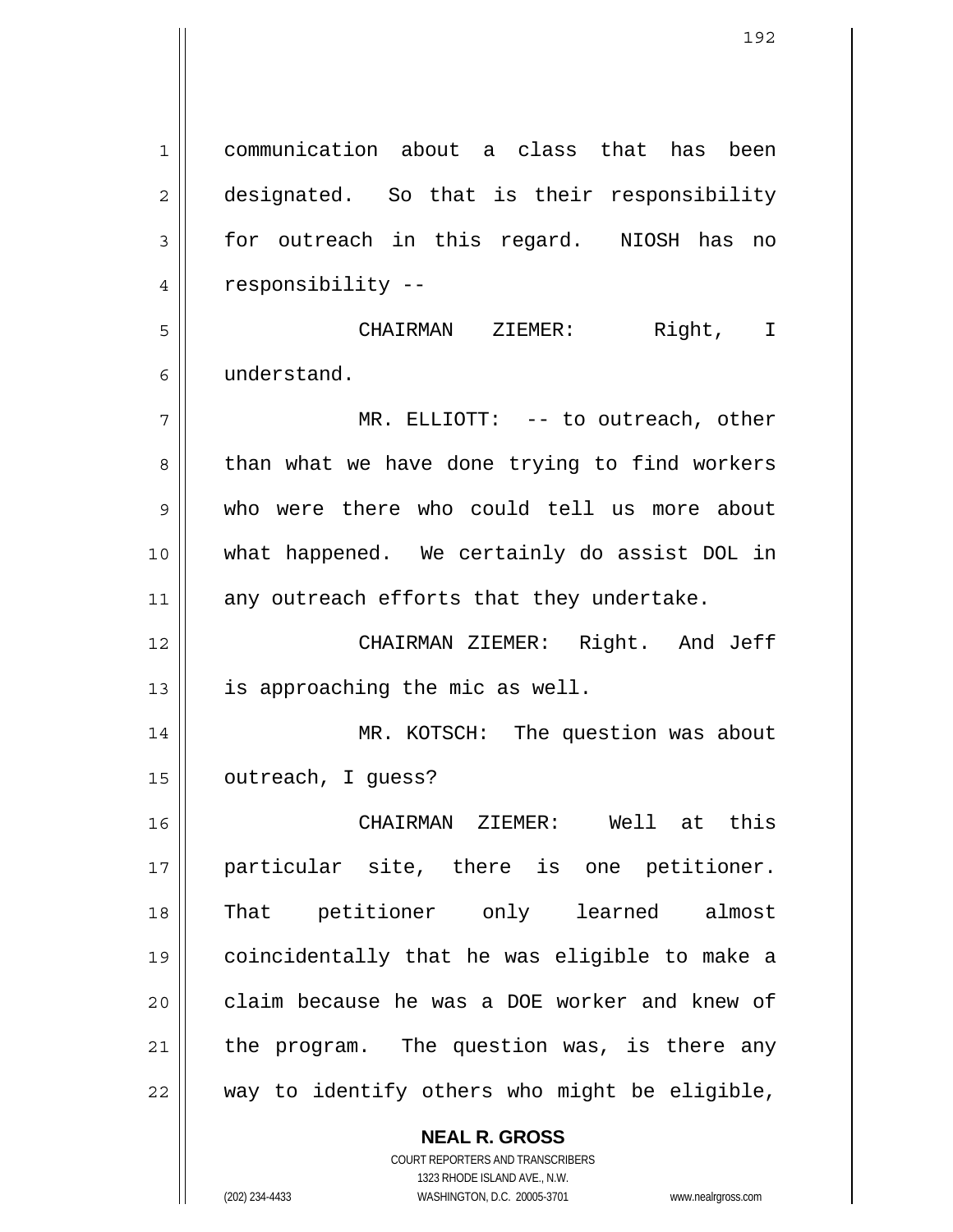1 2 3 4 5 6 7 taking into consideration that this is 70 years ago, number one. Number two, that people who worked on the project were identified as senior people at that time. And beyond that, you know, is it feasible at all to do any kind of follow-up to try to identify at least some eligible people?

8 9 10 11 12 13 14 15 16 MR. KOTSCH: Yes, that I don't know. I will take that back with me. I am not sure. I know they do, they will attempt to do some kind of outreach. But usually when it is a limited number of people, they do it by announcing in the media or something. But I know they will usually try to publish something in that area as to the fact that there is a designated class.

## CHAIRMAN ZIEMER: Jim?

18 19 20 21 22 DR. MELIUS: There is a corporation here that may very well have some records and outreach. Parts of that operation, I think, have moved to Texas. But others may still be in the area. The industrial facility, some of

**NEAL R. GROSS**

17

COURT REPORTERS AND TRANSCRIBERS 1323 RHODE ISLAND AVE., N.W. (202) 234-4433 WASHINGTON, D.C. 20005-3701 www.nealrgross.com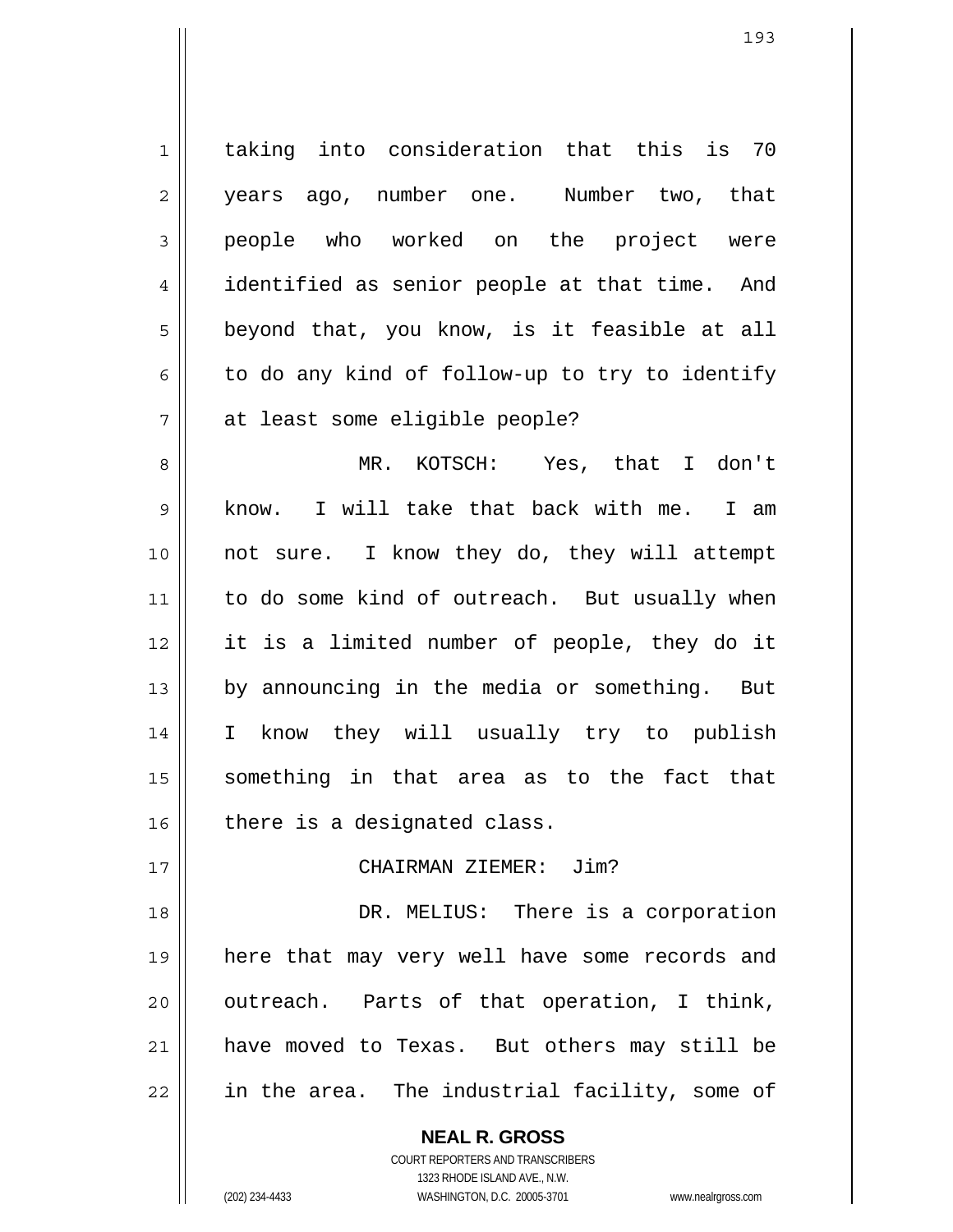them are still operational, I believe.

1

**NEAL R. GROSS** COURT REPORTERS AND TRANSCRIBERS 1323 RHODE ISLAND AVE., N.W. (202) 234-4433 WASHINGTON, D.C. 20005-3701 www.nealrgross.com 2 3 4 5 6 7 8 9 10 11 12 13 14 15 16 17 18 19 20 21 22 There is an active union, certainly for the blue-collar workforce there. So, I would not be as pessimistic and I would expect that yes, it is a long time ago but there are also family members still, I suspect, many of them still living in that area. And so I mean, I think there certainly is some ability that -- and I don't know if there is any sort of group of former workers or former people there who lead or you could network with. So, I think it is worth some effort. MR. KOTSCH: Yes, I think so. CHAIRMAN ZIEMER: And in fact, perhaps it could be at least announced in some, if there is a corporate news -- DR. MELIUS: Retiree letter. CHAIRMAN ZIEMER: Letter or some site -- DR. MELIUS: Retiree newsletter. CHAIRMAN ZIEMER: -- of some sort,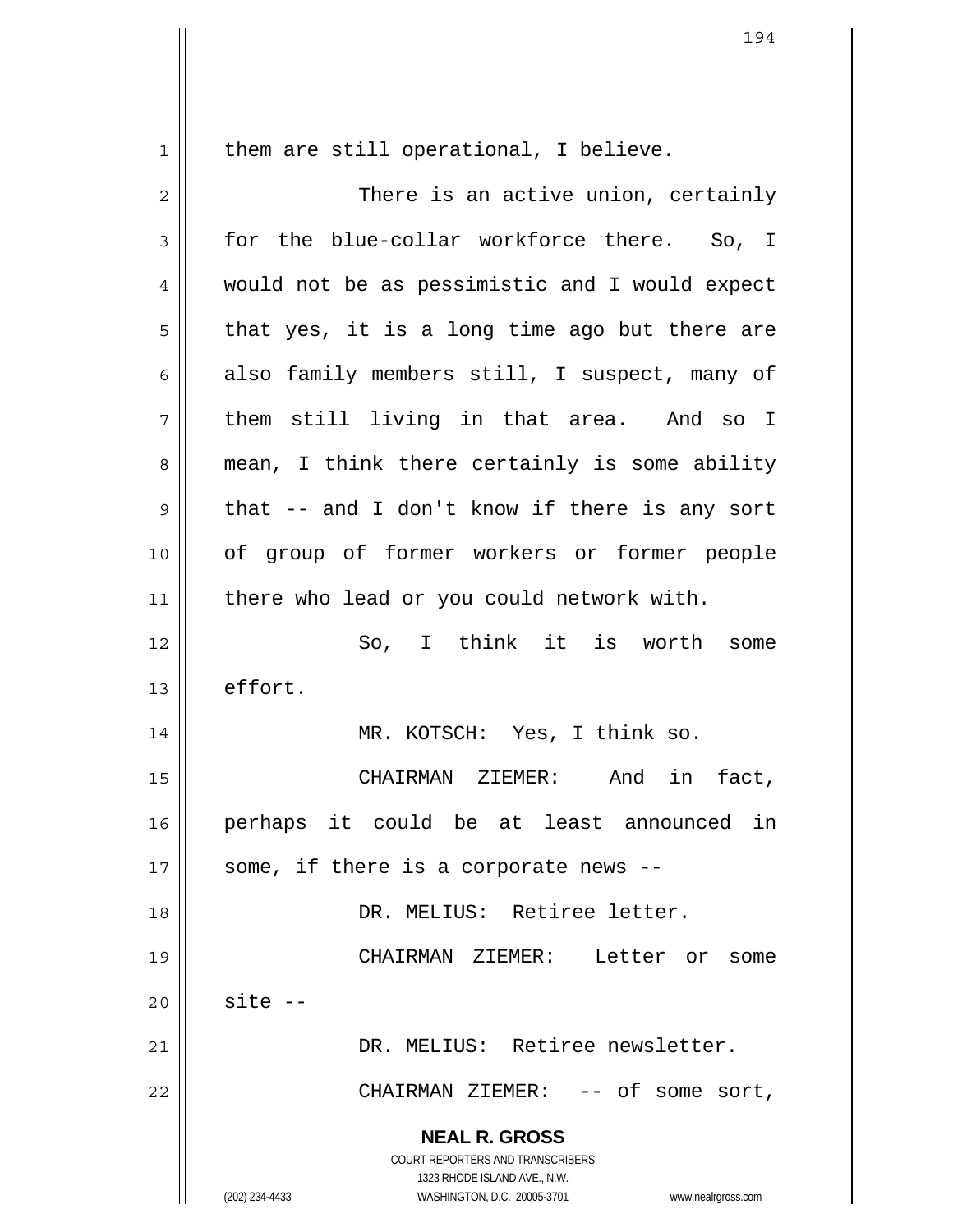**NEAL R. GROSS** COURT REPORTERS AND TRANSCRIBERS 1323 RHODE ISLAND AVE., N.W. (202) 234-4433 WASHINGTON, D.C. 20005-3701 www.nealrgross.com 1 2 3 4 5 6 7 8 9 10 11 12 13 14 15 16 17 18 19 20 21 22 perhaps. MR. KOTSCH: Yes, I think they do those, actually. So I will make sure. CHAIRMAN ZIEMER: We'll sort of ask Labor to think about follow-up on that. MR. KOTSCH: Sure. CHAIRMAN ZIEMER: Thank you. Our next item on the agenda is a time certain at 3:00. We do have a break scheduled. Are there any real short tings we can do just before we take the break? We will go ahead and take the break and you will have a little bit more time scheduled here but be back here promptly so that we can do the Blockson item right at 3:00. (Whereupon, the above-entitled meeting went off the record at 2:31 p.m. resumed at 2:59 p.m.) CHAIRMAN ZIEMER: We are ready to reconvene. Before we take up our next item on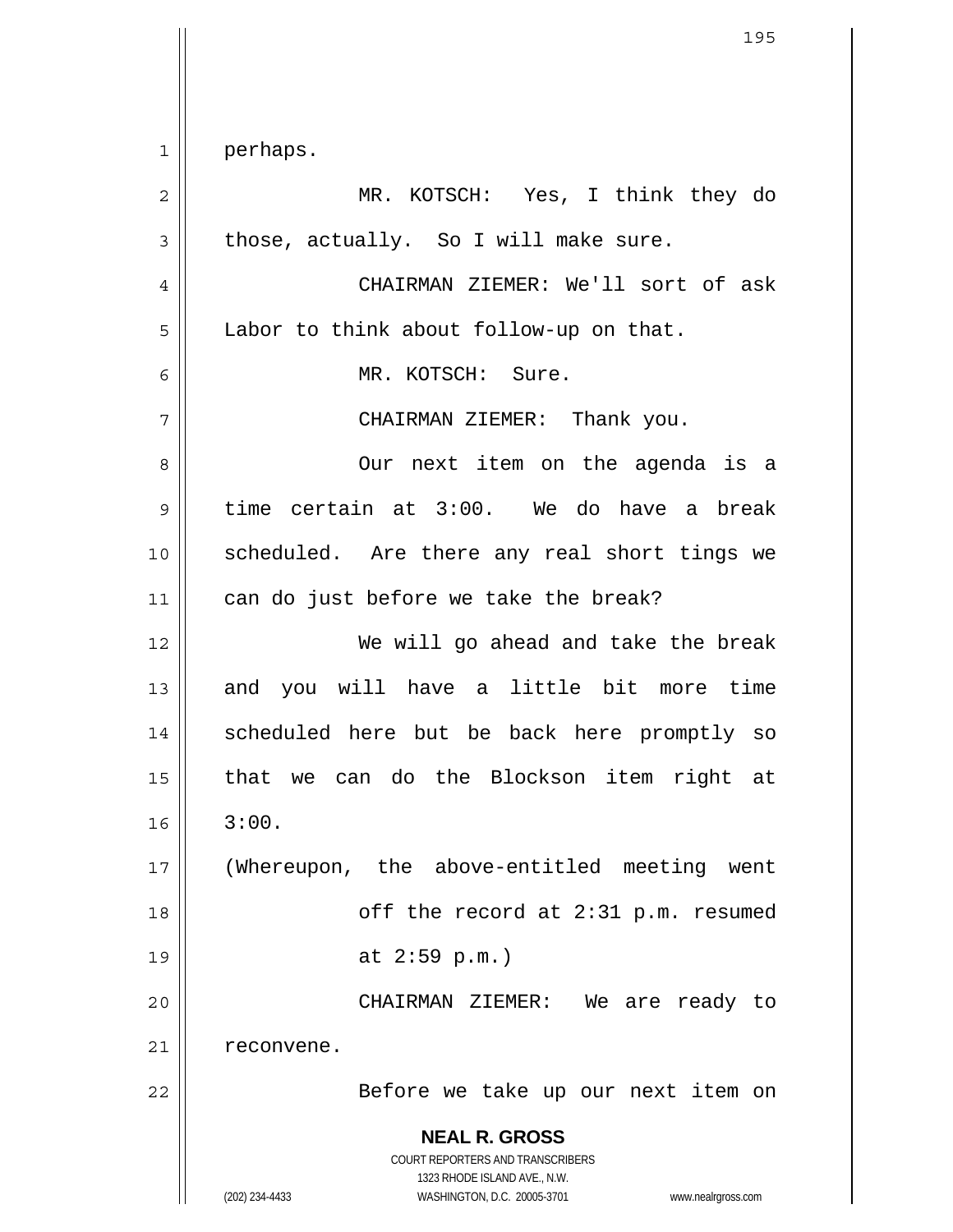1 2 3 4 5 6 7 8 9 10 11 12 13 14 15 16 17 18 19 20 21 22 the agenda, Larry Elliott has asked to have the floor briefly to clarify some remarks relating to worker outreach. Larry. MR. ELLIOTT: Thank you. I appreciate this opportunity. I just want to make sure that my comments before were not misunderstood. I said that NIOSH is not in the business of outreach to recruit claims is what I mean. The Department of Labor has that. That doesn't necessarily mean that NIOSH doesn't have an outreach component. We certainly do, as the working group on outreach knows and understands. Our outreach efforts in the case of the Standard Oil situation was to have ATL, our contractor, identify unionized labor groups that we could approach. They talked with a number of folks. They did a number of interviews with older people. They had contacts with the Teamsters. These are the kind of outreach efforts that we do trying to

> COURT REPORTERS AND TRANSCRIBERS 1323 RHODE ISLAND AVE., N.W. (202) 234-4433 WASHINGTON, D.C. 20005-3701 www.nealrgross.com

**NEAL R. GROSS**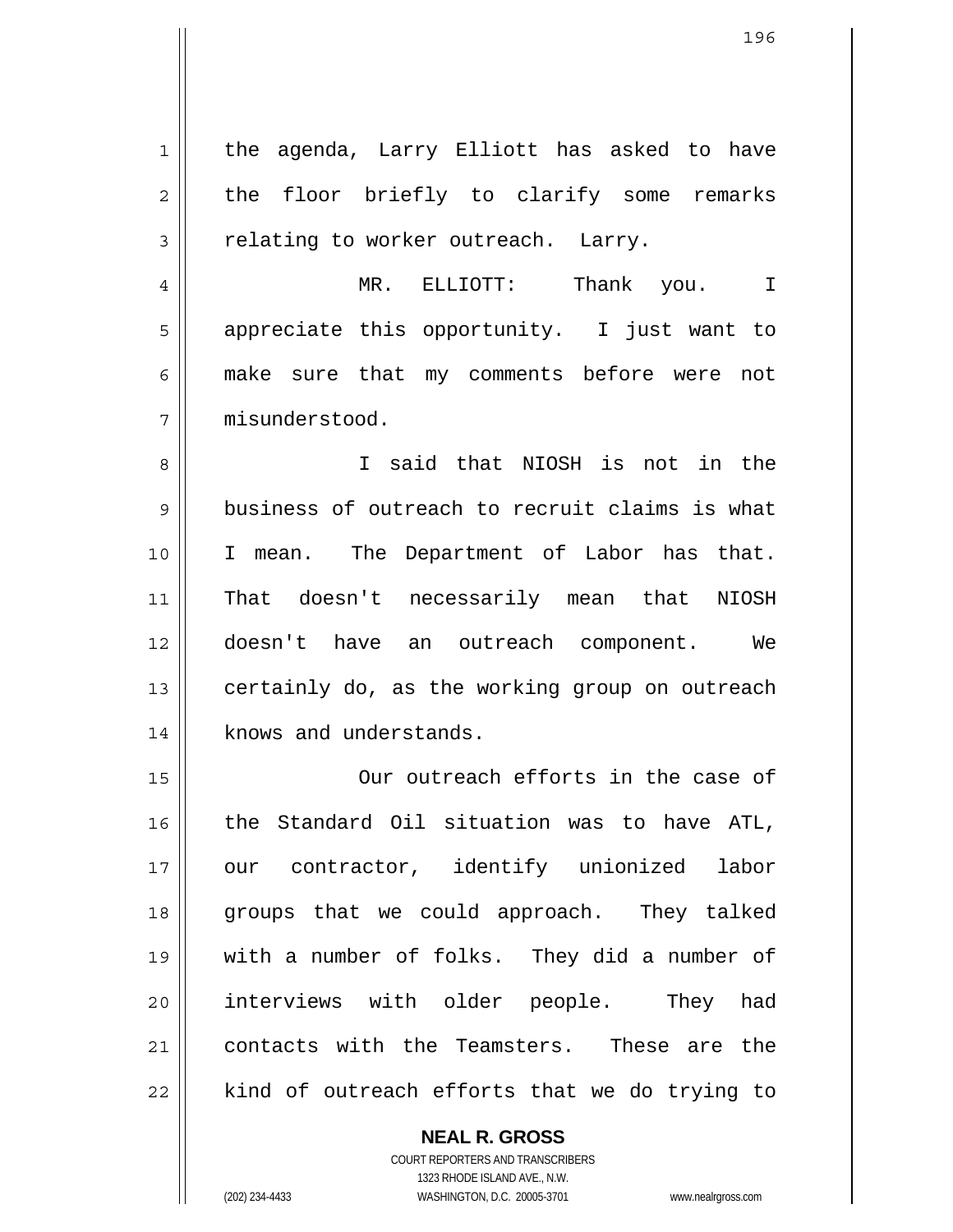1 2 3 develop our understanding and identify information that is relevant to the needs to fulfill our responsibilities.

4 5 6 7 8 9 10 11 12 13 So that is our outreach component. I didn't want to have somebody misinterpret what I said as meaning that NIOSH has no outreach interests whatsoever. We just have to recognize that DOL primarily has the lead to recruit claims and NIOSH's outreach effort is designed around soliciting more information for our purposes of doing dose reconstruction or evaluating a class.

Thank you.

14 15 CHAIRMAN ZIEMER: Thank you, Larry, for that clarification.

16 17 Now we are ready to move on to the Blockson SEC petition.

MS. PINCHETTI: Hello?

19 20 21 22 CHAIRMAN ZIEMER: Let me preface this -- well first of all, let's see if we have any petitioners on the line. Are any of the Blockson petitioners on the line that wish

> **NEAL R. GROSS** COURT REPORTERS AND TRANSCRIBERS

18

1323 RHODE ISLAND AVE., N.W. (202) 234-4433 WASHINGTON, D.C. 20005-3701 www.nealrgross.com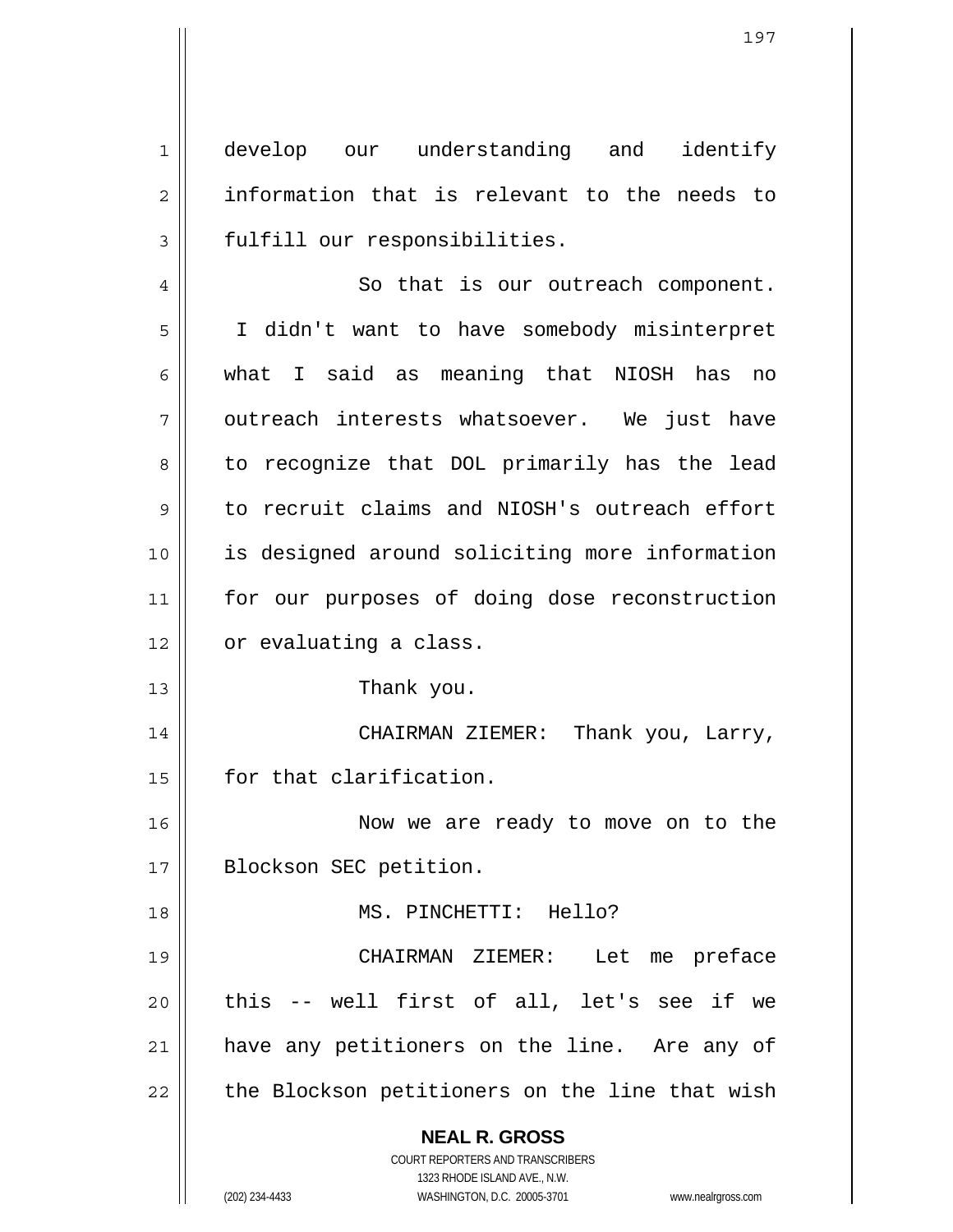| 1  | to identify themselves?                        |
|----|------------------------------------------------|
| 2  | MS. PINCHETTI:<br>Yes, Kathy                   |
| 3  | Pinchetti is here.                             |
| 4  | CHAIRMAN ZIEMER: Thank you, Kathy.             |
| 5  | Anyone else?                                   |
| 6  | Okay, we will have an opportunity              |
| 7  | to hear from you shortly, Kathy, and we will   |
| 8  | call on you at that point. Let me remind the   |
| 9  | Board just for background purposes, the        |
| 10 | Blockson petition has been before us for quite |
| 11 | some period of time. And just as a reminder,   |
| 12 | it had sort of begun to focus on a couple of   |
| 13 | issues, one of which had been the, I guess you |
| 14 | would say the pedigree of the bioassay data,   |
| 15 | as well as a radon Model, which was developed  |
| 16 | and which was under discussion.                |
| 17 | That radon Model, I am looking back            |
| 18 | at the record here, was the discussion of a    |
| 19 | report last April. The Work Group met in       |
| 20 | June, on June 5th and again June 24th and 25th |
| 21 | to discuss a resolution of the radon issue and |
| 22 | other outstanding items.                       |

**NEAL R. GROSS** COURT REPORTERS AND TRANSCRIBERS 1323 RHODE ISLAND AVE., N.W. (202) 234-4433 WASHINGTON, D.C. 20005-3701 www.nealrgross.com

 $\mathbf{I}$ 

 $\mathsf{I}$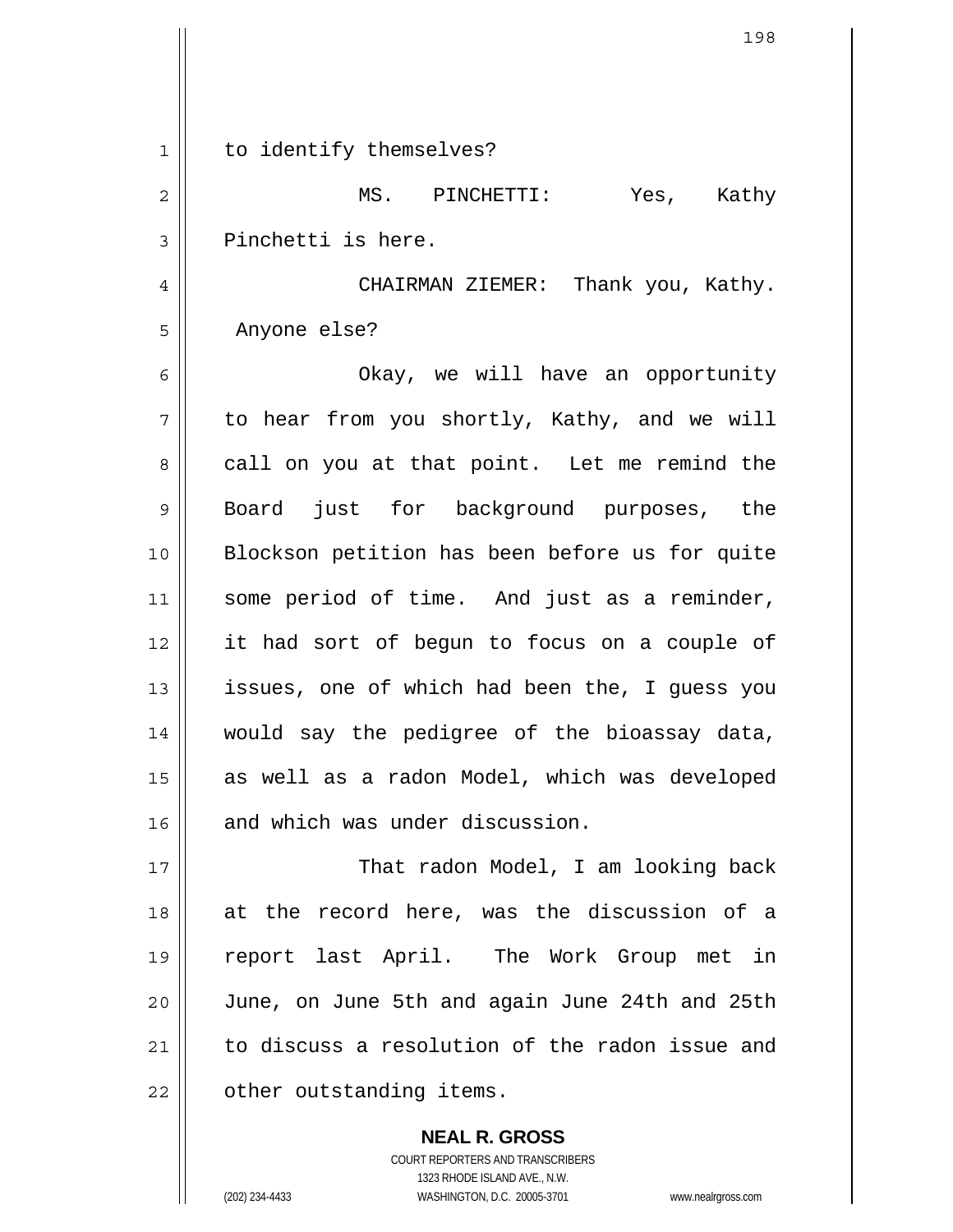| 1  | The Advisory Board deliberated in                                                                   |
|----|-----------------------------------------------------------------------------------------------------|
| 2  | June of 2008, discussed the radon Model.                                                            |
| 3  | There was a white paper that SC&A had produced                                                      |
| 4  | that came before us. SC&A issued a draft                                                            |
| 5  | report evaluating radon levels in Building 40                                                       |
| 6  | at Blockson. And that report came to us in                                                          |
| 7  | August of 2008.                                                                                     |
| 8  | The Work Group met again in October                                                                 |
| 9  | 2008, to discuss the resolution of the radon                                                        |
| 10 | issue and perhaps some related things. There                                                        |
| 11 | was a technical call between NIOSH and SC&A in                                                      |
| 12 | December of 2008 and then a Work Group                                                              |
| 13 | conference call later in December, dealing                                                          |
| 14 | again with the radon issue.                                                                         |
| 15 | discussion came back -- well<br>The                                                                 |
| 16 | again, there was a Work Group teleconference                                                        |
| 17 | in January of this year to discuss resolution                                                       |
| 18 | of issues. And then that all came back to the                                                       |
| 19 | Board.                                                                                              |
| 20 | We, at our last meeting, discussed                                                                  |
| 21 | it further and we came to the -- I will call                                                        |
| 22 | it a conclusion -- that the Work Group itself                                                       |
|    | <b>NEAL R. GROSS</b>                                                                                |
|    | COURT REPORTERS AND TRANSCRIBERS                                                                    |
|    | 1323 RHODE ISLAND AVE., N.W.<br>(202) 234-4433<br>WASHINGTON, D.C. 20005-3701<br>www.nealrgross.com |
|    |                                                                                                     |

 $\mathsf{I}$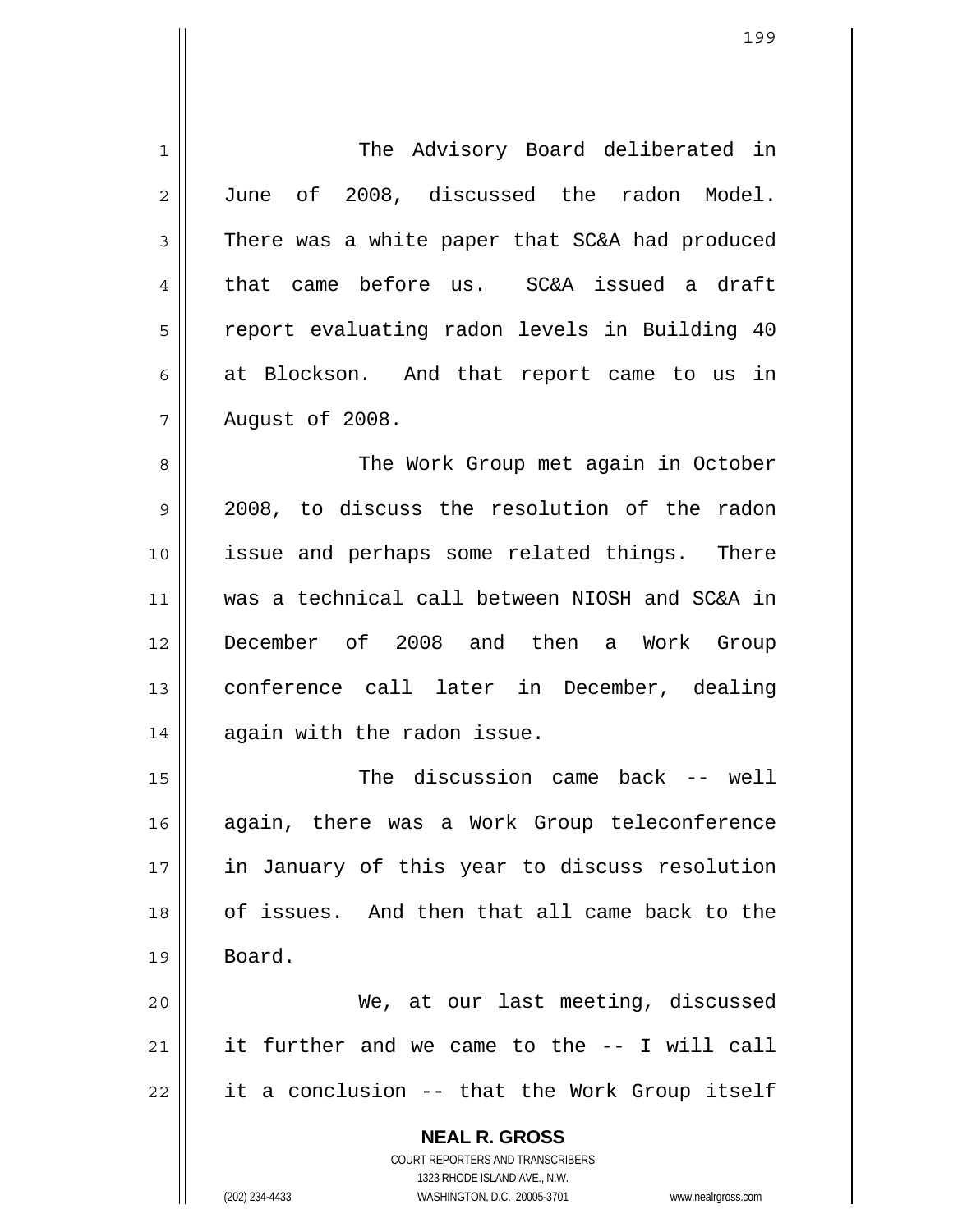1 2 3 4 5 6 7 8 9 10 11 had done as much as it could do that the issues had to be resolved at the Board level, particularly the radon issue. There wasn't any point in having the Work Group struggle with it and then report back to us and sort of have to repeat everything in the main Board meeting, particularly since a number of Board Members themselves were interested and concerned about how to handle radon issues at Blockson. So, it now is at the Board level. I mean, the Work Group is at the point where they were not involved in this latest round. We had asked that NIOSH come to us and I

12 13 14 15 16 17 18 19 20 21 22 believe we are going to start with that. Jim Neton will make a presentation and this, again, I believe, deals with the so-called radon model. And then will have the opportunity to discuss that. We will also hear from the petitioners. And then we will have to determine whether or not the Board is ready to proceed from that point.

> COURT REPORTERS AND TRANSCRIBERS 1323 RHODE ISLAND AVE., N.W. (202) 234-4433 WASHINGTON, D.C. 20005-3701 www.nealrgross.com

**NEAL R. GROSS**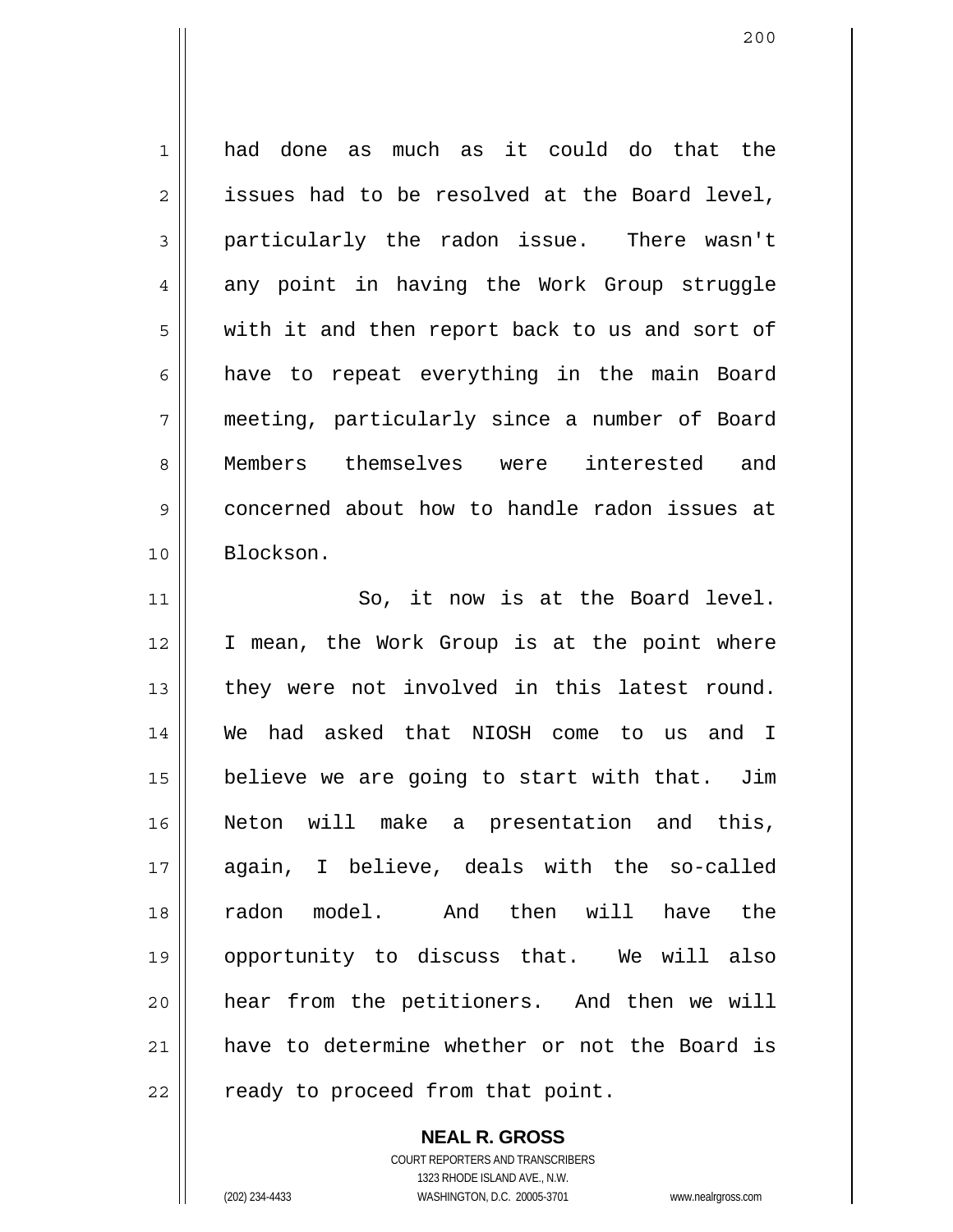| 1              | So, let's begin with Dr. Neton.                                     |
|----------------|---------------------------------------------------------------------|
| $\overline{2}$ | And I am looking for Jim. Oh, there.                                |
| 3              | DR. NETON: I am poised and ready                                    |
| 4              | to go.                                                              |
| 5              | CHAIRMAN ZIEMER: He is so rapid in                                  |
| 6              | his response, he is already at the mic. Thank                       |
| 7              | you, Dr. Neton.                                                     |
| 8              | DR. NETON: Thank you, Dr. Ziemer.                                   |
| 9              | It is my pleasure to talk about the                                 |
| 10             | Radon Exposure Model that NIOSH is using at                         |
| 11             | Blockson Chemical. I am a little bit wary. I                        |
| 12             | have to talk about some mathematics and some                        |
| 13             | differential equations after lunch. So I                            |
| 14             | hopefully I can keep everyone alert and                             |
| 15             | conscious during my presentation.                                   |
| 16             | Thank you for setting it up, Dr.                                    |
| 17             | Ziemer, that takes care of a good part of my                        |
| 18             | five-minute preamble.                                               |
| 19             | If you recall, Blockson, we have                                    |
| 20             | only one piece really of radon data measured                        |
| 21             | at Blockson back in 1982 time frame or such.                        |
| 22             | So, we have had to rely substantially on a                          |
|                | <b>NEAL R. GROSS</b>                                                |
|                | COURT REPORTERS AND TRANSCRIBERS<br>1323 RHODE ISLAND AVE., N.W.    |
|                | WASHINGTON, D.C. 20005-3701<br>(202) 234-4433<br>www.nealrgross.com |

 $\overline{\phantom{a}}$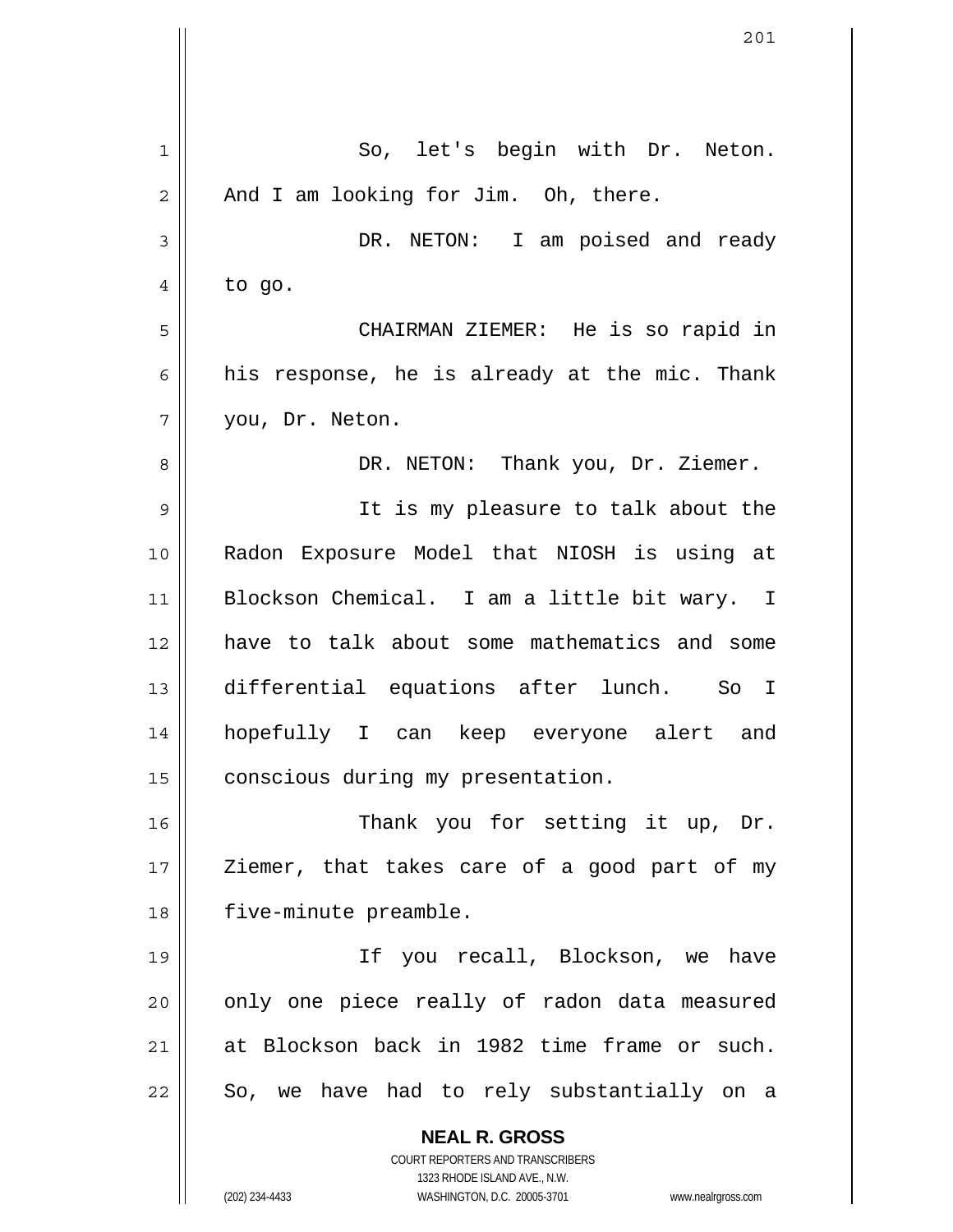source term model which is in accordance with our regulations. But let's back up just a little bit and talk about Blockson and why radon is really even considered here.

5 6 7 8 9 10 11 12 13 This is sort of a paraphrased excerpt off of a DOE web site that you saw Greg Lewis show you this morning. I just took and rearranged some of the facts. But the Blockson facility description is Building 55 and related activities. It is covered because it was a DOE contract between 1951 and '62 and there is also a residual radiation component from '62 forward through July of 2006.

14 15 16 17 18 19 20 21 22 You recall that Blockson Chemical actually was a phosphate plant. They made phosphate products, including things that went into detergent, fertilizers, that sort of thing. And the AEC, during this time period, recruited a few phosphate manufacturers to try to extract some of the uranium that was there naturally in the ore that entered the phosphate plants.

> **NEAL R. GROSS** COURT REPORTERS AND TRANSCRIBERS 1323 RHODE ISLAND AVE., N.W. (202) 234-4433 WASHINGTON, D.C. 20005-3701 www.nealrgross.com

1

2

3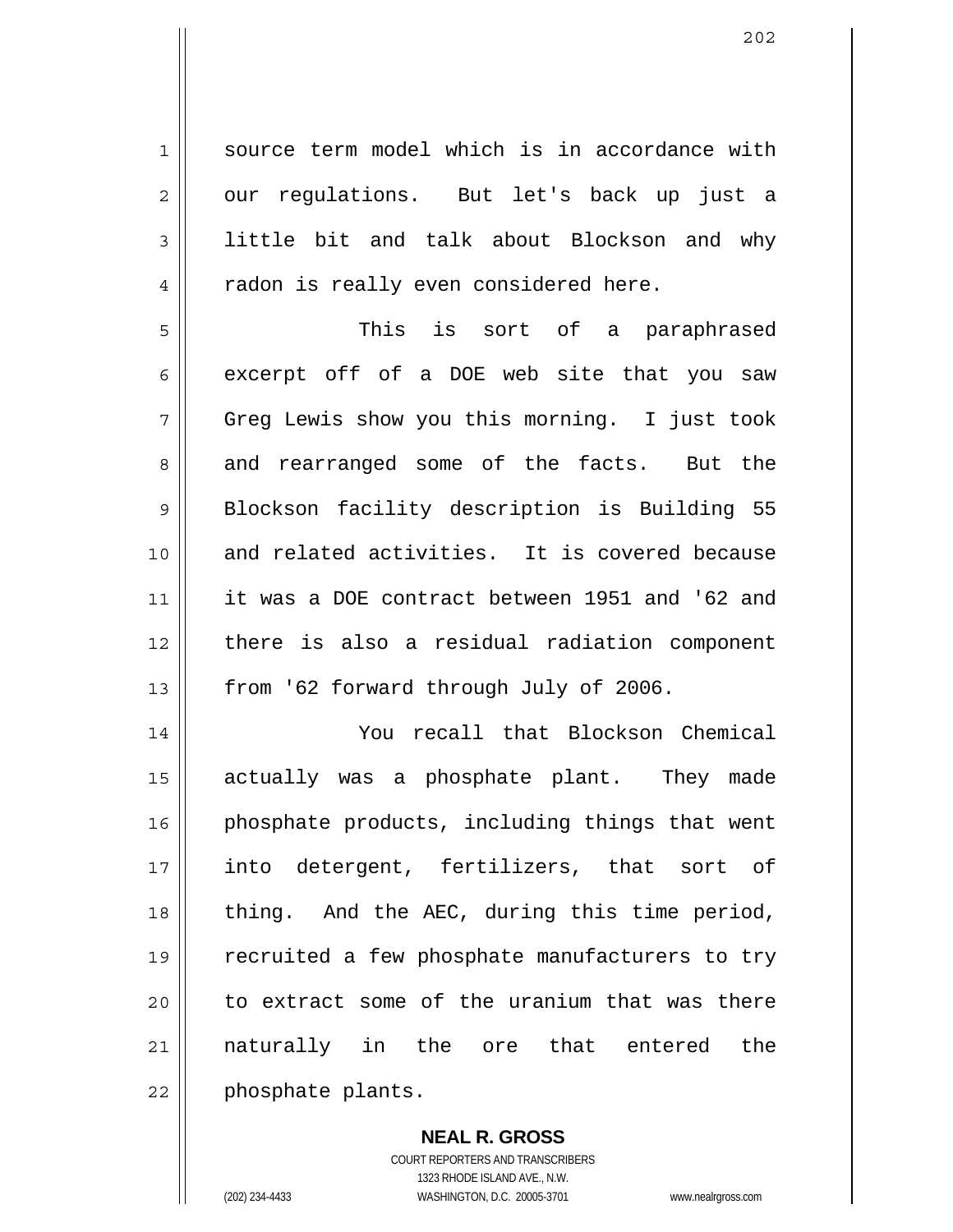**NEAL R. GROSS** COURT REPORTERS AND TRANSCRIBERS 1 2 3 4 5 6 7 8 9 10 11 12 13 14 15 16 17 18 19 20 21 22 So the AEC did contract with Blockson to recover some of the uranium but the work was done in a single stand-alone building on the site. But as it says here, this listing is also intended, that is the DOE listing, to cover the AEC funded laboratory, the pilot plant and oxidation process which also occurred at Blockson and was related to work on Building 55. I think this little diagram I have here helps explain the situation a little better. You know, phosphate rock would come in from Florida and be ground up or stored there in calcine and enter Building 40 where you would precipitate out phosphogypsum which would be the waste piles of the residue of the process and the phosphoric acid process. But before that happened, the material would enter Building 40, be dissolved in sulfuric acid and create what we will call a phosphate liquor that went to a different

1323 RHODE ISLAND AVE., N.W.

(202) 234-4433 WASHINGTON, D.C. 20005-3701 www.nealrgross.com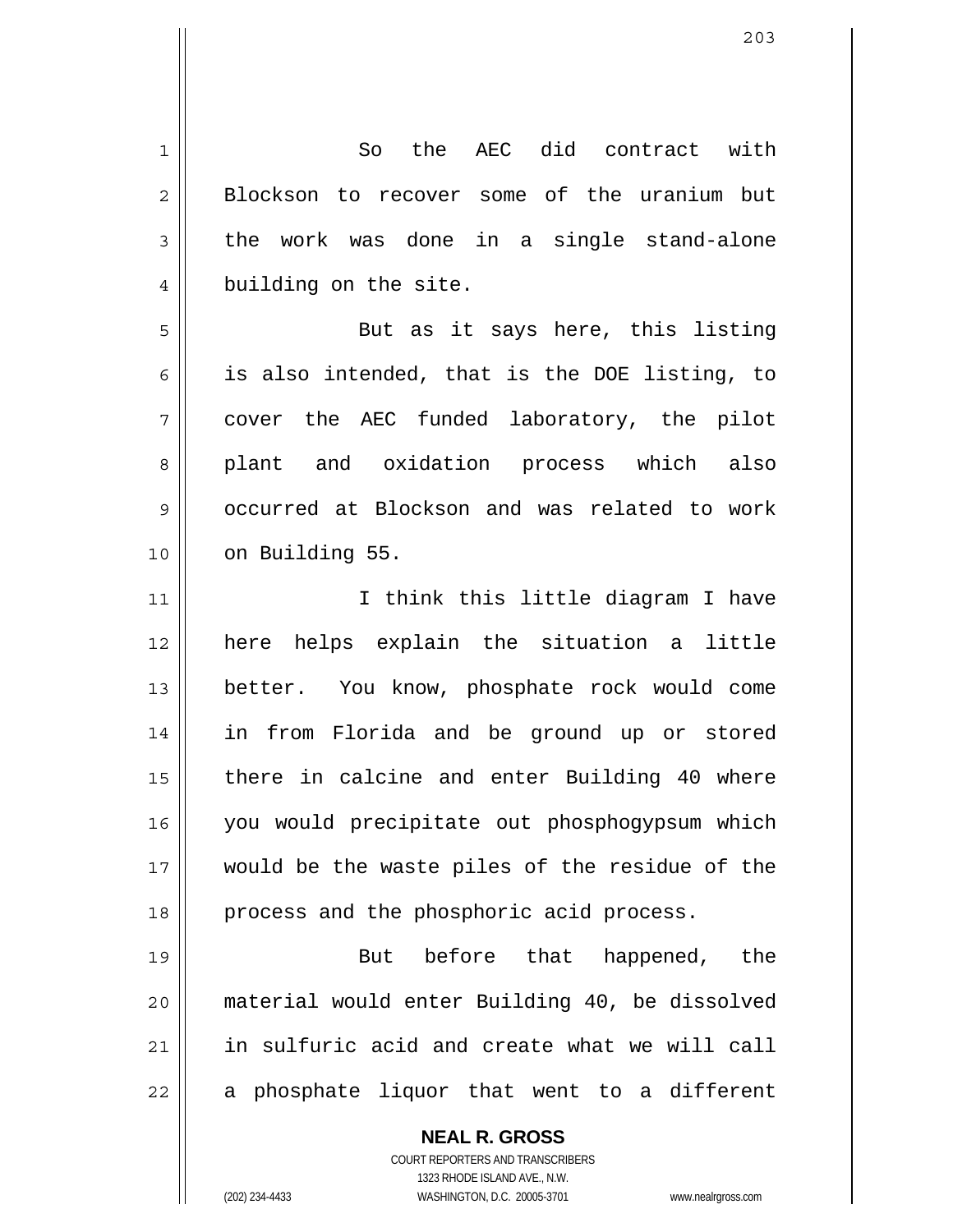1 2 3 4 5 building. Building 55 was removed from Building 40 by some distance. I have forgotten the exact distance, but it is somewhere in the order of a thousand feet or something like that.

6 7 8 9 10 11 Once the uranium processing activity occurred and they extracted it, the liquor would be pumped back into Building 40 and then rest, the remaining phosphate production process would ensue. So, Building 55 is covered.

12 13 14 15 16 17 18 Remember I said and related activities. There was a couple of process step changes that were required at Blockson Chemical to optimize the uranium recovery. That was, in Building 40, to add an oxidizer to the process to essentially keep the uranium in solution during the acid digestion.

19 20 21 22 And a second process change that occurred was just outside of Building 40, they had a calcining process. That is nothing more than just heating the phosphate ore to a high

> **NEAL R. GROSS** COURT REPORTERS AND TRANSCRIBERS 1323 RHODE ISLAND AVE., N.W. (202) 234-4433 WASHINGTON, D.C. 20005-3701 www.nealrgross.com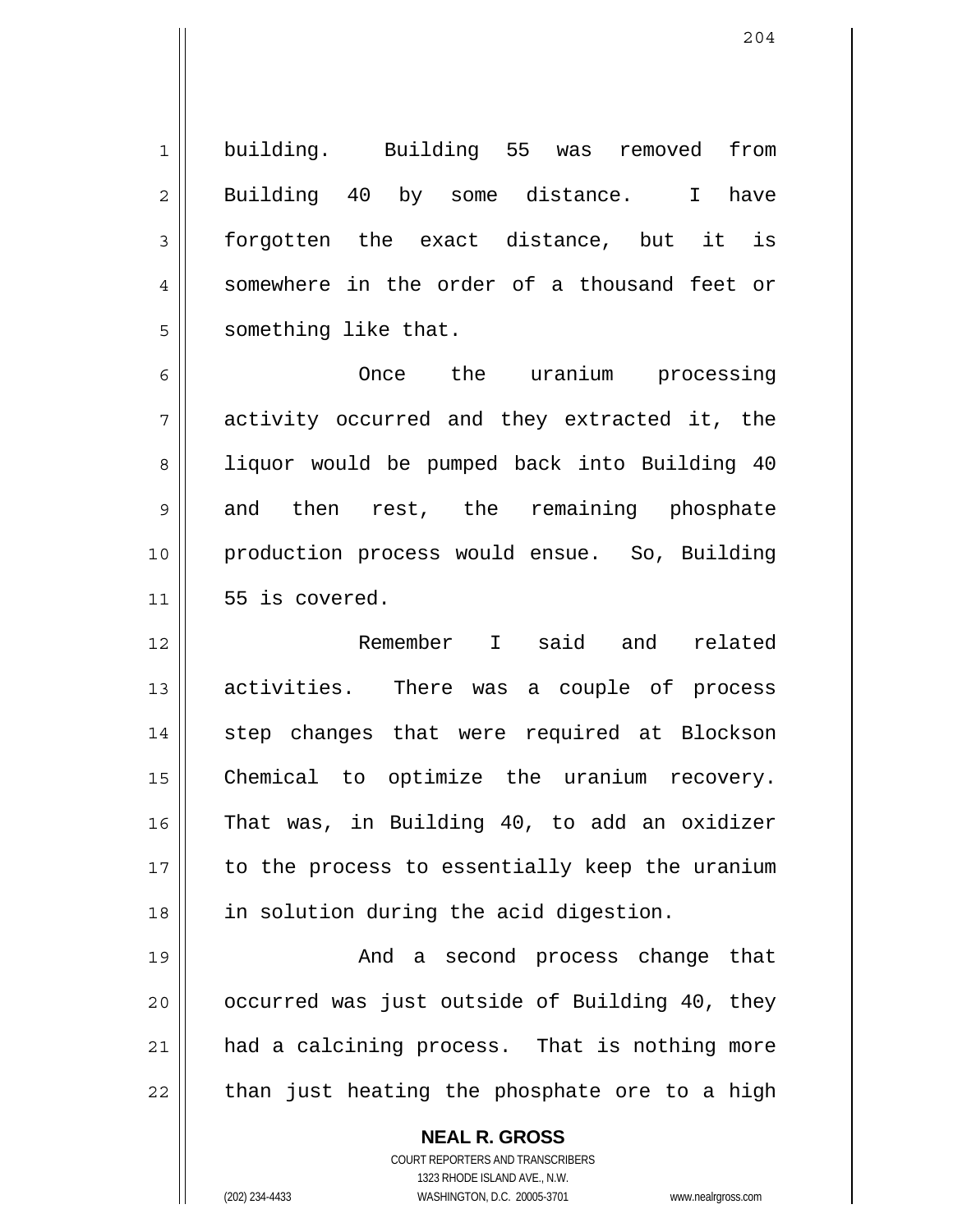temperature: 1400 to 1600 degrees Fahrenheit to drive off the moisture and any organic materials that might have been present. In fact, it also drove off some of the radon, which we will talk about a little bit later.

6 7 8 9 10 11 12 13 14 15 16 17 So this is the process in a nutshell. The radon is covered here because of that process step change they made here. So even though it is not related to the uranium production exactly, all activities during the covered period, all radiation that occurred in that building is covered exposure now, which brings into play not only the uranium operation in Building 55 but any radiation source term that existed in Building 40 during the period. That would include all the progeny of uranium.

18 19 20 21 22 So a little bit about the properties of phosphate rock that make this an interesting radiological exercise. Phosphate ore or rock contains elevated levels of uranium and progeny. By whatever geochemical

> **NEAL R. GROSS** COURT REPORTERS AND TRANSCRIBERS 1323 RHODE ISLAND AVE., N.W. (202) 234-4433 WASHINGTON, D.C. 20005-3701 www.nealrgross.com

1

2

3

4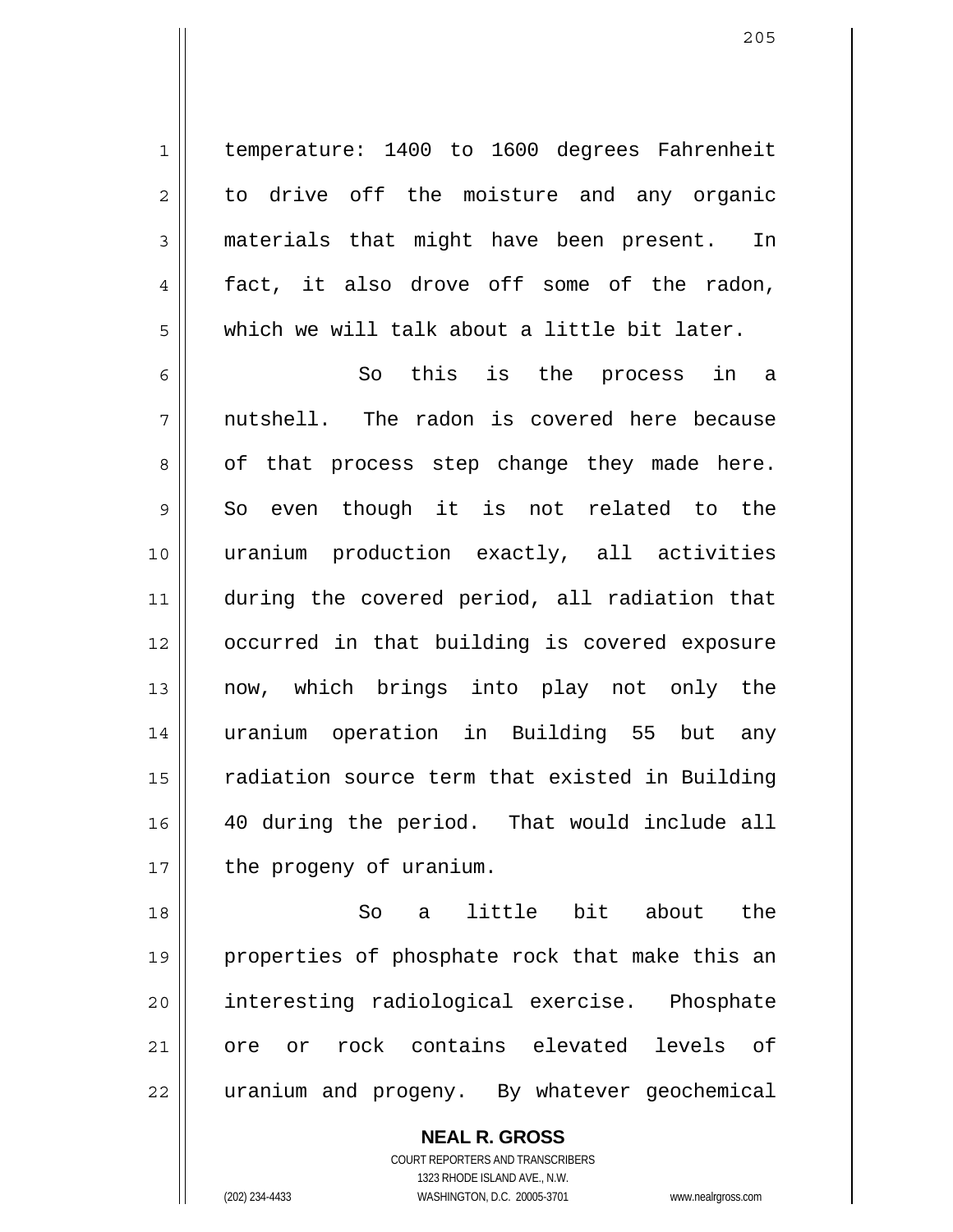1 2 3 4 5 6 7 8 9 10 11 12 13 14 15 16 17 18 19 20 21 22 processes that occur in that area of Florida, the uranium would be concentrated up to about 40 picocuries per gram. That is about 40 times higher than what is naturally present in the earth's crust. Most people's yards and houses have about one picocurie per gram of uranium naturally there. So this is somewhat, I don't want to use the word enriched because that might be is interpreted but slightly elevated above natural background. It is in approximate equilibrium - uranium progeny are in approximate equilibrium all the way down the uranium decay series. One of those progeny, of course, is radon. radon-222 I will be speaking of specifically today. When I say radon, I mean radon-222. radon will emanate from the rock and create a radon gas and progeny exposure problem. The emanation of the rock, though, is dependent upon the moisture content of the rock. There are two ways that the radon leaves from the rock. One is a dry rock

> COURT REPORTERS AND TRANSCRIBERS 1323 RHODE ISLAND AVE., N.W. (202) 234-4433 WASHINGTON, D.C. 20005-3701 www.nealrgross.com

**NEAL R. GROSS**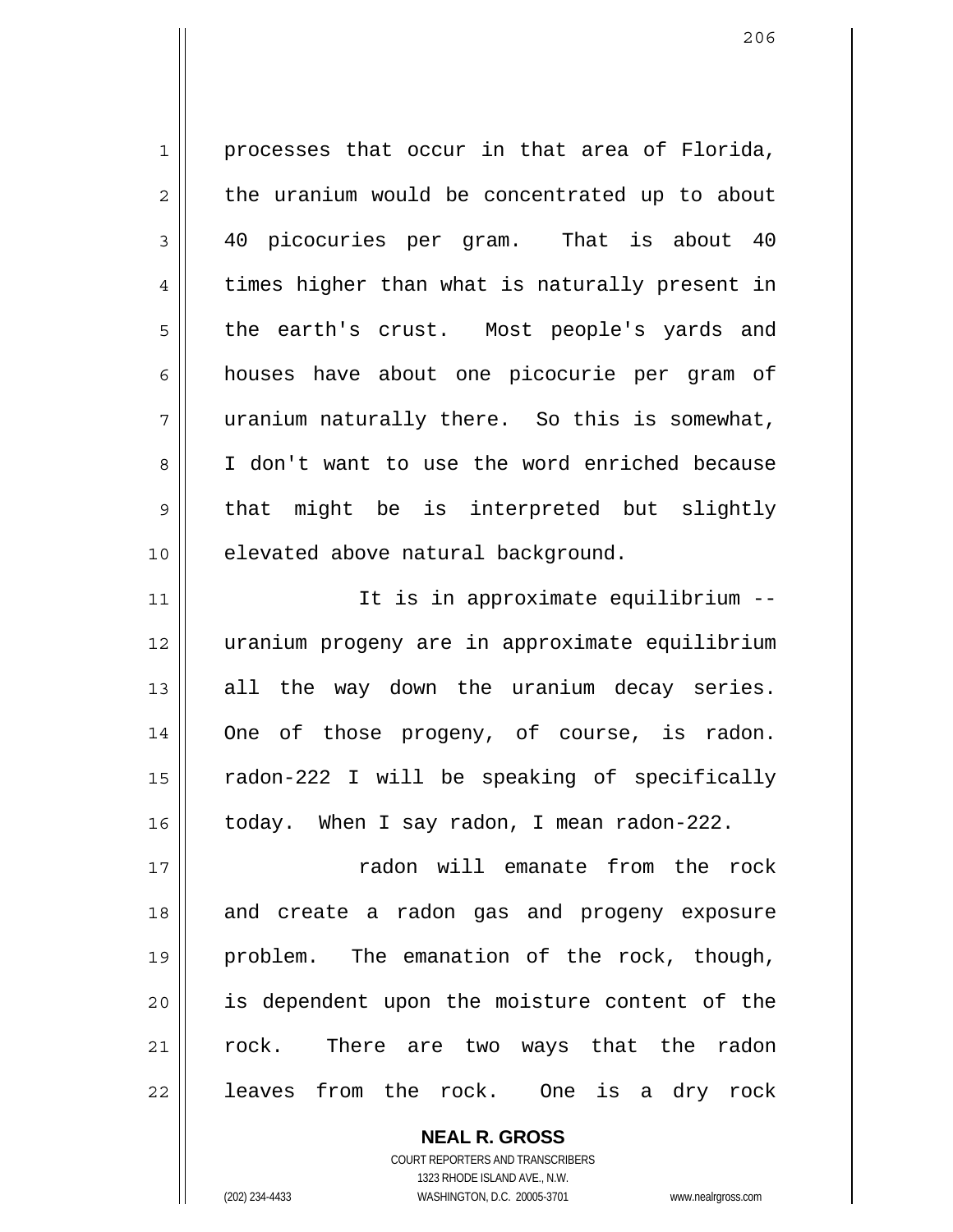1 2 3 emanation coefficient. And by the way these are backwards. It is 0.1 for dry rock and 0.3 for wet rock.

4 5 6 7 8 So, what happens is, when the moisture is there, the radon enters the moisture space and is more easily eliminated, resulting in about a 30 percent elimination versus ten percent for the dry material.

9 10 11 12 13 14 The thorium natural decay series is also there but in much, much lower levels. It is estimated it is about three percent of the uranium levels. And in fact, radon-220, also called thoron is not really an exposure issue here.

15 16 17 18 19 20 21 22 I just put this diagram up to remind everyone about the natural uranium decay series. You start with uranium and go through a series of progeny all the way through radium-226, which ultimately gives rise to the gas. So every time radium-226 decays, you create one atom of radon-222. And then these are the progeny that deliver the

> **NEAL R. GROSS** COURT REPORTERS AND TRANSCRIBERS 1323 RHODE ISLAND AVE., N.W. (202) 234-4433 WASHINGTON, D.C. 20005-3701 www.nealrgross.com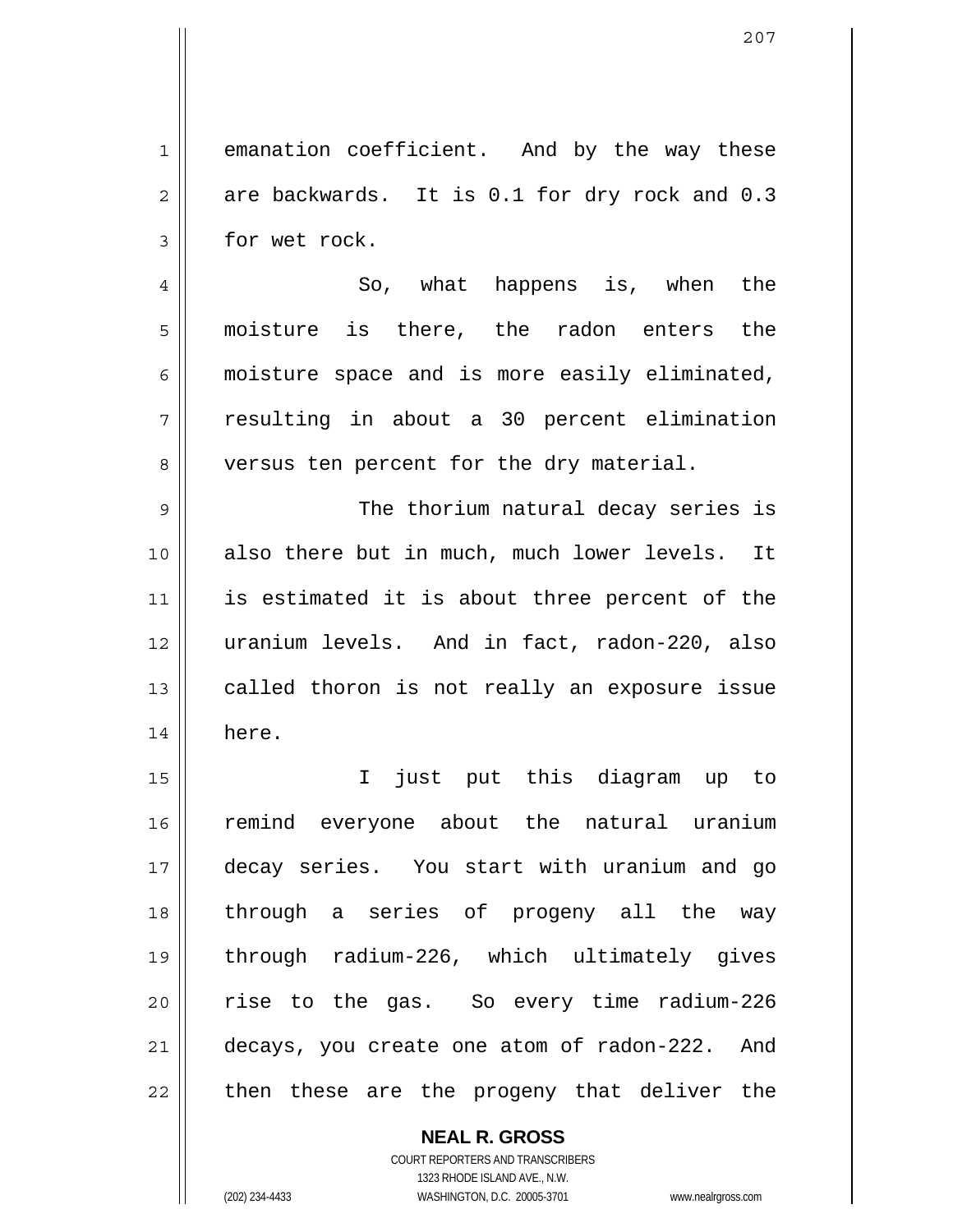dose. The radon itself delivers very little dose. It is a noble gas. It has no sink in the body. But it is the daughter progeny that are generated that deposit in the upper airways of the lung that are definitely known to cause lung cancer.

7 8 9 10 11 12 13 14 15 16 17 18 19 20 21 So given that, what is the Blockson source term? I mean, what do we know about the processing and handling of material at Blockson. What we know from the contracts that the processing rate of the phosphate rock through the plant during the covered period was about 6,000 tons per week. And converting that to kilograms gives you nine and a half, 9.45 kilograms per second entering the plant. The rock was known to contain pretty precisely at 1,460 becquerels per kilogram uranium in equilibrium. That is equal to that 40 picocuries per gram that I talked about. So, you have 6,000 tons coming into the plant, 1,460 becquerels per kilogram

22 uranium, which means there is also 1,460

> **NEAL R. GROSS** COURT REPORTERS AND TRANSCRIBERS 1323 RHODE ISLAND AVE., N.W.

1

2

3

4

5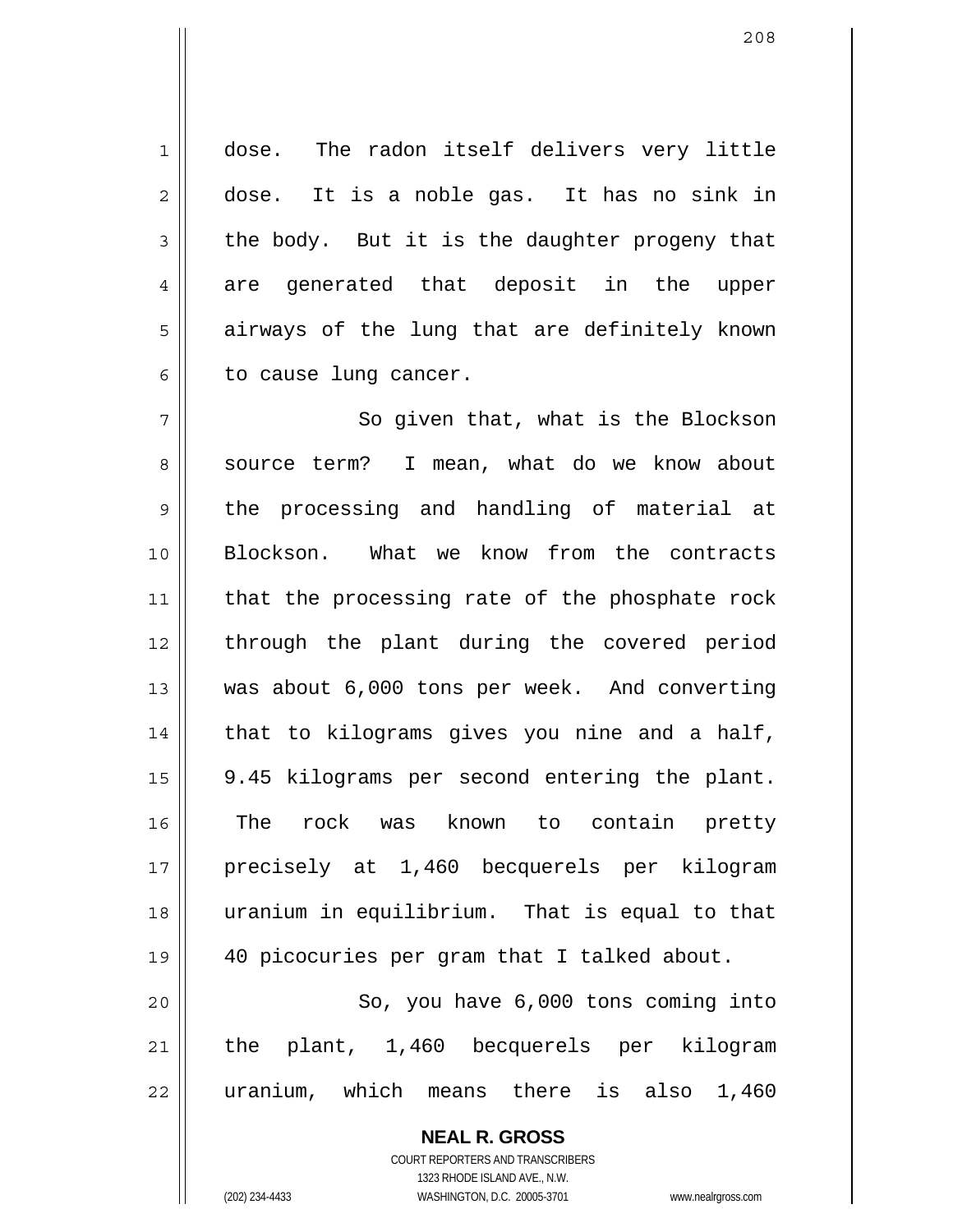**NEAL R. GROSS** 1 2 3 4 5 6 7 8 9 10 11 12 13 14 15 16 17 18 19 20 21 22 becquerels of radium coming into the plant that is going to give off radon gas, eventually. That is the next slide. You have the amount of radium entering the building was 13,800 becquerels per second or 373 nanocuries per second for those of you who prefer the older units. Now, not all of the radon that entered the building, not all that enters the building is released into the atmosphere. The amount that was released is dependent on the form of the material. So, the challenge here is to develop a radon exposure model using the known input and removal rates. The interesting thing about radon is that it is a noble gas so it has no natural sinks. It will, just once it is generated, distribute itself fairly uniformly in any environment that it occupies. So for the input term here, we have the emanation of the radon from the dry ore

> COURT REPORTERS AND TRANSCRIBERS 1323 RHODE ISLAND AVE., N.W.

(202) 234-4433 WASHINGTON, D.C. 20005-3701 www.nealrgross.com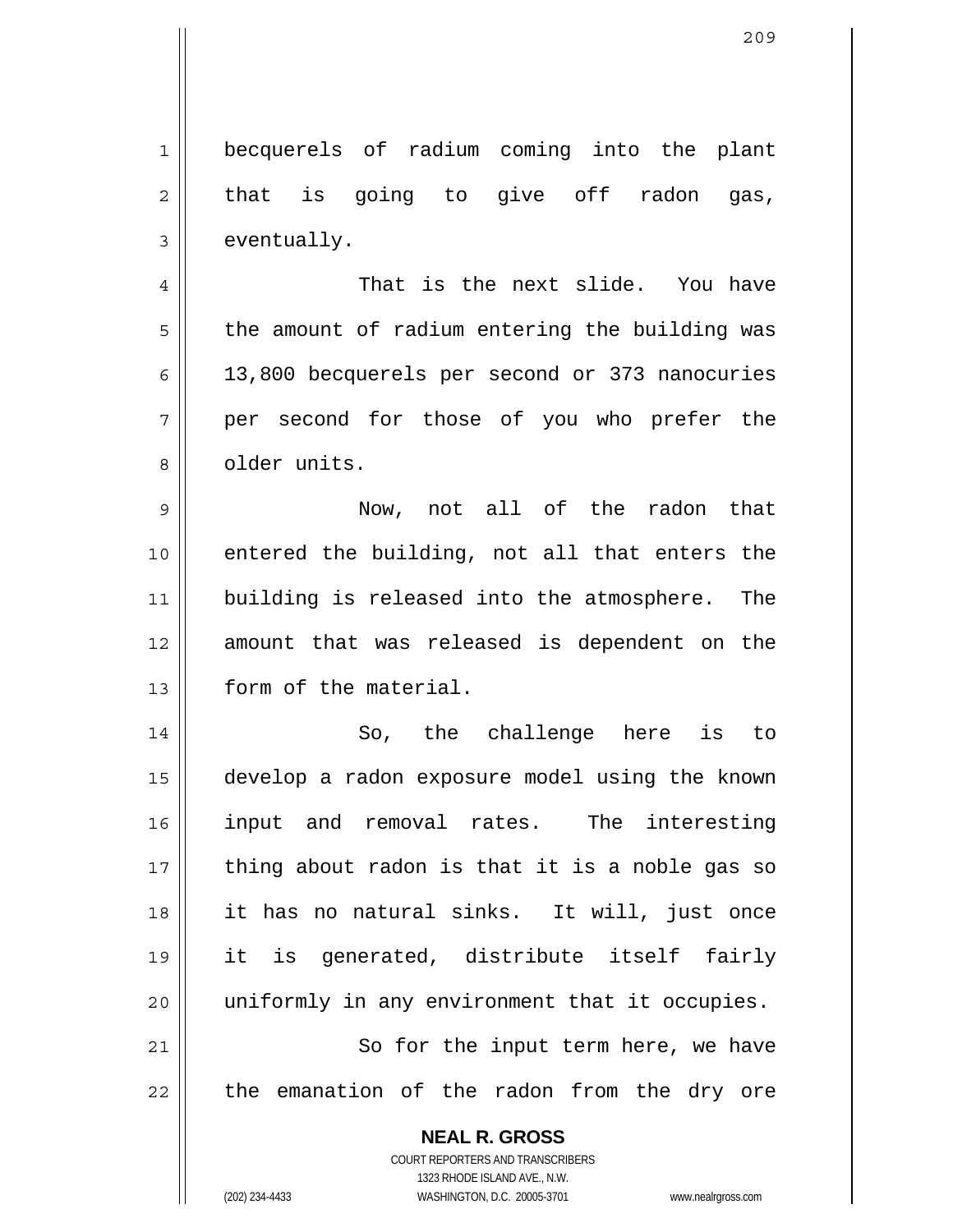| $\mathbf{1}$   | that is in the building. We also have this     |
|----------------|------------------------------------------------|
| $\overline{2}$ | process of the release from the digester       |
| 3              | tanks. Remember I said the ore came into the   |
| 4              | building was dissolved in sulfuric acid. That  |
| 5              | would precipitate out the radium, leave the    |
| 6              | uranium in solution. But when you precipitate  |
| 7              | out the radium, it would release potentially   |
| 8              | the radon gas from the digester tanks into the |
| $\mathsf 9$    | atmosphere. It turns out that it is going to   |
| 10             | be one of our biggest, is our biggest source   |
| 11             | term in this building.                         |
| 12             | And the removal of the radon is by             |
| 13             | two processes. One is the ventilation rate of  |
| 14             | the building. How many times does the air      |
| 15             | change over in the building per hour?<br>And   |
| 16             | another process is radon is a noble gas,       |
| 17             | natural radioactive gas. So, it decays.<br>It  |
| 18             | turns out the radioactive decay has a 3.8 day  |
| 19             | half-life. That is insignificant compared to   |
| 20             | the removal rate of the ventilation rate of    |
| 21             | the building. For all practical purposes, you  |
| 22             | can almost ignore it, although it is included  |

210

 $\prod$ 

COURT REPORTERS AND TRANSCRIBERS 1323 RHODE ISLAND AVE., N.W. (202) 234-4433 WASHINGTON, D.C. 20005-3701 www.nealrgross.com

**NEAL R. GROSS**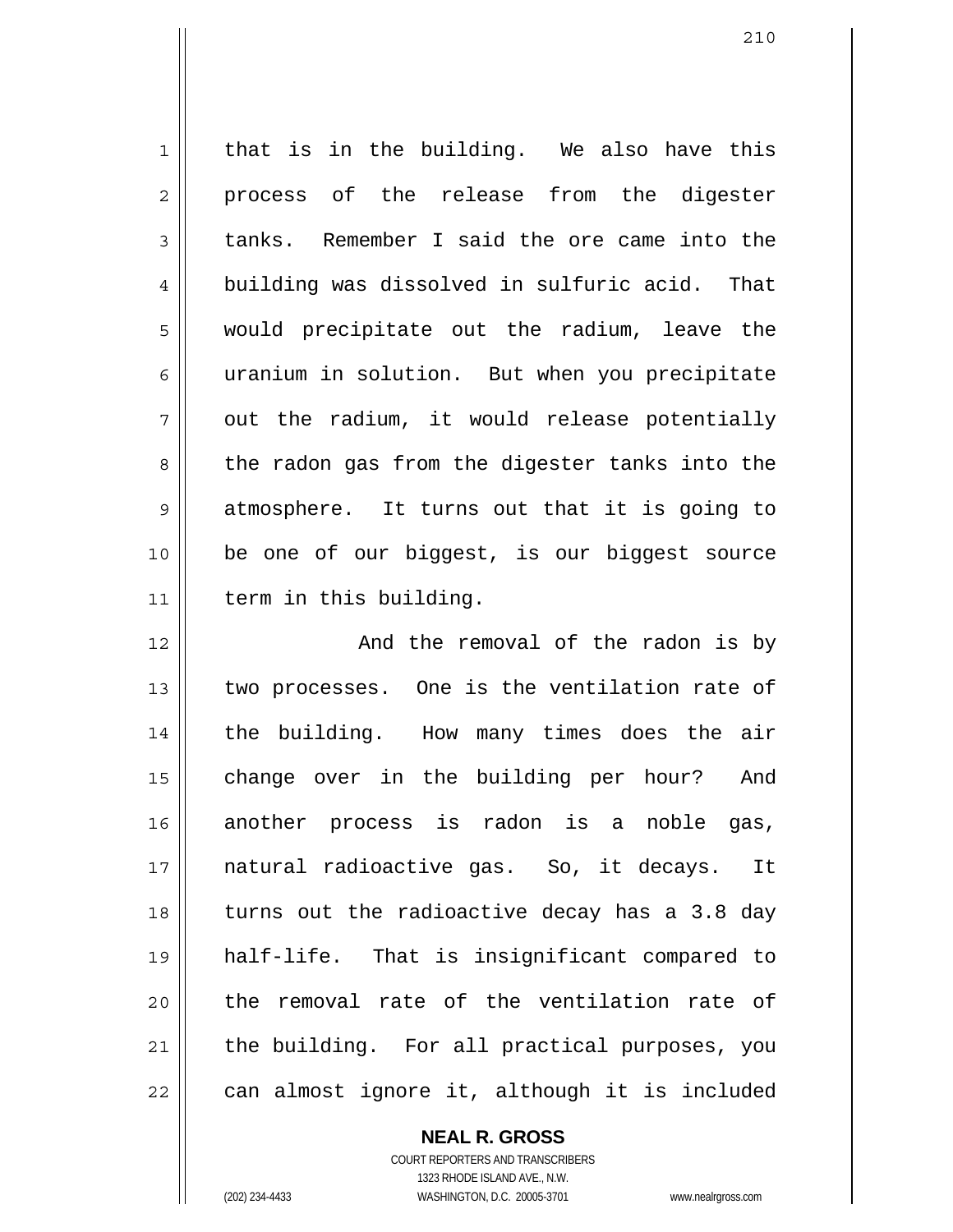1 in the model.

| $\overline{2}$ | Now before I get too far into it, I            |
|----------------|------------------------------------------------|
| 3              | would like to just start simply and then build |
| 4              | up to the final model. And by the way, I       |
| 5              | think the Board is well aware of this, this    |
| 6              | model was developed as part of SC&A's review   |
| 7              | of the Blockson situation, radon at Blockson   |
| 8              | chemical, although it evolved over a series of |
| $\mathsf 9$    | different meetings with some input from NIOSH  |
| 10             | in the very beginning. The final model was     |
| 11             | developed by SC&A. And Dr. Bob Anigstein, in   |
| 12             | particular, was instrumental, the key person   |
| 13             | in putting this together and I would like to   |
| 14             | give them credit. That is not to say, though,  |
| 15             | that NIOSH has not thoroughly reviewed this    |
| 16             | model and we have also commissioned an         |
| 17             | independent expert review by Dr. Naomi Harley, |
| 18             | who is an internationally recognized expert in |
| 19             | radon modeling and dosimetry. And she is       |
| 20             | also, with some exceptions to the input        |
| 21             | parameters, was in agreement with the basic    |
| 22             | framework of this model.                       |

**NEAL R. GROSS** COURT REPORTERS AND TRANSCRIBERS 1323 RHODE ISLAND AVE., N.W. (202) 234-4433 WASHINGTON, D.C. 20005-3701 www.nealrgross.com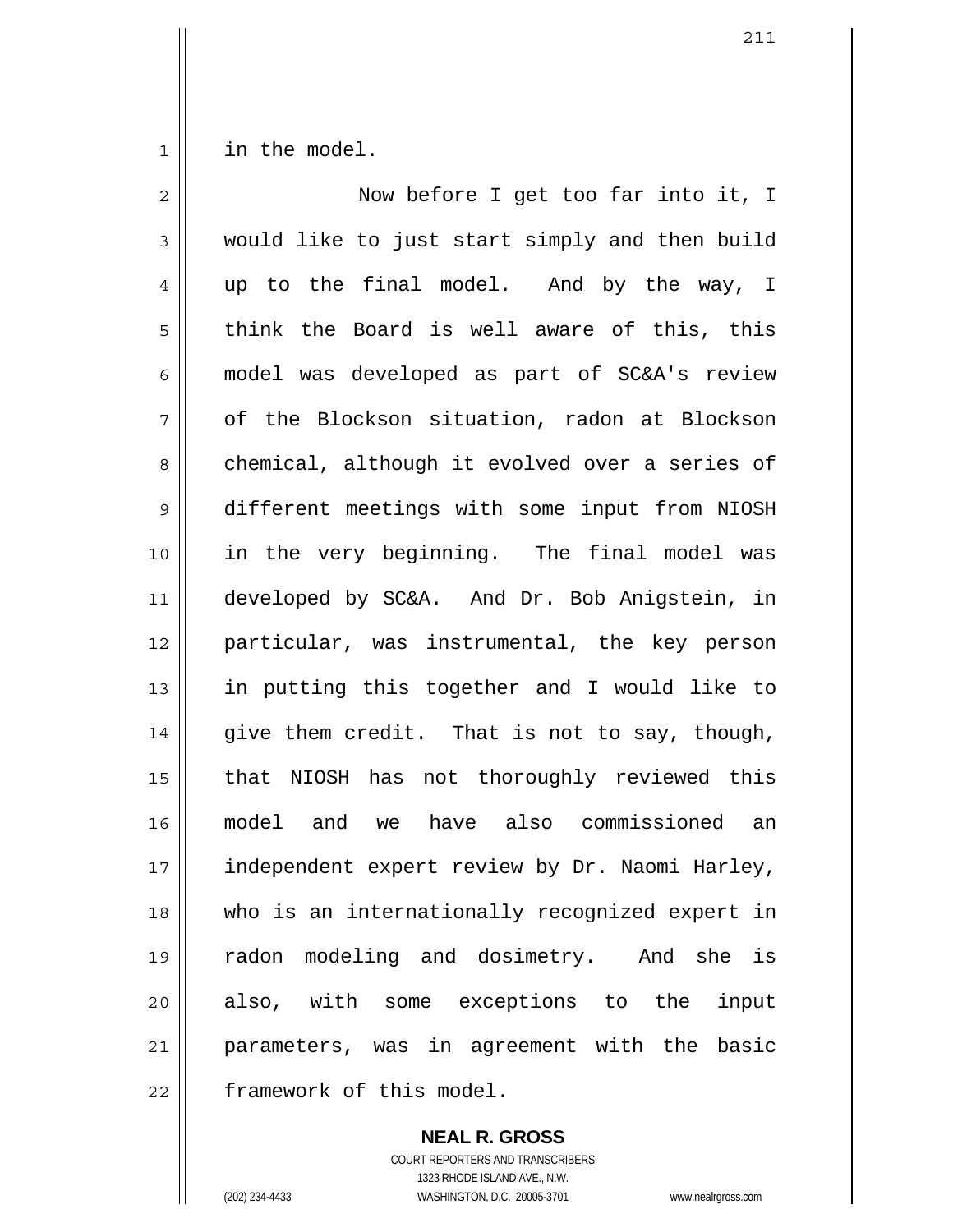1 2 3 4 5 6 7 8 9 10 11 12 13 14 15 16 17 18 19 20 21 22 But let's start off simply and talk about a single compartmental model. And this is where we are getting a little bit of mathematics. The change in the quantity of any amount of material with respect to time can be expressed as some input, the term P, how much is coming in, minus a removal term which is expressed as lambda Q. That is the quantity of material times the removal rate. So, input minus removal. It is a very simple thing. It is very much like if you wanted to know how high the water in your bathtub would get if you turned the faucet on and had the drain open at the same time. It would eventually build up but at some point, it would stop and you would get half the tub would be full or three quarters, depending on how high the faucet was turned on and how big the drain was. That is really kind of what we are talking about here. We are blowing radon into the building and removing it through the exhaust coming out. So this is a very

212

COURT REPORTERS AND TRANSCRIBERS 1323 RHODE ISLAND AVE., N.W. (202) 234-4433 WASHINGTON, D.C. 20005-3701 www.nealrgross.com

**NEAL R. GROSS**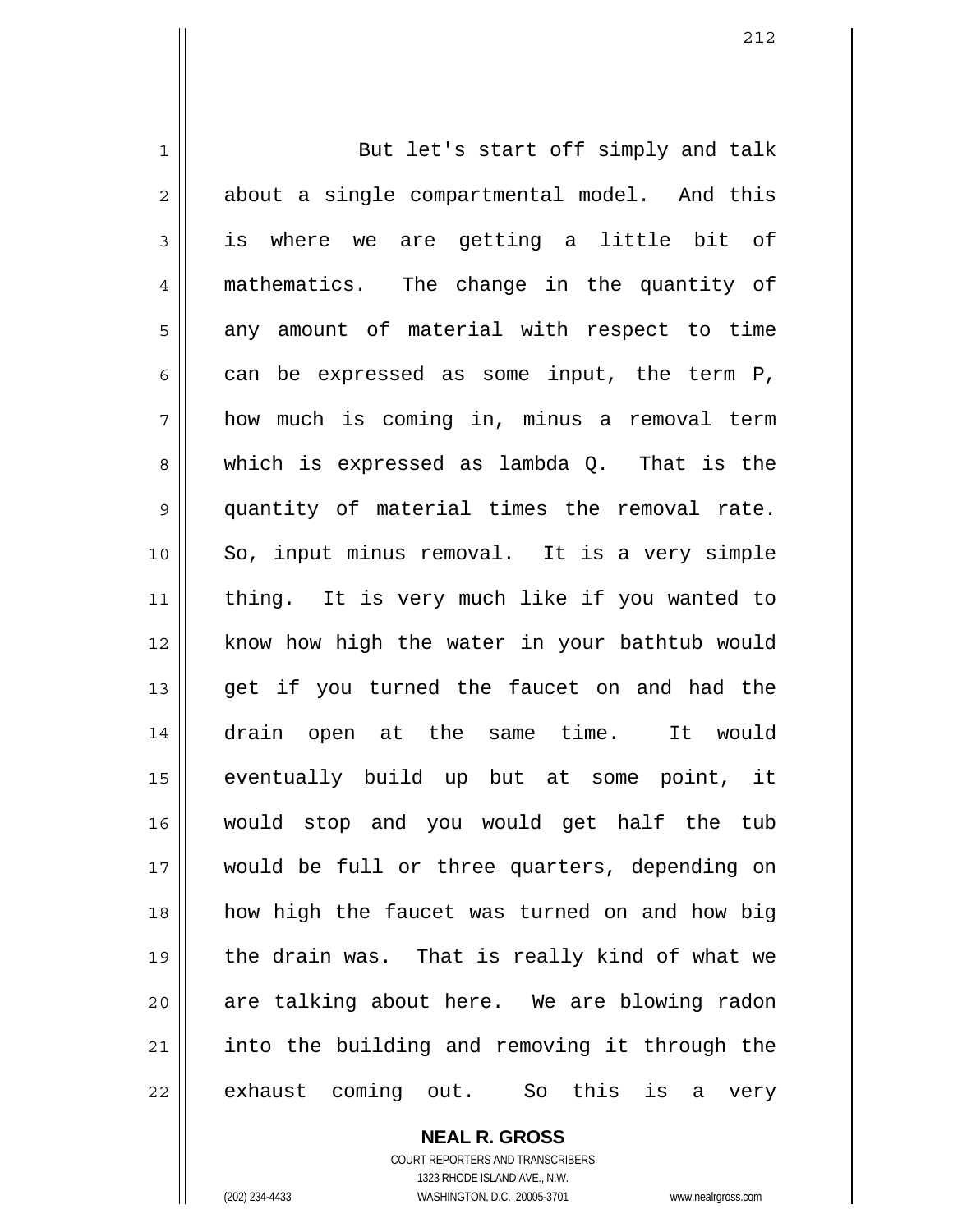1 analogous situation.

| $\overline{2}$ | The nice thing about this equation             |
|----------------|------------------------------------------------|
| 3              | though is we know at equilibrium if you set    |
| 4              | the change and the quantity with respect to    |
| 5              | time equal to zero, it simplifies to a very    |
| 6              | nice equation, which is the input rate divided |
| 7              | by the removal rate, the removal<br>rate       |
| 8              | constant.                                      |
| $\mathsf 9$    | So, keep that in mind so when you              |
| 10             | see the next equation, it should be no         |
| 11             | surprise. It is a little more complicated but  |
| 12             | here you have the atoms, the change in the     |
| 13             | atoms per time of radon in the building. Here  |
| 14             | is your input term, RS. This is in kilograms   |
| 15             | per second times the becquerels per kilogram.  |
| 16             | So you have becquerels per second of radium,   |
| 17             | which is also becquerels per second of radon   |
| 18             | entering the building minus this removal rate. |
| 19             | This big fancy term in here is really to       |
| 20             | adjust the amount of becquerels per second of  |
| 21             | radon that are coming into the building that   |
| 22             | become released.                               |

**NEAL R. GROSS** COURT REPORTERS AND TRANSCRIBERS 1323 RHODE ISLAND AVE., N.W. (202) 234-4433 WASHINGTON, D.C. 20005-3701 www.nealrgross.com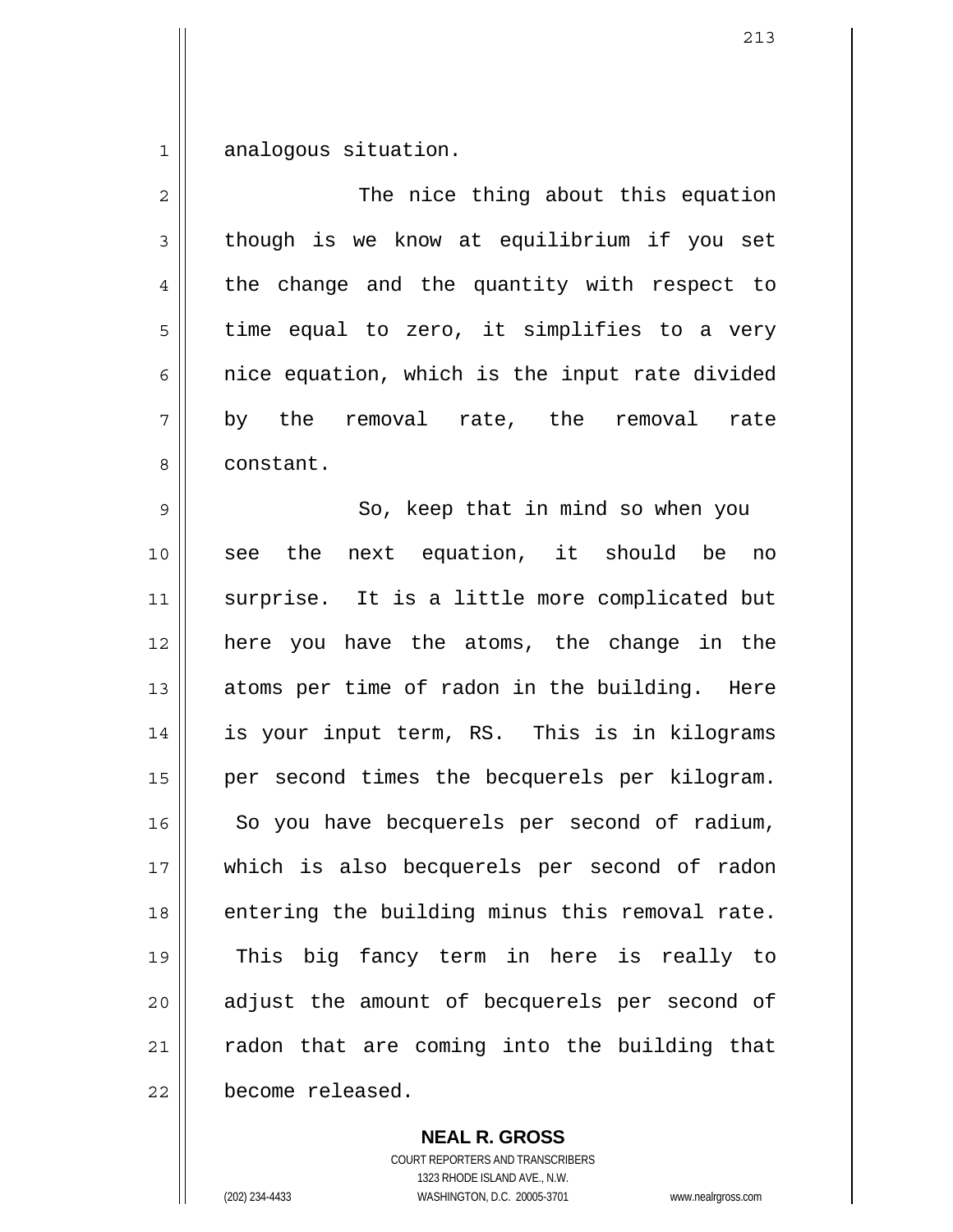**NEAL R. GROSS** 1 2 3 4 5 6 7 8 9 10 11 12 13 14 15 16 17 18 19 20 21 22 The first term here, if you multiply becquerels per second times this first term, gives you the number of becquerels or atoms of radon that are released from a pile of radon that is being generated in the building. There is a certain amount of time where you are going to have radon, the ore come in. And it can't be immediately dumped into the digester tanks. You have to bring it in and there is a grinding operation that goes on. And so this allows for the in-growth of radon from that process. The second term here is related to how much radon is released from the digester tanks, once it is dumped in there. And that is this term F. F is the fraction of radon evolving from the sulfuric acid tanks. So, you dump the material in. The radium precipitates to the bottom. The radon gas is released. And in this model, we have allowed for the radon gas from the digester

> COURT REPORTERS AND TRANSCRIBERS 1323 RHODE ISLAND AVE., N.W.

(202) 234-4433 WASHINGTON, D.C. 20005-3701 www.nealrgross.com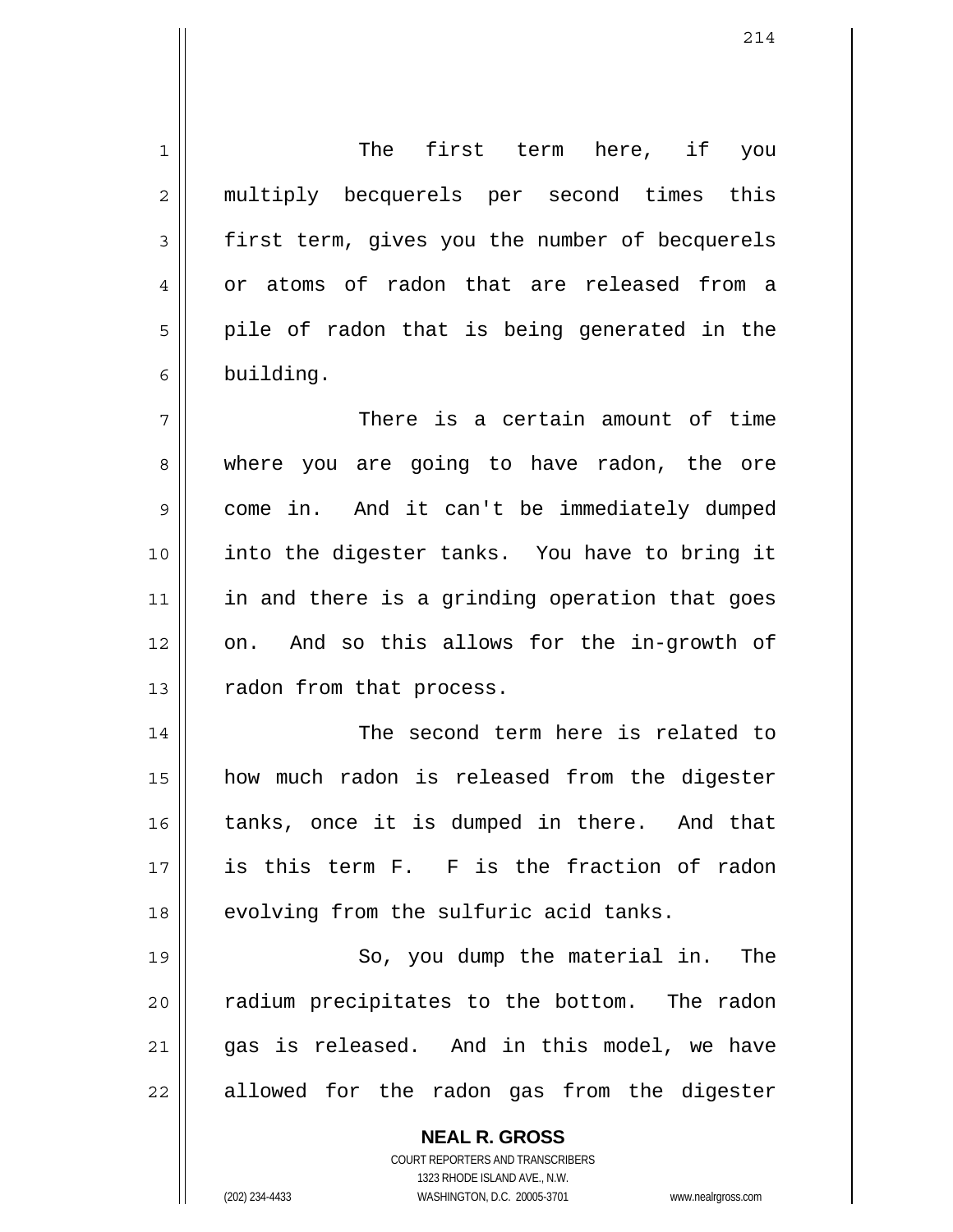1 2 tanks to be directly emitted to the atmosphere inside the building.

3 4 5 6 7 8 9 10 11 12 13 14 15 16 17 18 19 20 21 The remainder of this term is an adjustment to account for the fact that not all the radon was is the ore when it came into the building. The last term here, epsilon sub W is the emanation coefficient of radon from wet rock. Remember I said about 30 percent of the radon leaves the rock? Well, by definition that means about 70 percent of the radon that is in the rock is in there when it comes in the building. So one minus epsilon sub W is 0.7. So, at best, you are only going to be able to release 70 percent of the radon that was present -- only 70 percent of the radon in the rock was there in equilibrium with the radium. MR. GRIFFON: I thought it was ten percent. DR. NETON: That is the dry. MR. GRIFFON: Oh.

DR. NETON: The first term here is

**NEAL R. GROSS** COURT REPORTERS AND TRANSCRIBERS 1323 RHODE ISLAND AVE., N.W.

22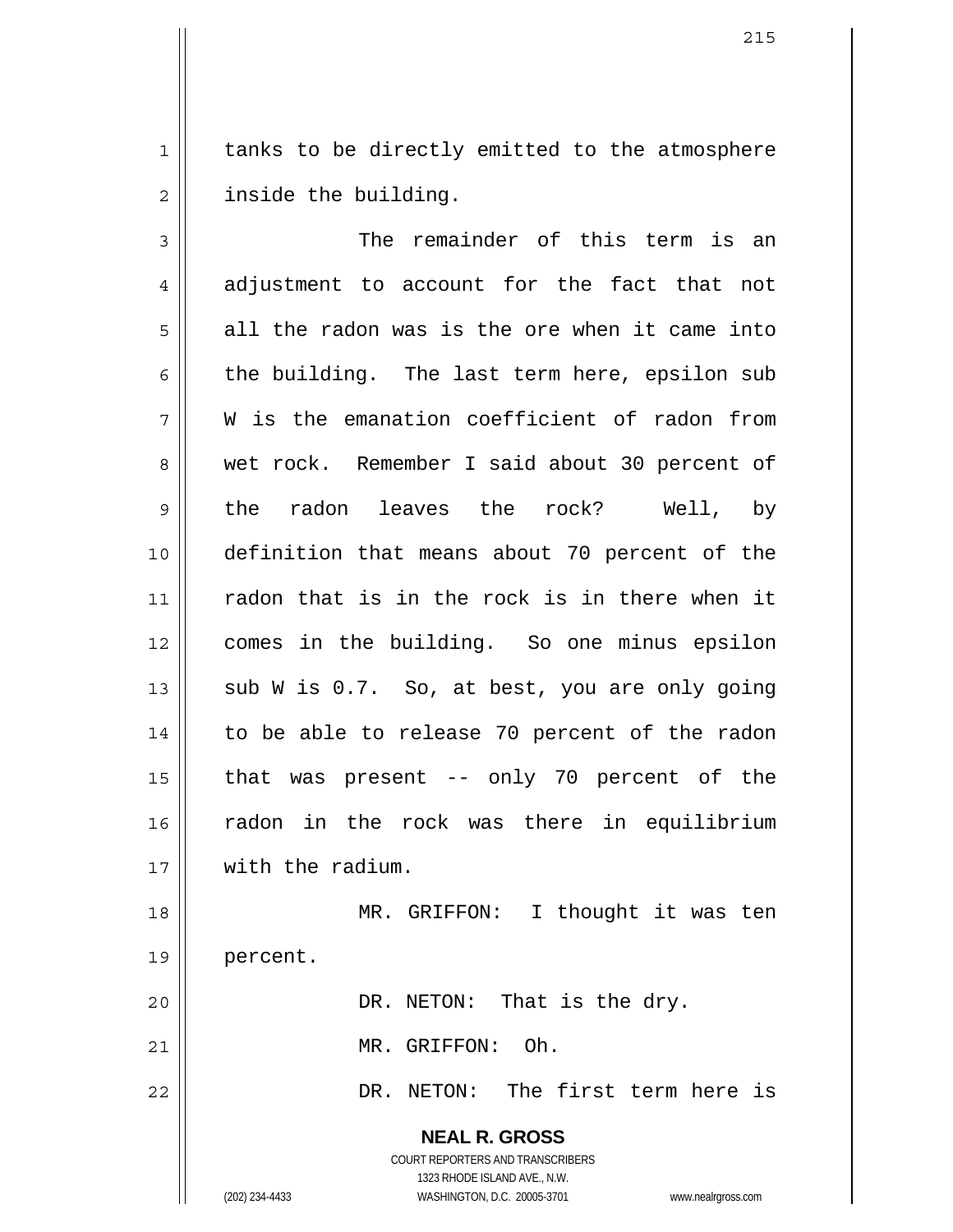-- this epsilon sub D is the dry rock. One minus epsilon sub D is 0.9. That is the release fraction.

4 5 6 7 8 9 10 11 12 This term here is what was -- the ten percent that was released while it was sitting in the pile. This is the 90 percent that wasn't released that got dumped into the tank. And then this allows for buildup and this allows for some decay. And then you just subtract out the amount, you know, minus the atoms of radon with the removal, times the removal rate constant.

13 14 15 16 17 So it really is, this is sort of like having a bathtub with two spigots and two drains. It is a little more complicated in the first model but not substantially different.

18 19 20 21 22 So, that gives us the radon release of the building. And with some rearrangement of the equation and setting the equilibrium, setting the situation to be at equilibrium, you can solve for the concentration of the

> **NEAL R. GROSS** COURT REPORTERS AND TRANSCRIBERS 1323 RHODE ISLAND AVE., N.W. (202) 234-4433 WASHINGTON, D.C. 20005-3701 www.nealrgross.com

1

2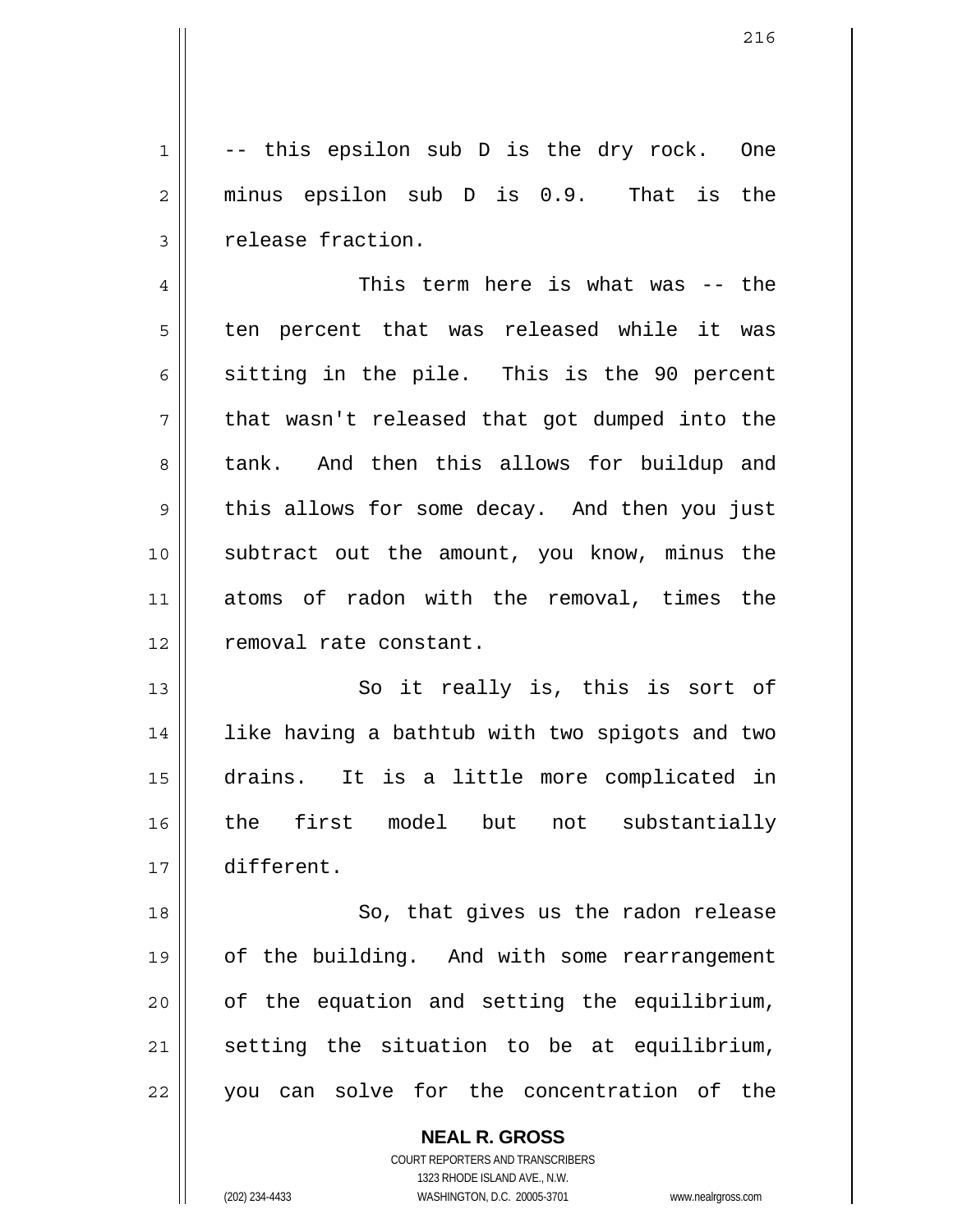radon that would exist in the building at equilibrium. And so here we have C is the activity concentration of the radon in becquerels per cubic meter and to get a concentration, of course, you need to know the volume of the building.

7 8 9 10 11 12 13 14 15 16 17 18 Now, the situation is that we do not know all these terms with absolute certainty. So one could make a best estimate and plug in individuals values here and come out with a concentration of radon in the building. But what happens oftentimes in this program and this is, essentially, this is very much like how the IREP program works, we can do a probabilistic model to determine what is the distribution of concentrations that would exist, given our knowledge of the uncertainty of each of these parameters.

19 20 21 22 So here you have a table of the estimated uncertainty parameters or the parameters with their estimated uncertainties. So we knew the specific activity of the

> **NEAL R. GROSS** COURT REPORTERS AND TRANSCRIBERS 1323 RHODE ISLAND AVE., N.W.

1

2

3

4

5

6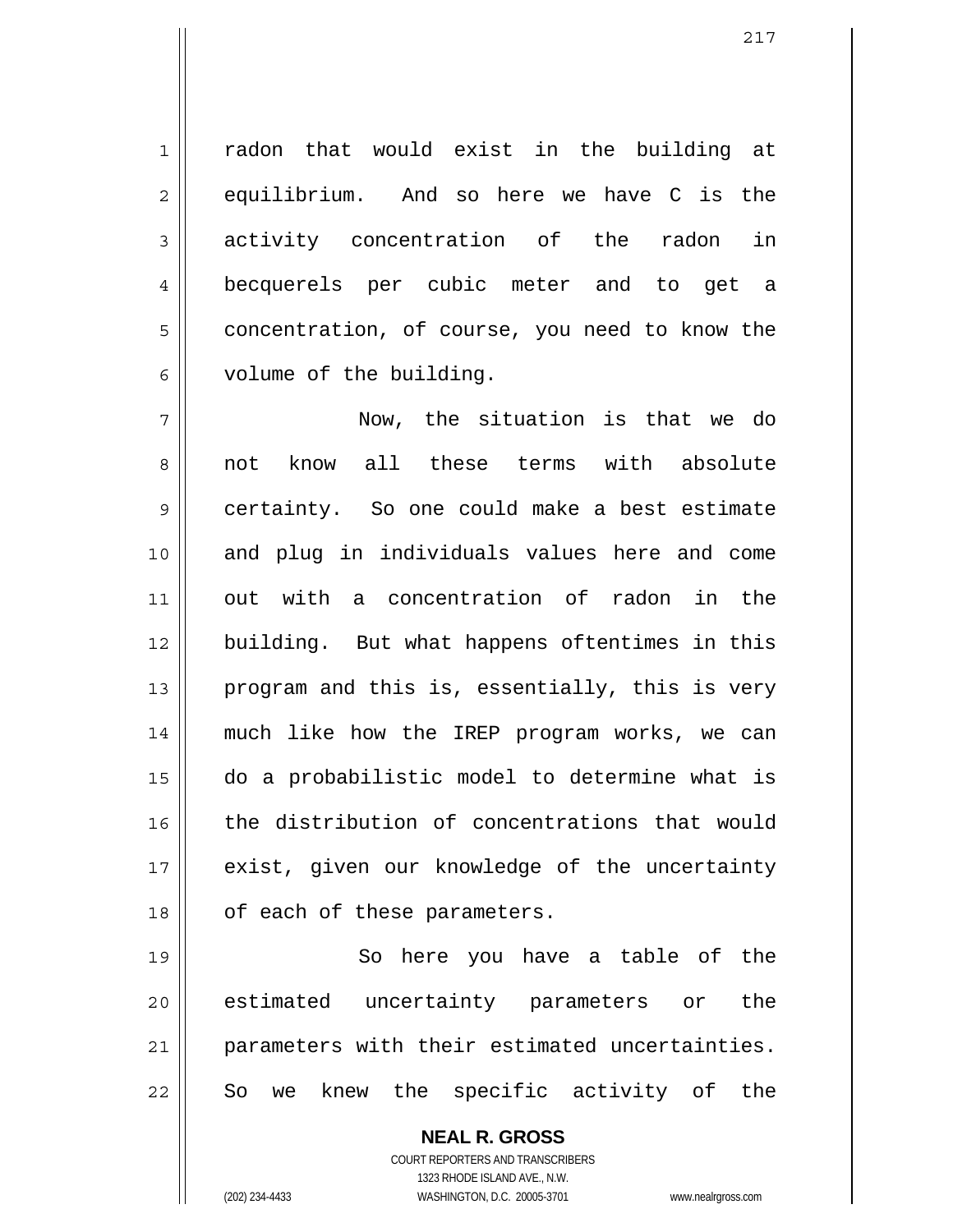1 2 3 4 5 6 7 8 9 10 11 12 13 14 15 radium-226, 1,460 becquerels per kilogram. This was a normal distribution with a standard deviation of 287 becquerels per kilogram. The residence time of ore in the building was modeled to be a triangular distribution with a residence time anywhere from two to six hours. Here is your dry emanation coefficient, 0.113. It is a lognormal distribution so it has a geometric standard deviation of 1.5. The wet emanation coefficient is 0.3 with a geometric standard deviation of again about 1.5. And here we have the evolution fraction of the sulfuric acid. This number should be 0.7. I made an error. In some discussions in the working

16 17 18 19 20 21 22 group process, we all agreed that 0.7 would be the upper limit for the evolution of material. So what we are saying is we really don't know. There is really no data on how much radon comes out of a sulfuric acid tank when you dump phosphate rock into it. But we know it is somewhere between zero and 70 percent.

> **NEAL R. GROSS** COURT REPORTERS AND TRANSCRIBERS 1323 RHODE ISLAND AVE., N.W.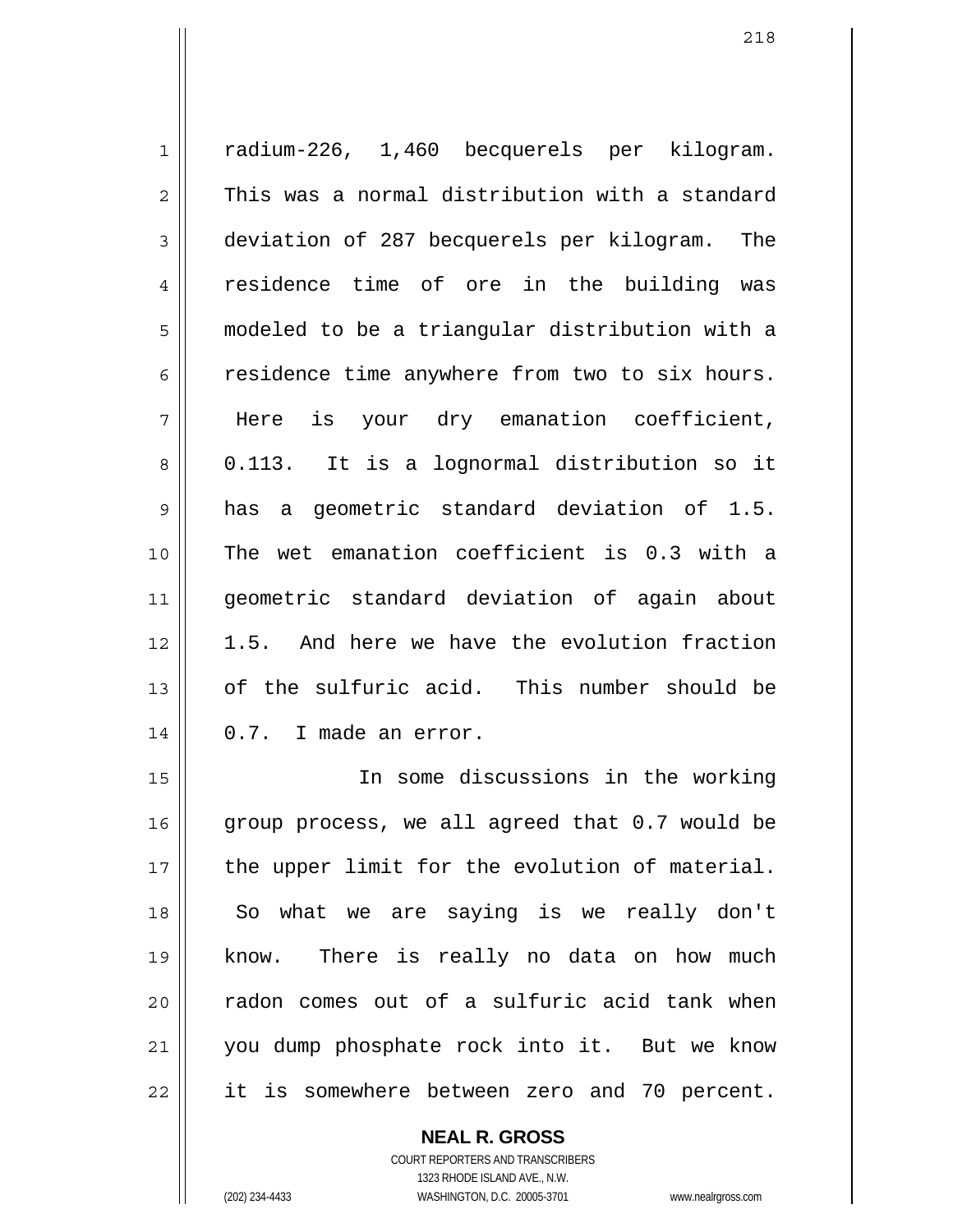And that is the uncertain -- and it is a uniform distribution. Meaning, we are not giving any more credit for knowing anything more specific than it is somewhere between

6 7 8 9 10 11 12 13 14 15 16 17 18 19 20 21 22 Here we have the air exchange rate, which these two numbers correspond to one air exchange per hour to five air exchanges per hour and it is a uniform distribution. We are not making any a priori assumption about the distribution of the possibilities of ventilation rates, although my suspicion is that it is closer to this than that. Closer to one than five, that is. And the building volume is a uniform distribution anywhere from 17,000 cubic meters to 24,000. That was taken off of some diagrams of the site and they were to scale, based on the FUSRAP work that was done and also with some input from some of the stakeholders. I think it was the claimant or so who had knowledge about the size of the building. And that is where these values came

> COURT REPORTERS AND TRANSCRIBERS 1323 RHODE ISLAND AVE., N.W. (202) 234-4433 WASHINGTON, D.C. 20005-3701 www.nealrgross.com

**NEAL R. GROSS**

1

2

3

4

5

zero and 0.7.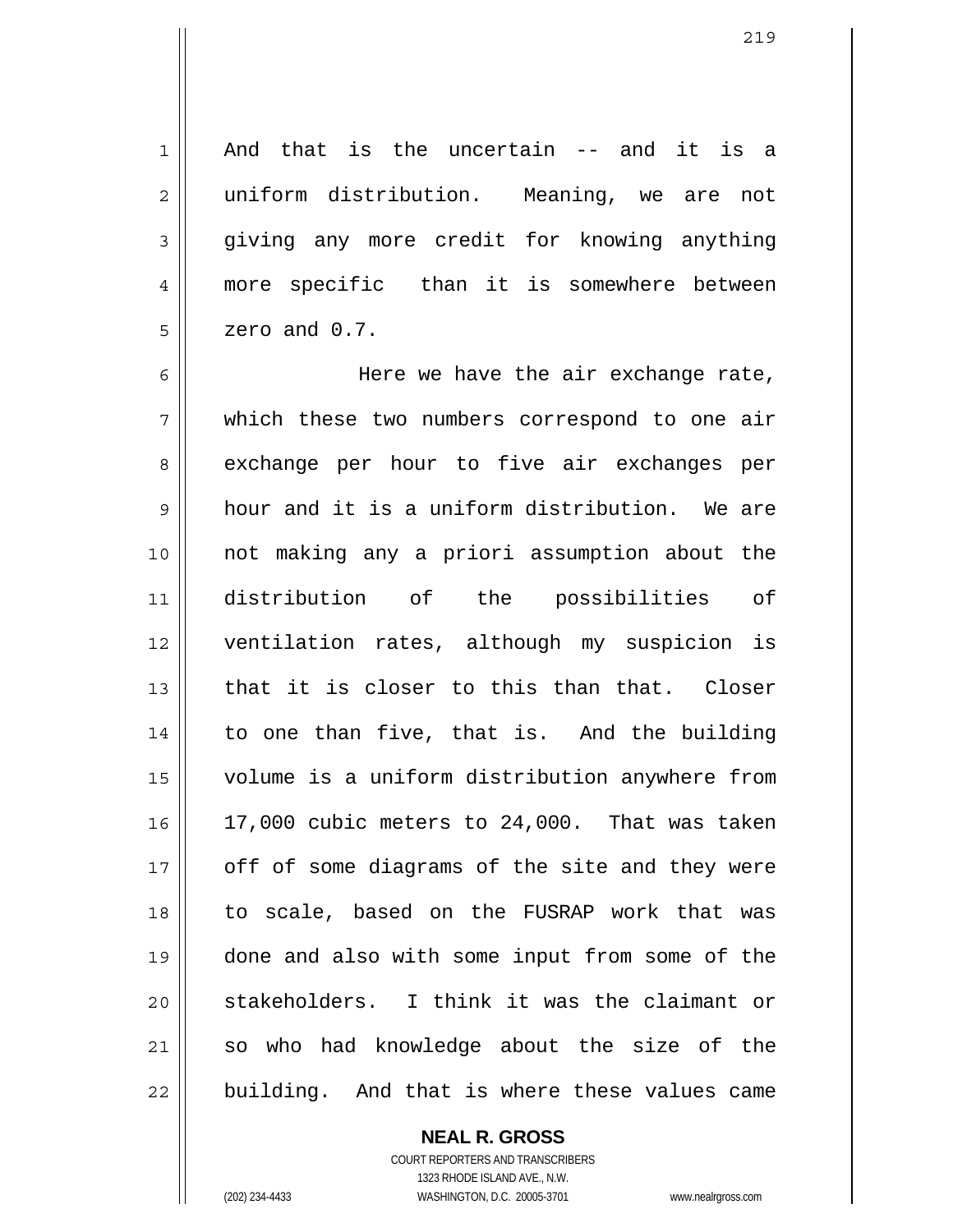1 2 3 4 5 6 7 8 9 10 11 12 13 14 15 16 17 18 19 20 21 from. So remember, we have that concentration equation there and we have uncertainty terms for all of these values. So, if we go and sample and run this calculation, I think we ran it 65,000 times and sampled each one of those distributions appropriately based on the weightings that you would get from our knowledge, and you run it 65,000 times, you end up with a histogram of possible outcomes. And this histogram which appears to be somewhat log normally distributed, which is not unexpected, has a 95th percentile of 17.6 picocuries radon per liter. Down here, probably the best estimate will be somewhere around four. But you can see that by allowing the probabilistic model to sample all of those distributions repetitively, we can now come up with an estimate of what the upper range of the radon values would be in the building.

We have just summarized here. We

COURT REPORTERS AND TRANSCRIBERS 1323 RHODE ISLAND AVE., N.W.

**NEAL R. GROSS**

22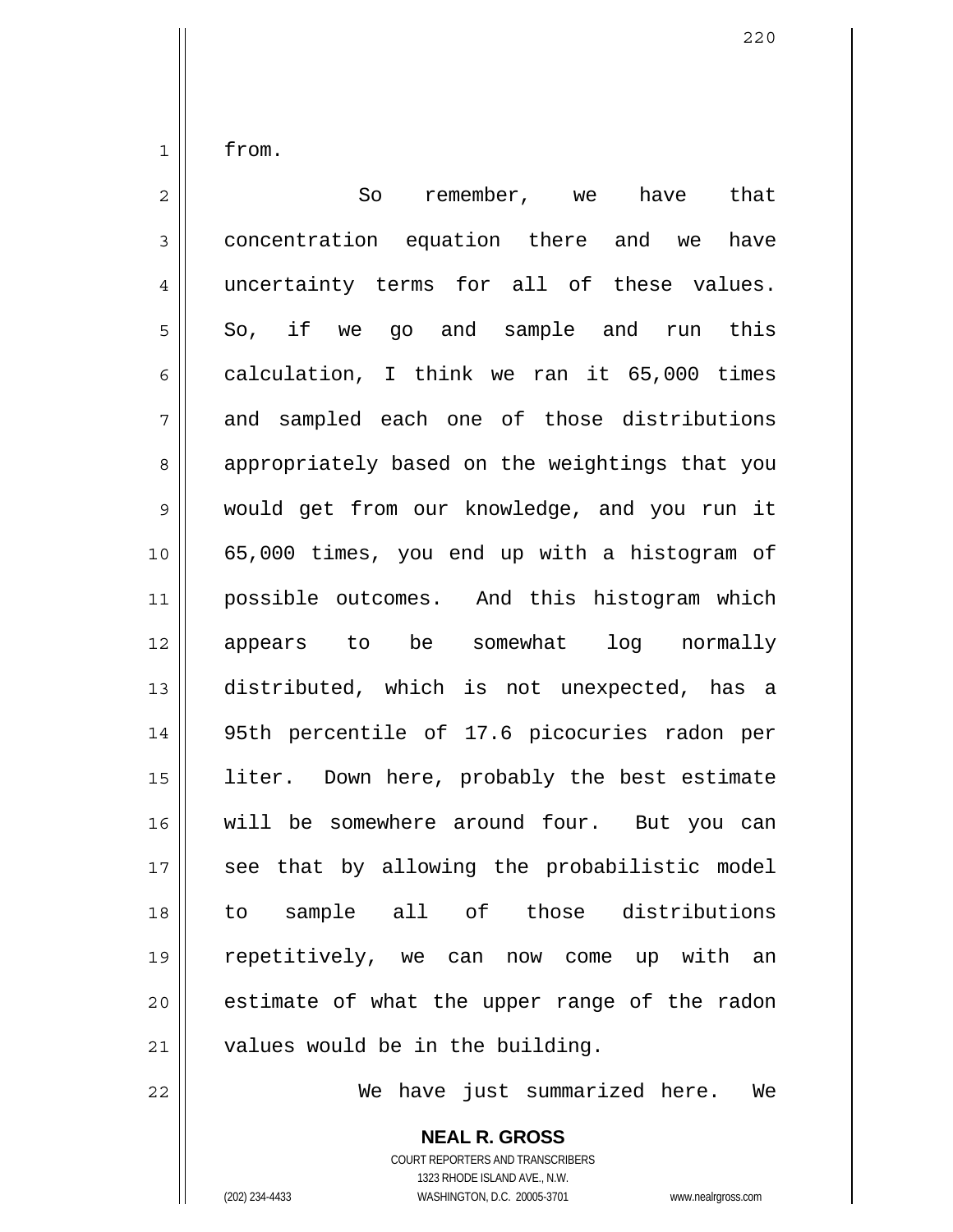1 2 3 4 5 6 7 8 9 10 11 12 13 14 15 16 17 18 19 20 21 22 picked values off of this chart and plotted increments here just so we get a little better feel. And here is the 95th percentile at 17.6 picocuries per liter. The 50th percentile, the median value, is around 5.0. And if you remember our original value that we proposed way back when when we did the Florida phosphate mine model was somewhere around 2.3 or 2.4. So here even the 50th percentile is slightly higher but the 95th percentile is 17.6. So, how does that compare? We don't have a lot of data. We have no data during the 1950s from a phosphate plant that we can use to do a sort of a validation as a model. But we do have some more contemporary data that we can look at that I have assembled in this chart to try to assess, do somewhat of a reasonableness test. You know, if these values all came out higher than what we are modeling, then we say we have got a problem. If they are in the right ball --

> **NEAL R. GROSS** COURT REPORTERS AND TRANSCRIBERS 1323 RHODE ISLAND AVE., N.W. (202) 234-4433 WASHINGTON, D.C. 20005-3701 www.nealrgross.com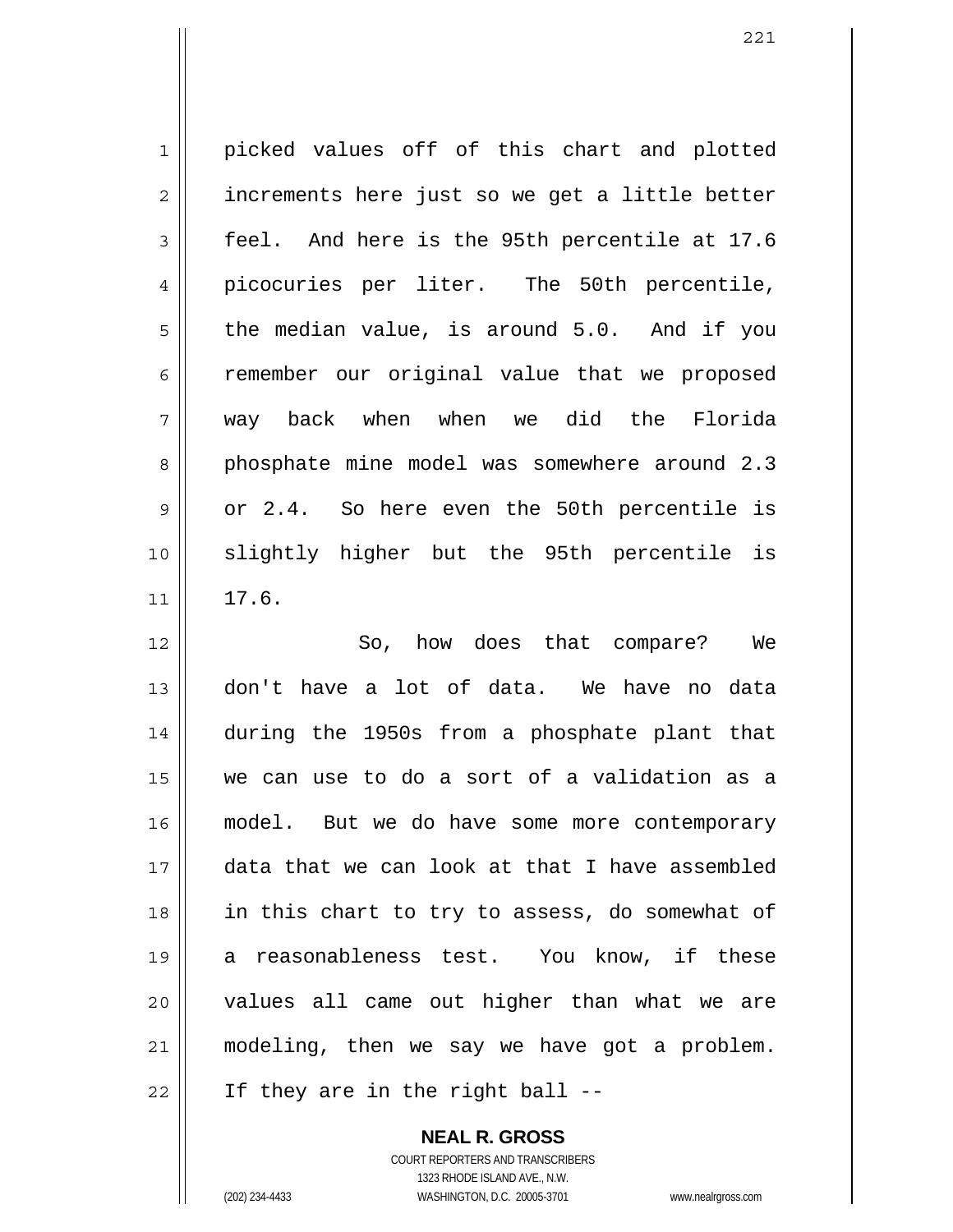You know, so these are just sort of a -- again, I am not suggesting that these things validate the model but it is constructive to bounce our outcomes up against some known values.

6 7 8 9 10 11 12 13 14 15 16 17 So here we have one, two, three, four, six different sites where radon was measured starting the earliest in 1975. And they were taken pretty much, these samples were taken all over the sites with different area storage areas, grinders, ore loading areas. Of particular note is the reaction vessel which is those digester tanks where sulfuric acid is digesting the rock. There is another feed tank measurement. So these represent sort of a range of different operations at the plants.

18 19 20 21 22 And if you look over here on the far right, you see the picocuries per liter that were measured in the Pocatello, Idaho plant was between 0.14 and 1.9 picocuries per liter. NIOSH did some work in the '70s and

> **NEAL R. GROSS** COURT REPORTERS AND TRANSCRIBERS 1323 RHODE ISLAND AVE., N.W.

1

2

3

4

5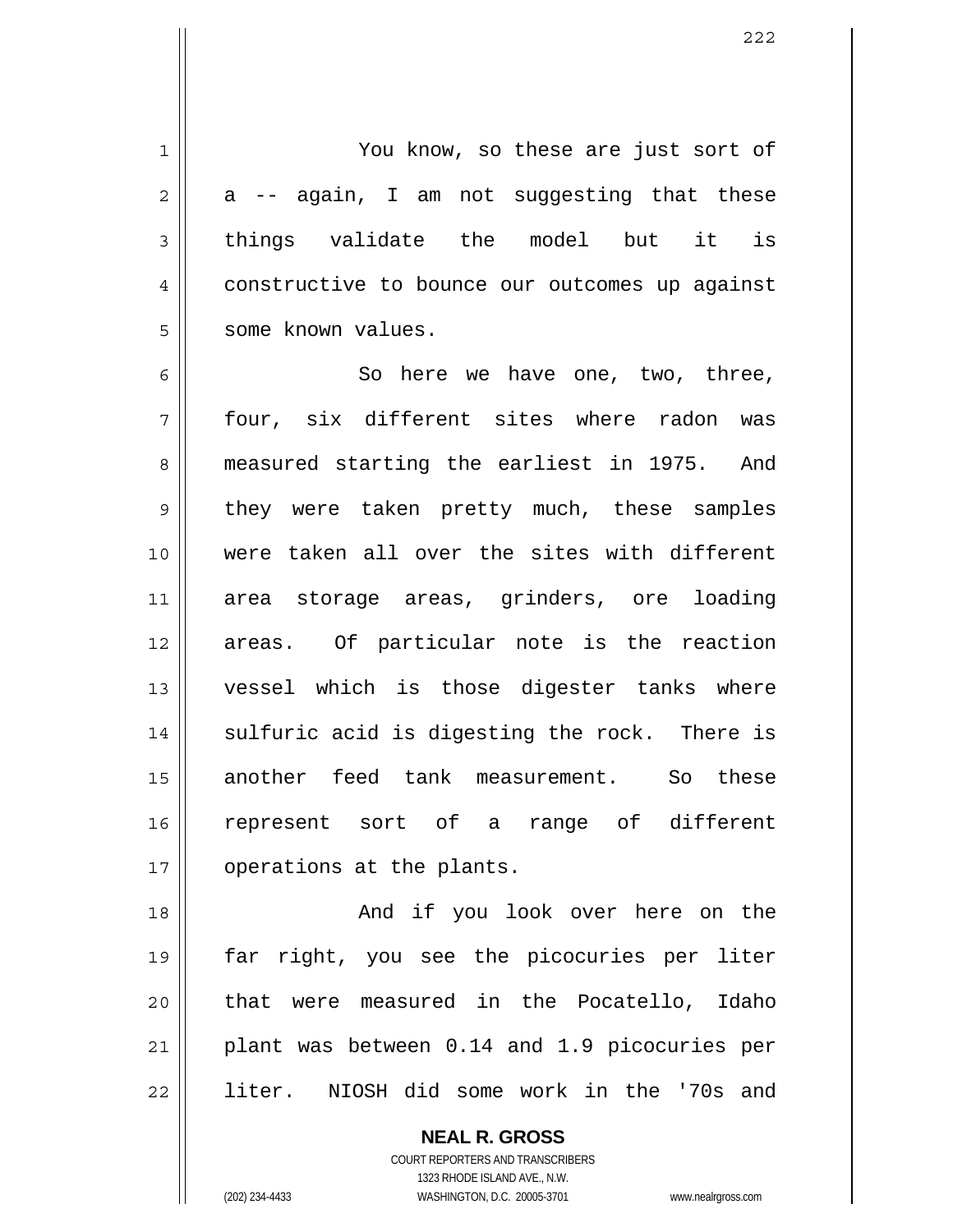1 2 3 4 5 came out all below one picocurie per liter. Some of these are in working levels. One has to convert. So if you multiply this 0.02 working levels would be the equivalent of about 4.0 picocuries per liter.

6 7 8 9 10 11 So they are all, basically what I am showing here is they are all well below that 95th percentile value of 17.6 picocuries per liter. We have no indication of anything close to 17.6, at least in the 1970s in wet phosphate plants.

12 13 14 15 16 17 And remember, the ventilation rate is one of the key drivers for this model. The amount of radon that comes out of the digester tank, followed by the ventilation rate of the building is what is going to change the concentration in the building.

18 19 20 21 22 And these numbers, there would have to be substantial changes, increases in the ventilation rates in these plants to get these values to be in the order of 17.6 picocuries per liter that we are estimating with the

> **NEAL R. GROSS** COURT REPORTERS AND TRANSCRIBERS 1323 RHODE ISLAND AVE., N.W. (202) 234-4433 WASHINGTON, D.C. 20005-3701 www.nealrgross.com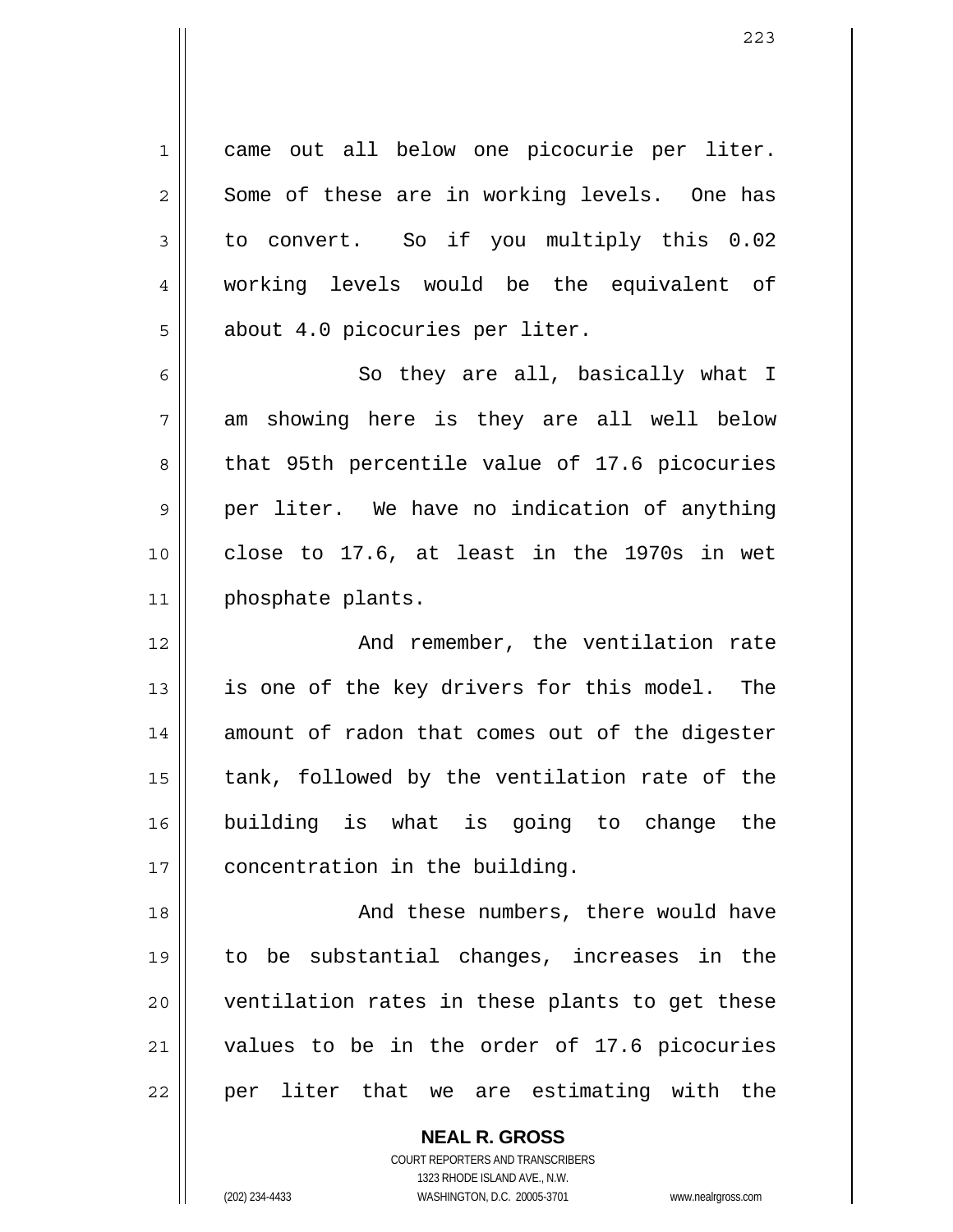1 model.

| $\overline{2}$ | Now, it is true we don't have any              |
|----------------|------------------------------------------------|
| 3              | measurements at phosphate plants in the '50s   |
| 4              | but we do have an interesting set of data that |
| 5              | was taken at the Mallinckrodt Plant, which all |
| 6              | known and love now, where they did a fair      |
| 7              | amount of measurements of radon between 1946   |
| 8              | and 1957. That is what these data represent.   |
| 9              | This is taken right out of the Mallinckrodt    |
| 10             | Site Profile.                                  |
| 11             | Oak Ridge Associated Universities              |
| 12             | in 1989 actually did a study well before this  |
| 13             | project ever started to try to reconstruct the |
| 14             | radon exposures of workers at the Mallinckrodt |
| 15             | Plant and here is how the data fell out.       |
| 16             | These rank from highest to lowest. So you see  |
| 17             | 0.138 working level months per month worked    |
| 18             | here, following down, all the way down to 0.03 |
| 19             | for the lowest occupation which is a chemist.  |
| 20             | turns out that the<br>It<br>process            |
| 21             | operators and manufacturing operators had the  |
| 22             | highest estimated working level months<br>per  |

**NEAL R. GROSS** COURT REPORTERS AND TRANSCRIBERS

1323 RHODE ISLAND AVE., N.W.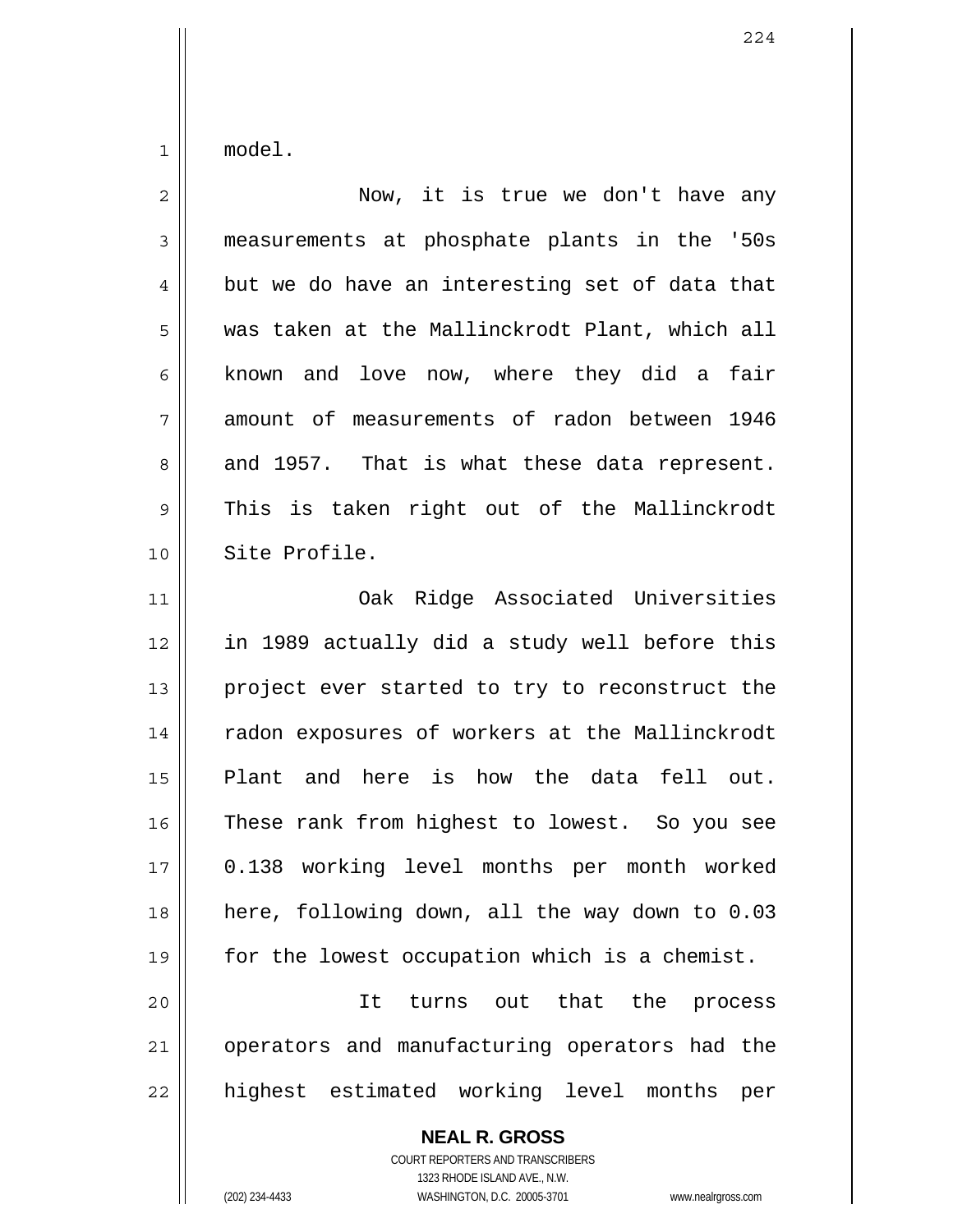1 2 3 4 5 6 7 8 9 10 11 12 month worked and it is about 0.14. Now that is working level -- it is equivalent to working levels. It is working level months per month. It kind of cancels out. So it is 0.14 working levels. That would correspond to about 28 picocuries per liter; 25 to 28 picocuries per liter, higher than the values that we have estimated at Blockson. But one needs to keep in mind that the uranium ore that was processed here was much, much more concentrated than any of the uranium ore that was processed at Blockson.

13 14 15 16 17 18 19 20 21 22 We said that Blockson was about 40 picocuries per gram of uranium in the ore. That corresponds to 0.014 percent uranium by weight. The uranium that was processed in this plant during this time period was somewhere between 10 and 60 percent uranium by weight. So hundreds of times higher if not, in some instances, thousands of times higher uranium. And here we are only seeing a factor of two increase above what we would predict

> **NEAL R. GROSS** COURT REPORTERS AND TRANSCRIBERS 1323 RHODE ISLAND AVE., N.W. (202) 234-4433 WASHINGTON, D.C. 20005-3701 www.nealrgross.com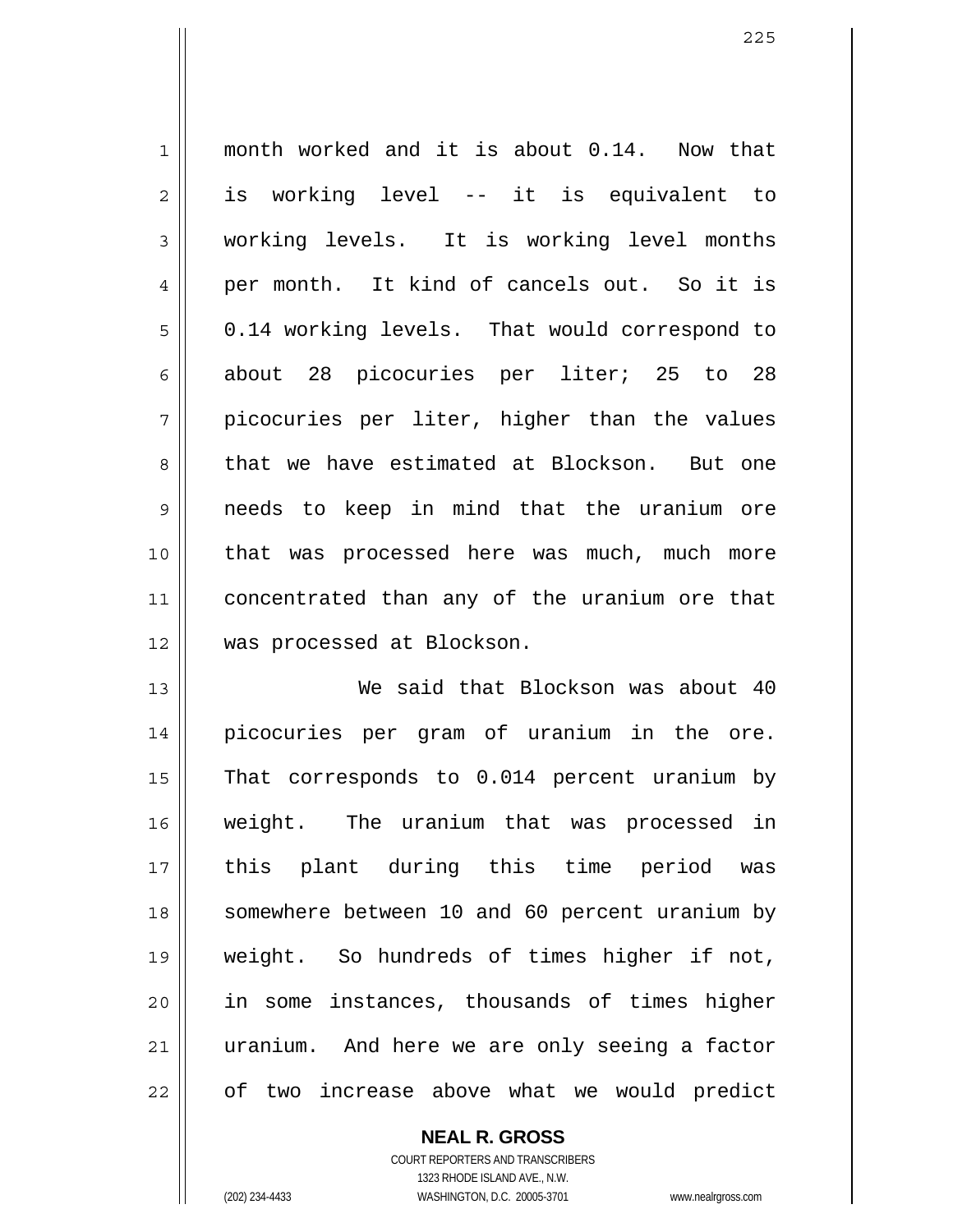1 for the 95th percentile.

| $\overline{2}$ | So again, I am not suggesting that             |
|----------------|------------------------------------------------|
| 3              | this proves our model is correct. But again,   |
| 4              | I think we are building towards sort of a      |
| 5              | weight of the evidence approach to say that I  |
| 6              | think our numbers appear to be at least        |
| 7              | reasonable.                                    |
| 8              | So, as I have been hinting here,               |
| 9              | what will our approach to dose reconstruction  |
| 10             | be? Well, we issued that white paper that Dr.  |
| 11             | Ziemer mentioned on April 22nd to the Board.   |
| 12             | And that was our written description of how we |
| 13             | intend to do radon dose reconstructions at     |
| 14             | Blockson.                                      |
| 15             | We will apply the 95th percentile              |
| 16             | of the model calculation, that is that 17.6    |
| 17             | picocuries per liter to all workers during the |
| 18             | covered period. Because the dose is not from   |
| 19             | the radon gas but it is from the progeny, we   |
| 20             | have to apply some sort of an equilibrium      |
| 21             | factor to convert it to working levels. And    |
| 22             | we are going to apply the standard 0.4         |

**NEAL R. GROSS** COURT REPORTERS AND TRANSCRIBERS

1323 RHODE ISLAND AVE., N.W.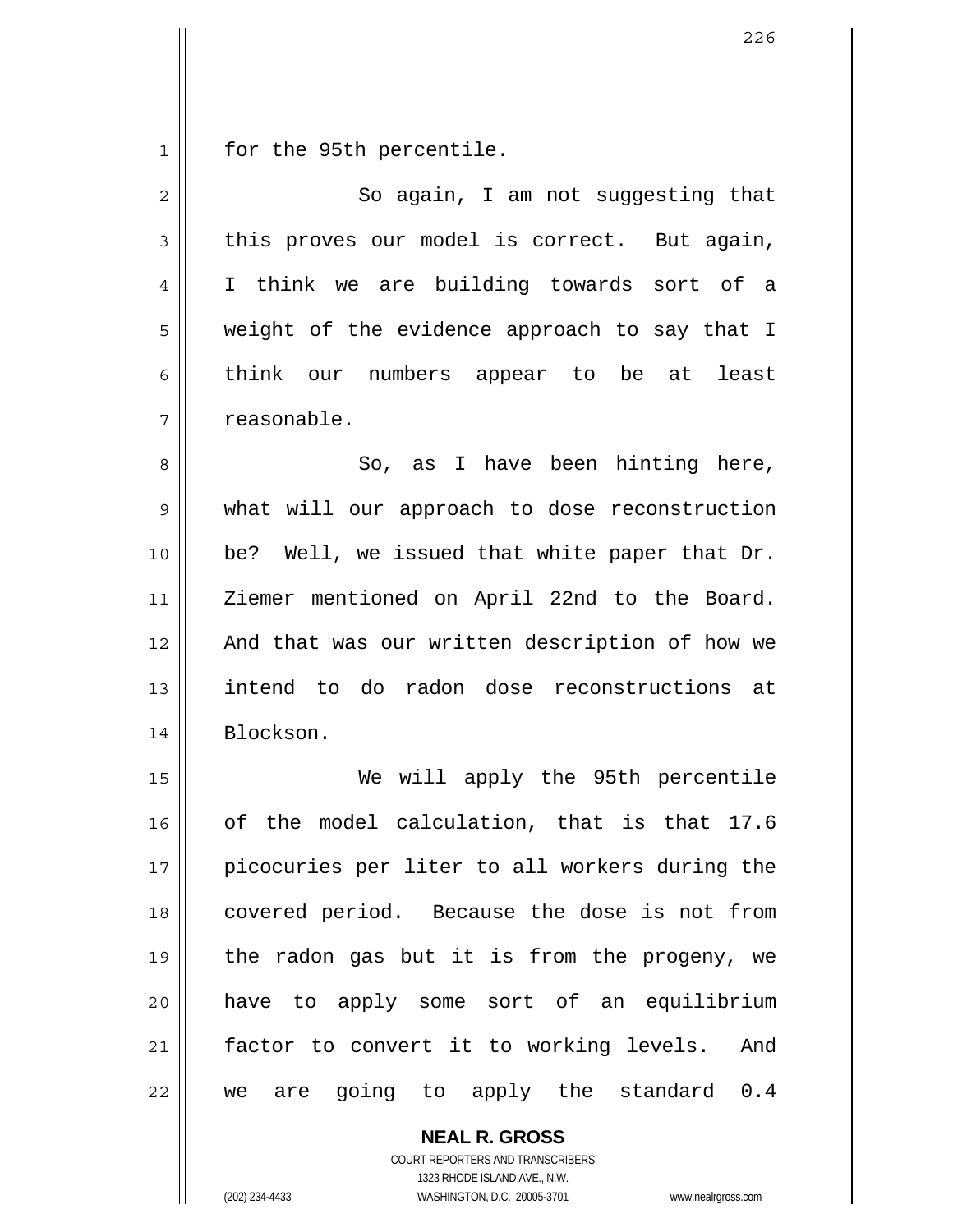227

1 2 3 4 5 6 7 8 9 10 11 12 13 14 15 16 17 18 19 20 21 22 equilibrium factor that we used in the other model as well. And that is based on some guidance that we took from an unsecured report. So the input term to the IREP model will be a constant intake of 0.84 working level months per year during the AEC contract period. So it is always instructive to go back when we make changes like this and see what the effect on the cases may be at Blockson. We have done several iterations of Blockson with program evaluation reports. It turns out that as I mentioned, that radon only primarily affects the lungs, because that is where the big dose is delivered. So we went back and looked at the lung cancer cases that were determined to be less than 50 percent under the previous dose reconstruction method. We found five lung cancer cases that had a Probability of Causation of less than 50 percent. I didn't look up how many there

> **NEAL R. GROSS** COURT REPORTERS AND TRANSCRIBERS

1323 RHODE ISLAND AVE., N.W. (202) 234-4433 WASHINGTON, D.C. 20005-3701 www.nealrgross.com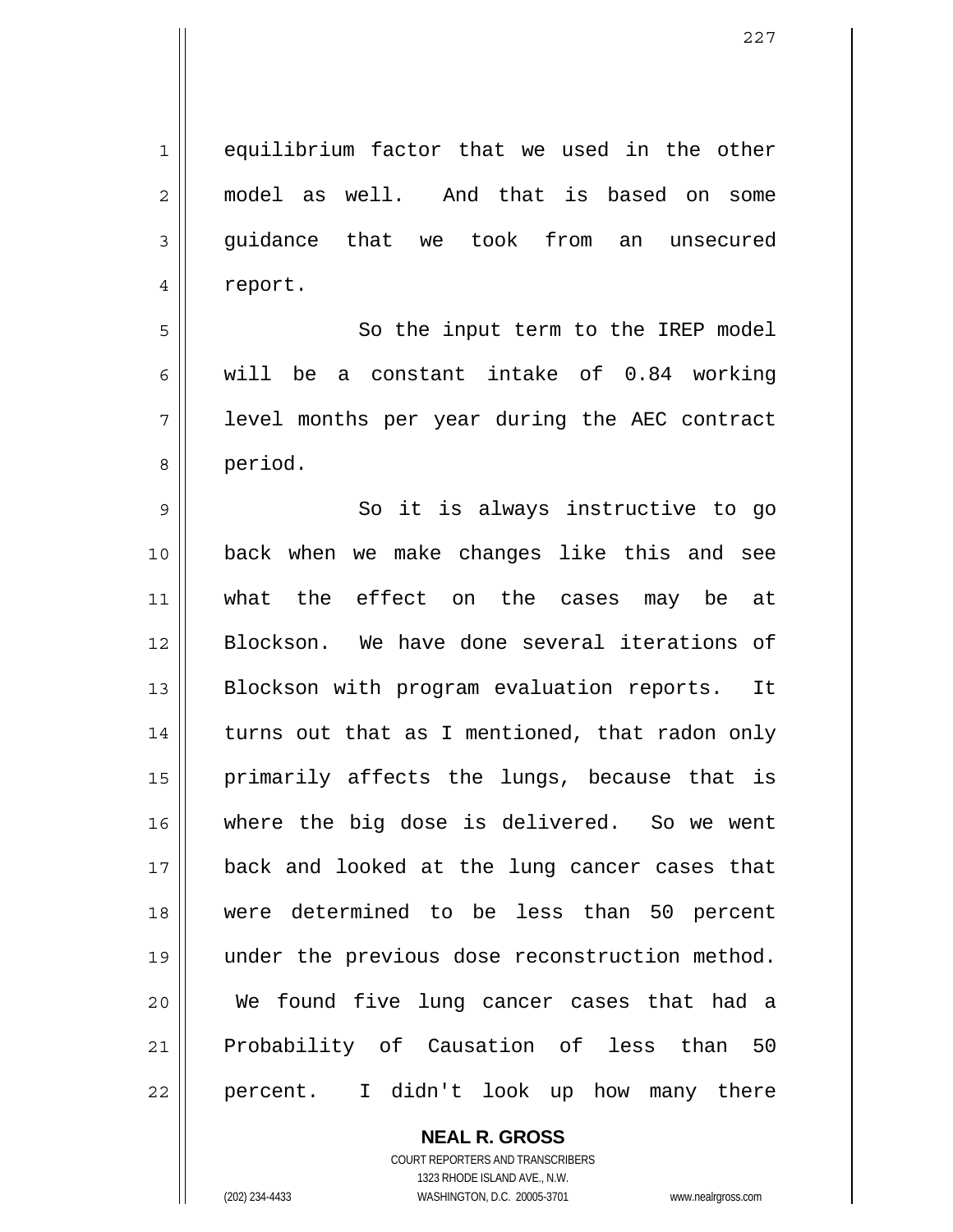were, but as I mentioned earlier in the day in another discussion, most of the lung cancer cases, and even at Blockson, are compensated because of the exposure to the uranium model that we have used.

6 7 8 9 10 11 12 13 14 15 16 17 18 So there were only five cases that were less than 50 percent. And interestingly, we looked at these and changed the radon concentration to be the value that we are proposing. And it only created minor changes in the PoC. And by minor, I mean less than 0.1 percent in the Probability of Causation, which really surprised me. I mean, here we have made a seven-fold or so change, a seven to eight-fold change increase in the radon concentration an the Probability of Causation only goes up by 0.1 percent. So what is going on there?

19 20 21 22 Well, it turns out after some investigation the small change is due to the nature of the radon model itself. There is an exponential component in the radon risk model

> **NEAL R. GROSS** COURT REPORTERS AND TRANSCRIBERS 1323 RHODE ISLAND AVE., N.W. (202) 234-4433 WASHINGTON, D.C. 20005-3701 www.nealrgross.com

1

2

3

4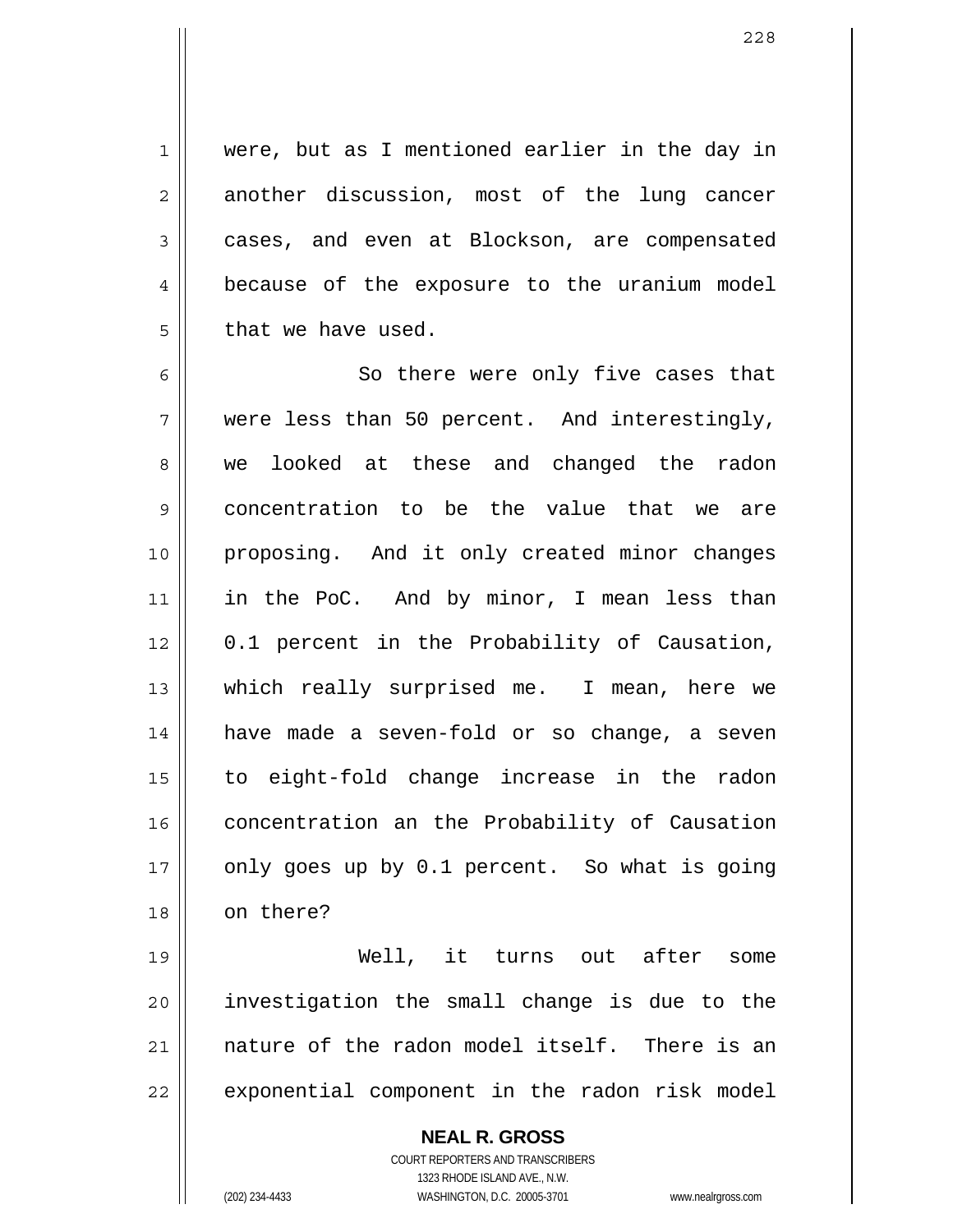1 2 3 4 5 6 7 8 9 10 11 12 13 14 15 that decreases the excess relative risk as a function of time since exposure. So, once your exposure stops and these people's exposure in the covered period stopped in 1961 at the latest, if you develop lung cancer 30 years later in 1990, the model confers a very small amount of risk from that radon causing that lung cancer 30 years later. That is just the nature of the way the radon lung cancer model works, which as we talked about in earlier meetings, is based on the epidemiologic work done on the uranium miners in the Colorado Plateau. So these are U.S. uranium miners that were modeled. So that was somewhat interesting.

16 17 18 19 20 21 22 If you move that exposure in closer in time, you can get tremendous changes in the Probability of Causation. I mean, it could go up by 30 or 40 points. But in this particular scenario for these particular five cases we looked at where the lung cancer has occurred well after the exposure stopped, it makes a

> **NEAL R. GROSS** COURT REPORTERS AND TRANSCRIBERS 1323 RHODE ISLAND AVE., N.W. (202) 234-4433 WASHINGTON, D.C. 20005-3701 www.nealrgross.com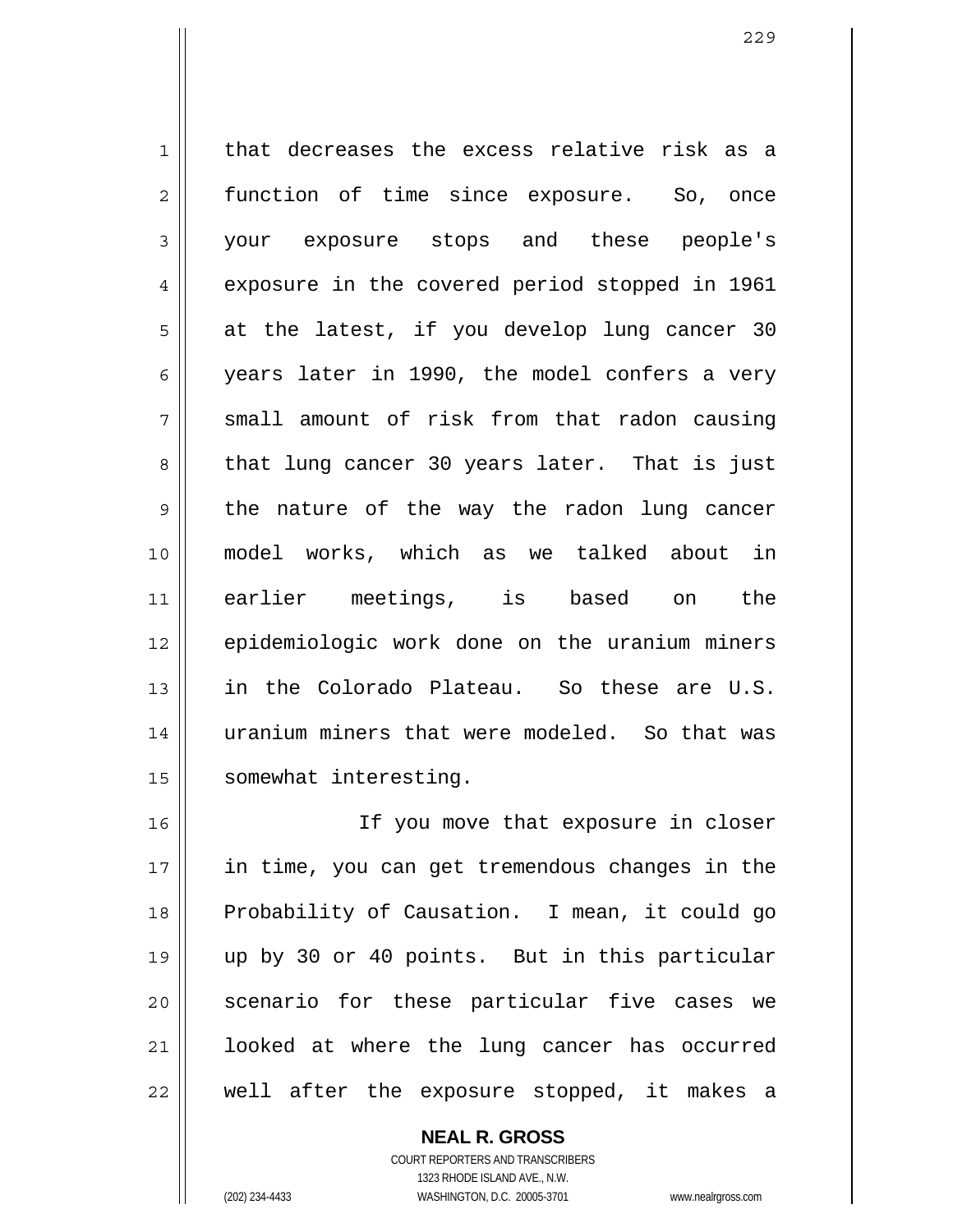very, very small difference in the Probability of Causation.

3 4 5 6 7 8 9 10 11 12 13 14 15 16 17 18 Nonetheless we plan on -- did I miss something here? No. We plan on incorporating this model into the Site Profile for Blockson. We will issue, as we normally would, a program evaluation report to address this change and rework all the cases to account for the increase in exposure. Again, as I said, almost all of increase will be to the respiratory tract but we can't ignore soft tissue dose. There is a small component of soft tissue dose because radon is a noble gas. It is distributes itself in the body and does irradiate soft tissue. But our original estimate is that the increase in soft tissue dose will be less than 20 millirem per year to any of the cases.

19 20 21 22 So again, it would only affect the lung cancer cases and right now, it looks like it will be a very minimal effect, if any, on those cases. And I believe that finishes my

> **NEAL R. GROSS** COURT REPORTERS AND TRANSCRIBERS 1323 RHODE ISLAND AVE., N.W. (202) 234-4433 WASHINGTON, D.C. 20005-3701 www.nealrgross.com

1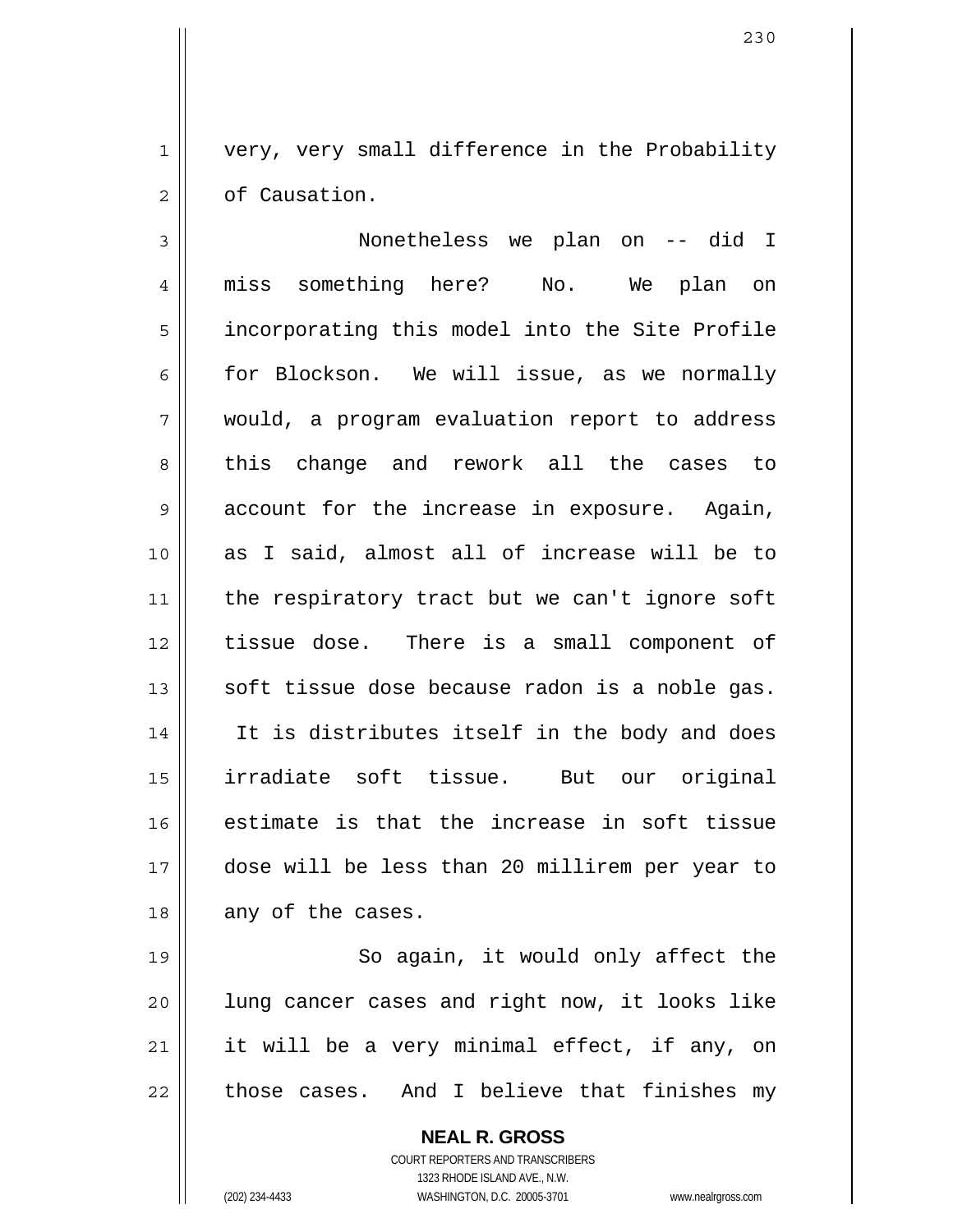1 remarks.

| $\overline{2}$ | CHAIRMAN ZIEMER:<br>Thank you very                                                                                                                              |
|----------------|-----------------------------------------------------------------------------------------------------------------------------------------------------------------|
| 3              | much, Jim. Let's open it up for questions now                                                                                                                   |
| 4              | from the Board for Dr. Neton.                                                                                                                                   |
| 5              | Yes, Dr. Poston?                                                                                                                                                |
| 6              | DR. POSTON: Jim, just a curiosity.                                                                                                                              |
| 7              | For the soft tissue, what coefficient are you                                                                                                                   |
| 8              | using?                                                                                                                                                          |
| 9              | DR. NETON: Well that is going to                                                                                                                                |
| 10             | generate our whole model because there are no                                                                                                                   |
| 11             | real coefficients out there. We took the -- I                                                                                                                   |
| 12             | can't give you the exact, quote the number,                                                                                                                     |
| 13             | but we had to generate the dose from the radon                                                                                                                  |
| 14             | gasses. I think it is about 1,000th of a dose                                                                                                                   |
| 15             | for the radon and gas partitions, 1,000th of                                                                                                                    |
| 16             | the atmosphere into the body, the soft                                                                                                                          |
| 17             | tissues.                                                                                                                                                        |
| 18             | There is an ICRP on this. I think                                                                                                                               |
| 19             | it is 65 maybe.                                                                                                                                                 |
| 20             | DR. POSTON: Yes, there is some old                                                                                                                              |
| 21             | data by Ostwald way, way, back.                                                                                                                                 |
| 22             | DR.<br>NETON:<br>Yes, Ostwald's                                                                                                                                 |
|                | <b>NEAL R. GROSS</b><br>COURT REPORTERS AND TRANSCRIBERS<br>1323 RHODE ISLAND AVE., N.W.<br>(202) 234-4433<br>WASHINGTON, D.C. 20005-3701<br>www.nealrgross.com |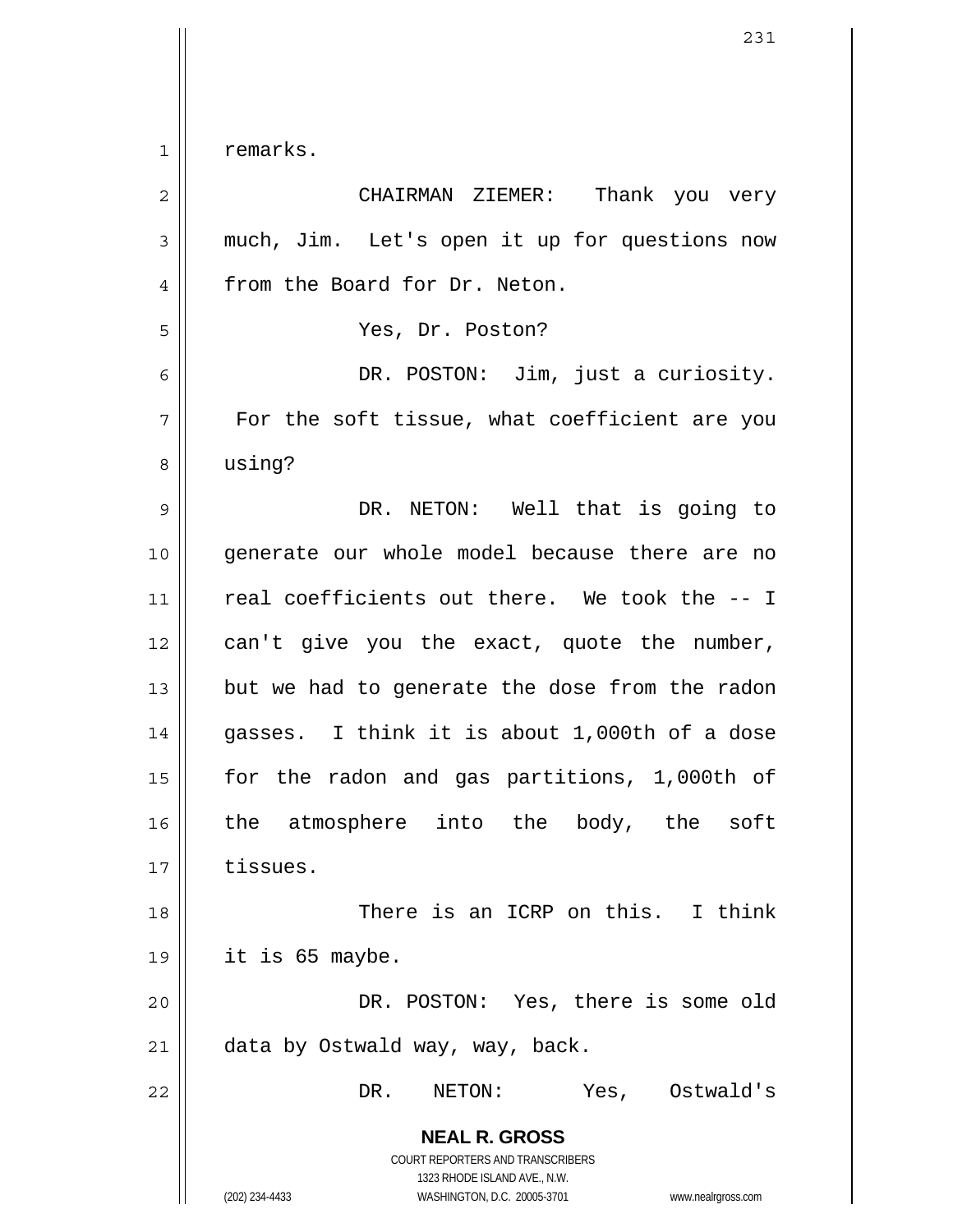1 solubility concept.

| $\overline{2}$ | DR. POSTON: Yes.                                         |
|----------------|----------------------------------------------------------|
| 3              | DR. NETON: Yes, I am familiar with                       |
| 4              | But it is more than the radon gas<br>that.               |
| 5              | itself. It turns out that if you have enough             |
| 6              | radon that it does allow some time for the               |
| 7              | progeny to leave the tracheobronchial tree               |
| 8              | through swallowing. And it turns out, I think            |
| 9              | the limiting dose becomes the GI tract for               |
| 10             | something like polonium-210 or lead-210. And             |
| 11             | that would be the limiting soft tissue dose.             |
| 12             | DR. POSTON: Thank you.                                   |
| 13             | DR. NETON: It is an interesting                          |
| 14             | exercise<br>because not many people have                 |
| 15             | considered this.                                         |
| 16             | CHAIRMAN ZIEMER: Other questions?                        |
| 17             | Mark?                                                    |
| 18             | MR. GRIFFON: Jim, I may be wrong                         |
| 19             | on this but I am just looking at the                     |
| 20             | production rates. I mean, this is a fairly               |
| 21             | simplistic thing but I mean, I haven't looked            |
| 22             | at this report. It would have been nice to               |
|                | <b>NEAL R. GROSS</b><br>COURT REPORTERS AND TRANSCRIBERS |

1323 RHODE ISLAND AVE., N.W.

 $\mathop{\text{||}}$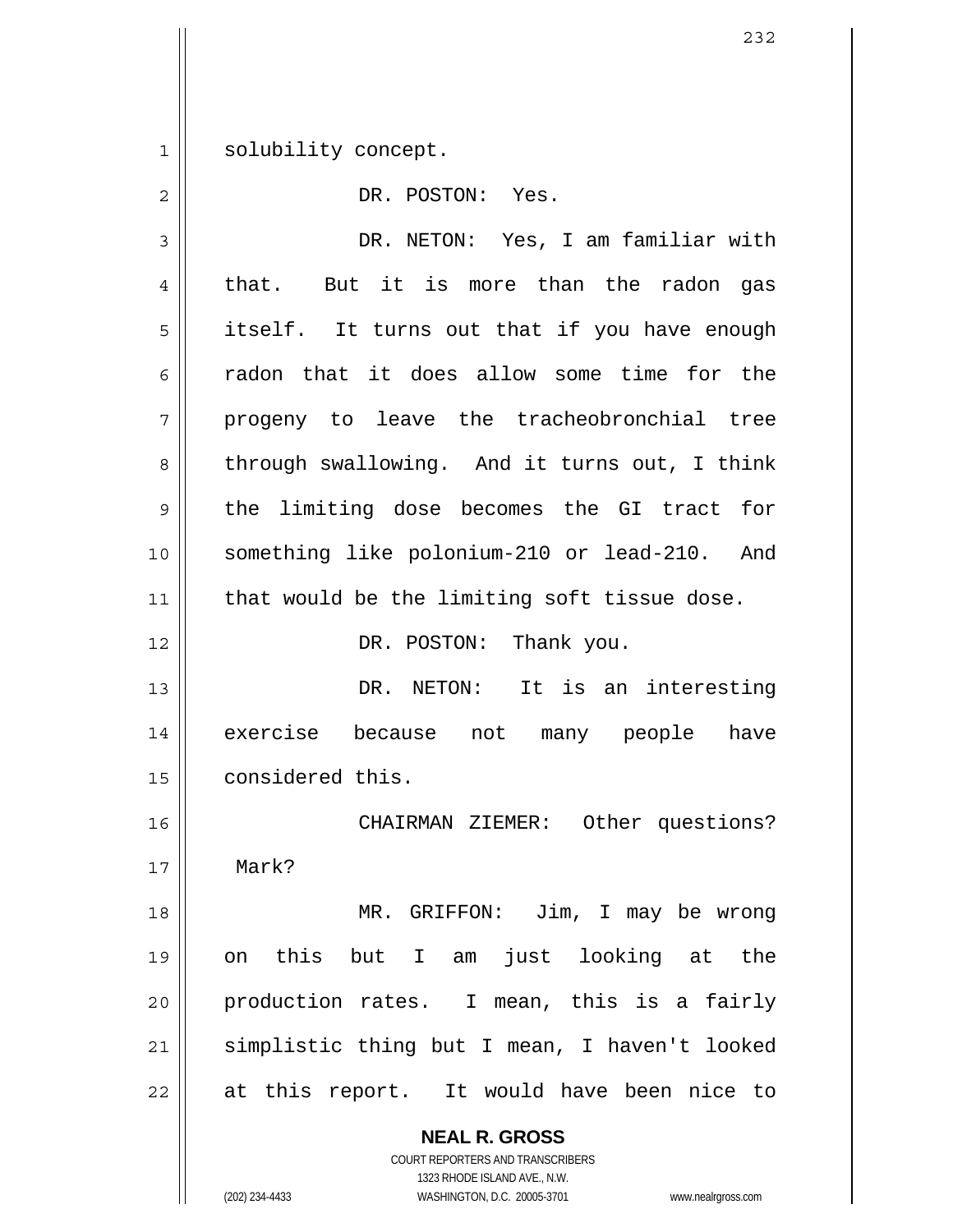**NEAL R. GROSS** COURT REPORTERS AND TRANSCRIBERS 1323 RHODE ISLAND AVE., N.W. 1 2 3 4 5 6 7 8 9 10 11 12 13 14 15 16 17 18 19 20 21 22 have the analytical files so you could check like what may be my math mistakes if I am making a math mistake. But I don't get this from 6,000 tons per, what is it, per week, 6,000 tons per week converting that, you get 9.4 or 9.5 milligrams per second -- DR. NETON: This is the production schedule that was, I believe, around the clock. I think we allowed in the model eight hours. MR. GRIFFON: I think 160 hours per week, you have eight hours down time. DR. NETON: Yes, right, correct. MR. GRIFFON: And I am getting like 45 kilograms per second. So anyway, it brings me on my main point, which is that I would love to have the spreadsheet with a crystal ball. DR. NETON: Sure. I would be happy to send it to you. That's not a problem. MR. GRIFFON: That would be great, yes. And I am probably, I am doing it

(202) 234-4433 WASHINGTON, D.C. 20005-3701 www.nealrgross.com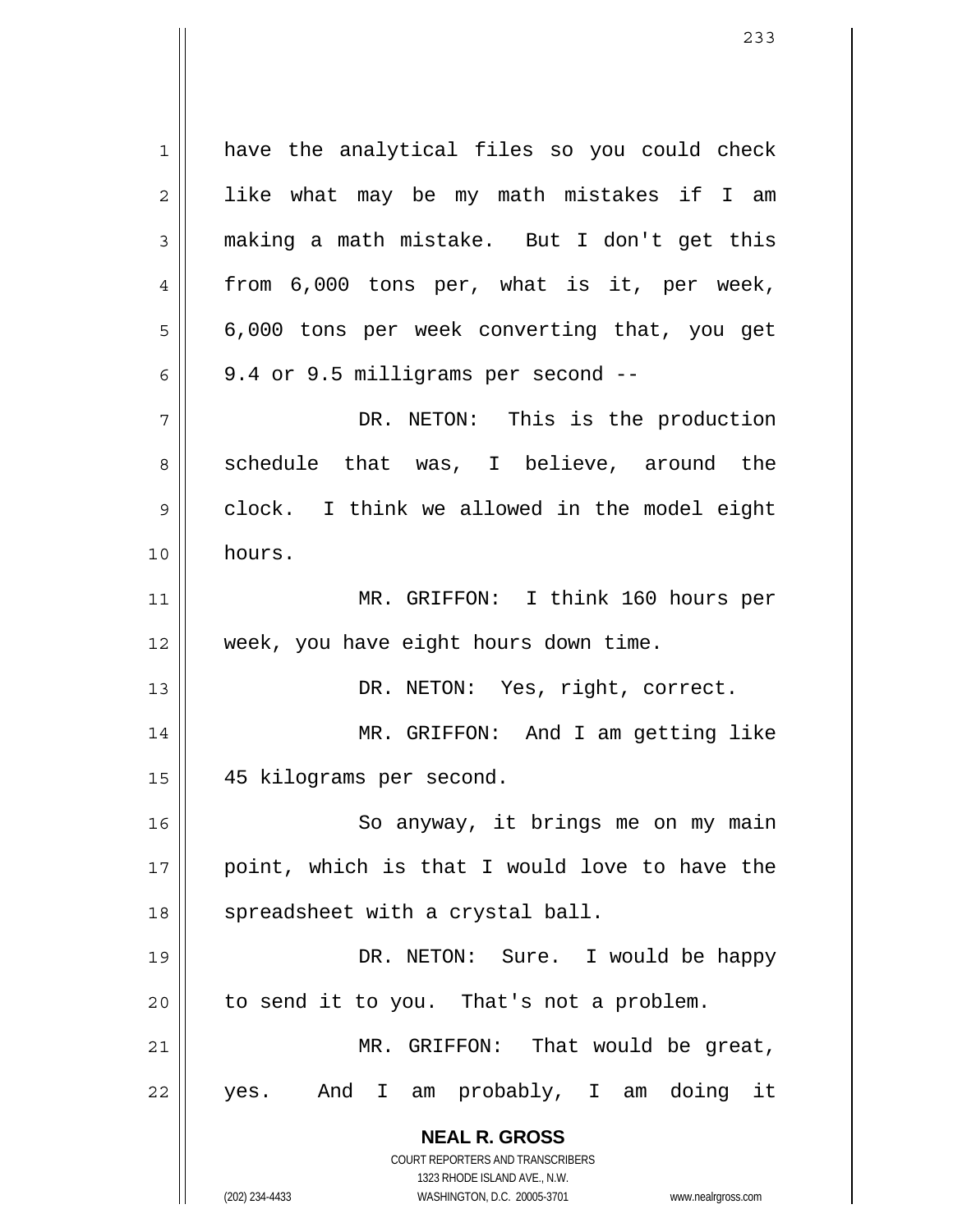1 quickly, so I am probably --

**NEAL R. GROSS** COURT REPORTERS AND TRANSCRIBERS 2 3 4 5 6 7 8 9 10 11 12 13 14 15 16 17 18 19 20 21 22 DR. NETON: Yes, I am pretty certain I was right but -- MR. GRIFFON: Yes, I just wanted to double check. I don't know why I am getting a different number. And then I guess an initial question I had here was why the evolution of the radon from the sulfuric, you let it range from zero to one. I see it from zero to 0.7 actually. But it is also a uniform distribution in that case. So it tells me that you really have no, I mean my initial thought was it can be zero or one. You don't have any idea. I mean, there is no preference sort of. You know, it is not a triangular distribution. There is no data there to support -- DR. NETON: Right. Well, the uniform would be the -- MR. GRIFFON: -- that distribution or very little.

1323 RHODE ISLAND AVE., N.W.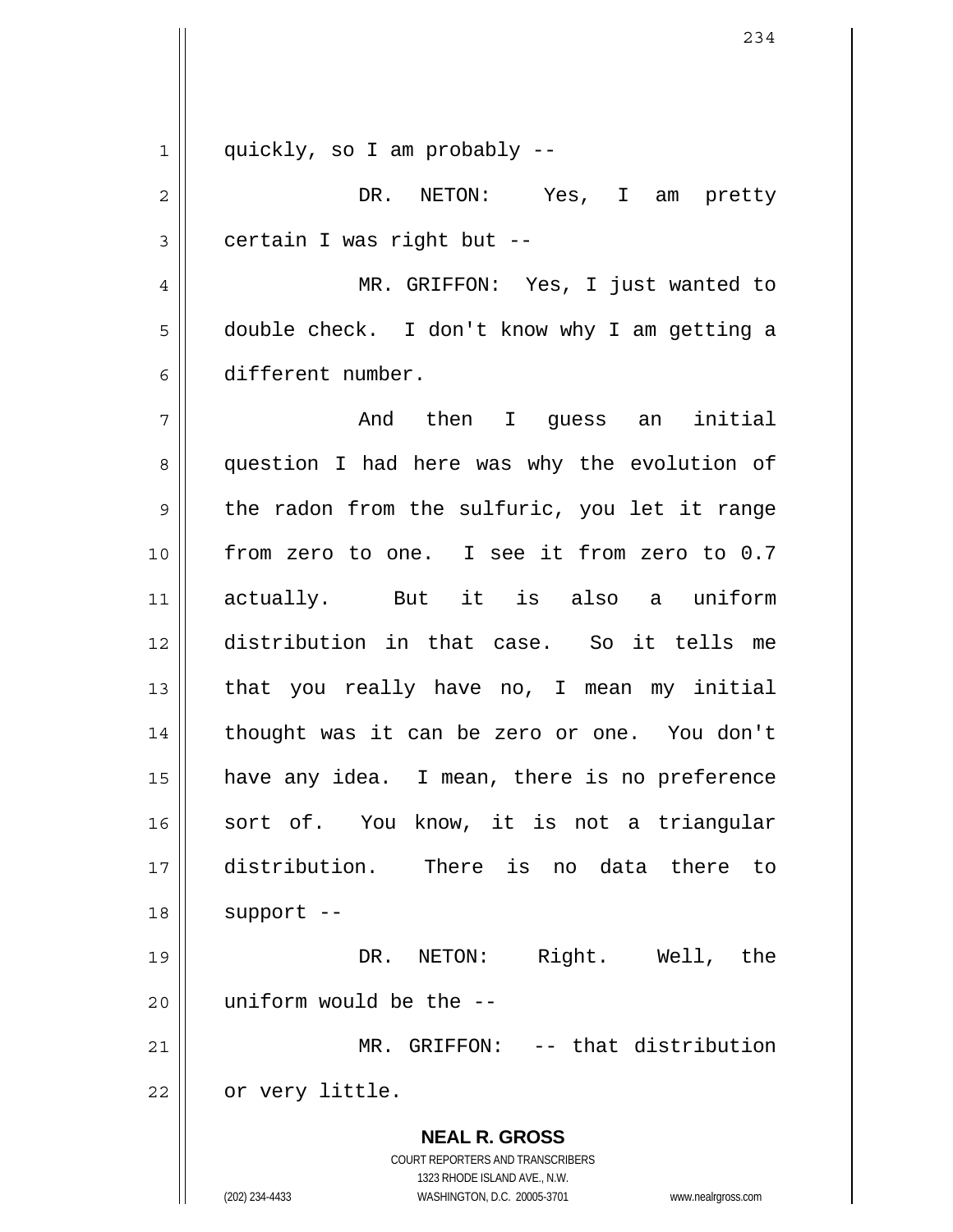1 2 3 4 5 6 7 8 9 10 11 12 13 14 15 16 17 18 19 20 21 22 DR. NETON: Yes, it would be the most conservative distribution that we could pick, to allow it to vary anywhere between those two parameters. MR. GRIFFON: It varies anywhere in between, yes. DR. NETON: Unless it was sort of a reverse lognormal and we had it all on the high end. But the reason we went down to 0.7 was because Naomi, Dr. Harley, Naomi Harley had an input there. And she believed that it was way too high to say one was really sort of the upper limit. She had suggested 50 percent as a plausible upper bound or a reasonable upper bound. And SC&A, in looking through the literature, and we concurred with this, there is some data showing if you turn on a faucet with hot water and spray a shower into a room, you are going to release a maximum of 70 percent. So, we both ended up agreeing that

> **NEAL R. GROSS** COURT REPORTERS AND TRANSCRIBERS 1323 RHODE ISLAND AVE., N.W.

(202) 234-4433 WASHINGTON, D.C. 20005-3701 www.nealrgross.com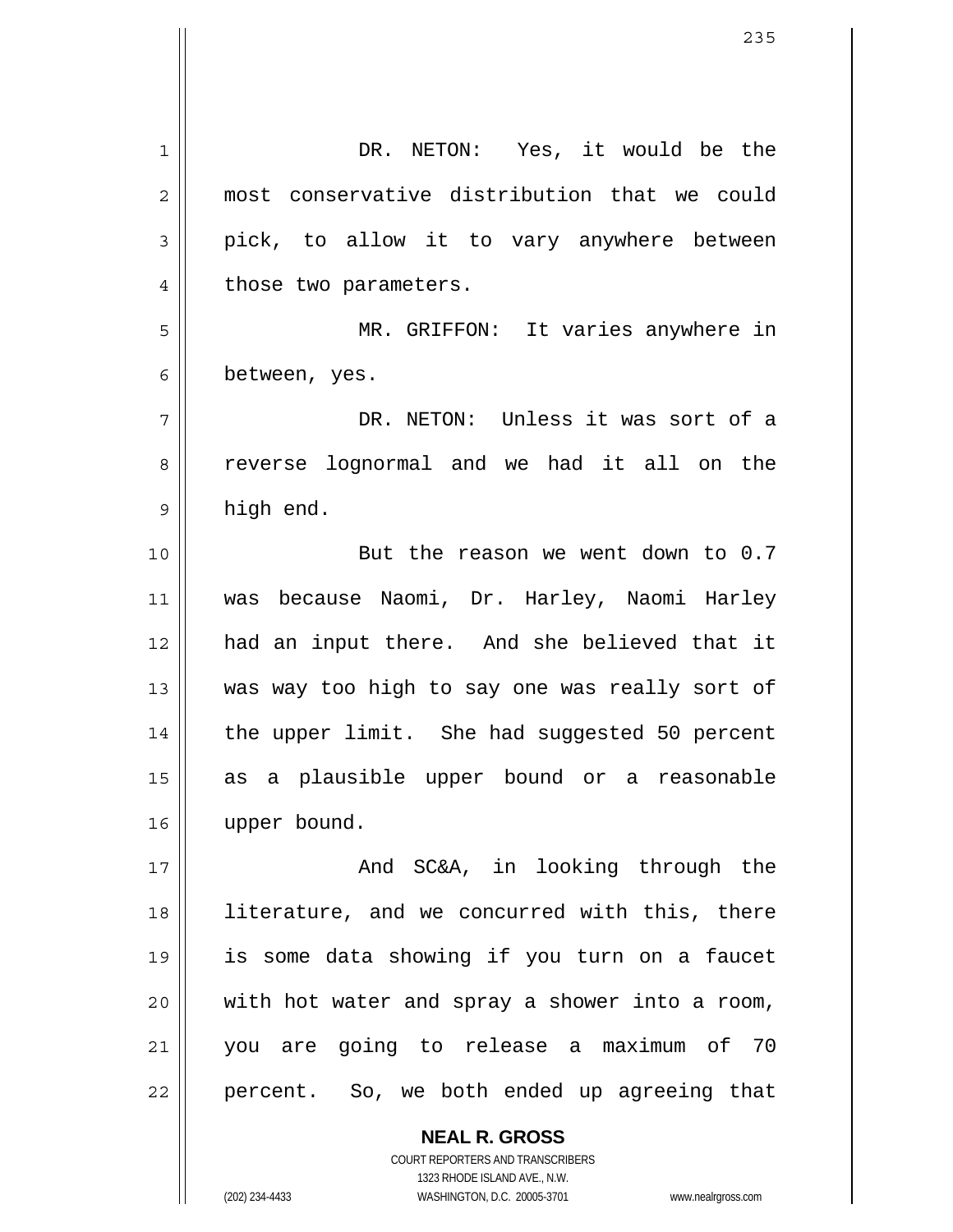that seemed to be a plausible upper bound on the release.

1

2

3 4 5 6 7 8 9 Because remember that this model assumes that it is essentially an instantaneous release from the tank. There is no hold up time in this tank. So you have got a tank that is a very tall tank. I mean, it went from the floor up to the second story of the building.

10 11 12 13 14 15 16 17 18 19 20 So, it is a very deep tank full of a lot of liquid. And so the chance that the radon that is generated at the bottom of the tank would be instantaneously ventilated is pretty small. Plus you have sort of the aperture of the tank. It is a restricted opening so it would all have to percolate through that calm. To me, it is sort of akin to opening a can of Coke and saying it goes flat instantaneously. That is what we have done here.

21 22 MR. GRIFFON: Okay and the probability that it would instantaneously mix

> **NEAL R. GROSS** COURT REPORTERS AND TRANSCRIBERS 1323 RHODE ISLAND AVE., N.W. (202) 234-4433 WASHINGTON, D.C. 20005-3701 www.nealrgross.com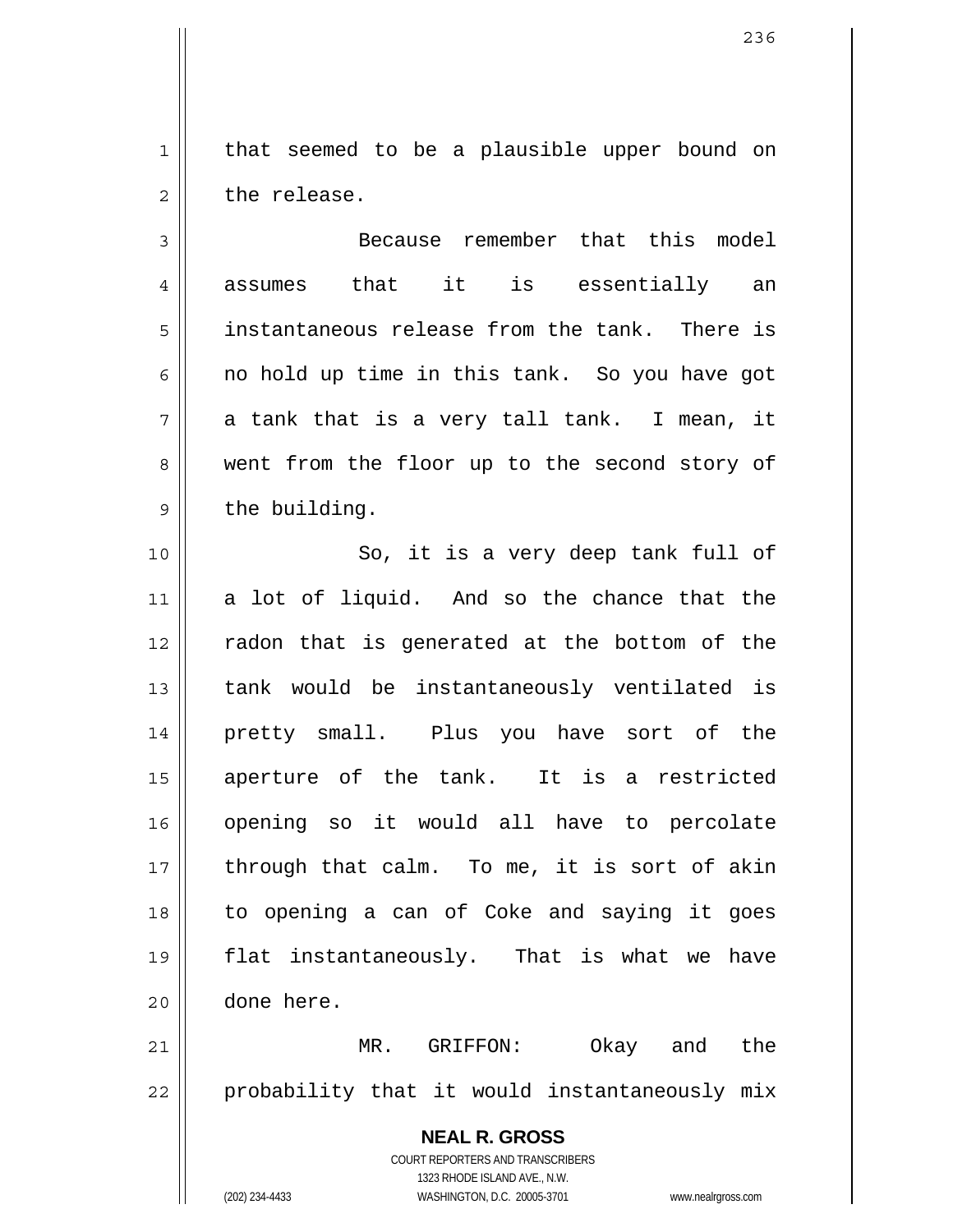**NEAL R. GROSS** COURT REPORTERS AND TRANSCRIBERS 1323 RHODE ISLAND AVE., N.W. (202) 234-4433 WASHINGTON, D.C. 20005-3701 www.nealrgross.com 1 2 3 4 5 6 7 8 9 10 11 12 13 14 15 16 17 18 19 20 21 22 through this 28,000 cubic meter building is also -- DR. NETON: I think that is not -no, I think that is not that incredible. MR. GRIFFON: Yes? DR. NETON: I think given the air exchange rates we have here, once it goes through an hour's worth of iteration, it is going to be pretty well mixed, I think. And I know you had a problem with inhomogeniety. And I forgot to mention that I think one of the reasons we went with the 95th percentile was to try to address that issue. We cannot guarantee that the radon release the radon behaved perfectly according to this model. Originally we were proposing the 50th percentile with a distribution about it but by going to the 95th percentile, these are the parameters that affect the upper limit of the radon in the building. And so I can't conceive of any circumstance where those combinations of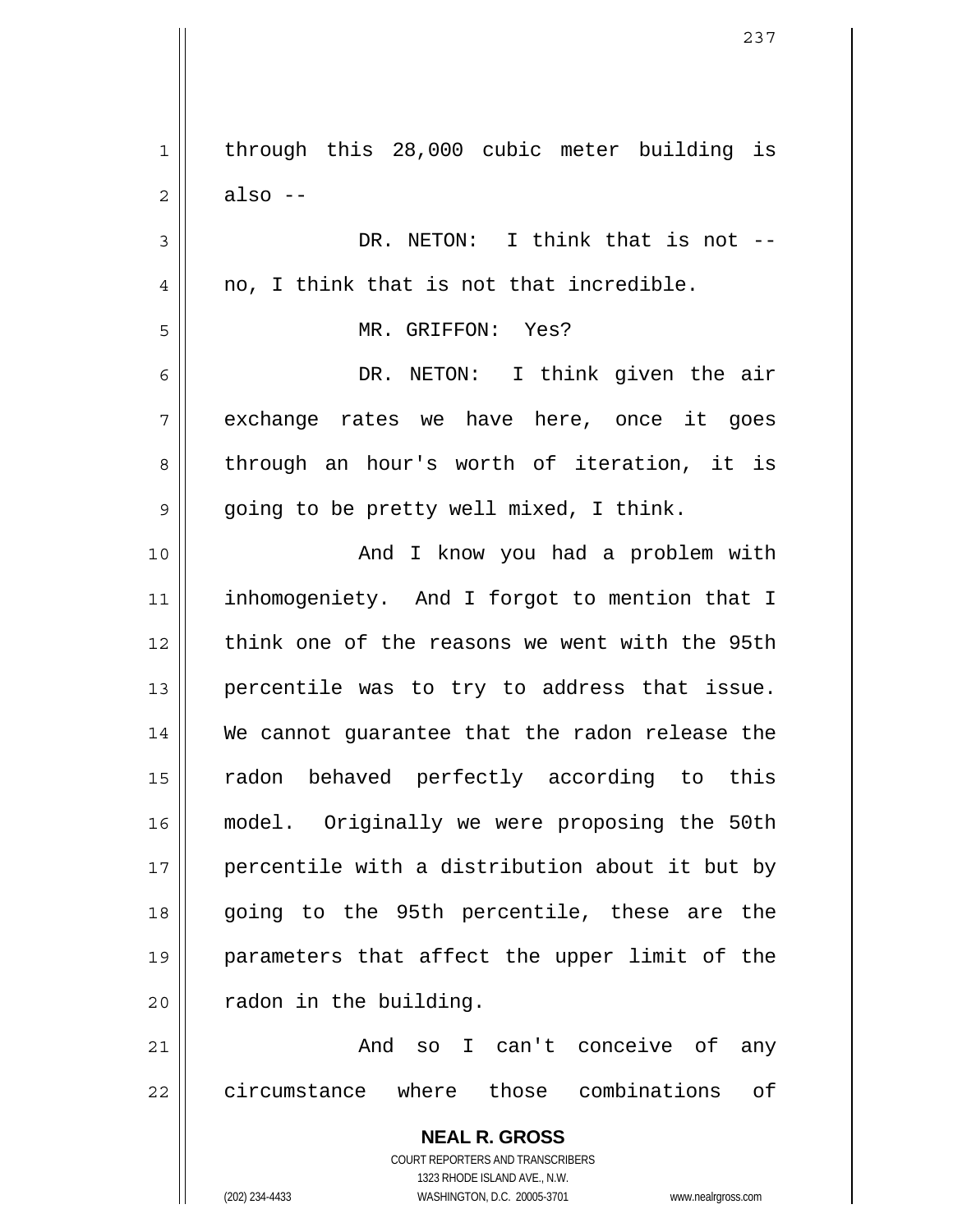parameters could be different and generate more than 17.6 picocuries per meter.

3 4 5 6 7 8 9 10 11 12 13 For example, you could argue well, the ventilation might be lower in a certain part of the plant. Well, we used the 95th percentile or it might be a higher release fraction here. In my mind, the probabilistic model by going to the 95th percentile considers the totality of all of those parameters together. And it is implausible in my mind that you could get a continuous exposure in this plant higher than 17.6 picocuries per liter.

14 15 16 17 18 19 20 21 MR. GRIFFON: I guess I was expecting more of a sort of, I mean, your qualitative explanation -- I guess I was looking for more of a do a what if for me. Show me if we had a certain scenario, how that would be bounded by your 95th percentile. I guess I was looking for a little bit -- DR. NETON: You know, Mark, I

22 looked and look for this but there is really

> **NEAL R. GROSS** COURT REPORTERS AND TRANSCRIBERS 1323 RHODE ISLAND AVE., N.W. (202) 234-4433 WASHINGTON, D.C. 20005-3701 www.nealrgross.com

1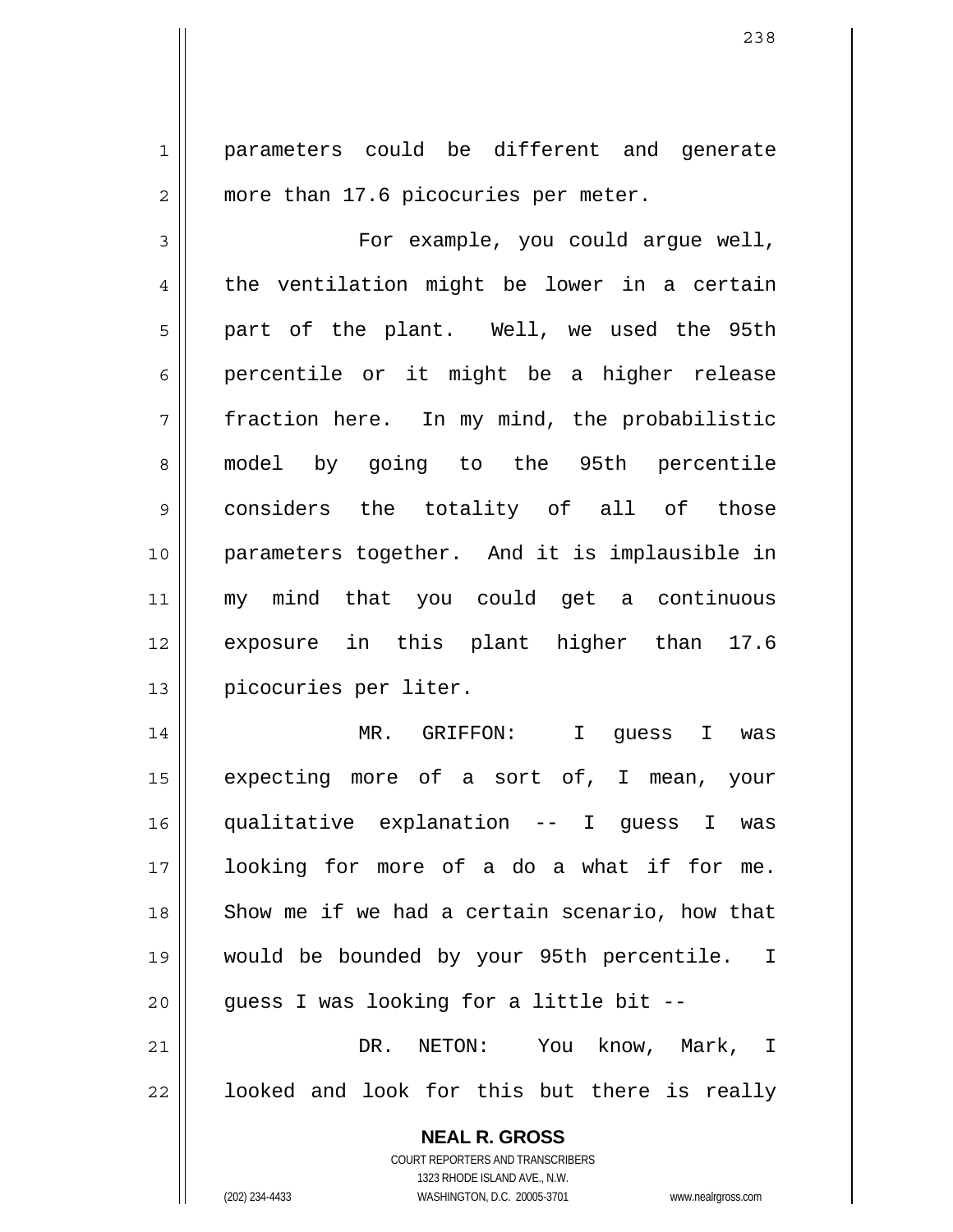1 2 3 4 5 6 7 8 9 no evidence that there is any of these massive releases in the building. I don't know, I just, I tried to model this the best we can and I don't see any scenario where the releases would be higher than what is coming out of the tanks which are distributed through the length of the building, by the way. These are not like individual tanks sitting in the corner.

10 11 12 13 14 My understanding of the tanks are they ran the length of the building. So, you have that and that is the main release point from the tank. It is not a point source release in a corner somewhere.

15 16 17 18 19 20 21 22 I looked at data for the filtration beds, where you have the material being filtered through and you are generating phosphogypsum. Those don't appear to be very high. It is a liquid material, the radium is there but I could not find any indication that you would have these, like say, an operator over. If you look at the Mallinckrodt the

> COURT REPORTERS AND TRANSCRIBERS 1323 RHODE ISLAND AVE., N.W. (202) 234-4433 WASHINGTON, D.C. 20005-3701 www.nealrgross.com

**NEAL R. GROSS**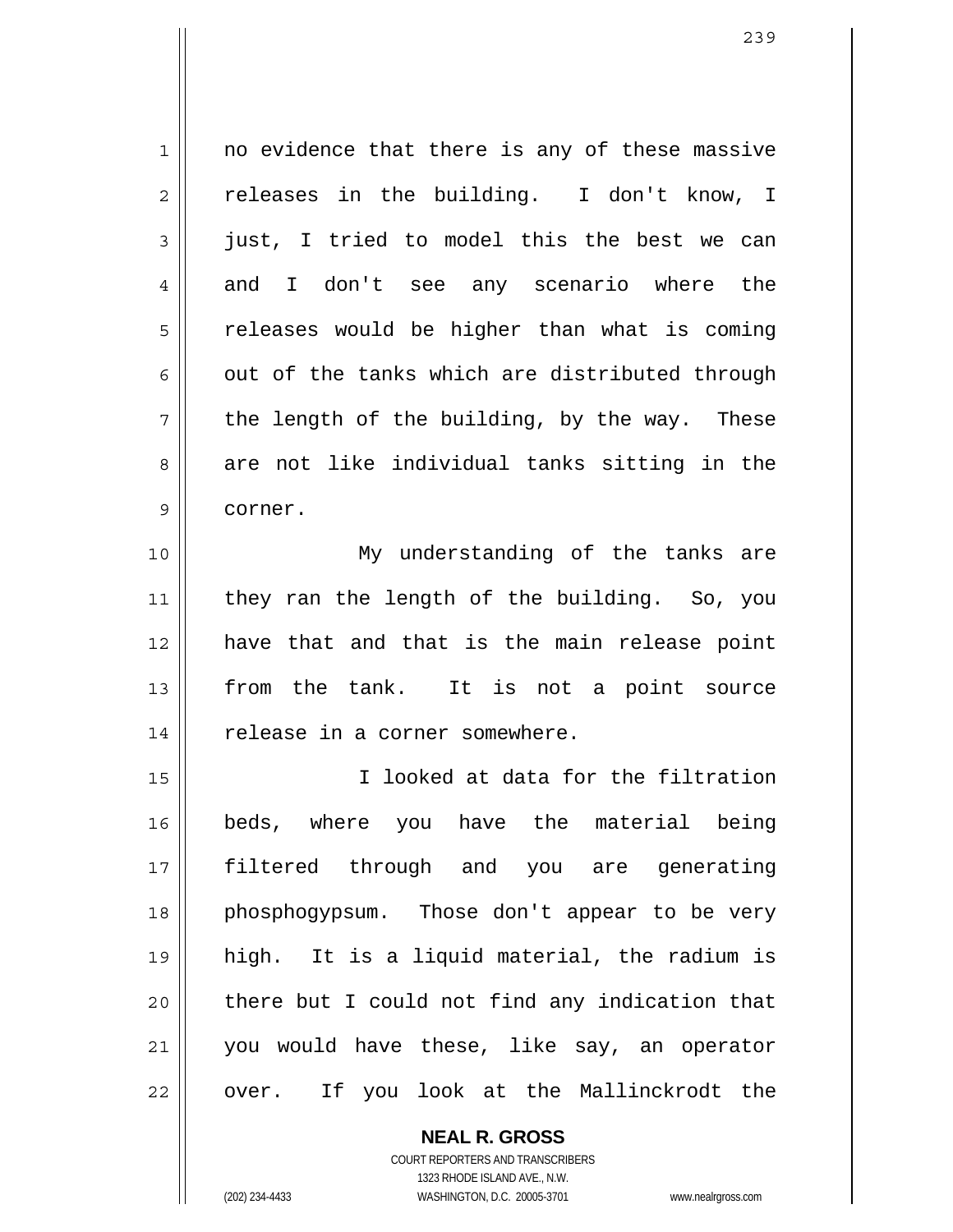1 2 3 4 5 6 7 8 9 10 11 12 13 14 15 16 17 18 19 20 21 22 data the people that were handling all those filters did not have those huge inhomogeniety. So, I can't explain it any more than that, I guess. CHAIRMAN ZIEMER: Dr. Melius, comment? DR. MELIUS: No, Mark just asked my question. I guess I am still concerned that there is no analysis of that here in the paper. DR. NETON: Well, I think that is why the probabilistic model was done, so that we could account for the uncertainty in all of the parameters and roll them together and pick the upper end of the distribution to consider the differences that would account for inhomogeniety. I mean there may be, my guess is that the best estimate of the radon in this plant is about four picocuries per liter. There may be pockets that go as high as 17.6 based on this inhomogeniety, which would be a

> **NEAL R. GROSS** COURT REPORTERS AND TRANSCRIBERS 1323 RHODE ISLAND AVE., N.W.

(202) 234-4433 WASHINGTON, D.C. 20005-3701 www.nealrgross.com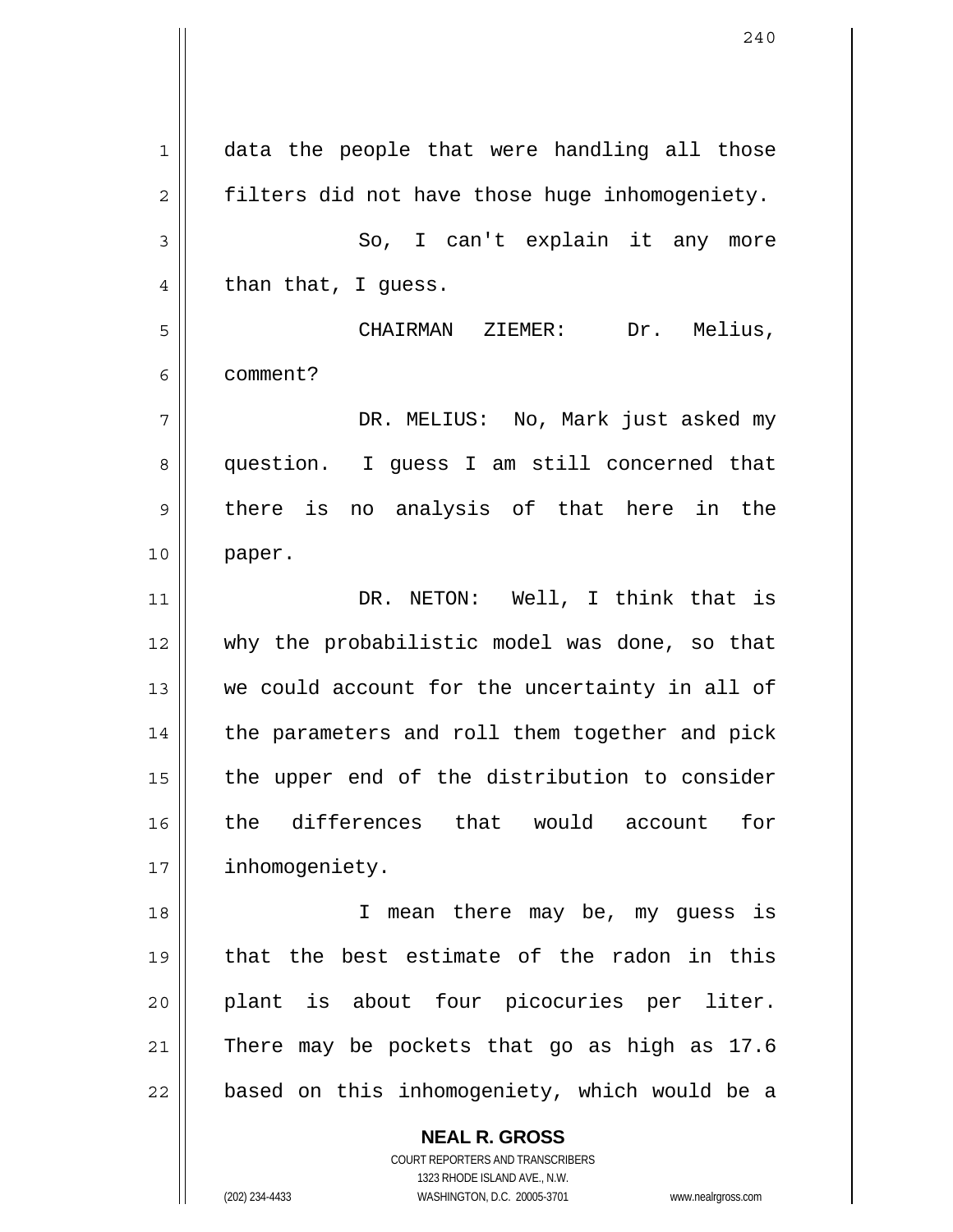combination of an upper-end of an emanation coefficient with a lower end of an air exchange rate. That is what would cause inhomogeniety in a radon model and they are in there and we have accounted for them explicitly.

7 8 DR. MELIUS: What about mixing factors?

9 10 11 12 13 14 15 16 17 DR. NETON: That is what I am saying, though. This would account for nonuniform mixing in the environment. You may have pockets where the mixing, you have a high emanation rate followed by a low ventilation rate would be essentially a low mixing situation and the 95th percentile, those combinations gives you 17.6 picocuries per liter.

CHAIRMAN ZIEMER: Phil Schofield.

19 20 21 22 MR. SCHOFIELD: Yes, I have just got a question. You are talking about the tanks. Are these open tanks or are these tanks that are basically enclosed with a

> **NEAL R. GROSS** COURT REPORTERS AND TRANSCRIBERS

> > 1323 RHODE ISLAND AVE., N.W.

1

2

3

4

5

6

18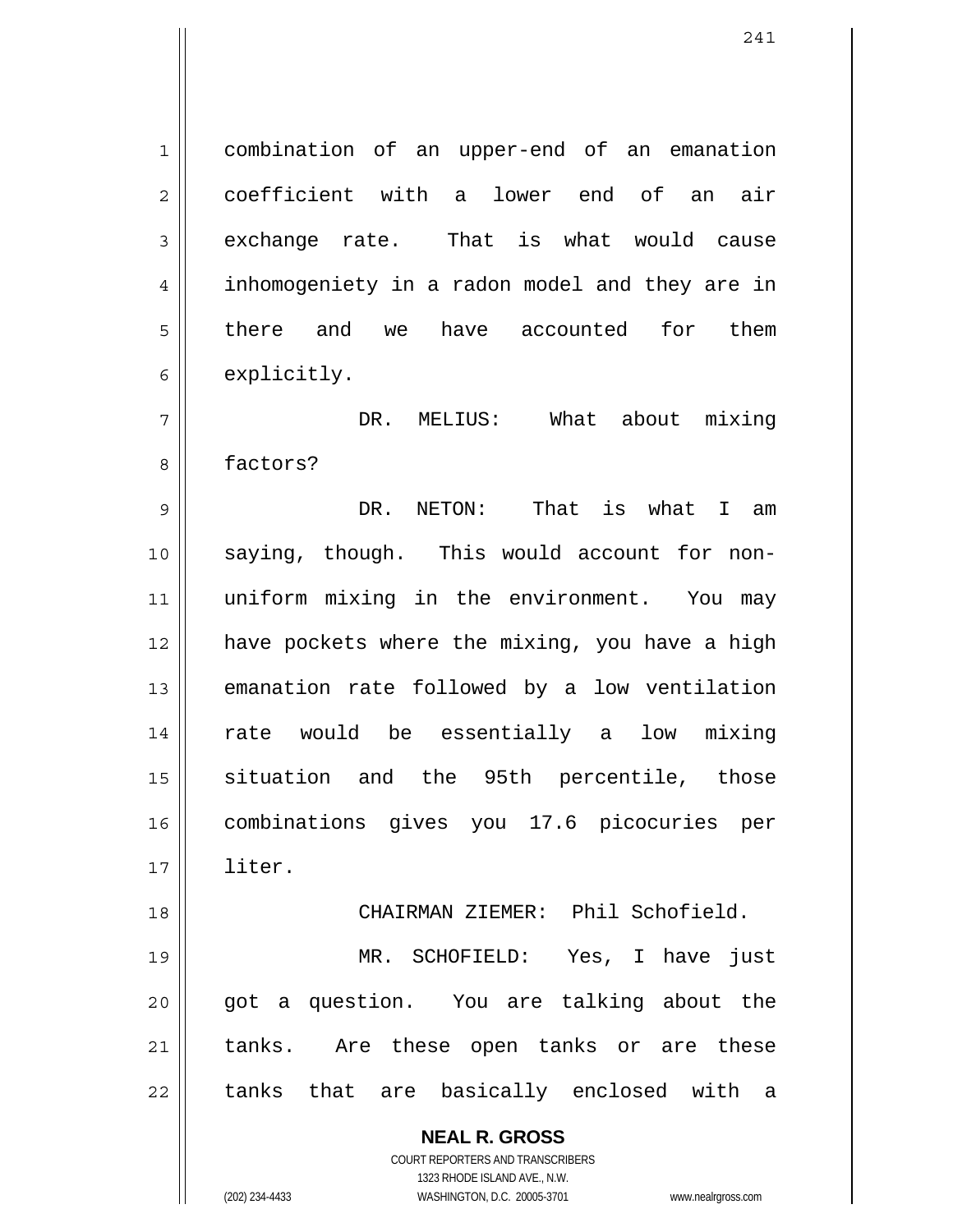1 fanned ventilation system?

| $\overline{2}$ | DR. NETON: My understanding is                                                                                                                                         |
|----------------|------------------------------------------------------------------------------------------------------------------------------------------------------------------------|
| 3              | during the early period, they were open to the                                                                                                                         |
| 4              | environment and later on, I forget what the                                                                                                                            |
| 5              | time frame was, collection cones were put over                                                                                                                         |
| 6              | the top to help direct it. But they were near                                                                                                                          |
| 7              | the, closer to the roof of the building than                                                                                                                           |
| 8              | further way. They were up on a second floor                                                                                                                            |
| $\mathsf 9$    | deck, the opening of the tank, that is. And                                                                                                                            |
| 10             | there were vents up on top of the building.                                                                                                                            |
| 11             | They weren't completely shut off.                                                                                                                                      |
| 12             | But to the best of our knowledge                                                                                                                                       |
| 13             | during this time period, there was no active                                                                                                                           |
| 14             | ventilation of the tanks that would capture,                                                                                                                           |
| 15             | hoods and such.                                                                                                                                                        |
| 16             | CHAIRMAN ZIEMER: Okay, perhaps we                                                                                                                                      |
| 17             | are ready to hear from Kathy Pinchetti on the                                                                                                                          |
| 18             | phone. Kathy, are you still there?                                                                                                                                     |
| 19             | MS. PINCHETTI: I am still here.                                                                                                                                        |
| 20             | Do you have some comments or questions for us?                                                                                                                         |
| 21             | Well, it seems like one thing that                                                                                                                                     |
| 22             | doesn't get mentioned very much is the weather                                                                                                                         |
|                | <b>NEAL R. GROSS</b><br><b>COURT REPORTERS AND TRANSCRIBERS</b><br>1323 RHODE ISLAND AVE., N.W.<br>(202) 234-4433<br>WASHINGTON, D.C. 20005-3701<br>www.nealrgross.com |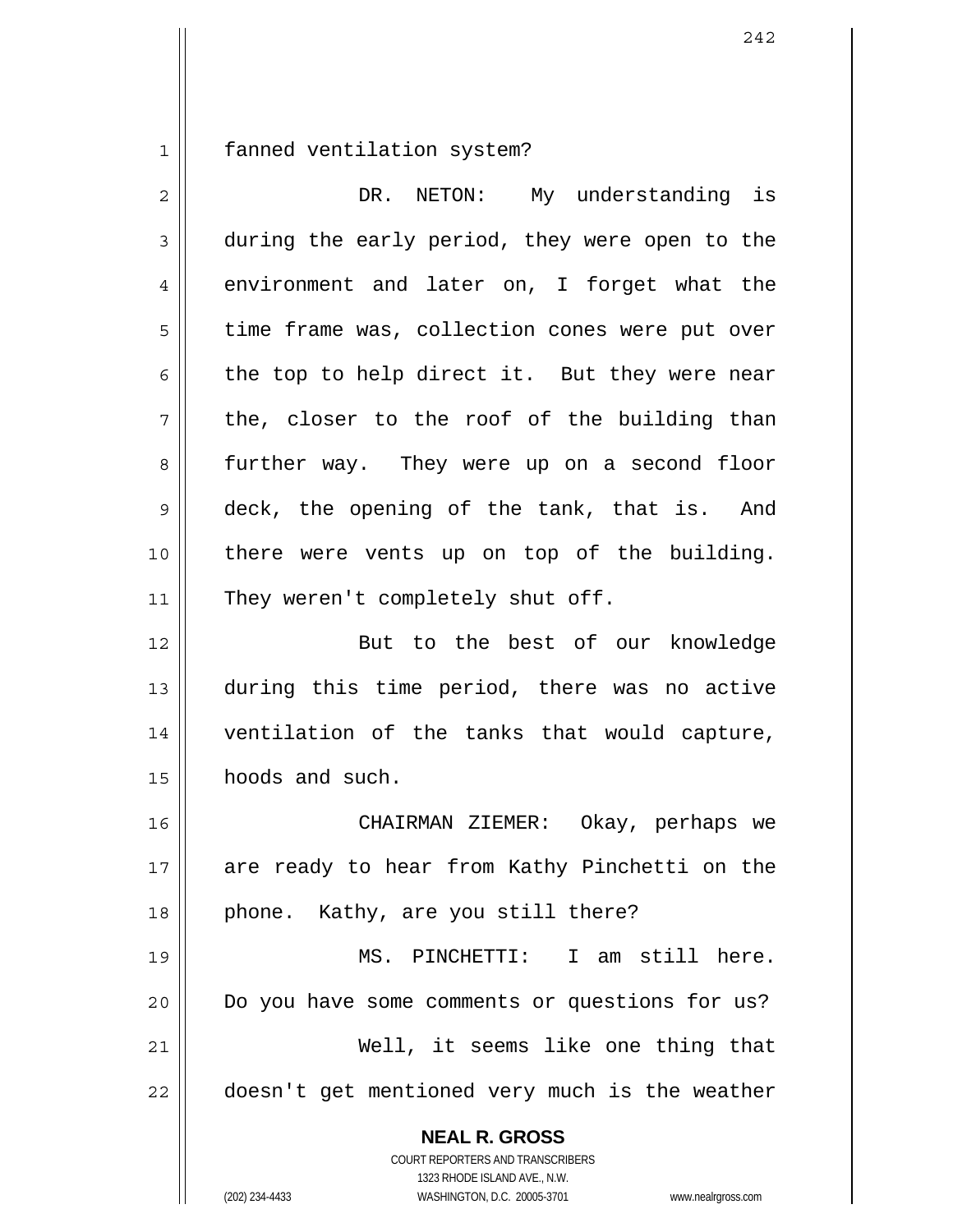| $\mathbf 1$    | factor. In Joliet, they tend to have you       |
|----------------|------------------------------------------------|
| $\mathbf 2$    | know, pretty drastic swings in the weather,    |
| $\mathfrak{Z}$ | like tornadoes, ice, hail, humidity. And when  |
| $\overline{4}$ | there is a thunderstorm or a tornado touching  |
| 5              | down, the material doesn't move because the    |
| 6              | electricity is out. And so if you have one     |
| 7              | part of the plant that is in the middle of     |
| 8              | production and can't get it out of the         |
| 9              | building into the next portion, it sits there. |
| 10             | And in the winter, those vents are probably    |
| 11             | frozen shut and if the sky is turning green    |
| 12             | because there are tornadoes touching down,     |
| 13             | those bay doors are not going to be open.      |
| 14             | So if the ventilation rate affects             |
| 15             | lot of the exposure, I think we need to<br>a   |
| 16             | consider those drastic changes.                |
| 17             | And in the Harley report, it looked            |
| 18             | like one of her references was a home in the   |
| 19             | Pacific Northwest. And I think Washington      |
| 20             | State is, you know, warm rain and there is a   |
| 21             | lot of greenery. I mean, it doesn't mean it    |
| 22             | never gets cold but I don't know if that would |

243

 $\mathsf{II}$ 

COURT REPORTERS AND TRANSCRIBERS 1323 RHODE ISLAND AVE., N.W. (202) 234-4433 WASHINGTON, D.C. 20005-3701 www.nealrgross.com

**NEAL R. GROSS**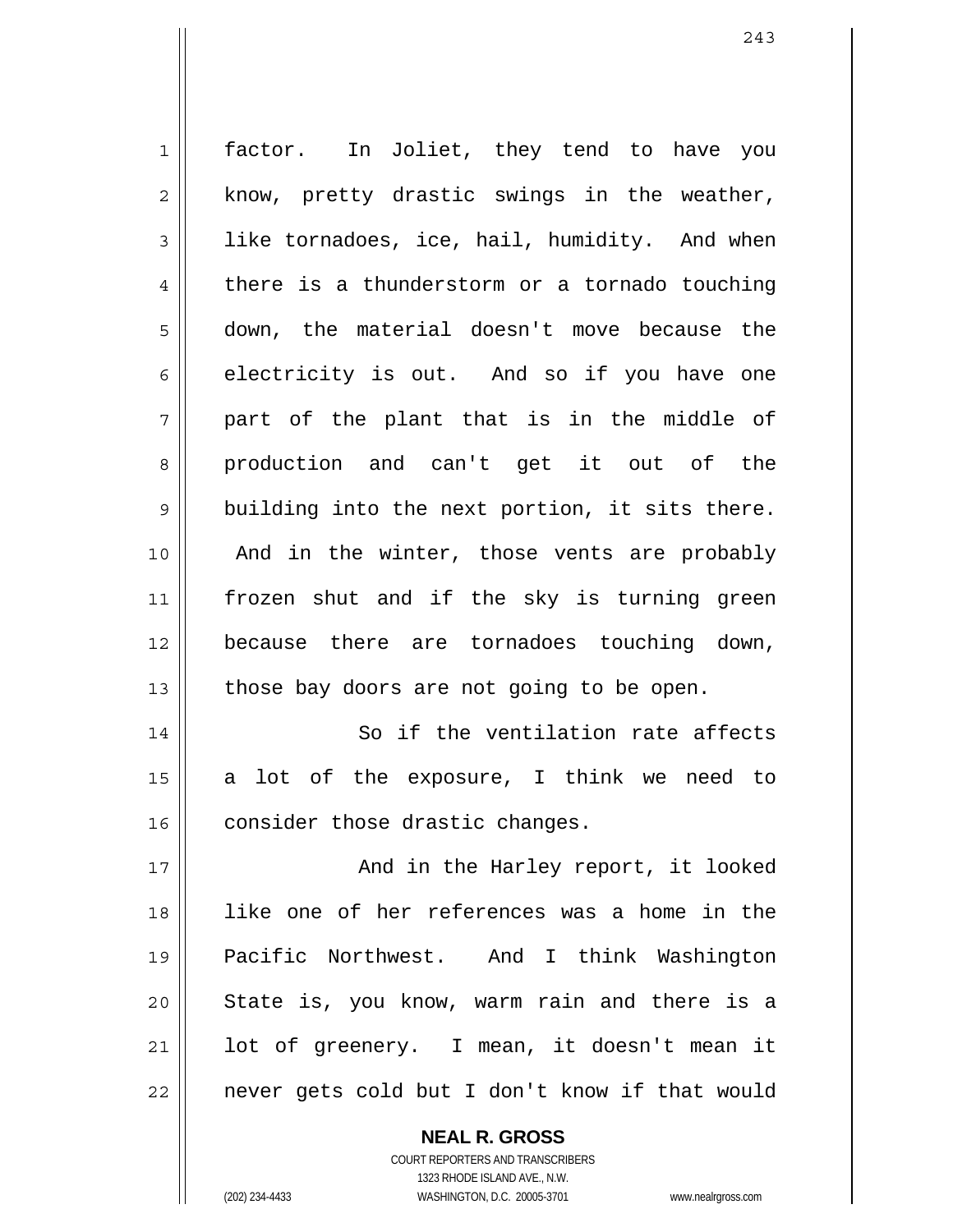1 2 have an affect on the, I guess it was the ventilation rate through a home.

3 4 5 6 7 8 9 10 11 And I respect that all you guys are scientists. I am certainly not but I have been learning and learning a little bit about radiation. And the spot that they found in 1983, that spot was 25 years old when they found it. So I don't know how estimating what the, I guess the strength of it was when it was originally there, as opposed to when it was found in '83.

12 13 CHAIRMAN ZIEMER: Okay, perhaps, Dr. Neton, you can respond to that.

14 15 16 17 18 19 20 21 22 DR. NETON: I just have one comment on Dr. Harley's reference to this home. I believe it was in New Jersey. And that was in reference to the lower bound of the ventilation rate. Originally, SC&A's model had a lower bound of 0.1 air exchanges per hour and Dr. Harley was pointing out that even under the tightest conditions of an energy efficient home, one can barely achieve that

**NEAL R. GROSS**

COURT REPORTERS AND TRANSCRIBERS 1323 RHODE ISLAND AVE., N.W. (202) 234-4433 WASHINGTON, D.C. 20005-3701 www.nealrgross.com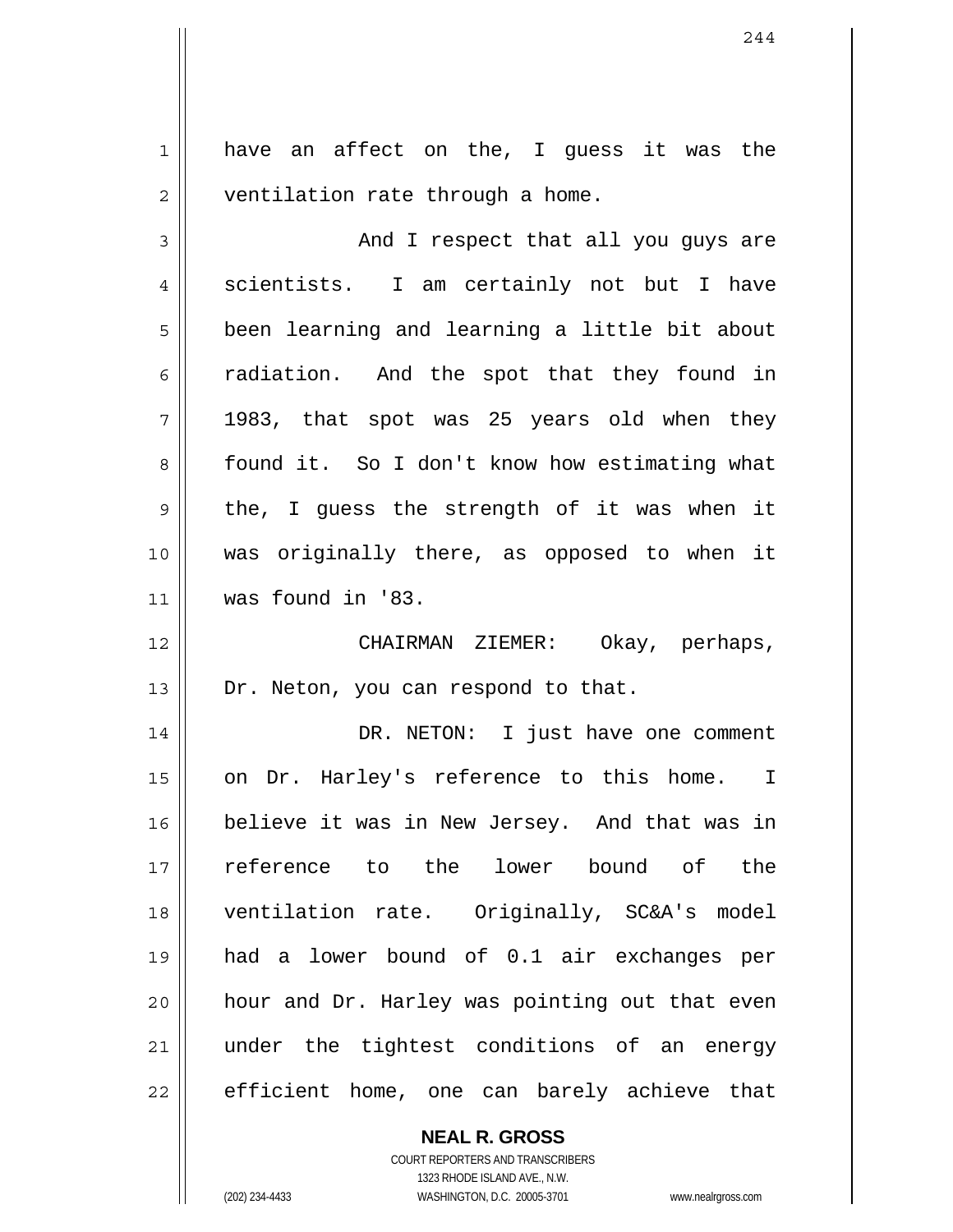1 2 3 4 5 6 7 8 9 10 11 12 13 14 15 16 17 18 19 type of lower bound of a ventilation rate. So clearly, in a plant that has open doors and windows and has a heat source in the middle of hot sulfuric acid, the ventilation rate would clearly be higher than 0.1 interchanges per hour, that was the point that she was making. MR. GRIFFON: Didn't you use 0.1 as your lower bound in your range now? DR. NETON: No, we used one air exchange per hours as is a credible lower bound for the air exchange rate. That was after discussion with Dr. Harley and looking at some literature, we believe it is pretty reasonable as a lower bound. CHAIRMAN ZIEMER: Jim, did you have any comments on the other weather issues that were mentioned in terms of, or loss of power, electricity? DR. NETON: Well I mean, other than

21

20

22

**NEAL R. GROSS** COURT REPORTERS AND TRANSCRIBERS

that those may have been temporary excursions.

I mean, I am sure power went out occasionally

but I can't comment on it other than like I

1323 RHODE ISLAND AVE., N.W.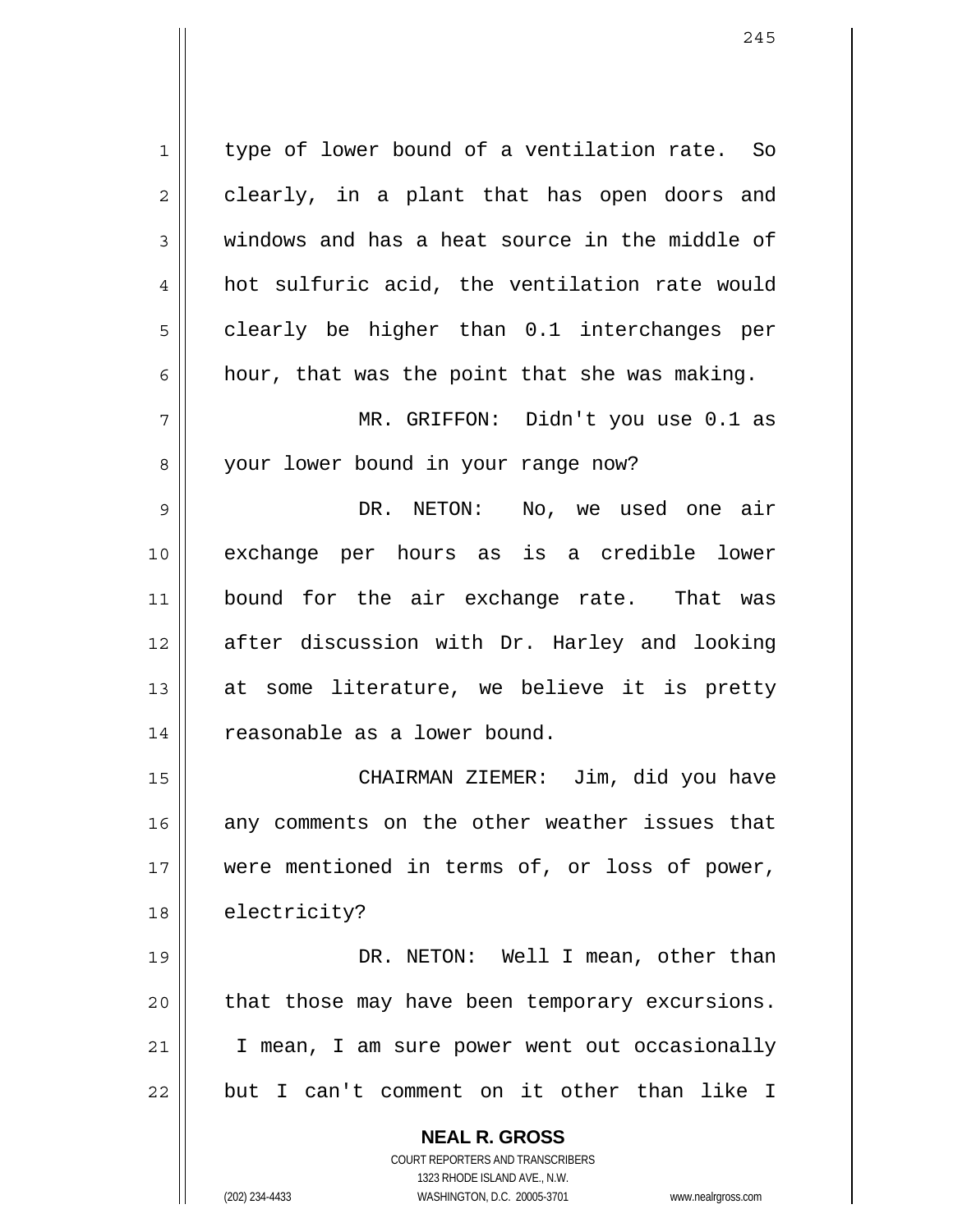**NEAL R. GROSS** COURT REPORTERS AND TRANSCRIBERS 1323 RHODE ISLAND AVE., N.W. (202) 234-4433 WASHINGTON, D.C. 20005-3701 www.nealrgross.com 1 2 3 4 5 6 7 8 9 10 11 12 13 14 15 16 17 18 19 20 21 22 say, in the big picture, for an entire year's worth of operation, this model does not make any distinction between winter and summer when summer it would clearly be the windows would be more wide open, the doors would be, you know, there would be more natural ventilation through the plant. We believe that the one to five range adequately addresses the average type of ventilation that one would experience in a plant. MR. GRIFFON: Jim, just another reason I wanted to see the analytical file. Because on your slide, it says air exchange rate and maybe it is not the value you used, but it says 2.78 E to the minus 5th per second, which converts to 0.09 something. DR. NETON: That is a cut a paste issue. I'm sorry. MR. GRIFFON: Okay, okay. DR. NETON: I meant one. MR. GRIFFON: And that was what was confusing me.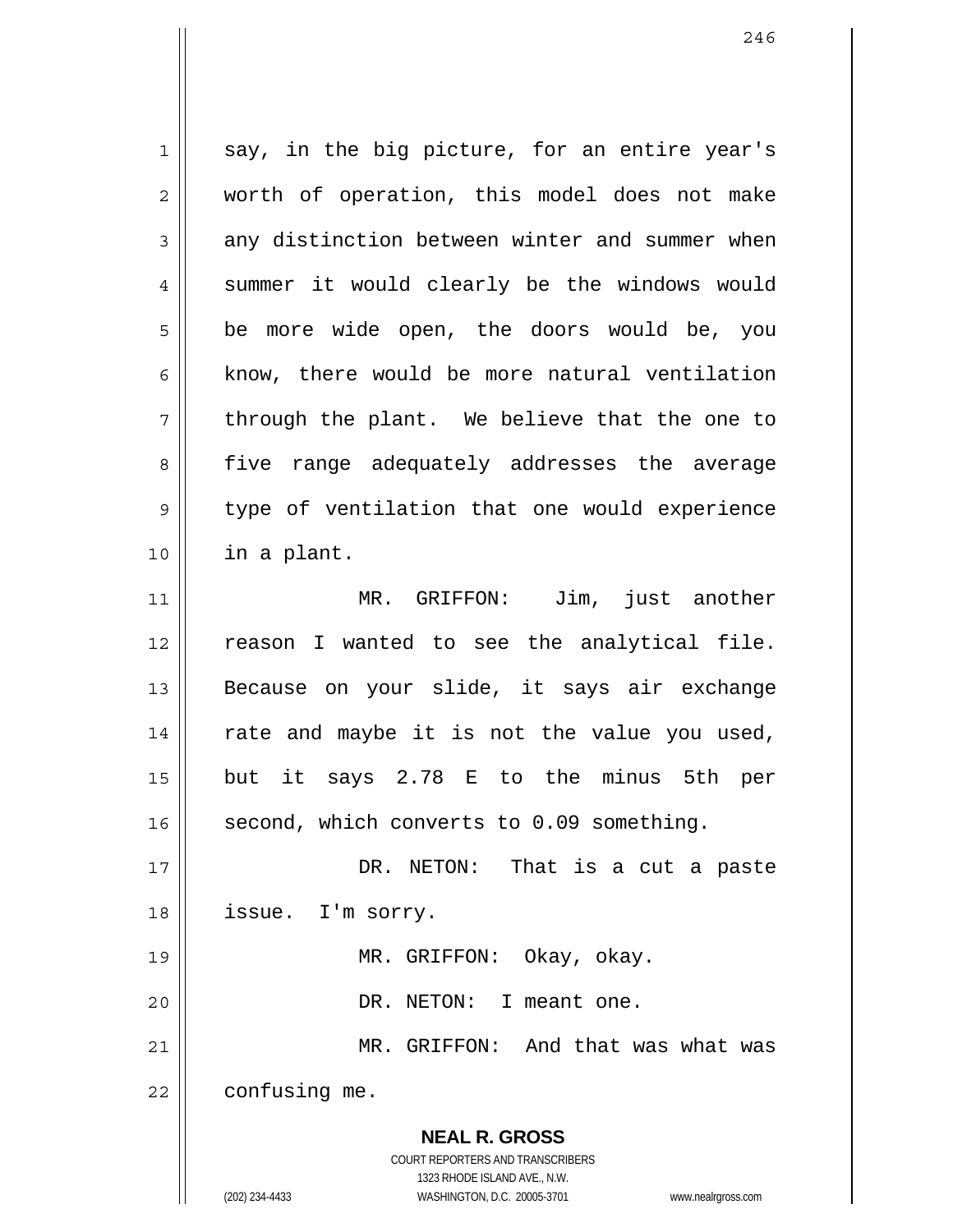|    | 247                                                                 |
|----|---------------------------------------------------------------------|
|    |                                                                     |
| 1  | DR. NETON: Yes, I am sorry.                                         |
| 2  | MR. GRIFFON: That's okay. I just                                    |
| 3  |                                                                     |
| 4  | DR. NETON: Yes, I apologize for                                     |
|    |                                                                     |
| 5  | that.                                                               |
| 6  | MR. GRIFFON: It's okay. I just                                      |
| 7  | wanted to $-$                                                       |
| 8  | DR. NETON: Clearly, just for the                                    |
| 9  | record, it was one air exchange to five air                         |
| 10 | exchanges per hour is what we used in our                           |
| 11 | model.                                                              |
| 12 | DR. MELIUS: Don't sit down, Jim,                                    |
| 13 | unless you want some more exercise. It's a                          |
| 14 | quick question.                                                     |
| 15 | just mentioned some<br>You<br>have                                  |
| 16 | references relative to industrial building                          |
| 17 | ventilation that were used here. I don't see                        |
| 18 | them referenced in the report. So, I am just                        |
|    |                                                                     |
| 19 | curious.                                                            |
| 20 | DR. NETON: Yes, what I did was                                      |
| 21 | sort of produce here the Reader's Digest                            |
| 22 | version, I suppose. The original SC&A report                        |
|    | <b>NEAL R. GROSS</b>                                                |
|    | COURT REPORTERS AND TRANSCRIBERS<br>1323 RHODE ISLAND AVE., N.W.    |
|    | (202) 234-4433<br>WASHINGTON, D.C. 20005-3701<br>www.nealrgross.com |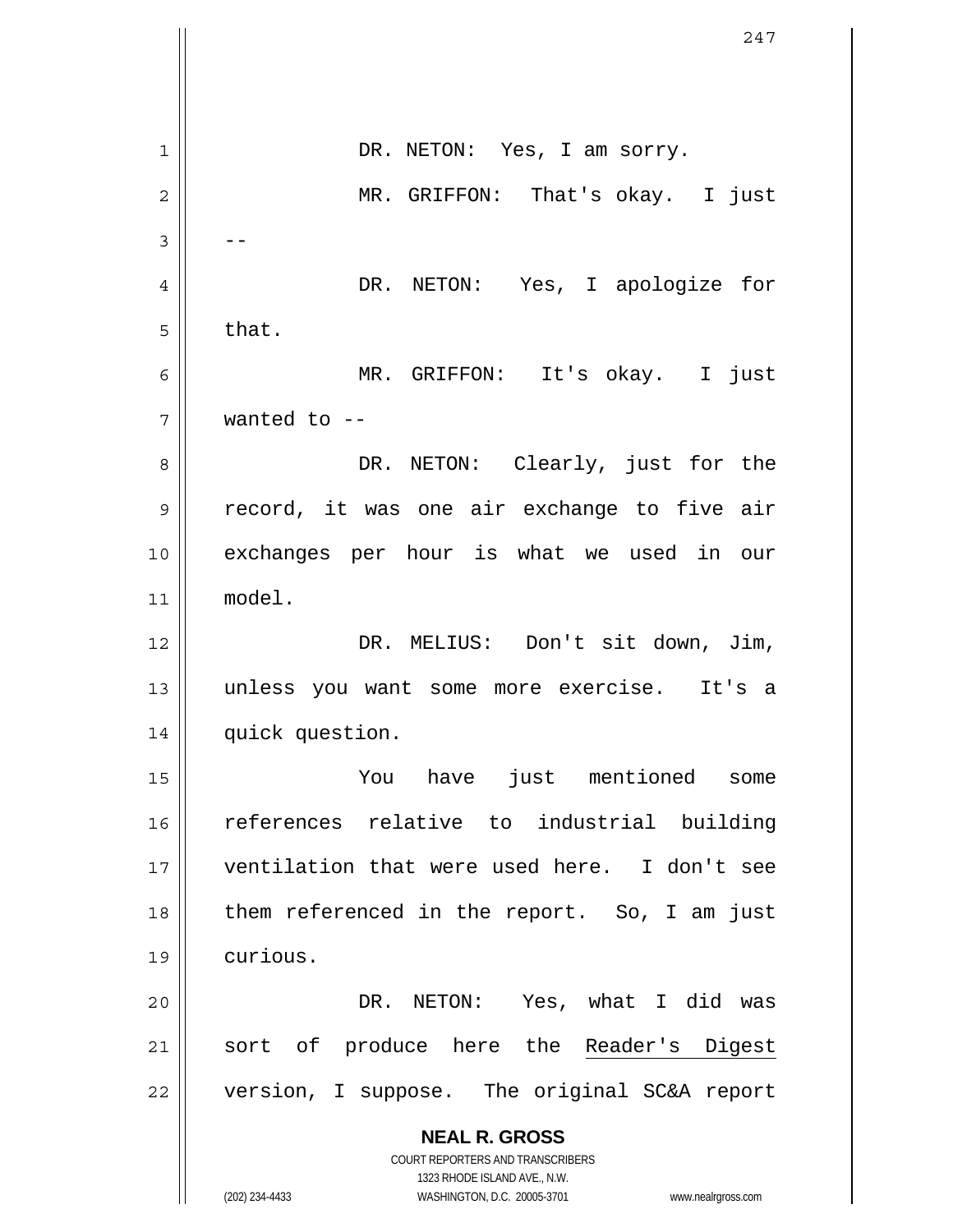**NEAL R. GROSS** COURT REPORTERS AND TRANSCRIBERS 1323 RHODE ISLAND AVE., N.W. 1 2 3 4 5 6 7 8 9 10 11 12 13 14 15 16 17 18 19 20 21 22 had references associated with it. And I guess I assumed that the Board had access to those. The working group certainly had them. I should have attached them and I can make them available to the full Board. MS. MUNN: They were sent to the Board. DR. NETON: They were sent to the Board? MS. MUNN: Yes. DR. NETON: The Board did have them. That is from Appendix B of the SC&A white paper on radon modeling at Blockson. DR. MELIUS: Okay. I am just trying to -- I think we do have those. DR. NETON: Yes. DR. MELIUS: I just, you didn't -- DR. NETON: I'm sorry. DR. MELIUS: -- specification on it. DR. NETON: Yes, I thought since those had already been distributed, I really

(202) 234-4433 WASHINGTON, D.C. 20005-3701 www.nealrgross.com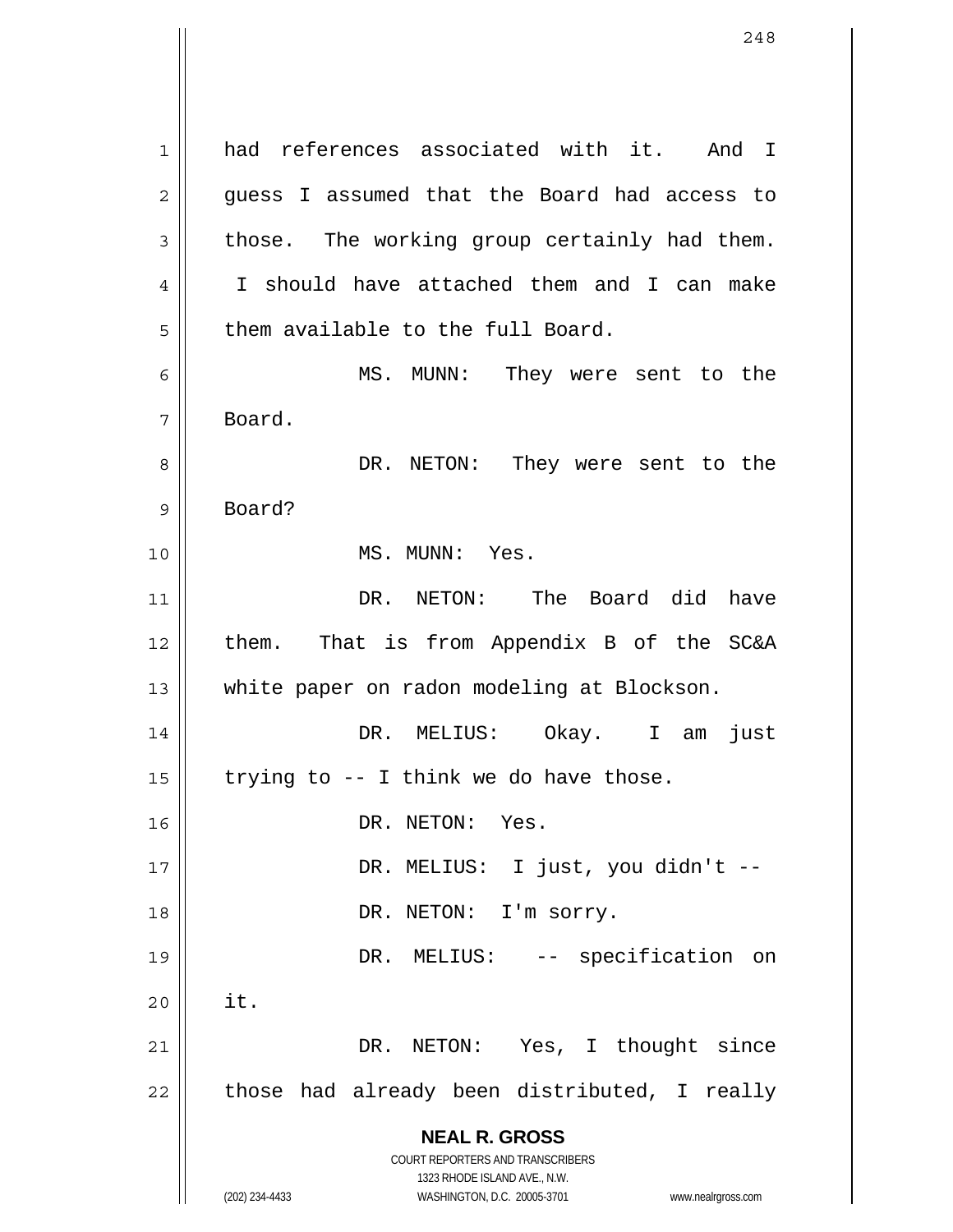1 2 3 4 5 6 was asked to put on paper our position on radon because we had been criticized for verbally agreeing to a certain value. But I think Mark asked, well, what is NIOSH doing. So this is in writing what we are committed to using for our dose reconstructions.

7 8 9 10 MS. MUNN: Those references were all included in the material that was sent to the Board prior to our vote at the last Albuquerque meeting.

11 12 CHAIRMAN ZIEMER: Okay, further comments or questions?

13 14 15 16 17 18 19 20 21 22 Board Members, we have a situation here where we have to determine whether we are ready to vote on the original recommendation from NIOSH, the NIOSH position that they could reconstruct dose for this site. The working group did not have a consensus position or recommendation for this because of these open items. I ask the Board now if you are ready to take action or do you believe that you have some additional questions or concerns in terms

**NEAL R. GROSS**

COURT REPORTERS AND TRANSCRIBERS 1323 RHODE ISLAND AVE., N.W. (202) 234-4433 WASHINGTON, D.C. 20005-3701 www.nealrgross.com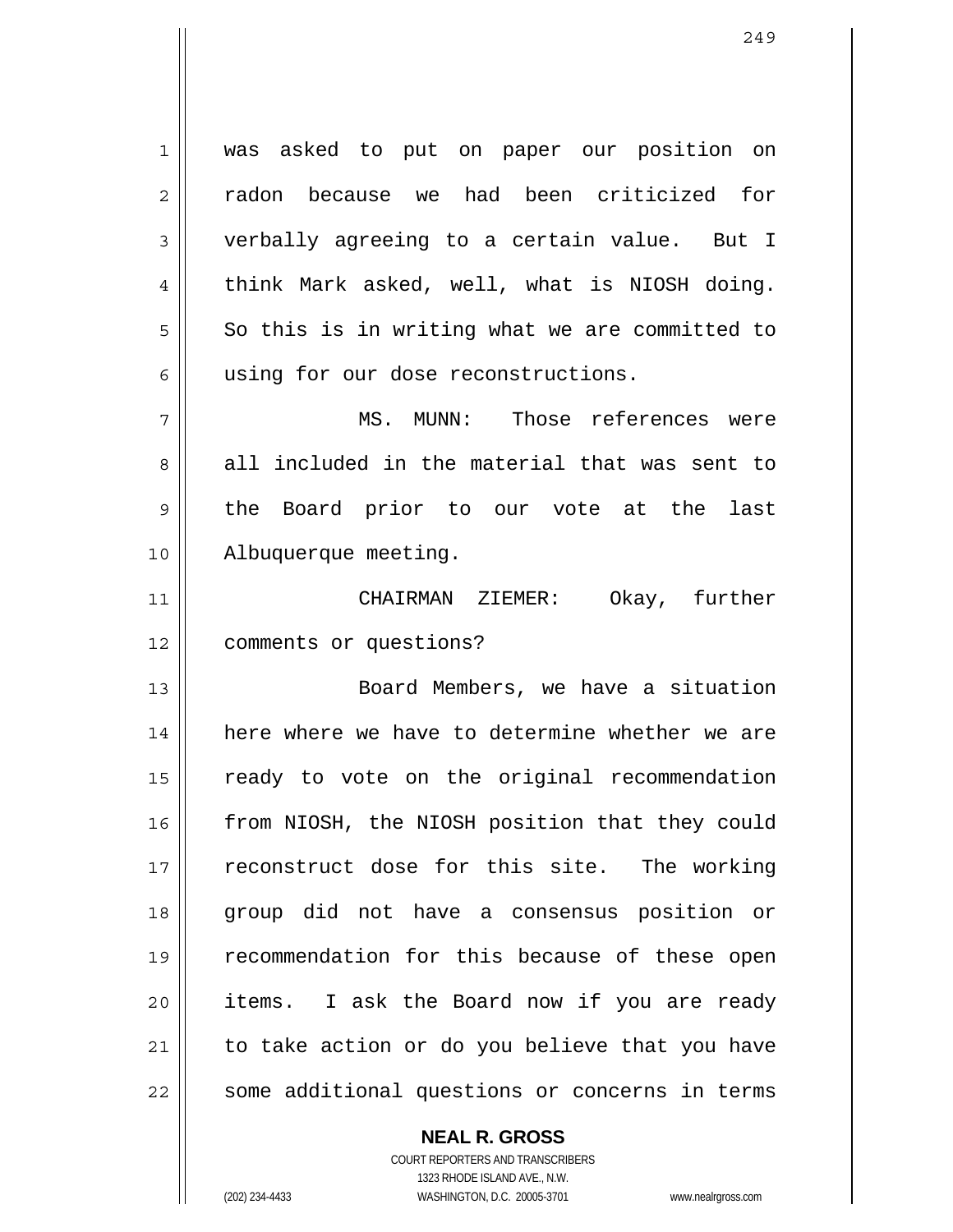1 2 of these items that we have just discussed? Ms. Munn?

3 4 5 6 7 8 9 10 11 12 13 14 15 16 17 18 19 20 21 MS. MUNN: Dr. Ziemer, I bring to your attention the fact that I believe we took a vote at our Albuquerque meeting with respect to this very issue and it was a split vote. And at the end of that time, there were additional questions raised, specifically with regard to the topic that Dr. Neton has just covered. I believe I just heard that there is still a request on the table for yet some additional information. Didn't you say you wanted more? MR. GRIFFON: Just the analysis file, yes. I mean, I think that is legitimate. MS. MUNN: So it would not appear that a vote at this time is in order from either side of the picture. CHAIRMAN ZIEMER: We do not have a motion before us, I grant you that. What I am

22 asking is, does anyone wish to make a motion

> **NEAL R. GROSS** COURT REPORTERS AND TRANSCRIBERS

> > 1323 RHODE ISLAND AVE., N.W.

(202) 234-4433 WASHINGTON, D.C. 20005-3701 www.nealrgross.com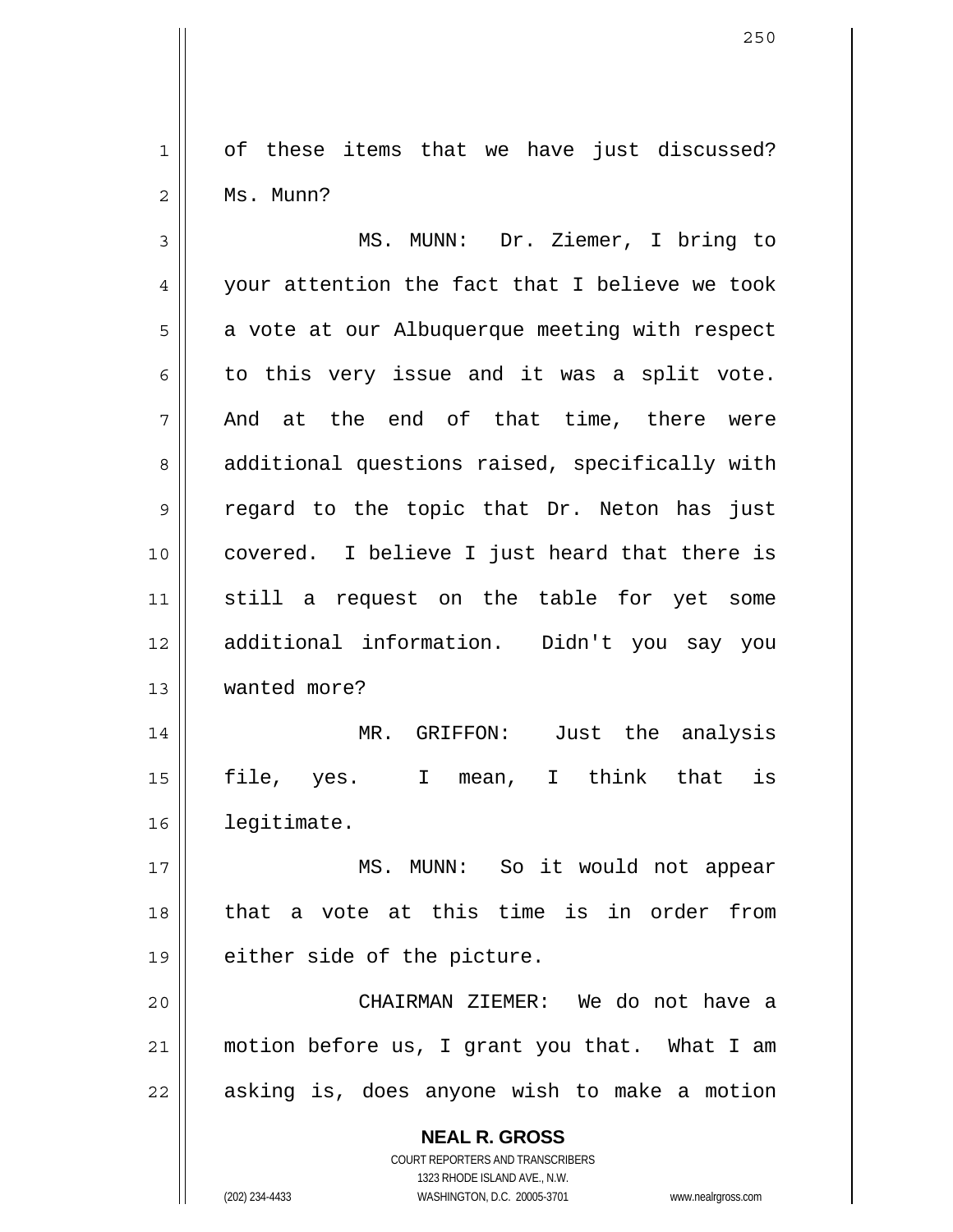**NEAL R. GROSS** COURT REPORTERS AND TRANSCRIBERS 1323 RHODE ISLAND AVE., N.W. 1 2 3 4 5 6 7 8 9 10 11 12 13 14 15 16 17 18 19 20 21 22 at this point? Otherwise, no action would mean that we would continue -- this would be in a sense a continuing item that would have to reappear on our agenda because we make -- Well, let's put it this way. We have an action which is inconclusive which, in itself is a kind of action. But if the Board wishes to take further action based on the findings that we have had here, then we have the opportunity to do that. Mark, you have a comment? Dr. Melius? MR. GRIFFON: I guess I was just going to ask a process question. I think this has been taken out of the Work Group and back to the full Board. Right? CHAIRMAN ZIEMER: That's right. DR. MELIUS: My question was if I get this analysis file and I have follow-up questions, I hate to wait until the next full Board meeting. How can we work that through, I guess is the question I have.

(202) 234-4433 WASHINGTON, D.C. 20005-3701 www.nealrgross.com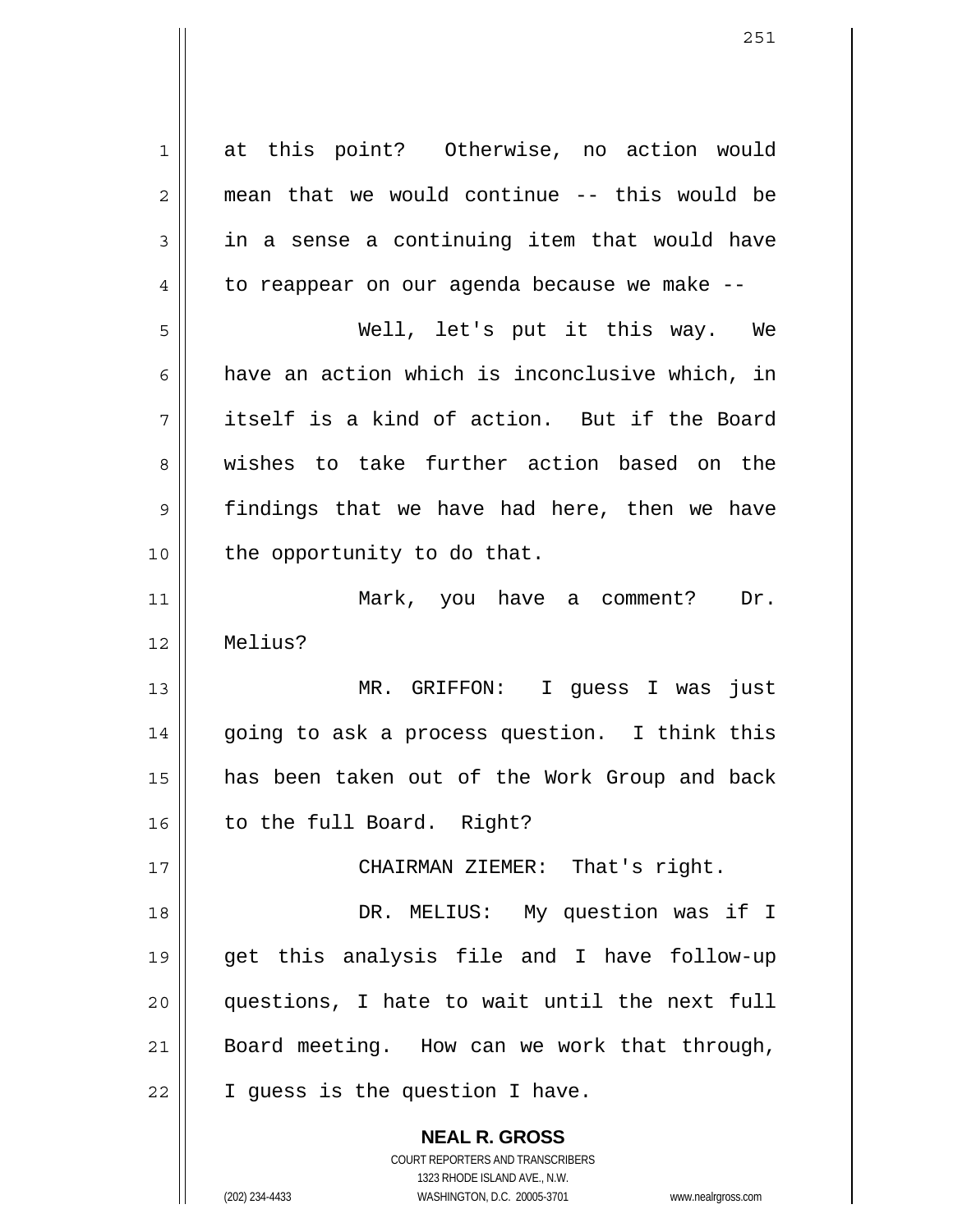**NEAL R. GROSS** COURT REPORTERS AND TRANSCRIBERS 1323 RHODE ISLAND AVE., N.W. 1 2 3 4 5 6 7 8 9 10 11 12 13 14 15 16 17 18 19 20 21 22 CHAIRMAN ZIEMER: Well we may need to ponder that and address it tomorrow in our Work Group session. But even if it went back to a Work Group, this Board cannot take action until we meet again. Dr. Melius, did you have an additional comment? DR. MELIUS: I quess procedurally, didn't we once have a motion and then table the motion? That is what we are operating under. MS. MUNN: No. We had a motion. We tabled the motion. I brought it off the table in Albuquerque. We voted on it. It was a split vote with a request for additional information, which was the reason for Dr. Neton's presentation today, as I recall those occurrences. DR. MELIUS: I would like clarification. I don't think it makes -- CHAIRMAN ZIEMER: I think we can clarify that before our work session tomorrow and then decide how to proceed.

(202) 234-4433 WASHINGTON, D.C. 20005-3701 www.nealrgross.com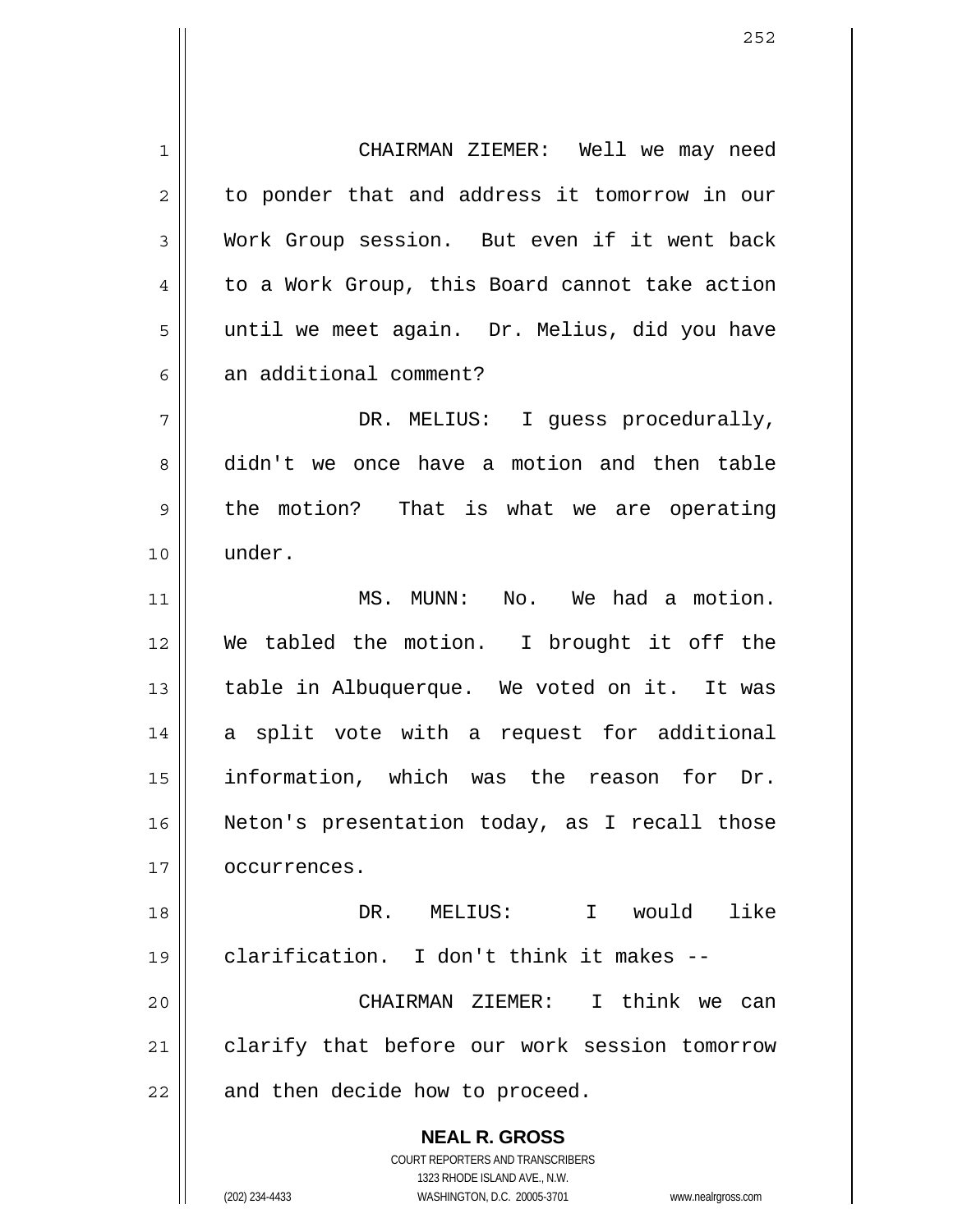| 1              | DR. MELIUS: Yes, please.                                                                            |
|----------------|-----------------------------------------------------------------------------------------------------|
| $\overline{2}$ | CHAIRMAN ZIEMER: Either way, it                                                                     |
| 3              | would either have to come off the table for                                                         |
| 4              | something to happen or we would need another                                                        |
| 5              | motion for something to happen. But if we can                                                       |
| 6              | agree to address that tomorrow and perhaps in                                                       |
| 7              | the meantime, make a determination on how to                                                        |
| 8              | proceed in terms of the information that Mark                                                       |
| 9              | Griffon has asked for.                                                                              |
| 10             | Are there any other comments<br>on                                                                  |
| 11             | this particular item?                                                                               |
| 12             | DR. MELIUS: I just have one                                                                         |
| 13             | comment to Jim Neton.                                                                               |
| 14             | It would have been preferable to me                                                                 |
| 15             | to not have a Reader's Digest version of this.                                                      |
| 16             | I know it means more work for you and so                                                            |
| 17             | forth but for example, the table in your                                                            |
| 18             | presentation on known values and so forth, I                                                        |
| 19             | think we may have seen some of that in other                                                        |
| 20             | places.                                                                                             |
| 21             | DR. NETON: Actually, all of those                                                                   |
| 22             | values are developed in Appendix B of the SC&A                                                      |
|                | <b>NEAL R. GROSS</b>                                                                                |
|                | <b>COURT REPORTERS AND TRANSCRIBERS</b>                                                             |
|                | 1323 RHODE ISLAND AVE., N.W.<br>(202) 234-4433<br>WASHINGTON, D.C. 20005-3701<br>www.nealrgross.com |

 $\mathsf{I}$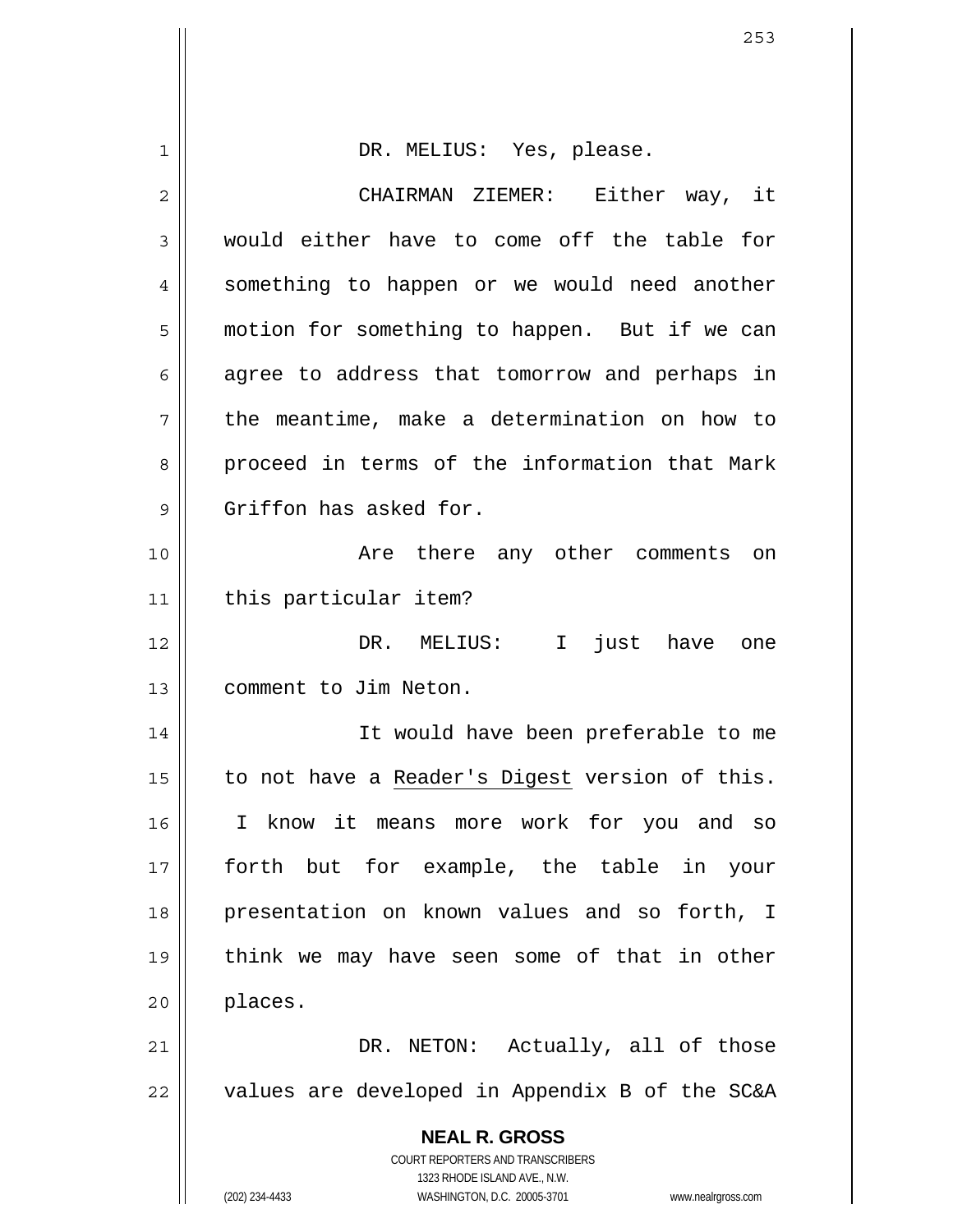1 report.

| $\overline{2}$ | DR. MELIUS: Was it? Okay but it                          |
|----------------|----------------------------------------------------------|
| 3              | would have been better to pull it all                    |
| 4              | together, I think, and been more useful to me.           |
| 5              | Certainly, take it for what it is worth.                 |
| 6              | CHAIRMAN ZIEMER: Okay, any further                       |
| 7              | discussion on this item at this point? We                |
| 8              | will return to the Blockson discussion during            |
| 9              | our work session tomorrow, so that we can                |
| 10             | delineate a path forward.                                |
| 11             | Let us then proceed. We are just                         |
| 12             | within a few minutes of $4:00$ , so I think we           |
| 13             | can proceed with the Santa Susana discussion.            |
| 14             | I do want to check first to see if                       |
| 15             | the petitioner is on the line for Santa                  |
| 16             | Susana.                                                  |
| 17             | MS. KLEA: Yes. Bonnie Klea.                              |
| 18             | CHAIRMAN ZIEMER:<br>Thank you,                           |
| 19             | Bonnie. Since you are on the line, we will               |
| 20             | proceed. Mr. Rutherford will present the                 |
| 21             | NIOSH evaluation report and you will have an             |
| 22             | opportunity then also to comment. So first,              |
|                | <b>NEAL R. GROSS</b><br>COURT REPORTERS AND TRANSCRIBERS |

1323 RHODE ISLAND AVE., N.W.

 $\begin{array}{c} \hline \end{array}$ 

(202) 234-4433 WASHINGTON, D.C. 20005-3701 www.nealrgross.com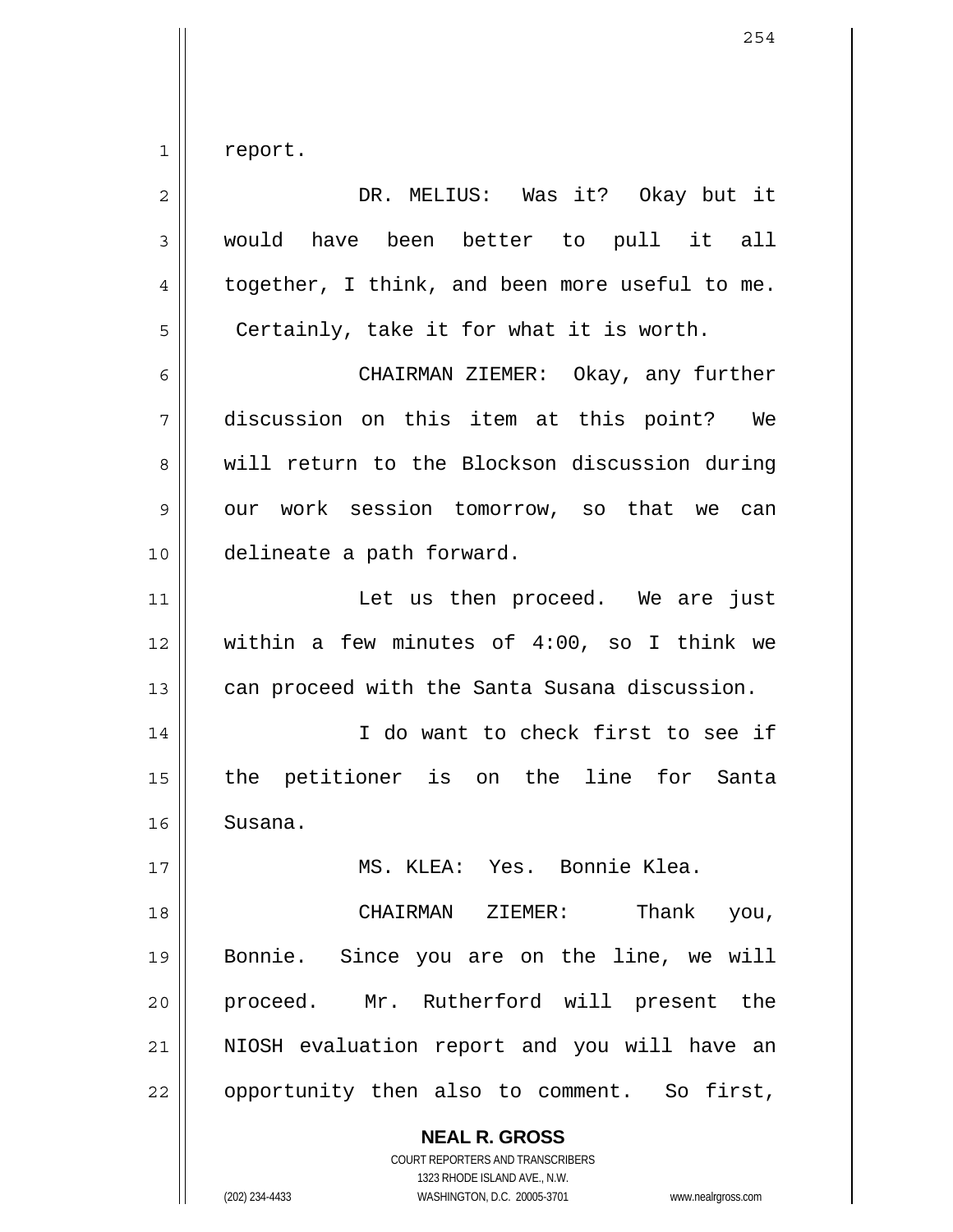**NEAL R. GROSS** 1 2 3 4 5 6 7 8 9 10 11 12 13 14 15 16 LaVon Rutherford. MR. RUTHERFORD: Okay, thank you, Dr. Ziemer. I want to go ahead up front and say that what we are presenting is a revised class definition from our original evaluation report and the justification for why we have changed that class definition. I will give a little background here. Back on June 22, 2007, we received a Special Exposure Cohort petition for the Santa Susanna Field Lab. On October 19th of that same year, we qualified that petition. We qualified that petition based on the limited data that we had in the early years of the proposed class by the petitioner. On October 17 29th of that year, we issued a Federal 18 Register notice announcing that qualification. 19 20 21 22 On February 15th, we completed our evaluation and issued our evaluation report. And in April of 2008, we presented that evaluation report at the Tampa meeting,

> COURT REPORTERS AND TRANSCRIBERS 1323 RHODE ISLAND AVE., N.W.

(202) 234-4433 WASHINGTON, D.C. 20005-3701 www.nealrgross.com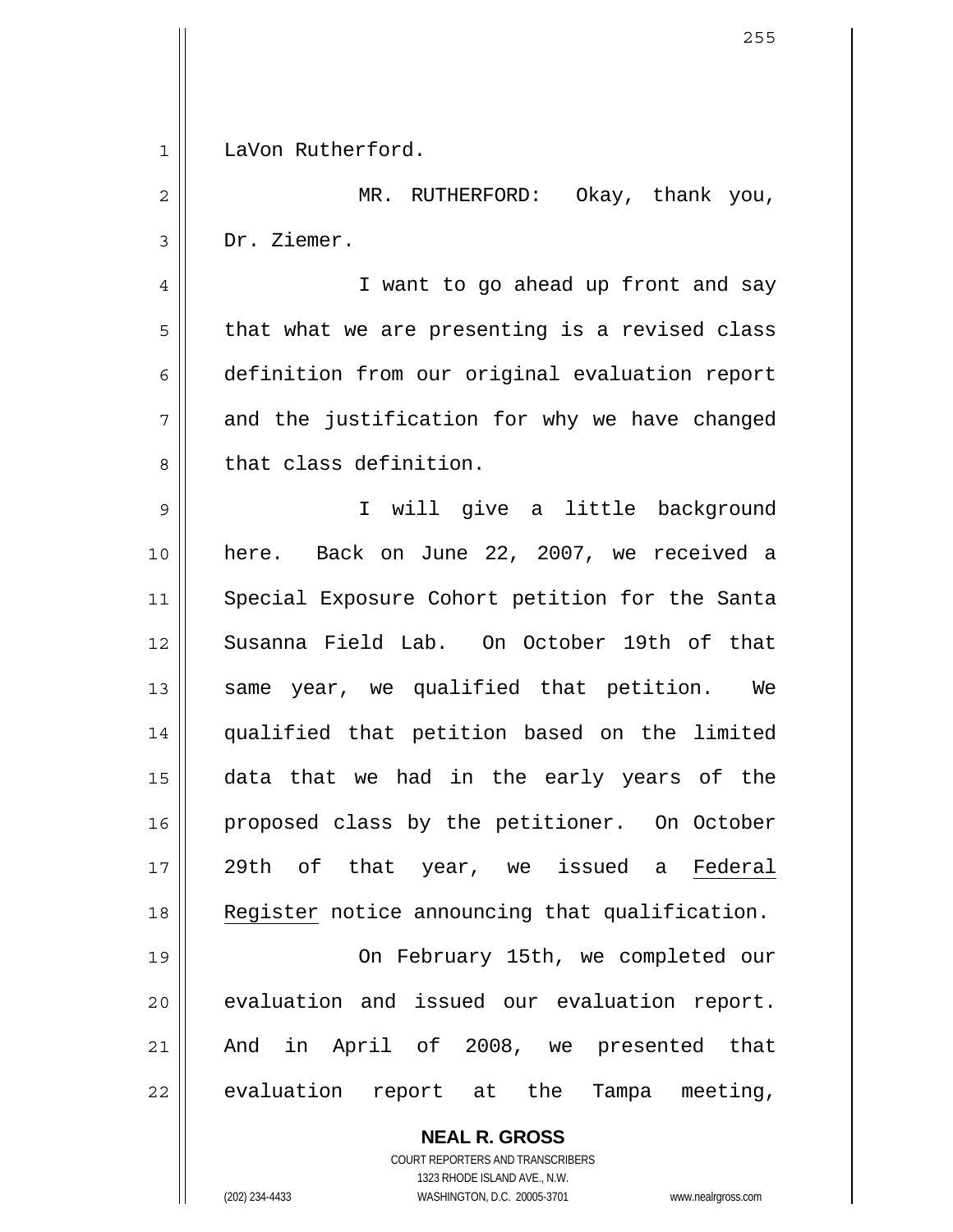1 Advisory Board meeting.

| 2  | At that meeting, we had proposed a             |
|----|------------------------------------------------|
| 3  | class to be added to the SEC and I will get    |
| 4  | into that a little bit further. But the Board  |
| 5  | at that meeting determined that they would not |
| 6  | vote on that class until the newly formed      |
| 7  | Santa Susana Field Lab Work Group had a chance |
| 8  | to evaluate whether the class was properly     |
| 9  | defined.                                       |
| 10 | Based on that, we went back and                |
| 11 | recognizing that that was an issue, we went    |
| 12 | back and we did some further evaluation,       |
| 13 | looking at whether the class that we<br>had    |
| 14 | originally proposed to the Board was properly  |
| 15 | defined as we had originally thought.          |
| 16 | In April of 2009, based on further             |
| 17 | review, we determined the proposed class       |
| 18 | definition needed to be revised. We reported   |
| 19 | this to the Advisory Board's Work Group for    |
| 20 | Santa Susana during its meeting on April 17,   |
| 21 | 2009. We issued a revised evaluation report    |
| 22 | to the Advisory Board and the petitioners. I   |

**NEAL R. GROSS**

COURT REPORTERS AND TRANSCRIBERS 1323 RHODE ISLAND AVE., N.W. (202) 234-4433 WASHINGTON, D.C. 20005-3701 www.nealrgross.com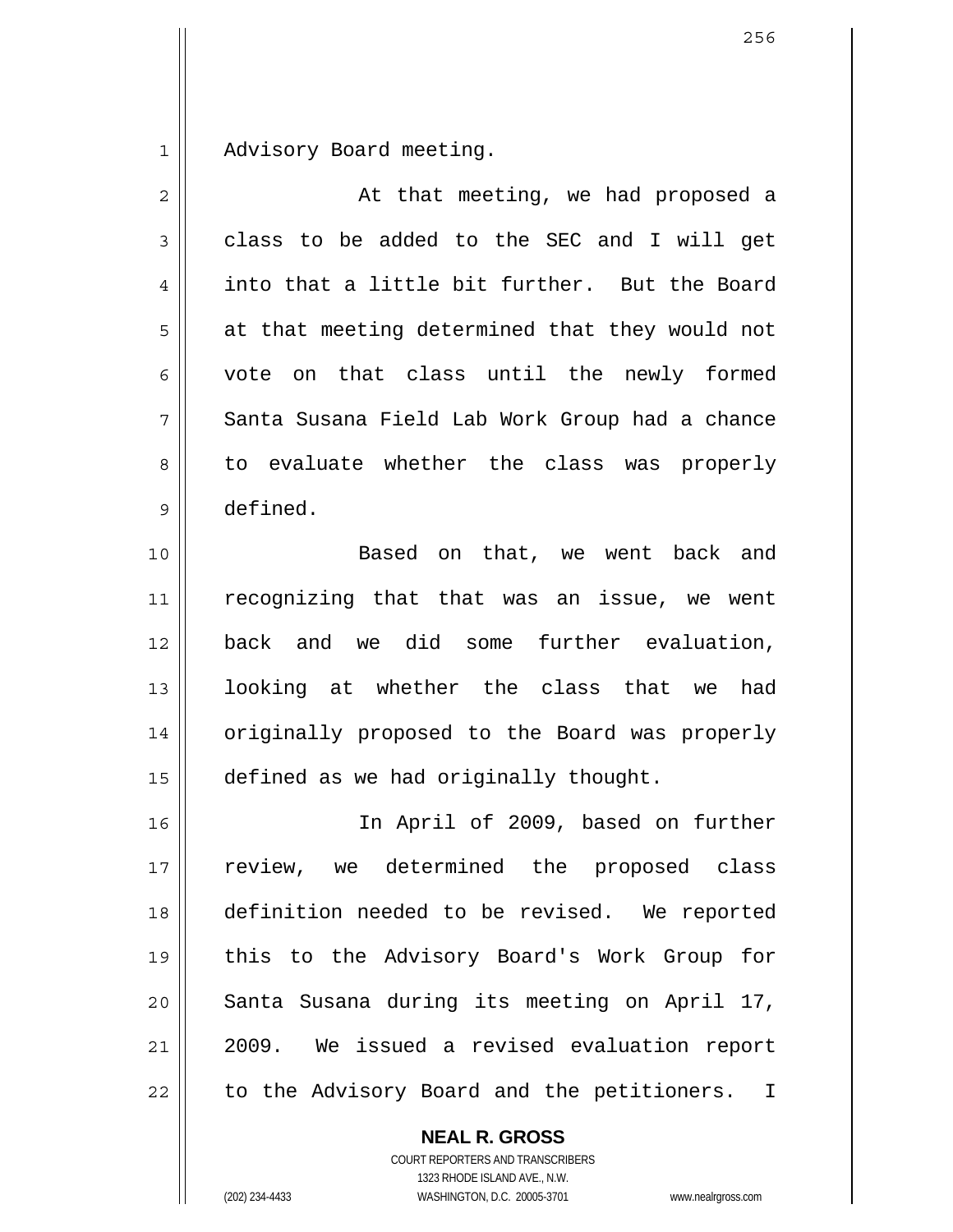1 2 3 4 5 6 7 8 9 want to further say that, you know, there are a number of issues actually between the time we issued our evaluation report, it went to the Work Group, and to the time we issued the new revised evaluation report. SC&A did do a review of the evaluation and it had identified some issues. Those issues were put together in a matrix and we initially responded to those issues.

10 11 12 13 14 15 16 Those issues are still on the table. We are working through those with the Work Group and SC&A. And at some point when those issues are resolved, it may be at a point where we may look, when we come to resolution of those issues, an additional class could be added.

17 18 19 20 21 22 So at no point am I going to say that this evaluation is totally complete, until those issues have been resolved. This is standard practice that we have done with other evaluations and I just wanted to make that clear.

> **NEAL R. GROSS** COURT REPORTERS AND TRANSCRIBERS 1323 RHODE ISLAND AVE., N.W. (202) 234-4433 WASHINGTON, D.C. 20005-3701 www.nealrgross.com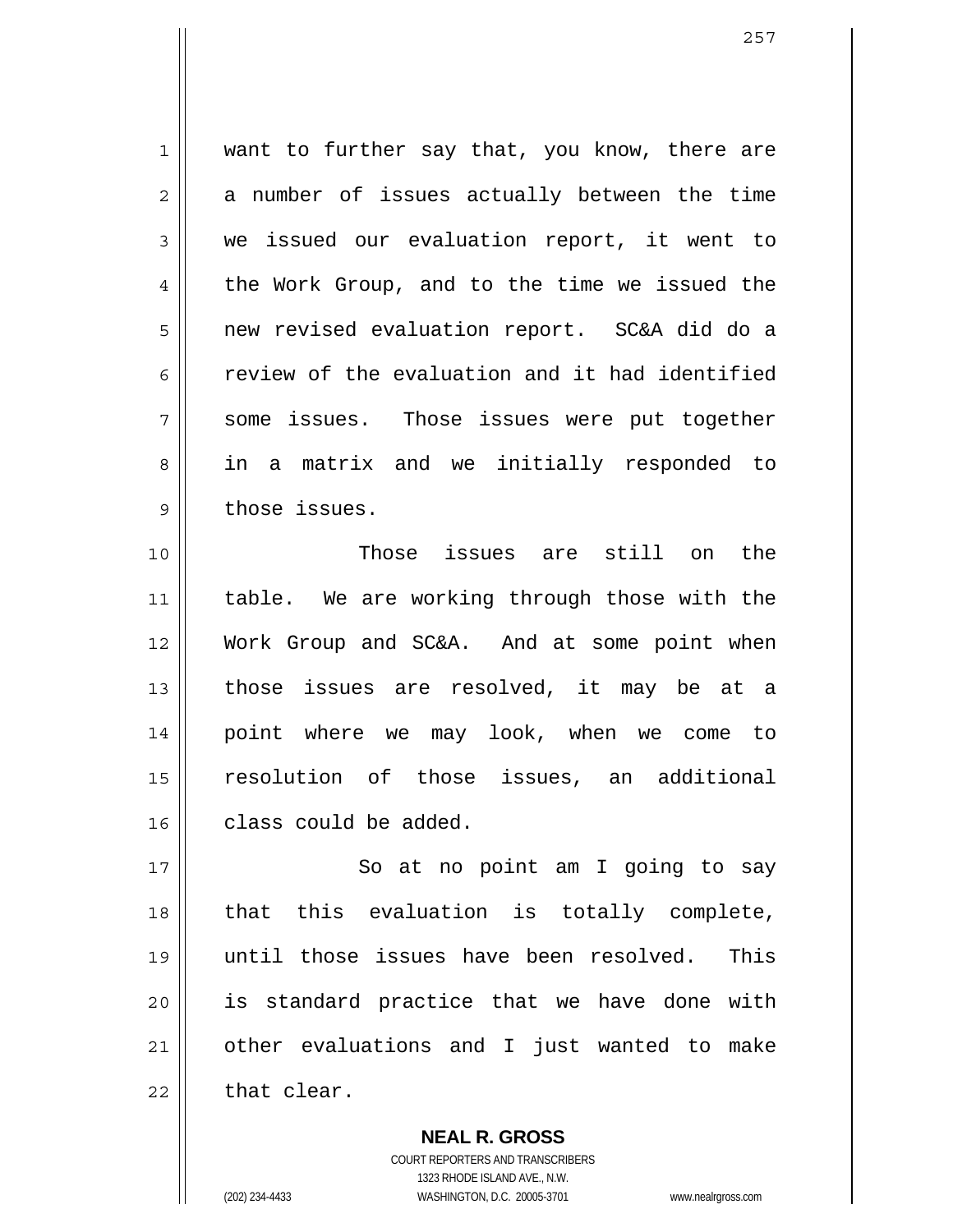Our initial proposed class was all employees of DOE, its predecessor and so on who were monitored. The key point here is monitored while working in any area of the Santa Susana Field Lab-Area IV. And the dates were January 1, 1955 to December 31, 1958.

7 8 9 10 11 12 13 14 15 16 We identified that class as monitored because of basically our justification was that we determined that it was not feasible, our feasibility determination it was not feasible was for internal exposure, internal dose to the class. And again in our evaluation, we recognized that, or at that point we determined that only individuals that entered radiological areas had the potential for internal exposure.

17 18 19 20 21 22 And then through interviews, also through other data sources we had indication that all individuals that entered radiological areas were monitored. So ultimately, we concluded that the class would be defined by those individuals that were monitored. We

> **NEAL R. GROSS** COURT REPORTERS AND TRANSCRIBERS 1323 RHODE ISLAND AVE., N.W. (202) 234-4433 WASHINGTON, D.C. 20005-3701 www.nealrgross.com

1

2

3

4

5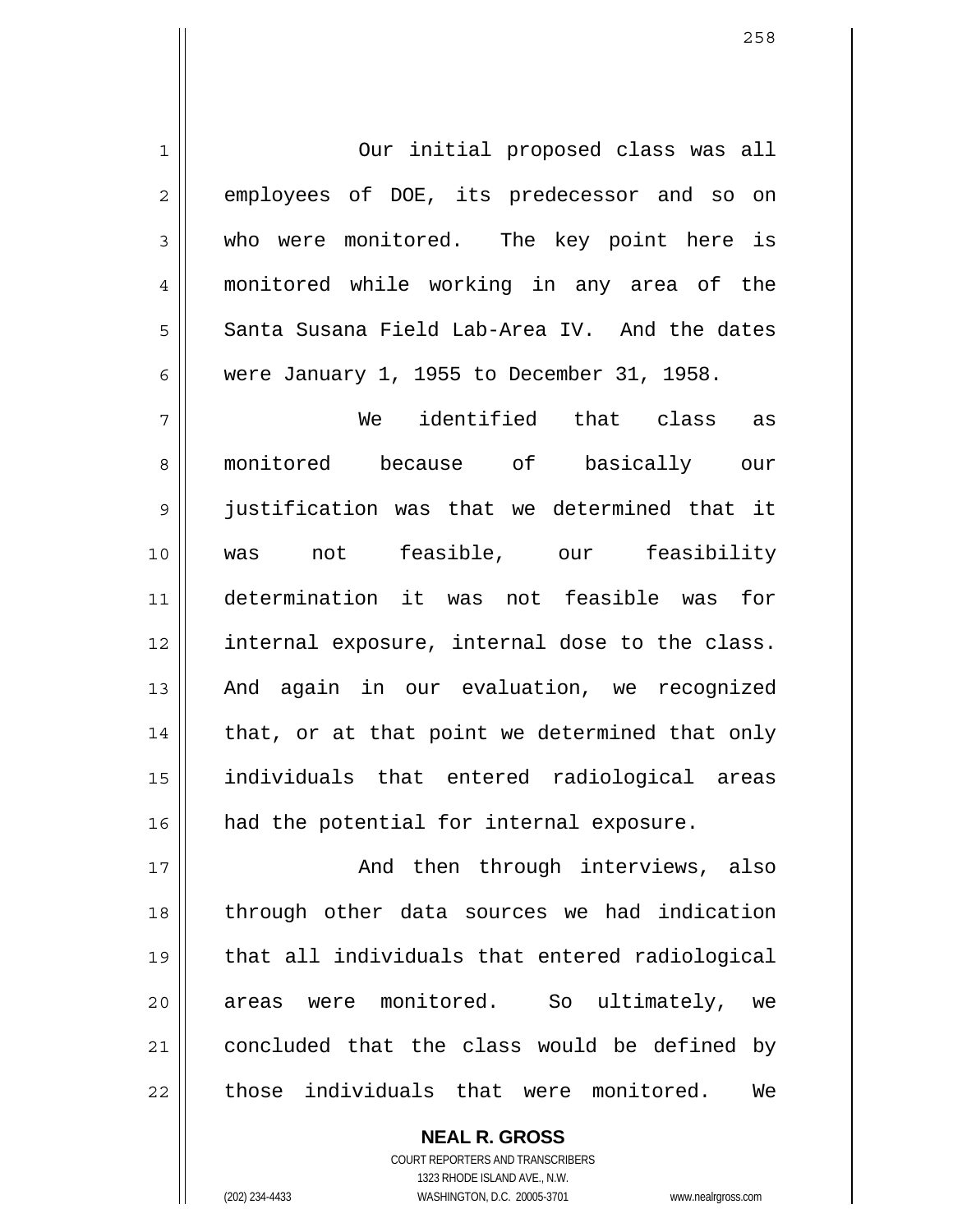could come back and we presented this class definition at the time to the Department of Labor and they felt they could administer it at the time. Now again, this class was not voted on.

6 7 8 9 10 11 12 13 14 15 16 17 After further review, we went back and we looked at additional documentation that we had received through Santa Susana. We also went back and looked at some claimant interviews and it had some other interviews where indications were that some of the workers, you know, typical workers like patrolmen, you know, some of the firemen and so on that were in job titles that we would have perceived in certain situations that they would have been monitored, we were not coming up with monitoring data.

18 19 20 21 22 We also -- and that could have been, it may have been that they were monitored but the data does not exist or that they were not monitored. Either way, we could not support the original class definition that

> COURT REPORTERS AND TRANSCRIBERS 1323 RHODE ISLAND AVE., N.W. (202) 234-4433 WASHINGTON, D.C. 20005-3701 www.nealrgross.com

**NEAL R. GROSS**

1

2

3

4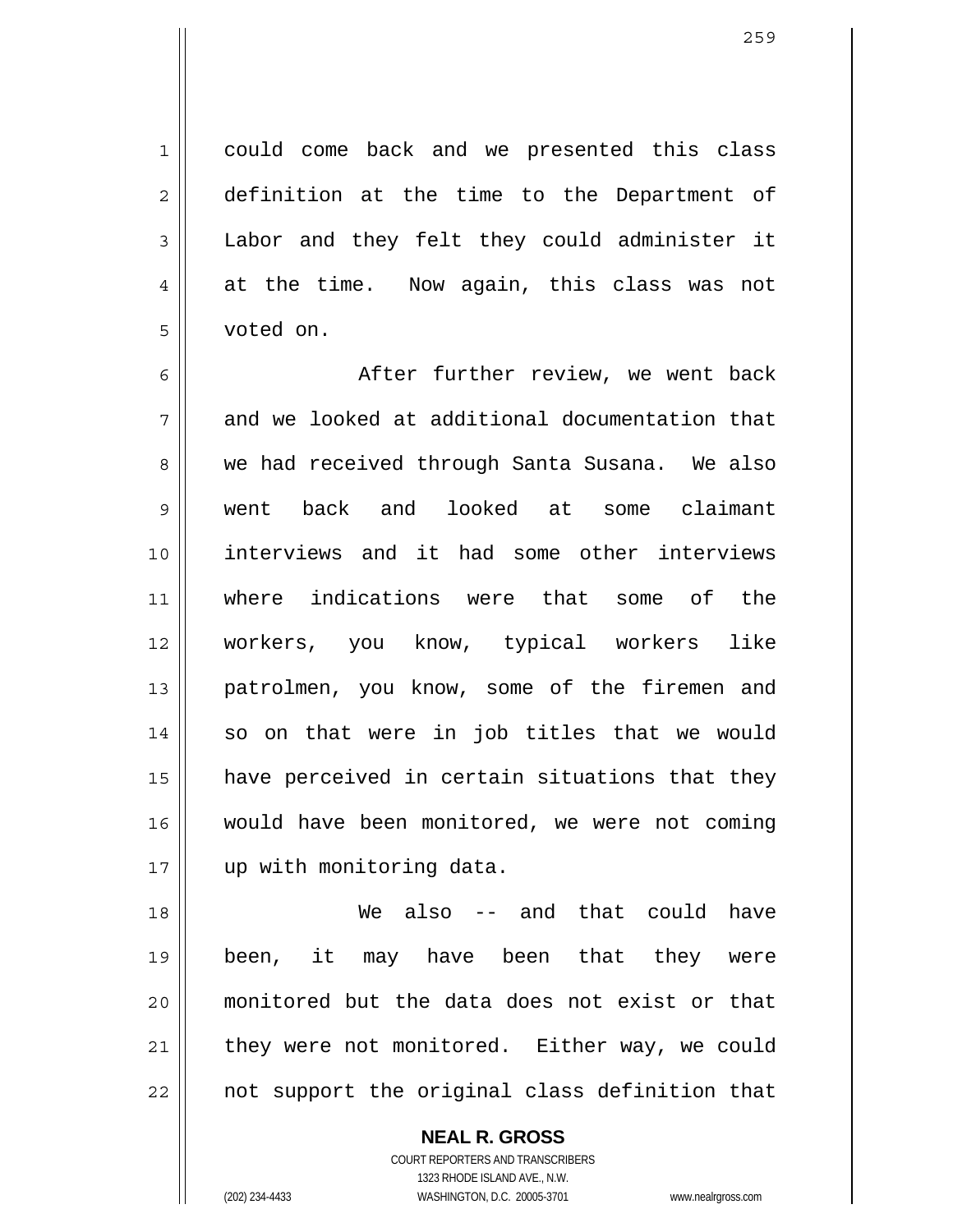1 2 all our personnel that were monitored during that period.

3 4 5 6 7 8 9 So we revised our recommended class to basically include all employees for that period at Area IV, January 1, 1955 through December 31, 1958. We issued the revised evaluation report. Again, the revised evaluation report addresses that change and that change only.

Questions?

11 12 13 14 CHAIRMAN ZIEMER: Okay, so the main change since the previous time was the definition of who was eligible in terms of monitoring versus not monitoring.

MR. RUTHERFORD: That is correct.

16 17 18 19 20 21 22 CHAIRMAN ZIEMER: Okay. Let's see if we have questions from the Board on this proposal. And LaVon, as I understand it, you have specified that this does not preclude adding additional classes for later time periods, depending on the outcomes of the matrix resolution that is now underway with

> **NEAL R. GROSS** COURT REPORTERS AND TRANSCRIBERS 1323 RHODE ISLAND AVE., N.W.

10

15

(202) 234-4433 WASHINGTON, D.C. 20005-3701 www.nealrgross.com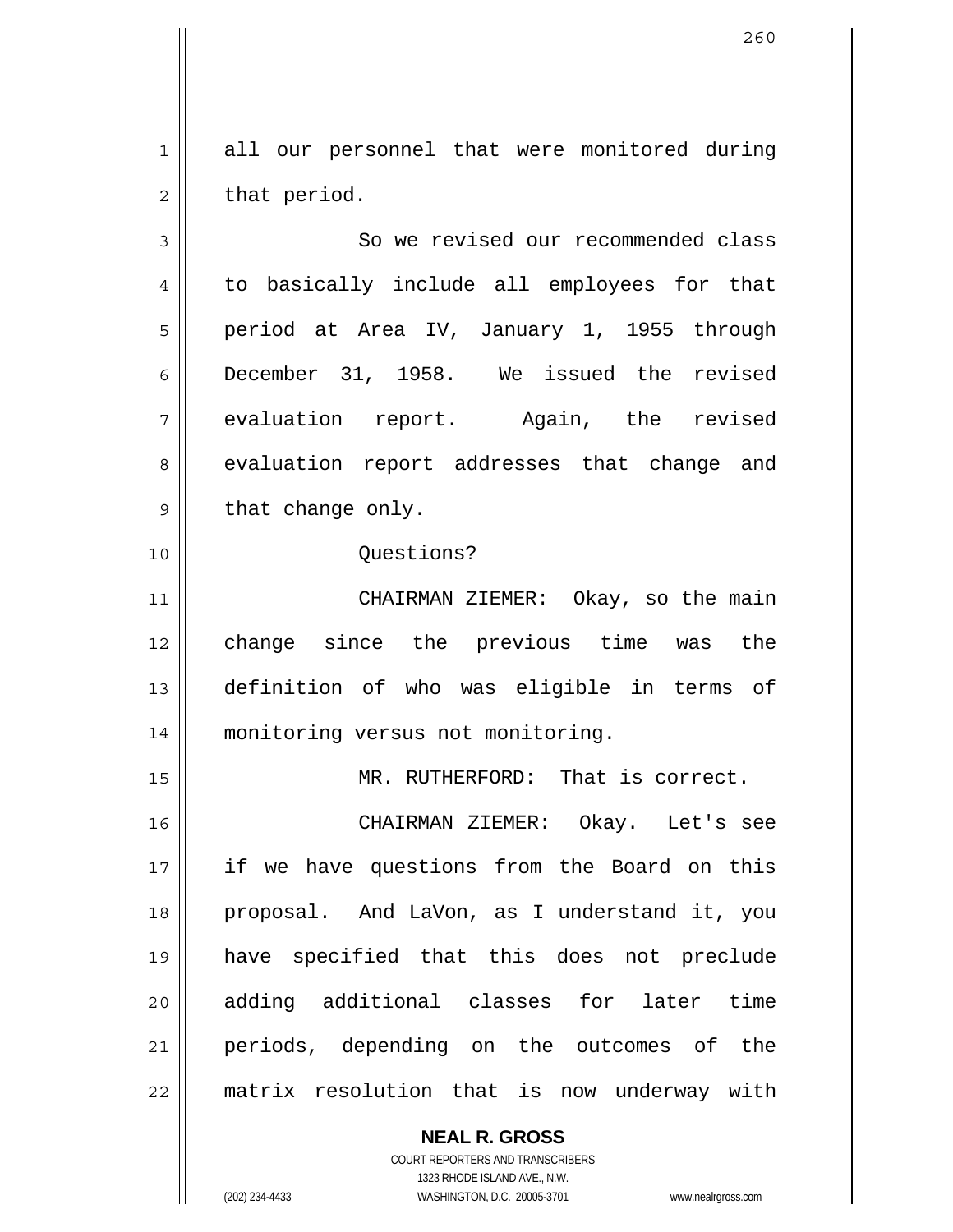1 2 3 4 5 6 7 8 9 10 11 12 13 14 15 16 17 18 19 20 21 22 SC&A and the Work Group. I believe, Mike, you are the Chair of that Work Group. Are you not? MR. GIBSON: Yes. That does not. It does not. CHAIRMAN ZIEMER: Okay. Let's ask Bonnie Klea, the petitioner, if she has some comments at this point. MS. KLEA: Well, I do have some comments but I am not sure they are appropriate for what we are discussing right now. When we had the meeting in Redondo Beach, I asked Mr. Neton why was he restricting the class to the monitored workers and he said well Boeing told me that. And so my problem with your site expert is he is the Site Expert witness who has testified against all of the workers who are dead and deceased and I am not at all happy with the data that has been provided to the Site Profile. And so I do have a lot of issues.

> COURT REPORTERS AND TRANSCRIBERS 1323 RHODE ISLAND AVE., N.W. (202) 234-4433 WASHINGTON, D.C. 20005-3701 www.nealrgross.com

**NEAL R. GROSS**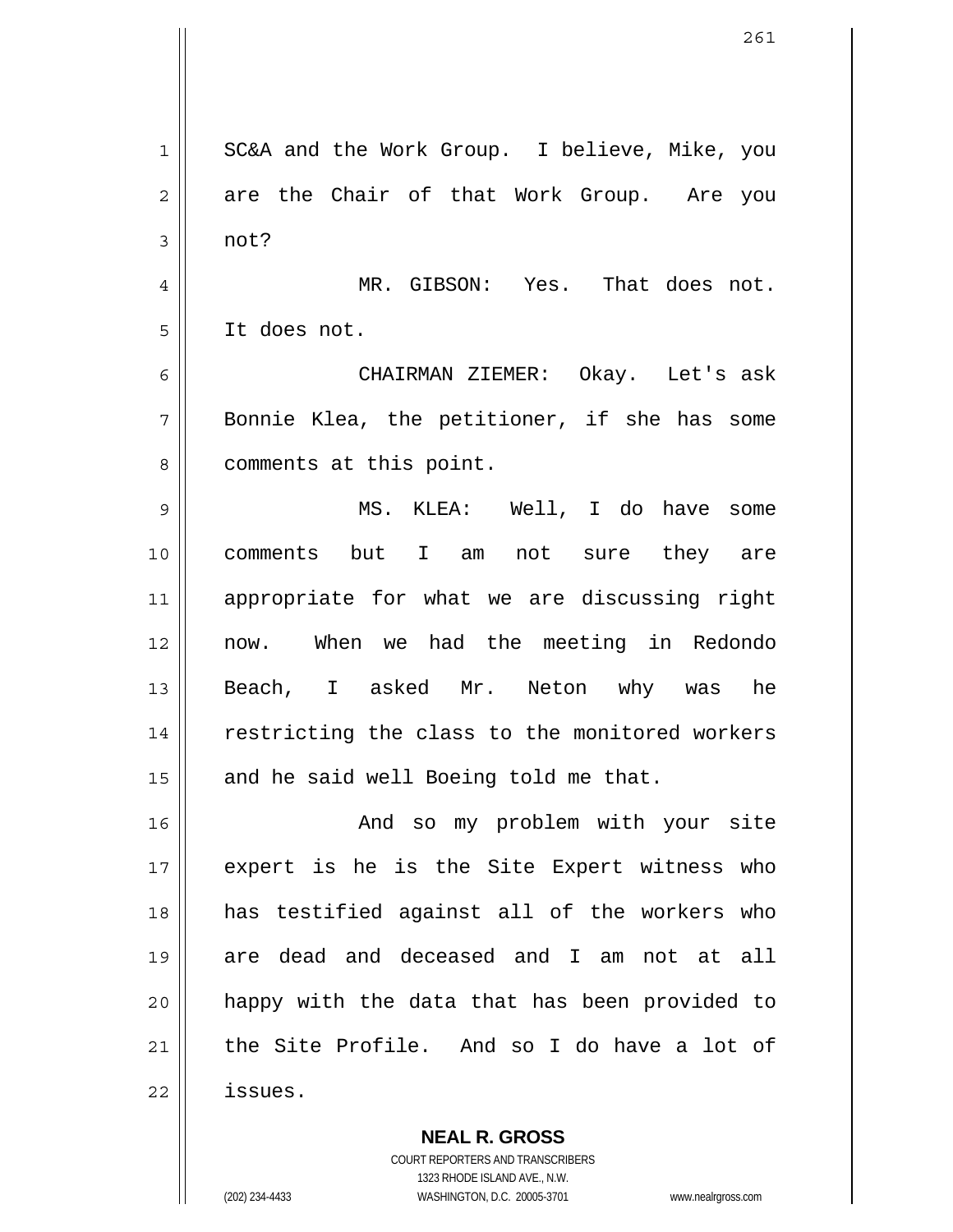**NEAL R. GROSS** 1 2 3 4 5 6 7 8 9 10 11 12 13 14 15 16 17 18 19 20 21 22 But I am very happy that NIOSH has changed that word monitored because I told them it was very insulting to lead people to believe that the workers who were onsite that were monitored were not exposed. And so I am very happy that that has been changed. CHAIRMAN ZIEMER: Okay, thank you very much. And of course, as the workgroup proceeds with NIOSH, I am addressing some of the issues for the later time periods. They certainly will keep you in the loop on that as well. MS. KLEA: Thank you. CHAIRMAN ZIEMER: Mike do you have any additional comments on behalf of the Work Group on this particular item? MR. GIBSON: LaVon, in your revised evaluation report, NIOSH still maintains that you can do dose reconstruction after '58. Do you have any other information that leads you to believe or makes you doubt that decision or that current position?

> COURT REPORTERS AND TRANSCRIBERS 1323 RHODE ISLAND AVE., N.W.

(202) 234-4433 WASHINGTON, D.C. 20005-3701 www.nealrgross.com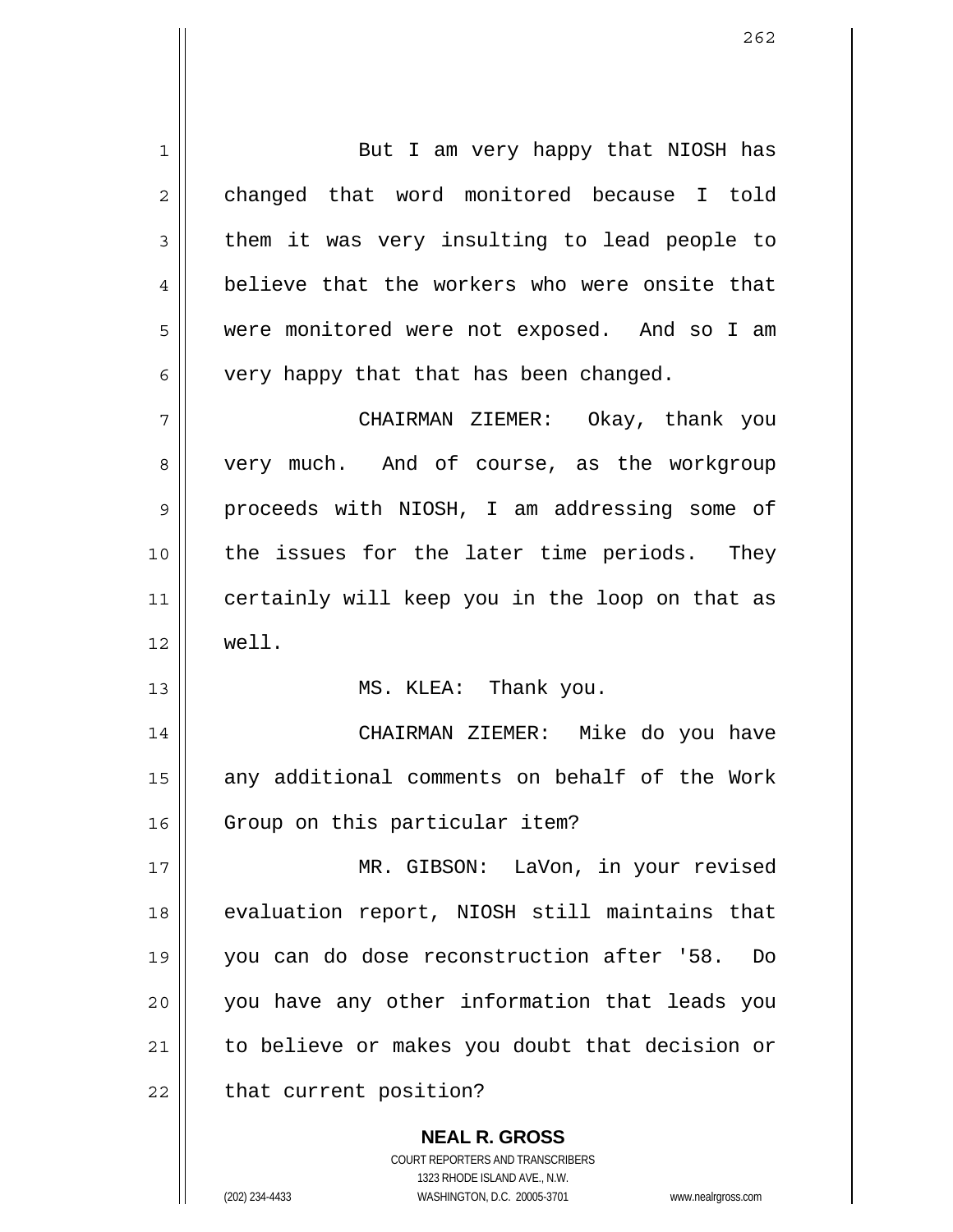| 1  | MR. RUTHERFORD: As you know, there                                      |
|----|-------------------------------------------------------------------------|
| 2  | is discussion onboard looking at the early                              |
| 3  | years after 1958, the internal monitoring                               |
| 4  | data. At this point, we have not made a                                 |
| 5  | change to our feasibility determination. We                             |
| 6  | are continuing to look at that period.                                  |
| 7  | Ultimately in a relatively short period of                              |
| 8  | time, we will be able to make that decision.                            |
| 9  | MS. KLEA: This is Bonnie. I have                                        |
| 10 | a question and I would like to know why the                             |
| 11 | period of residual contamination, which would                           |
| 12 | be for the cleanup, why that period did not                             |
| 13 | qualify.                                                                |
| 14 | CHAIRMAN ZIEMER: Let me see if I                                        |
| 15 | can get someone to answer that.                                         |
| 16 | MR. RUTHERFORD: I can answer that                                       |
| 17 | question.                                                               |
| 18 | if<br>CHAIRMAN ZIEMER:<br>LaVon,<br>you                                 |
| 19 | could, answer that.                                                     |
| 20 | Yes, it is<br>MR. RUTHERFORD:<br>not                                    |
| 21 | really part of this evaluation but the reason                           |
| 22 | the petitioner proposed or actually had<br>- a                          |
|    | <b>NEAL R. GROSS</b>                                                    |
|    | <b>COURT REPORTERS AND TRANSCRIBERS</b><br>1323 RHODE ISLAND AVE., N.W. |
|    | (202) 234-4433<br>WASHINGTON, D.C. 20005-3701<br>www.nealrgross.com     |

 $\mathsf{I}$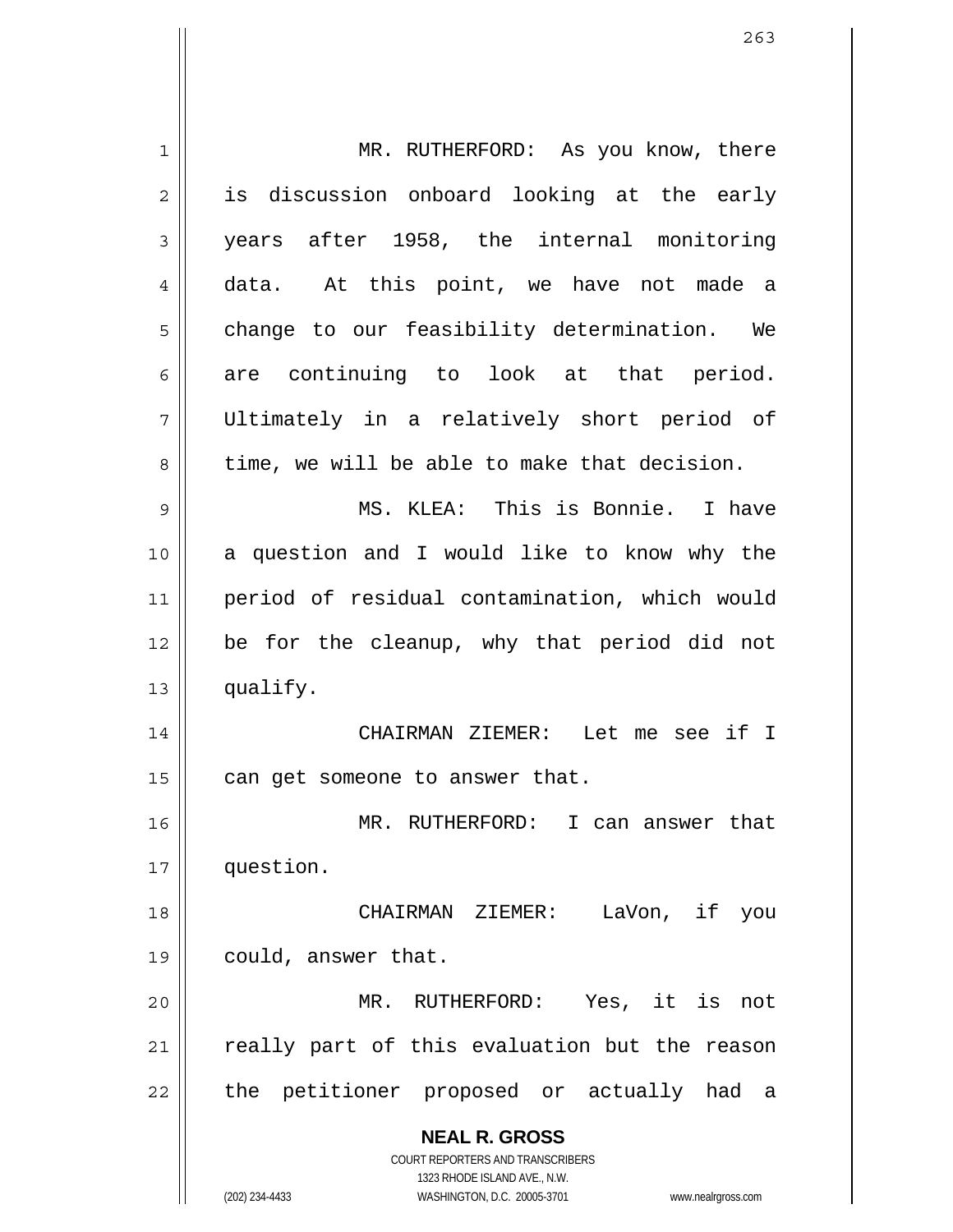**NEAL R. GROSS** 1 2 3 4 5 6 7 8 9 10 11 12 13 14 15 16 17 18 19 20 21 22 petition for both the earlier period all the way up through the residual period. The reason for qualification of the petition was the lack of internal monitoring data that occurred during the early years. That lack of internal monitoring data stopped after that issue was no longer an issue and not an issue within the residual period. And therefore, we did not qualify that portion of the petition. MS. KLEA: Are you saying that after '65, there was no need to do internal monitoring? MR. RUTHERFORD: I am saying that based on, at the time, when we evaluated the petition, that the data that we had at the time, your basis was not supported to qualify that period. We had monitoring data, personnel, or area monitoring data, which is the qualification criteria. MS. KLEA: Thank you. CHAIRMAN ZIEMER: Josie Beach has a question or comment.

> COURT REPORTERS AND TRANSCRIBERS 1323 RHODE ISLAND AVE., N.W.

(202) 234-4433 WASHINGTON, D.C. 20005-3701 www.nealrgross.com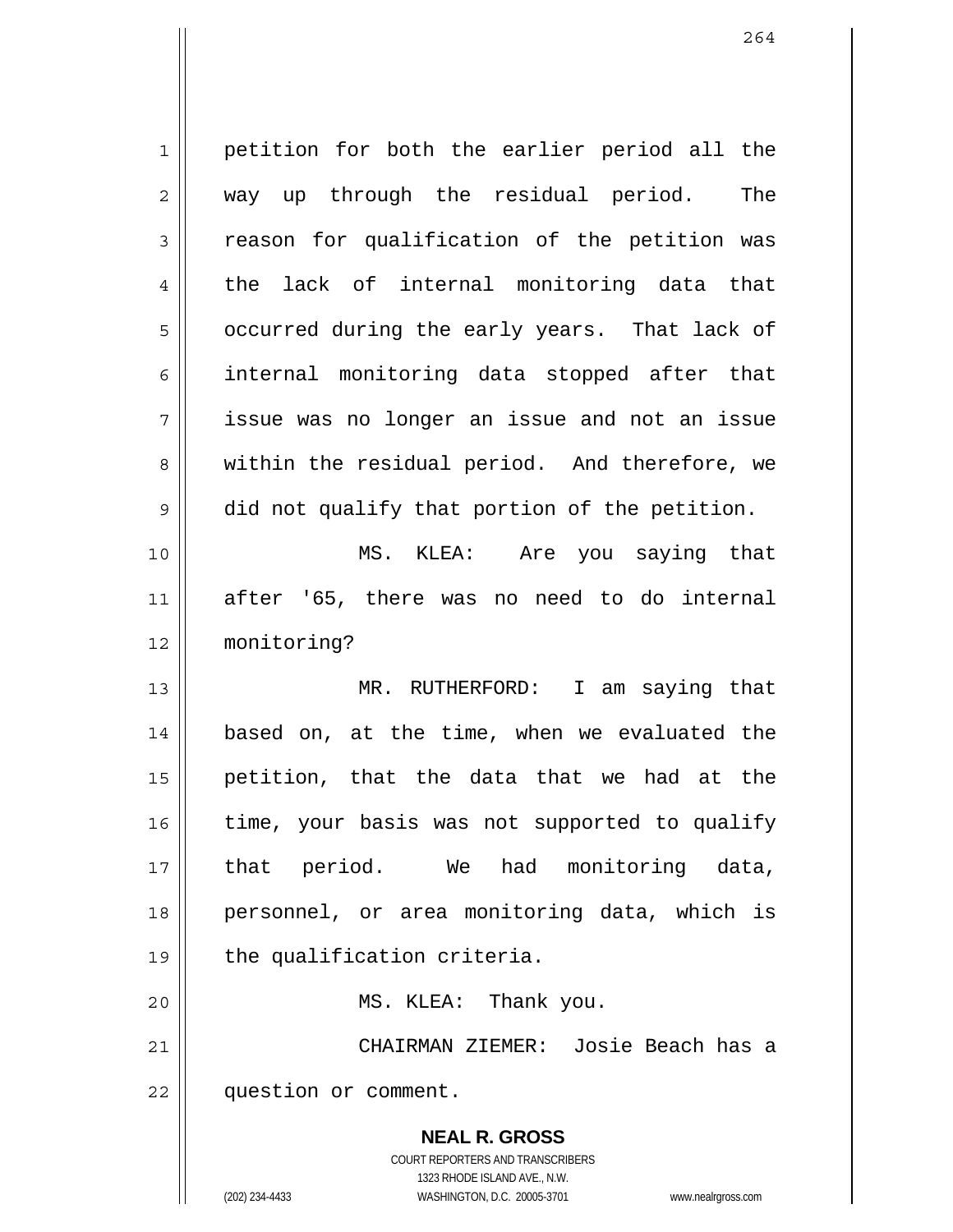1 2 3 4 5 6 7 8 9 10 11 12 13 14 15 16 17 18 19 20 21 22 MS. BEACH: LaVon, a little bit on what Mike asked you. Is there any way you can be a little more clear or specific about the dates that you are looking at that you will have information very soon for? MR. RUTHERFORD: Well you know, I am not sure that we want to throw out exact dates, but it is a short, the first few years after the '58 period, '59 to '62 time frame, roughly, that we are looking at the internal monitoring data during that period. MS. BEACH: And I hate to pinpoint you. But what kind of time frame? You said very shortly. Is that a week, two weeks? CHAIRMAN ZIEMER: Jim Neton. DR. NETON: One of the reasons that LaVon can't be more specific I think is there are some data sets that we need to get full complete access to. And one of those data sets is the identified monitoring data that John Boyce used in his epidemiologic study of those workers.

> **NEAL R. GROSS** COURT REPORTERS AND TRANSCRIBERS 1323 RHODE ISLAND AVE., N.W.

(202) 234-4433 WASHINGTON, D.C. 20005-3701 www.nealrgross.com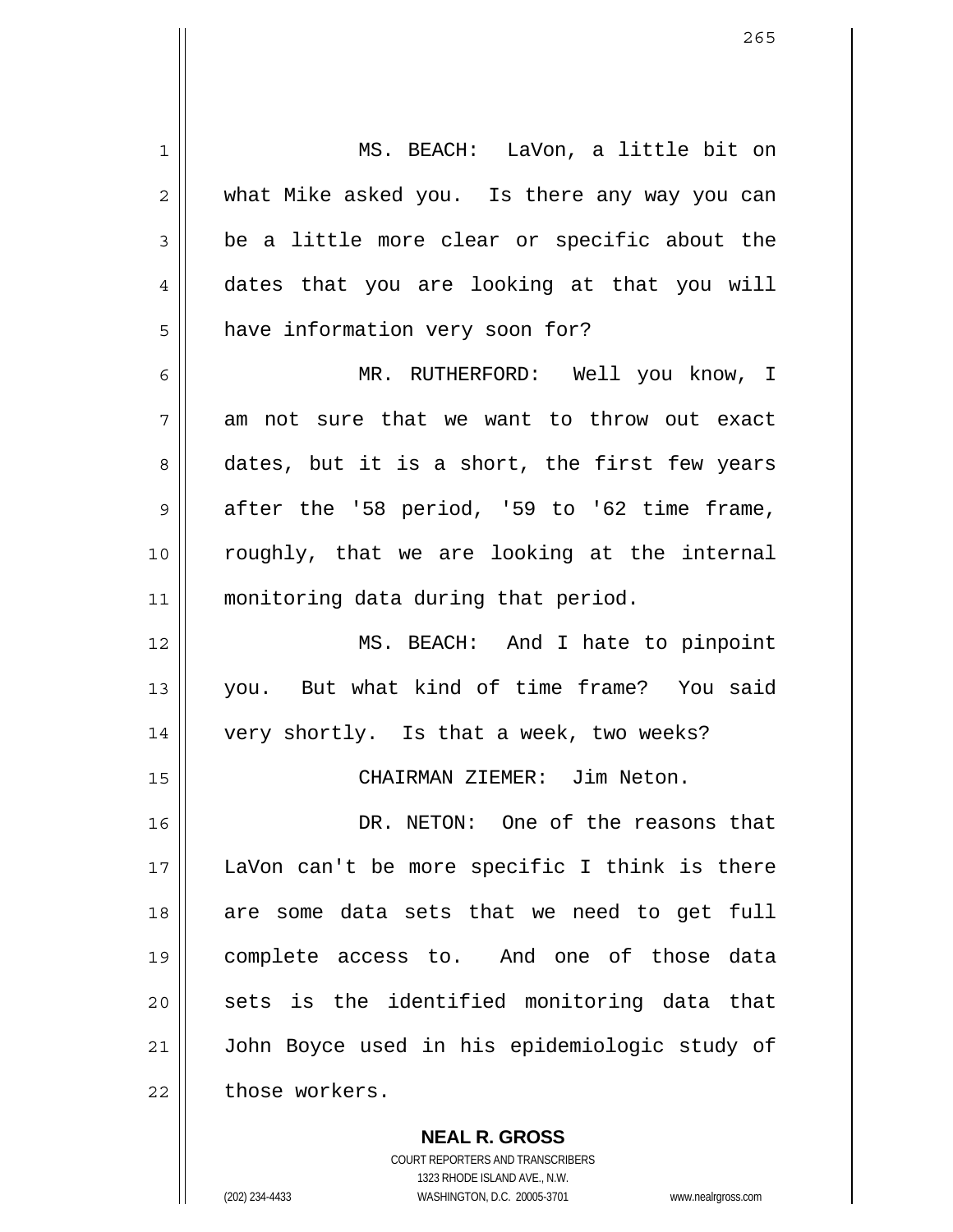| 1  | We have the de-identified set. But                       |
|----|----------------------------------------------------------|
| 2  | to adequately develop a coworker model, we               |
| 3  | need to have the fully identified set. And               |
| 4  | right now we are having some discussions with            |
| 5  | the folks at Rocketdyne and others to make               |
| 6  | sure that we get those data. And so in some              |
| 7  | respects, it is a little bit out of our hands            |
| 8  | at this point.                                           |
| 9  | MS. KLEA: This is Bonnie. I would                        |
| 10 | just also like to remind everyone that it was            |
| 11 | after 1958 that we had reactor failures. We              |
| 12 | had AE-6 in March of '58 or March of '59. We             |
| 13 | had the SRE in July of '59 and in '64 we ran             |
| 14 | SNAP-8ER with 80 percent of the cladding                 |
| 15 | cracked for a whole year. And then in '68,               |
| 16 | SNAP-8DR failed, over 70 seal rods cracked.              |
| 17 | CHAIRMAN ZIEMER: Okay, thank you                         |
| 18 | for that additional comment. Any further                 |
| 19 | questions? Yes, Mike, go ahead.                          |
| 20 | MR. GIBSON: One more question.                           |
| 21 | The petitioner had a concern about any names             |
| 22 | the Site Expert, one of the Site Experts being           |
|    |                                                          |
|    | <b>NEAL R. GROSS</b><br>COURT REPORTERS AND TRANSCRIBERS |

1323 RHODE ISLAND AVE., N.W.

 $\prod$ 

(202) 234-4433 WASHINGTON, D.C. 20005-3701 www.nealrgross.com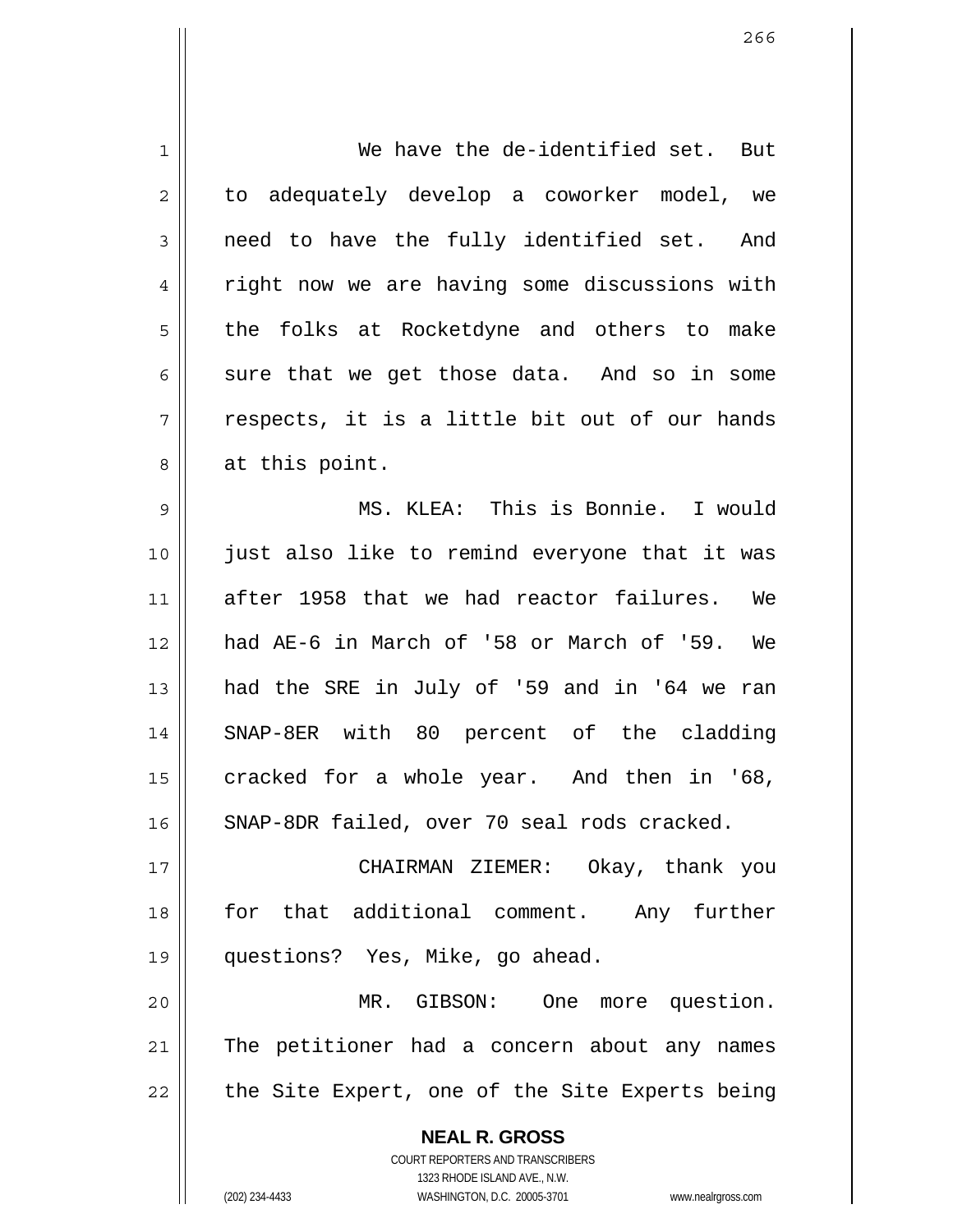1 2 3 conflicted. How have you looked into that and what information have you used from this person in question?

4 5 6 7 8 9 10 CHAIRMAN ZIEMER: Well, I will be honest with you. I am not aware who that individual is. I think, Dr. Neton, do you have any idea who this person is? And the team that actually did the evaluation that was responsible for the evaluation, will not conflict.

 DR. NETON: Yes, I am not aware of any specific individual that was brought up during the working group discussion. So I am at a loss to comment.

15 16 17 18 19 20 21 22 CHAIRMAN ZIEMER: I am going to suggest, Kathy, that you communicate with Mike Gibson, the Work Group chair in a little more detail on that. Pardon me? Or, I'm sorry. I am still back at Blockson, I guess. Bonnie, communicate with Mike Gibson that information and then he can follow up on that further with the Work Group and with NIOSH. It is

> **NEAL R. GROSS** COURT REPORTERS AND TRANSCRIBERS 1323 RHODE ISLAND AVE., N.W. (202) 234-4433 WASHINGTON, D.C. 20005-3701 www.nealrgross.com

11

12

13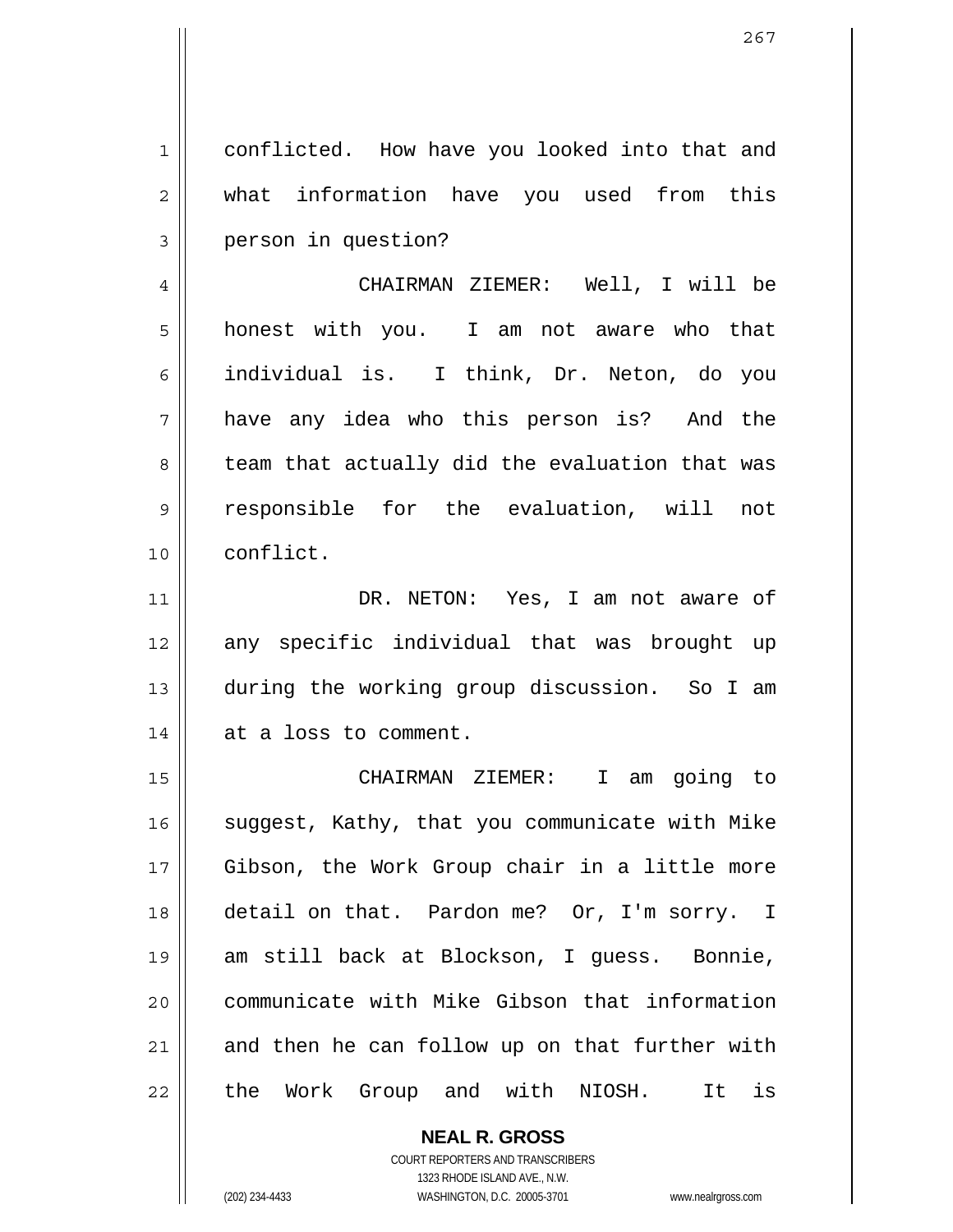**NEAL R. GROSS** COURT REPORTERS AND TRANSCRIBERS 1323 RHODE ISLAND AVE., N.W. (202) 234-4433 WASHINGTON, D.C. 20005-3701 www.nealrgross.com 1 2 3 4 5 6 7 8 9 10 11 12 13 14 15 16 17 18 19 20 21 22 certainly true that in many cases we use information from site experts and actually any site expert in the sense it is conflicted because they worked on that site. But that has to be filtered through others who review what was said and typically site experts are not the authors of the documents. But they will follow up on that and they will get back to you. Mike, you have an additional comment? MS. KLEA: Yes and I do, too, when Mike is done. CHAIRMAN ZIEMER: Okay. MR. GIBSON: I just wanted to indicate that I believe that it was indicated that this person had testified against workers. So that is a little bit more than being a site expert. CHAIRMAN ZIEMER: Oh, okay. I thought it was a site expert. But yes, that is certainly another situation. Go ahead, Bonnie.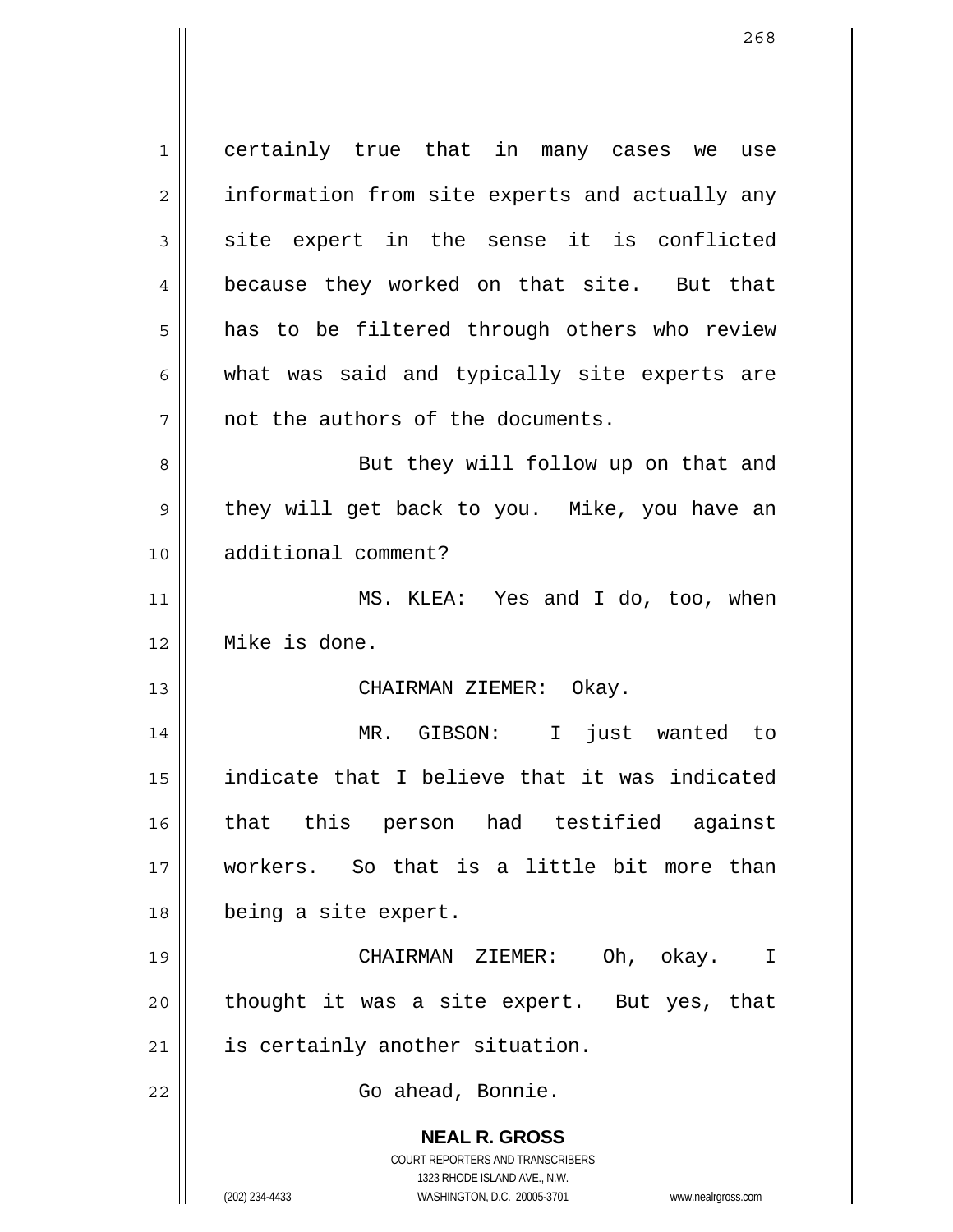**NEAL R. GROSS** COURT REPORTERS AND TRANSCRIBERS 1323 RHODE ISLAND AVE., N.W. (202) 234-4433 WASHINGTON, D.C. 20005-3701 www.nealrgross.com 1 2 3 4 5 6 7 8 9 10 11 12 13 14 15 16 17 18 19 20 21 22 MS. KLEA: This person is the expert witness against the workers. He testified against me and he testified against all the other workers when they brought their workers compensation to trial. And actually, they wrote the documents. He wrote the document that is listed in Section 5.0 in the latest NIOSH evaluation. He authored that large report on a factual perspective. And he authored it and that report has not been accepted in the environmental community here in California. Not by the EPA and not by the activist. And I have been working on this for 15 years side-by-side with the EPA. And that particular document is especially misrepresenting the hazards from the reactor failures. And that was offered by this particular person. CHAIRMAN ZIEMER: Okay. Jim Neton, comment on that? DR. NETON: Yes, that exchange has jogged my memory. This was in relationship to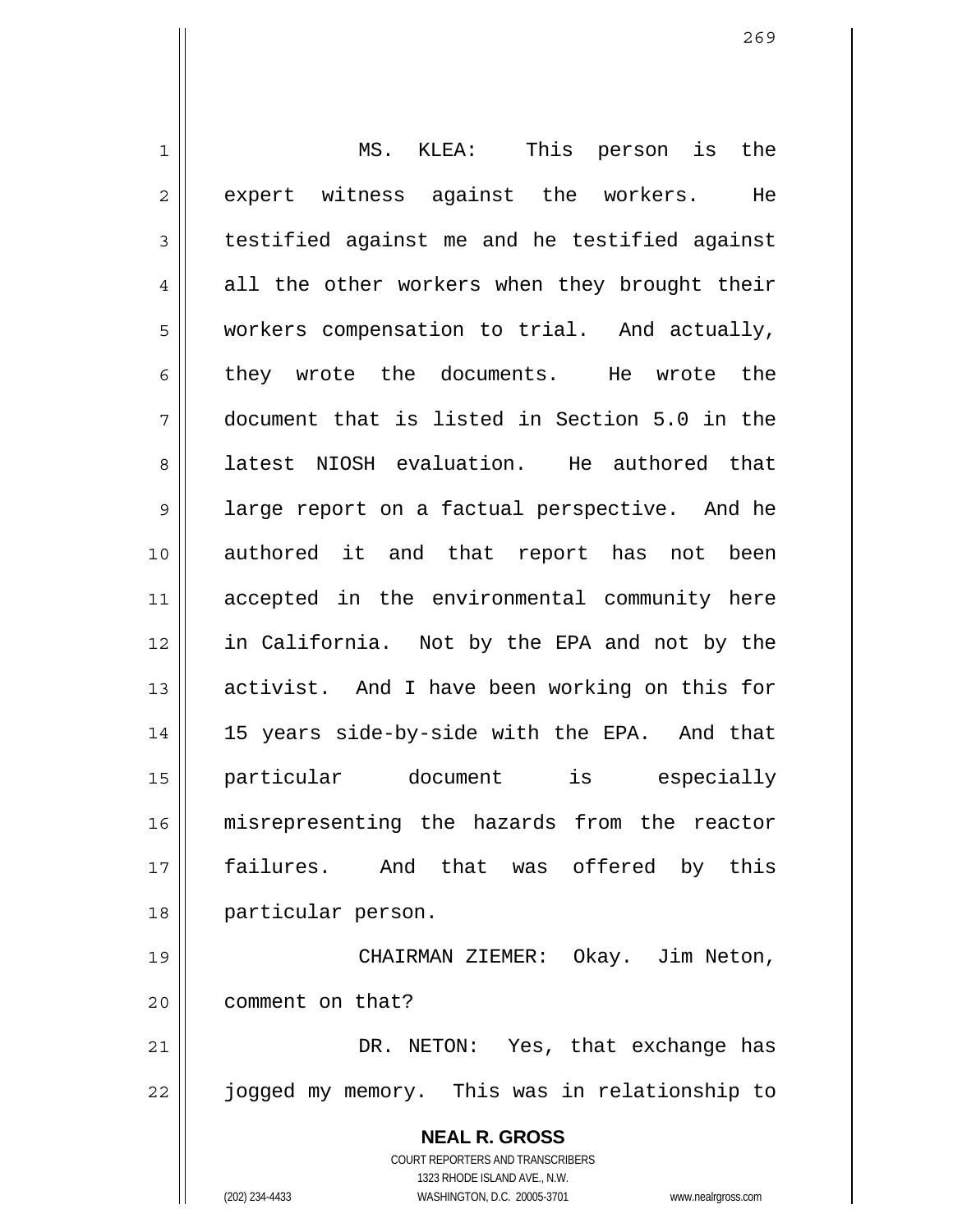**NEAL R. GROSS** COURT REPORTERS AND TRANSCRIBERS 1323 RHODE ISLAND AVE., N.W. 1 2 3 4 5 6 7 8 9 10 11 12 13 14 15 16 17 18 19 20 21 22 the modeled exposures as a result of the reactor failures and NIOSH has proposed that there are several scenarios that have been postulated as to what the hazards were from the reactor failures. One of those is authored by the person we are talking about. There is another model, release model that had been proposed. What we have proposed to do is to have an independent expert review both of those reports and comment on the scientific validity and accuracy of both of those models. CHAIRMAN ZIEMER: So NIOSH has not officially accepted that model then that is being -- DR. NETON: That is correct. CHAIRMAN ZIEMER: Okay, so Bonnie, you heard that comment and -- MS. KLEA: Yes, I did. CHAIRMAN ZIEMER: -- and you can track that. That is still yet to unfold, I would say. MS. KLEA: Well and then also we

(202) 234-4433 WASHINGTON, D.C. 20005-3701 www.nealrgross.com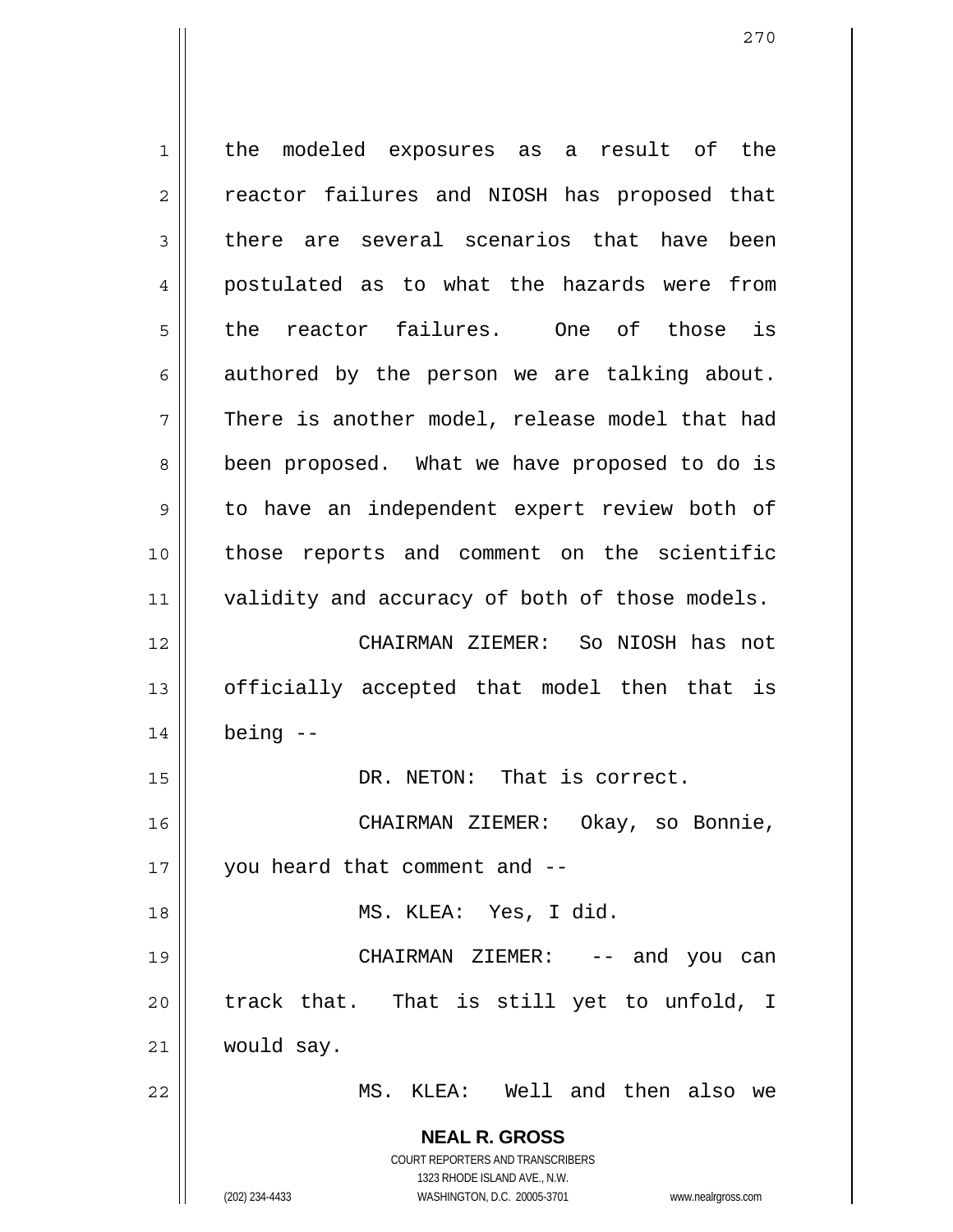**NEAL R. GROSS** COURT REPORTERS AND TRANSCRIBERS 1323 RHODE ISLAND AVE., N.W. (202) 234-4433 WASHINGTON, D.C. 20005-3701 www.nealrgross.com 1 2 3 4 5 6 7 8 9 10 11 12 13 14 15 16 17 18 19 20 21 22 are having a conflict of interest with Dade Moeller. They are doing the dose reconstructions for our employees and they are also being paid to find no evidence of radiation offsite of the reactor area. They are doing separate work for a home builder and they have reported no offsite radiation, which is contrary to earlier studies that were done. So, we are pretty conflicted about that also. CHAIRMAN ZIEMER: Okay. Okay, thank you very much for that additional information. Larry Elliott has a comment here. MR. ELLIOTT: Yes, Bonnie, this is Larry. If you have that kind of information, we would encourage you to seek out the Conflict or Bias Officer at NIOSH to report that. This is news to us. MS. KLEA: Can somebody send me an email with an exact contact? MR. ELLIOTT: Yes. It is on our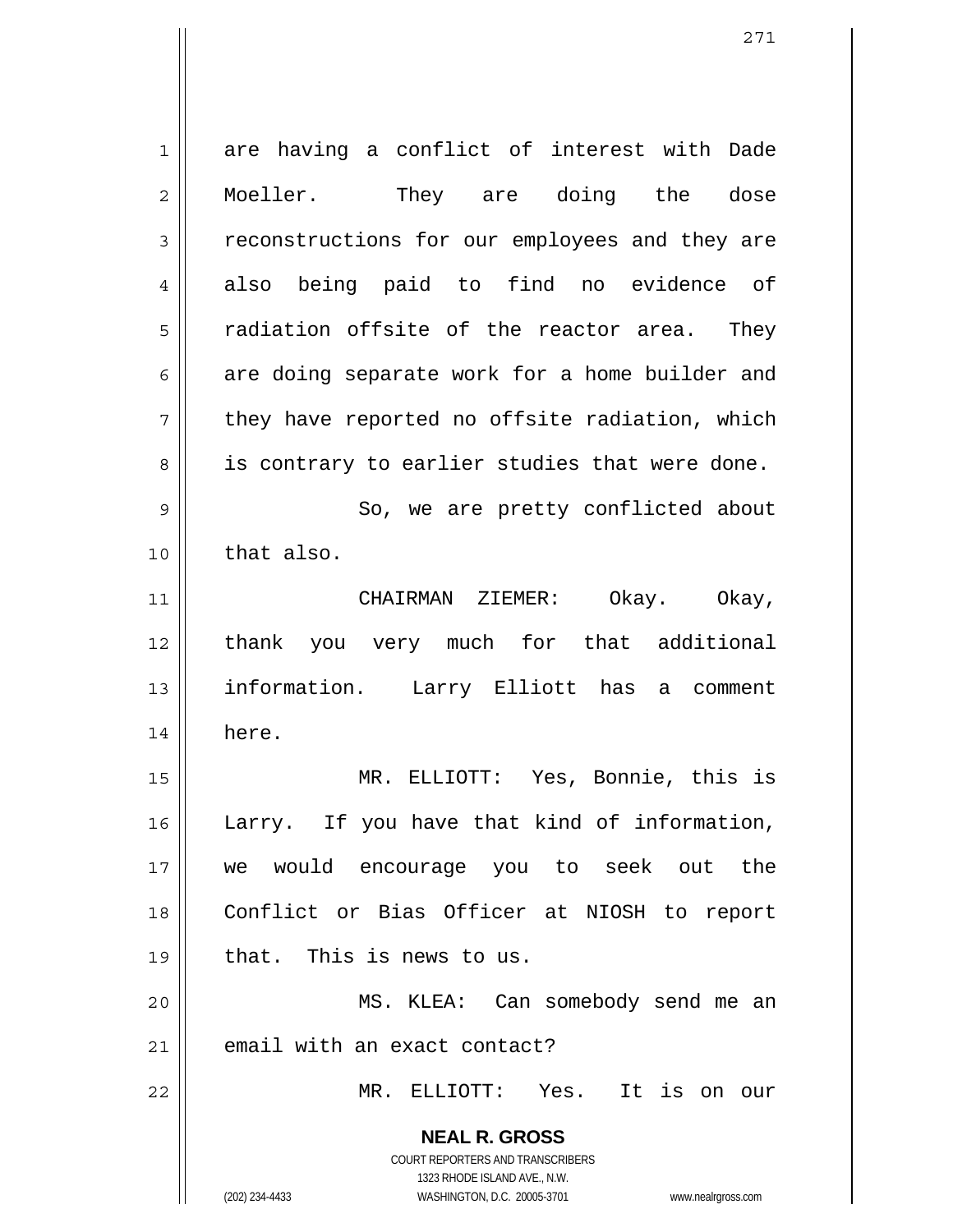1 2 3 4 5 6 7 8 9 10 11 12 13 14 15 16 17 18 19 20 21 22 website. If you look at the Conflict or Bias Policy that is presented on our OCAS website, you will find the contact information there but we will send you the information, the contact information you do need. MS. KLEA: So do you agree with me that that would be really a bad conflict? MR. ELLIOTT: I am not going to offer an opinion or a comment until I understand the circumstances. MS. KLEA: Okay, thank you. MR. ELLIOTT: Because Dade Moeller Associates is a teaming partner of ORAU but doesn't necessarily mean that an individual working in the Dade Moeller employ on a different project did what they did at someone's home. It doesn't mean that -- MS. KLEA: No, it is on all of the land adjoining the nuclear area has been bought by a home builder and so they were hired to give a report to the city on its safety. And they said it is perfectly safe.

> **NEAL R. GROSS** COURT REPORTERS AND TRANSCRIBERS

> > 1323 RHODE ISLAND AVE., N.W.

(202) 234-4433 WASHINGTON, D.C. 20005-3701 www.nealrgross.com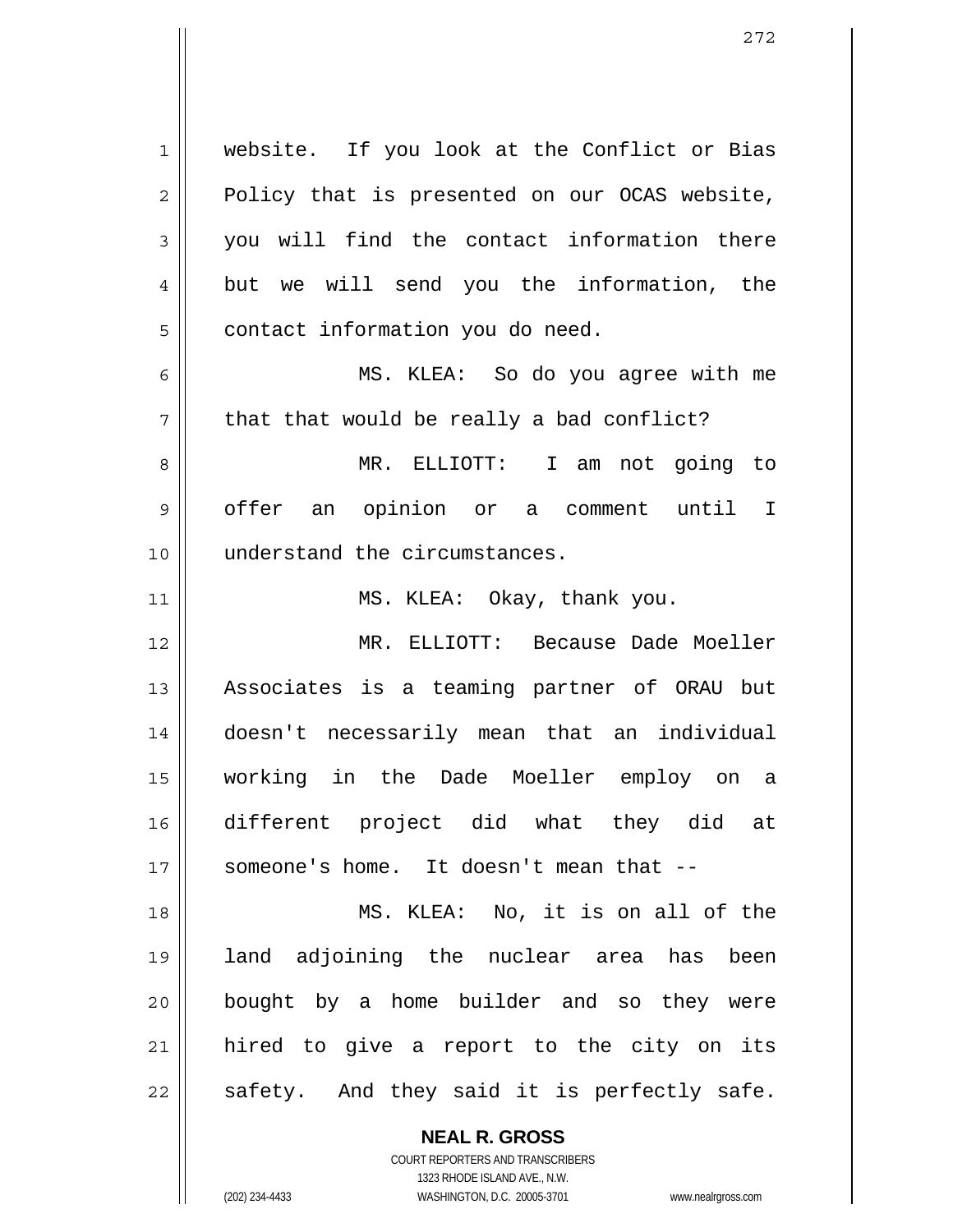**NEAL R. GROSS** 1 2 3 4 5 6 7 8 9 10 11 12 13 14 15 16 17 18 19 20 21 22 And we uncovered original data in the past by other contractors that found very high levels of radiation. MR. ELLIOTT: I would suggest and encourage you to provide the details that you have  $--$  MS. KLEA: Okay, thanks. MR. ELLIOTT: -- and let the Conflict or Bias Officer examine them. MS. KLEA: Okay. CHAIRMAN ZIEMER: Thank you. Any further comments? Mike? MR. GIBSON: If there are no further comments, I am ready to make a motion. CHAIRMAN ZIEMER: Okay, thank you. Go ahead. MR. GIBSON: Based on NIOSH's change of the definition of the class and/or to continue looking at potentially extending the scope, the length of this class, I would make a recommendation that we pass this partial SEC.

> COURT REPORTERS AND TRANSCRIBERS 1323 RHODE ISLAND AVE., N.W.

(202) 234-4433 WASHINGTON, D.C. 20005-3701 www.nealrgross.com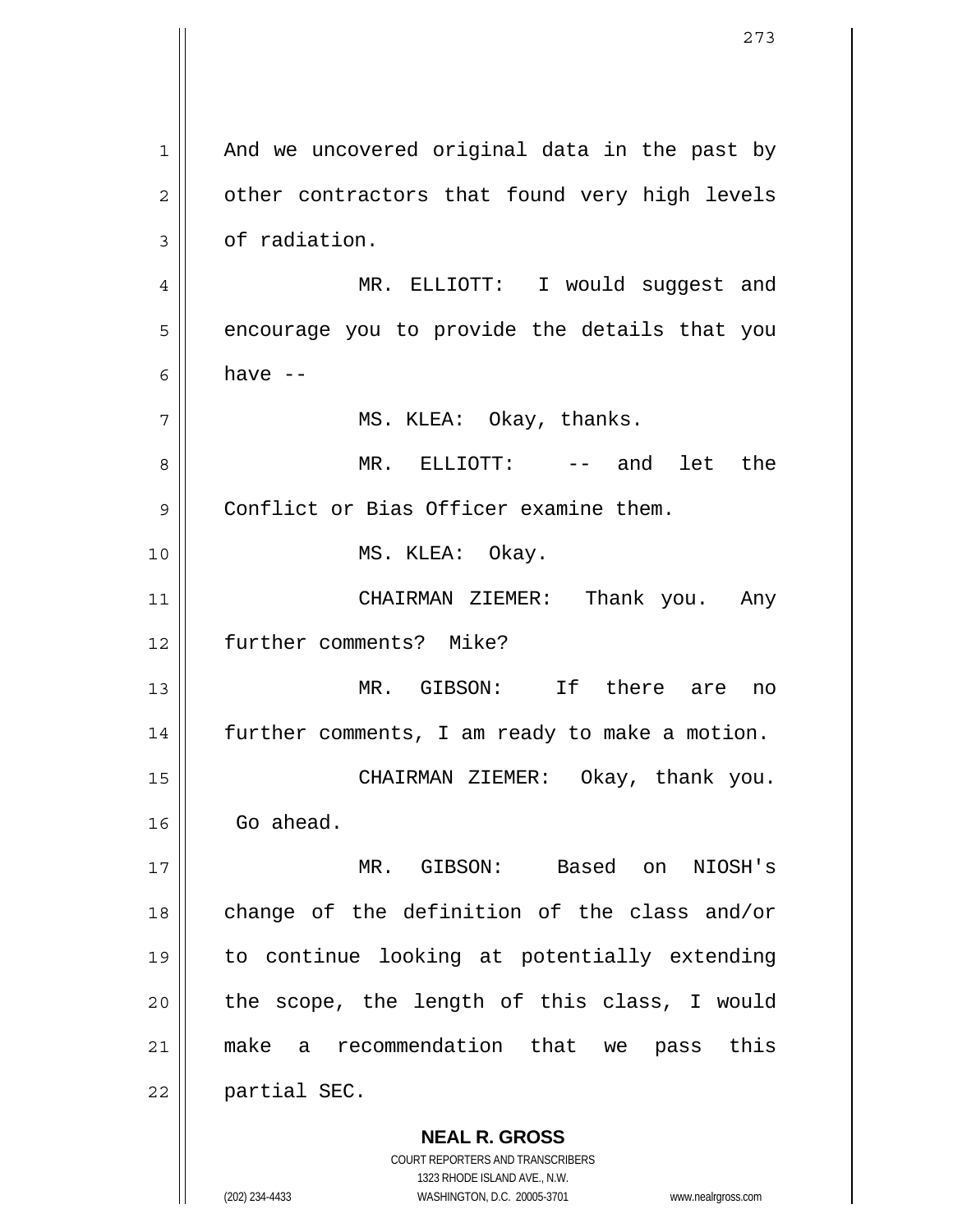**NEAL R. GROSS** COURT REPORTERS AND TRANSCRIBERS 1323 RHODE ISLAND AVE., N.W. 1 2 3 4 5 6 7 8 9 10 11 12 13 14 15 16 17 18 19 20 21 22 CHAIRMAN ZIEMER: The motion, in effect, is to recommend to the Secretary to add this class to the SEC. MR. GIBSON: Yes. CHAIRMAN ZIEMER: And is there a second to this motion? MR. GRIFFON: Second. CHAIRMAN ZIEMER: And seconded. So, unless our regular scribe is ready to give us the exact words, they may have to come to us tomorrow. Well, we will need to get his vote as well. Dr. Poston? DR. POSTON: Could you take a moment and summarize the ramification of this motion in terms of positive and negative; if we vote positively, we vote negatively, so I can understand? CHAIRMAN ZIEMER: The motion itself, the preamble is not part of the motion. The preamble is Mike's understanding of the context of the motion that there is some

(202) 234-4433 WASHINGTON, D.C. 20005-3701 www.nealrgross.com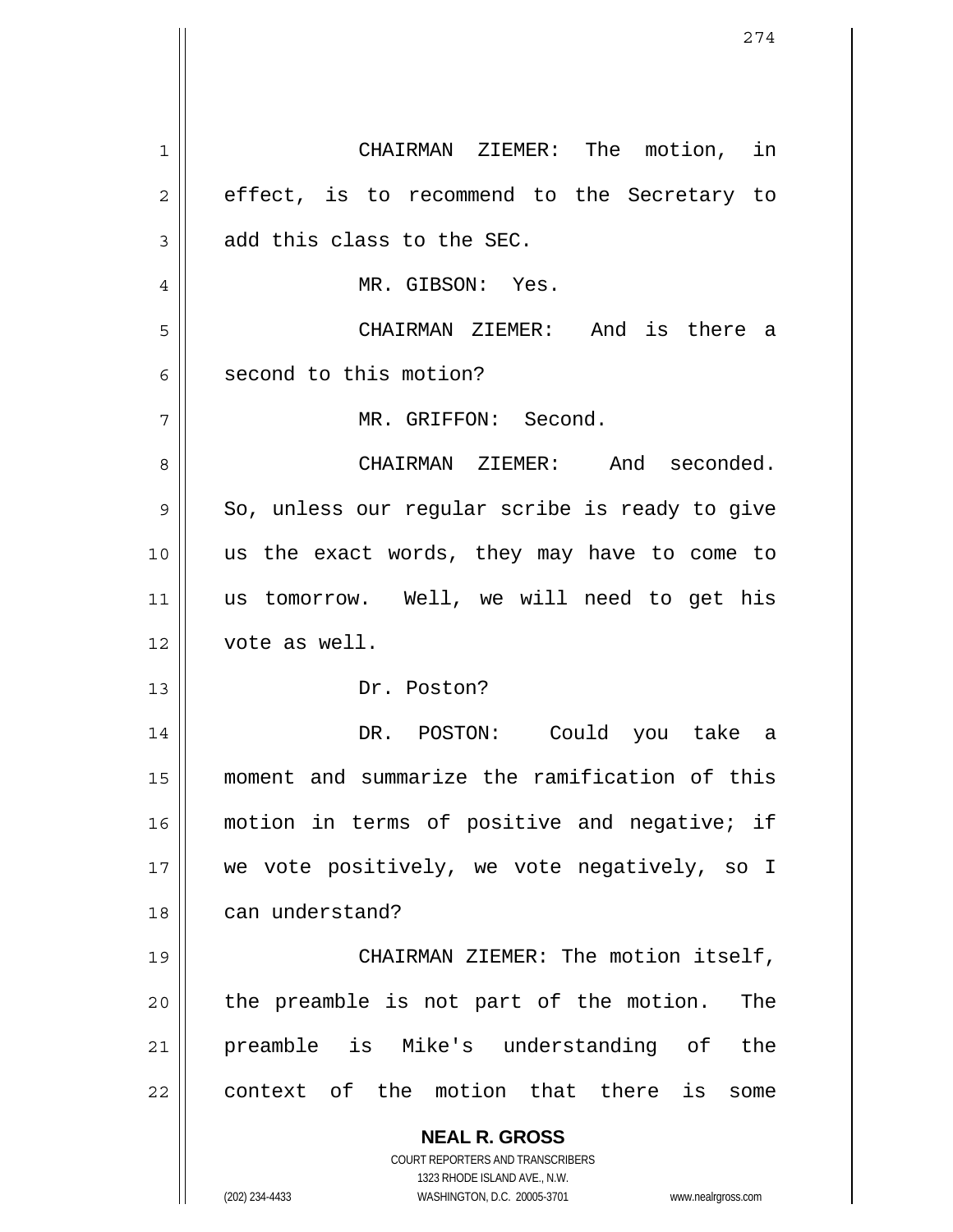1 2 3 4 5 6 7 8 9 10 11 12 13 14 15 16 17 18 19 possible additional work. But the motion itself is to add a class to the Special Exposure Cohort and that class will be all individuals -- well, let me not -- and it is all employees of the Department of Energy, its predecessor agencies, DOE contractors and subcontractors who worked in any area of Area-IV of the Santa Susana Field Laboratory for a number of workdays, aggregating at least 250 work days from January 1, 1955 through December 31, 1958 or in combination with workdays within the parameters established for one or more other classes of employees in the SEC. And that is the motion. It is adding a class, those definitions. And the only change from what we had before was that it is anyone that worked there, not just those who were monitored. CHAIRMAN ZIEMER: Then I think we

20 21 are ready to vote. Well has Jim left for the day?

CHAIRMAN ZIEMER : No, I think we

**NEAL R. GROSS** COURT REPORTERS AND TRANSCRIBERS

1323 RHODE ISLAND AVE., N.W.

(202) 234-4433 WASHINGTON, D.C. 20005-3701 www.nealrgross.com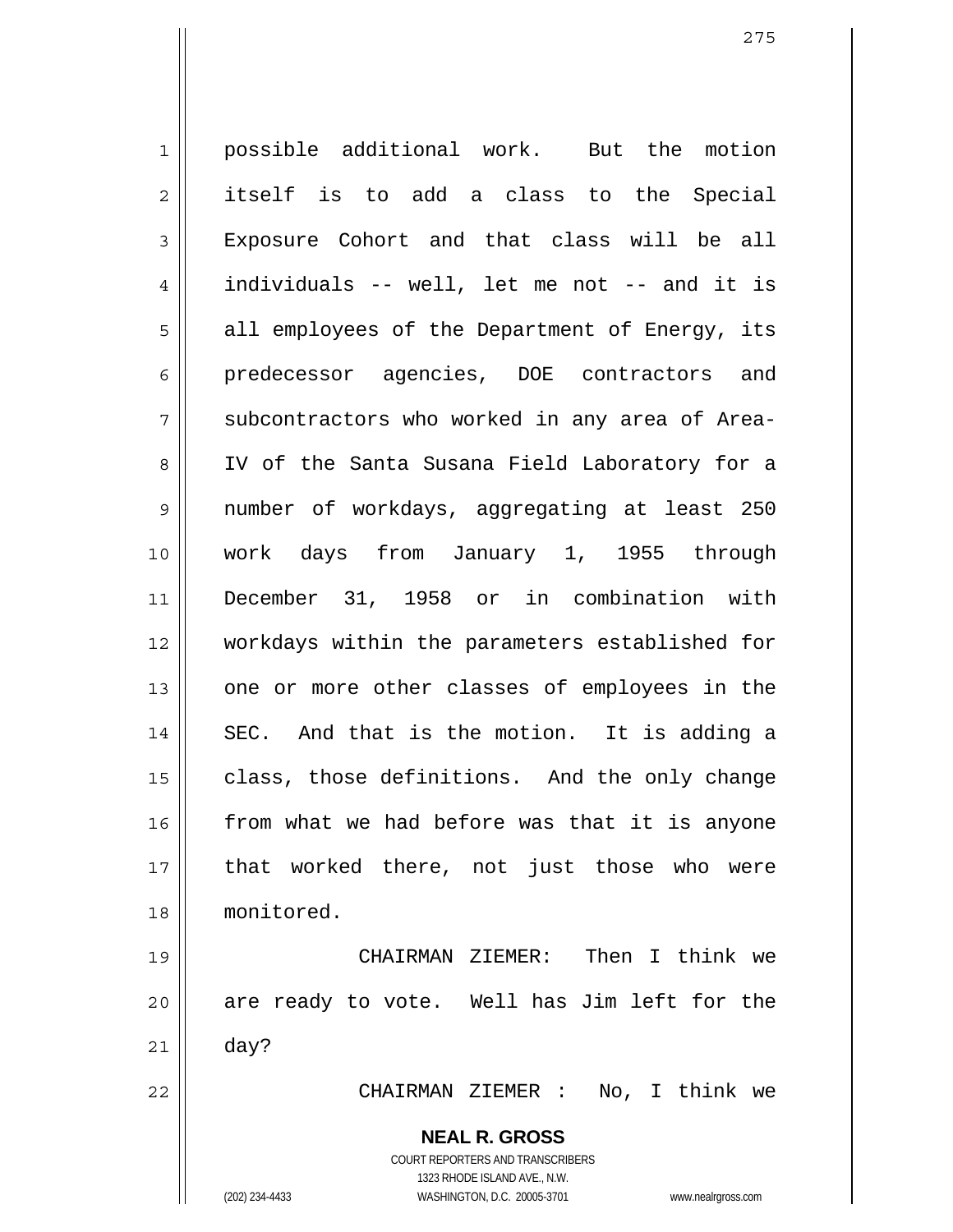|                | 276                                                                 |
|----------------|---------------------------------------------------------------------|
|                |                                                                     |
| $\mathbf 1$    | will go ahead and vote. And we will have the                        |
| $\overline{2}$ | precise wording available for us tomorrow. It                       |
| 3              | will be a standard boilerplate type of wording                      |
| 4              | with this class as defined.<br>So, let's                            |
| 5              | proceed.                                                            |
| 6              | Okay, and if Dr. Melius is not back                                 |
| 7              |                                                                     |
|                | by the time that the vote is finished, we,                          |
| 8              | under our rules we still will get his vote and                      |
| 9              | we can do that tomorrow.                                            |
| 10             | MR. KATZ: Okay, Ms. Beach?                                          |
| 11             | MS. BEACH: Yes.                                                     |
| 12             | MR. KATZ: Mr. Clawson?                                              |
| 13             | MR. CLAWSON: Yes.                                                   |
| 14             | MR. KATZ: Mr. Gibson.                                               |
| 15             | MR. GIBSON: Yes.                                                    |
| 16             | MR. KATZ: Mr. Griffon.                                              |
| 17             | MR. GRIFFON: Yes.                                                   |
| 18             | MR. KATZ: Dr. Lockey?                                               |
| 19             | DR. LOCKEY: Yes.                                                    |
| 20             | MR. KATZ: Mr. Munn.                                                 |
| 21             | MS. MUNN: Yes.                                                      |
| 22             | MR. KATZ: Dr. Poston?                                               |
|                | <b>NEAL R. GROSS</b>                                                |
|                | COURT REPORTERS AND TRANSCRIBERS<br>1323 RHODE ISLAND AVE., N.W.    |
|                | (202) 234-4433<br>WASHINGTON, D.C. 20005-3701<br>www.nealrgross.com |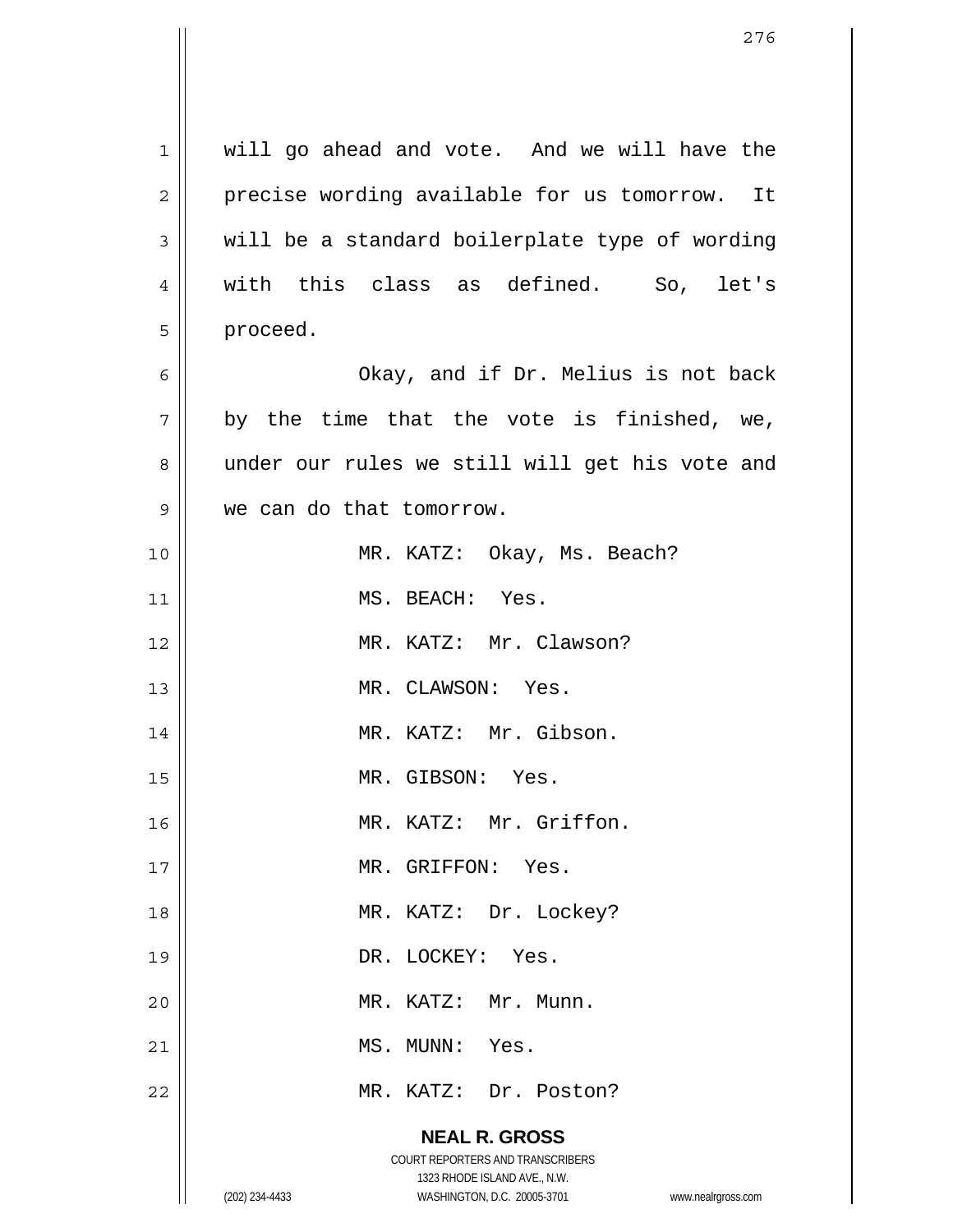| $\mathbf 1$    | DR. POSTON: Yes.                                                    |
|----------------|---------------------------------------------------------------------|
| $\overline{c}$ | MR. KATZ: Mr. Presley?                                              |
| 3              | MR. PRESLEY: Yes.                                                   |
| $\overline{4}$ | MR. KATZ: Dr. Roessler?                                             |
| 5              | DR. ROESSLER: Yes.                                                  |
| 6              | MR. KATZ: Mr. Schofield?                                            |
| 7              | MR. SCHOFIELD: Yes.                                                 |
| 8              | MR. KATZ: Dr. Ziemer?                                               |
| 9              | CHAIRMAN ZIEMER: Yes.                                               |
| 10             | MR. KATZ: That is all, except for                                   |
| 11             | Dr. Melius.                                                         |
| 12             | DR. MELIUS: Okay.                                                   |
| 13             | CHAIRMAN ZIEMER: Now, we have a                                     |
| 14             | little bit of time, Ted. I am wondering if we                       |
| 15             | can -- Dr. Melius, we just finished voting.                         |
| 16             | Are you prepared to vote on the petition or                         |
| 17             | would you wish to wait until tomorrow?                              |
| 18             | DR. MELIUS: Tell me the motion.                                     |
| 19             | CHAIRMAN ZIEMER: The motion was to                                  |
| 20             | add this class<br>-- to add the class<br>as                         |
| 21             | described.                                                          |
| 22             | DR. MELIUS: And I will vote yes.                                    |
|                | <b>NEAL R. GROSS</b>                                                |
|                | COURT REPORTERS AND TRANSCRIBERS<br>1323 RHODE ISLAND AVE., N.W.    |
|                | (202) 234-4433<br>WASHINGTON, D.C. 20005-3701<br>www.nealrgross.com |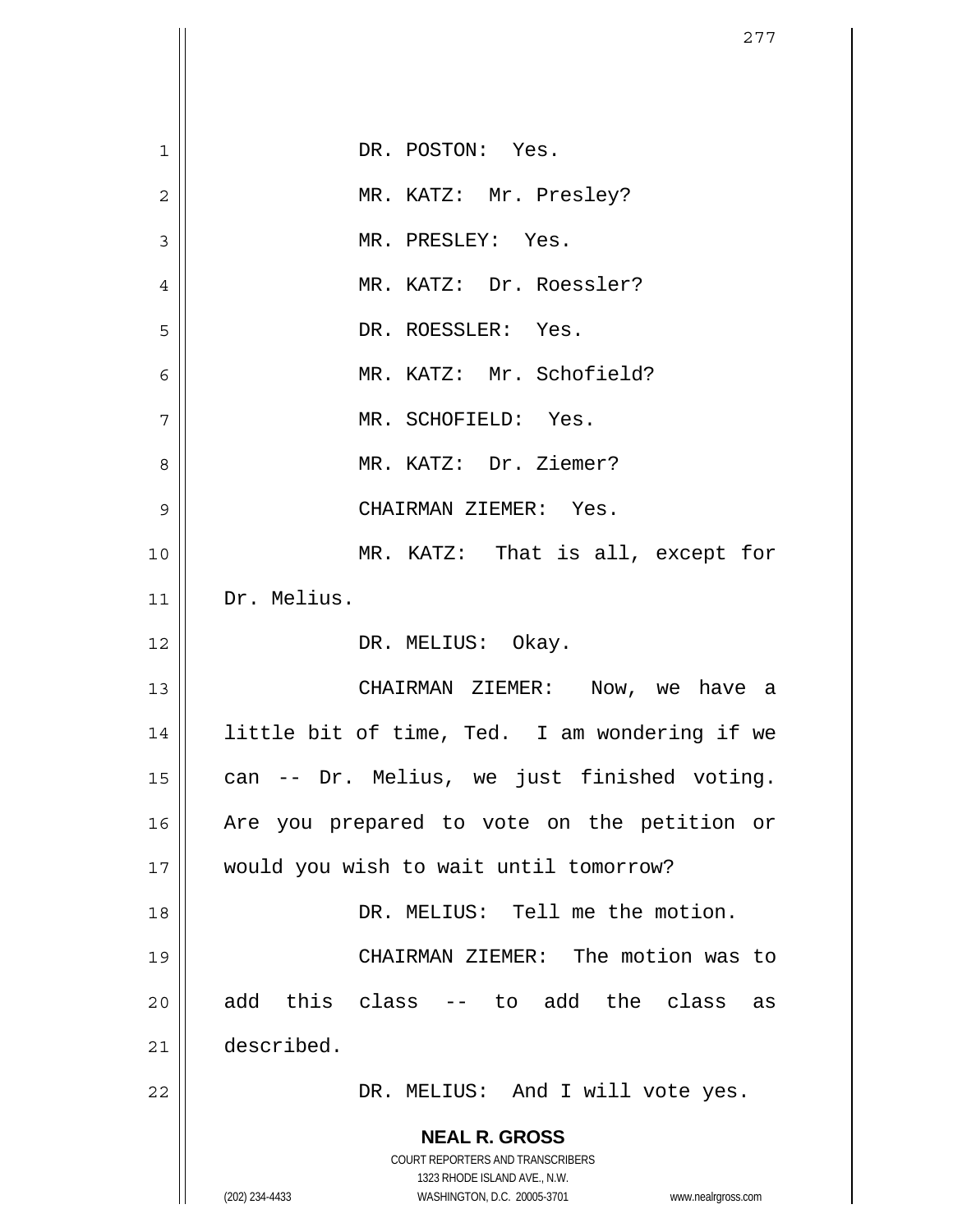**NEAL R. GROSS** COURT REPORTERS AND TRANSCRIBERS 1323 RHODE ISLAND AVE., N.W. (202) 234-4433 WASHINGTON, D.C. 20005-3701 www.nealrgross.com 1 2 3 4 5 6 7 8 9 10 11 12 13 14 15 16 17 18 19 20 21 22 CHAIRMAN ZIEMER: Thank you. DR. MELIUS: Make sure you weren't tricking me. CHAIRMAN ZIEMER: We have given you a deferred to time tomorrow to provide some words for us, if you are so willing to do. Ted, can we talk about future meeting dates? Is this a good time to do that? MR. KATZ: Sure, absolutely. CHAIRMAN ZIEMER: First of all, our next meeting, I believe it is Cincinnati, is it not? Where are we at? MR. KATZ: Our next meeting is in Cincinnati, yes. And then following that we are -- CHAIRMAN ZIEMER: Give us the dates for the record. MR. KATZ: One second. MR. PRESLEY: 27th, 28th, and 29th is what I have. MR. KATZ: That sounds right.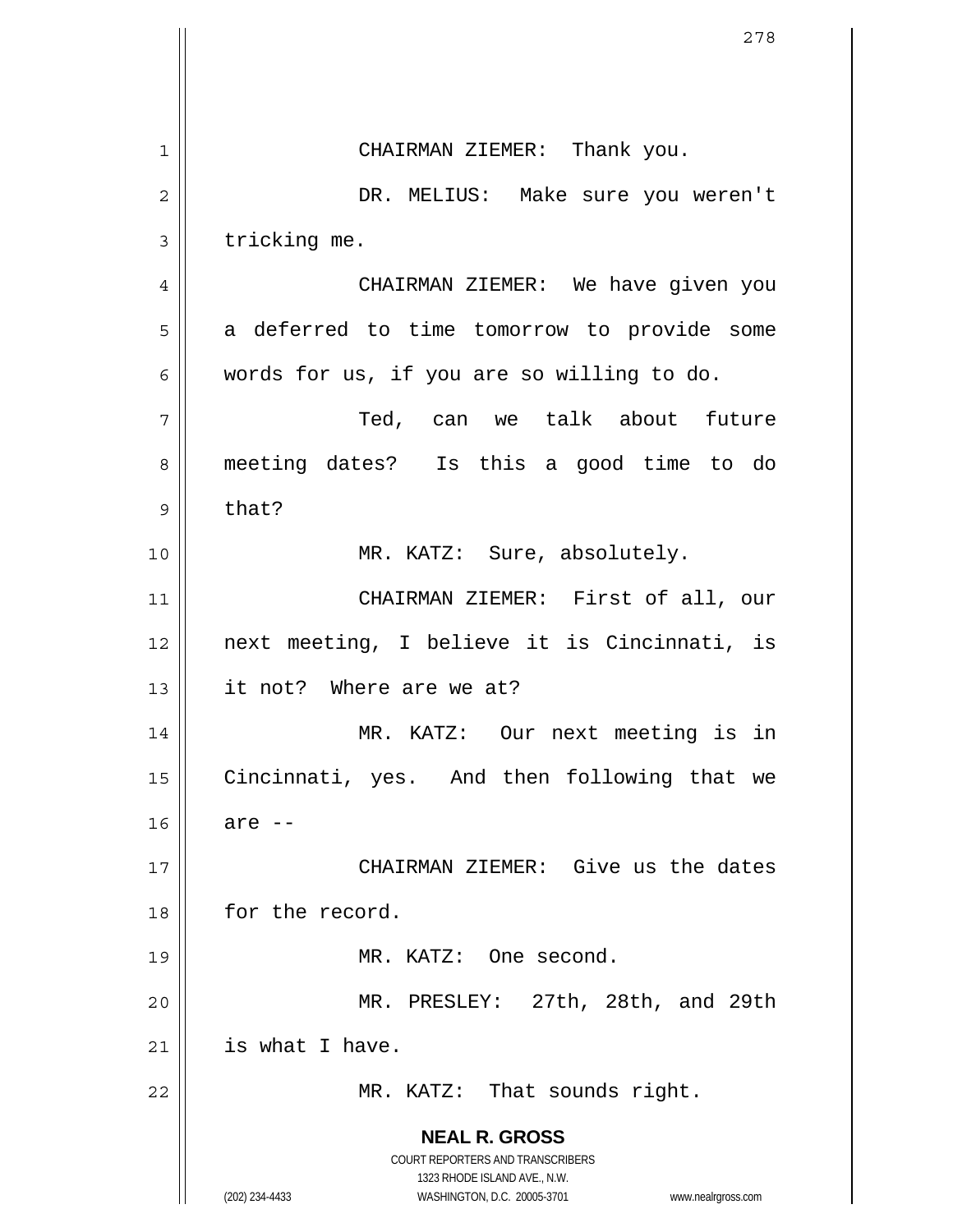| $\mathbf 1$    | MR. PRESLEY: It will be downtown.                                   |
|----------------|---------------------------------------------------------------------|
|                |                                                                     |
| $\overline{2}$ | MR. KATZ: That is correct, the                                      |
| 3              | 27th to the 29th of July. And it is somewhere                       |
| 4              | downtown Cincinnati. At the Marriott                                |
| 5              | downtown. I don't know exactly the address.                         |
| 6              | Oh, it's over the river, then. The                                  |
| 7              | Marriott over the river in Cincinnati. No, it                       |
| 8              | is not Ohio. It is Kentucky.                                        |
| 9              | CHAIRMAN ZIEMER: It's Kentucky.                                     |
| 10             | MR. KATZ: It is right over the                                      |
| 11             | bridge, I think pretty much. Is that correct,                       |
| 12             | Nancy? Thank you.                                                   |
| 13             | DR. MELIUS: I have actually stayed                                  |
| 14             | there. Yes, but my question is, I mean, it is                       |
| 15             | not the best access for Fernald or Mound. I                         |
| 16             | thought that we were trying to be a little bit                      |
| 17             | -- I thought we were only in Cincinnati in                          |
| 18             | order to be able to reach out to people from                        |
| 19             | Fernald and I thought Mound also. And sort of                       |
| 20             | going in the wrong direction.                                       |
| 21             | CHAIRMAN ZIEMER: All right. Hold                                    |
| 22             | on here. Let's get a comment from --                                |
|                | <b>NEAL R. GROSS</b>                                                |
|                | COURT REPORTERS AND TRANSCRIBERS<br>1323 RHODE ISLAND AVE., N.W.    |
|                | WASHINGTON, D.C. 20005-3701<br>(202) 234-4433<br>www.nealrgross.com |

Ħ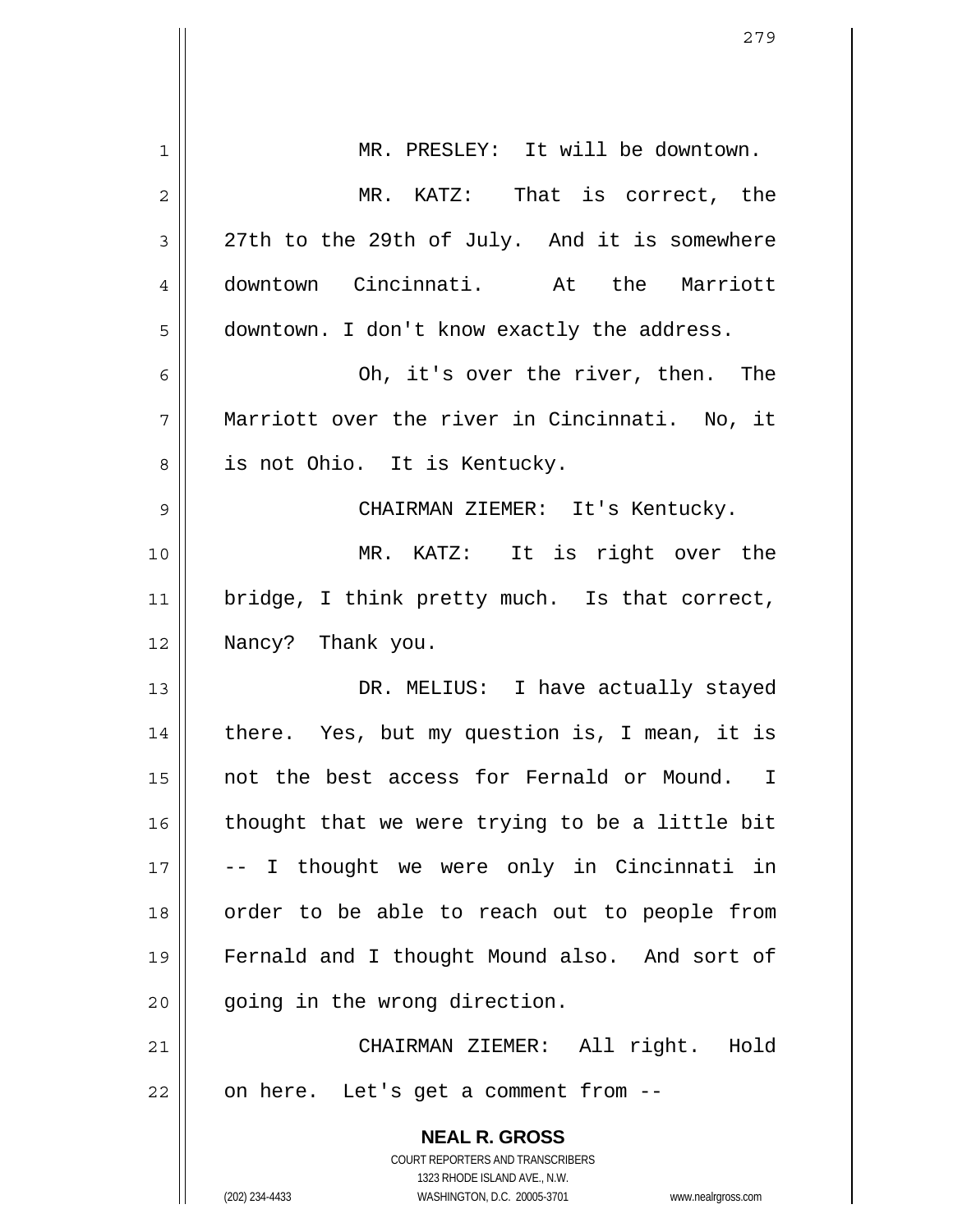**NEAL R. GROSS** COURT REPORTERS AND TRANSCRIBERS 1 2 3 4 5 6 7 8 9 10 11 12 13 14 15 16 17 18 19 20 21 22 MR. RUTHERFORD: Yes, I am with Dr. Melius on that by the way. But I want to point out another factor, that we are going to be presenting Piqua or Organic Monterey Reactor but Piqua is a little north of Dayton and so the farther south in Covington, that is more of a drive. So, I just wanted to get that out. CHAIRMAN ZIEMER: And perhaps when we selected Cincinnati that was -- the details were not necessarily known to the staff, in terms of the site locations and particularly the Piqua issue was not in the picture, I don't think. MR. KATZ: That's right. I don't know the details. I am assuming that this hotel was the hotel that she could get availability for in that time period. I am sure she tried. We had to try at least three hotels in the area to get a best value decision, in terms of the hotel.

1323 RHODE ISLAND AVE., N.W.

(202) 234-4433 WASHINGTON, D.C. 20005-3701 www.nealrgross.com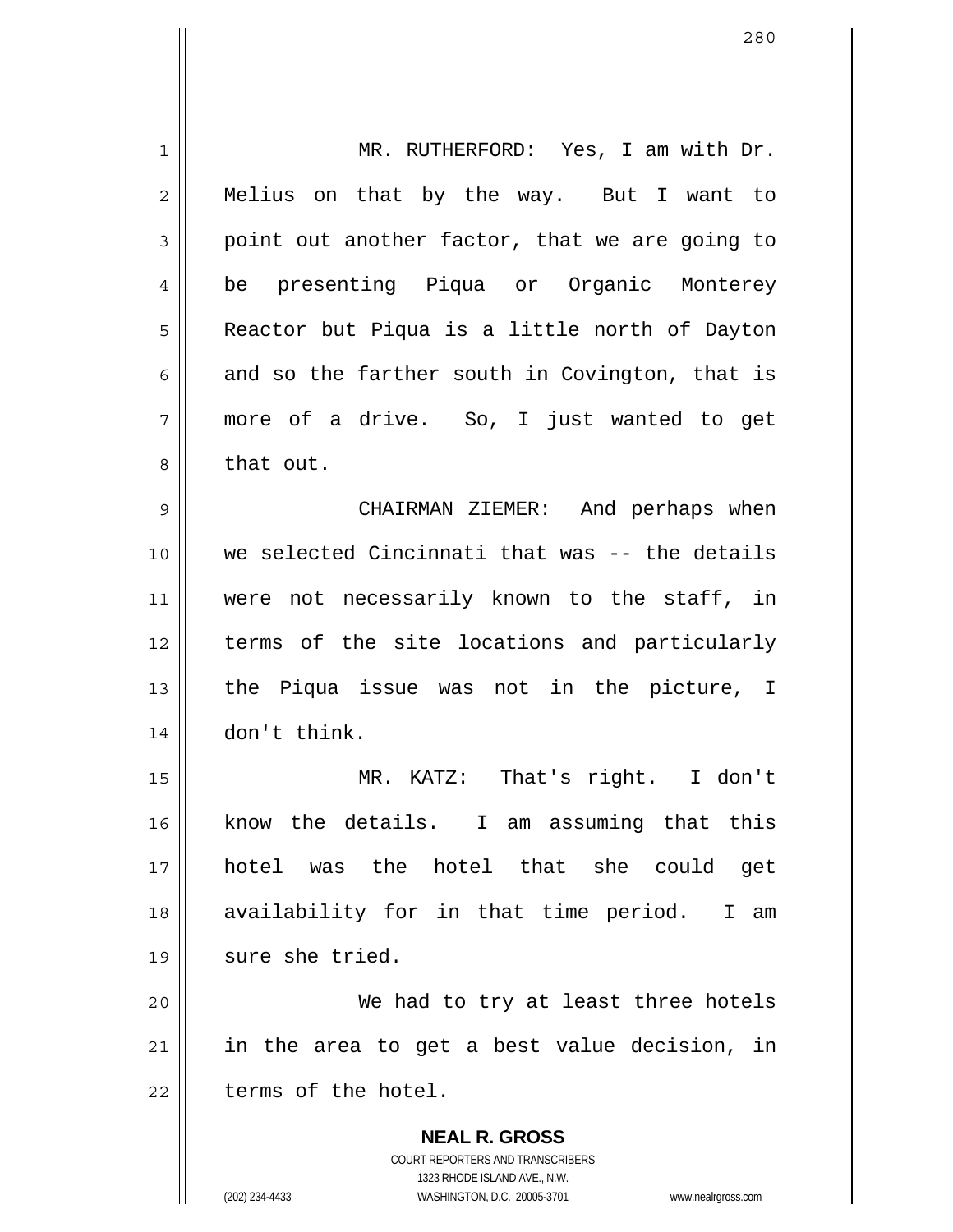**NEAL R. GROSS** COURT REPORTERS AND TRANSCRIBERS 1323 RHODE ISLAND AVE., N.W. (202) 234-4433 WASHINGTON, D.C. 20005-3701 www.nealrgross.com 1 2 3 4 5 6 7 8 9 10 11 12 13 14 15 16 17 18 19 20 21 22 MR. PRESLEY: Well, it is only 500 yards across the -- MR. KATZ: It is right across the bridges from -- CHAIRMAN ZIEMER: Yes, it is still not close to -- MR. KATZ: But -- CHAIRMAN ZIEMER: -- the site. MR. KATZ: I suspect that the contract is already made at this point. But I can look into the question. DR. LOCKEY: Yes, I would concur, Cincinnati is a funny town. There's people on the west side that have never been to the east side and there's people on the east side who have never been to the west side. So across the river is like maybe a whole new world. DR. MELIUS: And frankly, Covington has a pretty bad reputation. So, you know, in the past, so people from Dayton may not want to go there, right? CHAIRMAN ZIEMER: Yes. Okay, well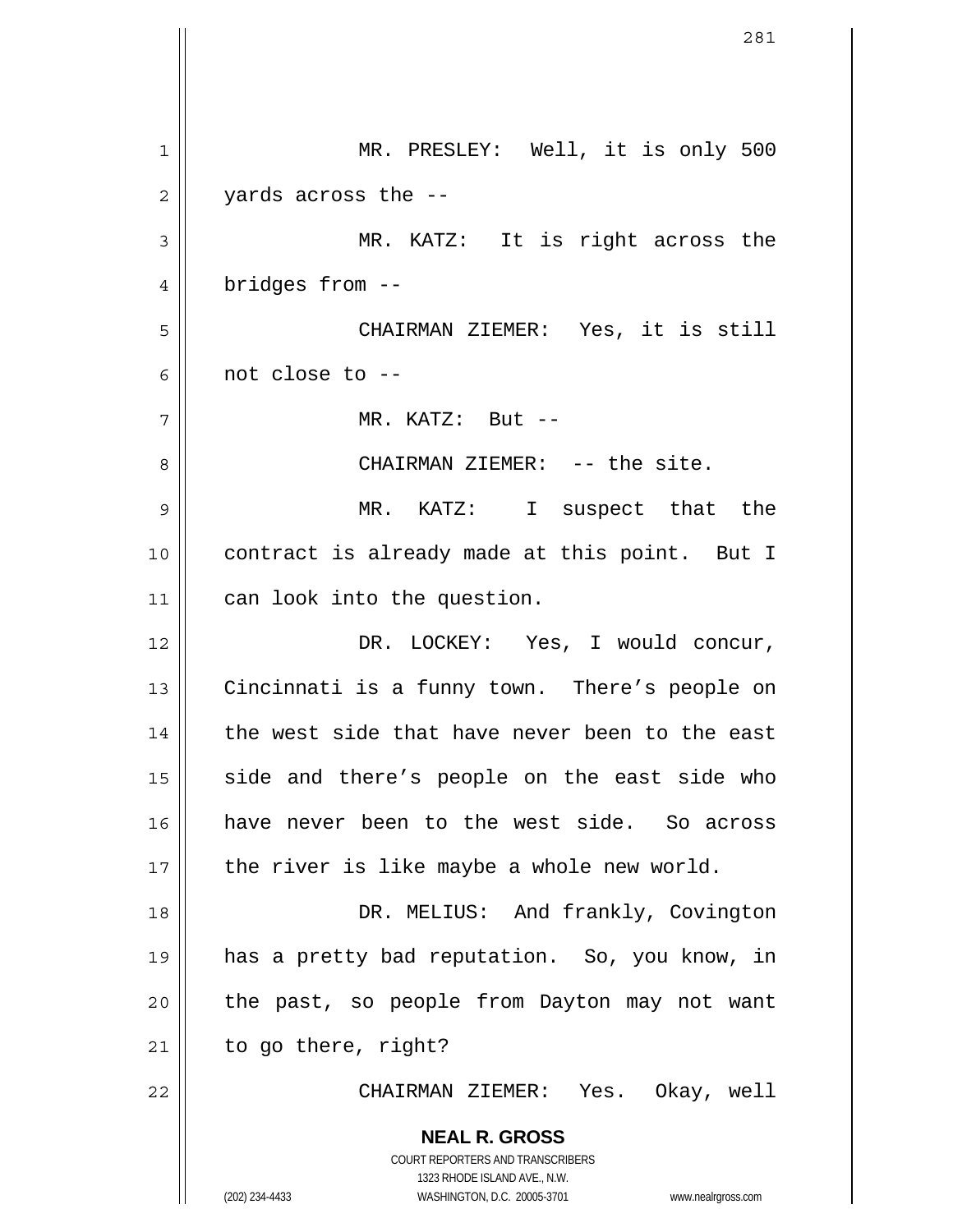1 2 3 4 5 6 7 8 9 10 11 12 13 14 15 16 17 18 19 20 21 22 Ted will look into this. Also a reminder that we have a teleconference on June 16th. So make sure that is on your calendar. That would be between now and then. MR. KATZ: Actually I wanted; I put that there, actually with sort of a question mark to it because it is about a month from now. And we have now two teleconferences in a row that felt like really there was not enough new water under the bridge to convene the teleconferences following the face-to-face Board Meeting. So I just wanted to raise the question as to -- For example, if there were to be a substantial reworking, which I don't expect with respect to the Security Plan based on DOE comments, if there needed to be, of course, that would be then a very close time to have another full Board Meeting. But anyway, I just wanted to raise the question whether Board Members feel like we should keep that on the agenda, on the schedule, in which case I

> **NEAL R. GROSS** COURT REPORTERS AND TRANSCRIBERS

> > 1323 RHODE ISLAND AVE., N.W.

(202) 234-4433 WASHINGTON, D.C. 20005-3701 www.nealrgross.com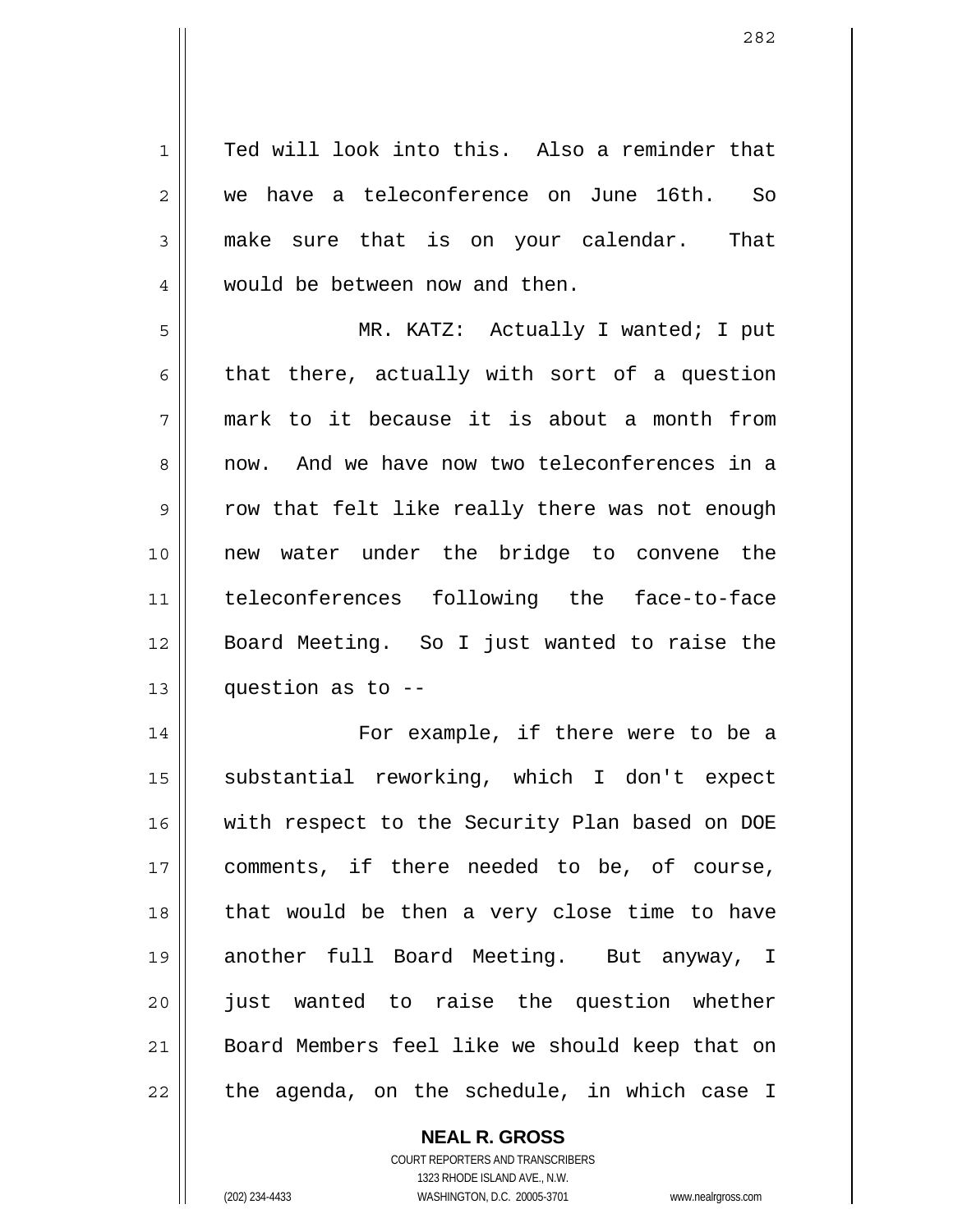need to put out a Federal Notice etcetera to notice it. 1 2

3 4 5 6 7 CHAIRMAN ZIEMER: Well, I simply observed there are a couple of Work Groups that we will be meeting between now and then. The Fernald work -- no, the Mound Work Group will be meeting, I believe, Josie.

MS. BEACH: Yes.

9 10 11 12 13 14 15 CHAIRMAN ZIEMER: And then the Procedures Work Group meets on June 9th. Seeing as those dates are fairly close to a teleconference, it is not so likely that you would have action items ready to come to the Board from either of those Work Groups. The only -- Phil?

16 17 MR. SCHOFIELD: INL on the 10th of June and Pinellas on the 11th.

18 19 20 CHAIRMAN ZIEMER: Okay. Even more so then, it is unlikely that you could have action items ready for the Board.

21 22 MR. PRESLEY: And then Pinellas is the 11th.

> COURT REPORTERS AND TRANSCRIBERS 1323 RHODE ISLAND AVE., N.W. (202) 234-4433 WASHINGTON, D.C. 20005-3701 www.nealrgross.com

**NEAL R. GROSS**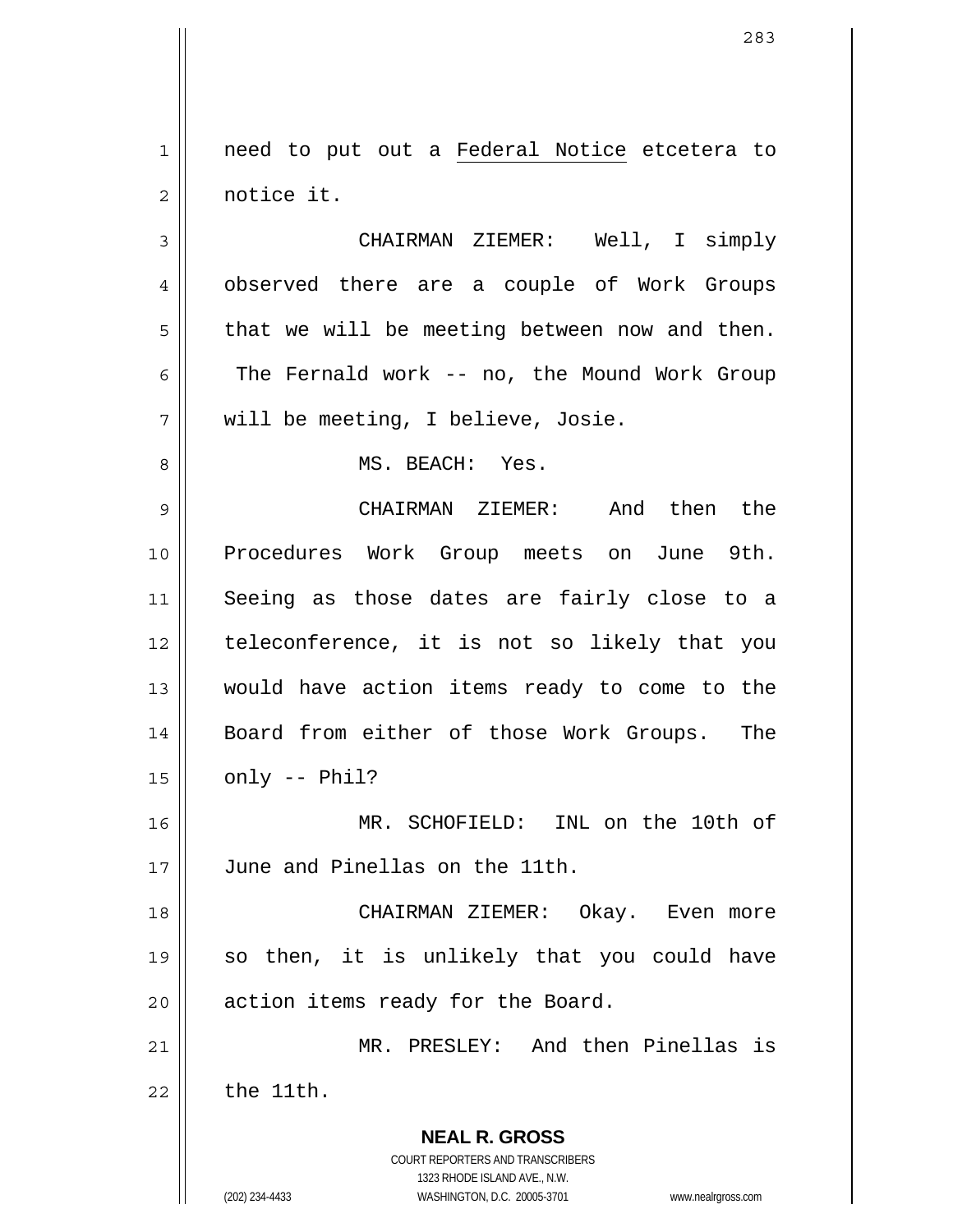1 2 CHAIRMAN ZIEMER: I have INL and Pinellas.

**NEAL R. GROSS** 3 4 5 6 7 8 9 10 11 12 13 14 15 16 17 So, unless there are major things on the DOE issue, security issue, it is not so likely that we would have anything requiring action. Now, I told Ted last time, I don't want to have a Board Meeting where we just get on there and each Work Group says we haven't met since the last meeting or we have no action items, it is not a good use of our time. So unless we have real work to accomplish, why we can easily cancel it. But you have to have an agenda ready soon. DR. MELIUS: Well, what is the date for the agenda? MR. KATZ: I would need an agenda 18 next week, basically, to put in the Federal Register. And that is fine. I can come up with an agenda but the question is, do you think you will want that meeting? 19 20 21 22 || DR. MELIUS: I mean, the only item

> COURT REPORTERS AND TRANSCRIBERS 1323 RHODE ISLAND AVE., N.W.

(202) 234-4433 WASHINGTON, D.C. 20005-3701 www.nealrgross.com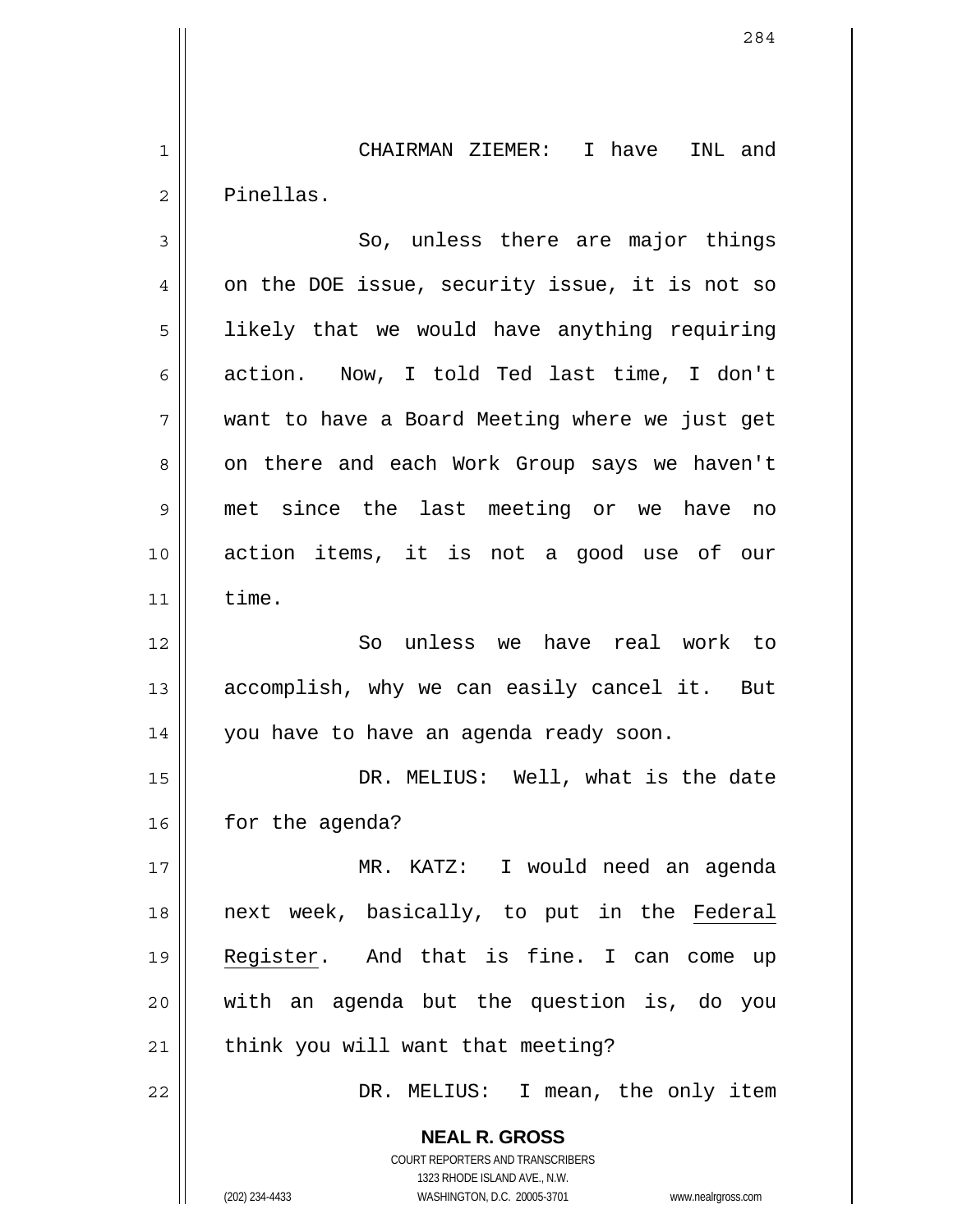**NEAL R. GROSS** COURT REPORTERS AND TRANSCRIBERS 1323 RHODE ISLAND AVE., N.W. (202) 234-4433 WASHINGTON, D.C. 20005-3701 www.nealrgross.com 1 2 3 4 5 6 7 8 9 10 11 12 13 14 15 16 17 18 19 20 21 22 I can think of is DOE. The security -- I shouldn't say DOE. The only item is security plan. We are not going to have the comments back in a week. It is like the end of next week. It just -- if we need, I don't know if it makes a difference whether we do that or wait until, what is it, August? July? I don't remember. MR. KATZ: That's right. Otherwise, our next meeting would be in July. CHAIRMAN ZIEMER: Well, as a practical matter, aside from that document, we are, in essence, operating under those rule anyway, using the NIOSH procedures. So, the Chair sees no real reason, at this point, for us to meet by phone. Is there any objection to canceling the teleconference on June the 16th? MS. BEACH: None. CHAIRMAN ZIEMER: There appears to be none. MR. KATZ: Okay then, the next item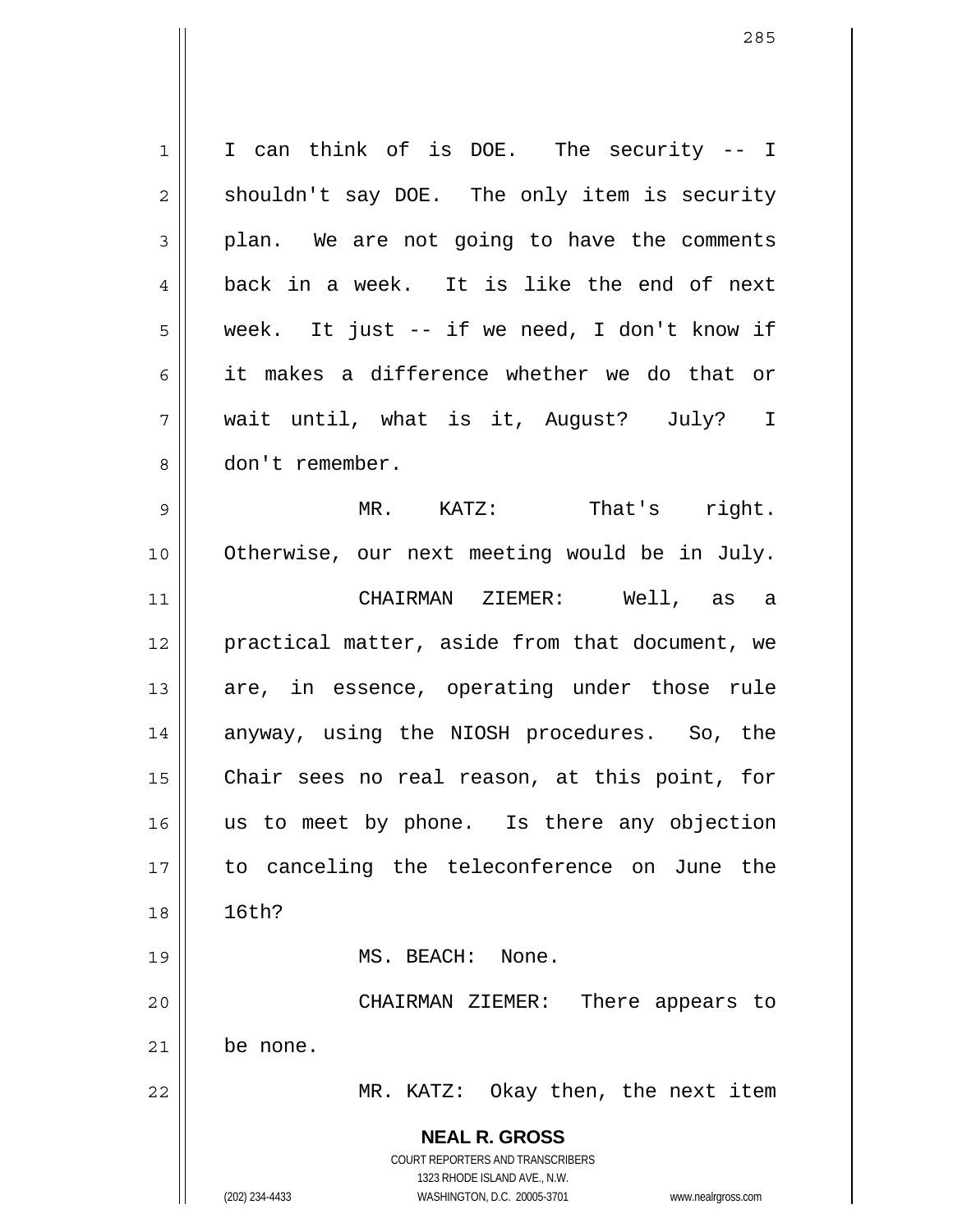1 2 3 4 about future plans is we have -- so we are scheduled out through the fall for locations. We have the next on the schedule is February of 2010.

7 CHAIRMAN ZIEMER: Hold on a second. We have a Brookhaven meeting scheduled. And I want to ask NIOSH how likely is it that we will actually be ready to discuss Brookhaven? Brookhaven is maybe even hard to get to than Amarillo.

11 12 13 14 15 16 17 18 19 20 21 MR. RUTHERFORD: The Brookhaven evaluation, we have had a number of issues which this is great. I could just take away a couple of slides out of my presentation tomorrow. We have had a number of issues with data capture. They had the PII issue and we are back to work in getting things done at Brookhaven. There is a chance we won't make July but I am certain we would make the September meeting for presenting that evaluation.

MR. KATZ: It is actually October.

**NEAL R. GROSS** COURT REPORTERS AND TRANSCRIBERS 1323 RHODE ISLAND AVE., N.W. (202) 234-4433 WASHINGTON, D.C. 20005-3701 www.nealrgross.com

5

6

8

9

10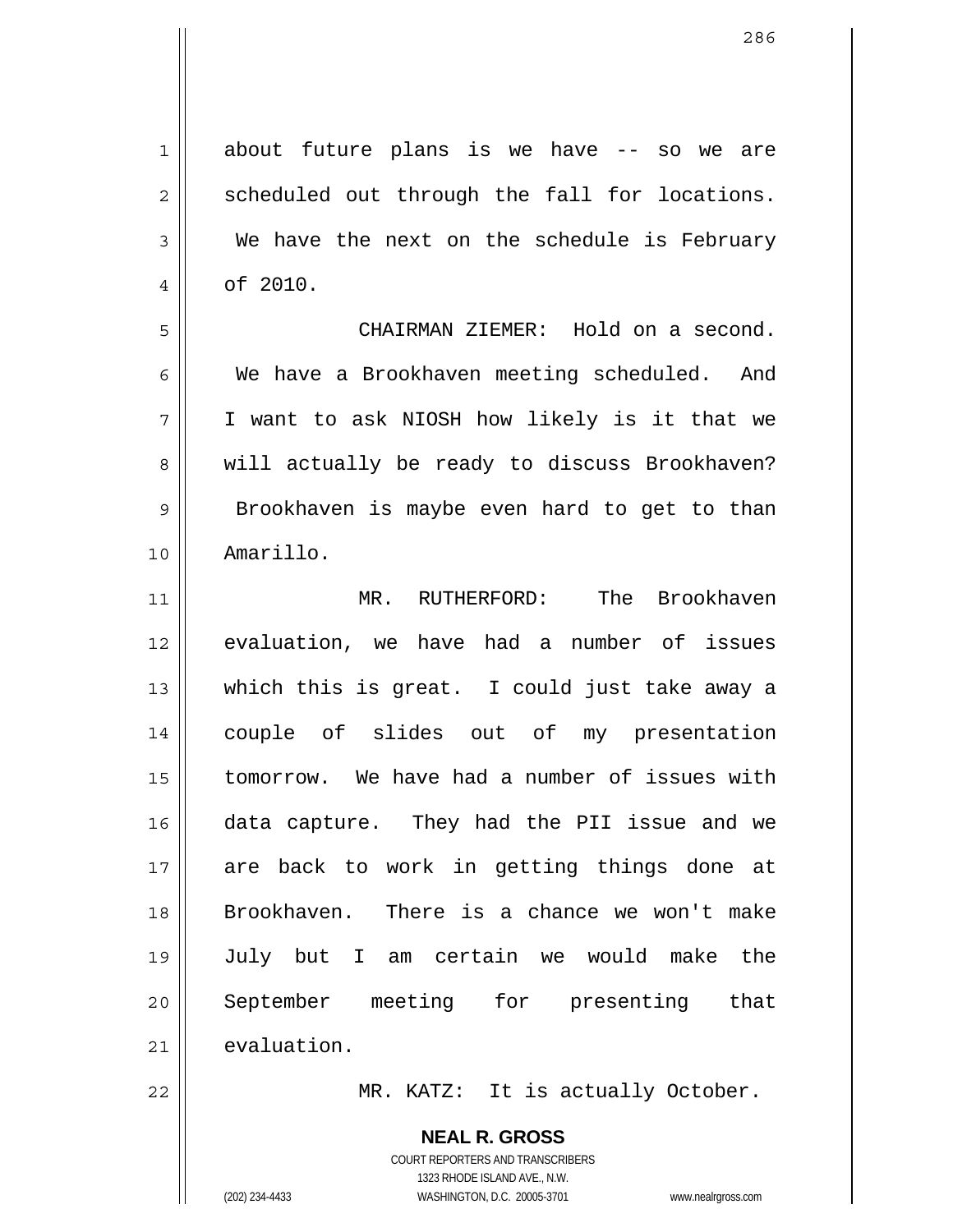|    | 287                                                                 |
|----|---------------------------------------------------------------------|
|    |                                                                     |
| 1  | MR. RUTHERFORD: October meeting.                                    |
| 2  | MR. KATZ: Yes, we should have                                       |
| 3  | that. I don't want to say I am certain.                             |
| 4  | CHAIRMAN ZIEMER: The dates for the                                  |
| 5  | October meeting are the 20th through the 22nd.                      |
| 6  | MR. KATZ: That is correct.                                          |
| 7  | CHAIRMAN ZIEMER: So I guess we                                      |
| 8  | leave it there for the moment.                                      |
| 9  | Okay, proceed.                                                      |
| 10 | MR. KATZ: Okay then the next face-                                  |
| 11 | to-face meeting would be February 9 to 11,                          |
| 12 | 2010. For that, --                                                  |
| 13 | MS. MUNN: Are you not counting the                                  |
| 14 | teleconference in December?                                         |
| 15 | KATZ: We don't need<br>MR.<br>a                                     |
| 16 | location. That is by phone.                                         |
| 17 | MS. MUNN: Oh, all right. You are                                    |
| 18 | talking only locations.                                             |
| 19 | MR. KATZ: Yes.                                                      |
| 20 | MS. MUNN: So the question is, some                                  |
| 21 | locations such as Las Vegas are very difficult                      |
| 22 | to book and we would certainly need to get to                       |
|    | <b>NEAL R. GROSS</b><br>COURT REPORTERS AND TRANSCRIBERS            |
|    | 1323 RHODE ISLAND AVE., N.W.                                        |
|    | (202) 234-4433<br>WASHINGTON, D.C. 20005-3701<br>www.nealrgross.com |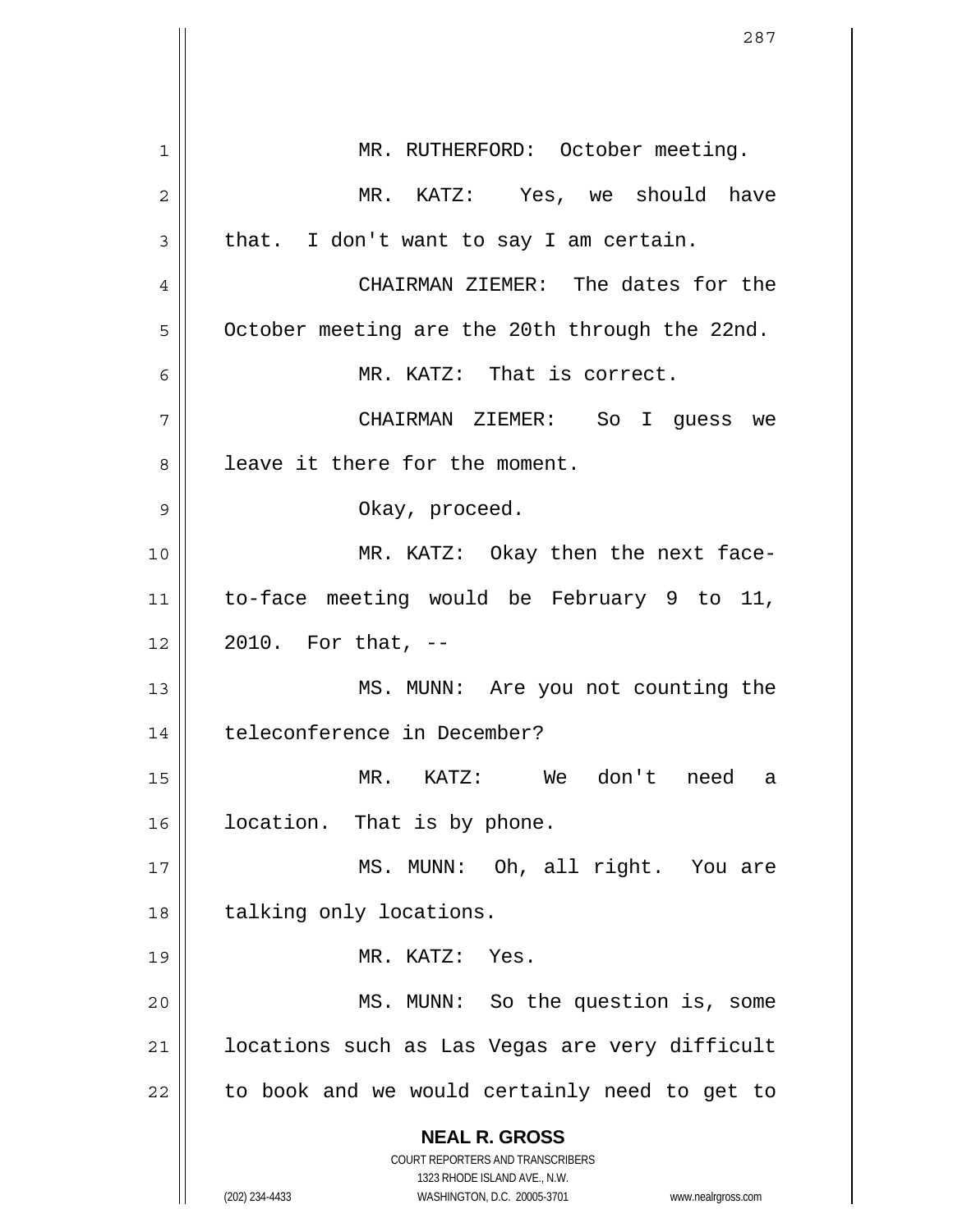**NEAL R. GROSS** COURT REPORTERS AND TRANSCRIBERS 1323 RHODE ISLAND AVE., N.W. 1 2 3 4 5 6 7 8 9 10 11 12 13 14 15 16 17 18 19 20 21 22 work on that soon. Other locations are not as difficult. DR. MELIUS: Actually, February in Las Vegas isn't that hard. MR. KATZ: Okay, I was warned about that location in particular but okay. So, it is February 9th through the 11th. CHAIRMAN ZIEMER: So are we talking Las Vegas then? MR. KATZ: No, so no locations have been suggested. And I am just -- some locations could be problematic. That is why I don't know if the Board has any thoughts about where to meet at that point or whether OCAS has any suggestions with respect to --DR. ROESSLER: In the south, somewhere where it doesn't snow. MR. CLAWSON: Now wait a minute. Every time we have been back here, you guys have left because Idaho and Denver was so bad snow, we got a snow storm in Cincinnati. So,

(202) 234-4433 WASHINGTON, D.C. 20005-3701 www.nealrgross.com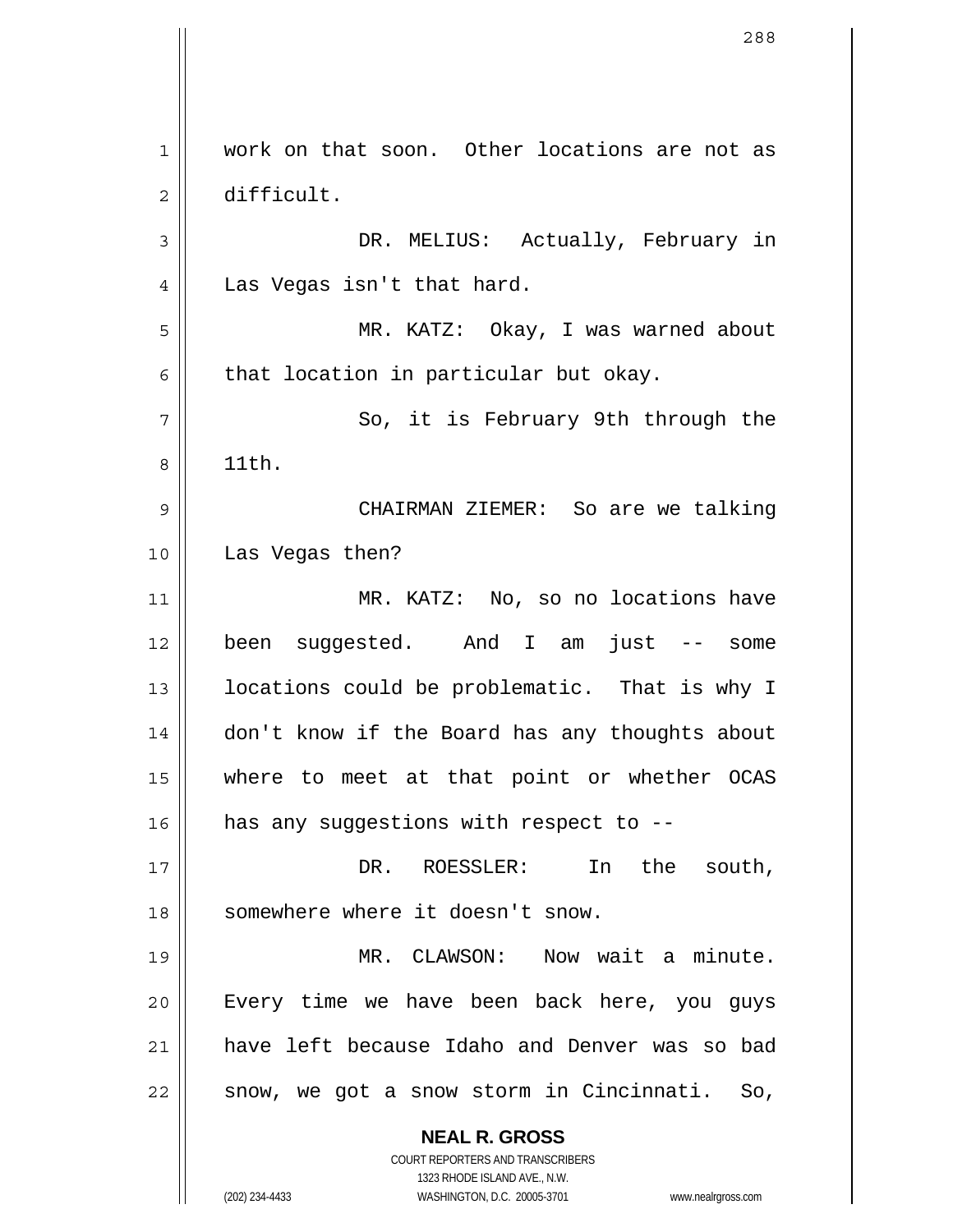**NEAL R. GROSS** COURT REPORTERS AND TRANSCRIBERS 1323 RHODE ISLAND AVE., N.W. (202) 234-4433 WASHINGTON, D.C. 20005-3701 www.nealrgross.com 1 2 3 4 5 6 7 8 9 10 11 12 13 14 15 16 17 18 19 20 21 22 I don't want you to jinx anything. Perhaps Cincinnati is not the south. MR. CLAWSON: I was kind of thinking it was. MS. MUNN: California maybe? CHAIRMAN ZIEMER: Ted, how much lead time do we need? MR. KATZ: Again, it would be good to have a location now. We are sort of right on the edge of where it nice to be able to plan. DR. LOCKEY: Yes, Savannah River or California. MS. MUNN: What is or most likely site? CHAIRMAN ZIEMER: Well we were - it has not been that long since we have been in Augusta. Nancy has a comment. NANCY: The issue with Las Vegas, the last time we were there, was the electronics show. The electronics show is early January. So that is not an issue for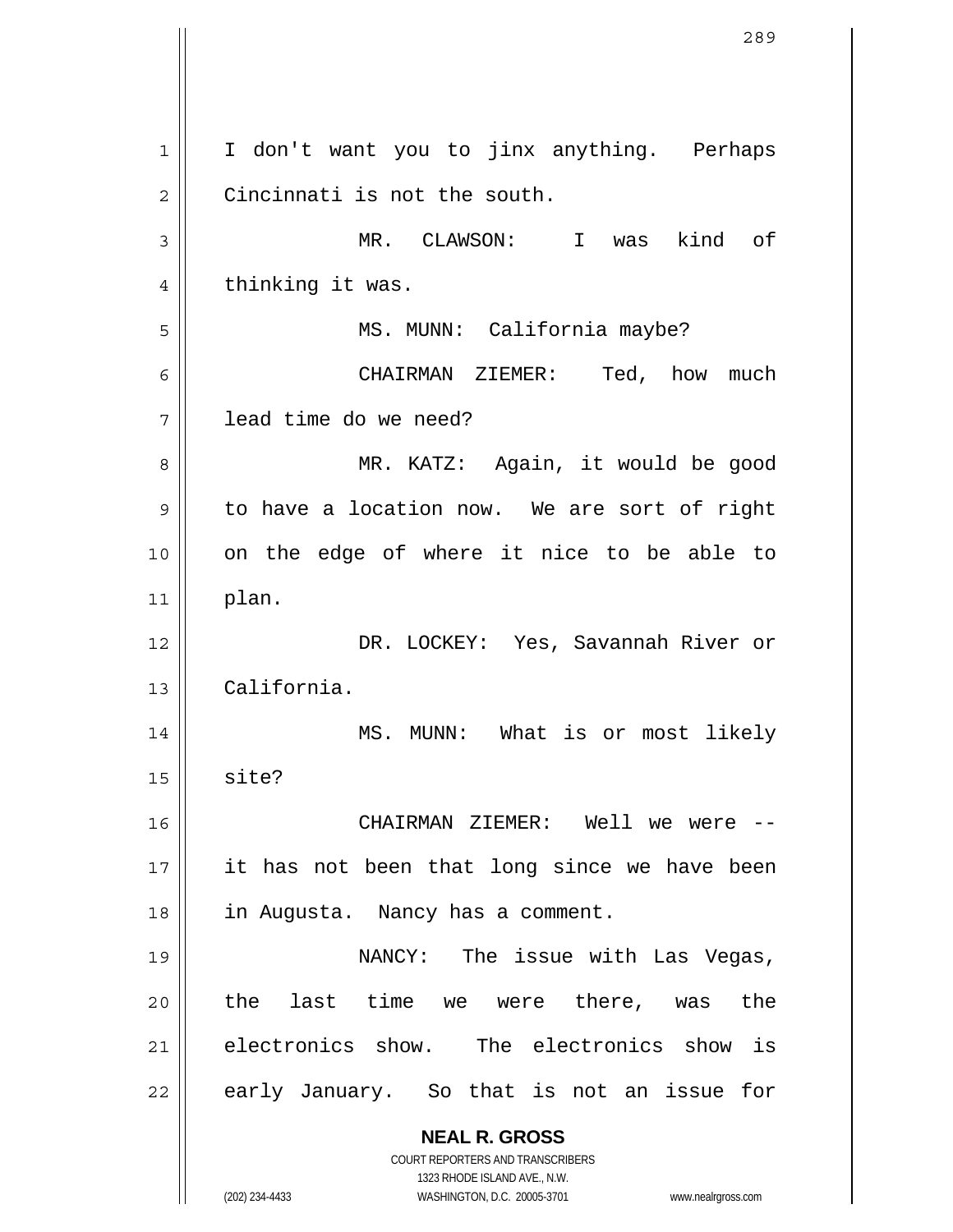1 2 3 4 Las Vegas. So we can check that for that meeting, for the February meeting. MS. MUNN: But the point is, if we are attempting to follow where our action is,

5 6 7 8 9 10 11 the question then becomes why Las Vegas in February. And I am proposing -- I don't know what the timeline looks like, but we have Santa Susana on our scope here. And I would, one would anticipate there would be interest in that area. Certainly some development would have occurred by February.

12 13 14 15 16 17 18 DR. MELIUS: I know that you are tired of me agreeing with Wanda all the time but I would actually concur on that. And I think the other site that we have only been to once that we need to at least get on the radar, the questions about the weather also is Idaho.

19 20 MR. SCHOFIELD: Idaho in February, are you crazy?

21 22 CHAIRMAN ZIEMER: Well we could think about Idaho for May of 2010. And will

> **NEAL R. GROSS** COURT REPORTERS AND TRANSCRIBERS 1323 RHODE ISLAND AVE., N.W.

(202) 234-4433 WASHINGTON, D.C. 20005-3701 www.nealrgross.com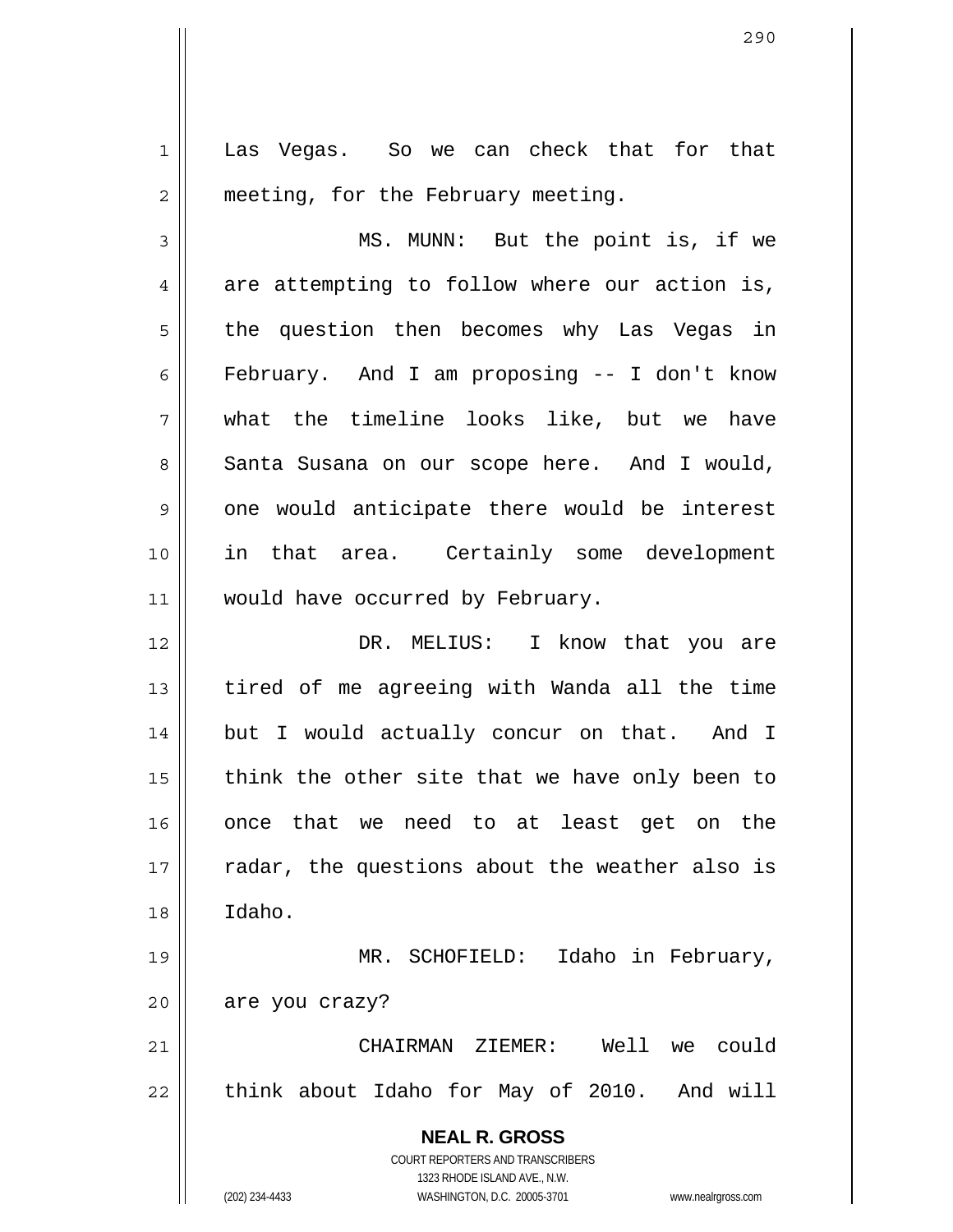**NEAL R. GROSS** COURT REPORTERS AND TRANSCRIBERS 1323 RHODE ISLAND AVE., N.W. (202) 234-4433 WASHINGTON, D.C. 20005-3701 www.nealrgross.com 1 2 3 4 5 6 7 8 9 10 11 12 13 14 15 16 17 18 19 20 21 22 the snow be out by May, Brad? MS. BEACH: Not normally. MR. CLAWSON: Early July. MR. SCHOFIELD: We will be riding snowmobiles. CHAIRMAN ZIEMER: Any other comments? We have heard a couple of suggestions for the California area for that February meeting. MR. KATZ: And should we consider Augusta as a backup, considering -- Savannah River, I don't know, that is a big site and it has a petition which one would hope would be very far along at that point. MS. BEACH: Well, I don't really want to forget about NTS because we do have quite a bit of action there. MR. PRESLEY: We are going to be working on the NTS. MS. BEACH: This is 2010, though. MR. PRESLEY: February 10th. MS. MUNN: We have been there three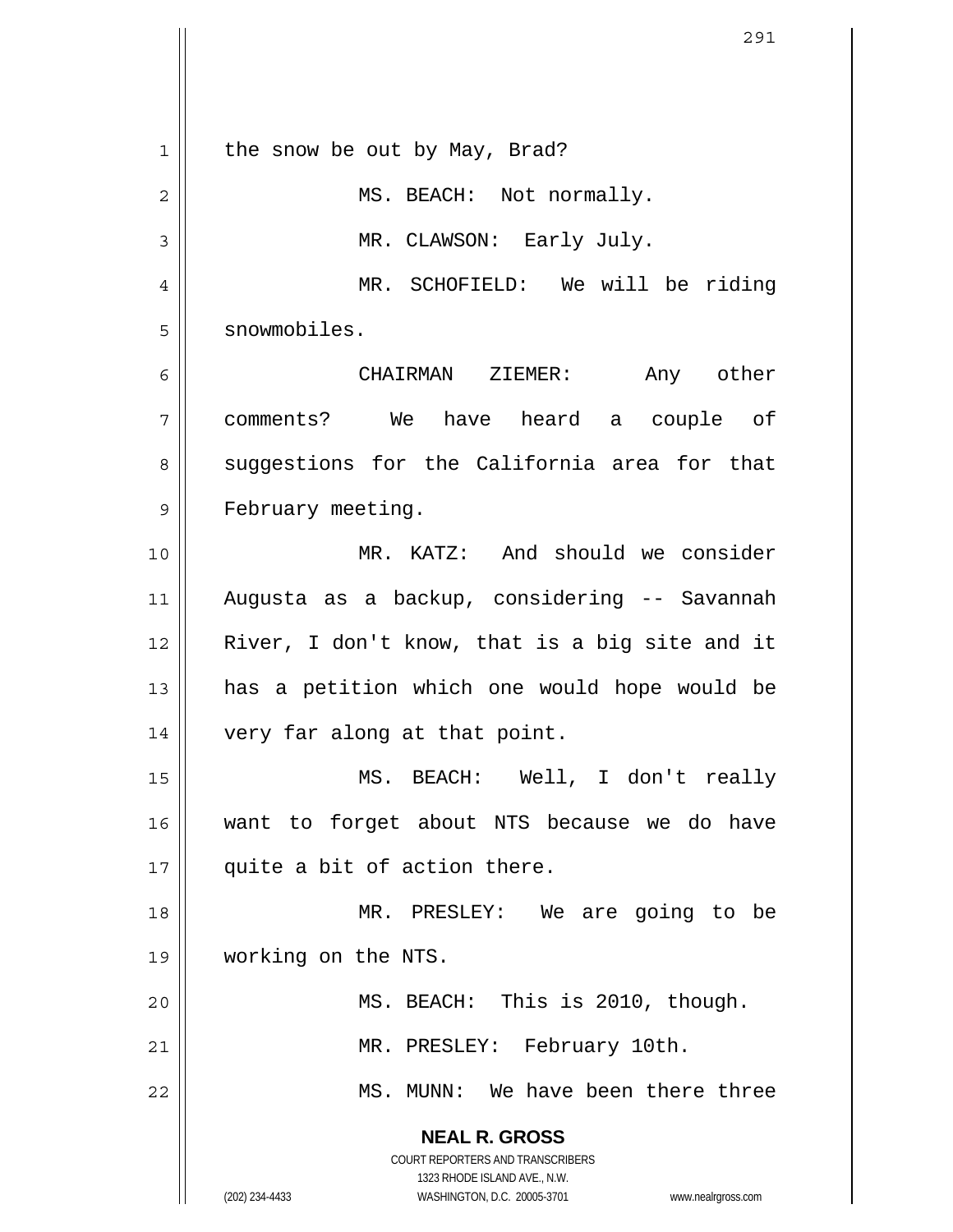1 2 3 4 5 6 7 8 9 10 11 12 13 14 15 16 17 18 times. MR. KATZ: So I will go with Santa Susana as a first choice. If there is a problem with that, I will come back for help. CHAIRMAN ZIEMER: Do we need to get the main meeting established or not? We can wait. MR. KATZ: Not a location. 19th through 21st of May 2010. dates.

 CHAIRMAN ZIEMER: We have dates of MR. KATZ: So the only other thing to do if you follow tradition of being more than a year out or it could wait until the next one, would be to try to pin down some possible dates for the August/September time range for 2010. Not a location but just So the only other thing we might do is try to pin down dates from the summer of 2010. August/September sort of time frame would be your normal spread.

**NEAL R. GROSS** COURT REPORTERS AND TRANSCRIBERS MR. SCHOFIELD: Well, I have got

1323 RHODE ISLAND AVE., N.W.

19

20

21

22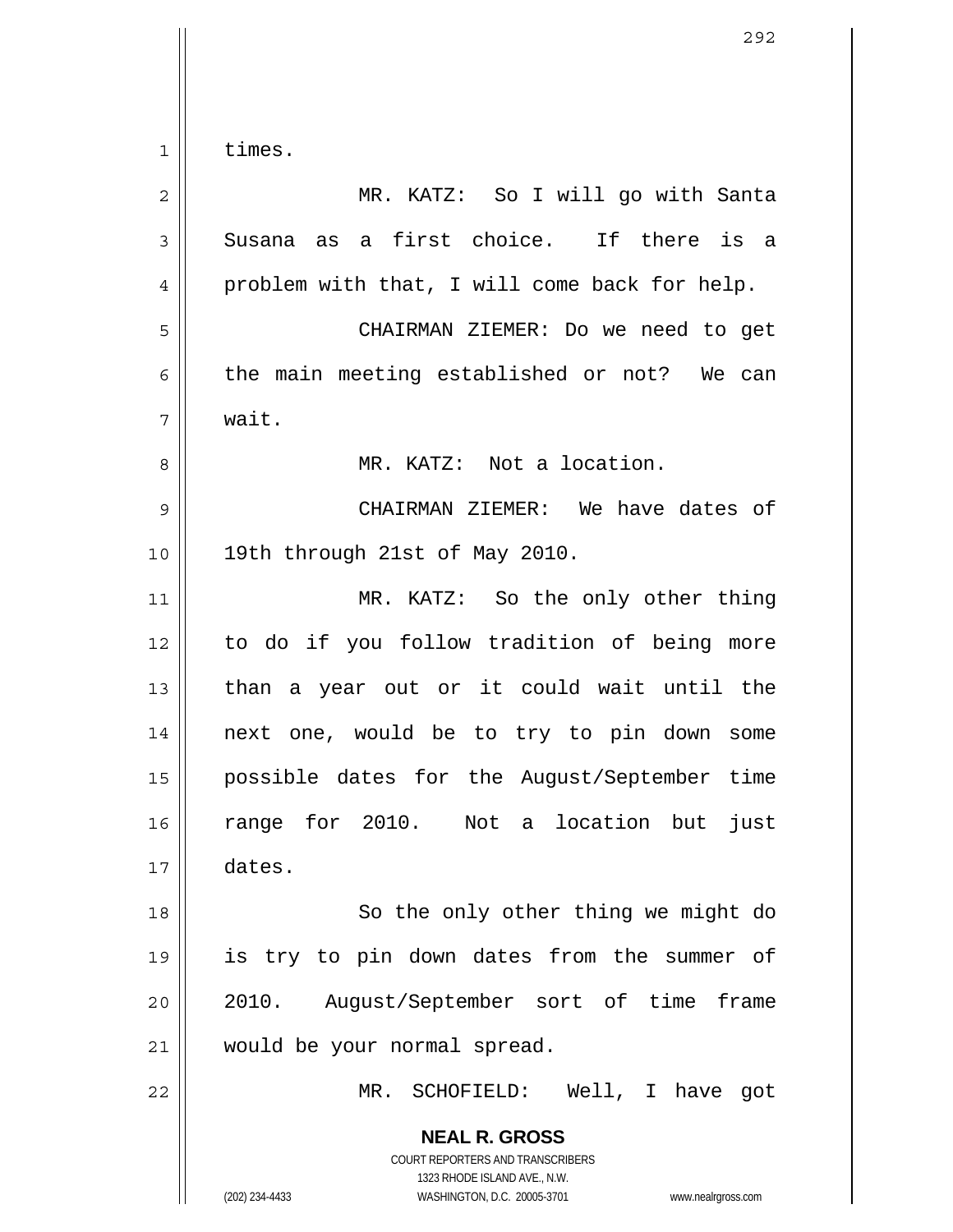**NEAL R. GROSS** COURT REPORTERS AND TRANSCRIBERS 1323 RHODE ISLAND AVE., N.W. 1 2 3 4 5 6 7 8 9 10 11 12 13 14 15 16 17 18 19 20 21 22 dates for May and what else do we have in the summer? Do we have anything in July? MR. KATZ: Right. So it would be, it is very late in May, your dates. That is why I am saying through August/September. CHAIRMAN ZIEMER: Early August maybe. MR. SCHOFIELD: Well that would be reasonable, I think. CHAIRMAN ZIEMER: The 2010 dates that we have on the record so far are February 9th through 11th. These are full Board meetings. We have a conference call tentatively for March 31, 2010. We have a May 19 through 21, 2010 full Board meeting. I believe that is as far as we have scheduled. DR. LOCKEY: Has something been decided for May? CHAIRMAN ZIEMER: No. So if we have the dates scheduled a year out from now, we would looking now for probably early August, I would say.

(202) 234-4433 WASHINGTON, D.C. 20005-3701 www.nealrgross.com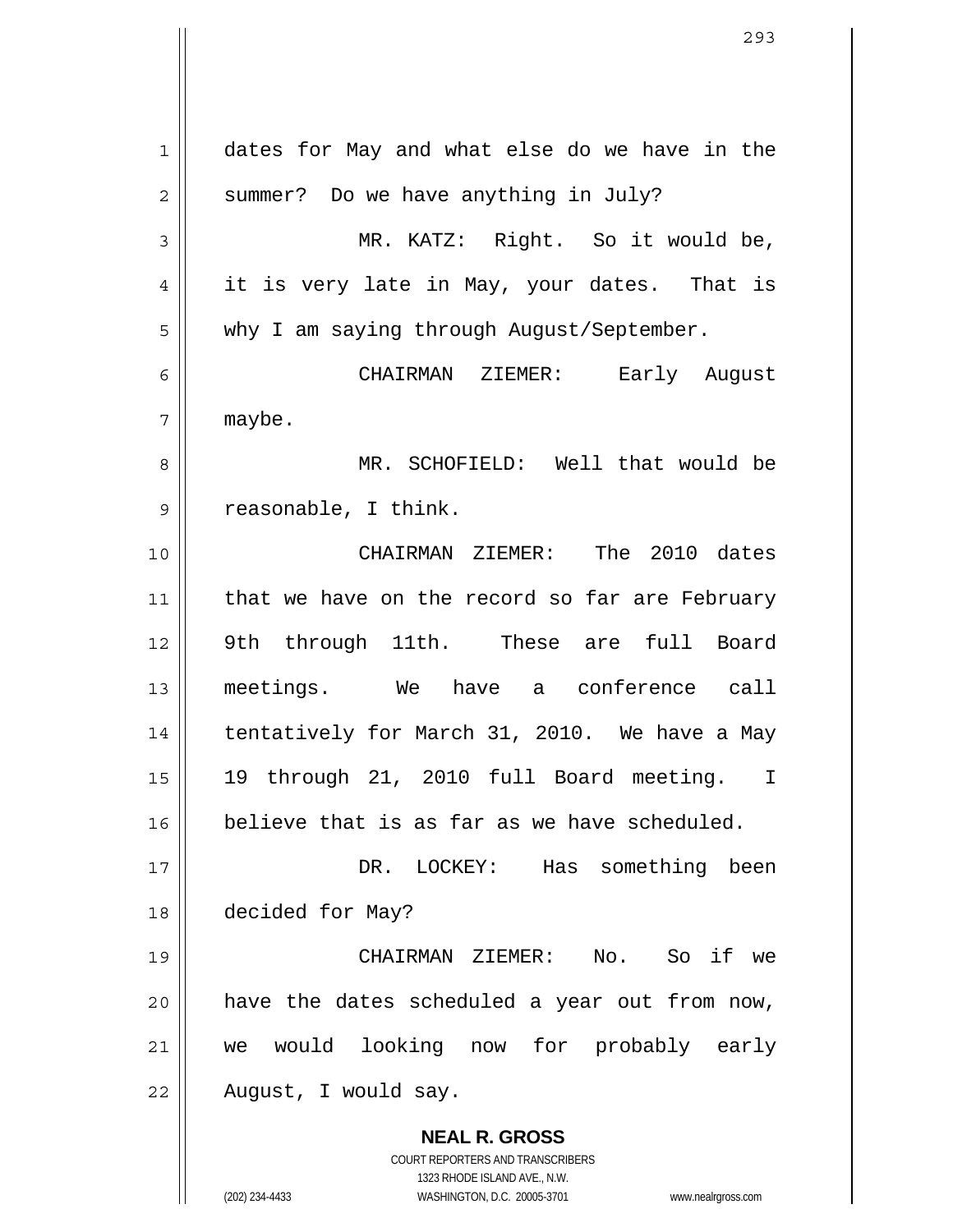**NEAL R. GROSS** COURT REPORTERS AND TRANSCRIBERS 1323 RHODE ISLAND AVE., N.W. (202) 234-4433 WASHINGTON, D.C. 20005-3701 www.nealrgross.com 1 2 3 4 5 6 7 8 9 10 11 12 13 14 15 16 17 18 19 20 21 22 MR. KATZ: That would be best, if August worked. MR. SCHOFIELD: That would be a good time to go to Idaho. DR. LOCKEY: There is about a twoday window. CHAIRMAN ZIEMER: Ted do we need to get some specific dates? MR. KATZ: Some specific dates would be good because that allows NIOSH to plan around that as well. MS. BEACH: So the third, fourth, and fifth, or tenth, eleventh or twelfth, to keep us from traveling on a Monday or on a Sunday, excuse me? CHAIRMAN ZIEMER: August, the week of the third, fourth, fifth, or tenth, eleventh, twelfth. DR. LOCKEY: The tenth, eleventh, twelfth is better for me. MR. SCHOFIELD: What? MR. KATZ: The tenth, eleventh,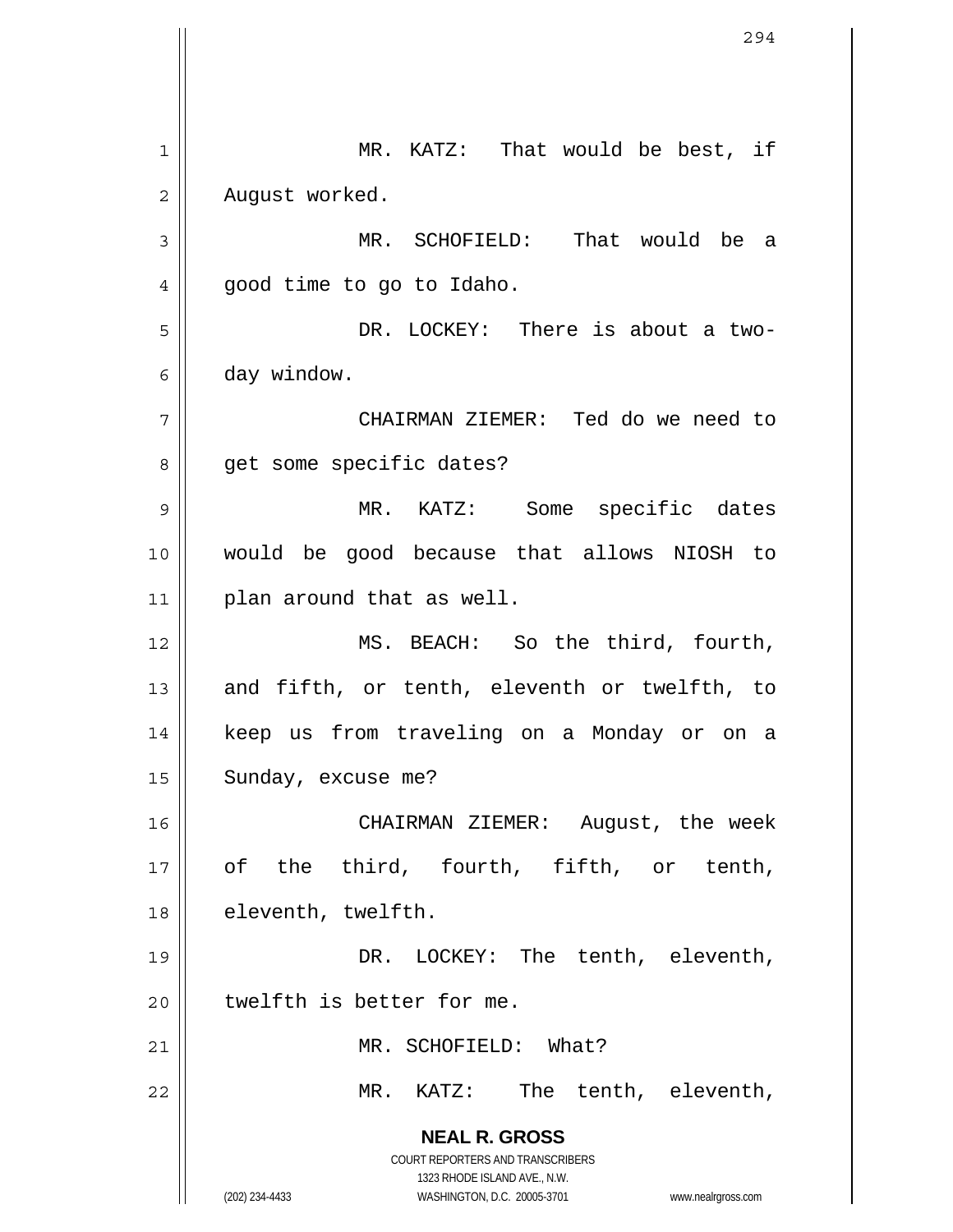1 2 3 4 5 6 7 8 9 10 11 12 13 14 15 16 17 18 19 20 21 22 twelfth is better for the two Jims here. MR. SCHOFIELD: Do you have a life? CHAIRMAN ZIEMER: Okay, should we tentatively put down the tenth through twelfth? Does anyone have a major conflict on the tenth through the twelfth? DR. ROESSLER: August? CHAIRMAN ZIEMER: August 2010. MR. KATZ: Okay, we don't have to get a site for that time. All we need is a date. MR. KATZ: That is correct. CHAIRMAN ZIEMER: Okay, that takes care of our calendar for now. Josie, question? MS. BEACH: Well, the only thing I want to go back to is I was trying to go online to look at the last Board Meeting minutes. I couldn't get online but I believe that we did actually did try to vote to remove Blockson from the table and if that vote failed, it is actually --

> **NEAL R. GROSS** COURT REPORTERS AND TRANSCRIBERS 1323 RHODE ISLAND AVE., N.W.

(202) 234-4433 WASHINGTON, D.C. 20005-3701 www.nealrgross.com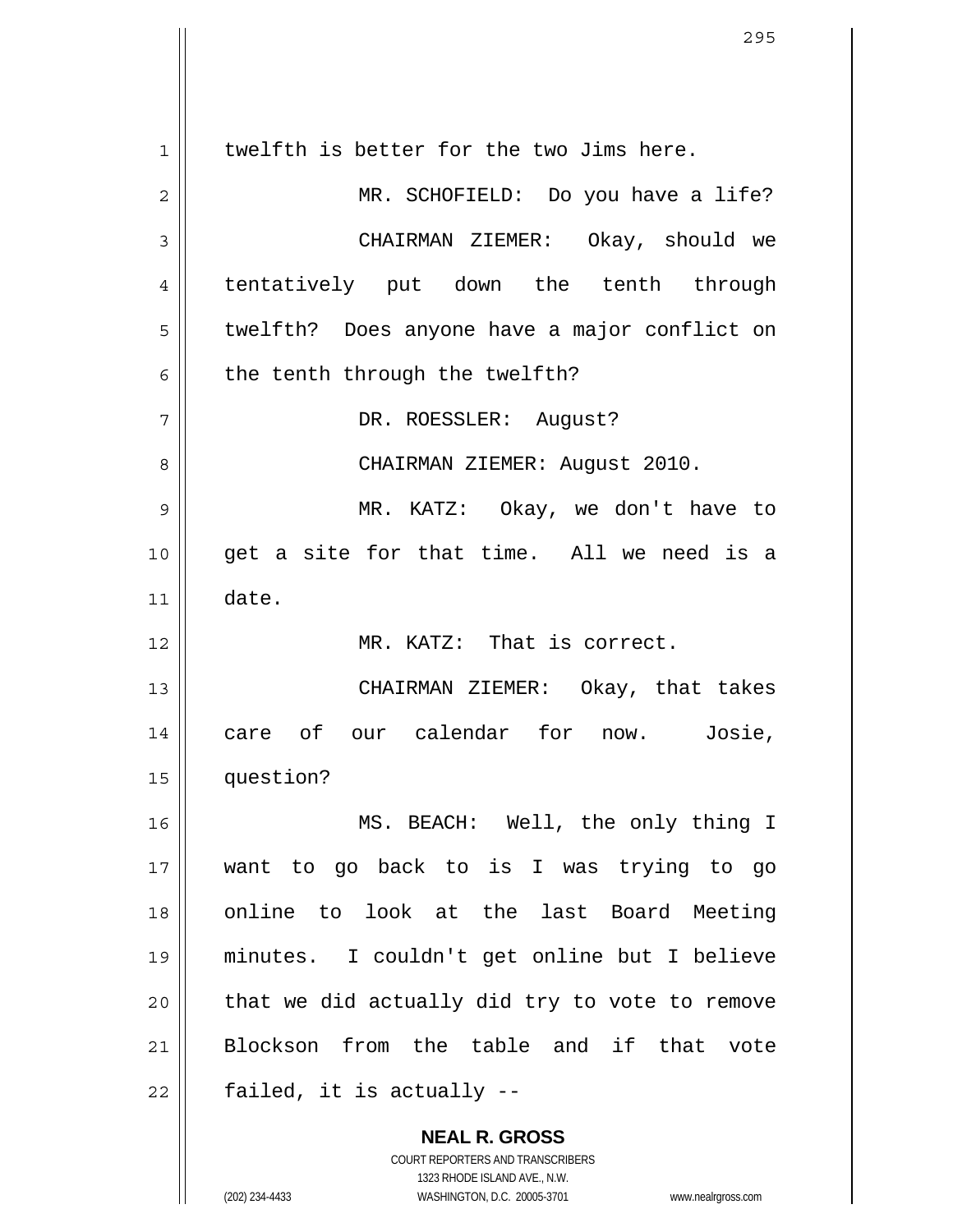**NEAL R. GROSS** COURT REPORTERS AND TRANSCRIBERS 1323 RHODE ISLAND AVE., N.W. (202) 234-4433 WASHINGTON, D.C. 20005-3701 www.nealrgross.com 1 2 3 4 5 6 7 8 9 10 11 12 13 14 15 16 17 18 19 20 21 22 CHAIRMAN ZIEMER: Yes, we will check. We will check the minutes. Did you find the minutes? MS. BEACH: I couldn't get on the NIOSH website. CHAIRMAN ZIEMER: Okay. Well, I have the minutes on my -- MR. KATZ: I am sure she is correct. I am going to correct that. CHAIRMAN ZIEMER: We are going to recess and we will reconvene later this evening for the public comment period at 7:00 p.m. Thank you everyone. (Whereupon, the foregoing meeting went off the record at 4:38 p.m. and resumed at 7:03 p.m.) CHAIRMAN ZIEMER: Good evening everybody. Let's get underway. My name is Paul Ziemer. And I am the chair of the Advisory Board on Radiation Worker Health. I want to take just a minute to tell you a little bit about this Board. We do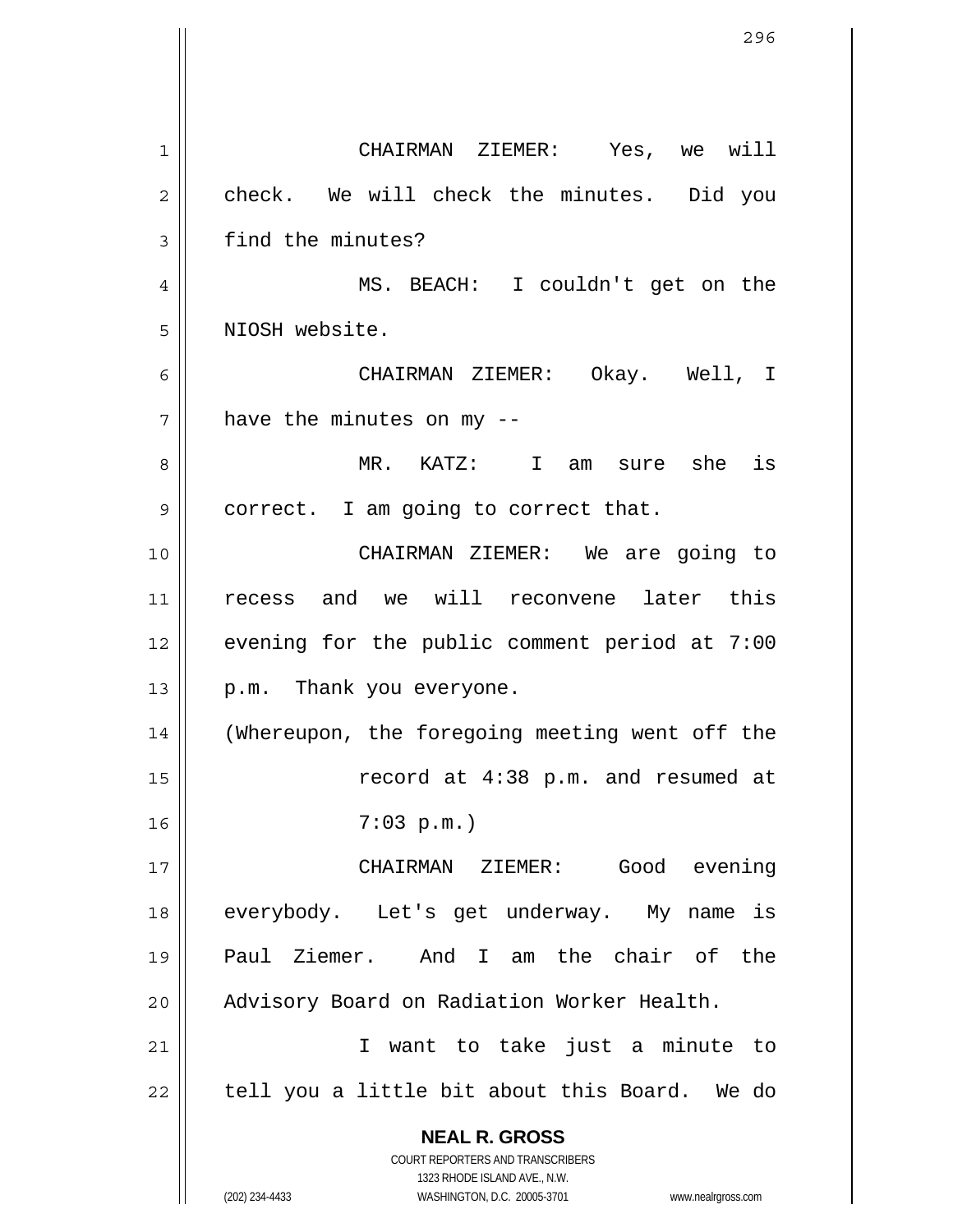| $\mathbf 1$    | not work for NIOSH. And we do not work for     |
|----------------|------------------------------------------------|
| $\overline{2}$ | the Department of Labor. We are an independent |
| 3              | group. Some of us, such as me, are retired.    |
| 4              | Some still are working. Well, we all think we  |
| 5              | are working but some are past the age of       |
| 6              | regular work. Most, I think everybody on this  |
| 7              | Board has some sort of a nuclear background.   |
| 8              | So we have some idea of what goes on in the    |
| 9              | nuclear world.                                 |
| 10             | Our Board provides what we might               |
| 11             | call independent oversight of the Federal      |
| 12             | Program, the EEOICPA program, the compensation |
| 13             | program for nuclear workers.                   |
| 14             | The purpose of our public meetings             |
| 15             | is to gain insight from the public, often      |
| 16             | claimants, not always, in terms of how the     |
| 17             | program seems to be working from their point   |
| 18             | of view or sometimes not working from their    |
| 19             | point of view. But some of you may wish to     |
| 20             | share personal experiences and so on. We are   |
| 21             | not here to deal with individual cases         |
| 22             | tonight. In fact, we cannot, in the public     |

**NEAL R. GROSS** COURT REPORTERS AND TRANSCRIBERS 1323 RHODE ISLAND AVE., N.W.

(202) 234-4433 WASHINGTON, D.C. 20005-3701 www.nealrgross.com

 $\mathsf{II}$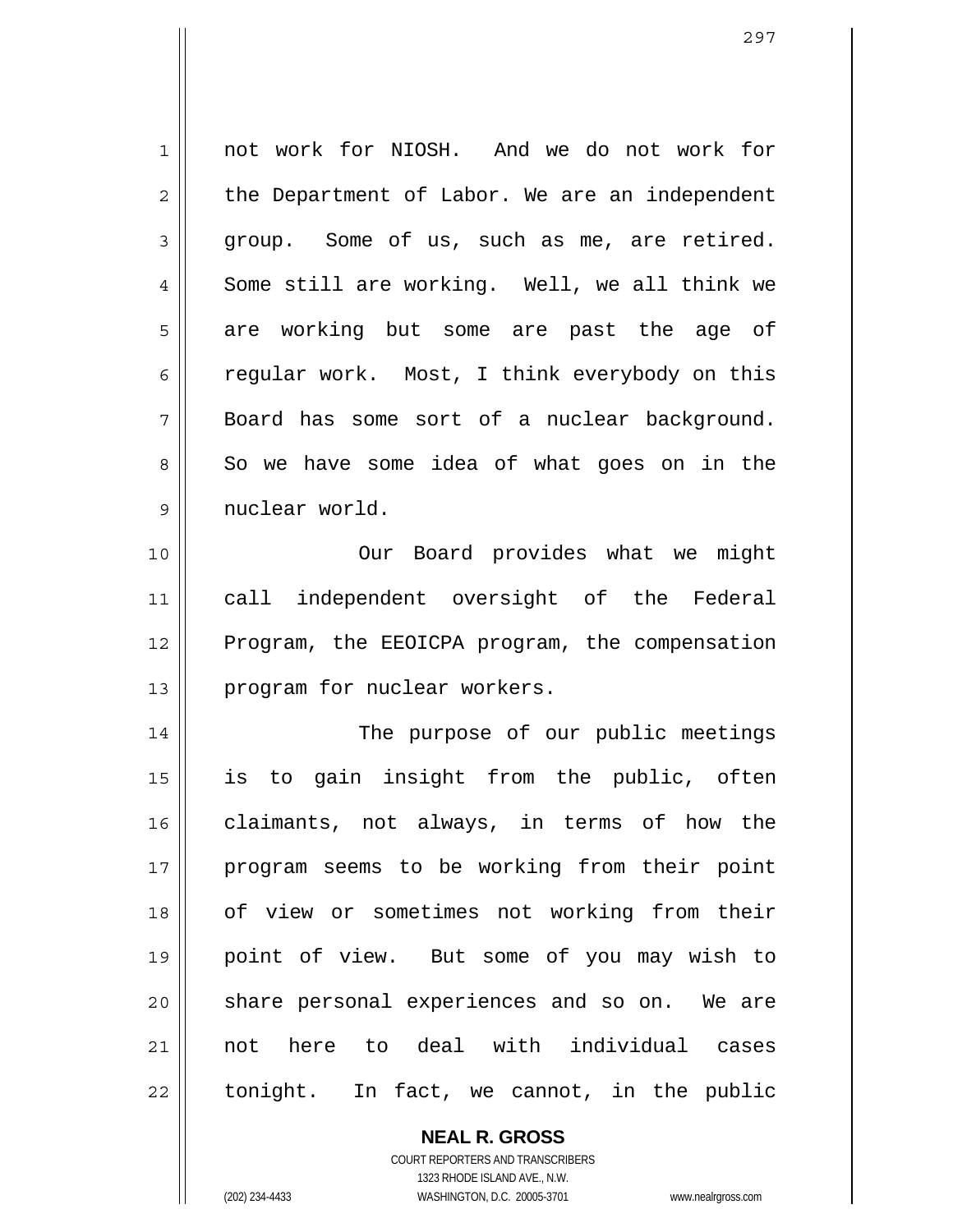forum, answer questions about your particular case. There are individuals who can deal with that on an individual basis and we can point you to those.

5 6 7 8 9 10 11 But we are here to get some idea of the issues that you might feel are important. And I think most of you, as I looked at the sheet here, most of your are Pantex people. So we are trying to gain some insight into the program. The compensation program with respect to the Pantex group.

12 13 14 15 16 17 We do have a time limit. In consideration for your fellow individuals who will also comment, we ask you to limit your comments to ten minutes. And that will still take us a couple of hours to get through all of the comments.

18 19 20 21 22 I usually tell folks that ten minutes is not a goal to be achieved. It is an upper limit. So, if you can be more concise than ten minutes, that will be helpful, particularly for those who are the

> **NEAL R. GROSS** COURT REPORTERS AND TRANSCRIBERS 1323 RHODE ISLAND AVE., N.W. (202) 234-4433 WASHINGTON, D.C. 20005-3701 www.nealrgross.com

1

2

3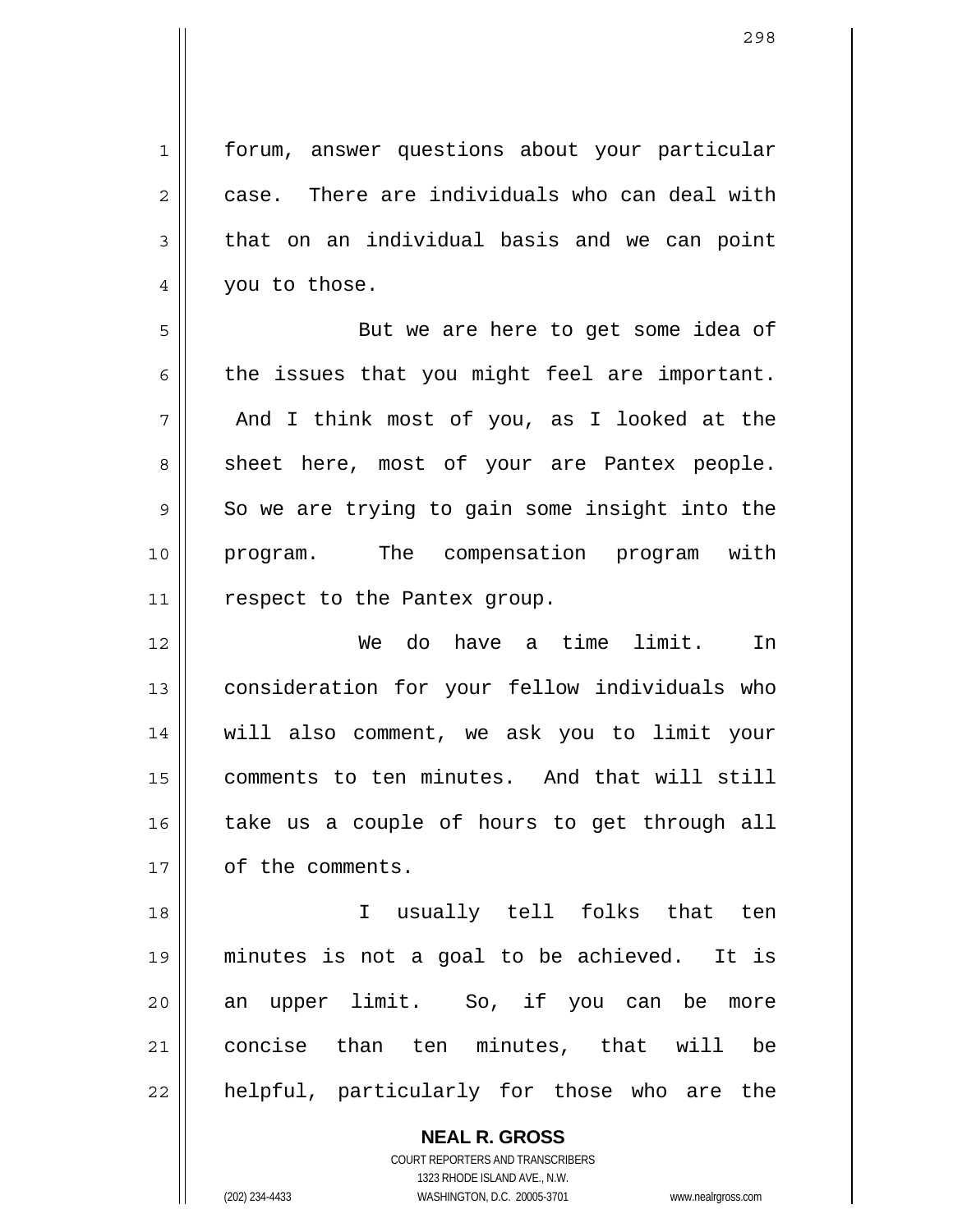1 2 end of the list and may be waiting quite a while to be heard.

3 4 5 6 7 8 9 10 11 I am going to go through the list, just in the order that people signed up, although I may make an exception to that. I understand there is one gentleman who has perhaps assisting nursing assistance tonight and may need to address us when, I don't believe he has arrived yet but in any event, we will, in consideration for his condition, put him in at that time.

 We also have possibly some folks who will want to comment by phone. And there are open phone lines, so there are folks even now on the line who will be listening as well.

16 17 18 19 20 21 22 Now, before I begin with the list here, we do have a Fed at the table. Each committee of this sort, Board of this sort, has what is called a Designated Federal Official and he makes sure that we operate in accordance to all the appropriate regulations. That is Mr. Katz. And he is going to make a

> **NEAL R. GROSS** COURT REPORTERS AND TRANSCRIBERS 1323 RHODE ISLAND AVE., N.W. (202) 234-4433 WASHINGTON, D.C. 20005-3701 www.nealrgross.com

12

13

14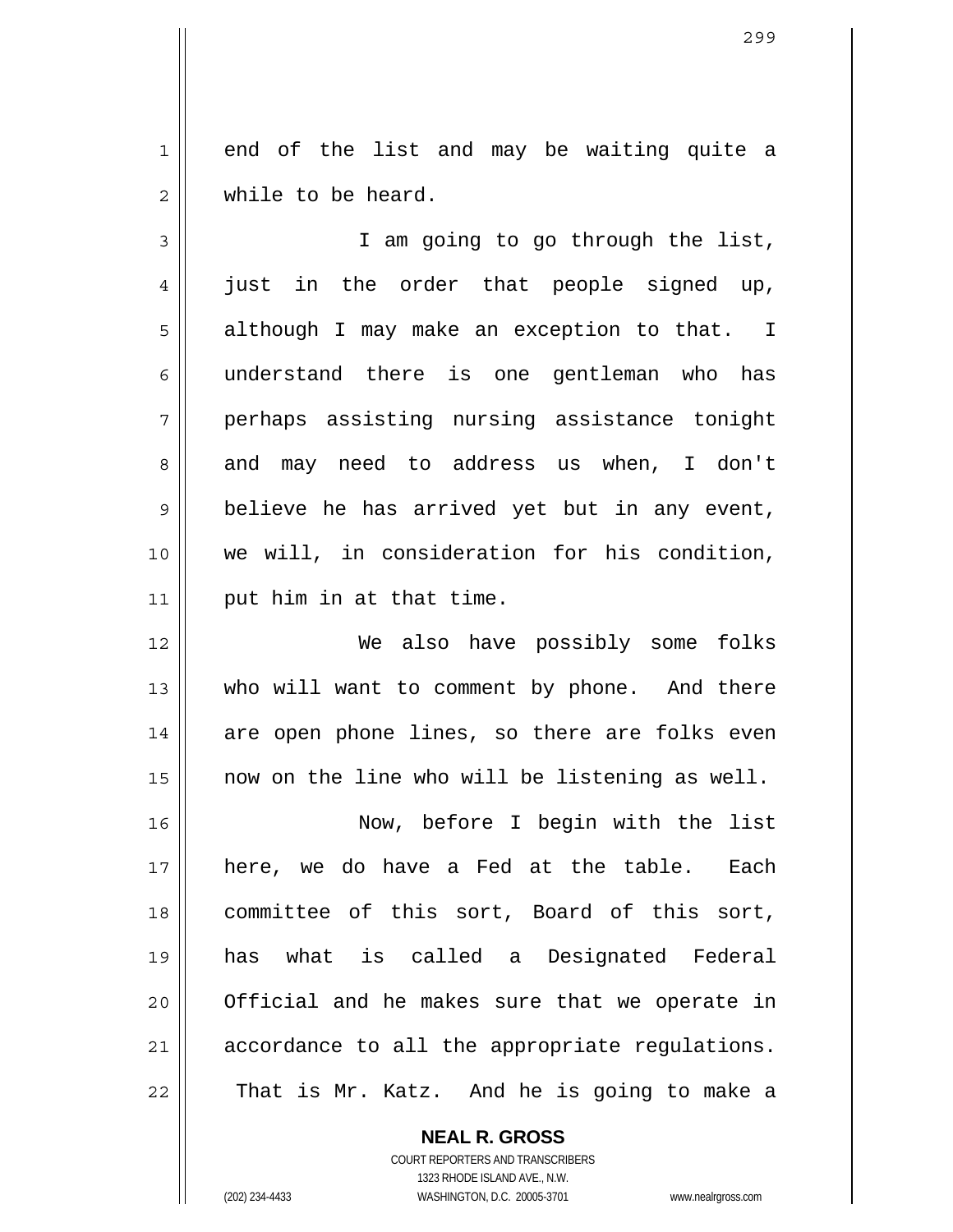300

1 2 3 4 few remarks about some ground rules as far as what goes into the public record and what will not go into the public record. So, here is Mr. Katz.

5 6 7 8 9 10 11 12 13 14 15 16 17 MR. KATZ: Right. Hi. I am Ted Katz. And welcome to everybody here. I just want to let you know as we have at the regular proceedings of the Board, we have a verbatim transcript that is being made of this session as well. So, everything that is said will be recorded and written up and will end up on a website that the Agency has, the NIOSH OCAS program has a web page with all sorts of information about this program. It includes the transcripts of these meetings, including the transcripts for the public comment sessions.

18 19 20 21 22 So all of you who come up and comment, everything you say will be recorded. And along with that, you should understand if you identify yourself, if you give us your name, your name will stay in the transcript

> **NEAL R. GROSS** COURT REPORTERS AND TRANSCRIBERS 1323 RHODE ISLAND AVE., N.W. (202) 234-4433 WASHINGTON, D.C. 20005-3701 www.nealrgross.com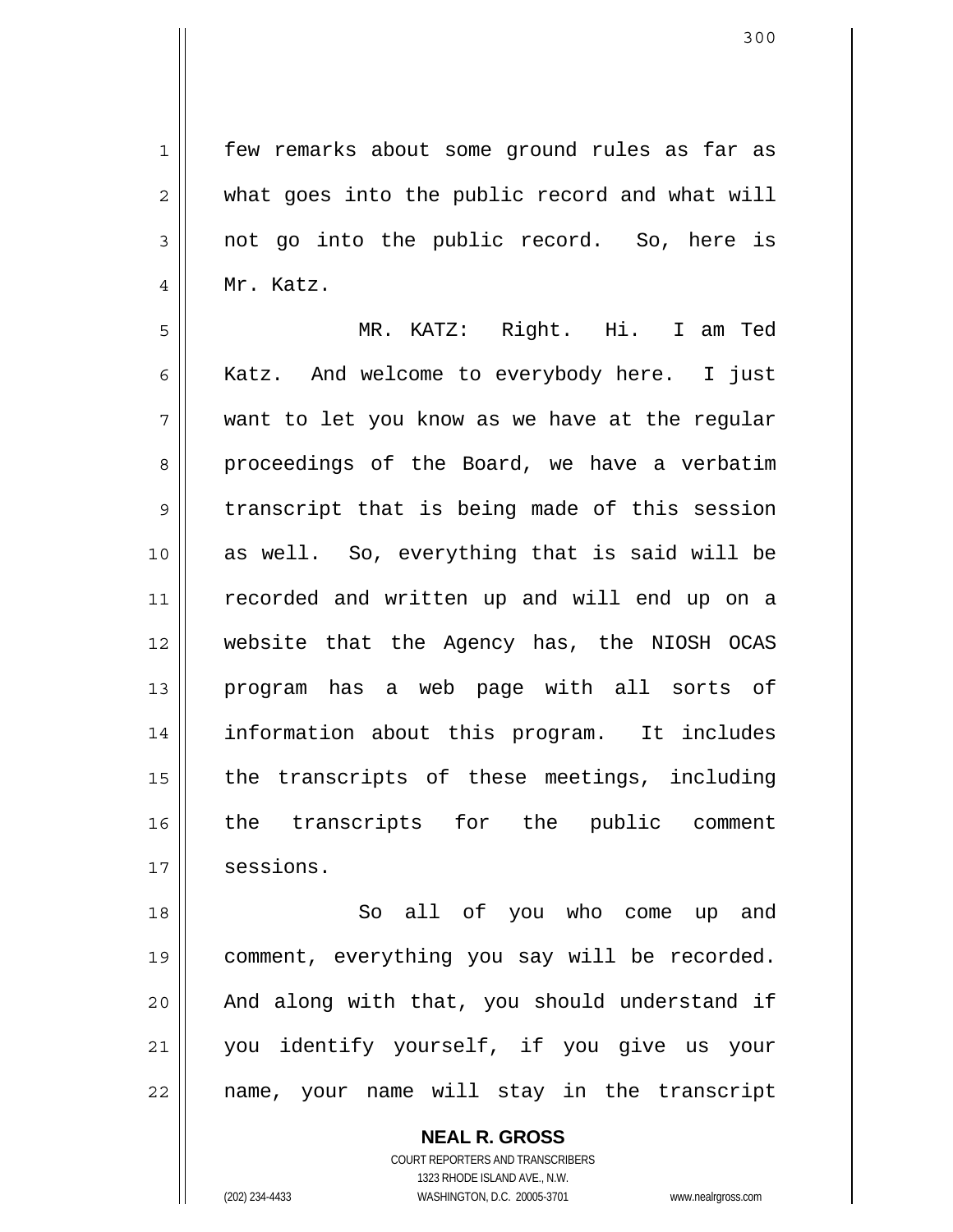1 for everyone else to read.

**NEAL R. GROSS** 2 3 4 5 6 7 8 9 10 11 12 13 14 15 16 17 18 19 20 21 22 If you discuss personal things about yourself, your medical condition and so on, typically that will stay in the transcript, too. So that is your choice to make. If you give information, however, about a third party, about someone else that you know, a friend, a coworker or whatever, the information will stay in the transcript but their personal identifying information will not. In other words, we will black out their names to protect their privacy. So you should know that. The full rules are on the back table, if you want to see the redaction rules or redaction policy as it is called. And it is also on the OCAS website, if you ever want to refer back to that, what were the rules about keeping in people's names and information versus taking it out. But I just want to let you all know that. And we are ready to go.

> COURT REPORTERS AND TRANSCRIBERS 1323 RHODE ISLAND AVE., N.W.

(202) 234-4433 WASHINGTON, D.C. 20005-3701 www.nealrgross.com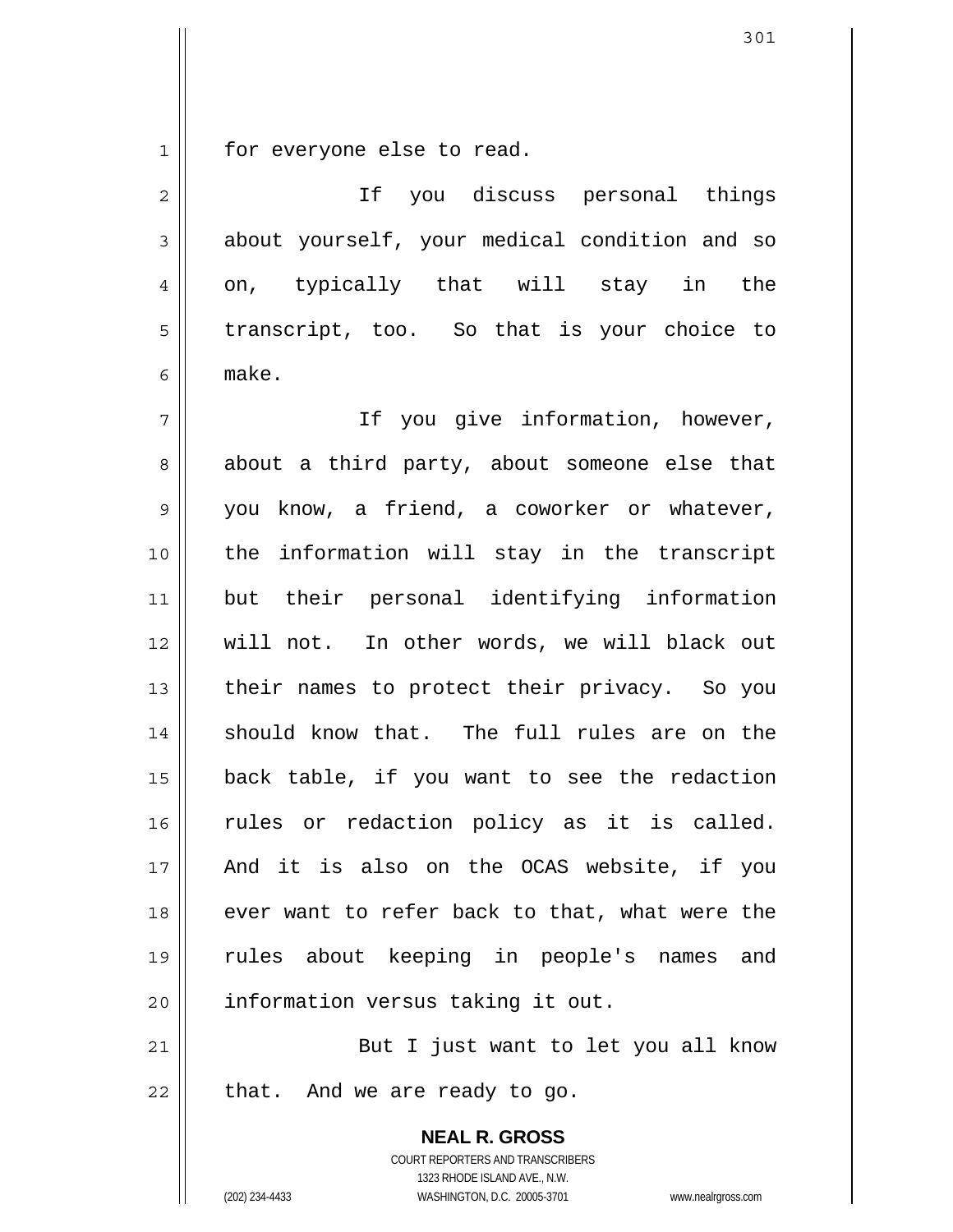| 1  | CHAIRMAN ZIEMER: Thank you, Ted.                                                                    |
|----|-----------------------------------------------------------------------------------------------------|
| 2  | Bill Sachse is the individual I                                                                     |
| 3  | referred to and he has arrived. And I believe                                                       |
| 4  | his nurse will be escorting him in the doorway                                                      |
| 5  | here. Bill are you coming in? And if you                                                            |
| 6  | would take Bill to the mic, please. And do we                                                       |
| 7  | need a chair? We have got a chair coming.                                                           |
| 8  | MR. KATZ: This will work.                                                                           |
| 9  | CHAIRMAN ZIEMER: Bill, just before                                                                  |
| 10 | you came in, I did mention some of the ground                                                       |
| 11 | rules and one of those is a ten minute time                                                         |
| 12 | limit. So, if you will be cognizant of that,                                                        |
| 13 | we would appreciate it.                                                                             |
| 14 | MR. SACHSE: Thank you. You want                                                                     |
| 15 | me to go on?                                                                                        |
| 16 | CHAIRMAN ZIEMER: You can proceed.                                                                   |
| 17 | Please proceed.                                                                                     |
| 18 | MR. SACHSE: I was at Pantex back                                                                    |
| 19 | in the 1945 and I was in metrology and then                                                         |
| 20 | later I went to gauger valve.                                                                       |
| 21 | And I was stricken with whatever I                                                                  |
| 22 | had in the old building, the old hospital when                                                      |
|    | <b>NEAL R. GROSS</b>                                                                                |
|    | <b>COURT REPORTERS AND TRANSCRIBERS</b>                                                             |
|    | 1323 RHODE ISLAND AVE., N.W.<br>(202) 234-4433<br>WASHINGTON, D.C. 20005-3701<br>www.nealrgross.com |
|    |                                                                                                     |

 $\overline{\phantom{a}}$ 

 $\mathbb{I}$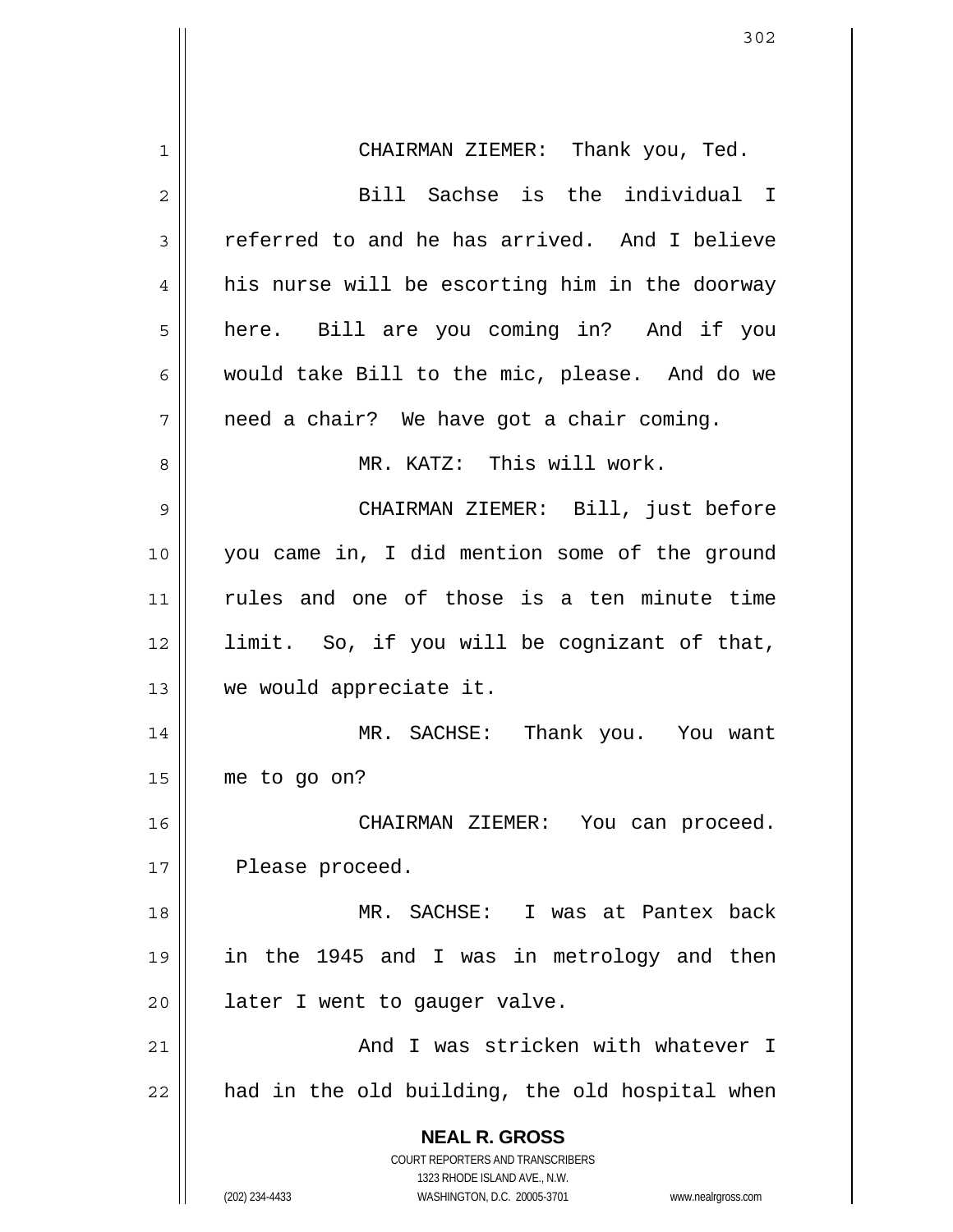1 2 3 4 5 6 7 it was here out on Canyon Highway. And then I was in the Baptist Hospital and then I went to the other hospital over a period of time. That lasted about, all of about three or four days. And they -- I didn't get reimbursed for my sick leave but my sick leave went on the bill.

8 9 10 11 12 13 14 15 16 17 18 19 20 21 I went to Arkansas one time and I got sick during the latter part of that and the doctor didn't know what it was. So, he claimed he sent a sample to Florida. I never heard anything from it so I don't know if he had done that or not. And my doctor, Dr. Archer, he sent a sample to down around Austin and we never heard of that either. And it was -- MS. SACHSE: Guys, I am his daughter. Let me talk to him right quick. CHAIRMAN ZIEMER: Okay. MR. SACHSE: And I was sick during that time, they took me to the hospital in the

22 ambulance and brought me to town.

> **NEAL R. GROSS** COURT REPORTERS AND TRANSCRIBERS

> > 1323 RHODE ISLAND AVE., N.W.

(202) 234-4433 WASHINGTON, D.C. 20005-3701 www.nealrgross.com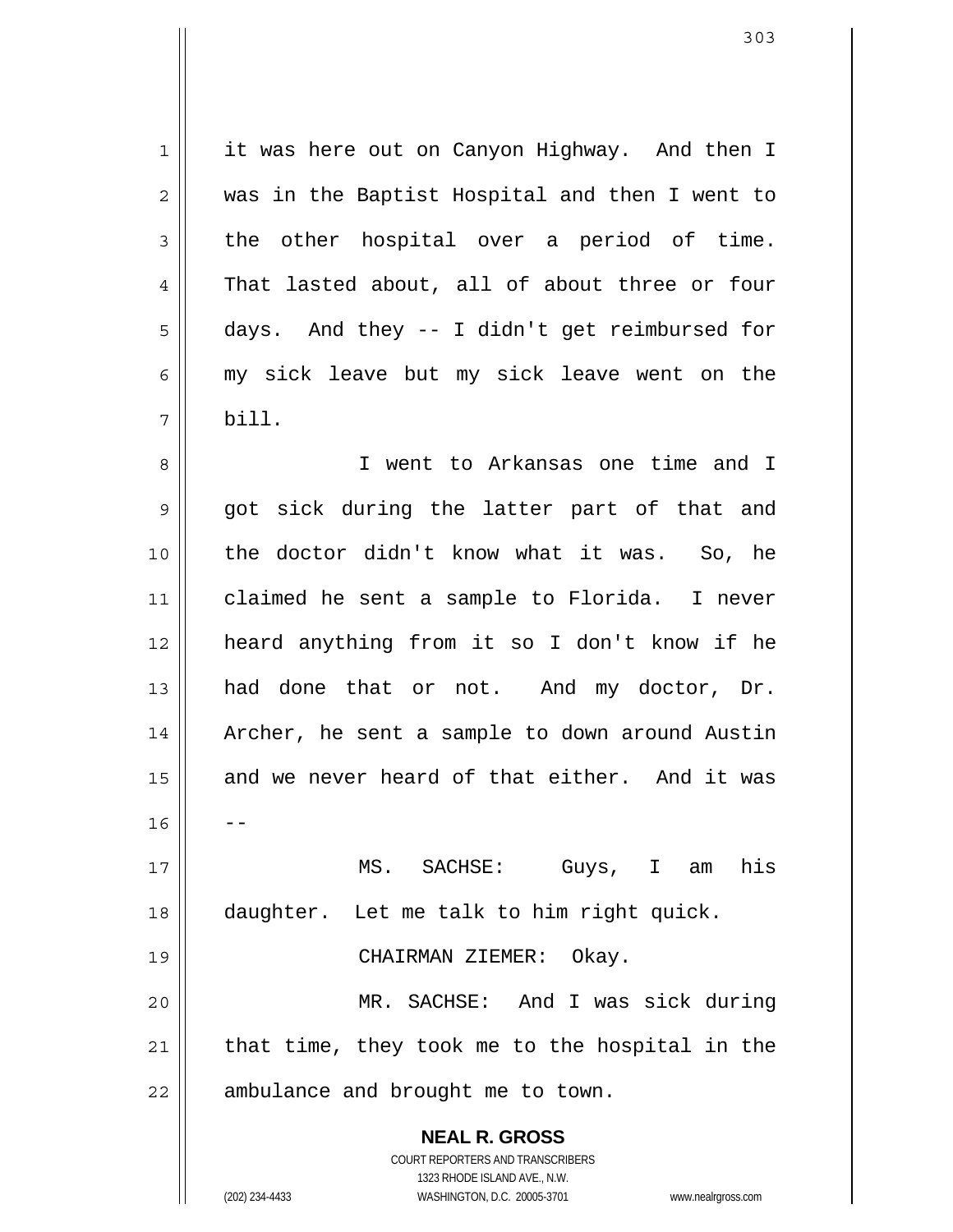**NEAL R. GROSS** COURT REPORTERS AND TRANSCRIBERS 1323 RHODE ISLAND AVE., N.W. (202) 234-4433 WASHINGTON, D.C. 20005-3701 www.nealrgross.com 1 2 3 4 5 6 7 8 9 10 11 12 13 14 15 16 17 18 19 20 21 22 And one day before the St. Anthony's, they put me in a tub of cold water. And I stayed in there for quite a while. But after a while, it would go away. But I was in there a number of times with a chill. And we had they were flu-like symptoms and doctors sent all his findings to the downstate, down around Austin or somewheres down there. And he never did hear from them. And the FBI came to Dr. Archer's office one time and told him to look out and see if there was anything unusual. And he told him that if they, if they told someone and they told, and the FBI got a hold of it and they hit him up, he said he would have to deny it because they must have some pretty good claws in that. And I got 100 degrees or more. I was up to Baptist St. Anthony's Hospital in the new room and then the old room and then St. Anthony's Hospital. And then I was in the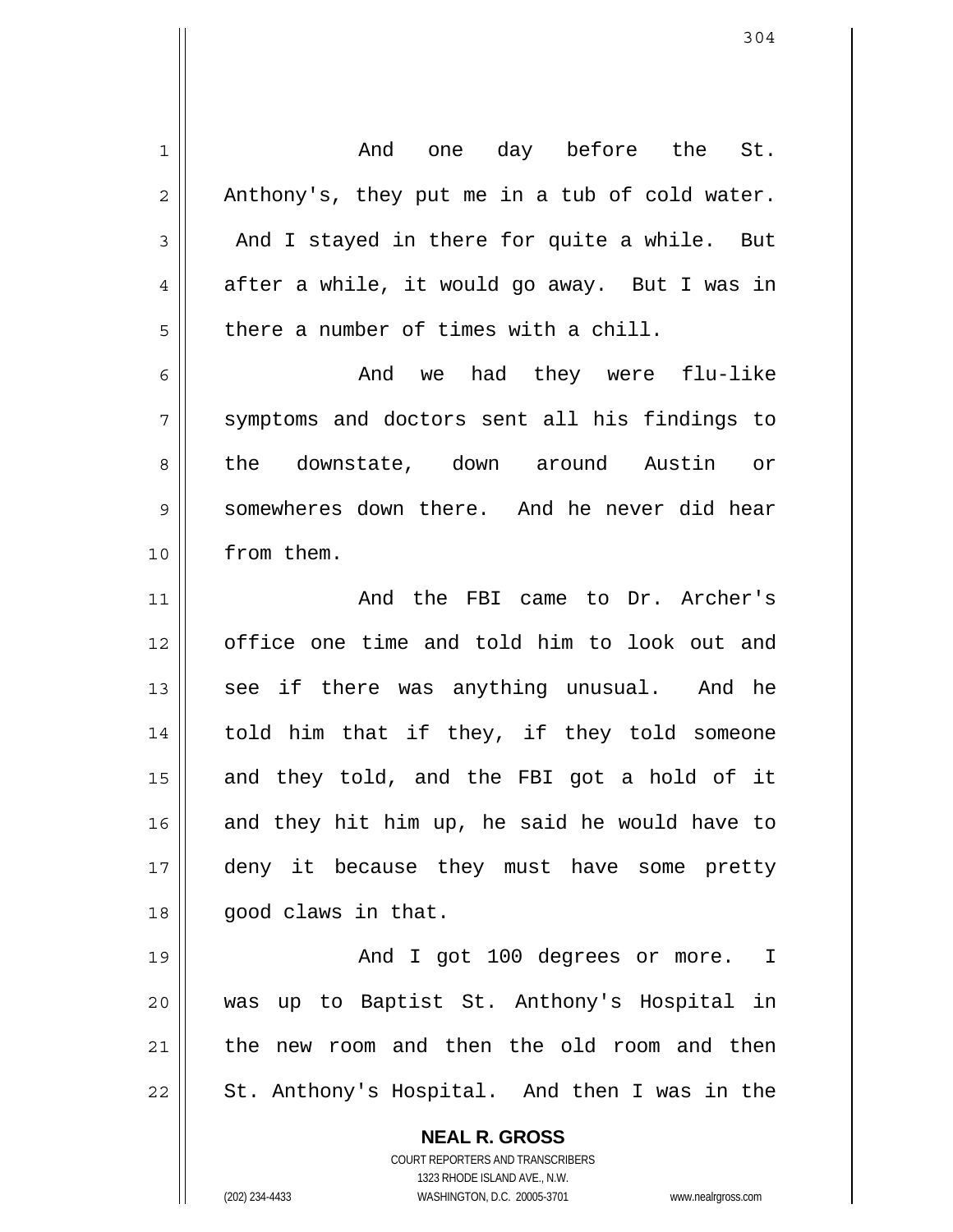| $\mathbf 1$    | one in Arkansas.                                                                                    |
|----------------|-----------------------------------------------------------------------------------------------------|
| $\overline{c}$ | And that is, the Department I                                                                       |
| 3              | worked at, it was I worked in the Metrology                                                         |
| 4              | Department.                                                                                         |
| 5              | MS. SACHSE: I am his daughter.                                                                      |
| 6              | CHAIRMAN ZIEMER: That's fine.                                                                       |
| 7              | MS. SACHSE: Is that all right?                                                                      |
| 8              | CHAIRMAN ZIEMER: If you would like                                                                  |
| 9              | to help read the statement that would be fine.                                                      |
| 10             | MS. SACHSE: Okay.                                                                                   |
| 11             | CHAIRMAN ZIEMER: But you will need                                                                  |
| 12             | to use the mic. Is that all right, Bill, if                                                         |
| 13             | your granddaughter reads the statement for                                                          |
| 14             | you?                                                                                                |
| 15             | MR. SACHSE: Yes, please.                                                                            |
| 16             | MS. SACHSE: We talked about this                                                                    |
| 17             | last night.                                                                                         |
| 18             | MR. SACHSE: That's okay.                                                                            |
| 19             | MS. SACHSE: My dad, like you said,                                                                  |
| 20             | worked at the in the metrology department.                                                          |
| 21             | And he was exposed to unknown toxins. There                                                         |
| 22             | was a label but didn't show what it was.<br>And                                                     |
|                | <b>NEAL R. GROSS</b>                                                                                |
|                | <b>COURT REPORTERS AND TRANSCRIBERS</b>                                                             |
|                | 1323 RHODE ISLAND AVE., N.W.<br>(202) 234-4433<br>WASHINGTON, D.C. 20005-3701<br>www.nealrgross.com |

 $\mathbf{I}$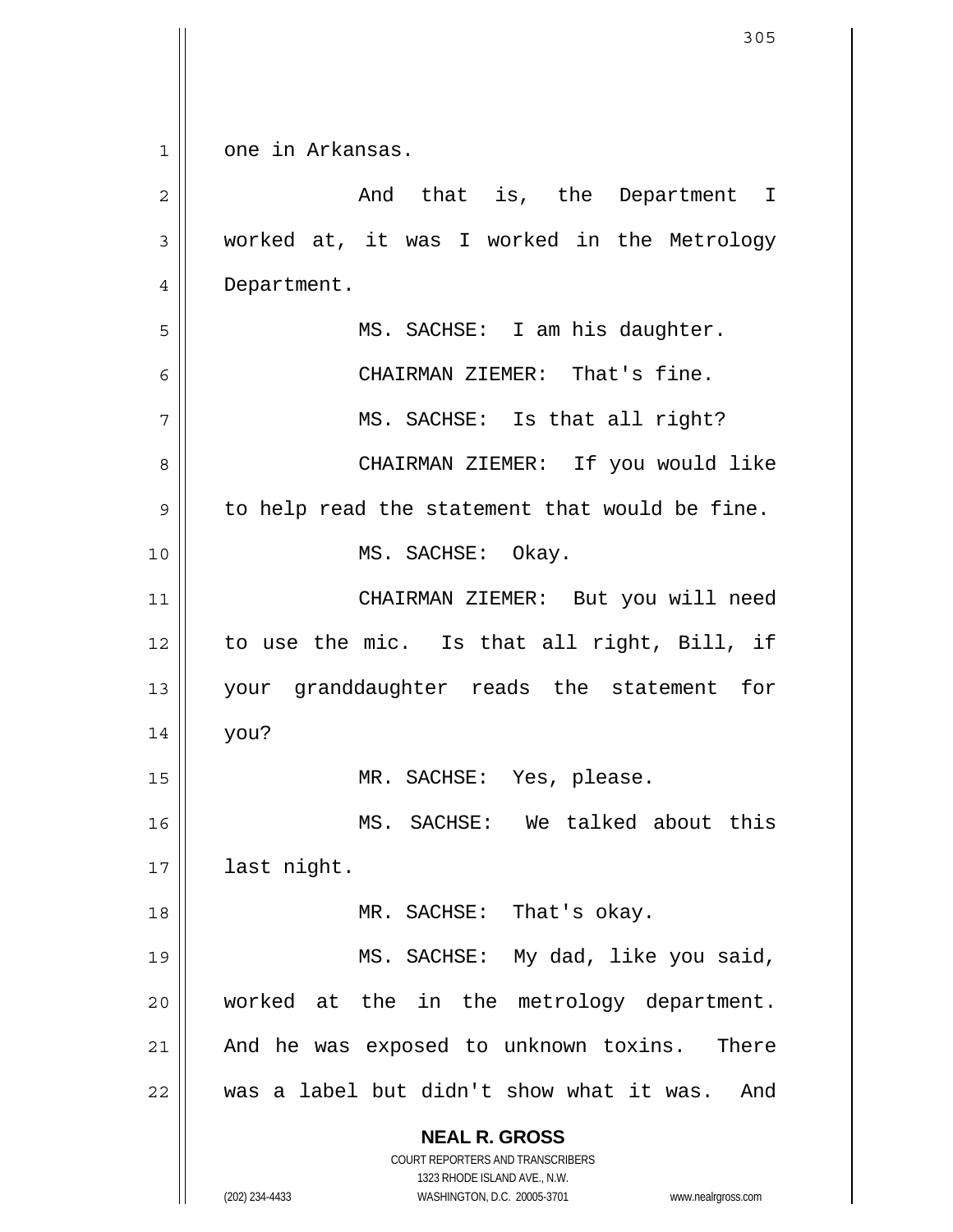1 2 3 4 it caused him to have high temperatures, like 100 plus temperatures. And when he went to the hospital, like he was saying, he would have to be iced down.

5 6 7 8 9 10 11 12 13 14 15 And so far he has had, he has been compensated for Part B and part of Part E and some claims are pending as of right now. And like he was saying about Dr. Archer, he diagnosed him with flu-like symptoms but it wasn't the flu. And he had a physical every year. And he sent all these to the National Medical Board in Austin and to Florida. And the FBI, like he said, came to Dr. Archer and told him that if he was to speak of the illness, that he would have to deny it.

16 17 18 19 20 21 22 And there was one occasion where Dad ran over 100 temperature and it was unexplained. So the guys in Arkansas sent it off but we never heard anything back from any of them. And some of the cleaning agents that they would use like acetone and carbon tetracycline, they would use it on their hands

> **NEAL R. GROSS** COURT REPORTERS AND TRANSCRIBERS 1323 RHODE ISLAND AVE., N.W. (202) 234-4433 WASHINGTON, D.C. 20005-3701 www.nealrgross.com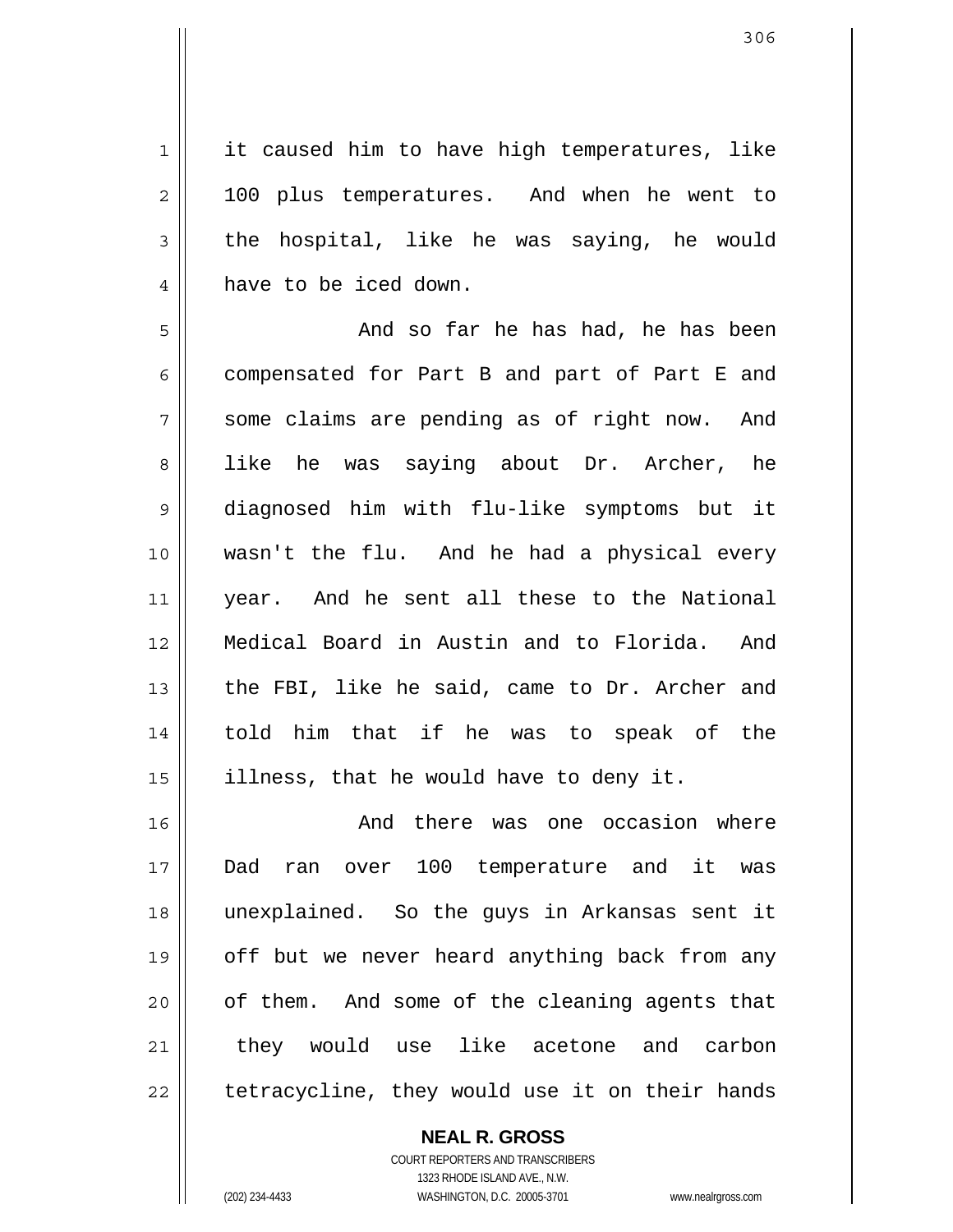| $\mathbf 1$    | with no type of protection for cleaning and   |
|----------------|-----------------------------------------------|
| $\overline{2}$ | that is all that he can really remember.      |
| 3              | CHAIRMAN ZIEMER: Okay.                        |
| 4              | MS. SACHSE: Thank you, guys.                  |
| 5              | CHAIRMAN ZIEMER: Thank you very               |
| 6              | much and thank you, Bill, for being with us   |
| 7              | this evening.                                 |
| 8              | Next we will hear from Carolyn, I             |
| 9              | believe it is Whitacre. Is it Whitacre?       |
| 10             | MS. WHITACRE: Hello. My name is               |
| 11             | Carolyn Whitacre and I am a cancer survivor.  |
| 12             | I was denied. I went through the              |
| 13             | application with NIOSH and I really wanted to |
| 14             | figure out how they did the reconfiguration   |
| 15             | because I filled out all the paperwork. And   |
| 16             | he was like well, what building did you work  |
| 17             | in? Well, I worked in all of them.            |
| 18             | I was on the line for 20 years and            |
| 19             | not only that, I worked in the layouts for    |
| 20             | another ten. So, I was, with radiation        |
| 21             | exposure and chemical exposure. And I worked, |
| 22             | I didn't work in one building. I didn't work  |
|                | <b>NEAL R. GROSS</b>                          |

COURT REPORTERS AND TRANSCRIBERS 1323 RHODE ISLAND AVE., N.W.

(202) 234-4433 WASHINGTON, D.C. 20005-3701 www.nealrgross.com

 $\mathbf{\mathsf{I}}$ 

 $\overline{\phantom{a}}$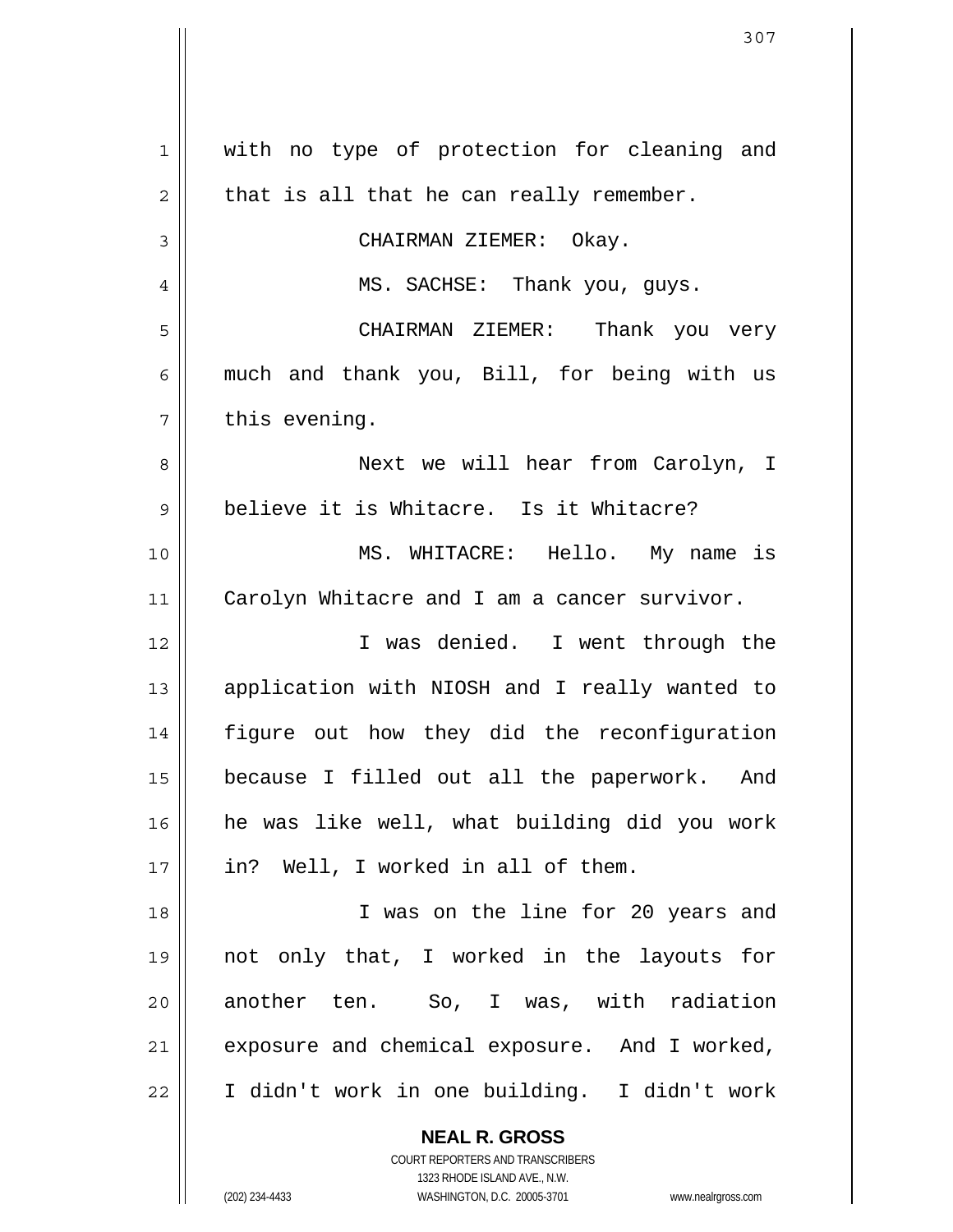in one program. I worked assembly, disassembly. So how did I wind up in the less than 50 percent is totally ridiculous.

4 5 6 7 8 9 10 11 12 13 You know, I mean, I just don't know how they possibly did the reconstruction when, you know, I know it was in their eyes, maybe you think about a person working at, and some people did that work in one spot, did one job. And you know, we got breaks, so you weren't exposed all of the time but I was one of the ones that worked in a special group. So, I worked everywhere and I was exposed to everything and I did all kinds of jobs.

14 15 16 17 18 19 20 21 22 And so, my conclusion is that since I have been watching this program and going to the meetings, that this particular group or this particular area, Amarillo, they seem to pay the deceased. And I don't think that is fair to the workers because we are the ones that were exposed. We are the ones getting sick and our kids or our husbands or wives, they might get compensated. But the person

**NEAL R. GROSS**

COURT REPORTERS AND TRANSCRIBERS 1323 RHODE ISLAND AVE., N.W. (202) 234-4433 WASHINGTON, D.C. 20005-3701 www.nealrgross.com

1

2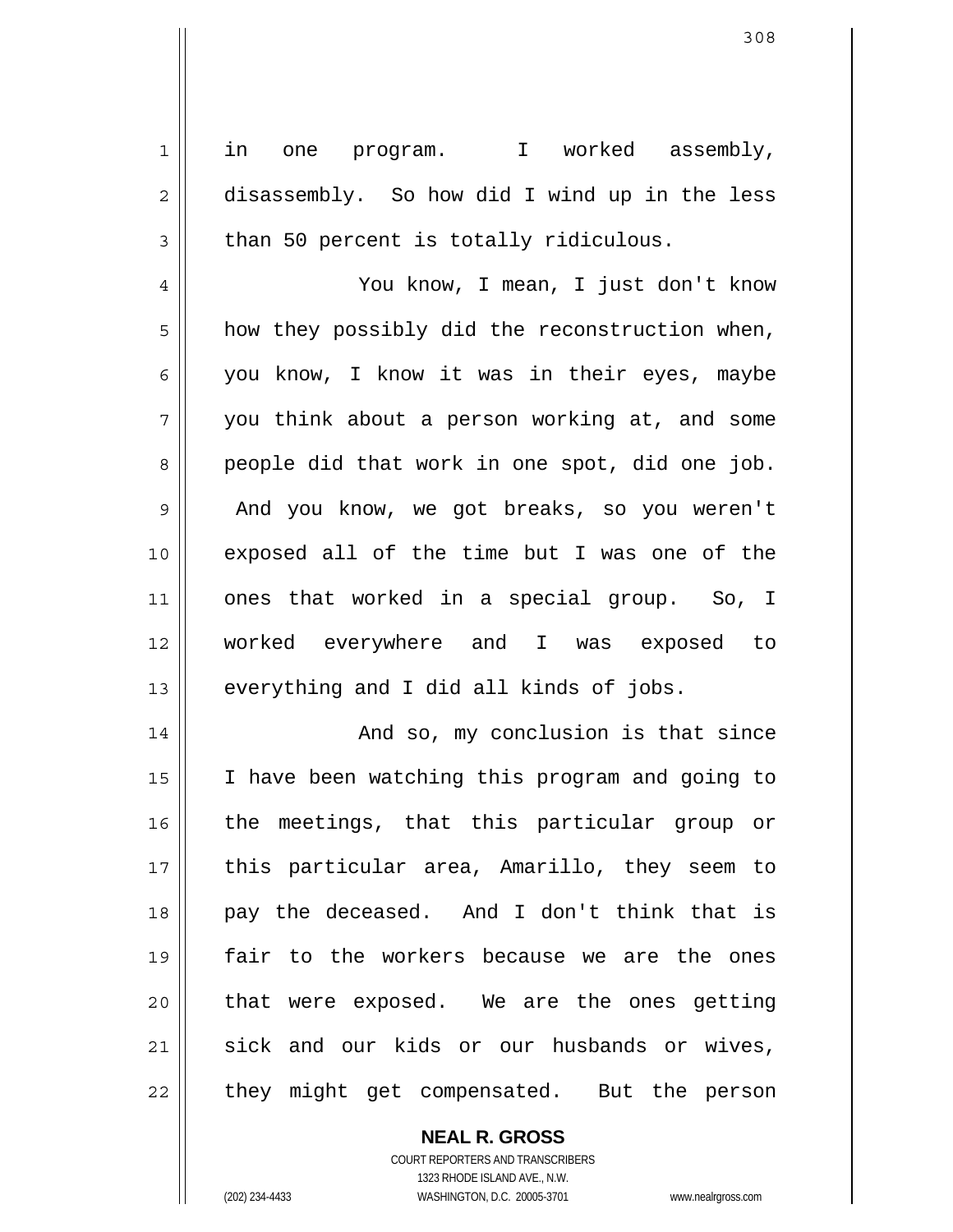that actually did the work and suffered, we are not being compensated.

3 4 5 6 7 8 9 10 11 12 And like I said, I just want to know how they did this reconstruction because it doesn't make sense to me and I did provide -- I don't know if they went back to the company, because I know the company didn't have records. They didn't have records, they couldn't possibly have a record of everything I did. Because like I said, I was there for 20 years on the line and I did multi jobs, multi programs.

13 14 15 16 17 18 19 20 21 22 And until they went to computers, they couldn't possibly have a record of everything that they did. So I just, I think that the way they are doing it is not fair. It is not fair for us to put our time in that place. And you know, I know that radiation affects you 20 years down the road. It is sometimes an individual thing but on the average, after you have been exposed, it is like 20 years before the illness falls on you.

> COURT REPORTERS AND TRANSCRIBERS 1323 RHODE ISLAND AVE., N.W. (202) 234-4433 WASHINGTON, D.C. 20005-3701 www.nealrgross.com

**NEAL R. GROSS**

1

2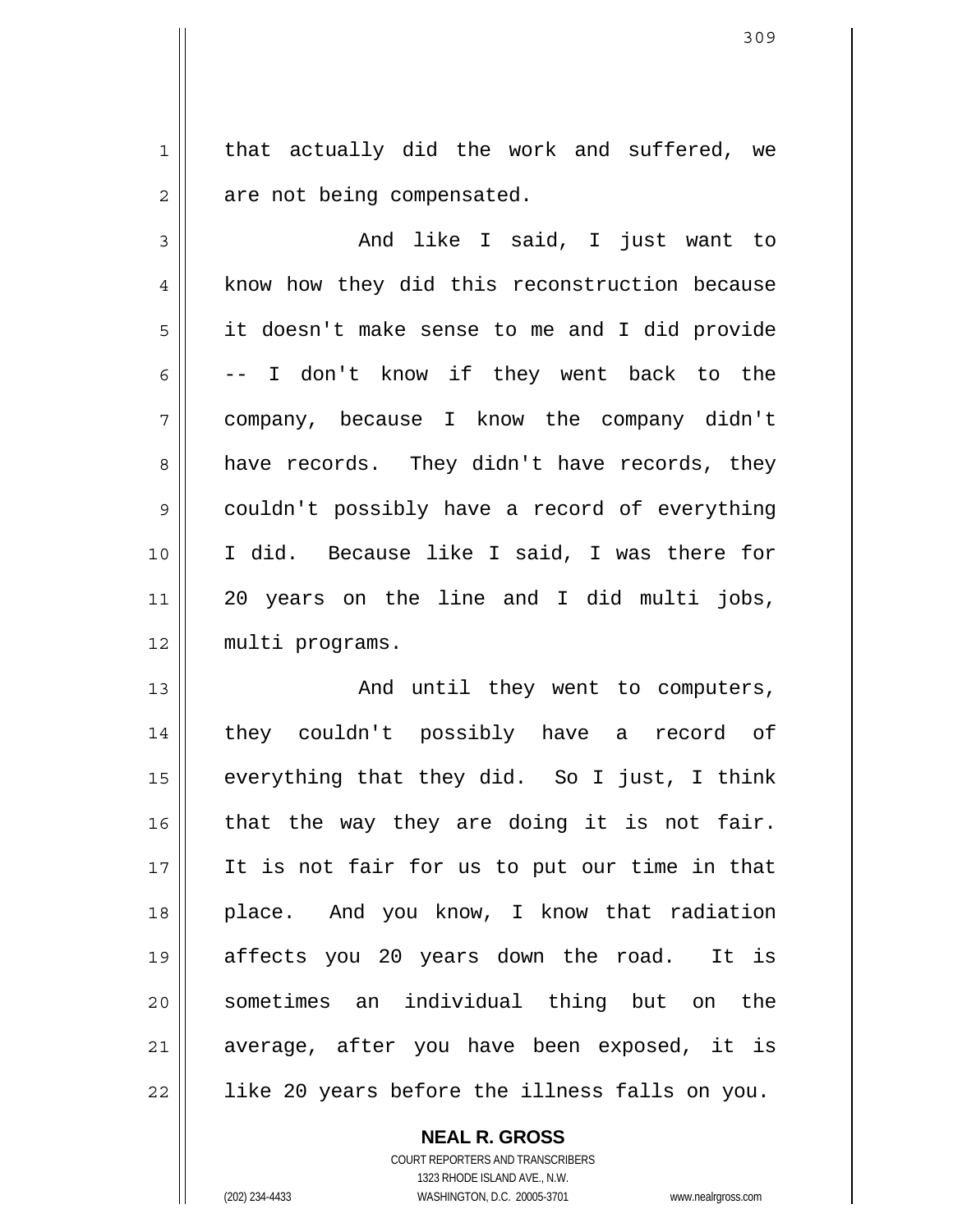1 2 3 4 5 6 7 8 9 10 11 12 13 14 15 16 17 18 19 20 21 22 And so how they can pick and choose compensation and how this group is reconstructing, I would like to know from that group how they did it. Because it doesn't make sense who they pay and who they don't pay. It just doesn't make sense. We are all suffering in different ways. That beryllium, I think beryllium is associated with Pantex so those claims are paid faster than the cancer claim. They just go ahead and pay those claims. But the cancer people, we have suffered and we have had people who have died with cancer just like we have beryllium. So I don't know why they would treat one better than the other one. But they do get compensated faster. And one other thing I wanted to mention was I wanted to mention something to Daisy. Well anyway, the breast cancer, well they won't specifically say breast cancer but that is basically we had women, that is where it attacked us. You know? But you can't put

> **NEAL R. GROSS** COURT REPORTERS AND TRANSCRIBERS

> > 1323 RHODE ISLAND AVE., N.W.

(202) 234-4433 WASHINGTON, D.C. 20005-3701 www.nealrgross.com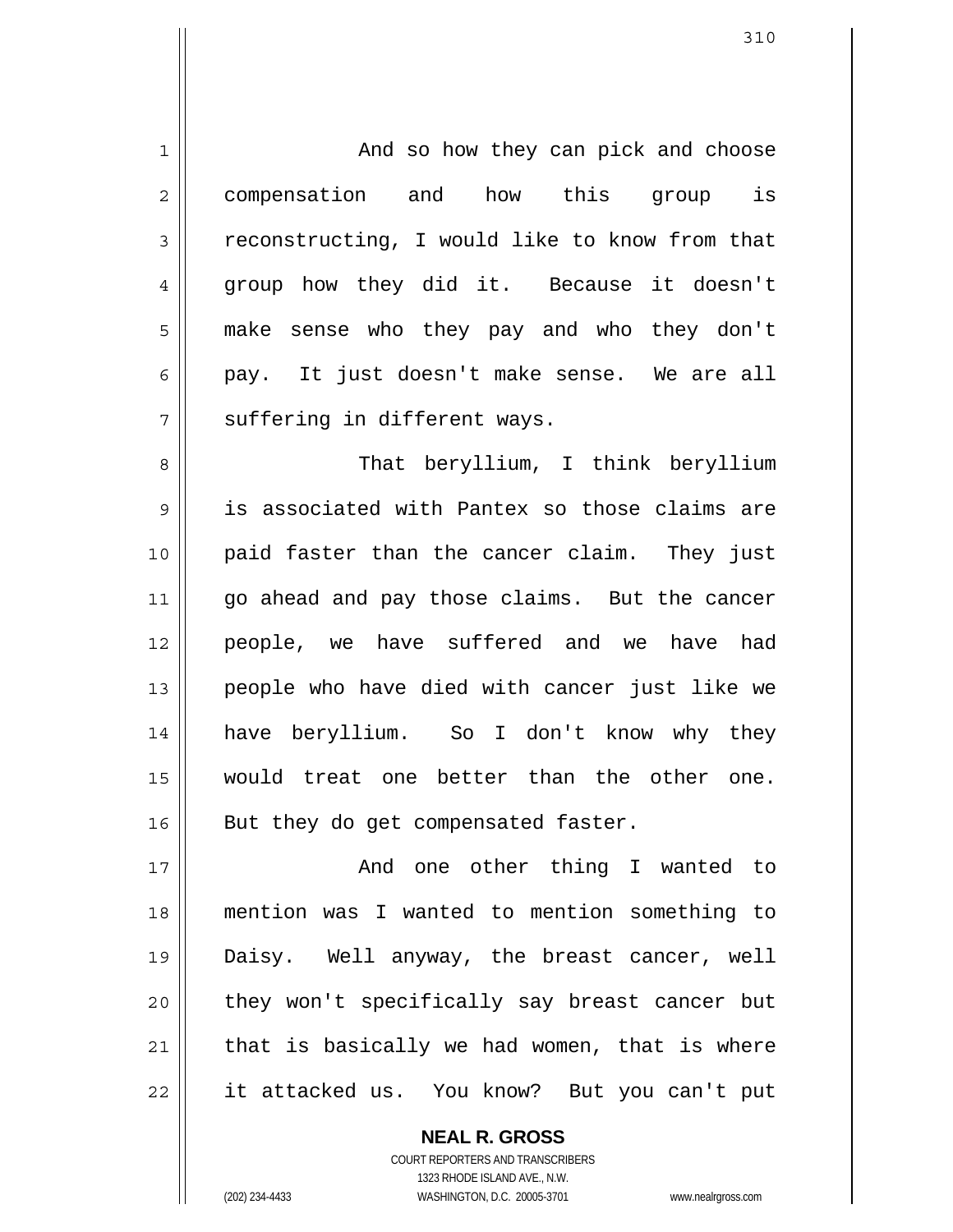**NEAL R. GROSS** COURT REPORTERS AND TRANSCRIBERS 1323 RHODE ISLAND AVE., N.W. 1 2 3 4 5 6 7 8 9 10 11 12 13 14 15 16 17 18 19 20 21 22 us with the regular population because there is so many of us that got breast cancer. So, it had to be associated with the job. And my cancer was not related -- I mean, my doctors, the doctors in Amarillo, that is how they associate with Pantex. This is one of the better places to work. So my doctor and the cancer people never put anything about Pantex in my records. They would not do it. They would not say anything. Some of them will but most of them will not mention Pantex as being the cause of our cancer. But I don't have a family history of it so I feel like it is Pantex. CHAIRMAN ZIEMER: Thank you, Carolyn. Next, Daisy Nichols. MS. NICHOLS: My name is Daisy Nichols and I have worked at the plant for 24 years. CHAIRMAN ZIEMER: Could you just, just pull the mic down just a little bit.

(202) 234-4433 WASHINGTON, D.C. 20005-3701 www.nealrgross.com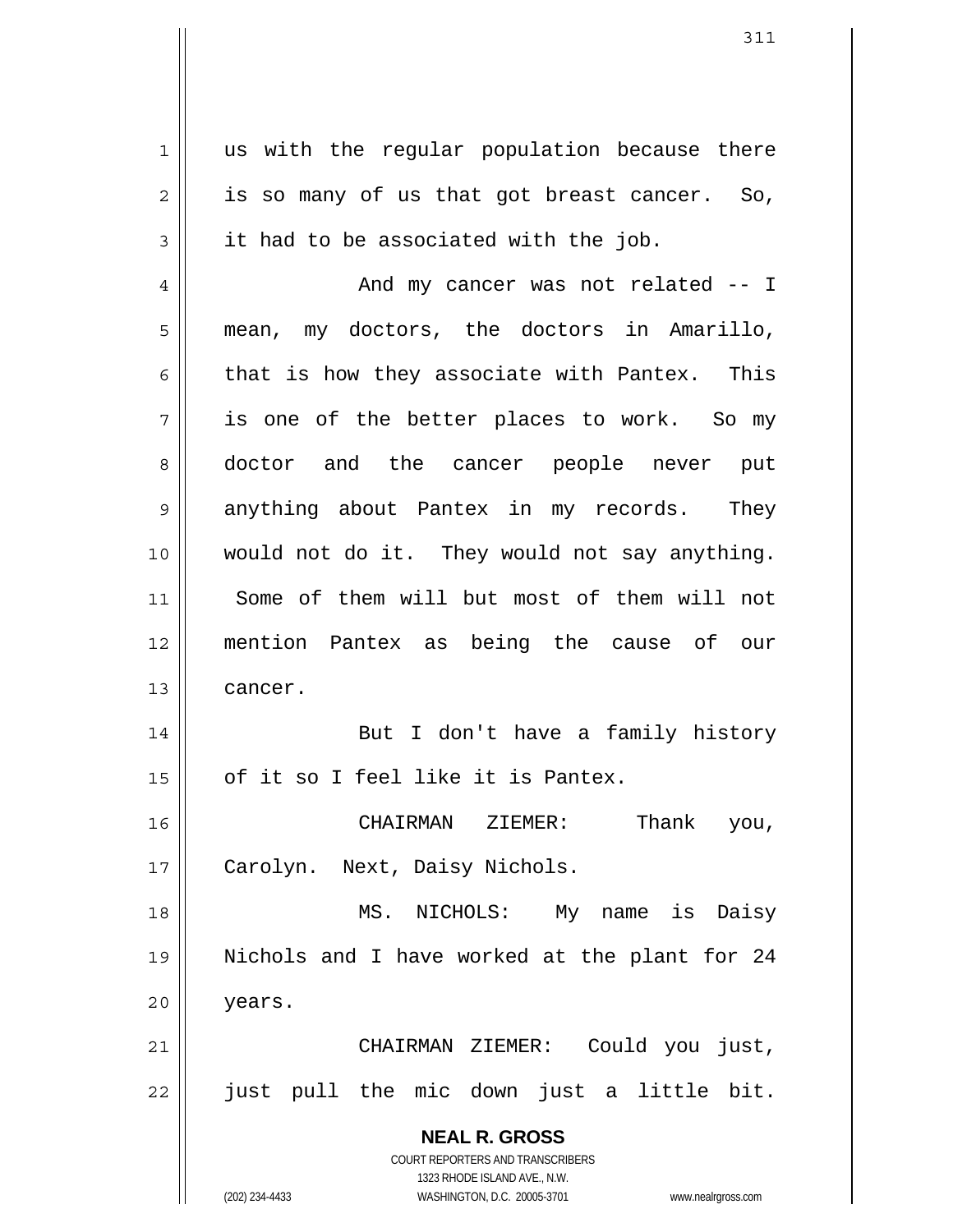1 That's good.

| 2              | MS. NICHOLS: Okay. My name is                            |
|----------------|----------------------------------------------------------|
| $\mathfrak{Z}$ | Daisy Nichols and I worked at the plant 24               |
| 4              | years. In 1994, I come out on disability on              |
| 5              | my left breast. I lost it. Again in '97, I               |
| 6              | lost my right breast. But I have been filing             |
| 7              | all the claims but I have always been turned             |
| 8              | down. So, I don't know why.                              |
| $\mathsf 9$    | CHAIRMAN ZIEMER: Okay. Thank you,                        |
| 10             | Daisy, for sharing that.                                 |
| 11             | Brenda Britten.                                          |
| 12             | MS. BRITTEN: I am Brenda Britten.                        |
| 13             | I went to work out there in 1971 as a clerk.             |
| 14             | I worked upstairs and it was an area where               |
| 15             | the men could come to take a break and smoke.            |
| 16             | And I had asthma so I didn't like working in             |
| 17             | the smoke. So, I went downstairs to the                  |
| 18             | warehouse as a warehouse clerk.                          |
| 19             | And down there, we were working on                       |
| 20             | the dock where everything was unloaded.                  |
| 21             | Everything that went down to the assembly                |
| 22             | line. And we were told that we weren't                   |
|                | <b>NEAL R. GROSS</b><br>COURT REPORTERS AND TRANSCRIBERS |

1323 RHODE ISLAND AVE., N.W.

 $\mathop{\text{||}}$ 

(202) 234-4433 WASHINGTON, D.C. 20005-3701 www.nealrgross.com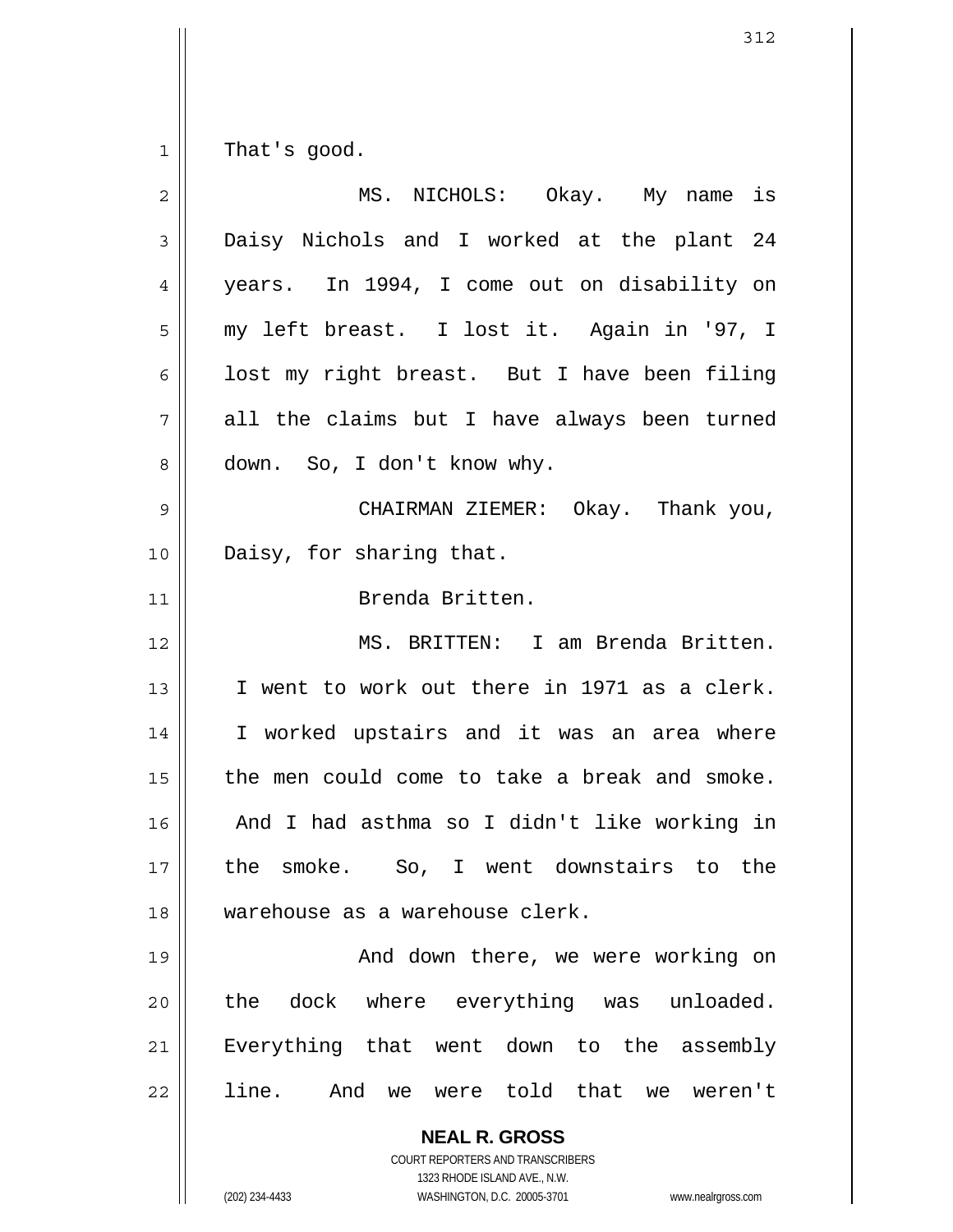313

exposed to anything. We were exposed to all the pits and all the radioactive containers coming off of the trucks. All the beryllium parts, we were never told what any of them were.

6 7 8 9 10 11 12 13 14 My best friend that I helped give a wedding shower for, helped give a baby shower for, when her baby was born, she had no hands and no feet. They wouldn't look at the fact, even the union wouldn't look at the fact of the amount of radiation she was receiving during her pregnancy. Nobody would talk about it. Even the union attorney would not discuss it.

15 16 17 18 19 20 21 22 And one time on break I asked, I am a convert to the Catholic faith and I asked one of the Hispanic guys that we played cards with, of course we are sitting with our legs around a pit can, you know, playing spades on our break time, and I asked him, I said, tell me how come you guys always, you Mexican guys always apply to work in the vaults, the north

**NEAL R. GROSS**

COURT REPORTERS AND TRANSCRIBERS 1323 RHODE ISLAND AVE., N.W. (202) 234-4433 WASHINGTON, D.C. 20005-3701 www.nealrgross.com

1

2

3

4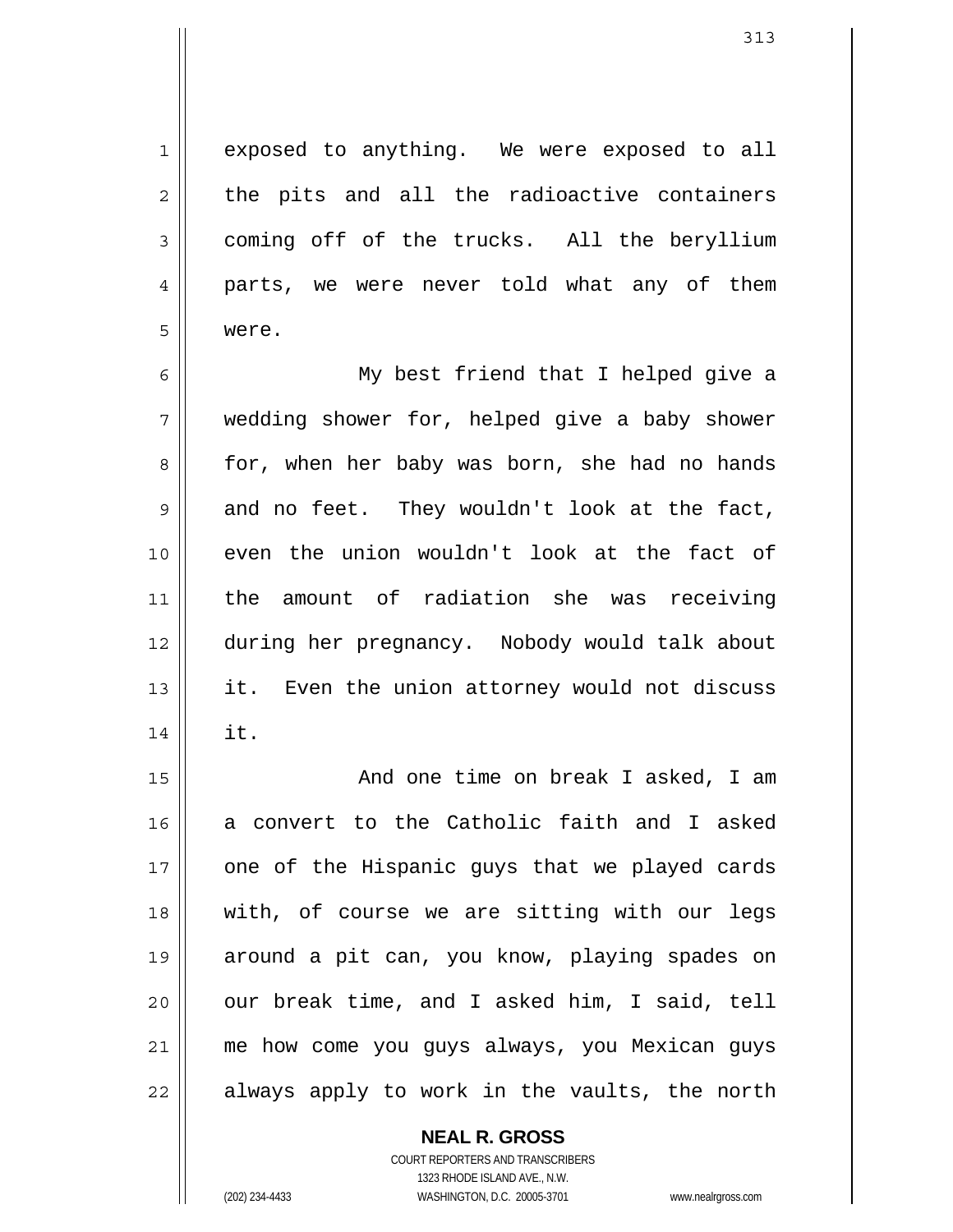1 2 3 4 5 6 7 8 and south vaults down near the pit rooms. And he kind of got embarrassed and he looked around. He said, well, you are a Catholic. He said I can tell you. He said, we don't know why but we know that because all they used was rhythm method for birth control, he said, we know that when we apply to work down there, our wives don't get pregnant.

9 10 11 12 13 14 15 16 17 18 19 20 We know now how much radiation they were receiving. When I went back down there years later with a dosimeter, they were quite surprised at how much radiation I was receiving. And then I wasn't even a clerk. I was an inspector and I wasn't around nearly the amount of radiation. And they put dosimeters on those men and they started rotating them out like every three or four weeks. And those guys received that kind of radiation for years but they never acknowledged it.

21 22 Our engineers out there were engineers in name only. They only had high

> **NEAL R. GROSS** COURT REPORTERS AND TRANSCRIBERS 1323 RHODE ISLAND AVE., N.W. (202) 234-4433 WASHINGTON, D.C. 20005-3701 www.nealrgross.com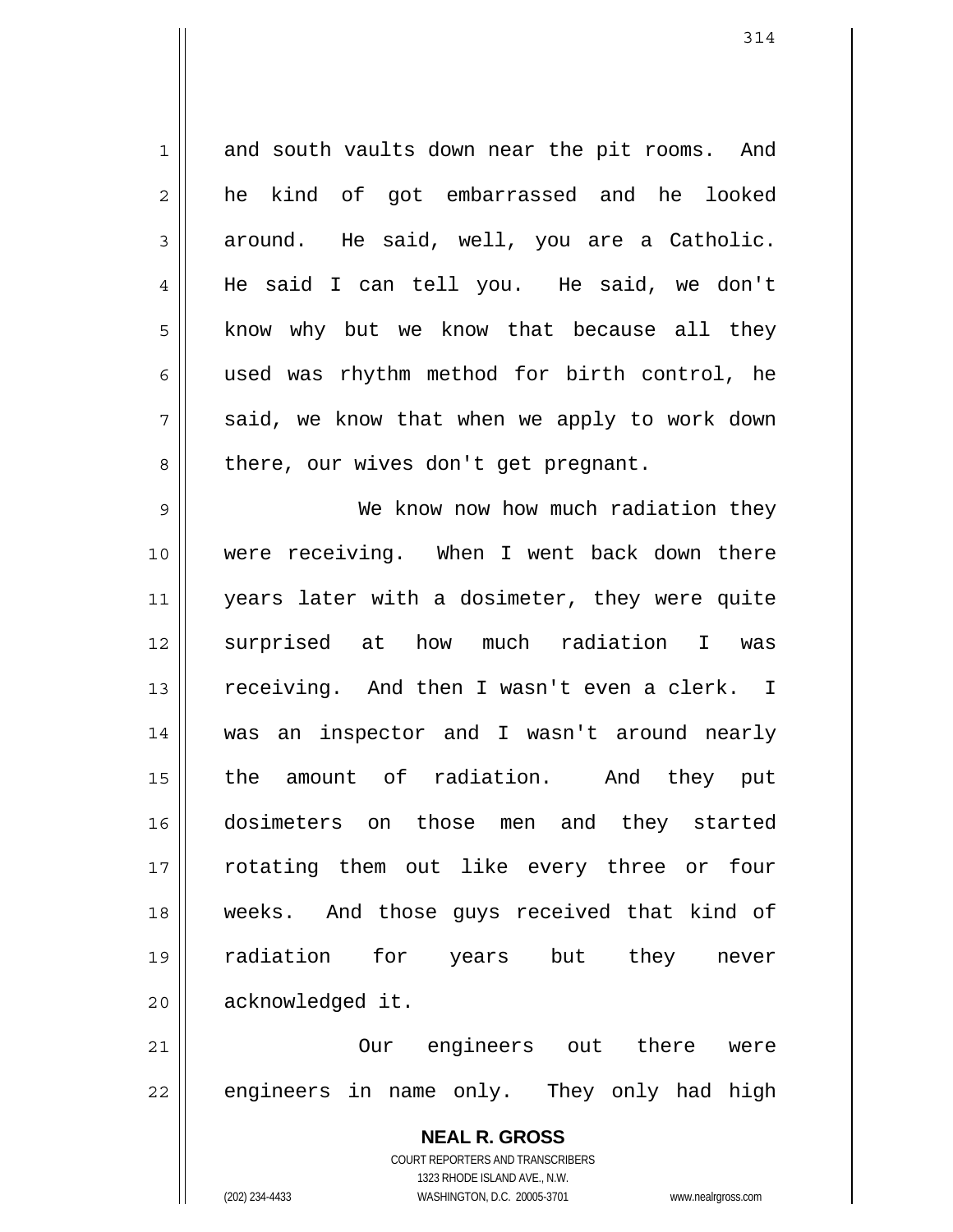school educations, they played golf together or went to church together. They were not engineers. They were our safety engineers.

4 5 6 7 8 9 10 11 12 13 14 15 16 17 18 We had no oversight. When an explosion happened in '77 and three men were killed, Washington couldn't even come in. They couldn't even come in there. In the '80s, I believe I asked one of my supervisors for something and I said something about it being an OSHA regulation. And he laughed at me and he said, we don't have OSHA. We don't have any regulations. The State couldn't come in the, the federal government couldn't come in. Nobody had regulations over that facility. They meant it was run by Mason and Hanger and they had their own rules and regulations. And nobody had the authority to come in and look.

19 20 21 22 And after those men were killed, they said, they came down and they said, okay, we have got to have some minorities on the line. There may be some people from

> **NEAL R. GROSS** COURT REPORTERS AND TRANSCRIBERS 1323 RHODE ISLAND AVE., N.W. (202) 234-4433 WASHINGTON, D.C. 20005-3701 www.nealrgross.com

1

2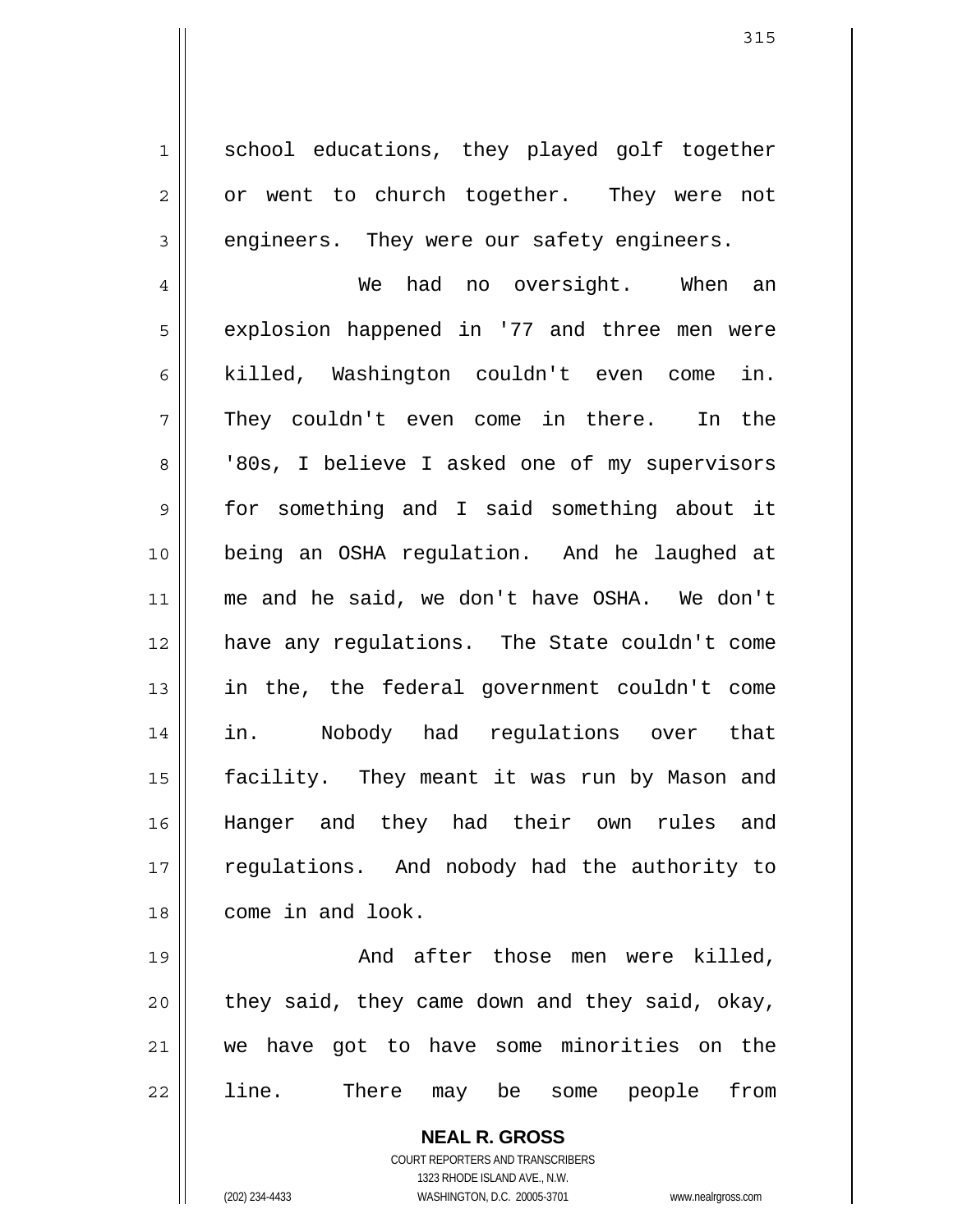1 2 3 4 5 6 7 8 9 10 11 12 13 14 15 16 17 18 19 20 Washington coming in. It was an all white male crew. There were no blacks, no browns, no women. There was, I believe there was one man that was a military black man. But they ran their own ship and they did what they wanted. And that is why a lot of times there are no records to what happened to us. We didn't have dosimeters. They were telling us we were not exposed to anything. On chemicals, we worked barehanded, breathing them, absorbing them. We did not know what those chemicals were. We didn't know what an MSDS sheet was until way, way, later. We did not have the right to know. And if we asked too many questions, we were told by our supervisors, if you are uncomfortable working with the radiation, perhaps we should check your Q clearance. And so our jobs were threatened if we asked too many questions.

21

22

Thank you.

CHAIRMAN ZIEMER: Thank you for

**NEAL R. GROSS**

COURT REPORTERS AND TRANSCRIBERS 1323 RHODE ISLAND AVE., N.W. (202) 234-4433 WASHINGTON, D.C. 20005-3701 www.nealrgross.com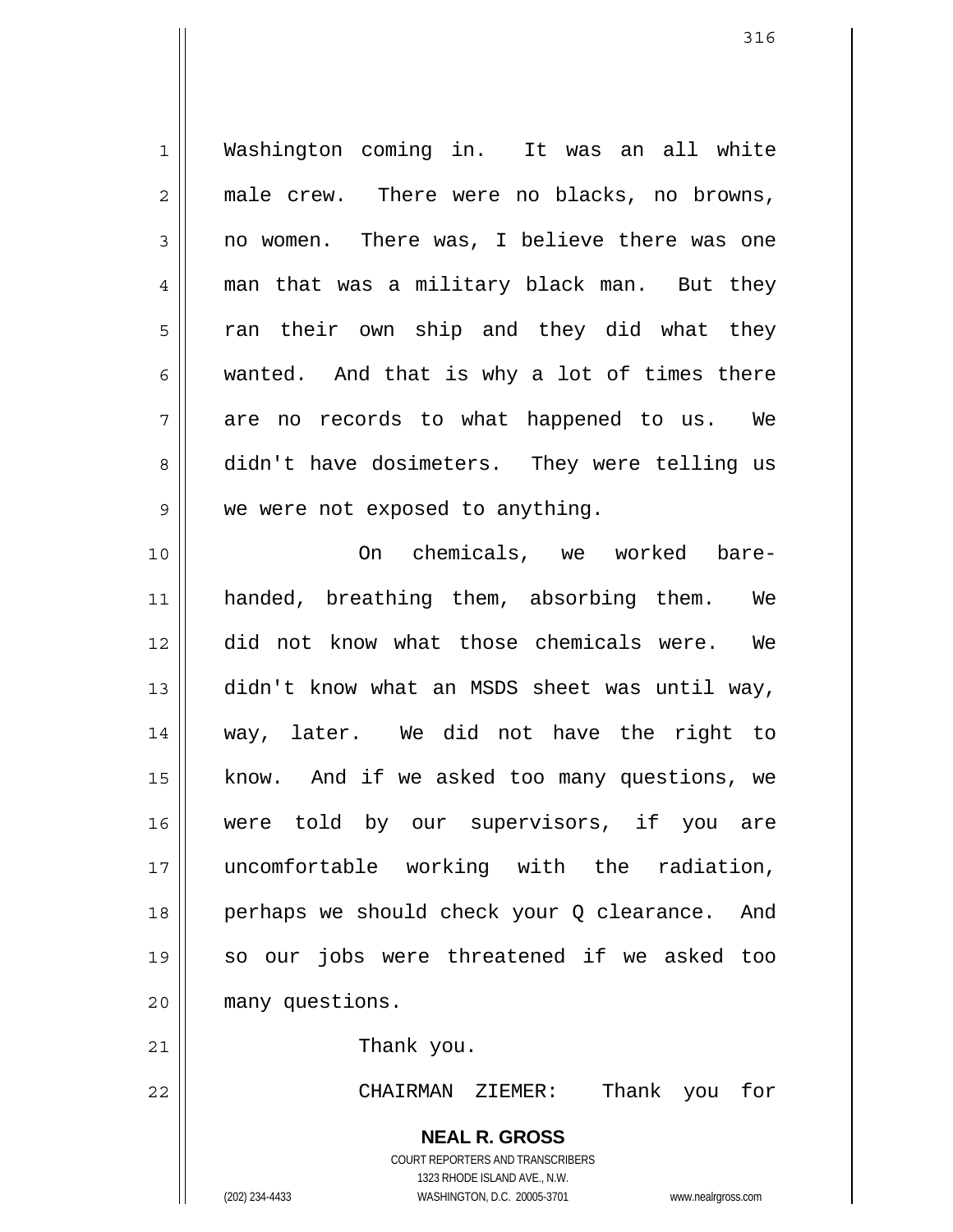| 1  | sharing that with us, Brenda.                  |
|----|------------------------------------------------|
| 2  | Let's hear now from Sarah Ray.                 |
| 3  | MS. RAY: My name is Sarah Ray and              |
| 4  | for the most part, my comments are going to be |
| 5  | fairly generic.                                |
| 6  | I am one of the three individuals              |
| 7  | who initiated the petition for the Pantex SEC. |
| 8  | I am also a former worker and a surviving      |
| 9  | spouse in a second generation weapons family.  |
| 10 | I worked at the plant 14 and a half years. I   |
| 11 | worked there in 1974, primarily in             |
| 12 | manufacturing. And I left for about 20 years   |
| 13 | and had a really good time. And then my        |
| 14 | deceased thought it would be a good idea for   |
| 15 | me to get some retirement benefits, so I went  |
| 16 | back out in '94. And when I went out in '94,   |
| 17 | I worked in training. And one of my jobs was   |
| 18 | I learned all of the safety systems and am     |
| 19 | familiar with all of the safety systems and    |
| 20 | all of the buildings on the line. And I also   |
| 21 | worked a lot with plant standards and with     |
| 22 | SARS and various documents at the plant.       |

317

 $\mathbf{I}$ 

 $\overline{\mathsf{I}}$  $\mathsf{l}$ 

> COURT REPORTERS AND TRANSCRIBERS 1323 RHODE ISLAND AVE., N.W. (202) 234-4433 WASHINGTON, D.C. 20005-3701 www.nealrgross.com

**NEAL R. GROSS**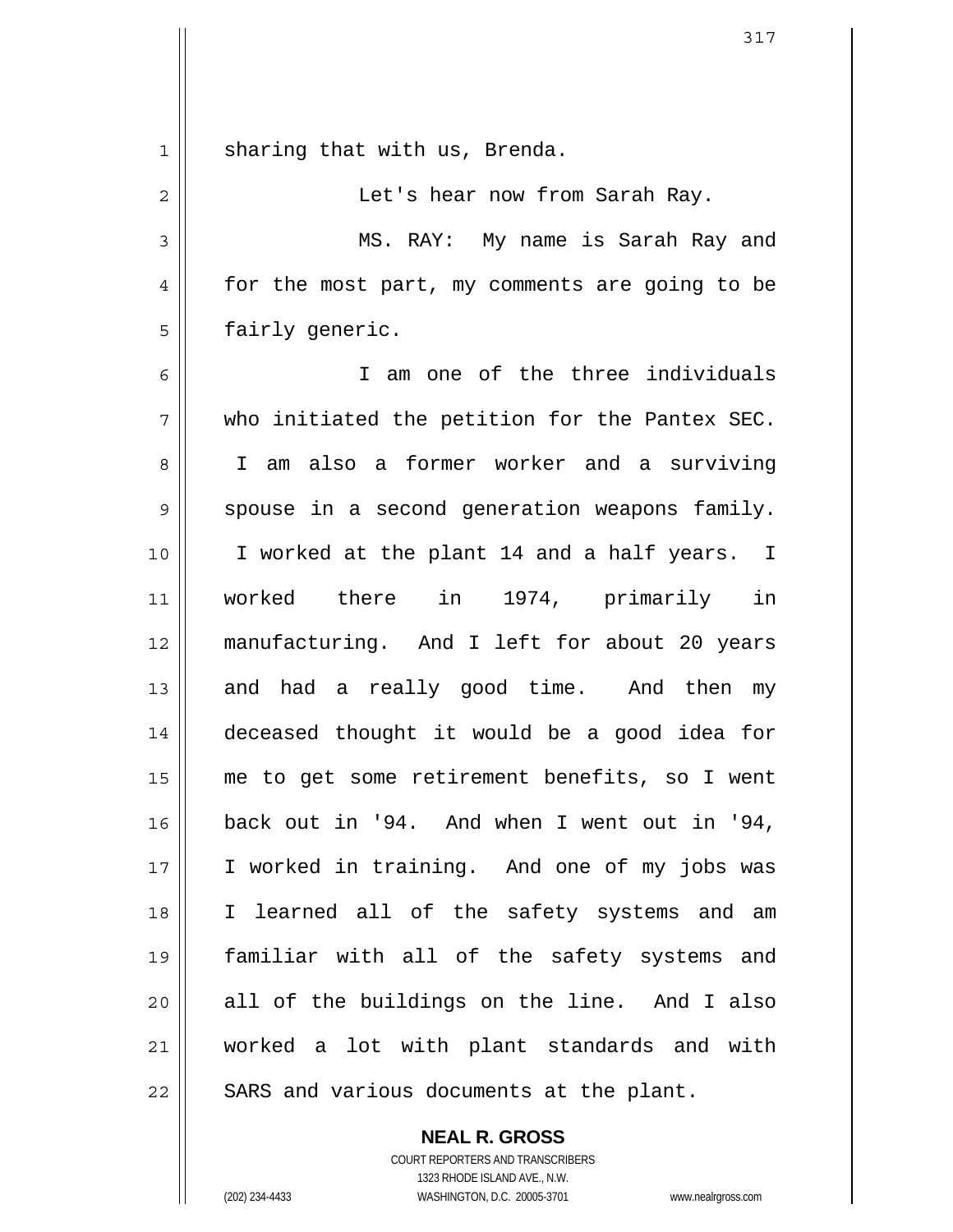1 2 3 4 5 6 7 8 9 10 11 12 13 14 15 16 17 18 19 20 21 22 Also, when I was there in '74, I was very familiar with and worked with the red phone. I also worked with the DCR, which is a Daily Change Report, which has an exact record of everything, every accountable item at the plant, what happens to it when it comes in and out. So, I am very much in disagreement with the Site Profile that says that all of the weapons, the older weapons, all of the dismantlement was completed before, I believe, it was 1962. That is a very erroneous statement. I can tell you the program numbers and many people can't. But I know for a fact that the DCR and things like the manufacturing activity calendar are very important information to look at, when you are trying to put together what happened in the early days. Our SEC petition is for 1951 to 1991 and I feel like that the Site Profile which is basically a snapshot in time today, and a very nice snapshot because it is an exact carbon copy to those of you who remember

**NEAL R. GROSS**

COURT REPORTERS AND TRANSCRIBERS 1323 RHODE ISLAND AVE., N.W. (202) 234-4433 WASHINGTON, D.C. 20005-3701 www.nealrgross.com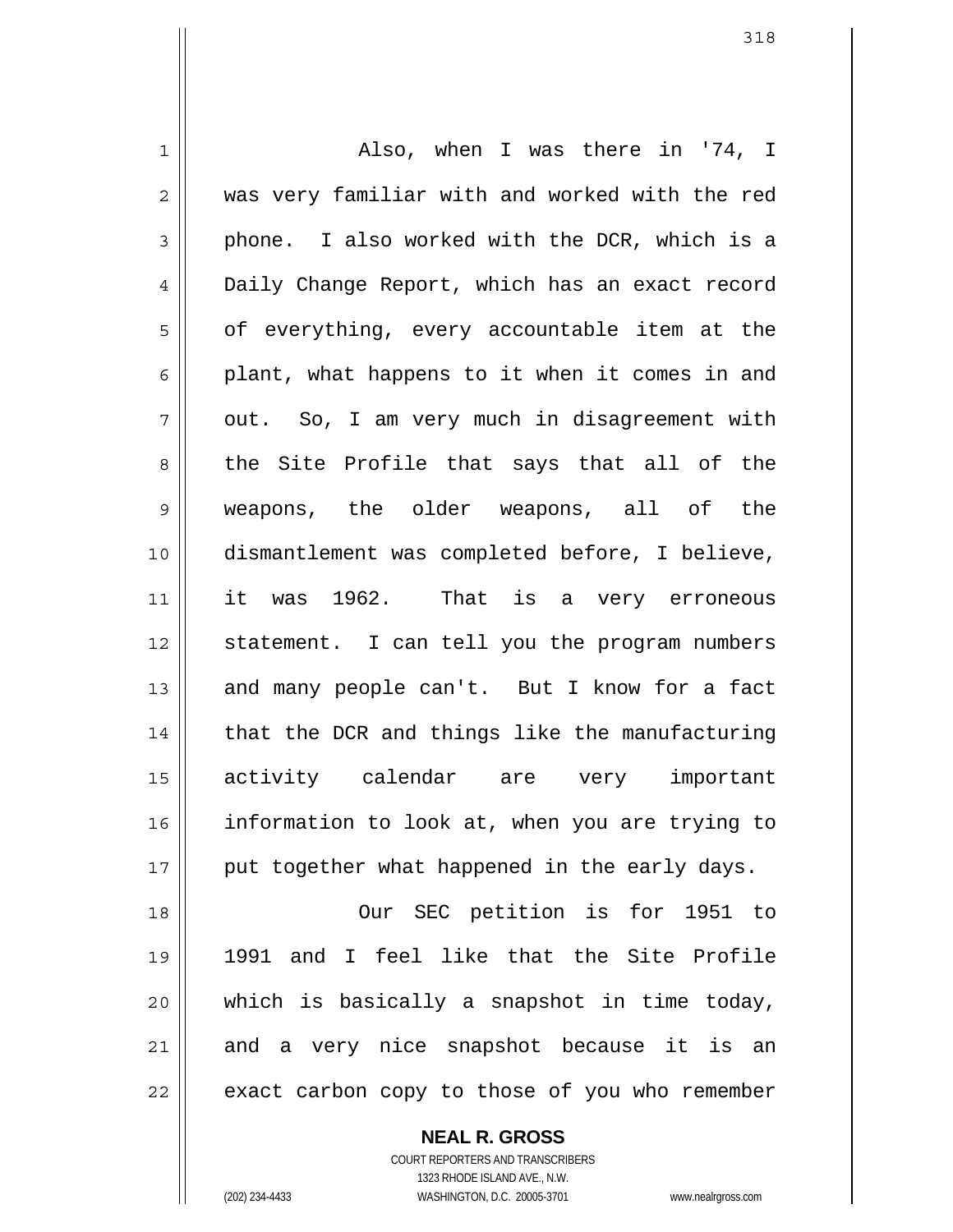what a carbon copy is, it is an exact copy, a

duplicate of rhetoric to reality. A very nicely done document that tells you what it is today.

5 6 7 8 9 10 11 12 13 The facilities that were in use at the time of our SEC petition, the time frame that it covers, there were basically two baytype facilities and one older cell facility. That is all of these facilities, not a single one would in any way look like the diagrams of the facilities that are shown in the Site Profile. So, I have a great deal of opposition to the current site profile.

14 15 16 17 18 19 20 21 22 Many of the things about the comp program are upsetting to me and to other surviving families and to workers. I have worked with a lot of people and tried to help them, along with David Pompa. He is kind of a buddy. I always tell them I am not a union worker but I am the best nonunion member that I have. The length of time to process a claim is usually beyond the remaining years of the

**NEAL R. GROSS**

COURT REPORTERS AND TRANSCRIBERS 1323 RHODE ISLAND AVE., N.W. (202) 234-4433 WASHINGTON, D.C. 20005-3701 www.nealrgross.com

1

2

3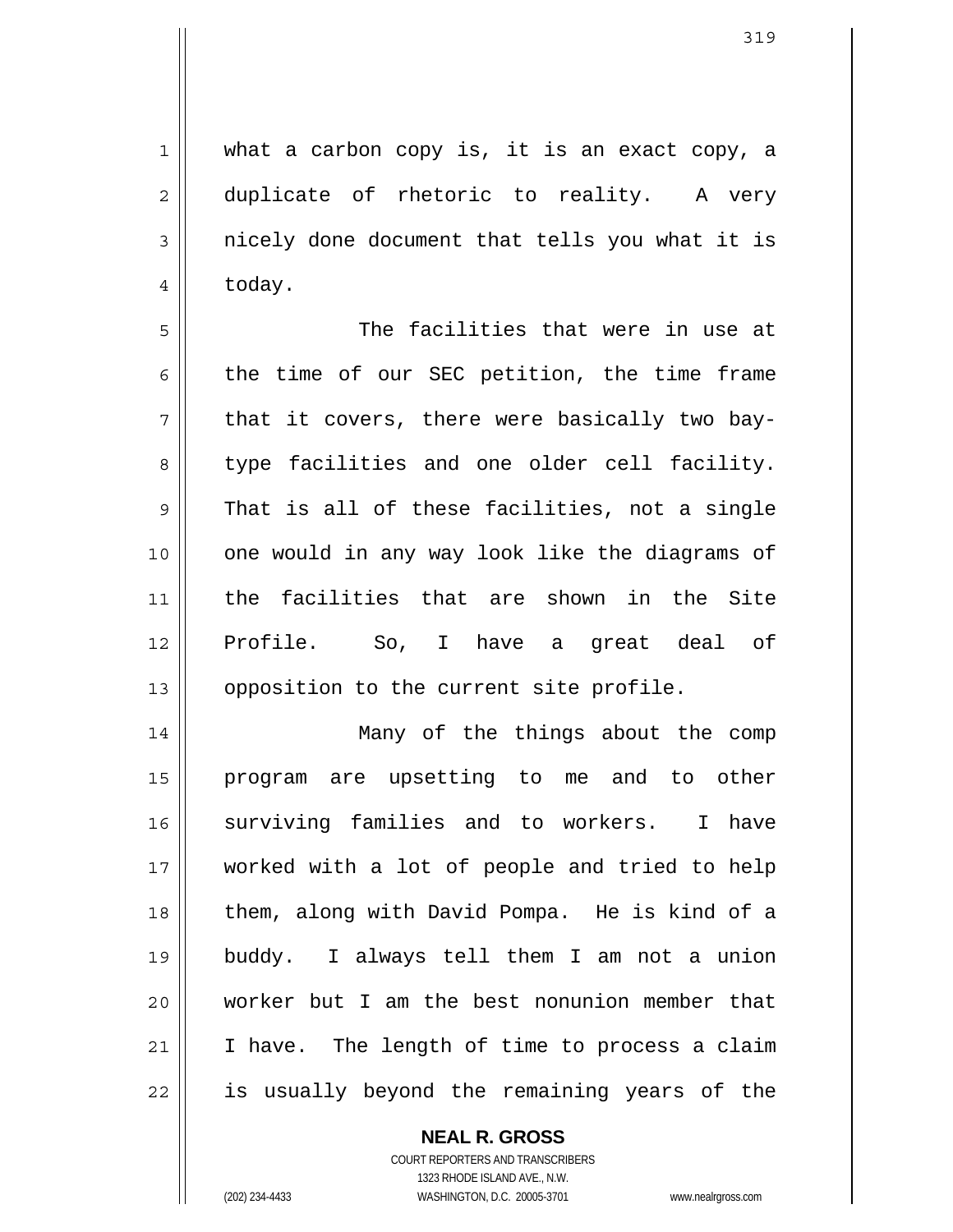| $\mathbf 1$    | older workers. I know many people who can      |
|----------------|------------------------------------------------|
| $\overline{2}$ | barely afford their homes. Many, many medical  |
| 3              | problems, paying for illnesses, family         |
| $\overline{4}$ | members. I mean, the money of our older        |
| 5              | workers is just being depleted because they    |
| 6              | are having to take care of themselves and      |
| 7              | their families. And their illnesses that       |
| 8              | basically come, as far as I am concerned, from |
| $\mathsf 9$    | their employment at the plant are killing      |
| 10             | them. But along the way, it is going to strip  |
| 11             | them of all of their money.                    |
| 12             | It is true that it seems to be                 |
| 13             | easier to get a claim on a deceased person     |
| 14             | paid instead of a live worker. I have heard    |
| 15             | that many many times. Many people have         |
| 16             | laughed and said they are just waiting for me  |
| 17             | to die. It is almost as if the powers that     |
| 18             | be, and I have commented to this, actually     |
| 19             | asked Dr. Laurence Fuortes if somewhere there  |
| 20             | is a list. And it is a mortality chart.<br>How |
| 21             | long after exposure is Joe going to die?       |
| 22             | Okay, if Joe dies and he matches               |

**NEAL R. GROSS** COURT REPORTERS AND TRANSCRIBERS

1323 RHODE ISLAND AVE., N.W.

(202) 234-4433 WASHINGTON, D.C. 20005-3701 www.nealrgross.com

 $\mathbf{\mathsf{I}}$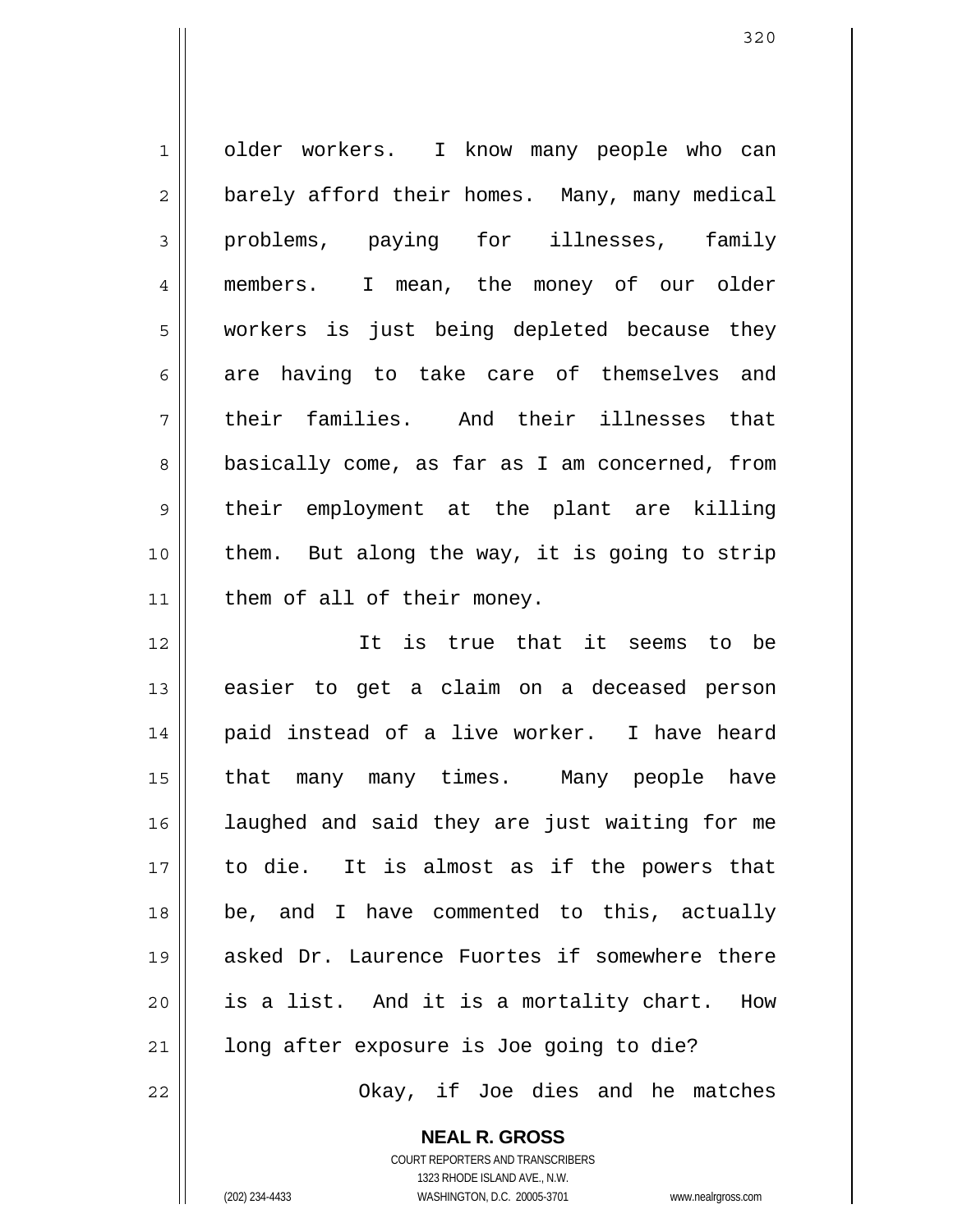that mortality list, then you check him off and you pay him. They don't do that for the living workers. And I think Carolyn commented about that.

5 6 7 8 9 10 11 12 13 14 15 Workers are thought of as expendable. The first time it hit me what my husband, Michael, who died from lung cancer at the age of 54, after living only three months with cancer, it hit me that he was expendable. That someone thought it was fine for him to have worked on the program that he did, which was well known for tritium releases. And some of his coworkers told me that he often talked with them about exposures that he had had and releases he had been involved in.

16 17 18 19 20 21 22 Public information supports the fact that the only people, I really feel this that this is true, the only people who are getting rich because of the comp program are the groups like NIOSH, Oak Ridge, and possibly the DOL claims examiners at the various levels.

> **NEAL R. GROSS** COURT REPORTERS AND TRANSCRIBERS 1323 RHODE ISLAND AVE., N.W. (202) 234-4433 WASHINGTON, D.C. 20005-3701 www.nealrgross.com

1

2

3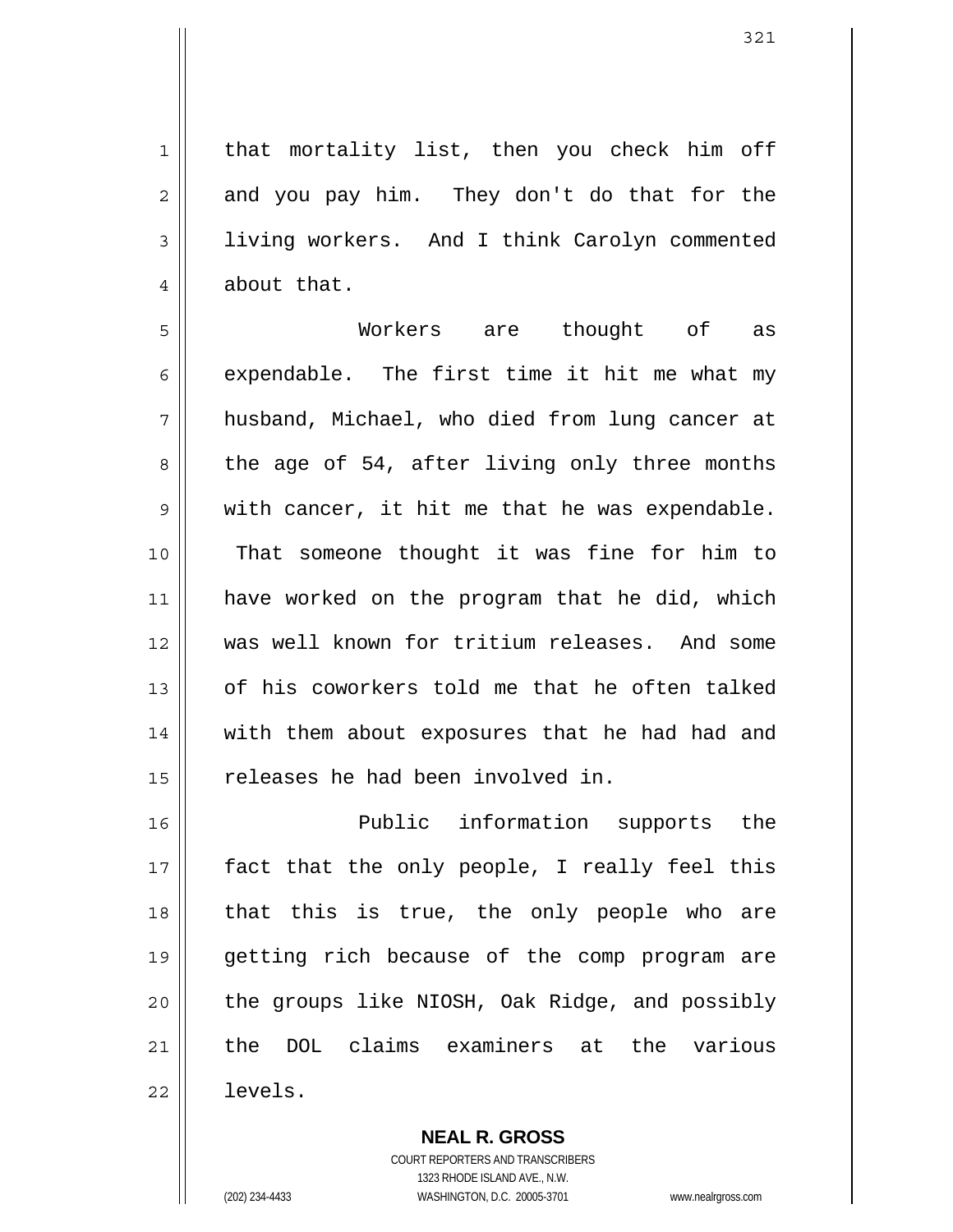| $\mathbf 1$    | It is disturbing when I read about             |
|----------------|------------------------------------------------|
| $\overline{2}$ | conflict of interest within the ranks of NIOSH |
| 3              | and Oak Ridge. Many of the people working on   |
| 4              | the dose reconstruction program have had       |
| 5              | previous involvement in the radiation          |
| 6              | protection programs at the Department of       |
| 7              | Energy sites or currently receive DOE funding. |
| 8              | And I knew a 150 million dollar contract was   |
| 9              | just signed with Oak Ridge.                    |
| 10             | Many people have been hired to                 |
| 11             | crunch numbers, whether they are doing dose    |
| 12             | reconstructions or just determining percentage |
| 13             | to pay someone under Subpart E. The sad        |
| 14             | reality to me is that the human part of the    |
| 15             | program, the workers themselves, seems to have |
| 16             | been virtually ignored. The workers tell       |
| 17             | their stories to seemingly deaf ears and many  |
| 18             | people here tonight have commented about this. |
| 19             | As more and more claims are denied             |
| 20             | over, and over, and over again, in a previous  |
| 21             | meeting hosted by NIOSH representatives in     |
| 22             | Amarillo, the audience was told by NIOSH reps  |

**NEAL R. GROSS** COURT REPORTERS AND TRANSCRIBERS 1323 RHODE ISLAND AVE., N.W.

 $\mathsf{I}$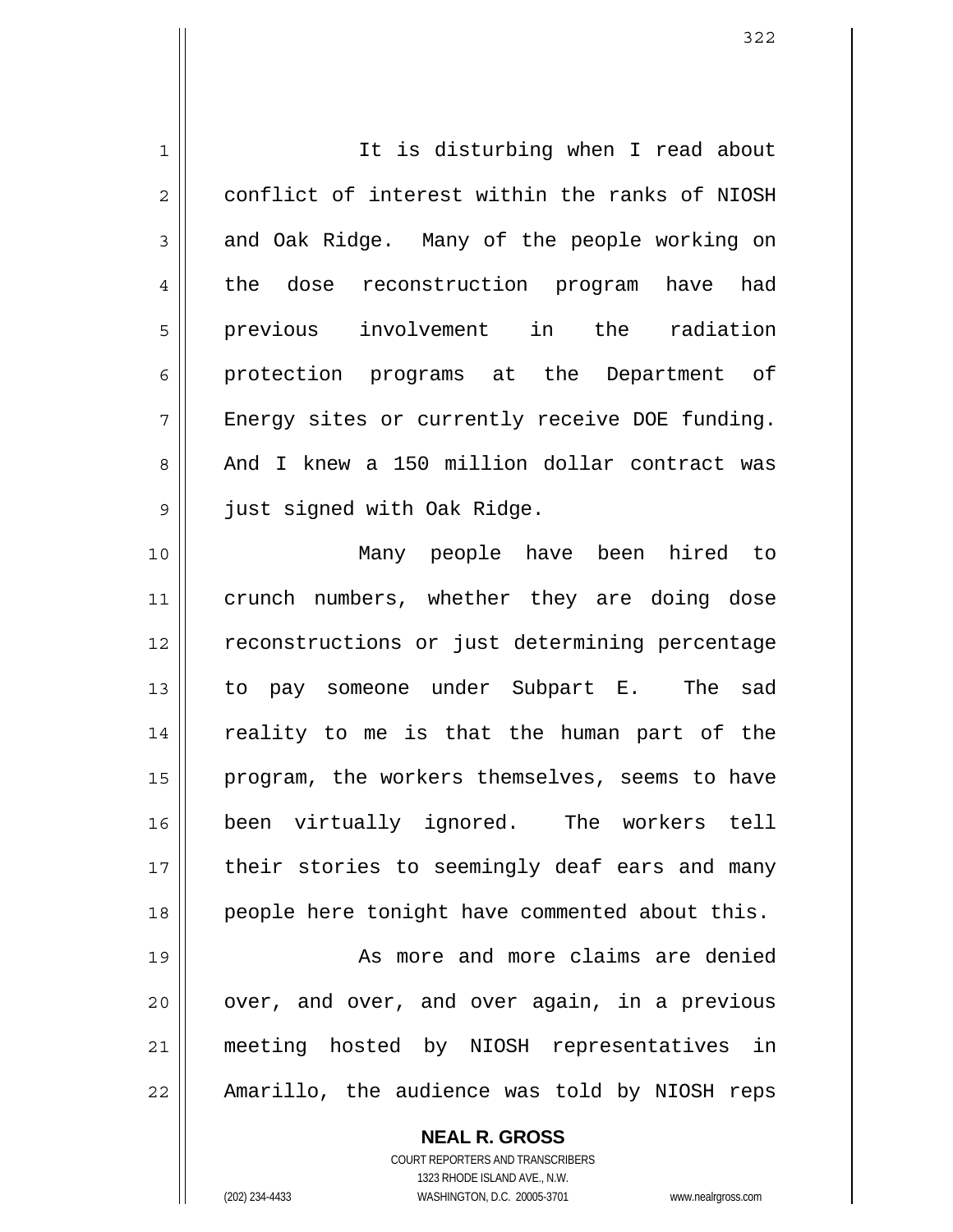that it was not their job to do research and they were not medical doctors and did not, could not consider the medical evidence on a claim. This was in part a response to a question from a worker about published medical statistics that show radiation is the primary cause of thyroid cancer.

8 9 10 11 12 13 14 15 16 17 It is morally wrong to have a process that omits human when the human is the reason for the program. The current Pantex site profile is a wonderful snapshot in time, as I have already said. The sad thing is that the Site Profile represents today and it is being used against the workers and relied upon almost totally by NIOSH and the Department of Labor when they do the dose reconstructions and evaluate the claims.

18 19 20 21 22 The SEC period noted in our petition is 1950 to 1991 or 1951 through 1991. During this time frame, facilities, weapons systems, and activities were quite different than they are today. Only one cell area and

> **NEAL R. GROSS** COURT REPORTERS AND TRANSCRIBERS 1323 RHODE ISLAND AVE., N.W. (202) 234-4433 WASHINGTON, D.C. 20005-3701 www.nealrgross.com

1

2

3

4

5

6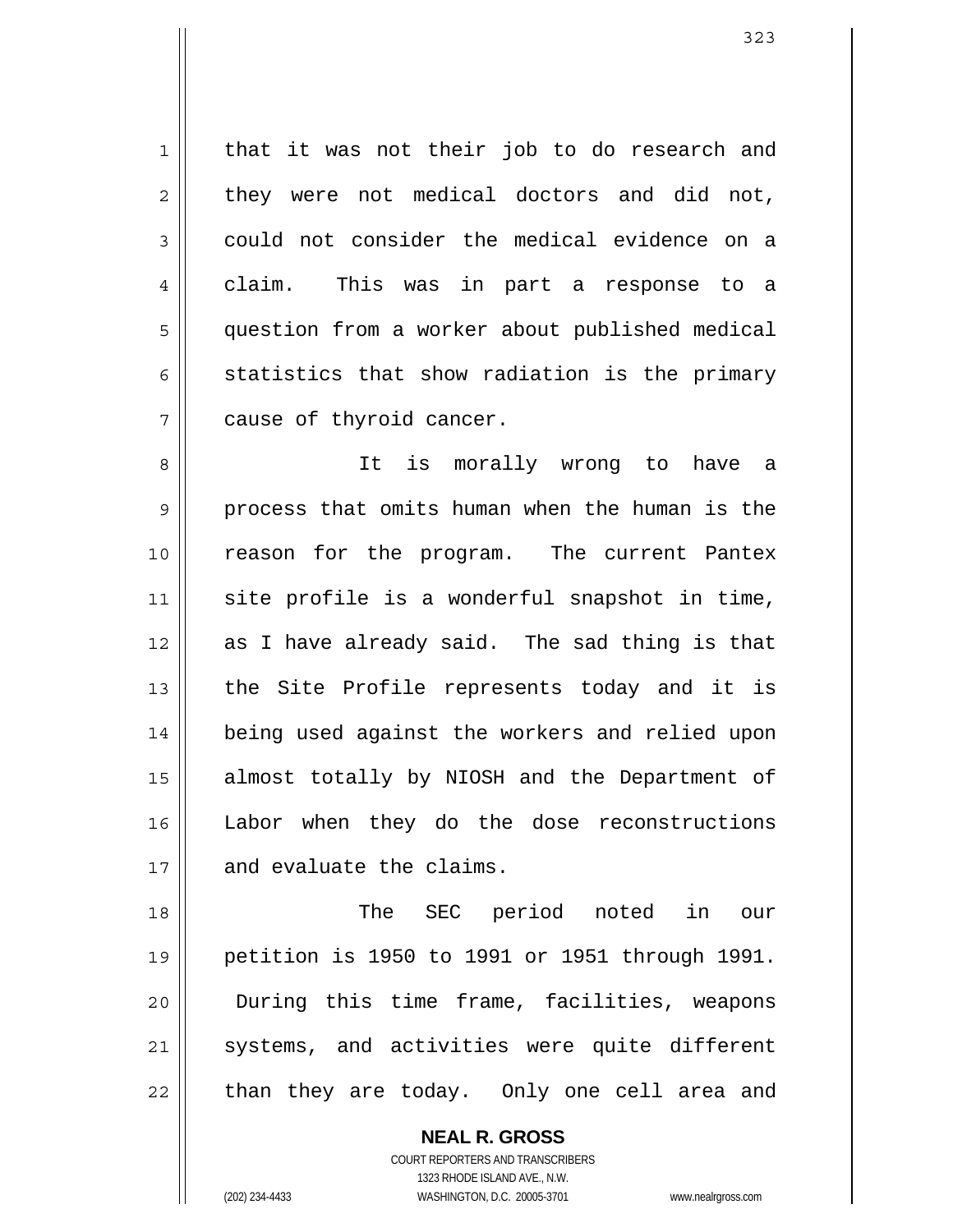1 2 3 4 5 6 7 8 9 10 11 12 13 14 15 16 17 18 19 20 one or two bay arrangements were in use during the time frame, stated in our petition. The safety systems were quite different than those in place today and the rad safety practices barely existed. The RADCON manual, and you all know this, I am sure, but that did not even come about until 1993 or 1994. And that standardized the rad safety practices across the weapons complex. The Tiger Team report in 1990 over and over again called the plant because of rad safety and training practices. There were many, many problems documented. The dosimeters, which a weapons engineer recently told me, protected the workers. So you can see there is a lack of understanding on what a dosimeter does. Because the dosimeter does not protect the workers. They were designed though, this

21 22 engineer told me, only to detect an acute release. There are thousands of differences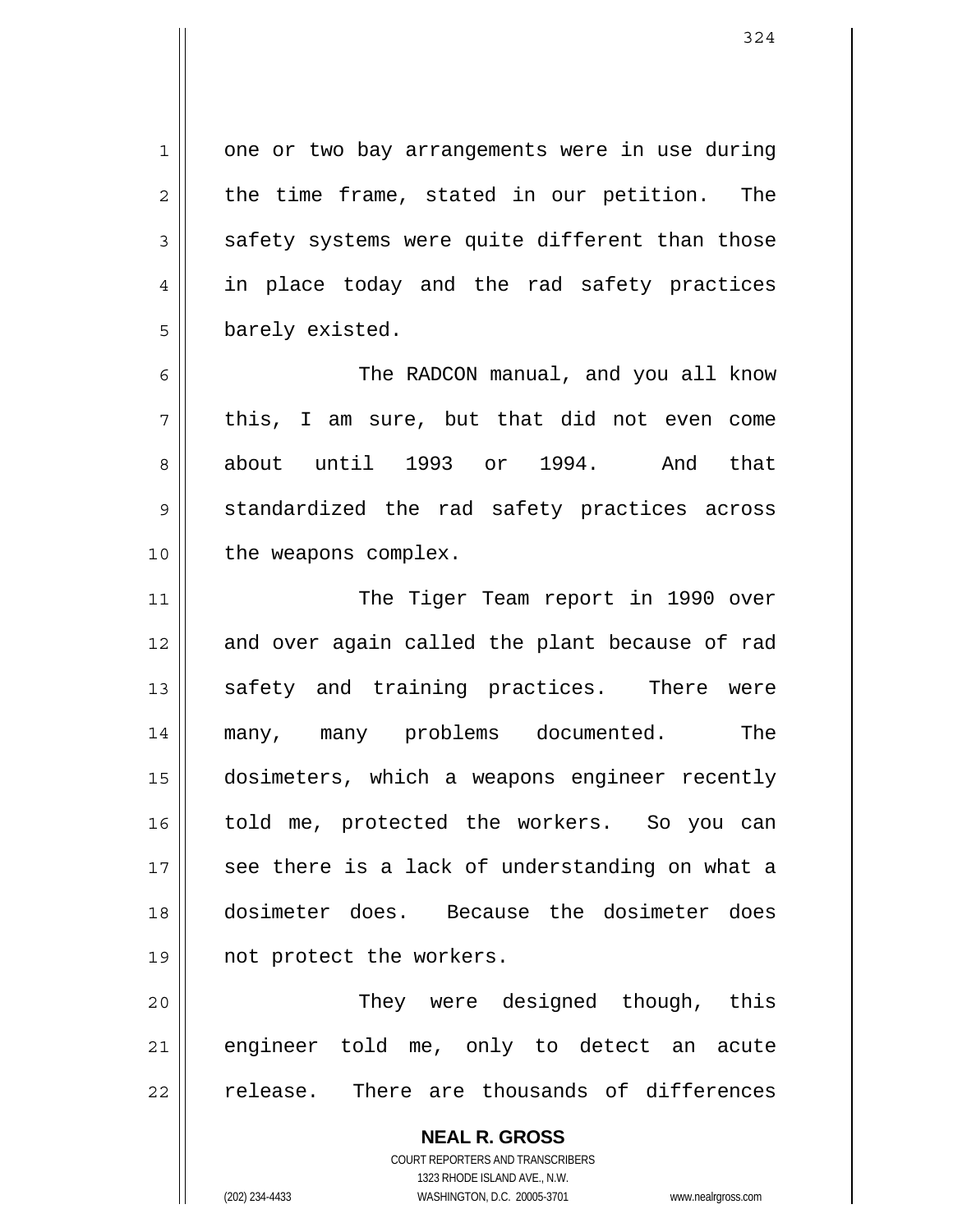that come to mind when I think about the Site Profile as it is and the reality of the days that I know from 1970s.

4 5 6 7 8 9 10 11 12 The following is from a blog posting that I read today and I am just quoting but I agree with it. "Dose reconstruction is a farce. It is conducted using 'Voodoo Statistics' based on what appears to be an unsupported method of measurement. If an accurate radiation dose was not 'constructed' in the first place, then how can it be 'reconstructed?'"

13 14 15 16 17 18 19 I have dose records, my personal records and those of my husband, Mike, that state all doses were re-estimated, this means changed, in 1990. I have never shared these with anyone. They are in a big box that weighs about 60 pounds that I keep up on a shelf.

20 21 22 Of concern also is the fact that the only review of the Pantex SEC I am aware of was held in California. I would like to

> **NEAL R. GROSS** COURT REPORTERS AND TRANSCRIBERS 1323 RHODE ISLAND AVE., N.W. (202) 234-4433 WASHINGTON, D.C. 20005-3701 www.nealrgross.com

1

2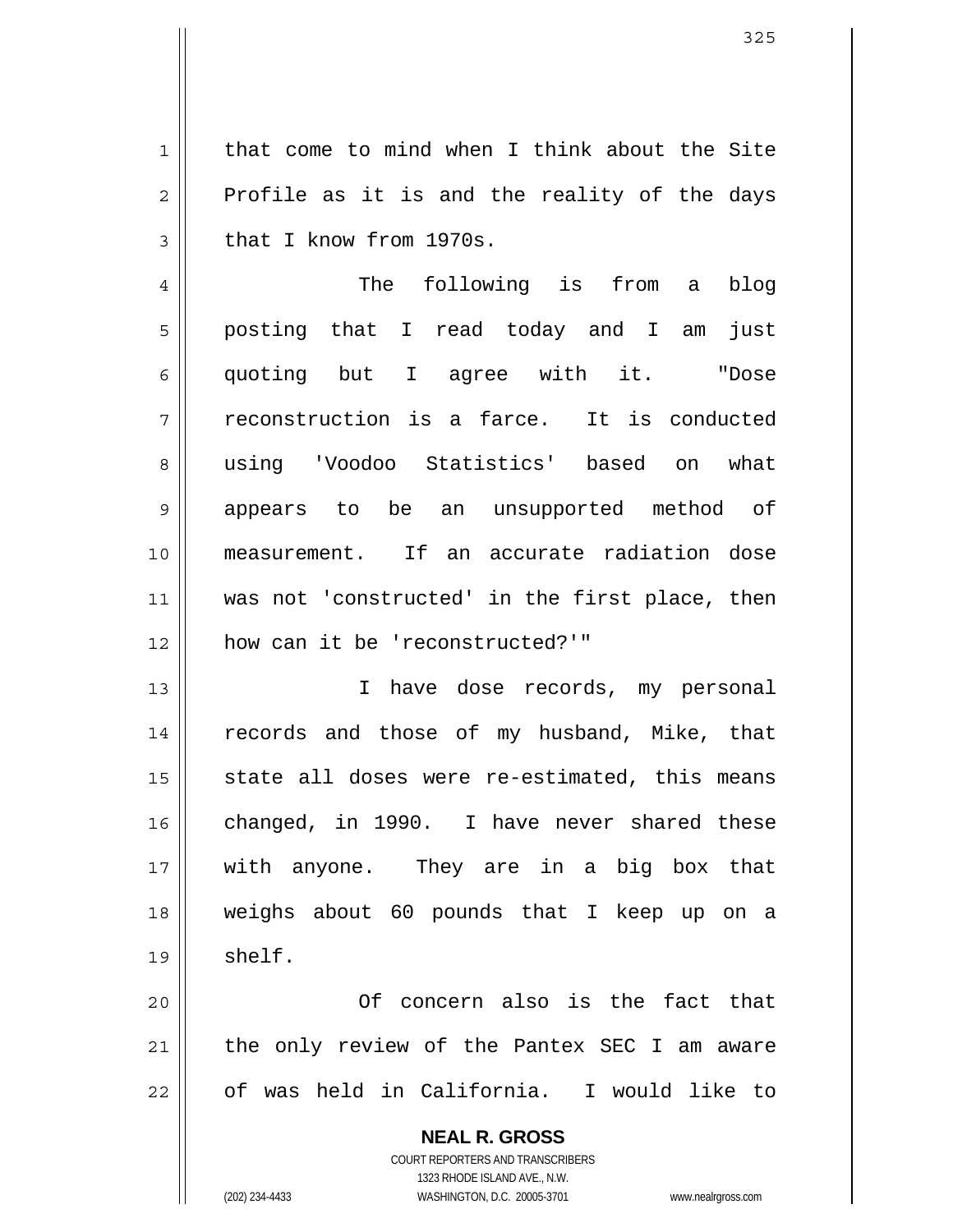| $\mathbf 1$ | ask this audience, the people present, how               |
|-------------|----------------------------------------------------------|
| 2           | many of them were notified of that meeting to            |
| 3           | discuss our SEC?                                         |
| 4           | I don't see a single hand. Did                           |
| 5           | mine go up? No, it did not. As an SEC                    |
| 6           | petitioner, I did not receive any notice. I              |
| 7           | never receive notices.                                   |
| 8           | How many would have gone? How many                       |
| 9           | could have gone financially, time-wise?                  |
| 10          | (Show of hands.)                                         |
| 11          | MS. RAY: If I could have, I would                        |
| 12          | have gone. But usually the notifications come            |
| 13          | very late, if at all.                                    |
| 14          | I just said, I am an SEC<br>As                           |
| 15          | petitioner. I have rarely received<br>any                |
| 16          | notices or any information from NIOSH. I am              |
| 17          | being lenient when I say rarely. The truer               |
| 18          | word would probably be never. I ask if an                |
| 19          | organization that cannot handle a simple                 |
| 20          | mailing to notify workers or SEC petitioners             |
| 21          | of a meeting should be given the role and the            |
| 22          | sole responsibility. Without question there              |
|             | <b>NEAL R. GROSS</b><br>COURT REPORTERS AND TRANSCRIBERS |

1323 RHODE ISLAND AVE., N.W.

 $\prod$ 

 $\mathsf{I}$ 

(202) 234-4433 WASHINGTON, D.C. 20005-3701 www.nealrgross.com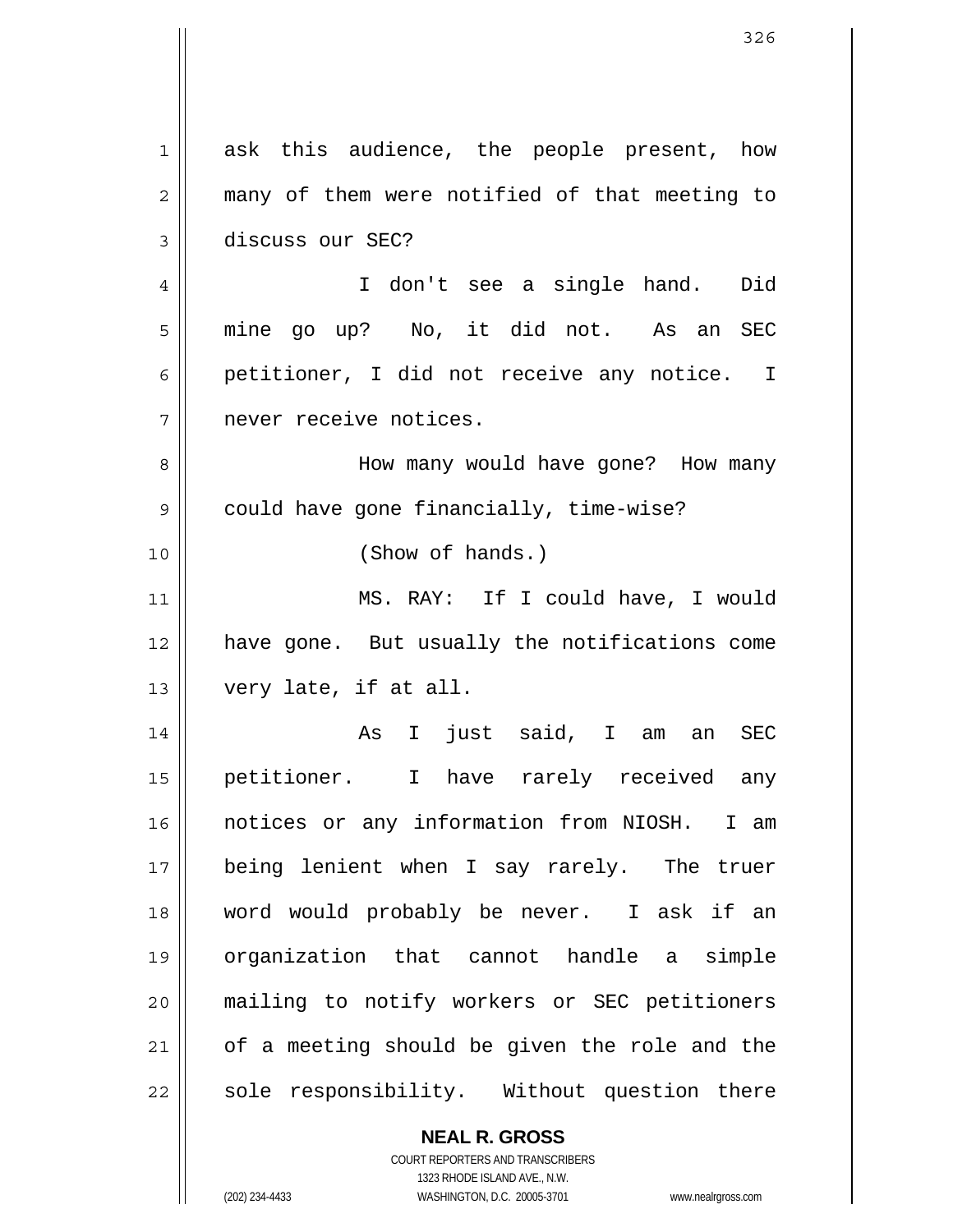1 2 3 4 5 is no oversight for NIOSH and the people who do the dose reconstructions. We don't have checks and balances for them. Should they be the ones that we are allowing to do the dose reconstructions? I question that.

6 7 8 9 10 11 12 13 Pantex workers and weapons workers as a whole need and should receive fair treatment. These men and women proudly served their country during the cold war. Much like our returning veterans, they are being ignored. It is always easier to ignore something unpleasant, as long as it does not affect you or your family.

14 15 16 17 18 19 20 21 22 It has affected my family. My husband, Michael, died of lung cancer at the age of 54, after working 35 years in the weapons complex. The first thing Mike's cancer doctor asked him when he went in, initially was, well, tell me about your radiation exposures at Pantex. That kind of takes you aback. We just found out we have cancer. We are not ready to answer any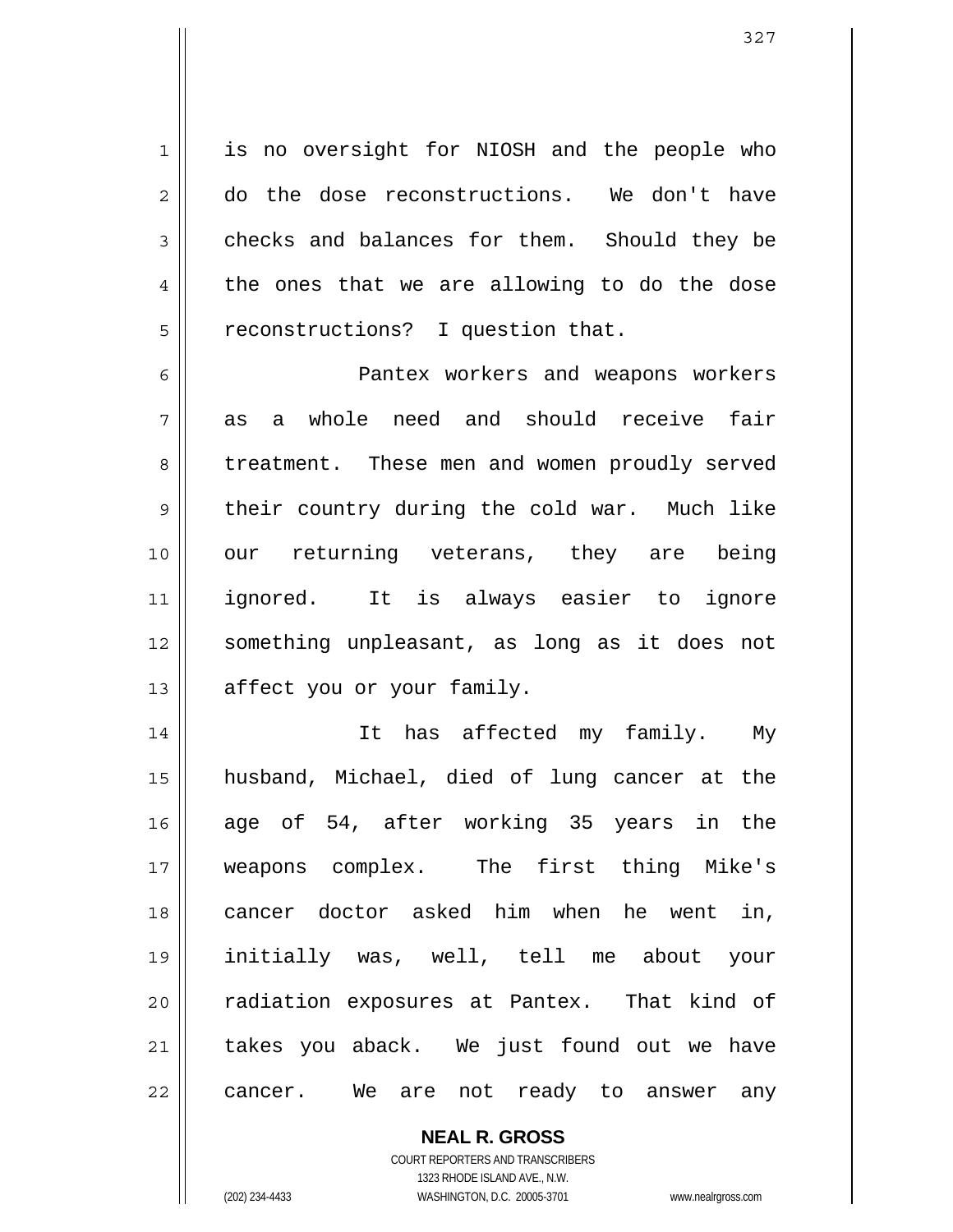1 questions.

| $\overline{2}$ | My brother-in-law died<br>from                                                                |
|----------------|-----------------------------------------------------------------------------------------------|
| 3              | pancreatic cancer in October. My sister                                                       |
| 4              | raised a little girl, my niece, whose mom                                                     |
| 5              | worked in the weapons complex and died of                                                     |
| 6              | breast cancer when the child was barely three                                                 |
| 7              | years old. Her claim has been denied over and                                                 |
| 8              | over again. My family is not the only family                                                  |
| $\mathsf 9$    | affected. There are many good people just                                                     |
| 10             | like us.                                                                                      |
| 11             | The present system is broken, as                                                              |
| 12             | far as the worker is concerned. The original                                                  |
| 13             | intent of the comp program has long been                                                      |
| 14             | forgotten. Workers feel that they have been                                                   |
| 15             | lied to. What was explained to them in 2000                                                   |
| 16             | when the program was announced with the DOE as                                                |
| 17             | a fair program designed to help them has                                                      |
| 18             | vanished. It has become a means of long-term                                                  |
| 19             | employment for workers within the many groups                                                 |
| 20             | hired to fight or disprove workers claims.                                                    |
| 21             | Please put the worker back into the                                                           |
| 22             | claims program. Make them first and honor the                                                 |
|                | <b>NEAL R. GROSS</b><br><b>COURT REPORTERS AND TRANSCRIBERS</b><br>1323 RHODE ISLAND AVE N.W. |

1323 RHODE ISLAND AVE., N.W.

 $\prod_{i=1}^{n}$ 

(202) 234-4433 WASHINGTON, D.C. 20005-3701 www.nealrgross.com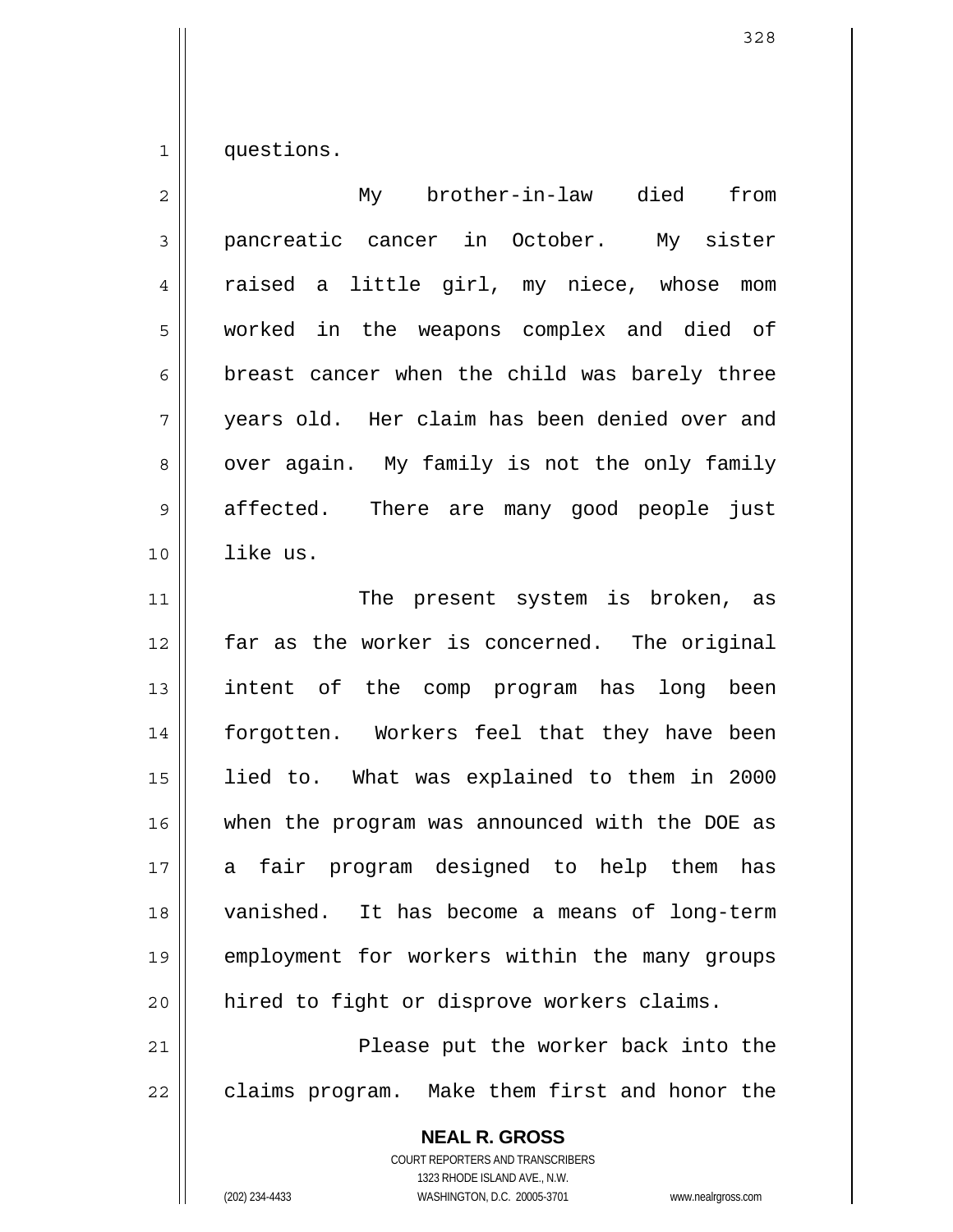1 2 3 4 workers, as they have honored their country by performing their work to the best of their abilities in often hazardous environments of the nuclear weapons complex. Thank you.

(Applause.)

5

6 7 8 9 10 11 12 13 CHAIRMAN ZIEMER: I must express regret that the Pantex workers were not made aware of that particular thing. But I also want you to know now that the Board has now established a Pantex Work Group which is just getting underway and we will certainly ask that Work Group to keep you informed of all of their meetings.

14 15 16 17 18 19 We currently are struggling a bit with some of the classification issues in terms of having our own Board Work Group address the issues of Pantex. But hopefully, those will be overcome. We will keep your group informed of when we meet.

20 21 22 I am talking about a Board Work Group. But our practice is always to include the petitioners. They are welcome to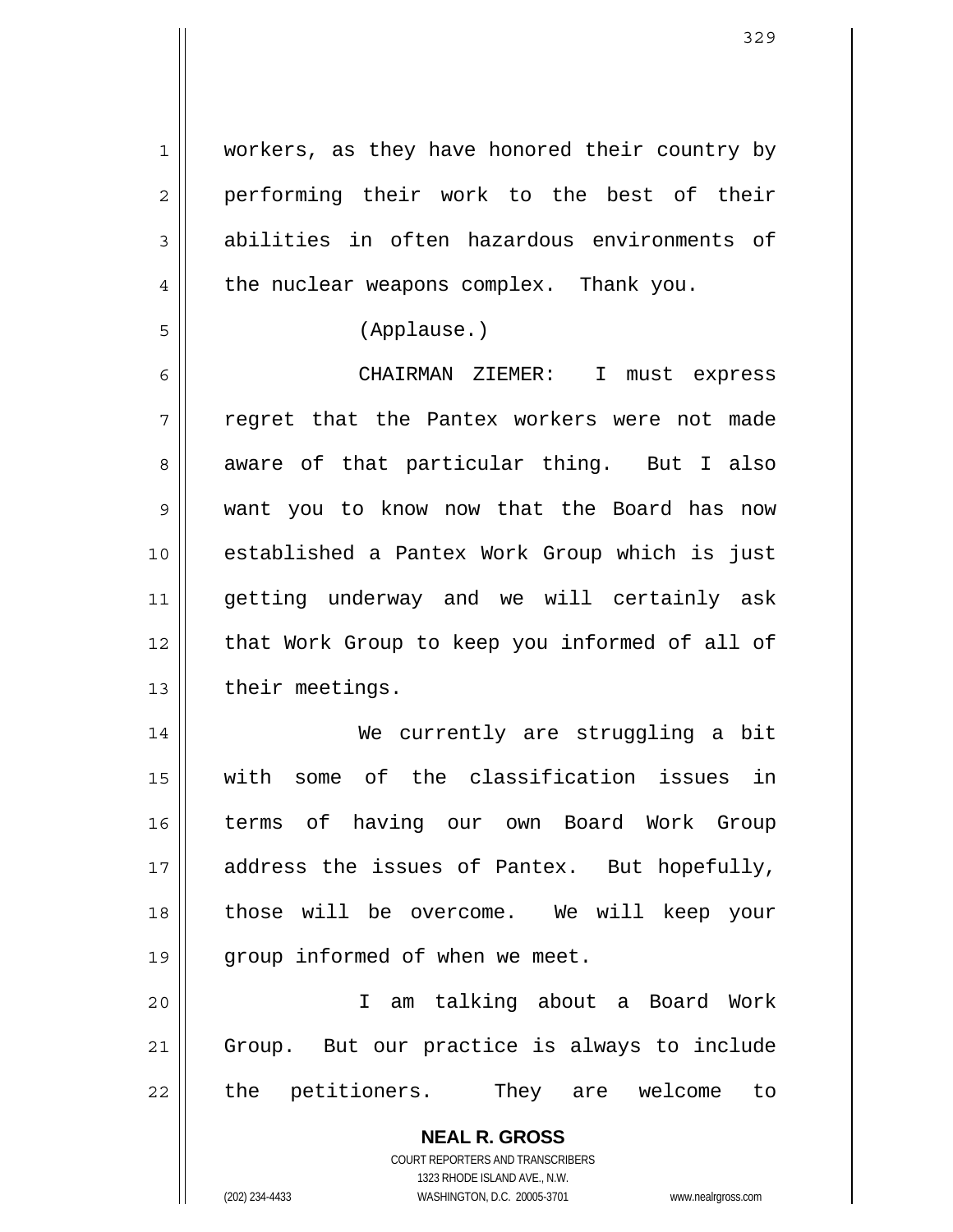**NEAL R. GROSS** COURT REPORTERS AND TRANSCRIBERS 1 2 3 4 5 6 7 8 9 10 11 12 13 14 15 16 17 18 19 20 21 22 personally attend our Work Group meetings or to attend by phone. We do keep transcripts, open transcripts of those meetings as well. We obviously are going to be working around some, I don't want to call them issues, necessarily, but some concerns as to how we will handle the classified information at Pantex. But we will solve that problem. And we are just getting under way of not only a review of the Site Profile but the SEC petition and related matters. So that will be an ongoing effort for this Board and we will look for your participation in that as well. And maybe, I am trying to remember who is chairing Pantex? It is Brad Clawson. And Brad will touch base with you yet this evening, if you will stay at the end and make sure we have your email address and so on, so we can be in contact. MR. CLAWSON: I've already got her email.

1323 RHODE ISLAND AVE., N.W.

(202) 234-4433 WASHINGTON, D.C. 20005-3701 www.nealrgross.com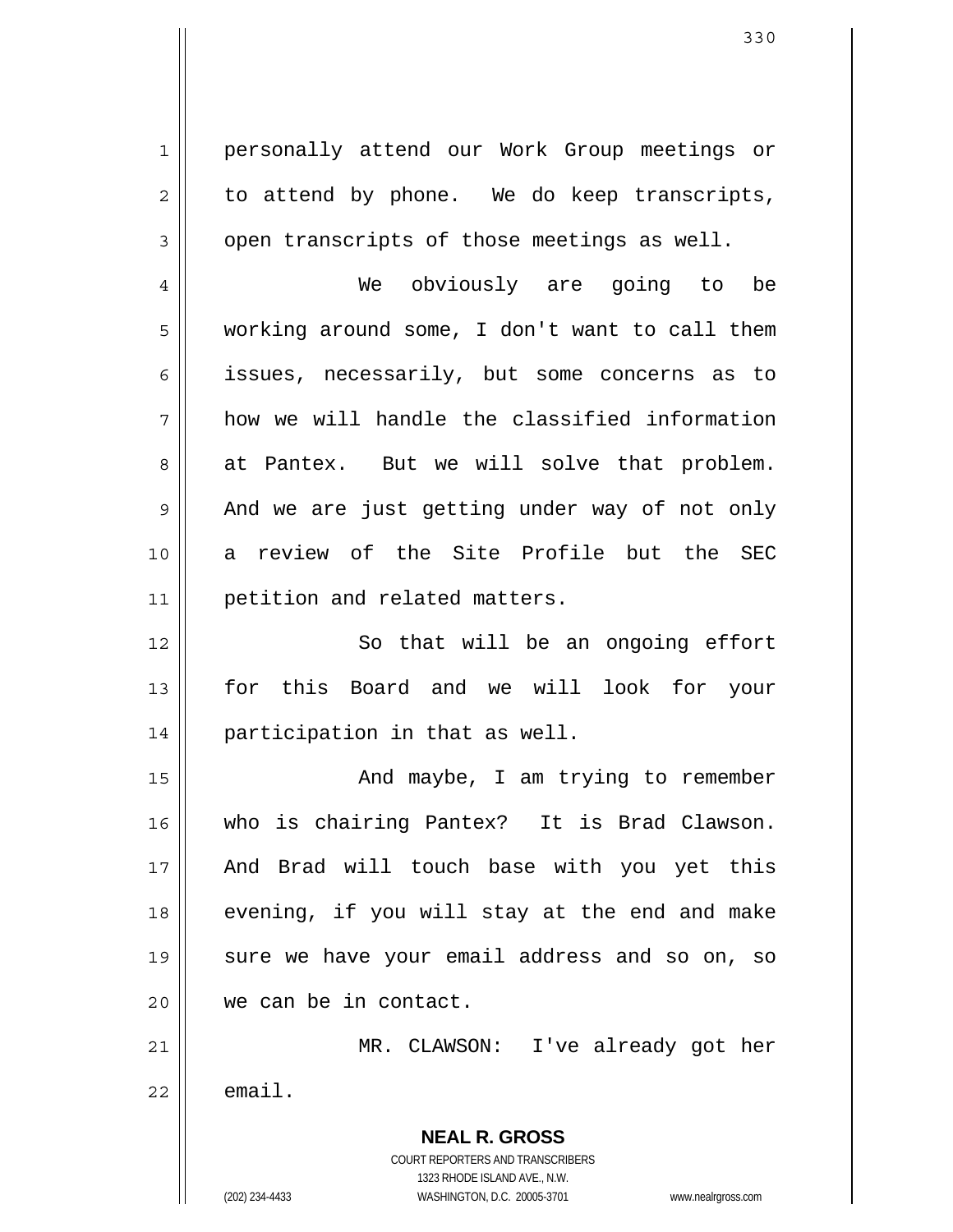| 1  | CHAIRMAN ZIEMER: Okay, he is way               |
|----|------------------------------------------------|
| 2  | ahead of me. Okay. Next let's hear from        |
| 3  | [identifying information redacted]. And are    |
| 4  | you, Sarah --                                  |
| 5  | MS. RAY: I'm Sarah.                            |
| 6  | CHAIRMAN ZIEMER: You are going to              |
| 7  | -- okay, I saw your name here again and I got  |
| 8  | confused for a moment. Please proceed.         |
| 9  | MS. RAY: I was called by the wife              |
| 10 | of a sick worker this morning and she asked if |
| 11 | I would make a statement for her and told me   |
| 12 | what to say.                                   |
| 13 | Her husband is currently at MD                 |
| 14 | Anderson and she had a conflict tonight so she |
| 15 | could not be here. What she told me and        |
| 16 | stressed she just wants to make her record of  |
| 17 | this statement.                                |
| 18 | husband [identifying<br>Her                    |
| 19 | information redacted] has worked in the 1261   |
| 20 | warehouse for 16 years. This is the only job   |
| 21 | he has ever had at Pantex. He has sarcoma in   |
| 22 | the sinus area and had extensive surgery on    |
|    | <b>NEAL R. GROSS</b>                           |

COURT REPORTERS AND TRANSCRIBERS 1323 RHODE ISLAND AVE., N.W.

 $\prod$ 

(202) 234-4433 WASHINGTON, D.C. 20005-3701 www.nealrgross.com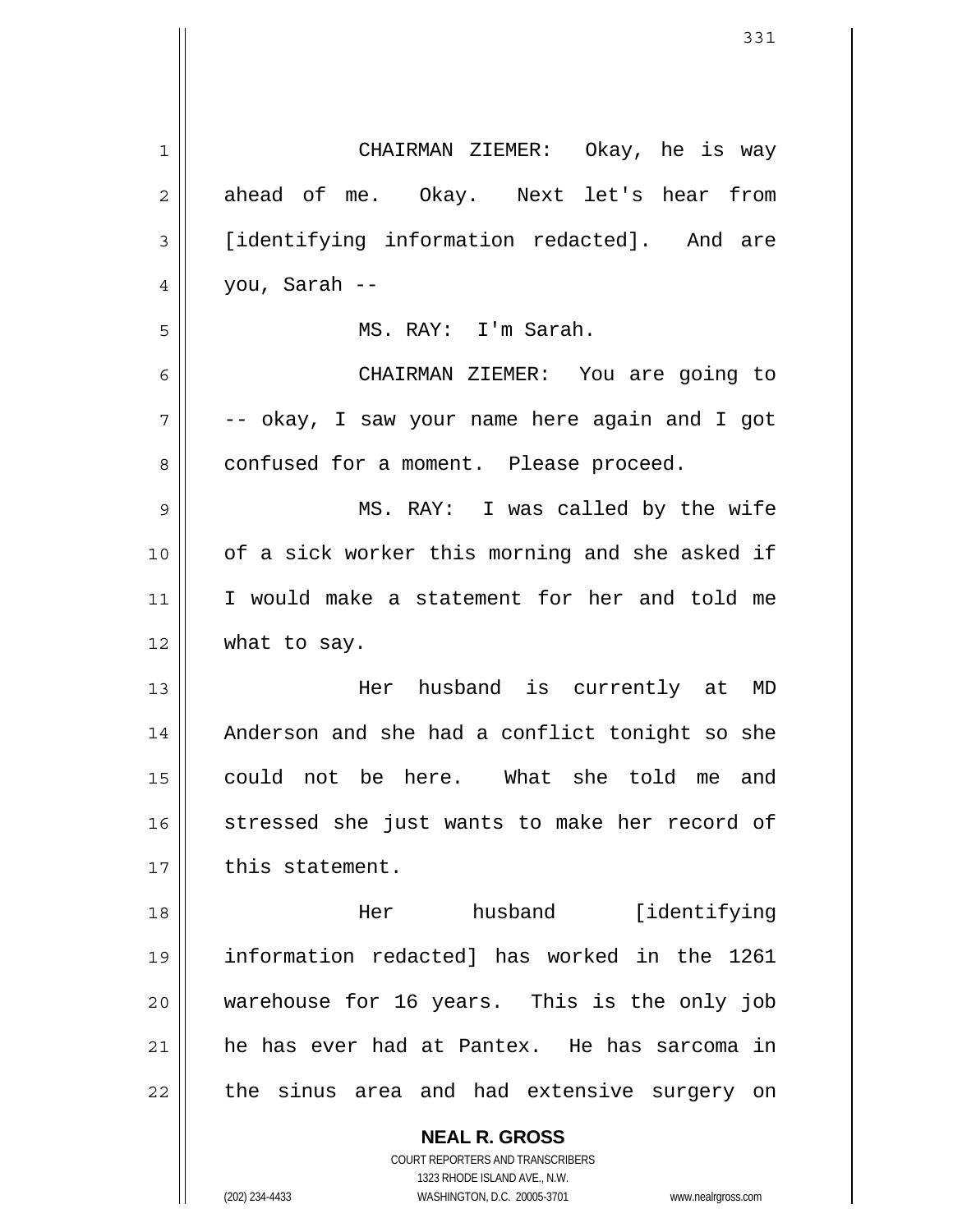**NEAL R. GROSS** COURT REPORTERS AND TRANSCRIBERS 1323 RHODE ISLAND AVE., N.W. 1 2 3 4 5 6 7 8 9 10 11 12 13 14 15 16 17 18 19 20 21 22 April first. They are not really sure what is happening but as I understand it, they removed the pallet of his mouth and it is a very horrendous surgery. But she just wants to go on record. But that is the statement. CHAIRMAN ZIEMER: Thank you. Then, Gary Kennedy. MR. KENNEDY: My name is Gary Kennedy. CHAIRMAN ZIEMER: Gary, if you pull the mic up a little bit, you may be a little taller than some of our other speakers there. We need to get you on the transcript here. MR. KENNEDY: I'm sorry I can't talk any louder but this is -- CHAIRMAN ZIEMER: That's fine. We will pick you up with the mic here. MR. KENNEDY: This is a result of a part of my condition. I feel kind of guilty being here after seeing Sachse. I also worked in metrology. I worked at Pantex from 1966 to

(202) 234-4433 WASHINGTON, D.C. 20005-3701 www.nealrgross.com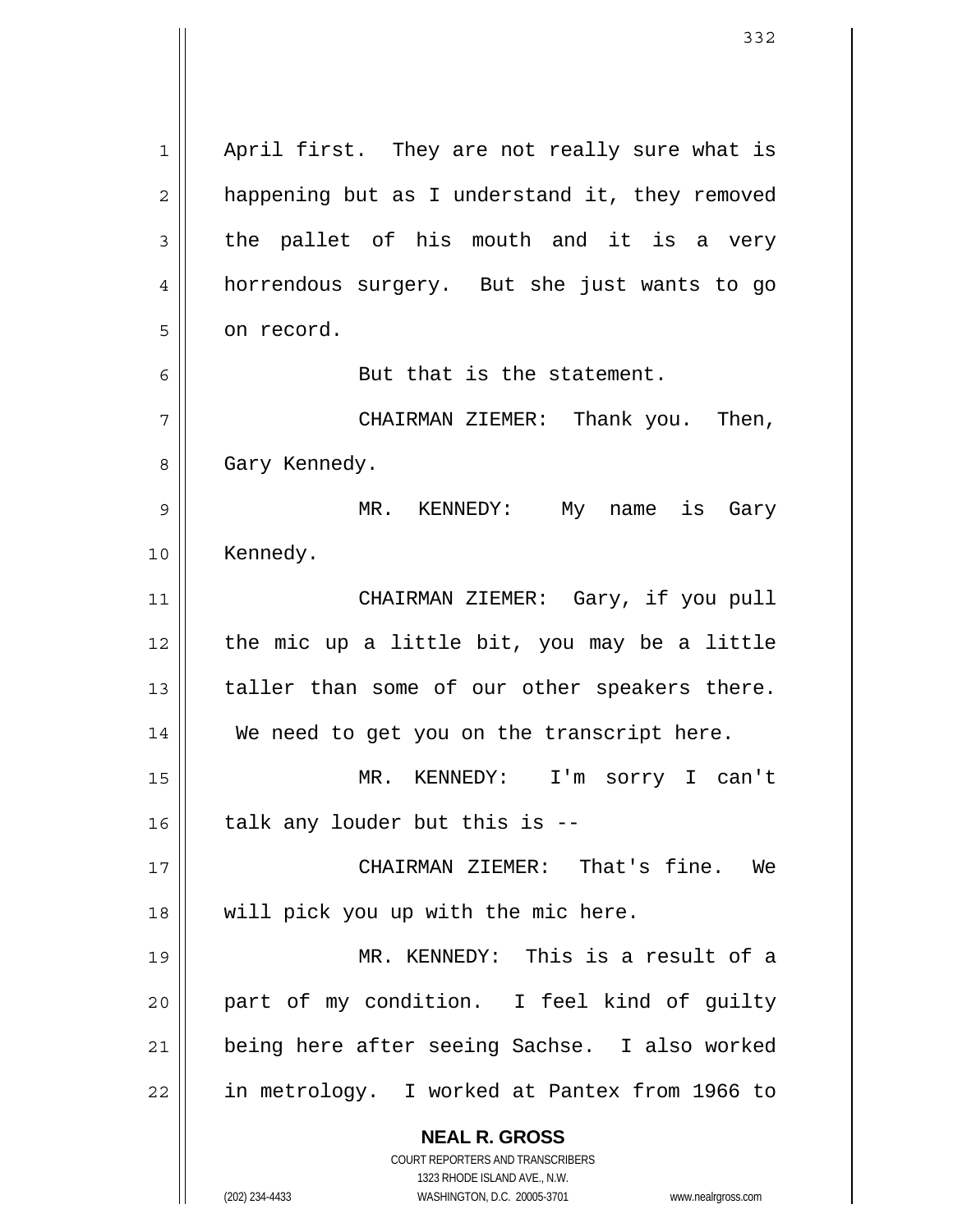**NEAL R. GROSS** 1 2 3 4 5 6 7 8 9 10 11 12 13 14 15 16 17 18 19 20 21 22 1982. I left to go into business for myself and subsequently married someone who worked at Pantex. And we moved to Boulder, Colorado in 1998. Upon arriving there, I lost my voice. Having no idea what was going on, I went to the doctors in Boulder, they did the x-rays and all of that and discovered I had granulomas on the left vocal chord. I subsequently had eight surgeries on my left vocal chord every six months, which left me with not much of a voice. They also discovered I had three spots on my left lung. At the time they diagnosed it as it must have been tuberculosis scarring. Of course, I have never had tuberculosis but that was their only explanation. After the eight surgeries, after the last one, the voice got a little bit better and allowed me to talk much better than I am now.

> COURT REPORTERS AND TRANSCRIBERS 1323 RHODE ISLAND AVE., N.W.

(202) 234-4433 WASHINGTON, D.C. 20005-3701 www.nealrgross.com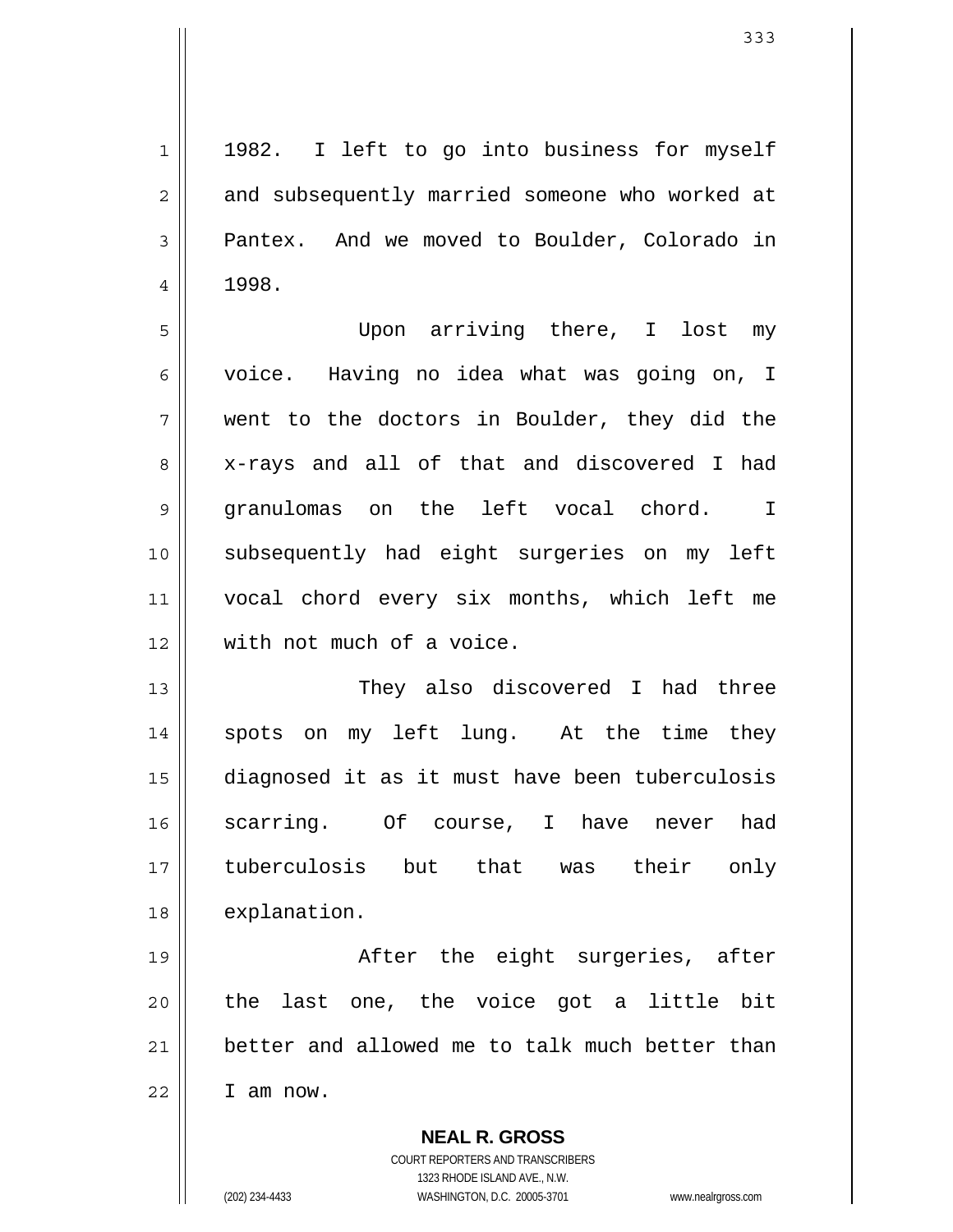**NEAL R. GROSS** COURT REPORTERS AND TRANSCRIBERS 1323 RHODE ISLAND AVE., N.W. 1 2 3 4 5 6 7 8 9 10 11 12 13 14 15 16 17 18 19 20 21 22 I went back to school and got my teaching certification and started teaching electronics and computer maintenance in Irving, Texas at a science academy in North Lake College. I taught there until November the 15th of '07. But in '04 I got a letter from a University in Tennessee, I don't remember the name of it, but they wanted to me to go to a clinic in Dallas for testing for beryllium disease. So, I went not even knowing what beryllium disease was, of course. I was shocked about three weeks to get a letter back notifying me that that is what I had. So they sent me to National Jewish, where they did lung biopsies and confirmed that I had three large masses of tumors in my left lung and millions of microscopic tumors in both lungs. I go back to National Jewish every four months now but as you know, it is an incurable and terminal illness. There is

(202) 234-4433 WASHINGTON, D.C. 20005-3701 www.nealrgross.com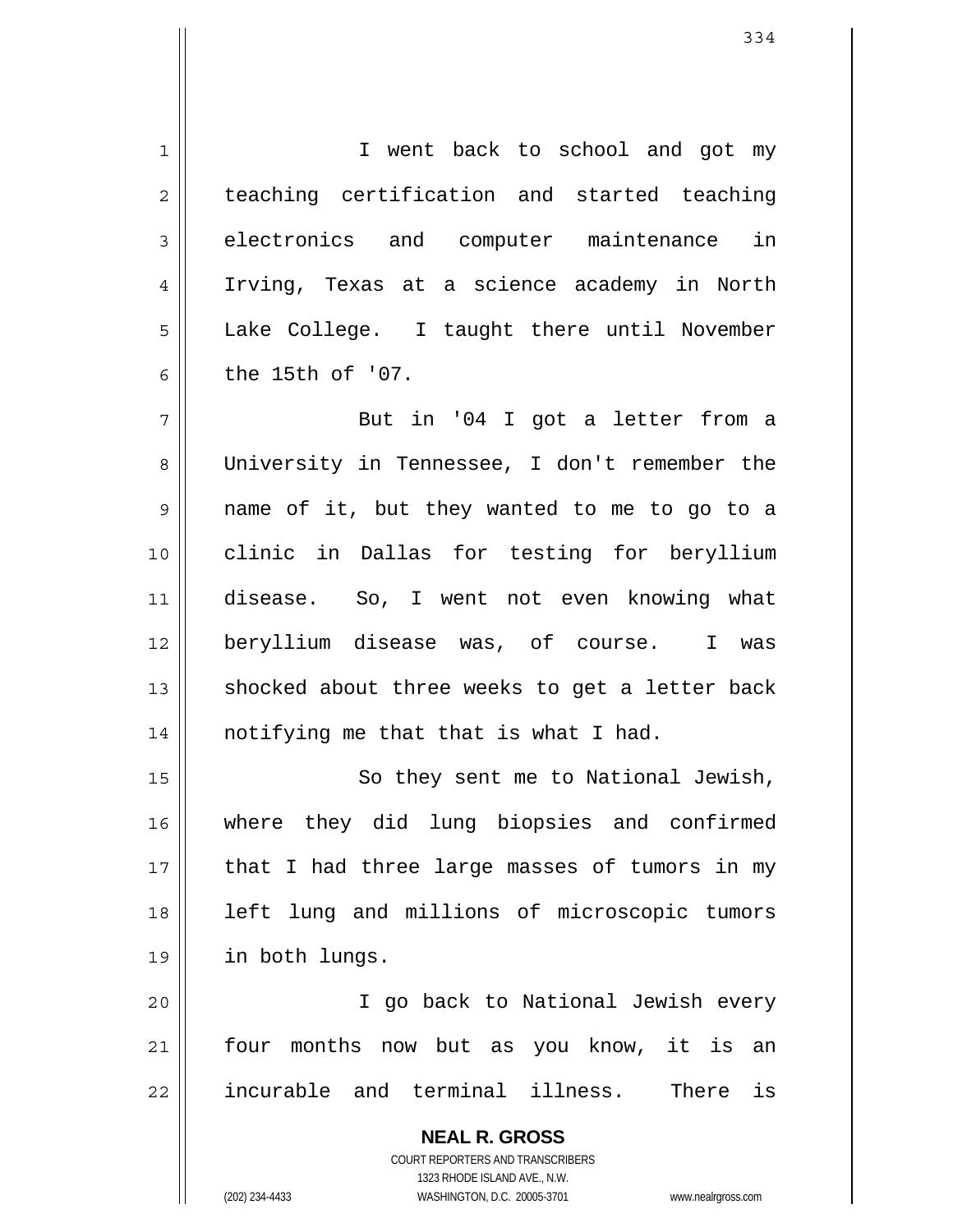**NEAL R. GROSS** COURT REPORTERS AND TRANSCRIBERS 1323 RHODE ISLAND AVE., N.W. 1 2 3 4 5 6 7 8 9 10 11 12 13 14 15 16 17 18 19 20 21 22 nothing they can do for me except keep me hopped up on steroids, which gave me little fat cheeks. I used to weigh about 50 pounds less than I do now. But that is what I have had to endure. I learned from Sarah, who I went to high school with and have known for a long time,  $-$  MS. RAY: Junior high, too. MR. KENNEDY: Junior high. Yes, and her sister, both we were on the band together. She told me about the compensation program. So, I applied. And I guess after hearing the testimony of some of these other people, I was very fortunate because I had the diagnosis of chronic beryllium disease from National Jewish and there was no question about it. I applied for the Part B compensation and it languished for a year. I would call and I would have a different claims examiner every time I called. I guess in

(202) 234-4433 WASHINGTON, D.C. 20005-3701 www.nealrgross.com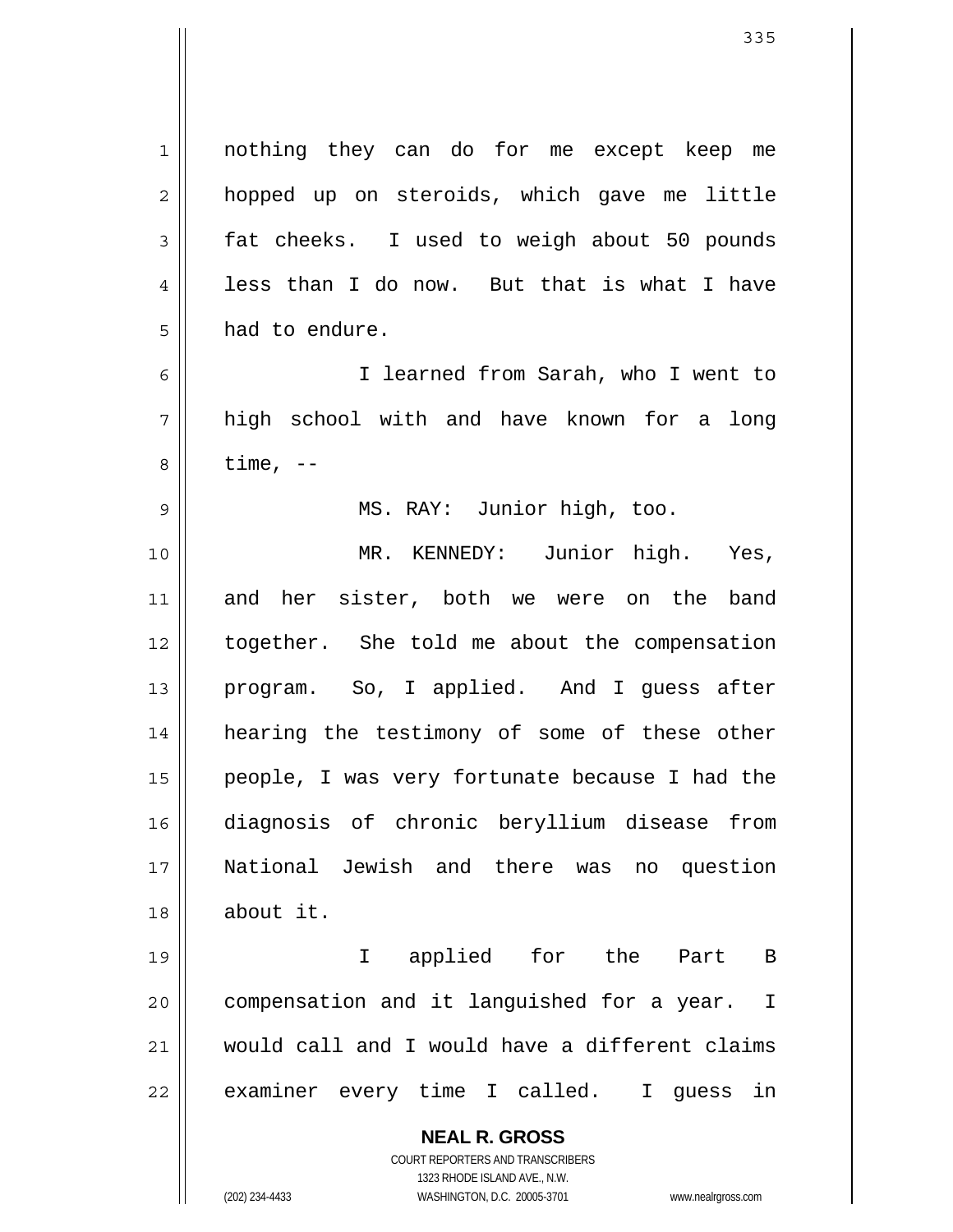**NEAL R. GROSS** COURT REPORTERS AND TRANSCRIBERS 1323 RHODE ISLAND AVE., N.W. 1 2 3 4 5 6 7 8 9 10 11 12 13 14 15 16 17 18 19 20 21 22 another way I am fortunate because my sister is a doctor of psychology and was one of Hillary Clinton's friends and worked in the campaign with her and is very politically connected in New Jersey. I finally called her and said I hate to bother you but can you help me? She said of course, the governor is sitting here in my house today. I talked to him and it was amazing. This was on Friday. And on Wednesday, the Department of Labor from Denver called me and said your paperwork is on the way, sign it and get it back and we will get you paid. That is so wrong. So wrong. This same process has gone on ever since, well, for the last four years. I finally got paid for an impairment, a 50 percent impairment. But finally in '07, November 15th of '07, Dr. Mayer at National Jewish said no more. You can't go on. Because I was off from school so much and it wasn't fair to my

(202) 234-4433 WASHINGTON, D.C. 20005-3701 www.nealrgross.com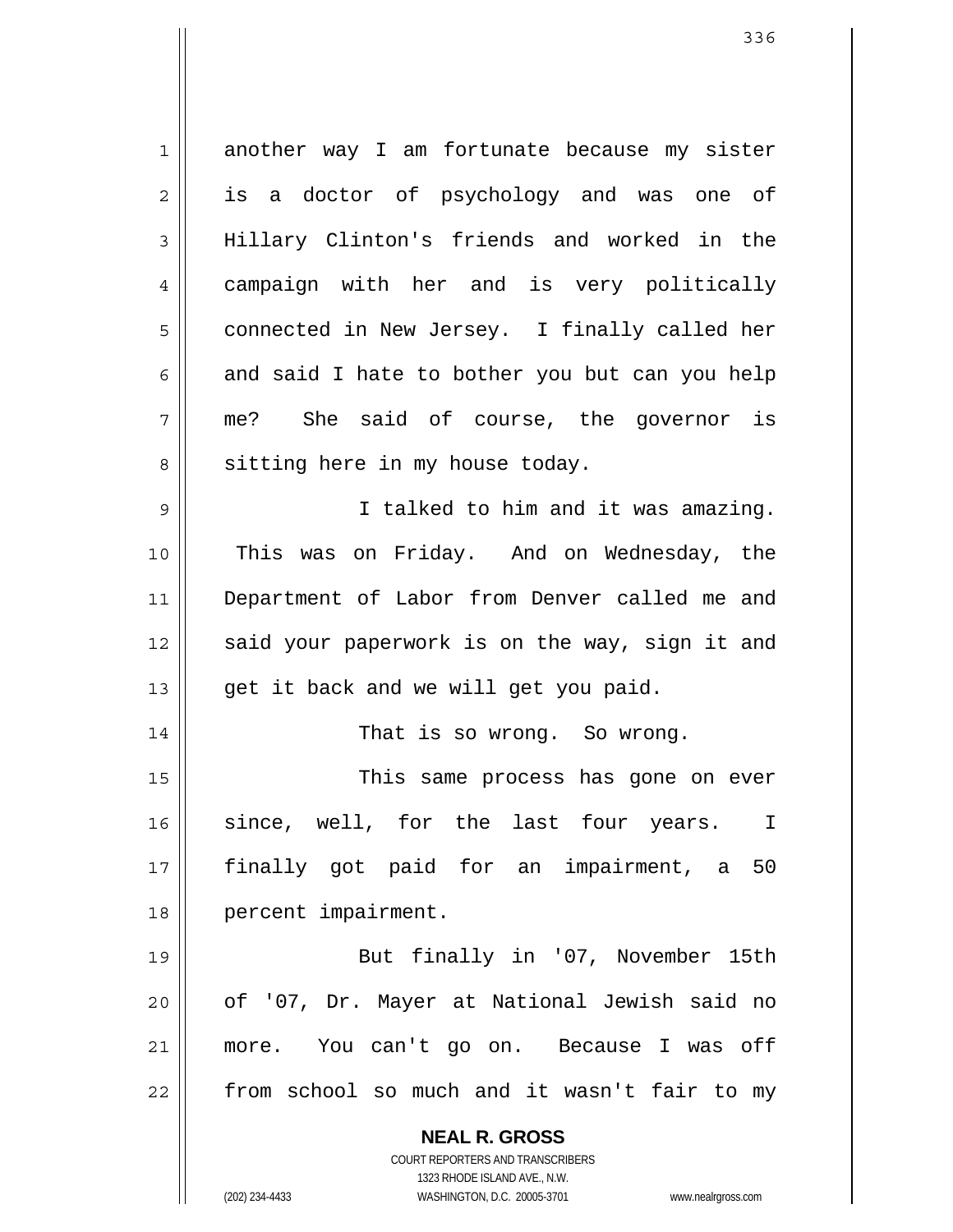1 2 kids. And so I had to take a medical disability.

3 4 5 6 7 8 9 10 11 12 13 14 15 16 17 18 19 20 21 22 Well, the thing that really makes me angry is this document right here, Official Report of Proceedings Before the Final Adjudication Branch of the Department of Labor in the Matter of Gary B. Kennedy. I had filed for lost wages effective the day I was put on disability, permanent disability. This case has drug on now for a year and a half. I thought I could do it myself. I finally got a rejection or denial as they call it for lost wages because I couldn't prove a year's worth of losses for '08. I gave them the retirement, the disability retirement forms, the last pay forms of the school district. They said well you have to wait a year. And I said where in your documents or the law does it say you have to wait a year? And it said well, it doesn't but you have to prove lost wages for a year. I said I gave you all that documentation. So, I requested a hearing and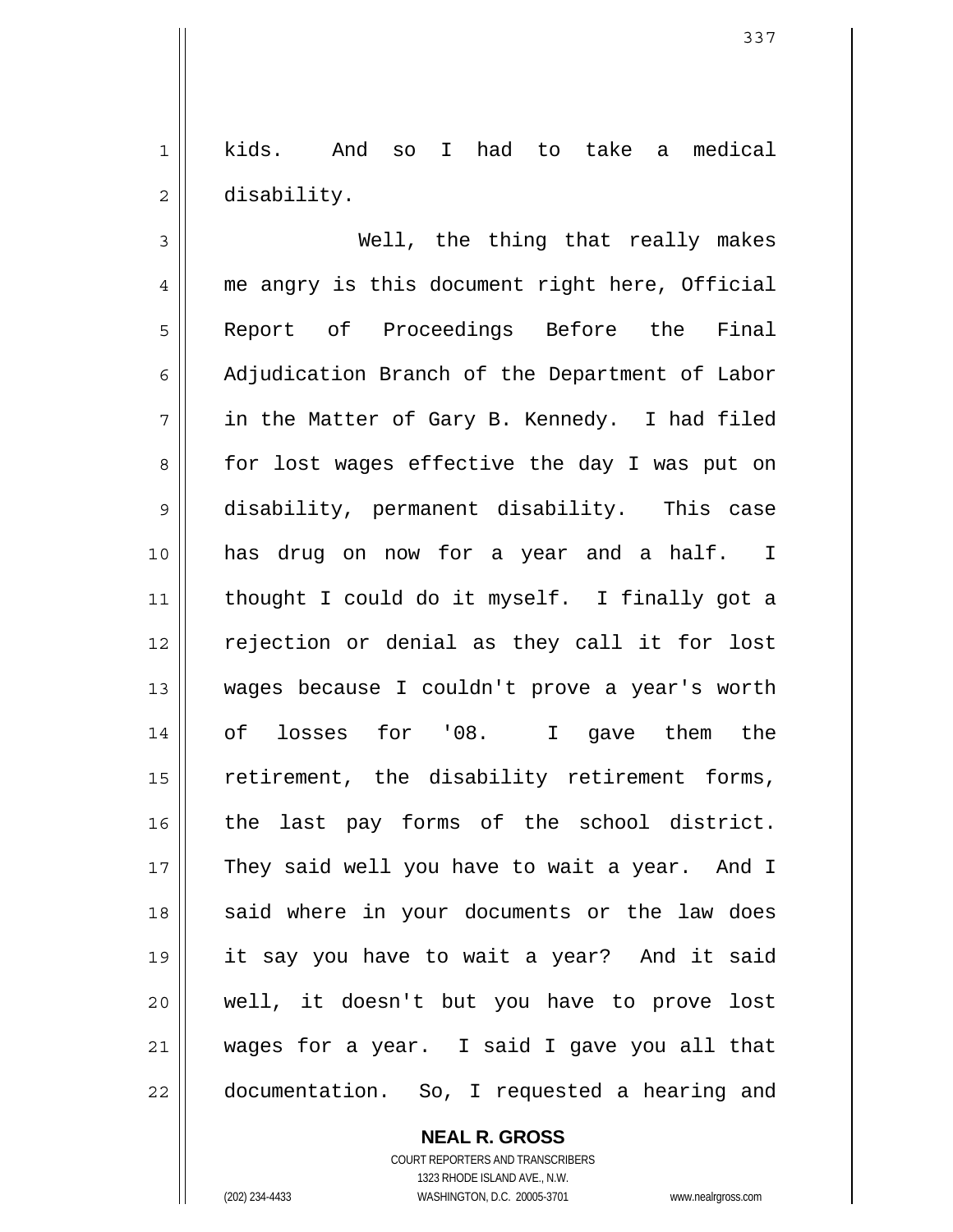1

this is the result of the hearing.

| $\overline{2}$ | The amazing part, I told the                   |
|----------------|------------------------------------------------|
| 3              | representative that no where in the document   |
| 4              | or any of the law does it say you have to wait |
| 5              | a year to collect lost wages. And she says     |
| 6              | well, it doesn't. Well, as we went through     |
| 7              | the hearing, here is the statement that she    |
| 8              | said. Well, sometimes they use the             |
| $\mathsf{S}$   | regulations, sometimes they don't. It is an    |
| 10             | office to office choice. I can't speak for     |
| 11             | the Denver office, I don't work in the Denver  |
| 12             | office.                                        |
| 13             | The lack of transparency in this               |
| 14             | whole process is appalling to me. Since I      |
| 15             | started, I have had at least a half a dozen    |
| 16             | claims examiners and we have to start all over |
| 17             | every time. They told me in the Denver office  |
| 18             | that no one had ever filed or ever collected   |
| 19             | lost wages before. No one, until now.          |
| 20             | Two weeks ago, I finally broke down            |
| 21             | and called my sister again. I didn't want to.  |
| 22             | She made a couple of phone calls. The next     |
|                | <b>NEAL R. GROSS</b>                           |

COURT REPORTERS AND TRANSCRIBERS 1323 RHODE ISLAND AVE., N.W.

(202) 234-4433 WASHINGTON, D.C. 20005-3701 www.nealrgross.com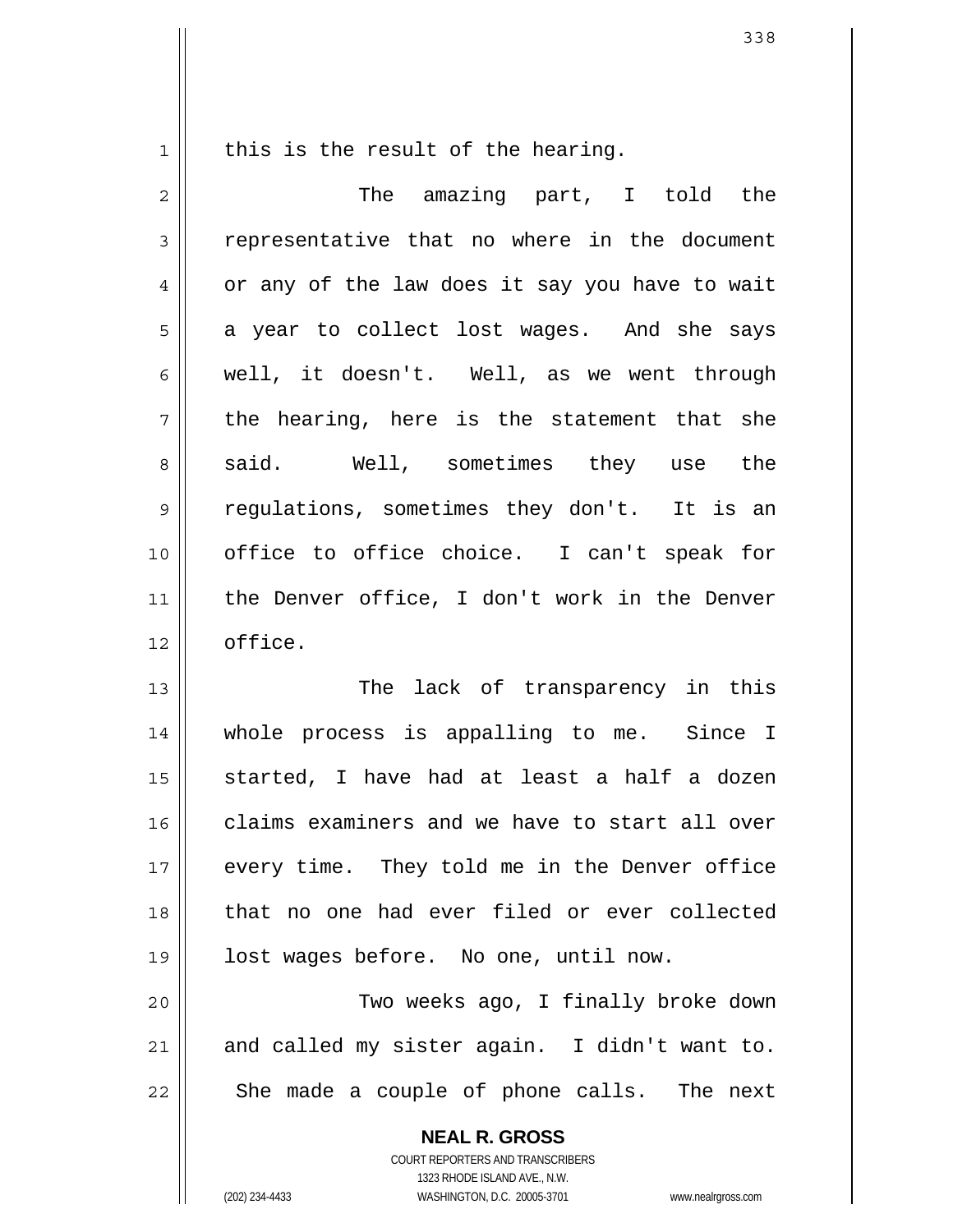1 2 Monday, Monday of the week, I got the approval for lost wages.

3 4 5 6 7 8 9 10 11 12 13 14 15 16 17 18 19 20 21 22 Again, that is so wrong. So wrong. What about these people here that don't have any political connections? They languish in the system forever. Like Sarah said, until they die. Then maybe you all will collect it. I guess I am fortunate I am still vertical. But there is something wrong with the system, the claims system. Thank you. CHAIRMAN ZIEMER: Gary, thank you for sharing that with us. David Pompa. David, are you here? MR. POMPA: Yes, thank you and Welcome to Amarillo. As the Middle Trace Consulate Safety Officer I represent the Union at Pantex. I want to welcome you. And we have met before. I have met several of you. We met before at Pantex and also met with the NIOSH, Mark Rolfes and other representatives and traveled to NIOSH to speak on behalf of the workers at Pantex.

> **NEAL R. GROSS** COURT REPORTERS AND TRANSCRIBERS 1323 RHODE ISLAND AVE., N.W. (202) 234-4433 WASHINGTON, D.C. 20005-3701 www.nealrgross.com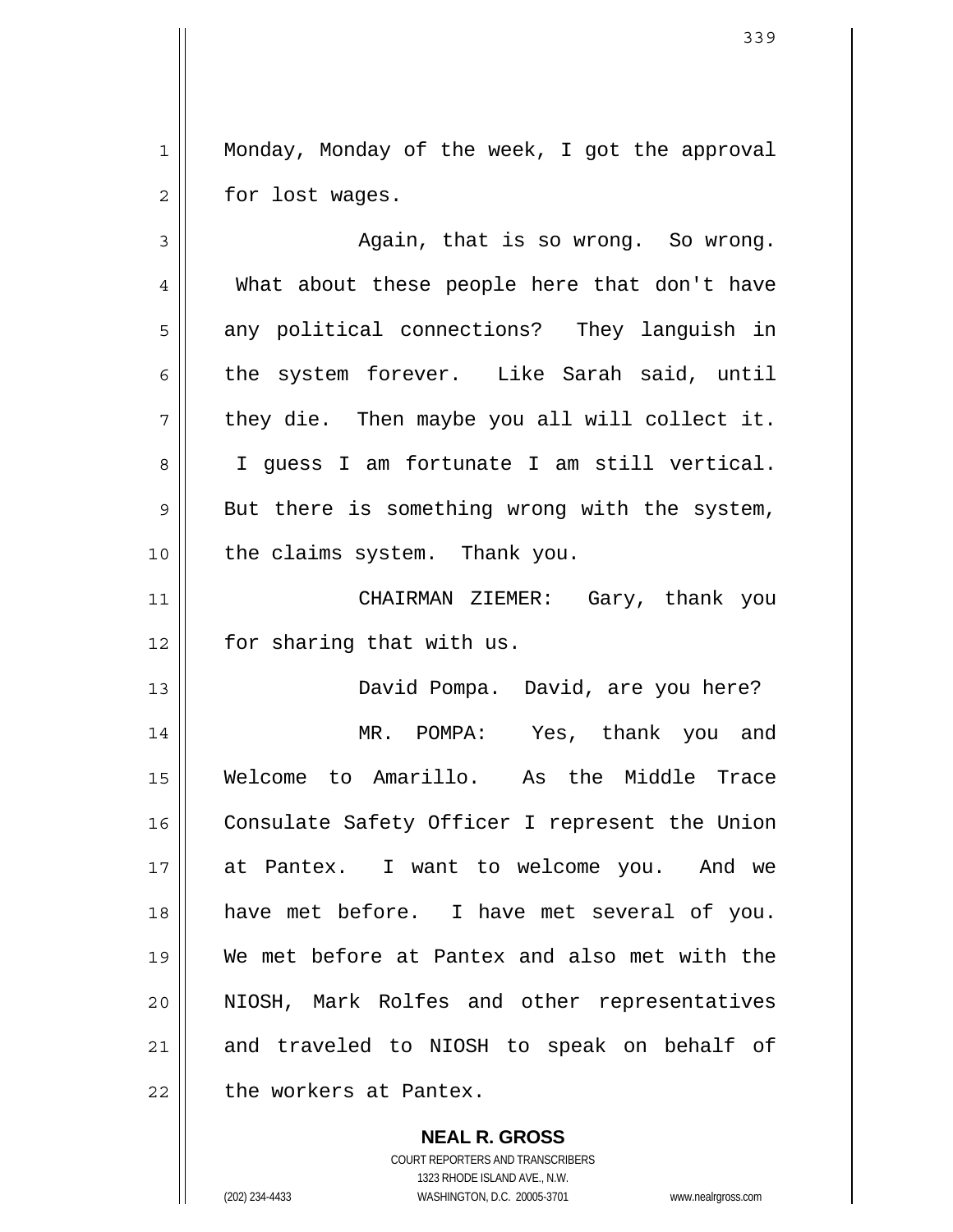| 1           | But I would like to encourage the                        |
|-------------|----------------------------------------------------------|
| 2           | workers. Sometimes, you know, for years, we              |
| 3           | were informed not to say certain things. For             |
| 4           | example, the pit or the building I worked in,            |
| 5           | these gentlemen and ladies need to know how              |
| 6           | you did the work and how you handled the work            |
| 7           | or how you handled the pit. It is okay to say            |
| 8           | pit. I can see the look on your face.                    |
| $\mathsf 9$ | I know for years, you were told you                      |
| 10          | can't say this, you can't say that. But it's             |
| 11          | okay. And I talked to [identifying                       |
| 12          | information redacted] who is security. It is             |
| 13          | okay to open up a little bit and the Advisory            |
| 14          | Board needs to know how we used to do the work           |
| 15          | and how close we were with that working items            |
| 16          | and how you held it in your hand and how you             |
| 17          | held it on your lap and you cleaned it and               |
| 18          | things like that. So it is okay to say                   |
| 19          | Building-1264 and pit. And it is good to see             |
| 20          | everyone here.                                           |
| 21          | It is okay if we can even say, the,                      |
| 22          | tritium bottle, we just cannot mention the               |
|             | <b>NEAL R. GROSS</b><br>COURT REPORTERS AND TRANSCRIBERS |

1323 RHODE ISLAND AVE., N.W.

 $\prod$ 

(202) 234-4433 WASHINGTON, D.C. 20005-3701 www.nealrgross.com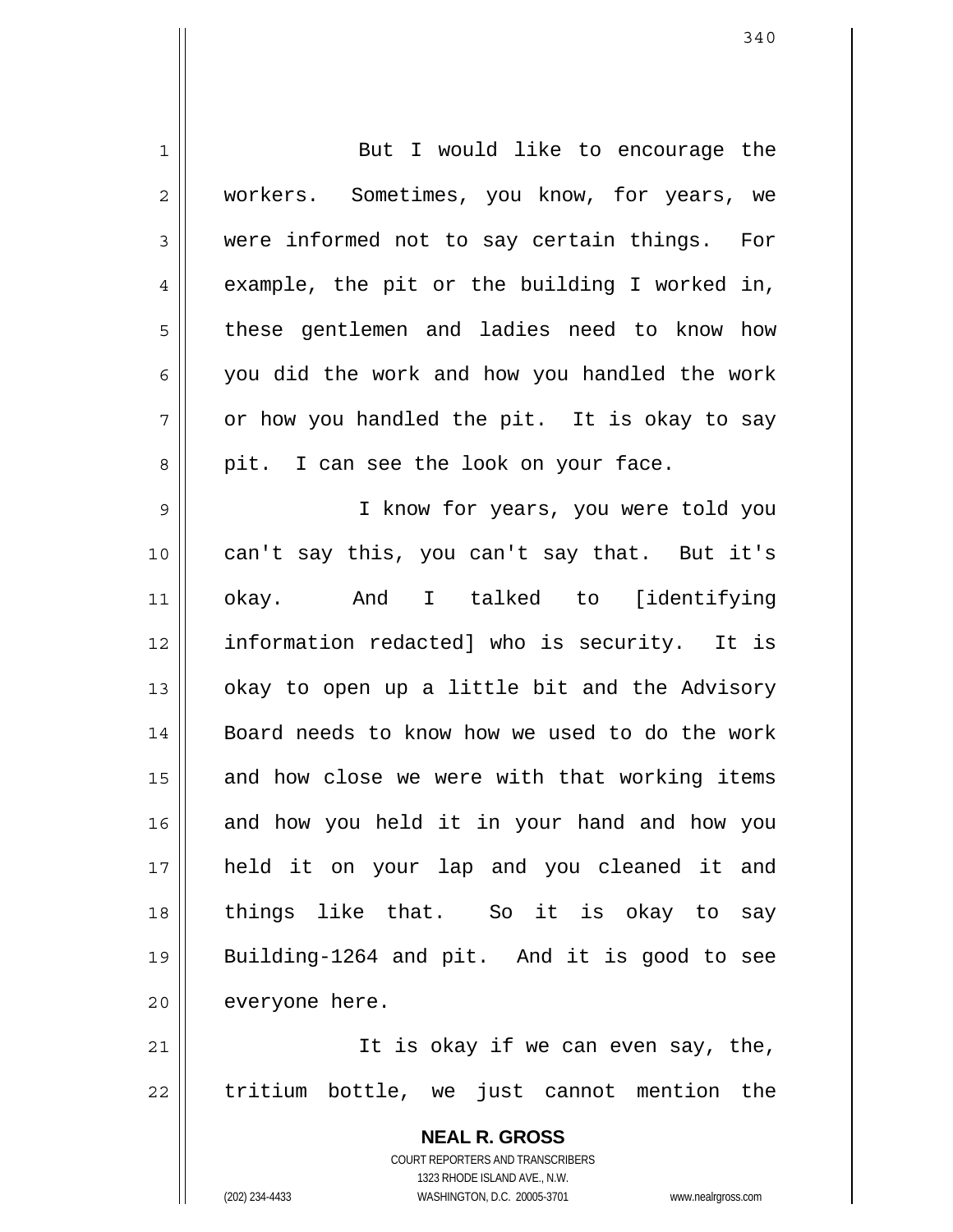1 2 function of the item associated with the weapon.

3 4 5 6 7 8 9 Like I said, I have met and have traveled to National, I mean to Jewish several times and spoken on behalf of the workers. I am going to make my report real short and brief and I would like to give five minutes of my time, Mr. Chair, to Mr. Daniel Sapeda who did not sign in, if that is okay.

10 11 12 13 14 15 16 17 18 19 20 NIOSH has interviewed several former workers who explained in detail how the work was assembled, disassembled, the nuclear weapons was accomplished. Then the 1950 to the 1990s and during his interviews, the former workers which were called to Pantex explained how they held the weapons and how they assembled and disassembled the weapons, especially the radiological weapon components were handled by hand and close to their bodies.

21 22 During previous interviews with the former production workers, comments were made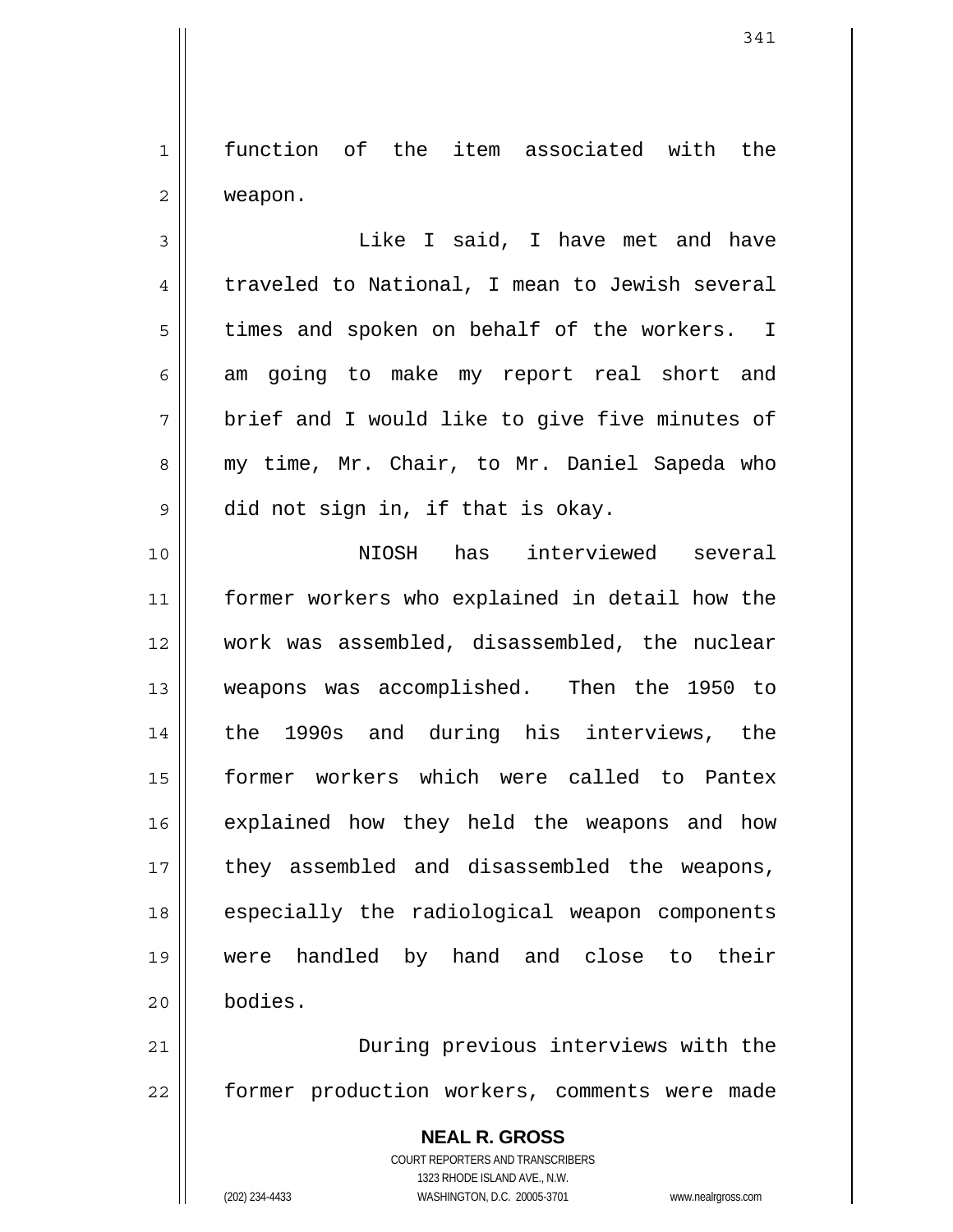1 2 3 4 5 6 7 8 9 10 11 12 13 14 15 16 17 18 19 20 21 22 to the effect that the safety factors were not in place as they are today. And we know that. I would ask in the future the Advisory Board and NIOSH will come to a positive decision and make the Pantex plan a Special Exposure Cohort. Thank you. And I would like to yield five minutes to Daniel Sapeda. CHAIRMAN ZIEMER: And you may need to adjust the mic a little bit for him. Sir, if you would give us your name for the record, please. MR. SAPEDA: Daniel Sapeda. I was a production technician for about 11 years and then I was a supervisor for about five years on the line. And I worked around all the buildings and utilities. I would work utilities for another 15 years. And I went into all of the buildings when we were having problems. I am also a cancer survivor. I am going through some chemotherapy right now. And as a matter of fact today, I was in the

> **NEAL R. GROSS** COURT REPORTERS AND TRANSCRIBERS 1323 RHODE ISLAND AVE., N.W.

(202) 234-4433 WASHINGTON, D.C. 20005-3701 www.nealrgross.com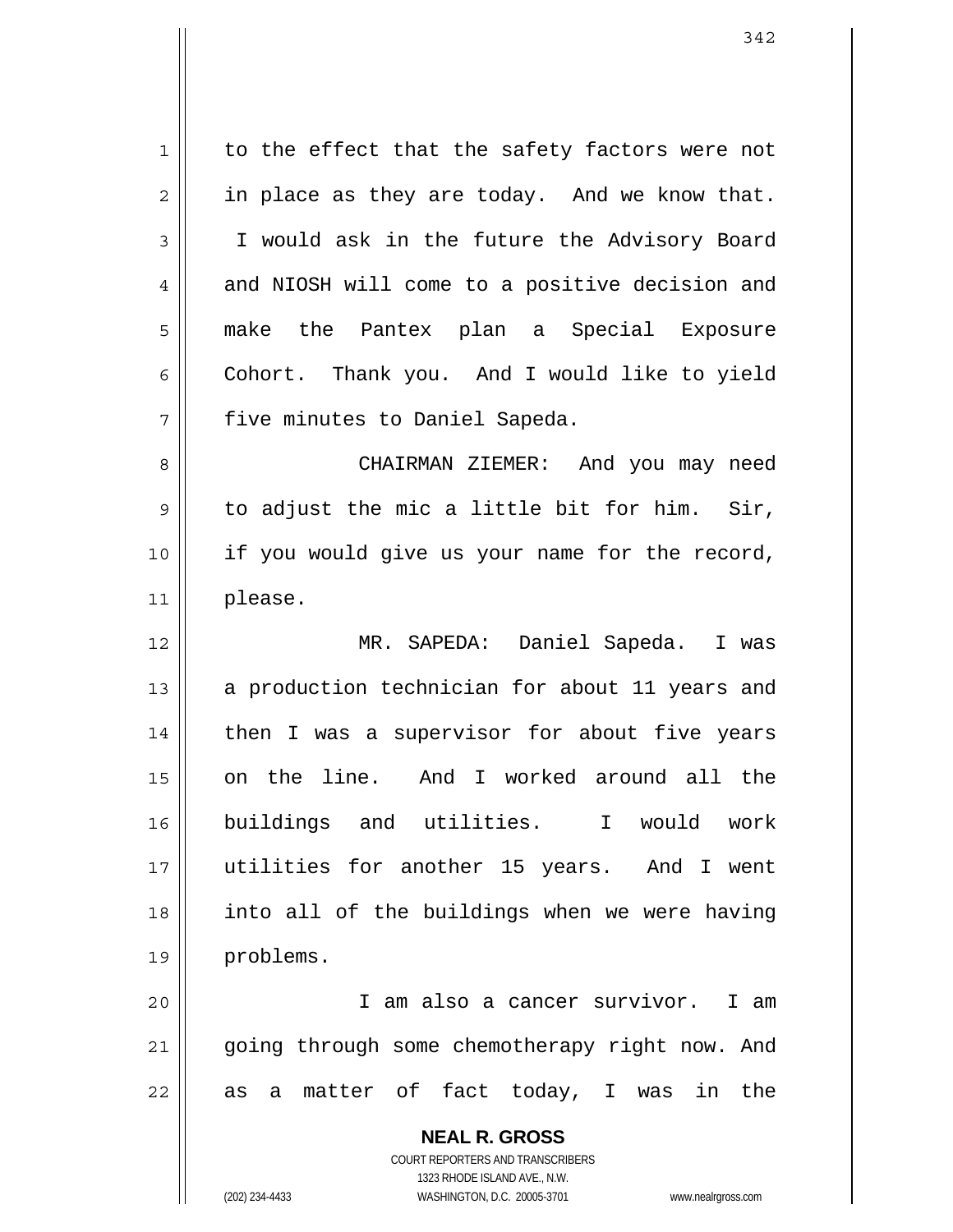1 2 3 hospital but I heard about it on TV so I thought I would come over here and talk to you all.

4 5 6 7 8 9 10 11 12 13 14 15 16 17 18 19 My claim has been denied by NIOSH and I have sent several claims in and everything has been denied. They said that they weren't covering prostate cancer. But I had cancer in my legs, and my spine, and my ribs, and my lymph nodes. And I have had a rough time. This is not what I had intended for retirement, you know. I thought I was going to have a good time after working out there 35 years but I have been having a rough time. And the money has been spent and I just gave up on my claims and stuff like that because I turned everything that I had to turn in. And I didn't hear anything then they finally sent me that they had denied my claim and I didn't know why.

20 21 22 And I talked to David Pompa and I have gone to several meetings and no one has really helped me. And I really need help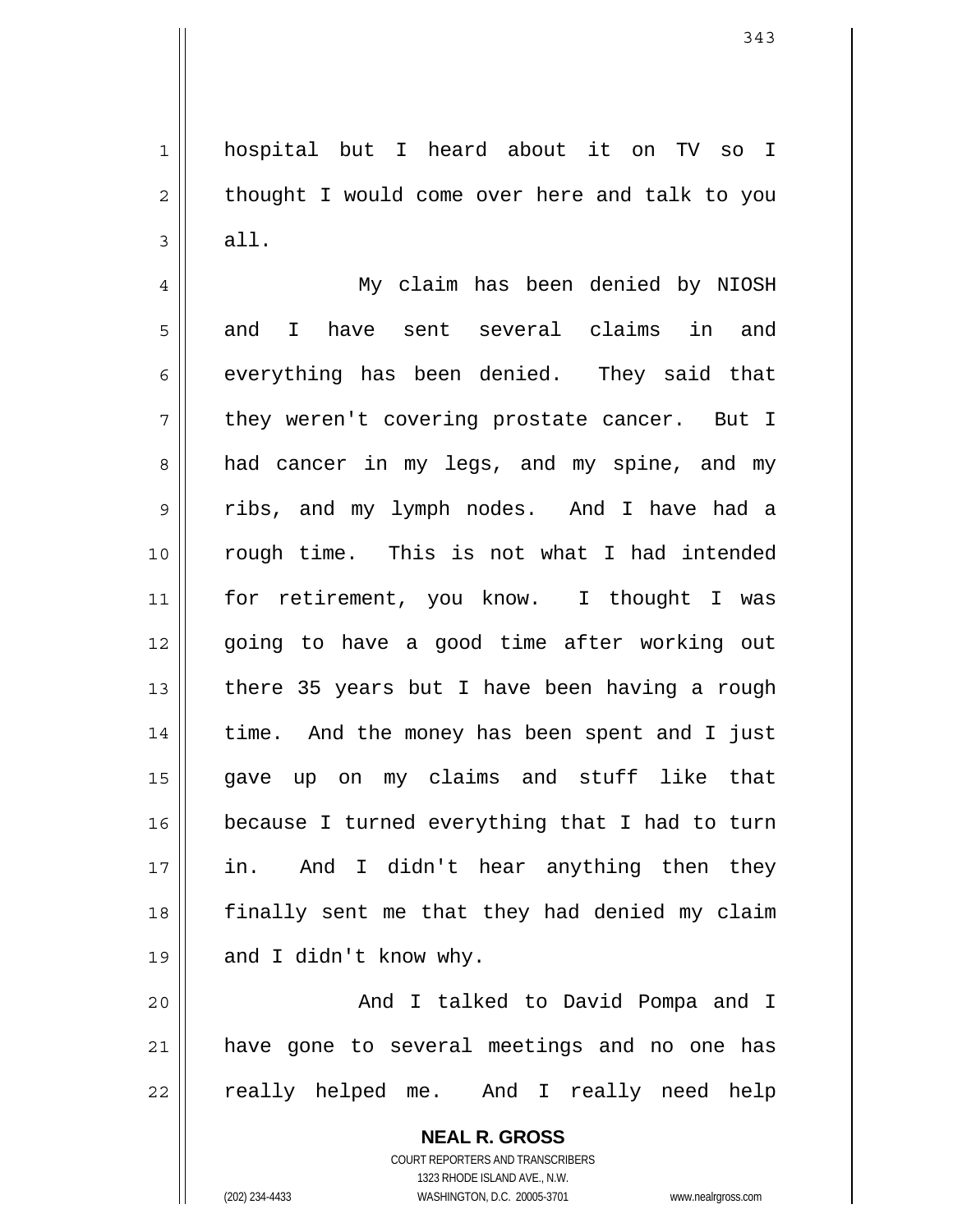1 2 3 4 5 6 7 8 because my money is going out. And I am getting older. I am 71 years old and my money is going out and I still have a wife and I still have a house. I still have payments. And my medical bills, I am always buying medical bills, I mean paying medical bills, and going to the hospital. So, it has been a tough life. So I

9 10 11 12 13 14 15 don't know who to talk to about my claims anymore because I have exhausted everything that I could do on my own. I don't have anybody to really help me and I haven't had anybody to help me. David has tried and some of the people at the plant have tried but that is about it.

Thank you.

17 18 CHAIRMAN ZIEMER: Thank you for sharing that with us, Daniel.

19 20 21 22 The next person is Don Ray. Don? MR. RAY: My name is Don Ray and I worked at the Pantex plant from '81 until 2005. I was a production technician. I

> **NEAL R. GROSS** COURT REPORTERS AND TRANSCRIBERS

> > 1323 RHODE ISLAND AVE., N.W.

16

(202) 234-4433 WASHINGTON, D.C. 20005-3701 www.nealrgross.com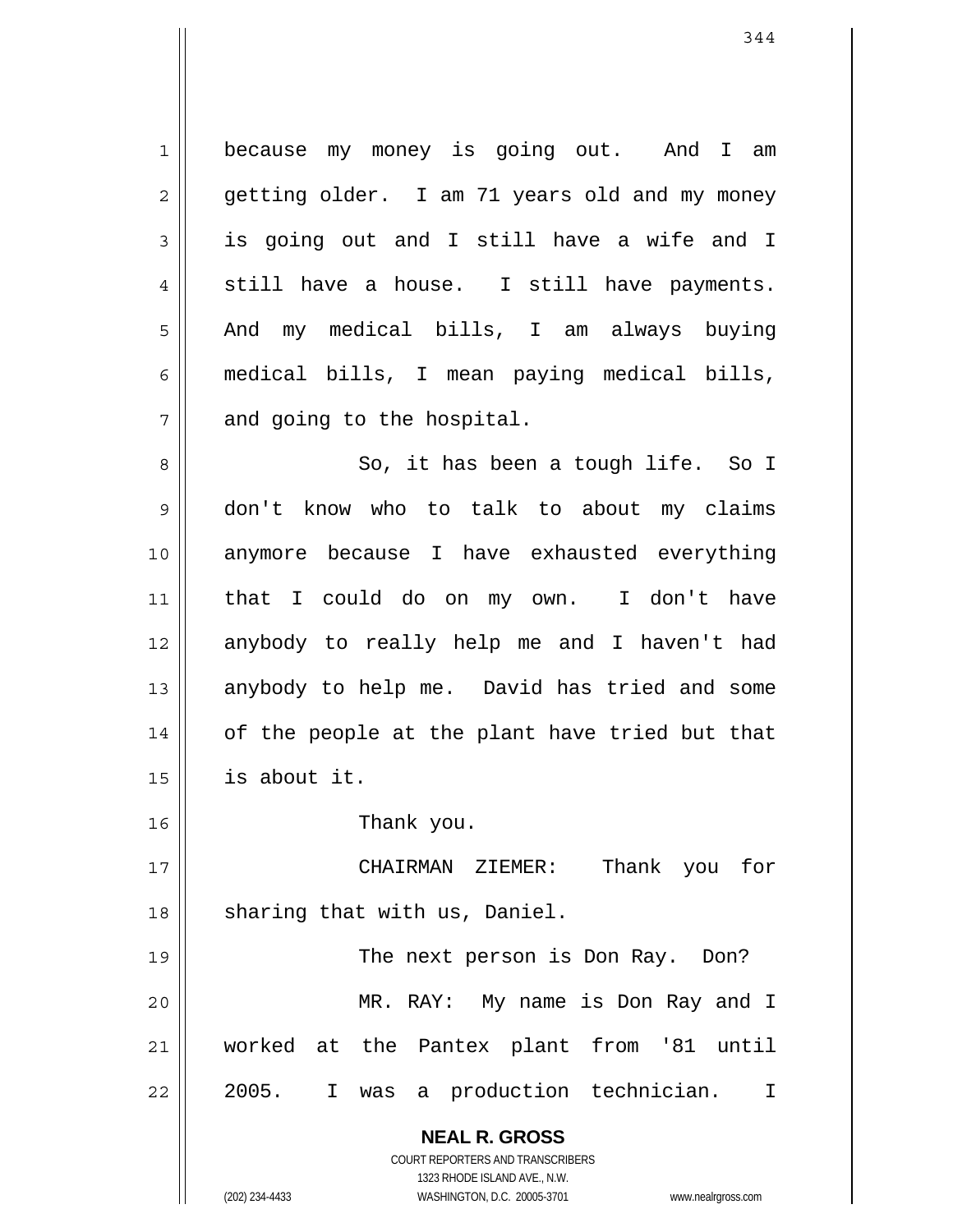1 2 worked down where David did and Mr. Sapeda. We worked in that area.

3 4 5 6 7 8 9 10 11 12 We worked multiple programs. We worked a lot of different programs and they wanted us to reconstruct some of the information they lost on our dosimeters. I worked as many as four different buildings in one day, four different programs. We moved around a lot. We were used on a lot of different programs. So there was no way that I could see that we could ever guess about our radiation exposures.

13 14 15 16 They said coming to ask us if we could reconstruct two years. They had lost that information. But that was impossible. And I never did hear what happened on it.

17 18 19 20 21 22 Our dosimeters were little. Dosimeters that were worn on the collar. Just one dosimeter. Nobody ever told us which way to turn it. Sometimes that wind would be down so there was nothing happening. You know, no readings. Some of the guys in one of the

> **NEAL R. GROSS** COURT REPORTERS AND TRANSCRIBERS 1323 RHODE ISLAND AVE., N.W. (202) 234-4433 WASHINGTON, D.C. 20005-3701 www.nealrgross.com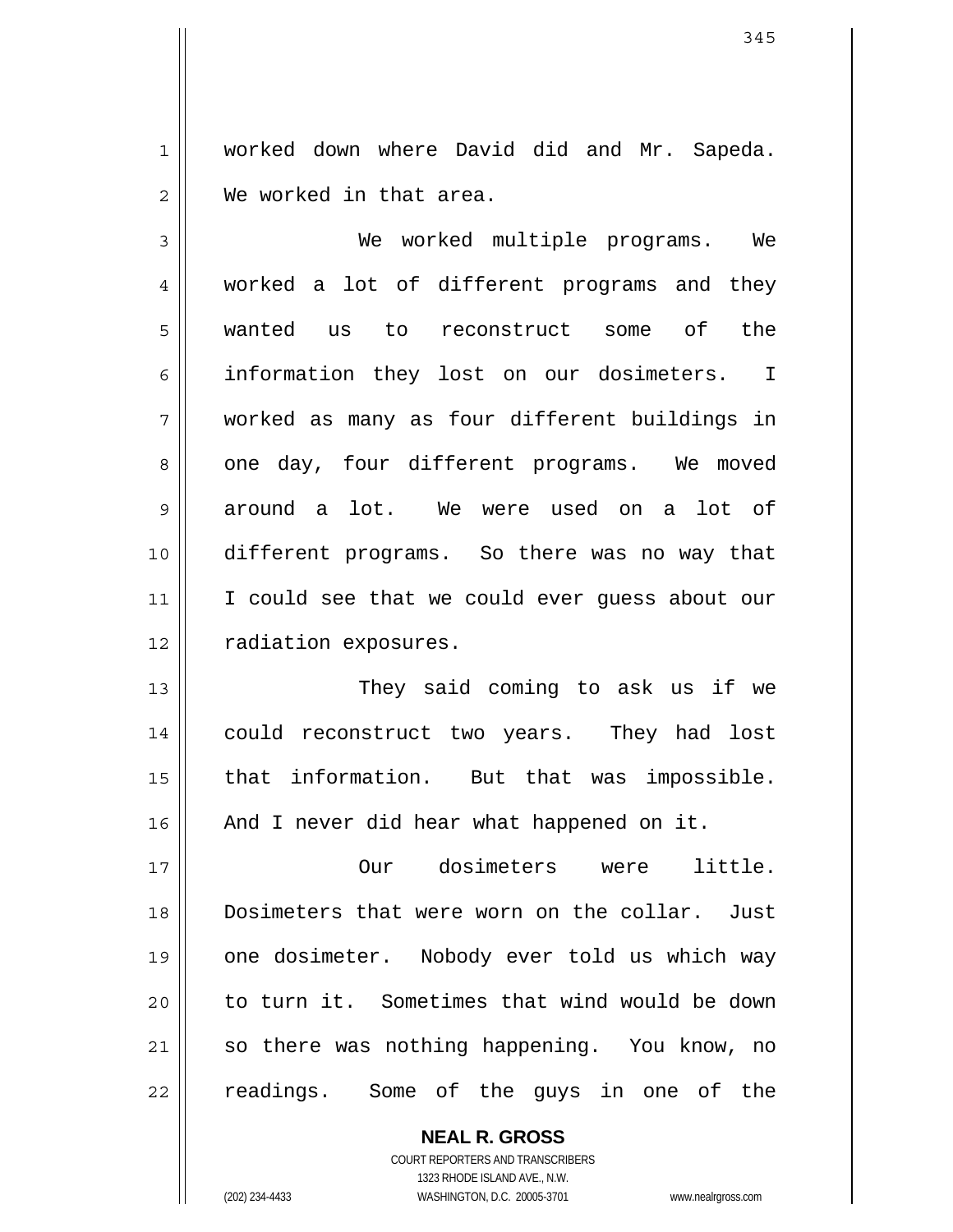1 2 3 4 programs because they got concerned about it, they moved it to their waist. In one month, they had to move them because the readings were so high.

5 6 7 8 So, were they being careless with the truth on some of this? How much can you reconstruct when you don't have something to work with?

9 10 11 12 13 14 15 16 17 18 19 20 21 22 When these meetings first started, I made all of them for a while. Nothing ever changed. I was asked a lot of questions. I answered a lot of questions. Nothing changed. One time I asked them about the dosimeters. The DOE wouldn't talk to me. And I was a production technician so I went to talk to them. And they were asking, there was a lot of questions on radiation. I told them I wasn't too worried about being able to pass a test on radiation. What I was concerned about, I took my little dosimeter, and I said is this the best you can give me? The people reading it, how qualified are they to read it?

> **NEAL R. GROSS** COURT REPORTERS AND TRANSCRIBERS

> > 1323 RHODE ISLAND AVE., N.W.

(202) 234-4433 WASHINGTON, D.C. 20005-3701 www.nealrgross.com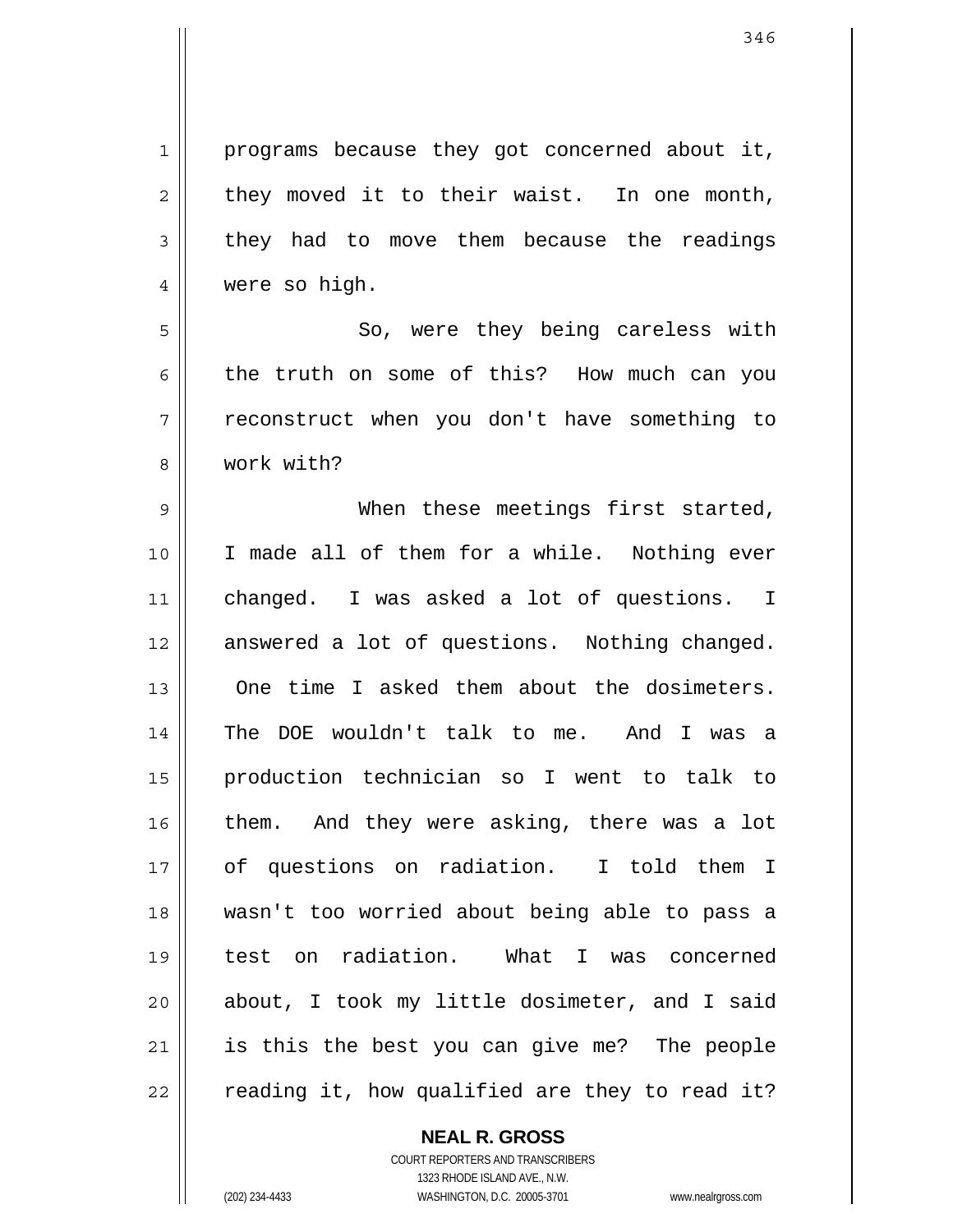1 2 3 4 5 6 7 8 And do you have the equipment, the best equipment to read it? So we will have a good positive answer, you know, when they say hey, your count is too high so we have to move you. And then like if it was late in the year around December, January the first, your readings, you were fine, you would go right back where you were working.

9 10 11 12 13 14 15 16 17 18 Used to be a lot of people wouldn't talk about this, these workers, because we were told we can't discuss any of it. A lot of the older people, their families had no idea what they did. They knew they went out there. And I know my mom, she said, there are some people calling me and asking me what you do. I didn't have any idea on what to tell them. I said mom, you don't tell them anything. You don't know.

19 20 21 22 So where are we going with all the meetings we are having? Where are we going? What are we doing? Are we helping anybody? So far, I haven't had a problem yet. When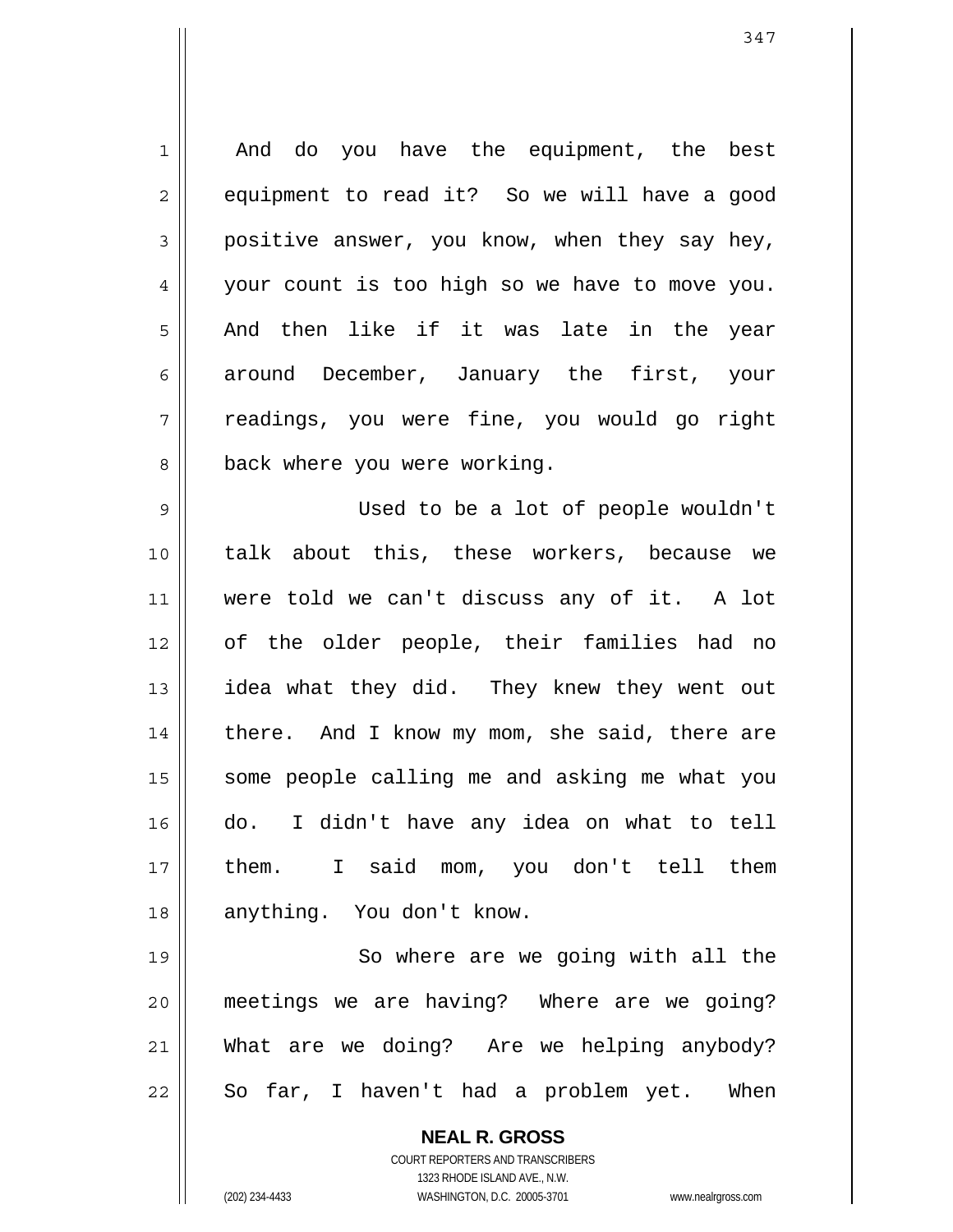| $\mathbf{1}$ | does mine start? I am a year younger than Mr.                                                       |
|--------------|-----------------------------------------------------------------------------------------------------|
| 2            | Sapeda. Will mine start next year? We just                                                          |
| 3            | don't know. I don't know.                                                                           |
| 4            | Thank you for your time.                                                                            |
| 5            | CHAIRMAN ZIEMER: Thank you. All                                                                     |
| 6            | right, Floyd Wiley.                                                                                 |
| 7            | MR. WILEY: I am Floyd Wiley and I                                                                   |
| 8            | went to work for Pantex. I was recruited by                                                         |
| 9            | [identifying information redacted], who was                                                         |
| 10           | the Department Superintendent. I worked for                                                         |
| 11           | the railroad prior to that and through a                                                            |
| 12           | friend that worked for Pantex, he put                                                               |
| 13           | [identifying information redacted] in touch                                                         |
| 14           | with me and they called me to come out and go                                                       |
| 15           | to work. The doctor turned me down and so I                                                         |
| 16           | left and he called me and I went back to my                                                         |
| 17           | regular job in Wichita Falls and he called me                                                       |
| 18           | and said come back up here. We want you to go                                                       |
| 19           | to work. We have got a job for you.                                                                 |
| 20           | And so I came. I took him at his                                                                    |
| 21           | word and I came back up here. I cleared in                                                          |
| 22           | six weeks when I was called<br>in<br>to                                                             |
|              | <b>NEAL R. GROSS</b>                                                                                |
|              | <b>COURT REPORTERS AND TRANSCRIBERS</b>                                                             |
|              | 1323 RHODE ISLAND AVE., N.W.<br>(202) 234-4433<br>WASHINGTON, D.C. 20005-3701<br>www.nealrgross.com |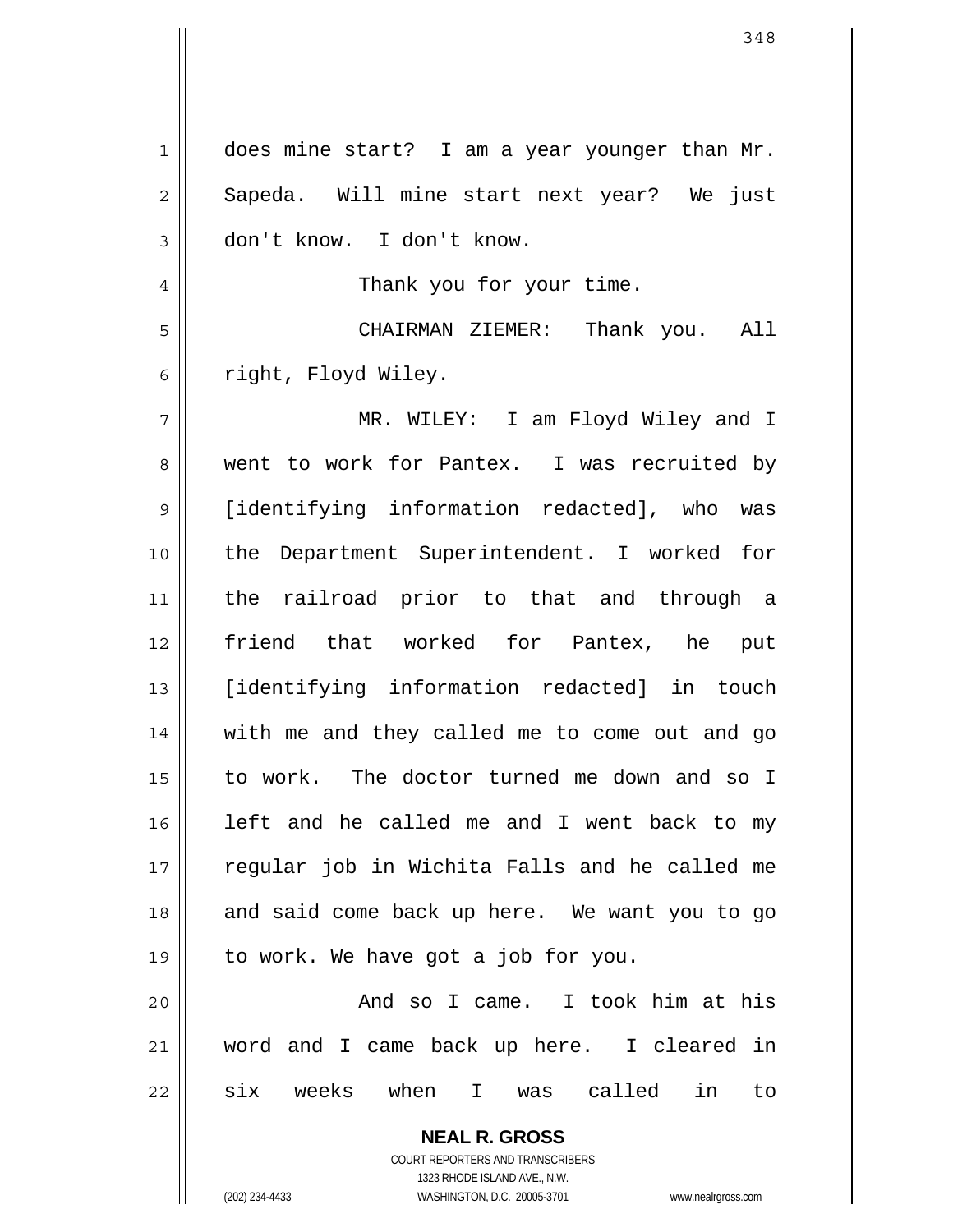[identifying information redacted]'s office, he said Floyd, I want you to go down there and learn everything that you can about this plant because if you are the man I think you are, we have got a job for you. It is going to be approximately two years but I have got a job for you.

8 9 10 11 12 13 14 15 16 17 And I took him at his word and I went down on the line and then I begin to work as a production assembler. We called them assemblers then. I worked two years or a year and three months as an assembler. I worked on every program that was going then. We were running six Gravel Gerties, which we called the cells, and we were working 26 building doing the mechanical assembly on the 31 program because it didn't have any plutonium.

18 19 20 21 22 The last job that I had as an assembler, I tore down Mark-VIs. I can tell you exactly how many of them but you should know that already. Incidentally, I have been on the internet. I know most of your people's

> **NEAL R. GROSS** COURT REPORTERS AND TRANSCRIBERS 1323 RHODE ISLAND AVE., N.W.

1

2

3

4

5

6

7

(202) 234-4433 WASHINGTON, D.C. 20005-3701 www.nealrgross.com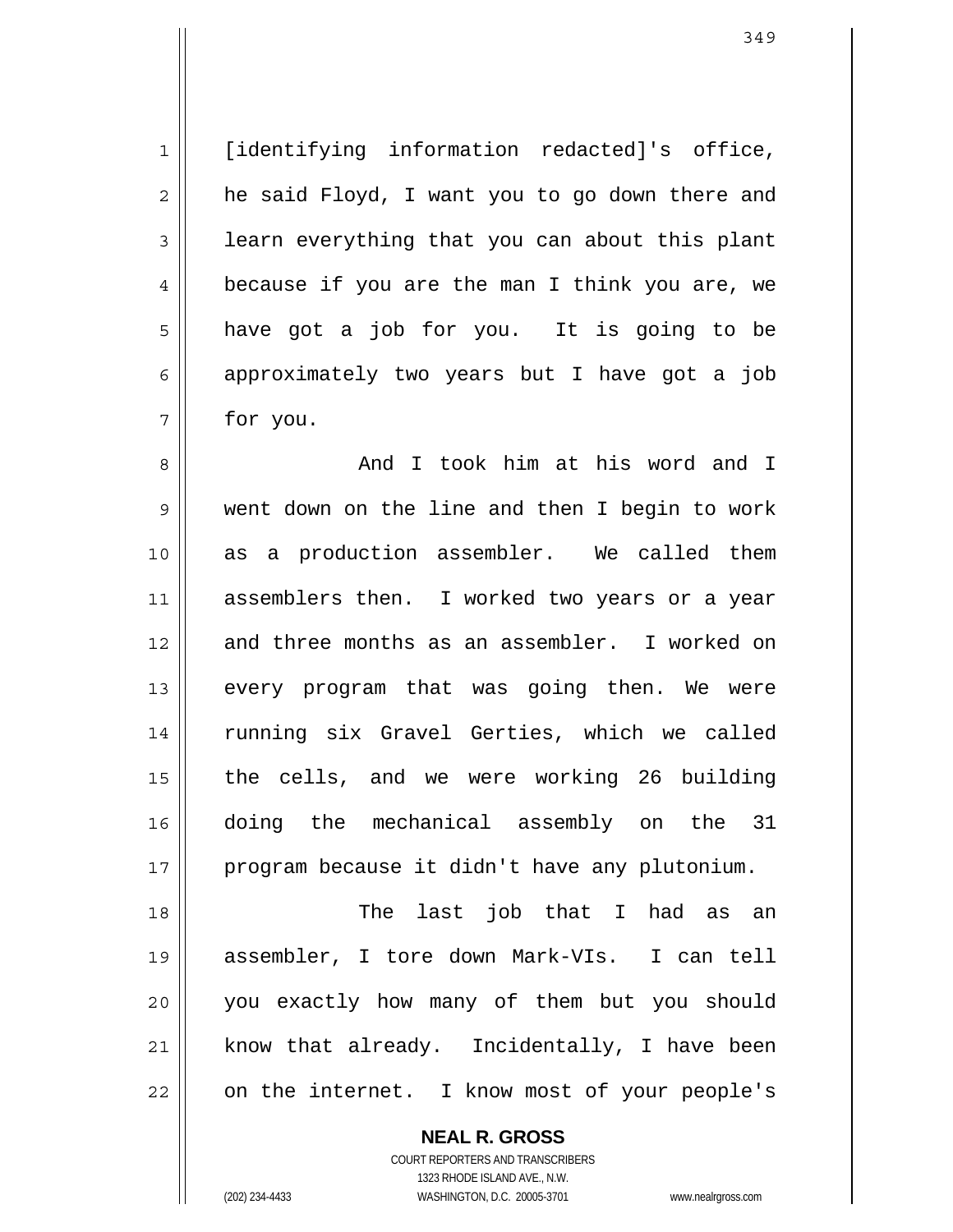1 2 3 names. I am terribly disappointed that Larry Elliott didn't come because I never have been able to see him.

4 5 6 7 8 9 10 11 12 13 14 15 16 17 18 19 But anyway, when I was promoted, I worked every program. I started three or four new programs from scratch; 57 was one I was hired to work. I started it from scratch, stayed on it for one year, and they took it to Burlington because we were having to start another program and we didn't have room for it. And I can tell you exactly how many 57s were built. It had to tritium bottles and this goes into thousands of tritium bottles that we handled. When I left handling the tritium bay, I assembled, or my people assembled the tritium bottles, put the squib valves on them. In those days, you had to put the squib on them here because you couldn't transport them.

20 21 22 And when I left down there, I had records of every one of them. And I just scanned the pages, counted one page, and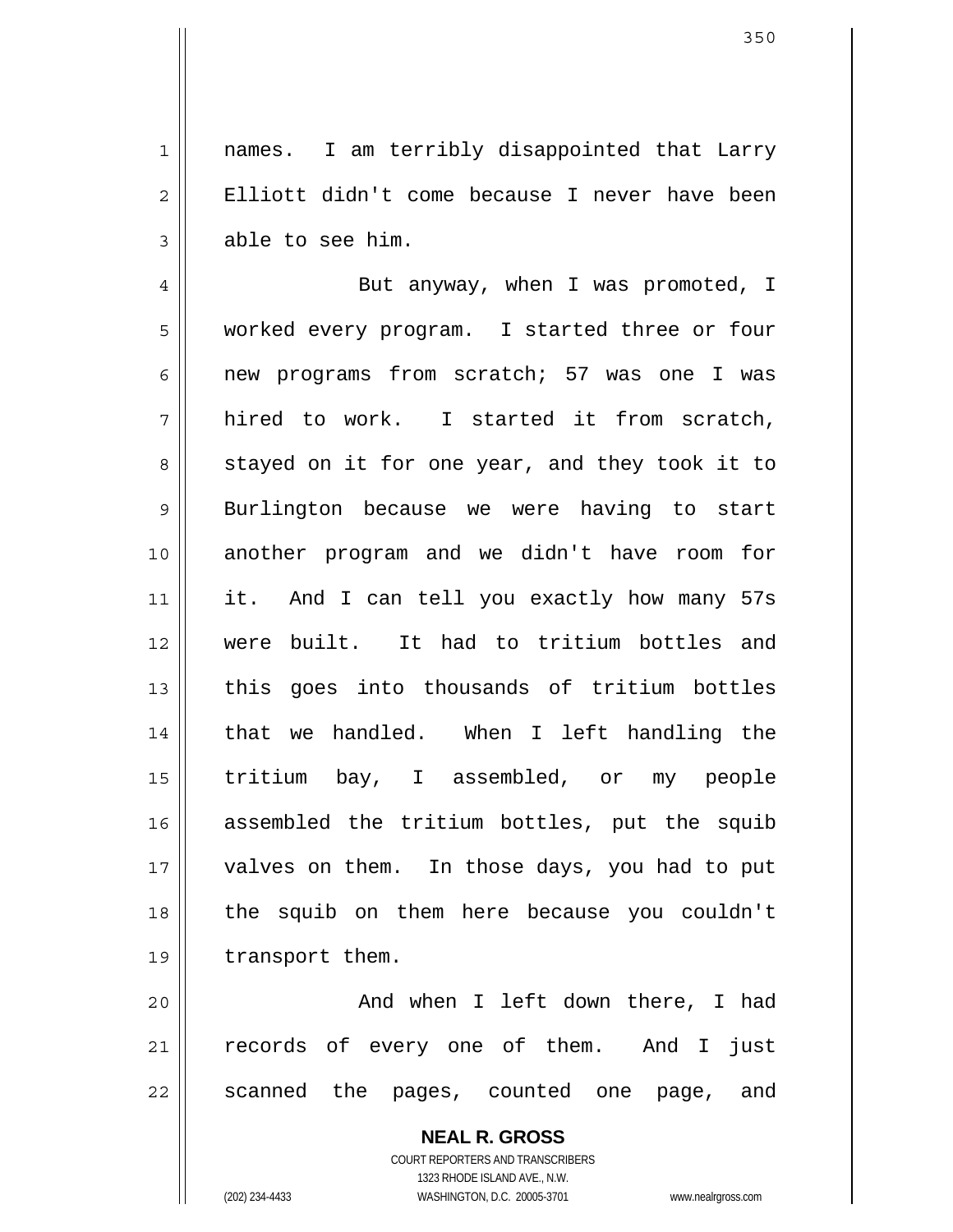1 2 3 4 5 6 7 8 9 multiplied by the pages. And there was 4500 tritium bottles went through that bay in one year. And I know you all don't like to talk numbers but I am not afraid to talk numbers. You can't do anything to me. I am 83 years old. I had cancer of the prostate in 1990. I am not here to hack my claim because some of you all should know my name. I have talked to enough people.

10 11 12 13 14 15 16 17 18 19 20 But these people like Danny Sapeda, he worked for me and I probably told him there is nothing wrong with this. I have been eating it for 30 years. I have eaten enough depleted uranium, I have swept it off the floor and put it in a bag and sent it to the burning grounds. We buried it in the ground out there. I mean, and then in the later years, safety would come down and pick the bag up and I don't know what they did with it. But the big problem is what these

21 22 people are telling you is that the dose reconstruction. Each bay down there is an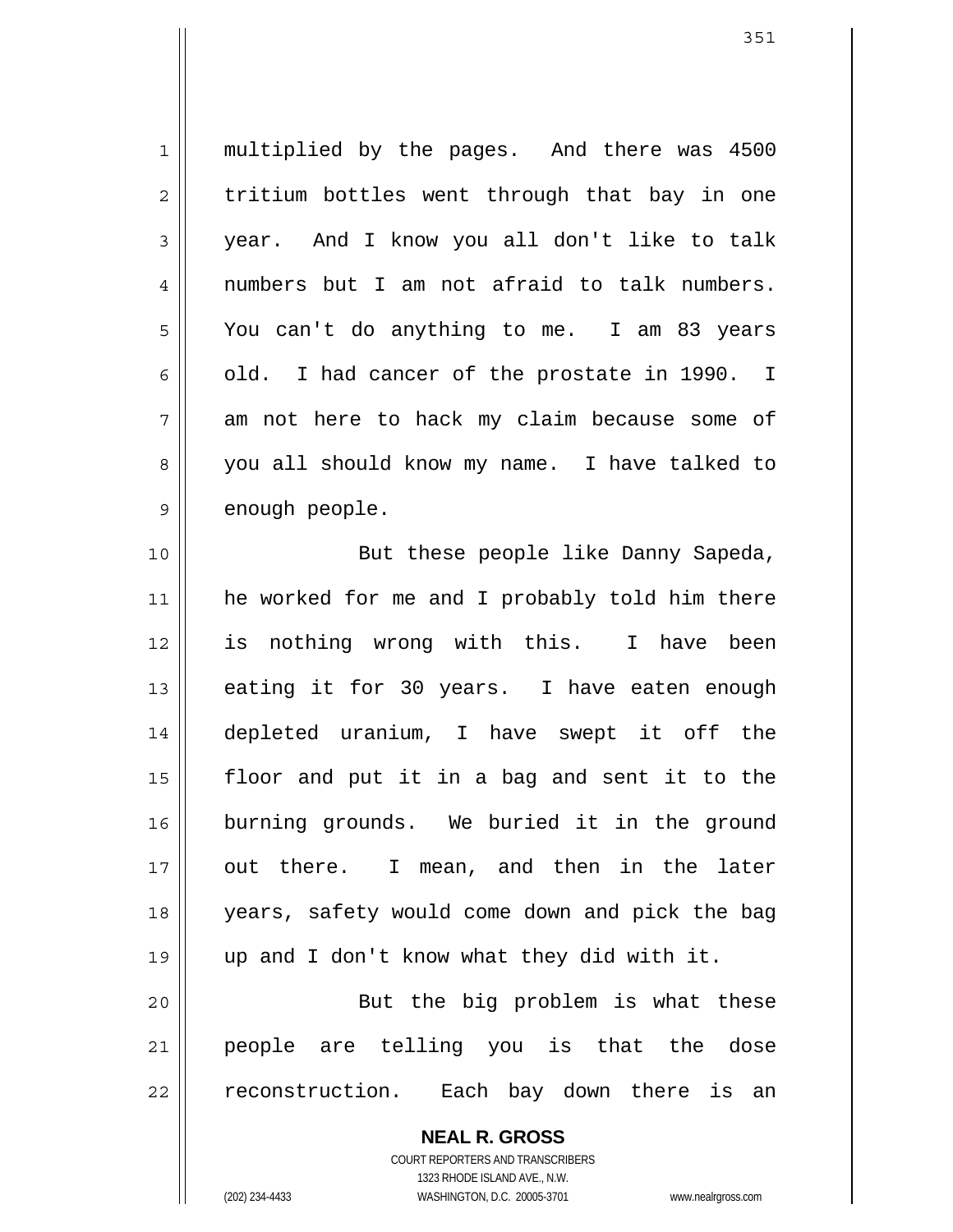1 2 3 4 5 6 7 entity in itself. A man could be working this bay here for 20 years and never even be subjected to any radiation. And a man would be working this bay over here and be subjected to any amount, probably up to five rem because that was what the law required then. We had to stay below five rem a year.

8 9 10 11 12 13 14 15 16 17 18 19 20 21 22 And you know, when I see a man like Danny Sapeda that worked for me and I told him there wasn't any danger, it brings tears to my eyes because I couldn't even recognize him. And Sachse, I worked side-by-side with Sachse, one of the finest men I ever knew. I wouldn't hardly even know him and to see him in the condition he is in. I worked with -- he is the only one of three that has Parkinson's symptoms. [identifying information redacted] has Parkinson's symptoms and my senior moments got in, I have lost one of the names. It is [identifying information redacted]. He is in a veteran's hospital with Parkinson's symptoms.

**NEAL R. GROSS**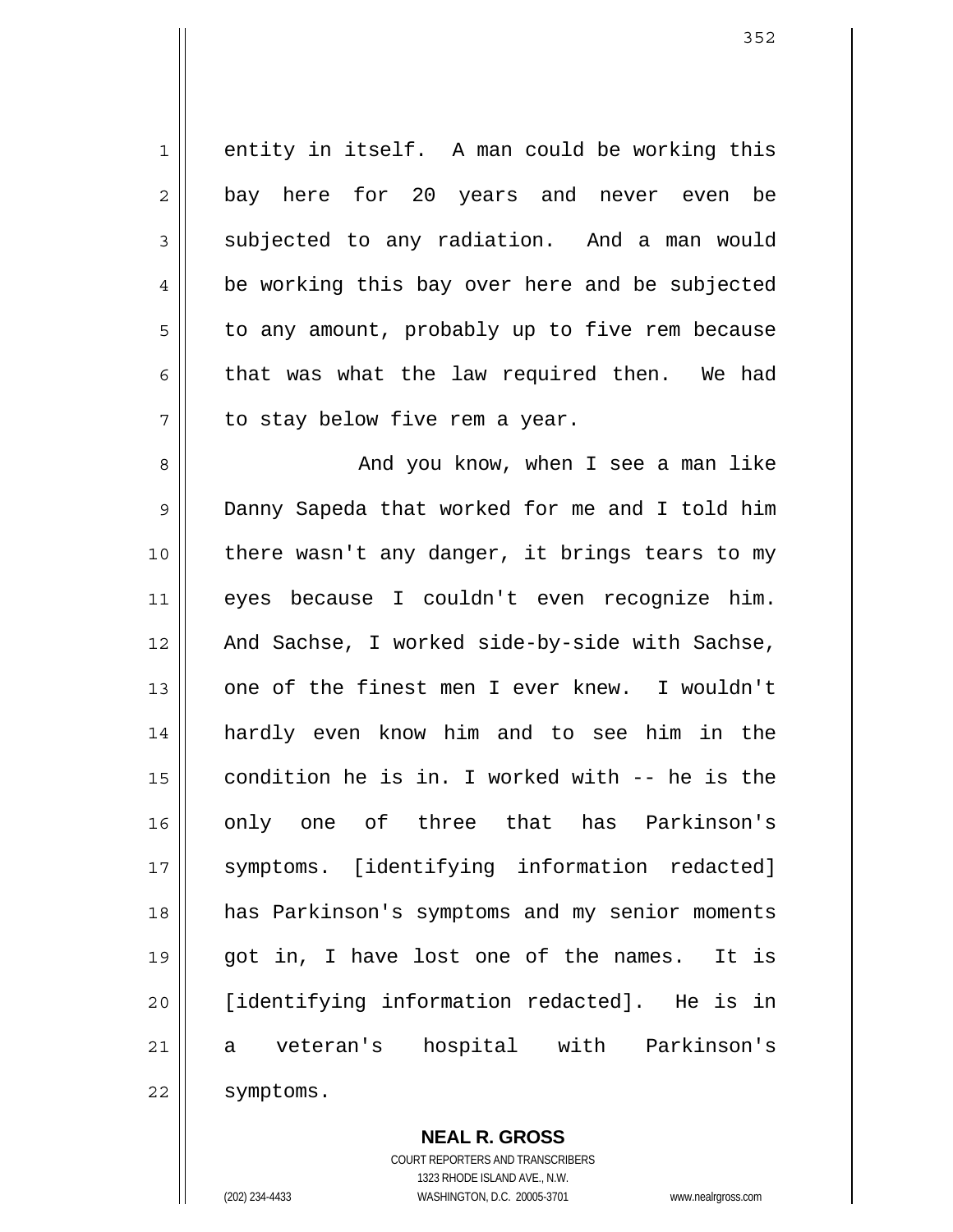1 2 3 4 5 6 7 8 9 10 11 12 13 14 15 16 17 18 19 20 21 22 One of my clerks, which was [identifying information redacted]'s I believe he is your brother-in-law, he was my boss. His wife sat at my desk after I left it within ten feet of where we buried plutonium in we had the cell five or six, whichever cell it was, I can't remember when we had that spill, we run the plutonium out. We run the shower water under my desk and out into the yard and buried it in the ground. And about late '86, they come out there and dug a hole you could put the whole building in. And they don't give these people any radiation coverage on the dose reconstructions for tritium. They tell you tritium goes through your body almost, you know, within hours. But if you are subjected to tritium eight hours a day or six hours a day for 20 years on a continual basis, it is not going through your body. Every time one goes through, another one comes in. And you know, there is no one knows how much tritium them bottles leaked. Every one

**NEAL R. GROSS**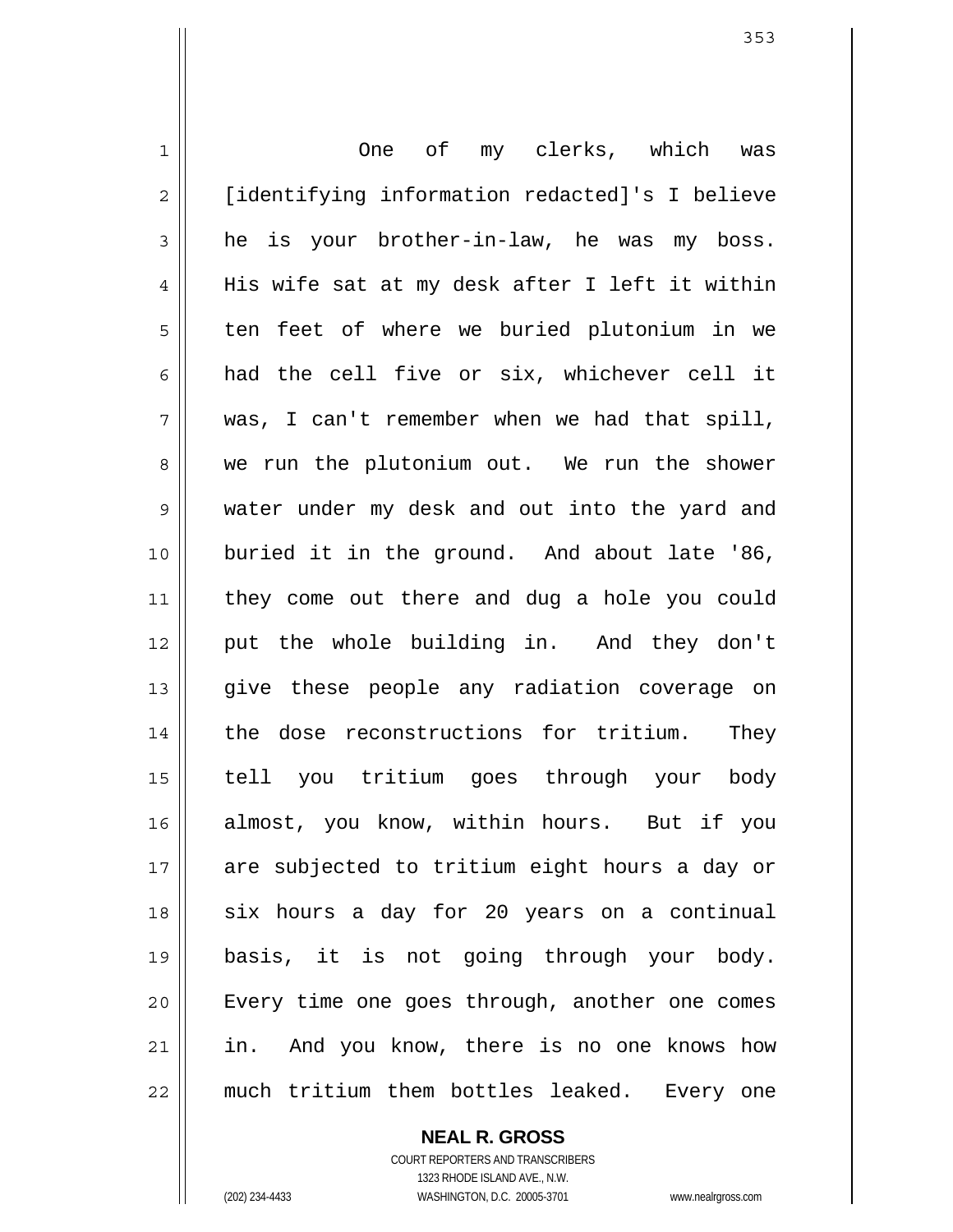**NEAL R. GROSS** COURT REPORTERS AND TRANSCRIBERS 1323 RHODE ISLAND AVE., N.W. 1 2 3 4 5 6 7 8 9 10 11 12 13 14 15 16 17 18 19 20 21 22 of them leaked. Every one that I have ever put on a unit leaked. When we brought the 57s back in and began to disassemble them, there would be about one out of five that we would have to put on body suits and scuba gear in order to disassemble it. I never would even go in there. They would give me a body suit and I wouldn't even go in there, let the operators go in there and do their work because you would only have as many people in there. I mean, you don't want to subject any more people to it than you have to. And you know, I could stand here and talk to you all night. Like I said, I know most of your names and I would love to talk to you personally, face-to-face. I would rather talk to Larry Elliott face-to-face. But  $I$  -- MR. POMPA: What year did you start at the plant? MR. WILEY: I started in '58. I had my cancer in 1990 and went on sick leave

(202) 234-4433 WASHINGTON, D.C. 20005-3701 www.nealrgross.com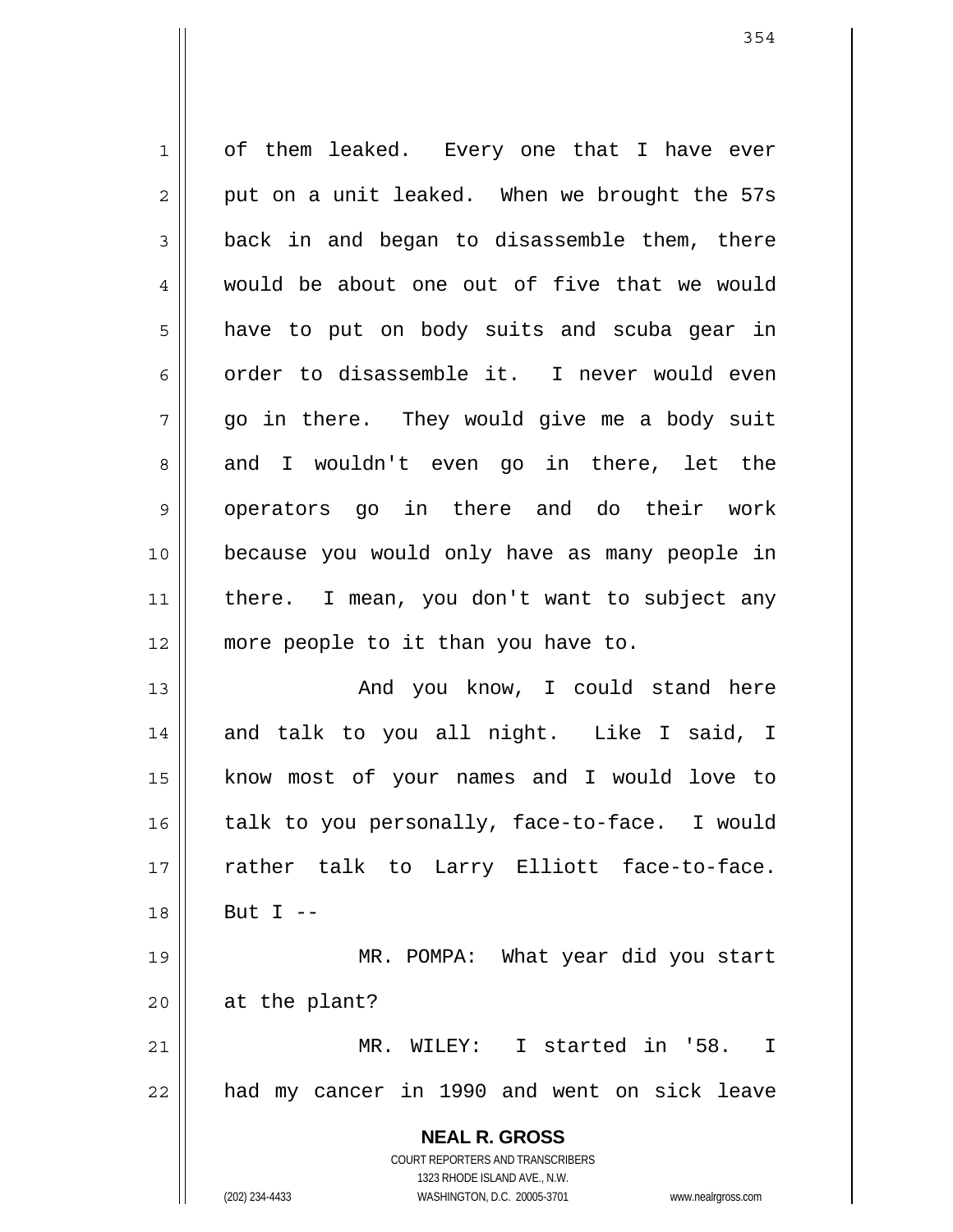1 2 3 4 5 6 7 8 9 10 11 12 13 14 15 16 and having a terrible time. I lost control of my bladder, impotent, didn't have a job, and went to my doctor and told him I was suicidal. He sent me to a psychiatrist and he wrote the company and the next week or so I got a letter from them saying that my badge had been cleared and there was no job for me at any time in Pantex. So, basically, I was fired because I could still be working there right today. I certainly could have worked until I was 70. But that is, I don't want to get personal. My person has nothing to do with it. The first dose reconstruction they give me was 42 percent, 43 percent. The second one they give me was 42 percent. They

have got the thing back right now to do the third one because I have had five skin cancers since then. I had a kidney cancer, kidney removed in 1995. And I am fortunate to be here. I thank the Lord each minute that I draw a breath.

22

17

18

19

20

21

**NEAL R. GROSS**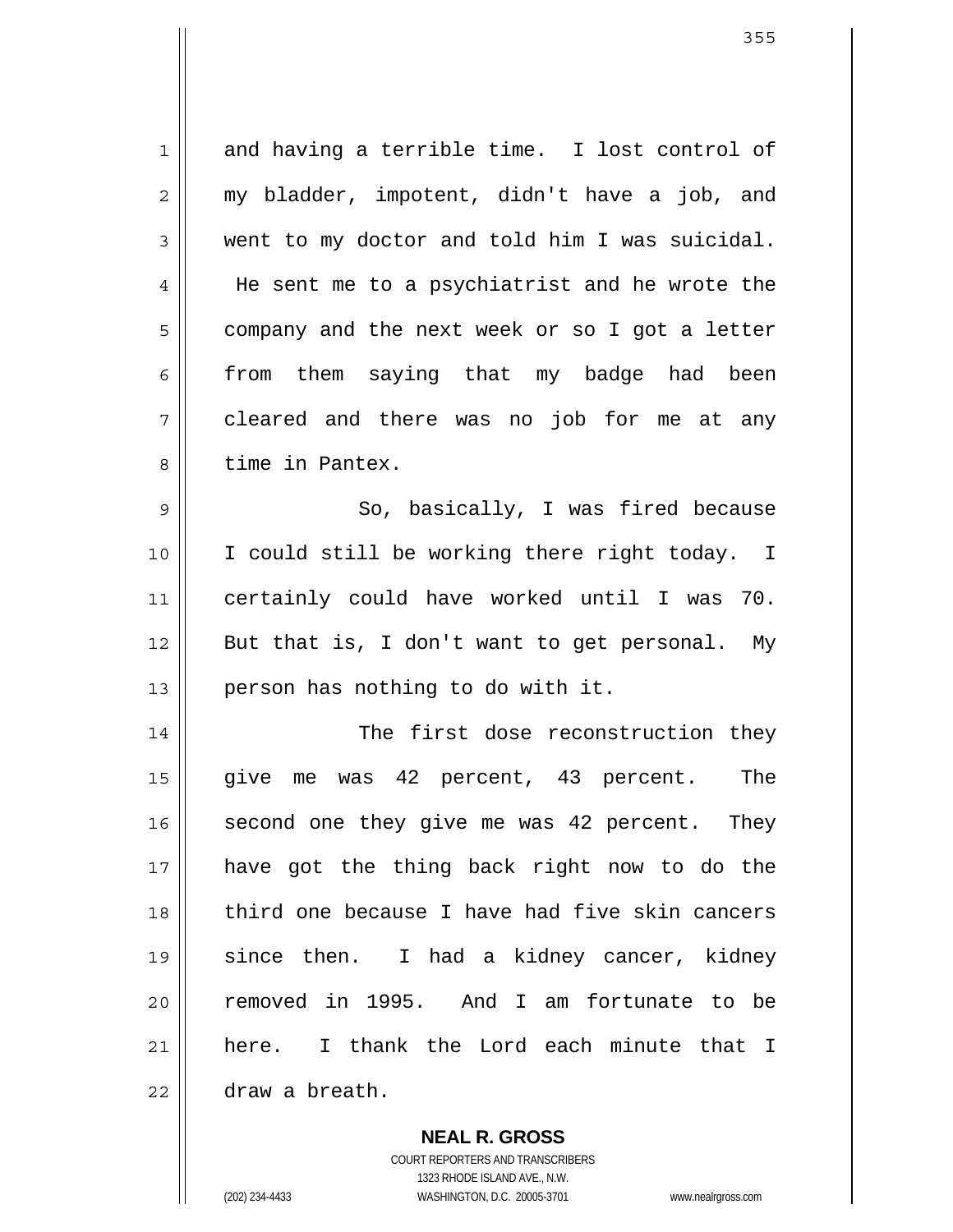1 2 3 4 5 6 7 8 9 10 11 12 13 14 15 16 17 18 19 20 21 22 And as far as getting my \$150,000, you know, I will flip a coin with you for that. That is a 50 percent chance. But these people that worked for me like Danny, and there is a lot of others, it just tears my heart out every time I pick up a newspaper and read where another one of them has died. And all that it says in there, he worked 40 years for Pantex. He worked 30 years for Pantex. His family don't even know what he did. They don't know where he was. When I was a supervisor, I could go to Albuquerque. I could catch a plane in Albuquerque at 4:00 in the morning, come back at 5:00 that evening, my wife would never even known I had been out of town. But the real thing is the dose reconstruction cannot be, it can't be accomplished like you people are being told it is. It simply cannot because there was absolutely no records kept until at least 1966. And there was no such thing as a

> COURT REPORTERS AND TRANSCRIBERS 1323 RHODE ISLAND AVE., N.W. (202) 234-4433 WASHINGTON, D.C. 20005-3701 www.nealrgross.com

**NEAL R. GROSS**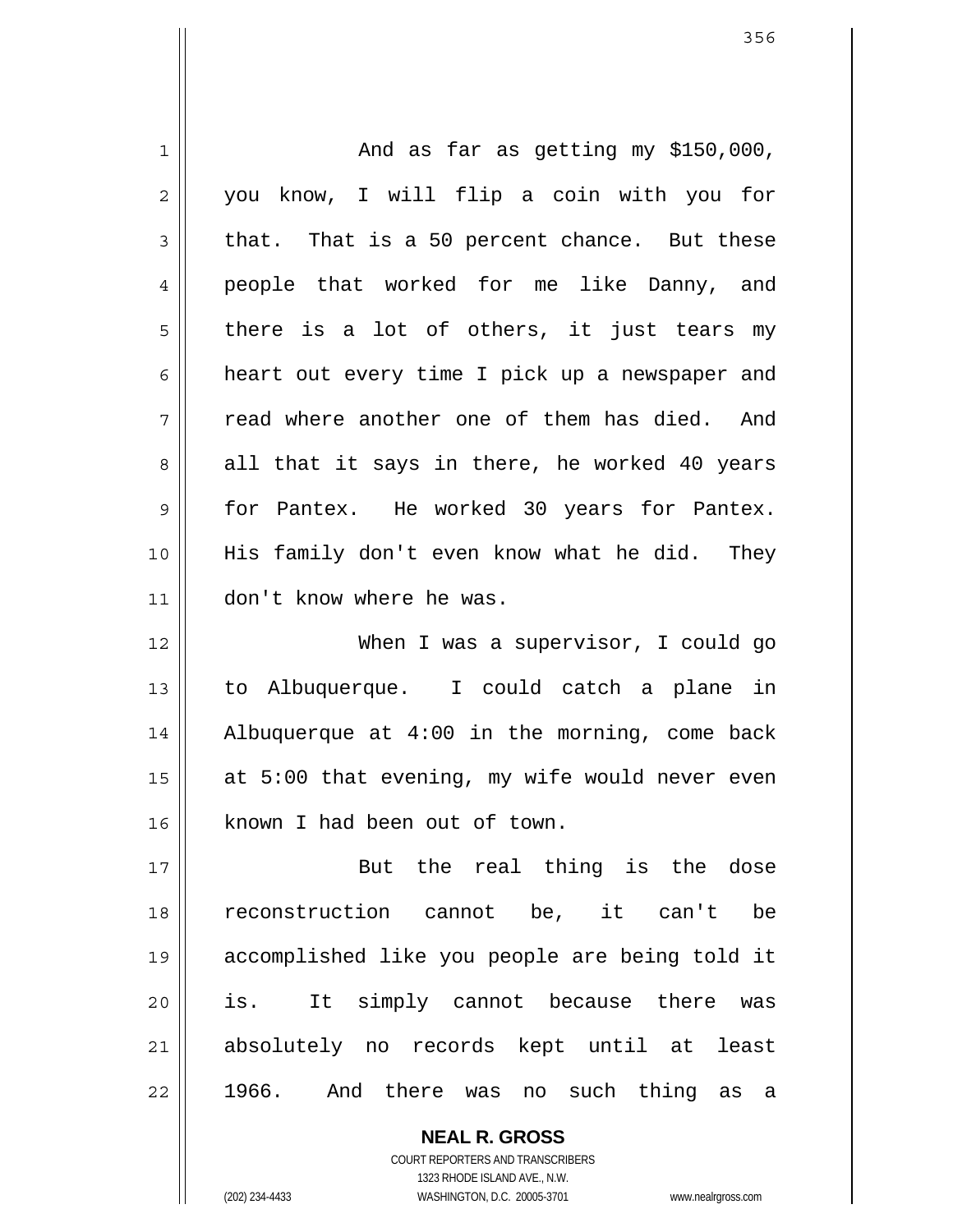dosimeter until about 1974. They did have film badges. They would bring a film badge down and they would stick it up on the wall. And it would stay there for a month and they could come down, take it, and send it in to get it read.

7 8 9 10 11 12 13 14 15 16 And there might be a dozen different programs in there in a month. I mean, we are working out of six bays and we are running eight or ten programs. So, we moved them in, we moved them out, we jockeyed them around. Some of them we could complete in three months, complete the whole year's worth in three months. Some of them we had to work continually. We had to work 68 for 18 years.

17 18 19 20 21 22 I started with a 68 program on a development with [identifying information redacted], who was the nuclear safety director or whatever you call him whenever he left. He has already been compensated. And I was in the bay a hundred times for every one that he

> **NEAL R. GROSS** COURT REPORTERS AND TRANSCRIBERS 1323 RHODE ISLAND AVE., N.W. (202) 234-4433 WASHINGTON, D.C. 20005-3701 www.nealrgross.com

1

2

3

4

5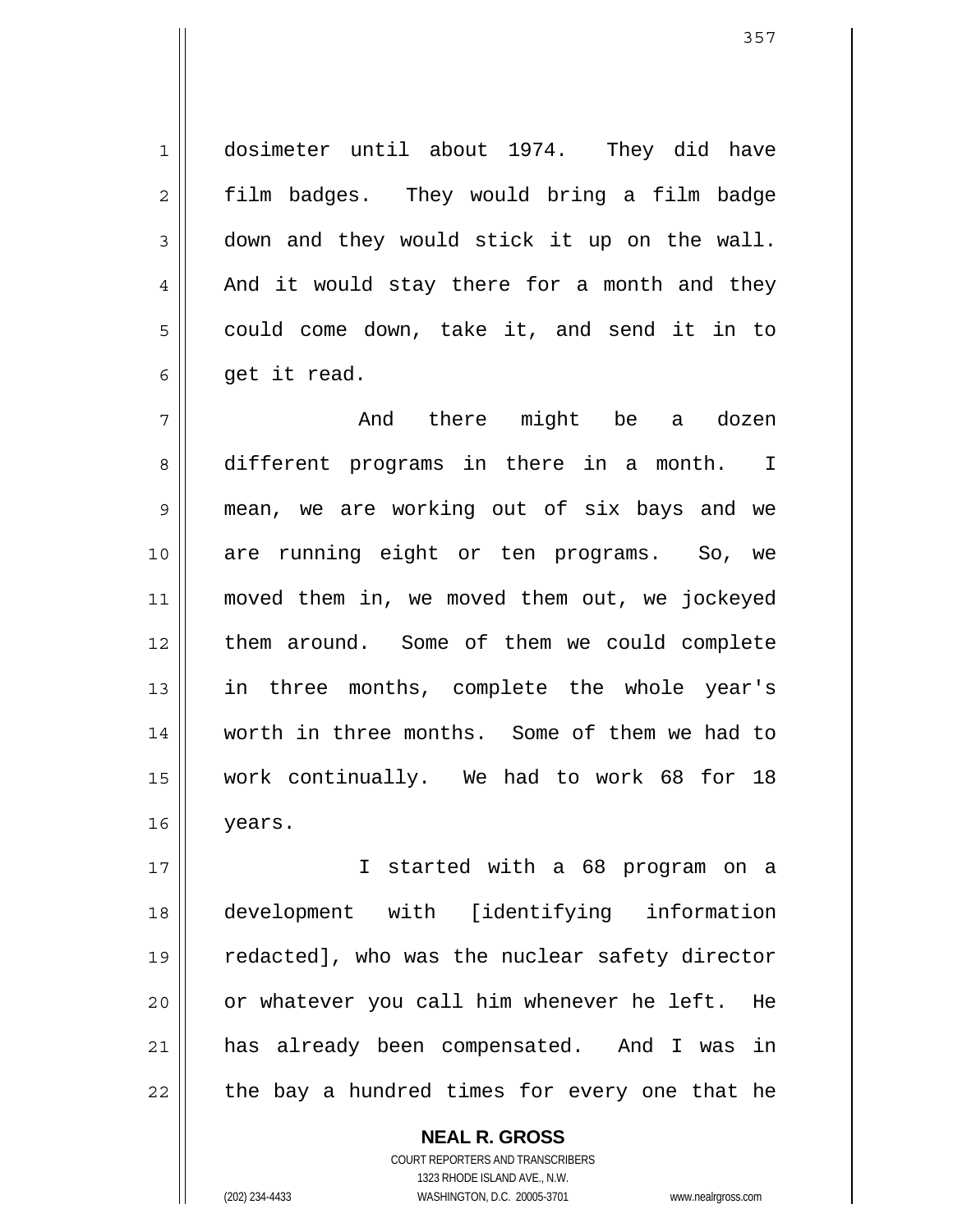1 2 3 4 5 6 7 8 9 10 11 12 13 14 15 16 17 18 19 20 21 22 was ever in. But that doesn't matter to me. But the thing of it is that I run that program and under development of totally top secret. It had a private building where you couldn't even enter it without a need to know. And then I worked, when I say I worked, I didn't work, I mean, I supervised my people, but with this job, a supervisor has to be in the bay. At one time we considered putting a supervisor in every bay because we almost had a catastrophe on 57 and almost blew the panhandle of Texas off the map. But I think that is my story for you. And I thank you very much. And I would be happy to talk to any of you face to face any time, any where. This started with me in 2001. [identifying information redacted] had the meeting and he come over and told me to write [identifying information redacted] a letter telling him my experience because they would like to know about it. So I sat down and wrote a letter. I have got a handwritten

> **NEAL R. GROSS** COURT REPORTERS AND TRANSCRIBERS 1323 RHODE ISLAND AVE., N.W. (202) 234-4433 WASHINGTON, D.C. 20005-3701 www.nealrgross.com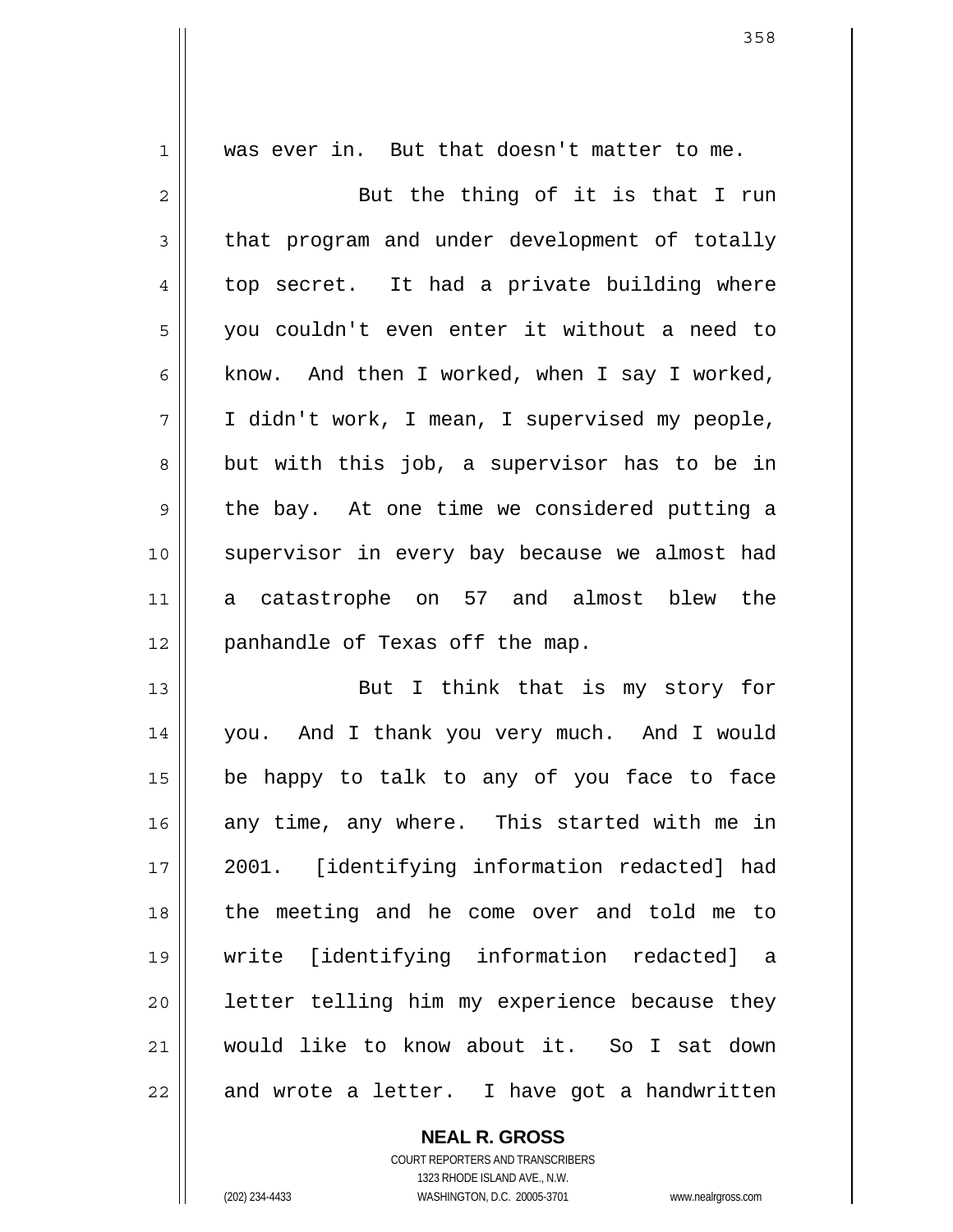| $\mathbf 1$    | copy of it out in my car, if you would like to                      |
|----------------|---------------------------------------------------------------------|
| $\overline{2}$ | And I never did hear a word from<br>see it.                         |
| 3              | [identifying information redacted] or anyone                        |
| 4              | else. This was in 2001 is when I filed my                           |
| 5              | claim was in 2001 and it hasn't been paid yet.                      |
| 6              | CHAIRMAN ZIEMER: Thank you very                                     |
| 7              | much. And there is Mr. Elliott to say hello                         |
| 8              | to you right there.                                                 |
| 9              | (Applause.)                                                         |
| 10             | CHAIRMAN ZIEMER: [identifying                                       |
| 11             | information redacted], is it [identifying                           |
| 12             | information redacted] or [identifying                               |
| 13             | information redacted]? Oh, [identifying                             |
| 14             | information redacted] did not come. Okay. I                         |
| 15             | need the second page of the listings here.                          |
| 16             | Hold on just a moment.                                              |
| 17             | [identifying information redacted]                                  |
| 18             | is not here. While we are fetching the next                         |
| 19             | page, are there any folks on the telephone                          |
| 20             | lines that are going to want to address the                         |
| 21             | assembly this evening?                                              |
| 22             | I was asking if anyone on the phone                                 |
|                | <b>NEAL R. GROSS</b>                                                |
|                | COURT REPORTERS AND TRANSCRIBERS<br>1323 RHODE ISLAND AVE., N.W.    |
|                | WASHINGTON, D.C. 20005-3701<br>(202) 234-4433<br>www.nealrgross.com |

 $\mathsf{I}$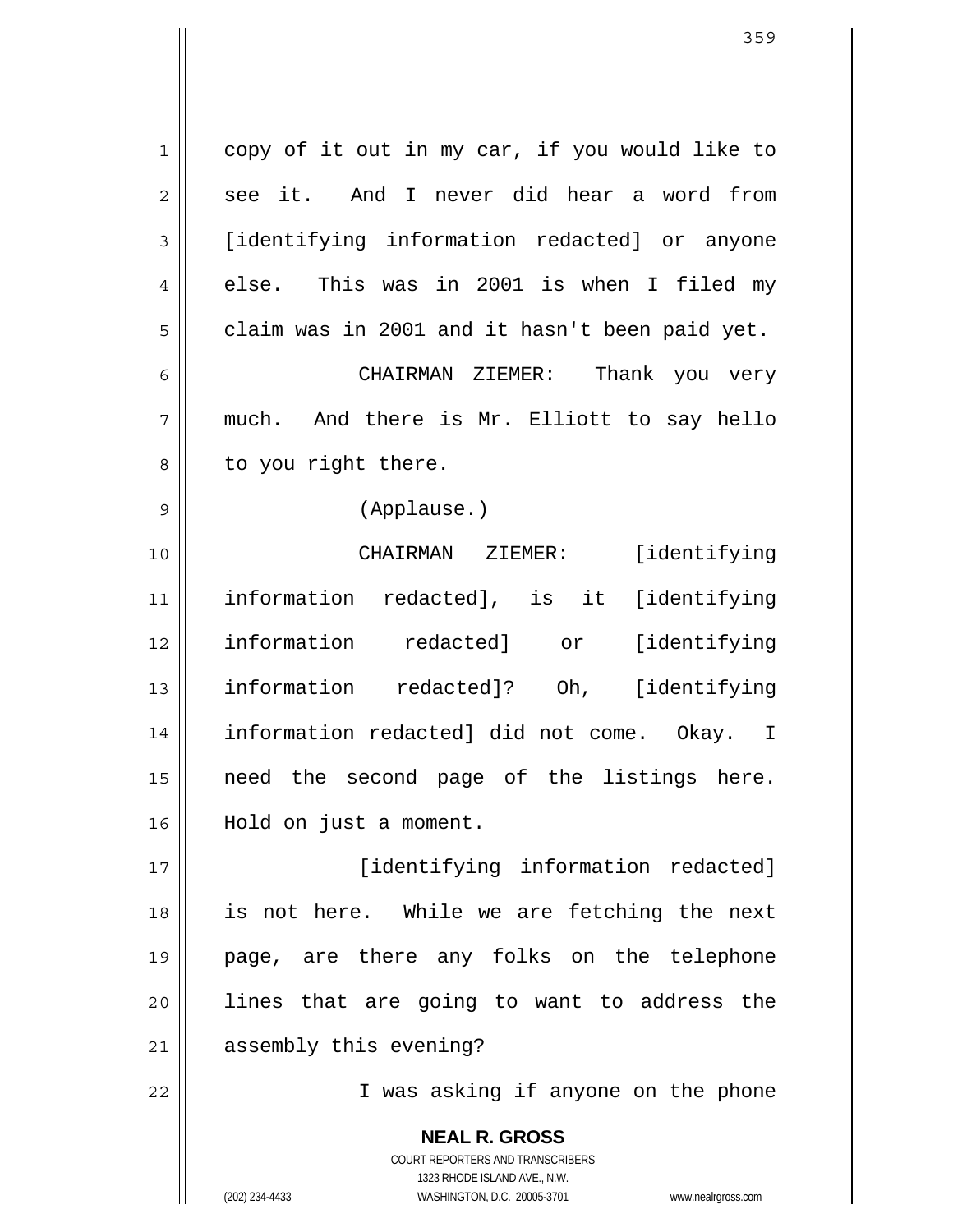1 2 3 4 5 6 7 8 9 10 11 12 13 14 15 16 17 18 19 20 21 22 lines were wanting to address the assembly this evening? We are not quite ready for them but I wanted to see if there were any. Apparently not. Okay, Sue Mathiasmeier. Have I pronounced that correctly? Okay, you are going to get a little help there. Okay, sounds good. MS. MATHIASMEIER: I have come to speak for the dead, not the for the living. I brought my husband's death certificate. He died October 5, 2008 of recurrent malignant pleural effusion and malignant ampullary adenocarcinoma. He was lucky because he worked at Burlington and that saint among men, Dr. Laurence Fuortes, helped us get his compensation. But I will tell you, even when you get the compensation, you have nothing. Like somebody, Gary I think said, they change constantly in Denver. We wouldn't -- he would try to call one of his people, oh, you are

> **NEAL R. GROSS** COURT REPORTERS AND TRANSCRIBERS 1323 RHODE ISLAND AVE., N.W.

(202) 234-4433 WASHINGTON, D.C. 20005-3701 www.nealrgross.com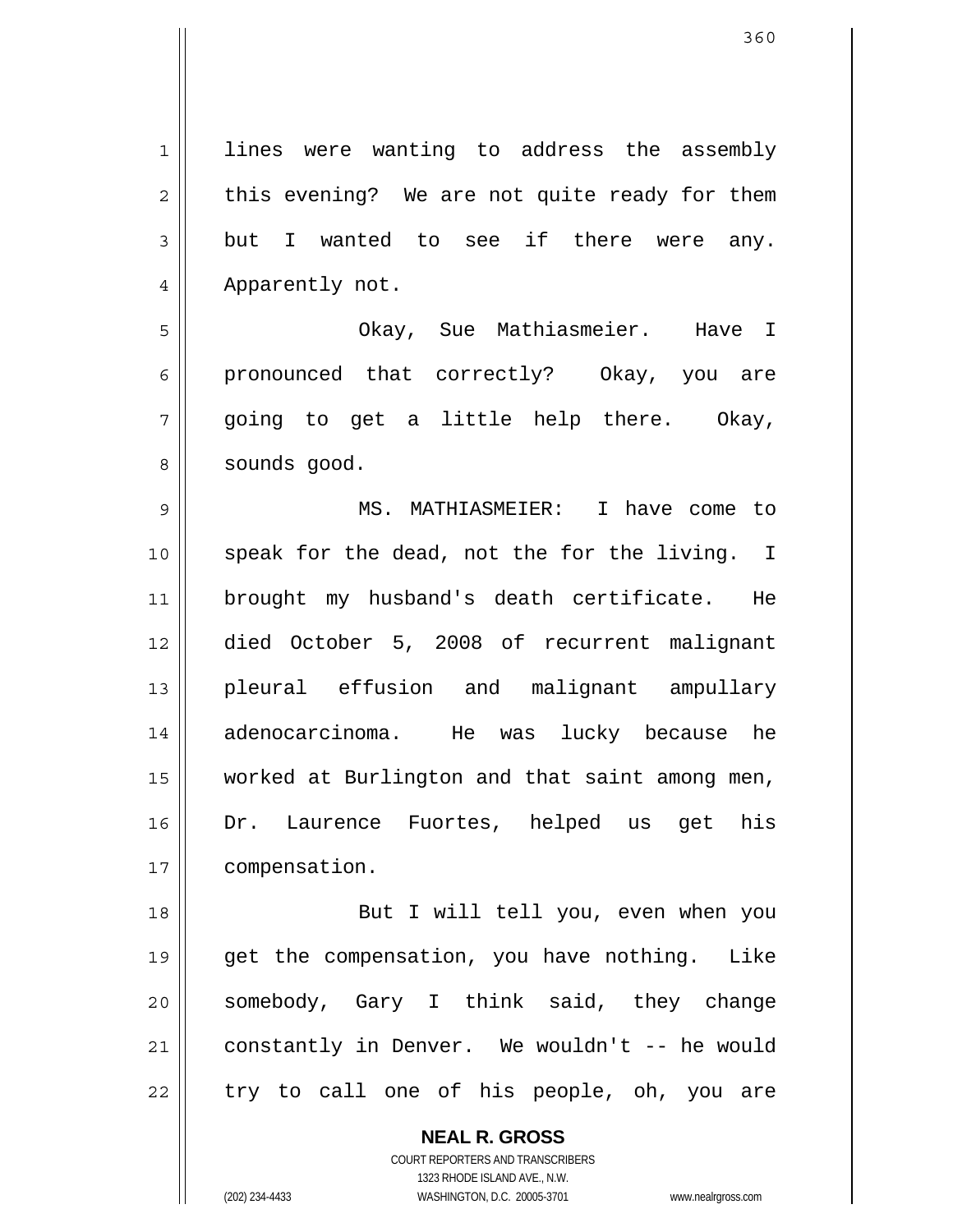1 2 3 4 5 6 7 8 9 10 11 12 13 14 15 16 17 18 19 20 21 22 with somebody else now. You would have to go through the whole thing again. They would approve your thing, send it to Podunk, Kentucky which is where the insurance is paid out of and they would deny it. And they told us we can't talk to the people in Kentucky. So we would have to go back over and over again. He died what six, seven months ago? There are still two things that they denied there. I owe \$2,000 to MD Anderson and to the Veteran's Hospital because, what was he in the hospital for? He died of cancer. But they pick and choose what they want to pay. It is the most corrupt system I have ever seen in my life and it is providing jobs for people who shouldn't have them. But I went to work at Pantex. I have worked at Pantex, Rocky Flats, and LANL. I have done this for 30 some odd years. All of it line work. When I went down in '75, if somebody can tell me that a film badge is the

COURT REPORTERS AND TRANSCRIBERS 1323 RHODE ISLAND AVE., N.W. (202) 234-4433 WASHINGTON, D.C. 20005-3701 www.nealrgross.com

**NEAL R. GROSS**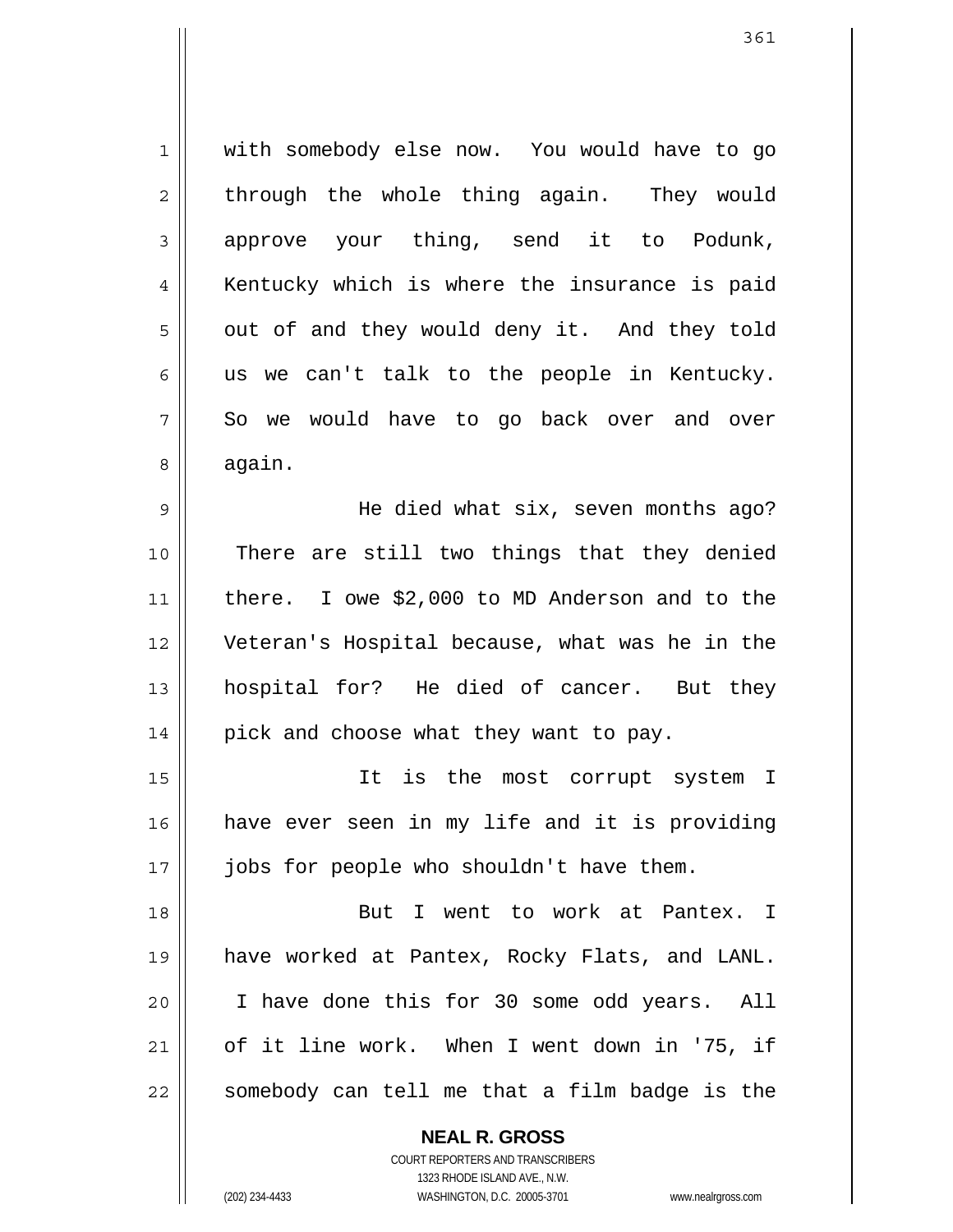| 1  | dosimeter, I will put in with you that is not    |
|----|--------------------------------------------------|
| 2  | what it is. And that is all we had.              |
| 3  | And they wouldn't even pick them                 |
| 4  | I know the guys would call and they would<br>up. |
| 5  | say, well we have been on ours for six months.   |
| 6  | Are you ever going to come down and get them     |
| 7  | and read them? What were they reading anyway?    |
| 8  | I mean, you have to have a catastrophic          |
| 9  | something that even would show. And it wasn't    |
| 10 | measuring anything. We finally got those         |
| 11 | little bitty ones with just the one little       |
| 12 | thing on it. You had to put it on your           |
| 13 | collar.                                          |
| 14 | One of the first jobs I did on the               |
| 15 | line and I worked around where Brenda did and    |
| 16 | those rooms where we had the pits, they would    |
| 17 | bring 16 pits in and open them all. Those        |
| 18 | were those ALR8 cans. They are just cans and     |
| 19 | open them out. Well, us women, you had to        |
| 20 | hold it to you. They had never had aprons,       |
| 21 | lead aprons. We didn't have lead aprons. We      |
| 22 | didn't have what's the thing that goes on the    |

**NEAL R. GROSS** COURT REPORTERS AND TRANSCRIBERS

1323 RHODE ISLAND AVE., N.W.

(202) 234-4433 WASHINGTON, D.C. 20005-3701 www.nealrgross.com

 $\mathbf{I}$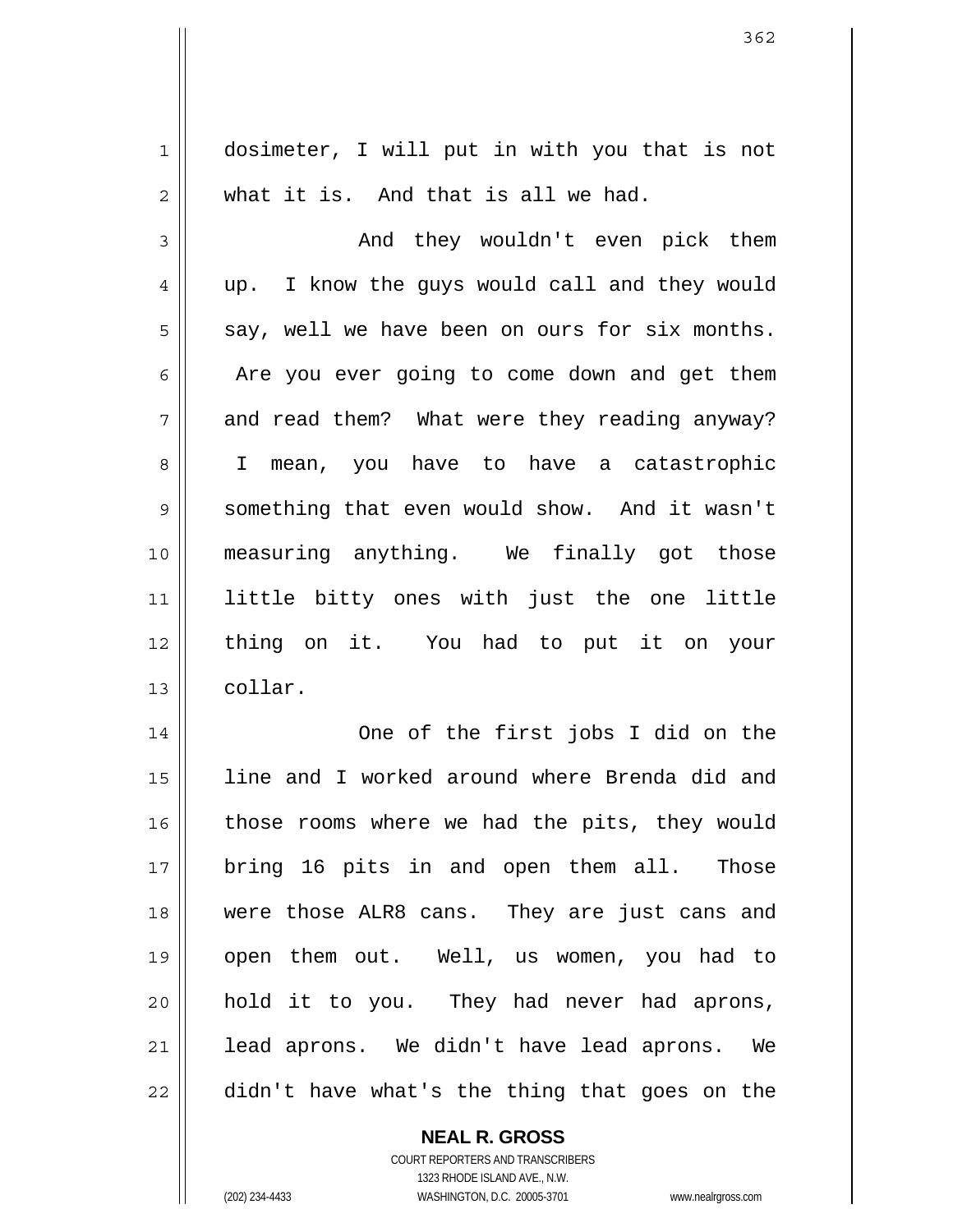face, respirators. We didn't have anything and we made them get us lead aprons. And they made us put the dosimeters behind our lead aprons because we would have to put them in our lap and roll them across the room.

7 And she is right about the guys that Andy -- wasn't it Andy that died? Yes, and he, they would sit on those cans. They would do all kinds of things. It just wasn't controlled at all.

11 12 13 14 15 16 17 18 19 And what Floyd said about Bob's - my husband died. Debbie died, that was his second wife. She was a clerk but she worked only on the line. She had no dosimetry of any kind because they didn't get involved with it. She was in and out of every single bay touching everything just like everybody else did. And I think the first one, they said it was 44 percent.

20 21 22 She had a three-year-old daughter when she died at the age of 34. And I raised her. She is almost [identifying information

> **NEAL R. GROSS** COURT REPORTERS AND TRANSCRIBERS 1323 RHODE ISLAND AVE., N.W. (202) 234-4433 WASHINGTON, D.C. 20005-3701 www.nealrgross.com

1

2

3

4

5

6

8

9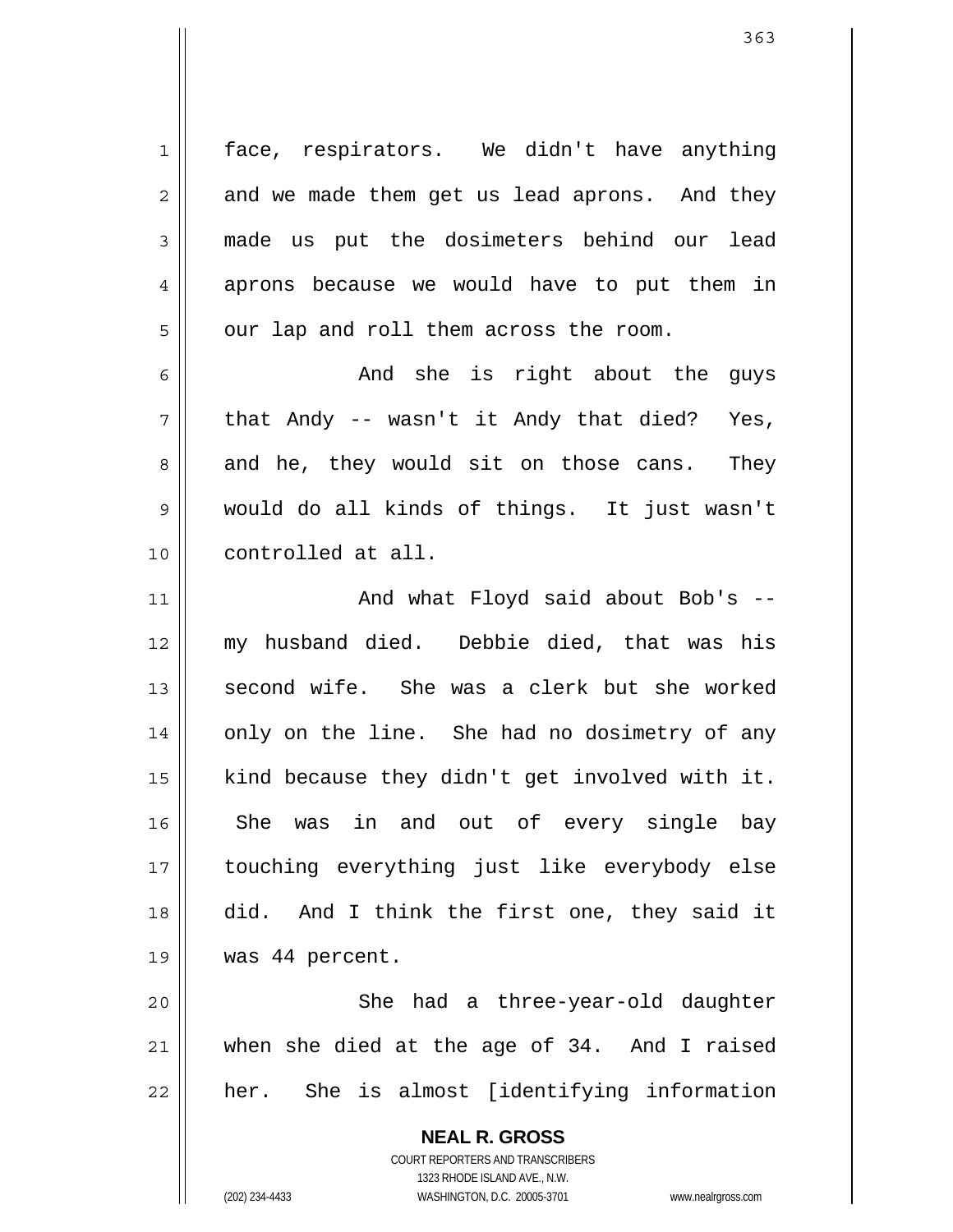redacted] now and she is a very good girl but she should have that money for them killing her mother.

4 5 6 7 8 9 10 11 12 13 And then we got a thing that said they -- I'm sorry, it just makes me so angry. They said they were going to reconsider her case. We didn't even ask them to because we don't have all this information. Where do they get this stuff? How do they tell me that a woman that they don't even know where she worked and never had dosimetry of any kind, they can do a dose reconstruction? How? Where did they -- they come out of thin air.

14 15 16 17 18 19 20 21 22 We read those pages and pages and pages of crap that come in your rejection letter. They said, well, we are reconsidering it. We didn't even ask them to because we couldn't tell them anything else. We told them all we could tell them. And it comes back it was dropped down from like 44 percent to 43 percent after they reconsidered and we didn't even ask them to do that. It was like

## **NEAL R. GROSS**

COURT REPORTERS AND TRANSCRIBERS 1323 RHODE ISLAND AVE., N.W. (202) 234-4433 WASHINGTON, D.C. 20005-3701 www.nealrgross.com

1

2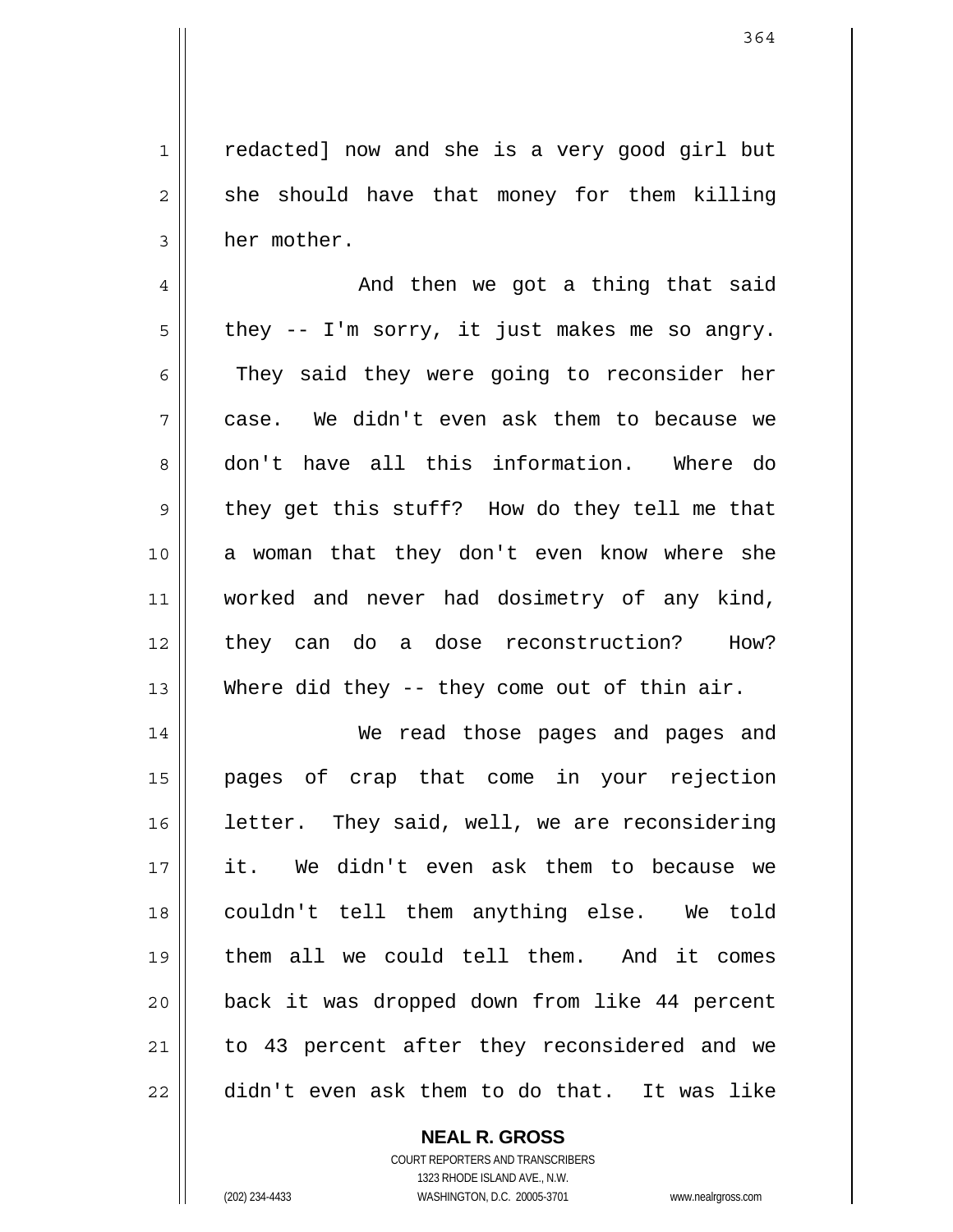1 a slap in the face.

| $\overline{2}$ | And I listen to these people. I                |
|----------------|------------------------------------------------|
| $\mathfrak{Z}$ | have been sitting over there crying. I don't   |
| 4              | recognize these people anymore. They are so    |
| 5              | sick. I mean, I look pretty much like I used   |
| 6              | to except I am twice as big as I used to be    |
| 7              | and I don't have cancer yet. And I have done   |
| 8              | everything that everybody else has. And I      |
| $\mathsf 9$    | have been, when I went to Rocky, I was shocked |
| 10             | because they had rad engineers, they had       |
| 11             | dosimeters, things that Pantex did not have.   |
| 12             | We had so much protection up there             |
| 13             | and they still, there is horrible cancer cases |
| 14             | up there. I have had friends die everywhere.   |
| 15             | I have friends everywhere from these places    |
| 16             | and I just think they should stop denying,     |
| 17             | stop building these huge bureaucracies that we |
| 18             | have had to deal with. It has just been        |
| 19             | horrifying the people that you have to deal    |
| 20             | with and how they treat you. Those last NIOSH  |
| 21             | people were so rude. They, I mean, like we     |
| 22             | are dumbasses or something. Maybe we are.      |

**NEAL R. GROSS** COURT REPORTERS AND TRANSCRIBERS 1323 RHODE ISLAND AVE., N.W.

(202) 234-4433 WASHINGTON, D.C. 20005-3701 www.nealrgross.com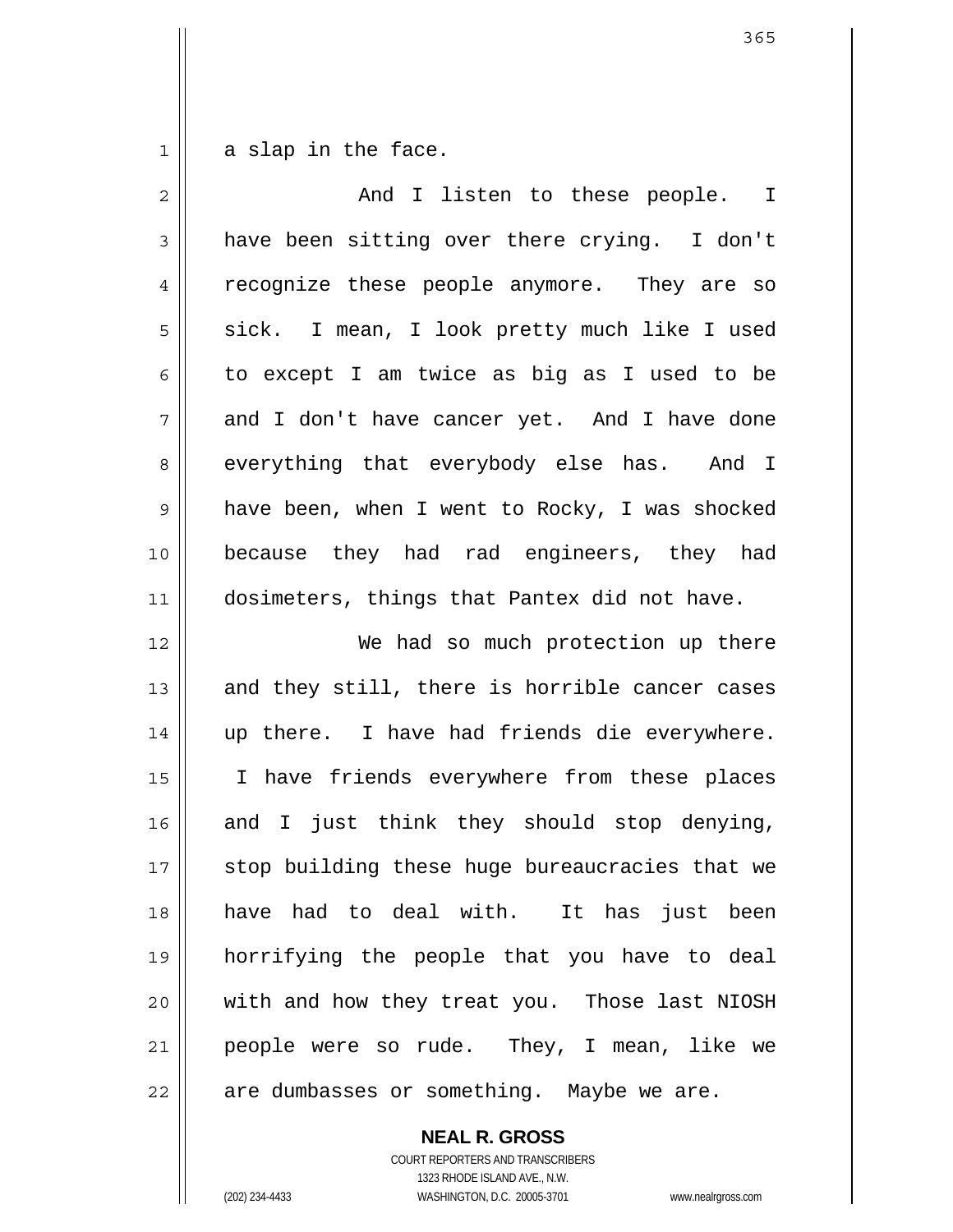| 1  | But does Gary Kennedy, who I have              |
|----|------------------------------------------------|
| 2  | known all my life have to go to Hillary        |
| 3  | Clinton to get something done? We don't have   |
| 4  | Hillary Clinton. My husband was lucky because  |
| 5  | Dr. Fortas, who is a saint among men, and this |
| 6  | is probably killing him to help all of us, but |
| 7  | he helped us get his through and he helped us  |
| 8  | with his Part E. Isn't that right?             |
| 9  | She is keeping me from crying. I               |
| 10 | I am talking too much but I am<br>know<br>SO   |
| 11 | passionate about this. And she made me come    |
| 12 | because I watched it on TV and I saw that guy  |
| 13 | come and say, oh, we know our dose             |
| 14 | reconstruction is right. And I just wanted to  |
| 15 | kick the television. We all want to know,      |
| 16 | where in God's name did you get this? There    |
| 17 | is no records any good. Mason and Hanger ran   |
| 18 | Burlington and then they ran this place. What  |
| 19 | is so different? How come Burlington got it    |
| 20 | but Mason and Hanger can't? They had fewer     |
| 21 | rad programs than we do and actually in some   |
| 22 | ways, better facilities.                       |

**NEAL R. GROSS** COURT REPORTERS AND TRANSCRIBERS 1323 RHODE ISLAND AVE., N.W. (202) 234-4433 WASHINGTON, D.C. 20005-3701 www.nealrgross.com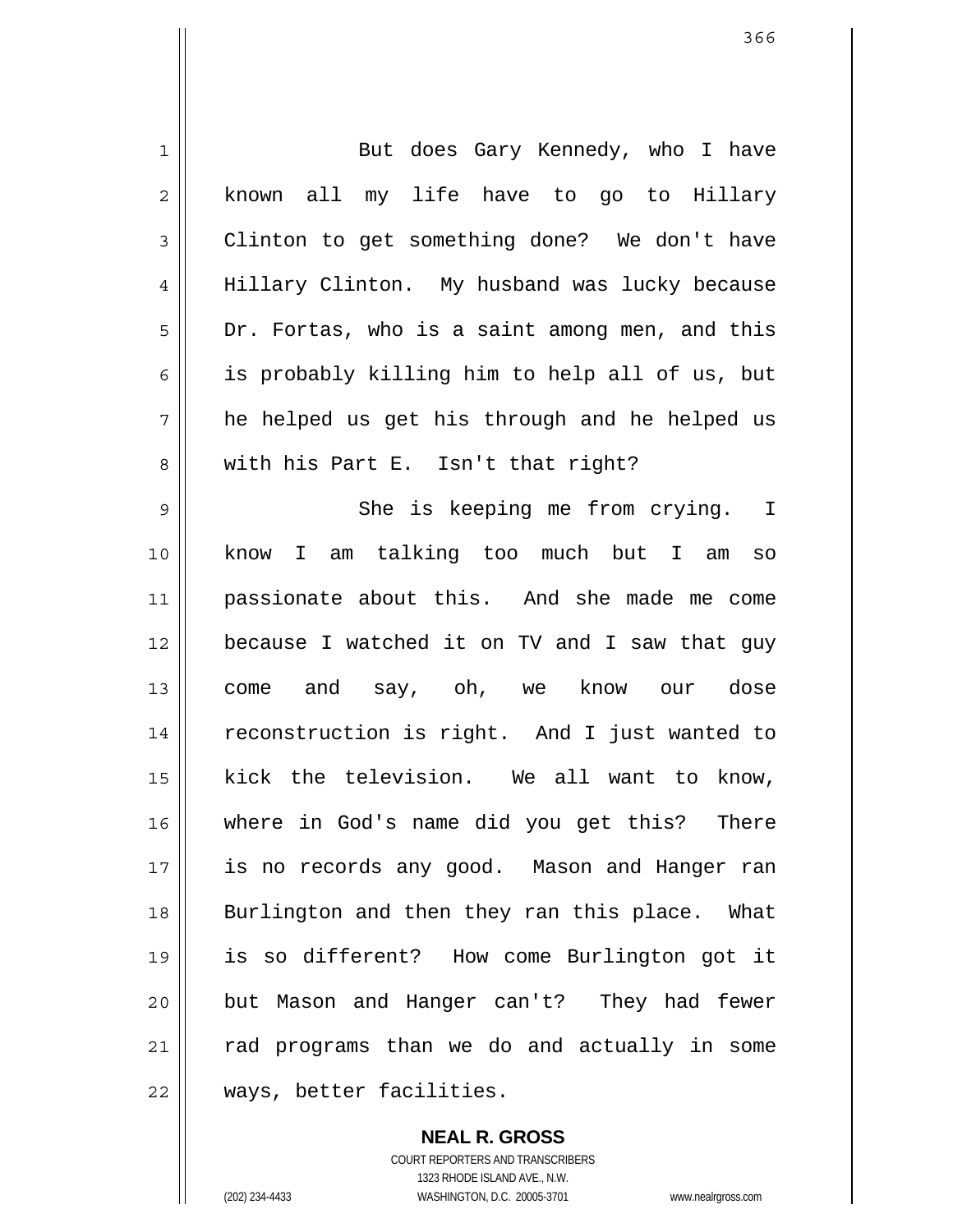1 2 3 4 5 6 7 8 9 10 11 12 13 14 15 16 17 18 19 20 21 22 My husband knew it all. I mean he really knew all this stuff. So did my beautiful brother-in-law. And I just think that they should stop messing around with people's lives because you are letting people die. MS. RAY: I would like to make one more comment about the Burlington plant in Pantex. Cumulative knowledge is what I arrived at this afternoon. Why in God's name don't the lessons and the things that were learned from Burlington, why aren't they transferred over to Pantex? The same people doing mostly the same thing. Likewise, a production control clerk, the same thing that Debbie Mathiasmeier , was who has an approved claim, if they did the same thing, then why isn't the knowledge from that approved claim applied to other people? I know in the 70s and 80s that the Bureau of Mines could annotate every location of the word water and any other thing they

> COURT REPORTERS AND TRANSCRIBERS 1323 RHODE ISLAND AVE., N.W. (202) 234-4433 WASHINGTON, D.C. 20005-3701 www.nealrgross.com

**NEAL R. GROSS**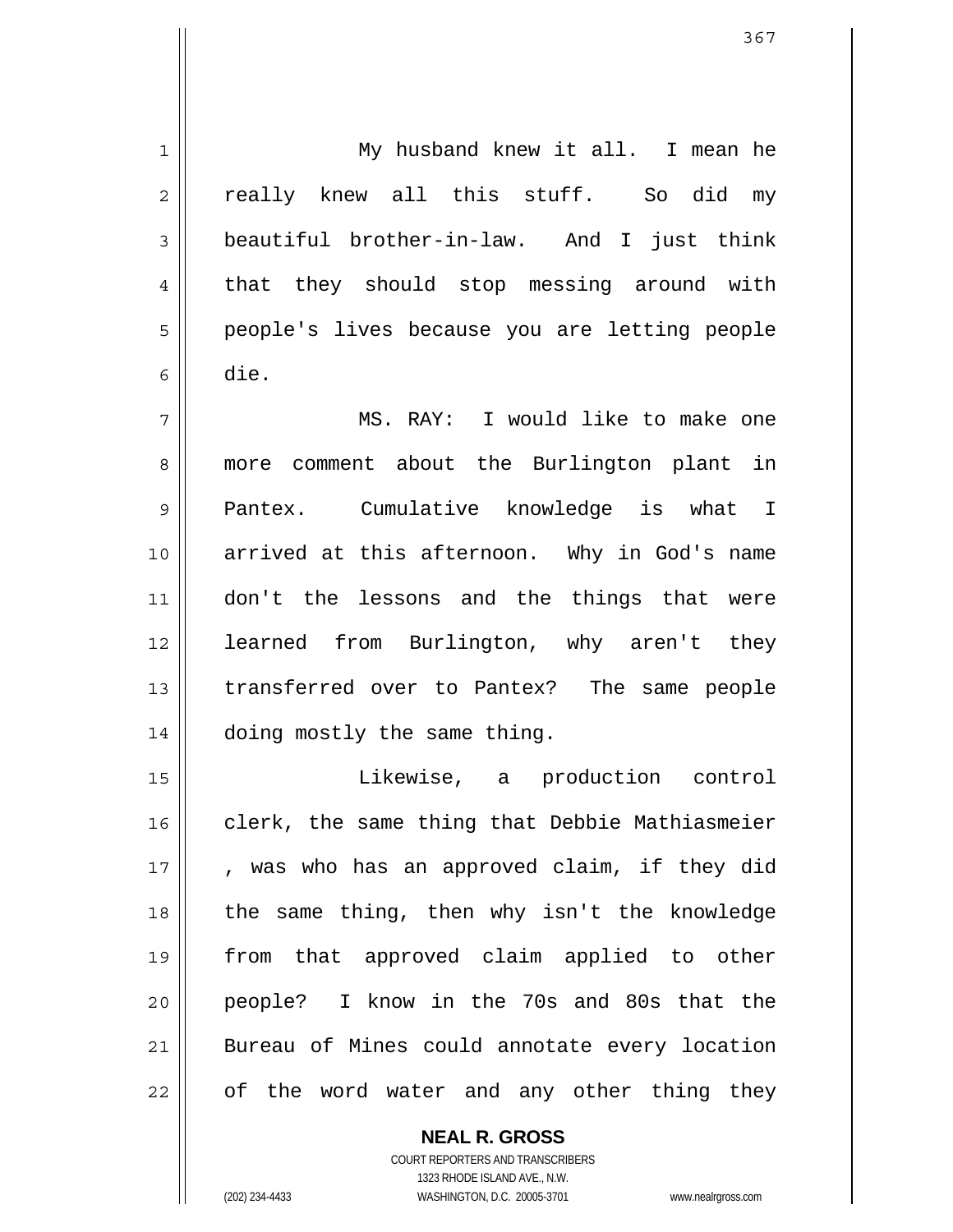1 2 needed to find in any document they ever produced.

3 4 5 6 7 8 9 10 11 12 13 14 15 16 17 18 19 20 Where is the database? Where is the knowledge? All the stuff that has been given to the Department of Labor, to NIOSH, where is the database that can be used for research to help the workers? Right now it is the workers giving everything. It is all on the workers. And that is wrong. All of that information and what is data that is unusable. One of them is unusable. One of them is good stuff. It makes sense. Information has to be used. Right now it is just dumping. That is wrong. And we have the technology now that we should take advantage of that. We should be able to research the claims that have been paid. Why are we redoing everything over and over again? MS. MATHIASMEIER: Well and Floyd, like Debbie, that is who he was talking about

21 22 that set at his desk. I didn't know that. Bob didn't know that. And Bob, he cried so

> **NEAL R. GROSS** COURT REPORTERS AND TRANSCRIBERS

> > 1323 RHODE ISLAND AVE., N.W.

(202) 234-4433 WASHINGTON, D.C. 20005-3701 www.nealrgross.com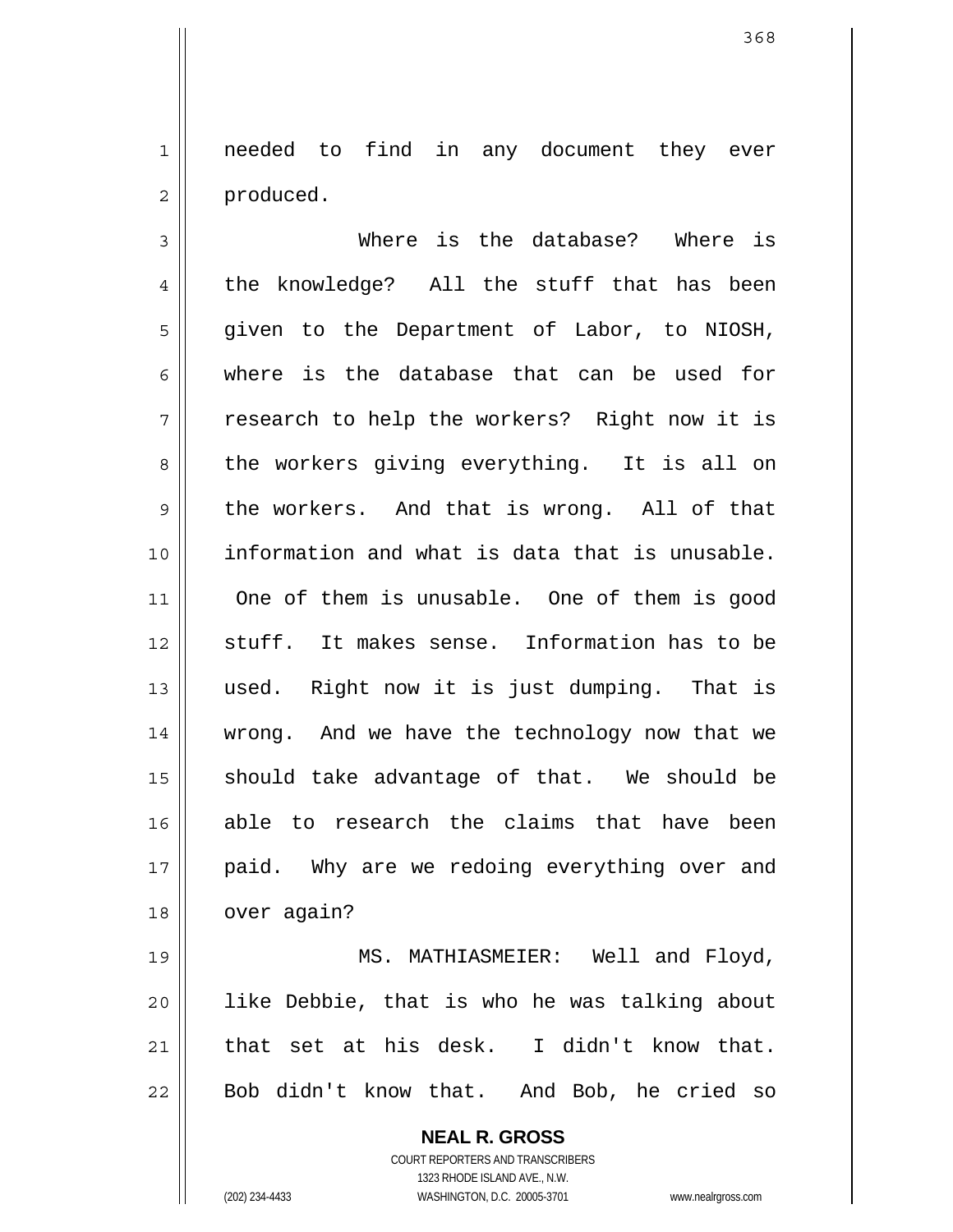| 1              | much the last three years, he cried so much                         |  |  |  |  |  |  |  |  |  |  |
|----------------|---------------------------------------------------------------------|--|--|--|--|--|--|--|--|--|--|
| $\overline{2}$ | about all of this. And these people tried.                          |  |  |  |  |  |  |  |  |  |  |
| 3              | They are hurting. Somebody has to get in                            |  |  |  |  |  |  |  |  |  |  |
| 4              | their corner and stop providing jobs for                            |  |  |  |  |  |  |  |  |  |  |
| 5              | useless whatever these -- I don't even want to                      |  |  |  |  |  |  |  |  |  |  |
| 6              | talk to those people in Kentucky again because                      |  |  |  |  |  |  |  |  |  |  |
| 7              | you cannot talk to them.                                            |  |  |  |  |  |  |  |  |  |  |
| 8              | And the ones in Denver say we can't                                 |  |  |  |  |  |  |  |  |  |  |
| $\mathsf 9$    | talk to them. We were told we can't talk to                         |  |  |  |  |  |  |  |  |  |  |
| 10             | them. But it has to go through them so I can                        |  |  |  |  |  |  |  |  |  |  |
| 11             | get the money. It has to go to Denver but                           |  |  |  |  |  |  |  |  |  |  |
| 12             | they can't talk to Kentucky and they can come                       |  |  |  |  |  |  |  |  |  |  |
| 13             | back and say oh, no, we are not going to pay                        |  |  |  |  |  |  |  |  |  |  |
| 14             | this. I mean, what was MD Anderson for?                             |  |  |  |  |  |  |  |  |  |  |
| 15             | Cancer. Everything cancer. So deny \$1,000?                         |  |  |  |  |  |  |  |  |  |  |
| 16             | That makes no sense at all.                                         |  |  |  |  |  |  |  |  |  |  |
| 17             | MS. RAY: And spend \$10,000 denying                                 |  |  |  |  |  |  |  |  |  |  |
| 18             | it.                                                                 |  |  |  |  |  |  |  |  |  |  |
| 19             | MS. MATHIASMEIER: Yes. I didn't                                     |  |  |  |  |  |  |  |  |  |  |
| 20             | want to come to this thing. It is very hard                         |  |  |  |  |  |  |  |  |  |  |
| 21             | for me.                                                             |  |  |  |  |  |  |  |  |  |  |
| 22             | CHAIRMAN ZIEMER: We thank you for                                   |  |  |  |  |  |  |  |  |  |  |
|                | <b>NEAL R. GROSS</b>                                                |  |  |  |  |  |  |  |  |  |  |
|                | <b>COURT REPORTERS AND TRANSCRIBERS</b>                             |  |  |  |  |  |  |  |  |  |  |
|                | 1323 RHODE ISLAND AVE., N.W.                                        |  |  |  |  |  |  |  |  |  |  |
|                | WASHINGTON, D.C. 20005-3701<br>(202) 234-4433<br>www.nealrgross.com |  |  |  |  |  |  |  |  |  |  |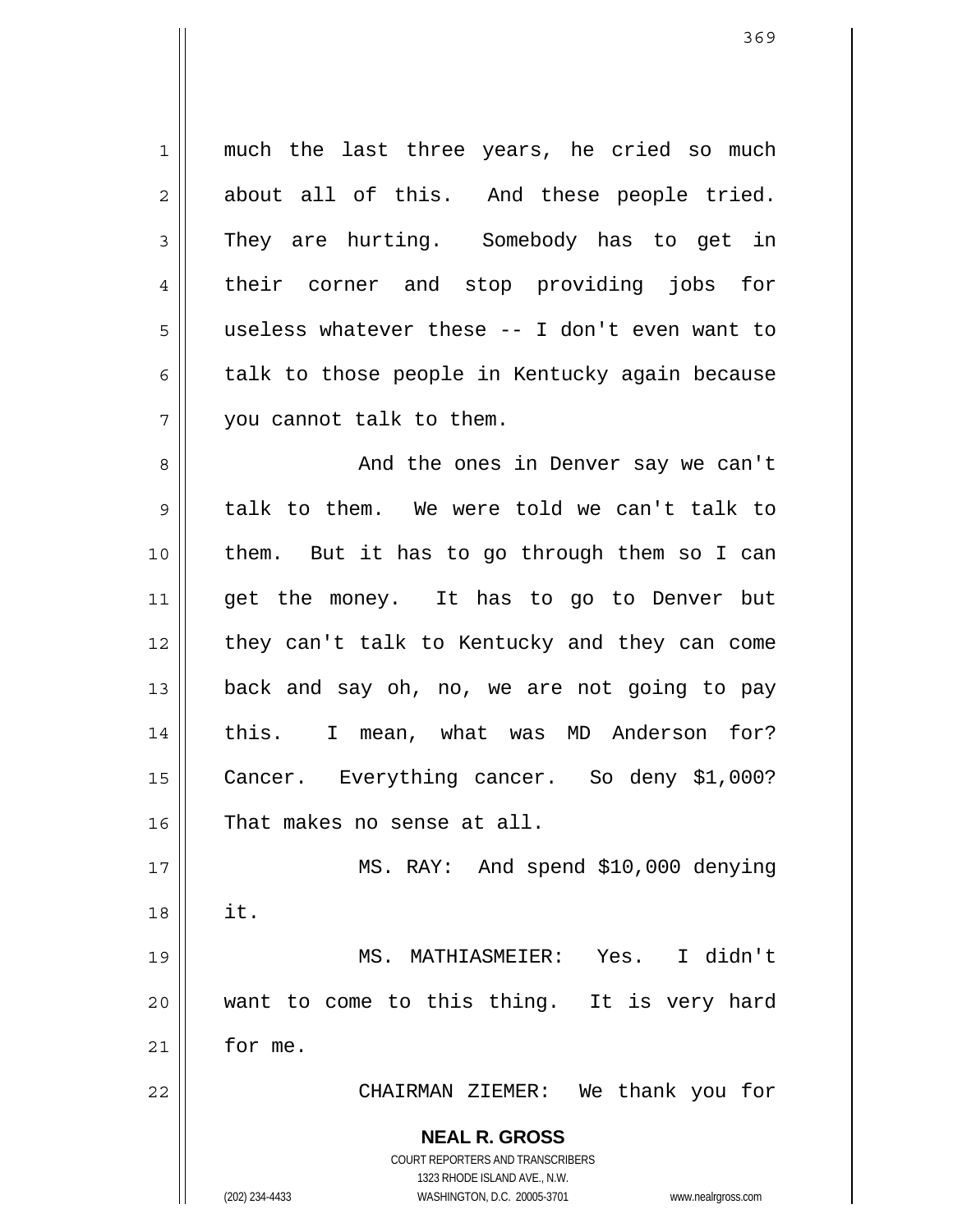1 2 3 4 5 6 7 8 9 10 11 12 13 14 15 16 17 18 19 20 21 22 coming. I know it was difficult. J.W. Tomes. MR. TOMES: I'll just go very quickly and I am understanding this is what this meeting was mainly about. In 1952 we had Mark Vs and Mark VIs which we didn't have any kind of shielding at all. We didn't have badges. Three of my friends and I will give you their names and you won't mention my name. Floyd Kaufman, Johnny Powers, and the other one's name has left me. They all died of cancer and they put in for it and they still contact them in the Denver office every so often and they have destroyed some of the records and they have had to send them back in. But during that time back in 1952 to 1958, there was no shielding. And that was the time if you know the Mark VI, they had open pits. And to make the pit where it was one point safe, they put, as I recall, a trace chain in it. And they had to pull those out. No shielding at all. But that was 1952 to

> **NEAL R. GROSS** COURT REPORTERS AND TRANSCRIBERS

> > 1323 RHODE ISLAND AVE., N.W.

(202) 234-4433 WASHINGTON, D.C. 20005-3701 www.nealrgross.com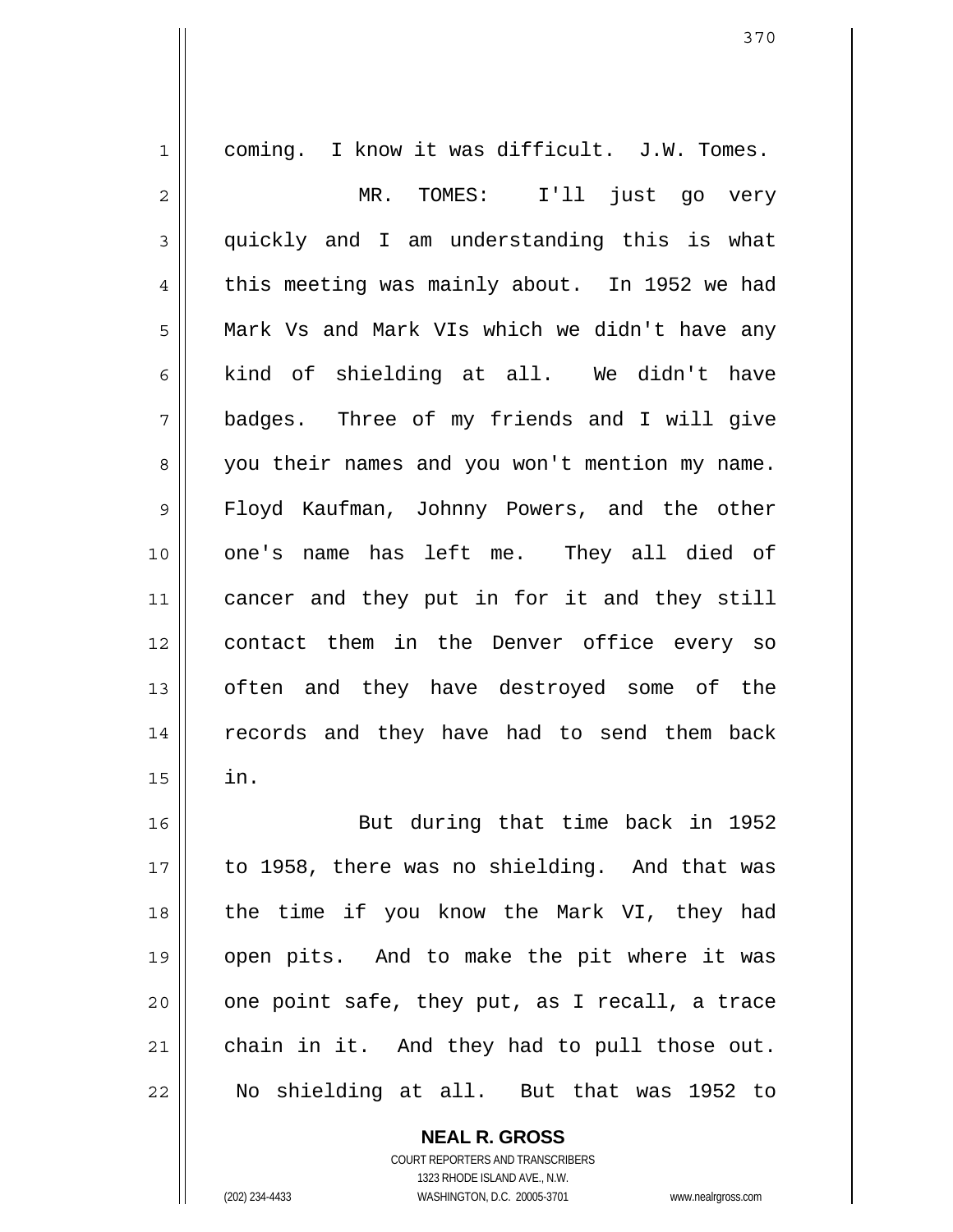1

| $\overline{2}$ | Well, let me bring you up a little             |
|----------------|------------------------------------------------|
| 3              | bit. I wasn't working out there then but       |
| 4              | these people were. Johnny Powers got bone      |
| 5              | cancer all over him and he died on the job.    |
| 6              | But Floyd Kaufman died about ten               |
| 7              | years ago with cancer. And his wife has put    |
| 8              | in for it several times with no luck. And      |
| $\mathsf 9$    | they keep making excuses. And they destroyed   |
| 10             | some papers because she called him and talked  |
| 11             | to him. They wanted him to call and talk.      |
| 12             | And she read a letter to him and they said we  |
| 13             | don't have a copy of that letter. And she      |
| 14             | said well, sir, I am reading the carbon copy   |
| 15             | that I sent to you.                            |
| 16             | So anyhow, but anyhow, let me give             |
| 17             | you a little brief what I did out there. I     |
| 18             | went to work in 1958 and I was on the line     |
| 19             | seven years and I was a technical writer three |
| 20             | years, that was writing the assembly and       |
| 21             | disassembly standards for the weapon systems.  |

And then I was in safety 23 years and then I

**NEAL R. GROSS** COURT REPORTERS AND TRANSCRIBERS 1323 RHODE ISLAND AVE., N.W.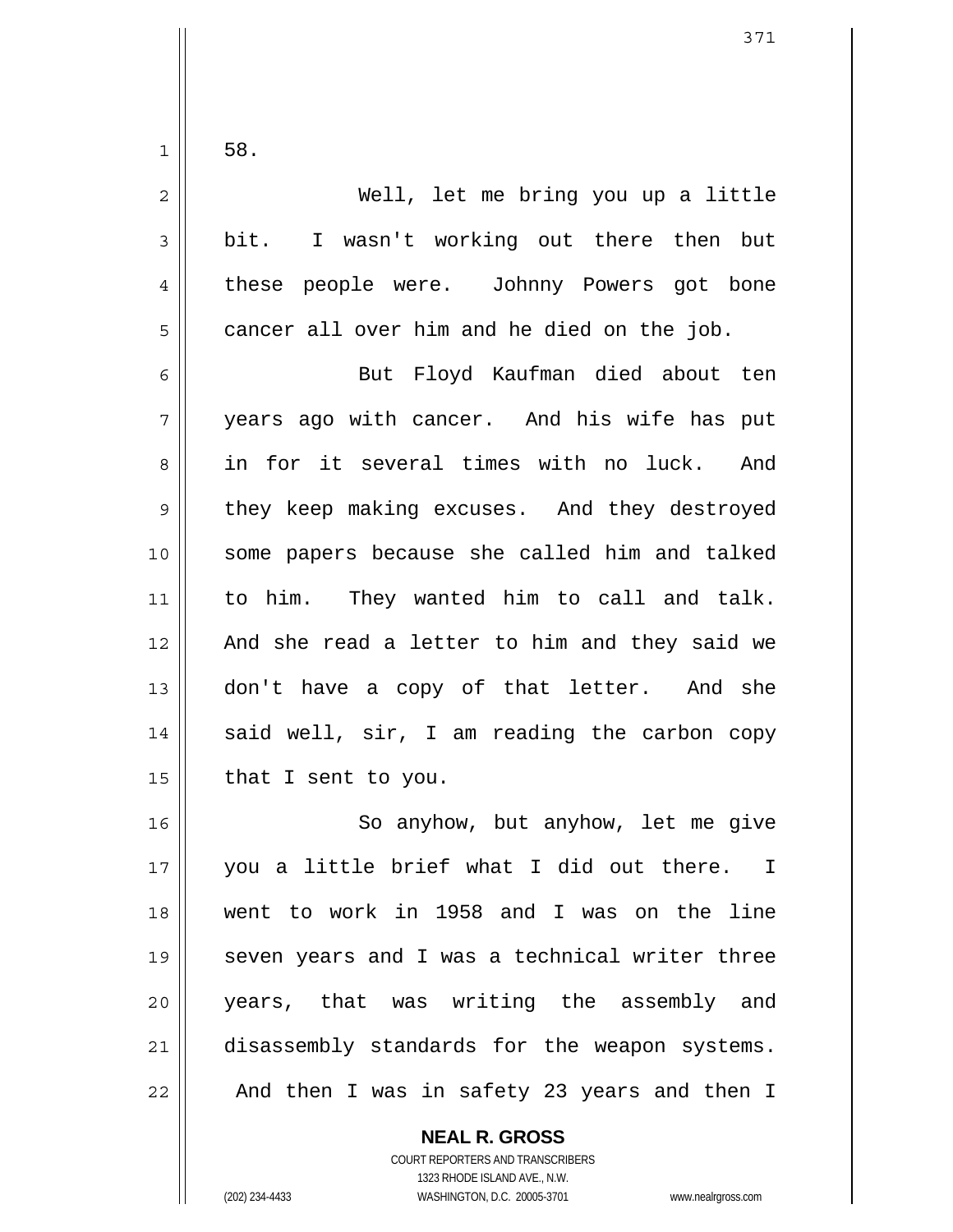1 2 3 4 5 6 7 8 9 went over to emergency management. And the last ten years out there, I managed the accident response crew, which is responsible for responding anywhere in the world to a nuclear weapon accident. And our job at Pantex was to package the weapon and the debris and get it shipped to the disposal sites. That was my job for the last ten years I was out there.

10 11 12 13 14 15 16 17 18 19 But in 1989, there was an incident in cell one at Pantex plant. And what they did, you are probably not familiar with the weapons but you have to loosen a valve to take the tritium bottle off. When they loosened that valve, the alarm went off and everybody evacuated. But they left the valve. They didn't tack it back up, which they were supposed to but I can understand why they didn't if the alarm went off.

20 21 22 But anyhow, they sent two people in there to tighten the valve and then later on, they took two people in there to pinch the

> **NEAL R. GROSS** COURT REPORTERS AND TRANSCRIBERS 1323 RHODE ISLAND AVE., N.W. (202) 234-4433 WASHINGTON, D.C. 20005-3701 www.nealrgross.com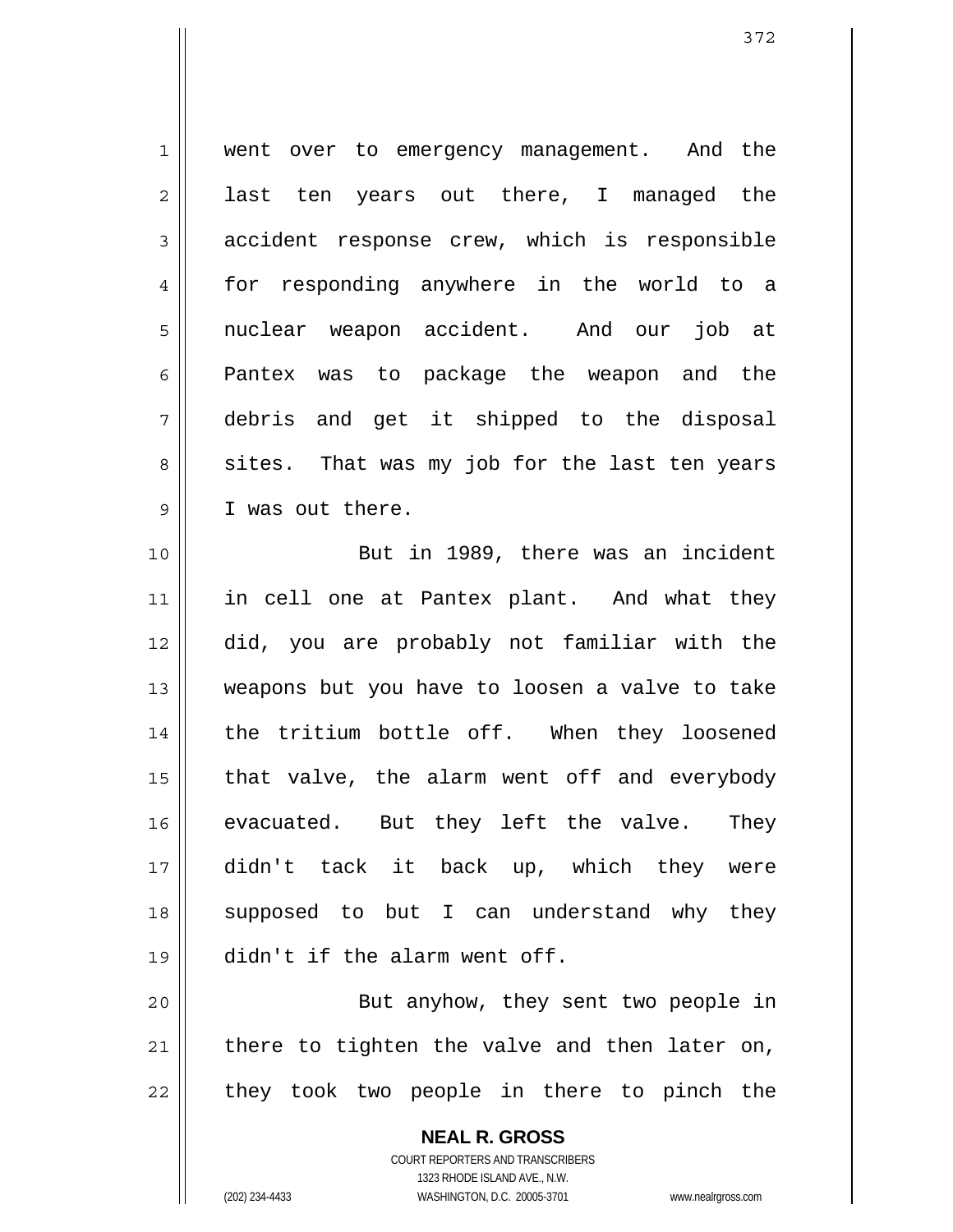valve off and retrieve it. And there is a guy in there with a monitor, tritium monitor and he said, we have got to leave, because the tritium monitor is just pegged out. So they left.

6 7 8 9 10 11 12 13 14 15 16 17 18 19 20 21 22 And they decided they didn't know anything, enough about it, so they got a hold of Savannah River, which makes tritium. And they came in and they said, yes, you need to know this, and this, and this. And I will go ahead and tell you, I was one of those people, and the cell was the reason I know so much about it. But they asked me, the Savannah River people asked me, how long will it take you to package this bottle, once you get it off? And they had me to go into another cell and time it. It took 50 minutes. And so they said put on six pair of surgical gloves and pull one off every ten minutes because tritium will migrate through the tritium glove or the surgical glove, and once it migrates through it, it will migrate into your skin. Well,

> **NEAL R. GROSS** COURT REPORTERS AND TRANSCRIBERS 1323 RHODE ISLAND AVE., N.W.

1

2

3

4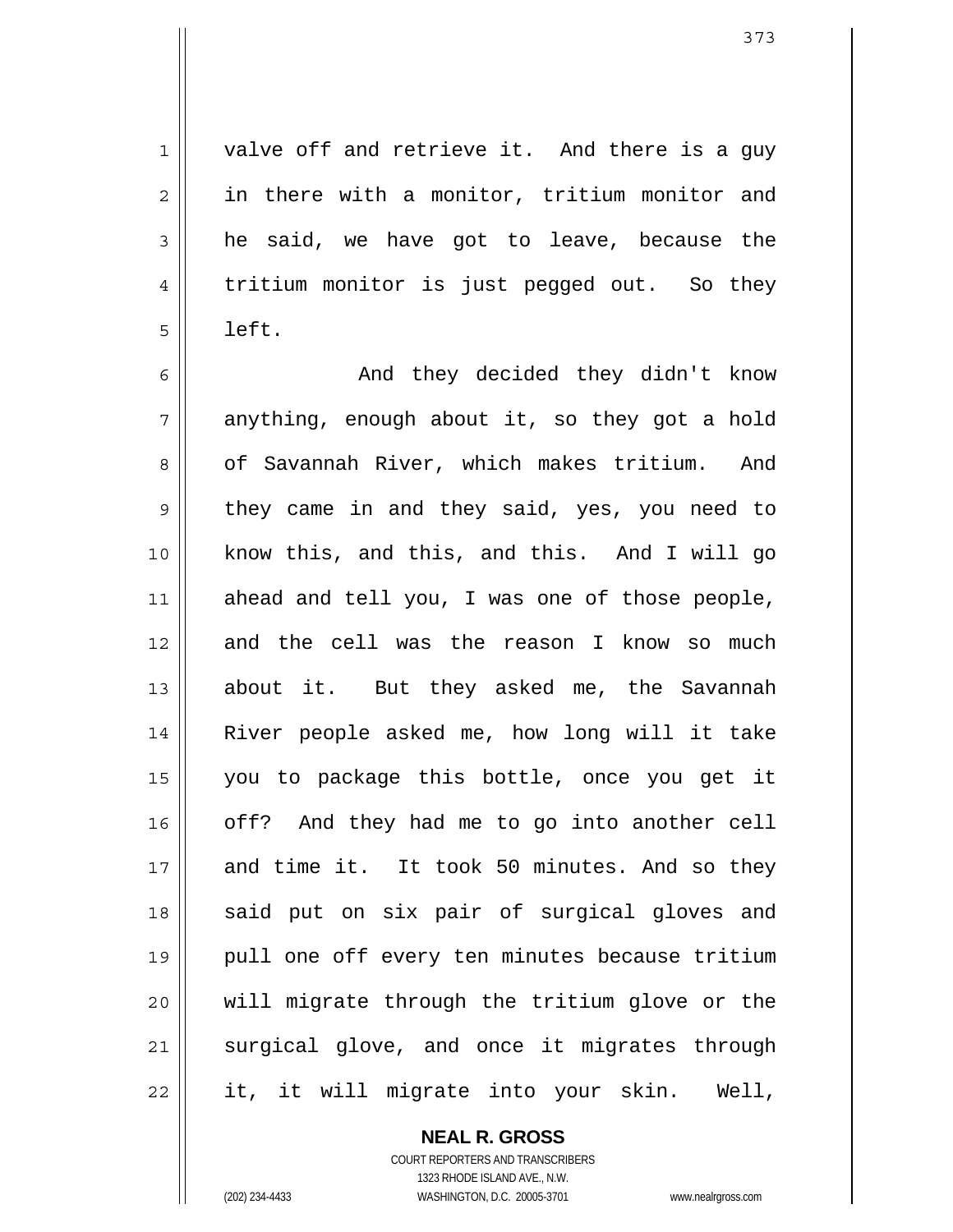1 2 they were with me in the cell for probably an hour with just one pair on.

3 4 5 6 7 8 9 10 11 But anyhow, when I turned in for a claim, I brought this up. And I went to Pantex. And what the Pantex records say is that they had a tritium, they had an incident in cell one. The alarm went off. The four people evacuated with a minimum exposure. And they locked the cell up and it hasn't been unlocked since. They destroyed all the records.

12 13 14 15 16 17 18 19 20 21 22 But they had me to give a urine sample the next day after I was in there so long. And I give it to them. I went in and asked the health physics person how much I was allowed and he says, well, I am researching that issue as we speak. I went across to the doctor in the lab and I says how much did I get. I got no answer. And I have never gotten an answer of how much tritium we were exposed to, me and the other guy. However, they have destroyed all the records. You

> **NEAL R. GROSS** COURT REPORTERS AND TRANSCRIBERS 1323 RHODE ISLAND AVE., N.W. (202) 234-4433 WASHINGTON, D.C. 20005-3701 www.nealrgross.com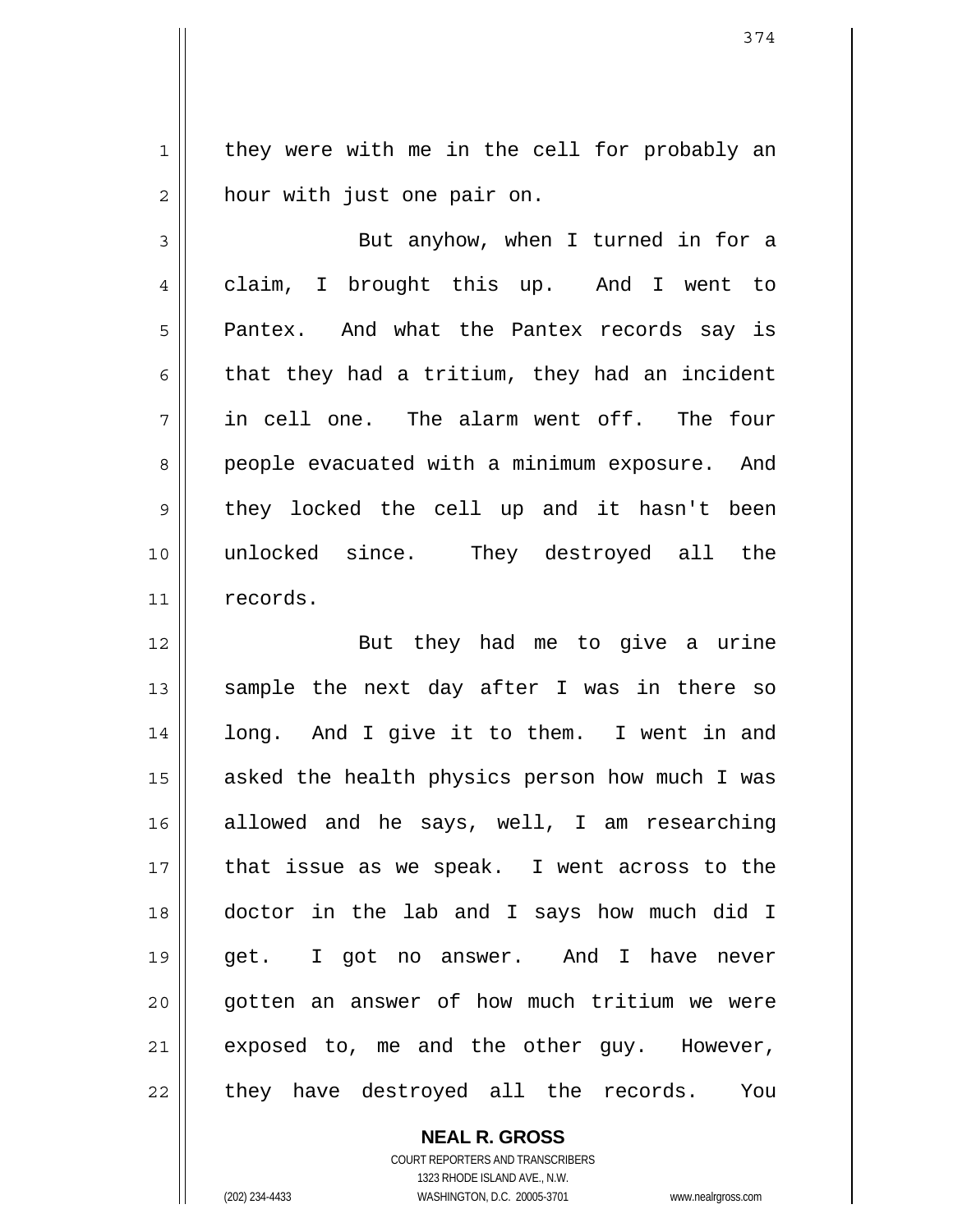| $\mathbf 1$    | won't find those records at Pantex.                                                                 |  |  |  |  |  |  |  |  |  |  |  |  |
|----------------|-----------------------------------------------------------------------------------------------------|--|--|--|--|--|--|--|--|--|--|--|--|
| $\overline{2}$ | When I filed for my claim, which I                                                                  |  |  |  |  |  |  |  |  |  |  |  |  |
| 3              | had a heart attack about a year after that, I                                                       |  |  |  |  |  |  |  |  |  |  |  |  |
| 4              | give them what they had at Pantex and I have                                                        |  |  |  |  |  |  |  |  |  |  |  |  |
| 5              | put -- this is the rest of the story. And I                                                         |  |  |  |  |  |  |  |  |  |  |  |  |
| 6              | told them what happened. But, my claim was of                                                       |  |  |  |  |  |  |  |  |  |  |  |  |
| 7              | course denied.                                                                                      |  |  |  |  |  |  |  |  |  |  |  |  |
| 8              | And I just don't understand if they                                                                 |  |  |  |  |  |  |  |  |  |  |  |  |
| 9              | had a big investigation on it. I went up and                                                        |  |  |  |  |  |  |  |  |  |  |  |  |
| 10             | answered questions in the investigation and I                                                       |  |  |  |  |  |  |  |  |  |  |  |  |
| 11             | don't understand why a plant that size would                                                        |  |  |  |  |  |  |  |  |  |  |  |  |
| 12             | destroy any accident record. In fact, when I                                                        |  |  |  |  |  |  |  |  |  |  |  |  |
| 13             | was in safety, we had an accident, we never                                                         |  |  |  |  |  |  |  |  |  |  |  |  |
| 14             | destroyed that accident record because                                                              |  |  |  |  |  |  |  |  |  |  |  |  |
| 15             | somebody might need it some time. But they                                                          |  |  |  |  |  |  |  |  |  |  |  |  |
| 16             | destroyed that. And you won't find it                                                               |  |  |  |  |  |  |  |  |  |  |  |  |
| 17             | anywhere. Okay? Thank you.                                                                          |  |  |  |  |  |  |  |  |  |  |  |  |
| 18             | CHAIRMAN ZIEMER: Thank you.<br>Next                                                                 |  |  |  |  |  |  |  |  |  |  |  |  |
| 19             | we have Ken Meriwether.                                                                             |  |  |  |  |  |  |  |  |  |  |  |  |
| 20             | MR. MERIWETHER: I defer.                                                                            |  |  |  |  |  |  |  |  |  |  |  |  |
| 21             | CHAIRMAN ZIEMER: Ken, okay. How                                                                     |  |  |  |  |  |  |  |  |  |  |  |  |
| 22             | about Gary Brown. Is Gary here?                                                                     |  |  |  |  |  |  |  |  |  |  |  |  |
|                | <b>NEAL R. GROSS</b>                                                                                |  |  |  |  |  |  |  |  |  |  |  |  |
|                | COURT REPORTERS AND TRANSCRIBERS                                                                    |  |  |  |  |  |  |  |  |  |  |  |  |
|                | 1323 RHODE ISLAND AVE., N.W.<br>(202) 234-4433<br>WASHINGTON, D.C. 20005-3701<br>www.nealrgross.com |  |  |  |  |  |  |  |  |  |  |  |  |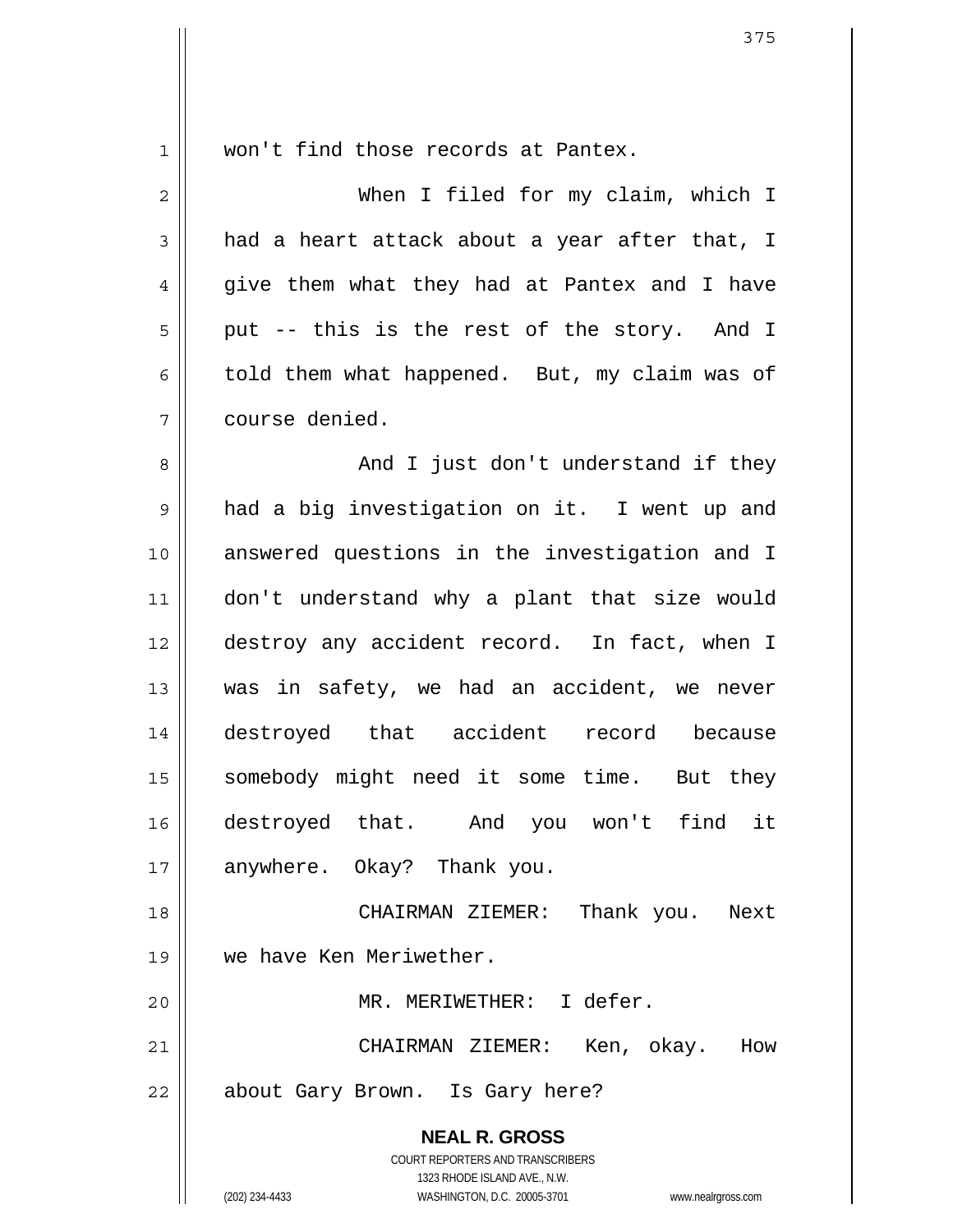1 2 3 4 5 6 7 8 9 10 11 12 13 14 15 16 MR. BROWN: I am Gary Brown. I was a security guard out there for 24 years and I am on disability also. I am a cancer survivor. I was involved in the tritium incident as well in 89. And at that time, security people didn't wear any type of dosimetry. I did apply for Part B and I was denied due to the so-called calculation method, which like so many other people here, I could not make any sense of how they could come up with a less than 50 percent calculation for me. But I was also exposed to several other radiation. One was cobalt, just due to a supervisor ill-advising me to open a bay up for an electrician.

17 18 19 20 21 22 I was diagnosed with multiple myeloma cancer at the age of 45 in 2005. Which if you look that up, it is very extremely rare for a person usually, well, at that age it is just almost unheard of to receive this multiple myeloma, which can be

> **NEAL R. GROSS** COURT REPORTERS AND TRANSCRIBERS 1323 RHODE ISLAND AVE., N.W. (202) 234-4433 WASHINGTON, D.C. 20005-3701 www.nealrgross.com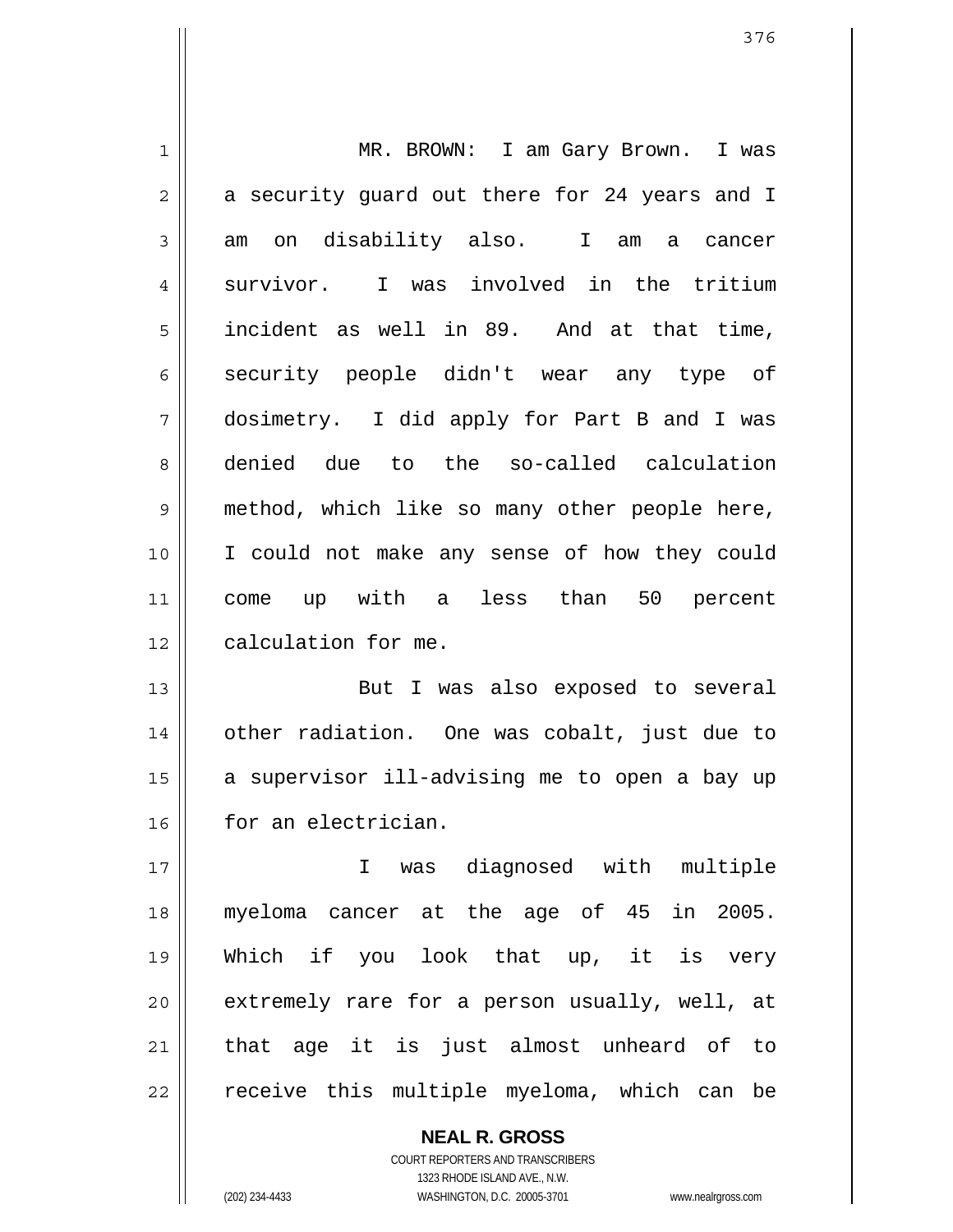**NEAL R. GROSS** 1 2 3 4 5 6 7 8 9 10 11 12 13 14 15 16 17 18 19 20 21 22 considered as a radiogenic-activated cancer. The cancer tumor wrapped around my spine and basically broke my neck. It crushed my C-7 vertebra, which had to be rebuilt and I went through a number of radiation treatments. But it has taken us three years. We attended one hearing for Part B, like I say, which was turned down. And then I went to Part E. And also my wife and I we have fought tooth and nail for this. And finally, last November I was approved for Part E and I am now in the process of trying to get documentation from my oncologist to finish the paperwork up. But it is a crime that it takes so long, especially for people who are older and obviously sicker than I am. It is just my hope and prayer that we can improve this system because it is, it truly is on the verge of being broke or is broken. Thank you. CHAIRMAN ZIEMER: And thank you,

> COURT REPORTERS AND TRANSCRIBERS 1323 RHODE ISLAND AVE., N.W.

(202) 234-4433 WASHINGTON, D.C. 20005-3701 www.nealrgross.com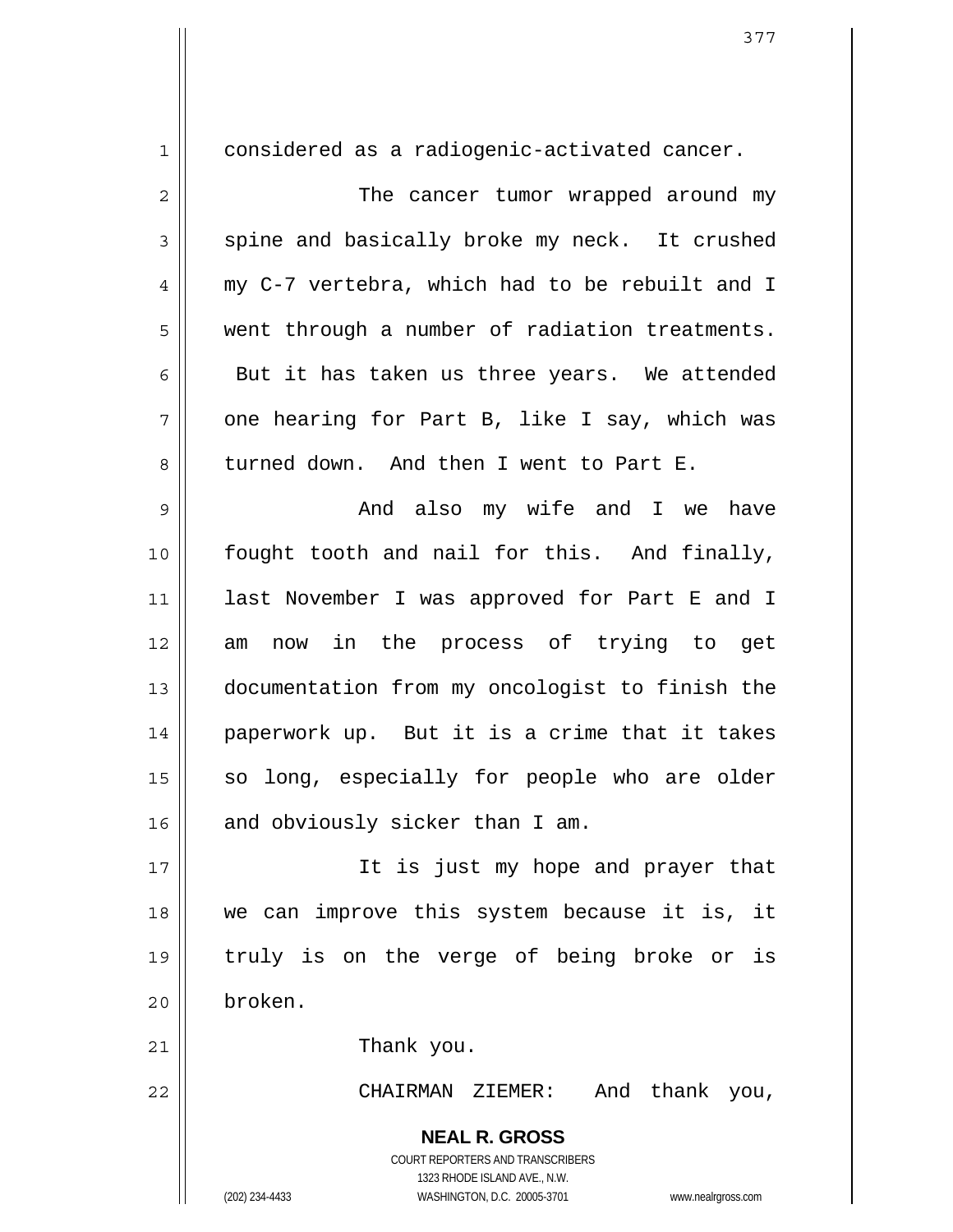1 2 Gary. Then I have Rita Baker on the list. Rita, are you here?

3 4 5 6 7 8 9 10 11 12 13 MS. BAKER: I am a surviving spouse. My husband passed away ten and a half years ago and he started working in February of 58 and he was an explosives handler. The only thing that he ever told me was that he carried some boxes to be put on an airplane. And they were wrapped and you could write your name and it would light up. So, there was something there. And he worked in there until 62 and then he went into the machine shop as a metal trader.

14 15 16 17 18 19 And so in 90 he had to go to Scott and Wyeth and he had carcinoma of the spine. And that made him a paraplegic. The next 16 years, I was taking care of him. So, he finally passed away and he had pancreatic cancer also when he passed away.

20 21 22 So I hope these men all that worked out there know more about it than I do. I am just a survivor.

> **NEAL R. GROSS** COURT REPORTERS AND TRANSCRIBERS 1323 RHODE ISLAND AVE., N.W. (202) 234-4433 WASHINGTON, D.C. 20005-3701 www.nealrgross.com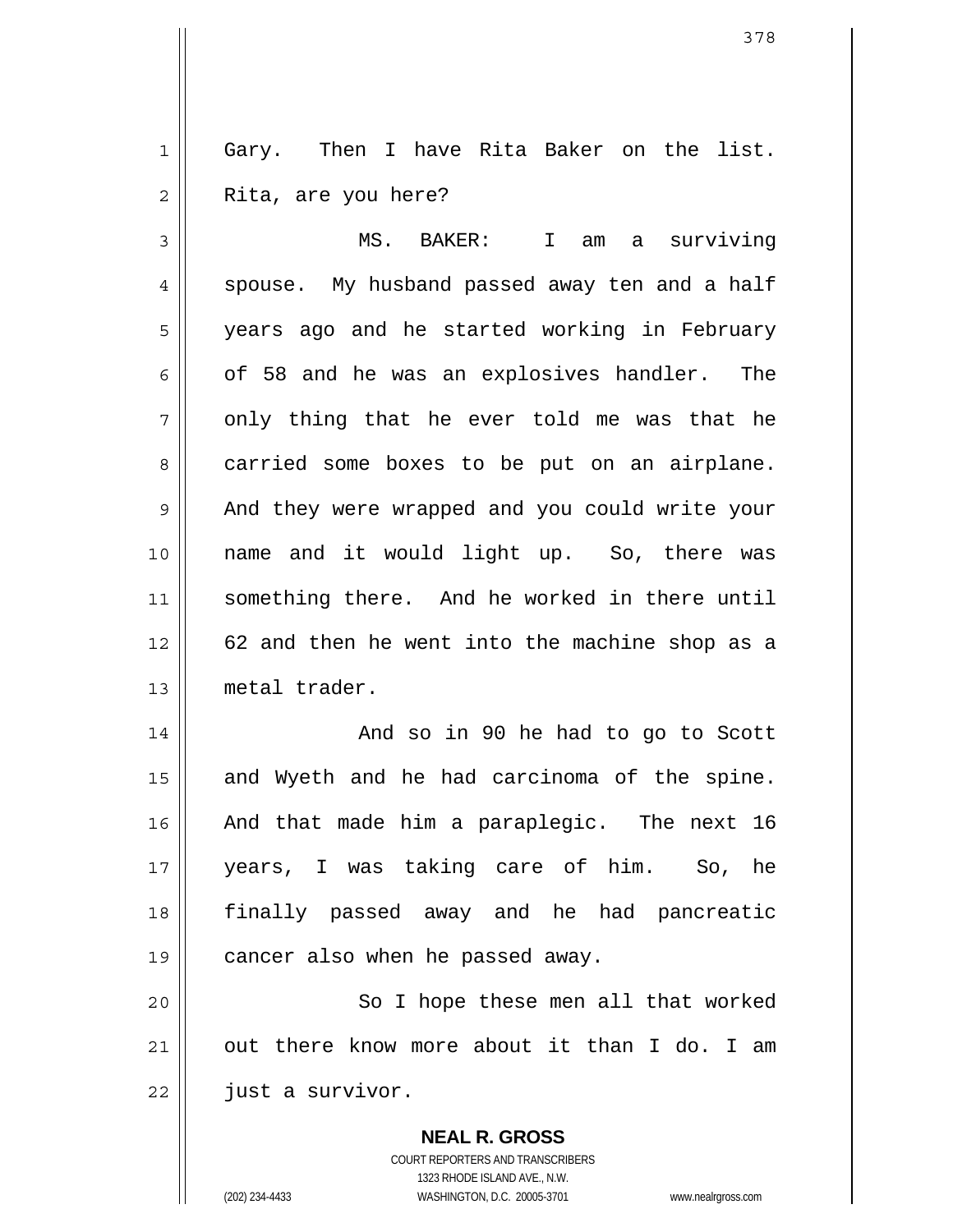| $\mathbf{1}$   | But anyway, it is just like they               |
|----------------|------------------------------------------------|
| $\overline{2}$ | say. We called; they send us to somebody       |
| 3              | else. We don't know who they are. And they     |
| $\overline{4}$ | say, call every month. And nothing.            |
| 5              | So, thank you.                                 |
| 6              | CHAIRMAN ZIEMER: I want to check               |
| 7              | again to see if there are any individuals on   |
| 8              | the phone lines that wanted to make comment    |
| 9              | tonight.                                       |
| 10             | MS. KLEA: Yes, this is Bonnie Klea             |
| 11             | from California.                               |
| 12             | CHAIRMAN ZIEMER: Yes, Bonnie.                  |
| 13             | MS. KLEA: I would just like to                 |
| 14             | thank all of the Pantex workers for being      |
| 15             | brave and coming out and telling everyone what |
| 16             | happened. And I would like to let you know     |
| 17             | that your situation is the same everywhere.    |
| 18             | I worked at the Santa Susana Field             |
| 19             | Lab and we had ten nuclear reactors. And we    |
| 20             | actually had a partial meltdown in 1959. And   |
| 21             | the Site Profile said we had a cladding        |
|                |                                                |

**NEAL R. GROSS** COURT REPORTERS AND TRANSCRIBERS

1323 RHODE ISLAND AVE., N.W.

(202) 234-4433 WASHINGTON, D.C. 20005-3701 www.nealrgross.com

 $\mathsf{I}$ 

 $\mathsf{I}$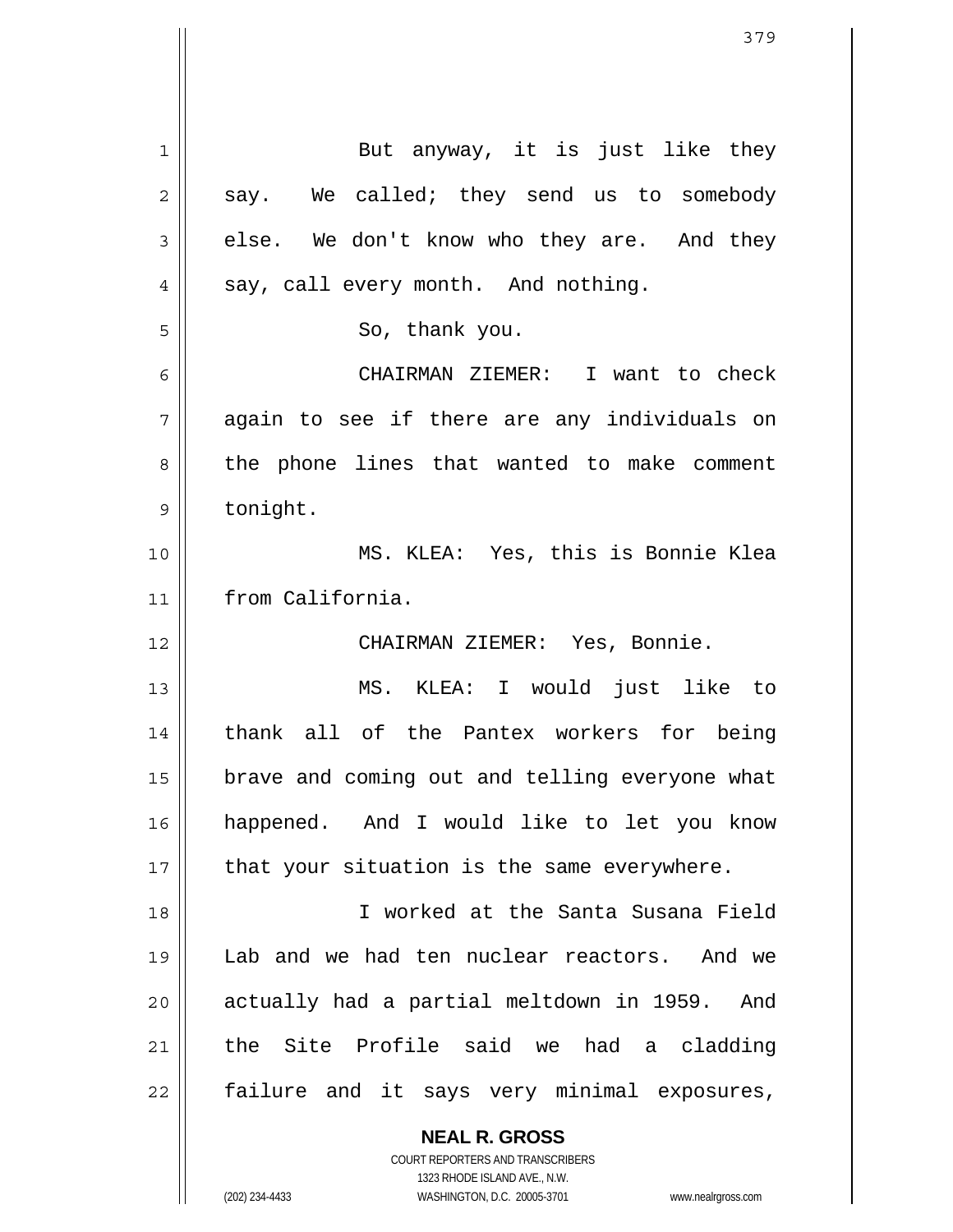1 which is not true.

| $\overline{2}$ | And at our site, we have a very                                                                                                                                 |  |  |  |  |  |  |  |  |  |  |  |
|----------------|-----------------------------------------------------------------------------------------------------------------------------------------------------------------|--|--|--|--|--|--|--|--|--|--|--|
| 3              | large amount of bladder cancers, which is                                                                                                                       |  |  |  |  |  |  |  |  |  |  |  |
| $\overline{4}$ | similar to what the BIER studies show. Very                                                                                                                     |  |  |  |  |  |  |  |  |  |  |  |
| 5              | high lung cancers and very high bladder                                                                                                                         |  |  |  |  |  |  |  |  |  |  |  |
| 6              | cancers. So I submitted a petition for the                                                                                                                      |  |  |  |  |  |  |  |  |  |  |  |
| 7              | Santa Susana workers.                                                                                                                                           |  |  |  |  |  |  |  |  |  |  |  |
| 8              | Now, I have bladder cancer and they                                                                                                                             |  |  |  |  |  |  |  |  |  |  |  |
| 9              | gave me a three percent dose. And I show                                                                                                                        |  |  |  |  |  |  |  |  |  |  |  |
| 10             | uranium in my body five times above normal and                                                                                                                  |  |  |  |  |  |  |  |  |  |  |  |
| 11             | I show strontium three times above normal.                                                                                                                      |  |  |  |  |  |  |  |  |  |  |  |
| 12             | Yet, I can't get paid.                                                                                                                                          |  |  |  |  |  |  |  |  |  |  |  |
| 13             | And I just want you all to know                                                                                                                                 |  |  |  |  |  |  |  |  |  |  |  |
| 14             | that if the Site Profile is not accurate,                                                                                                                       |  |  |  |  |  |  |  |  |  |  |  |
| 15             | which none of them are because they are not                                                                                                                     |  |  |  |  |  |  |  |  |  |  |  |
| 16             | giving the real critical information, you                                                                                                                       |  |  |  |  |  |  |  |  |  |  |  |
| 17             | can't possibly get paid.                                                                                                                                        |  |  |  |  |  |  |  |  |  |  |  |
| 18             | And anyway, just thank you all for                                                                                                                              |  |  |  |  |  |  |  |  |  |  |  |
| 19             | coming out. Your stories are heart-rending                                                                                                                      |  |  |  |  |  |  |  |  |  |  |  |
| 20             | and we are all in the same situation in                                                                                                                         |  |  |  |  |  |  |  |  |  |  |  |
| 21             | America.                                                                                                                                                        |  |  |  |  |  |  |  |  |  |  |  |
| 22             | And actually, I had a NIOSH visitor                                                                                                                             |  |  |  |  |  |  |  |  |  |  |  |
|                | <b>NEAL R. GROSS</b><br>COURT REPORTERS AND TRANSCRIBERS<br>1323 RHODE ISLAND AVE., N.W.<br>(202) 234-4433<br>WASHINGTON, D.C. 20005-3701<br>www.nealrgross.com |  |  |  |  |  |  |  |  |  |  |  |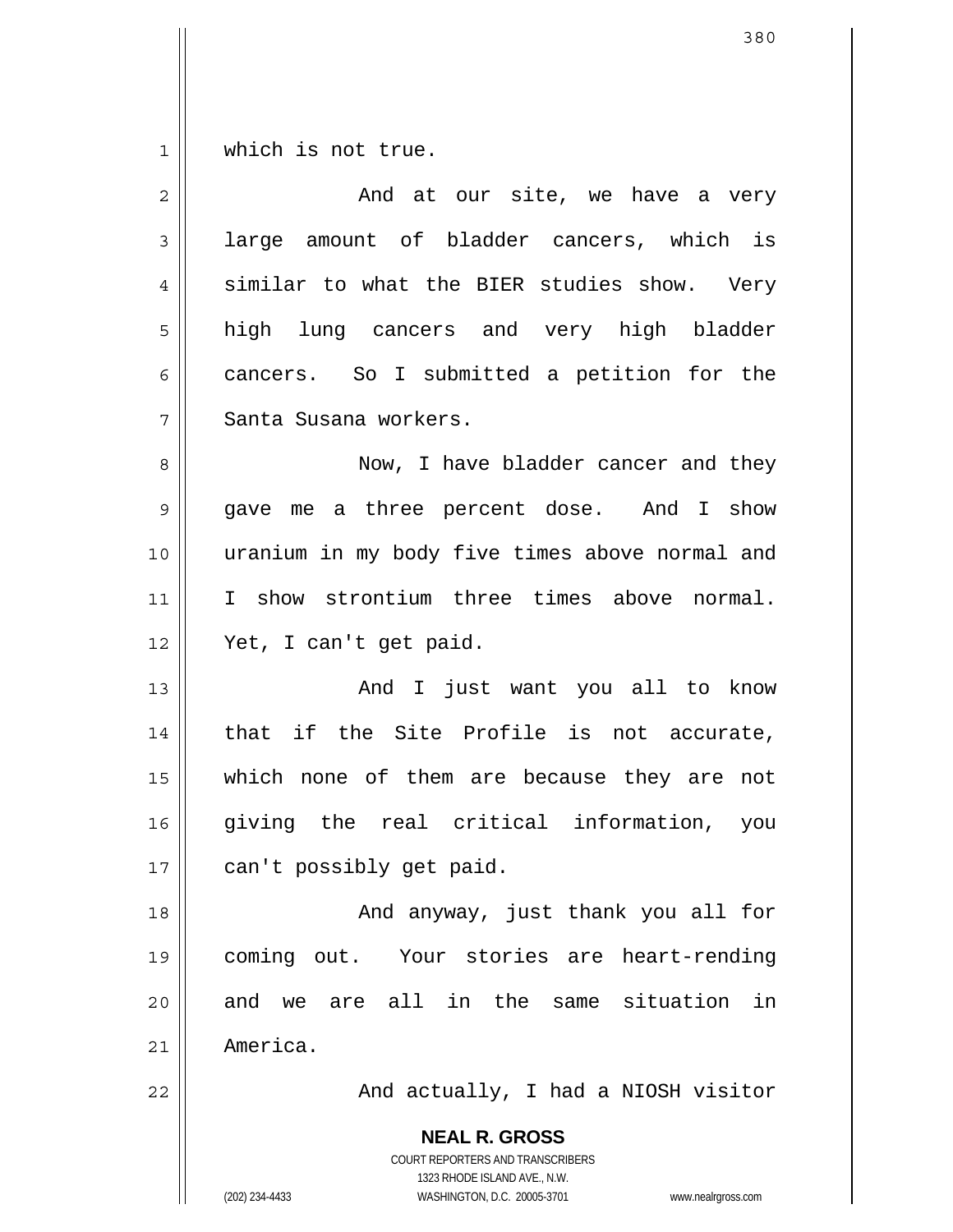**NEAL R. GROSS** COURT REPORTERS AND TRANSCRIBERS 1323 RHODE ISLAND AVE., N.W. 1 2 3 4 5 6 7 8 9 10 11 12 13 14 15 16 17 18 19 20 21 22 come out to the Santa Susana Field Lab and she actually was bragging that the dose reconstruction absolutely saves money, rather than paying the workers. It saves a lot of money. So there you have the bottom line. Thank you. CHAIRMAN ZIEMER: Thank you, Bonnie. Is there anyone else on the line that wanted to comment? Apparently not. Let me open the opportunity here. Is there anyone else that didn't sign the sheet that still would like to make a comment? And if so, just approach the mic and give your name for the court reporter. MS. BROWN: My name is Jerri Brown. I am actually Gary's wife and I signed on the same line as he did. CHAIRMAN ZIEMER: Oh, I'm sorry that I missed you. MS. BROWN: That's okay. I just wanted to speak really more to the process. I didn't work at Pantex but I have been fighting

(202) 234-4433 WASHINGTON, D.C. 20005-3701 www.nealrgross.com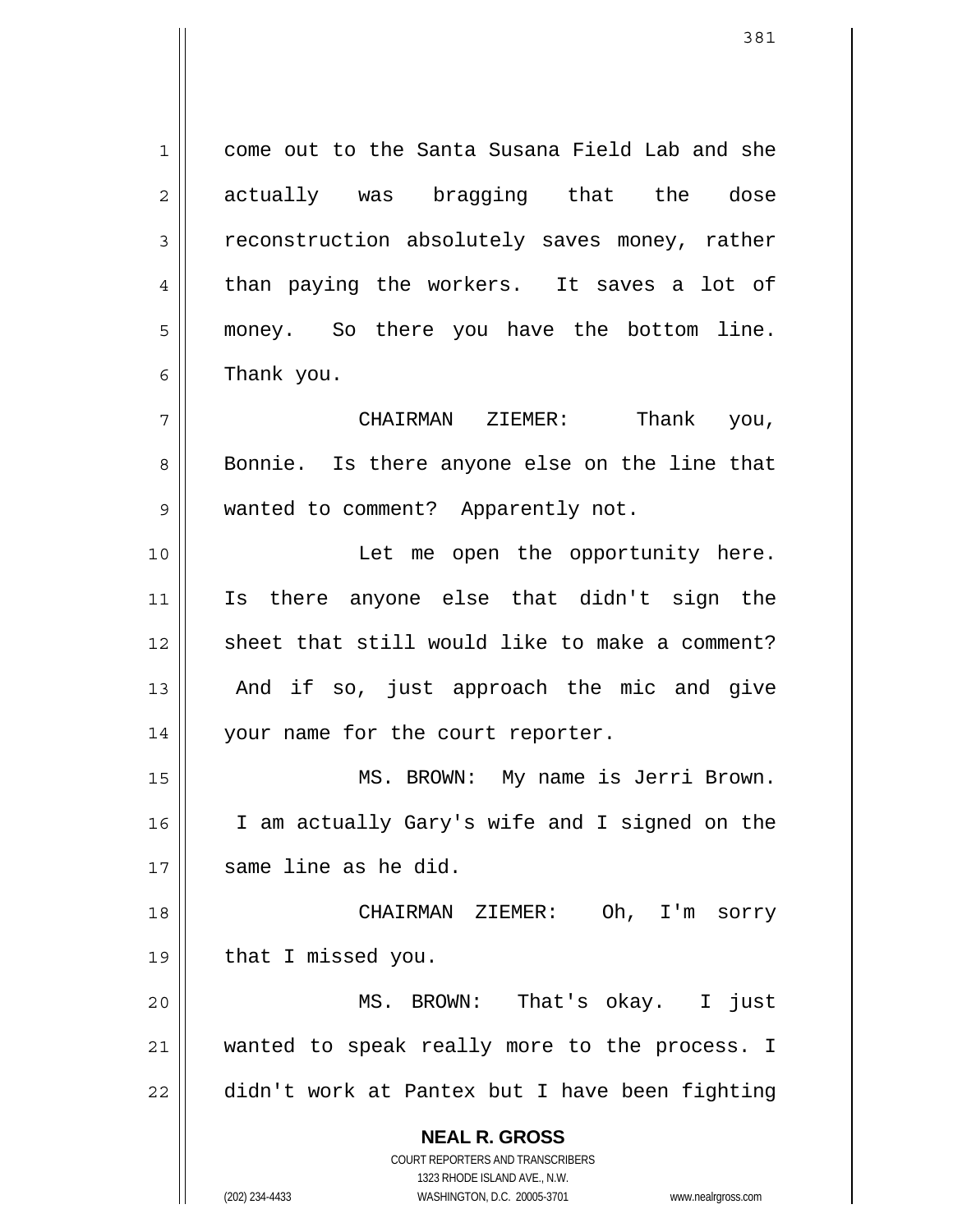1 the fight.

| $\overline{2}$ | And I wanted to say one of the                           |  |  |  |  |  |  |  |  |  |  |
|----------------|----------------------------------------------------------|--|--|--|--|--|--|--|--|--|--|
| 3              | things -- we have been through two hearings.             |  |  |  |  |  |  |  |  |  |  |
| 4              | three four-inch notebooks of<br>have<br>$\mathbf{I}$     |  |  |  |  |  |  |  |  |  |  |
| 5              | information that I set out to gather to take             |  |  |  |  |  |  |  |  |  |  |
| 6              | to hearings because if I was going to a                  |  |  |  |  |  |  |  |  |  |  |
| 7              | hearing, I wanted to know what I was saying.             |  |  |  |  |  |  |  |  |  |  |
| 8              | And I know more right now about cancer and               |  |  |  |  |  |  |  |  |  |  |
| 9              | tritium and dosimeters than I ever wanted to             |  |  |  |  |  |  |  |  |  |  |
| 10             | know in my entire life.                                  |  |  |  |  |  |  |  |  |  |  |
| 11             | He worked at Pantex more than half                       |  |  |  |  |  |  |  |  |  |  |
| 12             | of his life. He was 44 when he was diagnosed.            |  |  |  |  |  |  |  |  |  |  |
| 13             | He worked out there for 24 years. Is that                |  |  |  |  |  |  |  |  |  |  |
| 14             | not 50 percent? That is at least 50 percent              |  |  |  |  |  |  |  |  |  |  |
| 15             | exposure. His dose reconstructions have come             |  |  |  |  |  |  |  |  |  |  |
| 16             | back less. We fought. He has a radiogenic                |  |  |  |  |  |  |  |  |  |  |
| 17             | cancer. He has 23 years in the same facility             |  |  |  |  |  |  |  |  |  |  |
| 18             | and he met all their criteria and yet they               |  |  |  |  |  |  |  |  |  |  |
| 19             | still denied us.                                         |  |  |  |  |  |  |  |  |  |  |
| 20             | And I said to the hearing rep at                         |  |  |  |  |  |  |  |  |  |  |
| 21             | the first hearing that we had been to -- or              |  |  |  |  |  |  |  |  |  |  |
| 22             | maybe it was the second hearing. You know,               |  |  |  |  |  |  |  |  |  |  |
|                | <b>NEAL R. GROSS</b><br>COURT REPORTERS AND TRANSCRIBERS |  |  |  |  |  |  |  |  |  |  |

1323 RHODE ISLAND AVE., N.W.

382

 $\prod$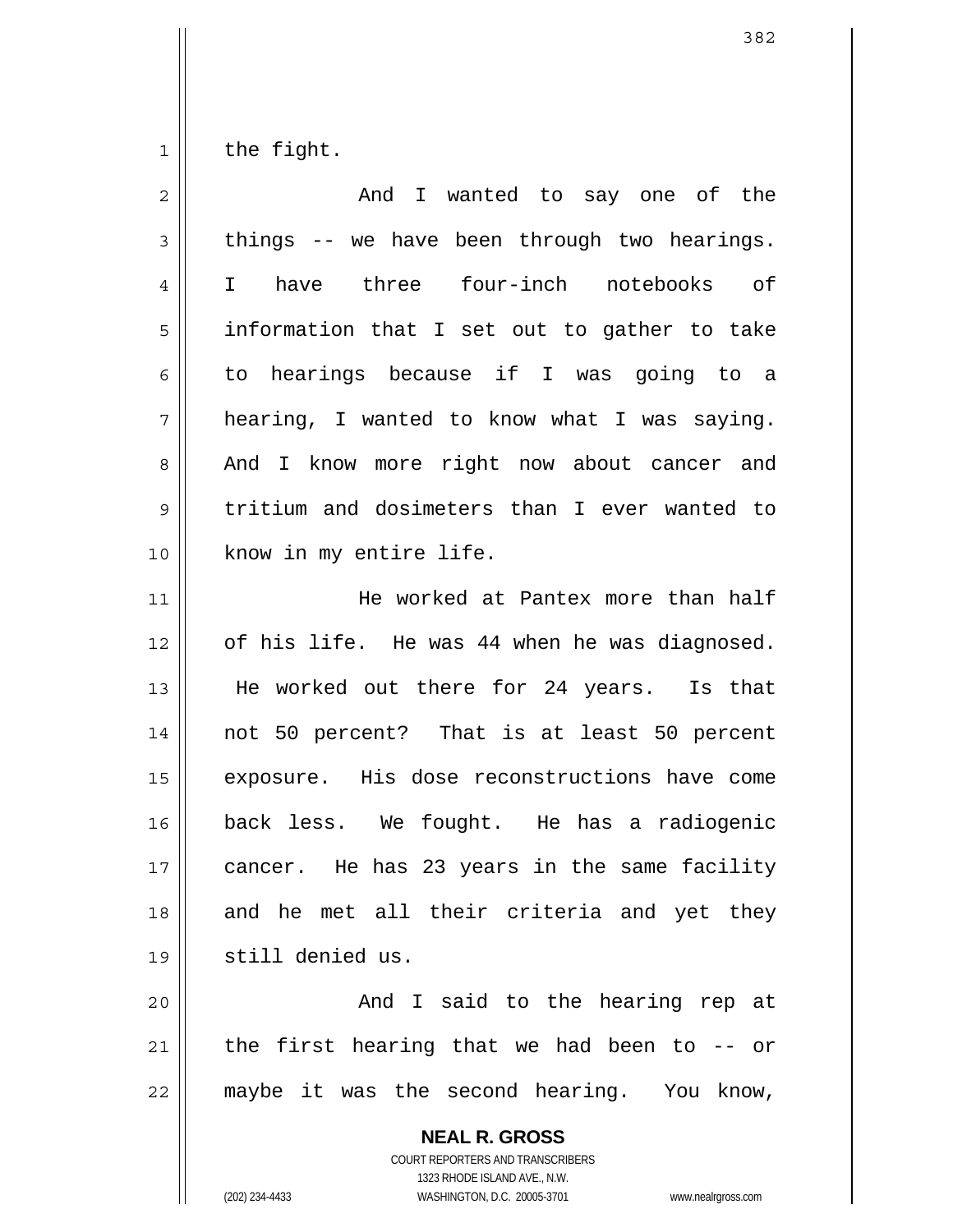**NEAL R. GROSS** COURT REPORTERS AND TRANSCRIBERS 1323 RHODE ISLAND AVE., N.W. 1 2 3 4 5 6 7 8 9 10 11 12 13 14 15 16 17 18 19 20 21 22 and Gary made a mistake. We actually applied four and a half years ago. We have been fighting, and waiting, and going through hearings. But I said to the hearing rep, they have called in, they have done two dose reconstructions. We have had two hearing reps. We've had a medical examiner. We have had a doctor of health. They have called all kinds of people in to refer to his case. And I said to the rep at one point off the record, I think you fought. I think it has cost you more to fight us than it would have cost, had you written the check for \$150,000 within the time of the initial application. And he said, yes, ma'am, you are exactly right. I would just like to say that I think that the money that should be going to the workers is paying the people working the program. (Applause.) CHAIRMAN ZIEMER: Thank you. Any other individuals that wish to make comment

(202) 234-4433 WASHINGTON, D.C. 20005-3701 www.nealrgross.com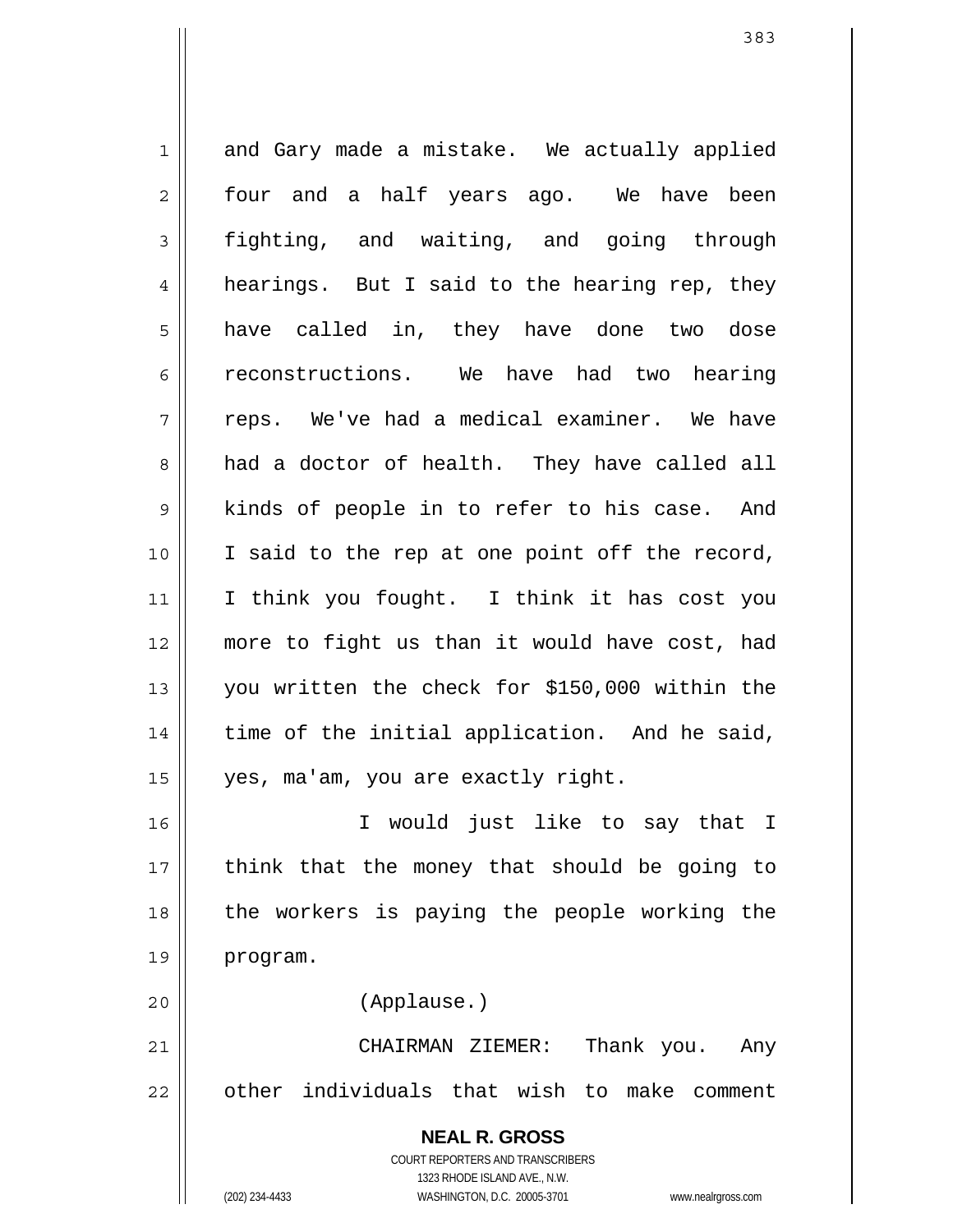**NEAL R. GROSS** COURT REPORTERS AND TRANSCRIBERS 1323 RHODE ISLAND AVE., N.W. 1 2 3 4 5 6 7 8 9 10 11 12 13 14 15 16 17 18 19 20 21 22 tonight? Yes, please approach the mic. MS. McGILL: I did not sign the sheet. CHAIRMAN ZIEMER: That's all right. That is fine. Just approach the mic and give us your name for the record. MS. McGILL: I am Helen McGill. I have filed a claim for my husband, Raymond McGill who worked at Pantex from 1959 until 1990. He had cancer. He is deceased. When I first received a letter from -- well, it wasn't to me. It was to my husband -- from the, I believe it was the Department of Energy then in 2000. It was in June of 2000. My husband was in the hospital then and so I attended that meeting. Later, I received another letter asking me to file a claim, which I did. So from I believe it was 2001 was when I first filed a claim, all I have received at this point are denials. I think the process is inherently

(202) 234-4433 WASHINGTON, D.C. 20005-3701 www.nealrgross.com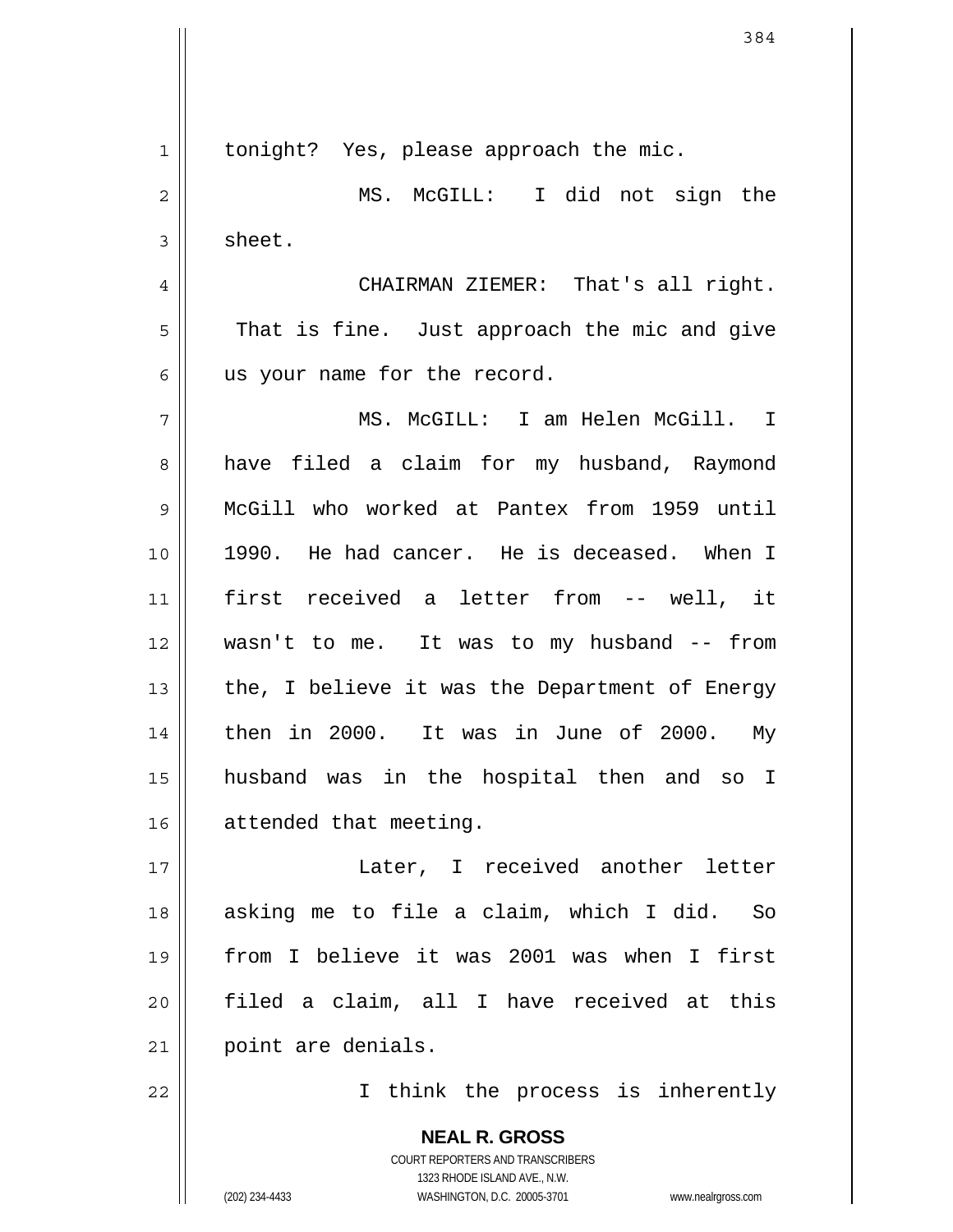1 2 3 4 5 6 7 8 9 10 11 12 13 14 15 16 17 18 19 20 21 22 flawed. I don't know what is happening but when I listen to the stories here tonight, it just sounds so much like my own. The last time I was asked to give information for a dose reconstruction, I did that, and received a report that the dose had been, it was less. It had been changed to less than from the beginning. And I know from, well, [identifying information redacted] who was supposed to be here tonight, is a person who has given me a lot of information about my husband's work. I knew nothing about it. And [identifying information redacted] told me the materials that he worked with and some of the things that he did at Pantex. And I know that he did some of the very same things, probably in the same areas that J.W. Tomes and some of these other people. But I don't think I have anything much to add except that I know that these people are telling the truth. I also know

> COURT REPORTERS AND TRANSCRIBERS 1323 RHODE ISLAND AVE., N.W. (202) 234-4433 WASHINGTON, D.C. 20005-3701 www.nealrgross.com

**NEAL R. GROSS**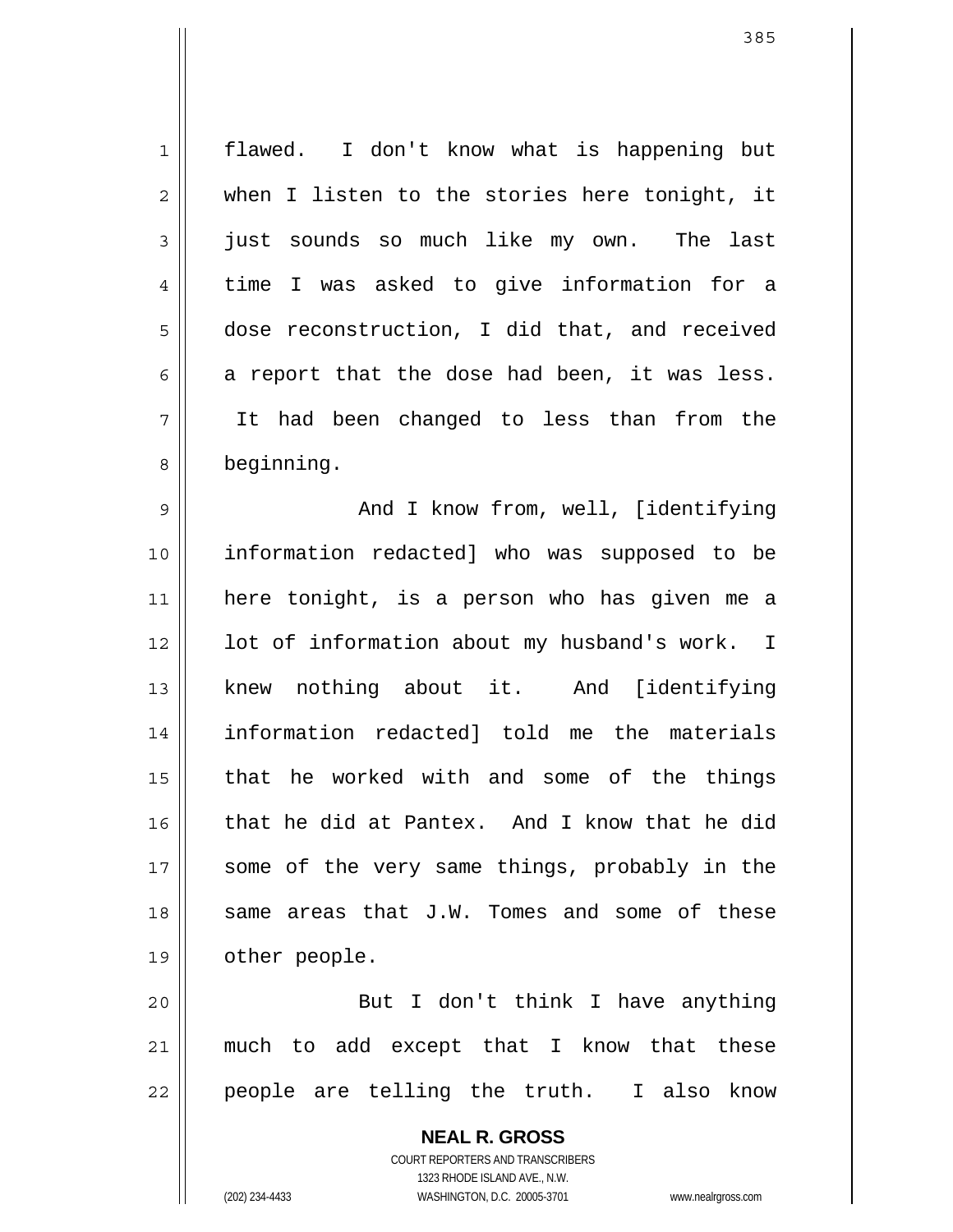1 2 3 4 5 6 7 that I looked up online about the number of people who had cancer at Pantex. And the indication online was that it is no greater than in the general population. When you hear stories like you hear tonight, I think it probably is a lot greater than the general population.

Thank you.

8

9 10 CHAIRMAN ZIEMER: Thank you. Are there any others? Yes, sir.

11 12 13 14 15 16 17 18 19 20 MR. MENDOZA: Hi, my name is Manuel Mendoza. And I have cancer. On October 25th, I found I have cancer on my liver and it was all around my kidney, on my right kidney, and I had a spot on my left kidney. And I put in a claim since 2002. I put a claim since October that is when they found it, October 7. And I put a claim in early 2008 and I still haven't heard anything for my compensation. And I got a letter here from NIOSH

21 22 that it says here that the Department of Labor has received the claim you filed under Part B

> **NEAL R. GROSS** COURT REPORTERS AND TRANSCRIBERS 1323 RHODE ISLAND AVE., N.W. (202) 234-4433 WASHINGTON, D.C. 20005-3701 www.nealrgross.com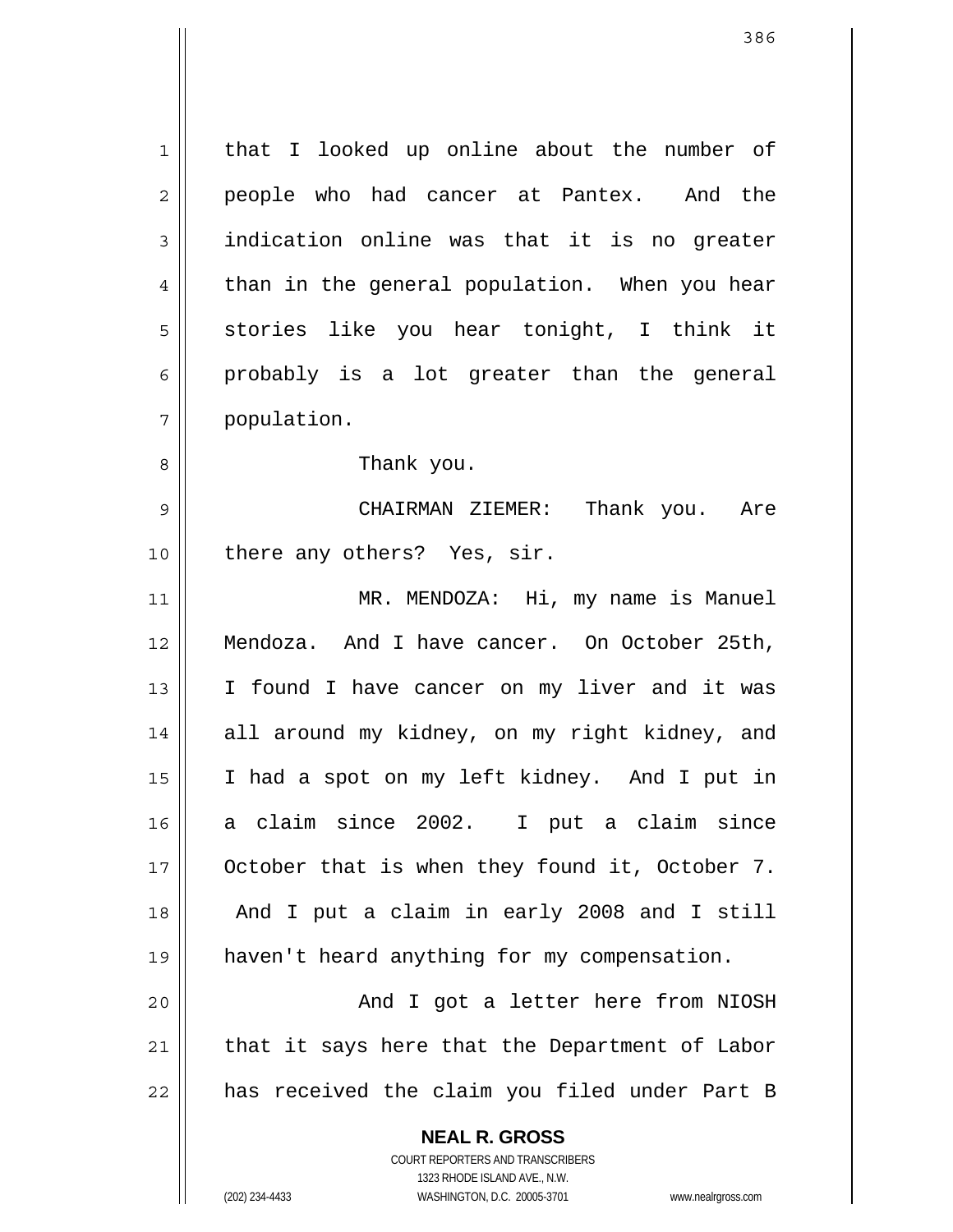1 2 3 4 5 6 7 8 9 10 11 12 13 14 15 16 17 of the Act and determined that you were possibly exposed to radiation while working at a covered facility with the Department of Energy in atomic weapons. In addition, the record shows that you have been diagnosed with cancer. After receiving your employment and medical history, the Department of Labor forwarded your claim to NIOSH dose reconstruction. Now my question is, I have been since a year and a half that I have had these. And the claim I put in it was 2008, early 2008. Now, two doctors and two nurses have told me that I don't have to put in no claim. You are automatically get the compensation on account of my kidney. And then I got the, on the kidney I

18 19 20 21 had the procedure with the needle, where they burned it with the needle. And Dr. Archer performed the operation. He put me to sleep. And that is all I can say.

22

I worked at Pantex. I worked from

**NEAL R. GROSS** COURT REPORTERS AND TRANSCRIBERS 1323 RHODE ISLAND AVE., N.W. (202) 234-4433 WASHINGTON, D.C. 20005-3701 www.nealrgross.com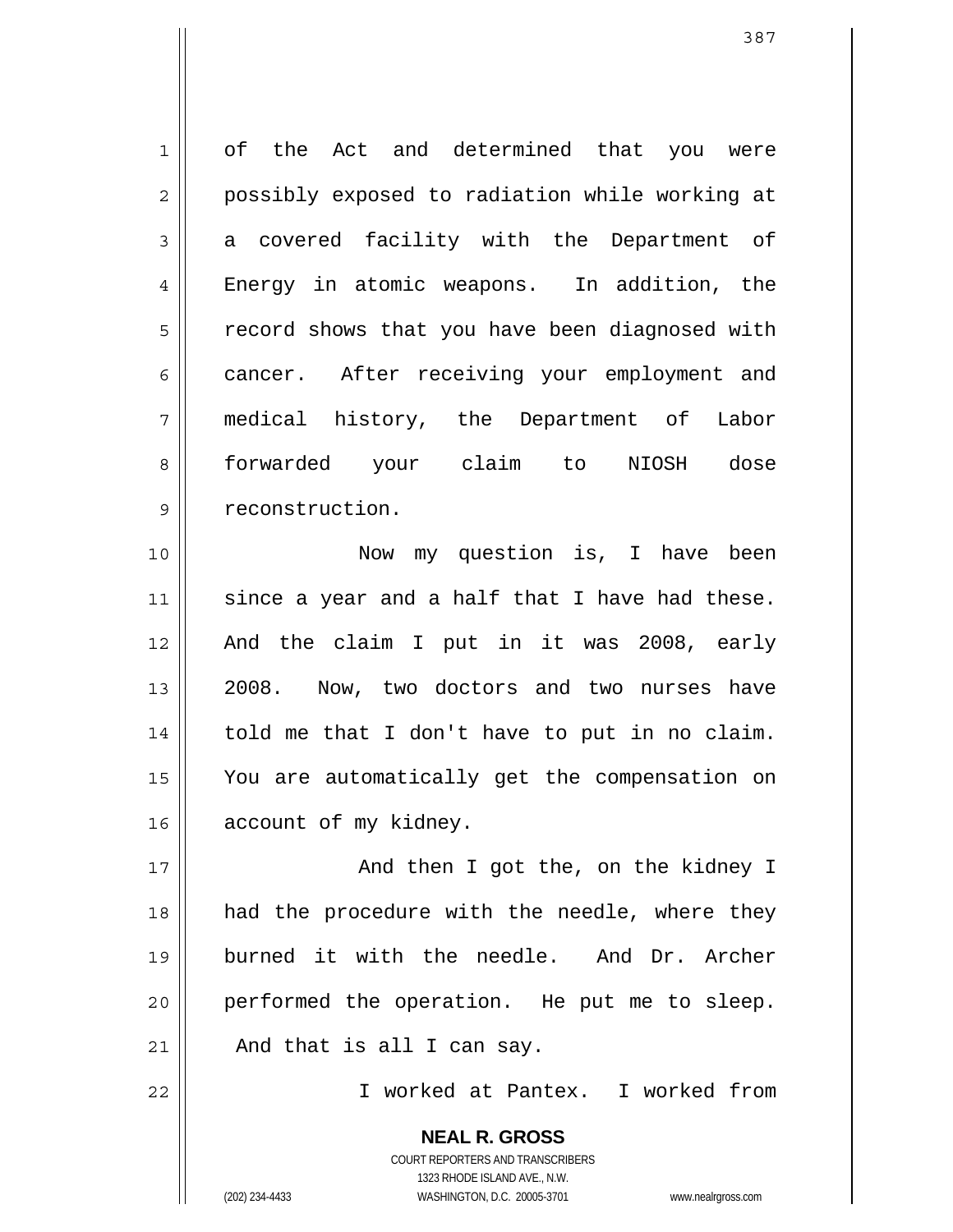**NEAL R. GROSS** 1 2 3 4 5 6 7 8 9 10 11 12 13 14 15 16 17 18 19 20 21 22 1970 to December 1986. And I worked at pits where they had the vault they had overloaded with pits. And they just tell us go in there and get a pit. They opened them up right in front of us. No protection. And dosimeters, I don't even know how to pronounce that name. I didn't even remember dosimeter or any protection. We had an apron, lead or whatever you call it. The supervisor said forget the apron and just go in there and get the pits. They were 30-gallon drums and the pits were in there. They opened them and the pits were like floating or something. It was hot. That pit was hot. But what I want to know is, how can it be taking so long. How can they say it is not cancer? CHAIRMAN ZIEMER: I think we probably have some folks here today that might be able to help you. Since we are talking about an individual claim, this Board can't

> COURT REPORTERS AND TRANSCRIBERS 1323 RHODE ISLAND AVE., N.W.

(202) 234-4433 WASHINGTON, D.C. 20005-3701 www.nealrgross.com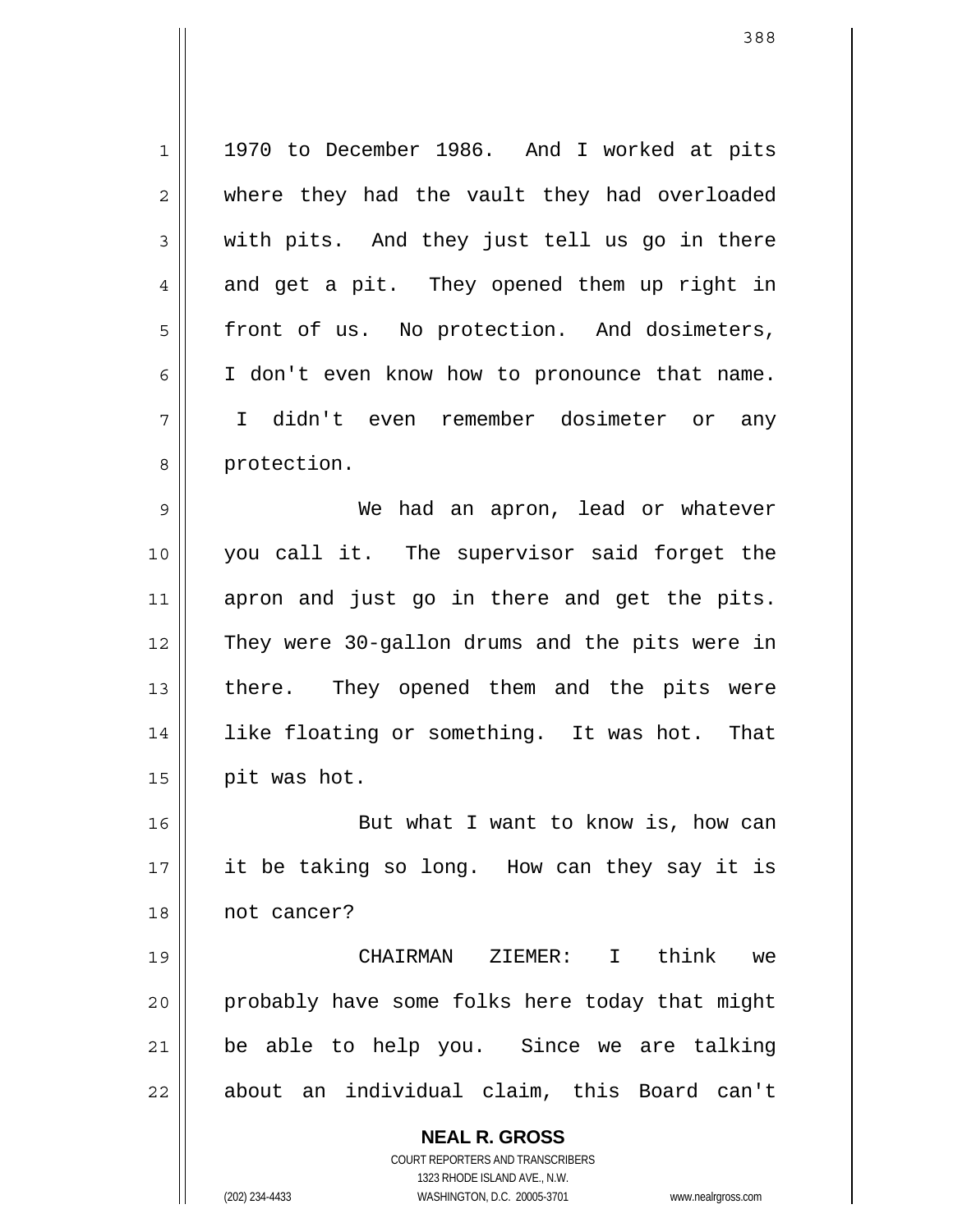**NEAL R. GROSS** COURT REPORTERS AND TRANSCRIBERS 1323 RHODE ISLAND AVE., N.W. (202) 234-4433 WASHINGTON, D.C. 20005-3701 www.nealrgross.com 1 2 3 4 5 6 7 8 9 10 11 12 13 14 15 16 17 18 19 20 21 22 deal with that in the public forum. But perhaps the status of your claim. Do we have someone from NIOSH? We don't, but we can direct him to who. MR. MENDOZA: I can give my name. CHAIRMAN ZIEMER: Yes, Mr. Elliott at the back of the room will tell you who to contact so you can follow up. So, he will take care of that. Oh, sir, give us your last name or spell it for the court reporter. MR. MENDOZA: My name is Manuel Mendoza. CHAIRMAN ZIEMER: Mendoza? MR. MENDOZA: Yes, Mendoza. I live here in -- CHAIRMAN ZIEMER: M-E-N-D-O -- MR. MENDOZA: Z-A. CHAIRMAN ZIEMER: -- Z-A. MR. MENDOZA: I had my name there. CHAIRMAN ZIEMER: Okay, thank you. MR. MENDOZA: And you want me to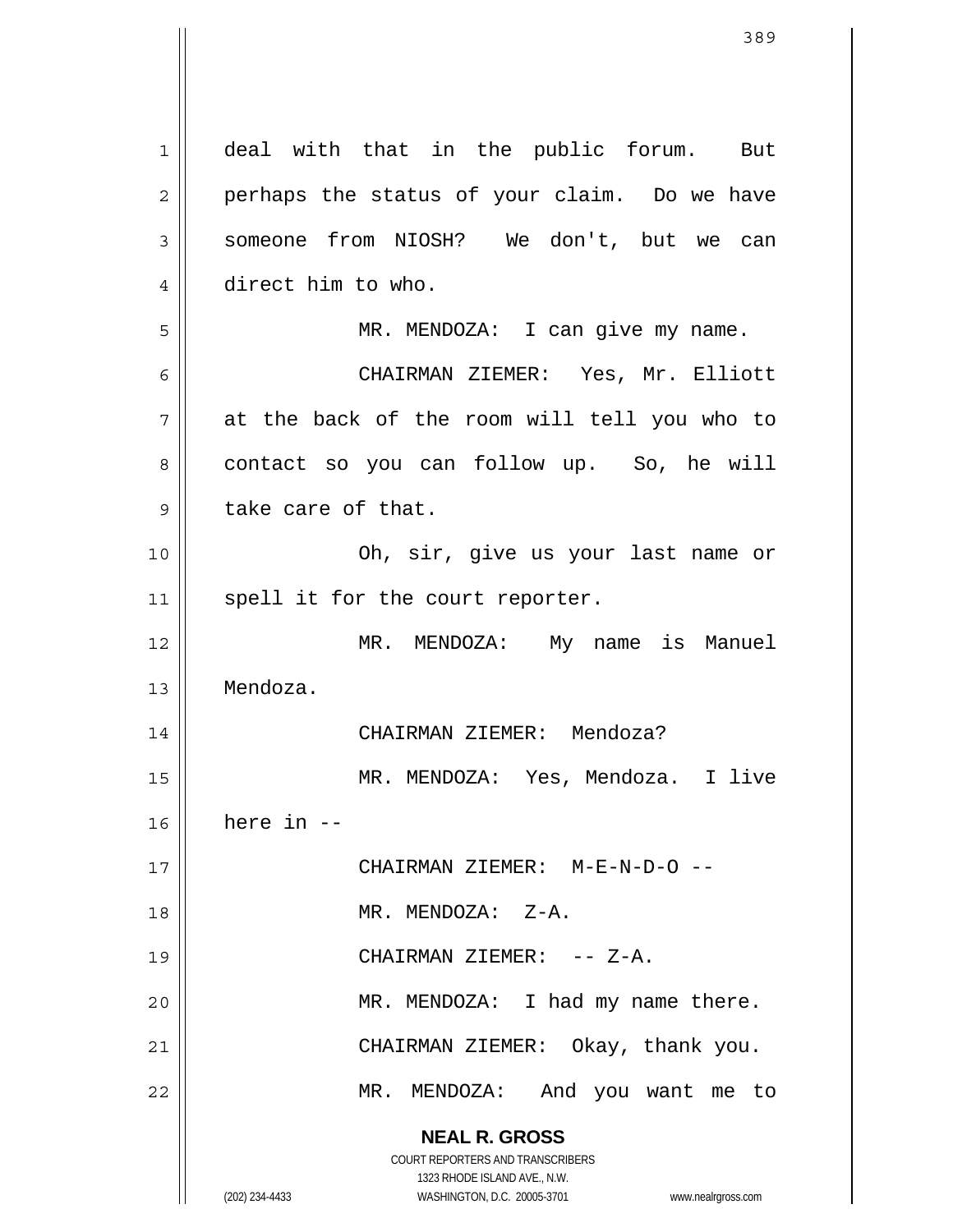| $\mathbf 1$ | give you my address and phone number?                               |
|-------------|---------------------------------------------------------------------|
| 2           | CHAIRMAN ZIEMER: Not here.<br>Not                                   |
| 3           | here. Just Mr. Elliott will take care of you                        |
| 4           | here.                                                               |
| 5           | Are there any others who wish to                                    |
| 6           | make public comment this evening? If not, let                       |
| 7           | me thank all of you for sharing with us. Oh--                       |
| 8           | $(Off-mic comment.)$                                                |
| 9           | CHAIRMAN ZIEMER: If you make it                                     |
| 10          | quick, since you have had your time share                           |
| 11          | already.                                                            |
| 12          | MR. WILEY: I haven't ever seen it                                   |
| 13          | even mentioned about all of this but when I                         |
| 14          | went to work out here, DoD had the contract,                        |
| 15          | and AEC only did the inspecting. They didn't                        |
| 16          | have, there wasn't any DOE. We went through                         |
| 17          | URDA and then we went to DO --                                      |
| 18          | CHAIRMAN ZIEMER: Yes, sir. They                                     |
| 19          | are aware of that. The DOE didn't exist when                        |
| 20          | any of these programs started.                                      |
| 21          | MR. WILEY: When DoD was running                                     |
| 22          | this plant from 1952 up until sometime in the                       |
|             | <b>NEAL R. GROSS</b>                                                |
|             | COURT REPORTERS AND TRANSCRIBERS<br>1323 RHODE ISLAND AVE., N.W.    |
|             | (202) 234-4433<br>WASHINGTON, D.C. 20005-3701<br>www.nealrgross.com |

 $\overline{\mathsf{I}}$  $\mathop{\text{||}}$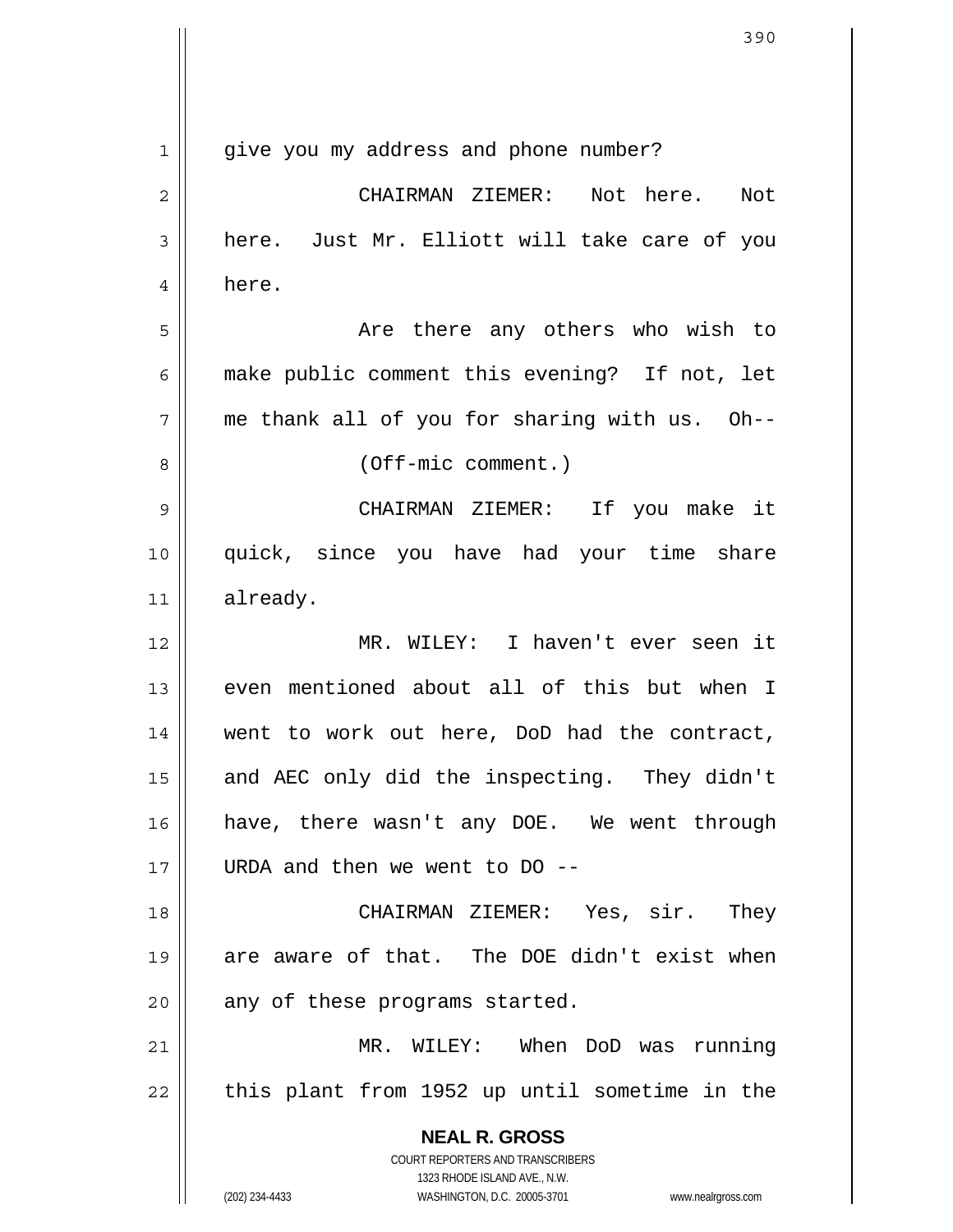1 2 3 4 5 6 7 8 9 10 11 12 13 14 60s, they had one safety man out here and all he did was walk around over the plant, checking people's badges to see that they were where they were supposed to be, so they didn't get dead men on the payroll. Because back in those days, it was routine for contractors to put dead men on the payroll. CHAIRMAN ZIEMER: Okay, thank you. Let me thank all of you for being here tonight, for sharing your stories with us, and for giving us a better picture of what the conditions were for your workforce here at Pantex. This Board will be meeting again

15 16 17 18 19 20 tomorrow. You are welcome. The sessions are all open. We discuss a lot of other things besides Pantex. So they may not all be of interest to you but, nonetheless, you are welcome to be with us tomorrow. We are here all day.

21 22 Thank you very much. We are recessed for the evening.

> **NEAL R. GROSS** COURT REPORTERS AND TRANSCRIBERS 1323 RHODE ISLAND AVE., N.W. (202) 234-4433 WASHINGTON, D.C. 20005-3701 www.nealrgross.com